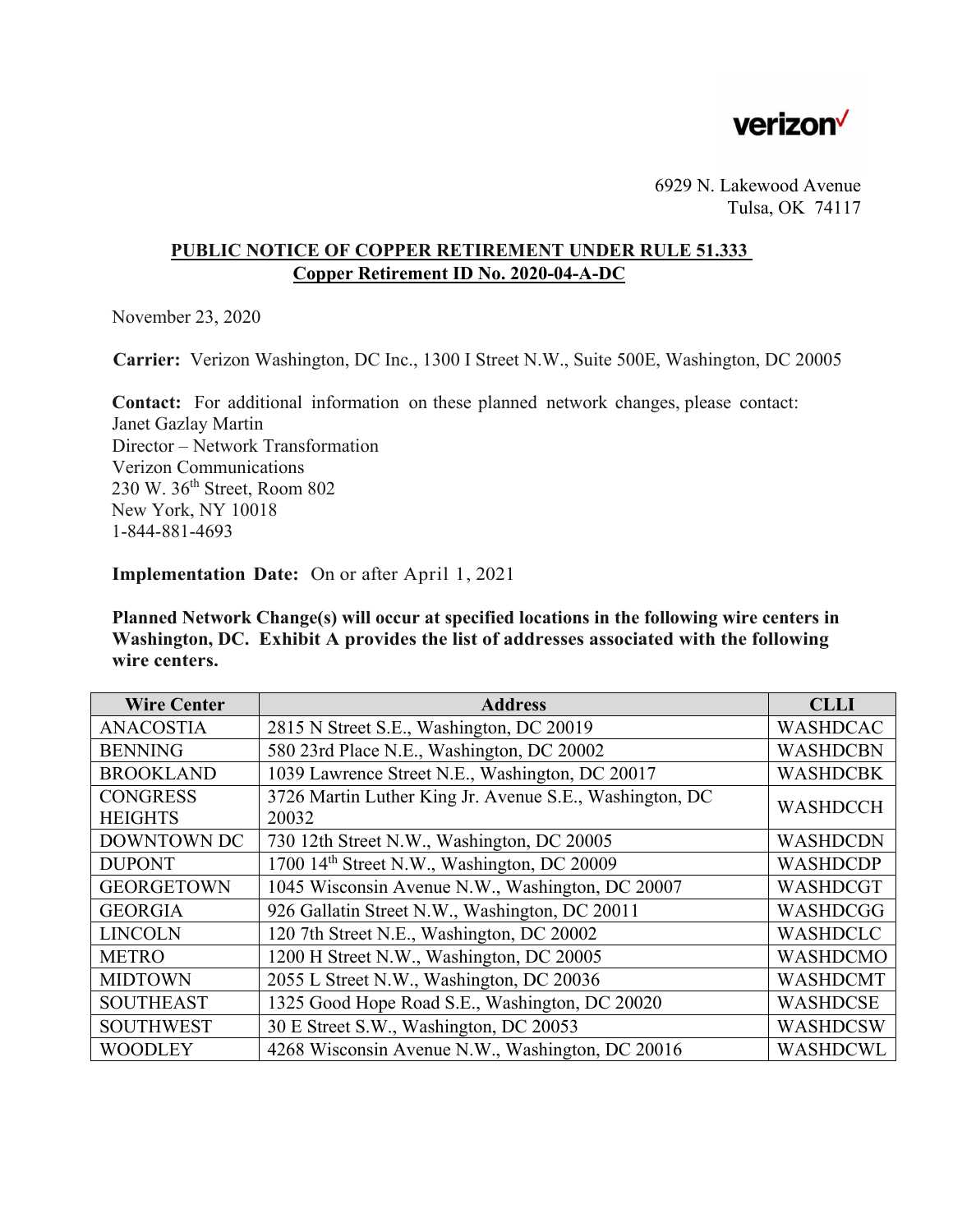# **All of Verizon's copper retirement notices may be viewed on Verizon's website at**

http://www.verizon.com/about/terms-conditions/network-disclosures

# **Description of the planned network change(s):**

Verizon intends to retire the copper facilities at specified addresses in the fourteen (14) Washington, DC wire centers listed above. Verizon has deployed or plans to deploy its fiber-to-the-premises network in these areas and intends to provide services over a fiber network infrastructure. Updating our network from copper to fiber benefits our customers because of fiber's resiliency and reliability, especially in inclement weather. Fiber also provides our customers with expanded capabilities to grow with current bandwidth demands for their home or business.

# **Description of reasonably foreseeable impact(s) of the planned change(s):**

Verizon does not have any customers at the specified addresses listed in Exhibit A, so no service disruptions will occur.

After the retirement of the copper facilities, Verizon will: (1) no longer offer services over copper facilities; and (2) cease maintaining the copper facilities.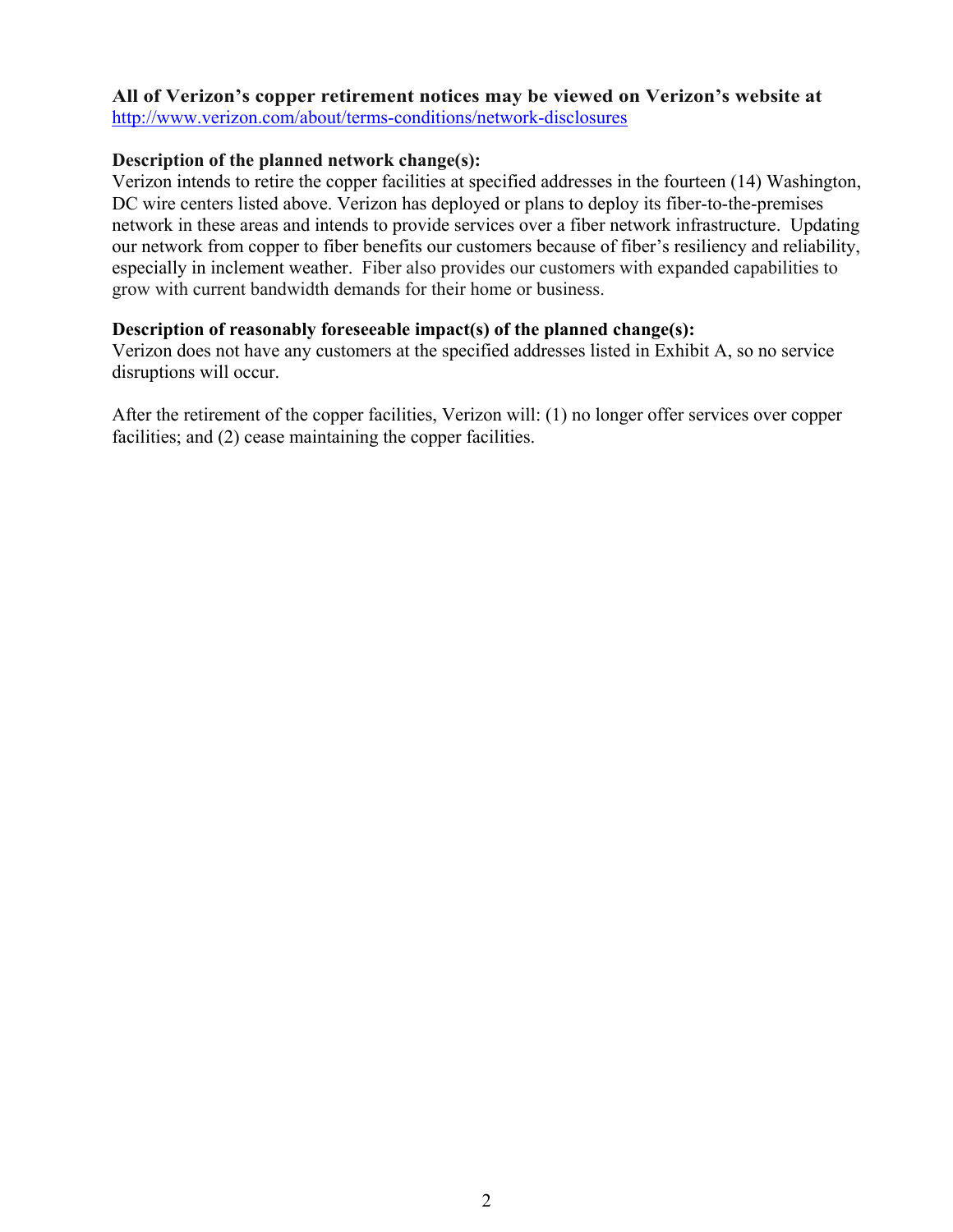### **Copper Retirement ID 2020‐04‐A‐DC**

#### 1. **The Copper facilities associated with the following addresses served by Verizon's Wire Center located at 2815 N ST SE, WASHINGTON, DC 20019 CLLI: WASHDCAC (Anacostia)**

| <b>WC Name</b> | <b>Street</b> | <b>Building Number</b>                    |
|----------------|---------------|-------------------------------------------|
| Anacostia      | 22ND ST SE    | 1401, 1409, 1410, 1412, 1414, 1415, 1415  |
|                |               | 1/2, 1416, 1418, 1419, 1419 1/2, 1420,    |
|                |               | 1421, 1422, 1423, 1423 1/2, 1424, 1425,   |
|                |               | 1426, 1427, 1429, 1431, 1433, 1435, 1437, |
|                |               | 1439, 1441, 1447, 1604, 1605, 1608, 1616, |
|                |               | 1618, 1624, 1628, 1636, 1700, 1704, 1706, |
|                |               | 1710, 1716, 1718, 1720, 1722, 1724, 1810, |
|                |               | 1812, 1814, 1816, 1818, 1822, 1824, 1826, |
|                |               | 1828                                      |
| Anacostia      | 23RD ST SE    | 1504, 1506, 1508, 1510, 1512, 1514, 1516, |
|                |               | 1517, 1519, 1520, 1521, 1522, 1523, 1524, |
|                |               | 1525, 1526, 1528, 1529, 1532, 1533, 1600, |
|                |               | 1604, 1605, 1608, 1609, 1615              |
| Anacostia      | 24TH PL SE    | 1717, 1719, 1721, 1802, 1806, 1809, 1810, |
|                |               | 1812, 1816, 1817, 1818, 1819              |
| Anacostia      | 25TH ST SE    | 1400, 1401, 1408, 1412, 1501, 1504, 1509, |
|                |               | 1511, 1515, 1517, 1518, 1519, 1522, 1523, |
|                |               | 1527, 1528, 1529, 1531, 1534, 1535, 1538, |
|                |               | 1539, 1540, 1541, 1542, 1544, 1602, 1604, |
|                |               | 1606, 1610, 1611, 1613, 1625, 1627, 1628, |
|                |               | 1629, 1630, 1701, 1702, 1704, 1706, 1711, |
|                |               | 1712, 1714                                |
| Anacostia      | 27TH ST SE    | 1306, 1308, 1310, 1312, 1314, 1316, 1320, |
|                |               | 1323, 1324, 1603, 1605, 1607, 1609, 1611, |
|                |               | 1613, 1615, 1624, 1626, 1628, 1630, 1632, |
|                |               | 1636, 1638, 1728, 1732                    |
| Anacostia      | 28TH PL SE    | 1507, 1509, 1511, 1513, 1515, 1607, 1609, |
|                |               | 1611, 1615, 1616, 1617, 1619, 1622, 1625, |
|                |               | 1627, 1629, 1631, 1633, 1635, 1637, 1706, |
|                |               | 1710, 1720, 1805, 1811, 1812              |

| Anacostia | 28TH ST SE | 1311, 1313, 1315, 1318, 1319, 1321, 1323,   |
|-----------|------------|---------------------------------------------|
|           |            | 1326, 1327, 1329, 1330, 1334, 1335, 1337,   |
|           |            | 1339, 1509, 1511, 1513, 1520, 1524, 1526,   |
|           |            | 1530, 1536, 1601, 1608, 1612, 1615, 1621,   |
|           |            | 1625, 1630, 1702, 1708, 1710, 1712, 1718,   |
|           |            | 1720, 1804, 1814, 2101, 2801, 2805, 2817,   |
|           |            | 2818, 2821, 2822, 2825, 2826, 2829, 2833,   |
|           |            | 2837, 2841, 2845, 2849, 2853, 2857          |
| Anacostia | 29TH ST SE | 1324, 1327, 1329, 1331, 1343, 1403, 1405,   |
|           |            | 1600, 1604, 1605, 1606, 1607, 1608, 1610,   |
|           |            | 1612, 1614, 1700, 1701, 1706, 1708, 1710,   |
|           |            | 1714, 1716, 1805, 1809, 1811, 1813, 1815,   |
|           |            | 1817, 1819, 1823, 1825, 1827                |
| Anacostia | 30TH ST SE | 1001, 1002, 1003, 1004, 1005, 1006, 1008,   |
|           |            | 1009, 1010, 1011, 1012, 1014, 1213, 1217,   |
|           |            | 1220, oki1328, 1332, 1335, 1339, 1340,      |
|           |            | 1344, 1345, 1401, 1404, 1405, 1408, 1412,   |
|           |            | 1601, 1607, 1617, 1619, 1623, 1627, 1629,   |
|           |            | 1700, 1708, 1711, 1720, 1724, 1732, 1736,   |
|           |            | 1805, 1811, 1815, 2007, 2011, 2200, 2201,   |
|           |            | 2206, 2210, 2214, 2215, 2216, 2220, 2221,   |
|           |            | 2237, 2241, 2245, 2905, 2909, 2911, 3000,   |
|           |            | 3004, 3005, 3008, 3009, 3012, 3013, 3016,   |
|           |            | 3017, 3025, 3029, 3031, 3039, 3043, 3044,   |
|           |            | 3047, 3048, 3051, 3052, 3055, 3056, 3059,   |
|           |            | 3060, 3064, 3068, 807, 808, 811, 813, 815,  |
|           |            | 817                                         |
| Anacostia | 31ST PL SE | 1300, 1301, 1303, 1310, 1316, 2014, 2017,   |
|           |            | 2022, 2023, 2027, 2034, 2100, 2101, 2108,   |
|           |            | 2109, 2115, 2119, 2120, 2124, 2133, 2201,   |
|           |            | 2207, 2211, 2212                            |
| Anacostia | 31ST ST SE | 1008, 1011, 1012, 1014, 1023, 1025, 1027,   |
|           |            | 1029, 1600, 1605, 1711, 1716, 1717, 1721,   |
|           |            | 1724, 1725, 1733, 2009, 2012, 2013, 2017,   |
|           |            | 2018, 2101, 2104, 2107, 2108, 2116, 2120,   |
|           |            | 2124, 2128, 2132, 2136, 2140, 2200, 2208,   |
|           |            | 2211, 2215, 2216, 2217, 2218, 2219, 2222,   |
|           |            | 700, 702, 704, 708, 710, 714, 715, 717, 719 |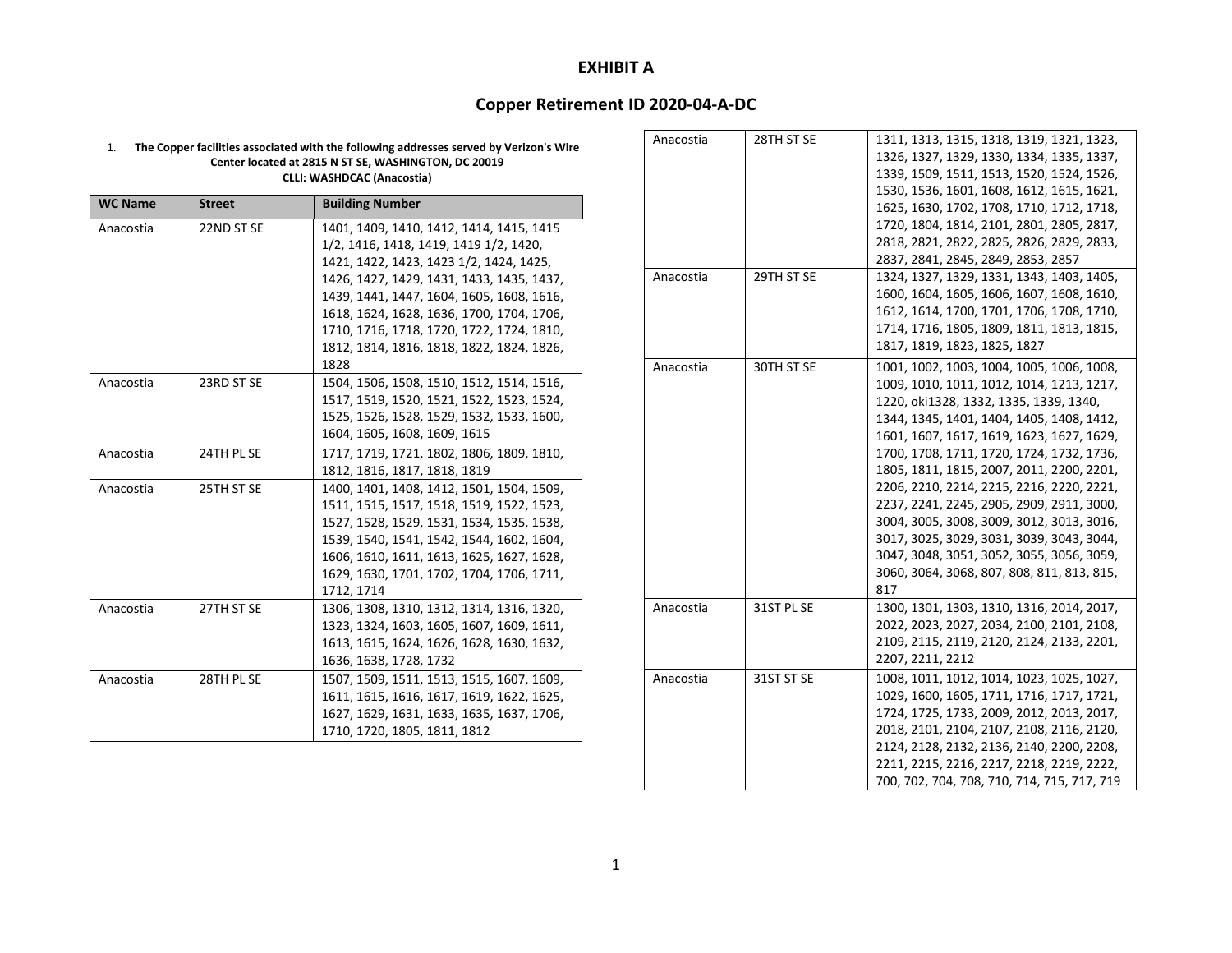# **Copper Retirement ID 2020‐04‐A‐DC**

|           |            | 1217, 1221                                                                             | Anacostia | 37TH PL SE | 1300, 1301                                                                           |
|-----------|------------|----------------------------------------------------------------------------------------|-----------|------------|--------------------------------------------------------------------------------------|
| Anacostia |            | 1200, 1204, 1208, 1211, 1212, 1213, 1216,                                              |           |            | 2561, 2625                                                                           |
|           | 34TH PL SE |                                                                                        |           |            | 2545, 2548, 2549, 2552, 2553, 2556, 2557,                                            |
|           |            | 2808, 2811, 509, 513, 515                                                              |           |            | 2525, 2529, 2533, 2537, 2540, 2541, 2544,                                            |
|           |            | 2704, 2706, 2708, 2711, 2800, 2804, 2805,                                              |           |            | 2509, 2512, 2513, 2516, 2517, 2520, 2521,                                            |
|           |            | 2612, 2616, 2617, 2621, 2625, 2700, 2701,                                              |           |            | 2411, 2412, 2416, 2419, 2420, 2423, 2505,                                            |
|           |            | 2522, 2525, 2600, 2601, 2605, 2608, 2611,                                              |           |            | 2320, 2321, 2324, 2328, 2400, 2404, 2408,                                            |
|           |            | 2502, 2504, 2506, 2507, 2515, 2518, 2521,                                              |           |            | 2301, 2303, 2305, 2309, 2310, 2313, 2317,                                            |
|           |            | 2422, 2425, 2426, 2431, 2435, 2500, 2501,                                              |           |            | 206, 208, 210, 212, 2215, 2219, 2223, 2224,                                          |
|           |            | 2328, 2332, 2400, 2406, 2407, 2411, 2418,                                              |           |            | 2043, 2044, 2047, 2048, 2051, 2055, 2059,                                            |
|           |            | 2311, 2315, 2316, 2317, 2319, 2320, 2327,                                              |           |            | 2028, 2031, 2032, 2035, 2036, 2039, 2040,                                            |
| Anacostia | 33RD ST SE | 1801, 1905, 1909, 1915, 1925, 1929, 2310,                                              | Anacostia | 36TH ST SE | 200, 2001, 2005, 202, 2020, 2021, 2024,                                              |
|           |            | 1725, 1726, 1734, 1738, 1742, 1746                                                     |           |            | 2523, 2526, 2530, 2531                                                               |
|           |            | 1228, 1700, 1710, 1711, 1714, 1718, 1722,                                              |           |            | 2505, 2508, 2512, 2515, 2516, 2519, 2520,                                            |
| Anacostia | 33RD PL SE | 1201, 1205, 1207, 1209, 1215, 1218, 1224,                                              | Anacostia | 36TH PL SE | 2125, 2129, 2135, 2137, 2141, 2145, 2501,                                            |
|           |            | 718, 719, 722, 725, 726, 733, 737                                                      |           |            | 1441, 1447, 1451, 1453, 1455, 1505, 1509                                             |
|           |            | 2819, 2900, 2901, 501, 710, 711, 714, 715,                                             | Anacostia | 35TH ST SE | 1400, 1412, 1416, 1420, 1428, 1432, 1437,                                            |
|           |            | 2800, 2801, 2806, 2807, 2810, 2811, 2815,                                              |           |            | 2532, 2533, 2541, 2544, 2548, 2605, 2625                                             |
|           |            | 2701, 2705, 2711, 2714, 2715, 2722, 2728,                                              |           |            | 2519, 2520, 2521, 2524, 2525, 2529, 2530,                                            |
|           |            | 2615, 2618, 2619, 2622, 2623, 2627, 2700,                                              |           |            | 2423, 2424, 2500, 2501, 2505, 2507, 2516,                                            |
|           |            | 2525, 2601, 2604, 2608, 2611, 2612, 2614,                                              |           |            | 2349, 2405, 2406, 2409, 2412, 2415, 2418,                                            |
|           |            | 2507, 2508, 2509, 2512, 2515, 2516, 2520,                                              |           |            | 2325, 2326, 2329, 2333, 2337, 2341, 2345,                                            |
|           |            | 2414, 2415, 2416, 2423, 2430, 2500, 2501,                                              |           |            | 2224, 2228, 2232, 2306, 2310, 2314, 2322,                                            |
|           |            | 2325, 2400, 2401, 2404, 2405, 2408, 2411,                                              |           |            | 2117, 212, 2121, 2125, 2129, 216, 218,                                               |
|           |            | 2217, 2218, 2307, 2315, 2316, 2317, 2318,                                              |           |            | 2100, 2101, 2105, 2109, 2112, 2113, 2116,                                            |
|           |            | 2133, 2138, 2140, 2200, 2210, 2214, 2215,                                              |           |            | 2050, 2054, 2057, 2058, 206, 2061, 210,                                              |
|           |            | 2110, 2112, 2114, 2117, 2126, 2129, 2132,                                              |           |            | 2034, 2035, 2038, 204, 2042, 2046, 2049,                                             |
|           |            | 2032, 2101, 2104, 2105, 2106, 2108, 2109,                                              |           |            | 2018, 2019, 202, 2023, 2026, 2027, 2030,                                             |
| Anacostia | 32ND ST SE | 2007, 2008, 2009, 2013, 2016, 2020, 2026,                                              |           |            | 1429, 1430, 1437, 1441, 200, 200 A, 2014,                                            |
|           |            | 2204, 2206, 2210, 2211, 2215                                                           |           |            | 1418, 1420, 1421, 1422, 1424, 1426, 1428,                                            |
|           |            | 2124, 2128, 2129, 2132, 2136, 2137, 2200,                                              |           |            | 1409, 1410, 1412, 1413, 1414, 1416, 1417,                                            |
|           |            | 2108, 2109, 2111, 2112, 2116, 2117, 2120,                                              |           |            | 125, 1300, 1400, 1401, 1402, 1404, 1406,                                             |
|           |            | 2000, 2001, 2004, 2005, 2008, 2009, 2013,<br>2016, 2017, 2020, 2026, 2101, 2104, 2105, | Anacostia | 34TH ST SE | 109, 111, 1116, 1120, 113, 115, 117, 119,<br>1209, 121, 1210, 1213, 1224, 1225, 123, |

Anacostia

38TH ST SE

 ST SE 1500, 1501, 1503, 1504, 1507, 1511, 1515, 1519, 1524, 1527, 1530, 1607, 1615, 1635, 1639, 1643, 1651, 1651 1/2, 1653, 1701, 1705, 1709, 1713, 1717, 1721, 1801, 2250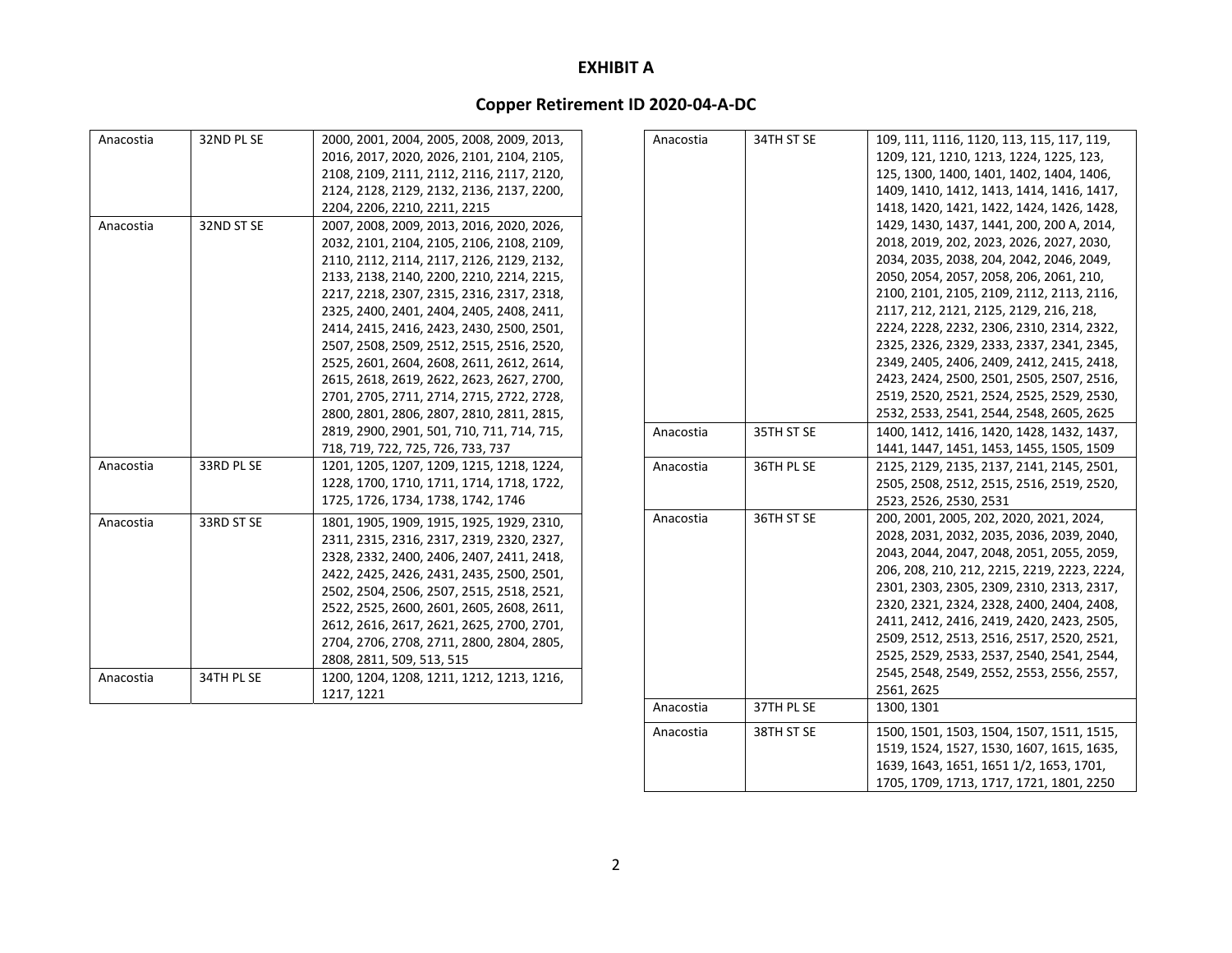| Anacostia | 40TH ST SE | 1610, 1612, 1614, 1616, 1620, 1624, 1628, |
|-----------|------------|-------------------------------------------|
|           |            | 1630, 1632, 1636, 1638, 1639, 1640, 1644, |
|           |            | 1645, 1646, 1647, 1648, 1651, 1652, 1653, |
|           |            | 1654, 1655, 1656, 1660, 1662, 1664, 1668, |
|           |            | 1670, 1672, 1676, 1678, 1680, 1700, 1702, |
|           |            | 1704, 1708, 1710, 1711, 1712, 1713, 1716, |
|           |            | 1718, 1720, 1724, 1726, 1728, 1734, 1736, |
|           |            | 1740, 1742, 1744, 1748, 1750              |
| Anacostia | 41ST PL SE | 1701, 1711, 1719, 1723, 1727, 1731, 1735, |
|           |            | 1739, 1743, 1754, 1758, 1762, 1770, 1774, |
|           |            | 1778, 1782, 1786, 1790, 1794, 1798, 1801, |
|           |            | 1807, 1814, 1815, 1817, 1818, 1821, 1822, |
|           |            | 1825, 1826, 1829, 1830, 1833, 1834, 1838, |
|           |            | 1841, 1842                                |
| Anacostia | 41ST ST SE | 1420, 1422, 1424, 1426, 1428, 1430, 1432, |
|           |            | 1434, 1436, 1438, 1440, 1442, 1500, 1501, |
|           |            | 1502, 1503, 1505, 1506, 1507, 1508, 1509, |
|           |            | 1510, 1513, 1514, 1515, 1516, 1517, 1518, |
|           |            | 1519, 1521, 1522, 1523, 1524, 1525, 1526, |
|           |            | 1527, 1529, 1530, 1531, 1532, 1533, 1534, |
|           |            | 1535, 1537, 1539, 1540, 1541, 1542, 1543, |
|           |            | 1544, 1545, 1546, 1547, 1548, 1549, 1550, |
|           |            | 1551, 1552, 1553, 1554, 1555, 1556, 1557, |
|           |            | 1558, 1559, 1560, 1561, 1562, 1563, 1564, |
|           |            | 1565, 1566, 1567, 1568, 1569, 1571, 1572, |
|           |            | 1573, 1574, 1575, 1576                    |
| Anacostia | 42ND PL SE | 1400, 1401, 1404, 1405, 1408, 1409, 1412, |
|           |            | 1424, 1428                                |
| Anacostia | 42ND ST SE | 1201, 1203, 1205, 1207, 1211, 1213, 1215, |
|           |            | 1217, 1219, 1221, 1223, 1225, 1227, 1229, |
|           |            | 1231, 1233, 1235, 1237, 1239, 1241, 1243, |
|           |            | 1245, 1249, 1251, 1253, 1259, 1301, 1310, |
|           |            | 1400, 1402, 1404, 1405, 1407, 1408, 1409, |
|           |            | 1410, 1411, 1413, 1414, 1415, 1419, 1420, |
|           |            | 1422, 1527, 1529, 1535, 1537, 1540, 1541, |
|           |            | 1542, 1543, 1544, 1545, 1547, 1548, 1549, |
|           |            | 1550, 1553, 1555, 1557, 1559, 1561, 1565, |
|           |            | 1567, 1569                                |

| Anacostia | 44TH PL SE | 1100, 1101, 1103, 1104, 1107, 1108, 1111,      |
|-----------|------------|------------------------------------------------|
|           |            | 1112, 1115, 1116, 1119, 1120, 1122, 1123,      |
|           |            | 1124, 1125, 1127, 1129, 1136, 1137, 1139,      |
|           |            | 1140, 1142, 1143, 1144, 1146, 1147, 1150,      |
|           |            | 1151, 1155, 1200, 1201, 1205, 1208, 1209,      |
|           |            | 1212, 1213, 1216, 1218, 1220, 1223, 1224,      |
|           |            | 1227, 1228, 1231, 1235, 1237, 1238, 1300,      |
|           |            | 1302, 1306, 1307, 1312, 1314, 1316, 1317,      |
|           |            | 1318, 1324, 1327, 1331                         |
| Anacostia | 45TH PL SE | 1100, 1101, 1102, 1105, 1106, 1107, 1110,      |
|           |            | 1111, 1114, 1118, 1119, 1120, 1121, 1123,      |
|           |            | 1130, 1131, 1135, 1136, 1139, 1140, 1143,      |
|           |            | 1144, 1147, 1148, 1151, 1152, 1155, 1205,      |
|           |            | 1208, 1211, 1213, 1214, 1217, 1218, 1222,      |
|           |            | 1223, 1226, 1227, 1230, 1231, 1234, 1236,      |
|           |            | 1239, 1300, 1301, 1304, 1307, 1308, 1311,      |
|           |            | 1316, 1317, 1319, 1322                         |
|           |            |                                                |
| Anacostia | 46TH PL SE | 1100, 1101, 1111, 1112, 1113, 1114, 1115,      |
|           |            | 1116, 1117, 1118, 1119, 1121, 1122, 1123,      |
|           |            | 1124, 1125, 1126, 1127, 1128, 1129, 1130,      |
|           |            | 1131, 1132, 1133, 1135, 1137, 1139, 1140,      |
|           |            | 1141, 1142, 1143, 1145, 1147, 1149, 1151,      |
|           |            | 1153, 1155, 1157, 1159, 1161, 1163, 1165,      |
|           |            | 1167, 1169, 1171, 1173, 1174, 1175, 1176,      |
|           |            | 1177, 1178, 1179, 1180, 1181, 1182, 1183,      |
|           |            | 1184, 1185, 1187, 1189, 1191, 1193, 1195,      |
|           |            | 1197, 1198, 1199                               |
| Anacostia | 46TH ST SE | 10, 100, 102, 106, 108, 1100, 1102, 1104,      |
|           |            | 1107, 1108, 1112, 1115, 1116, 1119, 112,       |
|           |            | 1120, 1123, 1124, 1127, 1128, 1132, 1133,      |
|           |            | 1135, 1136, 1139, 114, 1140, 1142, 1143,       |
|           |            | 1144, 1151, 1159, 118, 12, 120, 1204, 1207,    |
|           |            | 1211, 1215, 1219, 1223, 1224, 1227, 1228,      |
|           |            | 1231, 1232, 1235, 1236, 1239, 1240, 1244,      |
|           |            |                                                |
|           |            | 1301, 1304, 1307, 1309, 1311, 1315, 14,        |
|           |            | 706, 707, 717, 721, 722, 725, 726, 729, 730    |
| Anacostia | 47TH ST SE | 1, 101, 103, 107, 109, 113, 119, 121, 13, 15,  |
|           |            | 19, 21, 25, 27, 3, 33, 37, 39, 43, 45, 49, 51, |
|           |            | 55, 57, 61, 63, 67, 69, 7, 9                   |
| Anacostia | 49TH ST SE | 112, 123, 127, 129, 133, 139, 141              |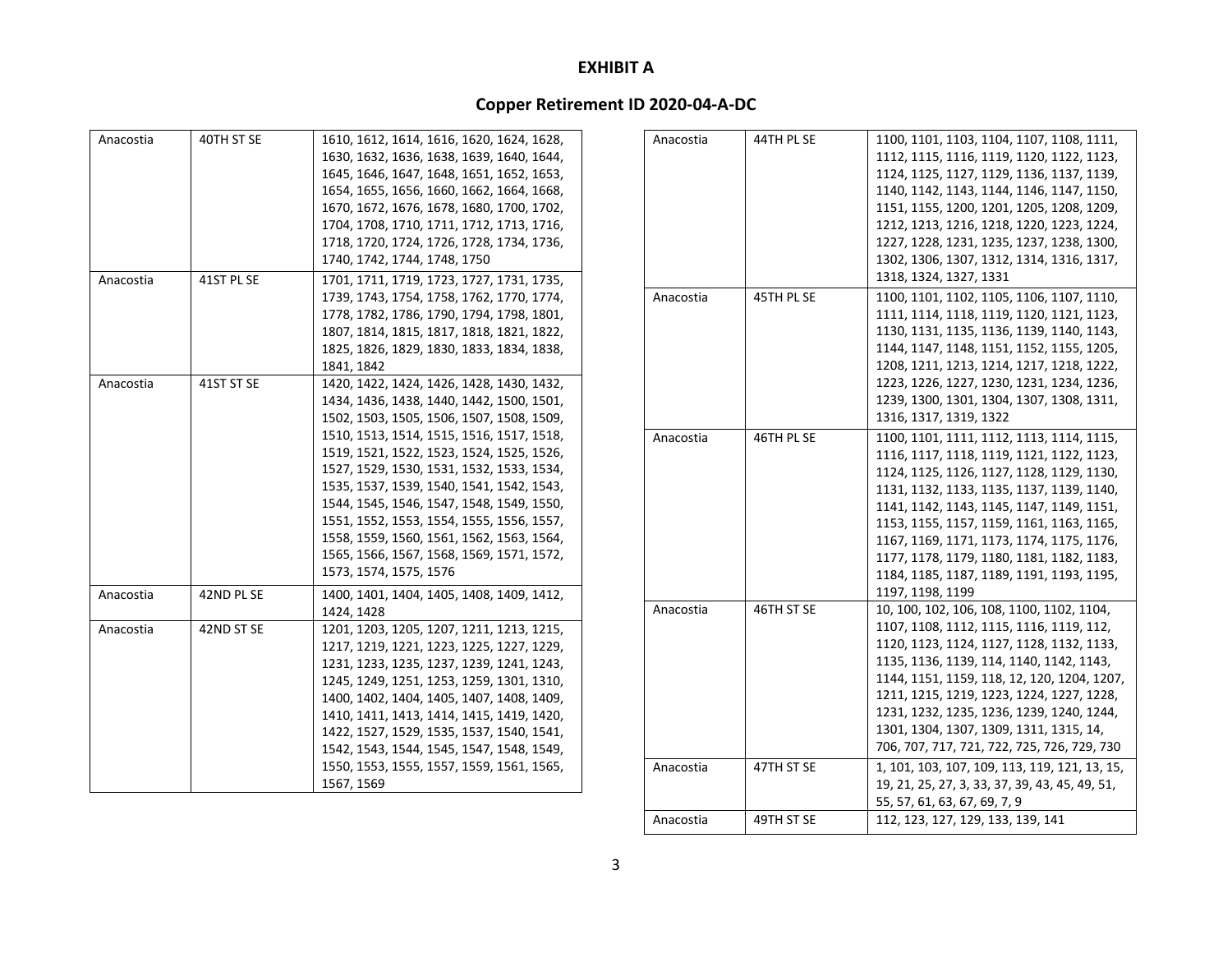| Anacostia | 51ST ST SE | 1, 215, 221, 223, 225, 227, 302, 401, 403,<br>405, 407, 409, 411, 413, 415, 417, 419, 421,<br>501, 503, 505, 507, 509, 601, 603, 605, 607,<br>720, 722, 726, 728, 732, 734, 738, 740, 741,<br>743, 744, 746, 751, 753, 816, 818, 819, 820,<br>822, 823, 824, 827, 831, 832, 834, 835, 836,<br>841, 842, 843, 844, 845, 846, 848, 849, 850,<br>853, 857, 859, 861                        |
|-----------|------------|-----------------------------------------------------------------------------------------------------------------------------------------------------------------------------------------------------------------------------------------------------------------------------------------------------------------------------------------------------------------------------------------|
| Anacostia | 52ND ST SE | 17, 18, 19, 21, 22, 23, 24, 25, 27                                                                                                                                                                                                                                                                                                                                                      |
| Anacostia | 53RD PL SE | 13, 15, 17, 18, 20, 21, 24, 25, 27, 28, 29, 31,<br>36, 39, 40, 41, 42, 43, 44, 45, 47, 48, 49, 50,<br>53, 56, 57, 60, 61, 65, 66, 70, 80                                                                                                                                                                                                                                                |
| Anacostia | 53RD ST SE | 1, 116, 118, 119, 120, 121, 122, 123, 125,<br>126, 128, 129, 130, 131, 134, 136, 138, 14,<br>15, 16, 17, 18, 20, 201, 203, 205, 207, 208,<br>21, 22, 24, 26, 28, 30, 32, 33, 34, 35, 38, 40,<br>42, 420, 421, 422, 424, 426, 44, 48, 50, 501,<br>52, 54, 56                                                                                                                             |
| Anacostia | 54TH ST SE | 1, 100, 101, 102, 103, 104, 114, 120, 15, 16,<br>17, 184, 186, 190, 192, 196, 198, 200, 201,<br>202, 206, 21, 214, 218, 22, 220, 221, 224,<br>226, 23, 230, 232, 235, 236, 237, 238, 24,<br>241, 242, 243, 244, 27, 28, 29, 30, 33, 34,<br>39, 40, 41, 42, 45, 46, 47, 48, 51, 52, 53, 54,<br>60, 63, 64, 65, 66, 69, 70, 71, 72, 75, 77, 78,<br>81, 83, 87, 88, 89, 93, 94, 95, 96, 99 |
| Anacostia | 55TH ST SE | 1, 100, 101, 102, 105, 106, 107, 108, 111,<br>112, 113, 114, 117, 15, 21, 23, 24, 26, 29,<br>30, 32, 33, 35, 36, 38, 39, 41, 42, 44, 45, 47,<br>48, 51, 53, 54, 57, 59, 62, 63, 65, 66, 68, 69,<br>71, 72, 74, 77, 78, 80, 81, 83, 87, 88, 89, 90,<br>93, 94, 95, 96, 99                                                                                                                |
| Anacostia | 56TH PL SE | 100, 101, 103, 106, 107, 108, 109, 111, 112,<br>113, 114, 115, 118, 119, 120, 121, 123, 124,<br>126, 127, 130, 131, 132, 133, 134, 135, 136,<br>14, 140, 142, 144, 146, 150, 152, 156, 158,<br>16, 168, 170, 174, 176, 2, 4                                                                                                                                                             |
| Anacostia | 56TH ST SE | 100, 101, 102, 104, 105, 106, 107, 108, 110,<br>111, 113, 114, 115, 117, 119, 120, 121, 122,<br>124, 125, 126, 128, 130, 132, 97, 99                                                                                                                                                                                                                                                    |

| Anacostia | 57TH PL SE          | 10, 100, 101, 102, 105, 106, 109, 110, 113,     |
|-----------|---------------------|-------------------------------------------------|
|           |                     | 114, 115, 119, 12, 120, 121, 124, 127, 128,     |
|           |                     | 129, 133, 135, 139, 141, 147, 151, 153, 155,    |
|           |                     | 157, 159, 16, 161, 18, 80, 82, 84, 86           |
| Anacostia | 57TH ST SE          | 100, 102, 103, 104, 105, 106, 107, 111, 114,    |
|           |                     | 115, 116, 119, 12, 120, 122, 123, 125, 126,     |
|           |                     | 128, 129, 13, 132, 133, 134, 138, 140, 144,     |
|           |                     | 146, 15, 152, 156, 158, 16, 164, 166, 17, 18,   |
|           |                     | 19,8                                            |
| Anacostia | 58TH ST SE          | 101, 103, 107, 109, 11, 111, 113, 117, 119,     |
|           |                     | 121, 125, 129, 13, 131, 133, 137, 139, 141,     |
|           |                     | 143, 145, 149, 151, 17, 19, 23, 25, 29, 30,     |
|           |                     | 31, 32, 34, 36, 38, 42, 44, 46, 48, 75, 81, 83, |
|           |                     | 89                                              |
| Anacostia | A ST SE             | 4413, 4415, 4419, 4429, 4430, 4431, 4435,       |
|           |                     | 4437, 4441, 4600, 4602, 4606, 4608, 4611,       |
|           |                     | 4612, 4614, 4615, 4617, 4618, 4620, 4621,       |
|           |                     | 4623, 4626, 4627, 4629, 4630, 4632, 4633,       |
|           |                     | 4635, 4636, 4638, 4639, 4641, 4642, 4645,       |
|           |                     | 4647, 4648, 4650, 4651, 4653, 4654, 4656,       |
|           |                     | 4657, 4659, 4662, 4665, 4666, 4668, 4669,       |
|           |                     | 4671, 4672, 4674, 4675, 4677, 4678, 4680,       |
|           |                     | 4681, 4683, 4684, 4686, 4687, 4689, 4693,       |
|           |                     | 4695, 4905, 4908, 4943, 5005, 5007, 5009,       |
|           |                     | 5011, 5013, 5015, 5020, 5021, 5024, 5028,       |
|           |                     | 5029, 5030, 5032, 5040, 5042, 5055, 5100,       |
|           |                     | 5104, 5106, 5108, 5109, 5113, 5114, 5116,       |
|           |                     | 5123, 5125, 5129, 5205, 5211, 5219, 5650,       |
|           |                     | 5651, 5652, 5653, 5654, 5655, 5656, 5657        |
| Anacostia | <b>ADRIAN ST SE</b> | 700, 701, 703, 704, 708, 709, 712, 713, 715,    |
|           |                     | 716, 719, 720, 721, 724, 727, 728, 731, 732,    |
|           |                     | 733, 736, 737, 739, 743, 745, 749, 751, 755,    |
|           |                     | 757, 763, 800, 801, 802, 803, 807, 809, 813,    |
|           |                     | 815, 819, 825, 827, 833, 837, 839, 843, 845,    |
|           |                     | 851, 855, 861, 863, 867, 869                    |
| Anacostia | <b>AKRON PL SE</b>  | 2841, 2914, 2917, 2922, 2926                    |
|           |                     |                                                 |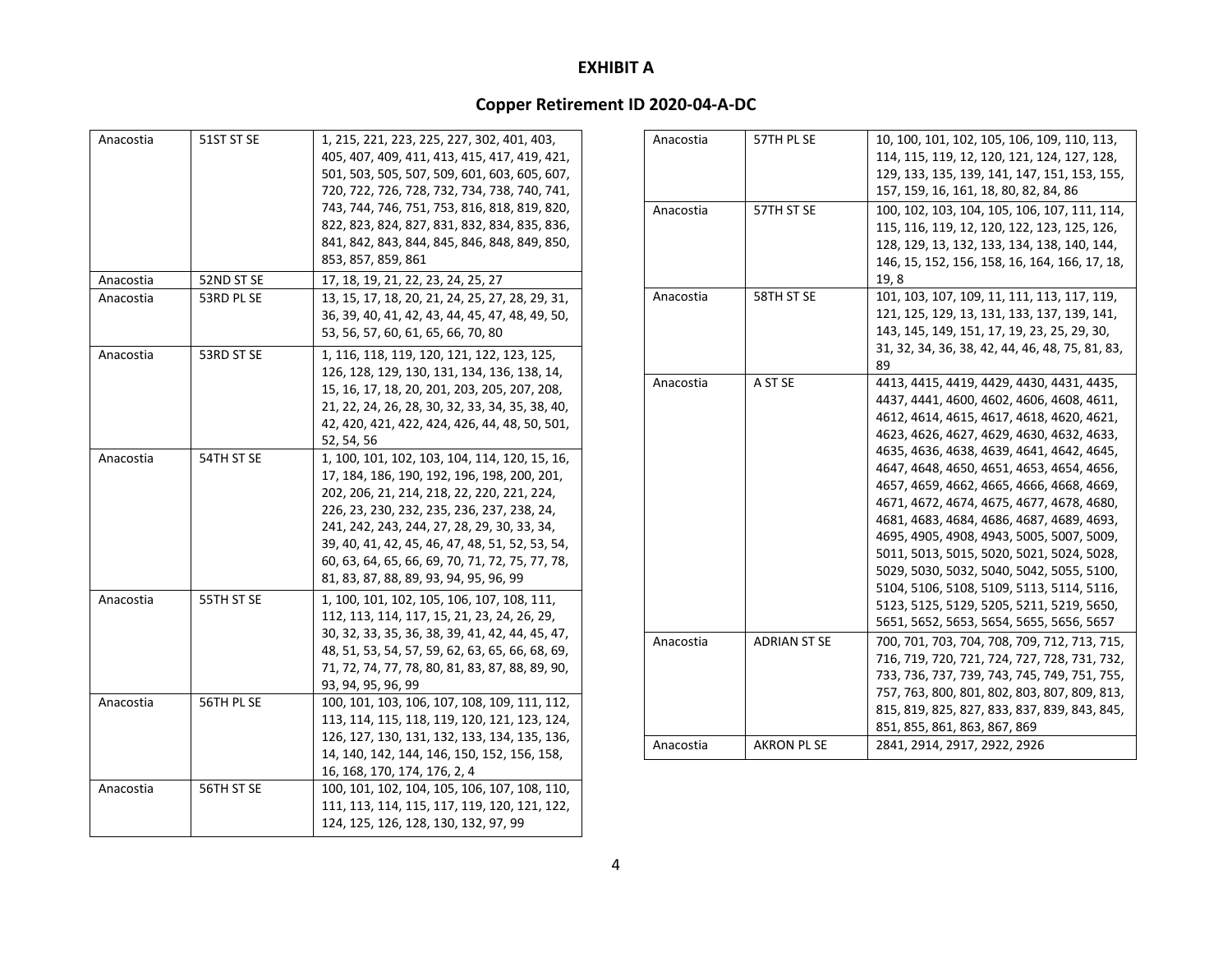| Anacostia | ALABAMA AV SE   | 2471, 2473, 2475, 2477, 2479, 2481, 2483, |
|-----------|-----------------|-------------------------------------------|
|           |                 | 2904, 2908, 2912, 2920, 3000, 3004, 3008, |
|           |                 | 3012, 3027, 3028, 3031, 3034, 3035, 3039, |
|           |                 | 3100, 3101, 3103, 3105, 3106, 3107, 3112, |
|           |                 | 3117, 3121, 3125, 3126, 3130, 3200, 3201, |
|           |                 | 3204, 3207, 3209, 3213, 3216, 3220, 3229, |
|           |                 | 3300, 3301, 3304, 3305, 3310, 3312, 3319, |
|           |                 | 3333, 3337, 3340, 3341, 3344, 3400, 3404, |
|           |                 | 3405, 3408, 3409, 3412, 3601, 3608, 3612, |
|           |                 | 3615, 3618, 3622, 3631, 3635, 3639, 3839  |
|           |                 | 1/2, 3841, 3849, 3855, 3857, 3863, 3924,  |
|           |                 | 3925, 3926, 3927, 3929, 3930, 3933, 3935, |
|           |                 | 3937, 3941, 3943, 3945, 3949, 3951, 3953, |
|           |                 | 3957, 3959, 3961, 3965, 3967, 3969, 3973, |
|           |                 | 3975, 3977, 3981, 3983, 3985, 3987, 3989, |
|           |                 | 3991, 3995, 3997, 3999, 4002, 4003, 4004, |
|           |                 | 4005, 4006, 4007, 4008, 4009, 4010, 4011, |
|           |                 | 4012, 4013, 4014, 4015, 4016, 4017, 4018, |
|           |                 | 4019, 4021, 4022, 4023, 4024, 4027, 4029, |
|           |                 | 4033, 4034, 4035, 4036, 4039, 4040, 4041, |
|           |                 | 4045, 4047, 4101, 4121, 4125, 4139, 4141, |
|           |                 | 4143, 4143 1/2, 4145, 4145 1/2, 4147,     |
|           |                 | 4149, 4151, 4157, 4161, 4165, 4201, 4203, |
|           |                 | 4209, 4213, 4223, 4233, 4237, 4300, 4304, |
|           |                 | 4308, 4312, 4316, 4324, 4328, 4408, 4416, |
|           |                 | 4417, 4420, 4421, 4424, 4428, 4429, 4436, |
|           |                 | 4437, 4440, 4441, 4442, 4444, 4445, 4446, |
|           |                 | 4448, 4449, 4452, 4453, 4456, 4459, 4460, |
|           |                 | 4463, 4464, 4500, 4501, 4505, 4509, 4514, |
|           |                 | 4515, 4516, 4518, 4519, 4520, 4522, 4523, |
|           |                 | 4526, 4527, 4530, 4531, 4534, 4535, 4538, |
|           |                 | 4541, 4545, 4546, 4549, 4550, 4553, 4554, |
|           |                 | 4629                                      |
| Anacostia | ALTAMONT PL SE  | 2329, 2331                                |
| Anacostia | ANACOSTIA RD SE | 1, 1003, 101, 1015, 103, 105, 107, 109,   |
|           |                 | 1100, 1101, 1103, 1105, 1109, 111, 1111,  |
|           |                 | 1115, 1117, 115, 117, 1212, 1242, 1258,   |
|           |                 | 1309, 1311, 1315, 1317, 1323, 1327, 1336, |
|           |                 | 201, 205, 226, 232, 238, 3, 401           |

| Anacostia | <b>ASTOR PL SE</b>  | 4901, 4903, 4920, 4922, 4930, 4932, 4940, |
|-----------|---------------------|-------------------------------------------|
|           |                     | 4942, 4954, 4956, 5004, 5015, 5017, 5019, |
|           |                     | 5021, 5023, 5024, 5025, 5027, 5029, 5040, |
|           |                     | 5100, 5111, 5125, 5129, 5212, 5214, 5216, |
|           |                     | 5220, 5309, 5313, 5317, 5321, 5325, 5333, |
|           |                     | 5335, 5337, 5341, 5343, 5345, 5349, 5351, |
|           |                     | 5353, 5357, 5359, 5361                    |
| Anacostia | <b>AUSTIN ST SE</b> | 3601, 3604, 3607, 3608, 3611, 3612, 3615, |
|           |                     | 3616, 3619, 3622, 3623, 3624, 3627, 3630, |
|           |                     | 3633, 3634, 3637, 3638, 3645              |
| Anacostia | AYERS PL SE         | 4900, 4903, 4925, 4931, 4933, 4935, 5001, |
|           |                     | 5003, 5010, 5011, 5013, 5017, 5021, 5025, |
|           |                     | 5029, 5031, 5033, 5045, 5049, 5057, 5101, |
|           |                     | 5105                                      |
|           |                     |                                           |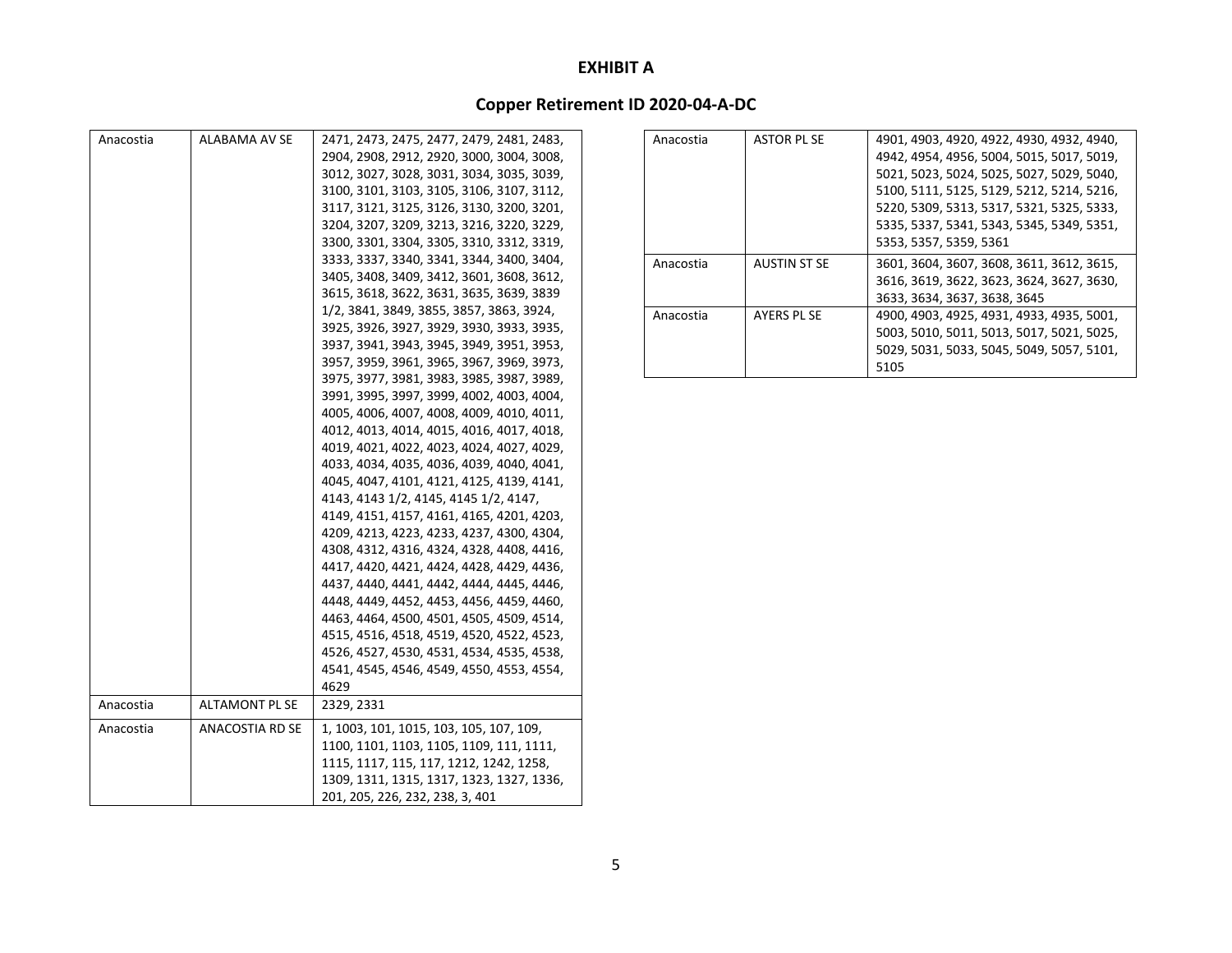| Anacostia | <b>B ST SE</b>      | 3301, 3303, 3305, 3307, 3308, 3309, 3310,                                              | Anacostia | <b>BASS CIRSE</b>    | 15, 16, 17, 18, 19, 20                    |
|-----------|---------------------|----------------------------------------------------------------------------------------|-----------|----------------------|-------------------------------------------|
|           |                     | 3311, 3313, 3315, 3317, 3318, 3320, 3321,                                              | Anacostia | <b>BASS PL SE</b>    | 4600, 4602, 4606, 4608, 4612, 4614, 4618, |
|           |                     | 3322, 3323, 3324, 3325, 3326, 3327, 3328,                                              |           |                      | 4700, 4702, 4703, 4706, 4707, 4708, 4709, |
|           |                     | 3329, 3330, 3331, 3411, 3413, 3415, 3417,                                              |           |                      | 4712, 4713, 4714, 4715, 4720, 4721, 4724, |
|           |                     | 3419, 3421, 3423, 3425, 3427, 3429, 3501,                                              |           |                      | 4726, 4800, 4801, 4802, 4803, 4806, 4807, |
|           |                     | 3503, 3511, 3513, 4414, 4416, 4426, 4430,                                              |           |                      | 4808, 4809, 4812, 4813, 4815, 4818, 4819, |
|           |                     | 4432, 4434, 4439, 4444, 4447, 4448, 4449,                                              |           |                      | 4820, 4821, 4824, 4825, 4826, 4827, 4830, |
|           |                     | 4457, 4465, 4551, 4600, 4602, 4606, 4607,                                              |           |                      | 4831, 4832, 4833, 4836, 4837, 4838, 4839, |
|           |                     | 4608, 4609, 4612, 4613, 4614, 4620, 4624,                                              |           |                      | 4843, 4845, 5004, 5017, 5022, 5024, 5036, |
|           |                     | 4626, 4630, 4632, 4700, 4701, 4702, 4703,                                              |           |                      | 5055, 5057, 5105, 5108, 5109, 5112, 5115, |
|           |                     | 4706, 4707, 4709, 4712, 4713, 4714, 4715,                                              |           |                      | 5116, 5119, 5120, 5121, 5122, 5125, 5200, |
|           |                     | 4718, 4719, 4720, 4724, 4725, 4726, 4727,                                              |           |                      | 5202, 5204, 5206, 5208, 5212, 5215, 5216, |
|           |                     | 4730, 4731, 4732, 4733, 4800, 4801, 4802,                                              |           |                      | 5220, 5225, 5228, 5229, 5231, 5300, 5300  |
|           |                     | 4803, 4806, 4807, 4808, 4809, 4812, 4813,                                              |           |                      | 1/2, 5302, 5304, 5306, 5308, 5309, 5310,  |
|           |                     | 4815, 4818, 4820, 4821, 4824, 4825, 4826,                                              |           |                      | 5311, 5312, 5314, 5315, 5316, 5347, 5356, |
|           |                     | 4827, 4831, 4837, 4839, 4906, 4914, 4916,                                              |           |                      | 5358, 5400, 5402, 5411, 5413, 5419, 5424, |
|           |                     | 4920, 4928, 4934, 5008, 5010, 5030, 5032,                                              |           |                      | 5425, 5426, 5430, 5431, 5432, 5435, 5436, |
|           |                     | 5040, 5043, 5046, 5056, 5058, 5101, 5103,                                              |           |                      | 5437, 5438, 5440, 5441, 5442, 5443, 5446, |
|           |                     | 5109, 5111, 5117, 5120, 5124, 5126, 5212,                                              |           |                      | 5447, 5448, 5449, 5453, 5459, 5461, 5500, |
|           |                     | 5213, 5301, 5309, 5310, 5312, 5317, 5333,                                              |           |                      | 5501, 5502, 5503, 5506, 5507, 5508, 5509, |
|           |                     | 5337, 5338, 5342, 5344, 5347, 5348, 5350,                                              |           |                      | 5512, 5513, 5514, 5515, 5518, 5519, 5520, |
|           |                     | 5351, 5354, 5356, 5412, 5418, 5420, 5424,                                              |           |                      | 5524, 5525, 5527, 5528, 5530, 5531, 5534, |
|           |                     | 5425, 5426, 5427, 5430, 5431, 5432, 5433,                                              |           |                      | 5536, 5537, 5539, 5540, 5542, 5543, 5545, |
|           |                     | 5436, 5437, 5438, 5440, 5442, 5443, 5445,                                              |           |                      | 5546, 5548, 5549, 5551, 5552, 5554, 5555, |
|           |                     | 5446, 5448, 5449, 5451, 5452, 5454, 5456,                                              |           |                      | 5557                                      |
|           |                     | 5458, 5500, 5501, 5502, 5503, 5506, 5507,                                              | Anacostia | <b>BAY LN SE</b>     | 3801, 3802, 3805, 3809                    |
|           |                     | 5508, 5509, 5512, 5513, 5514, 5515, 5518,                                              | Anacostia | <b>BAYLEY PL SE</b>  | 625, 701, 709, 716                        |
|           |                     | 5519, 5520, 5521, 5524, 5526, 5527, 5530,<br>5531, 5532, 5533, 5536, 5537, 5539, 5542, | Anacostia | <b>BECK ST SE</b>    | 4112, 4113, 4114, 4117, 4118, 4119, 4122, |
|           |                     | 5543, 5544, 5545, 5548, 5549, 5550, 5551,                                              |           |                      | 4125                                      |
|           |                     | 5552, 5556, 5558, 5615, 5617, 5619, 5621,                                              | Anacostia | <b>BENNING RD SE</b> | 4512, 4514, 4518, 4520, 4522, 4525, 4526, |
|           |                     | 5623, 5625                                                                             |           |                      | 4603, 4963, 4967, 4971, 4975, 4979, 4983, |
|           |                     |                                                                                        |           |                      | 4987, 4991, 4995, 4999, 5005, 5007, 5010, |
| Anacostia | <b>BANGOR ST SE</b> | 3347, 3400, 3401, 3605, 3611, 3612, 3615,                                              |           |                      | 5011, 5013, 5015, 5017, 5019, 5021, 5023, |
|           |                     | 3616, 3620, 3624, 3625, 3629, 3630, 3633,                                              |           |                      | 5027, 5029 A, 5029 B, 5030, 5031, 5031 A, |
|           |                     | 3636, 3637, 3640, 3641, 3644, 3645, 3646,                                              |           |                      | 5031 B, 5032, 5033, 5034, 5035, 5037,     |
|           |                     | 3652, 3658, 3700, 3701, 3703, 3705, 3706,                                              |           |                      | 5038, 5039, 5040, 5041, 5042, 5043, 5045, |
|           |                     | 3707, 3710, 3713, 3716, 3719, 3723, 3727                                               |           |                      | 5046, 5047, 5048, 5049, 5050, 5051, 5053, |
| Anacostia | <b>BARKER LN SE</b> | 4204, 4205, 4208, 4209, 4212, 4213, 4216,                                              |           |                      | 5054, 5055, 5056, 5058, 5066, 5078        |
|           |                     | 4217, 4220                                                                             |           |                      |                                           |
| Anacostia | <b>BARKER ST SE</b> | 4320, 4321, 4323, 4325, 4327, 4330, 4331,                                              |           |                      |                                           |
|           |                     | 4334, 4335, 4336, 4339, 4342                                                           |           |                      |                                           |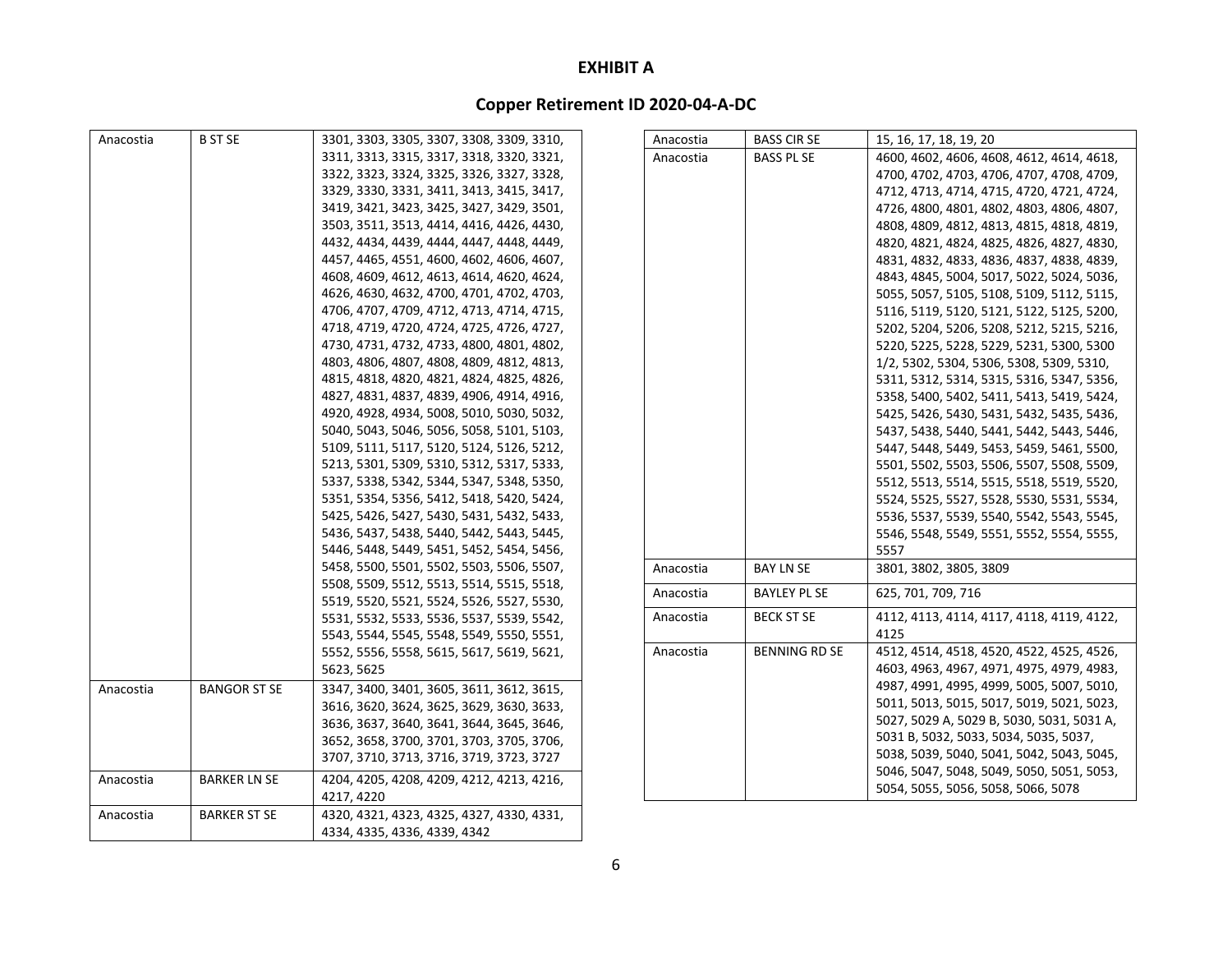| Anacostia | BOWEN RD SE          | 4300, 4310, 4314, 4318, 4321, 4323, 4326,    |
|-----------|----------------------|----------------------------------------------|
|           |                      | 4328, 4400, 4403, 4405, 4407, 4408, 4409,    |
|           |                      | 4411, 4412, 4413, 4415, 4420, 4500, 4501,    |
|           |                      | 4504                                         |
| Anacostia | <b>BRANCH AV SE</b>  | 1101, 1103, 1106, 1107, 1108, 1109, 1112,    |
|           |                      | 1113, 1114, 1115, 1116, 1119, 1121, 1125,    |
|           |                      | 1126, 1127, 1128, 1130, 1134, 1136, 1140,    |
|           |                      | 1142, 1201, 1300, 1301, 1306, 1314, 1325,    |
|           |                      | 1330, 1332, 1335, 1345, 1349, 1353, 1357,    |
|           |                      | 1361, 1369, 1400, 1401, 1800, 1804, 1806,    |
|           |                      | 1808, 2000, 2001, 2004, 2009, 2015, 2021,    |
|           |                      | 2100, 2105, 2111, 2112, 2115, 2119, 2123,    |
|           |                      | 2124, 2127, 2128, 2132, 2135, 2136, 2139,    |
|           |                      | 2142, 2150, 2201, 2205, 2211, 2220, 2300,    |
|           |                      | 2310, 2314, 2315, 2318, 2319, 2322, 2323,    |
|           |                      | 2327, 2330, 2400, 2401, 2407, 2411, 2417,    |
|           |                      | 2424, 2425, 2428, 2500, 2505, 2509, 2510,    |
|           |                      | 2517, 2520, 2521, 2524, 2600, 2601, 2604,    |
|           |                      | 2606, 2609, 2610, 2613, 2614, 2615, 2619,    |
|           |                      | 2705, 2709, 2713, 2717, 2801, 2807, 2813,    |
|           |                      | 2825, 2901                                   |
| Anacostia | <b>BUENA VISTA</b>   | 2800, 2801, 2803, 2804, 2805, 2807, 2808,    |
|           | <b>TERR SE</b>       | 2809, 2811, 2812, 2813, 2814, 2816, 2817,    |
|           |                      | 2818, 2820, 2822, 2824, 2828, 2832, 3029,    |
|           |                      | 3105, 3109, 3113, 3117, 3118, 3121, 3122,    |
|           |                      | 3125, 3126, 3129, 3130, 3133, 3134, 3137,    |
|           |                      | 3138, 3141, 3142, 3145, 3146, 3149, 3150,    |
|           |                      | 3154, 3158, 3162                             |
|           | <b>BURBANK ST SE</b> | 300, 302, 306, 308, 312, 314, 318, 320, 324, |
| Anacostia |                      | 326, 350, 352, 356, 358, 362, 364, 368, 402, |
|           |                      | 404, 406, 409, 410, 412, 416, 417, 418, 420, |
|           |                      | 422, 426, 428, 432, 434, 438, 440, 444, 446, |
|           |                      | 455, 456, 457, 459, 462, 463, 464, 465, 467, |
|           |                      | 468, 469, 470, 471, 473, 474, 475, 476, 477, |
|           |                      | 479, 480, 482, 483, 485, 486, 487, 488, 489, |
|           |                      | 491, 493                                     |
|           |                      |                                              |
| Anacostia | BURNS CT SE          | 3900, 3901, 3902, 3903, 3904, 3907, 3908,    |
|           |                      | 3909, 3911, 3913, 3914, 3916, 3917, 3918,    |
|           |                      | 3923, 3925, 3926                             |

| Anacostia | <b>BURNS PL SE</b> | 3928, 3929, 3930, 3932, 3933, 3934, 3935,    |
|-----------|--------------------|----------------------------------------------|
|           |                    | 3936, 3937, 3938, 3940, 3942, 3944, 3945,    |
|           |                    | 3946, 3948, 3949, 3950, 3951, 3952, 3954,    |
|           |                    | 3956, 3960                                   |
| Anacostia | <b>BURNS ST SE</b> | 1020, 1028, 1030, 1034, 2505, 2507, 321,     |
|           |                    | 323, 327, 329, 333, 343, 345, 4311, 4312,    |
|           |                    | 4316, 4317, 4320, 452, 454, 458, 464, 466,   |
|           |                    | 470, 472, 476, 478, 605, 606, 608, 609, 612, |
|           |                    | 613, 614, 617, 618, 621, 624, 625, 626, 630, |
|           |                    | 632, 636, 638, 642, 644, 648, 650, 654, 656, |
|           |                    | 700, 701, 702, 703, 706, 707, 708, 709, 712, |
|           |                    | 713, 714, 715, 719, 720, 721, 724, 725, 726, |
|           |                    | 727, 730, 732, 738, 742, 744, 748, 750, 754, |
|           |                    | 800, 801, 803, 806, 812, 814, 818, 820, 824, |
|           |                    | 825, 826, 827, 830, 831, 832, 833, 837, 839, |
|           |                    | 843, 844, 848, 856, 860, 864, 868, 872, 900, |
|           |                    | 901, 903, 910, 920, 928, 930, 932, 936       |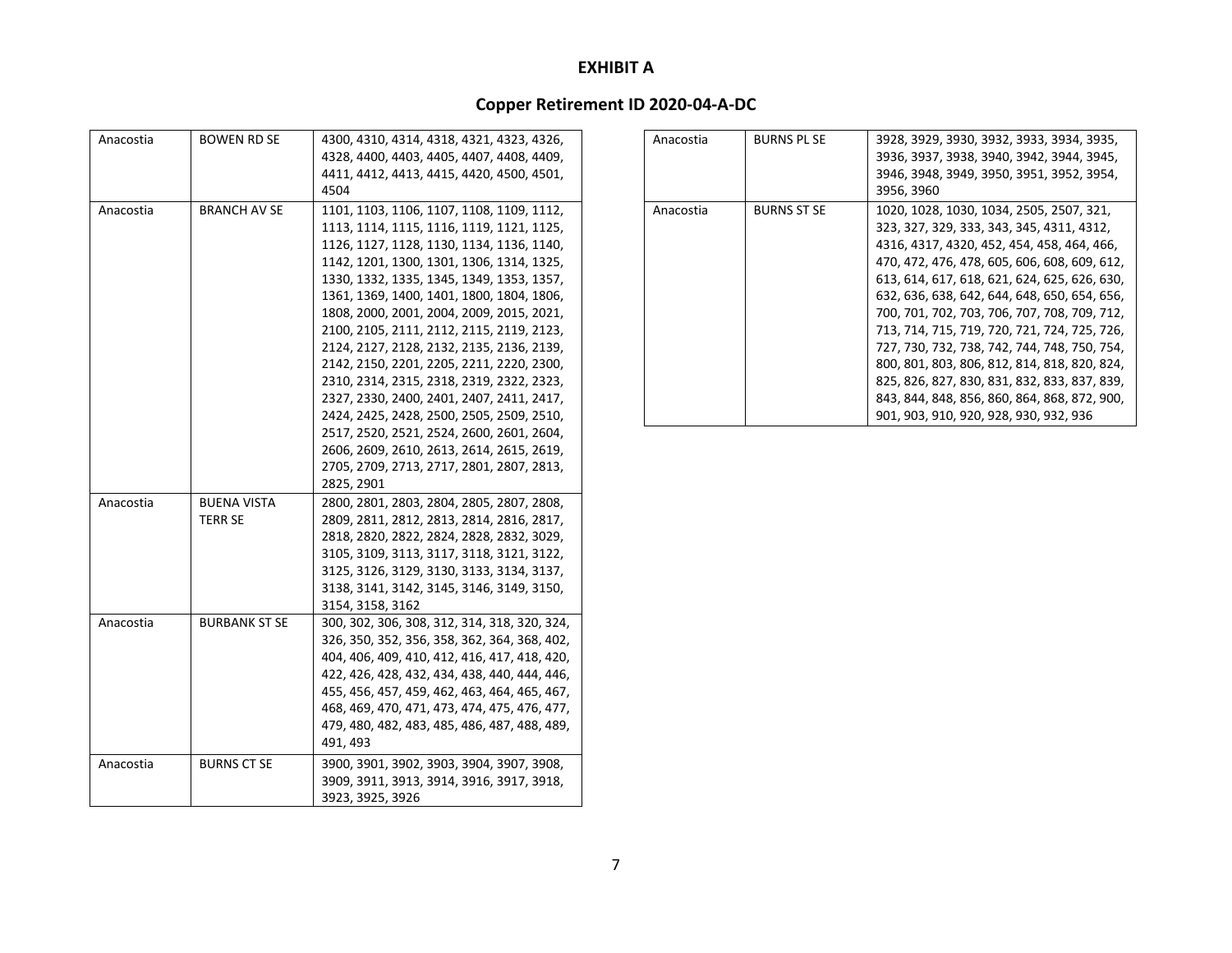| Anacostia | C ST SE           | 3330, 3332, 3334, 3336, 3338, 3340, 3342, |  |
|-----------|-------------------|-------------------------------------------|--|
|           |                   | 3344, 3346, 3350, 3352, 3400, 3402, 3404, |  |
|           |                   | 3406, 3408, 3900, 3901, 3902, 3903, 3904, |  |
|           |                   | 3906, 3909, 3910, 3911, 3912, 3914, 3915, |  |
|           |                   | 3916, 3917, 3918, 3919, 3920, 3922, 3924, |  |
|           |                   | 3925, 3926, 3927, 3928, 3930, 3932, 3934, |  |
|           |                   | 3936, 3940, 3942, 3944, 3948, 3950, 3952, |  |
|           |                   | 3954, 3956, 4315, 4317, 4321, 4323, 4327, |  |
|           |                   | 4329, 4333, 4335, 4339, 4341, 4345, 4347, |  |
|           |                   | 4351, 4353, 4357, 4359, 4363, 4365, 4401, |  |
|           |                   | 4403, 4407, 4409, 4413, 4415, 4419, 4421, |  |
|           |                   | 4425, 4427, 4431, 4433, 4437, 4439, 4443, |  |
|           |                   | 4445, 4449, 4451, 4455, 4457, 4461, 4463, |  |
|           |                   | 4469, 4475, 4479, 4481, 4517, 4520, 4521, |  |
|           |                   | 4524, 4528, 4532, 4533, 4536, 4540, 4541, |  |
|           |                   | 4544, 4545, 4548, 4549, 4552, 4553, 4560, |  |
|           |                   | 4915, 4919, 4921, 4923, 4925, 5016, 5017, |  |
|           |                   | 5020, 5023, 5024, 5028, 5032, 5035, 5037, |  |
|           |                   | 5041, 5057, 5100, 5101, 5103, 5104, 5105, |  |
|           |                   | 5107, 5108, 5114, 5120, 5122, 5124, 5127, |  |
|           |                   | 5130, 5200, 5201, 5203, 5210, 5212, 5213, |  |
|           |                   | 5214, 5219, 5221, 5300, 5306, 5308, 5310, |  |
|           |                   | 5348, 5349, 5351, 5403, 5407, 5409, 5410, |  |
|           |                   | 5411, 5412, 5413, 5415, 5416, 5421, 5424, |  |
|           |                   | 5425, 5427, 5428, 5429, 5430, 5431, 5433, |  |
|           |                   | 5434, 5435, 5436, 5437, 5440, 5442, 5446, |  |
|           |                   | 5448, 5452, 5454, 5500, 5502, 5506, 5508, |  |
|           |                   | 5509, 5512, 5513, 5517, 5518, 5519, 5520, |  |
|           |                   | 5524, 5525, 5526, 5527, 5530, 5532, 5536, |  |
|           |                   | 5538, 5542, 5544                          |  |
| Anacostia | <b>CALL PL SE</b> | 4920, 5027, 5044, 5046, 5050, 5100, 5102, |  |
|           |                   | 5107, 5111, 5115, 5116, 5119, 5125, 5126, |  |
|           |                   | 5131, 5200, 5202, 5212, 5214, 5221, 5224, |  |
|           |                   | 5225, 5228, 5336, 5347, 5349, 5351, 5352, |  |
|           |                   | 5353, 5355, 5357, 5359, 5400, 5402, 5412, |  |
|           |                   | 5414, 5416, 5422, 5424, 5428, 5432, 5437, |  |
|           |                   | 5440, 5503, 5505, 5509, 5512, 5514, 5516, |  |
|           |                   | 5517, 5519, 5520, 5522, 5530              |  |

| Anacostia | <b>CAMDEN ST SE</b>    | 3415, 3601, 3607, 3610, 3624, 3628, 3634,    |
|-----------|------------------------|----------------------------------------------|
|           |                        | 3640, 3642, 3645, 3649, 3650, 3651, 3660,    |
|           |                        | 3661, 3670, 3675, 3678, 3679, 3682, 3684,    |
|           |                        | 3701, 3706, 3707, 3713, 3714, 3717, 3725,    |
|           |                        | 3726, 3727, 3734, 3735, 3736, 3740, 3743,    |
|           |                        | 3744                                         |
| Anacostia | <b>CAPE DR SE</b>      | 300, 302, 303, 304, 305, 306, 308, 309, 310, |
|           |                        | 312, 314, 320, 322, 324, 326, 328, 330, 332  |
| Anacostia | <b>CARPENTER ST SE</b> | 3300, 3304, 3311, 3312, 3315, 3316, 3319,    |
|           |                        | 3320, 3324, 3327, 3331, 3336, 3346, 3400,    |
|           |                        | 3405, 3409, 3410, 3413, 3414, 3415, 3417,    |
|           |                        | 3418, 3419, 3421, 3422, 3423, 3425, 3427,    |
|           |                        | 3429, 3431, 3433, 3435, 3501, 3503, 3504,    |
|           |                        | 3505, 3508, 3509, 3512, 3513, 3520, 3523,    |
|           |                        | 3524, 3528, 3608, 3610, 3615, 3703, 3705,    |
|           |                        | 3712, 3716, 3721, 3729, 3810, 3818, 3822,    |
|           |                        | 3826, 3830, 3834, 3838, 3842, 3846, 3870     |
| Anacostia | <b>CENTRAL AV SE</b>   | 5023, 5027, 5030, 5044, 5050, 5052, 5058,    |
|           |                        | 5062, 5070, 5200, 5202, 5205, 5206, 5207,    |
|           |                        | 5208, 5212, 5214, 5216, 5217, 5219, 5220,    |
|           |                        | 5222, 5223, 5224, 5225, 5228, 5229, 5230,    |
|           |                        | 5231, 5234, 5236, 5300, 5301, 5302, 5303,    |
|           |                        | 5305, 5309, 5310, 5311, 5312, 5313, 5317,    |
|           |                        | 5319, 5320, 5321, 5325, 5327, 5340, 5344,    |
|           |                        | 5346, 5353, 5357, 5359, 5361, 5404, 5410,    |
|           |                        | 5411, 5413, 5417, 5419, 5423, 5425, 5429,    |
|           |                        | 5431, 5435, 5441, 5443, 5447, 5449, 5450,    |
|           |                        | 5453, 5455, 5459, 5461, 5500, 5503, 5504,    |
|           |                        | 5506, 5507, 5508, 5509, 5510, 5512, 5513,    |
|           |                        | 5514, 5515, 5519, 5521, 5525, 5527, 5531,    |
|           |                        | 5537, 5539, 5543, 5545, 5549, 5551, 5555,    |
|           |                        | 5557, 5561, 5563, 5567, 5569, 5571, 5575,    |
|           |                        | 5581, 5600, 5612, 5614, 5620, 5622, 5750,    |
|           |                        | 5752, 5756, 5758                             |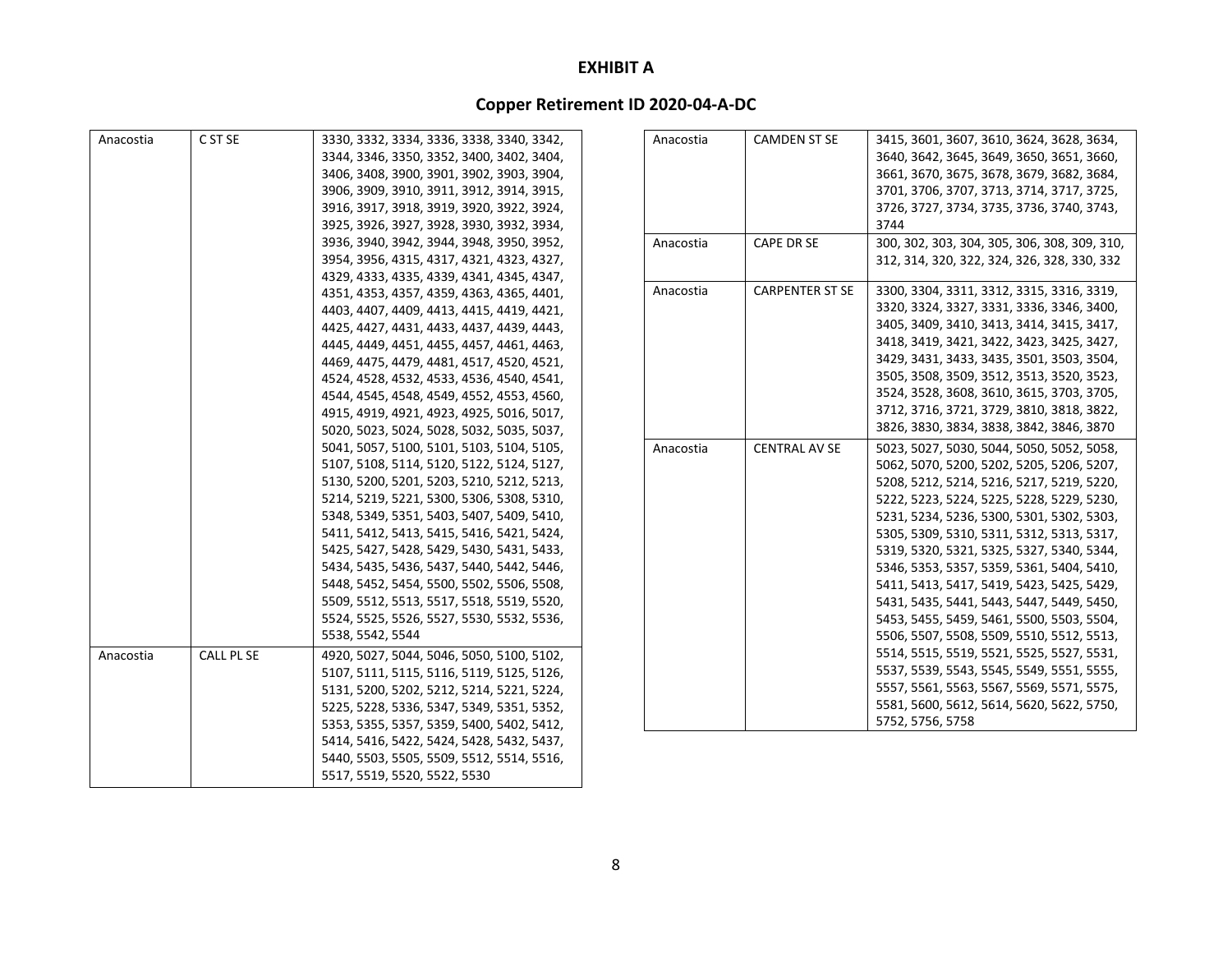| Anacostia | <b>CHAPLIN ST SE</b>   | 1000, 1001, 1004, 1005, 1008, 1009, 1100,<br>1101, 1104, 1105, 1108, 1109, 1112, 1113,<br>1118, 1119, 1123, 1126, 1127, 1130, 1131,<br>1134, 1138, 1139, 1200, 1205, 1208, 1211,<br>1212, 1215, 1218, 1223, 1226, 1227, 1228,<br>1230, 1231, 1234, 1235, 1239, 1242, 1243,<br>1246, 350, 351, 352, 353, 356, 357, 358,<br>362, 363, 364, 365, 368, 369, 371, 374, 375,<br>377, 378, 423, 427, 429, 4314, 4316, 4320,<br>4321, 4323, 4326, 4327, 4328, 433, 4332,<br>4333, 4334, 4335, 4338, 4339, 4340, 4341,<br>4344, 4346, 600, 602, 606, 608, 612, 614,<br>618, 620, 626, 630, 632, 636, 638, 642, 644,<br>648, 650, 654, 656, 700, 701, 702, 703, 706, |
|-----------|------------------------|------------------------------------------------------------------------------------------------------------------------------------------------------------------------------------------------------------------------------------------------------------------------------------------------------------------------------------------------------------------------------------------------------------------------------------------------------------------------------------------------------------------------------------------------------------------------------------------------------------------------------------------------------------|
| Anacostia | <b>CROFFUT PL SE</b>   | 707, 709, 713, 714, 715, 718, 719, 720, 725<br>3304, 3306, 3308, 3310, 3312, 3314, 3316,<br>3317, 3318, 3319, 3320, 3321, 3322, 3323,<br>3324, 3325, 3326, 3327, 3328, 3329, 3330,<br>3331, 3332, 3333, 3333 A, 3334, 3335,<br>3336, 3338, 3339, 3340, 3341, 3342, 3345,<br>3347, 3351, 3353, 3410, 3414, 3416, 3420,<br>3424, 3426, 3430, 3432, 3436, 3438, 3442,<br>3444                                                                                                                                                                                                                                                                                 |
| Anacostia | <b>CROISSANT PL SE</b> | 640, 710, 712, 717, 720, 721, 723, 725, 726,<br>730, 731, 732                                                                                                                                                                                                                                                                                                                                                                                                                                                                                                                                                                                              |
| Anacostia | <b>CURTIS CT SE</b>    | 1900, 1902, 1903, 1905, 1906, 1907, 1908,<br>1909                                                                                                                                                                                                                                                                                                                                                                                                                                                                                                                                                                                                          |

| Anacostia | D ST SE             | 3201, 3205, 3206, 3209, 3210, 3212, 3213, |
|-----------|---------------------|-------------------------------------------|
|           |                     | 3214, 3216, 3220, 3223, 3224, 3227, 3228, |
|           |                     | 3232, 3233, 3237, 3300, 3301, 3308, 3311, |
|           |                     | 3312, 3315, 3316, 3319, 3320, 3323, 3324, |
|           |                     | 3327, 3328, 3331, 3332, 3335, 3336, 3338, |
|           |                     | 3339, 3341, 3342, 3344, 3350, 3354, 3429, |
|           |                     | 4001, 4002, 4003, 4004, 4006, 4007, 4008, |
|           |                     | 4009, 4011, 4015, 4016, 4017, 4020, 4025, |
|           |                     | 4027, 4031, 4032, 4033, 4034, 4035, 4038, |
|           |                     | 4039, 4040, 4041, 4302, 4306, 4308, 4318, |
|           |                     | 4320, 4324, 4326, 4330, 4332, 4336, 4338, |
|           |                     | 4342, 4348, 4350, 4354, 4356, 5035, 5047, |
|           |                     | 5049, 5301, 5305, 5309, 5321, 5323, 5329, |
|           |                     | 5336, 5337, 5340, 5341, 5349, 5404, 5408, |
|           |                     | 5412, 5414, 5416, 5418, 5500, 5502, 5504  |
| Anacostia | <b>DENVER ST SE</b> | 3330, 3336, 3340, 3344, 3348, 3354, 3355, |
|           |                     | 3358, 3359, 3362, 3363, 3365, 3366, 3370, |
|           |                     | 3371                                      |
| Anacostia | <b>DUBOIS PL SE</b> | 3206, 3208, 3209, 3212, 3213, 3214, 3215, |
|           |                     | 3216, 3217, 3220, 3300, 3301, 3305, 3306, |
|           |                     | 3309, 3310, 3312, 3313, 3315, 3316, 3320, |
|           |                     | 3321, 3323, 3327, 3329, 3333, 3335, 3339, |
|           |                     | 3340, 3341, 3345, 3347, 3348, 3351, 3353, |
|           |                     | 3357, 3359, 4310, 4312, 4313, 4316, 4317, |
|           |                     | 4319, 4322, 4323, 4324, 4325, 4328, 4329, |
|           |                     | 4330, 4331, 4334, 4335, 4336, 4337, 4340, |
|           |                     | 4341, 4342, 4343, 4347, 4348, 4349, 4352, |
|           |                     | 4353, 4354, 4355, 4359, 4360, 4361, 4365, |
|           |                     | 4366, 4367, 4370, 4371, 4373, 4375, 4376, |
|           |                     | 4377, 4378, 4382, 4384, 4388, 4390, 4394, |
|           |                     | 4396, 4402, 4406, 4408, 4414, 4418, 4420  |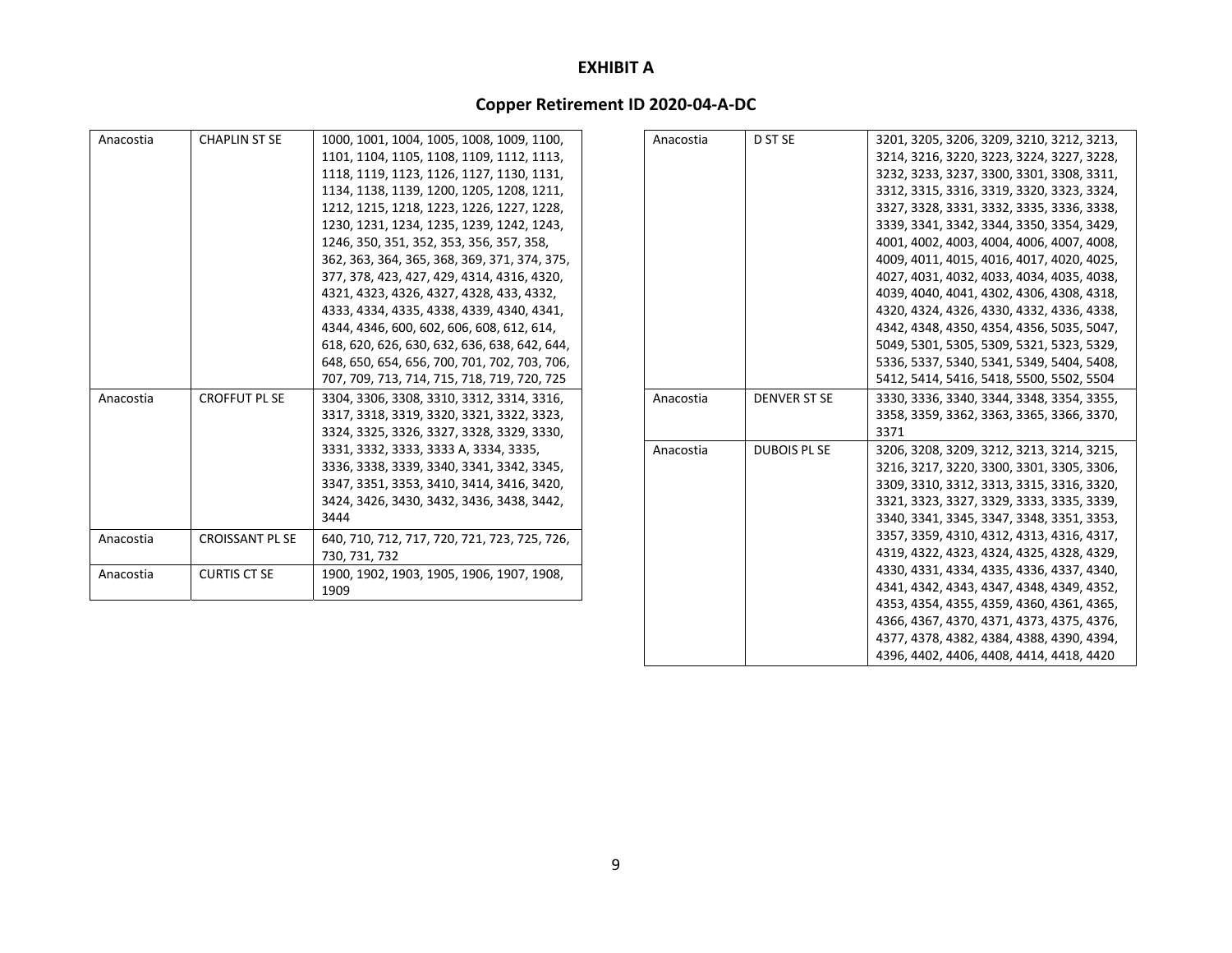| Anacostia | E ST SE                | 3100, 3102, 3103, 3104, 3107, 3109, 3111, |
|-----------|------------------------|-------------------------------------------|
|           |                        | 3115, 3116, 3117, 3121, 3126, 3201, 3203, |
|           |                        | 3209, 3213, 3217, 3221, 3225, 3228, 3229, |
|           |                        | 3232, 3233, 3236, 3300, 3301, 3304, 3305, |
|           |                        | 3309, 3313, 3316, 3317, 3320, 3321, 3325, |
|           |                        | 3326, 3330, 4003, 4005, 4009, 4011, 4013, |
|           |                        | 4016, 4017, 4018, 4019, 4021, 4024, 4025, |
|           |                        | 4026, 4027, 4028, 4032, 4034, 4310, 4312, |
|           |                        | 4314, 4315, 4317, 4318, 4319, 4322, 4326, |
|           |                        | 4328, 4335, 5100, 5103, 5105, 5106, 5107, |
|           |                        | 5108, 5109, 5111, 5119, 5120, 5122, 5124, |
|           |                        | 5201, 5204, 5206, 5207, 5213, 5216, 5217, |
|           |                        | 5219, 5300, 5301, 5303, 5304, 5305, 5307, |
|           |                        | 5349, 5353, 5356, 5357, 5400, 5412        |
| Anacostia | <b>EAST CAPITOL ST</b> | 4525, 4601, 4607, 4609, 4613, 4615, 4621, |
|           | <b>SE</b>              | 4625, 4627, 4629, 4633, 4635, 4639, 4641, |
|           |                        | 4643, 4925, 4953, 5001, 5005, 5017, 5025, |
|           |                        | 5027, 5031, 5033, 5037, 5039, 5043, 5045, |
|           |                        | 5049, 5053, 5055, 5059, 5201, 5205, 5207, |
|           |                        | 5211, 5213, 5217, 5219, 5221, 5307, 5315, |
|           |                        | 5317, 5327, 5333, 5335, 5341, 5401, 5403, |
|           |                        | 5409, 5413, 5415, 5421, 5709, 5715, 5717, |
|           |                        | 5721, 5723, 5725, 5727, 5733, 5735, 5737, |
|           |                        | 5739, 5747, 5749, 5751, 5755, 5757, 5761, |
|           |                        | 5767, 5769                                |
| Anacostia | <b>EASY PL SE</b>      | 4604, 4608, 4612, 4615, 4616, 4619, 4620, |
|           |                        | 4623, 4624, 4627, 4628, 4631, 4635, 4636, |
|           |                        | 4640, 4644                                |
| Anacostia | <b>ELY PL SE</b>       | 3105, 3202, 3206, 3207, 3210, 3211, 3216, |
|           |                        | 3220, 3228, 3232, 3233, 3235, 3236, 3288, |
|           |                        | 3307, 3310, 3311, 3315, 3319, 3322, 3325, |
|           |                        | 3326, 3331, 3333, 3337, 3338, 3340, 3342, |
|           |                        | 3350, 3354, 3400, 3404, 4000, 4012, 4015, |
|           |                        | 4016, 4017, 4019, 4020, 4021, 4022, 4023, |
|           |                        | 4024, 4025, 4027, 4028, 4029, 4030, 4033, |
|           |                        | 4038, 4040, 4041, 4043, 4044, 4045, 4046, |
|           |                        | 4048, 4049, 4051                          |
|           |                        |                                           |
| Anacostia | ERIE ST SE             | 3330, 3338, 3342, 3346, 3356, 3364, 3370, |
|           |                        | 3380, 3382, 3388                          |

| Anacostia | F ST SE               | 3300, 3302, 3310, 4300, 4301, 4302, 4303, |
|-----------|-----------------------|-------------------------------------------|
|           |                       | 4306, 4307, 4308, 4309, 4311, 4313, 4317, |
|           |                       | 4319, 4323, 4325, 4326, 4328, 4329, 4331, |
|           |                       | 4334, 4335, 4336, 4341, 4342, 4343, 4344, |
|           |                       | 4347, 4349, 4350, 4352, 4353, 4355, 4358, |
|           |                       | 4360, 4361, 4365, 4366, 4367, 4368, 4371, |
|           |                       | 4373, 4377, 4383, 4385, 4861, 4863, 4865, |
|           |                       | 4867, 4869, 4871, 4873, 4875, 4877, 4879, |
|           |                       | 4881, 4883, 4885, 4887, 4889, 4891, 4893, |
|           |                       | 4895, 4897, 4899, 5101, 5124, 5125, 5300, |
|           |                       | 5302                                      |
| Anacostia | <b>FAIRLAWN AV SE</b> | 1903, 1905, 1907, 1909, 1911, 1951, 1953, |
|           |                       | 2001, 2003, 2005, 2007, 2009, 2105, 2107, |
|           |                       | 2109, 2251, 2325, 2329, 2333, 2501, 2503, |
|           |                       | 2505, 2507, 2509, 2511, 2513, 2515, 2517  |
| Anacostia | <b>FORT BAKER DR</b>  | 2701, 2702, 2703, 2707, 2710, 2711, 2713, |
|           | SE                    | 2714, 2717, 2718, 2719, 2722, 2723, 2725, |
|           |                       | 2726, 2729, 2730, 2731, 2735, 2737, 2806, |
|           |                       | 2810, 2814, 2818, 2822, 2830, 2834, 2838, |
|           |                       | 2842, 2846, 2900, 2904, 2908, 2912, 2916, |
|           |                       | 2929, 2930, 2932, 2933, 2936, 2937, 2939, |
|           |                       | 2955, 2959, 2963, 2973, 2975, 2977        |
| Anacostia | FORT DAVIS PL SE      | 1501, 1503, 1504, 1505, 1506, 1507, 1509, |
|           |                       | 1510, 1511, 1512, 1514, 1515, 1517, 1518, |
|           |                       | 1520, 1521, 1523, 1525, 1526, 1527, 1528, |
|           |                       | 1529, 1530, 1600, 1601, 1604, 1610, 1611, |
|           |                       | 1612, 1613, 1614, 1615, 1618, 1619, 1620, |
|           |                       | 1621, 1622, 1623, 1626, 1627, 1628, 1629, |
|           |                       | 1630, 1631, 1634, 1635, 1637, 1638, 1639, |
|           |                       | 1642, 1643, 1645, 1647, 1651, 1653, 1655, |
|           |                       | 1659, 1661, 1663, 1667, 1669, 1671        |
|           |                       |                                           |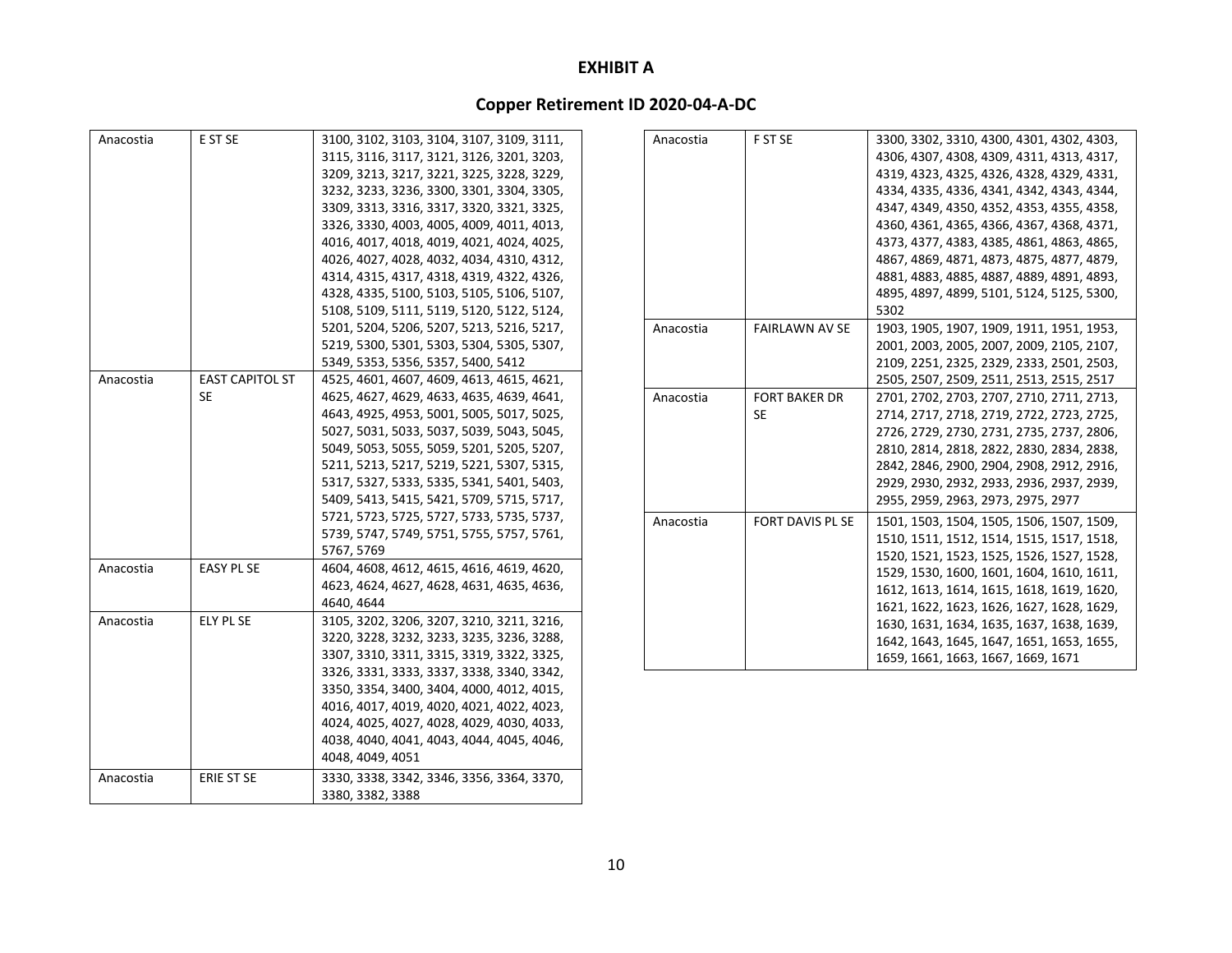| Anacostia | <b>FORT DAVIS ST SE</b> | 1499, 1501, 1503, 1505, 1506, 1508, 1509, | Anacostia | G ST SE               | 3009, 3010, 3012, 3014, 3014 A, 3015,     |
|-----------|-------------------------|-------------------------------------------|-----------|-----------------------|-------------------------------------------|
|           |                         | 1510, 1511, 1512, 1513, 1514, 1516, 1517, |           |                       | 3016, 3017, 3018, 3020, 3021, 3107, 3114, |
|           |                         | 1518, 1519, 1521, 1524, 1525, 1526, 1527, |           |                       | 3115, 3116, 3119, 3123, 3127, 3200, 3203, |
|           |                         | 1528, 1529, 1533, 1535, 1536, 1537, 1540, |           |                       | 3204, 3206, 3207, 3208, 3212, 3213, 3215, |
|           |                         | 1541, 1542, 1543, 1544, 1545, 1549, 1553, |           |                       | 3220, 3224, 4010, 4014, 4307, 4309, 4310, |
|           |                         | 1600, 1603, 1607, 1609, 1613, 1615, 1616, |           |                       | 4312, 4313, 4315, 4316, 4318, 4319, 4325, |
|           |                         | 1618, 1619, 1621, 1623, 1624, 1626, 1627, |           |                       | 4331, 4333, 4334, 4336, 4337, 4339, 4342, |
|           |                         | 1628, 1629, 1631, 1632, 1634, 1635, 1636, |           |                       | 4343, 4345, 4346, 4348, 4351, 4355, 4357, |
|           |                         | 1637, 1639, 1642, 1643, 1644, 1645, 1647, |           |                       | 4358, 4363, 4369, 4401, 4405, 4407, 4409, |
|           |                         | 1648, 1651, 1652, 1655, 1658, 1660, 1661, |           |                       | 4413, 4415, 4419, 4423, 4427, 4431, 4435, |
|           |                         | 1663, 1664, 1666, 1668, 1669, 1671, 1672, |           |                       | 4439, 4447, 4451, 4455, 4601, 4607, 4611, |
|           |                         | 1674, 1675, 1676, 1677, 1679, 1700, 1701, |           |                       | 4619, 5052, 5054, 5056, 5058, 5062, 5064, |
|           |                         | 1702, 1703, 1704, 1705, 1708, 1709, 1710, |           |                       | 5066, 5070, 5074, 5076, 5078, 5080, 5082, |
|           |                         | 1711, 1712, 1713, 1716, 1717, 1718, 1719, |           |                       | 5084, 5086, 5088, 5090, 5092, 5094, 5096, |
|           |                         | 1721, 1801, 1803, 1805, 1809, 1811, 1815, |           |                       | 5098                                      |
|           |                         | 1817, 1819, 1823                          | Anacostia | <b>GAINESVILLE ST</b> | 2804, 2808, 2900, 3200, 3204, 3205, 3208, |
| Anacostia | <b>FORT DUPONT ST</b>   | 1500, 1501, 1503, 1505, 1507, 1508, 1509, |           | SE.                   | 3209, 3212, 3215, 3223, 3300, 3301, 3304, |
|           | SE.                     | 1515, 1517, 1519, 1521, 1523, 1525, 1527, |           |                       | 3307, 3308, 3311, 3317                    |
|           |                         | 1529, 1531, 1533, 1537, 1539, 1543, 1545, | Anacostia | <b>GORMAN ST SE</b>   | 4201, 4203, 4206, 4207, 4208, 4209, 4212, |
|           |                         | 1549, 1551, 1555, 1557, 1558, 1559, 1560, |           |                       | 4213, 4214, 4215, 4218, 4219, 4220, 4221, |
|           |                         | 1562, 1600, 1602, 1604, 1608, 1609, 1610, |           |                       | 4225, 4226, 4231, 4233, 4239              |
|           |                         | 1611, 1612, 1613, 1616, 1617, 1618, 1619, | Anacostia | <b>GORMAN TERR SE</b> | 4300, 4301, 4302, 4303, 4304, 4305, 4306, |
|           |                         | 1620, 1621, 1623, 1624, 1625, 1626, 1627, |           |                       | 4307, 4308, 4309, 4311, 4312, 4313, 4314, |
|           |                         | 1628, 1629, 1631, 1632, 1633, 1634, 1636, |           |                       | 4315, 4316, 4317, 4318, 4319, 4321, 4322, |
|           |                         | 1639, 1640, 1641, 1642, 1643, 1645, 1646, |           |                       | 4324, 4325, 4326, 4327, 4328, 4329, 4330, |
|           |                         | 1647, 1648, 1649, 1651, 1652, 1653, 1654, |           |                       | 4331, 4332, 4333, 4334, 4335, 4336, 4337, |
|           |                         | 1655, 1657, 1658, 1659, 1660, 1663, 1664, |           |                       | 4338, 4339, 4340, 4341, 4342, 4343, 4344, |
|           |                         | 1665, 1666, 1667, 1669, 1670, 1671, 1672, |           |                       | 4345, 4346, 4348, 4350, 4354, 4356        |
|           |                         | 1673, 1675, 1676, 1677, 1678, 1679, 1681, |           |                       |                                           |
|           |                         | 1682, 1683, 1684, 1688, 1690, 1694, 1698, |           |                       |                                           |
|           |                         | 4200, 4202, 4204, 4206, 4208, 4210, 4212, |           |                       |                                           |
|           |                         | 4215, 4216, 4217, 4218, 4220, 4222, 4224  |           |                       |                                           |
| Anacostia | FORT DUPONT             | 4200, 4201, 4202, 4203, 4205, 4207, 4208, |           |                       |                                           |
|           | <b>TERR SE</b>          | 4209, 4211, 4213, 4214, 4215, 4217, 4218, |           |                       |                                           |
|           |                         | 4219, 4220, 4221, 4223, 4224, 4225, 4226, |           |                       |                                           |
|           |                         | 4229, 4231, 4233, 4235, 4237, 4241, 4243, |           |                       |                                           |
|           |                         | 4245, 4247, 4249, 4251, 4253, 4255, 4257, |           |                       |                                           |
|           |                         | 4259, 4261                                |           |                       |                                           |
| Anacostia | <b>FRANKFORD ST SE</b>  | 3222, 3355                                |           |                       |                                           |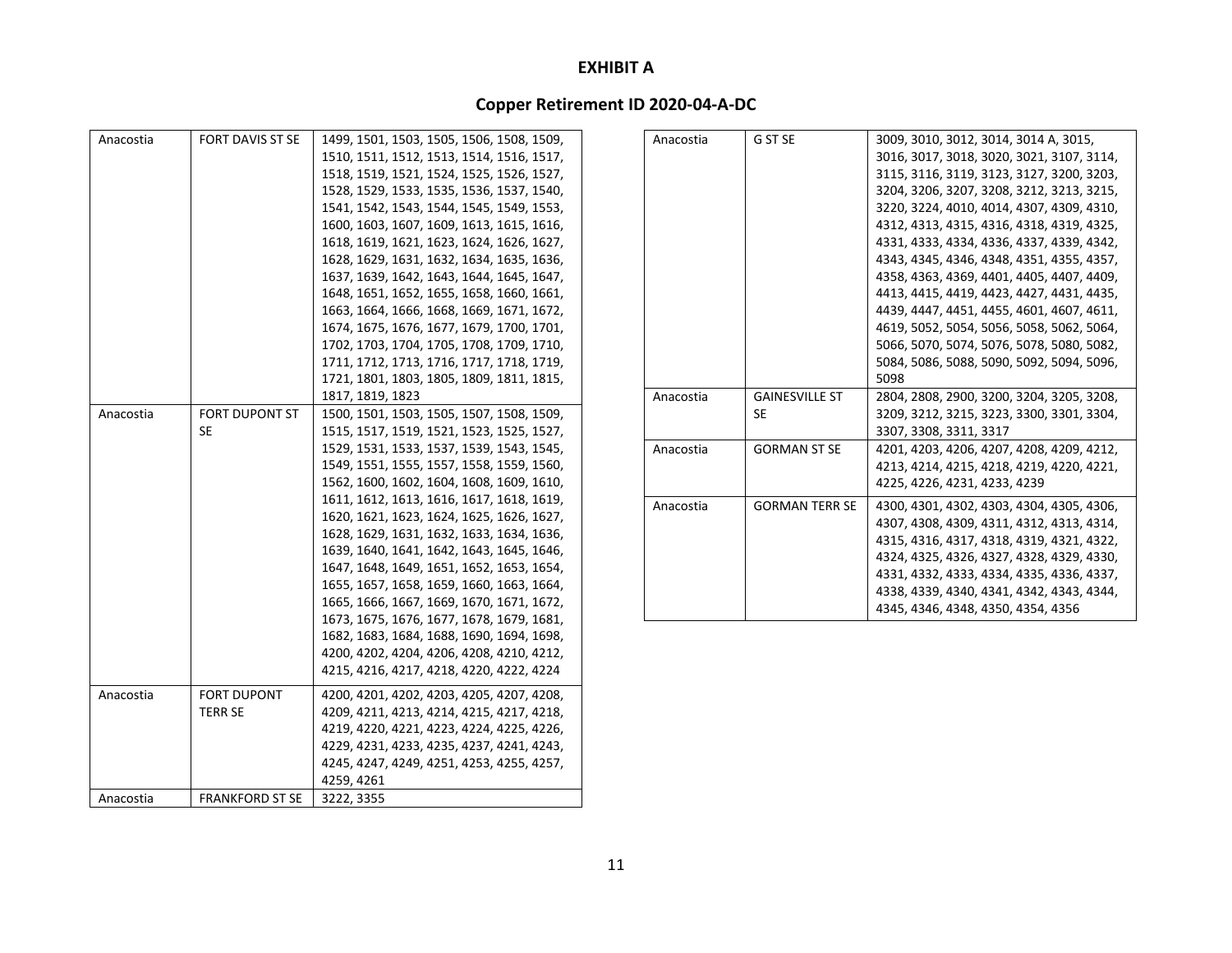# **Copper Retirement ID 2020‐04‐A‐DC**

| Anacostia | H ST SE               | 4200, 4201, 4202, 4203, 4206, 4207, 4209, | Anacostia | <b>HIGHWOOD DR SE</b>  | 3204, 3208, 3212, 3216, 3220, 3222, 3226, |
|-----------|-----------------------|-------------------------------------------|-----------|------------------------|-------------------------------------------|
|           |                       | 4212, 4213, 4214, 4215, 4219, 4220, 4224, |           |                        | 3229, 3230, 3234, 3235, 3300, 3301, 3305, |
|           |                       | 4225, 4226, 4227, 4230, 4231, 4232, 4233, |           |                        | 3309, 3312, 3313, 3317, 3318, 3321, 3325, |
|           |                       | 4236, 4237, 4238, 4239, 4242, 4244, 4245, |           |                        | 3329, 3333, 3336, 3337, 3340, 3342, 3343, |
|           |                       | 4248, 4249, 4250, 4251, 4255, 4257, 4306, |           |                        | 3347, 3350, 3351, 3352, 3354, 3370, 3374, |
|           |                       | 4310, 4311, 4314, 4318, 4322, 4325, 4326, |           |                        | 3378, 3400, 3405, 3409, 3413, 3414, 3417, |
|           |                       | 4329, 4330, 4334, 4338, 4341, 4342, 4343, |           |                        | 3421, 3422, 3425, 3426, 3429, 3433, 3434, |
|           |                       | 4346, 4350, 4354, 4358, 4401, 4405, 4610, |           |                        | 3438, 3442, 3446, 3500, 3501, 3503, 3504, |
|           |                       | 4615, 4616, 4618, 4620, 4621, 4622, 4623, |           |                        | 3505, 3508, 3509, 3513, 3516, 3517, 3520, |
|           |                       | 4624, 4626, 4627, 4628, 4629, 4630, 4632, |           |                        | 3521, 3524, 3525, 3528, 3529, 3532, 3533, |
|           |                       | 4633, 4635, 4639, 4641, 4643, 4645, 4647, |           |                        | 3537, 3541, 3545, 3549, 3600, 3601, 3605, |
|           |                       | 4649, 4651, 4653, 4655, 4657, 5101, 5105, |           |                        | 3610, 3614, 3617, 3631, 3634, 3635, 3638, |
|           |                       | 5109, 5110, 5111, 5112, 5113, 5116, 5117, |           |                        | 3639, 3646, 3647, 3655, 3656, 3659, 3663, |
|           |                       | 5118, 5119, 5121, 5122, 5124, 5128, 5129, |           |                        | 3664, 3667, 3670, 3671, 3675, 3678, 3679, |
|           |                       | 5130, 5133, 5134, 5136, 5142, 5146, 5148, |           |                        | 3693, 3695, 3699                          |
|           |                       | 5152, 5154, 5158, 5160                    | Anacostia | <b>HIGHWOOD PL SE</b>  | 1701, 1711, 1715, 1719, 1721, 1725, 1729, |
| Anacostia | <b>HANNA PL SE</b>    | 4601, 4605, 4612, 4614, 4615, 4616, 4620, |           |                        | 1733, 1737, 1741                          |
|           |                       | 4621, 4622, 4624, 4625, 4628, 4629, 4630, | Anacostia | <b>HILDRETH ST SE</b>  | 4200, 4202, 4203, 4206, 4207, 4208, 4209, |
|           |                       | 4631, 4632, 4633, 4635, 4636, 4637, 4638, |           |                        | 4212, 4213, 4215, 4219, 4220, 4221, 4224, |
|           |                       | 4639, 4640, 4642, 4646, 5008, 5012, 5017, |           |                        | 4225, 4227, 4230, 4231, 4232, 4233, 4236, |
|           |                       | 5019, 5021, 5024, 5028, 5036, 5037, 5039, |           |                        | 4237, 4238, 4239, 4242, 4244, 4245, 4248, |
|           |                       | 5040, 5044, 5048, 5100, 5102, 5106, 5108, |           |                        | 4249, 4250, 4251, 4255, 4257, 4261, 4267, |
|           |                       | 5112, 5113, 5114, 5115, 5118, 5119, 5120, |           |                        | 4269, 4273, 4275                          |
|           |                       | 5121, 5124, 5125, 5126, 5127, 5130, 5131, | Anacostia | <b>HILLCREST DR SE</b> | 2811, 2815, 2819, 2827, 2839, 2843, 2851, |
|           |                       | 5132, 5133, 5137, 5139                    |           |                        | 2855, 2901, 2905, 2909, 2913, 2917, 2919, |
| Anacostia | <b>HARTFORD ST SE</b> | 2887, 2891, 2895, 2899                    |           |                        | 2923, 2927, 3005, 3009                    |
| Anacostia | <b>HIGHVIEW TERR</b>  | 3385, 3386, 3389, 3393, 3396, 3399, 3401, | Anacostia | <b>HILLSIDE RD SE</b>  | 4208, 4300, 4515, 4600, 4601, 4602, 4604, |
|           | <b>SE</b>             | 3407, 3415, 3425                          |           |                        | 4606, 4608, 4609, 4612, 4613, 4614, 4615, |
|           |                       |                                           |           |                        | 4617, 4619, 4621, 4623, 4625, 4627, 4629, |

4630, 4631, 4632, 4636, 4638, 4642, 4644, 4648, 4650, 4654, 4656, 4660, 4660 B,

4662, 4666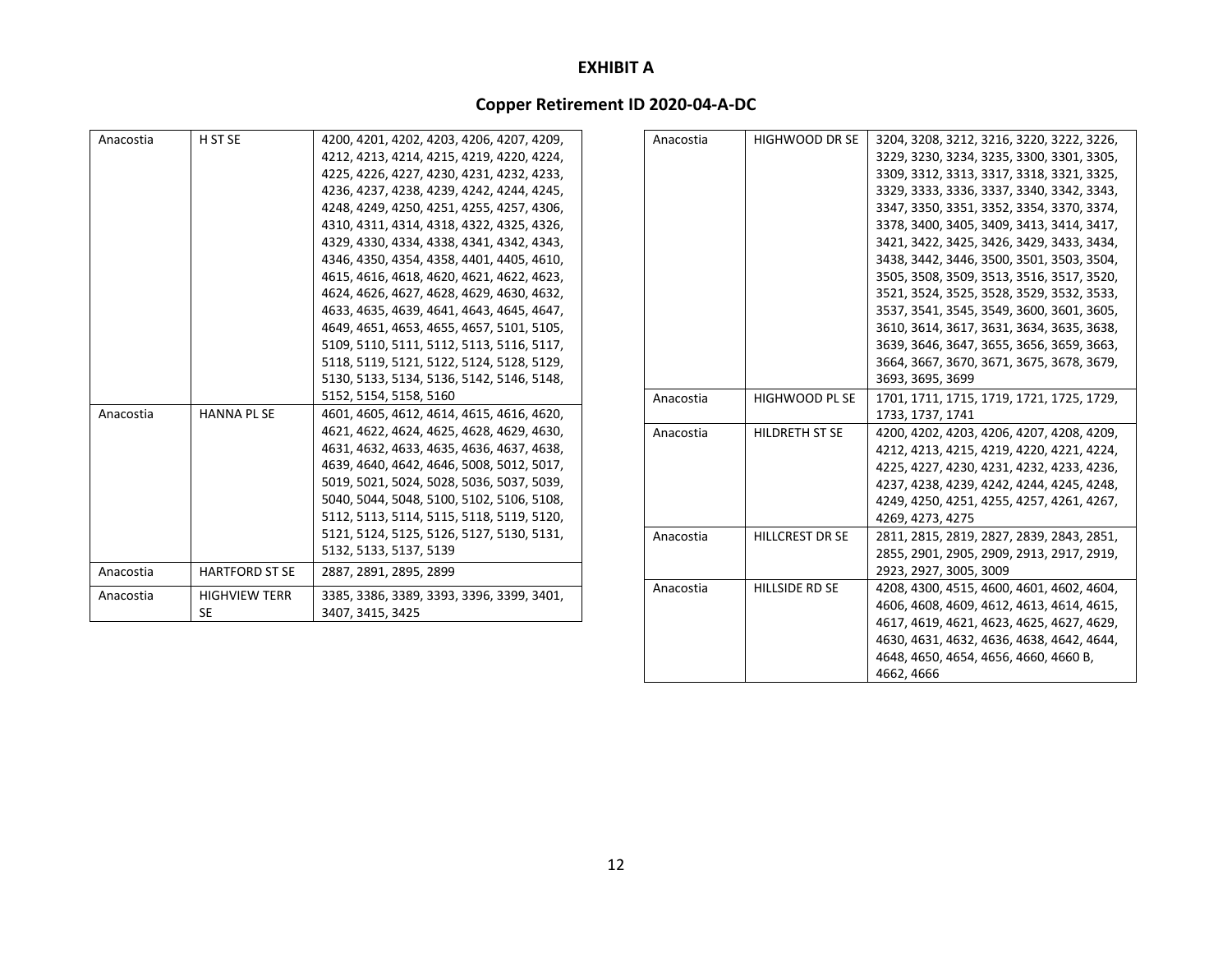| Anacostia | <b>HILLTOP TERR SE</b> | 4452, 4600, 4606, 4610, 4611, 4614, 4615,    |           |                      | 3133, 3135, 3136, 3138, 3139, 3140, 3141, |
|-----------|------------------------|----------------------------------------------|-----------|----------------------|-------------------------------------------|
|           |                        | 4618, 4619, 4623, 4627, 4631, 4633, 4635,    |           |                      | 3143                                      |
|           |                        | 4637, 4639, 4641, 4643, 4645, 503, 504,      | Anacostia | M PL SE              | 2900, 2904, 2908, 2910, 2912, 2916, 2924, |
|           |                        | 506, 507, 509, 510, 513, 519, 521, 525, 526, |           |                      | 2928, 2930, 2932, 2936, 2938, 2940, 3002, |
|           |                        | 527, 528, 531, 532, 533, 534, 537, 539, 543, |           |                      | 3010, 3012, 3016, 3018, 3020, 3024, 3026, |
|           |                        | 545, 700, 702, 706, 707, 709, 712, 713, 714, |           |                      | 3028, 3030, 3032, 3034, 3036, 3100, 3104, |
|           |                        | 715, 718, 719, 720, 721, 725, 726, 727, 730, |           |                      | 3108, 3110, 3114, 3116, 3118, 3122, 3128, |
|           |                        | 731, 732, 733, 737, 738, 739, 742, 744, 745, |           |                      | 3130, 3132, 3136, 3142, 3150, 3156, 3158, |
|           |                        | 748, 750, 800, 802, 806, 808, 812, 813, 817, |           |                      | 3160                                      |
|           |                        | 818, 821, 824, 825, 829, 839, 843, 847, 908, | Anacostia | M ST SE              | 2901, 2903, 2905, 2907, 2909, 2911, 2913, |
|           |                        | 910, 912, 914, 916, 920, 922, 924, 926, 928, |           |                      | 2919, 2921, 2924, 2925, 2926, 2927, 2928, |
|           |                        | 930, 932                                     |           |                      | 2929, 2930, 2933, 2934, 2935, 2936, 2938, |
| Anacostia | <b>IVORY WALTERS</b>   | 5005, 5007, 5009, 5011, 5012, 5013, 5014,    |           |                      | 2939, 2940, 2941, 2942, 2946, 2948, 2950, |
|           | LN SE                  | 5015, 5016, 5017, 5018, 5019, 5020, 5021,    |           |                      | 2952, 2954, 2956, 2958, 2960, 3000, 3001, |
|           |                        | 5022, 5023, 5025, 5026, 5028, 5029, 5030,    |           |                      | 3002, 3005, 3006, 3008, 3009, 3011, 3012, |
|           |                        | 5031, 5032, 5033, 5034, 5035, 5036, 5037     |           |                      | 3014, 3015, 3017, 3020, 3023, 3024, 3025, |
| Anacostia | K ST SE                | 2901, 2903, 2905, 2909, 2911, 2915, 2917,    |           |                      | 3026, 3029, 3030, 3031, 3032, 3036, 3037, |
|           |                        | 2930, 3001, 3004, 3005, 3007, 3008, 3015,    |           |                      | 3038, 3041, 3042, 3043, 3044, 3045, 3048, |
|           |                        | 3019, 3023, 3027, 3031                       |           |                      | 3049, 3050, 3054, 3055, 3056, 3057, 3061, |
| Anacostia | KIMI GRAY CT SE        | 5000, 5001, 5002, 5003, 5004, 5005, 5006,    |           |                      | 3063, 3067, 3069, 3105, 3139, 3200, 3211, |
|           |                        | 5007, 5008, 5009, 5010, 5011, 5012, 5013,    |           |                      | 3212, 3219, 3222, 3223, 3231, 3232, 3233, |
|           |                        | 5015, 5016, 5018, 5019, 5020, 5021, 5022,    |           |                      | 3234, 3235, 3241, 3243, 3244, 3303, 3320, |
|           |                        | 5023, 5024, 5025, 5026, 5027, 5028, 5029,    |           |                      | 3326, 3327, 3330, 3332, 3333              |
|           |                        | 5030, 5031, 5032, 5033, 5034, 5035, 5036,    | Anacostia | <b>MASSACHUSETTS</b> | 2925, 3000, 3002, 3004, 3006, 3010, 3014, |
|           |                        | 5037, 5038, 5039, 5040, 5041, 5042, 5043,    |           | AV SE                | 3100, 3110, 3112, 3209, 3213, 3215, 3221, |
|           |                        | 5044, 5045, 5046, 5047, 5048, 5049, 5051,    |           |                      | 3229, 3245, 3247, 3249, 3341, 3401, 3405, |
|           |                        | 5052, 5053, 5054, 5055, 5056, 5057, 5058,    |           |                      | 3409, 3421, 3433, 3435, 3437, 3439, 3441, |
|           |                        | 5059, 5060, 5061, 5062, 5063, 5064, 5065,    |           |                      | 3445, 3449, 3457, 3461, 3465, 3469, 3473, |
|           |                        | 5066, 5067, 5068, 5069, 5070, 5071, 5072,    |           |                      | 3713, 3717, 3721, 3725, 3729, 3733, 3801, |
|           |                        | 5073, 5074, 5075, 5076, 5077, 5078, 5080,    |           |                      | 3803, 3805, 3807, 3811, 3813, 3819, 3821, |
|           |                        | 5082, 5084, 5086, 5088, 5090, 5092, 5094,    |           |                      | 3989, 4001, 4011, 4015, 4101, 4103, 4105, |
|           |                        | 5096, 5098, 5098 1/2                         |           |                      | 4107, 4109, 4111, 4113, 4115, 4117, 4119, |
| Anacostia | L'ENFANT SQ SE         | 1301, 1303, 1305, 2334, 2400, 2402, 2404,    |           |                      | 4121, 4123, 4201, 4203, 4210, 4214, 4215, |
|           |                        | 2406, 2420, 2422, 2424, 2426, 2428, 2430,    |           |                      | 4216, 4217, 4221, 4222, 4224, 4226, 4227, |
|           |                        | 2432, 2436                                   |           |                      | 4235, 4241, 4245, 4247, 4249, 4250, 4258, |
| Anacostia | LOUD PL SE             | 3203, 3206, 3208, 3210, 3215, 3218, 3219,    |           |                      | 4260, 4262, 4264, 4266, 4301, 4305        |
|           |                        | 3302, 3303, 3306, 3307, 3311                 |           |                      |                                           |
| Anacostia | LYNDALE PL SE          | 3101, 3103, 3105, 3108, 3109, 3110, 3111,    |           |                      |                                           |
|           |                        | 3113, 3114, 3116, 3117, 3118, 3119, 3121,    |           |                      |                                           |
|           |                        | 3122, 3124, 3127, 3128, 3130, 3131, 3132,    |           |                      |                                           |
|           |                        |                                              |           |                      |                                           |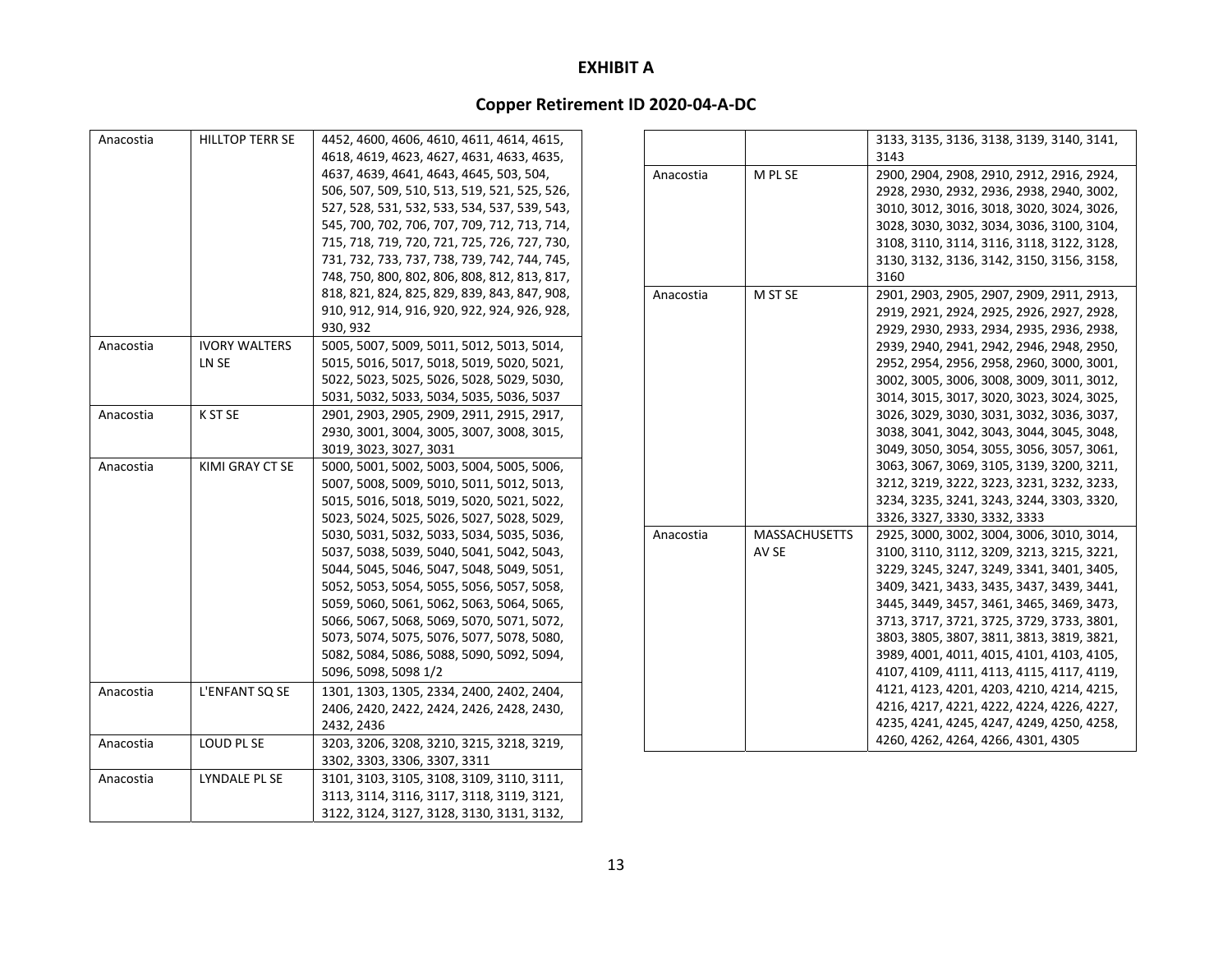| Anacostia | MINNESOTA AV      | 2203, 2205, 2207, 2209, 2211, 2213, 2215, | Anacostia | <b>NAYLOR RD SE</b> | 1900, 1904, 1906, 1908, 1910, 1910 1/2,   |
|-----------|-------------------|-------------------------------------------|-----------|---------------------|-------------------------------------------|
|           | SE.               | 2217, 2219, 2223, 2233, 2237, 2252, 2256, |           |                     | 1912, 1912 1/2, 1924, 1926, 1928, 1932,   |
|           |                   | 2260, 2300, 2302, 2303, 2304, 2305, 2306, |           |                     | 1940, 1942, 2006, 2020, 2022, 2024, 2206, |
|           |                   | 2307, 2308, 2310, 2311, 2312, 2313, 2314, |           |                     | 2208, 2212, 2215, 2217, 2219, 2221, 2223, |
|           |                   | 2316, 2317, 2318, 2319, 2320, 2322, 2400, |           |                     | 2225, 2301, 2308, 2312, 2314, 2316, 2332, |
|           |                   | 2404, 2407, 2408, 2410, 2411, 2415, 2417, |           |                     | 2334, 2336, 2407, 2409, 2417, 2775, 2779, |
|           |                   | 2419, 2421, 2425, 2427, 2500, 2504, 2506, |           |                     | 2801, 2805, 2809, 2817, 2821, 2829, 2833, |
|           |                   | 2508, 2515, 2517, 2519, 2525, 2600, 2618, |           |                     | 2837, 2841                                |
|           |                   | 2622, 2624, 2700, 2701, 2702, 2703, 2704, | Anacostia | NELSON PL SE        | 2951, 2955, 3000, 3001, 3004, 3008, 3012, |
|           |                   | 2705, 2706, 2708, 2709, 2710, 2711, 2712, |           |                     | 3016, 3020, 3024, 3028                    |
|           |                   | 2713, 2714, 2716, 2718, 2720, 2815, 2819, | Anacostia | NICHOLSON ST SE     | 2208, 2210, 2214, 2218, 2222, 2229, 2230, |
|           |                   | 2823, 2835, 2839, 2843, 2847, 2851, 2902, |           |                     | 2231, 2232, 2234, 2236, 2238, 2239, 2240, |
|           |                   | 2904, 2906, 2920, 2922, 3000, 3002, 3004, |           |                     | 2242, 2244, 2301, 2302, 2304, 2305, 2306, |
|           |                   | 3009, 3011, 3115, 3117, 3212, 3216, 3224, |           |                     | 2307, 2308, 2310, 2314, 2316, 2318, 2322, |
|           |                   | 3228, 3232, 3240, 3340, 3344, 3348, 3356, |           |                     | 2323, 2324, 2326, 2328, 2330              |
|           |                   | 3360, 3364, 3370, 3374, 3413, 3417, 3421, | Anacostia | O ST SE             | 2712, 2714, 2720, 2814, 2821, 2902, 2904, |
|           |                   | 3423, 3445, 3447, 3449, 3451, 3453, 3455, |           |                     | 2906, 2908, 2910, 2911, 2912, 2913, 2914, |
|           |                   | 3523, 3525, 3527, 3528, 3536, 3540, 3605, |           |                     | 2917, 2922, 2925, 3001, 3011, 3016, 3019, |
|           |                   | 3619, 3621, 3623, 3625, 3627, 3629, 3631  |           |                     | 3020, 3023, 3027, 3030, 3031, 3034, 3035, |
| Anacostia | N ST SE           | 2717, 2719, 2721, 2725, 2727, 2729, 2815, |           |                     | 3038, 3039, 3043, 3047, 3051, 3100, 3104, |
|           |                   | 2901, 2903, 2905, 2907, 2909, 2911, 2913, |           |                     | 3108, 3116, 3120, 3123, 3124, 3127, 3128, |
|           |                   | 2915, 2917, 2923, 2927, 3001, 3012, 3016, |           |                     | 3131, 3135, 3143, 3201, 3219, 3224, 3227, |
|           |                   | 3017, 3025, 3027, 3029, 3046, 3051, 3066, |           |                     | 3228, 3235, 3236, 3237, 3240, 3244, 3245, |
|           |                   | 3072, 3105, 3109, 3116, 3118, 3318, 3322, |           |                     | 3248, 3249, 3251, 3255, 3259, 3263, 3267, |
|           |                   | 3325, 3326, 3406, 3411, 3421, 3424, 3427, |           |                     | 3715, 3719, 3723, 3727, 3731, 3735, 3739  |
|           |                   | 3428, 3431, 3435, 3436, 3440, 3443, 3448, | Anacostia | P ST SE             | 2826, 2900, 2902, 2904, 2908, 2910, 2912, |
|           |                   | 3452, 3456, 3501, 3505, 3509, 3513, 3517, |           |                     | 2914, 2916, 2918, 2920, 3006, 3008, 3012, |
|           |                   | 3521, 3705                                |           |                     | 3020, 3024, 3025, 3028, 3029, 3032, 3036, |
| Anacostia | <b>NASH PL SE</b> | 3001, 3003, 3005, 3008, 3009, 3011, 3012, |           |                     | 3049, 3053, 3100, 3101, 3104, 3108, 3109, |
|           |                   | 3013, 3015, 3016, 3019, 3020, 3024, 3027, |           |                     | 3111, 3117, 3120, 3124, 3128, 3132, 3136  |
|           |                   | 3031, 3032, 3036, 3042, 3046, 3101, 3105, |           |                     |                                           |
|           |                   | 3109, 3110, 3114, 3117, 3118, 3122, 3206, | Anacostia | PALMER PL SE        | 2501, 2502, 2505, 2506, 2508, 2511, 2514, |
|           |                   | 3210, 3319, 3323, 3327, 3400, 3410, 3414, |           |                     | 2515, 2518, 2519, 2521, 2523, 2527        |
|           |                   | 3418, 3422, 3426, 3430, 3436, 3440, 3444, | Anacostia | <b>PARK DR SE</b>   | 2900, 2901, 2902, 2903, 2904, 3011, 3015, |
|           |                   | 3450, 3454, 3610                          |           |                     | 3017, 3021, 3109, 3201                    |
| Anacostia | <b>NASH ST SE</b> | 3712, 3724, 3725, 3728, 3729, 3733, 3741, | Anacostia | PARK PL SE          | 2304, 2306, 2312, 2314, 2316, 2321, 2323, |
|           |                   | 3800, 3808, 3809, 3811, 3812, 3813, 3815, |           |                     | 2325, 2329, 2330, 2333, 2334, 2335, 2336, |
|           |                   | 3816, 3819, 3824, 3825, 3828, 3830, 3836, |           |                     | 2505, 2517, 2521, 2522                    |
|           |                   | 3838, 3839, 3850, 4200, 4202, 4204, 4210, |           |                     |                                           |
|           |                   | 4211, 4212, 4213, 4218, 4221, 4227, 4228, |           |                     |                                           |
|           |                   | 4229, 4230, 4231, 4234, 4236, 4240, 4242  |           |                     |                                           |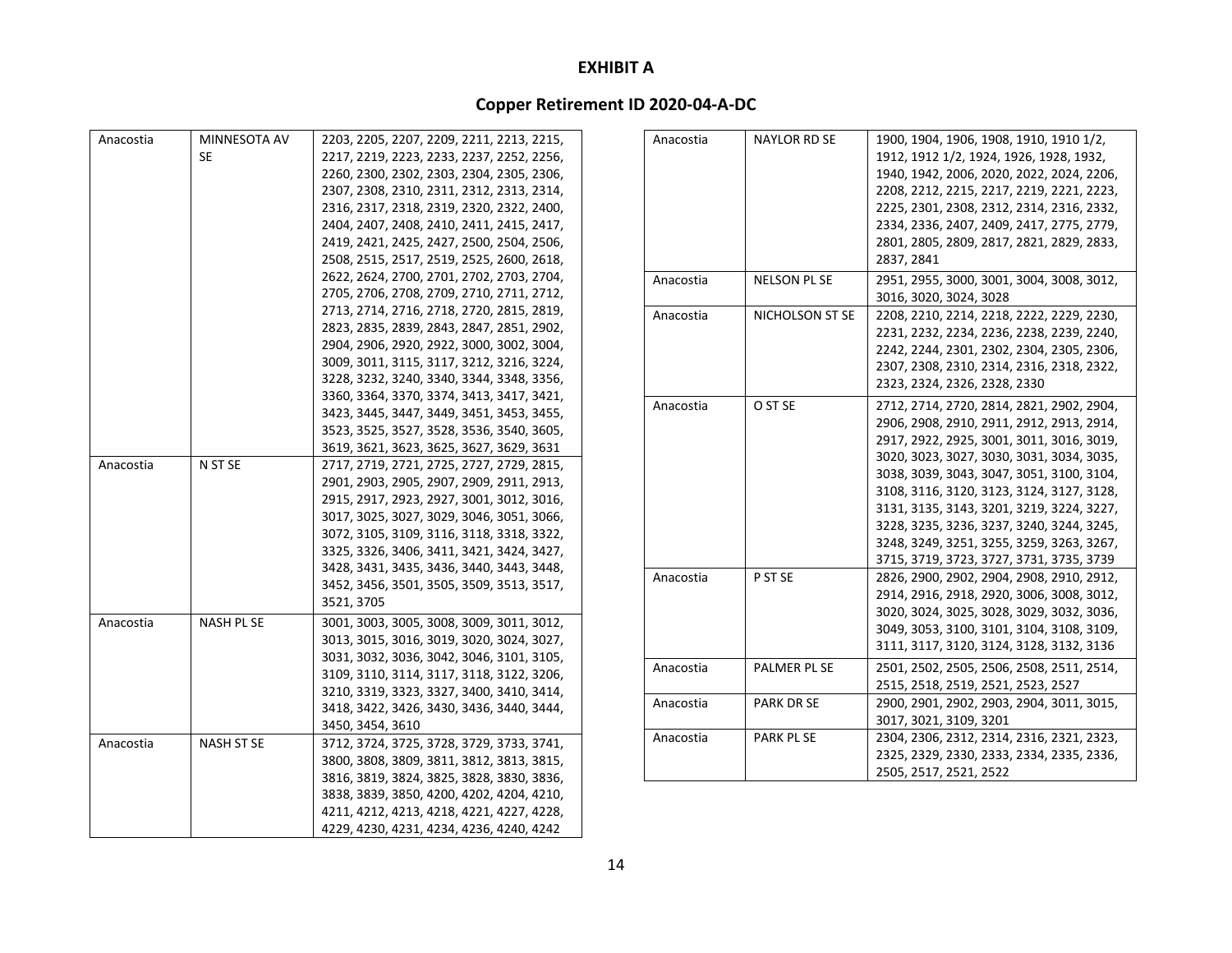| Anacostia | PENNSYLVANIA       | 2300, 2303, 2309, 2310, 2311, 2312, 2313, |
|-----------|--------------------|-------------------------------------------|
|           | AV SE              | 2316, 2317, 2319, 2321, 2325, 2327, 2329, |
|           |                    | 2331, 2335, 2500, 2501, 2510, 2515, 2518, |
|           |                    | 2523, 2524, 2528, 2537, 2715, 2719, 2721, |
|           |                    | 2725, 2800, 2826, 2910, 2915, 2916, 2917, |
|           |                    | 2919, 2920, 2921, 2922, 2923, 3000, 3044, |
|           |                    | 3100, 3106, 3110, 3114, 3120, 3122, 3126, |
|           |                    | 3130, 3144, 3150, 3201, 3225, 3235, 3250, |
|           |                    | 3346, 3350, 3352, 3356, 3414, 3418, 3422, |
|           |                    | 3426, 3430, 3458, 3940, 3944, 3948, 4000, |
|           |                    | 4002, 4004, 4008, 4010, 4012, 4016, 4018  |
| Anacostia | POPE ST SE         | 3200, 3201, 3204, 3205, 3208, 3209, 3212, |
|           |                    | 3213, 3216, 3217, 3220, 3221, 3224, 3225, |
|           |                    | 3228, 3229, 3232, 3233, 3237, 3241, 3244, |
|           |                    | 3245, 3248, 3249, 3250, 3304, 3308, 3312, |
|           |                    | 3316, 3320, 3324, 3328, 3500, 3511, 3516, |
|           |                    | 3517, 3519, 3520, 3523, 3524, 3525, 3526, |
|           |                    | 3529, 3530, 3800, 3801, 3811, 3815, 3816, |
|           |                    | 3818, 3819, 3820, 3823, 3827, 3829, 3831, |
|           |                    | 3835                                      |
| Anacostia | <b>PROUT ST SE</b> | 2220, 2222, 2224, 2226, 2228, 2230, 2233, |
|           |                    | 2235, 2236, 2237, 2239, 2241, 2243, 2306  |
| Anacostia | Q ST SE            | 2115, 2210, 2211, 2300, 2301, 2310, 2312, |
|           |                    | 2315, 2316, 2319, 2327, 2330, 2333, 2335, |
|           |                    | 2336, 2340, 2341, 2343, 2344, 2345, 2346, |
|           |                    | 2348, 2350, 2351, 2352, 2500, 2501, 2509, |
|           |                    | 2511, 2512, 2518, 2522, 2601, 2613, 2812, |
|           |                    | 2814, 2816, 2818, 2831, 2833, 2835, 2837, |
|           |                    | 3006, 3016, 3020, 3024, 3030, 3045, 3055, |
|           |                    | 3056, 3100, 3104, 3108, 3111, 3112, 3115, |
|           |                    | 3116, 3119, 3120, 3123, 3131, 3140, 3825, |
|           |                    | 3900, 3902, 3903, 3904, 3905, 3907, 3908, |
|           |                    | 3910, 3911, 3913, 3914, 3915, 3916, 3917, |
|           |                    | 3920, 3922, 4000, 4002, 4004, 4008, 4010, |
|           |                    | 4011, 4012, 4013, 4015, 4016, 4017, 4018, |
|           |                    | 4020                                      |

| Anacostia | <b>QUEENS STROLL</b><br>PL SE | 5001, 5003, 5005, 5007, 5009, 5011, 5013,<br>5015, 5017, 5019, 5021, 5023, 5025, 5026,<br>5027, 5028, 5029, 5030, 5031, 5032, 5033,<br>5034, 5035, 5037, 5038, 5039, 5042, 5046,<br>5048, 5052, 5107, 5108, 5110, 5112, 5114,                                                                                                                                                                                                             |
|-----------|-------------------------------|-------------------------------------------------------------------------------------------------------------------------------------------------------------------------------------------------------------------------------------------------------------------------------------------------------------------------------------------------------------------------------------------------------------------------------------------|
|           |                               | 5118, 5123, 5124, 5125, 5127, 5200, 5204,<br>5208, 5209, 5212, 5214, 5300, 5305, 5308,<br>5311, 5312, 5314, 5316, 5329, 5331, 5338,<br>5356, 5400                                                                                                                                                                                                                                                                                         |
| Anacostia | R ST SE                       | 2208, 2211, 2215, 2220, 2222, 2223, 2224,<br>2225, 2228, 2233, 2315, 2330, 2334, 2338,<br>2345, 2349, 2351, 2415, 2501, 2505, 2510,<br>2512, 2612, 2614, 2616, 2618, 2620, 2630,<br>2632, 2700, 2812, 2818, 2819, 2820, 2821,<br>2821 A, 2821 B, 2823, 2828, 2830, 2903,<br>2911, 3910, 3911, 3915, 3916, 3918, 3919,<br>3922, 3923, 3924, 3925, 3926, 3927, 3931,<br>3933, 3939, 3941, 3943, 3947, 3949, 3951,<br>3955, 3957, 3963, 3965 |
| Anacostia | RANDLE CIR SE                 | 1, 10, 20, 21, 22, 25, 26, 29                                                                                                                                                                                                                                                                                                                                                                                                             |
| Anacostia | <b>REED TERR SE</b>           | 4300, 4500, 4616, 4620, 4624, 4628                                                                                                                                                                                                                                                                                                                                                                                                        |
| Anacostia | <b>RIDGE PL SE</b>            | 2205, 2218, 2219, 2220, 2221, 2222, 2223,<br>2224, 2225, 2226, 2227, 2228, 2229, 2231,<br>2232, 2233, 2234, 2235, 2236, 2239, 2405                                                                                                                                                                                                                                                                                                        |
| Anacostia | <b>RIDGE RD SE</b>            | 1, 1000, 1001, 1002, 2, 212, 218, 3, 304,<br>308, 310, 4, 444, 5, 6, 600, 604, 614, 618,<br>620, 624, 628, 632, 636, 640, 644, 7, 700,<br>702, 706, 708, 712, 714, 716, 718, 720, 722,<br>724, 726, 728, 730, 732, 736, 738, 740, 742,<br>744, 746, 8, 800, 840, 900, 905, 909, 915,<br>921, 922, 929                                                                                                                                     |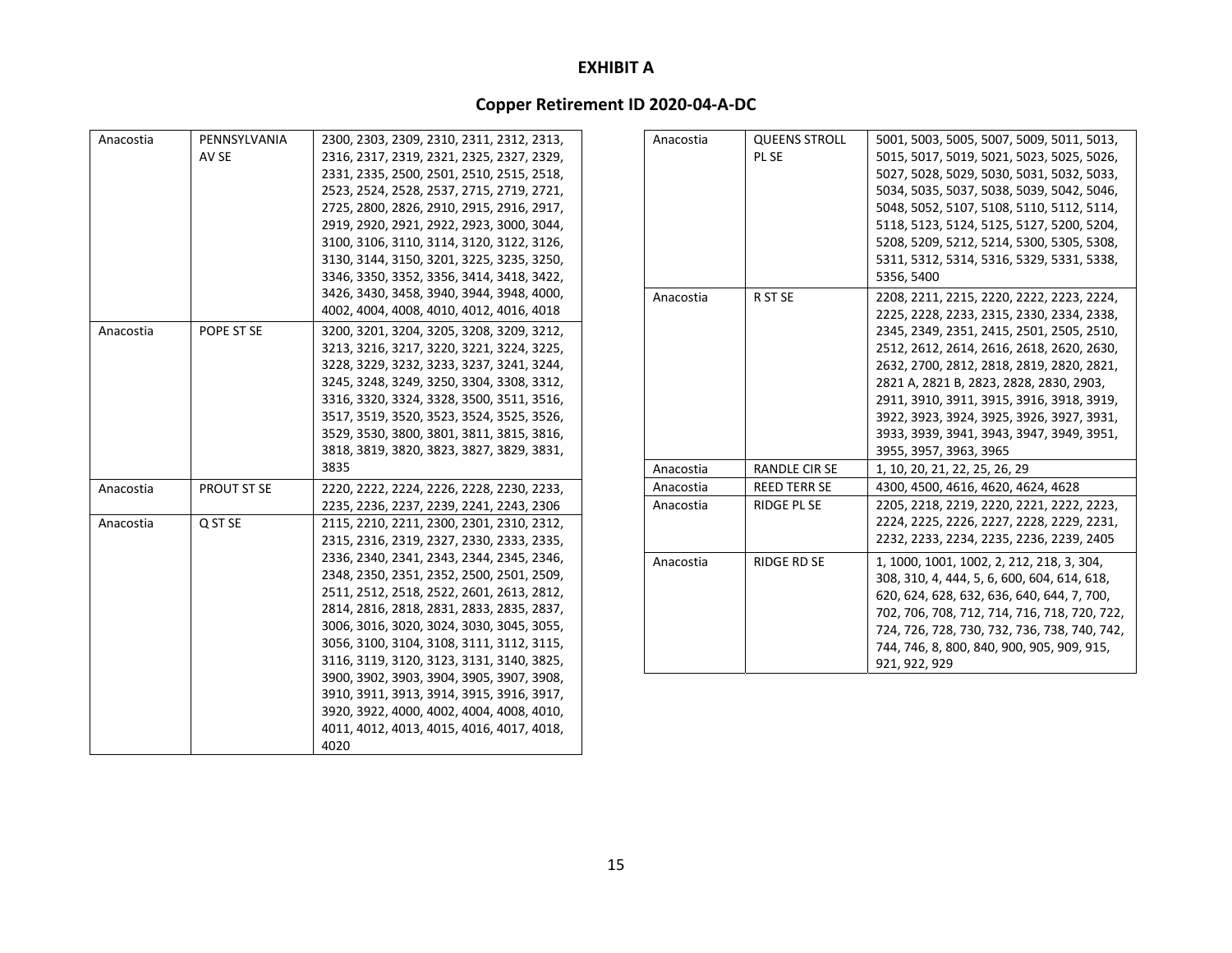| Anacostia | S ST SE              | 2203, 2205, 2209, 2210, 2211, 2212, 2215, | Anacostia | T ST SE               | 2400, 2408, 2412, 2418, 2420, 3225, 3234, |
|-----------|----------------------|-------------------------------------------|-----------|-----------------------|-------------------------------------------|
|           |                      | 2216, 2218, 2219, 2222, 2224, 2228, 2234, |           |                       | 3235, 3242, 3250                          |
|           |                      | 2238, 2240, 2244, 2246, 2250, 2252, 2254, | Anacostia | <b>TEXAS AV SE</b>    | 2800, 3409, 3412, 3413, 3416, 3420, 3424, |
|           |                      | 2256, 2303, 2305, 2307, 2309, 2347, 2349, |           |                       | 3428, 3432, 3440, 3501, 3506, 3508, 3511, |
|           |                      | 2351, 2353, 2401, 2409, 2411, 2425, 2833, |           |                       | 3515, 3516, 3519, 3520, 3523, 3524, 3525, |
|           |                      | 2902, 2904, 2911, 2914, 2916, 2918, 3200, |           |                       | 3528, 3532, 3535, 3536, 3539, 3540, 3544, |
|           |                      | 3211, 3215, 3705, 3709, 3714, 3717, 3718, |           |                       | 3545, 3547, 3548, 3551, 3552, 3555, 3556, |
|           |                      | 3724, 3725, 3726, 3729, 3730, 3733, 3741, |           |                       | 3560, 3561, 3565, 3577, 3600, 3601, 3605, |
|           |                      | 3907, 3908, 3909, 3912, 3914, 3918, 3920, |           |                       | 3609, 3613, 3617, 3620, 3621, 3623, 3627, |
|           |                      | 3921, 3924, 3926, 3930, 3932, 3938, 3942, |           |                       | 3631, 3650, 3701, 4301, 4303, 4308, 4309, |
|           |                      | 3947, 3948, 3950, 3951, 3954, 3955, 3959, |           |                       | 4310, 4311, 4316, 4318, 4320, 4322, 4332, |
|           |                      | 3960, 3962, 3963, 3966, 3967, 3970, 3971  |           |                       | 4336, 4338, 4342, 4344, 4350, 4417, 4421, |
| Anacostia | SOUTHERN AV SE       | 3360, 3394, 3400, 3410, 3414, 3600, 3604, |           |                       | 4423, 4427, 4429, 4433, 4435, 4439, 4441, |
|           |                      | 3616, 3620, 3624, 3644, 3648, 3660, 3668, |           |                       | 4445, 4451, 4453, 4457, 4459, 4502, 4503, |
|           |                      | 3674, 3700, 3704, 3706, 3710, 3720, 3726, |           |                       | 4507, 4508, 4509, 4512, 4513, 4515, 4518, |
|           |                      | 3730, 3734, 3738, 3746, 4000, 4008, 4010, |           |                       | 4519, 4520, 4521, 4524, 4526, 4528, 4544, |
|           |                      | 4012, 4016, 4018, 4020, 4024, 4026, 4028, |           |                       | 4548, 4550, 4554, 4556, 4560, 4562, 4566, |
|           |                      | 4100, 4118, 4120, 4122, 4140, 4142, 4144, |           |                       | 4568, 4800, 4802, 4804, 4806, 4808, 4812, |
|           |                      | 4220, 4222, 4224, 4226, 4228, 4230, 4232, |           |                       | 4814, 4816, 4818, 4820, 4822, 4824, 4826, |
|           |                      | 4234, 4236, 4238, 4240, 4242, 4244, 4246, |           |                       | 4832, 4836, 4838, 4842, 4844, 4846        |
|           |                      | 4248, 4250, 4252, 4254, 4256, 4258, 4260, | Anacostia | <b>TOWN CENTER DR</b> | 2219                                      |
|           |                      | 4262, 4264, 4266, 4268, 4270, 4272, 4274, |           | <b>SE</b>             |                                           |
|           |                      | 4276, 4278, 4286, 4288, 4288 1/2, 4290,   | Anacostia | U ST SE               | 3321, 3323, 3405                          |
|           |                      | 4290 1/2, 4292, 4292 1/2, 4294, 4294 1/2, | Anacostia | V PL SE               | 3010, 3014, 3015, 3018, 3100, 3110        |
|           |                      | 4296, 4296 1/2, 4298, 4300, 4314, 4322,   | Anacostia | W PL SE               | 3107, 3110                                |
|           |                      | 4326, 4330, 4336, 4348, 4350, 4360, 4362, |           |                       |                                           |
|           |                      | 4364, 4366, 4368, 4370, 4384, 4410, 4412, | Anacostia | W ST SE               | 2910, 2911, 2914, 2917, 2918, 2920, 2921, |
|           |                      | 4414, 4614, 4616, 4700, 4708, 4712, 4716, |           |                       | 2922, 2926, 2927, 2932, 2933, 2937, 2941, |
|           |                      | 4720, 4724, 5010, 5112, 5114, 5116, 5118, |           |                       | 2942, 3000, 3007, 3010, 3021, 3025, 3031, |
|           |                      | 5122, 5124, 5126, 5128, 5130, 5140, 5600, |           |                       | 3107, 3110, 3114, 3116, 3117, 3119, 3127, |
|           |                      | 5606, 5608, 5612, 5614, 5712, 5714, 5718, |           |                       | 3132, 3207, 3209, 3210, 3212, 3215        |
|           |                      | 5720, 5730, 5732, 5736, 5738, 5742, 5744, | Anacostia | <b>WESTOVER DR SE</b> | 3107, 3108, 3110, 3112, 3113, 3114, 3115, |
|           |                      | 5748                                      |           |                       | 3117, 3118, 3121, 3122, 3124, 3125, 3126, |
| Anacostia | ST LOUIS ST SE       | 304, 306, 308, 310, 320, 322, 324, 326    |           |                       | 3128, 3129, 3131, 3135, 3138, 3140, 3144, |
| Anacostia | <b>STANLEY ST SE</b> | 4108, 4112, 4113, 4115, 4117, 4118, 4119, |           |                       | 3146, 3147, 3148, 3149, 3151, 3153, 3155, |
|           |                      | 4121                                      |           |                       | 3156, 3158, 3159, 3162, 3163, 3164, 3166, |
| Anacostia | SUITLAND RD SE       | 3601, 3605, 3607, 3609, 3616, 3620, 3621, |           |                       | 3167, 3169, 3170, 3173, 3174, 3176, 3179, |
|           |                      | 3625, 3629, 3630, 3634, 3643, 3646, 3647, |           |                       | 3180, 3182, 3183, 3184, 3187, 3188, 3190, |
|           |                      | 3648, 3650, 3651, 3704, 3708, 3709, 3713, |           |                       | 3191, 3192, 3194, 3195, 3196, 3198        |
|           |                      | 3720, 3721, 3729, 3800, 3801, 3802, 3804, | Anacostia | WHITE PL SE           | 1510, 1514, 1515, 1517, 1519, 1521, 1522, |
|           |                      | 3806, 3811, 3819, 3831, 3845              |           |                       | 1522 B, 1523                              |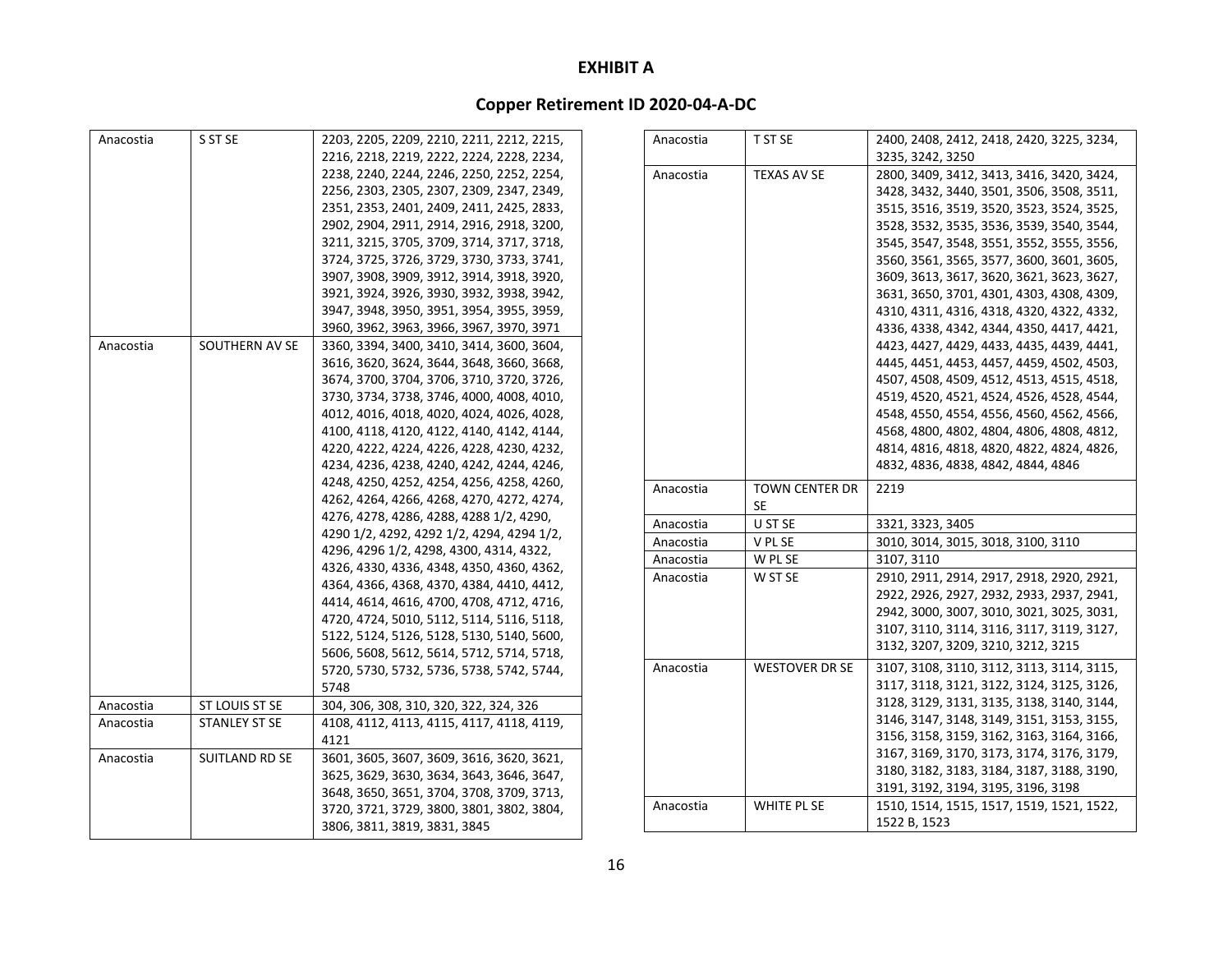# **Copper Retirement ID 2020‐04‐A‐DC**

| Anacostia | YOUNG ST SE | 1404, 1408, 1411, 1413, 1416, 1430, 1521, |
|-----------|-------------|-------------------------------------------|
|           |             | 2100, 2102, 2104, 2106, 2108, 2110, 2112, |
|           |             | 2113, 2116, 2118, 2122, 2124, 2128, 2130, |
|           |             | 2132, 2134, 2147                          |

#### 2. **The Copper facilities associated with the following addresses served by Verizon's Wire Center located at 580 23RD PL NE, WASHINGTON, DC 20002 CLLI: WASHDCBN (Benning)**

| <b>WC Name</b> | <b>Street</b> | <b>Building Number</b>                                                                                                                                                                                                                                                                                                                                                                                                                                                |
|----------------|---------------|-----------------------------------------------------------------------------------------------------------------------------------------------------------------------------------------------------------------------------------------------------------------------------------------------------------------------------------------------------------------------------------------------------------------------------------------------------------------------|
| <b>Benning</b> | 10TH ST NE    | 1006, 1008, 1010, 1012, 1014, 1016, 1018,<br>1019, 1020, 1021, 1023, 1025, 1027, 1029,<br>1031, 1033, 701, 703, 705, 707, 709, 711,<br>713, 715, 717, 719, 721, 723, 725, 727, 729,<br>807, 809, 811, 813, 815, 817, 819, 821, 825,<br>827, 829, 831, 833, 900, 902, 904, 906, 908,<br>909, 910, 911, 912, 913, 914, 915, 916, 918,<br>919, 921, 922, 923, 924, 926, 928                                                                                              |
| Benning        | 11TH PL NE    | 1621, 1623, 1625, 1627, 1629, 1631, 1633,<br>1635, 1637, 1639, 1641, 1643, 1645, 1647,<br>1649, 1651, 1655, 1657, 1659                                                                                                                                                                                                                                                                                                                                                |
| Benning        | 11TH ST NE    | 1002, 1004, 1006, 1008, 1010, 1016, 1018,<br>1020, 701, 709, 711, 713, 715, 717, 719,<br>720, 720 1/2, 721, 723, 724, 725, 726, 727,<br>729, 731, 733, 736, 738, 800, 808, 810, 810<br>1/2, 811, 812, 813, 814, 814 1/2, 815, 817,<br>818, 818 1/2, 819, 820, 820 1/2, 821, 822,<br>823, 824, 825, 826, 827, 828, 829, 830, 831,<br>832, 833, 834, 835, 900, 901, 902, 903, 904,<br>905, 906, 907, 908, 909, 911, 915, 917, 919,<br>920, 921, 923, 925, 927, 929, 931 |
| Benning        | 12TH ST NE    | 609, 611, 613, 615, 617, 619, 621, 623, 625,<br>627, 629, 631, 635, 701, 704, 705, 706, 707,<br>708, 709, 710, 711, 712, 713, 714, 715, 716,<br>718, 720, 721, 722, 723, 725, 725 B, 727,<br>800, 808, 809, 810, 811, 812, 813, 814, 815,<br>816, 817, 818, 819, 820, 821, 822, 823, 824,<br>825, 826, 828, 902, 904, 906, 907, 908, 909,<br>910, 911, 912, 913, 916, 918, 921, 923, 925,<br>927, 929, 931, 933, 935                                                  |

| Benning | 13TH ST NE | 511, 513, 515, 517, 519, 521, 523, 525, 604, |
|---------|------------|----------------------------------------------|
|         |            | 606, 622, 623, 624, 626, 627, 628, 630, 700, |
|         |            | 703, 705, 707, 708, 708 1/2, 709, 710, 710   |
|         |            | 1/2, 711, 712, 712 1/2, 713, 714, 716, 718,  |
|         |            | 719, 721, 722, 723, 724, 725, 726, 727, 728, |
|         |            | 729, 731, 733, 802, 816, 818, 820, 822, 824, |
|         |            | 900, 902, 904, 906, 908, 910                 |
| Benning | 14TH PL NE | 309, 311, 312, 313, 314, 315, 316, 317, 318, |
|         |            | 319, 320, 321, 323, 325, 326, 327, 330, 334, |
|         |            | 600, 602, 603, 604, 605, 606, 607, 608, 609, |
|         |            | 610, 611, 612, 613, 614, 615, 616, 618, 619, |
|         |            | 620, 623, 624, 626, 627, 629, 631, 633, 635, |
|         |            | 636, 637, 639, 640, 641, 642, 643, 645, 647  |
| Benning | 14TH ST NE | 311, 313, 315, 317, 319, 321, 323, 325, 329, |
|         |            | 331, 333, 337, 339, 341, 343, 401, 403, 405, |
|         |            | 407, 411, 413, 417, 419, 503, 505, 507, 509, |
|         |            | 511, 513, 514, 515, 516, 517, 518, 519, 520, |
|         |            | 521, 522, 523, 524, 525, 526, 527, 528, 529, |
|         |            | 555, 600, 601, 603, 605, 607, 609, 610, 611, |
|         |            | 612, 613, 614, 615, 616, 617, 618, 619, 620, |
|         |            | 621, 622, 623, 624, 625, 626, 627, 628, 629, |
|         |            | 630, 631, 633, 634, 635, 636, 637, 638, 639, |
|         |            | 640, 643, 645, 710, 711, 808, 810, 814       |
| Benning | 15TH ST NE | 305, 307, 310, 311, 312, 313, 315, 316, 317, |
|         |            | 318, 319, 320, 321, 323, 324, 325, 326, 327, |
|         |            | 328, 329, 330, 331, 332, 334, 335, 336, 338, |
|         |            | 340, 406, 409, 422, 422 1/2, 424, 426, 428,  |
|         |            | 430, 431, 433, 434, 435, 436, 437, 438, 439, |
|         |            | 440, 441, 442, 443, 445, 449, 451, 453, 457, |
|         |            | 459, 461, 510, 512, 514, 516, 600, 602, 604, |
|         |            | 606, 608, 612, 614, 615, 616, 617, 617 1/2,  |
|         |            | 618, 619, 620, 622, 623, 624, 625, 626, 628, |
|         |            | 630, 632, 634, 636, 638, 640, 642, 701, 703, |
|         |            | 705, 707, 709, 711, 712, 713                 |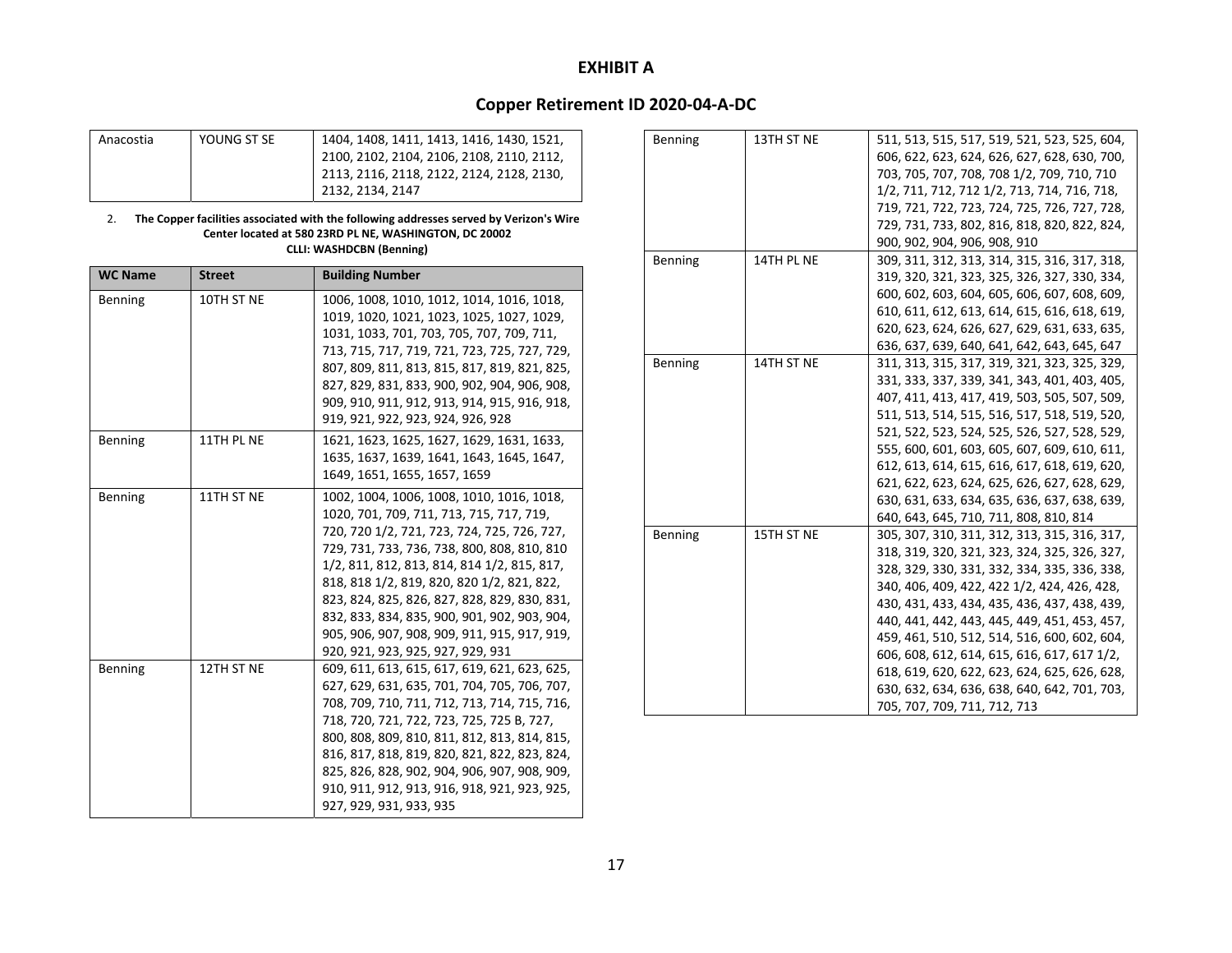# **Copper Retirement ID 2020‐04‐A‐DC**

| Benning | 16TH ST NE | 1007, 1010, 1011, 1012, 1014, 1019, 1022,    | Benning | 18TH PL NE | 1210, 1211, 1214, 1215, 1218, 1219, 1222,    |
|---------|------------|----------------------------------------------|---------|------------|----------------------------------------------|
|         |            | 1023, 1026, 1027, 1029, 1031, 1041, 1101,    |         |            | 1223, 1226, 1227, 1230, 1238, 308, 312,      |
|         |            | 1103, 1105, 1107, 1109, 1110, 1111, 1113,    |         |            | 315, 316, 319, 320, 321, 323, 324, 325, 327, |
|         |            | 1117, 1119, 1120, 1123, 1124, 1125, 1127,    |         |            | 328, 329, 331, 332, 333, 335, 337            |
|         |            | 1128, 1131, 1132, 1136, 1140, 1142, 1144,    | Benning | 18TH ST NE | 1000, 1001, 1002, 1004, 1006, 1007, 1008,    |
|         |            | 1146, 1200, 1202, 1204, 1206, 1208, 1212,    |         |            | 1010, 1011, 1012, 1014, 1015, 1018, 1019,    |
|         |            | 1216, 1217, 1219, 1220, 1221, 1222, 1223,    |         |            | 1020, 1022, 1023, 1024, 1025, 1026, 1027,    |
|         |            | 1224, 1225 A, 1225 B, 1226, 1227, 1228,      |         |            | 1210, 1212, 1213, 1214, 1215, 1216, 1217,    |
|         |            | 1229 A, 1231, 1232, 1233, 1235, 1235 A,      |         |            | 1218, 1219, 1220, 1221, 1222, 1223, 1224,    |
|         |            | 1237, 1239, 1240, 1241, 1242, 1243, 1244,    |         |            | 1225, 1228, 1229, 1232, 1233, 1236, 1237,    |
|         |            | 1244 A, 1246, 1247, 1248, 1249, 1250,        |         |            | 1240, 1241, 1244, 1245, 311, 312, 313, 314,  |
|         |            | 1251, 1252, 1253, 1254, 1255, 1256 A,        |         |            | 315, 316, 317, 318, 319, 320, 321, 322, 323, |
|         |            | 1257, 1258, 1259, 1260, 1261, 1261 A,        |         |            | 324, 325, 326, 327, 328, 329, 330, 331, 332, |
|         |            | 1262, 1263, 1263 A, 1264, 1265, 1266,        |         |            | 333, 334, 335, 336, 337, 338, 339, 414, 418, |
|         |            | 1267, 1268, 1269, 1270, 1271, 1272, 1273,    |         |            | 422, 426, 601, 603, 605, 607, 609, 611, 613, |
|         |            | 1273 A, 1274, 1274 A, 1274 B, 1275, 1276,    |         |            | 615, 619, 621, 623, 625, 627, 629, 631, 633, |
|         |            | 1277, 1278, 1280, 1282, 300, 302, 304, 306,  |         |            | 701, 703, 705, 707, 709, 711, 712, 715, 717, |
|         |            | 308, 310, 311, 312, 313, 314, 315, 316, 317, |         |            | 727, 729, 731, 733, 735, 737, 739, 741, 750, |
|         |            | 318, 319, 320, 321, 322, 323, 324, 327, 328, |         |            | 752, 754, 756, 758, 760, 762, 765, 767, 769, |
|         |            | 329, 330, 331, 332, 333, 334, 336, 401, 529, |         |            | 771, 773, 775, 777, 811, 812, 813, 814, 815, |
|         |            | 531, 533, 535, 537, 539, 613, 615, 617, 619, |         |            | 816, 817, 818, 820, 822, 824, 826, 828, 830, |
|         |            | 621, 647, 651, 653, 655, 700, 701, 704, 705, |         |            | 832, 834, 836, 838, 840                      |
|         |            | 706, 707, 709, 711, 713, 715, 717, 719, 721, | Benning | 19TH ST NE | 1020, 1133, 1137, 1141, 1143, 1145, 1147,    |
|         |            | 723, 725                                     |         |            | 1210, 1211, 1214, 1218, 302, 304, 305, 306,  |
| Benning | 17TH PL NE | 1011, 1012, 1013, 1014, 1014 1/2, 1015,      |         |            | 307, 308, 309, 310, 311, 312, 313, 314, 315, |
|         |            | 1016, 1017, 1018, 1019, 1020, 312, 314,      |         |            | 316, 317, 318, 319, 320, 321, 322, 323, 324, |
|         |            | 315, 317, 318, 319, 320, 321, 322, 323, 324, |         |            | 325, 326, 327, 328, 330, 332, 334, 336, 338, |
|         |            | 325, 326, 327, 328, 329, 330, 331, 332, 333, |         |            | 414, 415, 416, 417, 418, 419, 420, 421, 422, |
|         |            | 334, 335, 336, 337, 338, 339, 341            |         |            | 423, 424, 425, 426, 427, 428, 429, 430, 431, |
| Benning | 17TH ST NE | 1001, 1005, 1009, 1010, 1013, 1014, 1017,    |         |            | 432, 433, 434, 435, 436, 437, 438, 439, 441, |
|         |            | 1018, 1021, 1022, 1025, 1140, 1142, 1144,    |         |            | 443, 445, 447, 449, 501, 503, 505, 604, 604  |
|         |            | 1146, 1150, 1209, 1211, 1213, 1215, 1217,    |         |            | A, 606, 608, 609, 610, 612, 614, 615, 616,   |
|         |            | 1219, 1221, 1223, 1225, 1227, 1229, 1231,    |         |            | 617, 618, 620, 622, 624, 626, 628, 630, 652, |
|         |            | 1233, 1235, 1237, 1239, 310, 311, 312, 313,  |         |            | 654, 702, 704, 706, 708, 710, 712, 714, 718, |
|         |            | 314, 315, 316, 317, 318, 319, 320, 321, 322, |         |            | 722, 724, 726, 728, 732, 746, 748, 750, 752, |
|         |            | 323, 324, 325, 326, 327, 328, 329, 330, 331, |         |            | 753, 754, 755, 756, 757, 758, 759, 761, 762, |
|         |            | 332, 333, 335, 337, 401, 403, 405, 407, 409, |         |            | 763, 764, 765, 766, 767, 769, 771, 773, 775, |
|         |            | 411, 413, 415, 417, 602, 604, 604 A, 606,    |         |            | 777, 779, 781, 783, 785, 787, 789, 791, 801, |
|         |            | 612                                          |         |            | 830, 832, 833, 834, 835, 836, 838, 839, 840, |
|         |            |                                              |         |            | 841, 842, 843, 844, 846, 847, 848, 849, 850, |
|         |            |                                              |         |            | 851, 853, 855, 857, 859, 901, 905, 909, 913, |

917, 921, 925, 929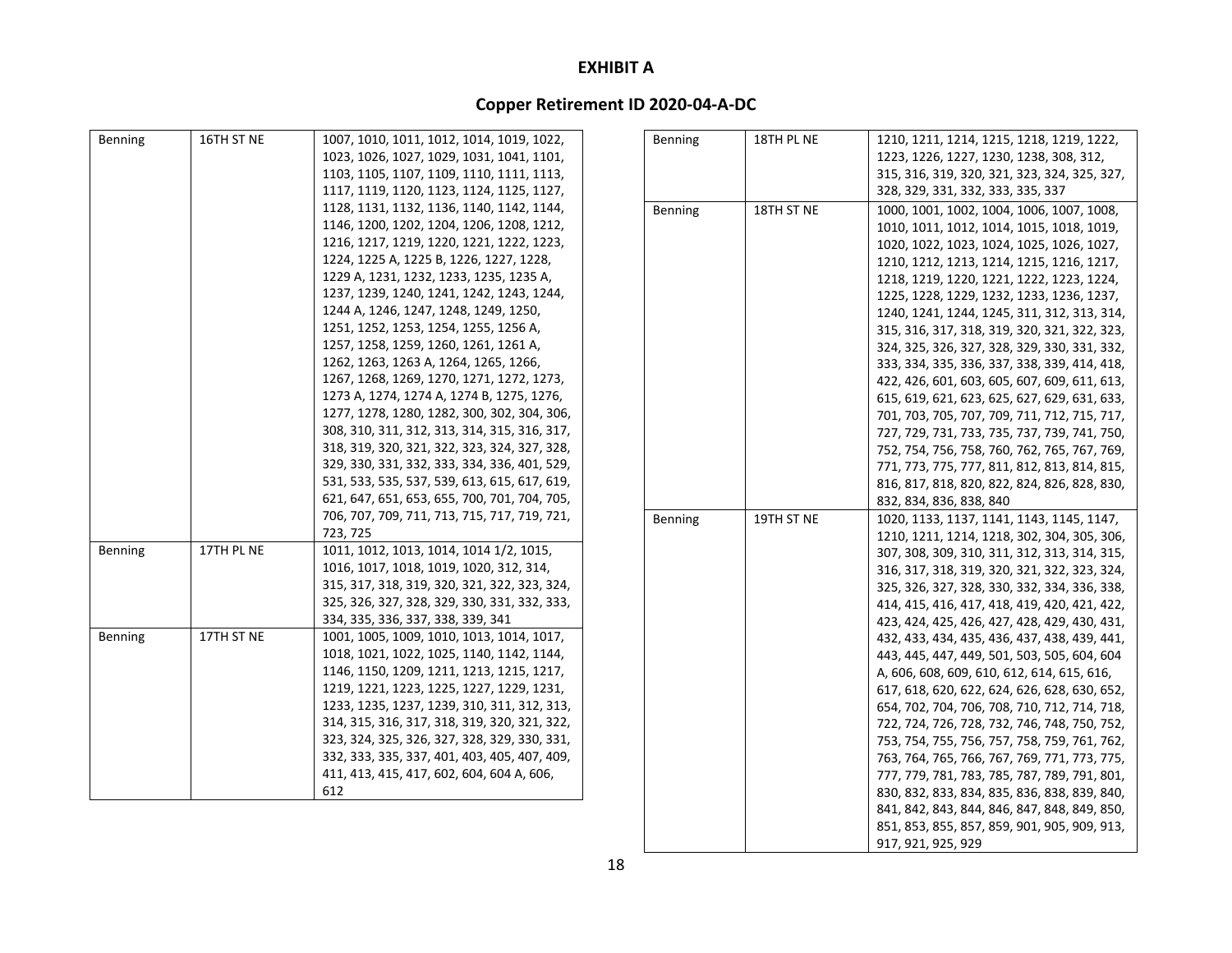| Benning                          | 20TH ST NE               | 310, 312, 314, 316, 318, 320, 322, 324, 328,<br>330, 332, 412, 414, 415, 416, 417, 418, 419,<br>420, 421, 423, 424, 425, 426, 427, 428, 429,<br>430, 431, 432, 433, 434, 435, 436, 438, 439,<br>443, 444, 445, 446, 448, 449, 450, 451, 453,<br>454, 455, 500, 502, 504, 616, 618, 620, 622,<br>624, 635, 637, 639, 641, 643, 645, 647, 649,<br>651, 653, 801, 802, 803, 804, 805, 806, 807,<br>808, 809, 810, 812, 813, 814, 815, 816, 817,<br>818, 819, 820, 821, 822, 823, 824, 825, 827,                                                                                                                                                                     |
|----------------------------------|--------------------------|------------------------------------------------------------------------------------------------------------------------------------------------------------------------------------------------------------------------------------------------------------------------------------------------------------------------------------------------------------------------------------------------------------------------------------------------------------------------------------------------------------------------------------------------------------------------------------------------------------------------------------------------------------------|
|                                  |                          | 828, 829, 830, 831, 832, 833, 834, 835, 837,<br>839, 841, 843, 845, 847                                                                                                                                                                                                                                                                                                                                                                                                                                                                                                                                                                                          |
| Benning                          | 21ST PL NE               | 1100, 1104, 1106, 1108, 1109                                                                                                                                                                                                                                                                                                                                                                                                                                                                                                                                                                                                                                     |
| <b>Benning</b>                   | 21ST ST NE               | 1111, 1113, 1115, 320, 402, 404, 406, 408,<br>410, 411, 412, 413, 414, 415, 416, 417, 418,<br>419, 420, 421, 422, 423, 424, 425, 427, 428,<br>429, 430, 431, 432, 434, 435, 436, 437, 438,<br>439, 440, 441, 500, 501, 502, 503, 504, 505,<br>506, 507, 508, 509, 510, 511, 512, 514, 516,<br>517, 518, 521, 522, 523, 524, 525, 526, 527,<br>528, 529, 530, 531, 532, 533, 534, 535, 537,<br>600, 601, 602, 603, 604, 605, 606, 607, 608,<br>609, 610, 611, 612, 613, 614, 615, 616, 617,<br>618, 619, 621, 622, 623, 625, 627, 629, 631,<br>633, 800, 802, 804, 806, 808, 810, 812, 818,<br>820, 822, 824, 826, 830, 832, 834, 838, 840,<br>842, 901, 903, 905 |
| <b>Benning</b><br><b>Benning</b> | 22ND ST NE<br>23RD PL NE | 900, 902, 904<br>406, 414, 415, 416, 417, 418, 419, 420, 421,<br>423, 424, 425, 426, 427, 428, 429, 430, 431,<br>432, 434, 500, 502, 504, 506, 508, 511, 512,<br>513, 514, 515, 516, 517, 518, 519, 520, 521,<br>522, 523, 524, 525, 526, 527, 528, 530, 531,<br>532, 533, 534, 535, 536, 537, 538, 540, 541,<br>542, 544, 545, 546, 547, 548, 549, 550, 551,<br>552, 553, 554, 555, 557, 558, 559, 560, 561,<br>562, 564, 565, 566, 567, 570, 571, 572, 573                                                                                                                                                                                                     |

| Benning | 24TH ST NE | 1700, 1701, 1721, 1737, 1801, 420, 424,      |
|---------|------------|----------------------------------------------|
|         |            | 426, 428, 430, 432, 434, 436, 500, 503, 504, |
|         |            | 505, 506, 507, 508, 509, 510, 511, 512, 514, |
|         |            | 515, 516, 517, 518, 519, 520, 521, 522, 523, |
|         |            | 524, 525, 526, 527, 528, 529, 530, 531, 532, |
|         |            | 533, 534, 535, 536, 537, 538, 539, 540, 541, |
|         |            | 542, 543, 544, 545, 546, 547, 548, 549, 550, |
|         |            | 551, 552, 553, 554, 555, 556, 557, 558, 559, |
|         |            | 560, 561, 562, 563, 564, 565, 566, 567, 569, |
|         |            | 571                                          |
| Benning | 25TH PL NE | 506, 508, 509, 510, 512, 513, 514, 515, 516, |
|         |            | 517, 518, 519, 520, 521, 522, 523, 524, 525, |
|         |            | 527, 529, 530, 531, 532, 533, 534, 535, 536, |
|         |            | 537, 538, 539, 541, 542, 543, 544, 545, 546, |
|         |            | 547, 548, 549, 550, 551, 552, 553, 554, 555, |
|         |            | 556, 557, 558, 559, 560, 561, 566            |
| Benning | 33RD ST NE | 100, 101, 103, 104, 105, 107, 108, 110, 111, |
|         |            | 112, 113, 114, 115, 116, 117, 118, 119, 120, |
|         |            | 121, 122, 123, 124, 125, 126, 127, 128, 129, |
|         |            | 130, 131, 132, 133, 134, 135, 136, 137, 138, |
|         |            | 139, 14, 140, 141, 142, 143, 144, 146, 148,  |
|         |            | 152, 16, 18, 20, 200, 201, 202, 203, 204,    |
|         |            | 205, 206, 208, 209, 211, 212, 213, 214, 215, |
|         |            | 216, 217, 218, 219, 22, 220, 221, 222, 223,  |
|         |            | 224, 225, 226, 229, 231, 232, 233, 234, 235, |
|         |            | 236, 237, 238, 239, 24, 240, 241, 242, 243,  |
|         |            | 244, 246, 247, 248, 250, 254, 256, 258, 26,  |
|         |            | 260, 262, 28, 30                             |
| Benning | 34TH PL NE | 300, 302, 303, 304, 305, 307, 308, 309, 310, |
|         |            | 311, 312, 313, 314, 315, 316, 317, 318, 319, |
|         |            | 320, 321, 322, 323, 324, 325, 326, 327, 328, |
|         |            | 329, 330, 331, 332, 333, 334, 335, 336, 339, |
|         |            | 340.341                                      |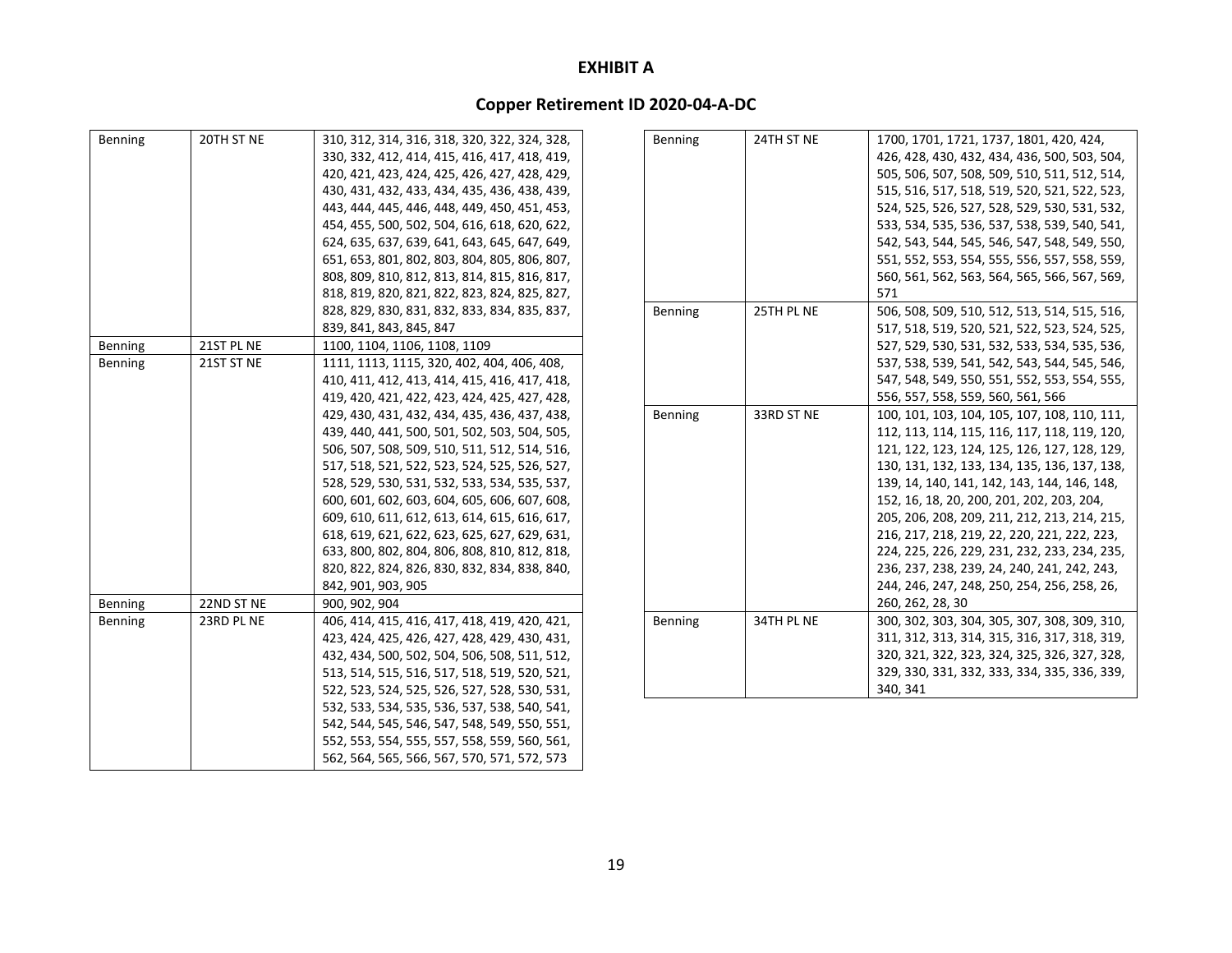| Benning | 34TH ST NE | 200, 201, 202, 203, 205, 206, 208, 209, 210,  | Benning | 41ST ST NE | 300, 302, 304, 308, 310                      |
|---------|------------|-----------------------------------------------|---------|------------|----------------------------------------------|
|         |            | 211, 212, 213, 214, 215, 216, 217, 218, 219,  | Benning | 42ND PL NE | 1200, 1201, 1204, 1205, 1208, 1209, 1212,    |
|         |            | 220, 221, 222, 223, 224, 225, 226, 227, 229,  |         |            | 1213, 1216, 1217, 1220, 1221, 1224, 1225,    |
|         |            | 230, 231, 232, 233, 234, 235, 236, 238, 239,  |         |            | 1228                                         |
|         |            | 241, 243, 245, 246, 247, 249, 300, 301, 302,  | Benning | 42ND ST NE | 101, 1010, 1038, 1042, 1046, 1050, 1054,     |
|         |            | 303, 304, 305, 306, 307, 308, 309, 310, 311,  |         |            | 107, 109, 1100, 1104, 1109, 111, 1112,       |
|         |            | 312, 313, 314, 315, 316, 317, 318, 319, 320,  |         |            | 1113, 1115, 1116, 1119, 1120, 1121, 1125,    |
|         |            | 321, 322, 323, 324, 325, 327, 328, 329, 330,  |         |            | 1127, 1133, 1137, 1141, 1145, 1149, 1155,    |
|         |            | 331, 333, 401, 405, 407, 409, 411, 413, 415,  |         |            | 1204, 1208, 1211, 1212, 1215, 1220, 1221,    |
|         |            | 417, 421, 423, 501, 502, 503, 504, 505, 506   |         |            | 1225, 217, 219, 221, 223, 241, 253, 255,     |
| Benning | 35TH ST NE | 10, 101, 102, 104, 105, 106, 108, 109, 110,   |         |            | 303, 309, 313, 405, 501, 503, 505, 507, 513, |
|         |            | 112, 113, 114, 116, 117, 118, 12, 120, 121,   |         |            | 515, 517, 527, 529, 531, 533, 535, 537, 539, |
|         |            | 122, 124, 125, 128, 129, 130, 132, 133, 134,  |         |            | 541, 543, 545, 547, 615, 617, 619, 621, 623, |
|         |            | 136, 137, 138, 14, 140, 141, 142, 144, 145,   |         |            | 625, 918                                     |
|         |            | 148, 149, 150, 152, 154, 156, 158, 16, 160,   | Benning | 43RD PL NE | 909                                          |
|         |            | 161, 162, 163, 164, 165, 166, 167, 168, 170,  | Benning | 44TH ST NE | 1011, 1014, 1017, 1018, 1021, 1022, 1025,    |
|         |            | 171, 174, 175, 176, 178, 179, 18, 180, 182,   |         |            | 1026, 1029, 1040, 1047, 1050, 1054, 1063,    |
|         |            | 183, 184, 186, 187, 188, 190, 191, 192, 194,  |         |            | 1070, 1073, 1077, 1215, 1219, 1224, 1226,    |
|         |            | 195, 196, 199, 2, 20, 200, 201, 202, 204,     |         |            | 1236, 126, 128, 1315, 1317, 1319, 1321,      |
|         |            | 205, 206, 208, 209, 210, 212, 213, 214, 216,  |         |            | 1323, 1405, 1414, 1415, 1416, 1419, 1422,    |
|         |            | 217, 22, 220, 221, 222, 225, 226, 230, 234,   |         |            | 1426, 204, 207, 208, 209, 211, 212, 219,     |
|         |            | 238, 24, 242, 246, 250, 254, 258, 26, 28, 30, |         |            | 221, 223, 231, 303, 306, 308, 312, 313, 400, |
|         |            | 300, 301, 302, 303, 304, 305, 306, 307, 308,  |         |            | 402, 403, 404, 408, 413, 500, 502, 504, 505, |
|         |            | 309, 310, 311, 312, 313, 314, 315, 316, 317,  |         |            | 506, 507, 509, 514, 515, 516, 517, 526, 528, |
|         |            | 318, 32, 320, 321, 322, 323, 325, 326, 327,   |         |            | 529, 530, 601, 603, 609, 612, 616, 620, 715, |
|         |            | 328, 329, 330, 331, 333, 334, 335, 336, 337,  |         |            | 724, 726, 800, 801, 802, 803, 804, 805, 807, |
|         |            | 338, 339, 340, 341, 36, 38, 4, 40, 42, 6, 8   |         |            | 809, 811, 812, 814, 900, 903, 904, 907, 909, |
| Benning | 36TH ST NE | 100, 101, 104, 105, 106, 108, 109, 110, 111,  |         |            | 913, 916, 918, 920, 922, 924, 930            |
|         |            | 112, 113, 114, 115, 116, 117, 118, 119, 120,  | Benning | 45TH PL NE | 1313, 1318, 1322, 1326, 902, 904, 906, 908,  |
|         |            | 121, 122, 123, 124, 125, 126, 127, 128, 129,  |         |            | 909, 910, 911, 913, 915, 916, 918, 919, 920, |
|         |            | 130, 131, 132, 134, 136, 137, 138, 140, 141,  |         |            | 922, 924, 926                                |
|         |            | 142, 145, 146, 149, 150, 154, 157, 158, 161,  | Benning | 45TH ST NE | 1005, 1014, 1016, 1018, 1030, 1032, 1034,    |
|         |            | 162, 165, 166, 169, 170, 173, 174, 177, 178,  |         |            | 1036, 1038, 1040, 1044, 1046, 1048, 1050,    |
|         |            | 182, 186, 190, 204, 208, 212, 216, 220, 224,  |         |            | 1111, 1113, 1114, 1115, 1119, 1120, 1122,    |
|         |            | 300, 302, 304, 306, 308, 310, 312, 314, 315,  |         |            | 1132, 1136, 120, 201, 204, 208, 211, 215,    |
|         |            | 317, 318, 319, 320, 321, 322, 323, 324, 325,  |         |            | 219, 223, 227, 260, 501, 503, 504, 506, 507, |
|         |            | 326, 327, 328, 329, 330, 332, 333, 334, 335,  |         |            | 508, 509, 512, 513, 514, 515, 516, 518, 519, |
|         |            | 336, 337, 339, 343, 345, 400, 401, 402, 403,  |         |            | 521, 527, 529, 533, 535, 539, 541, 547, 549, |
|         |            | 404, 405, 406, 407, 408, 409, 410, 412, 413,  |         |            | 553, 555, 559, 561, 565, 567                 |
|         |            | 415, 417, 419                                 |         |            |                                              |
| Benning | 40TH ST NE | 1145, 115, 117, 119, 1205, 15, 17, 19, 301    |         |            |                                              |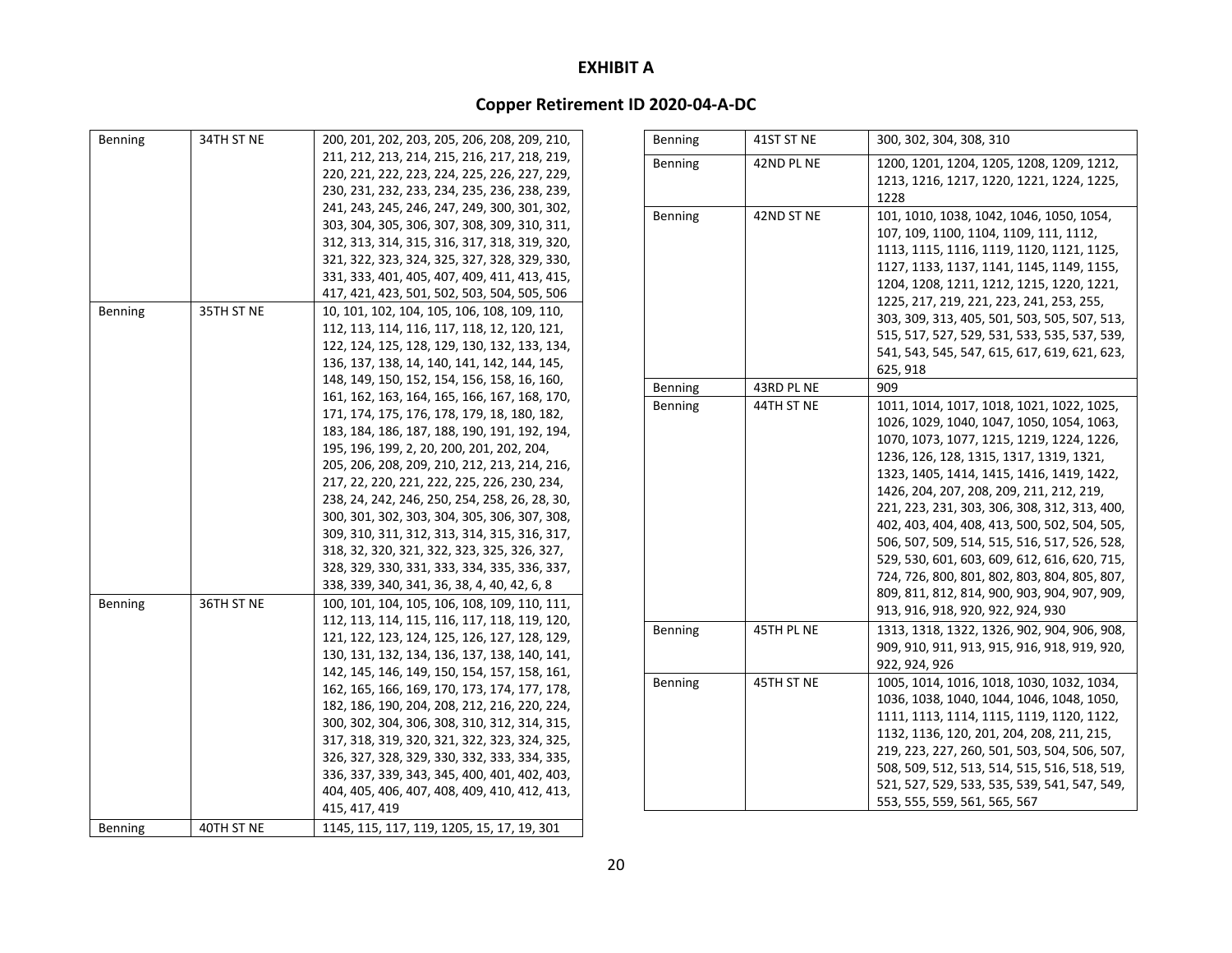| Benning | 46TH PL NE                                                                                                                                                                                                                                                                                                                                                                                                                                         | 102, 104, 108, 110, 111, 114, 115, 116, 120,<br>121, 122, 123, 124, 125, 128, 130, 20, 218,<br>221, 223, 224, 226, 227, 28, 30, 34, 36                                                                                                                                                                                                                                                                  | Benning | 48TH PL NE                                                                                                                                                                                                                                                                                                                                                                                                                       | 1013, 1015, 1036, 1039, 1040, 1044, 1045,<br>1046, 1049, 1051, 1052, 1054, 1055, 1056,<br>1058, 1061, 1065, 110, 1100, 1103, 1108,                                                                                                                                                                                                                                                      |
|---------|----------------------------------------------------------------------------------------------------------------------------------------------------------------------------------------------------------------------------------------------------------------------------------------------------------------------------------------------------------------------------------------------------------------------------------------------------|---------------------------------------------------------------------------------------------------------------------------------------------------------------------------------------------------------------------------------------------------------------------------------------------------------------------------------------------------------------------------------------------------------|---------|----------------------------------------------------------------------------------------------------------------------------------------------------------------------------------------------------------------------------------------------------------------------------------------------------------------------------------------------------------------------------------------------------------------------------------|-----------------------------------------------------------------------------------------------------------------------------------------------------------------------------------------------------------------------------------------------------------------------------------------------------------------------------------------------------------------------------------------|
| Benning | 46TH ST NE<br>1002, 1007, 1009, 1013, 1015, 1017, 1021,<br>1025, 1026, 1027, 1028, 1031, 1101, 1104,<br>1105, 1106, 1107, 1110, 1113, 1117, 1121,<br>1122, 1123, 1125, 146, 150, 154, 158, 160,<br>166, 200, 204, 210, 211, 215, 218, 220, 221,<br>223, 225, 227, 25, 26, 27, 28, 31, 32, 33, 34,<br>38, 40, 42, 49, 53, 55, 57, 59, 616, 63, 800,<br>801, 804, 805, 806, 810, 811, 815, 820, 822,<br>823, 824, 825, 826, 828, 830, 831, 835, 901, |                                                                                                                                                                                                                                                                                                                                                                                                         |         | 1112, 1117, 112, 1127, 1128, 1130, 1131,<br>116, 117, 118, 119, 122, 123, 124, 125, 128,<br>130, 131, 134, 135, 137, 140, 141, 142, 143,<br>147, 149, 151, 507, 508, 509, 511, 514, 515,<br>518, 520, 521, 522, 526, 528, 530, 531, 532,<br>538, 540, 542, 544, 546, 550, 552, 554, 560,<br>564, 566, 570, 804, 806, 808, 810, 811, 813,<br>813 1/2, 815, 815 1/2, 817, 818, 819, 820,<br>824, 825, 826, 829, 902, 908, 910, 926 |                                                                                                                                                                                                                                                                                                                                                                                         |
|         |                                                                                                                                                                                                                                                                                                                                                                                                                                                    | 903, 910, 912, 913, 914, 915, 916, 917, 918,<br>919, 920, 923                                                                                                                                                                                                                                                                                                                                           | Benning | 48TH ST NE                                                                                                                                                                                                                                                                                                                                                                                                                       | 1002, 1004, 1006, 1010, 1012, 1015, 1016,<br>1017, 1018, 1020, 1023, 1046, 1047, 1049,                                                                                                                                                                                                                                                                                                  |
| Benning | 47TH PL NE                                                                                                                                                                                                                                                                                                                                                                                                                                         | 1011, 1015, 1016, 1017, 1020, 1021, 1022,<br>1023, 1025, 1026, 1027, 1028, 1031, 1032,<br>1034, 1038, 1040, 1100, 1101, 1105, 1107,<br>1111, 1113, 1115, 1117, 1118, 1120, 1121,<br>1125, 1130, 1135, 1202, 1204, 1219, 1220,<br>1222, 1224, 1226, 1227, 1229, 500, 504,<br>901, 904, 905, 907, 909, 911, 913, 915, 917,                                                                                |         |                                                                                                                                                                                                                                                                                                                                                                                                                                  | 1052, 1054, 1057, 1059, 1060, 1100, 1101,<br>1105, 1107, 1112, 1115, 1116, 1116 1/2,<br>1122, 1125, 1126, 1129, 1204, 1218, 710,<br>711, 712, 713, 721, 810, 811, 814, 815, 817,<br>820, 822, 824, 825, 827, 829, 831, 832, 836,<br>840, 841, 842, 900, 906, 910, 914, 920, 924,<br>925, 926, 928, 929                                                                                  |
| Benning | 47TH ST NE                                                                                                                                                                                                                                                                                                                                                                                                                                         | 920, 924, 928, 930<br>100, 1000, 1006, 1007, 1011, 1013, 1017,<br>1019, 102, 1022, 1024, 1028, 1045, 1049,<br>1058, 106, 1060, 110, 112, 114, 115, 117,<br>118, 121, 122, 123, 124, 127, 129, 133, 135,<br>137, 139, 141, 143, 145, 147, 149, 151, 153,<br>155, 210, 211, 213, 217, 219, 221, 222, 236,<br>240, 244, 245, 300, 301, 302, 305, 306, 308,<br>310, 311, 314, 316, 401, 404, 405, 406, 420, | Benning | 49TH PL NE                                                                                                                                                                                                                                                                                                                                                                                                                       | 10, 1000, 1006, 1012, 1017, 1018, 1022,<br>1023, 1025, 1026, 1030, 1038, 105, 110,<br>115, 116, 1200, 1208, 1210, 1213, 1215,<br>123, 125, 127, 131, 133, 14, 15, 503, 506,<br>507, 535, 540, 545, 552, 556, 558, 560, 566,<br>568, 574, 576, 578, 601, 605, 607, 609, 612,<br>614, 616, 618, 620, 622, 624, 705, 707, 709,<br>710, 711, 713, 715, 717, 719, 720, 722, 724,<br>725, 726 |
|         |                                                                                                                                                                                                                                                                                                                                                                                                                                                    | 501, 511, 512, 513, 515, 517, 519, 520, 524,<br>525, 527, 528, 531, 532, 533, 536, 537, 539,<br>541, 547, 549, 551, 555, 557, 617, 619, 627,<br>911, 912, 913, 914, 916, 917, 918, 922, 923,<br>924, 925, 935                                                                                                                                                                                           |         |                                                                                                                                                                                                                                                                                                                                                                                                                                  |                                                                                                                                                                                                                                                                                                                                                                                         |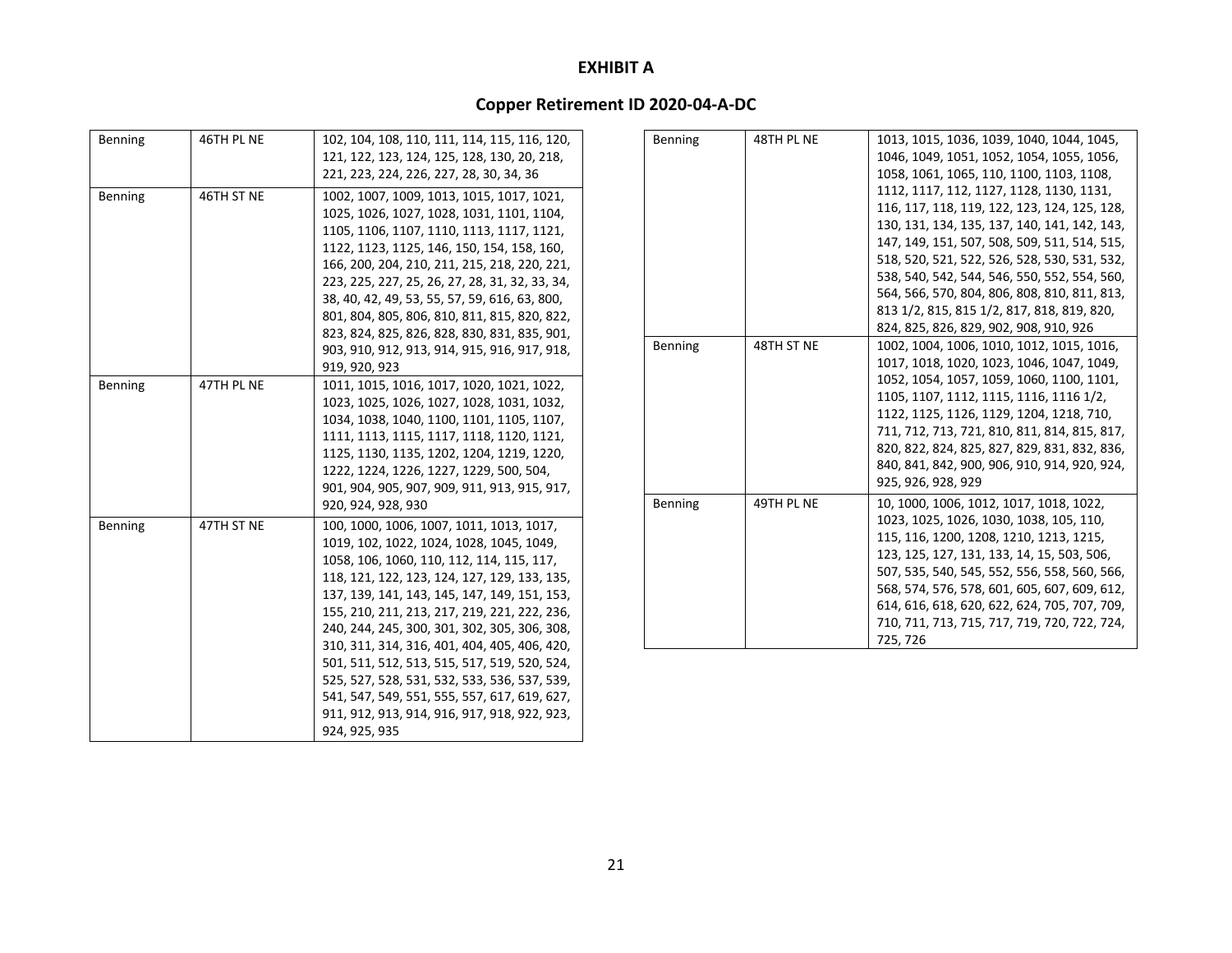| Benning | 49TH ST NE | 1000, 1001, 1002, 1003, 1010, 1016, 1017,    |         |            | 840, 841, 842, 843, 844, 845, 846, 847, 848, |
|---------|------------|----------------------------------------------|---------|------------|----------------------------------------------|
|         |            | 1018, 1020, 1021, 1022, 1023, 1024, 1025,    |         |            | 849, 850, 852, 853, 854, 855, 856, 857, 859  |
|         |            | 1027, 103, 1031, 1032, 1035, 1039, 1042,     | Benning | 52ND ST NE | 801, 802, 803, 804, 805, 806, 807, 808, 809, |
|         |            | 1045, 1048, 105, 107, 108, 109, 110, 1104,   |         |            | 810, 811, 812, 813, 814, 815, 816, 817, 818, |
|         |            | 1106, 1110, 1120, 1126, 114, 117, 118, 120,  |         |            | 819, 820, 821, 822, 823, 824, 825, 826, 827, |
|         |            | 129, 130, 1301, 1317, 1319, 1321, 1323,      |         |            | 828, 829, 830, 831, 832, 833, 834, 835, 836, |
|         |            | 1325, 1327, 1329, 1331, 1333, 1335, 204,     |         |            | 837, 838, 839, 840, 842, 843, 844, 845, 846, |
|         |            | 205, 206, 207, 208, 209, 210, 211, 212, 213, |         |            | 848, 850, 851, 852, 853, 854, 855, 856, 857, |
|         |            | 214, 215, 216, 217, 220, 224, 226, 230, 300, |         |            | 858, 859, 861, 862, 900, 901, 902, 903, 904, |
|         |            | 400, 404, 406, 408, 503, 509, 512, 518, 520, |         |            | 905, 906, 907, 908, 909, 910, 911, 913, 914, |
|         |            | 522, 524, 562, 601, 603, 609, 611, 615, 619, |         |            | 915, 916, 917, 918, 920, 922, 924, 926, 928, |
|         |            | 621, 627, 631, 633, 635, 641, 645, 647, 651, |         |            | 930.932                                      |
|         |            | 701, 703, 705, 714, 720, 724, 728, 800, 802, | Benning | 53RD ST NE | 104, 105, 106, 108, 109, 110, 111, 113, 115, |
|         |            | 805, 809, 810, 814, 821, 823, 825, 828, 832, |         |            | 116, 117, 118, 120, 122, 124, 204, 206, 210, |
|         |            | 836, 846, 914, 918, 920, 924, 930            |         |            | 212, 216, 25, 330, 332, 336, 338, 408, 410,  |
| Benning | 50TH PL NE | 1008, 1010, 1014, 1015, 1105, 1107, 1113,    |         |            | 412, 414                                     |
|         |            | 1208, 1209, 1210, 1211, 803, 805, 807, 809,  | Benning | 54TH ST NE | 205, 207, 209, 211, 213, 215, 217, 219, 221, |
|         |            | 811, 813, 815, 817, 819, 821, 823, 825, 826, |         |            | 223, 225, 227, 229, 231, 233, 301, 303, 305, |
|         |            | 827, 828, 829, 830, 831, 832, 833, 834, 835, |         |            | 307, 309, 317, 320, 321, 322, 323, 324, 325, |
|         |            | 836, 837, 838, 839, 840, 841, 842, 843, 844, |         |            | 326, 327, 329, 331, 333, 335, 337, 339, 341, |
|         |            | 845, 846, 847, 848, 849, 850, 851, 852, 853, |         |            | 617, 620, 622, 624                           |
|         |            | 855, 857                                     | Benning | 55TH ST NE | 104, 12, 14, 16, 18, 20, 203, 205, 211, 212, |
| Benning | 50TH ST NE | 100, 1003, 1005, 101, 1011, 1012, 1014,      |         |            | 213, 214, 216, 217, 218, 219, 220, 223, 224, |
|         |            | 1017, 1021, 1023, 1024, 104, 105, 106, 107,  |         |            | 225, 226, 228, 229, 230, 231, 232, 234, 235, |
|         |            | 108, 109, 110, 1105, 111, 1112, 1114, 1115,  |         |            | 237, 24, 241, 243, 247, 249, 26, 263, 300,   |
|         |            | 1118, 1119, 112, 114, 115, 119, 1211, 1212,  |         |            | 302, 304, 306, 308, 310, 311, 312, 314, 316, |
|         |            | 1215, 1216, 1219, 1220, 1221, 123, 1250,     |         |            | 318, 320, 322, 324, 325, 326, 328, 330, 332, |
|         |            | 127, 20, 24, 28, 510, 580, 582, 584, 612,    |         |            | 334, 336, 338, 340, 342, 417, 419, 515, 517, |
|         |            | 620, 628, 710, 715, 721, 724, 726, 730, 732, |         |            | 519, 525, 527, 529, 612, 614, 615, 619, 620, |
|         |            | 734, 736, 737                                |         |            | 624, 701, 711, 714, 715, 716, 718, 800, 802, |
| Benning | 51ST PL NE | 1100, 1101, 1103, 1106, 1107, 1111, 1112,    |         |            | 804, 805, 806, 807, 808, 809, 820, 822, 900, |
|         |            | 1114, 1117, 1118, 1121, 1122, 1123, 1130,    |         |            | 913, 914, 918, 919, 925, 927, 929, 939       |
|         |            | 1132, 1150                                   |         |            |                                              |
| Benning | 51ST ST NE | 1011, 1012, 1014, 1015, 1016, 1018, 1020,    | Benning | 56TH PL NE | 204, 206, 208, 210, 211, 215, 217, 219, 220, |
|         |            | 1021, 1022, 1023, 1027, 1100, 1108, 1115,    |         |            | 221, 223, 224, 225, 230, 236, 237, 238, 241, |
|         |            | 1118, 1122, 1130, 200, 209, 800, 801, 802,   |         |            | 242, 243, 244, 245, 248, 249, 250, 251, 253, |
|         |            | 803, 804, 805, 806, 807, 808, 810, 811, 812, |         |            | 254, 255, 256, 257, 260, 262, 265, 268, 269, |
|         |            | 813, 814, 815, 816, 817, 818, 819, 820, 821, |         |            | 272, 273, 274, 278, 280, 282, 283, 285, 286, |
|         |            | 822, 823, 824, 825, 826, 827, 828, 829, 830, |         |            | 290, 294, 700, 701, 702, 703, 704, 705, 706, |
|         |            | 831, 832, 833, 834, 835, 836, 837, 838, 839, |         |            | 707, 708, 709, 710, 711, 712, 713, 714, 715, |
|         |            |                                              |         |            | 716, 717, 718, 719                           |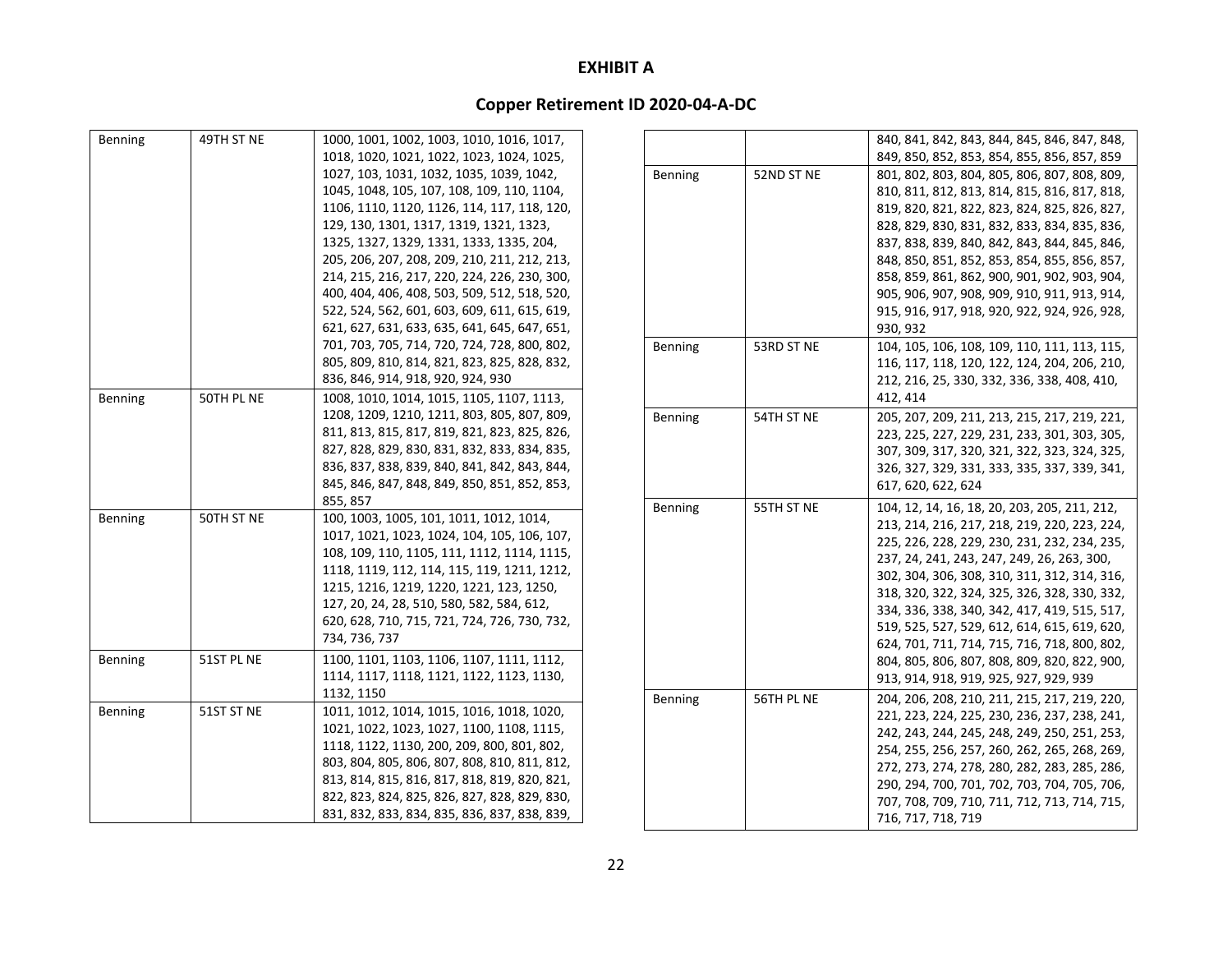| Benning | 56TH ST NE | 200, 204, 208, 210, 214, 215, 216, 217, 220,<br>221, 222, 223, 226, 227, 228, 229, 232, 233,<br>234, 235, 238, 239, 241, 244, 245, 246, 250, |
|---------|------------|----------------------------------------------------------------------------------------------------------------------------------------------|
|         |            | 251, 252, 253, 256, 257, 258, 259, 262, 264,                                                                                                 |
|         |            | 265, 268, 269, 270, 271, 275, 277, 281, 283,                                                                                                 |
|         |            | 304, 305, 307, 309, 310, 311, 313, 317, 320,                                                                                                 |
|         |            | 321, 323, 324, 327, 328, 330, 331, 332, 401,                                                                                                 |
|         |            | 411, 516, 518, 520, 522, 524, 526, 528, 530,                                                                                                 |
|         |            | 601, 605, 616                                                                                                                                |
| Benning | 57TH PL NE | 214, 216, 217, 218, 219, 221, 224, 225, 227,                                                                                                 |
|         |            | 229, 233, 235, 237, 238, 239, 241, 242, 243,                                                                                                 |
|         |            | 244, 245, 246, 248, 252, 262, 704, 705, 706,                                                                                                 |
|         |            | 707, 708, 709, 710, 711, 712, 714, 715, 717                                                                                                  |
| Benning | 57TH ST NE | 201, 210, 214, 219, 221, 223, 225, 226, 227,                                                                                                 |
|         |            | 228, 231, 233, 236, 239, 240, 241, 242, 246,                                                                                                 |
|         |            | 248, 250, 255, 256, 257, 307, 308, 309, 310,                                                                                                 |
|         |            | 312, 313 1/2, 314, 315, 317, 325, 327, 329,                                                                                                  |
|         |            | 332, 410, 412, 414, 416, 417, 418, 420, 422,                                                                                                 |
|         |            | 425, 505, 505 1/2, 507, 511, 522, 524, 601,                                                                                                  |
|         |            | 603, 605, 606, 608, 611, 613, 615                                                                                                            |
| Benning | 58TH ST NE | 200, 202, 204, 206, 208, 210, 214, 216, 218,                                                                                                 |
|         |            | 220, 224, 226, 228, 230, 236, 238, 240, 242,                                                                                                 |
|         |            | 246, 248, 315, 321, 323, 332, 333, 407, 409,                                                                                                 |
|         |            | 416, 424, 504, 506, 507, 509, 510, 511, 513,                                                                                                 |
|         |            | 516, 517, 518, 601, 620, 622, 624, 710, 718,                                                                                                 |
|         |            | 720, 722, 724                                                                                                                                |
| Benning | 59TH ST NE | 301, 303, 311, 312, 312 1/2, 313, 314, 315,                                                                                                  |
|         |            | 316, 317, 318, 320, 321, 322, 324, 400, 402,                                                                                                 |
|         |            | 404, 406, 408, 410, 413, 510, 512, 515, 516,                                                                                                 |
|         |            | 517, 518, 521, 523, 527, 529, 530, 533, 534,                                                                                                 |
|         |            | 535, 539, 541                                                                                                                                |
| Benning | 60TH ST NE | 239, 240, 306, 310 A, 310 B, 311, 312, 314,                                                                                                  |
|         |            | 317, 318, 319, 320, 321, 325, 326, 328, 404,                                                                                                 |
|         |            | 405, 413, 417, 421, 422, 426, 427, 428, 429,                                                                                                 |
|         |            | 500, 502, 506, 508, 512, 514, 518, 520, 526,                                                                                                 |
|         |            | 530                                                                                                                                          |
| Benning | 61ST ST NE | 309, 310, 313, 314, 315, 316, 317, 325, 329,                                                                                                 |
|         |            | 405, 406, 408, 410, 415, 421, 424, 426, 427,                                                                                                 |
|         |            | 431, 435, 7, 9                                                                                                                               |

| 62ND ST NE          | 201, 203, 205, 209, 210, 211, 212, 213, 216, |
|---------------------|----------------------------------------------|
|                     | 217, 218, 219, 221, 225, 227, 229, 312, 317, |
|                     | 324, 332                                     |
| 63RD ST NE          | 200, 201, 202, 203, 204, 207, 208, 209, 210, |
|                     | 212, 213, 215, 216, 218, 220, 224, 226, 228, |
|                     | 300, 302, 304, 308, 310, 312, 314, 326, 327, |
|                     | 333, 335                                     |
| 9TH ST NE           | 1007, 1009, 1011, 1013, 1015, 1017, 1019,    |
|                     | 1021, 901, 903, 905, 907, 909, 911, 913,     |
|                     | 917, 919, 921, 923, 925, 927                 |
| <b>ALBERT IRVIN</b> | 3501, 3502, 3503, 3504, 3505, 3506, 3507,    |
| CASSELL PL NE       | 3508, 3509, 3510, 3511, 3512, 3513, 3515,    |
|                     | 3517, 3519                                   |
| ALDEN PL NE         | 3315, 3316, 3317, 3318, 3319, 3320, 3322,    |
|                     | 3323, 3324, 3325, 3326, 3328, 3329, 3330,    |
|                     | 3331, 3332, 3334, 3335, 3336, 3337, 3338,    |
|                     | 3339, 3340, 3341, 3343, 3344, 3345, 3346,    |
|                     | 3348, 3349, 3350, 3351, 3352, 3353, 3354,    |
|                     | 3355, 3356, 3357, 3359, 3360, 3361, 3362,    |
|                     | 3363, 3364, 3365, 3366, 3367, 3368, 3370,    |
|                     | 3372, 3374, 3376, 3378                       |
|                     |                                              |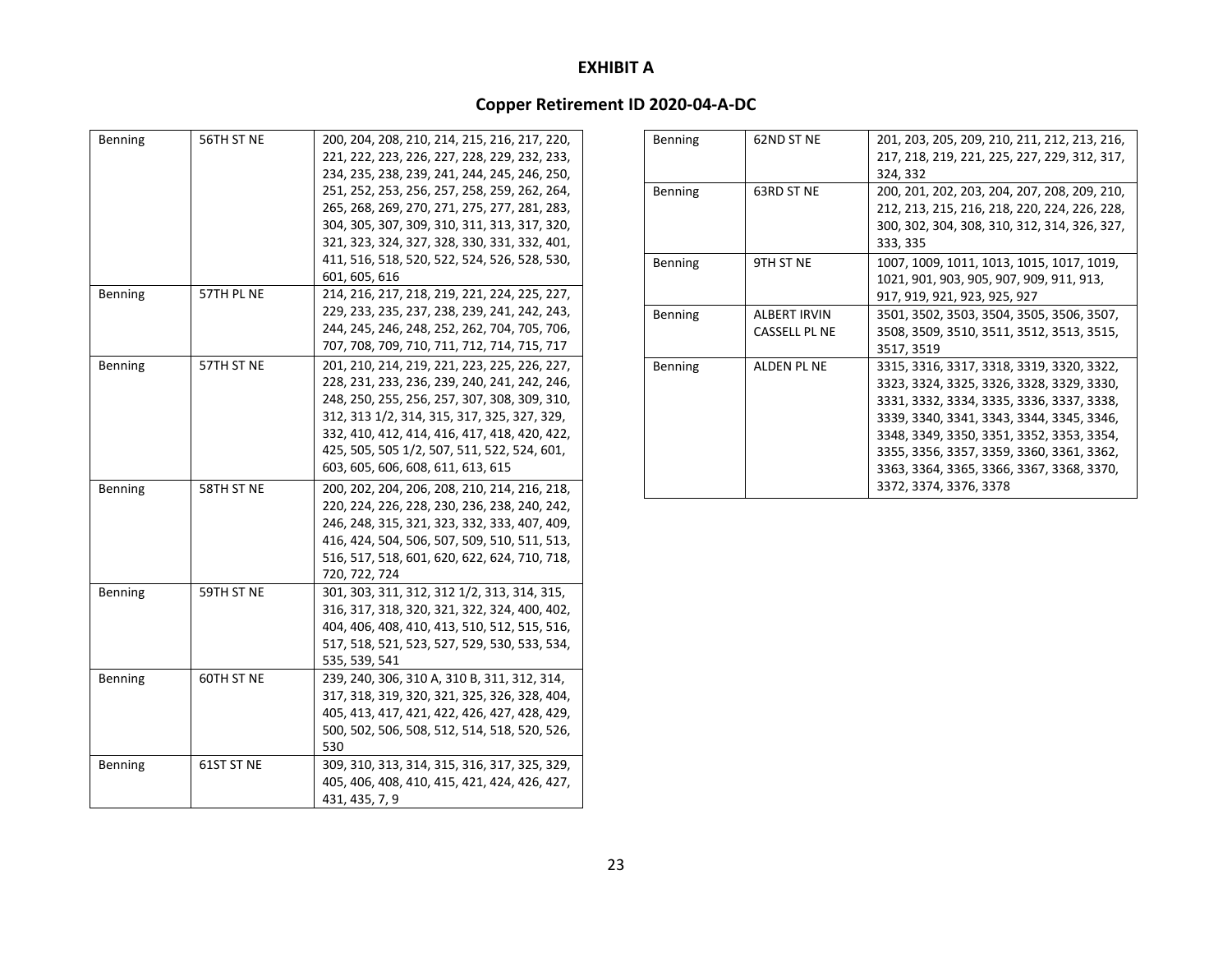### **Copper Retirement ID 2020‐04‐A‐DC**

| Benning | AMES ST NE | 3301, 3303, 3307, 3309, 3311, 3313, 3314, | Benning | ANACOSTIA AV NE    | 101, 103, 107, 109, 11, 113, 115, 119, 121,     |
|---------|------------|-------------------------------------------|---------|--------------------|-------------------------------------------------|
|         |            | 3315, 3317, 3318, 3319, 3320, 3321, 3323, |         |                    | 125, 127, 13, 131, 133, 137, 139, 1425,         |
|         |            | 3324, 3325, 3326, 3327, 3328, 3329, 3330, |         |                    | 1427, 143, 1431, 1433, 1437, 1439, 145,         |
|         |            | 3331, 3332, 3333, 3334, 3335, 3336, 3337, |         |                    | 149, 15, 1501, 1503, 1507, 1509, 151, 1513,     |
|         |            | 3338, 3339, 3340, 3342, 3344, 3346, 3348, |         |                    | 1515, 1517, 1519, 1519 1/2, 153, 203, 207,      |
|         |            | 3350, 3352, 3358, 3360, 3530, 3900, 3902, |         |                    | 209, 213, 215, 219, 221, 225, 227, 231, 233,    |
|         |            | 3903, 3904, 3905, 3909, 3910, 3911, 3912, |         |                    | 237, 239, 241, 243, 245, 247, 249, 251, 253,    |
|         |            | 3913, 3916, 3917, 3918, 3919, 3920, 3921, |         |                    | 255, 301, 303, 305, 307, 309, 311, 315, 317,    |
|         |            | 3924, 3925, 3926, 3927, 3928, 3929, 3932, |         |                    | 319, 321, 323, 325, 4005, 4013, 4021, 4101,     |
|         |            | 3933, 3934, 3935, 3936, 3937, 3940, 3941, |         |                    | 4103, 4105, 4111, 4115, 4119, 4127, 4129,       |
|         |            | 3942, 3943, 3944, 3945, 3948, 3949, 3950, |         |                    | 4141, 4205, 4209, 4213, 4307, 4315, 4319,       |
|         |            | 3951, 3952, 3953, 3956, 3957, 3958, 3959, |         |                    | 4323, 4327, 4329, 651, 653, 655, 657, 659,      |
|         |            | 3960, 3961, 3965, 3966, 3967, 3968, 3969, |         |                    | 661, 663, 665, 667, 669, 671, 673, 675, 677,    |
|         |            | 3972, 3973, 3974, 3975, 3976, 3977, 3980, |         |                    | 679, 681, 683, 685, 687, 689, 701, 703, 705,    |
|         |            | 3981, 3982, 3983, 3985, 4000, 4001, 4003, |         |                    | 707, 709, 711, 713, 715, 717, 719, 721, 723,    |
|         |            | 4005, 4006, 4007, 4008, 4009, 4010, 4011, |         |                    | 751, 753, 755, 757, 759, 761, 763, 89, 91,      |
|         |            | 4012, 4212, 4910, 4912, 4914, 4916, 4918, |         |                    | 95, 97                                          |
|         |            | 4920, 4929, 5003, 5005, 5007, 5010, 5011, | Benning | ANACOSTIA RD NE    | 11, 14, 15, 16, 18, 19, 22, 23, 24, 26, 27, 30, |
|         |            | 5012, 5018, 5019, 5022, 5025, 5027, 5028, |         |                    | 31, 32, 34, 35, 38, 40                          |
|         |            | 5029, 5200, 5201, 5209, 5210, 5212, 5214, | Benning | ATLAS CT NE        | 1129, 1133                                      |
|         |            | 5216, 5217, 5218, 5220, 5221, 5222, 5225, | Benning | <b>BAKER ST NE</b> | 3311, 3313, 3317, 3319, 3321, 3323, 3325,       |
|         |            | 5230, 5233, 5235, 5237, 5239, 5253, 5307, |         |                    | 3327, 3329, 3330, 3331, 3332, 3333, 3334,       |
|         |            | 5309, 5313, 5314, 5315, 5316, 5317, 5319, |         |                    | 3335, 3337, 3338, 3339, 3340, 3342, 3343,       |
|         |            | 5320, 5321, 5322, 5323, 5324, 5325, 5326, |         |                    | 3344, 3345, 3346, 3347, 3349, 3350, 3351,       |
|         |            | 5327, 5328, 5329, 5330, 5331, 5332, 5333, |         |                    | 3353, 3354, 3356, 3357, 3359, 3411, 3412,       |
|         |            | 5334, 5335, 5336, 5337, 5338, 5339, 5340, |         |                    | 3413, 3414, 3415, 3416, 3417, 3418, 3419,       |
|         |            | 5342, 5343, 5344, 5345, 5346, 5347, 5348, |         |                    | 3420, 3421, 3423, 3424, 3425, 3426, 3429,       |
|         |            | 5349, 5350, 5351, 5352, 5353, 5354, 5355, |         |                    | 3432, 3434, 3436, 3440, 3442                    |
|         |            | 5356, 5357, 5358, 5359, 5360, 5362, 5363, | Benning | <b>BANKS PL NE</b> | 4401, 4402, 4403, 4404, 4407, 4411, 4414,       |
|         |            | 5364, 5365, 5369, 5379, 5631              |         |                    | 5200, 5201, 5202, 5206, 5208, 5209, 5210,       |
|         |            |                                           |         |                    | 5211, 5214, 5215, 5216, 5217, 5219, 5221,       |
|         |            |                                           |         |                    | 5223, 5225, 5245, 5247, 5251, 5253, 6112,       |
|         |            |                                           |         |                    | 6114, 6118, 6120, 6124, 6126, 6130, 6132,       |

6136, 6138, 6140

754, 756, 758, 760

617, 619, 632, 634, 636, 638, 640, 642, 644, 646, 648, 650, 652, 702, 704, 706, 708, 710, 712, 714, 716, 718, 720, 722, 724, 750, 752,

Benning BARNES ST NE 600, 601, 603, 605, 607, 609, 611, 613, 615,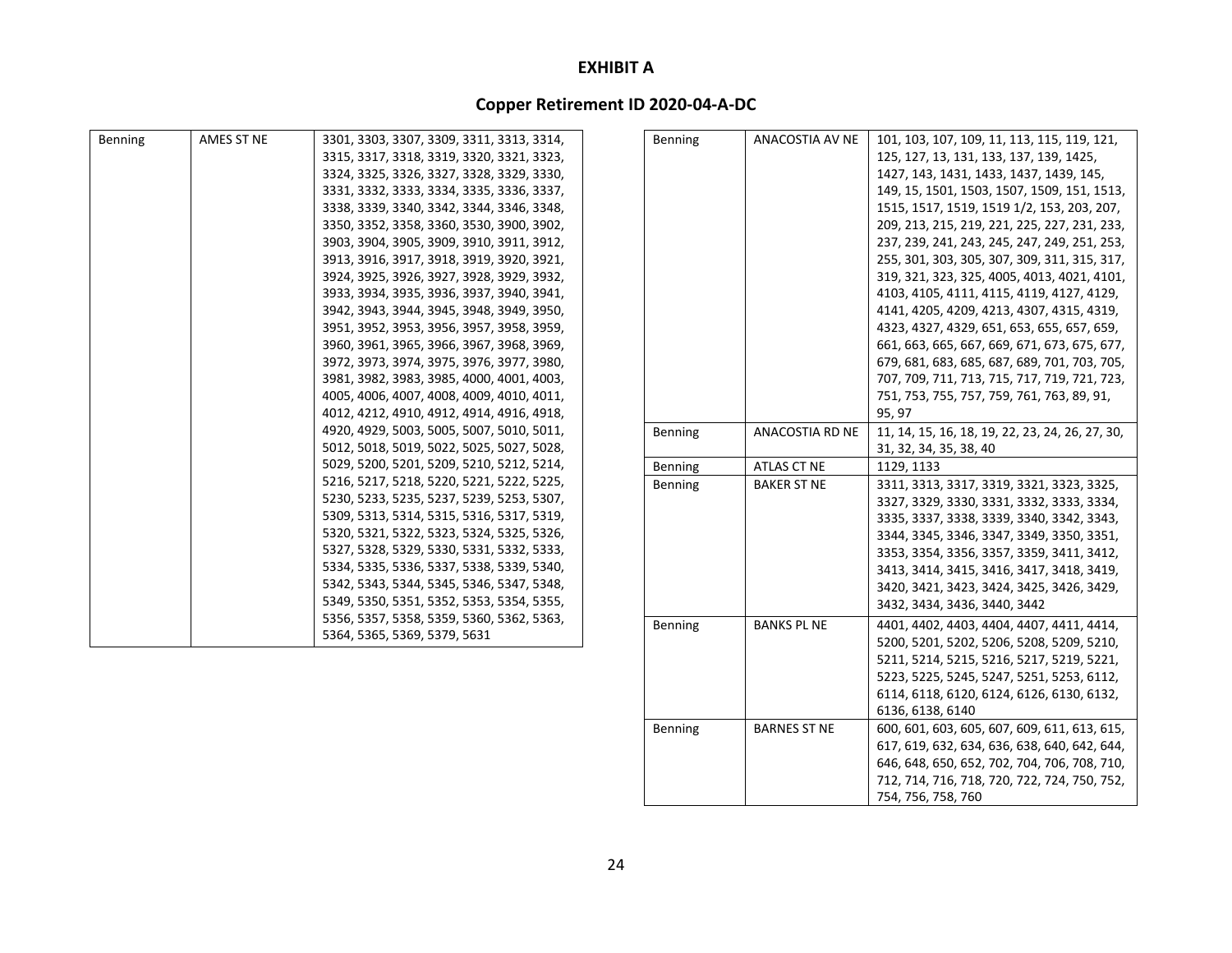### **Copper Retirement ID 2020‐04‐A‐DC**

| Benning        | <b>BENNETT PL NE</b>  | 1914, 1915, 1916, 1917, 1918, 1919, 1920, | 3385, 3801, 3805, 3809, 3815, 3816, 3818,  |  |
|----------------|-----------------------|-------------------------------------------|--------------------------------------------|--|
|                |                       | 1921, 1922, 1923, 1924, 1925, 1926, 1927, | 3822, 3824, 3828, 3830, 3901, 3903, 3905,  |  |
|                |                       | 1928, 1929, 1930, 1931, 1932, 1933, 1934, | 3908, 3909, 3910, 3911, 3912, 3913, 3914,  |  |
|                |                       | 1935, 1937, 1938, 1939, 1940, 1941, 1942, | 3916, 3917, 3918, 3919, 3920, 3921, 3922,  |  |
|                |                       | 1943, 1944, 1945, 1946, 1948              | 3924, 3926, 3927, 3928, 3929, 3930, 3932,  |  |
| Benning        | <b>BENNING RD NE</b>  | 1601, 1611, 1617, 1627, 1653, 1720, 1722, | 3933, 3934, 3935, 3936, 3937, 3938, 3940,  |  |
|                |                       | 1726, 1728, 1730, 1732, 1734, 1736, 1738, | 3941, 3942, 3943, 3944, 3945, 3946, 3948,  |  |
|                |                       | 1742, 1744, 1746, 1748, 1750, 1800, 1801, | 3949, 3950, 3951, 3952, 3955, 3956, 3957,  |  |
|                |                       | 1802, 1803, 1804, 1805, 1806, 1808, 1809, | 3958, 3959, 3960, 3963, 3964, 3965, 3966,  |  |
|                |                       | 1810, 1811, 1812, 1814, 1815, 1816, 1817, | 3967, 3968, 3970, 3971, 3972, 3973, 3974,  |  |
|                |                       | 1818, 1819, 1820, 1822, 1824, 1826, 1830, | 3977, 3979, 3980, 3981, 3984, 3985, 3987,  |  |
|                |                       | 1831, 1835, 1837, 1839, 1910, 1912, 1914, | 3989, 3992, 4000, 4001, 4002, 4003, 4004,  |  |
|                |                       | 1915, 1916, 1917, 1918, 1919, 1920, 1921, | 4005, 4006, 4007, 4008, 4009, 4010, 4011,  |  |
|                |                       | 1924, 1926, 1928, 1950, 2005, 2007, 2009, | 4012, 4013, 4014, 4015, 4016, 4017, 4018,  |  |
|                |                       | 2011, 2013, 2017, 2019, 2023, 2025, 2029, | 4019, 4020, 4021, 4022, 4023, 4026, 4028,  |  |
|                |                       | 2031, 2033, 2101, 2301, 2401, 2403, 2405, | 4030, 4034, 4036, 4038, 4042, 4044, 4046,  |  |
|                |                       | 2407, 2411, 2413, 2415, 2417, 2419, 2517, | 4401, 4420, 4424, 4436, 4440, 4508, 4575,  |  |
|                |                       | 2519, 2521, 2523, 2525, 2529, 2531, 2651, | 4601, 4603, 4606, 4609, 4610, 4614, 4621,  |  |
|                |                       | 3431, 3433, 3435, 3439, 3930, 3938, 3940, | 4631, 4633, 4634, 4640, 4700, 4710, 4712,  |  |
|                |                       | 3944, 4000, 4035, 4037, 4039, 4041, 4043, | 4716, 4718, 4722, 4723, 4724, 4728, 4730,  |  |
|                |                       | 4053, 4057, 4201, 4202, 4203, 4205, 4207, | 4734, 4736, 4740, 4742, 4746, 4819, 4902,  |  |
|                |                       | 4209, 4211, 4213, 4215, 4217, 4219, 4221, | 4911, 4912, 4915, 4916, 4920, 4925, 4929,  |  |
|                |                       | 4223, 4225, 4227, 4229, 4231, 4233, 4234, | 4932, 4934, 4936, 4940, 4941, 4942, 4943,  |  |
|                |                       | 4235, 4237, 4241, 4243, 4246, 4248, 4254, | 4945, 4946, 4947, 4950, 4951, 4952, 5000,  |  |
|                |                       | 4270, 4380, 4414, 4420, 4430              | 5008, 5009, 5017, 5021, 5025, 5029, 5033,  |  |
| Benning        | <b>BLADENSBURG RD</b> | 1000, 1001, 1003, 1016, 1018, 1019, 1020, | 5037, 5043, 5200, 5202, 5205, 5207, 5208,  |  |
|                | <b>NE</b>             | 1023, 1024, 1026, 1027, 1028, 1033, 1035, | 5209, 5210, 5212, 5213, 5214, 5215, 5216,  |  |
|                |                       | 1036, 1037, 1038, 1039, 1040, 1042, 1044, | 5218, 5219, 5220, 5221, 5222, 5224, 5225,  |  |
|                |                       | 1048, 1050, 1054, 1058, 1062, 1064, 1100, | 5226, 5230, 5313, 5315, 5321, 5323, 5327,  |  |
|                |                       | 1101, 1102, 1103, 1106, 1107, 1109, 1111, | 5333, 5335, 5337, 5343, 5345, 5349, 5351,  |  |
|                |                       | 1140, 1141, 1151, 1159, 1161, 1164, 1216, | 5355, 5357, 5361, 5363, 5367, 5369, 5373,  |  |
|                |                       | 1249, 1250, 1251, 1301, 1703, 1715, 1717, | 5375, 5379, 5381, 5512, 5514, 5600, 5602,  |  |
|                |                       | 1729, 1731, 808, 824, 826, 830, 902, 904, | 5606, 5608, 5612, 5614, 5616, 5618, 5632,  |  |
|                |                       | 910, 920                                  | 5636, 5638, 5648, 5701, 5703, 5707, 5709,  |  |
| <b>Benning</b> | <b>BLAINE ST NE</b>   | 3315, 3316, 3317, 3318, 3319, 3320, 3321, | 5712, 5713, 5715, 5716, 5718, 5719, 5721,  |  |
|                |                       | 3322, 3323, 3324, 3325, 3327, 3328, 3329, | 5723, 5725, 5727, 5733, 5737, 5739, 5740   |  |
|                |                       | 3330, 3331, 3332, 3333, 3334, 3335, 3336, | A, 5740 B, 5740 C, 5740 D, 5741 A, 5741 C, |  |
|                |                       | 3337, 3338, 3339, 3340, 3341, 3342, 3343, | 5741 D, 5744, 5745, 5746, 5747, 5748,      |  |
|                |                       | 3344, 3345, 3347, 3348, 3349, 3350, 3351, | 5751, 5752, 5753, 5754, 5757, 5759, 5763,  |  |
|                |                       | 3352, 3354, 3355, 3356, 3357, 3358, 3359, | 5765                                       |  |
|                |                       | 3360, 3361, 3362, 3363, 3364, 3366, 3369, |                                            |  |

3371, 3373, 3375, 3377, 3379, 3381, 3383,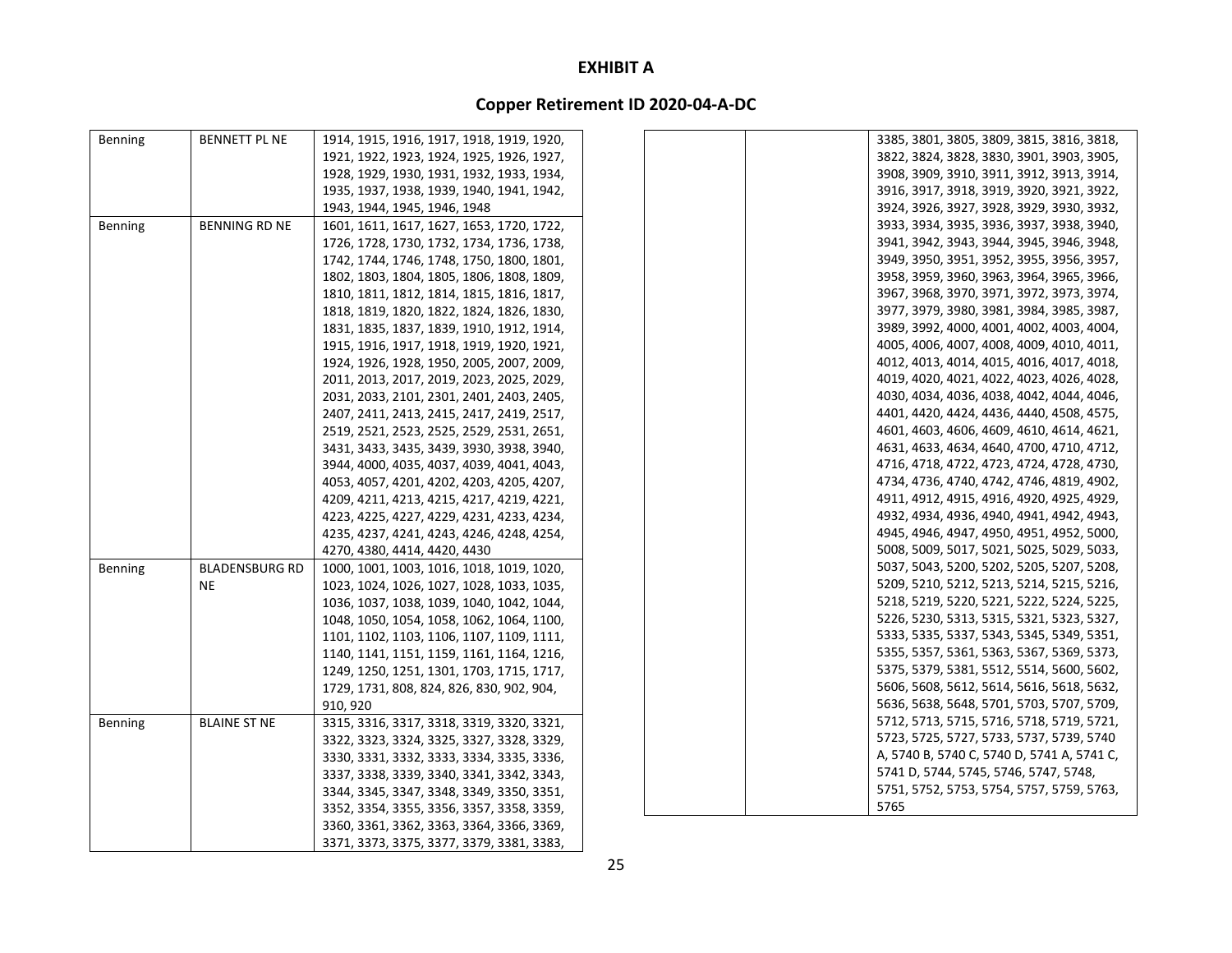| Benning | <b>BROOKS ST NE</b>    | 4204, 4208, 4210, 4212, 4214, 4215, 4216,        | <b>Benning</b> | <b>CLAY PL NE</b> | 3310, 3311, 3312, 3313, 3314, 3315, 3316, |
|---------|------------------------|--------------------------------------------------|----------------|-------------------|-------------------------------------------|
|         |                        | 4218, 4224, 4225, 4228, 4232, 4236, 4240,        |                |                   | 3318, 3319, 3320, 3321, 3322, 3323, 3324, |
|         |                        | 4248, 4252, 4253, 4254, 4255, 4257, 4261,        |                |                   | 3326, 3327, 3328, 3329, 3330, 3331, 3332, |
|         |                        | 4265, 4267, 4269, 4271, 4273, 4319, 4401,        |                |                   | 3333, 3334, 3335, 3336, 3337, 3338, 3339, |
|         |                        | 4413, 4415, 4417, 4419, 4425, 4448, 4500,        |                |                   | 3341, 3342, 3343, 3344, 3345, 3347, 3348, |
|         |                        | 4501, 4502, 4506, 4510, 4515, 4600, 4608,        |                |                   | 3349, 3350, 3351, 3353, 3355, 3357, 3359, |
|         |                        | 4614, 4616, 4618, 4620, 4626, 4628, 4700,        |                |                   | 3500, 3504, 3508, 3512, 3516, 3524, 3532, |
|         |                        | 4702, 4704, 4708, 4712, 4715, 4717, 4721,        |                |                   | 3536, 3914, 3915, 3917, 3918, 3919, 3920, |
|         |                        | 4723, 4727, 4729, 4733, 4735, 4739, 4741,        |                |                   | 3922, 3925, 3928, 3929, 3930, 3931, 3932, |
|         |                        | 4854, 4856, 4900, 4911, 4913, 4915, 4917,        |                |                   | 3934, 3935, 3936, 3937, 3938, 3940, 3941, |
|         |                        | 4919, 4921, 4923, 5004, 5100, 5104, 5108,        |                |                   | 3942, 3943, 3944, 3945, 3946, 3947, 3948, |
|         |                        | 5112, 5118, 5122, 5124                           |                |                   | 3949, 3950, 3951, 3952, 3953, 3954, 3955, |
| Benning | <b>BURNS ST NE</b>     | 12, 14, 20, 22, 28, 30, 32, 38, 40, 44, 46, 5, 7 |                |                   | 3956, 3957, 3959, 3961, 3963, 3965, 3967, |
| Benning | C ST NE                | 1400, 1402, 1404, 1406, 1408, 1410, 1412,        |                |                   | 3971, 3973, 3975, 3981, 3983, 4001, 4003, |
|         |                        | 1414, 1416, 1418, 1420, 1422, 1424, 1426,        |                |                   | 4005, 4007, 4009, 4011, 4013, 4017, 4019, |
|         |                        | 1428, 1430, 1432, 1434, 1522, 1524, 1526,        |                |                   | 4023, 4025, 4027, 4030, 4031, 4033, 4034, |
|         |                        | 1600, 1602, 1604, 1606, 1608, 1610, 1612,        |                |                   | 4035, 4037, 4038, 4039, 4041, 4042, 4043, |
|         |                        | 1614, 1616, 1618, 1620, 1622, 1624, 1626,        |                |                   | 4045, 4046, 4050, 4052, 4054, 4056, 4057, |
|         |                        | 1628, 1630, 1632, 1634, 1702, 1706, 1708,        |                |                   | 5514, 5522, 5602, 5606, 5610, 5611, 5612, |
|         |                        | 1710, 1712, 1714, 1716, 1718, 1720, 1722,        |                |                   | 5614, 5615, 5616, 5618, 5619, 5620, 5622, |
|         |                        | 1724, 1726, 1728, 1730, 1732, 1734, 1800,        |                |                   | 5624, 5626, 5639, 5643                    |
|         |                        | 1802, 1806, 1808, 1810, 1812, 1814, 1816,        |                |                   |                                           |
|         |                        | 1820, 1822, 1824, 1826, 1900, 1902, 1904,        |                |                   |                                           |
|         |                        | 1906, 1908, 1910, 1912, 1914, 1916, 1918,        |                |                   |                                           |
|         |                        | 1920, 1922, 1924, 1926, 2000, 2002, 2004,        |                |                   |                                           |
|         |                        | 2006, 2008, 2010, 2012, 2014, 2016, 2018,        |                |                   |                                           |
|         |                        | 2020, 2022, 2024, 2026, 2028                     |                |                   |                                           |
| Benning | CAPITOL AV NE          | 1700, 1703, 1704, 1705, 1707, 1708, 1709,        |                |                   |                                           |
|         |                        | 1711, 1712, 1713, 1715, 1716, 1717, 1719,        |                |                   |                                           |
|         |                        | 1720, 1721, 1723, 1724, 1725, 1727, 1728,        |                |                   |                                           |
|         |                        | 1732                                             |                |                   |                                           |
| Benning | <b>CENTRAL AV NE</b>   | 4600, 4614, 4700, 4702, 4704, 4706, 4708,        |                |                   |                                           |
|         |                        | 4710, 4712, 4714, 4817, 4819, 4907, 4909,        |                |                   |                                           |
|         |                        | 4913, 4915, 4924, 4926, 4928                     |                |                   |                                           |
| Benning | <b>CHILDRESS ST NE</b> | 1321, 1323, 1325, 1327, 1329, 1331, 1333,        |                |                   |                                           |
|         |                        | 1335, 1337, 1339, 1341, 1343, 1345, 1347,        |                |                   |                                           |
|         |                        | 1349, 1351, 1353, 1355, 1357, 1359, 1363,        |                |                   |                                           |
|         |                        | 1367, 1375                                       |                |                   |                                           |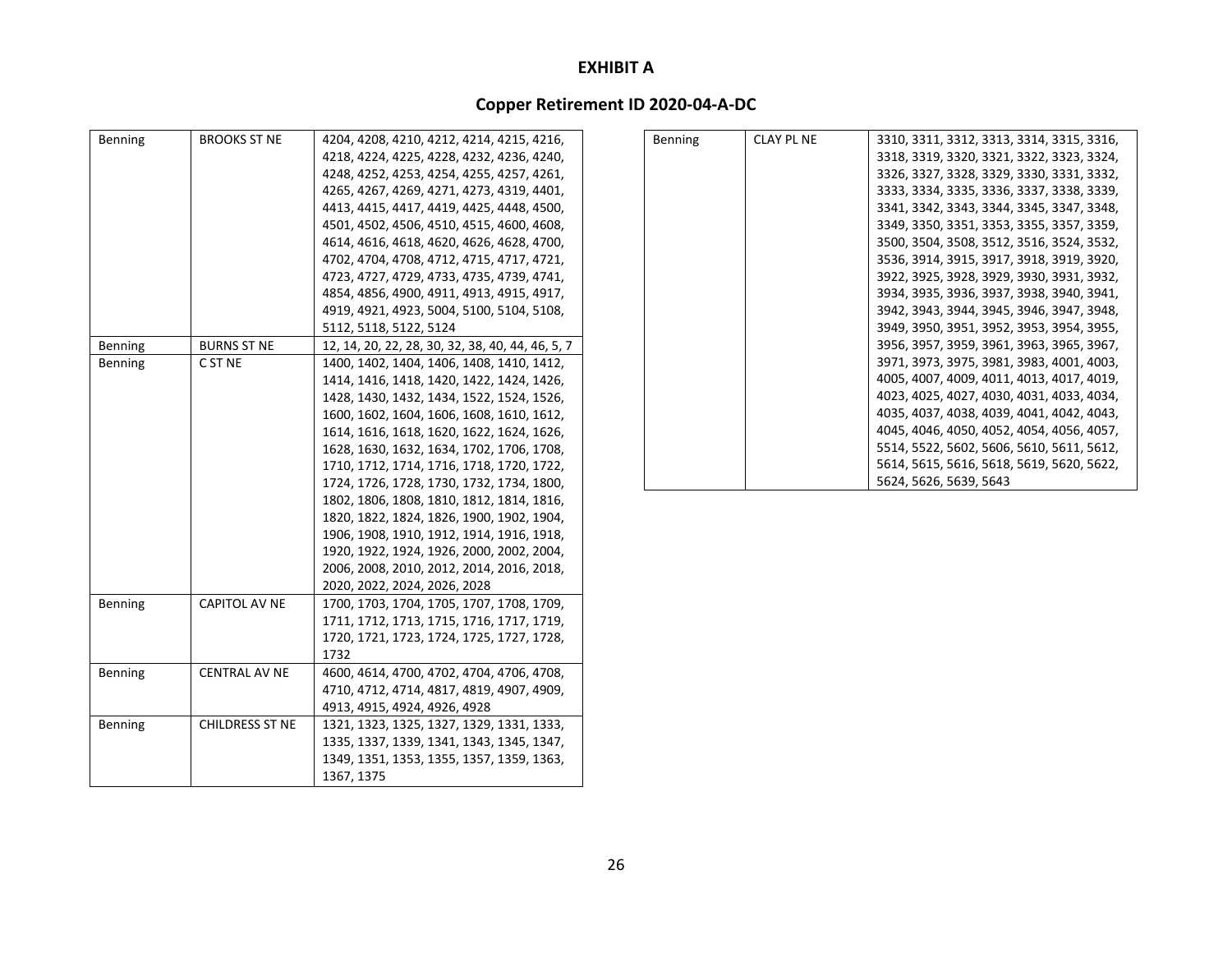| Benning | <b>CLAY ST NE</b>     | 3312, 3314, 3316, 3320, 3322, 3324, 3328, | Benning | D ST NE | 1400, 1409, 1410, 1411, 1412, 1413, 1414, |
|---------|-----------------------|-------------------------------------------|---------|---------|-------------------------------------------|
|         |                       | 3330, 3332, 3334, 3335, 3336, 3337, 3338, |         |         | 1415, 1415 1/2, 1416, 1417, 1418, 1419,   |
|         |                       | 3339, 3341, 3342, 3343, 3344, 3345, 3346, |         |         | 1420, 1421, 1422, 1423, 1424, 1425, 1426, |
|         |                       | 3347, 3348, 3349, 3350, 3351, 3352, 3353, |         |         | 1427, 1428, 1430, 1432, 1436, 1438, 1440, |
|         |                       | 3354, 3355, 3356, 3357, 3358, 3359, 3360, |         |         | 1442, 1444, 1446, 1448, 1452, 1500, 1501, |
|         |                       | 3361, 3362, 3363, 3413, 3415, 3417, 3419, |         |         | 1502, 1504, 1505, 1506, 1508, 1509, 1510, |
|         |                       | 3421, 3425, 3427, 3429, 3431, 3433, 3435, |         |         | 1511, 1512, 1513, 1515, 1516, 1517, 1518, |
|         |                       | 3437, 3439, 3441, 3445, 3447, 3449, 3451, |         |         | 1519, 1520, 1521, 1522, 1524, 1525, 1526, |
|         |                       | 3453, 3455, 3457, 3459, 3461, 4204, 4207, |         |         | 1527, 1528, 1529, 1530, 1531, 1532, 1533, |
|         |                       | 4210, 4211, 4212, 4214, 4216, 4218, 4219, |         |         | 1534, 1535, 1536, 1537, 1601, 1602, 1603, |
|         |                       | 4220, 4221, 4222, 4223, 4224, 4228, 4231, |         |         | 1604, 1605, 1606, 1607, 1608, 1609, 1610, |
|         |                       | 4232, 4233, 4238, 4241, 4242, 4243, 4244, |         |         | 1611, 1612, 1613, 1614, 1615, 1616, 1617, |
|         |                       | 4247, 4251, 4252, 4253, 4258, 4260, 4262, |         |         | 1618, 1619, 1620, 1621, 1622, 1623, 1624, |
|         |                       | 4402, 4404, 4406, 4408, 4410, 4414, 4500, |         |         | 1625, 1626, 1627, 1628, 1629, 1630, 1631, |
|         |                       | 4501, 4503, 4504, 4509, 4511, 4512, 4513, |         |         | 1632, 1633, 1634, 1635, 1637, 1700, 1701, |
|         |                       | 4514, 4516, 4517, 4518, 4519, 4520, 4521, |         |         | 1702, 1703, 1704, 1705, 1706, 1707, 1708, |
|         |                       | 4522, 4524, 4526, 4528, 4604, 4605, 4607, |         |         | 1709, 1710, 1711, 1712, 1714, 1715, 1716, |
|         |                       | 4608, 4609, 4610, 4611, 4614, 4615, 4616, |         |         | 1717, 1718, 1719, 1720, 1722, 1724, 1725, |
|         |                       | 4617, 4618, 4621, 4622, 4623, 4624, 4627, |         |         | 1726, 1727, 1728, 1729, 1730, 1731, 1732, |
|         |                       | 4706, 4707, 4709, 4710, 4713, 4715, 4716, |         |         | 1733, 1734, 1735, 1736, 1737, 1738, 1739, |
|         |                       | 4718, 5206, 5207, 5208, 5210, 5213, 5214, |         |         | 1740, 1741, 1742, 1811, 1813, 1815, 1819, |
|         |                       | 5215, 5216, 5218, 5219, 5220, 5711, 5713, |         |         | 1823, 1827, 1831, 1835, 1839, 1900, 1901, |
|         |                       | 5715, 5721, 5812, 5814, 5816, 5901, 5912, |         |         | 1902, 1903, 1904, 1905, 1906, 1907, 1908, |
|         |                       | 5916, 5918, 5919, 5920, 5921, 5923, 5925, |         |         | 1909, 1910, 1911, 1912, 1913, 1914, 1915, |
|         |                       | 5927, 6000, 6004, 6006, 6013, 6016, 6018, |         |         | 1916, 1917, 1918, 1919, 1920, 1921, 1922, |
|         |                       | 6018 A, 6019, 6020, 6021, 6022, 6023,     |         |         | 1923, 1924, 1925, 1926, 1927, 2100, 2102, |
|         |                       | 6025, 6100, 6106, 6109, 6110, 6119        |         |         | 2104                                      |
| Benning | <b>CLOUD PL NE</b>    | 5211, 5213, 5216, 5217, 5219, 5220, 5221, |         |         |                                           |
|         |                       | 5224, 5226, 5228                          |         |         |                                           |
| Benning | <b>CORCORAN ST NE</b> | 1615, 1617                                |         |         |                                           |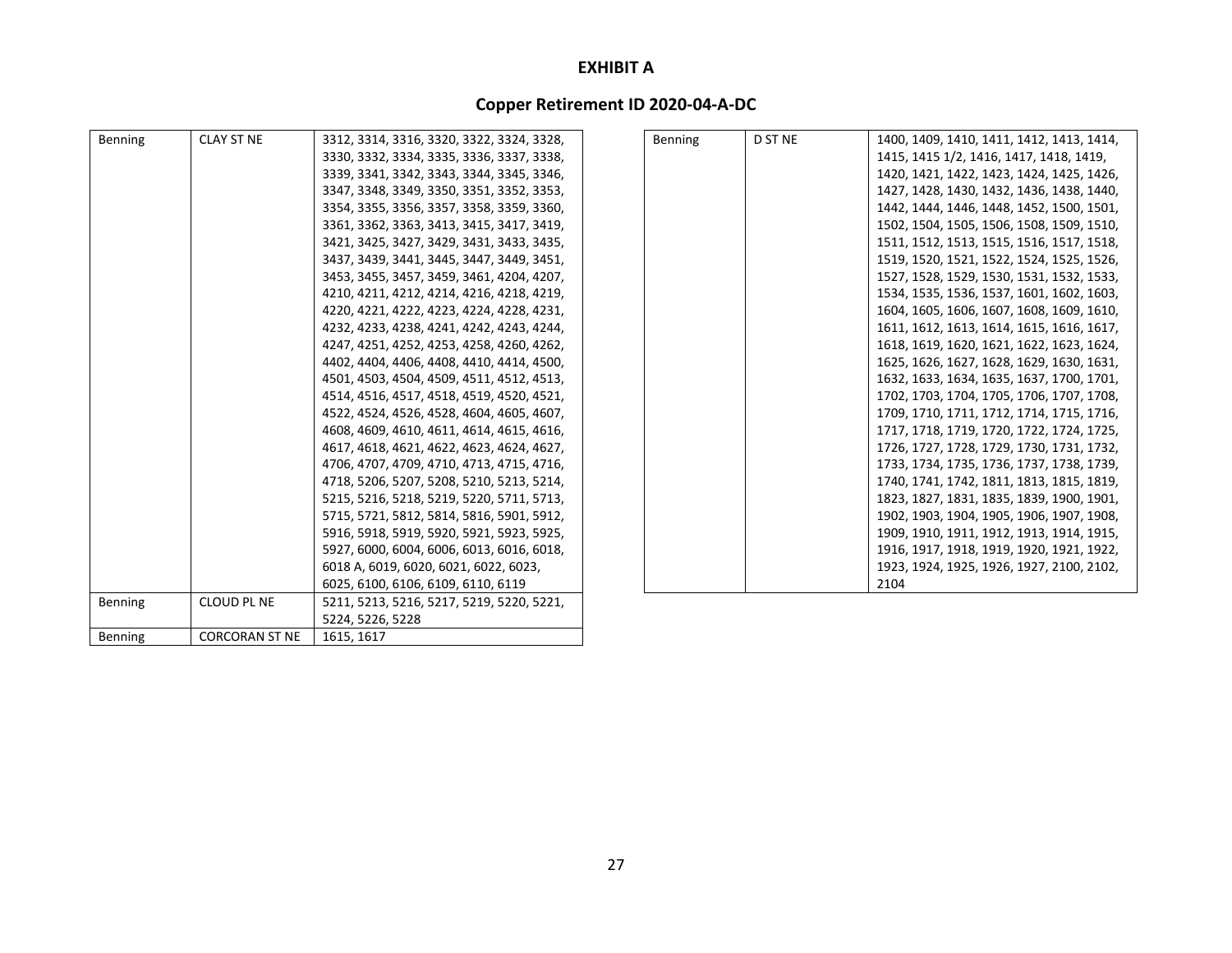| <b>Benning</b> | DIVISION AV NE | 100, 104, 105, 109, 1125, 113, 114, 115,     | Benning        | DIX ST NE     | 3311, 3313, 3315, 3317, 3321, 3323, 3325, |
|----------------|----------------|----------------------------------------------|----------------|---------------|-------------------------------------------|
|                |                | 116, 117, 118, 119, 1213, 1215, 122, 1221,   |                |               | 3327, 3329, 3331, 3333, 3335, 3337, 3339, |
|                |                | 123, 125, 210, 212, 213, 214, 215, 216, 217, |                |               | 3341, 3343, 3345, 3347, 3349, 3412, 3414, |
|                |                | 218, 22, 224, 225, 226, 228, 229, 230, 232,  |                |               | 3416, 3418, 3420, 3422, 3424, 3426, 3430, |
|                |                | 234, 235, 236, 238, 239, 240, 242, 244, 246, |                |               | 3432, 3434, 3436, 3438, 3440, 3442, 3444, |
|                |                | 248, 250, 252, 254, 258, 260, 262, 264, 266, |                |               | 3446, 3448, 3450, 3452, 3454, 3456, 3458, |
|                |                | 268, 270, 272, 274, 300, 302, 306, 308, 310, |                |               | 3460, 3462, 3901, 3903, 3905, 3909, 3911, |
|                |                | 312, 314, 315, 316, 317, 318, 319, 320, 322, |                |               | 3913, 3915, 4200, 4203, 4205, 4208, 4210, |
|                |                | 324, 325, 327, 329, 331, 335, 339, 4, 400,   |                |               | 4215, 4217, 4219, 4220, 4221, 4222, 4225, |
|                |                | 404, 406, 408, 412, 414, 416, 500, 502, 504, |                |               | 4227, 4228, 4229, 4230, 4232, 4234, 4235, |
|                |                | 506, 508, 510, 6, 600, 601, 605, 607, 609,   |                |               | 4237, 4239, 4241, 4243, 4248, 4250, 4251, |
|                |                | 611, 612, 615, 705, 707, 710, 719, 800, 802, |                |               | 4252, 4253, 4257, 4403, 4404, 4405, 4406, |
|                |                | 804, 806, 808, 810, 812, 814, 815, 816, 818, |                |               | 4408, 4411, 4412, 4414, 4416, 4417, 4500, |
|                |                | 820, 821, 822, 824, 826, 828, 830, 832, 834, |                |               | 4501, 4502, 4504, 4505, 4506, 4508, 4509, |
|                |                | 836, 838, 840, 842, 844, 846, 848, 850, 900, |                |               | 4510, 4511, 4513, 4514, 4516, 4517, 4519, |
|                |                | 902, 903, 904, 906, 908, 910, 912, 914, 916, |                |               | 4521, 4523, 4525, 4527, 4528, 4529, 4530, |
|                |                | 918, 920, 922, 925, 927, 952, 954, 956, 958, |                |               | 4531, 4532, 4533, 4534, 4535, 4536, 4540, |
|                |                | 960                                          |                |               | 4541, 4543, 4545, 4547, 4549, 4551, 4553, |
|                |                |                                              |                |               | 4705, 4706, 4707, 4709, 4710, 4712, 4713, |
|                |                |                                              |                |               | 4715, 4717, 4719, 4721, 4723, 4800, 4818, |
|                |                |                                              |                |               | 4820, 4824, 4826, 5206, 5211, 5215, 5216, |
|                |                |                                              |                |               | 5217, 5219, 5220, 5221, 5222, 5224, 5228, |
|                |                |                                              |                |               | 5232, 5310, 5314, 5401, 5403, 5405, 5411, |
|                |                |                                              |                |               | 5413, 5415, 5417, 5701, 5703, 5705, 5713, |
|                |                |                                              |                |               | 5717, 5801, 5803, 5805, 5807, 5809, 5810, |
|                |                |                                              |                |               | 5811, 5812, 5813, 5815, 5817, 5818, 5820, |
|                |                |                                              |                |               | 5825, 5827, 5901, 5907, 5908, 5911, 5915, |
|                |                |                                              |                |               | 5917, 5919, 5922, 5923, 5924, 6007, 6010, |
|                |                |                                              |                |               | 6029, 6035, 6037, 6039, 6041, 6101, 6105, |
|                |                |                                              |                |               | 6111, 6117, 6119, 6121, 6201, 6211, 6217, |
|                |                |                                              |                |               | 6219, 6219 A, 6219 B, 6221                |
|                |                |                                              | Benning        | DOUGLAS ST NE | 4326, 4330, 4335, 4340, 4400, 4401, 4409, |
|                |                |                                              |                |               | 4412, 4414, 4415, 4417, 4419, 4420, 4432, |
|                |                |                                              |                |               | 4436, 4437, 4440, 4441, 4449, 4455, 4459, |
|                |                |                                              |                |               |                                           |
|                |                |                                              |                |               | 4501, 4505, 4509, 4515, 4518, 4519, 4521, |
|                |                |                                              |                |               | 4524, 4525, 4526, 4529, 4530              |
|                |                |                                              | <b>Benning</b> | DUNCAN ST NE  | 1412, 1413, 1414, 1415, 1416, 1417, 1418, |
|                |                |                                              |                |               | 1419, 1420, 1421, 1422, 1423, 1424, 1425, |
|                |                |                                              |                |               | 1426, 1427, 1429, 1430, 1431, 1432, 1433, |
|                |                |                                              |                |               | 1434, 1435, 1439, 1441, 1443              |
|                |                |                                              |                |               |                                           |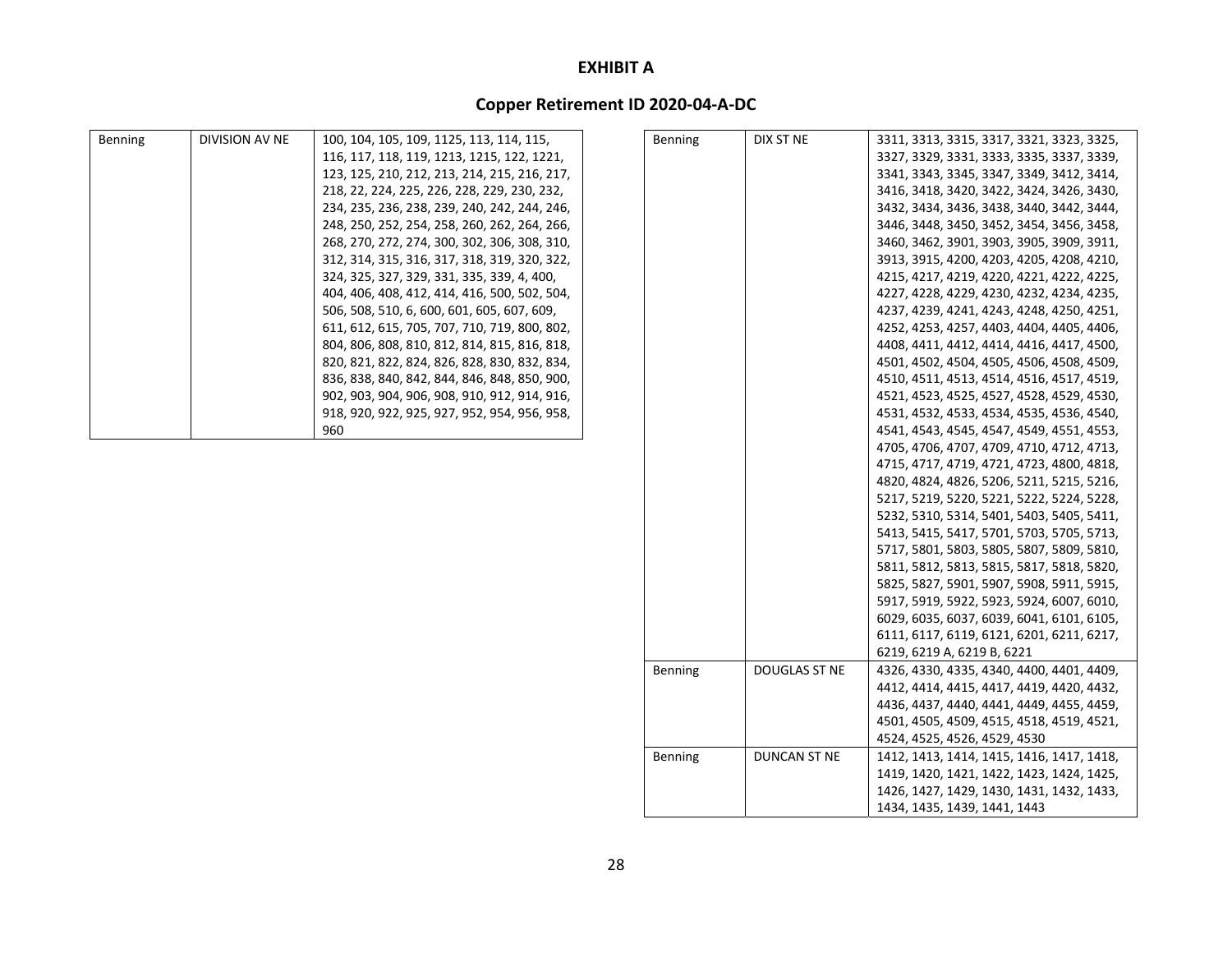| Benning | E ST NE           | 1300, 1302, 1304, 1306, 1308, 1310, 1312, | Benning | <b>EADS ST NE</b>  | 3411, 3413, 3414, 3415, 3416, 3417, 3418, |
|---------|-------------------|-------------------------------------------|---------|--------------------|-------------------------------------------|
|         |                   | 1314, 1318, 1320, 1322, 1324, 1326, 1328, |         |                    | 3419, 3420, 3422, 3423, 3424, 3425, 3426, |
|         |                   | 1330, 1332, 1332 1/2, 1334, 1336, 1338,   |         |                    | 3427, 3428, 3429, 3430, 3431, 3432, 3433, |
|         |                   | 1340, 1342, 1344, 1346, 1348, 1350, 1352, |         |                    | 3434, 3435, 3436, 3437, 3439, 3441, 3443, |
|         |                   | 1364, 1366, 1368, 1370, 1372, 1374, 1376, |         |                    | 3445, 3447, 3449, 3451, 3453, 3455, 3457, |
|         |                   | 1378, 1380, 1382, 1384, 1386, 1388, 1400, |         |                    | 3459, 3461, 4201, 4203, 4205, 4206, 4207, |
|         |                   | 1416, 1418, 1419 1/2, 1420, 1421, 1421    |         |                    | 4208, 4210, 4211, 4212, 4214, 4215, 4216, |
|         |                   | 1/2, 1422, 1423, 1423 1/2, 1424, 1425,    |         |                    | 4219, 4220, 4221, 4222, 4223, 4225, 4226, |
|         |                   | 1426, 1427, 1427 1/2, 1431, 1435, 1437,   |         |                    | 4227, 4228, 4229, 4230, 4231, 4236, 4237, |
|         |                   | 1600, 1601, 1604, 1605, 1608, 1609, 1612, |         |                    | 4239, 4240, 4243, 4244, 4245, 4247, 4251, |
|         |                   | 1613, 1616, 1617, 1620, 1621, 1624, 1625, |         |                    | 4253, 4255, 4350, 4400, 4405, 4406, 4407, |
|         |                   | 1628, 1629, 1633, 1637, 1700, 1701, 1705, |         |                    | 4409, 4410, 4411, 4420, 4422, 4424, 4501, |
|         |                   | 1709, 1713, 1714, 1716, 1720, 1722, 1724, |         |                    | 4503, 4505, 4507, 4509, 4510, 4511, 4512, |
|         |                   | 1725, 1726, 1728, 1729, 1730, 1732, 1733, |         |                    | 4516, 4517, 4518, 4520, 4522, 4524, 4525, |
|         |                   | 1736, 1737, 1741, 1744, 1746, 1748, 1750, |         |                    | 4526, 4528, 4529, 4530, 4531, 4532, 4534, |
|         |                   | 1752, 1756, 1758, 1760, 1762, 1764, 1766, |         |                    | 4538, 4539, 4540, 4542, 4544, 4545, 4546, |
|         |                   | 1767, 1768, 1769, 1770, 1772, 1801, 1805, |         |                    | 4547, 4560, 4562, 4650, 4651, 4700, 4701, |
|         |                   | 1807, 1809, 1811, 1813, 1815, 1817, 1821, |         |                    | 4703, 4704, 4705, 4707, 4708, 4710, 4713, |
|         |                   | 1823, 1825, 1827, 1829, 1833, 1835, 1837, |         |                    | 4717, 4719, 4721, 4723, 4725, 4727, 4800, |
|         |                   | 1839, 1841, 1843, 1906, 1908, 1910, 1912, |         |                    | 4802, 4808, 4810, 4816, 4820, 4824, 5501, |
|         |                   | 1916, 1918, 1920, 1922, 1924, 1926, 1928, |         |                    | 5502, 5504, 5508, 5514, 5601, 5603, 5605, |
|         |                   | 2000, 2002, 2004, 2005, 2006, 2008, 2009, |         |                    | 5607, 5609, 5611, 5613, 5615, 5617, 5619, |
|         |                   | 2010, 2012, 2013, 2014, 2016, 2017, 2018, |         |                    | 5621, 5623, 5625, 5627, 5629, 5631, 5633, |
|         |                   | 2020, 2024, 2025, 2026, 2028, 2030, 2032, |         |                    | 5701, 5703, 5705, 5707, 5709, 5711, 5713, |
|         |                   | 2300, 2302, 2304, 2306, 2308, 2310, 2401, |         |                    | 5804, 5805, 5806, 5807, 5808, 5812, 5814, |
|         |                   | 2403, 2405, 2407, 2409, 2411, 2413, 2415, |         |                    | 5818, 5820, 5824, 5825, 5900, 5901, 5902, |
|         |                   | 2425, 2500, 2502, 2504, 2506, 2510, 2512, |         |                    | 5904, 5905, 5907, 5908, 5912, 5914, 5925, |
|         |                   | 2514                                      |         |                    | 5927                                      |
| Benning | <b>EADS PL NE</b> | 4500, 4502, 4504, 4506, 4508, 4509, 4510, | Benning | <b>EAMES PL NE</b> | 529, 531                                  |
|         |                   | 4511, 4512, 4513, 4514, 4515, 4516, 4517, |         |                    |                                           |
|         |                   | 4518, 4519, 4520, 4521, 4522, 4523, 4524, |         |                    |                                           |
|         |                   | 4525, 4526, 4527, 4528, 4529, 4530, 4531, |         |                    |                                           |
|         |                   | 4532, 4533, 4534, 4535, 4536, 4537, 4538, |         |                    |                                           |
|         |                   | 4539, 4541, 4543, 4545, 4547, 4549, 4550, |         |                    |                                           |
|         |                   | 4551, 4554, 4558, 4930, 4934, 4940, 4942, |         |                    |                                           |
|         |                   | 4944, 4948                                |         |                    |                                           |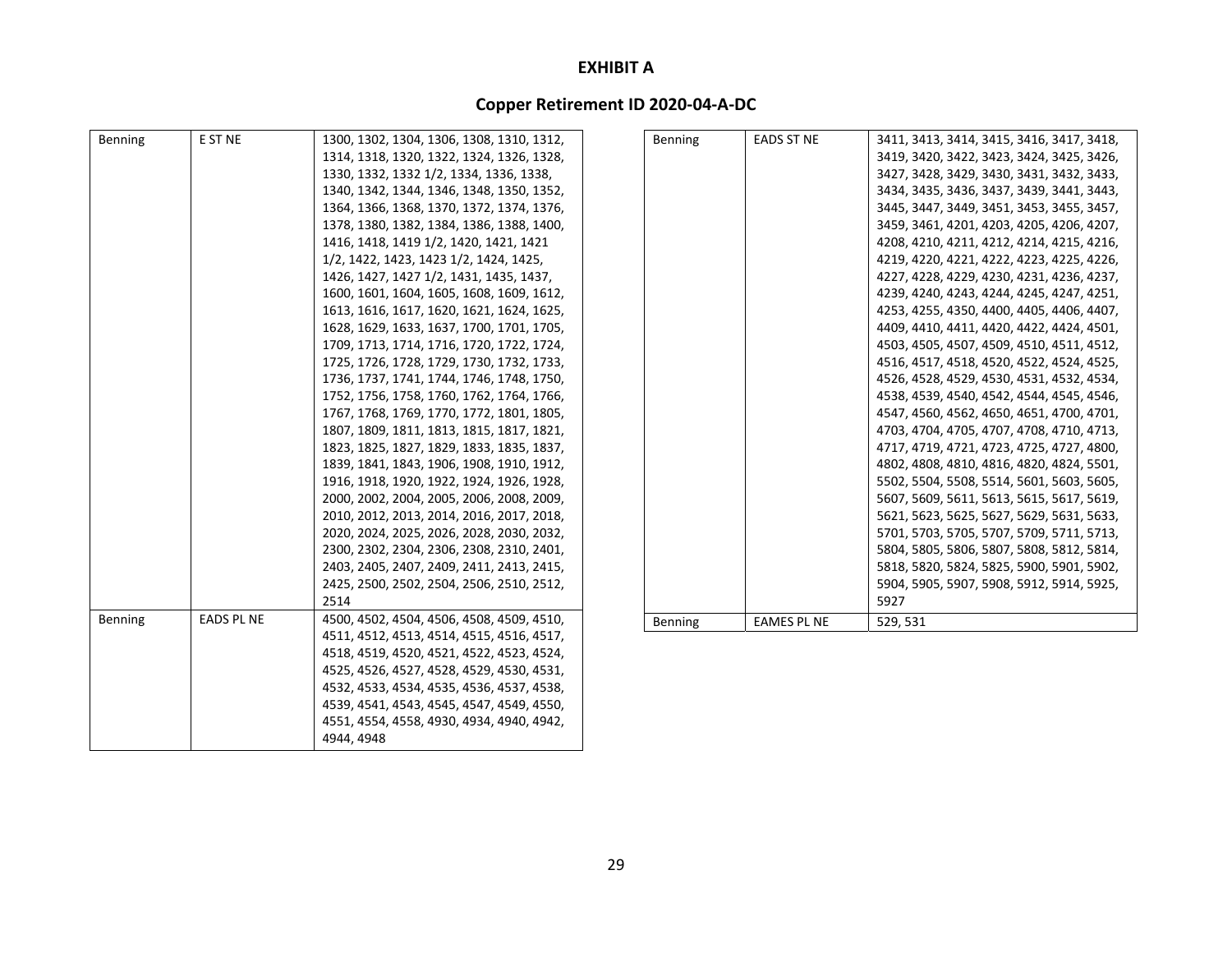| Benning | <b>EAST CAPITOL ST</b> | 3200, 3202, 3204, 3204 1/2, 3206, 3208,      | Benning | ELLIOTT ST NE        | 607, 608, 609, 610, 611, 613, 614, 615, 617, |
|---------|------------------------|----------------------------------------------|---------|----------------------|----------------------------------------------|
|         | <b>NE</b>              | 3428, 3534, 3800, 3802, 3804, 3808, 3810,    |         |                      | 619, 621, 622, 623, 623 B, 624, 625, 627,    |
|         |                        | 3814, 3816, 3822, 3824, 3826, 3902, 3904,    |         |                      | 629, 630, 631, 632, 633, 635, 637, 639, 641  |
|         |                        | 3906, 3910, 3912, 3914, 3918, 3920, 3922,    | Benning | <b>EMERALD ST NE</b> | 1300, 1302, 1304, 1306, 1307, 1308, 1309,    |
|         |                        | 3926, 3928, 3930, 3934, 3936, 3938, 3942,    |         |                      | 1310, 1311, 1312, 1313, 1314, 1315, 1316,    |
|         |                        | 3944, 3946, 3950, 3952, 3954, 3958, 3960,    |         |                      | 1317, 1318, 1319, 1320, 1321, 1322, 1326,    |
|         |                        | 3962, 3966, 3968, 3970, 3974, 3976, 3978,    |         |                      | 1327, 1328, 1329, 1330, 1331, 1332, 1333,    |
|         |                        | 3984, 4112, 4114, 4118, 4120, 4124, 4126,    |         |                      | 1335, 1336, 1337, 1338, 1339, 1340, 1341,    |
|         |                        | 4130, 4132, 4136, 4138, 4142, 4148, 4150,    |         |                      | 1342, 1343, 1344, 1345, 1346, 1347, 1348,    |
|         |                        | 4152, 4904, 4928, 4936, 4938, 4942, 4944,    |         |                      | 1349, 1350, 1352, 1353, 1354, 1355, 1356,    |
|         |                        | 5000, 5006, 5010, 5012, 5016, 5018, 5022,    |         |                      | 1357, 1358, 1360, 1361, 1362, 1363, 1364,    |
|         |                        | 5026, 5032, 5036, 5100, 5102, 5108, 5110,    |         |                      | 1365, 1366, 1367, 1368, 1369, 1371, 1373,    |
|         |                        | 5112, 5114, 5200, 5206, 5210, 5212, 5216,    |         |                      | 1375, 1377                                   |
|         |                        | 5218, 5222, 5224, 5230, 5300, 5302, 5304,    | Benning | F ST NE              | 1210, 1226, 1300, 1301, 1302, 1303, 1304,    |
|         |                        | 5306, 5308, 5310, 5312, 5314, 5316, 5318,    |         |                      | 1305, 1306, 1308, 1309, 1310, 1311, 1312,    |
|         |                        | 5320, 5322, 5324, 5326, 5328, 5330, 5332,    |         |                      | 1313, 1314, 1315, 1316, 1317, 1318, 1320,    |
|         |                        | 5334, 5336, 5338, 5340, 5342, 5344, 5348,    |         |                      | 1321, 1322, 1323, 1324, 1325, 1326, 1327,    |
|         |                        | 5350, 5352, 5354, 5358, 5360, 5362, 5364,    |         |                      | 1328, 1329, 1332, 1333, 1336, 1338, 1340,    |
|         |                        | 5700                                         |         |                      | 1342, 1343, 1344, 1345, 1346, 1347, 1348,    |
| Benning | <b>EASTERN AV NE</b>   | 1020, 1100, 1114, 1118, 1120, 1300, 1302,    |         |                      | 1349, 1350, 1351, 1353, 1355, 1357, 1359,    |
|         |                        | 1304, 1306, 1308, 1310, 1312, 1314, 1316,    |         |                      | 1360, 1361, 1362, 1363, 1364, 1365, 1366,    |
|         |                        | 1318, 1412, 1434, 1436, 1440, 1444, 1450,    |         |                      | 1367, 1368, 1369, 1370, 1371, 1372, 1373,    |
|         |                        | 1460, 1600, 1602, 1606, 1610, 1614, 1618,    |         |                      | 1374, 1375, 1376, 1377, 1378, 1379, 1381,    |
|         |                        | 1622, 1624, 300, 304, 308, 310, 314, 316,    |         |                      | 1383, 1385, 1387, 1391, 1393, 1401, 1403     |
|         |                        | 318, 322, 324, 328, 330, 332, 336, 338, 342, |         |                      | A, 1403 B, 1405, 1407, 1411, 1412, 1413,     |
|         |                        | 344, 346, 350, 354, 356, 380, 410, 412, 414, |         |                      | 1414, 1415, 1416, 1417, 1418, 1419, 1420,    |
|         |                        | 416, 418, 420, 422, 424, 426, 428, 432, 434, |         |                      | 1421, 1422, 1423, 1424, 1425, 1426, 1427,    |
|         |                        | 436, 438, 442, 444, 446, 448, 450, 454, 456, |         |                      | 1428, 1432, 1434, 1436, 1438, 1600, 1601,    |
|         |                        | 458, 460, 462, 466, 468, 470, 472, 474, 500, |         |                      | 1602, 1604, 1605, 1606, 1608, 1609, 1610,    |
|         |                        | 506, 510, 514, 516, 700, 702, 704, 708, 810, |         |                      | 1612, 1613, 1614, 1616, 1617, 1618, 1620,    |
|         |                        | 830, 832, 834, 866, 868, 880, 934            |         |                      | 1621, 1622, 1624, 1625, 1626, 1627, 1628,    |
| Benning | <b>EDSON PL NE</b>     | 4200, 4202, 4204, 4206, 4208, 4210, 4212,    |         |                      | 1629, 1630, 1631, 1632, 1634, 1650, 1652,    |
|         |                        | 4214, 4216, 4217, 4218, 4220, 4221, 4222,    |         |                      | 1654, 1656, 1658, 1725, 1727, 1727 A,        |
|         |                        | 4223, 4224, 4226, 4227, 4228, 4229, 4230,    |         |                      | 1729, 1731, 1731 A, 1731 B, 1733, 1733 A,    |
|         |                        | 4233, 4234, 4235, 4238, 4239, 4242, 4244,    |         |                      | 1733 B, 1735, 1735 A, 1737                   |
|         |                        | 4246, 4248, 4250, 4254, 4257, 4258, 4261,    | Benning | FIELD PL NE          | 5800, 5802, 5806, 5810, 5818, 5827           |
|         |                        | 4263, 4265, 4269, 4277, 4406, 4407, 4408,    | Benning | FITCH PL NE          | 4807, 4809, 4901, 4903, 4905, 4907, 4908,    |
|         |                        | 4409, 4410, 4411, 4413, 4414, 4415, 4416,    |         |                      | 4909, 4911, 4912, 4913, 4915, 4917, 4918,    |
|         |                        | 4417, 4418, 4419, 4420, 4421, 4423, 4424,    |         |                      | 4919, 4920, 4921, 4922, 4923, 4924, 4925,    |
|         |                        | 4425, 4426, 4428, 4430, 4501, 4509, 4510,    |         |                      | 4926.4931                                    |
|         |                        | 4512, 4516, 4518, 4519, 4520, 4522, 4522     |         |                      |                                              |
|         |                        | 1/2, 4524, 4525, 4526, 4531, 4533, 4535      |         |                      |                                              |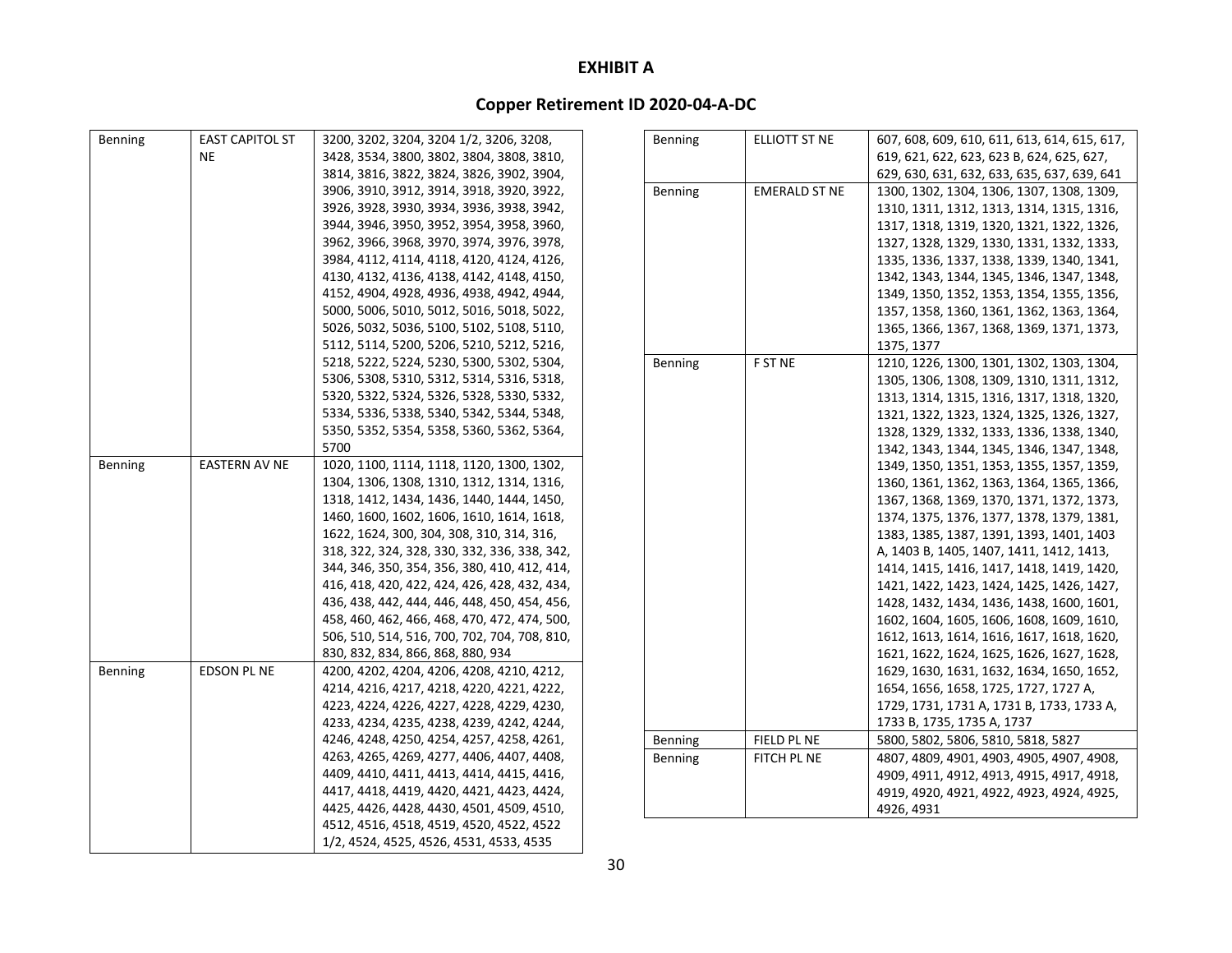| Benning | FLORIDA AV NE      | 1000, 1002, 1003, 1004, 1005, 1006, 1006  | Benning | <b>FRANKLIN</b>    | 3701, 3703, 3705, 3707, 3709, 3711, 3713, |
|---------|--------------------|-------------------------------------------|---------|--------------------|-------------------------------------------|
|         |                    | A, 1007, 1009, 1010, 1011, 1012, 1013,    |         | DELANO             | 3715, 3719, 3721, 3723, 3725, 3727, 3729, |
|         |                    | 1014, 1015, 1017, 1019, 1020, 1021, 1023, |         | ROOSEVELT PL NE    | 3731, 3733                                |
|         |                    | 1025, 1027, 1029, 1101, 1103, 1110, 1112, | Benning | G ST NE            | 1000, 1002, 1004, 1020, 1022, 1024, 1102, |
|         |                    | 1114, 1116, 1118, 1120, 1120 1/2, 1122,   |         |                    | 1104, 1106, 1108, 1110, 1112, 1114, 1116, |
|         |                    | 1124, 1126, 1128, 1130, 1132, 1134, 1136, |         |                    | 1118, 1120, 1124, 1126, 1128, 1201, 1202, |
|         |                    | 1140, 1200, 1202, 1204, 1205, 1206, 1208, |         |                    | 1203, 1204, 1205, 1206, 1207, 1208, 1209, |
|         |                    | 1209, 1210, 1211, 1213, 1214, 1215, 1216, |         |                    | 1210, 1211, 1212, 1213, 1214, 1215, 1216, |
|         |                    | 1217, 1218, 1219, 1220, 1221, 1222, 1223, |         |                    | 1217, 1218, 1219, 1220, 1221, 1222, 1224, |
|         |                    | 1224, 1227, 1228, 1229, 1230, 1231, 1232, |         |                    | 1225, 1226, 1227, 1228, 1230, 1231, 1233, |
|         |                    | 1234, 1236, 1244, 1246, 1248, 1250, 1254, |         |                    | 1234, 1235, 1236, 1237, 1238, 1239, 1240, |
|         |                    | 1256, 1258, 1260, 1300, 1302, 1304, 1306, |         |                    | 1241, 1243, 1244, 1246, 1248, 1300, 1302, |
|         |                    | 1308, 1310, 1311, 1312, 1313, 1314, 1316, |         |                    | 1304, 1305, 1306, 1308, 1310, 1312, 1314, |
|         |                    | 1318, 1320, 1322, 1324, 1326, 1328, 1342, |         |                    | 1315, 1316, 1318, 1320, 1322, 1324, 1326, |
|         |                    | 1348, 1354, 1356, 1358, 1359, 1361, 1363, |         |                    | 1328, 1330, 1332, 1334, 1336, 1338, 1340, |
|         |                    | 1364, 1365, 1369, 1371, 1373, 1375, 1377, |         |                    | 1365, 1401, 1403, 1409, 1415, 1417, 1418, |
|         |                    | 1379, 1381, 1383, 1385, 1389, 1391, 1393, |         |                    | 1419, 1420, 1421, 1422, 1423, 1424, 1425, |
|         |                    | 1395, 1396, 1397                          |         |                    | 1429, 1431, 1433, 1435, 1437, 1439, 1441, |
| Benning | <b>FOOTE ST NE</b> | 3702, 3704, 3706, 3708, 3710, 3712, 3714, |         |                    | 1443                                      |
|         |                    | 3716, 3718, 3720, 3722, 3724, 3728, 3730, | Benning | <b>GALES PL NE</b> | 1721, 1723, 1727, 1729, 1731, 1733, 1735, |
|         |                    | 3732, 3734, 3736, 3738, 3740, 3742, 3744, |         |                    | 1737, 1739, 1741, 1743                    |
|         |                    | 3746, 3748, 3750, 3752, 4203, 4205, 4207, | Benning | <b>GALES ST NE</b> | 1503, 1504, 1505, 1506, 1507, 1508, 1509, |
|         |                    | 4208, 4209, 4211, 4212, 4213, 4215, 4217, |         |                    | 1510, 1511, 1512, 1513, 1514, 1515, 1516, |
|         |                    | 4219, 4221, 4226, 4228, 4232, 4233, 4234, |         |                    | 1517, 1518, 1520, 1522, 1523, 1524, 1525, |
|         |                    | 4235, 4237, 4238, 4240, 4241, 4244, 4246, |         |                    | 1526, 1527, 1528, 1529, 1531, 1533, 1535, |
|         |                    | 4248, 4251, 4252, 4256, 4259, 4260, 4261, |         |                    | 1607, 1608, 1609, 1610, 1611, 1612, 1613, |
|         |                    | 4264, 4269, 4401, 4402, 4404, 4407, 4409, |         |                    | 1614, 1615, 1617, 1618, 1619, 1620, 1621, |
|         |                    | 4410, 4411, 4413, 4414, 4416, 4418, 4419, |         |                    | 1622, 1623, 1624, 1625, 1626, 1627, 1628, |
|         |                    | 4424, 4426, 4428, 4429, 4430, 4431, 4432, |         |                    | 1629, 1630, 1631, 1632, 1633, 1634, 1635, |
|         |                    | 4500, 4502, 4504, 4508, 4510, 4512, 4518, |         |                    | 1636, 1637, 1638, 1639, 1640, 1641, 1642, |
|         |                    | 4519, 4520, 4523, 4524, 4525, 4526, 4527, |         |                    | 1643, 1644, 1645, 1646, 1647, 1649, 1650, |
|         |                    | 4528, 4531, 4533, 4535, 4601, 4604, 4612, |         |                    | 1651, 1652, 1653, 1654, 1655, 1656, 1657, |
|         |                    | 4614, 4616, 4701, 4713, 4715, 4717, 4719, |         |                    | 1660, 1663, 1665, 1667, 1669, 1671, 1708, |
|         |                    | 4901, 4909, 4911, 4913, 4915, 4917, 4919, |         |                    | 1712, 1714, 1716, 1718, 1720, 1722, 1724, |
|         |                    | 5214, 5500, 5501, 5502, 5504, 5506, 5508, |         |                    | 1726, 1730, 1734, 1738, 1740, 1742, 1744, |
|         |                    | 5511, 5512, 5513, 5514, 5515, 5519, 5602, |         |                    | 1746, 1748, 1750, 1752, 1754, 1756, 1758, |
|         |                    | 5604, 5607, 5609, 5610, 5611, 5620, 5703, |         |                    | 1760, 1762, 1764, 1766, 1768, 1770, 1809, |
|         |                    | 5705, 5710, 5711, 5712, 5713, 5714, 5715, |         |                    | 1811, 1813, 1818, 1819, 1821, 1823, 1825, |
|         |                    | 5716, 5717, 5718, 5719, 5721, 5722, 5724, |         |                    | 1827, 1901, 1903, 1905, 1907, 1909, 1911, |
|         |                    | 5801, 5804, 5808, 5810, 5811, 5812, 5813, |         |                    | 1913, 1913 R, 1915, 1917, 1919, 1921,     |
|         |                    | 5815, 5817, 5819, 5909, 5911              |         |                    | 1923, 1925, 1927, 2001, 2003, 2005, 2007, |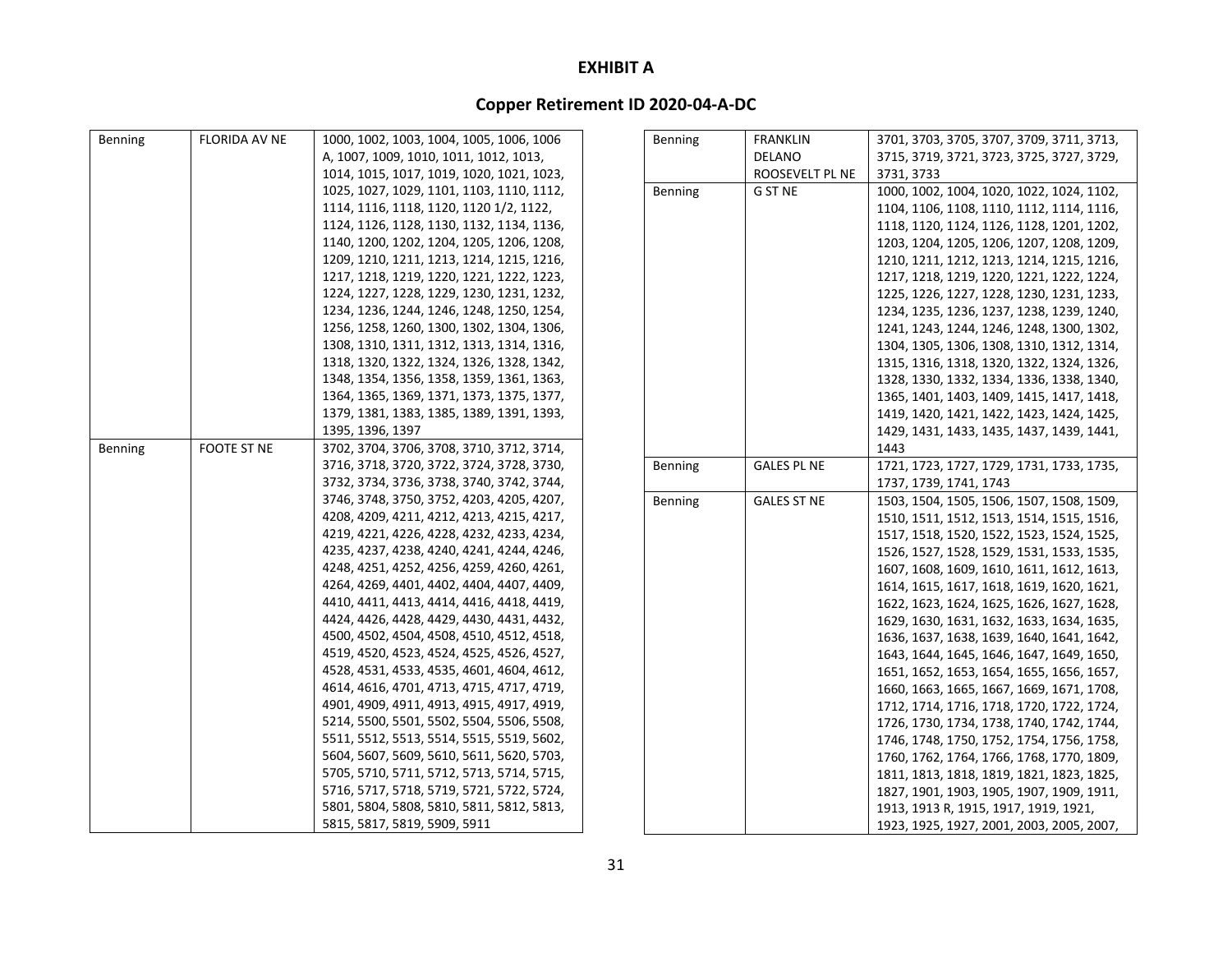# **Copper Retirement ID 2020‐04‐A‐DC**

|         |                    | 2009, 2011, 2013, 2015, 2017, 2019, 2021, | Benning | H PL NE | 1800, 1802, 1804, 1806, 1808, 1810, 1811, |
|---------|--------------------|-------------------------------------------|---------|---------|-------------------------------------------|
|         |                    | 2025, 2035, 2039, 2041, 2043, 2045        |         |         | 1812, 1814, 1815, 1816, 1818, 1819, 1820, |
| Benning | <b>GAULT PL NE</b> | 4001, 4003, 4007, 4009, 4011, 4013, 4024, |         |         | 1823, 1827, 1831                          |
|         |                    | 4025, 4026, 4029, 4031, 4035, 4036, 4038, | Benning | H ST NE | 1000, 1001, 1002, 1003, 1005, 1007, 1009, |
|         |                    | 4039, 4044, 4046, 4047, 4101, 4106, 4108, |         |         | 1010, 1012, 1013, 1014, 1016, 1017, 1019, |
|         |                    | 4109, 4110, 4111, 4112, 4113, 4116, 4118, |         |         | 1025, 1100, 1101, 1102, 1104, 1106, 1107, |
|         |                    | 4119, 4120, 4201, 4202, 4203, 4204, 4205, |         |         | 1108, 1110, 1111, 1114, 1115, 1116, 1118, |
|         |                    | 4206, 4207, 4208, 4209, 4210, 4211, 4212, |         |         | 1122, 1123, 1125, 1126, 1200, 1202, 1203, |
|         |                    | 4213, 4214, 4215, 4216, 4217, 4220, 4221, |         |         | 1204, 1205, 1206, 1208, 1209, 1210, 1211, |
|         |                    | 4222, 4223, 4224, 4225, 4226, 4227, 4228, |         |         | 1212, 1214, 1215, 1216, 1220, 1222, 1224, |
|         |                    | 4230, 4232, 4236, 4238, 4249, 4251, 4253, |         |         | 1226, 1230, 1232, 1234, 1236, 1237, 1238, |
|         |                    | 4255, 4257, 4259, 4271, 4320, 4322, 4324, |         |         | 1242, 1244, 1245, 1248, 1250, 1251, 1252, |
|         |                    | 4326, 4328, 4330, 4332, 4334, 4338, 4340, |         |         | 1253, 1255, 1300, 1301, 1305, 1306, 1307, |
|         |                    | 4401, 4403, 4406, 4407, 4408, 4410, 4416, |         |         | 1308, 1309, 1311, 1318, 1320, 1322, 1324, |
|         |                    | 4418, 4419, 4423, 4431, 4434, 4437, 4500, |         |         | 1326, 1334, 1335, 1336, 1337, 1338, 1339, |
|         |                    | 4501, 4502, 4505, 4511, 4515, 4517, 4519, |         |         | 1341, 1342, 1344, 1346, 1348, 1350, 1351, |
|         |                    | 4523, 4603, 4605, 4607, 4609, 4621, 4625, |         |         | 1352, 1353, 1355, 1357, 1358, 1359, 1360, |
|         |                    | 4627                                      |         |         | 1361, 1362, 1363, 1365, 1366, 1368, 1370, |
| Benning | <b>GAY ST NE</b>   | 5316, 5318, 5319, 5321, 5324, 5325, 5327, |         |         | 1371, 1374, 1375, 1376, 1378, 1379, 1380, |
|         |                    | 5328, 5329, 5330, 5335, 5336, 5337, 5341, |         |         | 1381, 1383, 1385, 1387, 1401, 1405, 1409, |
|         |                    | 5342, 5343, 5348, 5353, 5354, 5356, 5357, |         |         | 1411, 1413, 1415, 1417, 1419, 1707, 1709, |
|         |                    | 5358, 5359, 5360, 5362, 5368              |         |         | 1711, 1713, 1715, 1716, 1717, 1718, 1719, |
| Benning | <b>GRANT PL NE</b> | 3601, 3602, 3603, 3604, 3605, 3606, 3607, |         |         | 1720, 1721, 1722, 1723, 1724, 1725, 1726, |
|         |                    | 3608, 3609, 3610, 3611, 3612, 3613, 3614, |         |         | 1728, 1730, 1732, 1734, 1736, 1738, 1740, |
|         |                    | 3615                                      |         |         | 1801, 1802, 1803, 1804, 1806, 1807, 1808, |
| Benning | <b>GRANT ST NE</b> | 4014, 4015, 4016, 4018, 4019, 4020, 4021, |         |         | 1809, 1810, 1811, 1812, 1813, 1814, 1815, |
|         |                    | 4023, 4029, 4030, 4031, 4032, 4035, 4037, |         |         | 1817, 1818, 1819, 1820, 1821, 1822, 1823, |
|         |                    | 4038, 4040, 4042, 4043, 4044, 4047, 4050, |         |         | 1824, 1825, 1826, 1827, 1828, 1829, 1830, |
|         |                    | 4051, 4052, 4053, 4054, 4055, 4059, 4063, |         |         | 1831, 1832, 1833, 1834, 1835, 1915, 1917, |
|         |                    | 4065, 4067, 4071, 4073, 4075, 4077, 4079, |         |         | 1919, 1923, 1925, 1927, 1929, 1931, 1935, |
|         |                    | 4081, 4100, 4102, 4106, 4108, 4112, 4118, |         |         | 1937, 1939, 1941, 1945, 1947, 1949, 1951, |
|         |                    | 4120, 4122, 4124, 4126, 4200, 4201, 4202, |         |         | 1953, 1955, 1959                          |
|         |                    | 4203, 4204, 4205, 4206, 4208, 4210, 4212, |         |         |                                           |
|         |                    | 4213, 4214, 4216, 4217, 4219, 4221, 4223, |         |         |                                           |
|         |                    | 4224, 4225, 4225 1/2, 4226, 4227, 4229,   |         |         |                                           |
|         |                    | 4231, 4232, 4234, 4235, 4236, 4237, 4240, |         |         |                                           |
|         |                    | 4242, 4244, 4401, 4403, 4407, 4409, 4411, |         |         |                                           |
|         |                    | 4415, 4417, 4423, 4429, 4501, 4503, 4605, |         |         |                                           |

4607, 4609, 4611, 4903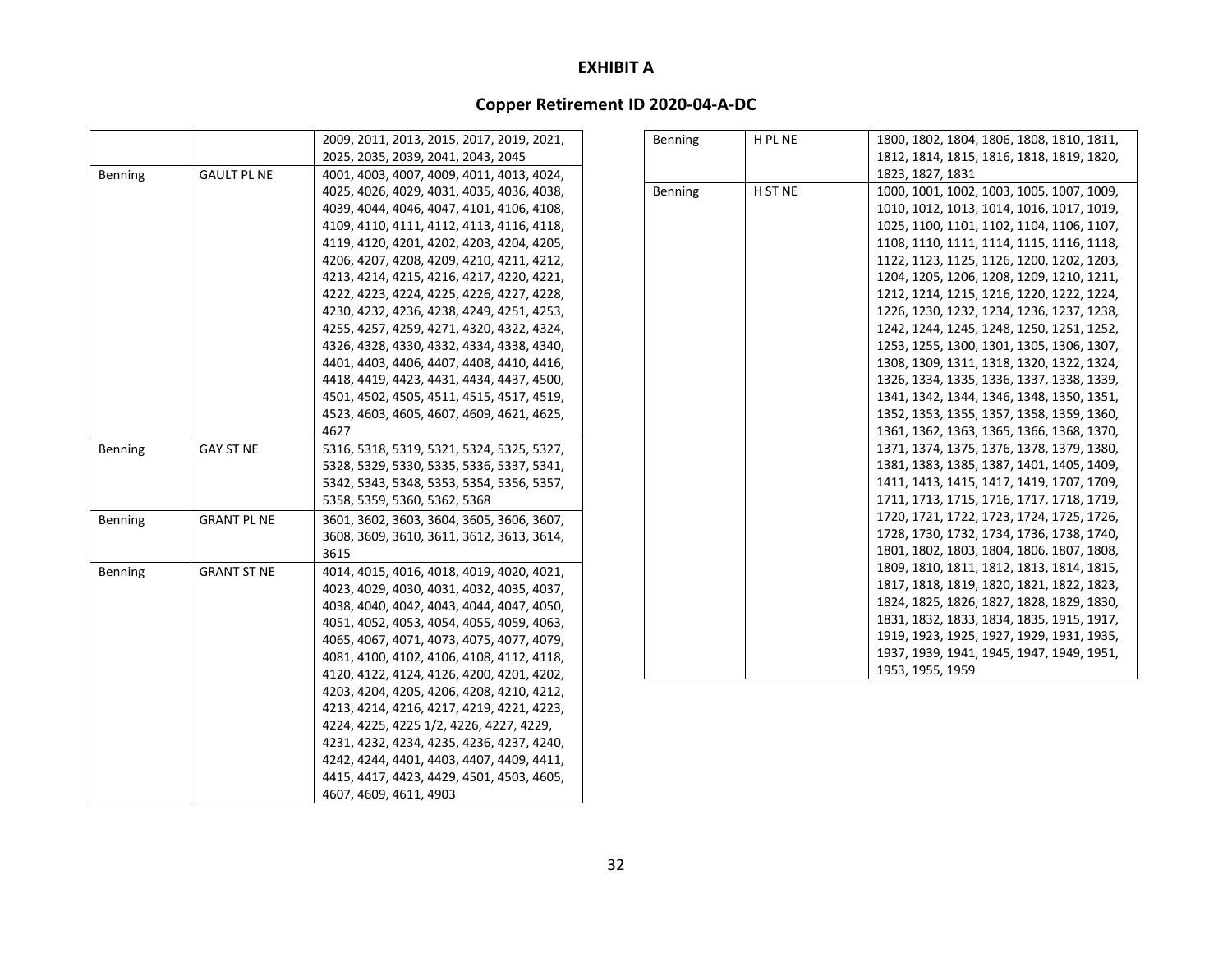| Benning | <b>HAYES ST NE</b>    | 3401, 3403, 3405, 3407, 3409, 3411, 3413,  | <b>Benning</b> | <b>HOLBROOK TERR</b> | 1100, 1101, 1102, 1104, 1105, 1106, 1107, |
|---------|-----------------------|--------------------------------------------|----------------|----------------------|-------------------------------------------|
|         |                       | 3415, 3417, 3419, 3421, 3423, 3425, 3427,  |                | NE.                  | 1108, 1109, 1111, 1113, 1115, 1119, 1120, |
|         |                       | 3429, 3431, 3433, 3435, 3437, 3439, 3441,  |                |                      | 1121, 1123, 1127, 1129, 1206, 1208, 1211, |
|         |                       | 3501, 3503, 3505, 3507, 3509, 3601, 3603,  |                |                      | 1215, 1219, 1223, 1227, 1231, 1235, 1239, |
|         |                       | 3605, 3607, 3609, 3611, 3613, 4015, 4017,  |                |                      | 1242, 1243, 1246, 1247, 1249, 1250, 1253, |
|         |                       | 4019, 4103, 4107, 4108, 4109, 4112, 4115,  |                |                      | 1254, 1255, 1258, 1260, 1262, 1264, 1267, |
|         |                       | 4116, 4117, 4119, 4121, 4126, 4132, 4201,  |                |                      | 1269, 1271, 1272, 1273, 1274, 1275, 1276, |
|         |                       | 4203, 4205, 4207, 4208, 4209, 4211, 4212,  |                |                      | 1280, 1282, 1286                          |
|         |                       | 4213, 4215, 4217, 4219, 4221, 4235, 4306,  | Benning        | <b>HUNT PL NE</b>    | 4100, 4121, 4123, 4127, 4127 A, 4127 B,   |
|         |                       | 4311, 4321, 4322, 4323, 4325, 4326, 4327,  |                |                      | 4129, 4130, 4131, 4214, 4305, 4307, 4309, |
|         |                       | 4328, 4330, 4333, 4400, 4402, 4403, 4404,  |                |                      | 4311, 4313, 4315, 4317, 4319, 4321, 4323, |
|         |                       | 4405, 4406, 4407, 4408, 4409, 4410, 4411,  |                |                      | 4325, 4327, 4329, 4331, 4339, 4347, 4410, |
|         |                       | 4414, 4415, 4417, 4419, 4435, 4439, 4612,  |                |                      | 4417, 4418, 4422, 4424, 4427, 4428, 4433, |
|         |                       | 4614, 4616, 4618, 4619, 4620, 4621, 4622,  |                |                      | 4434, 4435, 4500, 4504, 4603, 4605, 4612, |
|         |                       | 4624, 4625, 4626, 4628, 4630, 4632, 4636,  |                |                      | 4616, 4619, 4620, 4621, 4623, 4624, 4628, |
|         |                       | 4638, 4640, 4641, 4642, 4643, 4644, 4645,  |                |                      | 4629, 4631, 4632, 4635, 4636, 4640, 4643, |
|         |                       | 4646, 4647, 4650, 4652, 4653, 4654, 4655,  |                |                      | 4644, 4645, 4647, 5423, 5424, 5427, 5428, |
|         |                       | 4656, 4800, 4802, 4804, 4806, 4812, 4816,  |                |                      | 5429, 5431, 5433, 5435, 5437, 5501, 5503, |
|         |                       | 4820, 4826, 4835, 4836, 4837, 4840, 5050,  |                |                      | 5505, 5506, 5509, 5512, 5515, 5516, 5517, |
|         |                       | 5052, 5054, 5100, 5102, 5104, 5106, 5108,  |                |                      | 5518, 5519, 5520, 5522, 5523, 5524, 5526, |
|         |                       | 5110, 5112, 5200, 5201, 5202, 5204, 5206,  |                |                      | 5528, 5530, 5532, 5534, 5536, 5538, 5540, |
|         |                       | 5208, 5210, 5212, 5214, 5216, 5218, 5220,  |                |                      | 5542                                      |
|         |                       | 5222, 5313, 5315, 5317, 5319, 5321, 5329,  | Benning        | I ST NE              | 1000, 1002, 1004, 1006, 1007, 1007 A,     |
|         |                       | 5337, 5341, 5343, 5351, 5352, 5354, 5355,  |                |                      | 1008, 1009, 1010, 1013, 1014, 1015, 1107, |
|         |                       | 5357, 5358, 5359, 5360, 5362, 5363, 5365,  |                |                      | 1108, 1109, 1110, 1111, 1112, 1113, 1114, |
|         |                       | 5366, 5368, 5370, 5371, 5503, 5505, 5507,  |                |                      | 1115, 1116, 1117, 1118, 1119, 1120, 1121, |
|         |                       | 5509, 5512, 5517                           |                |                      | 1122, 1123, 1124, 1126, 1127, 1200, 1201, |
| Benning | <b>HOLBROOK ST NE</b> | 1108, 1110, 1114, 1116, 1118, 1120, 1122,  |                |                      | 1202, 1203, 1204, 1205, 1206, 1207, 1208, |
|         |                       | 1200, 1204, 1207, 1208, 1209, 1211, 1212,  |                |                      | 1209, 1210, 1211, 1213, 1214, 1215, 1216, |
|         |                       | 1213, 1215, 1216, 1217, 1219, 1220, 1221,  |                |                      | 1217, 1218, 1219, 1220, 1221, 1222, 1223, |
|         |                       | 1223, 1224, 1225, 1227, 1228, 1300, 1304,  |                |                      | 1224, 1225, 1226, 1227, 1228, 1229, 1230, |
|         |                       | 1307, 1309, 1310, 1314, 1315, 1318, 1319,  |                |                      | 1231, 1232, 1233, 1234, 1235, 1236, 1237, |
|         |                       | 1320, 1321, 1322, 1323, 1324, 1326, 1327,  |                |                      | 1238, 1239, 1240, 1241, 1242, 1243, 1244, |
|         |                       | 1328, 1329, 1330, 1404, 1415, 1417, 1419,  |                |                      | 1245, 1246, 1247, 1249, 1251, 1253, 1255, |
|         |                       | 1421, 1423, 1427, 1435, 1441, 1443, 1445,  |                |                      | 1300, 1310, 1312, 1314, 1316, 1320, 1801, |
|         |                       | 1447, 1449, 1451, 1453, 1455, 1457, 1459,  |                |                      | 1805, 1809, 1813, 1817, 1821, 1825, 1829, |
|         |                       | 1461, 1463, 1465, 1516, 1627, 1631, 1635,  |                |                      | 1833, 1837, 1901, 1907, 1910, 1911, 1914, |
|         |                       | 1639, 1643, 1647, 1651, 1655, 1659, 1701,  |                |                      | 1915, 1918, 1919, 1922, 1926, 1930, 1934, |
|         |                       | 1703, 1705, 1707, 1709, 1711, 1711 A,      |                |                      | 1938, 1942, 1946, 2001, 2005, 2009, 2013, |
|         |                       | 1713, 1715, 1719, 1719 A, 1721, 1723,      |                |                      | 2017, 2021, 2104, 2106, 2108, 2110, 2112, |
|         |                       | 1725, 1727, 1727 A, 1729, 1731, 1733,      |                |                      | 2114, 910, 912                            |
|         |                       | 1735, 1735 A, 1737, 1739, 1741, 1743, 1745 |                |                      |                                           |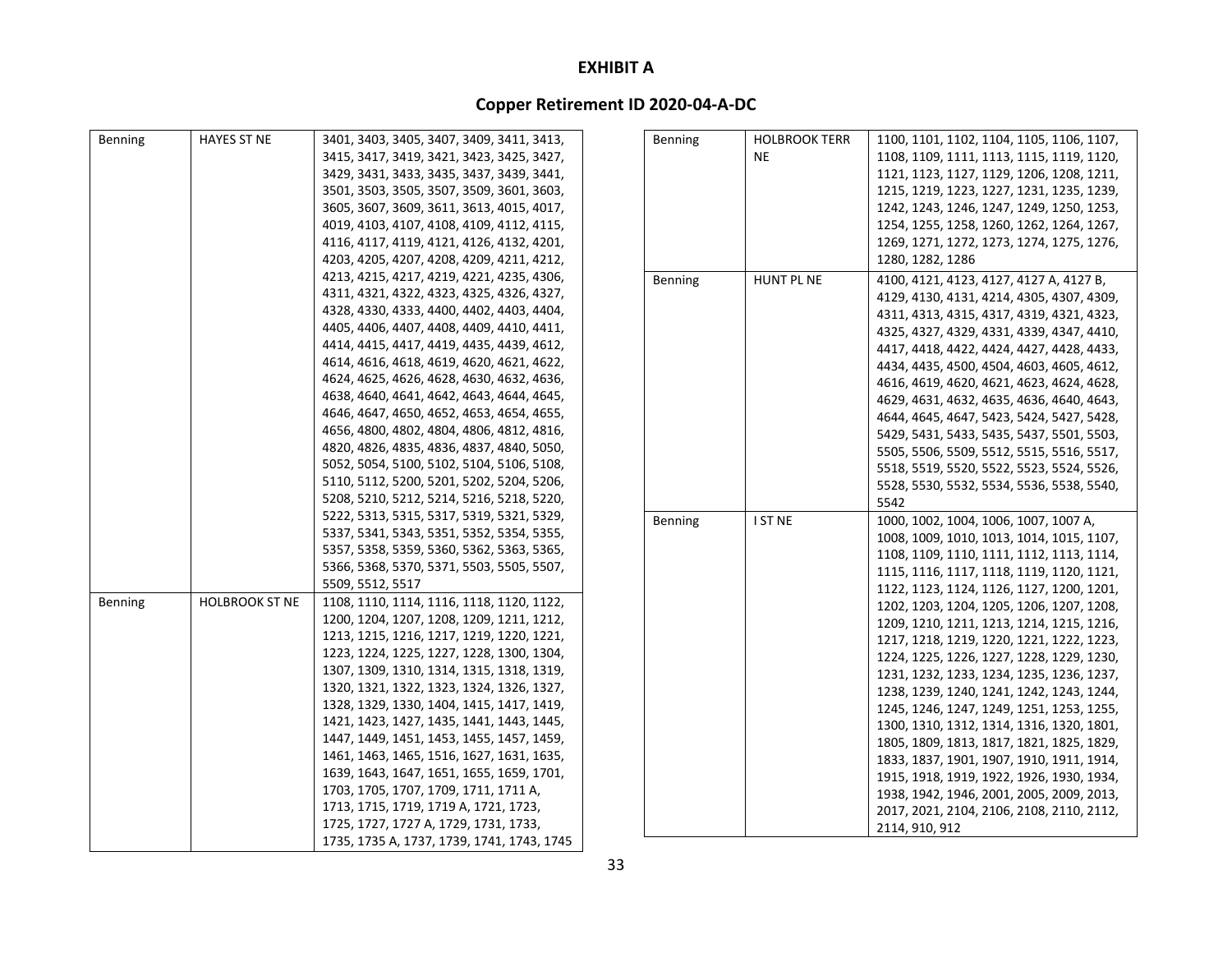| <b>Benning</b> | <b>ISHERWOOD ST</b> | 1507, 1510, 1511, 1512, 1514, 1515, 1516, |
|----------------|---------------------|-------------------------------------------|
|                | <b>NE</b>           | 1518, 1520, 1521, 1522, 1523, 1524, 1525, |
|                |                     | 1527, 1529, 1531, 1533, 1535, 1537, 1600, |
|                |                     | 1601, 1602, 1603, 1604, 1605, 1606, 1607, |
|                |                     | 1608, 1609, 1610, 1611, 1612, 1613, 1614, |
|                |                     | 1615, 1616, 1617, 1618, 1619              |
| Benning        | JAMES PL NE         | 5300, 5304, 5305, 5308, 5312, 5316, 5320, |
|                |                     | 5322, 5324, 5328, 5330, 5334, 5338, 5342, |
|                |                     | 5346, 5348, 5400, 5401, 5402, 5403, 5404, |
|                |                     | 5405, 5407, 5421, 5422, 5424, 5425        |
| Benning        | JAY ST NE           | 4300, 4301, 4303, 4304, 4308, 4312, 4316, |
|                |                     | 4320, 4400, 4409, 4411, 4412, 4413, 4414, |
|                |                     | 4415, 4416, 4417, 4419, 4421, 4500, 4501, |
|                |                     | 4502, 4503, 4504, 4505, 4510, 4601, 4604, |
|                |                     | 4606, 4608, 4613, 4615, 4617, 4619, 4621, |
|                |                     | 4623, 4625, 4627, 4701, 4702, 4703, 4704, |
|                |                     | 4705, 4707, 4709, 4711, 4713, 4715, 4722, |
|                |                     | 4724, 4726, 4727, 4800, 4802, 4810, 4811, |
|                |                     | 4815, 4818, 4821, 4824, 4827, 4830, 4831, |
|                |                     | 4832, 4838, 4839, 4847, 4850, 4900, 4901, |
|                |                     | 5042, 5044, 5049, 5050, 5051, 5052, 5053, |
|                |                     | 5054, 5055, 5056, 5057, 5058, 5059, 5060, |
|                |                     | 5061, 5062, 5064, 5066, 5067, 5068, 5070, |
|                |                     | 5072, 5074, 5076, 5078, 5080, 5082, 5084, |
|                |                     | 5086, 5088, 5090, 5092, 5101, 5103, 5104, |
|                |                     | 5105, 5106, 5107, 5108, 5109, 5110, 5111, |
|                |                     | 5112, 5114, 5116, 5118, 5120, 5122, 5200, |
|                |                     | 5202, 5203, 5204, 5205, 5206, 5207, 5208, |
|                |                     | 5209, 5210, 5211, 5212, 5213, 5214, 5215, |
|                |                     | 5301, 5303, 5305, 5307, 5308, 5309, 5311, |
|                |                     | 5313, 5315, 5316, 5318, 5320, 5321, 5322, |
|                |                     | 5324, 5325, 5326, 5327, 5329, 5330, 5331, |
|                |                     | 5332, 5334, 5335, 5338, 5341, 5345, 5348, |
|                |                     | 5359, 5361, 5363, 5501, 5503, 5505, 5507, |
|                |                     | 5509, 5513, 5515, 5520, 5521, 5523, 5524, |
|                |                     | 5525, 5527, 5529, 5530, 5530 1/2, 5531,   |
|                |                     | 5532, 5533, 5535, 5537, 5539, 5541, 5574, |
|                |                     | 5576, 5578, 5580, 5582                    |

| Benning        | <b>JUST ST NE</b>    | 5045, 5047, 5049, 5051, 5053, 5055, 5056,    |
|----------------|----------------------|----------------------------------------------|
|                |                      | 5058, 5060, 5061, 5062, 5063, 5064, 5065,    |
|                |                      |                                              |
|                |                      | 5066, 5067, 5068, 5069, 5070, 5071, 5072,    |
|                |                      | 5073, 5074, 5075, 5076, 5077, 5078, 5079,    |
|                |                      | 5080, 5081, 5082, 5083, 5084, 5085, 5086,    |
|                |                      | 5087, 5089, 5090, 5091, 5092, 5093, 5094,    |
|                |                      | 5095, 5096, 5097, 5098, 5099, 5100, 5101,    |
|                |                      | 5102, 5103, 5104, 5105, 5106, 5107, 5108,    |
|                |                      | 5109, 5110, 5111, 5112, 5113, 5114, 5115,    |
|                |                      | 5116, 5118, 5120, 5122, 5124, 5126, 5201,    |
|                |                      | 5203, 5205, 5207, 5209, 5211, 5213, 5215     |
| Benning        | K ST NE              | 1000, 1001, 1002, 1003, 1004, 1005, 1006,    |
|                |                      | 1007, 1008, 1009, 1010, 1014, 1015, 1016,    |
|                |                      | 1018, 1026, 1106, 1107, 1108, 1111, 1112,    |
|                |                      | 1113, 1114, 1117, 1118, 1121, 1122, 1123,    |
|                |                      | 1124, 1125, 1126, 1624, 1626, 1628, 1630,    |
|                |                      | 1632, 1634, 1636, 1638, 1642, 1646, 1650,    |
|                |                      | 1654, 1658, 1662, 900, 902, 904, 905, 906,   |
|                |                      | 908, 909, 910, 911, 912, 913, 914, 915, 916, |
|                |                      | 917, 918, 919, 920, 921, 922, 925, 927       |
|                |                      |                                              |
| Benning        | <b>KANE PL NE</b>    | 4402, 4404, 4406, 4423, 4425, 4429, 4430,    |
|                |                      | 4432, 4601, 4602, 4604, 4605, 4606, 4607,    |
|                |                      | 4609, 4615, 4617, 4619, 4621, 4623, 4700,    |
|                |                      | 4701, 4702, 4703, 4705, 4707                 |
| Benning        | <b>KARL PL NE</b>    | 5210, 5212, 5214, 5216, 5217, 5218, 5220,    |
|                |                      | 5222, 5224, 5226, 5228, 5230, 5232, 5234,    |
|                |                      | 5236, 5237, 5238, 5239, 5241, 5243, 5245,    |
|                |                      | 5247, 5249, 5251, 5253                       |
| Benning        | <b>KENILWORTH AV</b> | 1000, 102, 1030, 1035, 104, 108, 110, 114,   |
|                | ΝE                   | 120, 122, 1221, 1229, 1234, 1239, 126, 128,  |
|                |                      | 1301, 1400, 1419, 1421, 1475, 1501, 1505,    |
|                |                      | 1507, 1513, 1515, 1517, 1601, 1605, 1605     |
|                |                      | 1/2, 1613, 1615, 1629, 1631, 1650, 1800,     |
|                |                      | 240, 242, 246, 248                           |
| Benning        | KENILWORTH           | 600                                          |
|                | <b>TERR NE</b>       |                                              |
| <b>Benning</b> | <b>KENT PL NE</b>    | 905, 906, 907, 908, 909, 911, 912, 913, 914  |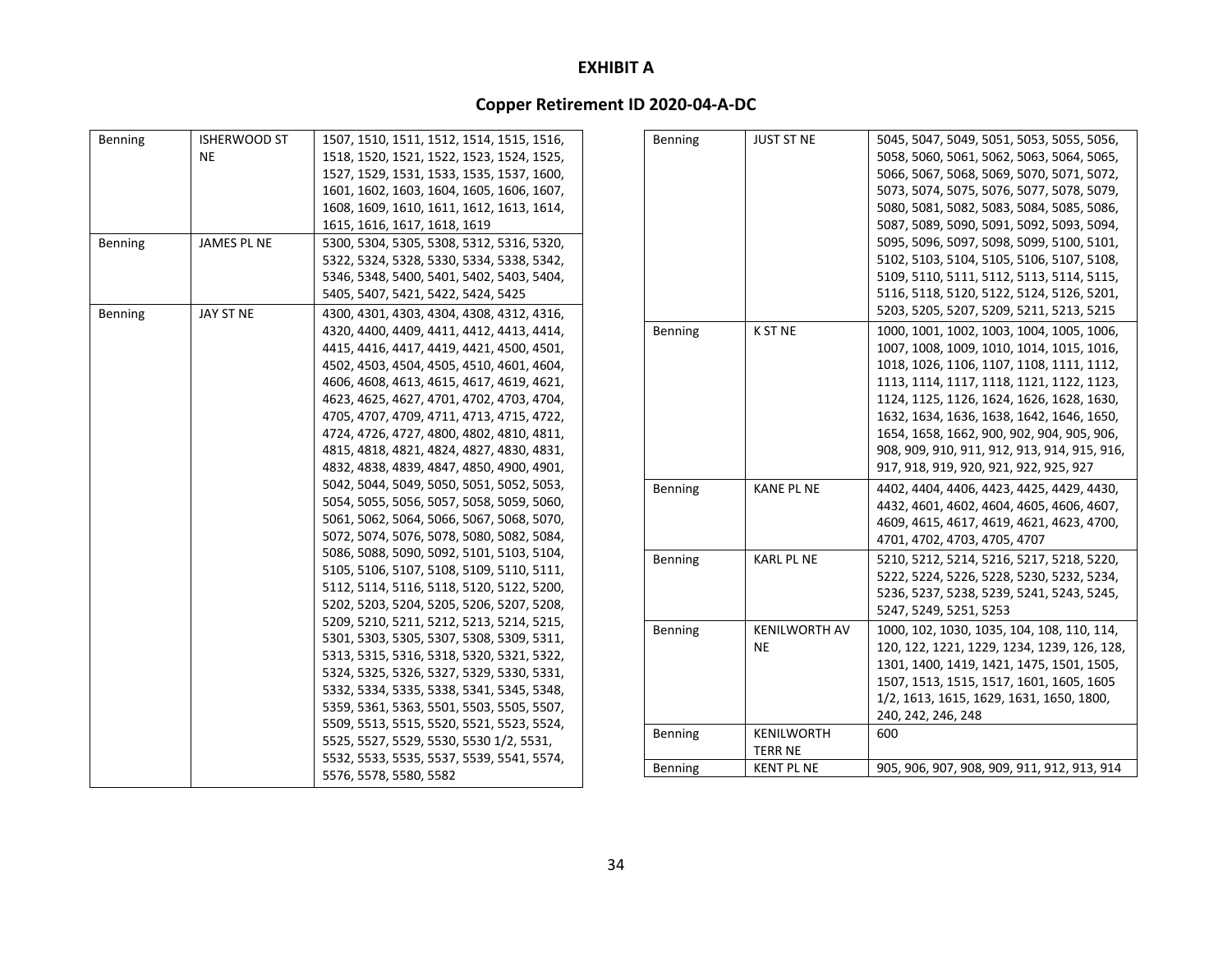| Benning        | <b>KRAMER ST NE</b> | 1628, 1634, 1635, 1636, 1637, 1638, 1639, |
|----------------|---------------------|-------------------------------------------|
|                |                     | 1640, 1641, 1642, 1643, 1644, 1645, 1646, |
|                |                     | 1647, 1648, 1650, 1651, 1652, 1653, 1654, |
|                |                     | 1655, 1656, 1657, 1658, 1659, 1660, 1661, |
|                |                     | 1663, 1666, 1668, 1670, 1672, 1674, 1676, |
|                |                     | 1678, 1680, 1682, 1684, 1688, 1692, 1694  |
| <b>Benning</b> | L ST NE             | 1629, 1633, 1635, 1637, 1639, 1640, 1641, |
|                |                     | 1643, 1644, 1646, 1648, 1700, 1701, 1702, |
|                |                     | 1703, 1705, 1706, 1707, 1708, 1709, 1710, |
|                |                     | 1712, 1713, 1714, 1715, 1716, 1717, 1718, |
|                |                     | 1719, 1720, 1721, 1723, 1724, 1725, 1726, |
|                |                     | 1727, 1728, 1729, 1730, 1731, 1732, 1733, |
|                |                     | 1734, 1735, 1736, 1737, 1738, 1739, 1740, |
|                |                     | 1741, 1743, 1744, 1745, 1746, 1747, 1748, |
|                |                     | 1749, 1750, 1751, 1752, 1753, 1754, 1756, |
|                |                     | 1800, 1801, 1802, 1803, 1804, 1805, 1807, |
|                |                     | 1808, 1809, 1810, 1812, 1814, 1815, 1816, |
|                |                     | 1818, 1819, 1820, 1821, 1822, 1823, 1824, |
|                |                     | 1825, 1826, 1827, 1828, 1829, 1830, 1831, |
|                |                     | 1832, 1833, 1834, 1835, 1836, 1837, 1838, |
|                |                     | 1839, 1840, 1841, 1842, 1843, 1844, 1845, |
|                |                     | 1846, 1847, 1848, 1850, 1851, 1852, 1853, |
|                |                     | 1854, 901, 903, 905, 907, 909, 911, 913,  |
|                |                     | 915, 917, 919, 921, 923                   |
| <b>Benning</b> | LANE PL NE          | 4001, 4010, 4014, 4018, 4020, 4106, 4111, |
|                |                     | 4115, 4118, 4122, 4126, 4200, 4212, 4216, |
|                |                     | 4220, 4225, 4227, 4228, 4229, 4232, 4234, |
|                |                     | 4238, 4243, 4244, 4246, 4248, 4251        |

| <b>Benning</b> | LANG PL NE   | 1612, 1614, 1615, 1616, 1617, 1618, 1619, |
|----------------|--------------|-------------------------------------------|
|                |              | 1620, 1621, 1622, 1623, 1624, 1625, 1626, |
|                |              | 1627, 1628, 1629, 1630, 1631, 1632, 1633, |
|                |              | 1634, 1635, 1636, 1637, 1639, 1641, 1643, |
|                |              | 1645, 1647, 1700, 1701, 1702, 1703, 1704, |
|                |              | 1705, 1706, 1707, 1708, 1709, 1710, 1711, |
|                |              | 1712, 1713, 1714, 1715, 1716, 1717, 1718, |
|                |              | 1719, 1720, 1721, 1722, 1723, 1724, 1725, |
|                |              | 1726, 1727, 1728, 1729, 1730, 1731, 1732, |
|                |              | 1733, 1734, 1735, 1736, 1737, 1738, 1740, |
|                |              | 1741, 1742, 1743, 1744, 1745, 1746, 1747, |
|                |              | 1748, 1749, 1750, 1751, 1752, 1753, 1754, |
|                |              | 1755, 1756, 1757, 1758, 1759, 1760, 1762, |
|                |              | 1763, 1764, 1765, 1766, 1767, 1768, 1769, |
|                |              | 1770, 1771, 1772, 1773, 1774, 1775, 1776, |
|                |              | 1777, 1778, 1779, 1780, 1781, 1782        |
| <b>Benning</b> | LEE ST NE    | 4008, 4012, 4030, 4034, 4038, 4042, 4050, |
|                |              | 4106, 4110, 4114, 4115, 4118, 4119, 4122, |
|                |              | 4123, 4126, 4127, 4130, 4133, 4407, 4408, |
|                |              | 4410, 4412, 4414, 4416, 4418, 4500, 4504, |
|                |              | 4506, 4508, 4510, 4606, 4612, 4618, 4620, |
|                |              | 4624, 4628, 4835, 4919, 4921, 4923, 4925, |
|                |              | 4933, 4937, 5001, 5002, 5006, 5007, 5010, |
|                |              | 5011, 5013, 5019, 5020, 5025, 5030, 5040, |
|                |              | 5047, 5051, 5100, 5105, 5115, 5119, 5130, |
|                |              | 5132, 5136, 5152                          |
| <b>Benning</b> | LEVIS ST NE  | 1312, 1314, 1316, 1318, 1320, 1322, 1324, |
|                |              | 1326, 1328, 1330, 1332, 1334, 1336, 1338, |
|                |              | 1340, 1342, 1344, 1346, 1348, 1350, 1352, |
|                |              | 1354, 1356, 1358, 1360, 1362, 1364, 1520, |
|                |              | 1522, 1524, 1525, 1526, 1528, 1530, 1532, |
|                |              | 1534, 1536, 1540, 1544, 1600, 1602, 1604, |
|                |              | 1605, 1606, 1607, 1608, 1610              |
| <b>Benning</b> | LINDEN CT NE | 1305, 1307, 1309, 1311, 1313, 1315, 1317, |
|                |              | 1319, 1321, 1323, 1325                    |
|                |              |                                           |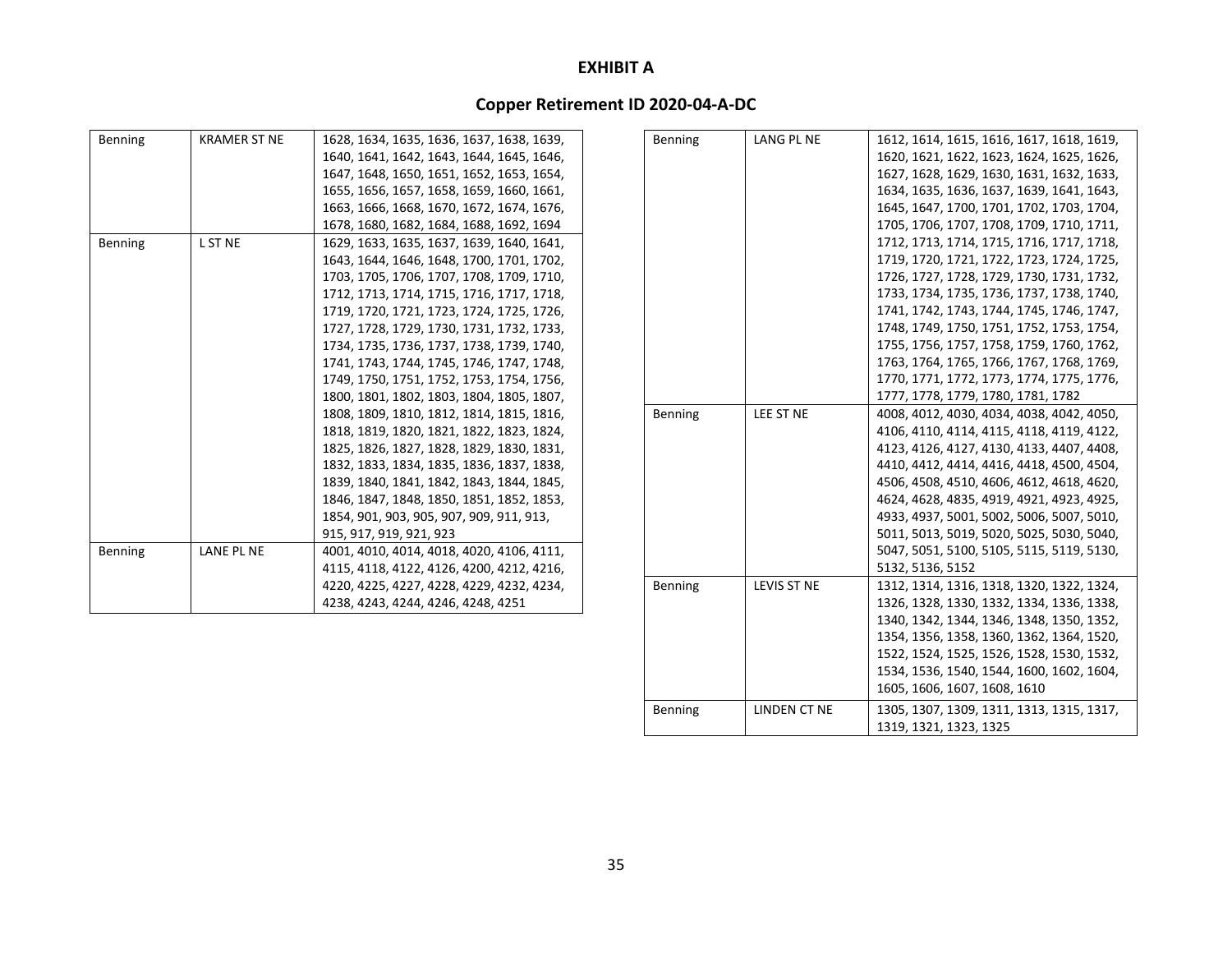# **Copper Retirement ID 2020‐04‐A‐DC**

| Benning | LINDEN PL NE       | 1200, 1202, 1203, 1204, 1205, 1206, 1207, | <b>Benning</b> | MARYLAND AV NE     | 1202, 1204, 1206, 1208, 1210, 1212, 1214, |
|---------|--------------------|-------------------------------------------|----------------|--------------------|-------------------------------------------|
|         |                    | 1208, 1209, 1211, 1212, 1213, 1214, 1215, |                |                    | 1216, 1218, 1220, 1222, 1224, 1225, 1226, |
|         |                    | 1217, 1218, 1219, 1220, 1221, 1222, 1223, |                |                    | 1228, 1230, 1232, 1233, 1235, 1236, 1237, |
|         |                    | 1224, 1225, 1225 1/2, 1226, 1227, 1228,   |                |                    | 1238, 1239, 1240, 1241, 1242, 1243, 1244, |
|         |                    | 1229, 1230, 1231, 1232, 1233, 1234, 1235, |                |                    | 1244 1/2, 1245, 1246, 1247, 1248, 1249,   |
|         |                    | 1236, 1237, 1237 1/2, 1238, 1239, 1239    |                |                    | 1250, 1252, 1300, 1301, 1302, 1303, 1305, |
|         |                    | 1/2, 1241 1/2, 1243, 1244, 1246, 1248,    |                |                    | 1307, 1308, 1309, 1310, 1311, 1312, 1314, |
|         |                    | 1250                                      |                |                    | 1315, 1316, 1317, 1318, 1319, 1319 1/2,   |
| Benning | LYMAN PL NE        | 1615, 1617, 1619, 1621, 1623, 1625, 1627, |                |                    | 1320, 1322, 1323, 1324, 1328, 1330, 1332, |
|         |                    | 1629, 1631, 1636, 1700, 1701, 1702, 1703, |                |                    | 1333, 1334, 1335, 1336, 1337, 1338, 1339, |
|         |                    | 1704, 1705, 1706, 1707, 1708, 1709, 1710, |                |                    | 1340, 1341, 1342, 1343, 1344, 1347, 1348, |
|         |                    | 1711, 1712, 1713, 1714, 1715, 1716, 1717, |                |                    | 1349, 1350, 1351, 1353, 1355, 1357, 1359, |
|         |                    | 1718, 1719, 1720, 1721, 1722, 1723, 1725, |                |                    | 1361, 1363, 1400, 1401, 1414, 1416, 1417, |
|         |                    | 1726, 1727, 1728, 1729, 1730, 1731, 1732, |                |                    | 1418, 1419, 1421, 1423, 1425, 1426, 1429, |
|         |                    | 1733, 1734, 1735, 1736, 1737, 1738, 1739, |                |                    | 1431, 1433, 1437, 1439, 1443, 1445, 1447, |
|         |                    | 1740, 1741, 1743, 1744, 1745, 1746, 1747, |                |                    | 1451, 1600, 1676, 1810, 1814, 1818, 1822, |
|         |                    | 1748, 1749, 1750, 1751, 1752, 1753, 1754, |                |                    | 1826, 1830, 1834, 1838, 1846, 2100, 2102, |
|         |                    | 1755, 1756, 1757, 1758, 1759, 1760, 1761, |                |                    | 2105, 2106, 2107, 2108, 2109, 2110, 2111, |
|         |                    | 1762, 1763, 1764, 1765, 1766, 1767, 1768, |                |                    | 2112, 2113, 2114, 2115                    |
|         |                    | 1769, 1770, 1771, 1772, 1773, 1774, 1775, | Benning        | <b>MEADE ST NE</b> | 4000, 4001, 4004, 4008, 4013, 4014, 4017, |
|         |                    | 1776, 1777, 1778, 1779, 1780, 1781, 1782, |                |                    | 4018, 4021, 4022, 4025, 4028, 4029, 4108, |
|         |                    | 1783, 1785                                |                |                    | 4110, 4113, 4114, 4115, 4116, 4117, 4118, |
| Benning | M ST NE            | 1700, 1701, 1702, 1703, 1704, 1705, 1707, |                |                    | 4119, 4122, 4125, 4126, 4135, 4138, 4200, |
|         |                    | 1708, 1709, 1710, 1711, 1712, 1713, 1714, |                |                    | 4204, 4210, 4214, 4215, 4218, 4219, 4223, |
|         |                    | 1715, 1716, 1717, 1718, 1719, 1720, 1721, |                |                    | 4225, 4229, 4231, 4240, 4244, 4245, 4248, |
|         |                    | 1723, 1800, 1801, 1802, 1803, 1804, 1806, |                |                    | 4255, 4256, 4257, 4260, 4261, 4265, 4503, |
|         |                    | 1807, 1808, 1809, 1810, 1811, 1812, 1813, |                |                    | 4505, 4513, 4519, 4521, 4601, 4607, 4608, |
|         |                    | 1814, 1815, 1816, 1818, 1819, 1820, 1821, |                |                    | 4611, 4612, 4613, 4629, 4700, 4701, 4702, |
|         |                    | 1822, 1823, 1824, 1825, 1826, 1828, 1829, |                |                    | 4704, 4708, 4709, 4714, 4720, 4731, 4737, |
|         |                    | 1830, 1833, 1834, 1837, 1838, 1841, 1842, |                |                    | 4801, 4805, 4815, 4821, 4827, 4831, 4835, |
|         |                    | 1845, 1849, 1900, 1901, 1904, 1905, 1908, |                |                    | 4839, 4901, 4905, 4908, 4909, 4910, 4912, |
|         |                    | 1909, 1911, 1912, 1916, 1918              |                |                    | 4913, 4916, 4918, 4920, 4924, 4928, 5000, |
| Benning | <b>MARNE PL NE</b> | 4212, 4215, 4217, 4220, 4221, 4233, 4237, |                |                    | 5001, 5004, 5005, 5012, 5013, 5017, 5020, |
|         |                    | 4244, 4246, 4248, 4250, 4254, 4255, 4258, |                |                    | 5025, 5027, 5029, 5030, 5033, 5034, 5037, |
|         |                    | 4259, 4261                                |                |                    | 5038, 5040, 5041, 5045, 5046              |
|         |                    |                                           | Benning        | MEIGS PL NE        | 1208, 1210, 1214, 1215, 1216, 1218, 1219, |
|         |                    |                                           |                |                    | 1222, 1223, 1226, 1227, 1230, 1231, 1234, |

1235, 1238, 1239, 1242, 1243, 1246, 1247, 1250, 1251, 1254, 1255, 1258, 1259, 1262, 1263, 1264, 1266, 1267, 1270, 1271, 1274, 1275, 1601, 1602, 1603, 1604, 1605, 1609,

1611, 1613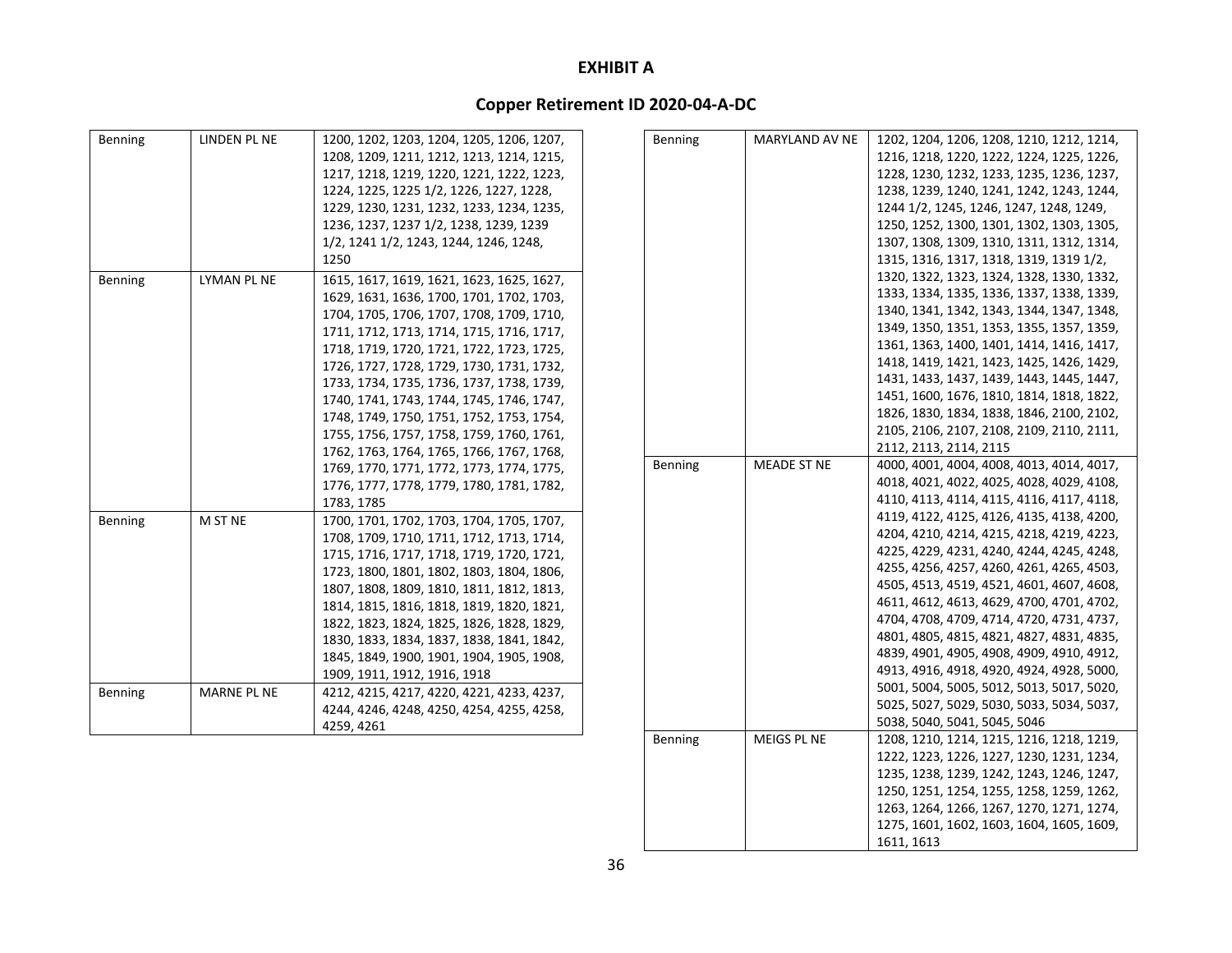| Benning | MINNESOTA AV   | 3700, 3710, 3720, 3723, 3725, 3727, 3728, | Benning | MORSE ST NE         | 1103, 1105, 1113, 1114, 1115, 1116, 1117, |
|---------|----------------|-------------------------------------------|---------|---------------------|-------------------------------------------|
|         | NE             | 3730, 3731, 3732, 3733, 3735, 3739, 3741, |         |                     | 1118, 1119, 1120, 1121, 1122, 1123, 1124, |
|         |                | 3743, 3780, 3801, 3803, 3805, 3807, 3811, |         |                     | 1125, 1126, 1127, 1128, 1129, 1130, 1131, |
|         |                | 3813, 3815, 3845, 3847, 4020, 4115, 4117, |         |                     | 1132, 1133, 1134, 1135, 1136, 1137, 1138, |
|         |                | 4121, 4127, 4131, 4169, 4193, 4201, 4315, |         |                     | 1139, 1140, 1141, 1142, 1143, 1144, 1145, |
|         |                | 4321, 4401, 4409, 4555, 4561, 4600, 4606, |         |                     | 1146, 1147, 1148, 1149, 1150, 1151, 1152, |
|         |                | 4614, 4620, 4621, 4623, 4637, 4640, 4643, |         |                     | 1153, 1154, 1155, 1156, 1157, 1158, 1159, |
|         |                | 4644, 4646, 4700, 4719, 4900, 4901, 4902, |         |                     | 1160, 1161, 1162, 1163, 1164, 1165, 1166, |
|         |                | 4904, 4905, 4906, 4908, 4910, 4912, 4913, |         |                     | 1167, 1168, 1169, 1170, 1171, 1172, 1173, |
|         |                | 4916, 4917, 4918, 4920, 4921, 4925, 4926, |         |                     | 1174, 1175, 1180, 1182, 1184, 1186, 1188, |
|         |                | 4930, 4933, 4936, 4939                    |         |                     | 1190, 1201, 1203, 1205, 1207, 1209, 1211, |
| Benning | MONTELLO AV NE | 1106, 1108, 1109, 1113, 1115, 1116, 1117, |         |                     | 1213, 1215, 1221, 1223, 1227, 1229, 1235, |
|         |                | 1118, 1119, 1120, 1121, 1123, 1124, 1125, |         |                     | 1237, 1239, 1241, 1243, 1245, 1247, 1249, |
|         |                | 1127, 1128, 1129, 1130, 1208, 1210, 1212, |         |                     | 1251, 1253, 1255, 1257, 1259, 1261, 1263, |
|         |                | 1214, 1216, 1218, 1222, 1224, 1226, 1228, |         |                     | 1265, 1267, 1269, 1269 1/2, 1270, 1271,   |
|         |                | 1230, 1232, 1234, 1300, 1301, 1302, 1303, |         |                     | 1271 1/2, 1272, 1274, 1276, 1278, 1280,   |
|         |                | 1304, 1306, 1307, 1308, 1310, 1311, 1312, |         |                     | 1282, 1284, 1286, 1288, 1290, 1292, 1400, |
|         |                | 1314, 1315, 1316, 1317, 1318, 1319, 1320, |         |                     | 1401, 1402, 1403, 1404, 1405, 1406, 1407, |
|         |                | 1321, 1322, 1323, 1324, 1325, 1327, 1328, |         |                     | 1408, 1409, 1412, 1414, 1415, 1416, 1417, |
|         |                | 1329, 1330, 1331, 1400, 1402, 1403, 1404, |         |                     | 1418, 1419, 1420, 1421, 1422, 1423, 1424, |
|         |                | 1405, 1406, 1407, 1408, 1409, 1411, 1412, |         |                     | 1425, 1426, 1427, 1428, 1429              |
|         |                | 1413, 1415, 1417, 1421, 1422, 1423, 1424, | Benning | MOUNT OLIVET        | 1103, 1109, 1109 1/2, 1111, 1113          |
|         |                | 1425, 1426, 1428, 1429, 1430, 1431, 1432, |         | RD NE               |                                           |
|         |                | 1433, 1434, 1435, 1436, 1438, 1500, 1502, | Benning | <b>NANNIE HELEN</b> | 4302, 4304, 4306, 4308, 4321, 4400, 4401, |
|         |                | 1504, 1506, 1508, 1510, 1512, 1516, 1600, |         | <b>BURROUGHS AV</b> | 4402, 4406, 4408, 4410, 4445, 4500, 4502, |
|         |                | 1601, 1602, 1603, 1604, 1605, 1606, 1607, |         | <b>NE</b>           | 4504, 4506, 4600, 4602, 4604, 4606, 4608, |
|         |                | 1608, 1609, 1610, 1612, 1613, 1614, 1616, |         |                     | 4610, 4614, 4800, 4832, 4901, 4907, 4909, |
|         |                | 1618, 1621, 1622, 1623, 1624, 1626, 1626  |         |                     | 4910, 4911, 4912, 4914, 4916, 4918, 4920, |
|         |                | A, 1627, 1628, 1631, 1632, 1634, 1635,    |         |                     | 4922, 4925, 4930, 4933, 4934, 4935, 4936, |
|         |                | 1636, 1638, 1639, 1642, 1643, 1644, 1646, |         |                     | 4938, 4940, 5110, 5120, 5121, 5123, 5127, |
|         |                | 1647, 1648, 1652, 1654, 1656, 1659, 1661, |         |                     | 5207, 5214, 5334, 5336, 5338, 5340, 5341, |
|         |                | 1663, 1665, 1666, 1667, 1668, 1669, 1670, |         |                     | 5348, 5354, 5360, 5362, 5364, 5366, 5403, |
|         |                | 1671, 1672, 1673, 1674, 1675, 1676, 1677, |         |                     | 5408, 5409, 5511, 5600, 5604, 5605, 5609, |
|         |                | 1678, 1679, 1700, 1701, 1702, 1703, 1704, |         |                     | 5701, 5702, 5703, 5705, 5709, 5709 1/2,   |
|         |                | 1705, 1706, 1707, 1708, 1709, 1710, 1711, |         |                     | 5711, 5719, 5721                          |
|         |                | 1712, 1713, 1714, 1715, 1716, 1717, 1718, |         |                     |                                           |
|         |                | 1719, 1720, 1721, 1722, 1723, 1724, 1725, |         |                     |                                           |
|         |                | 1726, 1728, 1730, 1732, 1734, 1736, 1738, |         |                     |                                           |
|         |                | 1740, 1742, 1744                          |         |                     |                                           |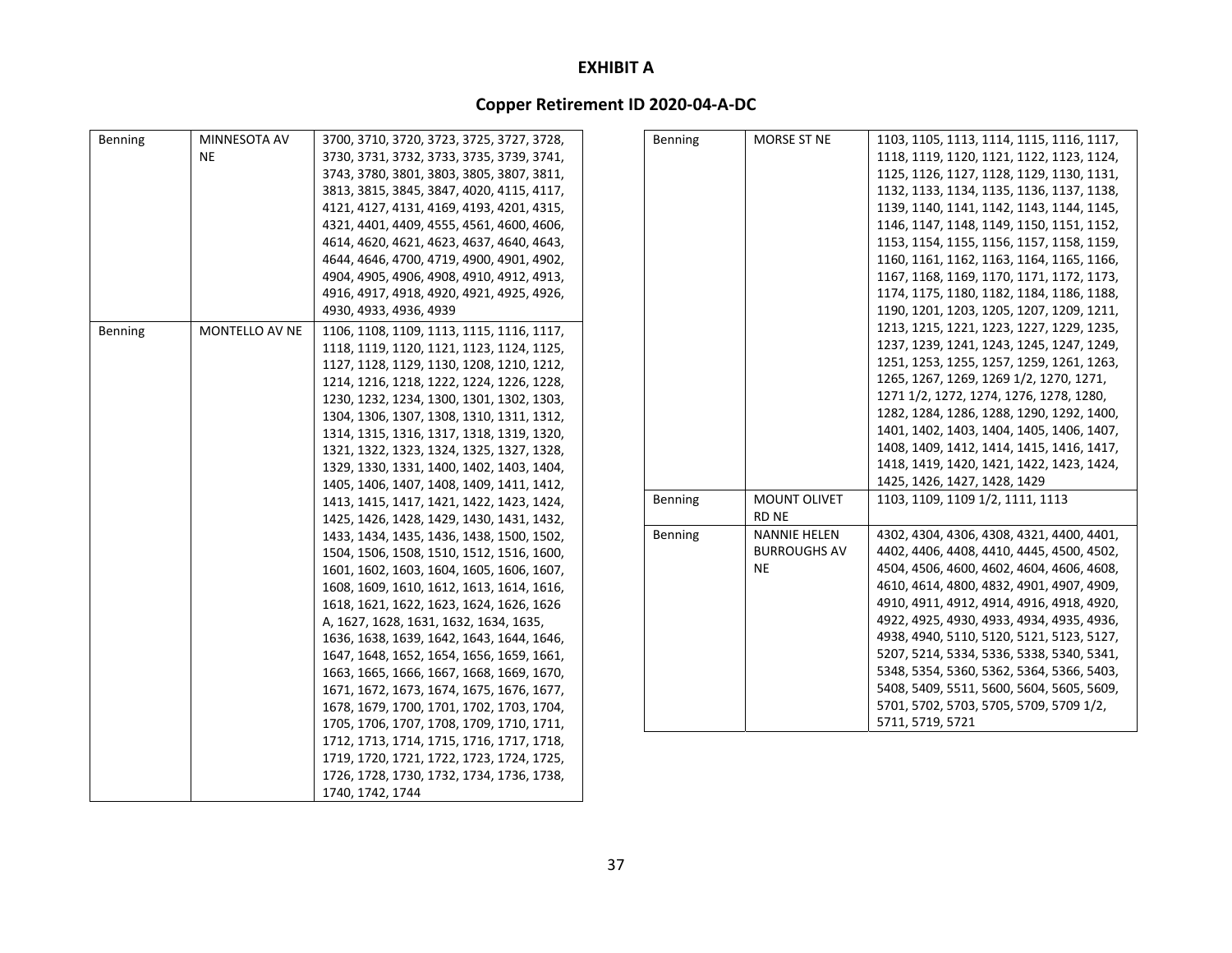| <b>Benning</b> | <b>NASH ST NE</b> | 4200, 4239, 4241, 4245, 4247, 4251, 4253, |
|----------------|-------------------|-------------------------------------------|
|                |                   | 4259, 4261, 4265, 4267, 4400, 4401, 4402, |
|                |                   | 4403, 4408, 4409, 4411, 4416, 4417, 4425, |
|                |                   | 4602, 4604, 4625, 4704, 4707, 4711, 4915, |
|                |                   | 4923, 4927, 4931, 4935, 4939, 4943, 5000, |
|                |                   | 5002, 5004, 5006, 5008, 5009, 5010, 5011, |
|                |                   | 5012, 5014, 5016, 5018, 5020, 5022, 5030, |
|                |                   | 5032, 5034, 5036                          |
| Benning        | <b>NEAL ST NE</b> | 1114, 1116, 1118, 1120, 1122, 1124, 1126, |
|                |                   | 1128, 1130, 1132, 1134, 1136, 1138, 1140, |
|                |                   | 1142, 1144, 1145, 1146, 1147, 1148, 1149, |
|                |                   | 1150, 1151, 1152, 1153, 1154, 1155, 1156, |
|                |                   | 1157, 1158, 1159, 1160, 1161, 1162, 1163, |
|                |                   | 1164, 1165, 1166, 1167, 1168, 1183, 1208, |
|                |                   | 1210, 1212, 1214, 1216, 1218, 1220, 1222, |
|                |                   | 1224, 1228, 1232, 1234, 1236, 1238, 1240, |
|                |                   | 1242, 1258, 1260, 1262, 1264, 1266, 1268, |
|                |                   | 1270, 1272, 1274, 1276, 1278, 1280, 1282, |
|                |                   | 1284, 1288, 1331, 1411, 1500, 1501, 1504, |
|                |                   | 1505, 1508, 1509, 1511, 1513, 1514, 1515, |
|                |                   | 1516, 1519, 1520, 1524, 1526, 1530        |
| Benning        | OATES ST NE       | 1106, 1108, 1109, 1110, 1111, 1112, 1113, |
|                |                   | 1114, 1115, 1116, 1117, 1118, 1119, 1120, |
|                |                   | 1122, 1123, 1124, 1125, 1126, 1133, 1135, |
|                |                   | 1137, 1139, 1140, 1141, 1143, 1144, 1145, |
|                |                   | 1147, 1148, 1149, 1151, 1152, 1153, 1156, |
|                |                   | 1157, 1159, 1200, 1206, 1209, 1210, 1211, |
|                |                   | 1212, 1213, 1214, 1215, 1217, 1218, 1219, |
|                |                   | 1220, 1221, 1222, 1224, 1225, 1226, 1227, |
|                |                   | 1228, 1229, 1230, 1231, 1232, 1233, 1234, |
|                |                   | 1235, 1236, 1237, 1238, 1239, 1240, 1241, |
|                |                   | 1242, 1243, 1244, 1245, 1246, 1247, 1248, |
|                |                   | 1249, 1250, 1251, 1252, 1253, 1254, 1255, |
|                |                   | 1256, 1257, 1258, 1259, 1260, 1261, 1262, |
|                |                   | 1263, 1264, 1265, 1266, 1267, 1269, 1270, |
|                |                   | 1271, 1272, 1273, 1274, 1275, 1276, 1277, |
|                |                   | 1278, 1279, 1280, 1281, 1282, 1283, 1285, |
|                |                   | 1311, 1500, 1504, 1508, 1513, 1515, 1517, |
|                |                   | 1521, 1523, 1525                          |

| Benning        | OKLAHOMA AV | 200, 202, 204, 206, 210, 212, 214, 216, 300, |
|----------------|-------------|----------------------------------------------|
|                | NE          | 302, 304, 306, 308, 400, 402, 404, 408, 410, |
|                |             | 412, 414, 422, 424, 510, 512, 516, 518, 520, |
|                |             | 522, 524, 526, 528, 532, 534, 536, 538, 540, |
|                |             | 542, 544, 546, 550, 552, 554, 556, 558, 560, |
|                |             | 562, 564, 566, 568                           |
| Benning        | OLIVE ST NE | 1449, 1501, 1502, 1503, 1504, 1505, 1507,    |
|                |             | 1508, 1509, 1510, 1511, 1512, 1513, 1514,    |
|                |             | 1516, 1517, 1518, 1519, 1521, 1522, 1524,    |
|                |             | 1525, 1526, 1527, 1528, 1529, 1530, 1531,    |
|                |             | 1532, 1535, 1607, 1609, 1610, 1611, 1612,    |
|                |             | 1613, 1614, 1615, 1618, 1619, 1625           |
| Benning        | ORD ST NE   | 4300, 4305, 4306, 4314, 4316, 4320, 4328,    |
|                |             | 4400, 4401, 4403, 4404, 4405, 4407, 4409,    |
|                |             | 4415, 4417, 4419, 4422, 4423, 4426, 4428,    |
|                |             | 4430, 4436, 4440, 4444, 4446                 |
| <b>Benning</b> | ORREN ST NE | 1108, 1110, 1111, 1112, 1114, 1115, 1116,    |
|                |             | 1117, 1118, 1119, 1120, 1121, 1125, 1127,    |
|                |             | 1200, 1201, 1202, 1203, 1205, 1206, 1207,    |
|                |             | 1208, 1209, 1210, 1211, 1212, 1214, 1215,    |
|                |             | 1216, 1217, 1218, 1219, 1220, 1222, 1223,    |
|                |             | 1224, 1225, 1226, 1227, 1228, 1229, 1300,    |
|                |             | 1301, 1305, 1306, 1309, 1310, 1313, 1314,    |
|                |             | 1317, 1318, 1321, 1322, 1325, 1326, 1329,    |
|                |             | 1329 A, 1330, 1400, 1402, 1403, 1404,        |
|                |             | 1405, 1406, 1407, 1408, 1409, 1410, 1411,    |
|                |             | 1412, 1413, 1414, 1416, 1418, 1419, 1420,    |
|                |             | 1421, 1422, 1423, 1424, 1425                 |
| Benning        | OWEN PL NE  | 1106, 1107, 1108, 1109, 1110, 1111, 1112,    |
|                |             | 1113, 1114, 1115, 1116, 1117, 1118, 1119,    |
|                |             | 1120, 1121, 1122, 1123, 1124, 1125, 1127,    |
|                |             | 1129, 1133, 1137, 1140, 1141, 1144, 1145,    |
|                |             | 1148, 1149, 1152, 1156, 1160, 1208, 1210,    |
|                |             | 1212, 1213, 1214, 1215, 1216, 1217, 1218,    |
|                |             | 1219, 1220, 1221, 1222, 1223, 1224, 1225,    |
|                |             | 1226, 1227, 1228, 1229, 1230, 1231, 1232,    |
|                |             | 1234, 1235, 1236, 1237, 1239, 1241, 1243,    |
|                |             | 1245, 1247, 1249, 1250, 1251, 1252, 1253,    |
|                |             | 1254, 1255, 1256, 1257, 1258, 1259, 1260,    |
|                |             | 1261, 1262, 1263, 1264, 1265, 1266, 1267,    |
|                |             | 1268, 1269, 1270, 1271, 1272, 1273, 1274,    |
|                |             | 1275, 1276, 1277, 1279, 1281, 1283, 1285     |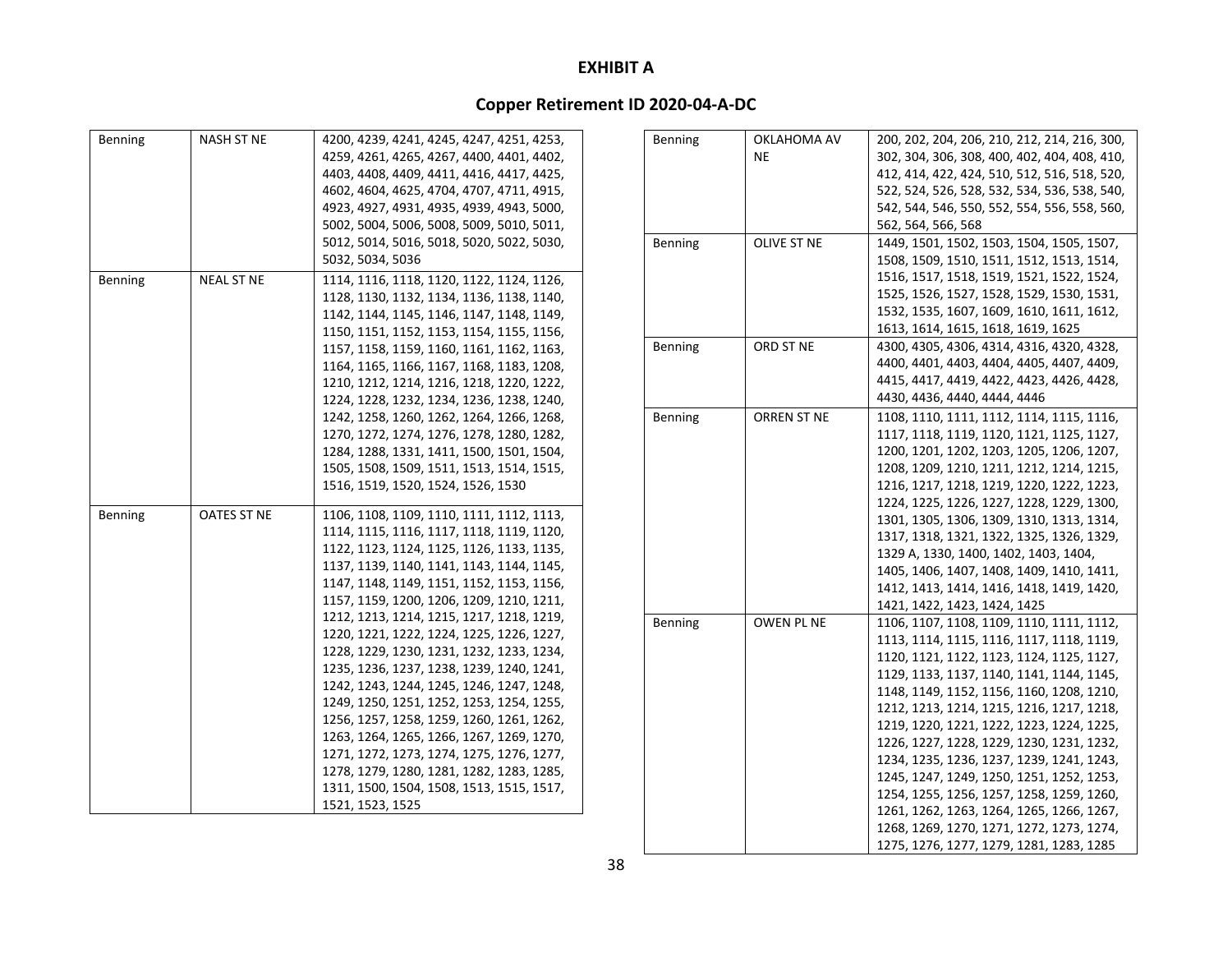| <b>Benning</b> | PARKSIDE PL NE       | 600, 600 1/2, 602, 602 1/2, 604, 604 1/2,    |
|----------------|----------------------|----------------------------------------------|
|                |                      | 606, 606 1/2, 608, 608 1/2, 615, 617, 619,   |
|                |                      | 621, 623, 625, 627, 629, 631, 633, 635, 637, |
|                |                      | 701, 703, 705, 707, 709, 711, 713, 715, 717, |
|                |                      | 719, 721, 723, 725                           |
| <b>Benning</b> | PENN ST NE           | 1107, 1109, 1111, 1112, 1113, 1114, 1115,    |
|                |                      | 1116, 1117, 1118, 1119, 1120, 1121, 1122,    |
|                |                      | 1123, 1125, 1126, 1130, 1132, 1134, 1136,    |
|                |                      | 1200, 1204, 1208, 1211, 1213, 1214, 1215,    |
|                |                      | 1218, 1222, 1226, 1230, 1231, 1234, 1235,    |
|                |                      | 1238, 1239, 1242, 1243, 1246, 1247, 1248,    |
|                |                      | 1250, 1251, 1252, 1254, 1255, 1258, 1259,    |
|                |                      | 1260, 1261, 1262, 1263, 1264, 1265, 1266,    |
|                |                      | 1267, 1268, 1269, 1270, 1271, 1272, 1273,    |
|                |                      | 1275, 1277, 1279, 1281, 1283                 |
| <b>Benning</b> | POLK ST NE           | 4312, 4315, 4317, 4318, 4320, 4321, 4323,    |
|                |                      | 4324, 4326, 4327, 4329, 4330, 4332, 4333,    |
|                |                      | 4336, 4338, 4342, 4344, 4348, 4350, 4401,    |
|                |                      | 4403, 4407, 4409, 4413, 4415, 4417, 4601,    |
|                |                      | 4603, 4605, 4607, 4609, 4611, 4613, 4615,    |
|                |                      | 4625, 4627                                   |
| Benning        | <b>QUARLES ST NE</b> | 4600, 4602, 4604, 4606, 4608, 4612, 4614,    |
|                |                      | 4616, 4619, 4621, 4821, 4903, 4905, 4907,    |
|                |                      | 4908, 4909, 4915, 4922                       |
| <b>Benning</b> | <b>QUEEN ST NE</b>   | 1100, 1103, 1104, 1105, 1106, 1107, 1108,    |
|                |                      | 1109, 1110, 1111, 1113, 1114, 1116, 1119,    |
|                |                      | 1121, 1135, 1137, 1201, 1203, 1204, 1205,    |
|                |                      | 1206, 1207, 1209, 1210, 1211, 1213, 1214,    |
|                |                      | 1215, 1218, 1219, 1222, 1223, 1226, 1227,    |
|                |                      | 1230, 1231, 1234, 1235, 1237, 1238, 1239,    |
|                |                      | 1242, 1243, 1246, 1250, 1254, 1255, 1310,    |
|                |                      | 1311, 1312, 1313, 1314, 1315, 1316, 1317,    |
|                |                      | 1318, 1319, 1320, 1321, 1322, 1323, 1324,    |
|                |                      | 1325, 1326, 1327, 1328, 1329, 1330, 1331,    |
|                |                      | 1332, 1333, 1334, 1335, 1336, 1337, 1338,    |
|                |                      | 1339, 1340, 1341, 1342, 1343, 1344, 1345,    |
|                |                      | 1346, 1347, 1349, 1350, 1351, 1353, 1354,    |
|                |                      | 1355, 1358, 1502, 1503, 1504, 1505, 1506,    |
|                |                      | 1507, 1508, 1509, 1510, 1511, 1512, 1513,    |
|                |                      | 1514, 1515, 1516, 1517, 1518, 1519, 1520,    |
|                |                      | 1521, 1522, 1523, 1524, 1525                 |

| Benning | R ST NE           | 2120, 2124, 2128, 2132, 2136, 2140, 2144, |
|---------|-------------------|-------------------------------------------|
|         |                   | 2200, 2204, 2208, 2212, 2216, 2220, 2224, |
|         |                   | 2228, 2232, 2236, 2240                    |
| Benning | <b>RAND PL NE</b> | 2107, 2111, 2114, 2115, 2118, 2119, 2122, |
|         |                   | 2123, 2127, 2129, 2200, 2201, 2202, 2203, |
|         |                   | 2204, 2205, 2206, 2207, 2208, 2209, 2210, |
|         |                   | 2211, 2212, 2213, 2214, 2215, 2216, 2217, |
|         |                   | 2218, 2219, 2220, 2221, 2222, 2223, 2401, |
|         |                   | 2404, 2405, 2409                          |
| Benning | <b>RAUM ST NE</b> | 1110, 1112, 1208, 1211, 1213, 1217, 1221, |
|         |                   | 1225, 1229, 1237, 1241, 1245, 1249, 1253, |
|         |                   | 1255, 1257, 1259, 1261, 1265, 1269        |
| Benning | ROSEDALE ST NE    | 1600, 1601, 1602, 1603, 1604, 1605, 1606, |
|         |                   | 1607, 1608, 1609, 1610, 1611, 1615, 1616, |
|         |                   | 1617, 1618, 1619, 1620, 1621, 1623, 1624, |
|         |                   | 1625, 1627, 1629, 1630, 1631, 1632, 1633, |
|         |                   | 1634, 1635, 1636, 1637, 1638, 1639, 1640, |
|         |                   | 1641, 1642, 1643, 1645, 1647, 1648, 1649, |
|         |                   | 1650, 1651, 1652, 1653, 1654, 1655, 1656, |
|         |                   | 1657, 1659, 1661, 1663, 1667, 1669, 1671, |
|         |                   | 1673, 1808, 1810, 1812, 1814, 1816, 1818, |
|         |                   | 1826, 1900, 1902, 1904, 1905, 1906, 1908, |
|         |                   | 1910, 1912, 1914, 1916, 1918, 1920, 1922, |
|         |                   | 1924, 1926, 2000, 2002, 2003, 2004, 2006, |
|         |                   | 2008, 2010, 2012, 2013, 2015, 2016, 2017, |
|         |                   | 2019, 2021, 2023, 2025, 2027, 2029, 2031, |
|         |                   | 2039, 2041                                |
| Benning | S ST NE           | 2107, 2111, 2115, 2200, 2201, 2204, 2205, |
|         |                   | 2208, 2209, 2212, 2213, 2216, 2220, 2221, |
|         |                   | 2224, 2225, 2228, 2229, 2233, 2236, 2237, |
|         |                   | 2240, 2241                                |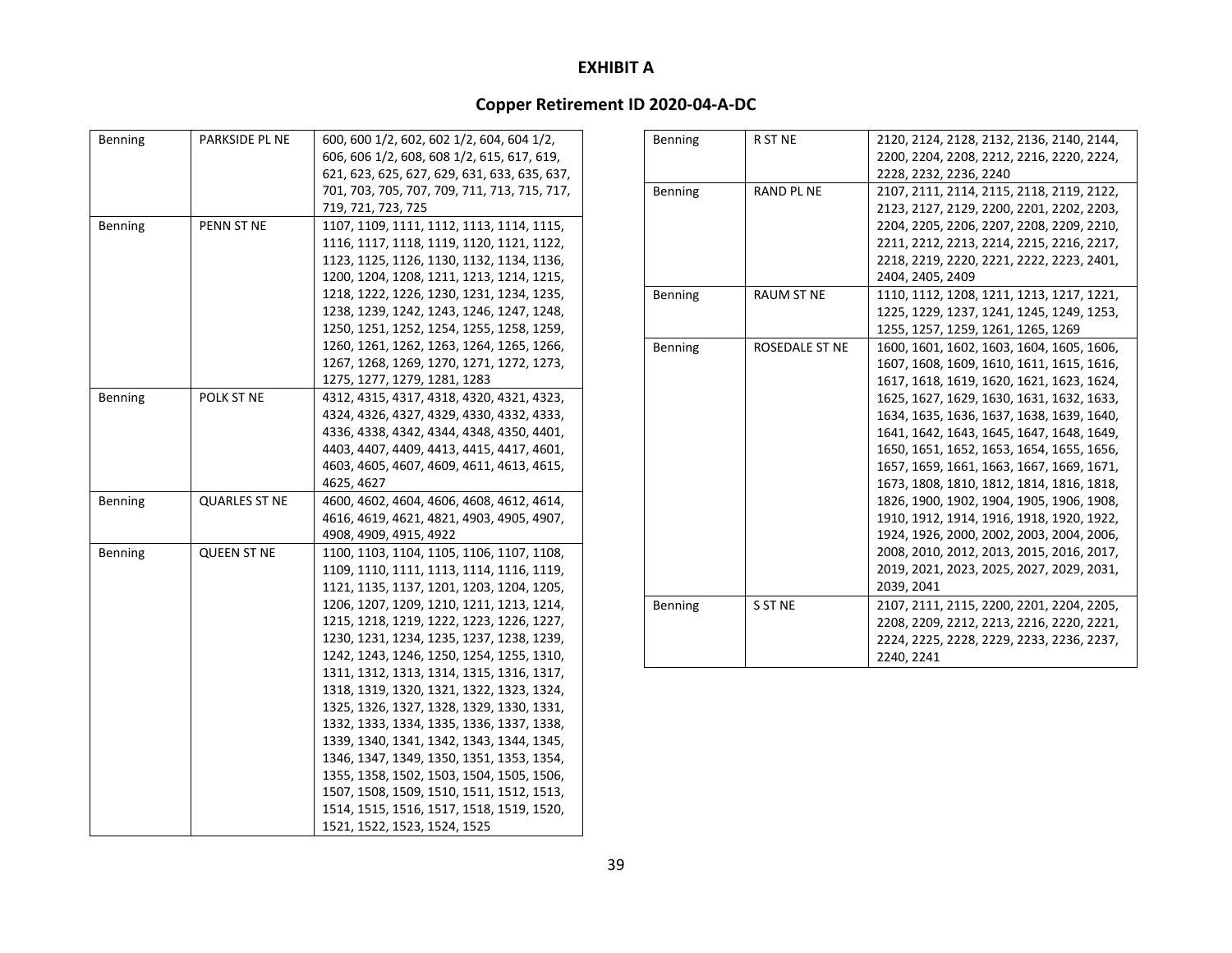| <b>Benning</b> | SHERIFF RD NE         | 4306, 4310, 4311, 4314, 4315, 4322, 4323, | Benning | <b>TENNESSEE AV NE</b> | 429, 431, 433, 435, 437, 439, 443, 445, 447, |
|----------------|-----------------------|-------------------------------------------|---------|------------------------|----------------------------------------------|
|                |                       | 4324, 4338, 4400, 4401, 4403, 4407, 4409, |         |                        | 449, 449 1/2, 451, 451 1/2, 500, 501, 503,   |
|                |                       | 4411, 4413, 4415, 4417, 4501, 4505, 4509, |         |                        | 505, 507, 509, 511, 512, 513, 514, 516, 518, |
|                |                       | 4513, 4515, 4600, 4604, 4606, 4607, 4611, |         |                        | 519, 520, 521, 522, 523, 524, 525, 526, 527, |
|                |                       | 4703, 4707, 4708, 4709, 4713, 4716, 4718, |         |                        | 528, 529, 530, 531, 532, 533, 535, 537, 539, |
|                |                       | 4720, 4721, 4723, 4727, 4731, 4748, 4750, |         |                        | 541, 543, 600, 602, 604, 606, 608, 610, 614, |
|                |                       | 4800, 4802, 4803, 4804, 4809, 4810, 4812, |         |                        | 614 %                                        |
|                |                       | 4814, 4815, 4816, 4818, 4823, 4825, 4834, | Benning | TRINIDAD AV NE         | 1102, 1104, 1106, 1108, 1110, 1112, 1114,    |
|                |                       | 4836, 4898, 4900, 4907, 4909, 4920, 4926, |         |                        | 1119, 1121, 1125, 1127, 1129, 1131, 1133,    |
|                |                       | 5000, 5002, 5010, 5012, 5014, 5016, 5020, |         |                        | 1201, 1203, 1205, 1207, 1209, 1211, 1213,    |
|                |                       | 5024, 5026, 5028, 5030, 5032, 5034, 5036, |         |                        | 1215, 1217, 1219, 1221, 1223, 1225, 1226,    |
|                |                       | 5040, 5046, 5050, 5052, 5056, 5058, 5063, |         |                        | 1227, 1228, 1229, 1230, 1231, 1232, 1233,    |
|                |                       | 5067, 5069, 5071, 5073, 5075, 5077, 5079, |         |                        | 1234, 1236, 1238, 1300, 1301, 1302, 1303,    |
|                |                       | 5081, 5083, 5085, 5087, 5089, 5093, 5095, |         |                        | 1304, 1305, 1306, 1307, 1308, 1309, 1310,    |
|                |                       | 5097, 5100, 5101, 5103, 5106, 5107, 5109, |         |                        | 1311, 1312, 1313, 1314, 1315, 1317, 1318,    |
|                |                       | 5110, 5113, 5114, 5115, 5116, 5120, 5121, |         |                        | 1319, 1320, 1321, 1322, 1324, 1325, 1326,    |
|                |                       | 5122, 5125, 5127, 5131, 5133, 5137, 5139, |         |                        | 1327, 1328, 1329, 1330, 1331, 1332, 1401,    |
|                |                       | 5143, 5145, 5149, 5151, 5155, 5157, 5161, |         |                        | 1402, 1403, 1404, 1405, 1406, 1407, 1408,    |
|                |                       | 5163, 5167, 5169, 5173, 5206, 5208, 5212, |         |                        | 1409, 1410, 1411, 1413, 1414, 1415, 1416,    |
|                |                       | 5214, 5216                                |         |                        | 1417, 1418, 1419, 1420, 1421, 1422, 1423,    |
| <b>Benning</b> | SIMMS PL NE           | 1210, 1211, 1215, 1219, 1223, 1227, 1231, |         |                        | 1424, 1425, 1426, 1428, 1432, 1500, 1501,    |
|                |                       | 1266, 1274                                |         |                        | 1502, 1503, 1504, 1506, 1507, 1509, 1510,    |
| <b>Benning</b> | SOUTHERN AV NE        | 6312, 6314, 6318, 6320, 6322, 6326, 6328, |         |                        | 1511, 1512, 1513, 1514, 1515, 1516, 1517,    |
|                |                       | 6332, 6334, 6336, 6340, 6342              |         |                        | 1518, 1520, 1521, 1522, 1523, 1524, 1525,    |
| Benning        | <b>STAPLES ST NE</b>  | 1102, 1110 A, 1110 B, 1111, 1112, 1113,   |         |                        | 1526, 1600, 1601, 1602, 1604, 1605, 1606,    |
|                |                       | 1114, 1115, 1116, 1117, 1118, 1119, 1120, |         |                        | 1607, 1608, 1609, 1610, 1611, 1612, 1613,    |
|                |                       | 1121, 1122, 1123, 1200, 1201, 1202, 1203, |         |                        | 1614, 1615, 1616, 1617, 1618, 1619, 1620,    |
|                |                       | 1204, 1205, 1206, 1207, 1208, 1209, 1210, |         |                        | 1621, 1622, 1624, 1626, 1629, 1632, 1633,    |
|                |                       | 1211, 1212, 1213, 1214, 1215, 1217, 1218, |         |                        | 1636, 1637, 1638, 1641, 1644, 1645, 1646,    |
|                |                       | 1219, 1221, 1222, 1223, 1225, 1226, 1227, |         |                        | 1648, 1649, 1652, 1653, 1660, 1661, 1663,    |
|                |                       | 1229, 1231, 1300, 1301, 1302, 1303, 1305, |         |                        | 1668, 1701, 1705, 1709, 1713, 1717, 1721,    |
|                |                       | 1306, 1307, 1308, 1309, 1310, 1311, 1312, |         |                        | 1725, 1729, 1733                             |
|                |                       | 1313, 1314, 1315, 1316, 1317, 1318, 1319, | Benning | WATER LILY LN NE       | 750, 752, 754, 756, 758, 760, 762, 764, 766, |
|                |                       | 1320, 1321, 1322, 1323, 1324, 1325, 1326, |         |                        | 768, 770                                     |
|                |                       | 1327, 1328, 1329, 1330, 1331, 1400, 1404, |         |                        |                                              |
|                |                       | 1408, 1412, 1416, 1420, 1424              |         |                        |                                              |
| Benning        | <b>SYCAMORE RD NE</b> | 114, 116                                  |         |                        |                                              |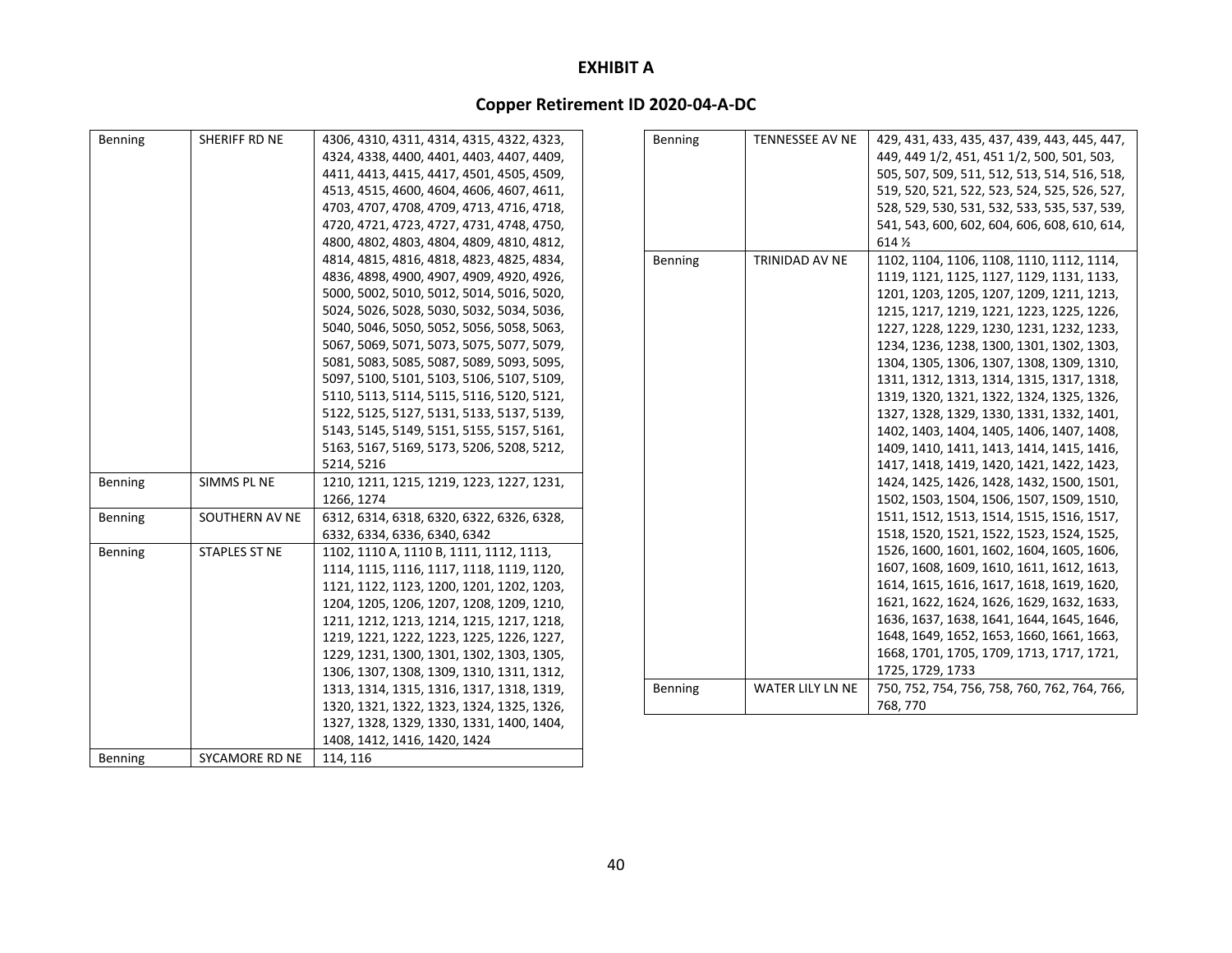### **Copper Retirement ID 2020‐04‐A‐DC**

| Benning        | <b>WEST VIRGINIA</b> | 1119, 1121, 1123, 1125, 1127, 1129, 1133, |
|----------------|----------------------|-------------------------------------------|
|                | AV NE                | 1201, 1205, 1207, 1209, 1211, 1213, 1301, |
|                |                      | 1305, 1307, 1309, 1311, 1313, 1315, 1317, |
|                |                      | 1319, 1321, 1323, 1325, 1327, 1329, 1401, |
|                |                      | 1403, 1405, 1407, 1409, 1411, 1413, 1415, |
|                |                      | 1417, 1419, 1421, 1423, 1425, 1427, 1429, |
|                |                      | 1431, 1501, 1503, 1505, 1507, 1509, 1511, |
|                |                      | 1513, 1515, 1605, 1607, 1609, 1611, 1613, |
|                |                      | 1625, 1627, 1629, 1631, 1633, 1635, 1637, |
|                |                      | 1639, 1641, 1643, 1645, 1647, 1650, 1652, |
|                |                      | 1654, 1656, 1658, 1660, 1662, 1700, 1701, |
|                |                      | 1702, 1703, 1704, 1705, 1706, 1707, 1708, |
|                |                      | 1709, 1710, 1711, 1712, 1713, 1714, 1715, |
|                |                      | 1716, 1717, 1718, 1719, 1720, 1721, 1722, |
|                |                      | 1723                                      |
| <b>Benning</b> | <b>WYLIE ST NE</b>   | 1203, 1204, 1206, 1207, 1208, 1208 1/2,   |
|                |                      | 1209, 1209 1/2, 1210, 1211, 1212, 1213,   |
|                |                      | 1214, 1215, 1216, 1217, 1218, 1219, 1220, |
|                |                      | 1221, 1222, 1223, 1224, 1224 1/2, 1225,   |
|                |                      | 1225 1/2, 1226, 1227, 1228, 1230, 1231,   |
|                |                      | 1232, 1233, 1234, 1235, 1236, 1237, 1238, |
|                |                      | 1239, 1240, 1241, 1242, 1243, 1244, 1246, |
|                |                      | 1247, 1249, 1251, 1253, 1255, 1257        |

#### 3. **The Copper facilities associated with the following addresses served by Verizon's Wire Center located at 1039 LAWRENCE ST NE, WASHINGTON, DC 20017 CLLI: WASHDCBK (Brookland)**

| <b>WC Name</b>   | <b>Street</b> | <b>Building Number</b>                    |
|------------------|---------------|-------------------------------------------|
| <b>Brookland</b> | 10TH ST NE    | 2402, 2404, 2406, 2409, 2410, 2411, 2412, |
|                  |               | 2414, 2416, 2418, 2509, 2511, 2900, 2901, |
|                  |               | 2902, 2903, 2904, 2905, 2906, 2907, 2908, |
|                  |               | 2909, 2910, 2912, 2914, 2918, 2919, 2921, |
|                  |               | 2923, 2924, 2925, 2930, 3001, 3003, 3005, |
|                  |               | 3006, 3008, 3010, 3012, 3100, 3106, 3110, |
|                  |               | 3111, 3120, 3122, 3126, 3128, 3202, 3203, |
|                  |               | 3204, 3206, 3208, 3210, 3212, 3214, 3215, |
|                  |               | 3216, 3218, 3220, 3222, 3223, 3305, 3310, |
|                  |               | 3316, 3605, 3617, 4000, 4002, 4004, 4006, |
|                  |               | 4008, 4010, 4012, 4016, 4018, 4020, 4100, |
|                  |               | 4101, 4106, 4108, 4114, 4115, 4116, 4118, |
|                  |               | 4120, 4122, 4124, 4202, 4203, 4204, 4208, |
|                  |               | 4210, 4212, 4214, 4216, 4217, 4218, 4219, |
|                  |               | 4300, 4303, 4310, 4312, 4315, 4318, 4702, |
|                  |               | 4703, 4704, 4705, 4708, 4709, 4710, 4711, |
|                  |               | 4712, 4713, 4716, 4717, 4718, 4719, 4720, |
|                  |               | 4721, 4725, 4726, 4727, 4728, 4729, 4802, |
|                  |               | 4803, 4804, 4805, 4809, 4810, 4811, 4813, |
|                  |               | 4814, 4817, 4819, 4822, 4825, 4826, 4827, |
|                  |               | 4828, 5003, 5006, 5008, 5009, 5013, 5014, |
|                  |               | 5015, 5018, 5019, 5020, 5024, 5026, 5030, |
|                  |               | 5033, 5038, 5039, 5042, 5043, 5044, 5045, |
|                  |               | 5048, 5049, 5050, 5051, 5055, 5056, 5060, |
|                  |               | 5061, 5062, 5063, 5067, 5068, 5069, 5072, |
|                  |               | 5074, 5075, 5078, 5079, 5080              |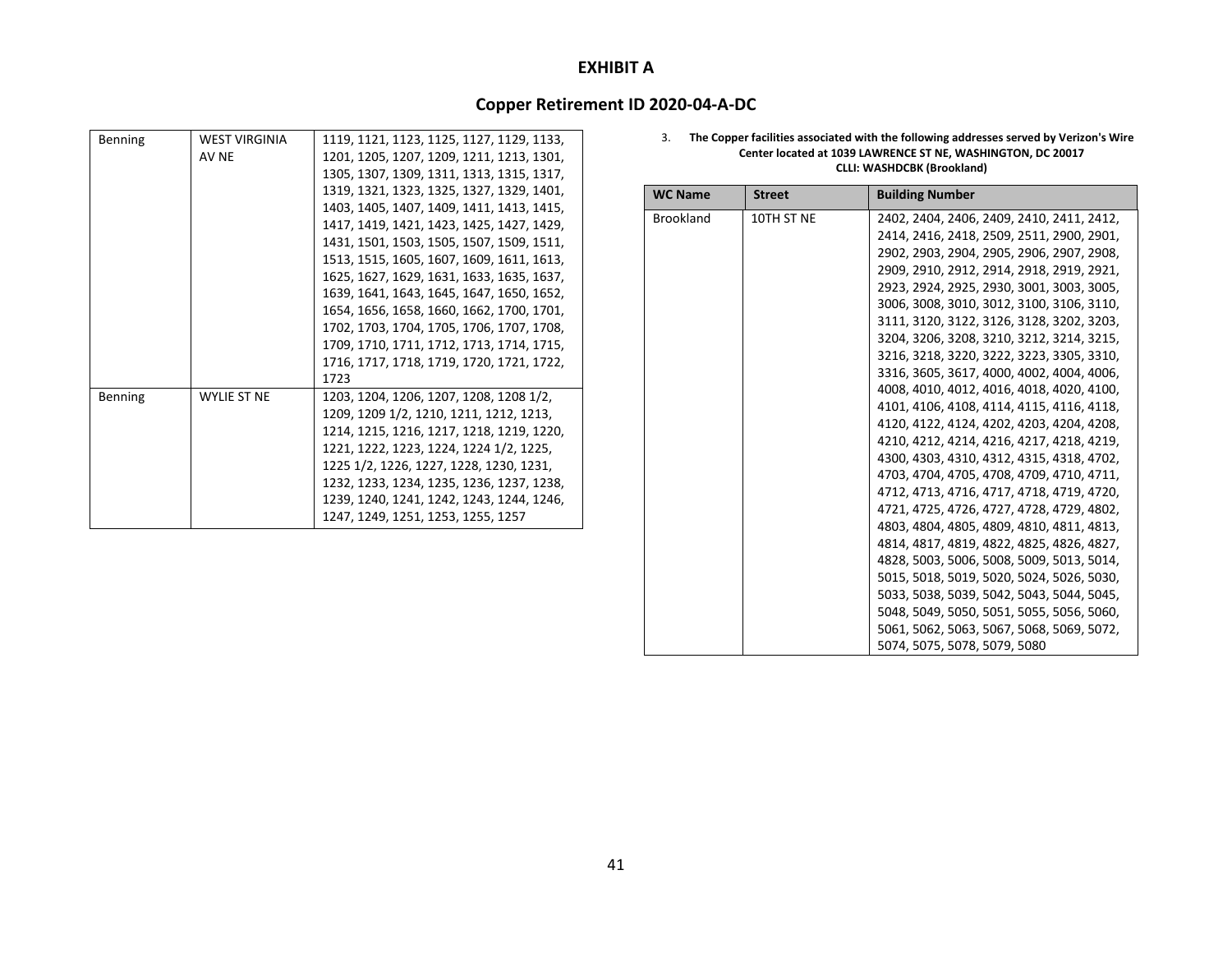| <b>Brookland</b> | 11TH ST NE | 4900, 4901, 4902, 4906, 4907, 4912, 4913, |                  |            | 4915, 4919, 4920, 4921, 4922, 4925, 4931, |
|------------------|------------|-------------------------------------------|------------------|------------|-------------------------------------------|
|                  |            | 4915, 4919, 4920, 4921, 4925, 4926, 4930, |                  |            | 4932, 4933, 4934, 4937, 4939, 4940, 4944, |
|                  |            | 4931, 4932, 4933, 4937, 4938, 4939, 4942, |                  |            | 4945, 4949, 4950, 4951, 4955, 4956, 4957, |
|                  |            | 4943, 4945, 4949, 4951, 4957, 5000, 5001, |                  |            | 4961, 4962, 4964, 4967, 4968, 4969, 4970, |
|                  |            | 5002, 5003, 5005, 5006, 5012, 5013, 5014, |                  |            | 4973, 4974, 4976, 5000, 5001, 5002, 5003, |
|                  |            | 5019, 5020, 5023, 5027, 5029, 5030, 5031, |                  |            | 5004, 5005, 5009, 5010, 5011, 5013, 5014, |
|                  |            | 5032, 5033, 5035, 5036, 5037, 5038, 5039, |                  |            | 5015, 5016, 5018, 5019, 5020, 5021, 5022, |
|                  |            | 5041, 5043, 5045, 5048, 5049, 5051, 5053, |                  |            | 5024, 5025, 5028, 5029, 5032, 5035, 5036, |
|                  |            | 5054, 5055, 5056, 5060, 5062, 5066, 5068, |                  |            | 5037, 5038, 5040, 5041, 5042, 5044, 5046, |
|                  |            | 5078, 5100, 5102, 5103, 5104, 5105, 5106, |                  |            | 5048, 5051, 5052, 5053, 5055, 5100, 5101, |
|                  |            | 5107, 5108, 5109, 5110, 5112, 5113, 5114, |                  |            | 5102, 5103, 5105, 5107, 5108, 5109, 5110, |
|                  |            | 5115, 5118, 5200, 5201, 5202, 5203, 5205, |                  |            | 5111, 5112, 5113, 5114, 5116, 5117, 5118, |
|                  |            | 5206, 5207, 5208, 5209, 5213, 5214, 5215, |                  |            | 5120, 5121, 5122, 5123, 5124, 5125, 5126, |
|                  |            | 5217, 5218, 5220, 5224                    |                  |            | 5127, 5128, 5129, 5133, 5135, 5141, 5200, |
| <b>Brookland</b> | 12TH PL NE | 4200, 4202, 4204, 4206, 4208, 4210, 4212, |                  |            | 5201, 5202, 5205, 5206, 5207, 5208, 5211, |
|                  |            | 4214, 4215, 4216, 4217, 4218, 4219, 4221, |                  |            | 5212, 5213, 5214, 5215, 5217, 5218, 5219, |
|                  |            | 4300, 4302, 4304, 4306, 4308, 4310, 4312, |                  |            | 5222                                      |
|                  |            | 4314, 4315, 4316, 4317, 4318, 4321, 4323  | <b>Brookland</b> | 13TH PL NE | 2300, 2302, 2304, 2311, 2312, 2313, 2314, |
| Brookland        | 12TH ST NE | 2412, 2416, 2420, 2603, 2605, 2630, 2633, |                  |            | 2315, 2316, 2317, 2318, 2319, 2320, 2321, |
|                  |            | 2706, 2710, 2714, 2718, 2724, 2810, 2811, |                  |            | 2323, 2325, 2326, 2327, 2329, 2332, 2334, |
|                  |            | 2812, 2815, 2816, 2819, 2821, 2823, 2837, |                  |            | 2336, 2340, 2342, 2346, 2350, 2354, 2356, |
|                  |            | 2901, 2902, 2903, 2904, 2905, 2907, 2909, |                  |            | 2360, 2362, 4100, 4101, 4102, 4105, 4106, |
|                  |            | 2910, 2911, 2913, 2914, 2915, 2916, 2918, |                  |            | 4107, 4108, 4110, 4111, 4112, 4113, 4114, |
|                  |            | 2920, 2921, 2922, 2924, 2925, 2926, 2928, |                  |            | 4115, 4116, 4117, 4118, 4119, 4120, 4121, |
|                  |            | 2929, 2930, 2932, 2934, 2936, 2940, 3000, |                  |            | 4123, 4200, 4204, 4213, 4215, 4222, 4224, |
|                  |            | 3002, 3004, 3006, 3008, 3012, 3018, 3101, |                  |            | 4300, 4302, 4303, 4305, 4306, 4307, 4308, |
|                  |            | 3103, 3105, 3107, 3109, 3111, 3113, 3115, |                  |            | 4309, 4310, 4311, 4312, 4313, 4314, 4323, |
|                  |            | 3117, 3119, 3121, 3123, 3125, 3126, 3127, |                  |            | 4324, 4325, 4402, 4403, 4404, 4405, 4406, |
|                  |            | 3200, 3501, 3509, 3511, 3515, 3610, 3612, |                  |            | 4410, 4414, 4418, 4421, 4422, 4425, 4426, |
|                  |            | 3614, 3616, 3617, 3619, 3620, 3623, 3624, |                  |            | 4429, 4430, 5001, 5003, 5005, 5007, 5011, |
|                  |            | 3626, 3628, 3629, 3700, 3701, 3722, 3805, |                  |            | 5013, 5015, 5017, 5019, 5021, 5023, 5025, |
|                  |            | 3810, 3812, 3814, 3816, 3901, 3903, 3928, |                  |            | 5027, 5029, 5031, 5033, 5035, 5037, 5039  |
|                  |            | 3934, 4001, 4006, 4007, 4008, 4009, 4010, |                  |            |                                           |
|                  |            | 4102, 4103, 4105, 4107, 4109, 4111, 4112, |                  |            |                                           |
|                  |            | 4114, 4116, 4201, 4203, 4205, 4206, 4209, |                  |            |                                           |
|                  |            | 4210, 4212, 4213, 4215, 4303, 4305, 4307, |                  |            |                                           |
|                  |            | 4313, 4314, 4315, 4316, 4317, 4603, 4607, |                  |            |                                           |
|                  |            | 4609, 4613, 4614, 4615, 4621, 4622, 4625, |                  |            |                                           |
|                  |            | 4627, 4631, 4632, 4633, 4640, 4700, 4701, |                  |            |                                           |
|                  |            | 4702, 4704, 4705, 4706, 4711, 4712, 4713, |                  |            |                                           |
|                  |            | 4714, 4716, 4717, 4719, 4721, 4725, 4727, |                  |            |                                           |
|                  |            | 4729, 4837, 4901, 4903, 4907, 4909, 4914, |                  |            |                                           |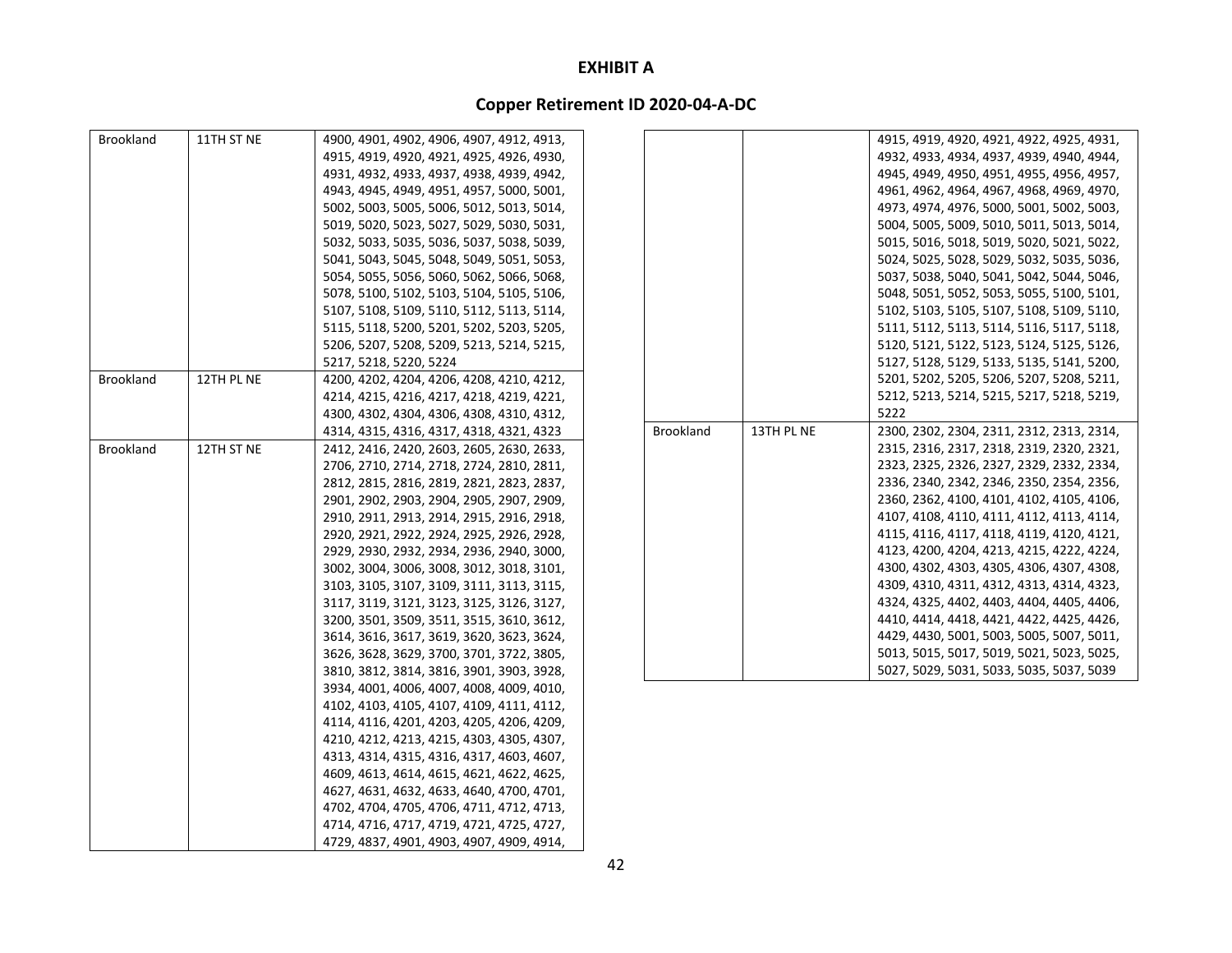### **Copper Retirement ID 2020‐04‐A‐DC**

| <b>Brookland</b> | 13TH ST NE | 2200, 2201, 2202, 2204, 2205, 2206, 2207, | <b>Brookland</b> | 14TH ST NE | 2201, 2203, 2205, 2207, 2209, 2211, 2217, |
|------------------|------------|-------------------------------------------|------------------|------------|-------------------------------------------|
|                  |            | 2209, 2210, 2211, 2212, 2213, 2214, 2215, |                  |            | 2219, 2221, 2223, 2227, 2229, 2231, 2233, |
|                  |            | 2217, 2218, 2219, 2220, 2221, 2222, 2224, |                  |            | 2235, 2237, 2306, 2310, 2312, 2314, 2325, |
|                  |            | 2225, 2226, 2228, 2229, 2230, 2231, 2232, |                  |            | 2329, 2330, 2333, 2336, 2338, 2339, 2340, |
|                  |            | 2235, 2238, 2240, 2241, 2244, 2245, 2246, |                  |            | 2341, 2342, 2345, 2346, 2347, 2348, 2711, |
|                  |            | 2247, 2249, 2250, 2251, 2252, 2253, 2254, |                  |            | 2809, 2811, 2824, 2905, 2917, 2921, 2930, |
|                  |            | 2255, 2256, 2257, 2258, 2259, 2260, 2261, |                  |            | 3006, 3012, 3022, 3105, 3107, 3109, 3111, |
|                  |            | 2262, 2263, 2265, 2266, 2267, 2268, 2269, |                  |            | 3201, 3209, 3210, 3212, 3215, 3218, 3220, |
|                  |            | 2704, 2706, 2715, 2725, 2800, 2801, 2802, |                  |            | 3221, 3315, 3318, 3319, 3323, 3425, 3606, |
|                  |            | 2803, 2804, 2805, 2806, 2807, 2809, 2817, |                  |            | 3610, 3614, 3615, 3618, 3719, 3723, 4012, |
|                  |            | 2901, 2909, 2915, 2952, 3100, 3103, 3105, |                  |            | 4016, 4114, 4116, 4118, 4122, 4124, 4200, |
|                  |            | 3109, 3111, 3113, 3115, 3117, 3119, 3121, |                  |            | 4206, 4208, 4212, 4214, 4218, 4220, 4224, |
|                  |            | 3201, 3209, 3221, 3301, 3413, 3625, 3628, |                  |            | 4226, 4230, 4232, 4236, 4238, 4242, 4244, |
|                  |            | 3630, 3702, 3710, 3722, 3800, 3805, 3809, |                  |            | 4400, 4402, 4406, 4407, 4408, 4409, 4412, |
|                  |            | 3823, 3907, 3911, 3916, 3920, 3922, 4001, |                  |            | 4413, 4414, 4415, 4418, 4419, 4420, 4421, |
|                  |            | 4003, 4005, 4007, 4009, 4014, 4018, 4019, |                  |            | 4424, 4425, 4426, 4430, 4431, 4432, 4437, |
|                  |            | 4021, 4023, 4025, 4027, 4100, 4101, 4103, |                  |            | 4439, 5006, 5012, 5018, 5020, 5024, 5030, |
|                  |            | 4105, 4111, 4115, 4200, 4202, 4206, 4208, |                  |            | 5032, 5034                                |
|                  |            | 4210, 4212, 4214, 4216, 4217, 4218, 4219, | <b>Brookland</b> | 15TH ST NE | 2200, 2202, 2204, 2206, 2208, 2210, 2211, |
|                  |            | 4225, 4300, 4302, 4303, 4304, 4305, 4307, |                  |            | 2212, 2213, 2214, 2215, 2216, 2217, 2218, |
|                  |            | 4308, 4311, 4314, 4315, 4316, 4318, 4401, |                  |            | 2220, 2221, 2223, 2224, 2225, 2226, 2227, |
|                  |            | 4403, 4405, 4409, 4413, 4415, 4419, 4423, |                  |            | 2232, 2236, 2240, 2242, 2244, 2324, 2326, |
|                  |            | 4425, 4429, 4433, 4435, 4437, 4441, 4443, |                  |            | 2328, 2329, 2331, 2332, 2334, 2335, 2336, |
|                  |            | 4445, 5000, 5002, 5003, 5007, 5008, 5009, |                  |            | 2337, 2339, 2340, 2341, 2343, 2345, 2346, |
|                  |            | 5012, 5014, 5015, 5018, 5019, 5020, 5021, |                  |            | 2900, 2906, 2912, 2915, 2918, 3000, 3001, |
|                  |            | 5024, 5031, 5033, 5036, 5037, 5038, 5039, |                  |            | 3005, 3008, 3009, 3013, 3017, 3021, 3106, |
|                  |            | 5041, 5043, 5045, 5047, 5048, 5054, 5062  |                  |            | 3114, 3119, 3123, 3201, 3205, 3206, 3207, |
|                  |            |                                           |                  |            | 3220, 3310, 3315, 3400, 3404, 3406, 3408, |
|                  |            |                                           |                  |            | 3511, 3615, 3619, 3704, 3706              |
|                  |            |                                           | <b>Brookland</b> | 16TH ST NE | 2202, 2206, 2208, 2209, 2211, 2212, 2213, |
|                  |            |                                           |                  |            | 2214, 2215, 2216, 2218, 2220, 2222, 2223, |
|                  |            |                                           |                  |            | 2224, 2225, 2228, 2230, 2231, 2232, 2233, |
|                  |            |                                           |                  |            | 2234, 2235, 2236, 2237, 2238, 2240, 2241, |

2242, 2243, 2245, 2247, 2251, 2253, 2255, 2257, 2261, 2263, 2904, 2908, 2912, 2916, 3000, 3008, 3009, 3010, 3011, 3012, 3014, 3017, 3114, 3118, 3121, 3122, 3127, 3200, 3204, 3205, 3209, 3223, 3301, 3303, 3311, 3314, 3315, 3320, 3401, 3500, 3512, 4343, 4347, 4351, 4401, 4405, 4410, 4413, 4414, 4825, 4829, 4833, 4837, 4845, 4907, 4915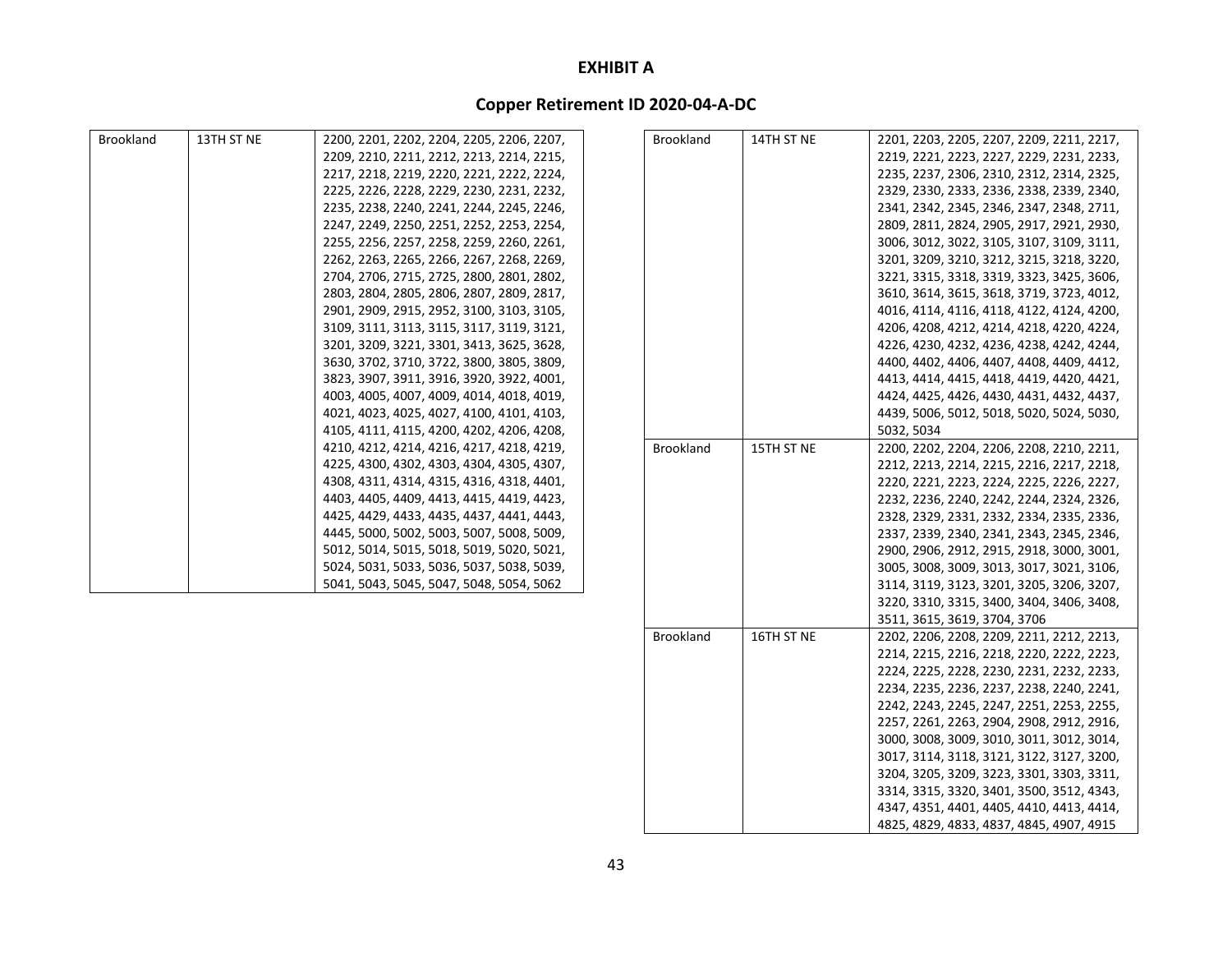| <b>Brookland</b> | 17TH PL NE | 3724, 3735, 3801, 3804, 3805, 3808, 3809, |                  |            | 4415, 4420, 4421, 4423, 4425, 4427, 4430, |
|------------------|------------|-------------------------------------------|------------------|------------|-------------------------------------------|
|                  |            | 3812, 3817, 3820, 3821, 3824, 3825, 3828, |                  |            | 4431, 4433, 4500, 4504                    |
|                  |            | 3833, 3901, 3905, 3906, 3909, 3912, 3917, | <b>Brookland</b> | 19TH ST NE | 3943, 3947, 3951, 4010, 4015, 4020, 4021, |
|                  |            | 3918, 3925                                |                  |            | 4025, 4030, 4031, 4035, 4040, 4101, 4104, |
| <b>Brookland</b> | 17TH ST NE | 2510, 2515, 2520, 2523, 2525, 2600, 2602, |                  |            | 4108, 4109, 4112, 4113, 4117, 4120, 4121, |
|                  |            | 2604, 2608, 2610, 2612, 2615, 2621, 2625, |                  |            | 4124, 4125, 4200, 4201, 4205, 4210, 4229, |
|                  |            | 2700, 2701, 2702, 2703, 2704, 2709, 2711, |                  |            | 4304, 4305, 4308, 4309, 4312, 4316, 4323, |
|                  |            | 2713, 2714, 2716, 2717, 2718, 2720, 2801, |                  |            | 4400, 4401, 4415, 4419, 4431              |
|                  |            | 2813, 2814, 2829, 2911, 2913, 2915, 3003, | <b>Brookland</b> | 1ST ST NE  | 1618, 1620, 1625, 1627, 1700, 1701, 1706, |
|                  |            | 3004, 3005, 3008, 3009, 3010, 3109, 3202, |                  |            | 1710, 1920, 1921, 1922, 1923, 1924, 1925, |
|                  |            | 3206, 3208, 3212, 3215, 3217, 3219, 3300, |                  |            | 1926, 1927, 1928, 1929, 1930, 1931, 1932, |
|                  |            | 3301, 3303, 3304, 3314, 3404, 3405, 3409, |                  |            | 1933, 1934, 1935, 1937, 1939, 4311, 4321, |
|                  |            | 3411, 3412, 3415, 3501, 3509, 3519, 3521, |                  |            | 4331, 4424, 4425, 4428, 4430, 4434, 4436, |
|                  |            | 3607, 3608, 3609, 3611, 3613, 3614, 3615, |                  |            | 5910, 5920                                |
|                  |            | 3616, 3617, 3619, 3711, 3714, 3718, 3722, | <b>Brookland</b> | 20TH ST NE | 2400, 2410, 2802, 2805, 2902, 2904, 2906, |
|                  |            | 3726, 3730, 3800, 3801, 3804, 3805, 3813, |                  |            | 2910, 2917, 2921, 2925, 3000, 3001, 3003, |
|                  |            | 3816, 3820, 3822, 3900, 3901, 3904, 3905, |                  |            | 3004, 3005, 3006, 3007, 3008, 3011, 3100, |
|                  |            | 3908, 3909, 3912, 3915, 3919, 3920, 3923, |                  |            | 3102, 3109, 3129, 3208, 3210, 3221, 3222, |
|                  |            | 3924, 3928, 3938, 4501, 4505, 4509, 4513, |                  |            | 3302, 3303, 3304, 3309, 3310, 3314, 3400, |
|                  |            | 4517, 4521, 4525                          |                  |            | 3404, 3408, 3411, 3412, 3414, 3419, 3421, |
| <b>Brookland</b> | 18TH PL NE | 4100, 4103, 4104, 4105, 4112, 4113, 4116, |                  |            | 3511, 3513, 3515, 3600, 3602, 3604, 3606, |
|                  |            | 4119, 4121                                |                  |            | 3607, 3608, 3610, 3612, 3614, 3615, 3617, |
| <b>Brookland</b> | 18TH ST NE | 2707, 2711, 2715, 2800, 2810, 2814, 2816, |                  |            | 3618, 3620, 3800, 3805, 3809, 3812, 3814, |
|                  |            | 2818, 3100, 3103, 3105, 3107, 3118, 3119, |                  |            | 3815, 3816, 3818, 3819, 3823, 3900, 3901, |
|                  |            | 3121, 3123, 3125, 3126, 3137, 3196, 3198, |                  |            | 3903, 3905, 3906, 3909, 3911, 3913, 3914, |
|                  |            | 3216, 3300, 3302, 3308, 3310, 3312, 3321, |                  |            | 3922, 3926, 4005, 4009, 4017, 4025, 4028, |
|                  |            | 3406, 3408, 3418, 3426, 3502, 3504, 3506, |                  |            | 4031, 4032, 4100, 4104, 4108, 4112, 4120, |
|                  |            | 3508, 3510, 3512, 3602, 3603, 3605, 3607, |                  |            | 4124, 4200, 4206, 4209, 4212, 4213, 4217, |
|                  |            | 3608, 3609, 3610, 3611, 3612, 3613, 3615, |                  |            | 4305, 4309, 4317, 4321, 4325, 4336, 4405, |
|                  |            | 3616, 3617, 3618, 3619, 3621, 3622, 3624, |                  |            | 4409, 4413, 4416, 4422, 4426, 4430, 4432, |
|                  |            | 3625, 3626, 3627, 3628, 3703, 3707, 3711, |                  |            | 4435, 4500, 4504, 4508                    |
|                  |            | 3713, 3715, 3717, 3719, 3721, 3723, 3725, | Brookland        | 21ST PL NE | 2400, 2402, 2403, 2404, 2410              |
|                  |            | 3727, 3729, 3730, 3731, 3806, 3812, 3830, | <b>Brookland</b> | 21ST ST NE | 3900, 3901, 3904, 3905, 3906, 3908, 3909, |
|                  |            | 3900, 3914, 3918, 3921, 3924, 3925, 4005, |                  |            | 3910, 3914, 3917, 3918, 3921, 3922, 3925, |
|                  |            | 4100, 4104, 4106, 4108, 4109, 4112, 4113, |                  |            | 4000, 4001, 4002, 4004, 4006, 4007, 4008, |
|                  |            | 4115, 4116, 4117, 4118, 4121, 4123, 4125, |                  |            | 4009, 4010, 4011, 4012, 4014, 4015, 4016, |
|                  |            | 4129, 4131, 4133, 4201, 4205, 4213, 4307, |                  |            | 4017, 4018, 4019, 4101, 4103, 4301, 4304, |
|                  |            | 4315, 4319                                |                  |            | 4308, 4312, 4313, 4316, 4320, 4321        |
| <b>Brookland</b> | 19TH PL NE | 4000, 4001, 4011, 4204, 4205, 4208, 4209, |                  |            |                                           |
|                  |            | 4212, 4213, 4230, 4304, 4308, 4309, 4313, |                  |            |                                           |
|                  |            | 4316, 4317, 4320, 4335, 4400, 4401, 4410, |                  |            |                                           |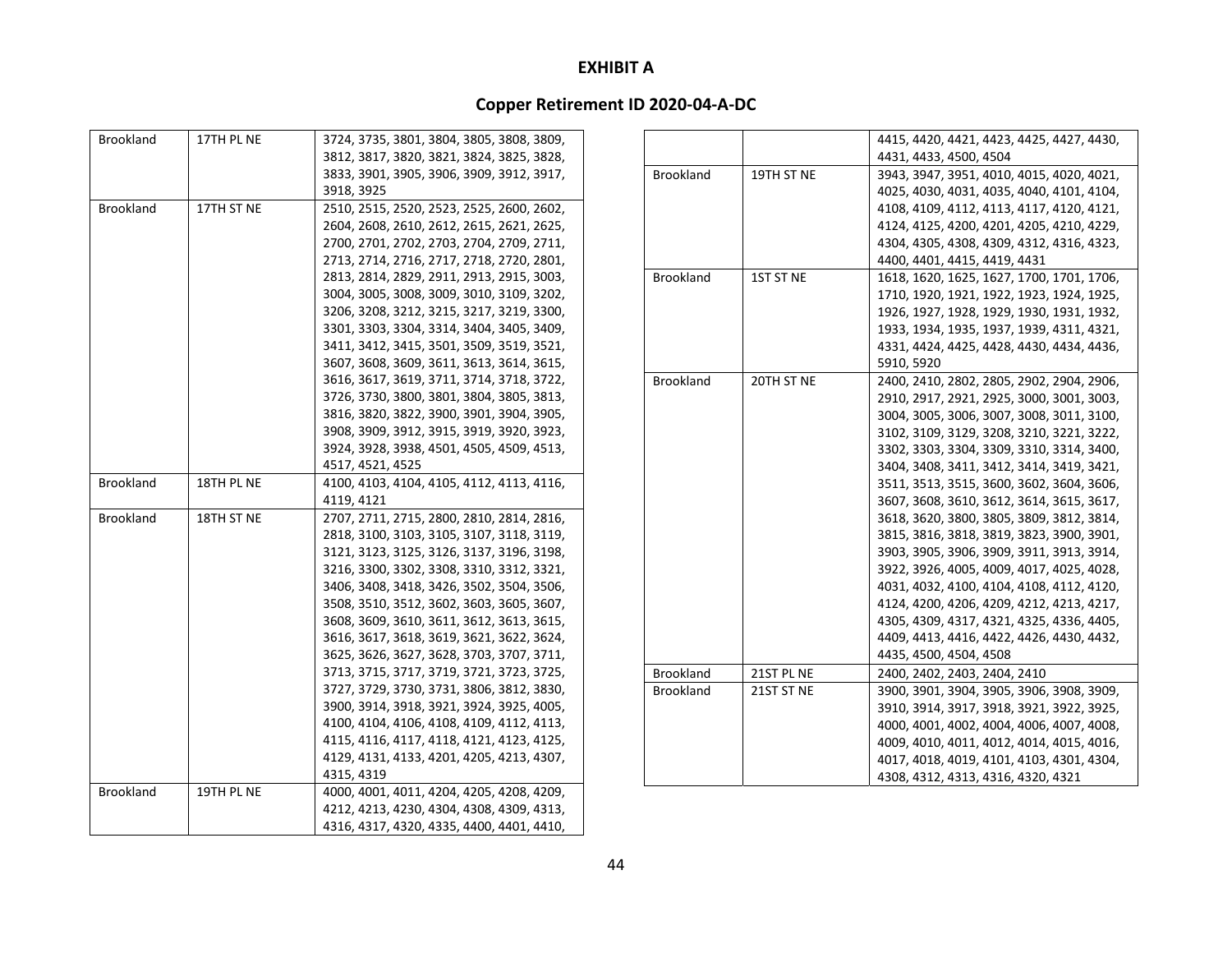# **Copper Retirement ID 2020‐04‐A‐DC**

| Brookland        | 22ND ST NE | 2506, 2508, 2509, 2510, 2512, 2513, 2514, | Brookland        | 26TH ST NE | 2708, 2710, 2711, 2714, 2722, 2800, 2800  |
|------------------|------------|-------------------------------------------|------------------|------------|-------------------------------------------|
|                  |            | 2515, 2521, 2604, 2605, 2608, 2610, 2611, |                  |            | 1/2, 2801, 2802, 2803, 2804, 2805, 2806,  |
|                  |            | 2612, 2614, 2628, 2714, 2715, 2725, 2728, |                  |            | 2807, 2808, 2809, 2812, 2815, 2817, 2900, |
|                  |            | 2730, 3200, 3204, 3207, 3209, 3216, 3303, |                  |            | 2901, 2904, 2905, 2908, 2913, 2917, 2918, |
|                  |            | 3304, 3307, 3309, 3310, 3311, 3313, 3400, |                  |            | 2921, 2924, 2925, 2927, 3000, 3001, 3003, |
|                  |            | 3402, 3404, 3416, 3600, 3601, 3605, 3609, |                  |            | 3005, 3006, 3010, 3015, 3017, 3018, 3019, |
|                  |            | 3611, 3613, 3619, 3620, 3623, 3700, 3705, |                  |            | 3022, 3026, 3100, 3112, 3515, 3518, 3605, |
|                  |            | 3706, 3707, 3709, 3710, 3711, 3712, 3713, |                  |            | 3613, 3623, 3701, 3704, 3708, 3709, 3710, |
|                  |            | 3714, 3715, 3716, 3720, 3722, 3805, 3810, |                  |            | 3713, 3714, 3716, 3721, 3725, 3727, 3801, |
|                  |            | 3816, 3817, 3818, 3819, 3821, 3823, 3900, |                  |            | 3810, 3812, 3816, 3819, 3824, 3825, 3826, |
|                  |            | 3901, 3904, 3905, 3908, 3909, 3916, 3917, |                  |            | 3828, 3829, 3832, 3835, 3836, 3839        |
|                  |            | 3920, 3924, 3925, 3929, 4000, 4001, 4004, | <b>Brookland</b> | 27TH ST NE | 2818, 2824, 2825, 2827, 2828, 2829, 2830, |
|                  |            | 4005, 4008, 4012, 4016, 4017, 4020, 4021, |                  |            | 2832, 2833, 2835, 2837, 2838, 2839, 2841  |
|                  |            | 4025, 4028, 4029, 4032, 4033, 4036, 4037, | <b>Brookland</b> | 28TH ST NE | 2504, 2600, 2612, 2614, 2620, 2720, 2722, |
|                  |            | 4106, 4111, 4115, 4123, 4134, 4142, 4200, |                  |            | 2723, 2724, 2725, 2726, 2727, 2728, 2729, |
|                  |            | 4205, 4211, 4221, 4222, 4226, 4230, 4305, |                  |            | 2730, 2731, 3512, 3515, 3520, 3521, 3600, |
|                  |            | 4306, 4310, 4317, 4318, 4325, 4329        |                  |            | 3601, 3604, 3609, 3612, 3613, 3621        |
| <b>Brookland</b> | 24TH ST NE | 2506, 2510, 2512, 2514, 2602, 2604, 2606, | <b>Brookland</b> | 2ND ST NE  | 1701, 1703, 1705, 1709, 1713, 1715, 1813, |
|                  |            | 2607, 2617, 2619, 2621, 2702, 2705, 2706, |                  |            | 1815, 1817, 1821, 1831, 1900, 1902, 1904, |
|                  |            | 2708, 2709, 2710, 2711, 2713, 3002, 3003, |                  |            | 1906, 1908, 1910, 1916, 1922, 1926, 1928, |
|                  |            | 3011, 3021, 3028, 3032, 3034, 3100, 3101, |                  |            | 1930, 1932, 1934, 1938, 1940, 2017, 2019, |
|                  |            | 3102, 3104, 3107, 3109, 3135, 3136, 3139, |                  |            | 2021, 2025, 2027, 2029, 2031, 2033, 2035, |
|                  |            | 3141, 3300, 3302, 3304, 3314, 3400, 3401, |                  |            | 2037, 2039, 2101, 2103, 2105, 2107, 2304, |
|                  |            | 3409, 3410, 3416, 3418, 3419, 3420, 3504, |                  |            | 2308, 2312, 2314, 2322, 2326, 2328, 2332, |
|                  |            | 3505, 3506, 3507, 3508, 3509, 3511, 3512, |                  |            | 2334, 2336, 2402, 2404, 2406, 2408, 2410, |
|                  |            | 3517, 3519, 3600, 3603, 3604, 3605, 3608, |                  |            | 2412, 2413, 2414, 2419, 2422, 2426, 2428, |
|                  |            | 3609, 3610, 3613, 3615, 3618, 3619, 3625, |                  |            | 2429, 2430, 2432, 2434, 4330, 4400, 4401, |
|                  |            | 3703, 3705, 3706, 3708, 3710, 3712, 3713, |                  |            | 4402, 4403, 4406, 4407, 4408, 4409, 4413, |
|                  |            | 3718, 3720, 3722, 3723, 3724, 3729, 3802, |                  |            | 4419, 4421, 4422, 4424, 4428, 5701, 5703, |
|                  |            | 3804, 3808, 3810, 3811, 3815, 3819, 3821, |                  |            | 5707, 5713, 5715, 5721, 5725, 5727, 5731, |
|                  |            | 3900, 3903, 3906, 3910, 3918, 4000, 4020, |                  |            | 5733, 5801, 5803                          |
|                  |            | 4024, 4028                                | <b>Brookland</b> | 30TH PL NE | 3700, 3704, 3708, 3714, 3717, 3721, 3722, |
| <b>Brookland</b> | 25TH PL NE | 3810, 3812, 3815, 3818, 3820, 3822, 3827, |                  |            | 3724, 3726                                |
|                  |            | 3900, 3902, 3905, 3908                    | <b>Brookland</b> | 30TH ST NE | 2129, 2130, 2133, 2137, 2138, 2141, 2142, |
| <b>Brookland</b> | 25TH ST NE | 2801, 2803, 2901, 2905, 2906, 2910, 2914, |                  |            | 2145, 2146, 2149, 2150, 2153, 2154, 2157, |
|                  |            | 3002, 3004, 3006, 3007, 3008, 3011, 3014, |                  |            | 2158, 2159, 2400, 2401, 2402, 2403, 2408, |
|                  |            | 3015, 3018, 3019                          |                  |            | 2410, 2411, 2412, 2414, 2419, 2421, 2515, |
|                  |            |                                           |                  |            | 2519, 2600, 2601, 2602, 2605, 2615, 2624, |

2700, 2705, 2724, 2725, 2726, 2727, 2728, 2804, 2806, 2810, 2816, 2818, 2826, 2827,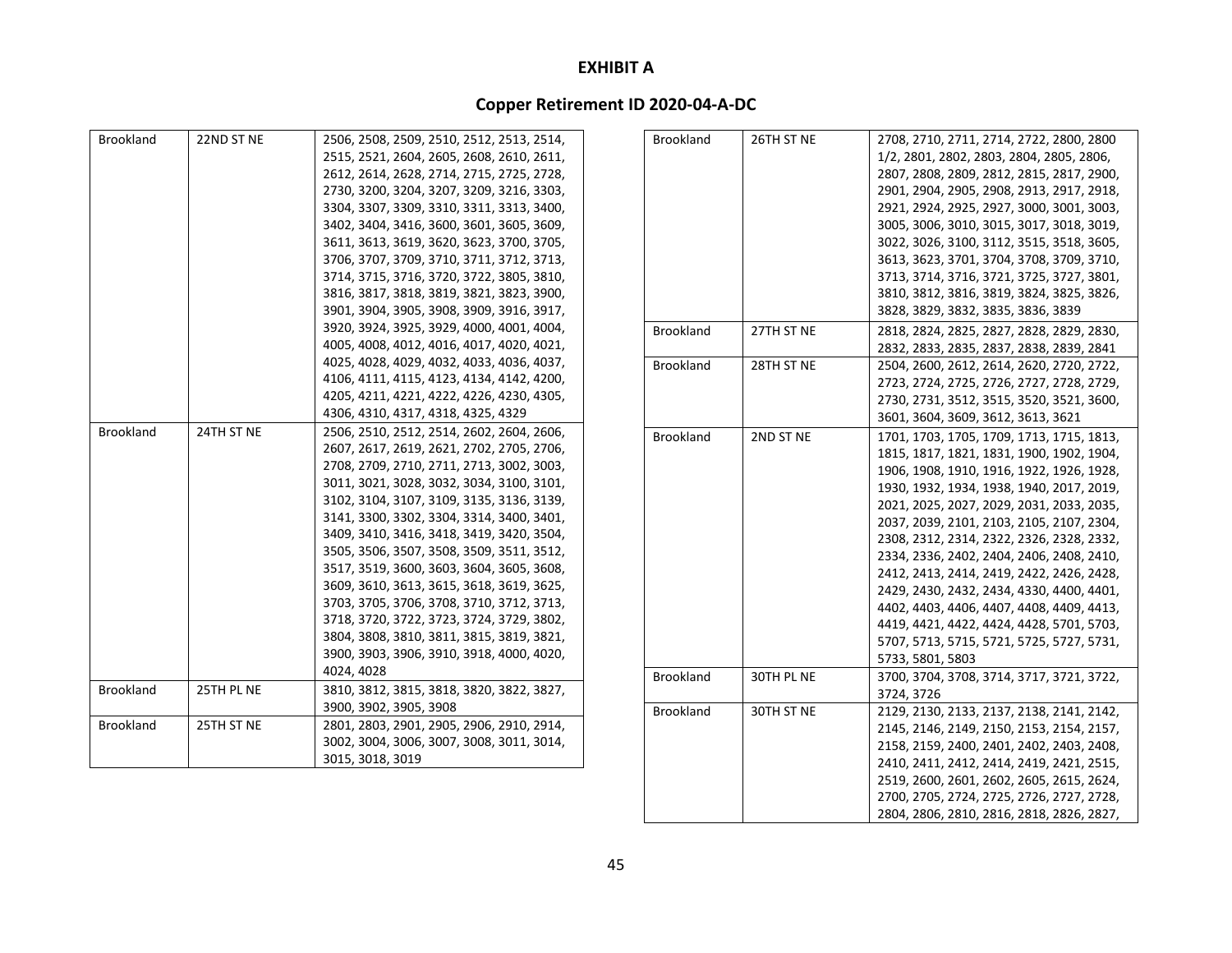|                  |            | 2830, 2832, 2834, 2836, 2840, 2842, 2844,   | <b>Brookland</b> |
|------------------|------------|---------------------------------------------|------------------|
|                  |            | 2846                                        |                  |
| <b>Brookland</b> | 31ST PL NE | 2613, 2616, 2617, 2620, 3714, 3716          |                  |
| <b>Brookland</b> | 31ST ST NE | 2330, 2500, 2510, 2610                      |                  |
| Brookland        | 35TH ST NE | 3101, 3102, 3104, 3105, 3106, 3107, 3108,   |                  |
|                  |            | 3109, 3110, 3111, 3113                      |                  |
| <b>Brookland</b> | 3RD ST NE  | 1700, 1706, 1710, 1712, 1727, 1729, 1805,   |                  |
|                  |            | 1809, 1811, 1812, 1912, 1927, 2001, 2003,   |                  |
|                  |            | 2005, 2007, 2009, 2011, 2012, 2013, 2014,   |                  |
|                  |            | 2015, 2016, 2018, 2020, 2021, 2024, 2025,   |                  |
|                  |            | 2026, 2027, 2029, 2109, 2110, 2111, 2112    |                  |
|                  |            | A, 2112 B, 2114 A, 2114 B, 2115, 2116 A,    |                  |
|                  |            | 2116 B, 2118, 2119, 2120, 2122 A, 2122 B,   |                  |
|                  |            | 2123, 2124 A, 2124 B, 2125, 2126 A, 2126 B, |                  |
|                  |            | 2127, 2129, 2131, 2301, 2303, 2305, 2307,   |                  |
|                  |            | 2309, 2311, 2313, 2315, 2319, 2321, 2325,   |                  |
|                  |            | 2329, 2331, 2335, 2337, 2339, 2400, 2402,   |                  |
|                  |            | 2403, 2404, 2405, 2406, 2407, 2409, 2410,   |                  |
|                  |            | 2411, 2414, 2415, 2416, 2417, 2418, 2419,   |                  |
|                  |            | 2420, 2421, 2422, 2423, 2425, 2427, 2429,   |                  |
|                  |            | 2431, 2433, 2435, 2500, 2510, 2517, 2519,   |                  |
|                  |            | 2520, 2521, 2523, 2527, 2529, 2531, 2533,   |                  |
|                  |            | 2535, 2537, 2539, 2541, 2601, 2603, 2605,   | <b>Brookland</b> |
|                  |            | 2607, 2609, 2611, 2613, 2615, 2617, 2621,   |                  |
|                  |            | 2623, 5661, 5700, 5702, 5706, 5707, 5708,   |                  |
|                  |            | 5709, 5713, 5715, 5719, 5721, 5725, 5801,   |                  |
|                  |            | 5803, 5807, 5813, 5901, 5911, 5915, 6003,   |                  |
|                  |            | 6010, 6011, 6013, 6014, 6015, 6109, 6113,   |                  |
|                  |            | 6117, 6121                                  |                  |

| <b>Brookland</b> | 4TH ST NE | 1900, 1902, 1906, 1908, 1910, 1912, 1914, |
|------------------|-----------|-------------------------------------------|
|                  |           | 1918, 1920, 1924, 1928, 1930, 1934, 1936, |
|                  |           | 1938, 1957, 1959, 1961, 2002, 2004, 2006, |
|                  |           | 2007, 2007 1/2, 2009, 2010, 2012, 2013,   |
|                  |           | 2015, 2016, 2018, 2019, 2020, 2021, 2022, |
|                  |           | 2024, 2026, 2028, 2100, 2101, 2105, 2108, |
|                  |           | 2109, 2110, 2111, 2112, 2113, 2115, 2116, |
|                  |           | 2117, 2118, 2119, 2120, 2121, 2122, 2123, |
|                  |           | 2124, 2125, 2126, 2127, 2128, 2129, 2131, |
|                  |           | 2133, 2135, 2300, 2310, 2312, 2314, 2316, |
|                  |           | 2318, 2321, 2410, 2414, 2416, 2418, 2420, |
|                  |           | 2422, 2424, 2426, 2428, 2430, 2506, 2510, |
|                  |           | 2512, 2518, 2600, 2604, 2605, 2606, 2608, |
|                  |           | 2609, 2610, 2612, 2614, 2620, 2626, 2628, |
|                  |           | 2630, 2632, 2637, 2640, 2700, 2708, 2712, |
|                  |           | 2716, 2729, 2731, 2733, 2735, 2737, 2741, |
|                  |           | 2743, 2745, 2751, 2753, 2757, 2801, 2805, |
|                  |           | 2807, 2809, 2811, 2813, 2815, 2817, 2823, |
|                  |           | 2827, 2829, 2831, 2833, 2835, 2837, 5500, |
|                  |           | 5502, 5504, 5508, 5509, 5512, 5513, 5516, |
|                  |           | 5517, 5520, 5521, 5524, 5532, 5536, 5540, |
|                  |           | 5548                                      |
| <b>Brookland</b> | 5TH ST NE | 1915, 1919, 1935, 1946, 2000, 2002, 2112, |
|                  |           | 2801, 2803, 2804, 2805, 2806, 2808, 2809, |
|                  |           | 2810, 2811, 2812, 2814, 2816, 2817, 2821, |
|                  |           | 2823, 2825, 2829, 5501, 5503, 5504, 5508, |
|                  |           | 5512, 5515, 5516, 5527, 5531, 5533, 5537, |
|                  |           | 5702, 5703, 5704, 5707, 5709, 5710, 5713, |
|                  |           | 5714, 5715, 5716, 5720, 5721, 5722, 5725, |
|                  |           | 5726, 5727, 5731, 5732, 5733, 5734, 5737, |
|                  |           | 5739, 5740, 5743, 5745, 5803, 5809, 5815, |
|                  |           | 5819, 5821                                |
|                  |           |                                           |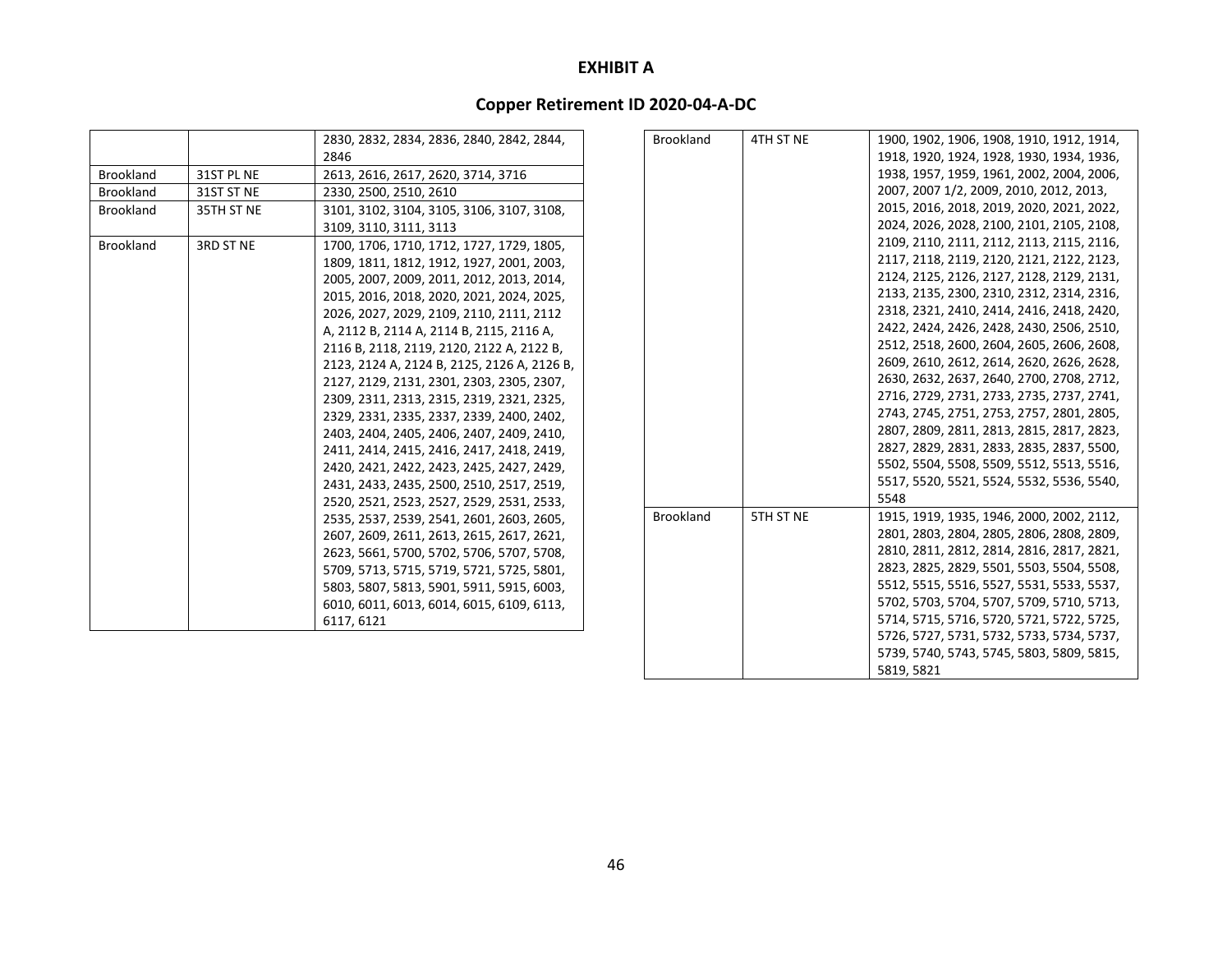# **Copper Retirement ID 2020‐04‐A‐DC**

| <b>Brookland</b> | 6TH PL NE | 4400, 4401, 4402, 4403, 4404, 4405, 4406, | <b>Brookland</b> | 7TH ST NE | 2801, 2823, 2825, 2827, 2829, 2901, 2905, |
|------------------|-----------|-------------------------------------------|------------------|-----------|-------------------------------------------|
|                  |           | 4407, 4408, 4409, 4410, 4411, 4412, 4413, |                  |           | 2907, 2911, 2912, 2913, 2915, 2917, 2919, |
|                  |           | 4414, 4415, 4416, 4417, 4421, 4422, 4423, |                  |           | 2921, 2923, 2925, 2927, 3001, 3003, 3005, |
|                  |           | 4424, 4425, 4428, 4429, 4430, 4431, 4432, |                  |           | 3007, 3009, 3010, 3011, 3012, 3013, 3014, |
|                  |           | 4433, 4434, 4435, 4500, 4501, 4502, 4503, |                  |           | 3016, 3018, 3020, 3024, 3026, 3028, 3030, |
|                  |           | 4504, 4505, 4506, 4507, 4508, 4509, 4510, |                  |           | 3031, 3032, 3034, 3038, 3040, 3042, 3044, |
|                  |           | 4512, 4515, 4517, 4518, 4519, 4520, 4522, |                  |           | 3046, 3050, 3052, 3054, 3056, 3058, 3117, |
|                  |           | 4526, 4528, 4530, 4600, 4602, 4606, 4608, |                  |           | 3119, 3121, 3201, 3203, 3205, 3215, 3217, |
|                  |           | 4700, 4701, 4702, 4703, 4704, 4705, 4708, |                  |           | 3219, 3302, 3303, 3304, 3305, 3306, 3308, |
|                  |           | 4709, 4710, 4714, 4715, 4716, 4717, 4718, |                  |           | 3310, 3312, 3316, 3318, 3320, 3322, 3323, |
|                  |           | 4719, 4722, 4726, 4728, 4730, 4732, 4734, |                  |           | 3324, 3328, 3330, 3334, 3336, 3338, 3924, |
|                  |           | 4736, 4740, 4742, 4744, 4748, 4750, 4752, |                  |           | 4001, 4010, 4012, 4014, 4016, 4018, 4020, |
|                  |           | 4754, 5000, 5008, 5014, 5018, 5020, 5024, |                  |           | 4022, 4024, 4025, 4026, 4030, 4032, 4034, |
|                  |           | 5026, 5032, 5036, 5042, 5044, 5048, 5056, |                  |           | 4036, 4400, 4401, 4402, 4403, 4404, 4405, |
|                  |           | 5057, 5063, 5066, 5067                    |                  |           | 4406, 4407, 4410, 4411, 4412, 4414, 4415, |
| <b>Brookland</b> | 6TH ST NE | 2620, 2622, 2624, 2628, 2630, 2632, 2700, |                  |           | 4417, 4418, 4419, 4420, 4421, 4422, 4423, |
|                  |           | 2701, 2703, 2704, 2706, 2707, 2709, 2711, |                  |           | 4424, 4425, 4426, 4427, 4428, 4429, 4430, |
|                  |           | 2712, 2714, 2715, 2717, 2719, 2721, 2723, |                  |           | 4431, 4433, 4434, 4435, 4436, 4438, 4439, |
|                  |           | 2725, 2729, 2737, 2801, 2805, 2807, 2810, |                  |           | 4501, 4503, 4504, 4505, 4506, 4507, 4508, |
|                  |           | 2811, 2812, 2814, 2815, 2816, 2818, 2820, |                  |           | 4509, 4510, 4511, 4512, 4514, 4515, 4517, |
|                  |           | 2824, 2826, 2828, 4705, 4709, 4711, 4713, |                  |           | 4519, 4521, 4523, 4527, 4603, 4605, 4607, |
|                  |           | 4715, 4717, 4719, 4801, 4803, 4805, 4807, |                  |           | 4703, 4704, 4705, 4709, 4712, 4713, 4714, |
|                  |           | 4809, 4811, 5703, 5707, 5709, 5713, 5715, |                  |           | 4716, 4717, 4718, 4719, 4720, 4725, 4727, |
|                  |           | 5721, 5727, 5731, 5733, 5737, 5739, 5820, |                  |           | 4800, 4802, 4803, 4804, 4805, 4807, 4808, |
|                  |           | 5822, 5916, 5920, 6000, 6002              |                  |           | 4809, 4810, 4812, 4814, 4816, 4817, 4821, |
| <b>Brookland</b> | 7TH PL NE | 4903, 4909, 4911, 4915, 4917, 4921, 4927, |                  |           | 4831, 4902, 4906, 4908, 4910, 4912, 4914, |
|                  |           | 4929                                      |                  |           | 4916, 4918, 4920, 4922, 4924, 4926, 4928, |
|                  |           |                                           |                  |           | 5132, 5133, 5134, 5135, 5136, 5137, 5138, |
|                  |           |                                           |                  |           | 5140, 5142, 5144, 5145, 5146, 5149, 5150, |
|                  |           |                                           |                  |           | 5151, 5153, 5154, 5157, 5159, 5160, 5161, |

5163, 5164, 5165, 5168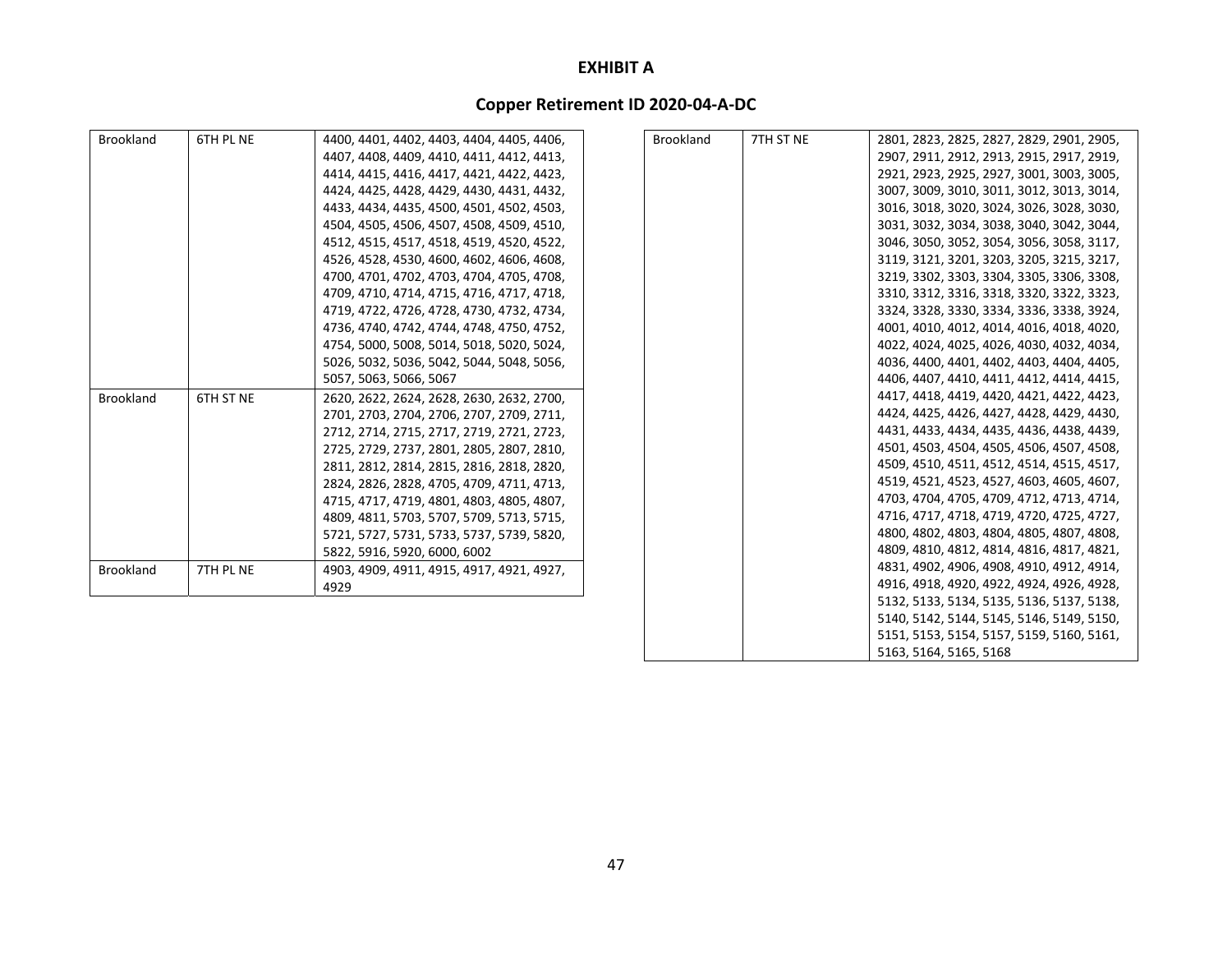| Brookland        | 8TH ST NE          | 2801, 2900, 2904, 2908, 2912, 2916, 2920,    |
|------------------|--------------------|----------------------------------------------|
|                  |                    | 3200, 3201, 3202, 3204, 3206, 3208, 3210,    |
|                  |                    | 3212, 3214, 3216, 3218, 3220, 3225, 3315,    |
|                  |                    | 4702, 4703, 4704, 4705, 4708, 4709, 4710,    |
|                  |                    | 4713, 4716, 4717, 4720, 4725, 4726, 4727,    |
|                  |                    | 4802, 4803, 4804, 4806, 4807, 4809, 4812,    |
|                  |                    | 4813, 4814, 4816, 4818, 4819, 4820, 4900,    |
|                  |                    | 4901, 4903, 4906, 4907, 4908, 4910, 4914,    |
|                  |                    | 4916, 4920, 4922, 4924, 4928, 4930, 4950,    |
|                  |                    | 4952, 4954, 4960, 4961, 4963, 4965, 4967,    |
|                  |                    | 4969, 4973, 4975, 4979, 4981, 5000, 5004,    |
|                  |                    | 5010, 5011, 5012, 5013, 5016, 5018, 5019,    |
|                  |                    | 5023, 5025, 5030, 5032, 5033, 5036, 5038,    |
|                  |                    | 5042, 5043, 5045, 5048, 5051, 5054, 5055,    |
|                  |                    | 5056, 5057, 5060, 5062, 5063, 5066, 5067,    |
|                  |                    | 5068, 5069, 5071, 5073, 5074, 5077, 5079,    |
|                  |                    | 5130, 5132, 5133, 5134, 5136, 5137, 5138,    |
|                  |                    | 5139, 5140, 5141, 5142, 5144, 5145, 5146,    |
|                  |                    | 5147, 5148, 5150, 5151, 5152, 5154, 5158,    |
|                  |                    | 5160, 5162, 5164, 5400, 5402, 5406, 5408,    |
|                  |                    | 5412, 5414, 5416, 5417, 5420, 5422, 5426,    |
|                  |                    | 5428, 5800, 5801, 5802, 5806, 5807, 5808,    |
|                  |                    | 5809, 5812, 5815, 5818, 5819, 5820, 5900,    |
|                  |                    | 5901, 5903, 5906, 5907, 5908, 5909, 5912,    |
|                  |                    | 5914, 5915, 5919, 5921                       |
| <b>Brookland</b> | 9TH ST NE          | 1899, 3211, 3213, 3301, 3303, 3313, 3317     |
| <b>Brookland</b> | <b>ADAMS ST NE</b> | 1300, 1301, 1303, 1308, 1309, 1312, 1313,    |
|                  |                    | 1316, 1317, 1320, 1324, 1328, 1329, 1332,    |
|                  |                    | 1333, 1336, 1337, 1340, 1345, 1346, 1349,    |
|                  |                    | 1350, 1354, 1356, 1357, 1365, 1371, 1375,    |
|                  |                    | 1379, 1383, 1385, 1387, 1389, 1500, 1501,    |
|                  |                    | 1502, 1504, 1506, 1508, 1510, 1512, 1514,    |
|                  |                    | 1800, 1801, 1850, 1880, 200, 202, 204, 208,  |
|                  |                    | 210, 212, 214, 216, 218, 220, 222, 226, 228, |
|                  |                    | 230, 232, 234, 2915, 2919, 3000, 3004,       |
|                  |                    | 3006, 3008, 301, 3010, 3012, 3014, 3015,     |
|                  |                    | 3016, 3017, 3018, 3020, 3023, 3027, 303,     |
|                  |                    | 3031, 3035, 305, 307, 3100, 3101, 3103,      |
|                  |                    | 3104, 3108, 3112, 313, 315, 317, 324, 328,   |
|                  |                    | 330, 332, 334, 336, 338                      |

| <b>Brookland</b> | ALLISON ST NE          | 1210, 1218, 1220, 1300, 1301, 1302, 1310,      |
|------------------|------------------------|------------------------------------------------|
|                  |                        | 1311, 1312, 1316, 1317, 1318, 1319, 1320,      |
|                  |                        | 1323, 1324, 1326, 1329, 1700, 1708, 1716,      |
|                  |                        | 1723, 1724, 1727, 1731, 1732, 1735, 1736,      |
|                  |                        | 1739, 1742, 1743, 1744, 1746, 37, 41, 43,      |
|                  |                        | 44, 48, 52, 53, 54, 56, 58, 60, 600, 602, 604, |
|                  |                        | 605, 607, 608, 609, 61, 610, 611, 612, 613,    |
|                  |                        | 614, 615, 616, 62, 65, 66, 68, 72, 74, 76, 78, |
|                  |                        | 80, 82, 86                                     |
| <b>Brookland</b> | <b>ASCOT PL NE</b>     | 201, 202, 203, 204, 205, 206, 207, 208, 209,   |
|                  |                        | 211, 212, 213, 214, 215, 216, 217, 218, 219,   |
|                  |                        | 220, 221, 223, 225, 226, 227, 228, 229, 230,   |
|                  |                        | 231, 232, 233, 235                             |
| <b>Brookland</b> | <b>BALDWIN CRES NE</b> | 2400, 2402, 2404, 2406, 2408, 2410, 2412,      |
|                  |                        | 2414, 2418, 2420, 2422, 2424, 2426, 2428,      |
|                  |                        | 2430, 2432, 2436, 2438, 2440, 2442, 2444,      |
|                  |                        | 2446, 2448, 2450, 2454, 2456, 2458, 2460,      |
|                  |                        | 2462, 2464, 2466, 2468, 2472, 2474, 2476,      |
|                  |                        | 2478, 2480, 2482, 2500, 2501, 2502, 2503,      |
|                  |                        | 2504, 2505, 2506, 2507, 2508, 2509, 2510,      |
|                  |                        | 2511, 2512, 2513, 2515, 2516, 2518, 2519,      |
|                  |                        | 2520, 2521, 2522, 2523, 2525, 2526, 2527,      |
|                  |                        | 2528, 2529, 2530, 2531, 2532, 2533, 2534,      |
|                  |                        | 2537, 2538, 2539, 2540, 2541, 2542, 2543,      |
|                  |                        | 2544, 2545, 2546, 2547                         |
| <b>Brookland</b> | BELAIR PL NE           | 2840, 2841, 2842, 2843, 2846, 2849, 2852,      |
|                  |                        | 2854                                           |
| <b>Brookland</b> | <b>BLADENSBURG RD</b>  | 2325, 2335, 2507, 2511, 2515, 2533, 2537,      |
|                  | NE                     | 2600, 2615, 2616, 2618, 2619, 2622, 2623,      |
|                  |                        | 2628, 2703, 2705, 2710, 2725, 2820, 2838,      |
|                  |                        | 2910, 2914, 3022, 3024, 3033, 3035, 3039,      |
|                  |                        | 3041, 3043, 3170, 3200                         |
| <b>Brookland</b> | BRENTWOOD RD           | 1222, 1224, 1230, 1348, 1356, 1358, 1428,      |
|                  | NE                     | 1430, 2501, 2503, 2505, 2507, 2511, 2601,      |
|                  |                        | 2605, 2607, 2609, 2611, 2615, 2617, 2620,      |
|                  |                        | 2626, 2630, 2700, 2701, 2704, 2706, 2800,      |
|                  |                        | 2804, 2805, 2810, 2819, 2821, 2823, 2827,      |
|                  |                        | 2831, 2834, 2836, 2837, 2841, 2849, 2853       |
|                  |                        |                                                |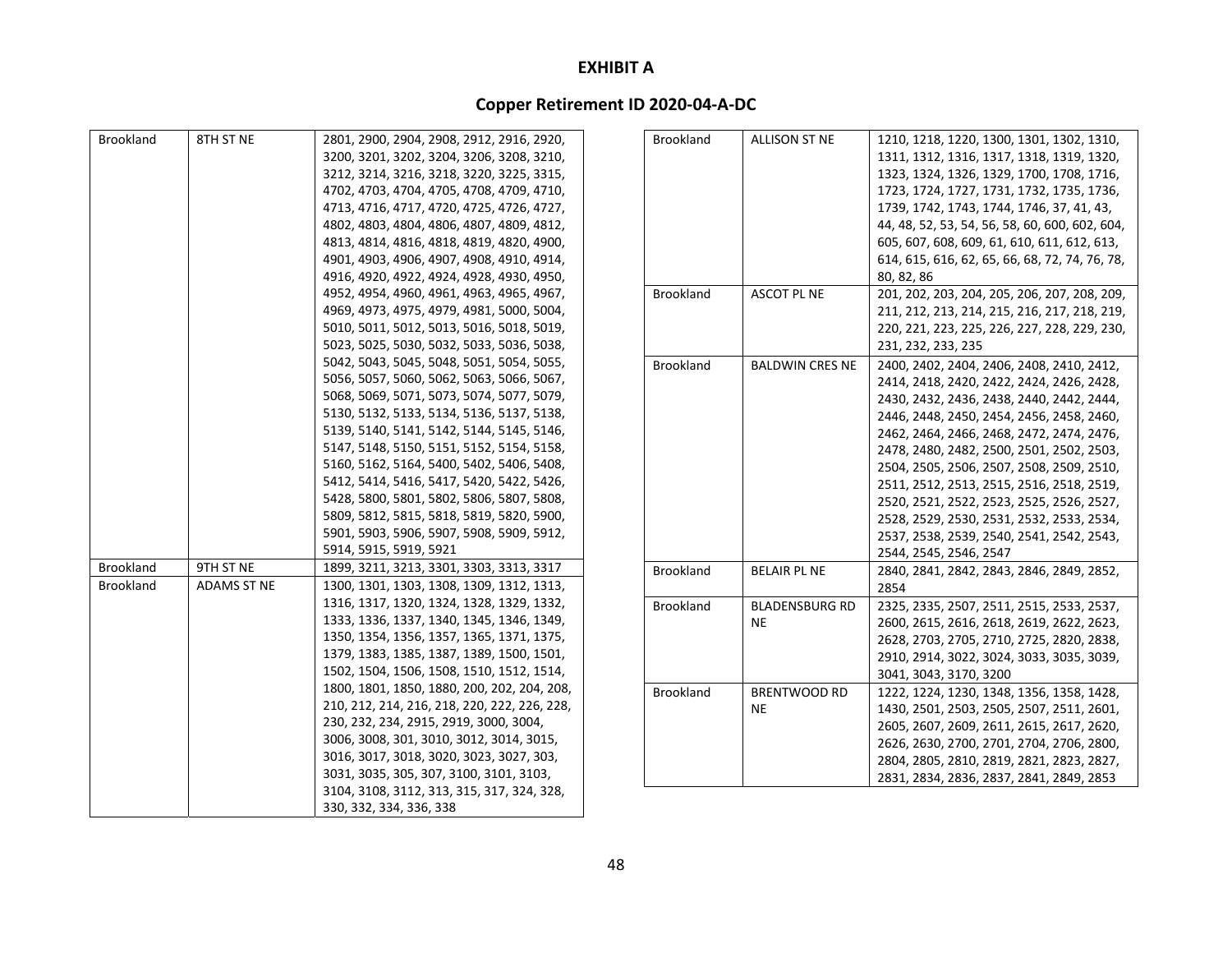| <b>Brookland</b> | BRYANT ST NE          | 1001, 1003, 1005, 1009, 1012, 1014, 1015,       |
|------------------|-----------------------|-------------------------------------------------|
|                  |                       | 1016, 1018, 1020, 1022, 1308, 1309, 1312,       |
|                  |                       | 1313, 1316, 1317, 1320, 1321, 1325, 1328,       |
|                  |                       | 1329, 1333, 1335, 1339, 1343, 1344, 1351,       |
|                  |                       | 1352, 1355, 1356, 1367, 1368, 1371, 1375,       |
|                  |                       | 1376, 1383, 1878, 1914, 200, 2008, 201,         |
|                  |                       | 203, 205, 207, 209, 211, 212, 214, 215, 216,    |
|                  |                       | 217, 219, 220, 221, 222, 223, 224, 225, 227,    |
|                  |                       | 229, 231, 233, 235, 306, 308, 310, 311, 312,    |
|                  |                       | 313, 314, 316, 317, 318, 319, 320, 321, 322,    |
|                  |                       | 323, 324, 326, 328, 329, 330, 331, 332          |
| <b>Brookland</b> | <b>BUCHANAN ST NE</b> | 10, 1010, 1012, 1018, 1020, 1024, 1026,         |
|                  |                       | 1028, 1036, 1042, 12, 1210, 1211, 1212,         |
|                  |                       | 1213, 1214, 1215, 1217, 1218, 1224, 1226,       |
|                  |                       | 1228, 13, 1301, 14, 15, 16 1/2, 1600, 1605,     |
|                  |                       | 1609, 1612, 1613, 1616, 1617, 1620, 1624,       |
|                  |                       | 1625, 1632, 1636, 17, 1700, 1701, 1704,         |
|                  |                       | 1716, 1717, 1720, 1724, 1725, 1728, 1733,       |
|                  |                       | 1737, 1745, 1749, 18, 19, 20, 22, 23, 24, 25,   |
|                  |                       | 28, 31, 34, 35, 36, 37, 39, 40, 42, 46, 48, 49, |
|                  |                       | 50, 51, 52, 53, 54, 55, 601, 602, 603, 605,     |
|                  |                       | 608, 608 1/2, 610, 610 1/2, 611, 612, 613,      |
|                  |                       | 614, 615, 616, 621, 623, 625, 627, 701, 704,    |
|                  |                       |                                                 |
|                  |                       | 706, 712, 716, 720, 722, 724, 730, 732, 736,    |
|                  |                       | 800, 804, 806, 808, 812, 814, 820, 822, 824,    |
|                  |                       | 828, 830, 832, 836                              |
| <b>Brookland</b> | <b>BUNKER HILL RD</b> | 1701, 1703, 1822, 1917, 1925, 1927, 1934,       |
|                  | ΝE                    | 2001, 2003, 2005, 2006, 2009, 2011, 2013,       |
|                  |                       | 2015, 2019, 2111, 2204, 2211, 2218, 2219,       |
|                  |                       | 2222, 2223, 2227, 2231, 2238, 2242, 2246        |
| <b>Brookland</b> | <b>CAPITOL AV NE</b>  | 1828, 1830, 1834, 1835, 1836, 1838, 1840,       |
|                  |                       | 1842, 1843, 1844, 1845, 1846, 1848, 1850,       |
|                  |                       | 1900, 1901, 1903, 1905, 1906, 1914, 1915,       |
|                  |                       | 1917, 1921, 1922, 1923, 1924, 1928, 1930,       |
|                  |                       | 1931, 1932, 1933, 1936, 1937, 1938, 1939,       |
|                  |                       | 1941, 1942, 1944, 1945, 1947, 1948, 1949,       |
|                  |                       | 1950, 1955                                      |
| <b>Brookland</b> | <b>CARLTON AV NE</b>  | 2900, 2902, 2904, 2907, 2909, 2920, 2924,       |
|                  |                       | 2928, 2929, 2932, 2933, 2940, 2945, 2946,       |
|                  |                       | 2947, 2948, 2949, 2952, 2955, 2956, 2957,       |
|                  |                       | 2966                                            |

| <b>Brookland</b> | <b>CENTRAL AV NE</b>  | 2715, 2718, 2722, 2723, 2729, 2731, 2732,    |
|------------------|-----------------------|----------------------------------------------|
|                  |                       | 2733, 2737, 2741, 2900, 3009, 3011, 3100,    |
|                  |                       | 3110, 3114, 3121, 3128, 3141, 3159, 3204,    |
|                  |                       | 3205, 3209, 3210, 3211, 3214, 3216, 3218,    |
|                  |                       | 3219                                         |
| <b>Brookland</b> | <b>CENTRAL PL NE</b>  | 1814, 1819, 1827, 1830, 1832, 1834, 1836,    |
|                  |                       | 1842, 1843, 1848, 1850, 1862                 |
| <b>Brookland</b> | <b>CHANNING PL NE</b> | 805, 806                                     |
| <b>Brookland</b> | <b>CHANNING ST NE</b> | 1436, 1439, 1440, 1443, 1447, 1451, 1452,    |
|                  |                       | 1455, 1456, 1460, 1464, 1505, 1509, 1510,    |
|                  |                       | 1517, 1521, 1522, 1525, 1526, 1529, 1530,    |
|                  |                       | 1532, 1533, 1537, 1541, 2010, 202, 203,      |
|                  |                       | 204, 205, 206, 207, 208, 210, 211, 212,      |
|                  |                       | 2129, 213, 214, 216, 217, 218, 219, 220,     |
|                  |                       | 2201, 2203, 2205, 221, 2214, 2216, 2218,     |
|                  |                       | 222, 223, 224, 225, 226, 227, 228, 230, 232, |
|                  |                       | 233, 234, 236, 2801, 2802, 2804, 2805,       |
|                  |                       | 2806, 2807, 2809, 2810, 2811, 2813, 300,     |
|                  |                       | 3001, 3004, 3005, 3006, 3007, 3008, 3009,    |
|                  |                       | 3010, 3011, 3012, 3013, 3014, 3015, 3016,    |
|                  |                       | 3017, 3018, 302, 3020, 3021, 3022, 3023,     |
|                  |                       | 3024, 3025, 3026, 3027, 308, 3100, 3101,     |
|                  |                       | 3102, 3103, 3105, 3106, 3107, 3109, 3111,    |
|                  |                       | 3113, 3114, 3115, 3116, 3117, 3118, 312,     |
|                  |                       | 3120, 3122, 314, 316, 318, 320, 323, 324,    |
|                  |                       | 325, 326, 327, 328, 330, 332, 336            |
| <b>Brookland</b> | <b>CHESTNUT ST NE</b> | 3101, 3104, 3105, 3112, 3116, 3117, 3120,    |
|                  |                       | 3124, 3126, 3130, 3131, 3203, 3207, 3219,    |
|                  |                       | 3222, 3225, 3229, 3232, 3236                 |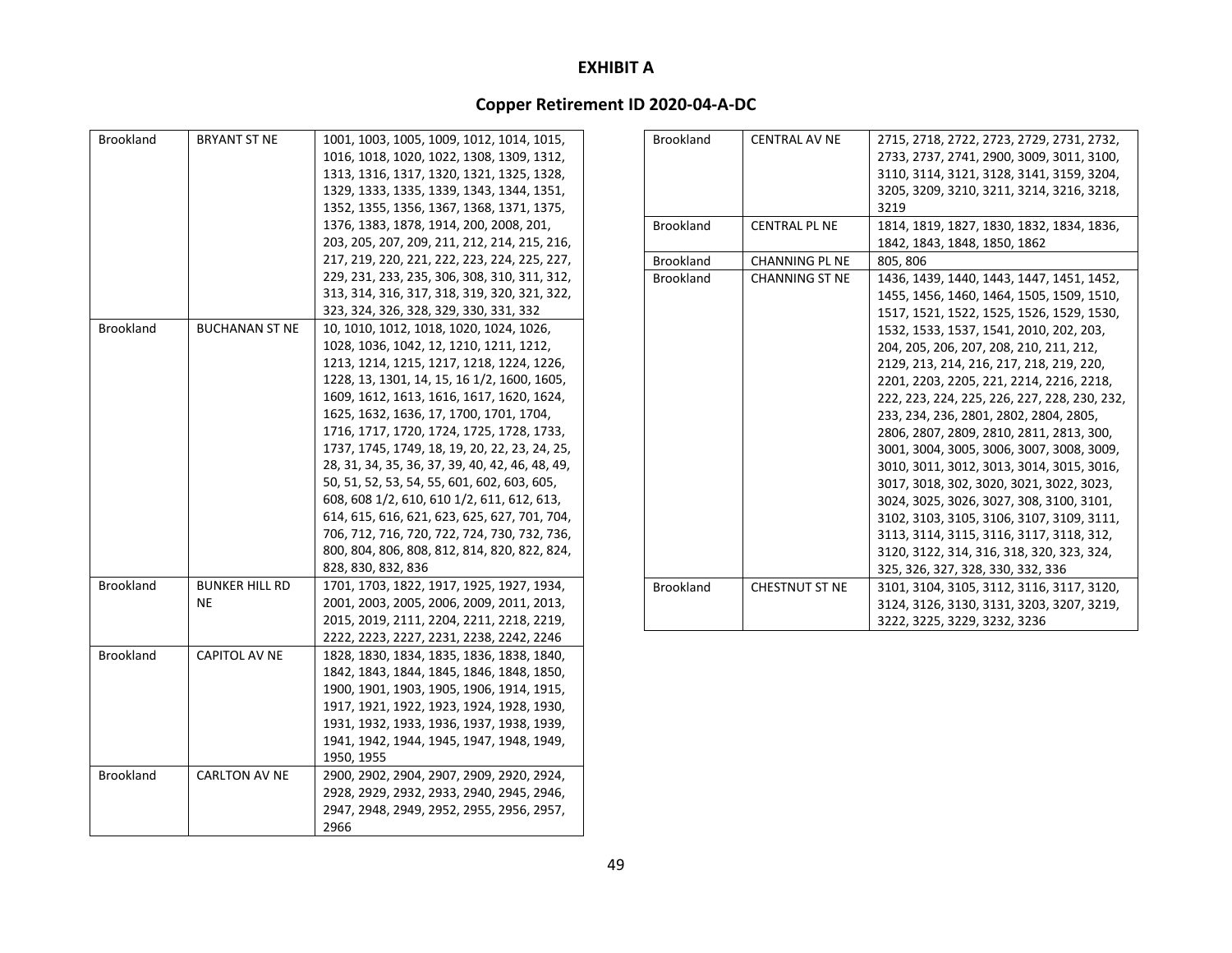# **Copper Retirement ID 2020‐04‐A‐DC**

| <b>Brookland</b> | CHILLUM PL NE          | 5111, 5113, 5117, 5119, 5123, 5125, 5129, | <b>Brookland</b> | COMMODORE               | 3600, 3601, 3602, 3603, 3604, 3605, 3606,       |
|------------------|------------------------|-------------------------------------------|------------------|-------------------------|-------------------------------------------------|
|                  |                        | 5131, 5217, 5219, 5221, 5223, 5225, 5227, |                  | <b>JOSHUA BARNEY</b>    | 3607, 3608, 3609, 3610, 3611, 3614, 3615,       |
|                  |                        | 5229, 5231, 5237, 5239, 5241, 5243, 5245, |                  | DR NE                   | 3616, 3617, 3618, 3619, 3620, 3621, 3622,       |
|                  |                        | 5247, 5248, 5249, 5250, 5254, 5260, 5262, |                  |                         | 3623, 3624, 3625, 3626, 3627, 3630, 3631,       |
|                  |                        | 5264, 5266, 5268, 5272, 5274, 5278, 5280, |                  |                         | 3632, 3633, 3634, 3635, 3636, 3637, 3638,       |
|                  |                        | 5282, 5284, 5288, 5290, 5292, 5296, 5300, |                  |                         | 3639, 3640, 3641, 3642, 3700, 3701, 3702,       |
|                  |                        | 5301, 5305, 5306, 5307, 5308, 5309, 5310, |                  |                         | 3703, 3704, 3705, 3706, 3707, 3708, 3709,       |
|                  |                        | 5313, 5314, 5315, 5316, 5318, 5321, 5322, |                  |                         | 3710, 3711, 3713, 3714, 3716, 3717, 3718,       |
|                  |                        | 5323, 5324, 5325, 5326, 5328, 5329, 5331, |                  |                         | 3719, 3720, 3721, 3722, 3723, 3724, 3725,       |
|                  |                        | 5333, 5334, 5335, 5336, 5337, 5338, 5339, |                  |                         | 3728, 3730, 3732, 3734, 3736, 3738, 3750,       |
|                  |                        | 5340, 5342, 5343, 5345, 5346, 5347, 5348, |                  |                         | 3801, 3803, 3805, 3807, 3809, 3811, 3813,       |
|                  |                        | 5349, 5350, 5351, 5352, 5353, 5354, 5355, |                  |                         | 3815, 3819, 3821, 3823, 3825, 3827, 3829,       |
|                  |                        | 5356, 5357, 5358, 5359, 5361, 5362, 5363, |                  |                         | 3831, 3833                                      |
|                  |                        | 5364, 5365, 5366, 5368, 5369, 5370, 5372, | Brookland        | <b>CORCORAN ST NE</b>   | 1806, 1808, 1810, 1812, 1814, 1816, 1818,       |
|                  |                        | 5373, 5375, 5376, 5377, 5378, 5380, 5381, |                  |                         | 1820, 1821, 1841, 1843, 1845, 1859, 1863,       |
|                  |                        | 5382, 5383, 5384, 5385, 5386, 5388, 5390, |                  |                         | 1868                                            |
|                  |                        | 5391, 5392, 5393, 5394, 5397, 5398, 5399, | <b>Brookland</b> | <b>CRITTENDEN ST NE</b> | 1, 1004, 1006, 1010, 1012, 1015, 1017,          |
|                  |                        | 5401, 5403, 5407, 5409, 5415, 5417, 5500, |                  |                         | 1023, 1024, 1025, 1028, 1031, 1032, 1034,       |
|                  |                        | 5501, 5506, 5507, 5508, 5512, 5514, 5515, |                  |                         | 1035, 1037, 1039, 1040, 1043, 1045, 1051,       |
|                  |                        | 5518, 5519, 5520, 5521, 5524, 5525, 5526, |                  |                         | 1053, 1210, 1212, 14, 1601, 1604, 1608,         |
|                  |                        | 5527, 5530, 5531, 5536, 5538, 5539, 5542, |                  |                         | 1609, 1612, 1613, 1620, 1621, 1624, 1629,       |
|                  |                        | 5543, 5544, 5545, 5549, 5551, 5554, 5555, |                  |                         | 1633, 1636, 1637, 1640, 1641, 1644, 1645,       |
|                  |                        | 5557, 5561, 5563, 5569, 5575, 5579, 5581, |                  |                         | 1648, 1657, 17, 18, 19, 20, 21, 23, 24, 25,     |
|                  |                        | 5585, 5587, 5593, 5597, 5601, 5603, 5607, |                  |                         | 26, 27, 28, 30, 31, 32, 33, 34, 35, 36, 37, 38, |
|                  |                        | 5609, 5701, 5703, 5707, 5709, 5718, 5722, |                  |                         | 39, 41, 42, 43, 44, 45, 46, 47, 49, 50, 51, 52, |
|                  |                        | 5724, 5727, 5731, 5733                    |                  |                         | 53, 54, 55, 57, 705, 706, 707, 708, 709, 710,   |
| <b>Brookland</b> | <b>CITYSCAPE DR NE</b> | 3100, 3102, 3104, 3106, 3110, 3112, 3114, |                  |                         | 712, 713, 714, 715, 716, 717, 718, 720, 721,    |
|                  |                        | 3116, 3146, 3148, 3150, 3152, 3154, 3156, |                  |                         | 722, 724, 726, 728, 729, 731, 733, 737, 800,    |
|                  |                        | 3160, 3162, 3164, 3166, 3168, 3170        |                  |                         | 806, 808, 809, 811, 812, 813, 817, 819, 820,    |
| <b>Brookland</b> | <b>CLINTON ST NE</b>   | 2910, 3005, 3007, 3009, 3013, 3015, 3017, |                  |                         | 821, 824, 825, 827, 828, 830, 832, 833, 835,    |
|                  |                        | 3019, 3021, 3025, 3028, 3029, 3032, 3037, |                  |                         | 837, 838, 840, 843, 844, 845                    |
|                  |                        | 3040, 3041, 3042, 3045, 3049, 3050, 3054, | <b>Brookland</b> | <b>CROMWELL TERR</b>    | 200, 202, 203, 205, 206, 207, 208, 209, 211,    |
|                  |                        | 3056, 3061, 3063, 3064, 3065, 3067, 3074, |                  | <b>NE</b>               | 212, 213, 214, 215, 216, 218, 219, 220, 221,    |
|                  |                        | 3078, 3082, 3085, 3089                    |                  |                         | 222, 223, 224, 225, 226, 227, 228, 230, 232,    |
| Brookland        | <b>COLEMAN LN NE</b>   | 2600, 2602, 2604, 2606, 2608, 2610, 2614, |                  |                         | 233, 234, 235, 236, 237                         |
|                  |                        | 2616, 2618, 2620, 2622, 2626, 2628, 2630, | <b>Brookland</b> | <b>DECATUR PL NE</b>    | 700, 701, 702, 703, 706, 707, 708, 709, 714,    |
|                  |                        | 2632, 2634, 2636, 2638                    |                  |                         | 715, 717, 718, 720, 721, 722, 723, 726, 727,    |
|                  |                        |                                           |                  |                         | 728, 729                                        |

Brookland

DECATUR ST NE

 ST NE 1009, 1013, 1017, 1021, 1120, 1122, 709, 711, 715, 721, 723, 729, 733, 739, 741, 743, 745, 747, 800, 802, 804, 806, 808, 809, 810,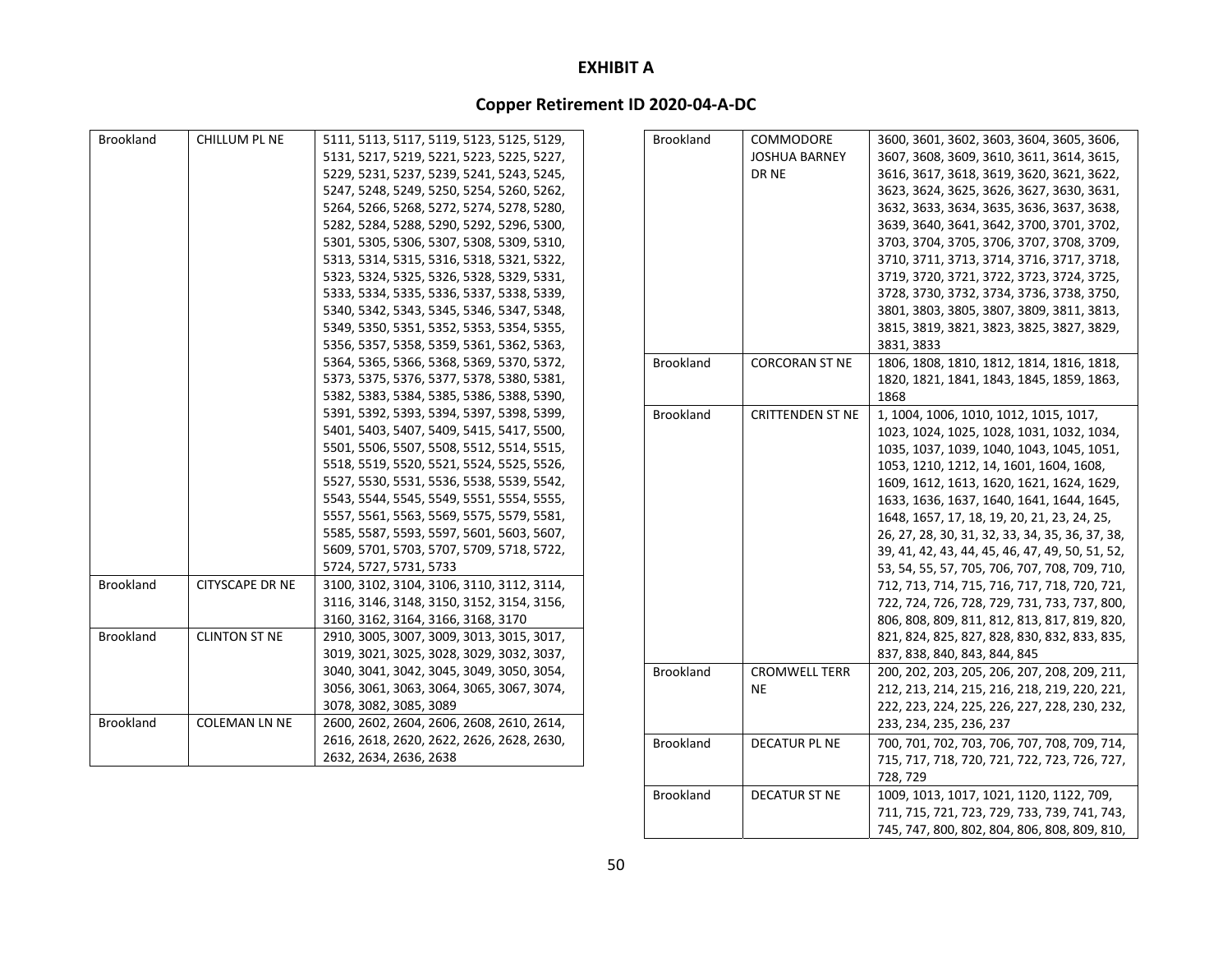|                  |                        | 812, 814, 815, 816, 818, 821, 829, 837, 841, |
|------------------|------------------------|----------------------------------------------|
|                  |                        | 845                                          |
|                  |                        |                                              |
| <b>Brookland</b> | <b>DELAFIELD PL NE</b> | 1227, 1229, 1231, 1233, 1234, 1236, 1238,    |
|                  |                        | 1239, 1242, 1244, 1245, 1247, 1248, 1250,    |
|                  |                        | 1251, 1252, 1253, 1255, 1256, 1257, 1258,    |
|                  |                        | 1259, 1260, 1261, 1262, 1263, 1264, 1265,    |
|                  |                        | 1267, 1269, 1270, 1271, 1272, 1273, 1274,    |
|                  |                        | 1277, 1278                                   |
| <b>Brookland</b> | DELAFIELD ST NE        | 703, 706, 707, 708, 709, 710, 711, 714, 715, |
|                  |                        | 716, 720, 721, 722, 723, 724, 727, 728, 729, |
|                  |                        | 730, 734, 736, 738, 742, 744, 748, 800, 801, |
|                  |                        | 802, 803, 807, 809, 813, 814, 815, 817, 818, |
|                  |                        | 819, 821, 824, 826, 830, 836, 838, 842, 844  |
| <b>Brookland</b> | DOUGLAS ST NE          | 1001, 1002, 1004, 1005, 1006, 1007, 1009,    |
|                  |                        | 1010, 1011, 1012, 1014, 1016, 1494, 1498,    |
|                  |                        | 1536, 1540, 1541, 1548, 1551, 1560, 1700,    |
|                  |                        | 1709, 1710, 1714, 1717, 1718, 1722, 1724,    |
|                  |                        | 2001, 2005, 2007, 201, 2011, 2015, 2020,     |
|                  |                        | 2024, 2028, 2032, 2036, 205, 209, 213, 215,  |
|                  |                        | 217, 219, 2201, 2203, 2204, 2205, 2207,      |
|                  |                        | 2208, 2209, 221, 2210, 2211, 2212, 2213,     |
|                  |                        | 2214, 2218, 2219, 2223, 2227, 223, 2231,     |
|                  |                        | 2241, 227, 229, 231, 233, 235, 237, 2600,    |
|                  |                        | 2632, 2804, 2806, 2808, 2825, 3005, 3007,    |
|                  |                        | 3008, 3009, 3010, 3014, 3015, 3018, 3019,    |
|                  |                        | 3022, 3023, 3027, 3029, 3031, 3035, 3039,    |
|                  |                        | 3043, 3047, 3100, 3101, 3103, 3104, 3105,    |
|                  |                        | 3108, 3109, 311, 3112, 3116, 3120, 315,      |
|                  |                        | 317, 318, 319, 320, 322, 324, 325, 326, 327, |
|                  |                        | 328, 410, 412, 414                           |
| <b>Brookland</b> | DOWNING PL NE          | 1314, 1315, 1318, 1322, 1326, 1330           |
| <b>Brookland</b> | <b>DOWNING ST NE</b>   | 1326, 1328, 1330, 1331, 1332, 1333, 1334,    |
|                  |                        | 1335, 1336, 1337, 1340, 1341, 1342, 1343,    |
|                  |                        | 1344, 1345, 1346, 1347, 1348, 1349, 1351,    |
|                  |                        | 1353, 1355, 1361, 1363, 1367, 1369, 1371,    |
|                  |                        | 1373, 1375, 1377, 1381, 1401, 1403, 1405,    |
|                  |                        | 1407, 1409, 1415, 1417, 1419, 1421, 1423,    |
|                  |                        | 1501, 1503, 1505, 1507, 1509, 1511, 1513,    |
|                  |                        | 1515, 1517, 1519, 1521, 1523, 1525, 1527     |
| <b>Brookland</b> | <b>EARL PL NE</b>      | 3001, 3003                                   |
|                  |                        |                                              |

| <b>Brookland</b> | <b>EASTERN AV NE</b>   | 3800, 3802, 3810, 4410, 4414, 4418, 4510,    |
|------------------|------------------------|----------------------------------------------|
|                  |                        | 4522, 4526, 4530, 4534, 4720, 4724, 4732,    |
|                  |                        | 4740, 4744, 4748, 4752, 4756, 4800, 4804,    |
|                  |                        | 4806, 4814, 4816, 4820, 4822, 4824, 4826,    |
|                  |                        | 4828, 4830, 4836, 4838, 4840, 4842, 4844,    |
|                  |                        | 4846, 4848, 5000, 5004, 5006, 5016, 5018,    |
|                  |                        | 5022, 5024, 5028, 5030, 5036, 5200, 5210,    |
|                  |                        | 5212, 5218, 5500, 5600, 5602, 5606, 5612,    |
|                  |                        | 5614, 5620, 5710, 5712, 5714, 5716, 5718,    |
|                  |                        | 5720, 5722, 5724, 5726, 5728, 5730, 5732,    |
|                  |                        | 5734, 5810, 5812, 5816, 5818, 5820, 5822,    |
|                  |                        | 5824, 5826, 5828, 5830, 5832, 5834, 5840,    |
|                  |                        | 5842, 5844, 5846, 5848, 5850, 5852, 5854,    |
|                  |                        | 5856, 5858, 5860, 5864, 5868, 5870, 5872,    |
|                  |                        | 5874, 5876, 5884, 5886, 5888, 5890, 5894,    |
|                  |                        | 5922, 5928, 5930, 6000, 6002, 6010, 6012,    |
|                  |                        | 6016, 6018, 6020, 6024, 6026, 6028, 6032,    |
|                  |                        | 6034, 6110, 6114, 6120, 6200                 |
| <b>Brookland</b> | <b>ECKINGTON PL NE</b> | 1611, 1625, 1628, 1630, 1632, 1634           |
| <b>Brookland</b> | EDGEWOOD ST NE         | 502, 504, 506, 508, 512, 516, 520, 524, 526, |
|                  |                        | 528, 530, 626, 628, 630, 634, 636            |
| <b>Brookland</b> | <b>EDWIN ST NE</b>     | 1810                                         |
| <b>Brookland</b> | <b>ELM ST NE</b>       | 3106, 3108, 3116, 3118                       |
| <b>Brookland</b> | <b>EMERSON ST NE</b>   | 1209, 1211, 1213, 1215, 1217, 1219, 1224,    |
|                  |                        | 1225, 1226, 1228, 1231, 1232, 1233, 1234,    |
|                  |                        | 1236, 1238, 1239, 1240, 1242, 1243, 1244,    |
|                  |                        | 1245, 1246, 1249, 1250, 1251, 1252, 1254,    |
|                  |                        | 1255, 1256, 1261, 1263, 1277, 500, 606,      |
|                  |                        | 608, 612, 614, 618, 625, 626, 628, 629, 630, |
|                  |                        | 631, 632, 633, 635, 637, 638, 639, 641, 642, |
|                  |                        | 643, 644, 645, 651, 653, 655, 657, 659, 663, |
|                  |                        | 701, 702, 703, 705, 706, 708, 709, 711, 713, |
|                  |                        | 714, 716, 717, 718, 719, 720, 721, 724, 725, |
|                  |                        | 726, 727, 729, 730, 731, 732, 735, 736, 738, |
|                  |                        | 742                                          |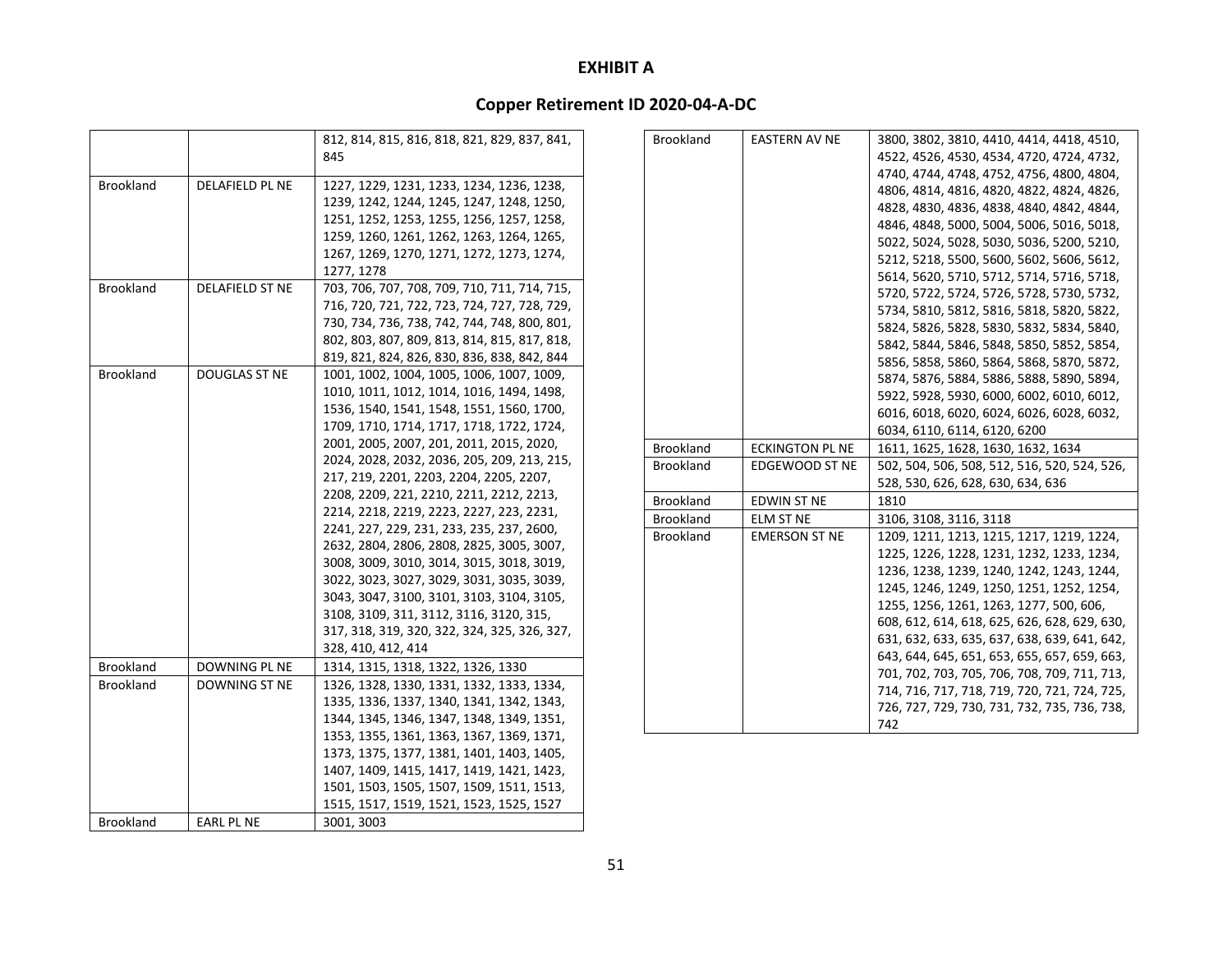| <b>Brookland</b> | <b>EVARTS ST NE</b>   | 1003, 1005, 1011, 1013, 1015, 1030, 1032,       | Brookland        | <b>FORT LINCOLN DR</b> | 3111, 3113, 3115, 3117, 3119, 3121, 3123,    |
|------------------|-----------------------|-------------------------------------------------|------------------|------------------------|----------------------------------------------|
|                  |                       | 1034, 1036, 1037, 1038, 1039, 1040, 1211,       |                  | <b>NE</b>              | 3127, 3129, 3131, 3133, 3135, 3137, 3139,    |
|                  |                       | 1214, 1217, 1220, 1223, 1226, 1229, 1235,       |                  |                        | 3143, 3145, 3147, 3149, 3151, 3153, 3155,    |
|                  |                       | 1238, 1240, 1241, 1242, 1244, 1245, 1246,       |                  |                        | 3157, 3227, 3229, 3233, 3235, 3237, 3239,    |
|                  |                       | 1249, 1252, 1253, 1254, 1257, 1263, 1445,       |                  |                        | 3241, 3243, 3245, 3247, 3249, 3251, 3259,    |
|                  |                       | 1449, 1503, 1505, 1507, 1508, 1512, 1516,       |                  |                        | 3261, 3265, 3267, 3269, 3271, 3275, 3279,    |
|                  |                       | 1524, 1603, 1605, 1607, 1612, 1619, 1708,       |                  |                        | 3281, 3283, 3285, 3289, 3291, 3295, 3297,    |
|                  |                       | 1715, 1716, 1717, 1719, 1720, 1725, 1728,       |                  |                        | 3550, 3552, 3554, 3556, 3558, 3560, 3562,    |
|                  |                       | 1734, 1800, 2000, 2001, 2003, 2005, 2007,       |                  |                        | 3564, 3566, 3600, 3602, 3604, 3606, 3608,    |
|                  |                       | 2009, 2010, 2013, 2015, 2018, 2032, 2200,       |                  |                        | 3610, 3612, 3616, 3618, 3620, 3622, 3624,    |
|                  |                       | 2202, 2203, 2205, 2209, 2211, 2213, 2215,       |                  |                        | 3626, 3628, 3630, 3700, 3702, 3704, 3706,    |
|                  |                       | 2224, 2226, 2240, 2408, 2410, 2412, 2610,       |                  |                        | 3708, 3710, 3714, 3716, 3718, 3720, 3722,    |
|                  |                       | 2612, 2614, 2615, 2616, 2618, 2619, 2620,       |                  |                        | 3724, 3800, 3802, 3804, 3806, 3810, 3812,    |
|                  |                       | 2626, 2627, 2630, 2634, 2801, 2802, 2803,       |                  |                        | 3814, 3816, 3818, 3820                       |
|                  |                       | 2809, 2810, 2813, 2814, 2815, 2817, 2818,       | Brookland        | FORT PL NE             | 1604                                         |
|                  |                       | 2822, 2826, 326, 328, 410, 412, 413, 416,       | <b>Brookland</b> | <b>FORT TOTTEN DR</b>  | 4610, 4612, 4700, 4702, 4704, 4708, 4710,    |
|                  |                       | 417, 420, 421, 424, 428, 429, 432, 433, 434,    |                  | <b>NE</b>              | 4712, 4716, 4718, 4800, 4802, 4808, 4812     |
|                  |                       | 437, 612, 618, 620, 622                         | <b>Brookland</b> | <b>FRANKLIN ST NE</b>  | 1202, 1204, 1214, 1217, 1218, 1221, 1222,    |
| <b>Brookland</b> | <b>FAIRVIEW AV NE</b> | 2001                                            |                  |                        | 1223, 1225, 1227, 1229, 1230, 1232, 1234,    |
| <b>Brookland</b> | <b>FARADAY PL NE</b>  | 1224, 1225, 1228, 1229, 1230, 1231, 1232,       |                  |                        | 1237, 1238, 1244, 1304, 1309, 1312, 1314,    |
|                  |                       | 1233, 1235, 1236, 1237, 1238, 1239, 1241,       |                  |                        | 1325, 1341, 1343, 1345, 1346, 1347, 1349,    |
|                  |                       | 1243, 1244, 1245, 1246, 1247, 1248, 1249,       |                  |                        | 1350, 1351, 1352, 1368, 1370, 1400, 1404,    |
|                  |                       | 1250, 1252, 1253, 1255, 600, 601, 603, 606,     |                  |                        | 1406, 1408, 1409, 1410, 1414, 1600, 1633,    |
|                  |                       | 607, 608, 613, 614, 615, 618, 619, 620, 621,    |                  |                        | 1643, 1653, 1711, 1712, 1715, 1716, 1719,    |
|                  |                       | 626, 627, 630, 631, 632, 633, 637, 638, 642,    |                  |                        | 1720, 1721, 1723, 1724, 1725, 1727, 1801,    |
|                  |                       | 644, 645, 700, 701, 702, 707, 708, 709, 712,    |                  |                        | 1805, 1809, 1813, 1817, 1926, 1928, 2001,    |
|                  |                       | 713, 715, 719, 720, 721, 724, 725, 726, 727,    |                  |                        | 2002, 2003, 2004, 2005, 2006, 2007, 2008,    |
|                  |                       | 731, 733, 734, 736, 737, 739, 740, 743, 745,    |                  |                        | 2010, 2012, 2013, 2014, 2016, 2017, 2018,    |
|                  |                       | 751, 753, 755                                   |                  |                        | 2019, 2021, 2207, 2209, 2211, 2217, 2400,    |
| <b>Brookland</b> | <b>FARRAGUT PL NE</b> | 1226, 1229, 1230, 1231, 1232, 1233, 1234,       |                  |                        | 2409, 2417, 2421, 2424, 2601, 2603, 2605,    |
|                  |                       | 1235, 1236, 1237, 1238, 1242, 1243, 1244,       |                  |                        | 2607, 2609, 2615, 2617, 2619, 2800, 2803,    |
|                  |                       | 1245, 1246, 1247, 1248, 1249, 1250, 1251,       |                  |                        | 2804, 2805, 2806, 2809, 2811, 2814, 2832,    |
|                  |                       | 1252, 1254, 1256, 1258, 601, 609, 612, 615,     |                  |                        | 2838, 3000, 3002, 3003, 3005, 3007, 3010,    |
|                  |                       | 618, 619, 621, 624, 627, 630, 631, 633, 636,    |                  |                        | 410, 411, 413, 414, 415, 418, 422, 511, 513, |
|                  |                       | 637, 638, 639, 642, 643, 644, 645, 701, 703,    |                  |                        | 515, 520, 609, 611, 612, 613, 614, 615, 616, |
|                  |                       | 706, 707, 708, 709, 712, 713, 714, 715, 719,    |                  |                        | 617, 618, 619, 620, 621, 623, 624, 625, 626, |
|                  |                       | 721, 733                                        |                  |                        | 627, 628, 629, 630, 631, 632, 633, 634, 635, |
| <b>Brookland</b> | <b>FENWICK ST NE</b>  | 1832, 2000, 2002, 2003, 2005, 2006              |                  |                        | 636, 637, 638, 639, 640, 642, 644, 645, 646, |
| <b>Brookland</b> | <b>FLORIDA AV NE</b>  | 1, 12, 14, 16, 20, 22, 23, 24, 25, 26, 27, 28,  |                  |                        | 647, 648, 649, 650, 652                      |
|                  |                       | 29, 30, 31, 32, 33, 35, 36, 37, 39, 42, 48, 50, | Brookland        | <b>FULTON PL NE</b>    | 2015, 2028                                   |
|                  |                       | 52, 54, 56, 58                                  |                  |                        |                                              |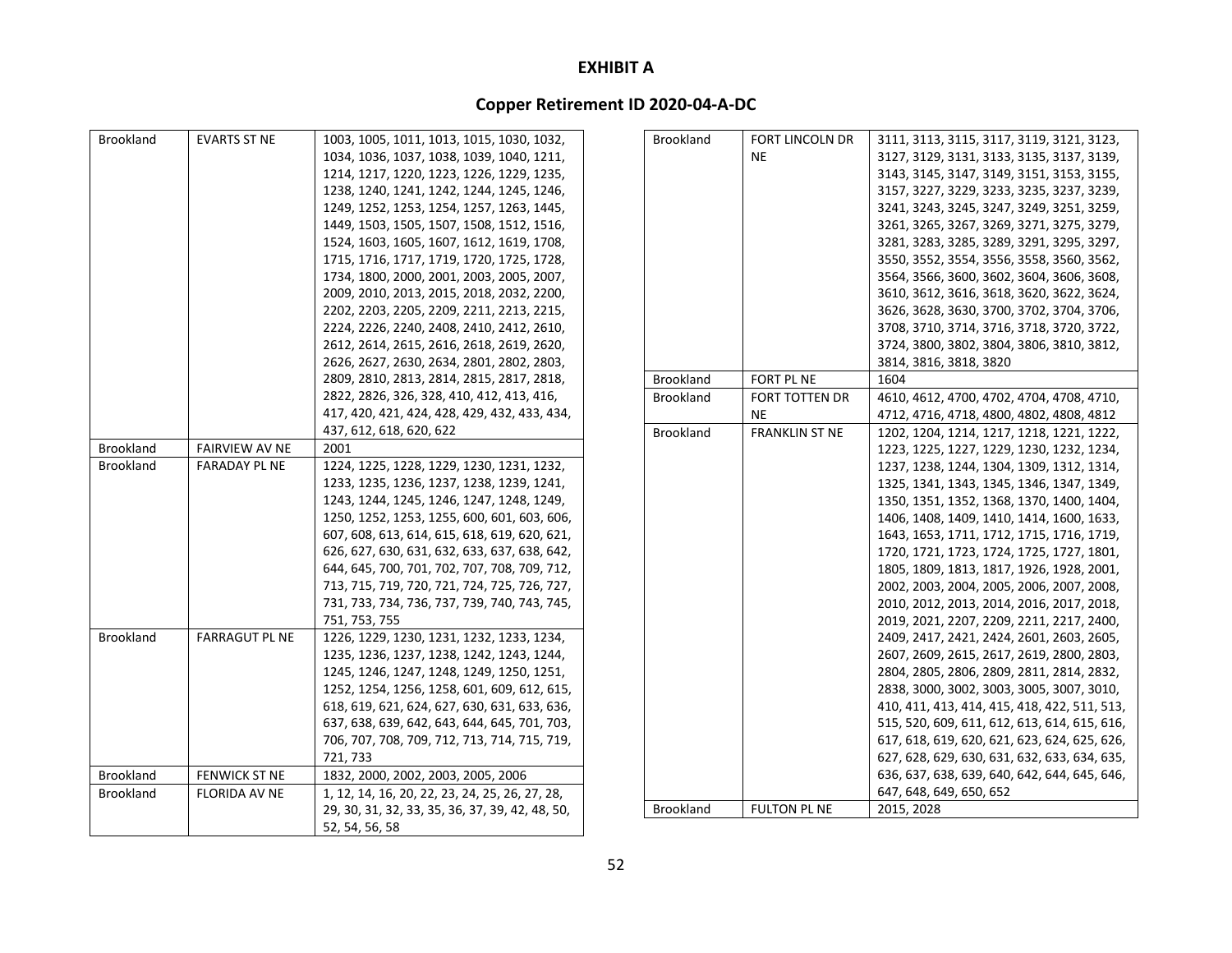| <b>Brookland</b> | <b>GALLATIN ST NE</b>  | 1225, 1229, 1233, 1235, 1237, 1239, 1241,    |  | Brookland        | <b>HAMLIN ST NE</b>                          | 1007, 1008, 1010, 1011, 1012, 1014, 1015,   |
|------------------|------------------------|----------------------------------------------|--|------------------|----------------------------------------------|---------------------------------------------|
|                  |                        | 1243, 1245, 1247, 1249, 1251, 1253, 1255,    |  |                  |                                              | 1016, 1017, 1018, 1019, 1021, 1022, 1027,   |
|                  |                        | 1259, 1261, 1265, 1269, 1273, 1275, 1501,    |  |                  |                                              | 1110, 1201, 1203, 1212, 1217, 1219, 1232,   |
|                  |                        | 1503, 1509, 1515, 613, 615, 621, 625, 627,   |  |                  |                                              | 1236, 1238, 1245, 1248, 1250, 1251, 1252,   |
|                  |                        | 631, 633, 637, 639, 643, 707, 711, 737, 743, |  |                  |                                              | 1254, 1256, 1257, 1258, 1260, 1264, 1265,   |
|                  |                        | 745, 749, 751, 755, 761, 801, 803, 809       |  |                  |                                              | 1300, 1303, 1305, 1306, 1307, 1309, 1311,   |
| Brookland        | <b>GALLAUDET ST NE</b> | 1302, 1304, 1308, 1312, 2001, 2009, 2011     |  |                  |                                              | 1314, 1318, 1322, 1326, 1327, 1330, 1334,   |
| Brookland        | <b>GALLOWAY ST NE</b>  | 1000, 1002, 1004, 1008, 1012, 1014, 1110,    |  |                  |                                              | 1338, 1342, 1344, 1400, 1403, 1406, 1410,   |
|                  |                        | 1112, 1114, 1118, 1120, 1124, 1126, 1130,    |  |                  |                                              | 1413, 1414, 1416, 1424, 1427, 1431, 1505,   |
|                  |                        | 1132, 1316, 1318, 1324, 1328, 400, 402,      |  |                  |                                              | 1509, 1516, 1518, 1522, 1550, 1616, 1618,   |
|                  |                        | 420, 430, 485, 495, 800                      |  |                  |                                              | 1620, 1648, 1715, 1809, 1811, 1812, 1812    |
| Brookland        | <b>GIRARD PL NE</b>    | 2407, 2410, 2413, 2414, 2415, 2421, 2427,    |  |                  |                                              | 1/2, 1815, 1817, 1819, 1825, 1833, 1835,    |
|                  |                        | 2431                                         |  |                  |                                              | 1910, 1912, 1921, 1927, 1931, 2008, 2012,   |
| Brookland        | <b>GIRARD ST NE</b>    | 1001, 1003, 1005, 1007, 1011, 1015, 1017,    |  |                  |                                              | 2017, 2021, 2026, 2028, 2029, 2031, 2033,   |
|                  |                        | 1021, 1022, 1024, 1025, 1026, 1027, 1028,    |  |                  |                                              | 2429, 2501, 2502, 2503, 2603, 2605, 2607,   |
|                  |                        | 1029, 1030, 1031, 1032, 1034, 1216, 1218,    |  |                  |                                              | 2608, 2610, 2612, 2700, 2701, 2703, 2705,   |
|                  |                        | 1222, 1225, 1227, 1229, 1234, 1240, 1242,    |  |                  |                                              | 2718, 2721, 621, 714, 717, 722, 724, 901,   |
|                  |                        | 1244, 1247, 1249, 1253, 1303, 1304, 1306,    |  |                  | 902, 903, 904, 905, 906, 909, 910, 911, 913, |                                             |
|                  |                        | 1307, 1311, 1315, 1322, 1325, 1330, 1346,    |  |                  | 915, 917, 919, 921                           |                                             |
|                  |                        | 1349, 1352, 1356, 1411, 1415, 1419, 1420,    |  | Brookland        | HANSBERRY CT NE                              | 3601, 3603, 3605, 3607, 3609, 3611, 3613,   |
|                  |                        | 1424, 1504, 1512, 1516, 1545, 1713, 1715,    |  |                  | 3615, 3619, 3620, 3621, 3622, 3623, 3624,    |                                             |
|                  |                        | 1717, 1720, 1721, 1722, 1724, 1728, 1732,    |  |                  | 3625, 3626, 3627, 3628, 3629, 3631, 3700,    |                                             |
|                  |                        | 600, 602, 603, 604, 605, 608, 609, 613, 617, |  |                  | 3701, 3702, 3703, 3704, 3705, 3706, 3707,    |                                             |
|                  |                        | 618, 619, 622, 625, 627, 628, 629, 632, 633, |  |                  | 3708, 3709, 3710, 3712, 3713, 3715, 3716,    |                                             |
|                  |                        | 635, 636, 637, 639, 640, 641, 645, 646, 647, |  |                  | 3717, 3718, 3719, 3720, 3722, 3800, 3801,    |                                             |
|                  |                        | 649, 650, 651, 652, 653, 657, 659, 900, 902, |  |                  | 3802, 3803, 3804, 3805, 3806, 3807, 3808,    |                                             |
|                  |                        | 904, 906, 910, 914, 920                      |  |                  |                                              | 3809, 3812, 3813, 3814, 3815, 3816, 3817,   |
| Brookland        | HALF MOON PL NE        | 2173, 2174 A, 2174 B, 2175, 2176 A, 2176 B,  |  |                  |                                              | 3818, 3819, 3820, 3821                      |
|                  |                        | 2177, 2178 A, 2178 B, 2179, 2180, 2181,      |  | <b>Brookland</b> | <b>HAWAII AV NE</b>                          | 10, 101, 103, 107, 109, 113, 115, 119, 12,  |
|                  |                        | 2182, 2183, 2184, 2185, 2186, 2187, 2188,    |  |                  |                                              | 121, 125, 127, 133, 139, 14, 20, 207, 209,  |
|                  |                        | 2190, 2192                                   |  |                  |                                              | 213, 215, 219, 22, 221, 225, 231, 233, 24,  |
| Brookland        | <b>HAMILTON ST NE</b>  | 1000, 1001, 1002, 1003, 1006, 1007, 1008,    |  |                  |                                              | 243, 245, 249, 251, 255, 26, 263, 267, 269, |
|                  |                        | 1009, 1010, 1012, 1013, 1015, 1016, 1020,    |  |                  |                                              | 28, 30, 32, 34, 36, 8                       |
|                  |                        | 1022, 1024, 11, 1113, 1114, 1115, 1116,      |  | Brookland        | <b>HECHT AV NE</b>                           | 2000, 2004                                  |
|                  |                        | 1117, 1118, 1211, 1215, 1217, 1219, 1221,    |  | <b>Brookland</b> | <b>HURSTON LN NE</b>                         | 2500 A, 2500 B, 2501, 2502 C, 2502 D, 2503, |
|                  |                        | 1225, 13, 510, 512, 516, 524, 530, 534, 700, |  |                  |                                              | 2504 E, 2504 F, 2505, 2506 G, 2506 H, 2507, |
|                  |                        | 701, 702, 704, 708, 710, 712, 714, 716, 718, |  |                  |                                              | 2508 J, 2508 K, 2509, 2511, 2512 L, 2512 M, |
|                  |                        | 722, 724, 726, 728, 730, 732, 734, 800, 801, |  |                  |                                              | 2513, 2514 J, 2514 K, 2515, 2516 G, 2516 H, |
|                  |                        | 802, 804, 806, 901, 905, 906, 907, 908, 909, |  |                  |                                              | 2518 E, 2518 F, 2519, 2520 C, 2520 D, 2521, |
|                  |                        | 911, 912, 913, 914, 916                      |  |                  |                                              | 2522 A, 2522 B, 2523, 2525, 2527, 2529,     |
| <b>Brookland</b> | <b>HAMLIN PL NE</b>    | 2414, 2416, 2420, 2425                       |  |                  |                                              | 2531, 2533, 2535                            |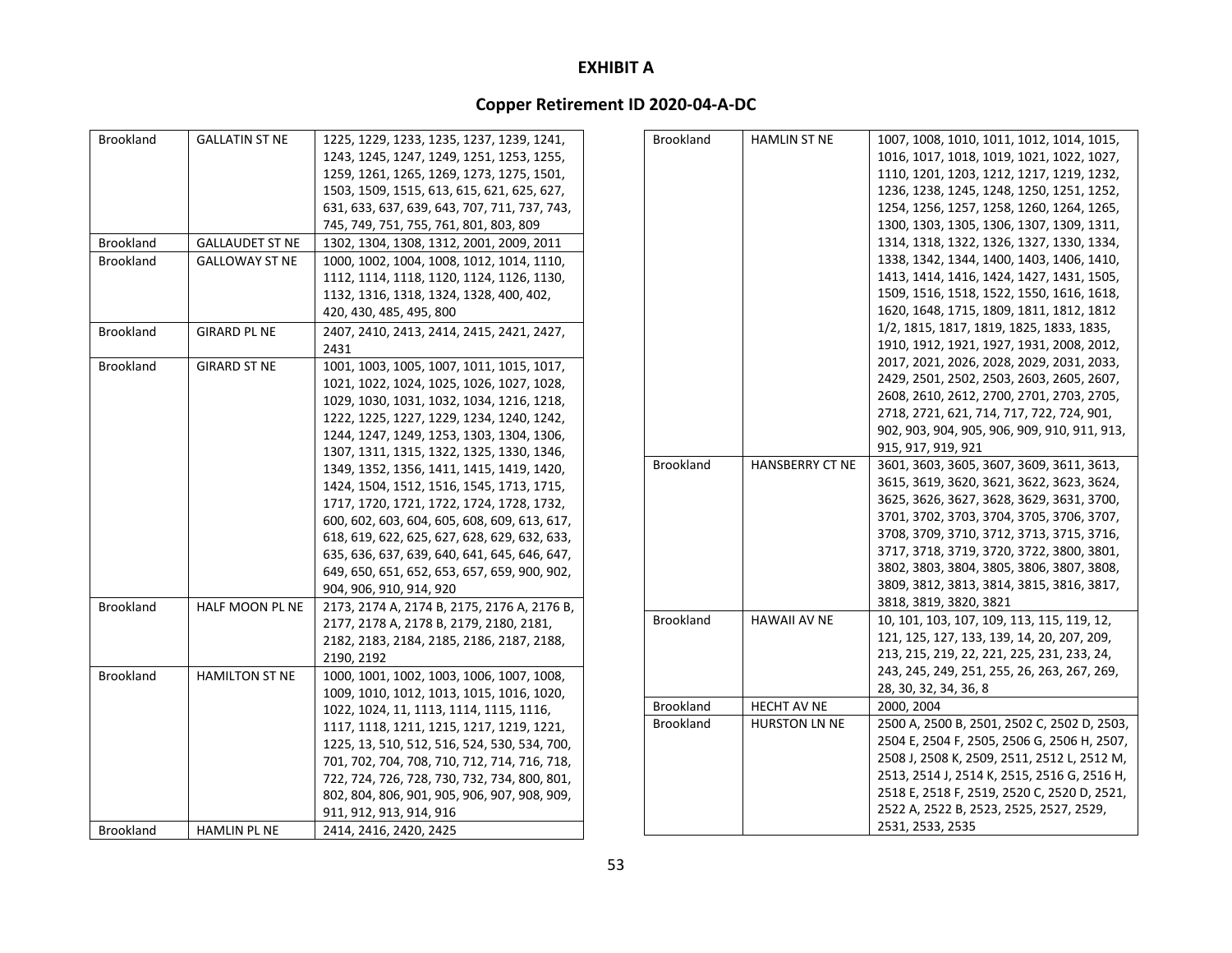| <b>Brookland</b> | INGRAHAM ST NE      | 355, 365, 385, 395, 405, 435, 445, 455, 465, |
|------------------|---------------------|----------------------------------------------|
|                  |                     | 475, 510, 511, 514, 516, 517, 519, 520, 522, |
|                  |                     | 523, 524, 525, 526, 529, 530, 531, 534, 535, |
|                  |                     | 536, 537, 538, 540, 541, 546, 547, 548, 549, |
|                  |                     | 552, 553, 554, 555, 556, 558, 559, 560, 561, |
|                  |                     | 565, 567, 569, 600, 602, 606, 608, 610, 612, |
|                  |                     | 614, 616, 618                                |
| <b>Brookland</b> | <b>IRVING ST NE</b> | 1001, 1002, 1007, 1010, 1011, 1018, 1020,    |
|                  |                     | 1022, 1023, 1024, 1026, 1027, 1031, 1033,    |
|                  |                     | 1037, 1210, 1215, 1223, 1231, 1237, 1238,    |
|                  |                     | 1242, 1243, 1249, 1250, 1254, 1260, 1300,    |
|                  |                     | 1301, 1307, 1310, 1311, 1315, 1316, 1318,    |
|                  |                     | 1319, 1320, 1323, 1327, 1331, 1339, 1345,    |
|                  |                     | 1401, 1410, 1415, 1420, 1421, 1424, 1427,    |
|                  |                     | 1428, 1431, 1433, 1437, 1439, 1500, 1504,    |
|                  |                     | 1506, 1507, 1508, 1509, 1511, 1512, 1514,    |
|                  |                     | 1617, 1619, 1700, 1702, 1703, 1704, 1706,    |
|                  |                     | 1707, 1709, 1711, 1728, 1730, 1810, 1815,    |
|                  |                     | 1817, 1819, 1830, 1833, 1904, 1906, 1908,    |
|                  |                     | 1910, 1916, 1920, 2401, 2403, 2407, 2414,    |
|                  |                     | 2426, 2430, 2501, 2503, 2504, 2510, 2575,    |
|                  |                     | 2605, 700, 709, 711, 713, 715, 717, 719,     |
|                  |                     | 900, 902, 903, 904, 905, 906, 909, 910, 911, |
|                  |                     | 912, 914, 916                                |
| <b>Brookland</b> | JACKSON ST NE       | 1001, 1006, 1009, 1012, 1014, 1016, 1025,    |
|                  |                     | 1036, 1038, 1219, 1220, 1222, 1223, 1224,    |
|                  |                     | 1226, 1227, 1235, 1241, 1242, 1243, 1244,    |
|                  |                     | 1245, 1248, 1252, 1260, 1264, 1311, 1315,    |
|                  |                     | 1317, 1319, 1336, 1346, 1358, 1400, 1418,    |
|                  |                     | 1422, 1423, 1426, 1427, 1431, 1435, 1510,    |
|                  |                     | 1513, 1514, 1515, 1517, 1518, 1519, 1522,    |
|                  |                     | 1611, 1700, 1701, 1706, 1709, 1715, 1721,    |
|                  |                     | 1725, 1726, 1740, 1744, 1754, 1800, 1806,    |
|                  |                     | 1815, 1820, 1821, 1825, 1826, 1829, 1833,    |
|                  |                     | 1838, 1901, 1902, 1903, 1905, 1906, 1907,    |
|                  |                     | 1912, 1920, 1923, 1924, 1927, 1931, 1935,    |
|                  |                     | 2005, 2009, 2010, 2014, 2018, 2020, 2022,    |
|                  |                     | 2024, 706, 712, 901, 902, 903, 904, 905,     |
|                  |                     | 906, 907, 910, 913                           |
| <b>Brookland</b> | JAMAICA ST NE       | 1205, 1206, 1209, 1214                       |

| <b>Brookland</b> | <b>JAMISON ST NE</b> | 3600, 3601, 3602, 3603, 3604, 3605, 3606,    |
|------------------|----------------------|----------------------------------------------|
|                  |                      | 3607, 3608, 3609, 3610, 3611, 3612, 3613,    |
|                  |                      | 3616, 3617, 3618, 3619, 3620, 3621, 3622,    |
|                  |                      | 3623, 3624, 3625, 3626, 3627, 3628, 3629,    |
|                  |                      | 3632, 3633, 3634, 3635, 3636, 3637, 3638,    |
|                  |                      | 3639, 3640, 3641, 3643, 3700, 3701, 3702,    |
|                  |                      | 3703, 3704, 3705, 3706, 3707, 3708, 3709,    |
|                  |                      | 3711, 3715, 3717, 3719, 3721, 3723, 3725,    |
|                  |                      | 3729, 3731, 3733, 3735, 3737, 3739, 3750     |
| <b>Brookland</b> | JEFFERSON ST NE      | 400, 401, 402, 403, 406, 407, 408, 411, 412, |
|                  |                      | 413, 414, 415, 416, 417, 419, 420, 421, 422, |
|                  |                      | 423, 424, 426, 427, 428, 429, 433, 520, 600, |
|                  |                      | 601, 602, 603, 606, 607, 608, 609, 612, 613, |
|                  |                      | 615, 619, 620, 621, 624, 627, 631, 632, 633, |
|                  |                      | 636, 638, 642, 643, 644, 645, 648, 649, 650, |
|                  |                      | 651, 654, 655, 657, 661, 662, 663, 666, 667, |
|                  |                      | 668, 669, 672, 673, 674, 675, 700, 701, 702, |
|                  |                      | 703, 706, 708, 709, 712, 713, 714, 718, 719, |
|                  |                      | 720, 721, 725, 726, 730, 732, 736, 738, 739, |
|                  |                      | 743, 745, 800, 801, 803, 807, 809, 812, 813, |
|                  |                      | 814, 815, 816, 818, 819, 820, 821, 822, 826, |
|                  |                      | 828, 830, 832, 834, 838, 840, 901, 903, 909, |
|                  |                      | 913, 915, 919, 921, 925, 927, 933, 937, 939, |
|                  |                      | 943, 945, 949, 951                           |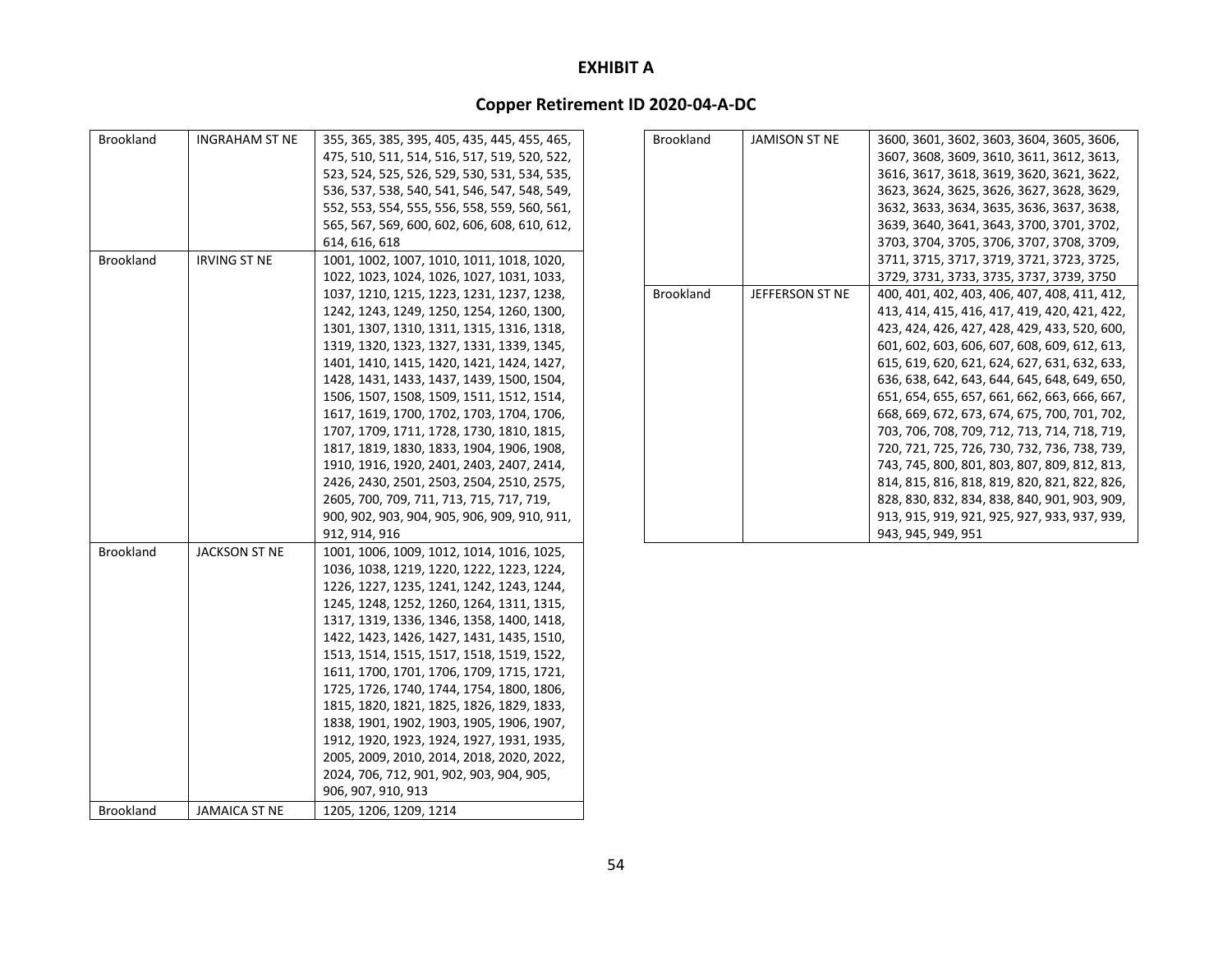| Brookland        | <b>KEARNY ST NE</b>  | 1015, 1016, 1018, 1019, 1020, 1021, 1022,    | <b>Brookland</b> | LAFAYETTE AV NE       | 2504                                         |
|------------------|----------------------|----------------------------------------------|------------------|-----------------------|----------------------------------------------|
|                  |                      | 1023, 1031, 1201, 1203, 1205, 1219, 1231,    | Brookland        | LANCASTER ST NE       | 601, 603, 605, 607, 609, 611, 613            |
|                  |                      | 1233, 1247, 1249, 1255, 1261, 1307, 1311,    | Brookland        | LAWRENCE AV NE        | 2204, 2218, 2224                             |
|                  |                      | 1314, 1326, 1328, 1330, 1332, 1335, 1336,    | Brookland        | <b>LAWRENCE ST NE</b> | 1039, 1224, 1226, 1240, 1254, 1256, 1262,    |
|                  |                      | 1338, 1339, 1341, 1343, 1348, 1352, 1368,    |                  |                       | 1270, 1300, 1301, 1305, 1308, 1309, 1311,    |
|                  |                      | 1400, 1403, 1405, 1407, 1408, 1409, 1410,    |                  |                       | 1313, 1317, 1324, 1328, 1333, 1335, 1336,    |
|                  |                      | 1412, 1416, 1418, 1422, 1424, 1425, 1426,    |                  |                       | 1340, 1348, 1350, 1355, 1357, 1359, 1401,    |
|                  |                      | 1427, 1431, 1433, 1440, 1441, 1500, 1502,    |                  |                       | 1402, 1404, 1405, 1406, 1408, 1409, 1419,    |
|                  |                      | 1507, 1510, 1514, 1515, 1516, 1517, 1518,    |                  |                       | 1430, 1432, 1437, 1443, 1447, 1449, 1500,    |
|                  |                      | 1520, 1525, 1530, 1535, 1604, 1605, 1606,    |                  |                       | 1503, 1504, 1506, 1508, 1509, 1510, 1511,    |
|                  |                      | 1608, 1609, 1704, 1706, 1712, 1713, 1717,    |                  |                       | 1512, 1515, 1604, 1607, 1608, 1609, 1610,    |
|                  |                      | 1721, 1800, 1801, 1802, 1804, 1805, 1806,    |                  |                       | 1611, 1616, 1617, 1701, 1703, 1704, 1705,    |
|                  |                      | 1808, 1809, 1810, 1811, 1815, 1817, 1819,    |                  |                       | 1721, 1800, 1802, 1804, 1808, 1811, 1901,    |
|                  |                      | 1821, 1903, 1907, 1916, 1918, 1920, 1921,    |                  |                       | 1903, 1905, 1916, 1918, 1920, 1922, 1923,    |
|                  |                      | 1923, 1926, 1928, 1930, 2003, 2004, 2005,    |                  |                       | 1924, 1925, 1926, 1927, 1929, 2000, 2001,    |
|                  |                      | 2007, 2009, 2011, 2013, 2108, 2112, 2114,    |                  |                       | 2005, 2009, 2013, 2015, 2017, 2018, 2026,    |
|                  |                      | 2116, 2117, 2118, 2123, 2206, 2211, 2212,    |                  |                       | 2028, 2033, 2037, 2202, 2204, 2208, 2211,    |
|                  |                      | 2216, 2217, 2219, 2220, 2228, 2230, 2232,    |                  |                       | 2213, 2222, 2223, 2225, 2406, 2411, 2420,    |
|                  |                      | 711, 713, 715, 717, 719, 721, 723, 725, 727, |                  |                       | 2421, 701, 711, 717, 718, 728, 730, 901,     |
|                  |                      | 901, 903, 904, 905, 907, 914, 930, 934       |                  |                       | 903, 909, 915, 919                           |
| Brookland        | <b>KENDALL ST NE</b> | 1809, 1811, 1824, 1827, 1835, 1837, 1840,    | <b>Brookland</b> | LINCOLN RD NE         | 1601, 1603, 1605, 1607, 1609, 1611, 1613,    |
|                  |                      | 1841, 1842, 1844, 1845, 1851, 1853, 1855,    |                  |                       | 1711, 1712, 1713, 1715, 1717, 1719, 1721,    |
|                  |                      | 1858, 1860, 1861, 1862, 1865, 1867, 1869,    |                  |                       | 1902, 1917, 1919, 1921, 1923, 1925, 1927,    |
|                  |                      | 1871                                         |                  |                       | 1929, 1931, 1933, 1935, 1937, 1941, 2032,    |
| <b>Brookland</b> | <b>KENNEDY ST NE</b> | 400, 401, 403, 404, 405, 407, 411, 413, 415, |                  |                       | 2036, 2121                                   |
|                  |                      | 419, 421, 423, 425, 429, 610, 612, 613, 616, | Brookland        | <b>MADISON ST NE</b>  | 401, 403, 407, 409, 413, 415, 417, 421, 423, |
|                  |                      | 617, 618, 619, 623, 625, 629, 635, 641, 643, |                  |                       | 427, 429, 433, 435, 439, 441, 445, 447, 451, |
|                  |                      | 647, 655, 661, 700, 701, 702, 703, 704, 707, |                  |                       | 453, 457, 459, 465, 469, 475, 477, 481, 483, |
|                  |                      | 708, 709, 710, 714, 715, 716, 720, 722, 725, |                  |                       | 503, 507, 509, 513, 519, 521, 535, 537, 539, |
|                  |                      | 727, 728, 731, 733, 734, 737, 738, 739, 740, |                  |                       | 543, 545, 551, 553, 618, 620, 650, 652, 658, |
|                  |                      | 743, 744, 745, 746, 749, 751, 754, 757, 758, |                  |                       | 662, 668, 670                                |
|                  |                      | 760, 761, 763, 764, 766, 767, 769, 773, 775, | <b>Brookland</b> | <b>MARKET ST NE</b>   | 2410, 2430, 2431, 2438, 2440, 2441, 2450,    |
|                  |                      | 776, 778, 782, 784, 801, 804, 807, 808, 809, |                  |                       | 2460, 2470, 2480, 2482, 2484, 2490           |
|                  |                      | 813, 816, 817, 819, 820, 823, 824, 825, 827, |                  |                       |                                              |
|                  |                      | 831, 835                                     |                  |                       |                                              |
| <b>Brookland</b> | <b>KENNETH ST NE</b> | 656, 658, 660, 662, 664, 668, 670, 672, 674, |                  |                       |                                              |
|                  |                      | 676, 678, 680, 682, 684, 686, 688, 690, 692, |                  |                       |                                              |
|                  |                      | 694, 696, 698                                |                  |                       |                                              |
| Brookland        | <b>KENSINGTON PL</b> | 602, 606, 608, 613, 614, 615, 618, 619, 624, |                  |                       |                                              |
|                  | NE                   | 625, 626, 627, 628, 631, 633, 636, 637, 639, |                  |                       |                                              |
|                  |                      | 643, 644, 649, 651, 655, 657                 |                  |                       |                                              |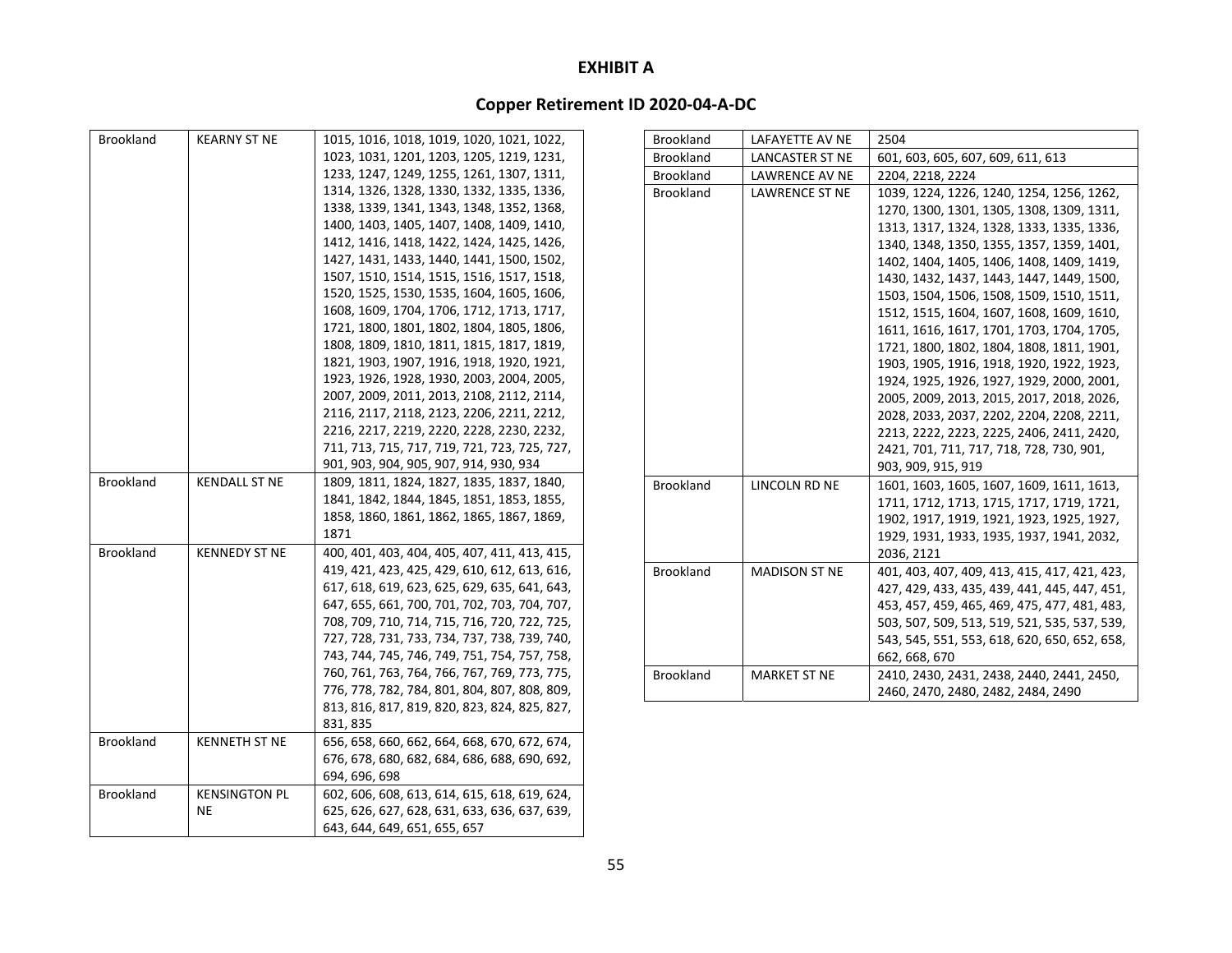| <b>Brookland</b> | MICHIGAN AV NE | 1109, 1111, 1120, 1123, 1212, 1213, 1214, |
|------------------|----------------|-------------------------------------------|
|                  |                | 1216, 1219, 1221, 1223, 1225, 1227, 1229, |
|                  |                | 1300, 1301, 1316, 1318, 1320, 1324, 1329, |
|                  |                | 1331, 1332, 1335, 1336, 1340, 1344, 1346, |
|                  |                | 1347, 1349, 1353, 1355, 1359, 1363, 1367, |
|                  |                | 1369, 1371, 1400, 1412, 1420, 1511, 1515, |
|                  |                | 1523, 1529, 1600, 1604, 1609, 1616, 1620, |
|                  |                | 1624, 1628, 1632, 1636, 1644, 1648, 1652, |
|                  |                | 1656, 1704, 1712, 1720, 1816, 1825, 1832, |
|                  |                | 1836, 1840, 620, 655                      |
| Brookland        | MILLS AV NE    | 2845, 2847, 2849, 2855, 2857, 2859, 2903  |
| <b>Brookland</b> | MONROE ST NE   | 1220, 1225, 1234, 1238, 1239, 1240, 1241, |
|                  |                | 1242, 1244, 1246, 1248, 1263, 1265, 1267, |
|                  |                | 1301, 1320, 1322, 1323, 1327, 1331, 1332, |
|                  |                | 1333, 1346, 1349, 1350, 1355, 1359, 1362, |
|                  |                | 1401, 1402, 1403, 1405, 1406, 1408, 1409, |
|                  |                | 1425, 1427, 1430, 1432, 1433, 1437, 1501, |
|                  |                | 1503, 1505, 1507, 1510, 1512, 1514, 1521, |
|                  |                | 1600, 1603, 1610, 1612, 1613, 1614, 1616, |
|                  |                | 1617, 1619, 1620, 1621, 1625, 1634, 1701, |
|                  |                | 1708, 1709, 1710, 1715, 1719, 1721, 1805, |
|                  |                | 1807, 1809, 1811, 1813, 1815, 1817, 1819, |
|                  |                | 1821, 1823, 1825, 1829, 1831, 1833, 1835, |
|                  |                | 1837, 1841, 1843, 1845, 1847, 2004, 2007, |
|                  |                | 2008, 2011, 2012, 2014, 2015, 2016, 2018, |
|                  |                | 2019, 2020, 2022, 2024, 2115, 2200, 2211, |
|                  |                | 2300, 2302, 2306, 2315, 2316, 2320, 2412, |
|                  |                | 2414, 2419, 2427, 2430, 2431, 2434, 2435, |
|                  |                | 2439, 2440, 2443, 2600, 2601, 2603, 2604, |
|                  |                | 2605, 2606, 2607, 2609, 2610, 2611, 2613, |
|                  |                | 2615, 2624, 2628, 2630, 2632, 2634, 2636, |
|                  |                | 2801, 2805, 2813, 2817, 2837, 2841, 2845, |
|                  |                | 2849, 2855, 3040, 3042, 3044, 3046, 3048, |
|                  |                | 3050, 3052, 3058, 3102, 3104, 3106, 3108, |
|                  |                | 3109, 3126, 3129, 3130, 3133, 3134, 3138, |
|                  |                | 3142, 3146, 3150, 3151, 3153, 3154, 3155, |
|                  |                | 3158, 625, 716                            |
| <b>Brookland</b> | MONTANA AV NE  | 1434, 1438, 1442, 1446, 1508, 1511, 1512, |
|                  |                | 1513, 1516, 1517, 1519, 1521, 1525, 1527, |
|                  |                | 1529, 1531, 1532, 1533, 1535, 1536, 1537, |
|                  |                | 1539, 1545, 1549, 1616, 1800, 1801, 1805, |
|                  |                | 503, 505, 507, 509, 511, 513, 515, 517    |

| <b>Brookland</b> | MOUNT OLIVET RD<br>NE | 1216, 1228, 1236, 1240                    |
|------------------|-----------------------|-------------------------------------------|
| <b>Brookland</b> | <b>MYRTLE AV NE</b>   | 2606, 2608, 2609, 2611, 2614, 2616, 2617, |
|                  |                       | 2618, 2628, 2630, 2637, 2638, 2639, 2641, |
|                  |                       | 2642, 2645, 2646, 2649, 2650, 2651, 2802, |
|                  |                       | 2804, 2805, 2807, 2809, 2811, 2814, 2815, |
|                  |                       | 2816, 2817, 2818, 2819, 2821, 2823, 2824, |
|                  |                       | 2827, 2828, 2830, 2831, 2836, 2837, 2838, |
|                  |                       | 2839, 2841, 2843, 2844, 2845, 2846, 2848, |
|                  |                       | 2850                                      |
| <b>Brookland</b> | <b>NEW HAMPSHIRE</b>  | 5900, 5901, 5925, 5931, 6001, 6005, 6009, |
|                  | AV NE                 | 6013, 6017, 6101, 6115, 6120, 6124, 6128, |
|                  |                       | 6201                                      |
| Brookland        | <b>NEW YORK AV NE</b> | 1231, 1401, 1405, 1501, 1515              |
| Brookland        | <b>NEWTON ST NE</b>   | 1000, 1004, 1006, 1020, 1022, 1024, 1026, |
|                  |                       | 1032, 1034, 1036, 1038, 1040, 1206, 1222, |
|                  |                       | 1225, 1232, 1233, 1235, 1237, 1240, 1242, |
|                  |                       | 1248, 1253, 1257, 1265, 1267, 1301, 1303, |
|                  |                       | 1309, 1321, 1322, 1324, 1326, 1327, 1328, |
|                  |                       | 1331, 1332, 1334, 1337, 1340, 1341, 1347, |
|                  |                       | 1349, 1350, 1358, 1400, 1403, 1405, 1406, |
|                  |                       | 1407, 1409, 1418, 1432, 1439, 1440, 1441, |
|                  |                       | 1450, 1500, 1504, 1507, 1509, 1514, 1523, |
|                  |                       | 1524, 1530, 1534, 1551, 1600, 1603, 1612, |
|                  |                       | 1616, 1617, 1618, 1620, 1622, 1633, 1705, |
|                  |                       | 1707, 1709, 1710, 1714, 1717, 1718, 1720, |
|                  |                       | 1812, 1818, 1820, 1826, 1828, 1830, 1836, |
|                  |                       | 1838, 1900, 1902, 1904, 1908, 1918, 1920, |
|                  |                       | 1922, 2001, 2011, 2014, 2015, 2019, 2027, |
|                  |                       | 2210, 2214, 2215, 2218, 2222, 2225, 2227, |
|                  |                       | 2229, 2231, 2232, 2235, 2400, 2411, 2413, |
|                  |                       | 2415, 2422, 2424, 2425, 2431, 2433, 2435, |
|                  |                       | 2605, 2613, 2615, 2617, 2618, 2619, 2623, |
|                  |                       | 2626, 2627, 2630, 2810, 2814, 2818, 2819, |
|                  |                       | 2822, 2823, 2827, 2830, 3110, 3112, 3114, |
|                  |                       | 3116, 3118, 3119, 3122, 3123, 3124, 3127, |
|                  |                       | 3129, 3131, 3137, 3139, 3141, 3145, 3147, |
|                  |                       | 3149, 3151, 901                           |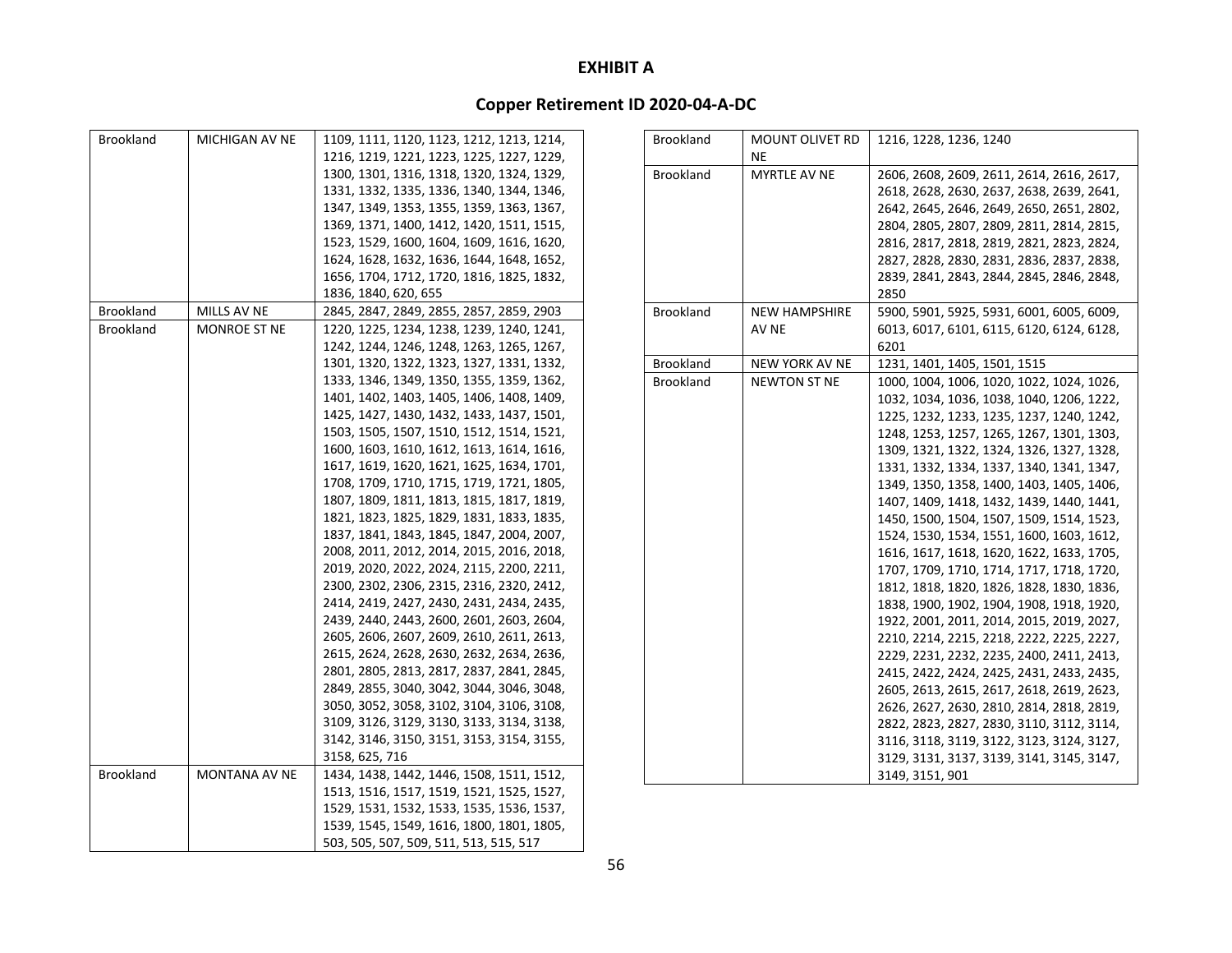# **Copper Retirement ID 2020‐04‐A‐DC**

| <b>Brookland</b> | NICHOLSON ST NE         | 200, 202, 216, 218, 219, 220, 222, 225, 226, | <b>Brookland</b> | <b>OGLETHORPE ST</b> | 108, 112, 125, 127, 209, 211, 213, 215, 217, |
|------------------|-------------------------|----------------------------------------------|------------------|----------------------|----------------------------------------------|
|                  |                         | 227, 230, 231, 232, 233, 234, 236, 237, 238, |                  | <b>NE</b>            | 219, 220, 221, 223, 225, 227, 228, 229, 231, |
|                  |                         | 242, 245, 246, 248, 249, 251, 307, 309, 310, |                  |                      | 233, 237, 239, 241, 245, 247, 251, 308, 309, |
|                  |                         | 312, 313, 315, 316, 319, 322, 324, 328, 336, |                  |                      | 315, 316, 317, 320, 321, 323, 324, 327, 328, |
|                  |                         | 337, 339, 340, 342, 343, 348, 500, 503, 506, |                  |                      | 329, 333, 334, 335, 338, 339, 342, 345, 346, |
|                  |                         | 507, 515, 519, 521, 522, 524, 527, 534, 538, |                  |                      | 347, 406, 408, 412, 414, 418, 420, 426, 430, |
|                  |                         | 540, 546, 552, 556, 558, 562, 574, 576, 580, |                  |                      | 432, 502, 506, 509, 514, 517, 520, 523, 526, |
|                  |                         | 582, 586, 600, 604, 609, 610, 611, 613, 616, |                  |                      | 527, 530, 539, 541, 600, 606, 608, 618, 637, |
|                  |                         | 617, 618, 619, 622, 623, 624, 625, 629, 630, |                  |                      | 639, 645, 648, 649, 651, 652, 655, 658, 661, |
|                  |                         | 635, 636, 637, 640, 641, 642, 643, 646, 652, |                  |                      | 663, 667, 669, 675, 684, 685, 686, 687, 688, |
|                  |                         | 654, 658, 660, 664, 666, 670, 676, 678, 682, |                  |                      | 690, 691, 692, 693, 694, 696, 700, 703, 705, |
|                  |                         | 684, 688, 690, 735, 737, 741, 743, 749, 753, |                  |                      | 706, 711, 712, 722, 723, 727, 728, 729, 735, |
|                  |                         | 755, 759, 761, 800, 804                      |                  |                      | 740, 741, 742, 745, 746, 748, 751, 752, 753, |
| <b>Brookland</b> | <b>NORTH CAPITOL ST</b> | 1501, 1505, 1519, 1701, 1703, 1705, 1707,    |                  |                      | 754, 757, 763, 764, 766, 769, 771, 775, 776, |
|                  | <b>NE</b>               | 1709, 1711, 1713, 1715, 1717, 1719, 1905,    |                  |                      | 777, 781, 783, 801, 810, 811, 812, 813, 814, |
|                  |                         | 1909, 1913, 1917, 1919, 1921, 1923, 1925,    |                  |                      | 816, 818, 819, 820, 821, 822, 823, 824, 826, |
|                  |                         | 1927, 1929, 2017, 2019, 2021, 2025, 2029,    |                  |                      | 827, 828, 829, 830, 831, 832, 833, 834, 835, |
|                  |                         | 2033, 2035, 4561, 4563, 4603, 4605, 4607,    |                  |                      | 836, 837, 838, 839, 840, 841, 844, 846, 847, |
|                  |                         | 4611, 4615, 4619, 4621, 4701, 4703, 4705,    |                  |                      | 848, 849, 853, 859, 861                      |
|                  |                         | 4711, 4801, 4919, 4921, 5001, 5009, 5011,    | <b>Brookland</b> | OKIE ST NE           | 1360, 1402                                   |
|                  |                         | 5015, 5017, 5021, 5023, 5027, 5029, 5033,    | <b>Brookland</b> | <b>ONEIDA ST NE</b>  | 100, 207, 210, 212, 214, 217, 223, 226, 227, |
|                  |                         | 5039, 5041, 5045, 5049, 5101, 5105, 5107,    |                  |                      | 229, 230, 233, 238, 242, 246, 250, 254, 301, |
|                  |                         | 5117, 5119, 5123, 5125, 5127                 |                  |                      | 304, 307, 308, 311, 312, 318, 319, 320, 325, |
| <b>Brookland</b> | <b>OAKVIEW TERR NE</b>  | 3719, 3723, 3727, 3731                       |                  |                      | 331, 332, 333, 335, 339, 340, 341, 344, 348, |
|                  |                         |                                              |                  |                      | 400, 401, 402, 403, 404, 405, 406, 407, 408, |

409, 410, 411, 412, 413, 416, 417, 418, 419, 500, 503, 506, 508, 509, 512, 514, 515, 516, 518, 522, 524, 526, 527, 528, 601, 603, 607, 608, 609, 612, 613, 614, 615, 618, 620, 621,

625, 633, 637, 639

OTIS PL NE 1700, 1709, 1721, 1725

Brookland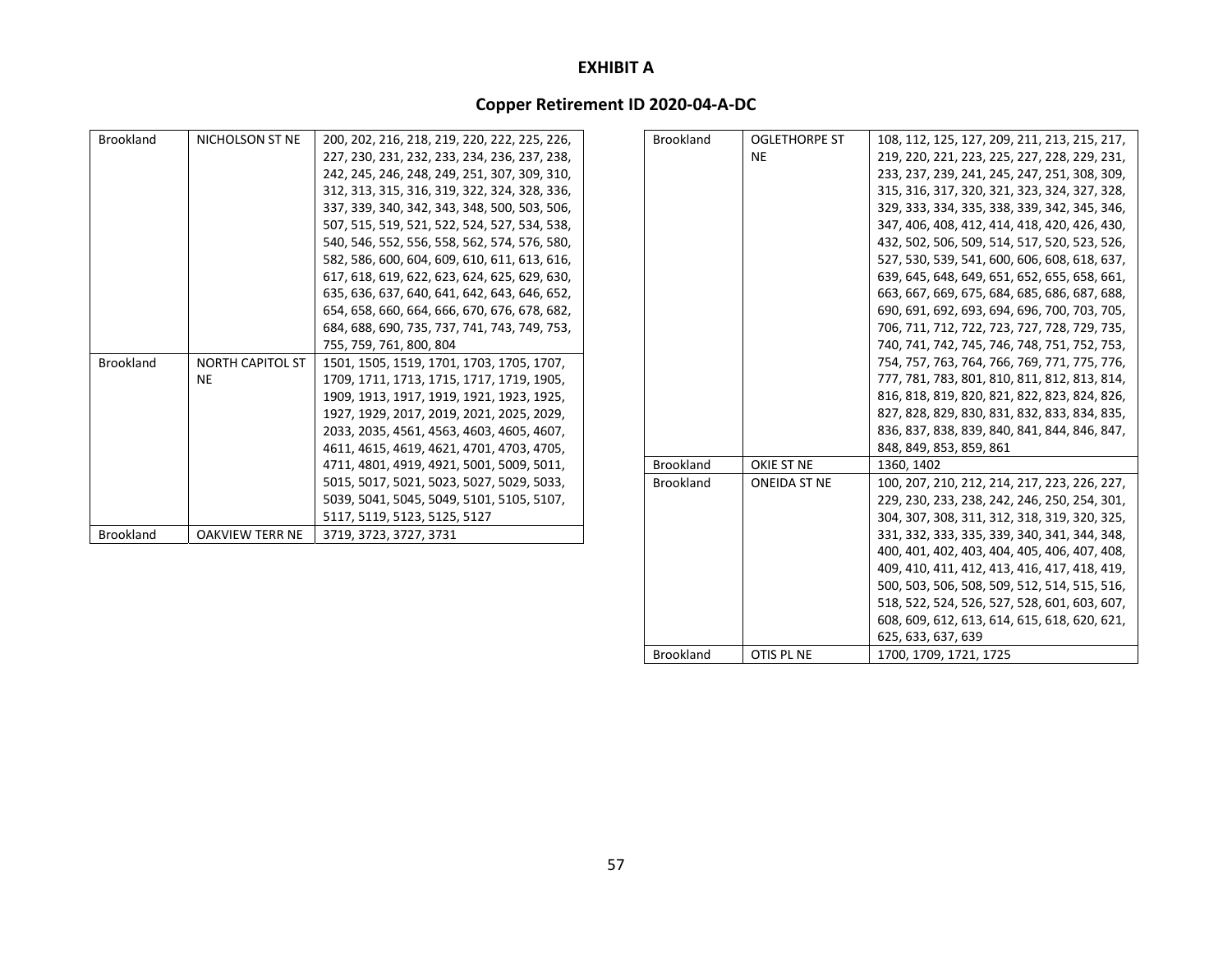# **Copper Retirement ID 2020‐04‐A‐DC**

| <b>Brookland</b> | OTIS ST NE                                     | 1005, 1020, 1022, 1023, 1024, 1026, 1030,<br>1032, 1034, 1036, 1038, 1203, 1203 1/2,<br>1225, 1231, 1234, 1235, 1305, 1315, 1317,<br>1349, 1351, 1361, 1405, 1412, 1415, 1416,<br>1425, 1429, 1430, 1432, 1433, 1436, 1437,<br>1440, 1500, 1501, 1502, 1503, 1504, 1505,<br>1507, 1509, 1519, 1521, 1525, 1526, 1527,<br>1529, 1530, 1534, 1600, 1601, 1602, 1603,<br>1604, 1606, 1607, 1608, 1609, 1610, 1611,<br>1613, 1614, 1615, 1616, 1617, 1618, 1619, | Brookland        | PERRY ST NE                            | 1014, 1030, 1032, 1201, 1225, 1228, 1232,<br>1234, 1235, 1237, 1239, 1241, 1245, 1258,<br>1304, 1308, 1318, 1322, 1326, 1334, 2002,<br>2004, 2007, 2008, 2011, 2012, 2013, 2014,<br>2018, 2019, 2020, 2022, 2030, 2032, 2034,<br>2204, 2210, 2211, 2214, 2215, 2216, 2219,<br>2220, 2222, 2223, 2224, 2226, 2227, 2231,<br>2233, 2234, 2400, 2404, 2406, 2410, 2411,<br>2413, 2414, 2416, 2417, 2425, 2433, 2502,<br>2506, 2508, 2512, 2514, 2515, 2872, 2874, |
|------------------|------------------------------------------------|--------------------------------------------------------------------------------------------------------------------------------------------------------------------------------------------------------------------------------------------------------------------------------------------------------------------------------------------------------------------------------------------------------------------------------------------------------------|------------------|----------------------------------------|----------------------------------------------------------------------------------------------------------------------------------------------------------------------------------------------------------------------------------------------------------------------------------------------------------------------------------------------------------------------------------------------------------------------------------------------------------------|
|                  |                                                | 1621, 1628, 1706, 1709, 1710, 1711, 1713,                                                                                                                                                                                                                                                                                                                                                                                                                    |                  |                                        | 2876, 3004, 3005                                                                                                                                                                                                                                                                                                                                                                                                                                               |
|                  |                                                | 1715, 1717, 1718, 1809, 1811, 1815, 1817,                                                                                                                                                                                                                                                                                                                                                                                                                    | <b>Brookland</b> | PORTER ST NE                           | 38, 40                                                                                                                                                                                                                                                                                                                                                                                                                                                         |
|                  |                                                | 1823, 1825, 1827, 1829, 1831, 1833, 1837,<br>1839, 1903, 1905, 1907, 1911, 1913, 1915,<br>1917, 1919, 1921, 1925, 1927, 1929, 1931,                                                                                                                                                                                                                                                                                                                          | <b>Brookland</b> | PROVIDENCE ST<br><b>NE</b>             | 1810, 1811, 1816, 1817, 1819, 1821, 1825,<br>1826, 1828, 1829, 1831, 1832, 1833, 1835,<br>1838, 1842, 1846, 1849, 1852                                                                                                                                                                                                                                                                                                                                         |
|                  |                                                | 2010, 2012, 2014, 2016, 2032, 2207, 2210,<br>2211, 2215, 2216, 2219, 2224, 2228, 2231,<br>2234, 2243, 2411, 2412, 2415, 2416, 2419,<br>2421, 2422, 2423, 2427, 2429, 2433, 2436,<br>2615, 2619, 2623, 2627, 2631, 2635, 2815,                                                                                                                                                                                                                                | <b>Brookland</b> | Q ST NE                                | 11, 12, 13, 14, 15, 150, 151, 16, 17, 18, 19,<br>2, 20, 200, 201, 21, 22, 23, 24, 25, 26, 27,<br>28, 29, 30, 31, 32, 33, 34, 35, 37, 38, 40, 41,<br>42, 43, 44, 45, 46, 47, 48, 49, 50, 51, 52, 53,<br>55, 56, 57, 58, 61, 63, 9                                                                                                                                                                                                                               |
|                  |                                                | 2819, 2823, 2827, 2831, 2905, 2909, 2913,<br>3005, 3009, 3013, 3016, 3017, 3024, 3030,<br>3034, 3038                                                                                                                                                                                                                                                                                                                                                         | <b>Brookland</b> | <b>QUACKENBOS ST</b><br><b>NE</b>      | 223, 227, 231, 232, 240, 243, 301, 303, 304<br>305, 308, 311, 312, 318, 320, 322, 323, 324<br>327, 331, 332, 335, 336, 340, 400, 401, 402,                                                                                                                                                                                                                                                                                                                     |
| Brookland        | P ST NE                                        | 10, 12, 14, 18, 24, 26, 28, 30, 34, 6, 8                                                                                                                                                                                                                                                                                                                                                                                                                     |                  |                                        | 404, 405, 408, 409, 410, 412, 413, 417, 419                                                                                                                                                                                                                                                                                                                                                                                                                    |
| Brookland        | PARK AV NE                                     | 2521                                                                                                                                                                                                                                                                                                                                                                                                                                                         |                  |                                        | 425, 427, 429                                                                                                                                                                                                                                                                                                                                                                                                                                                  |
| <b>Brookland</b> | <b>PATRICIA ROBERTS</b><br><b>HARRIS PL NE</b> | 2501, 2502, 2503, 2504, 2505, 2506, 2507,<br>2509, 2510, 2511, 2613, 2615, 2617, 2619,                                                                                                                                                                                                                                                                                                                                                                       | Brookland        | <b>QUEENS CHAPEL</b><br><b>RD NE</b>   | 2505, 2507, 2509, 2511, 2613, 2621                                                                                                                                                                                                                                                                                                                                                                                                                             |
| <b>Brookland</b> | PEABODY ST NE                                  | 2621, 2623, 2625, 2627, 2631, 2637, 2643,<br>2645, 2649, 2651, 2653, 2655, 2657, 2659<br>203, 206, 207, 210, 219, 223, 230, 300, 305,<br>308, 309, 318, 319, 324, 325, 330, 331, 333,<br>335, 337, 338, 400, 401, 402, 404, 407, 409,                                                                                                                                                                                                                        | <b>Brookland</b> | <b>QUEENS CHAPEL</b><br><b>TERR NE</b> | 4701, 4705, 4709, 4713, 4716, 4717, 4729,<br>4737, 4741, 4745, 4749, 4801, 4805, 4817,<br>4824, 4825, 4829, 4832, 4836, 4844, 4848,<br>4852, 4857, 4860, 4865, 4873, 4881, 4885,                                                                                                                                                                                                                                                                               |
|                  |                                                | 410, 412, 415, 416, 417, 418, 420, 423, 424,<br>425, 426, 427, 428, 430, 500, 501, 502, 503,<br>504, 505, 509, 510, 511, 513, 517, 521, 525,<br>601, 603                                                                                                                                                                                                                                                                                                     | <b>Brookland</b> | <b>QUINCY PL NE</b>                    | 4889<br>10, 102, 104, 106, 108, 11, 110, 114, 115,<br>116, 117, 118, 119, 12, 120, 122, 123, 125,<br>127, 129, 13, 131, 132, 133, 134, 135, 136,<br>137, 138, 14, 142, 143, 144, 145, 146, 147,                                                                                                                                                                                                                                                                |
| Brookland        | PERRY PL NE                                    | 903, 905, 907, 909, 911, 915, 919, 921, 923,<br>925, 927                                                                                                                                                                                                                                                                                                                                                                                                     |                  |                                        | 148, 15, 16, 17, 18, 19, 2, 20, 21, 22, 23, 24,<br>25, 26, 27, 28, 29, 3, 30, 32, 33, 34, 35, 36,                                                                                                                                                                                                                                                                                                                                                              |

38, 39, 4, 40, 41, 42, 43, 44, 45, 46, 47, 48, 49, 5, 50, 51, 52, 53, 55, 56, 57, 58, 59, 7, 8,

9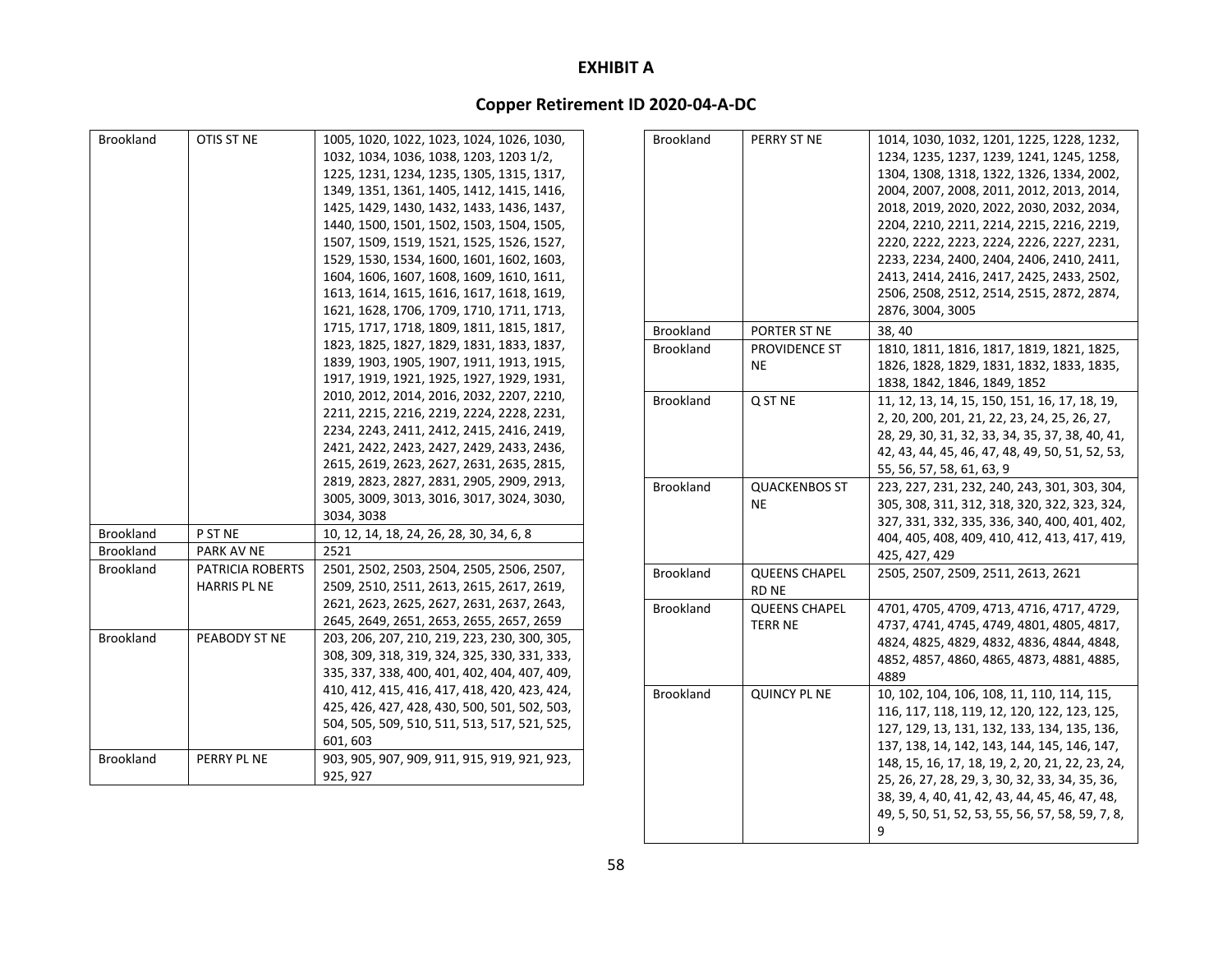| <b>Brookland</b> | <b>QUINCY ST NE</b>   | 1000, 1037, 1215, 1217, 1222, 1230, 1232,       | <b>Brookland</b> | <b>RHODE ISLAND AV</b> | 1, 1001, 1002, 1003, 1004, 1005, 1006,         |
|------------------|-----------------------|-------------------------------------------------|------------------|------------------------|------------------------------------------------|
|                  |                       | 1234, 1237, 1302, 1303, 1307, 1311, 1313,       |                  | <b>NE</b>              | 1007, 1008, 1009, 101, 1010, 1011, 1012,       |
|                  |                       | 1323, 1326, 1335, 1340, 1926, 1927, 1929,       |                  |                        | 1013, 1014, 1015, 1018, 1020, 103, 105,        |
|                  |                       | 1934, 1935, 1938, 1946, 2011, 2015, 2017,       |                  |                        | 107, 109, 11, 113, 115, 117, 119, 12, 1204,    |
|                  |                       | 2119, 2121, 2123, 2125, 2210, 2213, 2214,       |                  |                        | 1206, 121, 1216, 1224, 1226, 1228, 123,        |
|                  |                       | 2216, 2217, 2220, 2224, 2232                    |                  |                        | 1230, 1232, 1234, 1236, 125, 127, 13, 130,     |
| <b>Brookland</b> | <b>QUINTANA PL NE</b> | 315, 316, 318, 319, 320, 335, 343               |                  |                        | 131, 132, 133, 135, 136, 137, 14, 15, 1507,    |
| <b>Brookland</b> | R ST NE               | 10, 102, 103, 104, 105, 106, 107, 108, 109,     |                  |                        | 1509, 1515, 1522, 1544, 16, 1601, 1611,        |
|                  |                       | 111, 112, 113, 114, 115, 116, 117, 118, 119,    |                  |                        | 1613, 1617, 17, 1715, 1716, 1725, 18 TH,       |
|                  |                       | 12, 120, 121, 122, 123, 124, 125, 126, 127,     |                  |                        | 1809, 1811, 1816, 1818, 1820, 19, 1921,        |
|                  |                       | 13, 131, 132, 133, 134, 135, 136, 137, 138,     |                  |                        | 1923, 1925, 20, 200, 201, 2020, 209, 21,       |
|                  |                       | 14, 140, 141, 142, 143, 144, 146, 148, 15,      |                  |                        | 211, 213, 215, 217, 219, 22, 2204, 221,        |
|                  |                       | 150, 152, 154, 156, 158, 17, 18, 19, 20, 21,    |                  |                        | 2210, 2212, 2214, 223, 2300, 24, 2408,         |
|                  |                       | 213, 215, 216, 217, 218, 219, 22, 220, 221,     |                  |                        | 2410, 2420, 2430, 2500, 2503, 2505, 2507,      |
|                  |                       | 222, 223, 224, 226, 227, 229, 23, 230, 231,     |                  |                        | 2515, 2575, 2579, 2581, 2585, 26, 2600,        |
|                  |                       | 232, 233, 235, 236, 237, 239, 24, 241, 27,      |                  |                        | 2602, 2606, 2610, 2614, 2616, 2618, 2620,      |
|                  |                       | 28, 29, 30, 31, 32, 36, 37, 38, 39, 41, 42, 43, |                  |                        | 2622, 2634, 2638, 2651, 2675, 2677, 2679,      |
|                  |                       | 44, 45, 47, 50, 51, 52, 53, 54, 55, 56, 57, 59, |                  |                        | 2806, 2808, 2810, 2812, 2900, 2911, 3, 30,     |
|                  |                       | 61                                              |                  |                        | 300, 3011, 302, 306, 308, 310, 3112, 312,      |
| <b>Brookland</b> | <b>RALPH ELLISON</b>  | 2500, 2501, 2502, 2503, 2504, 2505, 2506,       |                  |                        | 3131, 318, 32, 34, 36, 38, 40, 42, 46, 48, 50, |
|                  | <b>WAY NE</b>         | 2507, 2508, 2509, 2510, 2511, 2512, 2513,       |                  |                        | 52, 600, 99                                    |
|                  |                       | 2514, 2515, 2518, 2519, 2520, 2521, 2522,       | <b>Brookland</b> | <b>RIGGS RD NE</b>     | 300, 310, 312, 314, 316, 318, 320, 325, 400,   |
|                  |                       | 2523, 2524, 2525, 2526, 2527                    |                  |                        | 402, 405, 406, 412, 414, 418, 420, 426, 438,   |
| <b>Brookland</b> | <b>RANDOLPH PL NE</b> | 200, 202, 204, 206, 207, 208, 209, 211, 212,    |                  |                        | 444, 448, 457, 459, 465, 510, 512, 518, 522,   |
|                  |                       | 213, 215, 219, 220, 222, 224, 226, 228, 230,    |                  |                        | 524, 525, 528, 530, 531, 534, 536, 539, 540,   |
|                  |                       | 232, 234, 236, 306, 9                           |                  |                        | 542, 626, 630, 632, 636, 638, 642, 644, 648,   |
| <b>Brookland</b> | <b>RANDOLPH ST NE</b> | 1203, 1214, 1216, 1222, 1225, 1226, 1231,       |                  |                        | 650                                            |
|                  |                       | 1312, 1314, 1315, 1316, 1318, 1320, 1322,       | <b>Brookland</b> | <b>RITCHIE PL NE</b>   | 1313, 1316, 1317, 1318, 1322, 1324, 1328,      |
|                  |                       | 1324, 1326, 1328, 1330, 1334, 1340, 1707,       |                  |                        | 1329, 1332, 1333, 1334, 1337, 1338, 1341,      |
|                  |                       | 1721, 1800, 1810, 1813, 1900, 1910, 1913,       |                  |                        | 1345, 1346, 1350, 1354                         |
|                  |                       | 1917, 1925, 1926, 1929, 2001, 2209, 2210,       | <b>Brookland</b> | <b>RITTENHOUSE ST</b>  | 303, 305                                       |
|                  |                       | 2212, 2213, 2217, 2218, 2222, 2225, 2226,       |                  | <b>NE</b>              |                                                |
|                  |                       | 2229, 2230, 2311, 2401, 2405, 2409, 2411,       | Brookland        | <b>ROBERT CLIFTON</b>  | 3234, 3236, 3238, 3240, 3242, 3244, 3246,      |
|                  |                       | 2415, 2503, 2505, 2609, 2611, 2613, 2615        |                  | <b>WEAVER WAY NE</b>   | 3248, 3250, 3252, 3254, 3256, 3258, 3266,      |
|                  |                       |                                                 |                  |                        | 3268, 3270, 3272, 3276, 3278, 3282, 3284,      |
|                  |                       |                                                 |                  |                        | 3286, 3288, 3292, 3294                         |

| Brookland | ROCK CREEK   | 5016, 5020                                   |
|-----------|--------------|----------------------------------------------|
|           | CHURCH RD NE |                                              |
| Brookland | S ST NE      | 2, 200, 201, 201 1/2, 203, 205, 206, 207,    |
|           |              | 209, 216, 217, 218, 220, 222, 224, 226, 227, |
|           |              | 228, 229, 230, 231, 232, 301, 302, 304, 306  |
|           |              |                                              |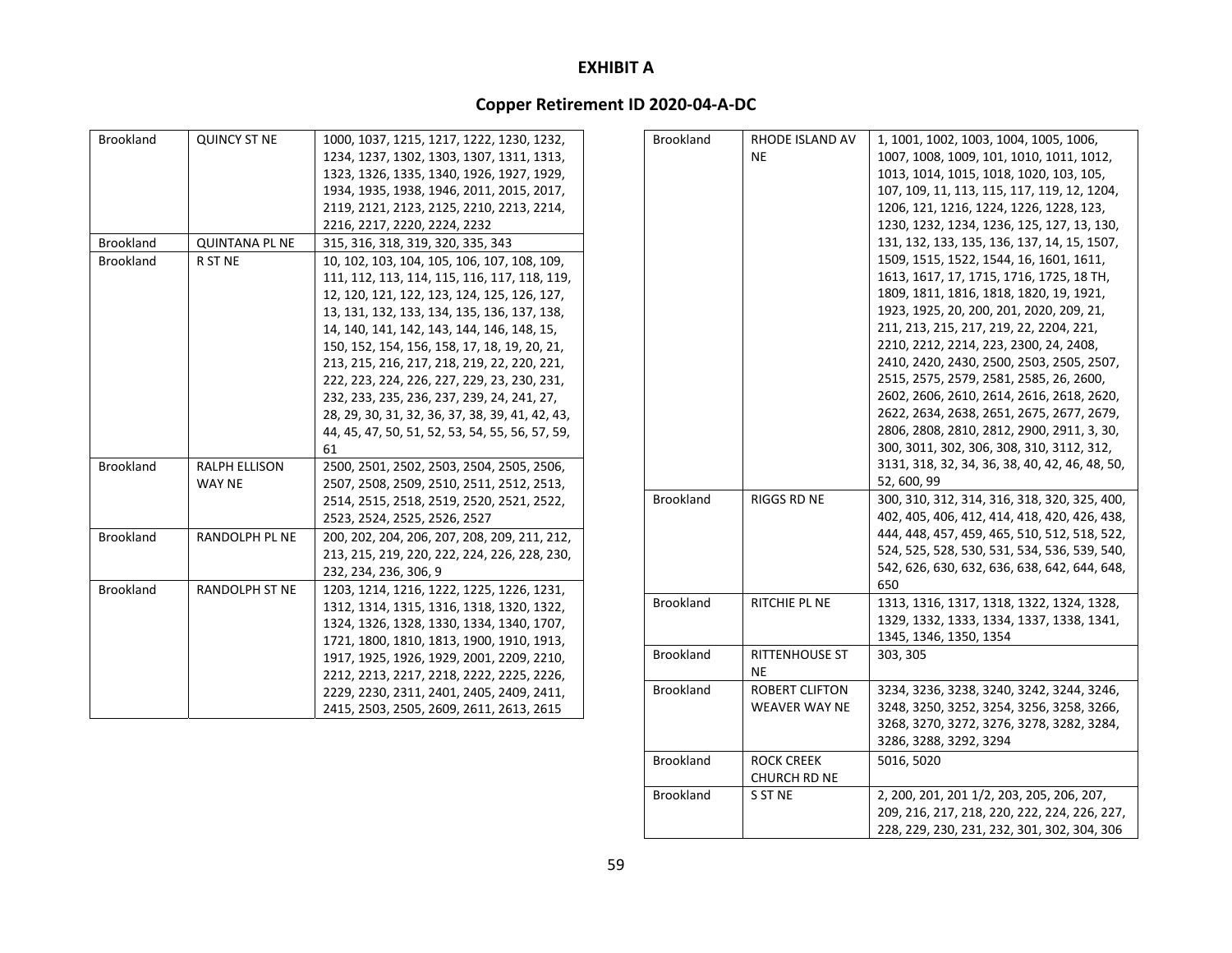# **Copper Retirement ID 2020‐04‐A‐DC**

| <b>Brookland</b> | SARATOGA AV NE      | 1216, 1495, 1499, 1505                       | <b>Brookland</b> | SOUTH DAKOTA  | 2410, 2414, 2418, 2422, 2426, 2428, 2430, |
|------------------|---------------------|----------------------------------------------|------------------|---------------|-------------------------------------------|
| <b>Brookland</b> | SARGENT RD NE       | 4505, 4509, 4510, 4512, 4514, 4519, 4520,    |                  | AV NE         | 2504, 2520, 2522, 2526, 2528, 2530, 2623, |
|                  |                     | 4522, 4600, 4602, 4606, 4608, 4610, 4611,    |                  |               | 2625, 2629, 2631, 2633, 2706, 2707, 2712, |
|                  |                     | 4612, 4613, 4616, 4619, 4622, 4703, 4705,    |                  |               | 2714, 2715, 2900, 2901, 2902, 2905, 2908, |
|                  |                     | 4707, 4709, 4711, 4713, 4715, 4808, 4810,    |                  |               | 2909, 2911, 2912, 2919, 2923, 2925, 2927, |
|                  |                     | 4814, 4820, 4822, 4826, 4828, 4910, 4911,    |                  |               | 2931, 3000, 3004, 3005, 3006, 3007, 3009, |
|                  |                     | 4914, 4916, 4920, 4922, 4925, 4926, 4927,    |                  |               | 3010, 3013, 3014, 3015, 3018, 3019, 3021, |
|                  |                     | 4928, 4931, 4932, 4933, 4934, 4937, 4938,    |                  |               | 3022, 3023, 3026, 3030, 3034, 3040, 3100, |
|                  |                     | 4939, 4940, 4944, 4945, 4946, 4949, 4952,    |                  |               | 3101, 3102, 3104, 3105, 3106, 3107, 3108, |
|                  |                     | 4958, 4962, 4968, 4974, 4976, 4980, 4982,    |                  |               | 3111, 3112, 3113, 3115, 3116, 3117, 3119, |
|                  |                     | 5000, 5002, 5003, 5006, 5007, 5009, 5010,    |                  |               | 3121, 3123, 3320, 3406, 3409, 3414, 3417, |
|                  |                     | 5011, 5012, 5014, 5015, 5018, 5020, 5021,    |                  |               | 3418, 3420, 3421, 3422, 3427, 3429, 3431, |
|                  |                     | 5023, 5024, 5025, 5026, 5028, 5029, 5030,    |                  |               | 3516, 3517, 3520, 3522, 3528, 3600, 3601, |
|                  |                     | 5031, 5033, 5034, 5035, 5036, 5038, 5040,    |                  |               | 3602, 3603, 3605, 3610, 3616, 3619, 3620, |
|                  |                     | 5043, 5044, 5046, 5047, 5048, 5049, 5050,    |                  |               | 3623, 3625, 3630, 3701, 3705, 3707, 3709, |
|                  |                     | 5051, 5052, 5054, 5055, 5057, 5059           |                  |               | 3717, 3719, 3721, 3723, 3801, 3807, 3811, |
| <b>Brookland</b> | <b>SEATON PL NE</b> | 203, 213, 215, 217, 219, 223, 227, 301, 302, |                  |               | 3813, 3819, 3821, 3823, 3901, 3922, 3923, |
|                  |                     | 303, 304, 309, 310, 311, 312, 313, 315, 316, |                  |               | 3926, 3927, 3935, 4001, 4005, 4009, 4010, |
|                  |                     | 318, 320, 322, 324, 332                      |                  |               | 4013, 4019, 4025, 4031, 4035, 4101, 4234, |
| <b>Brookland</b> | SHEPHERD ST NE      | 1002, 1004, 1007, 1008, 1111, 1118, 1206,    |                  |               | 4235, 4236, 4300, 4306, 4312, 4335, 4339, |
|                  |                     | 1315, 1319, 1323, 1327, 1335, 1336, 1339,    |                  |               | 4402, 4410, 4418, 4422, 4429, 4433, 4434, |
|                  |                     | 1344, 1345, 1346, 1347, 1348, 1811, 1820,    |                  |               | 4438, 4442, 4445, 4449, 4453, 4457, 4461, |
|                  |                     | 1821, 1831, 1840, 1904, 1912, 1915, 1916,    |                  |               | 4500, 4502, 4504, 4512, 4514, 4516, 4518, |
|                  |                     | 1919, 1920, 1923, 1924, 1927, 1930, 1933,    |                  |               | 4519, 4520, 4524, 4525, 4526, 4529, 4531, |
|                  |                     | 2000, 2004, 2006, 2008, 2010, 2012, 2112,    |                  |               | 4533, 4535, 4539, 4541, 4543, 4545, 4547, |
|                  |                     | 2202, 2208, 2212, 2221, 2225                 |                  |               | 4549, 4605, 4610, 4611, 4612, 4614, 4616, |
| <b>Brookland</b> | SIGSBEE PL NE       | 1001, 1004, 1005, 1007, 1008, 1009, 1010,    |                  |               | 4618, 4622, 4712, 4714, 4716, 4722, 4724, |
|                  |                     | 1011, 1014, 1016                             |                  |               | 4800, 4801, 4802, 4803, 4805, 4809, 4810, |
|                  |                     |                                              |                  |               | 4811, 4812, 4814, 4819, 4820, 4821, 4826, |
|                  |                     |                                              |                  |               | 4901, 4903, 4907, 4909, 4913, 4915, 4921, |
|                  |                     |                                              |                  |               | 4925, 4944, 4975, 5001, 5003, 5009, 5010, |
|                  |                     |                                              |                  |               | 5012, 5015, 5018, 5021, 5022, 5024, 5102, |
|                  |                     |                                              |                  |               | 5107, 5108, 5109, 5111, 5112, 5114, 5115, |
|                  |                     |                                              |                  |               | 5119, 5121, 5122, 5123, 5125, 5129, 5130, |
|                  |                     |                                              |                  |               | 5133, 5134, 5136, 5139, 5141, 5142, 5144, |
|                  |                     |                                              |                  |               | 5154, 5170, 5174, 5180, 5184, 5188, 5198, |
|                  |                     |                                              |                  |               | 5201, 5205, 5209, 5210, 5215, 5217, 5220, |
|                  |                     |                                              |                  |               | 5221, 5223, 5230, 5240, 5301, 5303, 5305, |
|                  |                     |                                              |                  |               | 5307, 5309, 5311, 5313, 5317, 5515, 5581, |
|                  |                     |                                              |                  |               | 5585                                      |
|                  |                     |                                              | <b>Brookland</b> | ST FRANCIS DE | 2015, 2028                                |

SALES PL NE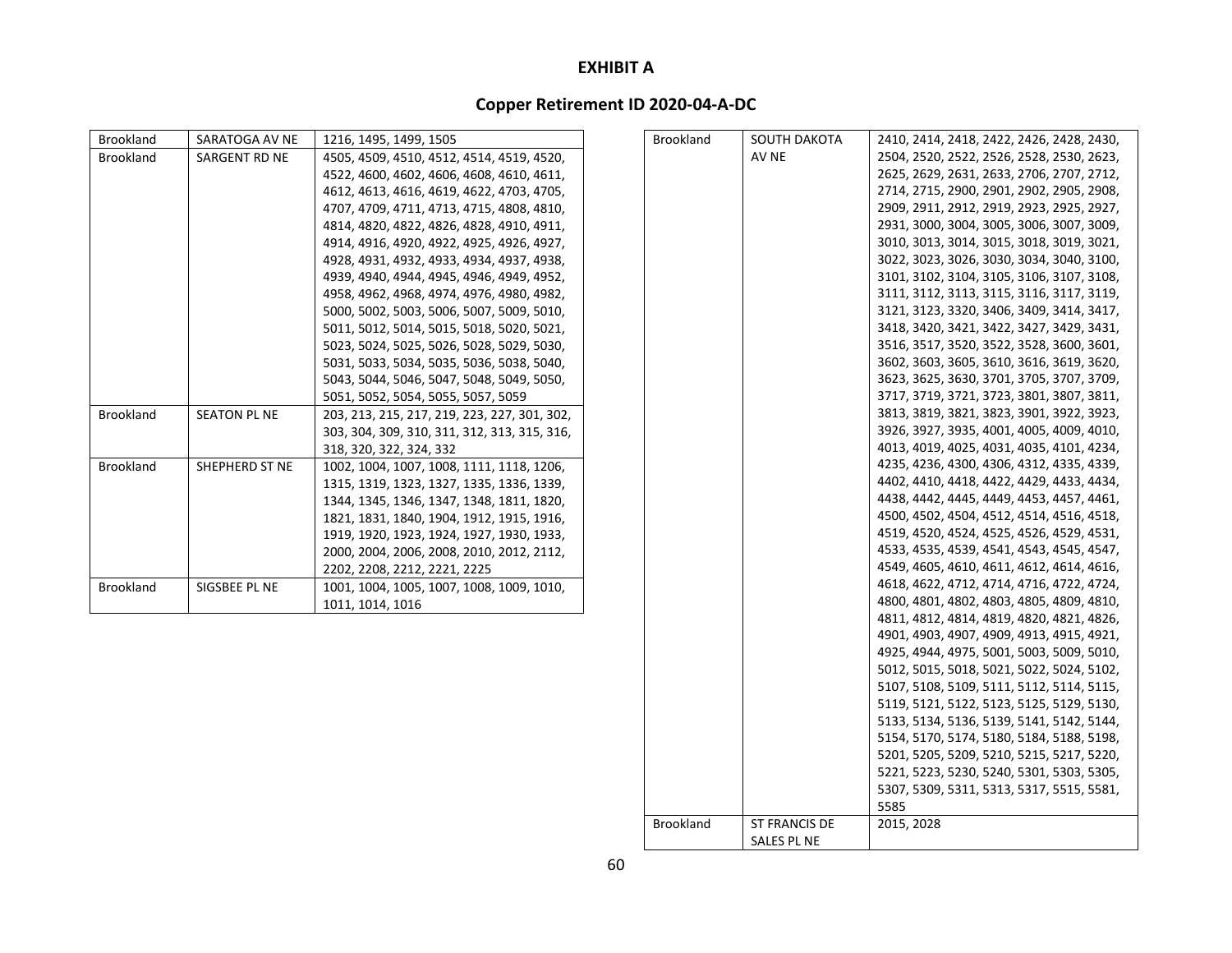| <b>Brookland</b> | <b>SUMMIT PL NE</b>  | 1925, 1927, 1928, 1929, 1930, 1931, 1932,     |
|------------------|----------------------|-----------------------------------------------|
|                  |                      | 1934, 1936, 1937, 1940, 1941, 2014, 2016,     |
|                  |                      | 2018, 2020                                    |
| <b>Brookland</b> | <b>T ST NE</b>       | 14, 140, 142, 144, 146, 148, 152, 154, 156,   |
|                  |                      | 158, 16, 160, 162, 164, 166, 168, 170, 18, 2, |
|                  |                      | 22, 24, 26, 28, 30, 300, 302, 304, 306, 308,  |
|                  |                      | 309, 310, 311, 312, 313, 314, 315, 316, 317,  |
|                  |                      | 318, 319, 32, 320, 321, 322, 324, 33, 35, 37, |
|                  |                      | 39, 41, 43, 47, 49, 51, 53, 55, 57, 59        |
| <b>Brookland</b> | <b>TAUSSIG PL NE</b> | 1000, 1001, 1007, 1012, 1014, 1015, 1017,     |
|                  |                      | 1018, 102, 1020, 1022, 1030, 1032, 1041,      |
|                  |                      | 1045, 1047, 106, 126, 130, 138                |
| <b>Brookland</b> | <b>TAYLOR ST NE</b>  | 1000, 1001, 1002, 1004, 1005, 1006, 1007,     |
|                  |                      | 1008, 1009, 1010, 1011, 1207, 1209, 1211,     |
|                  |                      | 1213, 1216, 1217, 1218, 1311, 1313, 1317,     |
|                  |                      | 1324, 1326, 1328, 1332, 1334, 1338, 1500,     |
|                  |                      | 1512, 1516, 1520, 1536, 1540, 1600, 1715,     |
|                  |                      | 1719, 1810, 1814, 1818, 1822, 1826, 2000,     |
|                  |                      | 2001, 2007, 2010, 2013, 2015, 2020, 2106,     |
|                  |                      | 2200, 2201, 2205, 2215, 2219, 2223, 2227,     |
|                  |                      | 2231, 2232, 800, 804, 808, 812, 820, 824,     |
|                  |                      | 828, 832, 901, 903, 905, 907                  |
| <b>Brookland</b> | THEODORE R           | 3201, 3203, 3205, 3207, 3208, 3209, 3211,     |
|                  | <b>HAGANS DR NE</b>  | 3212, 3213, 3214, 3215, 3216, 3218, 3219,     |
|                  |                      | 3220, 3221, 3222, 3223, 3224, 3225, 3226,     |
|                  |                      | 3227, 3228, 3229, 3230, 3231, 3232, 3233,     |
|                  |                      | 3234, 3235, 3236, 3237, 3238, 3239, 3240,     |
|                  |                      | 3241, 3242, 3244, 3245, 3246, 3247, 3248,     |
|                  |                      | 3251, 3252, 3253, 3254, 3255, 3256, 3258,     |
|                  |                      | 3259, 3261, 3262, 3263, 3264, 3265, 3266,     |
|                  |                      | 3267, 3268, 3269, 3270, 3271, 3272, 3273,     |
|                  |                      | 3274, 3275, 3278, 3279, 3280, 3281, 3282,     |
|                  |                      | 3283, 3284, 3285, 3286, 3288, 3290, 3292,     |
|                  |                      | 3294, 3296, 3298, 3300, 3301, 3302, 3303,     |
|                  |                      | 3304, 3305, 3306, 3307, 3308, 3309, 3310,     |
|                  |                      | 3311, 3312, 3313, 3314, 3315, 3318, 3319,     |
|                  |                      | 3320                                          |

| <b>Brookland</b> | <b>TODD PL NE</b>   | 110, 112, 114, 116, 118, 120, 124, 126, 128,  |
|------------------|---------------------|-----------------------------------------------|
|                  |                     | 130, 132, 14, 145, 147, 148, 149, 15, 150,    |
|                  |                     | 151, 153, 154, 155, 158, 159, 16, 160, 161,   |
|                  |                     | 162, 163, 164, 165, 167, 168, 17, 170, 171,   |
|                  |                     | 172, 175, 18, 19, 20, 21, 23, 24, 25, 26, 27, |
|                  |                     | 28, 301, 302, 305, 306, 307, 309, 31, 311,    |
|                  |                     | 313, 315, 316, 317, 318, 319, 32, 320, 321,   |
|                  |                     | 322, 323, 324, 325, 33, 34, 35, 36, 37, 38,   |
|                  |                     | 45, 47, 49, 51, 53, 55, 57                    |
| <b>Brookland</b> | TOTTEN MEWS NE      | 603, 605, 607, 609, 611, 612, 613, 614, 615,  |
|                  |                     | 618, 619, 620, 621, 622, 623, 624, 625, 626,  |
|                  |                     | 628, 629, 630, 631, 632, 634, 636             |
| <b>Brookland</b> | <b>TOTTEN PL NE</b> | 602, 604, 606, 608, 610, 612, 614, 618, 620,  |
|                  |                     | 622, 624, 626, 628, 630                       |
| <b>Brookland</b> | U ST NE             | 100, 102, 104, 106, 108, 113, 114, 115, 117,  |
|                  |                     | 118, 119, 121, 123, 124, 125, 126, 127, 128,  |
|                  |                     | 129, 130, 131, 132, 133, 134, 138, 140, 142,  |
|                  |                     | 144, 146, 148, 149, 150, 151, 152, 154, 155,  |
|                  |                     | 157, 158, 159, 160, 161, 162, 165, 166, 167,  |
|                  |                     | 168, 169, 170, 171, 172, 174, 176, 178, 180,  |
|                  |                     | 19, 21, 23, 25, 27, 29, 306, 308, 309, 31,    |
|                  |                     | 311, 313, 315, 319, 321, 323, 325, 33, 35,    |
|                  |                     | 39, 41, 43, 45                                |
| <b>Brookland</b> | UHLAND TERR NE      | 140, 141, 142, 143, 144, 145, 146, 147, 148,  |
|                  |                     | 149, 150, 151, 152, 156, 157, 158, 159, 160,  |
|                  |                     | 161, 162, 163, 164, 165, 166, 169, 170, 171,  |
|                  |                     | 172, 173, 174, 176, 179, 180, 181             |
| <b>Brookland</b> | UPSHUR ST NE        | 1000, 1004, 1005, 1007, 1008, 1009, 1012,     |
|                  |                     | 1015, 1016, 1017, 1018, 1019, 1120, 1122,     |
|                  |                     | 1126, 1217, 1318, 1801, 1804, 1807, 1808,     |
|                  |                     | 1812, 1813, 1819, 1820, 1824, 1829, 1834,     |
|                  |                     | 1900, 1909, 1910, 1913, 1914, 1920, 1921,     |
|                  |                     | 1923, 1925, 2000, 2001, 2003, 2010, 2011,     |
|                  |                     | 2111, 2115, 2201, 923, 924, 925               |
| <b>Brookland</b> | URELL PL NE         | 1000, 1001, 1004, 1005, 1008, 1011, 1012,     |
|                  |                     | 1013, 1014, 1015, 1016, 1017, 102, 103,       |
|                  |                     | 107, 108, 1120, 1125, 114, 115, 118, 119,     |
|                  |                     | 121, 124, 126, 127, 130, 131, 133, 136, 137   |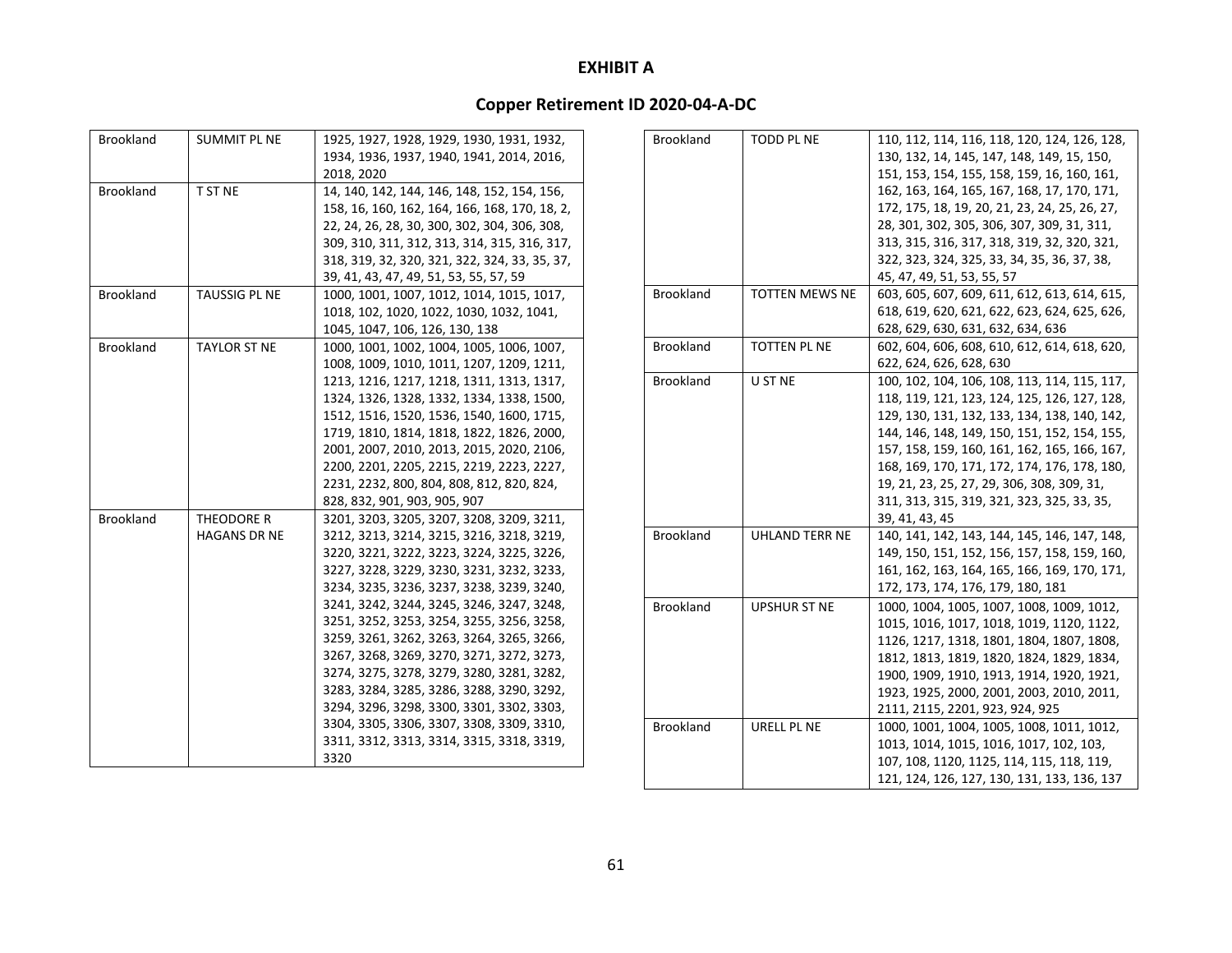| <b>Brookland</b> | V ST NE             | 100, 102, 106, 108, 110, 114, 120, 122, 124,  |
|------------------|---------------------|-----------------------------------------------|
|                  |                     | 126, 128, 141, 143, 147, 149, 15, 151, 153,   |
|                  |                     | 155, 157, 159, 161, 165, 167, 169, 17, 171,   |
|                  |                     | 173, 175, 177, 179, 181, 19, 21, 210, 212,    |
|                  |                     | 218, 220, 222 1/2, 224, 228, 230, 232, 234,   |
|                  |                     | 25, 27, 301, 303, 304, 305, 306, 307, 308,    |
|                  |                     | 309, 31, 310, 313, 315, 317, 319, 320, 321,   |
|                  |                     | 323, 325, 327, 33, 35, 37, 39, 401, 405, 409, |
|                  |                     | 412, 45, 515                                  |
| Brookland        | <b>VARNUM PL NE</b> | 1610, 1611, 1614, 1615, 1618, 1619, 1622,     |
|                  |                     | 1623, 1630, 1631, 1635, 1638, 1639, 1642,     |
|                  |                     | 1647, 1650, 1651, 1658, 1659, 1663, 1666,     |
|                  |                     | 1670, 4301, 4302, 4305, 4306, 4307, 4310,     |
|                  |                     | 4311, 4313, 4315, 4316, 4317, 4318, 4319,     |
|                  |                     |                                               |
|                  |                     | 4321, 4322, 4323, 4324, 4326, 4328, 4330,     |
|                  |                     | 4332, 4336, 4338, 4342, 4344, 4346, 4348,     |
|                  |                     | 4352, 4353, 4355, 4358, 4359, 4361, 4363,     |
|                  |                     | 4364, 4365, 4366, 4367, 4370, 4371, 4373,     |
|                  |                     | 4374                                          |
| <b>Brookland</b> | VARNUM ST NE        | 100, 1011, 1015, 1019, 102, 1023, 106, 108,   |
|                  |                     | 112, 1125, 114, 118, 120, 1217, 1315, 1331,   |
|                  |                     | 1332, 1333, 1334, 1336, 1338, 1812, 1815,     |
|                  |                     | 1816, 1819, 1824, 1828, 1831, 1832, 1835,     |
|                  |                     | 1836, 1904, 1909, 1912, 1913, 1920, 1924,     |
|                  |                     | 1928, 1929, 1933, 2000, 210, 2101, 2111,      |
|                  |                     | 212, 216, 218, 230, 236, 30, 32, 36, 38, 42,  |
|                  |                     | 44, 48, 50, 54, 56, 60, 62, 901, 903, 907,    |
|                  |                     | 909, 911, 913, 915, 917                       |
| <b>Brookland</b> | VICTOR ST NE        | 101, 103, 104, 106, 107, 109, 110, 112, 113,  |
|                  |                     | 115, 116, 118, 119, 121, 124, 127, 128, 53,   |
|                  |                     | 57, 63, 69, 71, 75, 77, 81, 83                |
| <b>Brookland</b> | <b>VISTA ST NE</b>  | 2842, 2844, 2850, 2852, 2902, 2910, 2914,     |
|                  |                     | 2916, 2920, 2932, 2934, 3000, 3001, 3002,     |
|                  |                     | 3005, 3010, 3014, 3018, 3022, 3029, 3035,     |
|                  |                     | 3036, 3037, 3040, 3042, 3043, 3044, 3046,     |
|                  |                     | 3048, 3050, 3051, 3054, 3055, 3059, 3061,     |
|                  |                     | 3063, 3068, 3069, 3073, 3101, 3105, 3202,     |
|                  |                     | 3206, 3208, 3210, 3219, 3222, 3223, 3227      |

| <b>Brookland</b> | W ST NE                 | 1300, 1302, 1306, 1308, 1312, 1316, 1320,    |
|------------------|-------------------------|----------------------------------------------|
|                  |                         | 1322, 1324, 1330, 1334, 1340, 1344, 1346,    |
|                  |                         | 1350, 1352, 1356, 1360, 1362, 1364, 1366,    |
|                  |                         | 1368, 1370, 1374, 1376, 1378, 1382, 1384,    |
|                  |                         | 1524, 1525, 1526, 1530, 1532, 1534, 1600,    |
|                  |                         | 1602, 1604, 1606, 1608, 1610, 317, 319,      |
|                  |                         | 321, 325, 329, 331, 333, 335, 415            |
| <b>Brookland</b> | <b>WALNUT ST NE</b>     | 3101, 3103, 3108, 3109, 3111, 3200, 3201,    |
|                  |                         | 3204, 3208, 3209, 3212, 3213, 3216, 3217,    |
|                  |                         | 3219, 3221, 3222, 3226, 3229, 3230, 3237,    |
|                  |                         | 3238, 3244, 3245, 3249                       |
| <b>Brookland</b> | <b>WASHINGTON PL</b>    | 2350, 2401                                   |
|                  | NE                      |                                              |
| <b>Brookland</b> | <b>WEBSTER ST NE</b>    | 100, 101, 103, 106, 108, 109, 112, 113, 115, |
|                  |                         | 119, 120, 121, 124, 125, 126, 127, 130,      |
|                  |                         | 1300, 131, 1310, 1311, 1312, 1314, 1315,     |
|                  |                         | 1316, 1318, 132, 1320, 1323, 1324, 133,      |
|                  |                         | 1332, 1333, 1337, 1341, 1343, 1347, 1349,    |
|                  |                         | 136, 138, 1425, 144, 1615, 1619, 1627,       |
|                  |                         | 1631, 1635, 1643, 1647, 1651, 1659, 1663,    |
|                  |                         | 1667, 1712, 1716, 1720, 1724, 1728, 1732,    |
|                  |                         | 1740, 1744, 200, 202, 204, 206, 208, 211,    |
|                  |                         | 213, 215, 216, 217, 218, 219, 221, 222, 223, |
|                  |                         | 225, 228, 230, 232, 234, 74                  |
| <b>Brookland</b> | <b>WEST VIRGINIA AV</b> | 1834, 1904, 1910, 1914, 1916, 1954, 1958     |
|                  | <b>NE</b>               |                                              |
| <b>Brookland</b> | <b>WOODRIDGE ST</b>     | 2307, 2310, 2312                             |
|                  | ΝE                      |                                              |
| <b>Brookland</b> | <b>WRIGHT TERR NE</b>   | 3600, 3602, 3604, 3606, 3608, 3610, 3612,    |
|                  |                         | 3616, 3618, 3620, 3622, 3624, 3626, 3628,    |
|                  |                         | 3632, 3634, 3636, 3638, 3642, 3644, 3646,    |
|                  |                         | 3648, 3650                                   |
| <b>Brookland</b> | YOST PL NE              | 2915, 2919, 2920, 2923, 2924, 2927, 2928,    |
|                  |                         | 2931, 3000, 3001, 3004, 3005, 3008, 3009,    |
|                  |                         | 3012, 3013, 3021, 3027                       |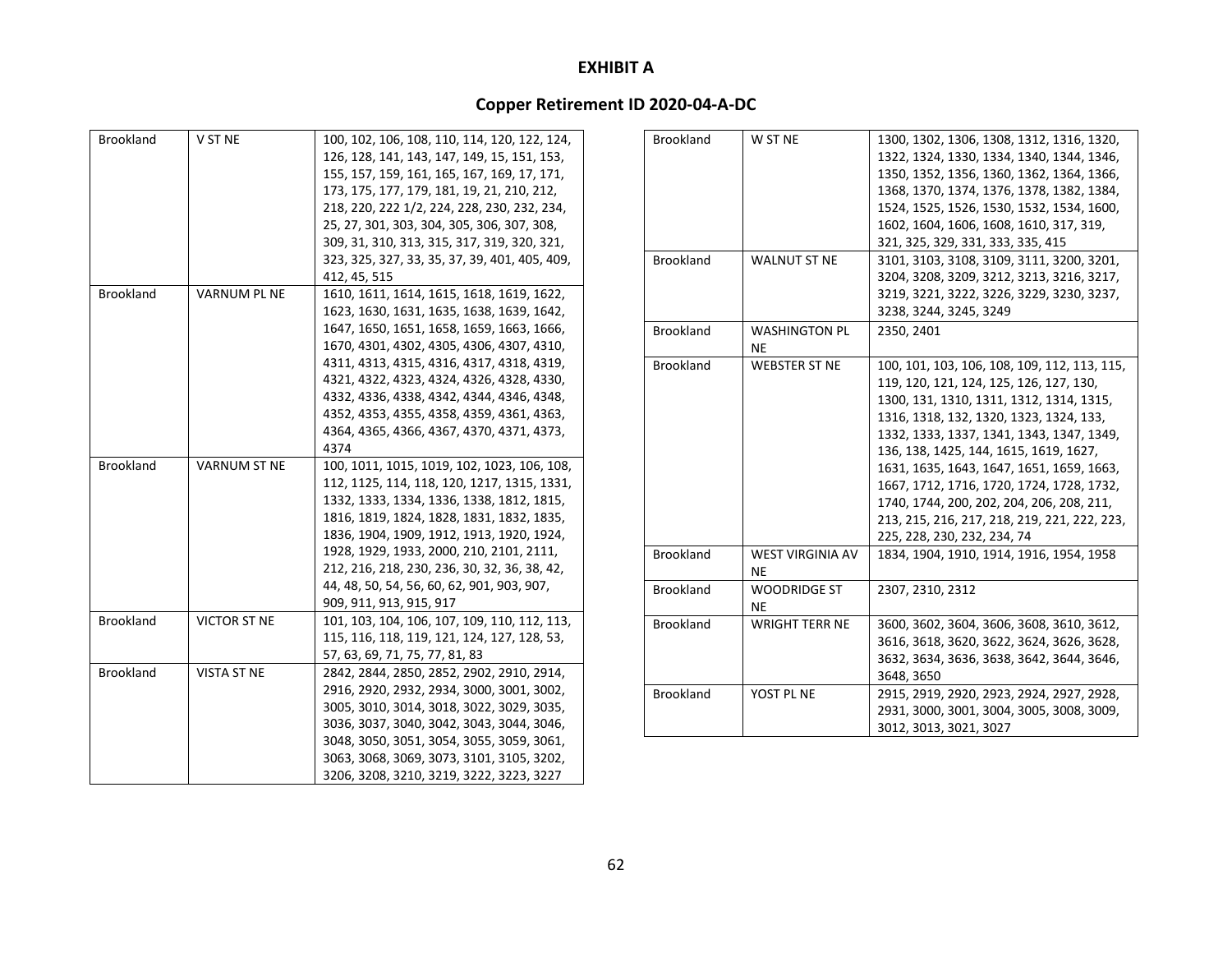### **Copper Retirement ID 2020‐04‐A‐DC**

4. **The Copper facilities associated with the following addresses served by Verizon's Wire Center located at 3726 MARTIN LUTHER KING JR AVE SE WASHINGTON, DC 20032 CLLI: WASHDCCH (Congress Heights)**

|          | <b>Street</b> | <b>Building Number</b>                    |
|----------|---------------|-------------------------------------------|
| Congress | 10TH PL SE    | 3211, 3214, 3218, 3221, 3222, 3314, 3316, |
| Heights  |               | 3318, 3322, 3324, 3326, 3330, 3332, 3334, |
|          |               | 3400, 3402, 3404, 3406, 3408, 3410, 3414, |
|          |               | 3416, 3418, 3420, 3422, 3424, 3428, 3429, |
|          |               | 3430, 3431, 3432, 3433, 3434, 3435, 3436, |
|          |               | 3437, 3438                                |
| Congress | 11TH PL SE    | 3206, 3214, 3216, 3217, 3218, 3219, 3310, |
| Heights  |               | 3313, 3314, 3315, 3321, 3325, 3333, 3336, |
|          |               | 3421, 3423, 3425, 3427, 3429              |
| Congress | 12TH PL SE    | 3217, 3219, 3223, 3225, 3229              |
| Heights  |               |                                           |
| Congress | 12TH ST SE    | 3208, 3210, 3212, 3215, 3216, 3217, 3218, |
| Heights  |               | 3220, 3223, 3225, 3226, 3228, 3232, 3307, |
|          |               | 3308, 3309, 3310, 3311, 3312, 3313, 3315, |
|          |               | 3317, 3319, 3323, 3326, 3327, 3328, 3330, |
|          |               | 4305, 4307, 4309, 4311, 4313, 4315, 4317, |
|          |               | 4321, 4323                                |
| Congress | 13TH ST SE    | 3234, 3317                                |
| Heights  |               |                                           |
| Congress | 15TH PL SE    | 3135, 3136, 3138, 3140, 3144, 3146, 3148, |
| Heights  |               | 3149, 3151, 3200, 3202, 3204, 3206, 3208, |
|          |               | 3210, 3214, 3216, 3218, 3220, 3222, 3224, |
|          |               | 3225, 3227, 3229, 3231, 3233, 3235, 3239, |
|          |               | 3241, 3242, 3243, 3244, 3245, 3246, 3247, |
|          |               | 3248, 3250, 3252, 3254, 3256, 3260, 3262, |
|          |               | 3264, 3266, 3268, 3270, 3272, 3274, 3276, |
|          |               | 3278                                      |
| Congress | 1ST PL SW     | 4000, 4003, 4004, 4007, 4008, 4011, 4012, |
| Heights  |               | 4015, 4016, 4020                          |

| Congress | 1ST ST SE | 3765, 3774, 3776, 3780, 3782, 3786, 3788, |
|----------|-----------|-------------------------------------------|
| Heights  |           | 3792, 3794, 3800, 3802, 3807, 3809, 3812, |
|          |           | 3814, 3815, 3816, 3818, 3819, 3820, 3823, |
|          |           | 3824, 3825, 3827, 3829, 3831, 3832, 3833, |
|          |           | 3834, 3835, 3837, 3839, 3841, 3900, 3906, |
|          |           | 3910, 3919, 3924, 3931, 4003, 4005, 4019, |
|          |           | 4101, 4107, 4110, 4111, 4112, 4112 A,     |
|          |           | 4114, 4116, 4118, 4120, 4124              |
| Congress | 1ST ST SW | 3900, 3906, 3909, 3912, 3913, 3915, 3918, |
| Heights  |           | 3922, 3923, 3926, 3927, 3930, 3933, 3934, |
|          |           | 3937, 3940, 3941, 3942, 3944, 3945, 3948, |
|          |           | 3949, 3953, 3956, 3957, 3960, 3961, 3965, |
|          |           | 3969, 3971, 3973, 3977, 3981, 4000, 4001, |
|          |           | 4002, 4004, 4005, 4007, 4008, 4009, 4010, |
|          |           | 4012, 4013, 4015, 4017, 4018, 4020, 4021, |
|          |           | 4024, 4025, 4026, 4028, 4029, 4031, 4032, |
|          |           | 4034, 4036, 4037, 4039, 4041, 4042, 4044, |
|          |           | 4045, 4047, 4048, 4049, 4050, 4052, 4056, |
|          |           | 4058, 4060, 4737, 4739, 4801, 4805, 4809, |
|          |           | 4813, 4817, 4821, 4825, 4829, 4833, 4837, |
|          |           | 4841, 4845, 4849, 4853                    |
| Congress | 2ND ST SE | 2800, 2802, 2804, 2806, 2816, 2818, 2820, |
| Heights  |           | 2908, 2970, 2974, 2978, 2980, 3800, 3802, |
|          |           | 3806                                      |
| Congress | 2ND ST SW | 3900, 3902, 3904, 3908, 3918, 3924, 3926, |
| Heights  |           | 3934, 3940, 3946, 3948, 3952, 3956, 3960, |
|          |           | 3964, 3968, 3972, 3974, 3978, 3980, 3984, |
|          |           | 3988, 4000, 4002, 4004, 4008, 4010, 4012, |
|          |           | 4016, 4018, 4020, 4024, 4026, 4028, 4032, |
|          |           | 4034, 4036, 4040, 4042, 4044, 4100, 4120, |
|          |           | 4124, 4136, 4138, 4140, 4142              |
| Congress | 4TH ST SE | 3017, 3212, 3214, 3218, 3222, 3226, 3308, |
| Heights  |           | 3310, 3330, 4119, 4123, 4127, 4129, 4131, |
|          |           | 4133, 4135, 4137                          |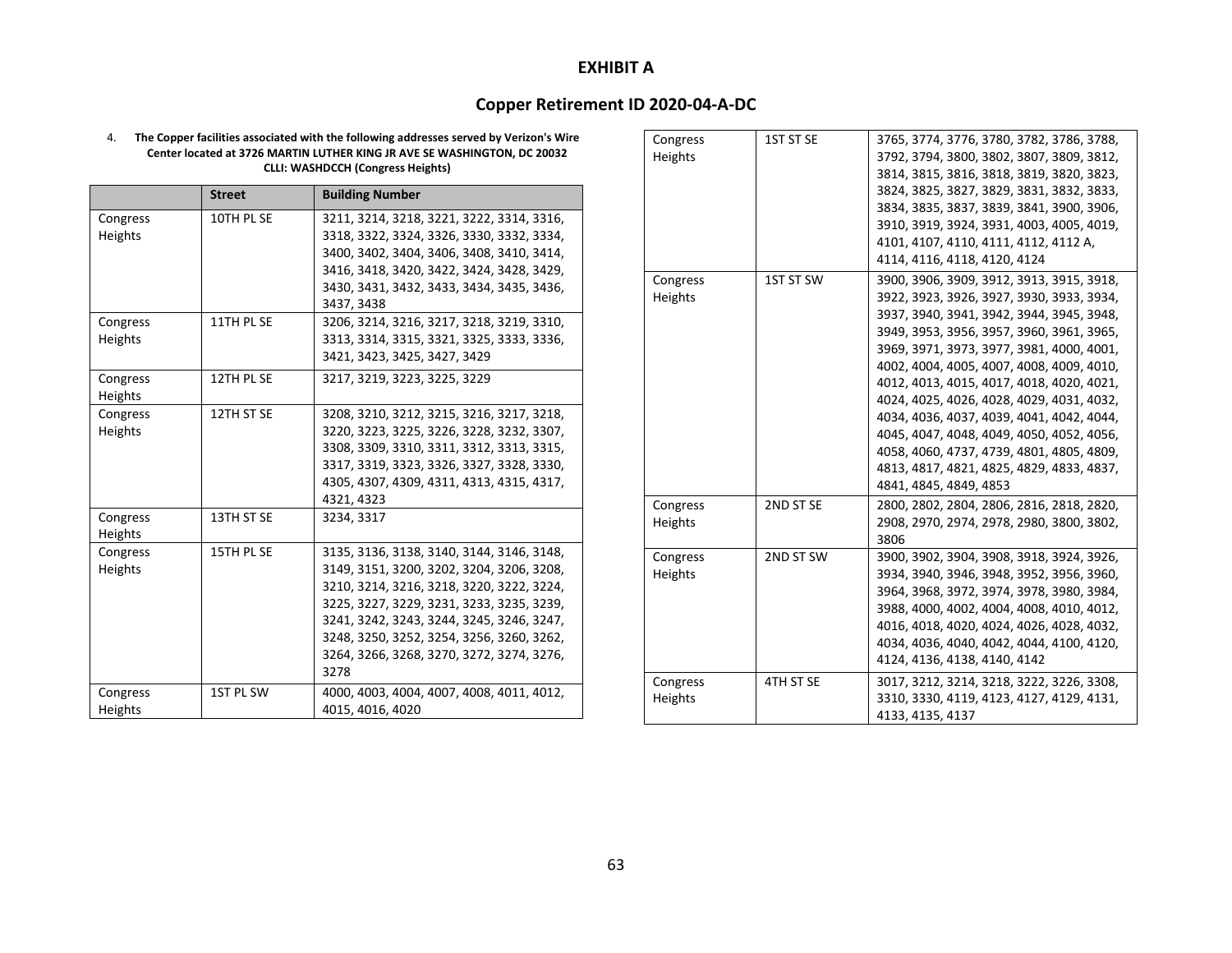| Congress | 5TH ST SE | 2801, 2805, 2809, 2908, 2909, 2912, 2913, |
|----------|-----------|-------------------------------------------|
| Heights  |           | 2916, 3000, 3004, 3008, 3009, 3012, 3013, |
|          |           | 3016, 3206, 3208, 3209, 3210, 3211, 3212, |
|          |           | 3214, 3215, 3216, 3218, 3219, 3222, 3224, |
|          |           | 3225, 3301, 3303, 3304, 3306, 3308, 3309, |
|          |           | 3310, 3311, 3315, 3317, 3318, 3319, 3324, |
|          |           | 3327, 3328, 3331, 3335, 3337, 3340, 3344, |
|          |           | 3411, 3422, 3424                          |
| Congress | 6TH ST SE | 3211, 3215, 3219, 3221, 3223, 3225, 3309, |
| Heights  |           | 3313, 3315, 3317, 3319, 4224, 4233, 4235, |
|          |           | 4237, 4245, 4249, 4251, 4255, 4257, 4259, |
|          |           | 4261, 4263, 4265, 4269, 4273, 4275, 4277, |
|          |           | 4610, 4612, 4614, 4618, 4620, 4622, 4624  |
| Congress | 7TH ST SE | 2900, 2904, 2907, 2911, 2912, 2913, 2914, |
| Heights  |           | 2921, 3001, 3005, 3009, 3010, 3016, 3017, |
|          |           | 3020, 3024, 3026, 3300, 3302, 3304        |
| Congress | 8TH ST SE | 3003, 3009, 3010, 3014, 3020, 3022, 3023  |
| Heights  |           |                                           |
| Congress | 9TH PL SE | 3210, 3214, 3218, 3220, 3227              |
| Heights  |           |                                           |
| Congress | 9TH ST SE | 3004, 3011, 3014, 3015, 3018, 3019, 3021, |
| Heights  |           | 3022, 3801, 3803, 3805, 3807, 3809, 3811, |
|          |           | 3813, 3815, 3817, 3819, 3821, 3823, 3825, |
|          |           | 3826, 3827, 3828, 3829, 3830, 3831, 3832, |
|          |           | 3835, 3836, 3837, 3838, 3839, 3840, 3841, |
|          |           | 3842, 3843, 3844, 3845, 3847, 3851, 3853, |
|          |           | 3855, 3905, 3907, 3911, 4302, 4304, 4306, |
|          |           | 4308                                      |

| Congress<br>Heights | <b>ALABAMA AV SE</b>     | 1001, 1101, 1103, 1105, 1107, 1205, 1207,<br>1209, 1211, 1211 A, 1211 B, 1215, 1217,<br>1219, 1229, 1229 A, 1235, 1235 A, 1237,<br>1241, 1241 B, 1243, 1243 A, 1247, 1247 A,<br>1249, 1249 B, 1308, 1407, 1409, 1411,<br>1415, 1417, 1419, 1421, 1423, 1425, 1427,<br>1429, 1430, 1431, 1432 A, 1432 B, 1433,<br>1434, 1434 A, 1434 B, 1435, 1436, 1436 A,<br>1436 B, 1437, 1438, 1438 A, 1439, 1440 A,<br>1441, 1443, 1444, 1456, 1456 B, 1458, 1458<br>A, 1502, 1504, 1506, 1508, 1510, 1512,<br>1514, 1516, 1518, 1520, 1522, 1524, 1528,<br>1532, 1534, 1536, 1538, 1540, 1542, 1544,<br>1546, 1548, 1550, 421, 507, 511, 513, 515,<br>600 X, 612, 620, 623, 625, 626, 627, 629,<br>630, 631, 634, 635, 636, 637, 638, 640, 646,<br>700, 704, 708, 710, 714, 716, 718, 720, 731,<br>733, 735, 800, 806, 807, 808, 812, 814, 818,<br>819, 900, 901, 902, 904, 905, 908, 909, 912,<br>914, 915, 916, 918 |
|---------------------|--------------------------|------------------------------------------------------------------------------------------------------------------------------------------------------------------------------------------------------------------------------------------------------------------------------------------------------------------------------------------------------------------------------------------------------------------------------------------------------------------------------------------------------------------------------------------------------------------------------------------------------------------------------------------------------------------------------------------------------------------------------------------------------------------------------------------------------------------------------------------------------------------------------------------------------------|
| Congress<br>Heights | <b>ANDERSON PL</b><br>SE | 1000, 1001, 1002, 1003, 1005, 1007, 1008,<br>1009, 1010, 1011, 1012, 1013, 1014, 1015,<br>1016, 1017, 1018, 1019, 1020, 1021, 1022,<br>1023                                                                                                                                                                                                                                                                                                                                                                                                                                                                                                                                                                                                                                                                                                                                                                |
| Congress<br>Heights | <b>ATLANTIC ST SE</b>    | 117, 119, 125, 16, 19, 21, 213, 215, 217,<br>219, 221, 223, 225, 227, 229, 23, 231, 25,<br>26, 27, 30, 301, 303, 305, 307, 309, 311,<br>313, 315, 317, 319, 417, 447, 449, 601, 603,<br>605, 607, 609, 613, 615, 617, 619, 621, 623,<br>625, 627, 631, 633, 635, 639, 643, 645, 701,<br>703, 707, 709, 713, 715, 717, 719, 721, 723,<br>725, 729, 731                                                                                                                                                                                                                                                                                                                                                                                                                                                                                                                                                      |
| Congress<br>Heights | <b>BARNABY RD SE</b>     | 4400, 4402, 4404, 4406, 4408, 4410, 4412,<br>4414, 4416                                                                                                                                                                                                                                                                                                                                                                                                                                                                                                                                                                                                                                                                                                                                                                                                                                                    |
| Congress<br>Heights | <b>BARNABY ST SE</b>     | 787, 789, 791, 793, 795, 797, 819, 821, 823,<br>827, 831, 833, 835, 837, 885, 903, 905, 907,<br>909, 911, 913, 915, 917, 919, 921, 923                                                                                                                                                                                                                                                                                                                                                                                                                                                                                                                                                                                                                                                                                                                                                                     |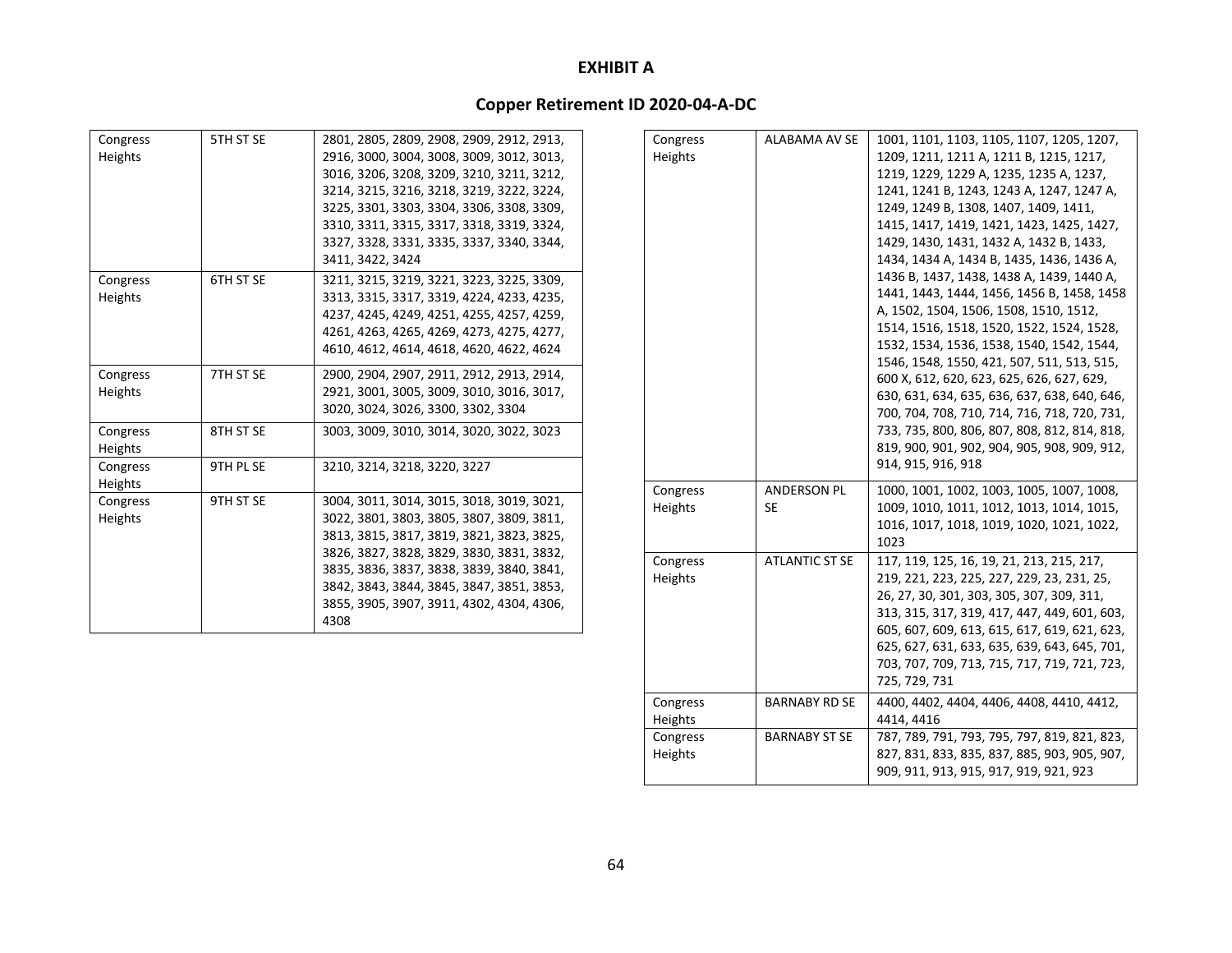| Congress | <b>BELLEVUE ST SE</b> | 1101, 1103, 1105, 1107, 1109, 1111, 1113,       |
|----------|-----------------------|-------------------------------------------------|
| Heights  |                       | 1115, 1117, 1119, 1121, 1123, 1125, 1127,       |
|          |                       | 1129, 1131, 1133, 1135, 1137, 1139, 1141,       |
|          |                       | 1143, 1145, 1147, 864, 865, 866, 867, 868,      |
|          |                       | 869, 870, 871, 872, 873, 877, 881, 883, 893,    |
|          |                       | 897, 899, 901, 901 1/2, 903, 905, 907, 909,     |
|          |                       | 911, 930, 932, 934                              |
| Congress | <b>BONINI RD SE</b>   | 701, 703, 705, 707, 709, 711, 713, 715, 717,    |
| Heights  |                       | 719, 721, 723, 725                              |
| Congress | <b>BRANDYWINE</b>     | 100, 101, 102, 103, 104, 107, 108, 109, 110,    |
| Heights  | PL SW                 | 111, 112, 80, 82, 86, 88, 90, 94, 95, 96, 98    |
| Congress | BRANDYWINE            | 10, 14, 18, 24, 28, 400, 401, 402, 408, 409,    |
| Heights  | ST SE                 | 412, 413, 414, 415, 416, 418, 419, 420, 421,    |
|          |                       | 422, 425, 427, 500, 501, 502, 503, 506, 507,    |
|          |                       | 508, 509, 6, 600, 602, 607, 608, 609, 612,      |
|          |                       | 613, 614, 615, 618, 619, 620, 621, 624, 625,    |
|          |                       | 626, 627, 630, 631, 632, 633, 636, 637, 638,    |
|          |                       | 639, 642, 643, 644, 645, 648, 649, 650, 651,    |
|          |                       | 654, 655, 656, 657, 660, 661, 662, 663, 666,    |
|          |                       | 667, 668, 669, 672, 674, 678, 680               |
| Congress | BRANDYWINE            | 14, 16, 17, 18, 19, 21, 22, 23, 24, 25, 28, 30, |
| Heights  | ST SW                 | 32, 33, 34, 36, 37, 40, 42, 47, 50, 52, 54, 56, |
|          |                       | 58, 78, 80                                      |
|          |                       |                                                 |
| Congress | <b>BROTHERS PL SE</b> | 3204, 3208, 3210, 3212, 3216, 3217, 3220,       |
| Heights  |                       | 3221, 3222, 3301, 3304, 3305, 3308, 3309,       |
|          |                       | 3310, 3311, 3312, 3313, 3315, 3316, 3319,       |
|          |                       | 3320, 3322, 3323, 3324, 3325, 3327, 3328,       |
|          |                       | 3330, 3331, 3332, 3336, 3338, 3342, 3348,       |
|          |                       | 3351, 3352, 3355, 3356, 3359, 3363, 3365,       |
|          |                       | 3367, 3371, 3372, 3375, 3407, 3409, 3411,       |
|          |                       | 3412, 3416, 3500, 3506, 3507, 3512, 3513,       |
|          |                       | 3514, 3520, 3522, 3600, 3605, 3606, 3609,       |
|          |                       | 3610, 3613, 3620, 3624                          |
| Congress | <b>BRUCE PL SE</b>    | 1451, 1453, 1457, 1459, 1461, 1463, 1471,       |
| Heights  |                       | 1473, 1475, 1477, 1479, 1481, 1483, 1485,       |
|          |                       | 1503, 1505, 1507, 1509                          |
| Congress | <b>CHESAPEAKE ST</b>  | 412, 414, 420, 500, 502, 504, 508, 510, 512,    |
| Heights  | SE                    | 516, 518, 520, 606, 608, 610, 614, 616, 618,    |
|          |                       | 622, 624, 626, 630, 634, 638, 640, 642, 700,    |
|          |                       | 702, 706, 708, 712, 714, 718, 720, 724, 726,    |

|          |                       | 801, 803, 805, 807, 809, 811, 815, 817, 821,   |
|----------|-----------------------|------------------------------------------------|
|          |                       | 823, 827, 829                                  |
| Congress | <b>CHESAPEAKE ST</b>  | 125, 126, 129, 130, 133, 134, 137, 138, 141,   |
| Heights  | <b>SW</b>             | 142, 145, 146, 149, 153, 154, 157, 158, 161,   |
|          |                       | 162, 165, 166, 169, 170, 173, 174, 177, 178,   |
|          |                       | 182, 186, 194, 199                             |
| Congress | <b>CONGRESS PL SE</b> | 1401, 1403, 1405, 1407, 1411, 1413, 1415,      |
| Heights  |                       | 1417, 1419, 1421, 1423, 1423 1/2, 1425,        |
|          |                       | 1427, 1429, 1433, 1435, 1436, 1438, 1439,      |
|          |                       | 1441, 1442, 1444, 1445, 1446, 1447, 1448,      |
|          |                       | 1450, 1451, 1452, 1453, 1454, 1456, 1457,      |
|          |                       | 1459, 1460, 1461, 1462, 1466, 1468, 1472,      |
|          |                       | 1474, 1478, 1480, 1484                         |
| Congress | <b>CONGRESS ST SE</b> | 1000, 1005, 1007, 1008, 1009, 1101, 1103,      |
| Heights  |                       | 1104, 1107, 1109, 1110, 1111, 1113, 1114,      |
|          |                       | 1116, 1117, 1119, 1201, 1203, 1205, 1207,      |
|          |                       | 1208, 1209, 1210, 1211, 1212, 1213, 1215,      |
|          |                       | 1217, 1220, 1222, 1224, 1230                   |
| Congress | <b>COOK DR SE</b>     | 1000, 1001, 1002, 1003, 1004, 1006, 1008,      |
| Heights  |                       | 1010, 1012, 1014, 1016, 1018, 1019, 1020,      |
|          |                       | 1021, 1022, 1023, 1024, 1025, 1026, 1027,      |
|          |                       | 1028, 1029, 1030, 1032, 1034, 1036, 1038,      |
|          |                       | 1040, 1042, 1044, 1046, 1048                   |
| Congress | <b>CORNWELL DR</b>    | 3303, 3305, 3307, 3309                         |
| Heights  | <b>SE</b>             |                                                |
| Congress | <b>DANBURY ST</b>     | 101, 103, 105, 107, 109, 11, 111, 113, 115,    |
| Heights  | <b>SW</b>             | 117, 119, 121, 123, 125, 126, 127, 129, 13,    |
|          |                       | 131, 133, 135, 137, 139, 141, 143, 145, 147,   |
|          |                       | 149, 15, 151, 155, 157, 159, 161, 163, 165,    |
|          |                       | 167, 169, 17, 171, 173, 175, 177, 19, 21, 23,  |
|          |                       | 25, 27, 29, 3, 31, 33, 35, 37, 39, 41, 43, 45, |
|          |                       | 47, 49, 5, 51, 53, 55, 57, 63, 65, 67, 69, 7,  |
|          |                       | 71, 73, 75, 77, 79, 81, 83, 85, 87, 89, 9, 91, |
|          |                       | 93, 97, 99                                     |
| Congress | DARRINGTON ST         | 600, 601, 602, 603, 607, 608, 609, 610, 613,   |
| Heights  | SE                    | 615, 616, 619, 620, 621, 622, 625, 627, 633    |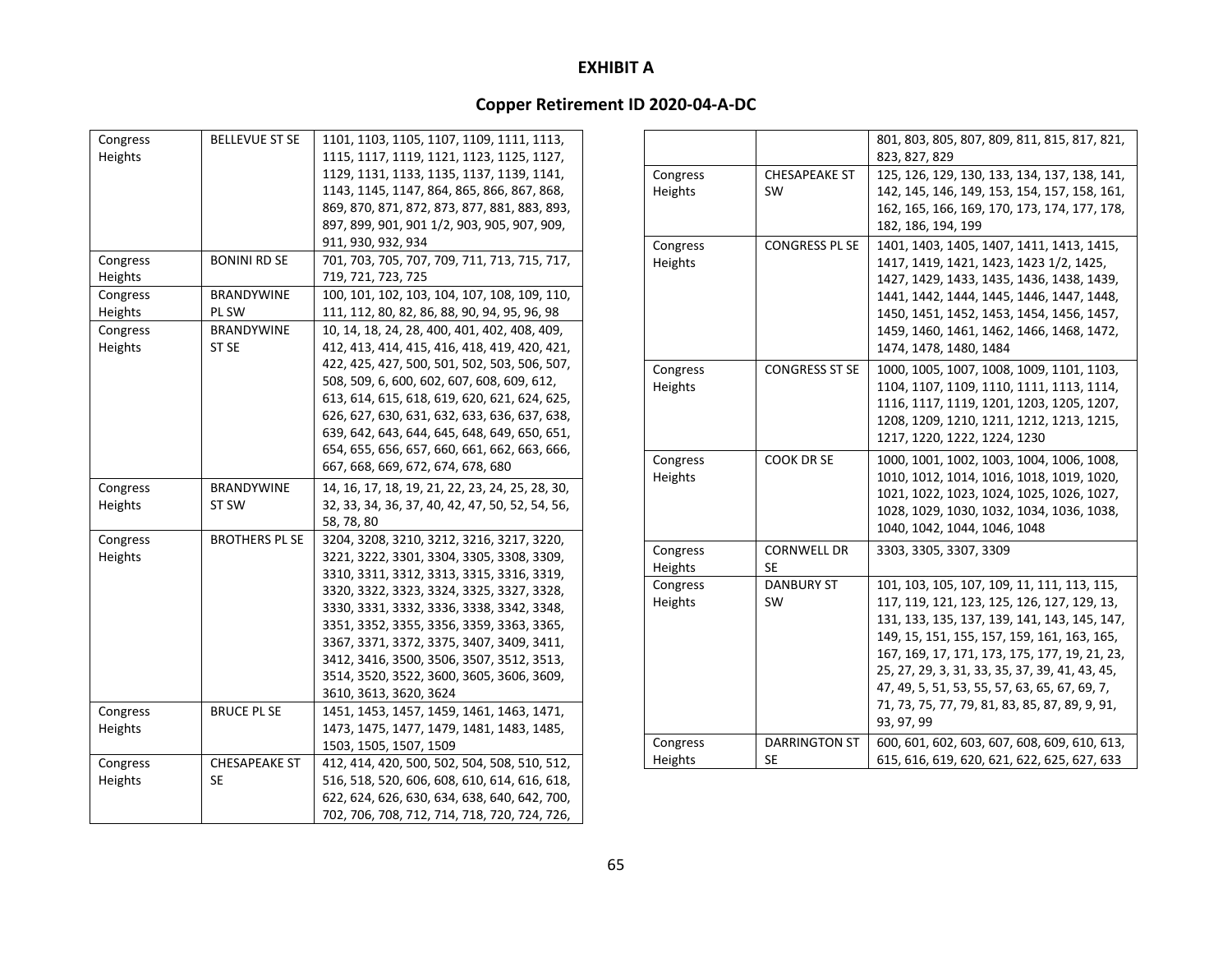| Congress | DARRINGTON ST        | 100, 101, 102, 106, 108, 112, 113, 114, 115,                                                |
|----------|----------------------|---------------------------------------------------------------------------------------------|
| Heights  | <b>SW</b>            | 118, 119, 120, 121, 124, 126, 127, 130, 131,                                                |
|          |                      | 132, 133, 136, 137, 138, 139, 143, 144, 145,                                                |
|          |                      | 148, 149, 150, 151, 154, 155, 157, 160, 161,                                                |
|          |                      |                                                                                             |
|          |                      | 162, 163, 166, 167, 168, 169, 172, 174, 178,                                                |
|          |                      | 180, 184, 186, 188, 58, 59, 61, 64, 65, 66,                                                 |
|          |                      | 67, 70, 71, 76, 77, 78, 82, 83, 84, 85, 88, 89,                                             |
|          |                      | 90, 91, 94, 95, 96, 97                                                                      |
| Congress | <b>ELMIRA ST SE</b>  | 600, 601, 602, 603, 606, 607, 608, 609, 611,                                                |
| Heights  |                      | 612, 613, 614, 615, 617, 618, 619, 620, 621,                                                |
|          |                      | 623, 624, 626, 630, 632                                                                     |
| Congress | <b>ELMIRA ST SW</b>  | 100, 101, 103, 104, 106, 107, 109, 110, 112,                                                |
| Heights  |                      | 115, 116, 118, 121, 122, 124, 125, 127, 128,                                                |
|          |                      | 130, 131, 133, 134, 136, 137, 139, 142, 143,                                                |
|          |                      | 145, 146, 148, 149, 151, 152, 154, 155, 157,                                                |
|          |                      | 158, 160, 161, 163, 164, 166, 167, 169, 170,                                                |
|          |                      | 172, 173, 174, 175, 179, 181, 183, 32, 34,                                                  |
|          |                      | 38, 40, 44, 46, 50, 51, 52, 53, 55, 56, 58, 59,                                             |
|          |                      | 61, 62, 64, 65, 67, 68, 70, 71, 73, 76, 77, 79,                                             |
|          |                      | 82, 83, 85, 88, 89, 91, 92, 94, 95, 97, 98                                                  |
|          |                      |                                                                                             |
|          |                      |                                                                                             |
| Congress | ESTHER PL SE         | 3101, 3110, 3112, 3137                                                                      |
| Heights  |                      |                                                                                             |
| Congress | <b>FORRESTER ST</b>  | 600, 601, 602, 603, 604, 605, 607, 608, 609,                                                |
| Heights  | SE                   | 611, 612, 613, 614, 615, 616, 617, 618, 619,                                                |
|          |                      | 620, 621, 622, 623, 624, 625, 627                                                           |
| Congress | <b>FORRESTER ST</b>  | 100, 101, 102, 103, 106, 107, 108, 109, 112,                                                |
|          | <b>SW</b>            |                                                                                             |
| Heights  |                      | 113, 114, 115, 118, 120, 121, 124, 125, 126,                                                |
|          |                      | 127, 131, 132, 133, 136, 138, 142, 144, 148,                                                |
|          |                      | 149, 150, 154, 156, 159, 161, 162, 166, 168,                                                |
|          |                      | 169, 172, 174, 178, 180, 181, 184, 186, 35,                                                 |
|          |                      | 37, 41, 43, 44, 46, 50, 52, 56, 58, 68, 70, 71,                                             |
|          |                      | 73, 95, 97                                                                                  |
| Congress | <b>FOXHALL PL SE</b> | 500, 502, 506, 508, 509, 511, 512, 514, 515,                                                |
| Heights  |                      | 517, 518, 520, 521, 523, 524, 526, 527, 529,                                                |
|          |                      | 530, 532, 533, 535, 536, 538, 539, 545, 547,                                                |
|          |                      | 548, 550, 553, 554, 556, 557, 559, 566, 568,                                                |
|          |                      | 572, 574                                                                                    |
| Congress | <b>GALVESTON PL</b>  | 600, 601, 602, 604, 605, 606, 607, 609, 611,                                                |
| Heights  | SE                   | 613, 614, 615, 616, 617, 618, 619, 620, 621,<br>622, 623, 624, 625, 626, 627, 628, 629, 631 |

| Congress | <b>GALVESTON PL</b>   | 10, 101, 105, 109, 11, 113, 117, 121, 129,     |  |  |  |
|----------|-----------------------|------------------------------------------------|--|--|--|
| Heights  | <b>SW</b>             | 133, 137, 14, 141, 145, 149, 15, 153, 16, 19,  |  |  |  |
|          |                       | 20, 22, 23, 26, 27, 28, 31, 32, 34, 35, 39, 4, |  |  |  |
|          |                       | 43, 47, 50, 51, 52, 55, 58, 59, 63, 8, 82      |  |  |  |
| Congress | <b>GALVESTON ST</b>   | 600, 601, 602, 603, 604, 605, 606, 607, 608,   |  |  |  |
| Heights  | SE                    | 609, 611, 612, 613, 615, 616, 617, 618, 619,   |  |  |  |
|          |                       | 620, 621, 622, 623, 624, 626, 628, 630         |  |  |  |
| Congress | <b>HALLEY PL SE</b>   | 19, 20, 25, 27, 29                             |  |  |  |
| Heights  |                       |                                                |  |  |  |
| Congress | <b>HALLEY TERR SE</b> | 3818, 3820, 3822, 3824, 3826, 3827, 3828,      |  |  |  |
| Heights  |                       | 3830, 3832, 3833, 3835, 3836, 3839, 3840,      |  |  |  |
|          |                       | 3842, 3844, 3845, 3849, 3851, 3852, 3853,      |  |  |  |
|          |                       | 3855, 3857, 3860, 3861, 3864, 3871             |  |  |  |
| Congress | <b>HIGHVIEW PL SE</b> | 200                                            |  |  |  |
| Heights  |                       |                                                |  |  |  |
| Congress | <b>HORNER PL SE</b>   | 3608, 3610, 3612, 3614, 3616, 3618, 3620,      |  |  |  |
| Heights  |                       | 3622, 3624, 3626, 3627, 3628, 3630, 3633,      |  |  |  |
|          |                       | 3634, 3636, 3637, 3638, 3642, 3643, 3644,      |  |  |  |
|          |                       | 3645, 3646, 3647, 3651, 3655, 3659, 3665,      |  |  |  |
|          |                       | 3667, 3671, 3708, 3717, 3718, 3719, 3721,      |  |  |  |
|          |                       | 3724, 3726, 3731, 3733, 3736, 3737, 3739       |  |  |  |
| Congress | <b>JOLIET ST SW</b>   | 101, 107, 110, 111, 114, 115, 118, 119, 123,   |  |  |  |
| Heights  |                       | 126, 127, 131, 135, 138, 139, 142, 146, 150,   |  |  |  |
|          |                       | 154, 158, 162, 166, 170, 174, 178, 182, 186,   |  |  |  |
|          |                       | 190, 194                                       |  |  |  |
| Congress | LEBAUM ST SE          | 427, 429, 431, 433, 435, 443, 444, 447, 448,   |  |  |  |
| Heights  |                       | 452, 455, 456, 460, 464, 468, 500, 501, 503,   |  |  |  |
|          |                       | 504, 512, 515, 516, 517, 519, 520, 523, 524,   |  |  |  |
|          |                       | 527, 528, 530, 531, 532, 534, 535, 536, 539,   |  |  |  |
|          |                       | 540, 542, 543, 546, 547, 655, 657              |  |  |  |
| Congress | <b>LIVINGSTON RD</b>  | 4200, 4202, 4206, 4212, 4214, 4218, 4220,      |  |  |  |
| Heights  | <b>SE</b>             | 4224, 4226                                     |  |  |  |
| Congress | MALCOLM X AV          | 200, 202, 204, 208, 210, 212, 214, 216, 218,   |  |  |  |
| Heights  | SE                    | 220, 222, 224, 226, 228, 230, 232, 234, 236,   |  |  |  |
|          |                       | 238, 242, 246, 550, 554, 600, 601, 613, 615,   |  |  |  |
|          |                       | 616, 617, 621, 700, 701, 704, 705, 707, 708,   |  |  |  |
|          |                       | 711, 712, 713, 717, 718, 800, 801, 802, 805,   |  |  |  |
|          |                       | 806, 807, 808, 809, 811, 815, 819              |  |  |  |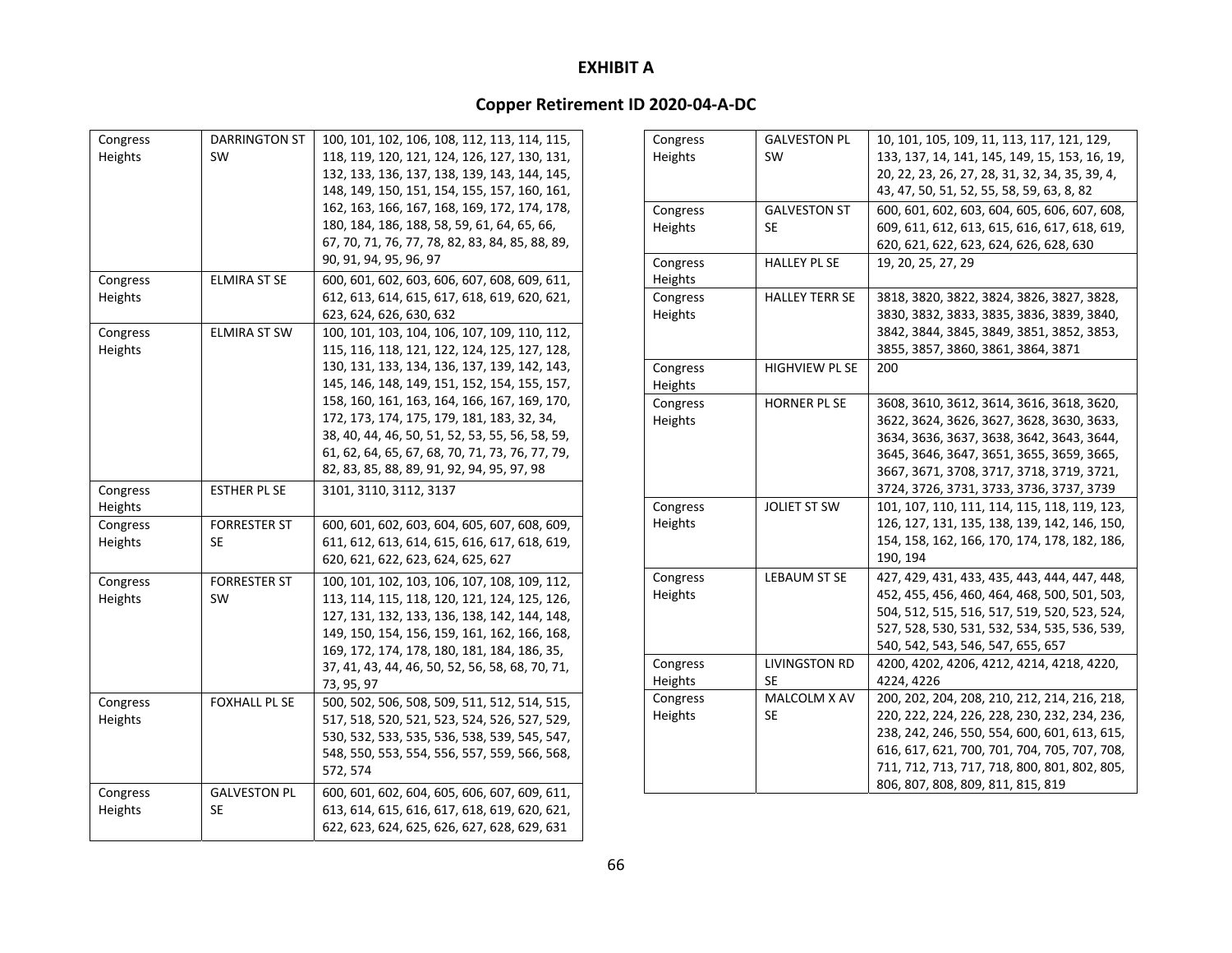### **Copper Retirement ID 2020‐04‐A‐DC**

| Congress | <b>MARTIN LUTHER</b> | 2713, 2735, 2737, 2737 1/2, 2739, 2741,                                                                                             | Congress | <b>NEWCOMB ST</b>    | 249, 269, 273, 277, 279, 401, 402, 403, 404, |
|----------|----------------------|-------------------------------------------------------------------------------------------------------------------------------------|----------|----------------------|----------------------------------------------|
| Heights  | KING JR AV SE        | 2743, 2747, 2755, 2757, 2761, 2763, 2765,                                                                                           | Heights  | <b>SE</b>            | 405, 408, 419, 423, 431, 432, 435, 436, 439, |
|          |                      | 2900, 2906, 2910, 2912, 2916, 2917, 2918,                                                                                           |          |                      | 441, 445, 447, 448, 449, 452, 454, 455, 456, |
|          |                      | 2920, 2922, 2922 1/2, 2924, 2931, 3006,                                                                                             |          |                      | 459, 509, 510, 513, 517, 518, 525, 526, 529, |
|          |                      | 3010, 3023, 3025, 3027, 3128, 3203, 3209,                                                                                           |          |                      | 530, 533, 538, 541, 546                      |
|          |                      | 3211, 3217, 3219, 3301, 3305, 3307, 3309,                                                                                           | Congress | OAK DR SE            | 1051, 1100, 1101, 1251, 1275                 |
|          |                      | 3311, 3313, 3315, 3329, 3331, 3333, 3335,                                                                                           | Heights  |                      |                                              |
|          |                      | 3337, 3345, 3347, 3349, 3351, 3353, 3355,                                                                                           | Congress | OAKWOOD ST           | 227, 246, 250, 251, 252, 253, 255, 256, 258, |
|          |                      | 3357, 3361, 3401, 3417, 3419, 3501, 3506,                                                                                           | Heights  | <b>SE</b>            | 401, 402, 403, 404, 408, 409, 410, 412, 413, |
|          |                      | 3507, 3511, 3515, 3519, 3521, 3523, 3525,                                                                                           |          |                      | 416, 417, 418, 419, 420, 422, 424, 425, 426, |
|          |                      | 3601, 3608, 3609, 3610, 3611, 3612, 3614,                                                                                           |          |                      | 427, 428, 429, 430, 432, 433, 435, 436, 437, |
|          |                      | 3615, 3616, 3618, 3621, 3625, 3631, 3635,                                                                                           |          |                      | 438, 440, 441, 443, 445, 446, 450, 451, 452, |
|          |                      | 3705, 3707, 3715, 3726                                                                                                              |          |                      | 453, 454, 458, 461, 469, 501, 503, 507, 509, |
| Congress | <b>MARTIN LUTHER</b> | 3917, 3923, 3927, 3935, 3937, 3939, 3943,                                                                                           |          |                      | 512, 513, 514, 515, 516, 519, 520, 521, 522, |
| Heights  | KING JR AV SW        | 3947, 3955, 3957, 3959, 3961, 3963, 3965,                                                                                           |          |                      | 524, 525, 527, 528, 530, 532, 534, 536, 538, |
|          |                      | 3967, 3969, 3971, 4000, 4001, 4003, 4004,                                                                                           |          |                      | 542, 544, 546                                |
|          |                      | 4008, 4009, 4011, 4012, 4016, 4017, 4021,                                                                                           | Congress | ORANGE ST SE         | 212, 400, 402, 404, 406, 408, 410, 412, 414, |
|          |                      | 4024, 4025, 4027, 4028, 4029, 4032, 4033,                                                                                           | Heights  |                      | 416, 418, 420, 422, 424, 426, 428, 430, 432, |
|          |                      | 4037, 4040, 4041, 4042, 4043, 4044, 4045,                                                                                           |          |                      | 434, 435, 438, 440, 442, 487, 489            |
|          |                      | 4048, 4049, 4051, 4052, 4053, 4057, 4060,<br>4061, 4065, 4067, 4069, 4100, 4101, 4104,<br>4108, 4112, 4116, 4117, 4250, 4252, 4254, | Congress | PARKLAND PL SE       | 309, 313, 315, 321, 325, 335, 337, 339, 341, |
|          |                      |                                                                                                                                     | Heights  |                      | 343, 345, 347, 349, 355, 357, 515, 517       |
|          |                      |                                                                                                                                     | Congress | RALEIGH PL SE        | 601, 603, 605, 607, 610, 611, 612, 616, 617, |
|          |                      | 4256, 4258, 4300, 4302, 4308, 4312, 4314,                                                                                           | Heights  |                      | 620, 626, 628, 629, 633, 637, 643, 651, 653, |
|          |                      | 4318, 4320, 4332, 4334, 4338, 4340, 4344,                                                                                           |          |                      | 655                                          |
|          |                      | 4346, 4400, 4402, 4406, 4410                                                                                                        | Congress | <b>RALEIGH ST SE</b> | 111, 119, 121, 123, 125, 129, 131, 201, 300, |
| Congress | <b>MELLON ST SE</b>  | 401, 407, 411, 412, 414, 415, 418, 419, 420,                                                                                        | Heights  |                      | 302, 304, 306, 308, 310, 312, 313, 314, 315, |
| Heights  |                      | 422, 424, 426, 428, 456, 457, 460, 462, 464,                                                                                        |          |                      | 316, 317, 318, 319, 320, 321, 322, 324, 326, |
|          |                      | 509, 512, 514, 518, 520, 524, 530, 539, 547,                                                                                        |          |                      | 328, 329, 330, 332, 333, 334, 335, 336, 338, |
|          |                      | 609, 613, 617, 623, 625                                                                                                             |          |                      | 340, 342, 346, 352                           |
| Congress | MILWAUKEE PL         | 624, 626, 628, 630, 632, 634, 636, 638, 640                                                                                         | Congress | SAVANNAH PL          | 1210, 1214, 1216, 1218, 1220, 1223, 1224,    |
| Heights  | <b>SE</b>            |                                                                                                                                     | Heights  | <b>SE</b>            | 1225, 1226, 1227, 1229, 1231, 1232, 1233,    |
| Congress | MISSISSIPPI AV       | 11, 1100, 111, 113, 114, 115, 116, 117, 120,                                                                                        |          |                      | 1235, 1236, 1237, 1239, 1242, 1244           |
| Heights  | <b>SE</b>            | 1200, 125, 126, 128, 129, 13, 131, 132, 133,                                                                                        | Congress | SAVANNAH ST          | 1003, 1005, 1015, 1100, 1105, 1109, 1111,    |
|          |                      | 134, 135, 137, 138, 139, 140, 141, 143, 145,                                                                                        | Heights  | <b>SE</b>            | 1113, 1115, 1117, 1119, 1200, 1201, 1202,    |
|          |                      | 147, 149, 1504, 1506, 1508, 1510, 1512,                                                                                             |          |                      | 1203, 1206, 1207, 1208, 1209, 1213, 1214,    |
|          |                      | 1514, 1516, 1518, 1520, 1522, 1524, 1526,                                                                                           |          |                      | 1215, 1216, 1219, 1221, 1223, 1224, 1226,    |
|          |                      | 165, 17, 21, 25, 29, 50, 938, 940, 942, 944,                                                                                        |          |                      | 1227, 1228, 1230, 1231, 1232, 1233, 1234,    |
|          |                      | 946, 948, 950                                                                                                                       |          |                      | 1235, 1236, 1237, 1239, 1240, 401, 409,      |
|          |                      |                                                                                                                                     |          |                      |                                              |

513, 515, 601, 603, 607, 810, 900, 901, 906,

909, 910, 914, 915, 916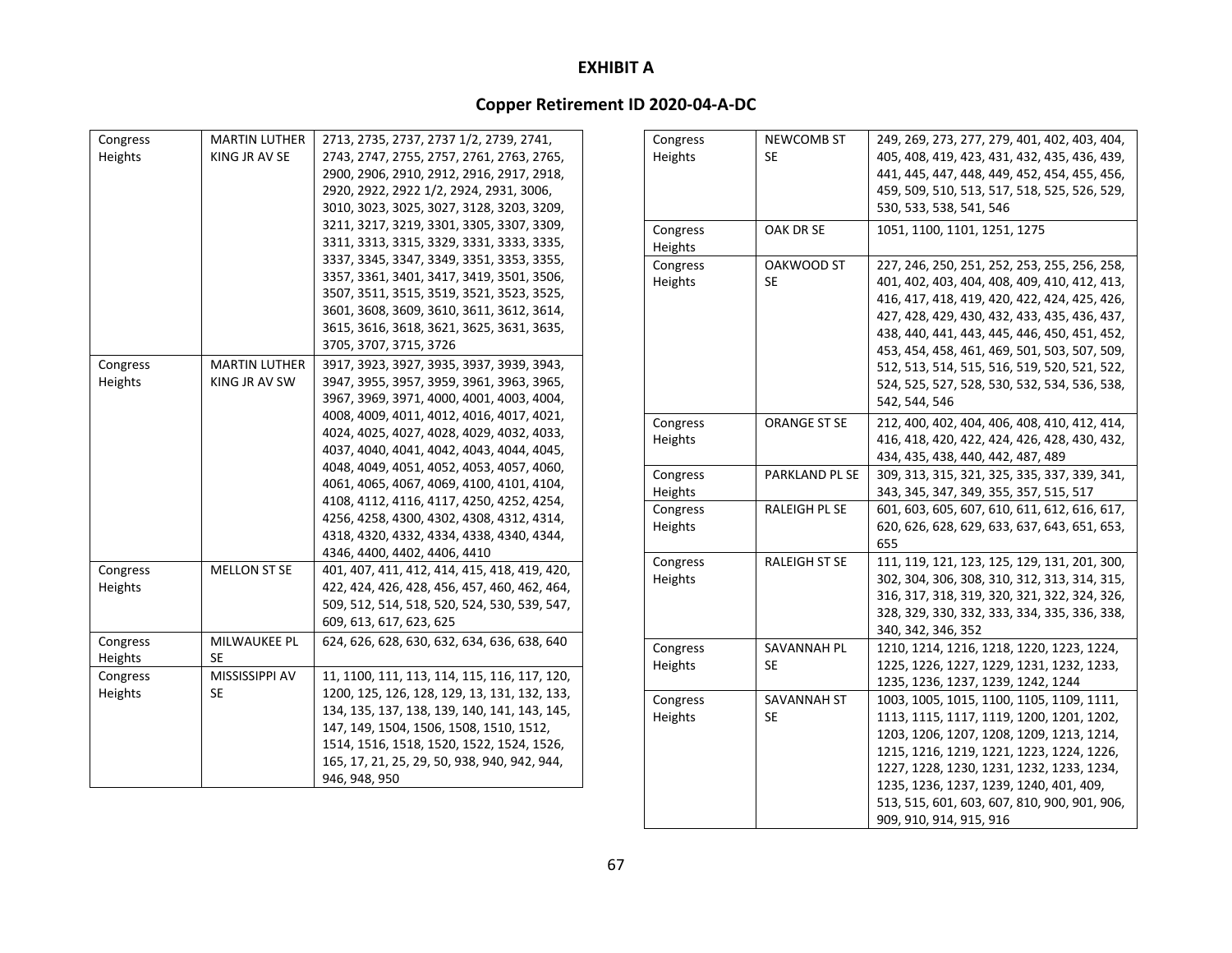| Congress            | SHIPPEN LN SE            | 1401, 1403, 1405, 1407, 1409, 1410, 1411,    |
|---------------------|--------------------------|----------------------------------------------|
| Heights             |                          | 1412, 1413, 1414, 1415, 1416, 1417, 1418,    |
|                     |                          | 1419, 1420, 1421, 1422, 1423, 1424, 1425,    |
|                     |                          | 1426, 1427, 1429, 1431, 1433, 1435, 1437,    |
|                     |                          | 1439, 1441, 1443, 1445, 1447, 1449, 1451,    |
|                     |                          | 1501, 1502, 1503, 1505, 1506, 1507, 1508,    |
|                     |                          | 1509, 1510, 1511, 1512, 1513, 1514, 1515,    |
|                     |                          | 1516, 1517, 1519                             |
| Congress            | <b>SOUTH CAPITOL</b>     | 3916, 4000, 4002, 4006, 4010, 4016, 4018,    |
| Heights             | ST <sub>SE</sub>         | 4022, 4650                                   |
| Congress            | <b>SOUTH CAPITOL</b>     | 4001, 4275, 4277, 4279, 4281, 4283, 4285,    |
| Heights             | ST SW                    | 4287, 4289, 4301                             |
| Congress            | <b>SOUTH CAPITOL</b>     | 4025, 4029, 4033, 4037, 4041, 4115, 4119,    |
| Heights             | <b>TERR SW</b>           | 4121, 4125, 4292, 4294, 4734, 4737, 4738,    |
|                     |                          | 4741, 4742, 4745, 4746, 4749, 4750, 4753,    |
|                     |                          | 4754, 4757, 4758, 4761, 4762, 4765, 4766,    |
|                     |                          | 4769, 4770, 4773, 4774, 4778                 |
| Congress            | SOUTHERN AV              | 1006, 1008, 1010, 1012, 1014, 1016, 1018,    |
| Heights             | <b>SE</b>                | 1020, 1022, 1024, 1026, 1028, 1030, 1034,    |
|                     |                          | 1036, 1038, 1040, 306, 606, 608, 610, 612,   |
|                     |                          | 614, 616, 618, 620, 622, 624, 626, 628, 630, |
|                     |                          | 632, 634, 638, 640, 908, 910, 912, 914, 918, |
|                     |                          | 920, 924, 926, 930, 932, 936, 938, 944       |
| Congress            | <b>STANTON RD SE</b>     | 3137, 3139, 3141, 3143, 3145, 3147, 3149,    |
| Heights             |                          | 3151, 3153, 3201, 3203, 3205, 3207, 3209,    |
|                     |                          | 3211, 3213, 3215, 3217, 3219, 3221, 3223,    |
|                     |                          | 3225, 3227, 3229, 3231, 3233, 3235, 3239,    |
|                     |                          | 3241, 3243, 3245, 3247, 3249, 3251, 3253,    |
|                     |                          | 3257, 3259, 3261, 3263, 3265, 3269, 3271     |
|                     |                          |                                              |
| Congress<br>Heights | SYCAMORE DR<br><b>SE</b> | 900, 930, 950                                |
|                     | <b>TANNER CT SE</b>      |                                              |
| Congress            |                          | 1502, 1504, 1506, 1508, 1510, 1512, 1514,    |
| Heights             |                          | 1516, 1518, 1522, 1526, 1528, 1532, 1534     |
| Congress            | <b>TANNER PL SE</b>      | 1001, 1003, 1005, 1006, 1007, 1008, 1009,    |
| Heights             |                          | 1011, 1013                                   |
| Congress            | <b>TANNER ST SE</b>      | 1501, 1502, 1503, 1505, 1507, 1509, 1511,    |
| Heights             |                          | 1513, 1515, 1517, 1519, 1521, 1523, 1525,    |
|                     |                          | 1529, 1531, 1533, 1535                       |

| Congress<br>Heights | <b>TOBIAS DR SE</b>  | 1424, 1426, 1500, 1501, 1502, 1503, 1504,<br>1505, 1506, 1507, 1508, 1509, 1510, 1511, |  |  |  |
|---------------------|----------------------|----------------------------------------------------------------------------------------|--|--|--|
|                     |                      | 1513                                                                                   |  |  |  |
| Congress            | <b>TRENTON PL SE</b> | 101, 103, 105, 109, 1101, 1103, 1105, 1107,                                            |  |  |  |
| Heights             |                      | 111, 1111, 1113, 1115, 1117, 1121, 1123,                                               |  |  |  |
|                     |                      | 1125, 1127, 1129, 113, 1131, 1133, 1137,                                               |  |  |  |
|                     |                      | 1139, 1141, 1143, 1145, 1147, 115, 119,                                                |  |  |  |
|                     |                      | 1200, 1201, 1202, 1203, 1204, 1205, 1206,                                              |  |  |  |
|                     |                      | 1207, 1208, 1209, 121, 1210, 1211, 1212,                                               |  |  |  |
|                     |                      | 1214, 1215, 1216, 1217, 1218, 1219, 1220,                                              |  |  |  |
|                     |                      | 1221, 1222, 1223, 1224, 1225, 1226, 1227,                                              |  |  |  |
|                     |                      | 1229, 1231, 1233, 1235, 1237, 1239, 202                                                |  |  |  |
| Congress            | <b>TRENTON ST SE</b> | 401, 405, 409, 413, 501, 510, 519                                                      |  |  |  |
| Heights             |                      |                                                                                        |  |  |  |
| Congress            | <b>TUBMAN RD SE</b>  | 1500, 1501, 1503, 1505, 1506, 1507, 1509,                                              |  |  |  |
| Heights             |                      | 1510, 1511, 1512, 1513, 1514, 1515, 1516,                                              |  |  |  |
|                     |                      | 1517, 1518, 1519, 1520, 1521, 1522, 1523,                                              |  |  |  |
|                     |                      | 1525                                                                                   |  |  |  |
| Congress            | <b>UPSAL ST SE</b>   | 107, 111, 112, 114, 115, 116, 117, 119, 121,                                           |  |  |  |
| Heights             |                      | 123, 142, 143, 144, 145, 148, 149, 150, 151,                                           |  |  |  |
|                     |                      | 154, 155, 156, 157, 160, 161, 162, 163                                                 |  |  |  |
|                     |                      |                                                                                        |  |  |  |
| Congress            | <b>VALLEY AV SE</b>  | 217, 219, 223, 227, 229, 237, 239, 241, 243,                                           |  |  |  |
| Heights             |                      | 247, 251, 259, 265, 405, 407, 411, 413, 417,                                           |  |  |  |
|                     |                      | 419, 423, 425, 429, 431, 435, 437, 441, 443,                                           |  |  |  |
|                     |                      | 447, 449, 453, 459, 461, 465, 467, 473, 477,                                           |  |  |  |
|                     |                      | 479, 483, 485, 491, 495, 497                                                           |  |  |  |
|                     |                      |                                                                                        |  |  |  |
| Congress            | WHEELER RD SE        | 3210, 3220, 3224, 3230, 3300, 3306, 3310,                                              |  |  |  |
| Heights             |                      | 3330, 4213, 4215, 4217, 4219, 4221, 4223,                                              |  |  |  |
|                     |                      | 4300, 4302, 4304, 4306, 4308, 4312, 4314                                               |  |  |  |
| Congress            | <b>WILMINGTON</b>    | 120, 122, 124, 127, 129, 133, 135, 136, 139,                                           |  |  |  |
| Heights             | PL SE                | 140, 140 1/2, 141, 142, 145, 148, 150, 151,                                            |  |  |  |
|                     |                      | 153, 155, 157                                                                          |  |  |  |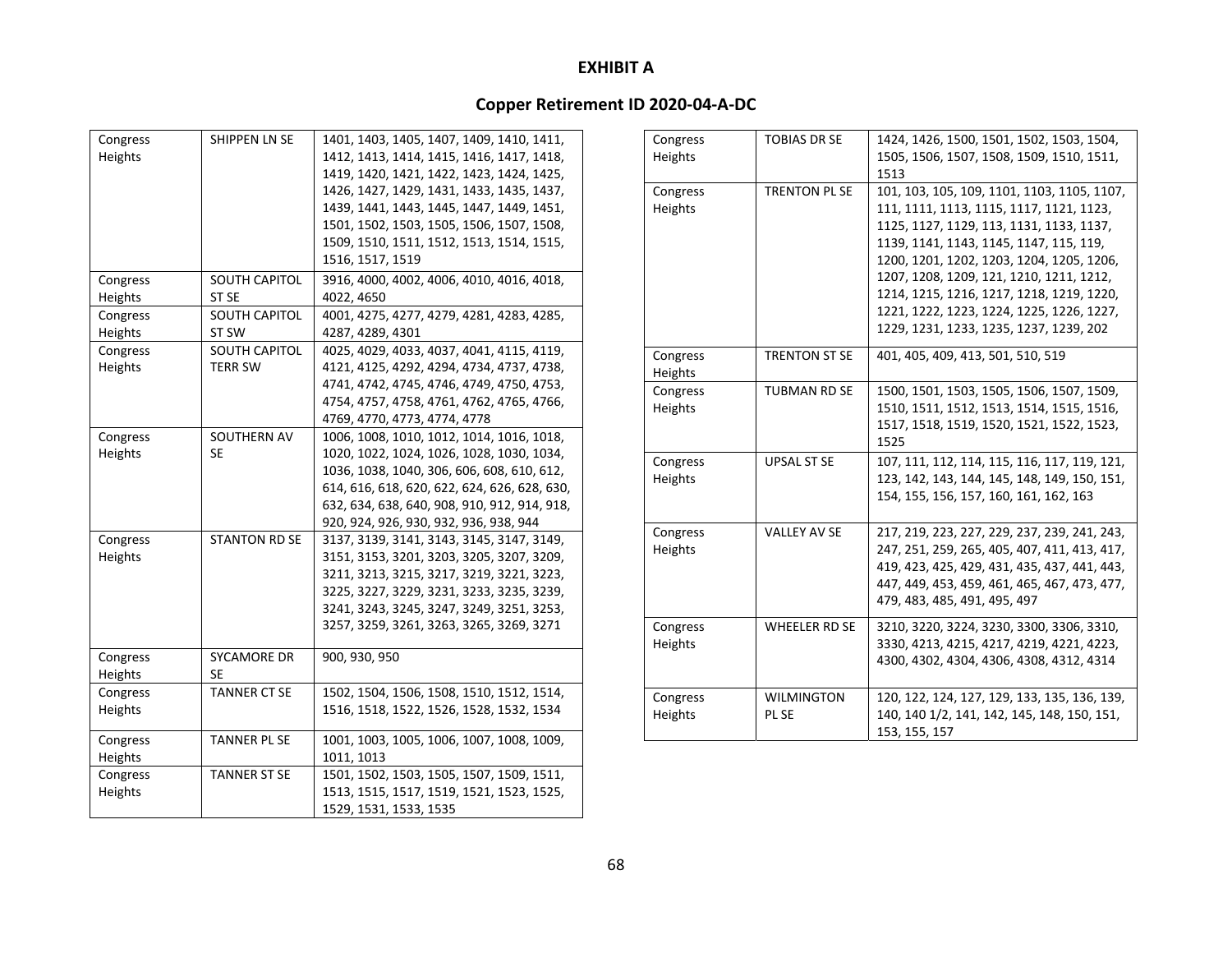### **Copper Retirement ID 2020‐04‐A‐DC**

| Congress<br>Heights | <b>XENIA ST SE</b> | 100, 101, 106, 107, 108, 111, 119, 123, 125,<br>127, 133, 138, 139, 142, 407, 408, 409, 410,<br>413, 415, 419, 421, 431, 433, 437, 439, 443,<br>445, 800, 802, 806, 808, 812, 814, 818, 820,<br>825, 826, 827, 828, 829, 830, 831, 832, 833,<br>834, 836, 838, 839, 840, 841, 842, 843, 844,<br>845, 846, 848, 849, 853, 855, 857, 865 |
|---------------------|--------------------|----------------------------------------------------------------------------------------------------------------------------------------------------------------------------------------------------------------------------------------------------------------------------------------------------------------------------------------|
|                     |                    |                                                                                                                                                                                                                                                                                                                                        |
| Congress            | XENIA ST SW        | 141                                                                                                                                                                                                                                                                                                                                    |
| <b>Heights</b>      |                    |                                                                                                                                                                                                                                                                                                                                        |
| Congress            | YUMA ST SE         | 114, 116, 117, 118, 124, 126, 128, 130, 132,                                                                                                                                                                                                                                                                                           |
| <b>Heights</b>      |                    | 136, 144, 819, 821, 823, 825, 827, 829, 831,                                                                                                                                                                                                                                                                                           |
|                     |                    | 832, 834, 835, 837, 838, 840, 841, 843, 844,                                                                                                                                                                                                                                                                                           |
|                     |                    | 846, 850, 852, 856, 858, 862, 864, 866, 868,                                                                                                                                                                                                                                                                                           |
|                     |                    | 874, 878, 880                                                                                                                                                                                                                                                                                                                          |

#### 5. **The Copper facilities associated with the following addresses served by Verizon's Wire Center located at 730 12TH ST NW, WASHINGTON, DC 20005 CLLI: WASHDCDN (Downtown DC)**

| <b>WC Name</b> | <b>Street</b>      | <b>Building Number</b>                       |
|----------------|--------------------|----------------------------------------------|
| Downtown DC    | 12TH ST NW         | 401                                          |
| Downtown DC    | 7TH ST NW          | 777, 781                                     |
| Downtown DC    | FREEDOM            | 1                                            |
|                | PLAZA NW           |                                              |
| Downtown DC    | G ST NW            | 700                                          |
| Downtown DC    | M ST NW            | 430                                          |
| Downtown DC    | <b>MADISON PL</b>  | 750                                          |
|                | <b>NW</b>          |                                              |
| Downtown DC    | N ST NW            | 200, 206, 208, 210, 212, 214, 216, 218, 220, |
|                |                    | 222, 226, 232, 234                           |
| Downtown DC    | <b>NEW YORK AV</b> | 401                                          |
|                | <b>NW</b>          |                                              |
| Downtown DC    | PENNSYLVANIA       | 499                                          |
|                | AV NW              |                                              |

#### 6. **The Copper facilities associated with the following addresses served by Verizon's Wire Center located at 1700 14TH ST NW, WASHINGTON, DC 20009 CLLI: WASHDCDP (Dupont)**

| <b>WC Name</b> | <b>Street</b> | <b>Building Number</b>                    |
|----------------|---------------|-------------------------------------------|
| Dupont         | 10TH ST NW    | 1316, 1318, 1320, 1322, 1324, 1326, 1327, |
|                |               | 1328, 1329, 1330, 1331, 1333, 1335, 1337, |
|                |               | 1406, 1407, 1409, 1410, 1411, 1412, 1414, |
|                |               | 1415, 1416, 1417, 1418, 1419, 1420, 1422, |
|                |               | 1424, 1500, 1502, 1504, 1506, 1510, 1512, |
|                |               | 1516, 1518, 1520, 1522, 1524, 1702, 1702  |
|                |               | 1/2, 1704, 1706, 1708, 1708 1/2, 1710,    |
|                |               | 1712, 1714, 1716, 1718, 1718 1/2, 1722,   |
|                |               | 1724, 1726, 1728, 1730, 1732, 1734, 1800, |
|                |               | 1801, 1802, 1803, 1804, 1806, 1808, 1810, |
|                |               | 1812, 1814, 1816, 1818, 1819, 1820, 1822, |
|                |               | 1824, 1912, 1914, 1916, 1922, 1924, 1926, |
|                |               | 1928, 1930, 2008, 2010, 2012, 2014, 2016, |
|                |               | 2018, 2020, 2022, 2024, 2102, 2104, 2107, |
|                |               | 2108, 2110, 2112, 2114, 2116, 2119, 2120, |
|                |               | 2121, 2122, 2123, 2124, 2125, 2126, 2127, |
|                |               | 2128, 2129, 2130, 2203, 2205, 2211, 2213, |
|                |               | 2215, 2217, 2221, 2223, 2225, 2227, 2229, |
|                |               | 2231, 2233, 2235, 2237, 2239, 3510, 3512, |
|                |               | 3513, 3514, 3515, 3516, 3517, 3518, 3519, |
|                |               | 3520, 3521, 3522, 3523, 3524, 3525, 3526, |
|                |               | 3527, 3528, 3529, 3530, 3531, 3533, 3537, |
|                |               | 3538, 3540, 3541, 3542, 3543, 3544, 3545, |
|                |               | 3547, 3548, 3549, 3550, 3551, 3552, 3553, |
|                |               | 3555, 3557, 3559, 3561, 3563, 3565, 3567, |
|                |               | 3569, 3571, 3573, 3600, 3603, 3603 1/2,   |
|                |               | 3605, 3607, 3609, 3610, 3611, 3612, 3613, |
|                |               | 3614, 3615, 3616, 3617, 3618, 3619, 3620, |
|                |               | 3621, 3625, 3626, 3627, 3628, 3629, 3630, |
|                |               | 3631, 3632, 3633, 3634, 3635              |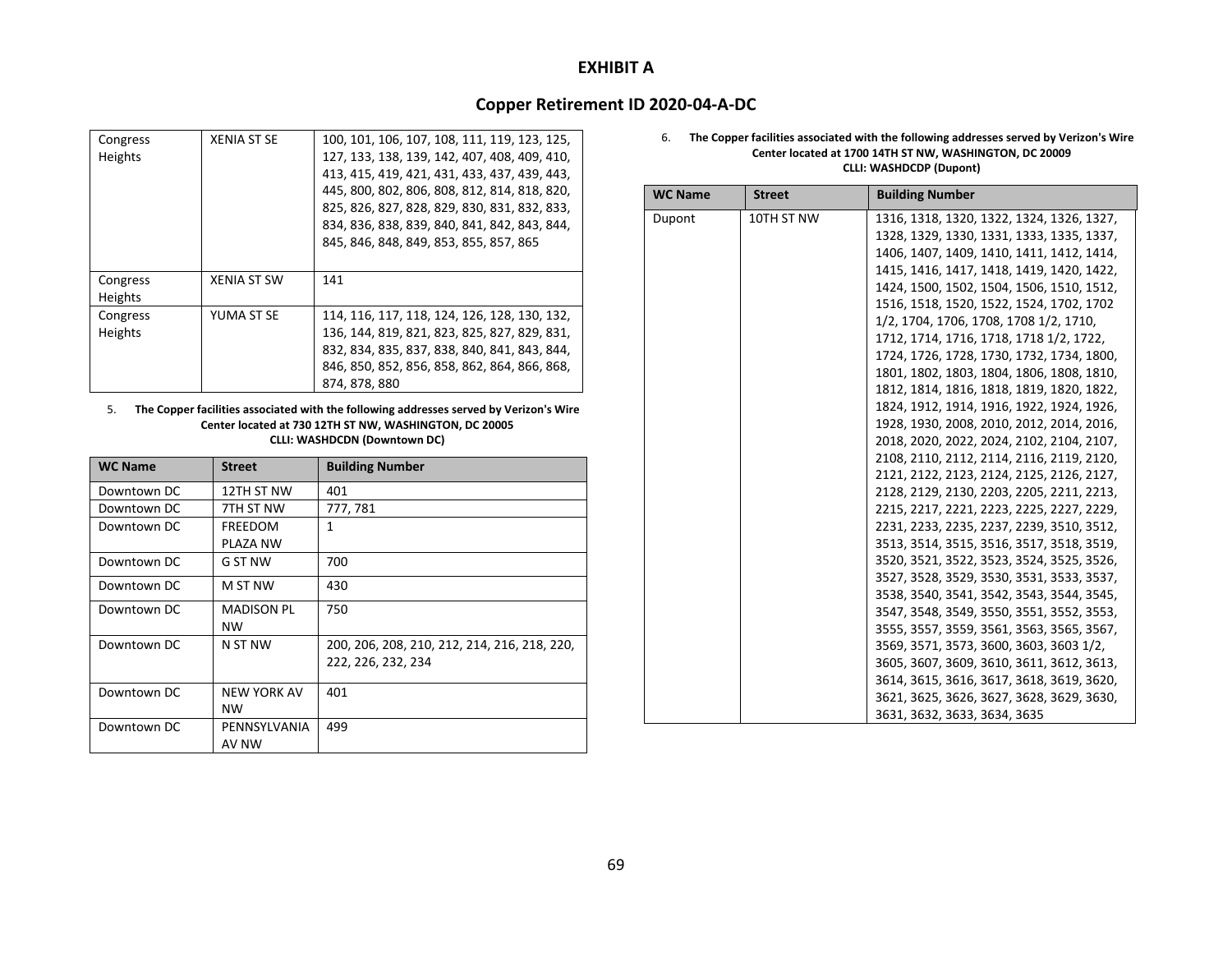| Dupont | 11TH ST NW | 1309, 1310, 1312, 1313, 1313 1/2, 1314,    |        |            | 3234, 3301, 3303, 3305, 3313, 3315, 3319, |
|--------|------------|--------------------------------------------|--------|------------|-------------------------------------------|
|        |            | 1315, 1316, 1317, 1317 1/2, 1318, 1319,    |        |            | 3321, 3323, 3325, 3329, 3331, 3333, 3335, |
|        |            | 1321, 1321 1/2, 1323, 1323 1/2, 1325, 1325 |        |            | 3400, 3410, 3412, 3414, 3416, 3418, 3420, |
|        |            | 1/2, 1329, 1331, 1333, 1335, 1337, 1411,   |        |            | 3440, 3512, 3514, 3516, 3518, 3520, 3522, |
|        |            | 1414, 1415, 1416, 1417, 1418, 1422, 1424,  |        |            | 3524, 3526, 3528, 3530, 3532, 3534, 3536, |
|        |            | 1425, 1426, 1428, 1429, 1437, 1439, 1503,  |        |            | 3538, 3540, 3541, 3542, 3543, 3544, 3545, |
|        |            | 1505, 1511, 1517, 1519, 1521, 1521 1/2,    |        |            | 3546, 3547, 3548, 3549, 3550, 3552, 3553, |
|        |            | 1550, 1628, 1700, 1701, 1711, 1713, 1715,  |        |            | 3554, 3555, 3556, 3558, 3560, 3561, 3562, |
|        |            | 1717, 1719, 1721, 1723, 1725, 1727, 1729,  |        |            | 3563, 3564, 3566, 3568, 3570, 3572, 3574, |
|        |            | 1731, 1733, 1735, 1737, 1739, 1741, 1743,  |        |            | 3600, 3601, 3602, 3603, 3604, 3605, 3607, |
|        |            | 1745, 1747, 1749, 1801, 1804, 1804 1/2,    |        |            | 3608, 3609, 3611, 3613, 3614, 3615, 3616, |
|        |            | 1806, 1808, 1810, 1812, 1812 1/2, 1814,    |        |            | 3618, 3619, 3620, 3621, 3622, 3623, 3625, |
|        |            | 1816, 1818, 1820, 1824, 1826, 1828, 1832,  |        |            | 3627, 3629, 3632, 3633, 3634, 3635, 3636, |
|        |            | 1834, 1837, 1838, 1900, 1901, 1902, 1903,  |        |            | 3637, 3638, 3639, 3640, 3641, 3642, 3644, |
|        |            | 1904, 1905, 1906, 1907, 1909, 1910, 1911,  |        |            | 3645, 3646, 3647, 3648, 3649              |
|        |            | 1912, 1913, 1914, 1915, 1916, 1917, 1918,  | Dupont | 12TH PL NW | 2103, 2104, 2105, 2106, 2107, 2108, 2109, |
|        |            | 1919, 1920, 1921, 1922, 1924, 1926, 1927,  |        |            | 2110, 2111, 2112, 2113, 2114, 2115, 2116, |
|        |            | 1928, 1929, 1929 A, 1930, 1931, 1932,      |        |            | 2117, 2118, 2119, 2120, 2121, 2122, 2123, |
|        |            | 1933, 1934, 1937, 1938, 1939, 1942, 2001,  |        |            | 2124, 2125, 2126, 2127, 2128, 2129, 2130, |
|        |            | 2003, 2015, 2017, 2019, 2021, 2023, 2025,  |        |            | 2131, 2132, 2133, 2134, 2135, 2136, 2206, |
|        |            | 2027, 2029, 2031, 2033, 2101, 2111, 2112,  |        |            | 2207, 2208, 2209, 2210, 2211, 2212, 2213, |
|        |            | 2113, 2115, 2117, 2119, 2122, 2123, 2124,  |        |            | 2214, 2215, 2216, 2217, 2218, 2219, 2220, |
|        |            | 2132, 2200, 2214, 2230, 2230 1/2, 2232,    |        |            | 2221, 2222, 2223, 2224, 2225, 2226, 2227, |
|        |            | 2234, 2236, 2238, 2240, 2242, 2244, 2246,  |        |            | 2228, 2229, 2230, 2231, 2232, 2234, 2235, |
|        |            | 2248, 2252, 2254, 2256, 2520, 2524, 2526,  |        |            | 2236, 2237, 2238, 2239, 2240, 2241, 2242, |
|        |            | 2528, 2529, 2531, 2532, 2533, 2534, 2535,  |        |            | 2243, 2244, 2245, 2246, 2247, 2248, 2249, |
|        |            | 2536, 2549, 2603, 2605, 2607, 2609, 2611,  |        |            | 2250, 2251, 2252, 2253, 2254, 2255, 2256, |
|        |            | 2618, 2620, 2621, 2622, 2623, 2624, 2625,  |        |            | 2257, 2258, 2259, 2260, 2261, 2262, 2263, |
|        |            | 2626, 2627, 2628, 2629, 2701, 2703, 2705,  |        |            | 2264, 2265                                |
|        |            | 2707, 2709, 2710, 2711, 2712, 2713, 2715,  |        |            |                                           |
|        |            | 2717, 2719, 2721, 2723, 2725, 2727, 2729,  |        |            |                                           |
|        |            | 2801, 2803, 2805, 2807, 2809, 2811, 2813,  |        |            |                                           |
|        |            | 2815, 2817, 2819, 2821, 2823, 2825, 2827,  |        |            |                                           |
|        |            | 2829, 2831, 2833, 3001, 3002, 3003, 3004,  |        |            |                                           |
|        |            | 3005, 3006, 3007, 3008, 3009, 3010, 3011,  |        |            |                                           |
|        |            | 3012, 3013, 3014, 3015, 3016, 3017, 3018,  |        |            |                                           |
|        |            | 3019, 3020, 3021, 3022, 3023, 3025, 3027,  |        |            |                                           |
|        |            | 3029, 3031, 3033, 3103, 3105, 3107, 3109,  |        |            |                                           |
|        |            | 3111, 3113, 3115, 3117, 3119, 3121, 3123,  |        |            |                                           |
|        |            | 3125, 3127, 3129, 3131, 3133, 3201, 3203,  |        |            |                                           |
|        |            | 3205, 3207, 3209, 3211, 3213, 3215, 3217,  |        |            |                                           |
|        |            | 3219, 3222, 3224, 3226, 3228, 3230, 3232,  |        |            |                                           |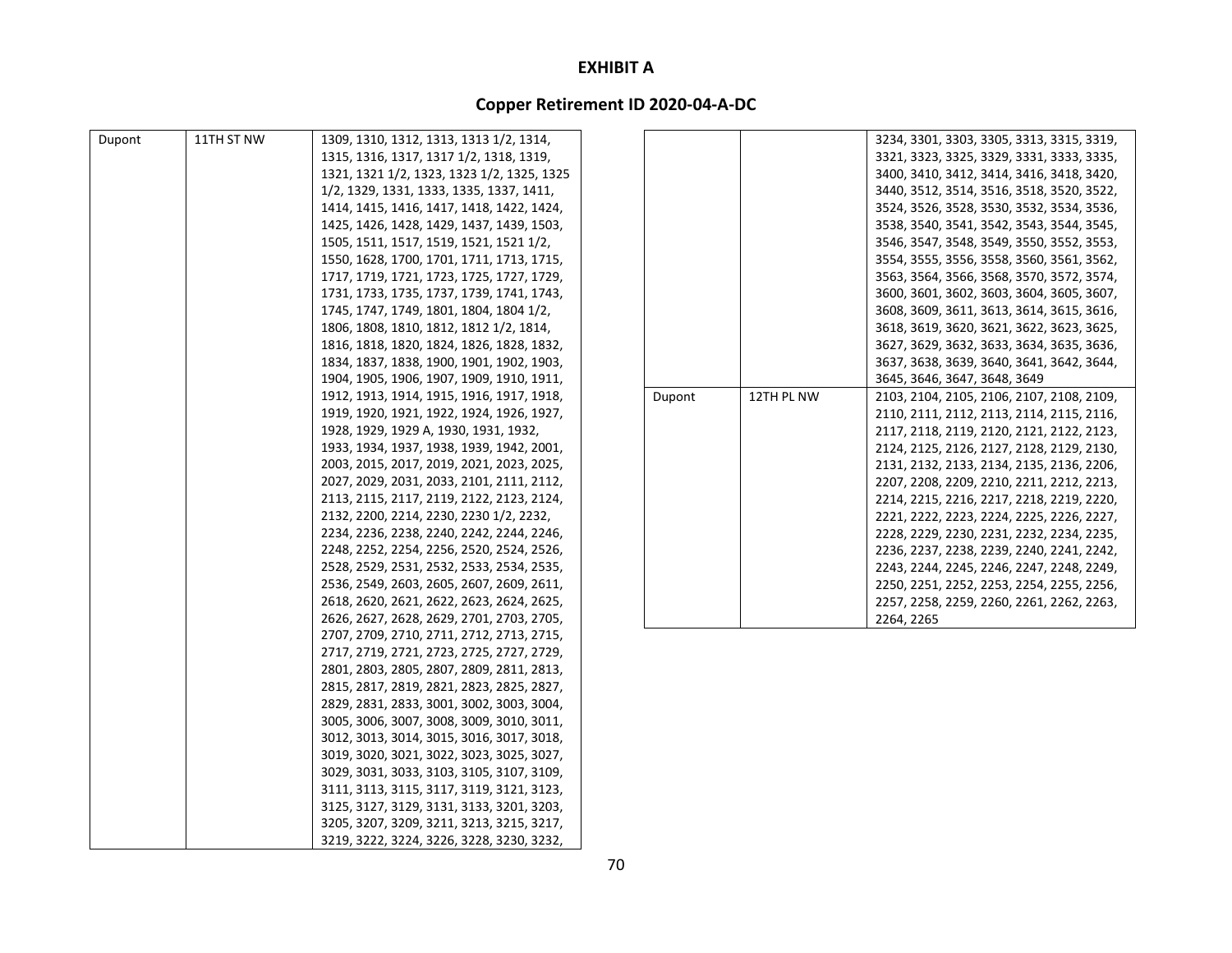| Dupont | 12TH ST NW | 1310, 1314, 1401, 1402, 1403, 1404, 1405, | 2107, 2109, 2111, 2113, 2115, 2117, 2119, |
|--------|------------|-------------------------------------------|-------------------------------------------|
|        |            | 1406, 1414, 1418, 1420, 1422, 1424, 1501, | 2121, 2123, 2125, 2127, 2129, 2130, 2131, |
|        |            | 1503, 1505, 1514, 1515, 1516, 1517, 1518, | 2132, 2133, 2134, 2135, 2137, 2139, 2200, |
|        |            | 1519, 1520, 1521, 1522, 1522 1/2, 1527,   | 2207, 2211, 2213, 2215, 2219, 2221, 2223, |
|        |            | 1613, 1615, 1617, 1619, 1621, 1623, 1627, | 2224, 2225, 2226, 2227, 2228, 2229, 2230, |
|        |            | 1629, 1629 1/2, 1631, 1800, 1801, 1802,   | 2231, 2232, 2233, 2234, 2235, 2236, 2237, |
|        |            | 1807, 1809, 1811, 1812, 1813, 1815, 1817, | 2239, 2241, 2243, 2245, 2611, 2613, 2615, |
|        |            | 1819, 1821, 1823, 1825, 1826, 1827, 1829, | 2617, 2618, 2619, 2621, 2623, 2625, 2627, |
|        |            | 1831, 1833, 1835, 1837, 1839, 1841, 1843, | 2629, 2631, 2700, 2702, 2715, 2717, 2719, |
|        |            | 1845, 1901, 1903, 1905, 1907, 1909, 1913, | 2720, 2721, 2722, 2723, 2724, 2725, 2728, |
|        |            | 1915, 1917, 1919, 1921, 1923, 1925, 1929, | 2801, 2812, 2813, 2814, 2815, 2816, 2817, |
|        |            | 1931, 1935, 1941, 2100, 2102, 2104, 2105, | 2818, 2819, 2821, 2823, 2825, 2827, 2901, |
|        |            | 2106, 2108, 2109, 2110, 2111, 2112, 2113, | 2901 1/2, 2904, 2906, 2907, 2908, 2910,   |
|        |            | 2114, 2115, 2116, 2117, 2118, 2119, 2120, | 2912, 2914, 2917, 3002, 3003, 3004, 3005, |
|        |            | 2122, 2124, 2126, 2128, 2130, 2132, 2134, | 3006, 3007, 3008, 3009, 3010, 3011, 3014, |
|        |            | 2200, 2206, 2208, 2212, 2214, 2216, 2218, | 3016, 3017, 3019, 3029, 3100, 3110, 3112, |
|        |            | 2220, 2221, 2222, 2223, 2224, 2225, 2226, | 3116, 3118, 3120, 3209, 3210, 3211, 3213, |
|        |            | 2227, 2228, 2230, 2232, 2234, 2236, 2237, | 3214, 3215, 3216, 3217, 3218, 3218 1/2,   |
|        |            | 2239, 2240, 2241, 2242, 2243, 2244, 2246, | 3219, 3220, 3221, 3222, 3223, 3224, 3225, |
|        |            | 2247, 2248, 2249, 2250, 2251, 2252, 2253, | 3227, 3301, 3303, 3305, 3307, 3311, 3411, |
|        |            | 2254, 2255, 2256, 2257, 2259, 2263, 2265, | 3413, 3415, 3431, 3514, 3518, 3520, 3521, |
|        |            | 2511, 2513, 2515, 2516, 2517, 2518, 2519, | 3522, 3523, 3524, 3525, 3526, 3527, 3528, |
|        |            | 2520, 2521, 2522, 2523, 2524, 2525, 2526, | 3529, 3530, 3531, 3532, 3533, 3534, 3535, |
|        |            | 2527, 2528, 2530, 2532                    | 3536, 3537, 3539, 3540, 3541, 3542, 3543, |
| Dupont | 13TH ST NW | 1309, 1311, 1312, 1313, 1314, 1316, 1318, | 3544, 3545, 3546, 3547, 3549, 3551, 3552, |
|        |            | 1330, 1332, 1334, 1336, 1338, 1340, 1504, | 3556, 3558, 3560, 3562, 3566, 3568, 3570, |
|        |            | 1506, 1508, 1510, 1512, 1514, 1600, 1602, | 3572, 3574, 3576, 3578, 3579, 3580, 3582, |
|        |            | 1604, 1606, 1608, 1609, 1610, 1611, 1613, | 3583, 3600, 3601, 3602, 3604, 3609, 3610, |
|        |            | 1615, 1617, 1619, 1621, 1623, 1631, 1633, | 3611, 3612, 3613, 3614, 3616, 3617, 3618, |
|        |            | 1635, 1636, 1637, 1639, 1641, 1643, 1645, | 3619, 3622, 3624, 3625, 3626, 3627, 3628, |
|        |            | 1700, 1701, 1703, 1705, 1707, 1709, 1711, | 3629, 3630, 3632, 3633, 3634, 3635, 3636, |
|        |            | 1714, 1718, 1722, 1736, 1740, 1801, 1803, | 3637, 3638, 3639, 3640, 3641, 3642, 3643, |
|        |            | 1805, 1807, 1809, 1810, 1811, 1812, 1813, | 3644, 3645, 3646, 3647, 3648, 3649, 3651, |
|        |            | 1814, 1815, 1816, 1817, 1818, 1819, 1820, | 3653, 3655, 3657, 3659, 3661, 3663, 3665  |
|        |            | 1822, 1824, 1825, 1826, 1828, 1830, 1832, |                                           |
|        |            | 1834, 1836, 1838, 1840, 1842, 1844, 1846, |                                           |
|        |            | 1901, 1907, 1908, 1910, 1911, 1912, 1914, |                                           |
|        |            | 1914 1/2, 1915, 1917, 1921, 1923, 1925,   |                                           |
|        |            | 1927, 1929, 2003, 2005, 2006, 2007, 2008, |                                           |
|        |            | 2009, 2010, 2011, 2012, 2013, 2014, 2015, |                                           |
|        |            | 2017, 2019, 2021, 2023, 2026, 2027, 2028, |                                           |
|        |            | 2029, 2030, 2030 1/2, 2031, 2033, 2105,   |                                           |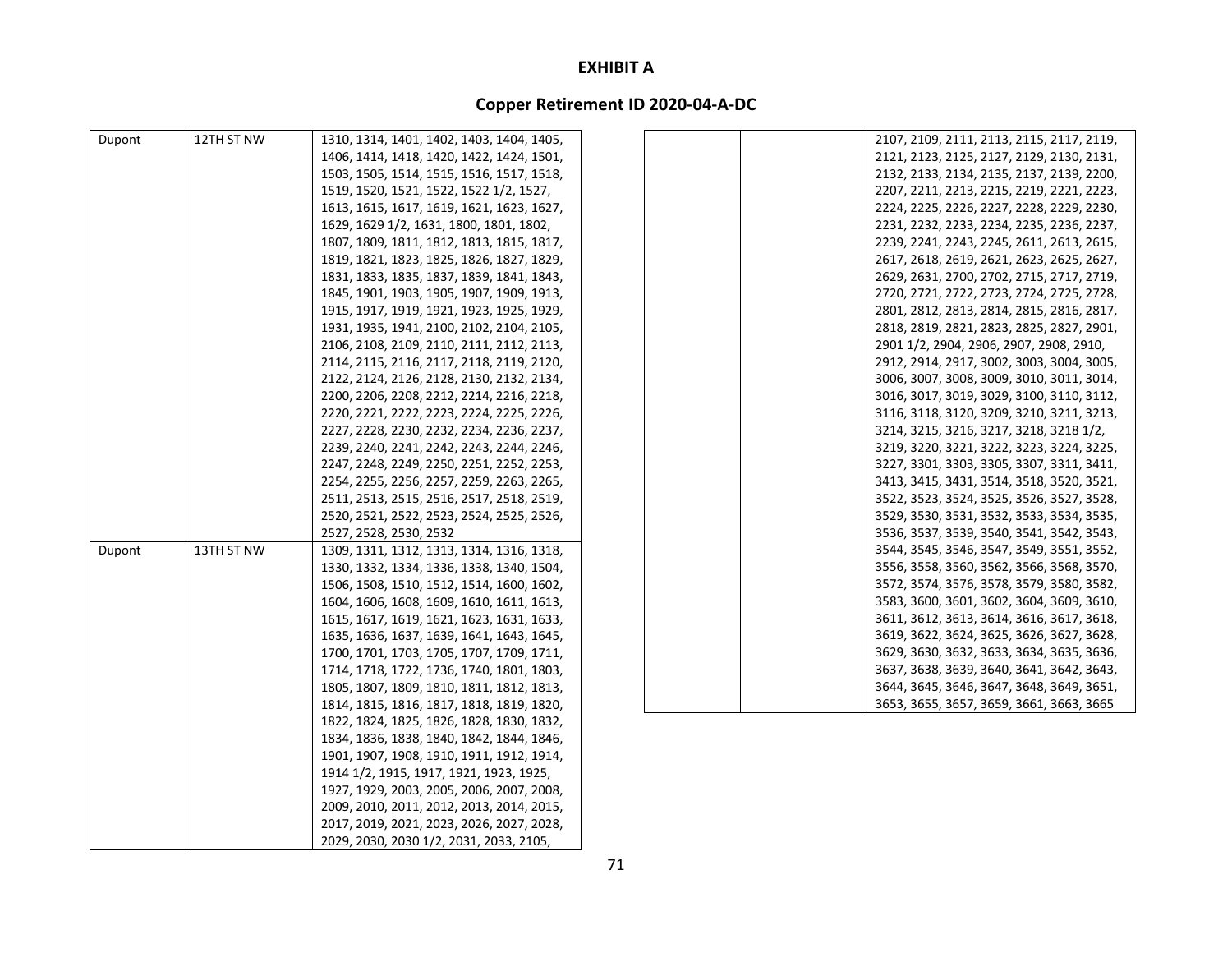| Dupont | 14TH ST NW | 1328, 1400, 1401, 1525, 1527, 1529, 1541, | Dupont | 16TH ST NW | 1511, 1609, 1611, 1633, 1730, 1801, 1810, |
|--------|------------|-------------------------------------------|--------|------------|-------------------------------------------|
|        |            | 1601, 1608, 1614, 1615, 1616, 1617, 1625, |        |            | 1815, 1816, 1818, 1820, 1822, 1823, 1823  |
|        |            | 1627, 1629, 1631, 1634, 1700, 1701, 1703, |        |            | 1/2, 1824, 1825, 1826, 1827, 1827 1/2,    |
|        |            | 1705, 1707, 1709, 1711, 1714, 1716, 1718, |        |            | 1846, 1900, 1902, 1904, 1905, 1906, 1908, |
|        |            | 1720, 1722, 1724, 1726, 1728, 1733, 1734, |        |            | 1910, 1914, 1916, 1920, 1923, 1925, 1931, |
|        |            | 1736, 1738, 1740, 1800, 1802, 1804, 1810, |        |            | 2024, 2026, 2028, 2030, 2032, 2034, 2434, |
|        |            | 1811, 1816, 1818, 1820, 1821, 1823, 1825, |        |            | 2601, 2651, 2700, 3118, 3146, 3301, 3305, |
|        |            | 1827, 1831, 1832, 1833, 1901, 1904, 1905, |        |            | 3309, 3311, 3313, 3315, 3317, 3319, 3321, |
|        |            | 1906, 1908, 1910, 1914, 1917, 1919, 1920, |        |            | 3505                                      |
|        |            | 1921, 1923, 1924, 1925, 1926, 1931, 1934, | Dupont | 17TH ST NW | 1355, 1519, 1521, 1523, 1525, 1527, 1529, |
|        |            | 1935, 1940, 1944, 1947, 2005, 2007, 2009, |        |            | 1533, 1535, 1537, 1602, 1608, 1609, 1617, |
|        |            | 2011, 2013, 2013 1/2, 2013 A, 2015, 2017, |        |            | 1619, 1623, 1627, 1632, 1636, 1638, 1824, |
|        |            | 2125, 2200, 2201, 2202, 2203, 2204, 2205, |        |            | 1905, 1907, 1909, 1911, 1913, 1915, 1918, |
|        |            | 2206, 2207, 2208, 2209, 2210, 2211, 2212, |        |            | 1921, 1923, 1928, 1932, 1935, 1939, 2004, |
|        |            | 2213, 2214, 2216, 2220, 2221, 2222, 2400, |        |            | 2006, 2010, 2032, 2034, 2036, 2038, 2100, |
|        |            | 2404, 2406, 2410, 2420, 2424, 2428, 2432, |        |            | 2101, 2103, 2109, 2300, 2302, 2303, 2304, |
|        |            | 2436, 2438, 3401, 3403, 3405, 3409, 3411, |        |            | 2305, 2306, 2308, 2310, 2310 1/2, 2312,   |
|        |            | 3413, 3415, 3417, 3419, 3425, 3427, 3429, |        |            | 2314, 2316, 2317, 2319, 2321, 2323, 2325, |
|        |            | 3431, 3435, 3437, 3439, 3441, 3445, 3447, |        |            | 2327, 2329, 2331, 2333, 2335, 2337, 2339, |
|        |            | 3449, 3451, 3453, 3455, 3457, 3459, 3461, |        |            | 2422, 2424, 2425, 2550, 2551, 3132, 3136, |
|        |            | 3463, 3465, 3466, 3469, 3471, 3472, 3515, |        |            | 3138, 3140, 3142, 3144, 3150, 3162, 3164, |
|        |            | 3540                                      |        |            | 3166, 3168, 3170, 3200, 3204, 3206, 3208, |
| Dupont | 15TH ST NW | 1410, 1410 1/2, 1414, 1511, 1514, 1525,   |        |            | 3208 1/2, 3220, 3313, 3315, 3317, 3319,   |
|        |            | 1530, 1532, 1534, 1535, 1536, 1600, 1601, |        |            | 3321, 3323, 3325, 3327, 3416, 3418, 3420, |
|        |            | 1602, 1604, 1605, 1606, 1607, 1608, 1610, |        |            | 3422, 3424, 3426, 3436, 3437, 3439, 3443, |
|        |            | 1612, 1614, 1615, 1616, 1617, 1618, 1620, |        |            | 3445, 3447, 3449, 3451, 3453, 3453 1/2,   |
|        |            | 1624, 1625, 1626, 1628, 1630, 1632, 1636, |        |            | 3499, 3501, 3503, 3505, 3507, 3509, 3511, |
|        |            | 1638, 1700, 1701, 1708, 1710, 1712, 1713, |        |            | 3513, 3515, 3517, 3519                    |
|        |            | 1714, 1716, 1717, 1718, 1718 1/2, 1800,   |        |            |                                           |
|        |            | 1810, 1811, 1813, 1814, 1816, 1817, 1818, |        |            |                                           |
|        |            | 1820, 1821, 1826, 1828, 1830, 1832, 1834, |        |            |                                           |
|        |            | 1836, 1838, 1840, 1841, 1842, 1908, 1910, |        |            |                                           |
|        |            | 1912, 1914, 1916, 1918, 1920, 1920 1/2,   |        |            |                                           |
|        |            | 1922, 1923, 1925, 1926, 1927, 1928, 1928  |        |            |                                           |
|        |            | B, 1929, 1930, 1931, 1932, 1934, 1936,    |        |            |                                           |
|        |            | 1938, 1940, 2002, 2004, 2006, 2008, 2010, |        |            |                                           |
|        |            | 2011, 2012, 2014, 2016, 2020, 2022, 2024, |        |            |                                           |
|        |            | 2026, 2028, 2030, 2121, 2123, 2125, 2127, |        |            |                                           |
|        |            | 2129, 2131, 2133, 2331, 2641, 2643, 2645, |        |            |                                           |
|        |            | 2649, 2653, 2901, 3029, 3033, 3035, 3043  |        |            |                                           |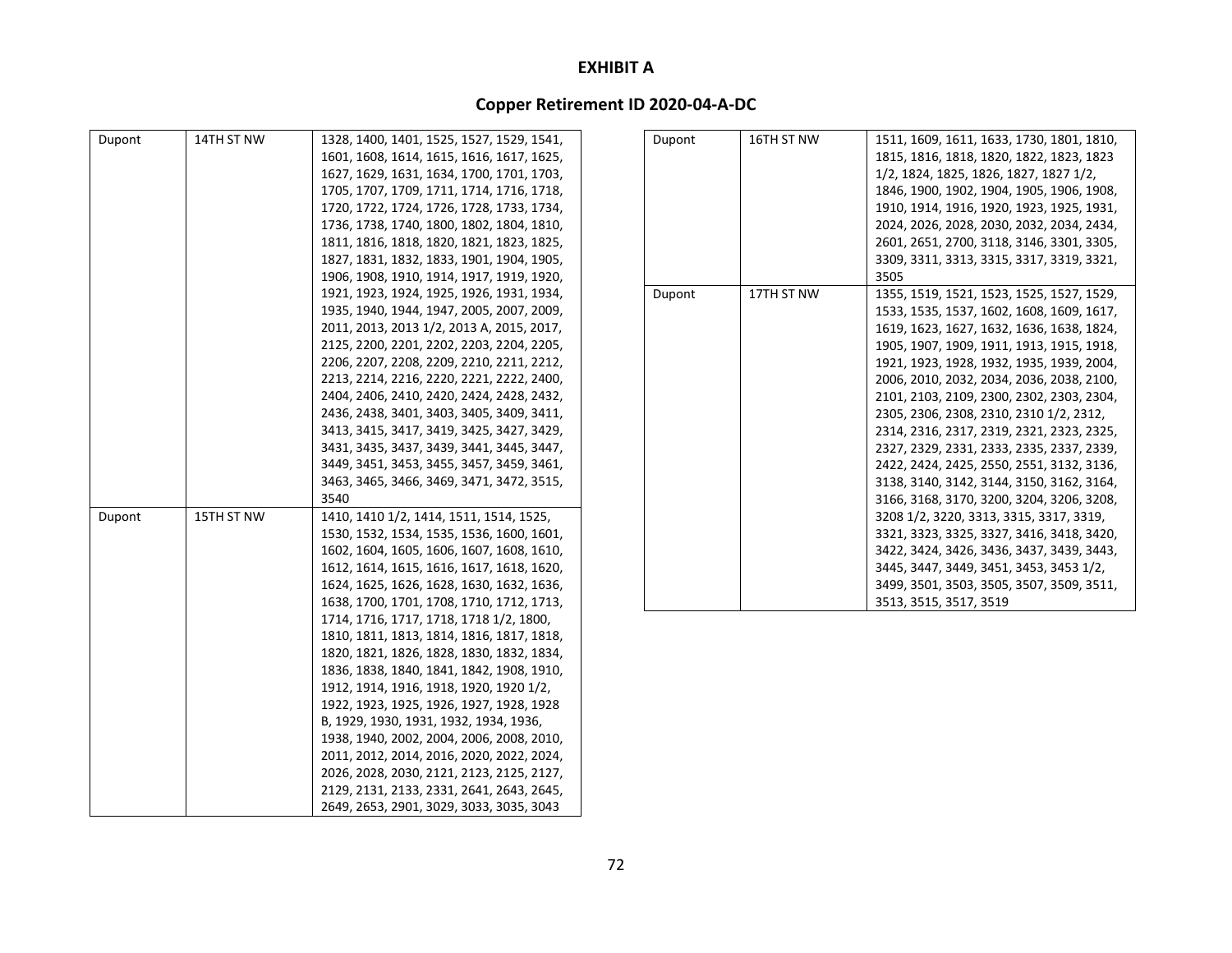| Dupont | 18TH ST NW | 1501, 1740, 1745, 1747, 1751, 1753, 1807, |        |           | 3314, 3316, 3318, 3320, 3322, 3324, 3326, |
|--------|------------|-------------------------------------------|--------|-----------|-------------------------------------------|
|        |            | 1811, 1826, 1830, 1832, 1910, 1915, 1917, |        |           | 3328, 3330, 3332                          |
|        |            | 1919, 1921, 1929, 2000 1/2, 2001, 2002,   | Dupont | 1ST ST NW | 1301, 1309, 1311, 1317, 1319, 1321, 1323, |
|        |            | 2003, 2005, 2006, 2009, 2010, 2100, 2106, |        |           | 1325, 1327, 1329, 1331, 1333, 1335, 1337, |
|        |            | 2110, 2112, 2122, 2315, 2317, 2319, 2425, |        |           | 1339, 1341, 1343, 1345, 1347, 1411, 1413, |
|        |            | 2429, 2434, 2437, 2440, 2444, 2446, 2450, |        |           | 1415, 1417, 1421, 1423, 1425, 1427, 1500, |
|        |            | 2453, 2455, 2459, 2461, 2463, 2467, 2475, |        |           | 1502, 1504, 1506, 1508, 1510, 1512, 1514, |
|        |            | 2477, 2479, 2481, 2801, 2803, 2805, 2807, |        |           | 1515, 1516, 1517, 1518, 1519, 1520, 1521, |
|        |            | 2815, 2817, 2819, 3100, 3101, 3102, 3103, |        |           | 1522, 1523, 1524, 1525, 1526, 1527, 1528, |
|        |            | 3104, 3105, 3106, 3107, 3108, 3109, 3110, |        |           | 1529, 1531, 1532, 1533, 1534, 1536, 1537, |
|        |            | 3112, 3114, 3116, 3120, 3122, 3157, 3158, |        |           | 1538, 1540, 1541, 1542, 1544, 1546, 1601, |
|        |            | 3159, 3160, 3161, 3162, 3163, 3164, 3165, |        |           | 1609, 1611, 1613, 1615, 1617, 1619, 1621, |
|        |            | 3166, 3167, 3167 1/2, 3168, 3169, 3170,   |        |           | 1633, 1635, 1700, 1702, 1704, 1706, 1707, |
|        |            | 3171, 3172, 3173, 3175, 3177, 3179, 3201, |        |           | 1708, 1709, 1710, 1711, 1712, 1713, 1715, |
|        |            | 3202, 3204, 3206, 3210, 3303, 3305, 3307, |        |           | 1717, 1719, 1720, 1721, 1722, 1724, 1726, |
|        |            | 3323, 3325, 3329, 3331, 3333, 3339, 3341, |        |           | 1727, 1728, 1729, 1730, 1731, 1732, 1734, |
|        |            | 3342, 3343, 3345, 3347, 3349, 3350, 3351, |        |           | 1735, 1736, 1737, 1738, 1739, 1741, 1743, |
|        |            | 3352, 3353, 3355, 3356, 3357, 3358, 3359, |        |           | 1745, 1747, 1801, 1802, 1804, 1806, 1808, |
|        |            | 3360, 3361, 3362, 3363, 3364 1/2, 3365,   |        |           | 1809, 1810, 1811, 1812, 1813, 1814, 1815, |
|        |            | 3367, 3369                                |        |           | 1816, 1817, 1818, 1819, 1821, 1823, 1825, |
| Dupont | 19TH ST NW | 1604, 1609, 1611, 1611 1/2, 1613, 1614,   |        |           | 1827, 1829, 1831, 1833, 1835, 1837, 1839, |
|        |            | 1615, 1617, 1619, 1621, 1624, 1630, 1630  |        |           | 1921, 1922, 1923, 1924, 1925, 1926, 1927, |
|        |            | A, 1630 B, 1630 C, 1710, 1711, 1712, 1712 |        |           | 1928, 1930, 1932, 1934, 1936, 1938, 1940, |
|        |            | 1/2, 1714, 1716, 1718, 1723, 1725, 1727,  |        |           | 1941, 1942, 2001, 2002, 2003, 2004, 2005, |
|        |            | 1736, 1738, 1805, 1807, 1810, 1812, 1814, |        |           | 2006, 2007, 2008, 2009, 2010, 2011, 2012, |
|        |            | 1816, 1817, 1818, 1819, 1820, 1821, 1823, |        |           | 2014, 2015, 2016, 2018, 2019, 2020, 2021, |
|        |            | 1827, 1829, 1831, 1831 1/2, 1833, 1835,   |        |           | 2022, 2023, 2024, 2025, 2026, 2027, 2028, |
|        |            | 2107, 2109, 2111 A, 2310, 2312, 2318,     |        |           | 2030, 2031, 2032, 2033, 2034, 2035, 2036, |
|        |            | 2320, 2322, 2324, 2326, 2328, 2330, 2332, |        |           | 2037, 2100, 2102, 2103, 2104, 2105, 2106, |
|        |            | 2334, 3101, 3103, 3104, 3105, 3106, 3107, |        |           | 2107, 2108, 2109, 2110, 2111, 2112, 2113, |
|        |            | 3108, 3110, 3112, 3114, 3116, 3118, 3120, |        |           | 2114, 2115, 2116, 2117, 2118, 2119, 2120, |
|        |            | 3122, 3124, 3126, 3128, 3129, 3130, 3131, |        |           | 2122, 2123, 2124, 2125, 2126, 2127, 2128, |
|        |            | 3132, 3133, 3134, 3135, 3136, 3137, 3138, |        |           | 2131, 2133, 2200, 2202, 2203, 2204, 2205, |
|        |            | 3139, 3140, 3141, 3142, 3143, 3144, 3145, |        |           | 2206, 2207, 2208, 2209, 2210, 2211, 2212, |
|        |            | 3146, 3147, 3148, 3149, 3150, 3150 B,     |        |           | 2213, 2214, 2215, 2216, 2217, 2218, 2219, |
|        |            | 3151, 3153, 3200, 3201, 3202, 3203, 3206, |        |           | 2220, 2221, 2222, 2223, 2224, 2225, 2226, |
|        |            | 3207, 3208, 3209, 3210, 3212, 3213, 3214, |        |           | 2227, 2228, 2229, 2231, 2233, 2235, 2300, |
|        |            | 3215, 3216, 3217, 3218, 3220, 3222, 3224, |        |           | 2301, 2302, 2303, 2304, 2305, 2306, 2307, |
|        |            | 3226, 3228, 3230, 3230 A, 3232, 3240,     |        |           | 2308, 2310, 2311, 2312, 2313, 2314, 2315, |
|        |            | 3242, 3300, 3301, 3302, 3303, 3304, 3305, |        |           | 2316, 2317, 2318, 2321, 2322, 2323, 2324, |
|        |            | 3306, 3307, 3308, 3309, 3310, 3311, 3312, |        |           | 2325, 2326, 2327, 2328, 2329, 2330, 2331, |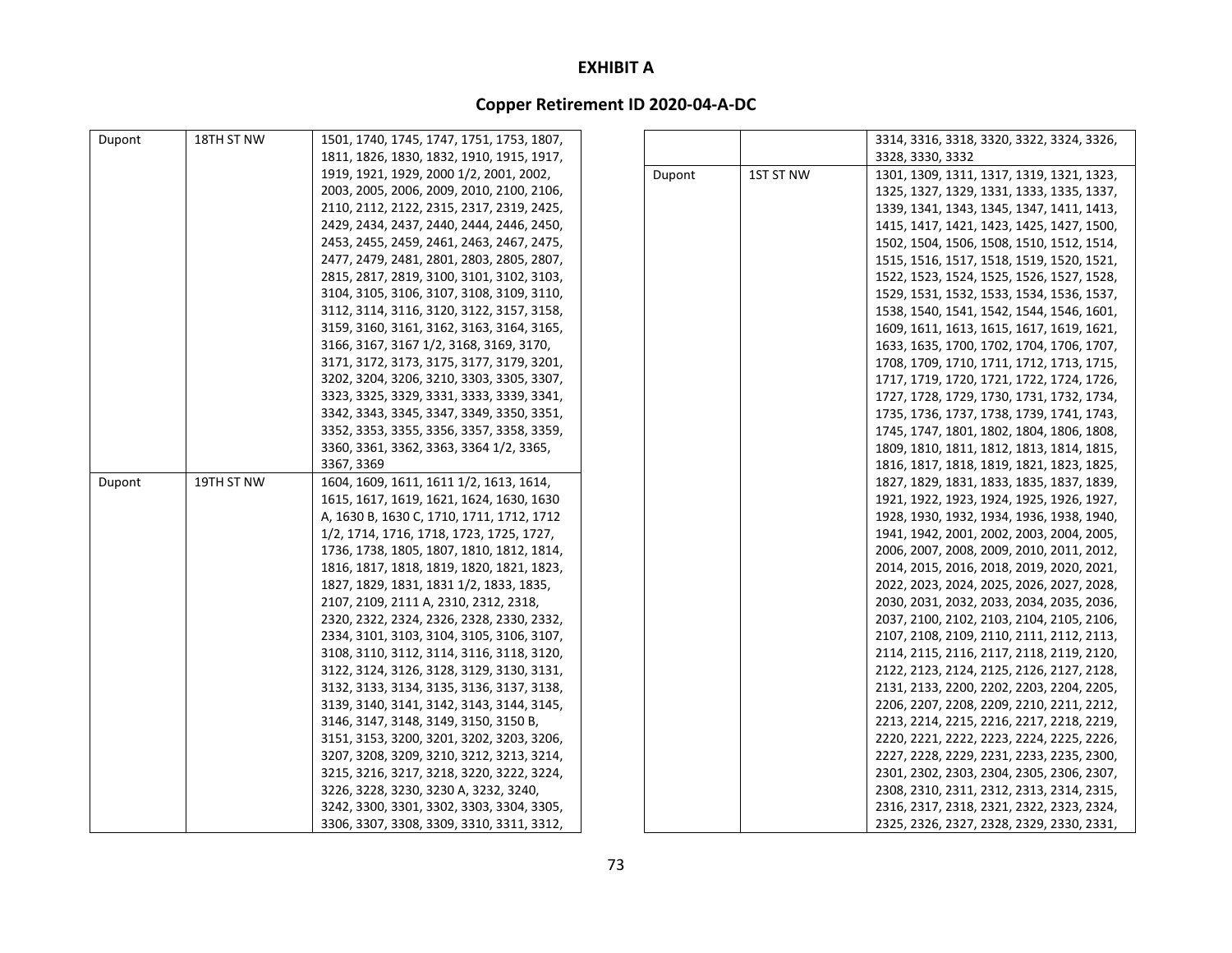|        |            | 2333, 2407, 2409, 2411, 2413, 2415, 2417, |
|--------|------------|-------------------------------------------|
|        |            | 2419, 2421, 2423, 2425, 2427, 2429, 2771  |
| Dupont | 20TH ST NW | 1610, 1729 A, 1809, 2310, 2312, 2314,     |
|        |            | 2315, 2316, 2317, 2318, 2319, 2322, 2323, |
|        |            | 2325, 2326, 2326 1/2, 2327, 2328, 2329,   |
|        |            | 2331, 2333, 2335                          |
| Dupont | 21ST ST NW | 1611, 1615, 1617, 1619, 1621              |
| Dupont | 23RD ST NW | 1821, 1823, 1824, 1827, 1829, 1831, 1913, |
|        |            | 1915, 1917, 1919                          |
| Dupont | 24TH ST NW | 1806, 1808, 1812, 1814, 1816, 1818, 1824, |
|        |            | 1825, 1827, 1830, 1832, 1836, 1840, 1901, |
|        |            | 2030, 2611                                |
| Dupont | 27TH ST NW | 2712, 2716, 2718, 2730, 2800, 2802, 2804, |
|        |            | 2805, 2806, 2807, 2808, 2810, 2812, 2813, |
|        |            | 2814, 2815, 2816, 2817, 2818, 2819, 2820, |
|        |            | 2821, 2822, 2823, 2824, 2825, 2826, 2827, |
|        |            | 2828, 2829, 2830, 2831, 2832, 2833, 2834, |
|        |            | 2835, 2836, 2838, 2840, 2844, 2846, 2848, |
|        |            | 2850                                      |
| Dupont | 28TH ST NW | 2544, 2550, 2700, 2701, 2791, 2793, 2795, |
|        |            | 2797, 2799, 2801, 2803, 2805, 2807, 2808, |
|        |            | 2809, 2810, 2811, 2812, 2813, 2814, 2816, |
|        |            | 2817, 2818, 2820, 2821, 2822, 2823, 2824, |
|        |            | 2825, 2826, 2828, 2830, 2832, 2834, 2836, |
|        |            | 2838, 2844, 2846, 2848, 2850, 2852, 2854, |
|        |            | 2856, 2858, 2900, 2901, 2905, 2911, 2913, |
|        |            | 2915, 2917, 2918, 2919, 2920, 2921, 2923, |
|        |            | 2924, 2925, 2926, 2927, 2928, 2929, 2930, |
|        |            | 2932, 2933, 2934, 2935, 2936, 2937, 2938, |
|        |            | 2939, 2941, 2943, 2945                    |
| Dupont | 29TH PL NW | 2800, 2801, 2805, 2808, 2809, 2812, 2813, |
|        |            | 2821, 2825, 2829, 2833, 2837, 2841, 2845, |
|        |            | 2849, 2853, 2854, 2857, 2858              |
| Dupont | 29TH ST NW | 2602, 2604, 2804, 2806, 2808, 2819, 2821, |
|        |            | 2823, 2825, 2827, 2829, 2831, 2839, 2841, |
|        |            | 2843, 2845, 2847, 2849, 2851, 2853, 2855, |
|        |            | 2857, 2859, 2861, 2863, 2865, 2900, 2903, |
|        |            | 2905, 2907, 2909, 2911, 2913, 2916, 2918  |

| Dupont | 2ND ST NW  | 1701, 1703, 1707, 1708, 1709, 1710, 1712, |
|--------|------------|-------------------------------------------|
|        |            | 1714, 1715, 1716, 1717, 1718, 1719, 1720, |
|        |            | 1722, 1724, 1802, 1803, 1804, 1805, 1807, |
|        |            | 1808, 1809, 1810, 1811, 1813, 1815, 1817, |
|        |            | 1818, 1819, 1836, 1838, 1840, 1842, 1844, |
|        |            | 1846, 1848, 1850, 1852, 1854, 1903, 1905, |
|        |            | 1907, 1909, 1911, 1913, 1915, 1917, 1919, |
|        |            | 1921, 1923, 1924, 1925, 1926, 1927, 1928, |
|        |            | 1929, 1930, 1931, 1932, 1934, 1936, 1938, |
|        |            | 1940, 1942, 1944, 1946, 1948, 1950, 1952, |
|        |            | 1954, 1956, 1960, 1962, 1964, 1970, 2102, |
|        |            | 2103, 2104, 2105, 2106, 2107, 2108, 2109, |
|        |            | 2110, 2111, 2113, 2115, 2116, 2118, 2119, |
|        |            | 2119 B, 2120, 2121, 2122, 2124, 2126,     |
|        |            | 2128, 2130, 2213, 2215, 2217, 2219        |
| Dupont | 30TH ST NW | 2215, 2221, 2500, 2501, 2503, 2520, 2600, |
|        |            | 2601, 2615, 2618                          |
| Dupont | 31ST ST NW | 2701, 2825, 2829                          |
| Dupont | 3RD ST NW  | 1404, 1406, 1408, 1410, 1412, 1414, 1416, |
|        |            | 1419, 1421, 1422, 1423, 1424, 1425, 1427, |
|        |            | 1429, 1430, 1431, 1501, 1503, 1504, 1505, |
|        |            | 1506, 1507, 1508, 1509, 1510, 1511, 1512, |
|        |            | 1513, 1514, 1515, 1516, 1517, 1518, 1519, |
|        |            | 1520, 1521, 1522, 1523, 1524, 1526, 1528, |
|        |            | 1529, 1530, 1531, 1532, 1533, 1535, 1537, |
|        |            | 1539, 1541, 1542, 1543, 1544, 1545, 1546, |
|        |            | 1547, 1548, 1549, 1549 A, 1550, 1551,     |
|        |            | 1552, 1554, 1556, 1600, 1602, 1604, 1606, |
|        |            | 1608, 1610, 1612, 1614, 1616, 1620, 1622, |
|        |            | 1624, 1626, 1628, 1630, 1632, 1634, 1636, |
|        |            | 1708, 1710, 1712, 1844, 1846, 1848, 1850, |
|        |            | 1852, 1854, 1856, 1858, 1859, 1860, 1864, |
|        |            | 1873, 1881, 1883, 1900, 1901, 1902, 1903, |
|        |            | 1904, 1906, 1908, 1910, 1912, 1914, 1916, |
|        |            | 1922, 1934, 1936, 1938, 1940, 1942, 1944, |
|        |            | 1946, 1948, 1951, 1953, 1955, 1957, 1959, |
|        |            | 1961                                      |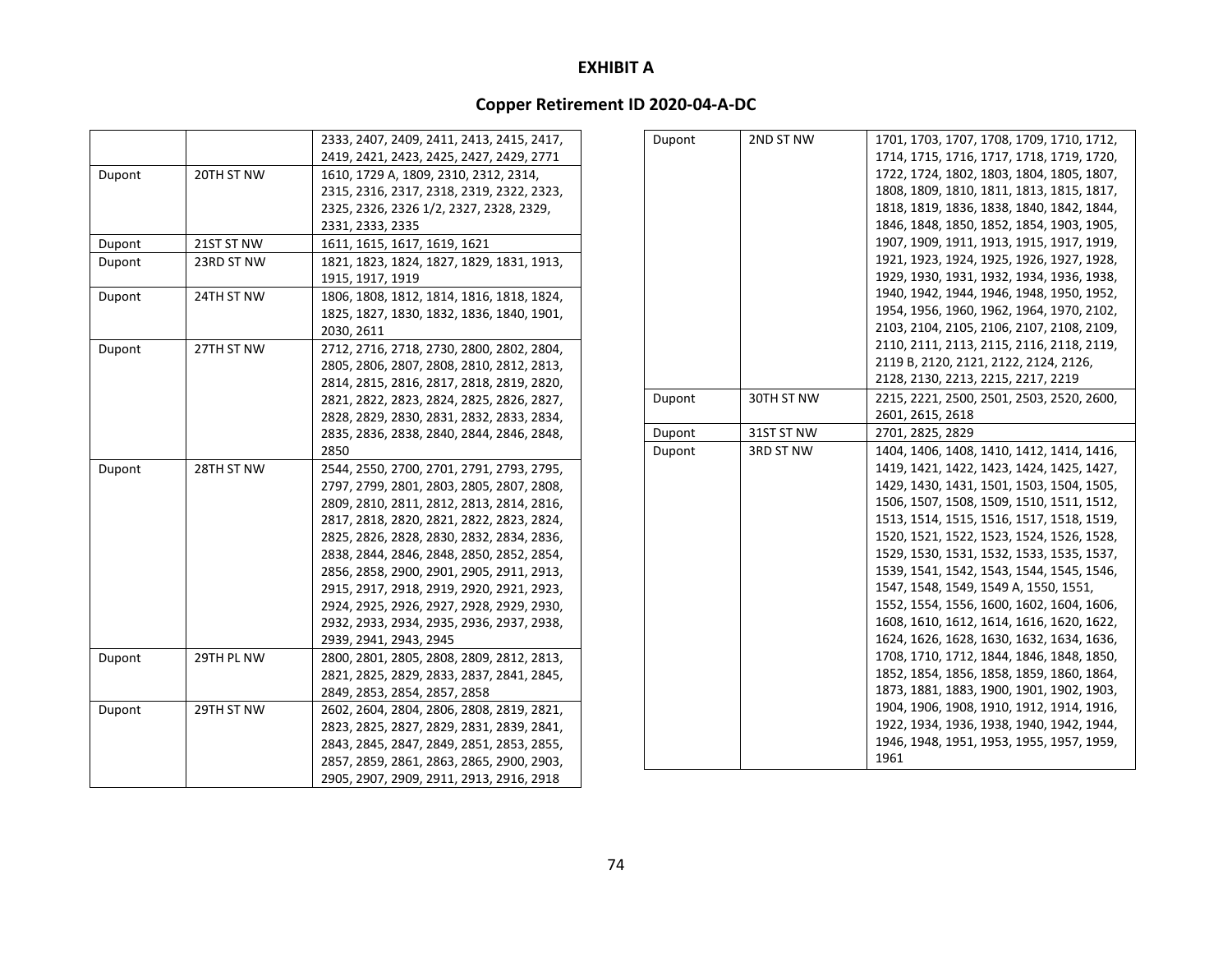| Dupont | 4TH ST NW | 1505, 1507, 1511, 1513, 1515, 1519, 1535, |        |           | 1910, 1912, 1914, 1916, 2008, 2010, 2015, |
|--------|-----------|-------------------------------------------|--------|-----------|-------------------------------------------|
|        |           | 1537, 1539, 1541, 1545, 1549, 1551, 1553, |        |           | 2017, 2019                                |
|        |           | 1555, 1602, 1604, 1606, 1608, 1610, 1611, | Dupont | 6TH ST NW | 1307, 1309, 1311, 1313, 1319, 1321, 1323, |
|        |           | 1612, 1613, 1614, 1615, 1616, 1617, 1618, |        |           | 1325, 1327, 1329, 1331, 1333, 1335, 1337, |
|        |           | 1619, 1620, 1621, 1622, 1623, 1624, 1625, |        |           | 1339, 1341, 1343, 1345, 1347, 1401, 1403, |
|        |           | 1626, 1627, 1628, 1629, 1630, 1631, 1632, |        |           | 1405, 1407, 1411, 1415, 1501, 1502, 1503, |
|        |           | 1633, 1634, 1635, 1636, 1637, 1639, 1640, |        |           | 1504, 1505, 1506, 1507, 1508, 1509, 1510, |
|        |           | 1641, 1642, 1643, 1644, 1700, 1702, 1704, |        |           | 1511, 1512, 1513, 1514, 1515, 1516, 1517, |
|        |           | 1706, 1708, 1709, 1710, 1711, 1713, 1714, |        |           | 1518, 1520, 1522, 1523, 1524, 1525, 1526, |
|        |           | 1715, 1716, 1717, 1718, 1719, 1721, 1722, |        |           | 1527, 1528, 1529, 1530, 1531, 1532, 1533, |
|        |           | 1724, 1725, 1726, 1727, 1800, 1801, 1803, |        |           | 1534, 1535, 1536, 1538, 1540, 1602, 1603, |
|        |           | 1805, 1806, 1807, 1808, 1809, 1810, 1811, |        |           | 1604, 1606, 1608, 1609, 1610, 1611, 1612, |
|        |           | 1812, 1813, 1814, 1816, 1817, 1818, 1819, |        |           | 1613, 1614, 1615, 1615 1/2, 1616, 1618,   |
|        |           | 1821, 1822, 1823, 1824, 1825, 1826, 1827, |        |           | 1619, 1620, 1621, 1622, 1623, 1624, 1625, |
|        |           | 1828, 1829, 1830, 1831, 1832, 1833, 1835, |        |           | 1626, 1628, 1630, 1632, 1634, 1638, 1640, |
|        |           | 1836, 1837, 1839, 1901, 1903, 1905, 1907, |        |           | 1642, 1643, 1644, 1701, 1707, 1709, 1711, |
|        |           | 1908, 1909, 1910, 1911, 1913, 1915, 1925, |        |           | 1713, 1715, 1717, 1718, 1719, 1721, 1722, |
|        |           | 1933, 1934, 1935, 1936, 1937, 1938, 2009, |        |           | 1724, 1726, 1728, 1738, 1740, 1742, 1800, |
|        |           | 2011, 2013, 2015, 2017, 2021, 2021 1/2,   |        |           | 1801, 1802, 1803, 1804, 1805, 1806, 1807, |
|        |           | 2022, 2024, 2025, 2025 1/2, 2026, 2028,   |        |           | 1808, 1808 1/2, 1809, 1811, 1812, 1813,   |
|        |           | 2030, 2032, 2034, 2036, 2038              |        |           | 1814, 1815, 1816, 1817, 1818, 1819, 1820, |
| Dupont | 5TH ST NW | 1314, 1314 1/2, 1316, 1318, 1322, 1324,   |        |           | 1822, 1824, 1826, 1827, 1828, 1829, 1830, |
|        |           | 1328, 1330, 1332, 1334, 1336, 1338, 1340, |        |           | 1831, 1832, 1833, 1834, 1835, 1836 1/2,   |
|        |           | 1342, 1400, 1401, 1402, 1403, 1404, 1405, |        |           | 1837, 1839, 1900, 1902, 1904, 1906, 1908, |
|        |           | 1405 1/2, 1406, 1407, 1408, 1411, 1412,   |        |           | 1911, 1913, 1915, 1917, 1918, 1919, 1920, |
|        |           | 1413, 1414, 1415, 1416, 1417, 1418, 1419, |        |           | 1921, 1922, 1923, 1924, 1925, 1926, 1927, |
|        |           | 1420, 1421, 1422, 1423, 1424, 1425, 1426, |        |           | 1928, 1929                                |
|        |           | 1427, 1428, 1429, 1430, 1501, 1508, 1510, | Dupont | 7TH ST NW | 1400, 1490, 1509, 1511, 1513, 1535, 1537, |
|        |           | 1512, 1514, 1516, 1518, 1520, 1522, 1524, |        |           | 1539, 1541, 1545, 1547, 1549, 1550, 1600, |
|        |           | 1526, 1528, 1530, 1532, 1533, 1534, 1535, |        |           | 1602, 1604, 1606, 1608, 1610, 1612, 1616, |
|        |           | 1536, 1537, 1538, 1539, 1541, 1601, 1603, |        |           | 1618, 1620, 1710, 1727, 1837, 1839, 1841, |
|        |           | 1604, 1605, 1606, 1607, 1608, 1609, 1611, |        |           | 1841 1/2, 1843, 1845, 1847, 1849, 1851,   |
|        |           | 1612, 1613, 1614, 1615, 1618, 1619, 1620, |        |           | 1853, 1855, 1905, 1909, 1909 1/2, 1911,   |
|        |           | 1621, 1622, 1623, 1624, 1625, 1626, 1627, |        |           | 1913, 1915, 1915 1/2                      |
|        |           | 1628, 1629, 1630, 1632, 1634, 1636, 1638, |        |           |                                           |
|        |           | 1700, 1702, 1706, 1708, 1714, 1715, 1716, |        |           |                                           |
|        |           | 1718, 1718 1/2, 1719, 1720, 1721, 1722,   |        |           |                                           |
|        |           | 1723, 1724, 1725, 1726, 1800, 1802, 1803, |        |           |                                           |
|        |           | 1804, 1805, 1806, 1808, 1810, 1812, 1827, |        |           |                                           |
|        |           | 1829, 1831, 1833, 1835, 1837, 1839, 1841, |        |           |                                           |
|        |           | 1843, 1848, 1852, 1854, 1856, 1906, 1908, |        |           |                                           |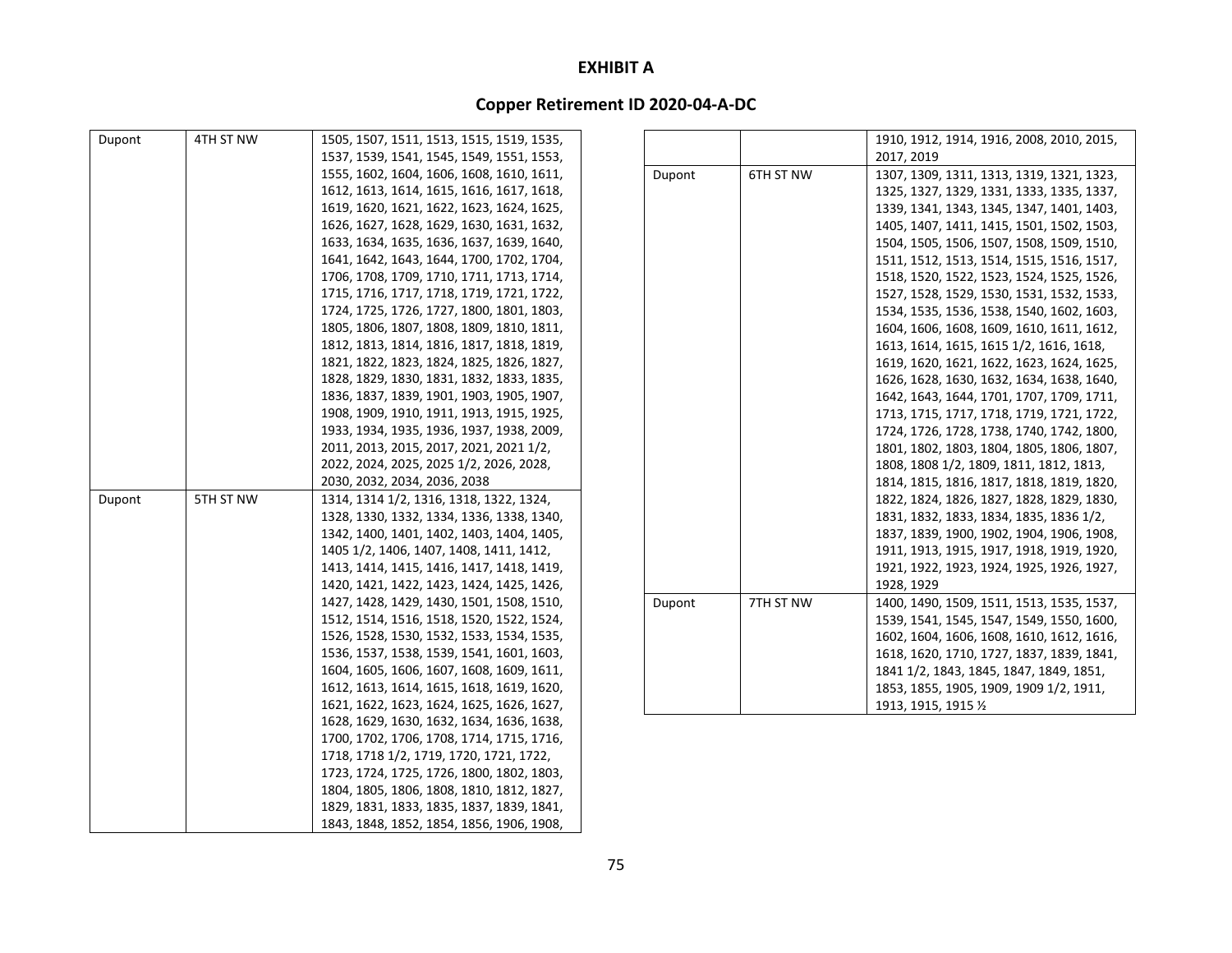# **Copper Retirement ID 2020‐04‐A‐DC**

| Dupont | 8TH ST NW   | 1308, 1310, 1312, 1314, 1316, 1318, 1320, | Dupont | 9TH ST NW            | 1300, 1302, 1304, 1306, 1308, 1312, 1314  |
|--------|-------------|-------------------------------------------|--------|----------------------|-------------------------------------------|
|        |             | 1322, 1324, 1326, 1420, 1440, 1505, 1507, |        |                      | 1/2, 1316, 1316 1/2, 1317, 1318, 1320,    |
|        |             | 1508, 1509, 1510, 1511, 1512, 1513, 1514, |        |                      | 1324, 1326, 1327, 1328, 1329, 1330, 1331, |
|        |             | 1515, 1517, 1518, 1521, 1522, 1523, 1524, |        |                      | 1334, 1336, 1400, 1408, 1410, 1412, 1414, |
|        |             | 1525, 1526, 1527, 1528, 1529, 1530, 1531, |        |                      | 1416, 1418, 1420, 1428, 1449, 1455, 1485, |
|        |             | 1532, 1533, 1534, 1535, 1536, 1537, 1538, |        |                      | 1503, 1519, 1521, 1525, 1526, 1527, 1528, |
|        |             | 1539, 1540, 1541, 1542, 1543, 1544, 1546, |        |                      | 1532, 1533, 1534, 1535, 1536, 1537, 1538, |
|        |             | 1548, 1550, 1552, 1554, 1601, 1603, 1605, |        |                      | 1539, 1540, 1541, 1542, 1543, 1544, 1545, |
|        |             | 1607, 1609, 1611, 1613, 1615, 1617, 1800, |        |                      | 1547, 1549, 1551, 1553, 1555, 1704, 1706, |
|        |             | 1802, 1804, 1806, 1807, 1808, 1811, 1812, |        |                      | 1710, 1712, 1714, 1716, 1718, 1720, 1739, |
|        |             | 1813, 1815, 1816, 1817, 1818, 1819, 1820, |        |                      | 1800, 1801, 1803, 1806, 1807, 1808, 1809, |
|        |             | 1821, 1822, 1824, 1826, 1828, 1830, 1832, |        |                      | 1810, 1811, 1812, 1815, 1817, 1819, 1820, |
|        |             | 1834, 1836, 1838, 1840, 1842, 1844, 1846, |        |                      | 1821, 1822, 1823, 1824, 1825, 1826, 1827, |
|        |             | 1848, 1900, 1905, 1907, 1909, 1910, 1911, |        |                      | 1828, 1829, 1830, 1831, 1832, 1833, 1834, |
|        |             | 1911 1/2, 1914, 1921, 1924, 2004, 2006,   |        |                      | 1836, 1837, 1839, 1841, 1843, 1845, 1847, |
|        |             | 2008, 2009, 2010, 2012, 2014, 2030, 2102, |        |                      | 1901, 1902, 1904, 1905, 1906, 1907, 1908, |
|        |             | 2108, 2112, 2118, 2120, 2122, 2124, 2126, |        |                      | 1909, 1910, 1911, 1912, 1913, 1913 1/2,   |
|        |             | 2128, 2130                                |        |                      | 1914, 1915, 1916, 1917, 1918, 1919, 1920, |
| Dupont | 9 1/2 ST NW | 1901, 1905, 1909, 1911, 1913, 1915, 1917, |        |                      | 1922, 1923, 1924, 1926, 1928, 1930, 1931, |
|        |             | 1919, 1921                                |        |                      | 1932, 1933, 1934, 1935, 1936, 1938, 1940, |
|        |             |                                           |        |                      | 1942, 2000, 2002, 2004, 2006, 2008, 2010, |
|        |             |                                           |        |                      | 2012, 2014, 2016, 2018, 2020, 2022, 2024, |
|        |             |                                           |        |                      | 2047, 2131, 2133, 2534, 2536, 2538, 2540, |
|        |             |                                           |        |                      | 2542, 2544                                |
|        |             |                                           | Dupont | <b>ADAMS MILL RD</b> | 1801, 1811, 1812, 1815, 1827, 2800, 2810, |
|        |             |                                           |        | <b>NW</b>            | 2812, 2814, 3111, 3113, 3115, 3117, 3119, |
|        |             |                                           |        |                      | 3121, 3123, 3125, 3127, 3129, 3131, 3135, |

3139, 3141, 3143, 3145, 3147, 3149, 3151, 3153, 3155, 3157, 3159, 3161, 3169, 3171, 3201, 3203, 3205, 3207, 3209, 3211, 3215, 3217, 3219, 3221, 3223, 3225 1/2, 3227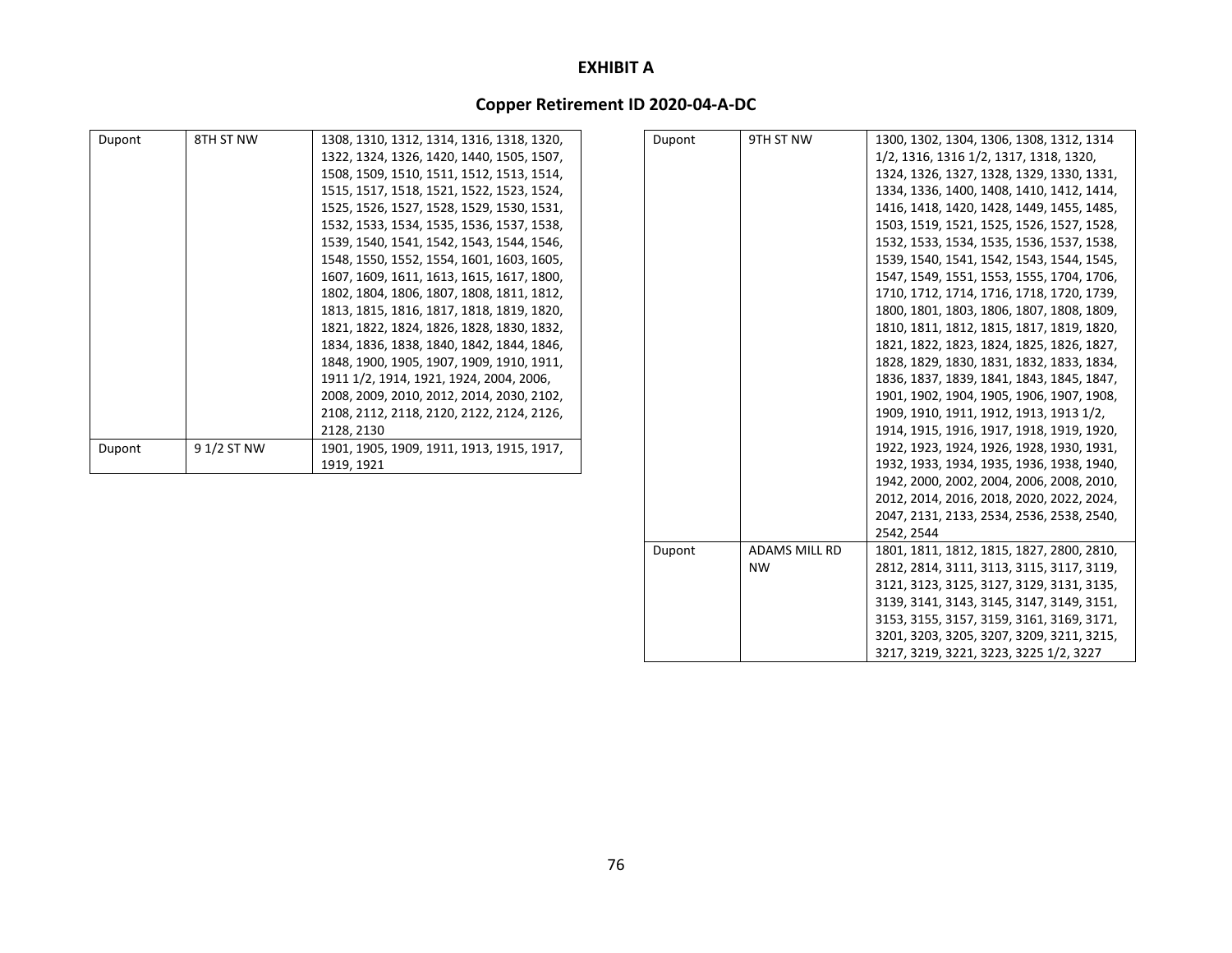| Dupont | ADAMS ST NW           | 1, 10, 11, 112, 114, 116, 117, 118, 119, 12,<br>120, 121, 122, 123, 125, 126, 127, 128, 129,<br>13, 130, 131, 132, 133, 134, 135, 136, 137,<br>138, 139, 14, 140, 141, 142, 143, 144, 145,<br>146, 147, 148, 149, 15, 150, 151, 152, 154,<br>155, 156, 157, 158, 159, 16, 160, 161, 162,<br>163, 165, 167, 169, 17, 171, 173, 18, 19, 2,<br>20, 21, 22, 23, 24, 25, 26, 27, 28, 29, 3, 30,<br>31, 32, 33, 34, 35, 36, 37, 38, 39, 4, 40, 41,<br>42, 43, 44, 45, 46, 47, 48, 49, 5, 50, 51, 52,<br>53, 54, 55, 56, 57, 58, 6, 60, 61, 62, 63, 64,<br>65, 66, 67, 68, 69, 7, 70, 71, 72, 73, 74, 75,<br>8, 9                                                                                                |
|--------|-----------------------|-----------------------------------------------------------------------------------------------------------------------------------------------------------------------------------------------------------------------------------------------------------------------------------------------------------------------------------------------------------------------------------------------------------------------------------------------------------------------------------------------------------------------------------------------------------------------------------------------------------------------------------------------------------------------------------------------------------|
| Dupont | ARGONNE PL NW         | 1620, 1622, 1624, 1626, 1628, 1628 1/2,<br>1630, 1632, 1634, 1636, 1640, 1642, 1644,<br>1646, 1648, 1650, 1652                                                                                                                                                                                                                                                                                                                                                                                                                                                                                                                                                                                            |
| Dupont | ASHMEAD PL NW         | 2312, 2314, 2316, 2317 1/2, 2318, 2321,<br>2322, 2323, 2324, 2325, 2326, 2327, 2328,<br>2331, 2333, 2335, 2337, 2339, 2341, 2343,<br>2345, 2347, 2351, 2353, 2355, 2359                                                                                                                                                                                                                                                                                                                                                                                                                                                                                                                                   |
| Dupont | <b>BANCROFT PL NW</b> | 2108, 2110, 2111, 2113, 2114, 2116, 2117,<br>2118, 2120, 2121, 2122, 2123, 2124, 2125,<br>2126, 2127, 2129, 2130, 2131, 2132, 2134,<br>2136, 2137, 2138, 2233, 2235, 2237, 2241,<br>2303, 2315, 2317, 2319, 2323                                                                                                                                                                                                                                                                                                                                                                                                                                                                                          |
| Dupont | <b>BATES ST NW</b>    | 107, 108, 109, 110, 111, 112, 118, 119, 120,<br>121, 122, 123, 124, 126, 127, 128, 129, 130,<br>131, 132, 133, 134, 135, 136, 137, 137 A,<br>138, 139, 14, 140, 141, 142, 144, 15, 15 A,<br>16, 17, 17 A, 18, 19, 20, 200, 201, 202, 203,<br>204, 205, 206, 207, 208, 209, 21, 210, 211,<br>211 A, 212, 213, 214, 215, 216, 217, 217 A,<br>218, 219, 22, 220, 221, 222, 223, 224, 225,<br>226, 226 A, 227, 227 A, 228, 229, 23, 23 A,<br>230, 24, 25, 26, 27, 28, 29, 30, 31, 32, 33,<br>34, 35, 36, 37, 38, 39, 40, 41, 42, 43, 44, 45,<br>46, 47, 48, 49, 50, 51, 52, 53, 54, 55, 56, 57,<br>58, 59, 60, 61, 62, 63, 64, 64 A, 65, 66, 67,<br>68, 69, 70, 70 A, 71, 72, 73, 73 A, 74, 75, 76,<br>77, 94 |

| Dupont | BELMONT RD NW         | 1810, 1812, 1814, 1818, 1820, 1830, 1832,       |
|--------|-----------------------|-------------------------------------------------|
|        |                       | 1834, 1836, 1838, 1908, 1910, 1912, 1914,       |
|        |                       | 1914 A, 1916, 1916 1/2, 1918, 1920, 1922,       |
|        |                       | 1924, 1926, 1928, 2450                          |
| Dupont | <b>BELMONT ST NW</b>  | 1302, 1305, 1306, 1307, 1308, 1309, 1311,       |
|        |                       | 1312, 1313, 1314, 1315, 1316, 1317, 1318,       |
|        |                       | 1319, 1321, 1323, 1325, 1327, 1329, 1331,       |
|        |                       | 1332, 1333, 1334, 1336, 1401, 1405, 1409        |
| Dupont | <b>BENTON PL NW</b>   | 2900.2943                                       |
| Dupont | <b>BILTMORE ST NW</b> | 1848, 1848 1/2, 1852, 1854, 1906, 1908,         |
|        |                       | 1910, 1912, 1914, 1914 A, 1915, 1916,           |
|        |                       | 1917, 1918, 1920, 1922, 1923, 1924, 1924        |
|        |                       | 1/2, 1925, 1926, 1927, 1928, 1928 1/2,          |
|        |                       | 1929, 1930, 1931, 1933, 1934, 1935, 1936,       |
|        |                       | 1937, 1939, 1941, 1943, 1945, 1947, 1949,       |
|        |                       | 1953, 1954, 1956, 1957, 1960, 1961, 1963,       |
|        |                       | 1965, 1967, 1971, 1973, 1975, 1977, 1979        |
| Dupont | <b>BLOOMINGDALE</b>   | 113, 119, 2020, 2022, 2024                      |
|        | CT NW                 |                                                 |
| Dupont | <b>BROWN ST NW</b>    | 3301, 3303, 3305, 3408, 3412, 3424, 3426,       |
|        |                       | 3428, 3430, 3436, 3438, 3446, 3448              |
| Dupont | <b>BRYANT ST NE</b>   | 10, 11, 12, 13, 14, 15, 16, 17, 18, 19, 20, 21, |
|        |                       | 22, 23, 24, 25, 26, 27, 28, 29, 30, 31, 32, 33, |
|        |                       | 35, 37                                          |
| Dupont | <b>BRYANT ST NW</b>   | 10, 100, 114, 116, 118, 12, 120, 122, 124,      |
|        |                       | 126, 128, 130, 132, 134, 136, 138, 14, 140,     |
|        |                       | 142, 144, 146, 148, 15, 150, 152, 154, 158,     |
|        |                       | 16, 160, 162, 164, 166, 168, 17, 170, 172,      |
|        |                       | 18, 19, 20, 21, 22, 23, 24, 25, 26, 27, 28, 29, |
|        |                       | 30, 31, 32, 33, 34, 35, 36, 37, 38, 39, 40, 41, |
|        |                       | 42, 43, 44, 45, 46, 47, 48, 49, 50, 51, 52, 53, |
|        |                       | 55, 56, 57, 58, 59, 60, 61, 62, 63, 64, 65, 66, |
|        |                       | 67, 69, 70, 71, 73, 75, 8                       |
| Dupont | <b>CALIFORNIA ST</b>  | 1829, 1836, 1837, 1837 1/2, 1838, 1839,         |
|        | <b>NW</b>             | 1841, 1847, 1849, 1851, 1853, 1855, 1857,       |
|        |                       | 1859, 1869, 1873, 2144, 2149, 2225, 2229,       |
|        |                       | 2301, 2303, 2305, 2310, 2312, 2318, 2324,       |
|        |                       | 2326, 2329, 2331, 2332, 2335, 2336, 2344,       |
|        |                       | 2408, 2410, 2433                                |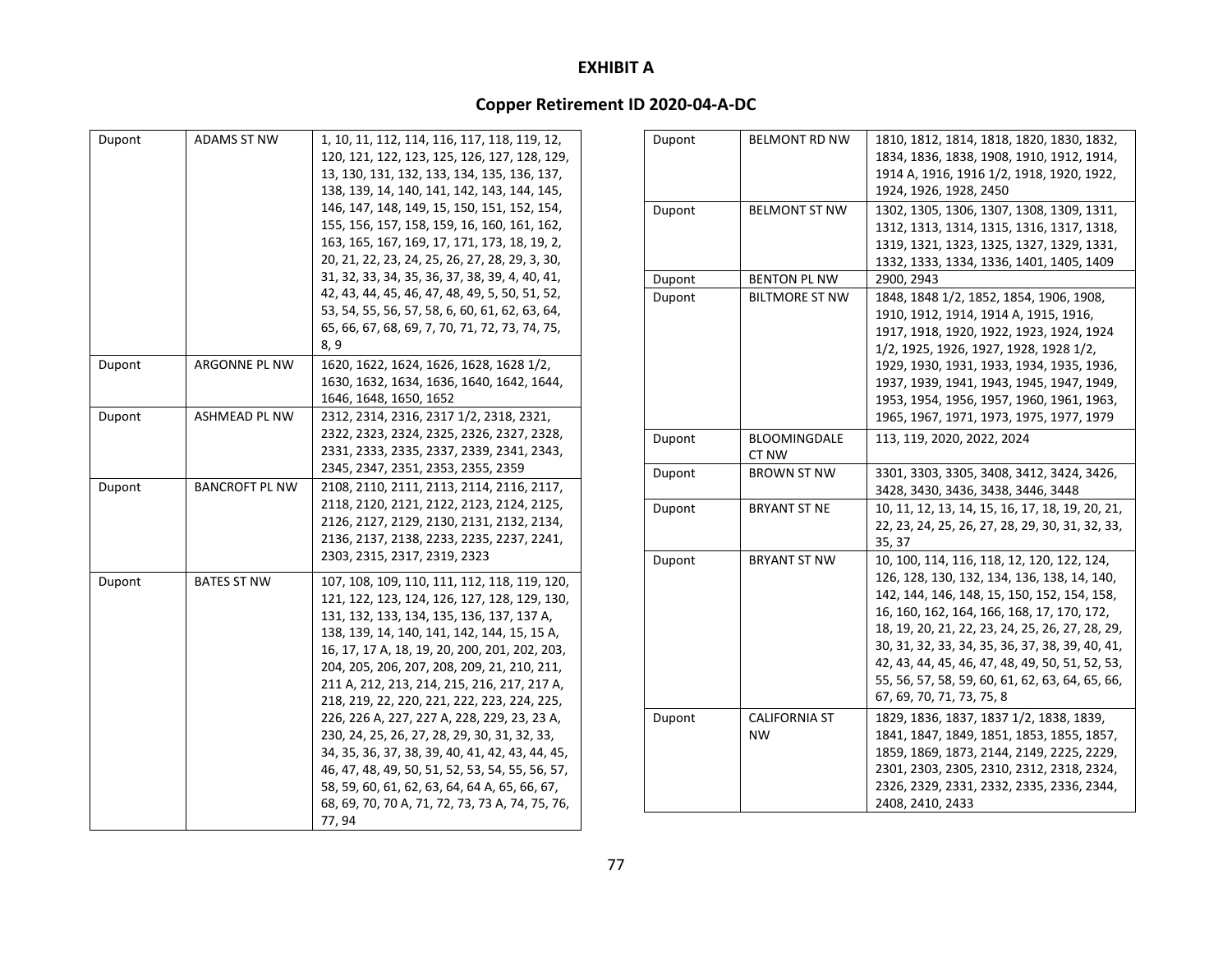| Dupont | <b>CALVERT ST NW</b>  | 1818, 1820, 1822, 1826, 1828, 1834, 1836,       |
|--------|-----------------------|-------------------------------------------------|
|        |                       | 1838, 1840, 1842, 1845, 1904, 1906, 1910,       |
|        |                       | 1916, 1918, 1920, 1921, 1922, 1923, 1925,       |
|        |                       | 1926, 1929, 1930, 1931, 1933, 1936, 1936        |
|        |                       | 1/2, 1937, 1938, 1939, 1940, 1941, 1942,        |
|        |                       | 1943, 1948, 1950, 1954, 1954 A, 2305,           |
|        |                       | 2701, 2800                                      |
| Dupont | <b>CAROLINE ST NW</b> | 1501, 1502, 1503, 1504, 1507, 1508, 1509,       |
|        |                       | 1510, 1511, 1512, 1513, 1514, 1515, 1517,       |
|        |                       | 1518, 1519, 1520, 1521, 1522, 1523, 1524        |
| Dupont | CATHEDRAL AV          | 2144, 2146, 2148, 2150, 2202, 2204, 2206,       |
|        | <b>NW</b>             | 2208, 2210, 2212, 2214, 2216, 2218, 2220,       |
|        |                       | 2224, 2226, 2228, 2230, 2232, 2234, 2236,       |
|        |                       | 2238, 2238 B, 2240, 2242, 2244, 2246,           |
|        |                       | 2248, 2250, 2252, 2254, 2256, 2258, 2260,       |
|        |                       | 2262, 2264, 2266, 2268, 2270, 2272, 2274,       |
|        |                       | 2276, 2300, 2608, 2610, 2612, 2614, 2616,       |
|        |                       | 2700, 2702, 2704, 2706, 2708, 2710, 2712,       |
|        |                       | 2714, 2802, 2804, 2806, 2807, 2808, 2809,       |
|        |                       | 2810, 2811, 2812, 2813, 2814, 2815, 2816,       |
|        |                       | 2817, 2818, 2905, 2907, 2911, 2913, 2915,       |
|        |                       | 2917, 2919, 2921, 2923, 2925, 2927, 2931,       |
|        |                       | 2933, 2937, 3001, 3005, 3009, 3013, 3017,       |
|        |                       | 3021, 3025                                      |
| Dupont | CEDAR CT NW           | 1301, 1353                                      |
| Dupont | <b>CENTER ST NW</b>   | 3502, 3503, 3504, 3506, 3507, 3508, 3509,       |
|        |                       | 3510, 3511, 3513                                |
| Dupont | <b>CHAMPLAIN ST</b>   | 2101, 2292, 2294, 2296, 2298, 2300, 2337,       |
|        | NW                    | 2354, 2356, 2358, 2359, 2360                    |
| Dupont | <b>CHANNING ST NE</b> | 10, 11, 12, 13, 14, 15, 16, 17, 19, 21, 8       |
| Dupont | <b>CHANNING ST NW</b> | 14, 16, 18, 20, 22, 24, 26, 28, 30, 32, 34, 36, |
|        |                       | 38, 40, 42, 44, 46, 48, 50, 52, 54, 56, 58, 60, |
|        |                       | 62, 64, 66                                      |
| Dupont | <b>CHAPIN ST NW</b>   | 1412, 1417, 1428, 1434, 1436, 1443, 1451,       |
|        |                       | 1453, 1455, 1457, 1459, 1461, 1462, 1463,       |
|        |                       | 1464, 1465, 1466, 1467, 1468, 1470, 1478,       |
|        |                       | 1480, 1482                                      |

| Dupont | <b>CHURCH ST NW</b>   | 1450, 1455, 1457, 1469, 1511, 1515, 1517,    |
|--------|-----------------------|----------------------------------------------|
|        |                       | 1519, 1521, 1523, 1527, 1528, 1530, 1723,    |
|        |                       | 1725, 1727, 1728, 1729, 1730, 1731, 1732,    |
|        |                       | 1734, 1735, 1736, 1737, 1738, 1739, 1740,    |
|        |                       | 1741, 1743, 1744, 1745, 1748, 1751, 1752,    |
|        |                       | 1753, 1754, 1754 B, 1755, 1756, 1757,        |
|        |                       | 1758, 1759, 1761, 1763, 1764, 1766, 1768,    |
|        |                       | 1770, 1772, 1773, 1779                       |
| Dupont | CLEVELAND AV          | 2901, 2905, 2909, 2914, 2916, 2918, 2924,    |
|        | <b>NW</b>             | 3001, 3005, 3009, 3010, 3013, 3014, 3017,    |
|        |                       | 3021, 3029, 3033, 3034                       |
| Dupont | <b>CLIFFBOURNE PL</b> | 2502, 2506, 2508, 2511, 2512, 2513, 2515,    |
|        | NW                    | 2516                                         |
| Dupont | <b>CLIFTON ST NW</b>  | 1101, 1103, 1105, 1107, 1109, 1111, 1113,    |
|        |                       | 1115, 1117, 1119, 1201, 1203, 1205, 1207,    |
|        |                       | 1209, 1211, 1213, 1215, 1315, 1425, 1431,    |
|        |                       | 1433, 1435, 1437, 1439, 1443, 1445, 1447     |
| Dupont | <b>COLUMBIA RD NW</b> | 1000, 1002, 1004, 1006, 1008, 1010, 1019,    |
|        |                       | 1021, 1023, 1116, 1117, 1118, 1119, 1120,    |
|        |                       | 1121, 1122, 1123, 1124, 1125, 1126, 1127,    |
|        |                       | 1128, 1129, 1130, 1131, 1132, 1133, 1134,    |
|        |                       | 1135, 1201, 1203, 1205, 1207, 1211, 1236,    |
|        |                       | 1238, 1240, 1242, 1244, 1246, 1248, 1250,    |
|        |                       | 1252, 1256, 1258, 1260, 1262, 1264, 1266,    |
|        |                       | 1268, 1425, 1427, 1465, 1474, 1664, 1700,    |
|        |                       | 1702, 1704, 1706, 1708, 1749, 1751, 1753,    |
|        |                       | 1767, 1769, 1771, 1773, 1775, 1777, 1790,    |
|        |                       | 1792, 1800, 1823, 1824, 1826, 1828, 1829,    |
|        |                       | 1830, 1832, 2007, 2009, 700, 702, 704, 706,  |
|        |                       | 708, 710, 712, 724, 726, 728, 730, 732, 734, |
|        |                       | 736, 738, 740, 742, 744, 746, 748, 750, 752, |
|        |                       | 754, 756, 758, 762, 764, 766, 768, 770, 772, |
|        |                       | 774, 776, 778, 780, 782, 784, 786, 788, 905, |
|        |                       | 907, 909, 911, 913, 915, 917, 919            |
| Dupont | <b>COLUMBIA ST NW</b> | 1400, 1404, 1405, 1406, 1407, 1409, 1410,    |
|        |                       | 1411, 1412, 1413, 1414, 1415, 1416, 1418,    |
|        |                       | 1419, 1421                                   |
| Dupont | <b>CONNECTICUT AV</b> | 1820, 1832, 1834, 1836, 1901, 2603, 2605,    |
|        | <b>NW</b>             | 2619, 2621, 2649, 2660, 2814, 2850, 2852     |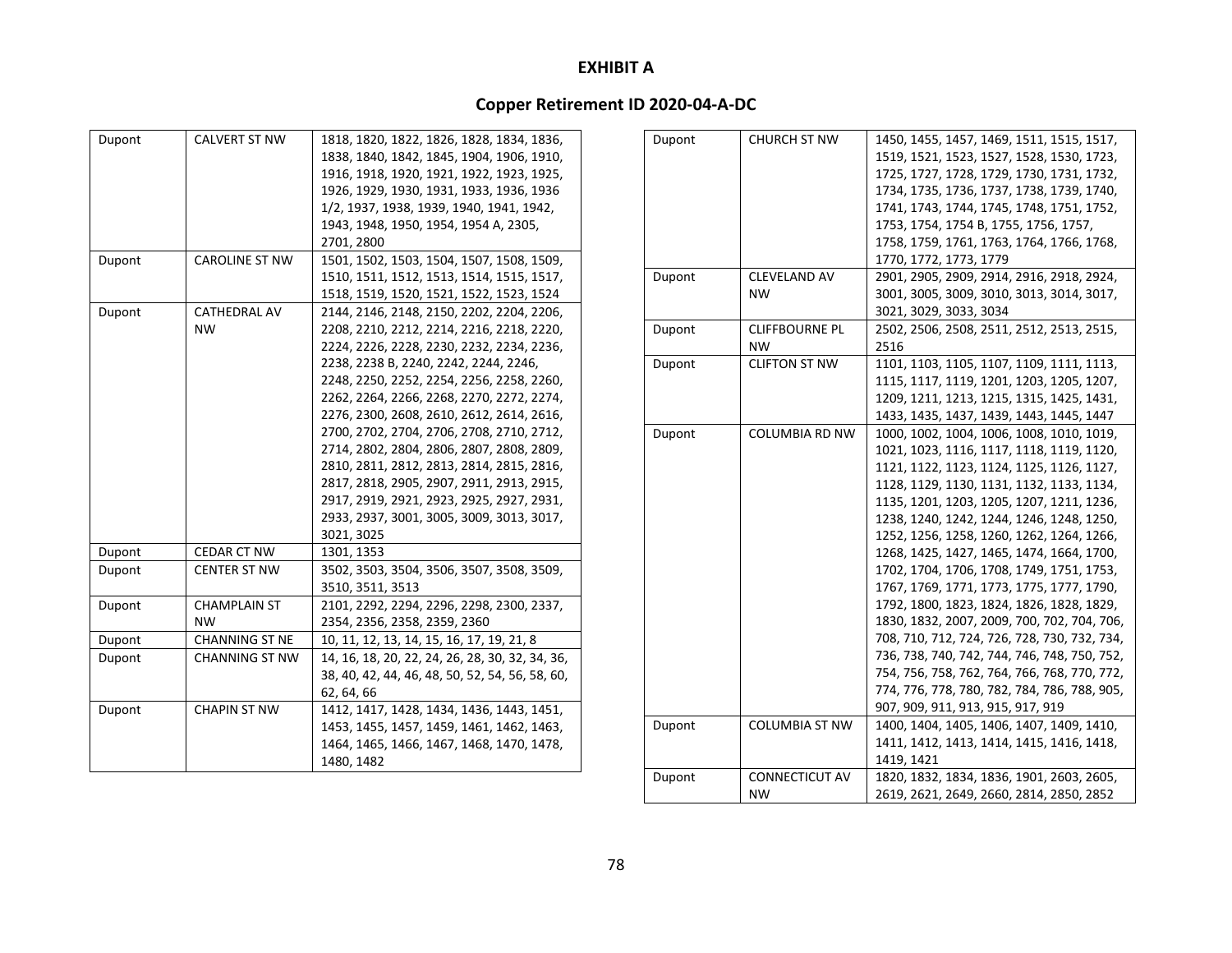| Dupont | <b>CORCORAN ST NW</b> | 1301, 1303, 1304, 1305, 1306, 1307, 1309,    | Dupont | <b>EUCLID ST NW</b> | 1000, 1002, 1004, 1006, 1008, 1010, 1011,       |
|--------|-----------------------|----------------------------------------------|--------|---------------------|-------------------------------------------------|
|        |                       | 1310, 1311, 1312, 1313, 1314, 1315, 1316,    |        |                     | 1013, 1015, 1017, 1021, 1023, 1025, 1027,       |
|        |                       | 1317, 1318, 1319, 1320, 1321, 1322, 1323,    |        |                     | 1029, 1031, 1100, 1102, 1104, 1106, 1108,       |
|        |                       | 1324, 1325, 1326, 1327, 1328, 1329, 1330,    |        |                     | 1110, 1112, 1114, 1115, 1117, 1118, 1119,       |
|        |                       | 1331, 1332, 1333, 1334, 1335, 1336, 1337,    |        |                     | 1120, 1123, 1125, 1127, 1129, 1131, 1133,       |
|        |                       | 1339, 1340, 1342, 1343, 1350, 1412, 1416,    |        |                     | 1201, 1202, 1203, 1204, 1206, 1208, 1210,       |
|        |                       | 1417, 1418, 1420, 1421, 1422, 1423, 1424,    |        |                     | 1211, 1212, 1213, 1214, 1215, 1216, 1217,       |
|        |                       | 1425, 1426, 1427, 1428, 1429, 1430, 1431,    |        |                     | 1218, 1219, 1220, 1221, 1222, 1223, 1224,       |
|        |                       | 1433, 1434, 1435, 1438, 1439, 1440, 1442,    |        |                     | 1225, 1226, 1227, 1229, 1230, 1232, 1233,       |
|        |                       | 1443, 1444, 1445, 1446, 1447, 1448, 1449,    |        |                     | 1234, 1235, 1241, 1301, 1303, 1305, 1307,       |
|        |                       | 1451, 1452, 1453, 1454, 1455, 1456, 1457,    |        |                     | 1311, 1315, 1319, 1343, 1345, 1414, 1418,       |
|        |                       | 1458, 1459, 1460, 1507, 1513, 1514, 1515,    |        |                     | 1421, 1422, 1424, 1441, 1443, 1445, 1447,       |
|        |                       | 1516, 1517, 1518, 1519, 1520, 1521, 1522,    |        |                     | 1452, 1702, 1704, 1706, 1708, 1710, 1712,       |
|        |                       | 1523, 1524, 1526, 1527, 1528, 1529, 1608,    |        |                     | 1712 1/2, 1714, 1716, 1718, 1720, 1722,         |
|        |                       | 1610, 1612, 1616, 1618, 1627, 1630, 1717,    |        |                     | 1746, 1748, 1750, 1752, 1754, 705, 707,         |
|        |                       | 1719, 1721, 1723, 1724, 1725, 1727, 1728,    |        |                     | 709, 711, 713, 715, 717, 719, 721, 723, 725,    |
|        |                       | 1729, 1730, 1731, 1732, 1733, 1734, 1735,    |        |                     | 727, 733, 735, 737, 801, 803, 805, 807, 809,    |
|        |                       | 1735 1/2, 1736, 1737, 1737 1/2, 1738,        |        |                     | 811, 819, 821, 823, 825, 827, 829, 831, 833,    |
|        |                       | 1739, 1739 1/2, 1740, 1741, 1743, 1751,      |        |                     | 835, 901, 903, 904, 905, 906, 908, 910, 915,    |
|        |                       | 1751 B, 1751 C, 1760, 1760 1/2, 1764, 1828,  |        |                     | 916, 917, 918, 919, 920, 924, 926, 928          |
|        |                       | 1830, 1832                                   | Dupont | <b>EVARTS ST NE</b> | 10, 11, 12, 13, 14, 15, 16, 17, 18, 19, 20, 22, |
| Dupont | <b>CORTLAND PL NW</b> | 2704, 2706, 2712, 2714, 2716, 2718, 2722,    |        |                     | 24, 26, 8, 9                                    |
|        |                       | 2724, 2728, 2730, 2734, 2736, 2740, 2800,    |        |                     |                                                 |
|        |                       | 2809, 2810, 2811, 2812, 2813, 2815, 2817,    |        |                     |                                                 |
|        |                       | 2821, 2823, 2901, 2906, 2908, 2910, 2912,    |        |                     |                                                 |
|        |                       | 2914, 2916, 2920, 2922, 2926, 2928, 2932,    |        |                     |                                                 |
|        |                       | 2936, 2940, 3004, 3008, 3012, 3016, 3017,    |        |                     |                                                 |
|        |                       | 3020, 3024                                   |        |                     |                                                 |
| Dupont | <b>DEVONSHIRE PL</b>  | 2718                                         |        |                     |                                                 |
|        | <b>NW</b>             |                                              |        |                     |                                                 |
| Dupont | <b>EDGEVALE TERR</b>  | 2910, 2930, 2940                             |        |                     |                                                 |
|        | <b>NW</b>             |                                              |        |                     |                                                 |
| Dupont | <b>ELM ST NW</b>      | 206, 208, 212, 212 1/2, 214, 214 1/2, 216,   |        |                     |                                                 |
|        |                       | 224, 226, 307, 309, 310, 311, 312, 313, 314, |        |                     |                                                 |
|        |                       | 315, 316, 317, 318, 319, 320, 321, 322, 323, |        |                     |                                                 |
|        |                       | 324, 325, 326, 328, 329, 330, 331, 332, 333, |        |                     |                                                 |
|        |                       | 334, 335, 336, 337, 338, 339, 340, 341, 342, |        |                     |                                                 |
|        |                       | 343, 344, 345, 346, 406, 407, 408, 409, 410, |        |                     |                                                 |
|        |                       | 411, 412, 413, 414, 415, 416, 417, 418, 419, |        |                     |                                                 |
|        |                       | 422, 424, 425, 426, 427, 428, 431, 433, 435, |        |                     |                                                 |
|        |                       | 437                                          |        |                     |                                                 |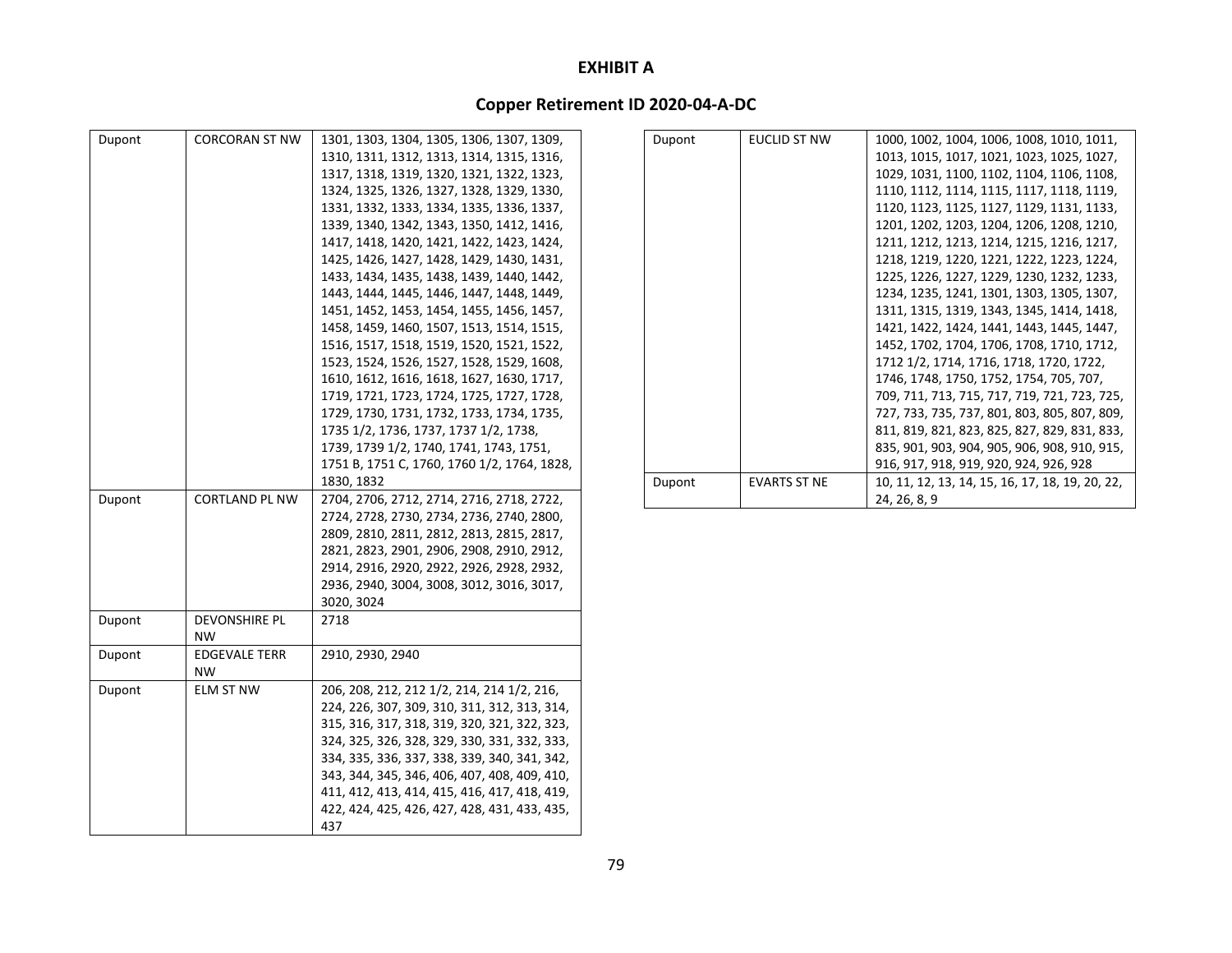### **Copper Retirement ID 2020‐04‐A‐DC**

| Dupont | <b>FAIRMONT ST NW</b> | 1000, 1001, 1002, 1003, 1004, 1005, 1006,    | Dupont | <b>FLORIDA AV NW</b> | 10, 1100, 1100 A, 1120, 1122, 12, 1200,       |
|--------|-----------------------|----------------------------------------------|--------|----------------------|-----------------------------------------------|
|        |                       | 1007, 1008, 1009, 1010, 1011, 1013, 1015,    |        |                      | 1212, 1248, 125, 1250, 127, 129, 1301,        |
|        |                       | 1017, 1019, 1020, 1020 REAR, 1022, 1024,     |        |                      | 1303, 1305, 1307, 1309, 131, 1311, 1312,      |
|        |                       | 1026, 1028, 1102, 1104, 1106, 1108, 1110,    |        |                      | 1313, 1314, 1315, 1316, 1317, 1318, 1319,     |
|        |                       | 1111, 1112, 1113, 1114, 1115, 1116, 1117,    |        |                      | 1320, 1321, 1322, 1323, 1324, 1325, 1327,     |
|        |                       | 1118, 1119, 1121, 1122, 1123, 1124, 1125,    |        |                      | 1328, 1329, 133, 1331, 1333, 1335, 1337,      |
|        |                       | 1127, 1129, 1133, 1135, 1137, 1200, 1202,    |        |                      | 1339, 1341, 1343, 1345, 1349, 135, 1350,      |
|        |                       | 1204, 1206, 1207, 1208, 1209, 1210, 1211,    |        |                      | 137, 139, 1400, 1406, 1408, 141, 1410,        |
|        |                       | 1213, 1214, 1215, 1216, 1218, 1219, 1220,    |        |                      | 1412, 1414, 1414 1/2, 1416, 1416 1/2,         |
|        |                       | 1221, 1222, 1223, 1224, 1225, 1226, 1228,    |        |                      | 1418, 1422, 1424, 1426, 1428, 143, 1430,      |
|        |                       | 1230, 1232, 1238, 1240, 1248, 1300, 1301,    |        |                      | 1432, 1434, 1436, 1438, 1440, 1442, 1444,     |
|        |                       | 1302, 1303, 1305, 1306, 1307, 1308, 1309,    |        |                      | 1446, 1448, 1450, 1469, 1618, 1620, 1622,     |
|        |                       | 1310, 1311, 1312, 1313, 1314, 1315, 1316,    |        |                      | 1624, 1634, 1636, 1638, 1640, 1642, 1644,     |
|        |                       | 1317, 1322, 1325, 1326, 1327, 1328, 1329,    |        |                      | 1646, 1648, 1650, 1700, 1702, 1704, 1706,     |
|        |                       | 1330, 1331, 1332, 1333, 1334, 1336, 1336     |        |                      | 1716, 1718, 1718 1/2, 1722, 1724, 1766,       |
|        |                       | B, 1337, 1338, 1339, 1343, 1440, 1442,       |        |                      | 1766 B, 1768, 1780, 1782, 1783, 1806,         |
|        |                       | 1444, 1446, 1448, 1450, 1454, 1456, 712,     |        |                      | 1808, 1810, 1812, 1814, 1818, 1820, 1822,     |
|        |                       | 714, 716, 718, 720, 721, 722, 723, 724, 725, |        |                      | 1824, 1826, 1828, 1830, 1832, 1834, 1850,     |
|        |                       | 726, 728, 730, 731, 732, 733, 734, 735, 736, |        |                      | 2000, 209, 211, 215, 217, 219, 22, 221, 223,  |
|        |                       | 737, 738, 739, 740, 741, 742, 744, 746, 748, |        |                      | 225, 227, 229, 231, 233, 235, 237, 239, 241,  |
|        |                       | 750, 751, 752, 753, 754, 755, 756, 757, 757  |        |                      | 243, 245, 30, 300, 302, 304, 306, 308, 310,   |
|        |                       | 1/2, 758, 759, 760, 761, 762, 763, 764, 765, |        |                      | 312, 322, 36, 38, 40, 400, 401, 403, 404,     |
|        |                       | 766, 767, 768, 769, 770, 771, 772, 773, 774, |        |                      | 405, 406, 407, 408, 409, 410, 411, 412, 413,  |
|        |                       | 775, 776, 777, 778, 779, 780, 781, 783, 785, |        |                      | 414, 415, 42, 44, 453, 455, 457, 459, 46,     |
|        |                       | 787                                          |        |                      | 461, 463, 465, 467, 469, 471, 473, 475, 48,   |
| Dupont | <b>FLAGLER PL NW</b>  | 2009, 2013, 2015, 2017, 2019, 2021, 2023,    |        |                      | 50, 501, 503, 504, 505, 506, 507, 508, 509,   |
|        |                       | 2025, 2026, 2027, 2028, 2029, 2030, 2031,    |        |                      | 510, 511, 513, 515, 517, 518, 519, 52, 520,   |
|        |                       | 2032, 2034, 2036, 2100, 2102, 2104, 2108,    |        |                      | 521, 523, 525, 527, 531, 533, 537, 539, 54,   |
|        |                       | 2110, 2111, 2112, 2113, 2114, 2115, 2116,    |        |                      | 541, 543, 547, 56, 58, 6, 60, 600, 601, 603,  |
|        |                       | 2117, 2118, 2119, 2120, 2121, 2122, 2124,    |        |                      | 605, 606, 607, 609, 611, 613, 615, 617, 619,  |
|        |                       | 2126, 2128, 2130, 2132, 2134, 2200, 2202,    |        |                      | 632, 634, 636, 637, 639, 641, 643, 645, 647,  |
|        |                       | 2203, 2204, 2205, 2206, 2207, 2208, 2209,    |        |                      | 651, 711, 713, 717, 725, 75, 79, 8, 801, 803, |
|        |                       | 2210, 2211, 2212, 2213, 2214, 2215, 2216,    |        |                      | 805, 809, 81, 811, 900, 901, 902, 904, 906,   |
|        |                       | 2217, 2218, 2219, 2220, 2221, 2223, 2225     |        |                      | 907, 908, 909, 910, 911, 912, 913, 914, 918,  |
|        |                       |                                              |        |                      | 946, 948, 950, 952, 954, 956, 958, 960, 962,  |
|        |                       |                                              |        |                      | 964, 966, 967, 968, 970, 972, 974, 976, 978,  |
|        |                       |                                              |        |                      | 980, 982, 984, 986, 990                       |

Dupont FRANKLIN ST NE 10, 11, 12, 13, 14, 15, 16, 17, 18, 19, 20, 21,

Dupont FRANKLIN ST NW 401, 402, 403, 404, 406, 408, 410

22, 23, 24, 25, 26, 27, 29, 30, 31, 32, 33, 34, 35, 36, 37, 38, 39, 40, 41, 42, 43, 44, 45, 46, 47, 48, 49, 50, 51, 52, 53, 55, 57, 59, 61, 9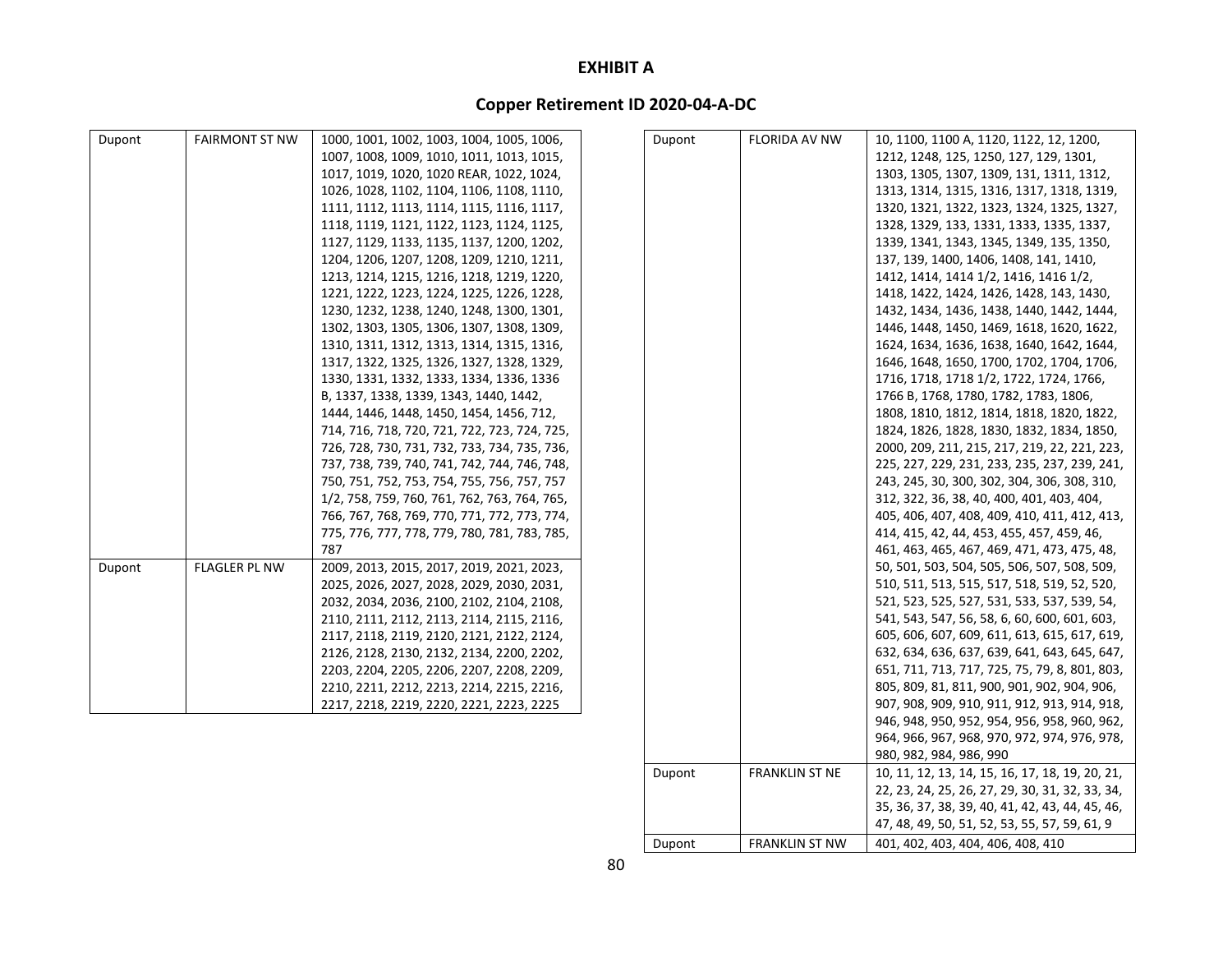### **Copper Retirement ID 2020‐04‐A‐DC**

| Dupont | <b>FRASER CT NW</b>   | 1735                                           | Dupont | <b>GIRARD ST NW</b>  | 1001, 1002, 1003, 1004, 1005, 1006, 1007,       |
|--------|-----------------------|------------------------------------------------|--------|----------------------|-------------------------------------------------|
| Dupont | FRENCH ST NW          | 900, 901, 902, 904, 905, 906, 908, 909, 910,   |        |                      | 1008, 1009, 1011, 1018, 1020, 1112, 1114,       |
|        |                       | 911, 912, 913, 914, 915, 916, 917, 918, 919,   |        |                      | 1116, 1118, 1120, 1121, 1122, 1124, 1125,       |
|        |                       | 920, 921, 922, 923, 925, 926, 927, 928, 929,   |        |                      | 1126, 1127, 1128, 1129, 1130, 1131, 1132,       |
|        |                       | 930, 931, 932, 933, 934, 935, 936, 937, 938,   |        |                      | 1133, 1135, 1137, 1201, 1203, 1205, 1206,       |
|        |                       | 939, 940, 941                                  |        |                      | 1207, 1208, 1209, 1210, 1211, 1212, 1213,       |
| Dupont | <b>FULLER ST NW</b>   | 1456, 1458, 1460, 1647, 1649, 1651             |        |                      | 1214, 1215, 1216, 1217, 1218, 1219, 1220,       |
| Dupont | <b>GARFIELD ST NW</b> | 2608, 2610, 2612, 2614, 2616, 2617, 2618,      |        |                      | 1221, 1222, 1223, 1224, 1225, 1226, 1227,       |
|        |                       | 2621, 2622, 2623, 2626, 2627, 2628, 2629,      |        |                      | 1229, 1231, 1233, 1234, 1235, 1236, 1237,       |
|        |                       | 2630, 2631, 2632, 2633, 2634, 2635, 2636,      |        |                      | 1238, 1239, 1240, 1241, 1242, 1244, 1246,       |
|        |                       | 2637, 2638, 2639, 2640, 2641, 2911, 2913,      |        |                      | 1248, 1250, 1300, 1302, 1306, 1308, 1310,       |
|        |                       | 2914, 2915, 2917, 2918, 2921, 2922, 2923,      |        |                      | 1314, 1316, 1318, 1323, 1327, 1332, 1334,       |
|        |                       | 2925, 2926, 2927, 2931, 2933, 2934, 2935,      |        |                      | 1336, 1337, 1338, 1340, 1342, 1344, 1346,       |
|        |                       | 2938, 3006                                     |        |                      | 1354, 1356, 1358, 1360, 1435, 1437, 1439,       |
| Dupont | <b>GARFIELD TERR</b>  | 2901, 2904, 2909, 2912, 2918, 2920, 2921,      |        |                      | 1443, 1445, 1447, 1449, 1451, 1453, 1455,       |
|        | <b>NW</b>             | 2924, 2927, 2928, 2932, 2933, 2936, 2937,      |        |                      | 1459, 1465, 1467, 1469, 1471, 1473, 1475,       |
|        |                       | 2940, 2941, 2944, 2945, 2948, 2949, 2950,      |        |                      | 1477, 710, 712, 714, 715, 717, 720, 721,        |
|        |                       | 2960                                           |        |                      | 722, 723, 724, 725, 726, 727, 728, 729, 730,    |
| Dupont | <b>GEORGIA AV NW</b>  | 2016, 2600, 2602, 2604 1/2, 2606, 2608,        |        |                      | 731, 732, 733, 734, 735, 736, 737, 739, 741,    |
|        |                       | 2610, 2612 B, 2614, 2616, 2618, 2620,          |        |                      | 743, 745, 747, 749, 751, 753, 755, 757, 758,    |
|        |                       | 2622, 2624, 2626, 2628, 2630, 2632, 2700,      |        |                      | 759, 760, 761, 763, 765, 767, 769, 770, 774,    |
|        |                       | 2704, 2714, 2716, 2718, 2720, 2722, 2724,      |        |                      | 776, 778, 780, 782, 784, 786                    |
|        |                       | 2800, 2802, 2804, 2806, 2808, 2810, 2812,      | Dupont | <b>GLICK CT NW</b>   | 660, 662, 664                                   |
|        |                       | 2814, 2816, 2818, 2820, 2822, 2824, 2826,      | Dupont | <b>GRESHAM PL NW</b> | 529, 531, 533, 535, 537, 601, 603, 605, 607,    |
|        |                       | 2828, 2830, 2832, 2837, 2839, 2849, 2851,      |        |                      | 609, 611, 613, 615, 617, 619, 621, 623, 625,    |
|        |                       | 2901, 2902, 2903, 2904, 2905, 2906, 2907,      |        |                      | 627, 629, 631, 633, 715, 716, 717, 718, 719,    |
|        |                       | 2909, 2910, 2911, 2913, 2915, 2920, 2928       |        |                      | 720, 721, 722, 723, 724, 725, 726, 727, 728,    |
| Dupont | <b>GIRARD ST NE</b>   | 1, 10, 11, 12, 13, 14, 15, 16, 17, 18, 19, 2,  |        |                      | 729, 730, 731, 732, 734, 735, 736, 737, 738,    |
|        |                       | 20, 21, 22, 23, 24, 25, 26, 27, 28, 29, 3, 30, |        |                      | 739, 740, 741, 742, 743, 744, 745, 746, 747,    |
|        |                       | 31, 33, 34, 35, 36, 37, 38, 39, 4, 40, 41, 42, |        |                      | 748, 749, 750, 751, 752, 753, 754, 755, 756,    |
|        |                       | 43, 44, 45, 46, 47, 48, 49, 5, 50, 51, 52, 53, |        |                      | 757, 758, 759, 760, 761, 762, 763, 764, 765,    |
|        |                       | 54, 56, 58, 6, 60, 7, 8, 9                     |        |                      | 766, 767, 768, 769, 769 B, 770                  |
|        |                       |                                                | Dupont | <b>HANOVER PL NW</b> | 10, 10 1/2, 12, 14, 19, 21, 22, 23, 24, 25, 26, |
|        |                       |                                                |        |                      | 27, 28, 29, 30, 30 1/2, 31, 32, 33, 34, 35, 36, |

37, 38, 39, 4, 40, 41, 42, 43, 44, 45, 46, 47, 48, 49, 50, 51, 52, 53, 54, 55, 57, 6, 60, 79,

8, 85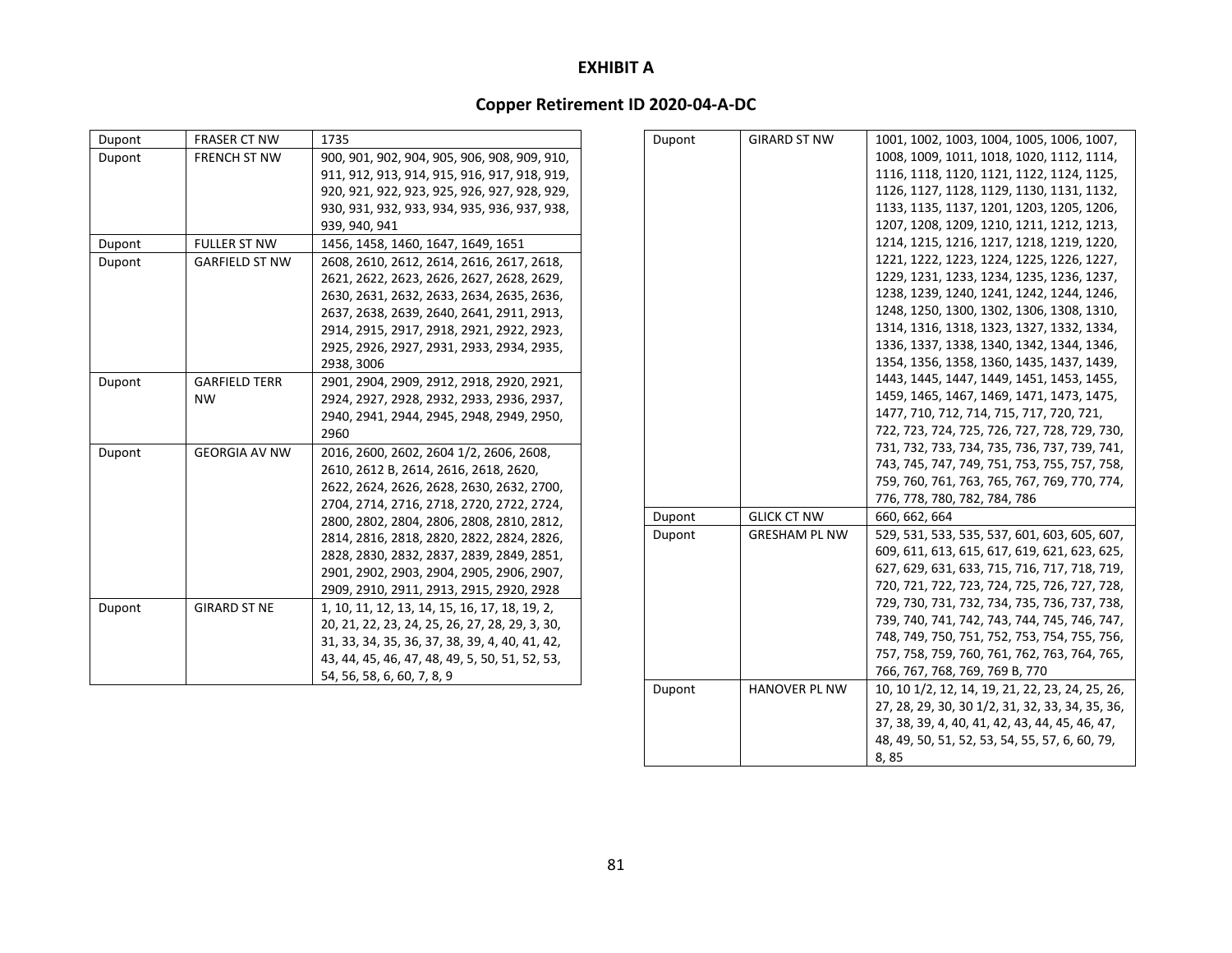# **Copper Retirement ID 2020‐04‐A‐DC**

| Dupont | <b>HARVARD ST NW</b>  | 1012, 1135, 1137, 1139, 1201, 1203, 1205,    | Dupont | <b>HOBART PL NW</b> | 514, 516, 518, 520, 522, 524, 526, 528, 530, |
|--------|-----------------------|----------------------------------------------|--------|---------------------|----------------------------------------------|
|        |                       | 1207, 1209, 1211, 1213, 1215, 1217, 1219,    |        |                     | 532, 534, 536, 538, 540, 542, 544, 546, 640, |
|        |                       | 1221, 1223, 1225, 1227, 1229, 1231, 1234,    |        |                     | 642, 644, 646, 648, 650, 652, 654, 717, 718, |
|        |                       | 1236, 1238, 1313, 1315, 1316, 1317, 1318,    |        |                     | 720, 722, 724, 725, 726, 727, 728, 729, 730, |
|        |                       | 1319, 1320, 1321, 1323, 1324, 1325, 1326,    |        |                     | 732, 734, 736, 737, 738, 739, 740, 741, 742, |
|        |                       | 1327, 1328, 1330, 1331, 1333, 1334, 1335,    |        |                     | 743, 744, 745, 746, 747, 748, 749, 750, 751, |
|        |                       | 1336, 1337, 1338, 1340, 1342, 1436, 1438,    |        |                     | 752, 753, 754, 755, 756, 757, 758, 759, 760, |
|        |                       | 1440, 1442, 1444, 1448, 1451, 1453, 1455,    |        |                     | 761, 762, 763, 764, 765, 766, 767, 768, 769, |
|        |                       | 1459, 1460, 1463, 1465, 1470, 1471, 1472,    |        |                     | 770, 771, 772, 773, 774, 775, 776, 777, 778, |
|        |                       | 1473, 1474, 1474 B, 1475, 1476, 1477,        |        |                     | 779                                          |
|        |                       | 1478, 1479, 1480, 1481, 1483, 1629, 1631,    | Dupont | <b>HOBART ST NW</b> | 1601, 1602, 1603, 1604, 1605, 1606, 1607,    |
|        |                       | 1635, 1637, 1639, 1641, 1643, 1645, 1647,    |        |                     | 1608, 1609, 1610, 1611, 1612, 1613, 1614,    |
|        |                       | 1649, 1651, 1655, 1657, 1659, 1661, 1663,    |        |                     | 1615, 1616, 1617, 1618, 1619, 1620, 1621,    |
|        |                       | 1665, 1701, 1703, 1707, 1709, 1711, 1713,    |        |                     | 1622, 1623, 1624, 1625, 1626, 1627, 1628,    |
|        |                       | 1715, 1717, 1719, 1721, 1723, 1725, 1729,    |        |                     | 1629, 1630, 1631, 1632, 1633, 1634, 1635,    |
|        |                       | 1733, 1735, 1737, 1739, 1741, 1743, 1745,    |        |                     | 1636, 1637, 1638, 1639, 1640, 1641, 1642,    |
|        |                       | 1747, 1749, 1751, 1753, 1755, 1757, 1759,    |        |                     | 1643, 1644, 1645, 1646, 1647, 1649, 1650,    |
|        |                       | 1761, 513, 515, 517, 519, 521, 522, 523,     |        |                     | 1651, 1652, 1653, 1654, 1655, 1656, 1657,    |
|        |                       | 524, 525, 527, 529, 531, 534, 536, 538, 600, |        |                     | 1658, 1659, 1660, 1660 1/2, 1662, 1700,      |
|        |                       | 604, 605, 606, 607, 608, 609, 610, 611, 612, |        |                     | 1701, 1702, 1703, 1704, 1705, 1706, 1707,    |
|        |                       | 613, 614, 616, 618, 619, 620, 621, 622, 623, |        |                     | 1708, 1709, 1710, 1711, 1712, 1713, 1714,    |
|        |                       | 624, 625, 626, 627, 629, 701, 703, 705, 707, |        |                     | 1715, 1716, 1717, 1718, 1719, 1720, 1721,    |
|        |                       | 709, 711, 713, 715, 716, 718, 719, 720, 721, |        |                     | 1722, 1723, 1724, 1725, 1726, 1727, 1728,    |
|        |                       | 722, 723, 724, 725, 726, 727, 728, 729, 730, |        |                     | 1729, 1730, 1731, 1732, 1733, 1734, 1735,    |
|        |                       | 731, 732, 733, 734, 735, 736, 737, 738, 739, |        |                     | 1736, 1737, 1738, 1739 A, 1740, 1741,        |
|        |                       | 740, 741, 742, 743, 744, 745, 746, 747, 748, |        |                     | 1742, 1743, 1744, 1745, 1746, 1746 1/2,      |
|        |                       | 749, 750, 751, 752, 754, 755, 756, 757, 758, |        |                     | 1747, 1748, 1748 A, 1749, 1750, 1751,        |
|        |                       | 759, 760, 761, 762, 763, 764, 765, 766, 767, |        |                     | 1752, 1753, 1754, 1755, 1756, 1756 A,        |
|        |                       | 768, 769, 770, 771, 772, 773, 774, 775, 776, |        |                     | 1758, 1759, 1759 A, 1760, 1761, 1762,        |
|        |                       | 777, 778, 779, 780, 782, 784, 786            |        |                     | 1764, 1766, 1768, 1770, 1774, 1776, 1778,    |
| Dupont | <b>HERTFORD PL NW</b> | 3525, 3527, 3529, 3531, 3533, 3535, 3537,    |        |                     | 1780                                         |
|        |                       | 3539, 3541, 3543, 3545, 3547, 3549, 3551     | Dupont | HOLMEAD PL NW       | 3411, 3413, 3415, 3425, 3427, 3429, 3449,    |
| Dupont | <b>HIATT PL NW</b>    | 3221, 3223, 3225, 3227, 3229                 |        |                     | 3451, 3453, 3455, 3457, 3459, 3461, 3465,    |
| Dupont | <b>HILLYER PL NW</b>  | 2007, 2009, 2010, 2011, 2012, 2013, 2014,    |        |                     | 3467, 3469, 3473, 3475, 3477, 3479, 3481,    |
|        |                       | 2015, 2016, 2017, 2018, 2019, 2020, 2021,    |        |                     | 3483, 3485, 3487, 3489, 3493, 3495, 3497,    |
|        |                       | 2022, 2023, 2024, 2025, 2026, 2027, 2028,    |        |                     | 3499, 3513, 3515, 3517, 3521, 3523, 3525,    |
|        |                       | 2029, 2030, 2034                             |        |                     | 3527, 3529, 3531, 3535, 3537, 3539, 3541,    |
|        |                       |                                              |        |                     | 3543, 3545, 3549, 3551, 3553, 3555, 3557,    |

3559, 3561, 3563, 3565, 3567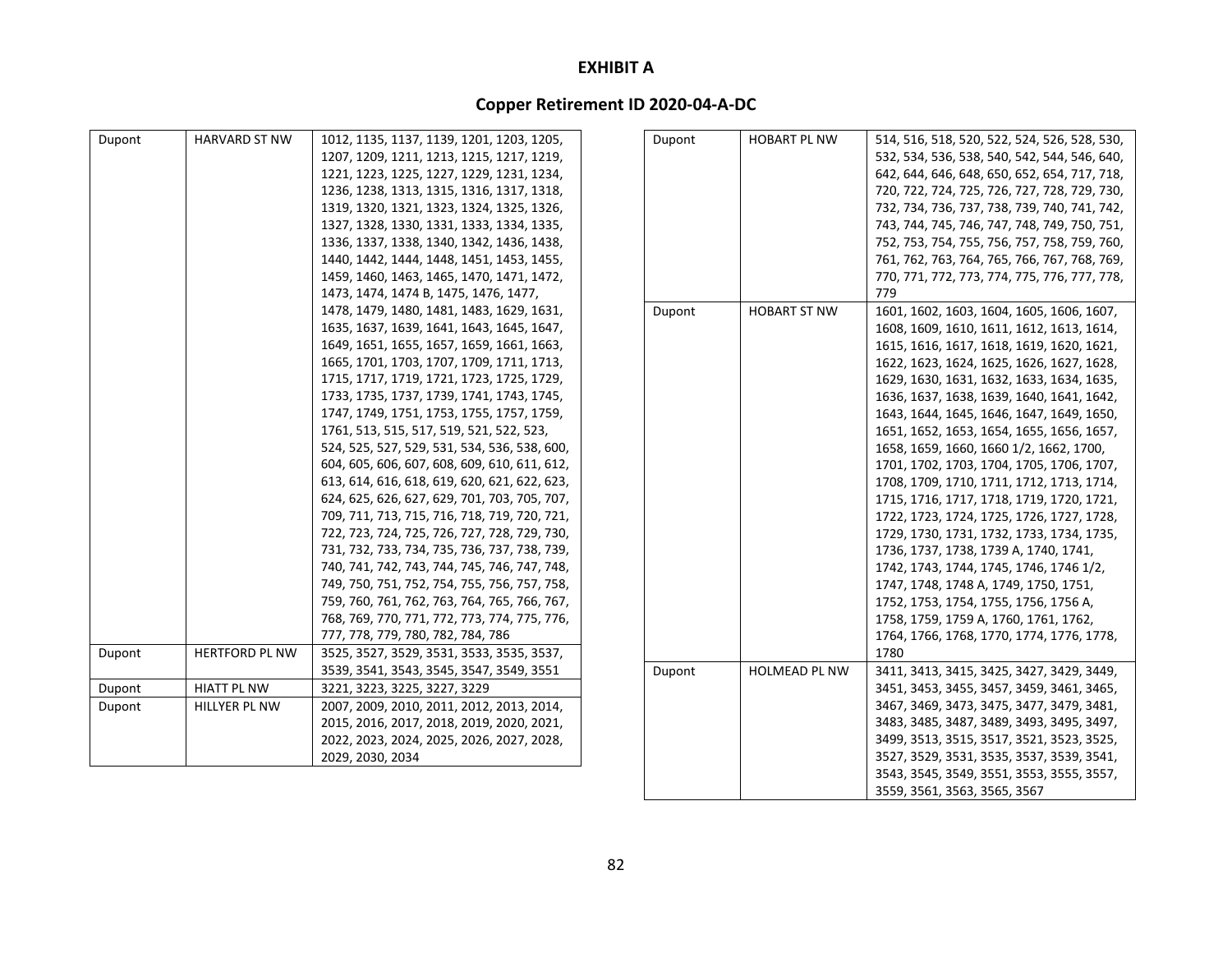| <b>INGLESIDE TERR</b><br>Dupont<br>1803, 1805, 1807, 1809, 1811, 1813, 1814,<br>Dupont<br>JOHNSON AV NW<br>1708, 1708 B, 1710, 1712, 1712 B, 1714,<br><b>NW</b><br>1735, 1741<br>1815, 1816, 1818, 1819, 1820, 1821, 1822,<br>1824, 1825, 1826, 1827, 1828, 1829, 1830,<br>10, 16, 20, 26, 34, 6, 76, 78, 82, 84, 86<br>Dupont<br><b>KALORAMA CIR</b><br>1831, 1832, 1833, 1834, 1835, 1836, 1837,<br><b>NW</b><br>1838, 1839, 1840, 1841, 1842, 1843, 1844,<br>Dupont<br><b>KALORAMA RD</b><br>1650, 1652, 1654, 1656, 1658, 1660, 1662,<br>1845, 1846, 1847, 1848, 1849, 1850, 1851,<br><b>NW</b><br>1664, 1666, 1668, 1670, 1672, 1674, 1676,<br>1852, 1853, 1854, 1855, 1857, 1858, 1859,<br>1678, 1680, 1701, 1721, 1723, 1725, 1726,<br>1860, 1861, 1863, 1864, 1865, 1866, 1867,<br>1730, 1731, 1745, 1820, 1821, 1822, 1823,<br>1868 B, 1869, 1870, 1871, 1872, 1873,<br>1824, 1827, 1829, 1831, 1833, 1834, 1836,<br>1874, 1875, 1877, 1879, 1879 1/2, 1881,<br>1837, 1840, 1841, 1842, 1843, 1844, 1845,<br>1883, 1885, 1887, 1889, 1891, 1893, 1895,<br>1850, 1852, 1854, 1858, 1858 1/2, 1862,<br>1897, 1899<br>1863, 2009 1/2, 2011, 2013, 2025, 2027,<br><b>IRVING ST NW</b><br>1001, 1002, 1003, 1004, 1005, 1007, 1009,<br>Dupont<br>2125, 2202, 2208, 2210, 2302, 2310, 2316,<br>1011, 1012, 1014, 1015, 1016, 1017, 1018,<br>2404, 2406, 2424, 2429, 2431, 2440, 2446<br>1019, 1021, 1023, 1031, 1100, 1102, 1202,<br>Dupont<br><b>KENYON ST NW</b><br>1000, 1001, 1002, 1003, 1004, 1005, 1006,<br>1204, 1208, 1210, 1212, 1214, 1216, 1218,<br>1007, 1008, 1009, 1010, 1011, 1013, 1015,<br>1220, 1222, 1224, 1226, 1228, 1230, 1232,<br>1017, 1019, 1021, 1023, 1024, 1025, 1026,<br>1234, 1236, 1238, 1240, 1242, 1244, 1246,<br>1027, 1028, 1029, 1030, 1032, 1034, 1101,<br>1248, 1303, 1305, 1307, 1309, 1310, 1311,<br>1105, 1107, 1201, 1203, 1205, 1207, 1209,<br>1312, 1313, 1315, 1316, 1317, 1319, 1321,<br>1211, 1213, 1215, 1217, 1219, 1221, 1223,<br>1322, 1323, 1324, 1325, 1326, 1327, 1328,<br>1225, 1227, 1229, 1237, 1239, 1241, 1243,<br>1329, 1330, 1331, 1332, 1334, 1334 1/2,<br>1245, 1247, 1249, 1300, 1302, 1303, 1304,<br>1338, 1338 1/2, 1340, 1340 1/2, 1341,<br>1305, 1306, 1307, 1308, 1309, 1314, 1316,<br>1343, 1344, 1345, 1346, 1347, 1348, 1349,<br>1317, 1318, 1320, 1322, 1324, 1331, 1333,<br>1350, 1351, 1352, 1353, 1354, 1355, 1356,<br>1335, 1336, 1337, 1338, 1339, 1340, 1341,<br>1358, 1360, 1362, 1364, 1366, 1450, 1638,<br>1342, 1343, 1344, 1345, 1346, 1350, 1352,<br>1642, 1644, 1646, 1648, 1650, 1652, 1654,<br>1358, 1366, 1700, 1701, 1702, 1703, 1704,<br>1656, 1658, 1660, 1662, 1676, 1678, 1680,<br>1705, 1706, 1707, 1708, 1709, 1711, 1712,<br>1682, 1703, 1704, 1705, 1706, 1707, 1708,<br>1713, 1714, 1715, 1716, 1717, 1718, 1719,<br>1709, 1710, 1711, 1712, 1713, 1714, 1715,<br>1720, 1721, 1723, 1724, 1725, 1726, 1727,<br>1716, 1717, 1718, 1719, 1720, 1721, 1722,<br>1728, 1729, 1730, 1731, 1732, 1733, 1734,<br>1722 1/2, 1724, 1725, 1726, 1727, 1728,<br>1735, 1736, 1737, 1738, 1741, 1742, 1744,<br>1729, 1730, 1731, 1734, 1736, 1737, 1738,<br>1746, 1748, 1750, 1752, 1754, 1756, 1758,<br>1739, 1740, 1741, 1742, 1743, 1744, 1745,<br>1760, 1762, 1800, 1801, 1801 1/2, 1802,<br>1746, 1747, 1748, 1749, 1750, 1752, 1800,<br>1803, 1805, 1806, 1807, 1809, 1811, 1813,<br>1801, 1802, 1804, 1805, 1806, 1807, 1808,<br>1814, 1817, 1818, 1819, 1820, 1821, 1822,<br>1809, 1810, 1811, 1812, 1814, 1815, 1816,<br>1824, 1826, 1828, 1830, 1832, 1836, 1838,<br>1817, 1818, 1820, 1821, 1822, 1823, 1824,<br>1840, 1842, 1842 1/2, 1844, 1846, 1846<br>1825, 1826, 1828, 1829, 1830, 1831, 1832,<br>1/2, 1901, 1905, 1909, 1911, 1915, 1917,<br>1833, 1834, 1835, 1836, 1838, 1839, 1840,<br>1919, 1921, 1923, 1925, 1927, 1929, 1931<br>1841, 1842, 1843, 1844, 1846, 1848, 1849<br>B, 1850, 1851, 1852, 1853, 1855 |  |  |  |  |
|------------------------------------------------------------------------------------------------------------------------------------------------------------------------------------------------------------------------------------------------------------------------------------------------------------------------------------------------------------------------------------------------------------------------------------------------------------------------------------------------------------------------------------------------------------------------------------------------------------------------------------------------------------------------------------------------------------------------------------------------------------------------------------------------------------------------------------------------------------------------------------------------------------------------------------------------------------------------------------------------------------------------------------------------------------------------------------------------------------------------------------------------------------------------------------------------------------------------------------------------------------------------------------------------------------------------------------------------------------------------------------------------------------------------------------------------------------------------------------------------------------------------------------------------------------------------------------------------------------------------------------------------------------------------------------------------------------------------------------------------------------------------------------------------------------------------------------------------------------------------------------------------------------------------------------------------------------------------------------------------------------------------------------------------------------------------------------------------------------------------------------------------------------------------------------------------------------------------------------------------------------------------------------------------------------------------------------------------------------------------------------------------------------------------------------------------------------------------------------------------------------------------------------------------------------------------------------------------------------------------------------------------------------------------------------------------------------------------------------------------------------------------------------------------------------------------------------------------------------------------------------------------------------------------------------------------------------------------------------------------------------------------------------------------------------------------------------------------------------------------------------------------------------------------------------------------------------------------------------------------------------------------------------------------------------------------------------------------------------------------------------------------------------------------------------------------------------------------------------------------------------------------------------------------------------------------------------------------------------------------------------------------------------------------------------------------------------------------------------------------------------------------------------------------------------------------------------------------------------------------------------------------------------------------------|--|--|--|--|
|                                                                                                                                                                                                                                                                                                                                                                                                                                                                                                                                                                                                                                                                                                                                                                                                                                                                                                                                                                                                                                                                                                                                                                                                                                                                                                                                                                                                                                                                                                                                                                                                                                                                                                                                                                                                                                                                                                                                                                                                                                                                                                                                                                                                                                                                                                                                                                                                                                                                                                                                                                                                                                                                                                                                                                                                                                                                                                                                                                                                                                                                                                                                                                                                                                                                                                                                                                                                                                                                                                                                                                                                                                                                                                                                                                                                                                                                                                                              |  |  |  |  |
|                                                                                                                                                                                                                                                                                                                                                                                                                                                                                                                                                                                                                                                                                                                                                                                                                                                                                                                                                                                                                                                                                                                                                                                                                                                                                                                                                                                                                                                                                                                                                                                                                                                                                                                                                                                                                                                                                                                                                                                                                                                                                                                                                                                                                                                                                                                                                                                                                                                                                                                                                                                                                                                                                                                                                                                                                                                                                                                                                                                                                                                                                                                                                                                                                                                                                                                                                                                                                                                                                                                                                                                                                                                                                                                                                                                                                                                                                                                              |  |  |  |  |
|                                                                                                                                                                                                                                                                                                                                                                                                                                                                                                                                                                                                                                                                                                                                                                                                                                                                                                                                                                                                                                                                                                                                                                                                                                                                                                                                                                                                                                                                                                                                                                                                                                                                                                                                                                                                                                                                                                                                                                                                                                                                                                                                                                                                                                                                                                                                                                                                                                                                                                                                                                                                                                                                                                                                                                                                                                                                                                                                                                                                                                                                                                                                                                                                                                                                                                                                                                                                                                                                                                                                                                                                                                                                                                                                                                                                                                                                                                                              |  |  |  |  |
|                                                                                                                                                                                                                                                                                                                                                                                                                                                                                                                                                                                                                                                                                                                                                                                                                                                                                                                                                                                                                                                                                                                                                                                                                                                                                                                                                                                                                                                                                                                                                                                                                                                                                                                                                                                                                                                                                                                                                                                                                                                                                                                                                                                                                                                                                                                                                                                                                                                                                                                                                                                                                                                                                                                                                                                                                                                                                                                                                                                                                                                                                                                                                                                                                                                                                                                                                                                                                                                                                                                                                                                                                                                                                                                                                                                                                                                                                                                              |  |  |  |  |
|                                                                                                                                                                                                                                                                                                                                                                                                                                                                                                                                                                                                                                                                                                                                                                                                                                                                                                                                                                                                                                                                                                                                                                                                                                                                                                                                                                                                                                                                                                                                                                                                                                                                                                                                                                                                                                                                                                                                                                                                                                                                                                                                                                                                                                                                                                                                                                                                                                                                                                                                                                                                                                                                                                                                                                                                                                                                                                                                                                                                                                                                                                                                                                                                                                                                                                                                                                                                                                                                                                                                                                                                                                                                                                                                                                                                                                                                                                                              |  |  |  |  |
|                                                                                                                                                                                                                                                                                                                                                                                                                                                                                                                                                                                                                                                                                                                                                                                                                                                                                                                                                                                                                                                                                                                                                                                                                                                                                                                                                                                                                                                                                                                                                                                                                                                                                                                                                                                                                                                                                                                                                                                                                                                                                                                                                                                                                                                                                                                                                                                                                                                                                                                                                                                                                                                                                                                                                                                                                                                                                                                                                                                                                                                                                                                                                                                                                                                                                                                                                                                                                                                                                                                                                                                                                                                                                                                                                                                                                                                                                                                              |  |  |  |  |
|                                                                                                                                                                                                                                                                                                                                                                                                                                                                                                                                                                                                                                                                                                                                                                                                                                                                                                                                                                                                                                                                                                                                                                                                                                                                                                                                                                                                                                                                                                                                                                                                                                                                                                                                                                                                                                                                                                                                                                                                                                                                                                                                                                                                                                                                                                                                                                                                                                                                                                                                                                                                                                                                                                                                                                                                                                                                                                                                                                                                                                                                                                                                                                                                                                                                                                                                                                                                                                                                                                                                                                                                                                                                                                                                                                                                                                                                                                                              |  |  |  |  |
|                                                                                                                                                                                                                                                                                                                                                                                                                                                                                                                                                                                                                                                                                                                                                                                                                                                                                                                                                                                                                                                                                                                                                                                                                                                                                                                                                                                                                                                                                                                                                                                                                                                                                                                                                                                                                                                                                                                                                                                                                                                                                                                                                                                                                                                                                                                                                                                                                                                                                                                                                                                                                                                                                                                                                                                                                                                                                                                                                                                                                                                                                                                                                                                                                                                                                                                                                                                                                                                                                                                                                                                                                                                                                                                                                                                                                                                                                                                              |  |  |  |  |
|                                                                                                                                                                                                                                                                                                                                                                                                                                                                                                                                                                                                                                                                                                                                                                                                                                                                                                                                                                                                                                                                                                                                                                                                                                                                                                                                                                                                                                                                                                                                                                                                                                                                                                                                                                                                                                                                                                                                                                                                                                                                                                                                                                                                                                                                                                                                                                                                                                                                                                                                                                                                                                                                                                                                                                                                                                                                                                                                                                                                                                                                                                                                                                                                                                                                                                                                                                                                                                                                                                                                                                                                                                                                                                                                                                                                                                                                                                                              |  |  |  |  |
|                                                                                                                                                                                                                                                                                                                                                                                                                                                                                                                                                                                                                                                                                                                                                                                                                                                                                                                                                                                                                                                                                                                                                                                                                                                                                                                                                                                                                                                                                                                                                                                                                                                                                                                                                                                                                                                                                                                                                                                                                                                                                                                                                                                                                                                                                                                                                                                                                                                                                                                                                                                                                                                                                                                                                                                                                                                                                                                                                                                                                                                                                                                                                                                                                                                                                                                                                                                                                                                                                                                                                                                                                                                                                                                                                                                                                                                                                                                              |  |  |  |  |
|                                                                                                                                                                                                                                                                                                                                                                                                                                                                                                                                                                                                                                                                                                                                                                                                                                                                                                                                                                                                                                                                                                                                                                                                                                                                                                                                                                                                                                                                                                                                                                                                                                                                                                                                                                                                                                                                                                                                                                                                                                                                                                                                                                                                                                                                                                                                                                                                                                                                                                                                                                                                                                                                                                                                                                                                                                                                                                                                                                                                                                                                                                                                                                                                                                                                                                                                                                                                                                                                                                                                                                                                                                                                                                                                                                                                                                                                                                                              |  |  |  |  |
|                                                                                                                                                                                                                                                                                                                                                                                                                                                                                                                                                                                                                                                                                                                                                                                                                                                                                                                                                                                                                                                                                                                                                                                                                                                                                                                                                                                                                                                                                                                                                                                                                                                                                                                                                                                                                                                                                                                                                                                                                                                                                                                                                                                                                                                                                                                                                                                                                                                                                                                                                                                                                                                                                                                                                                                                                                                                                                                                                                                                                                                                                                                                                                                                                                                                                                                                                                                                                                                                                                                                                                                                                                                                                                                                                                                                                                                                                                                              |  |  |  |  |
|                                                                                                                                                                                                                                                                                                                                                                                                                                                                                                                                                                                                                                                                                                                                                                                                                                                                                                                                                                                                                                                                                                                                                                                                                                                                                                                                                                                                                                                                                                                                                                                                                                                                                                                                                                                                                                                                                                                                                                                                                                                                                                                                                                                                                                                                                                                                                                                                                                                                                                                                                                                                                                                                                                                                                                                                                                                                                                                                                                                                                                                                                                                                                                                                                                                                                                                                                                                                                                                                                                                                                                                                                                                                                                                                                                                                                                                                                                                              |  |  |  |  |
|                                                                                                                                                                                                                                                                                                                                                                                                                                                                                                                                                                                                                                                                                                                                                                                                                                                                                                                                                                                                                                                                                                                                                                                                                                                                                                                                                                                                                                                                                                                                                                                                                                                                                                                                                                                                                                                                                                                                                                                                                                                                                                                                                                                                                                                                                                                                                                                                                                                                                                                                                                                                                                                                                                                                                                                                                                                                                                                                                                                                                                                                                                                                                                                                                                                                                                                                                                                                                                                                                                                                                                                                                                                                                                                                                                                                                                                                                                                              |  |  |  |  |
|                                                                                                                                                                                                                                                                                                                                                                                                                                                                                                                                                                                                                                                                                                                                                                                                                                                                                                                                                                                                                                                                                                                                                                                                                                                                                                                                                                                                                                                                                                                                                                                                                                                                                                                                                                                                                                                                                                                                                                                                                                                                                                                                                                                                                                                                                                                                                                                                                                                                                                                                                                                                                                                                                                                                                                                                                                                                                                                                                                                                                                                                                                                                                                                                                                                                                                                                                                                                                                                                                                                                                                                                                                                                                                                                                                                                                                                                                                                              |  |  |  |  |
|                                                                                                                                                                                                                                                                                                                                                                                                                                                                                                                                                                                                                                                                                                                                                                                                                                                                                                                                                                                                                                                                                                                                                                                                                                                                                                                                                                                                                                                                                                                                                                                                                                                                                                                                                                                                                                                                                                                                                                                                                                                                                                                                                                                                                                                                                                                                                                                                                                                                                                                                                                                                                                                                                                                                                                                                                                                                                                                                                                                                                                                                                                                                                                                                                                                                                                                                                                                                                                                                                                                                                                                                                                                                                                                                                                                                                                                                                                                              |  |  |  |  |
|                                                                                                                                                                                                                                                                                                                                                                                                                                                                                                                                                                                                                                                                                                                                                                                                                                                                                                                                                                                                                                                                                                                                                                                                                                                                                                                                                                                                                                                                                                                                                                                                                                                                                                                                                                                                                                                                                                                                                                                                                                                                                                                                                                                                                                                                                                                                                                                                                                                                                                                                                                                                                                                                                                                                                                                                                                                                                                                                                                                                                                                                                                                                                                                                                                                                                                                                                                                                                                                                                                                                                                                                                                                                                                                                                                                                                                                                                                                              |  |  |  |  |
|                                                                                                                                                                                                                                                                                                                                                                                                                                                                                                                                                                                                                                                                                                                                                                                                                                                                                                                                                                                                                                                                                                                                                                                                                                                                                                                                                                                                                                                                                                                                                                                                                                                                                                                                                                                                                                                                                                                                                                                                                                                                                                                                                                                                                                                                                                                                                                                                                                                                                                                                                                                                                                                                                                                                                                                                                                                                                                                                                                                                                                                                                                                                                                                                                                                                                                                                                                                                                                                                                                                                                                                                                                                                                                                                                                                                                                                                                                                              |  |  |  |  |
|                                                                                                                                                                                                                                                                                                                                                                                                                                                                                                                                                                                                                                                                                                                                                                                                                                                                                                                                                                                                                                                                                                                                                                                                                                                                                                                                                                                                                                                                                                                                                                                                                                                                                                                                                                                                                                                                                                                                                                                                                                                                                                                                                                                                                                                                                                                                                                                                                                                                                                                                                                                                                                                                                                                                                                                                                                                                                                                                                                                                                                                                                                                                                                                                                                                                                                                                                                                                                                                                                                                                                                                                                                                                                                                                                                                                                                                                                                                              |  |  |  |  |
|                                                                                                                                                                                                                                                                                                                                                                                                                                                                                                                                                                                                                                                                                                                                                                                                                                                                                                                                                                                                                                                                                                                                                                                                                                                                                                                                                                                                                                                                                                                                                                                                                                                                                                                                                                                                                                                                                                                                                                                                                                                                                                                                                                                                                                                                                                                                                                                                                                                                                                                                                                                                                                                                                                                                                                                                                                                                                                                                                                                                                                                                                                                                                                                                                                                                                                                                                                                                                                                                                                                                                                                                                                                                                                                                                                                                                                                                                                                              |  |  |  |  |
|                                                                                                                                                                                                                                                                                                                                                                                                                                                                                                                                                                                                                                                                                                                                                                                                                                                                                                                                                                                                                                                                                                                                                                                                                                                                                                                                                                                                                                                                                                                                                                                                                                                                                                                                                                                                                                                                                                                                                                                                                                                                                                                                                                                                                                                                                                                                                                                                                                                                                                                                                                                                                                                                                                                                                                                                                                                                                                                                                                                                                                                                                                                                                                                                                                                                                                                                                                                                                                                                                                                                                                                                                                                                                                                                                                                                                                                                                                                              |  |  |  |  |
|                                                                                                                                                                                                                                                                                                                                                                                                                                                                                                                                                                                                                                                                                                                                                                                                                                                                                                                                                                                                                                                                                                                                                                                                                                                                                                                                                                                                                                                                                                                                                                                                                                                                                                                                                                                                                                                                                                                                                                                                                                                                                                                                                                                                                                                                                                                                                                                                                                                                                                                                                                                                                                                                                                                                                                                                                                                                                                                                                                                                                                                                                                                                                                                                                                                                                                                                                                                                                                                                                                                                                                                                                                                                                                                                                                                                                                                                                                                              |  |  |  |  |
|                                                                                                                                                                                                                                                                                                                                                                                                                                                                                                                                                                                                                                                                                                                                                                                                                                                                                                                                                                                                                                                                                                                                                                                                                                                                                                                                                                                                                                                                                                                                                                                                                                                                                                                                                                                                                                                                                                                                                                                                                                                                                                                                                                                                                                                                                                                                                                                                                                                                                                                                                                                                                                                                                                                                                                                                                                                                                                                                                                                                                                                                                                                                                                                                                                                                                                                                                                                                                                                                                                                                                                                                                                                                                                                                                                                                                                                                                                                              |  |  |  |  |
|                                                                                                                                                                                                                                                                                                                                                                                                                                                                                                                                                                                                                                                                                                                                                                                                                                                                                                                                                                                                                                                                                                                                                                                                                                                                                                                                                                                                                                                                                                                                                                                                                                                                                                                                                                                                                                                                                                                                                                                                                                                                                                                                                                                                                                                                                                                                                                                                                                                                                                                                                                                                                                                                                                                                                                                                                                                                                                                                                                                                                                                                                                                                                                                                                                                                                                                                                                                                                                                                                                                                                                                                                                                                                                                                                                                                                                                                                                                              |  |  |  |  |
|                                                                                                                                                                                                                                                                                                                                                                                                                                                                                                                                                                                                                                                                                                                                                                                                                                                                                                                                                                                                                                                                                                                                                                                                                                                                                                                                                                                                                                                                                                                                                                                                                                                                                                                                                                                                                                                                                                                                                                                                                                                                                                                                                                                                                                                                                                                                                                                                                                                                                                                                                                                                                                                                                                                                                                                                                                                                                                                                                                                                                                                                                                                                                                                                                                                                                                                                                                                                                                                                                                                                                                                                                                                                                                                                                                                                                                                                                                                              |  |  |  |  |
|                                                                                                                                                                                                                                                                                                                                                                                                                                                                                                                                                                                                                                                                                                                                                                                                                                                                                                                                                                                                                                                                                                                                                                                                                                                                                                                                                                                                                                                                                                                                                                                                                                                                                                                                                                                                                                                                                                                                                                                                                                                                                                                                                                                                                                                                                                                                                                                                                                                                                                                                                                                                                                                                                                                                                                                                                                                                                                                                                                                                                                                                                                                                                                                                                                                                                                                                                                                                                                                                                                                                                                                                                                                                                                                                                                                                                                                                                                                              |  |  |  |  |
|                                                                                                                                                                                                                                                                                                                                                                                                                                                                                                                                                                                                                                                                                                                                                                                                                                                                                                                                                                                                                                                                                                                                                                                                                                                                                                                                                                                                                                                                                                                                                                                                                                                                                                                                                                                                                                                                                                                                                                                                                                                                                                                                                                                                                                                                                                                                                                                                                                                                                                                                                                                                                                                                                                                                                                                                                                                                                                                                                                                                                                                                                                                                                                                                                                                                                                                                                                                                                                                                                                                                                                                                                                                                                                                                                                                                                                                                                                                              |  |  |  |  |
|                                                                                                                                                                                                                                                                                                                                                                                                                                                                                                                                                                                                                                                                                                                                                                                                                                                                                                                                                                                                                                                                                                                                                                                                                                                                                                                                                                                                                                                                                                                                                                                                                                                                                                                                                                                                                                                                                                                                                                                                                                                                                                                                                                                                                                                                                                                                                                                                                                                                                                                                                                                                                                                                                                                                                                                                                                                                                                                                                                                                                                                                                                                                                                                                                                                                                                                                                                                                                                                                                                                                                                                                                                                                                                                                                                                                                                                                                                                              |  |  |  |  |
|                                                                                                                                                                                                                                                                                                                                                                                                                                                                                                                                                                                                                                                                                                                                                                                                                                                                                                                                                                                                                                                                                                                                                                                                                                                                                                                                                                                                                                                                                                                                                                                                                                                                                                                                                                                                                                                                                                                                                                                                                                                                                                                                                                                                                                                                                                                                                                                                                                                                                                                                                                                                                                                                                                                                                                                                                                                                                                                                                                                                                                                                                                                                                                                                                                                                                                                                                                                                                                                                                                                                                                                                                                                                                                                                                                                                                                                                                                                              |  |  |  |  |
|                                                                                                                                                                                                                                                                                                                                                                                                                                                                                                                                                                                                                                                                                                                                                                                                                                                                                                                                                                                                                                                                                                                                                                                                                                                                                                                                                                                                                                                                                                                                                                                                                                                                                                                                                                                                                                                                                                                                                                                                                                                                                                                                                                                                                                                                                                                                                                                                                                                                                                                                                                                                                                                                                                                                                                                                                                                                                                                                                                                                                                                                                                                                                                                                                                                                                                                                                                                                                                                                                                                                                                                                                                                                                                                                                                                                                                                                                                                              |  |  |  |  |
|                                                                                                                                                                                                                                                                                                                                                                                                                                                                                                                                                                                                                                                                                                                                                                                                                                                                                                                                                                                                                                                                                                                                                                                                                                                                                                                                                                                                                                                                                                                                                                                                                                                                                                                                                                                                                                                                                                                                                                                                                                                                                                                                                                                                                                                                                                                                                                                                                                                                                                                                                                                                                                                                                                                                                                                                                                                                                                                                                                                                                                                                                                                                                                                                                                                                                                                                                                                                                                                                                                                                                                                                                                                                                                                                                                                                                                                                                                                              |  |  |  |  |
|                                                                                                                                                                                                                                                                                                                                                                                                                                                                                                                                                                                                                                                                                                                                                                                                                                                                                                                                                                                                                                                                                                                                                                                                                                                                                                                                                                                                                                                                                                                                                                                                                                                                                                                                                                                                                                                                                                                                                                                                                                                                                                                                                                                                                                                                                                                                                                                                                                                                                                                                                                                                                                                                                                                                                                                                                                                                                                                                                                                                                                                                                                                                                                                                                                                                                                                                                                                                                                                                                                                                                                                                                                                                                                                                                                                                                                                                                                                              |  |  |  |  |
|                                                                                                                                                                                                                                                                                                                                                                                                                                                                                                                                                                                                                                                                                                                                                                                                                                                                                                                                                                                                                                                                                                                                                                                                                                                                                                                                                                                                                                                                                                                                                                                                                                                                                                                                                                                                                                                                                                                                                                                                                                                                                                                                                                                                                                                                                                                                                                                                                                                                                                                                                                                                                                                                                                                                                                                                                                                                                                                                                                                                                                                                                                                                                                                                                                                                                                                                                                                                                                                                                                                                                                                                                                                                                                                                                                                                                                                                                                                              |  |  |  |  |
|                                                                                                                                                                                                                                                                                                                                                                                                                                                                                                                                                                                                                                                                                                                                                                                                                                                                                                                                                                                                                                                                                                                                                                                                                                                                                                                                                                                                                                                                                                                                                                                                                                                                                                                                                                                                                                                                                                                                                                                                                                                                                                                                                                                                                                                                                                                                                                                                                                                                                                                                                                                                                                                                                                                                                                                                                                                                                                                                                                                                                                                                                                                                                                                                                                                                                                                                                                                                                                                                                                                                                                                                                                                                                                                                                                                                                                                                                                                              |  |  |  |  |
|                                                                                                                                                                                                                                                                                                                                                                                                                                                                                                                                                                                                                                                                                                                                                                                                                                                                                                                                                                                                                                                                                                                                                                                                                                                                                                                                                                                                                                                                                                                                                                                                                                                                                                                                                                                                                                                                                                                                                                                                                                                                                                                                                                                                                                                                                                                                                                                                                                                                                                                                                                                                                                                                                                                                                                                                                                                                                                                                                                                                                                                                                                                                                                                                                                                                                                                                                                                                                                                                                                                                                                                                                                                                                                                                                                                                                                                                                                                              |  |  |  |  |
|                                                                                                                                                                                                                                                                                                                                                                                                                                                                                                                                                                                                                                                                                                                                                                                                                                                                                                                                                                                                                                                                                                                                                                                                                                                                                                                                                                                                                                                                                                                                                                                                                                                                                                                                                                                                                                                                                                                                                                                                                                                                                                                                                                                                                                                                                                                                                                                                                                                                                                                                                                                                                                                                                                                                                                                                                                                                                                                                                                                                                                                                                                                                                                                                                                                                                                                                                                                                                                                                                                                                                                                                                                                                                                                                                                                                                                                                                                                              |  |  |  |  |
|                                                                                                                                                                                                                                                                                                                                                                                                                                                                                                                                                                                                                                                                                                                                                                                                                                                                                                                                                                                                                                                                                                                                                                                                                                                                                                                                                                                                                                                                                                                                                                                                                                                                                                                                                                                                                                                                                                                                                                                                                                                                                                                                                                                                                                                                                                                                                                                                                                                                                                                                                                                                                                                                                                                                                                                                                                                                                                                                                                                                                                                                                                                                                                                                                                                                                                                                                                                                                                                                                                                                                                                                                                                                                                                                                                                                                                                                                                                              |  |  |  |  |
|                                                                                                                                                                                                                                                                                                                                                                                                                                                                                                                                                                                                                                                                                                                                                                                                                                                                                                                                                                                                                                                                                                                                                                                                                                                                                                                                                                                                                                                                                                                                                                                                                                                                                                                                                                                                                                                                                                                                                                                                                                                                                                                                                                                                                                                                                                                                                                                                                                                                                                                                                                                                                                                                                                                                                                                                                                                                                                                                                                                                                                                                                                                                                                                                                                                                                                                                                                                                                                                                                                                                                                                                                                                                                                                                                                                                                                                                                                                              |  |  |  |  |
|                                                                                                                                                                                                                                                                                                                                                                                                                                                                                                                                                                                                                                                                                                                                                                                                                                                                                                                                                                                                                                                                                                                                                                                                                                                                                                                                                                                                                                                                                                                                                                                                                                                                                                                                                                                                                                                                                                                                                                                                                                                                                                                                                                                                                                                                                                                                                                                                                                                                                                                                                                                                                                                                                                                                                                                                                                                                                                                                                                                                                                                                                                                                                                                                                                                                                                                                                                                                                                                                                                                                                                                                                                                                                                                                                                                                                                                                                                                              |  |  |  |  |
|                                                                                                                                                                                                                                                                                                                                                                                                                                                                                                                                                                                                                                                                                                                                                                                                                                                                                                                                                                                                                                                                                                                                                                                                                                                                                                                                                                                                                                                                                                                                                                                                                                                                                                                                                                                                                                                                                                                                                                                                                                                                                                                                                                                                                                                                                                                                                                                                                                                                                                                                                                                                                                                                                                                                                                                                                                                                                                                                                                                                                                                                                                                                                                                                                                                                                                                                                                                                                                                                                                                                                                                                                                                                                                                                                                                                                                                                                                                              |  |  |  |  |
|                                                                                                                                                                                                                                                                                                                                                                                                                                                                                                                                                                                                                                                                                                                                                                                                                                                                                                                                                                                                                                                                                                                                                                                                                                                                                                                                                                                                                                                                                                                                                                                                                                                                                                                                                                                                                                                                                                                                                                                                                                                                                                                                                                                                                                                                                                                                                                                                                                                                                                                                                                                                                                                                                                                                                                                                                                                                                                                                                                                                                                                                                                                                                                                                                                                                                                                                                                                                                                                                                                                                                                                                                                                                                                                                                                                                                                                                                                                              |  |  |  |  |
|                                                                                                                                                                                                                                                                                                                                                                                                                                                                                                                                                                                                                                                                                                                                                                                                                                                                                                                                                                                                                                                                                                                                                                                                                                                                                                                                                                                                                                                                                                                                                                                                                                                                                                                                                                                                                                                                                                                                                                                                                                                                                                                                                                                                                                                                                                                                                                                                                                                                                                                                                                                                                                                                                                                                                                                                                                                                                                                                                                                                                                                                                                                                                                                                                                                                                                                                                                                                                                                                                                                                                                                                                                                                                                                                                                                                                                                                                                                              |  |  |  |  |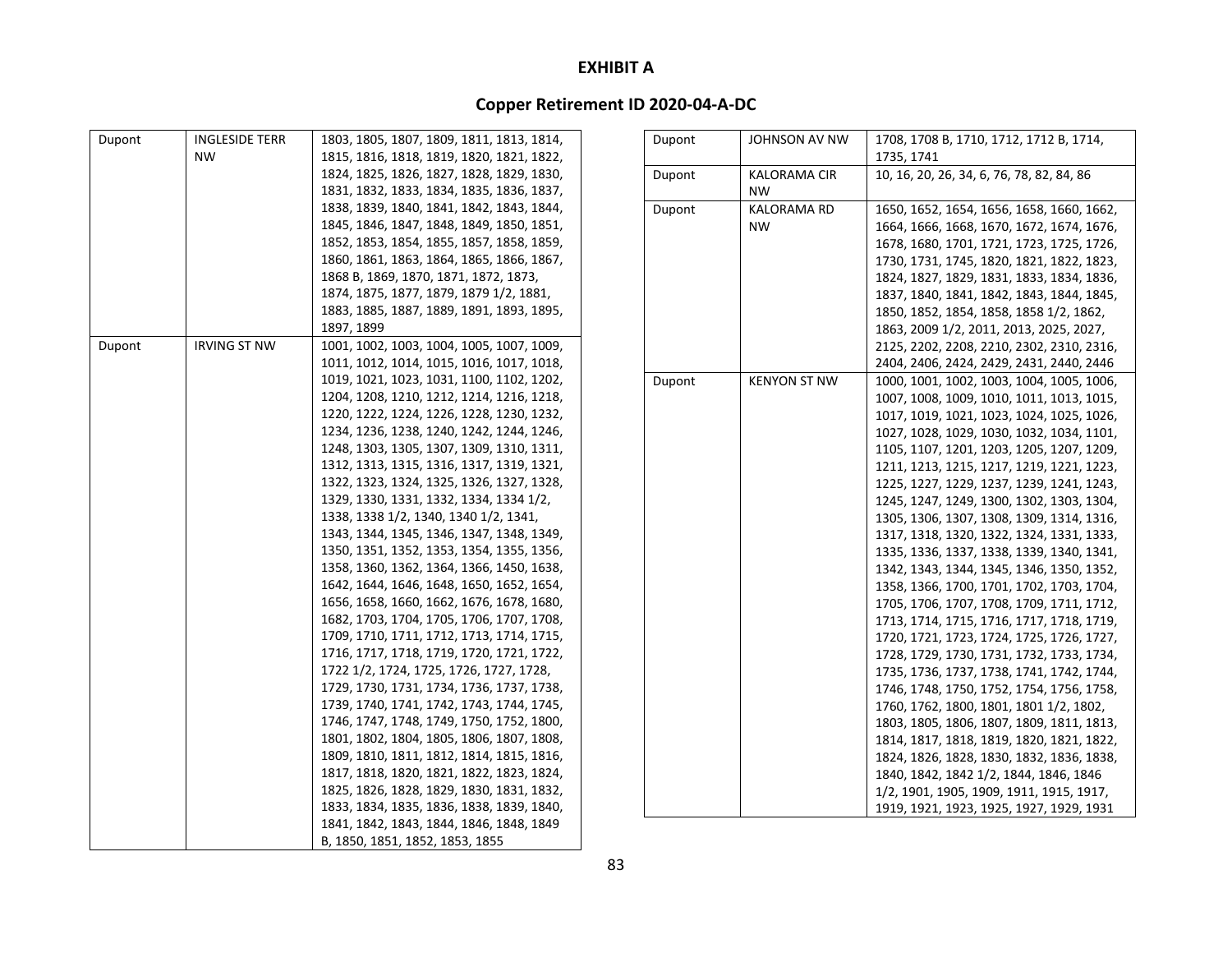| Dupont | KILBOURNE PL NW | 1702, 1704, 1705, 1706, 1708, 1712, 1713, |
|--------|-----------------|-------------------------------------------|
|        |                 | 1714, 1715, 1716, 1717, 1718, 1720, 1721, |
|        |                 | 1722, 1723, 1724, 1726, 1727, 1731, 1733, |
|        |                 | 1735, 1736, 1737, 1737 A, 1738, 1739,     |
|        |                 | 1740, 1742, 1743, 1744, 1746, 1747, 1748, |
|        |                 | 1749, 1750, 1751, 1752, 1753, 1754, 1756, |
|        |                 | 1758, 1760, 1762, 1764, 1766, 1768, 1770, |
|        |                 | 1772, 1800, 1802, 1804, 1804 B, 1805,     |
|        |                 | 1806, 1807, 1808, 1809, 1810, 1811, 1813, |
|        |                 | 1814, 1815, 1817, 1818, 1820, 1821, 1822, |
|        |                 | 1824, 1825, 1826, 1827, 1828, 1829, 1830, |
|        |                 | 1831, 1832, 1833, 1833 1/2, 1835, 1837,   |
|        |                 | 1839, 1841, 1843                          |
| Dupont | KINGMAN ALY NW  | 1310                                      |
| Dupont | KINGMAN PL NW   | 1500, 1508, 1510, 1512, 1514, 1516, 1518, |
|        |                 | 1520, 1522, 1524, 1525, 1529 A, 1531,     |
|        |                 | 1532, 1534, 1536                          |
| Dupont | KLINGLE RD NW   | 2000, 2001, 2002, 2003, 2004, 2005, 2006, |
|        |                 | 2007, 2008, 2009, 2010, 2011, 2012, 2013, |
|        |                 | 2014, 2016, 2018, 2020, 2021, 2022, 2024, |
|        |                 | 2026, 3030, 3036                          |
| Dupont | LAMONT ST NW    | 1000, 1002, 1003, 1004, 1005, 1006, 1007, |
|        |                 | 1008, 1009, 1009 1/2, 1011, 1011 1/2,     |
|        |                 | 1012, 1013, 1014, 1015, 1016, 1017, 1018, |
|        |                 | 1019, 1020, 1021, 1022, 1023, 1024, 1025, |
|        |                 | 1026, 1027, 1028, 1029, 1031, 1032, 1033, |
|        |                 | 1106, 1108, 1110, 1112, 1113, 1114, 1115, |
|        |                 | 1118, 1119, 1120, 1121, 1122, 1124, 1204, |
|        |                 | 1205, 1206, 1207, 1208, 1209, 1210, 1212, |
|        |                 | 1213, 1214, 1215, 1700, 1702, 1704, 1705, |
|        |                 | 1707, 1709, 1711, 1719, 1721, 1722, 1723, |
|        |                 | 1725, 1726, 1727, 1729, 1730, 1731, 1732, |
|        |                 | 1734, 1735, 1744, 1750, 1752, 1753, 1755, |
|        |                 | 1757, 1759, 1800, 1801, 1802, 1804, 1806, |
|        |                 | 1808, 1809, 1810, 1812, 1814, 1815, 1816, |
|        |                 | 1816 1/2, 1817, 1818, 1819, 1820, 1821,   |
|        |                 | 1822, 1823, 1824, 1825, 1826, 1827, 1828, |
|        |                 | 1829, 1831, 1832, 1833, 1834, 1835, 1836, |
|        |                 | 1837, 1838, 1840, 1840 1/2, 1842, 1843,   |
|        |                 | 1845, 1847, 1851, 1853, 1855, 1857, 1927, |
|        |                 | 1929, 1931, 1933, 1935, 1939              |

| Dupont | LANIER PL NW          | 1694, 1696, 1698, 1700, 1702, 1704, 1706        |
|--------|-----------------------|-------------------------------------------------|
|        |                       | A, 1708, 1712, 1714, 1716, 1718, 1720,          |
|        |                       | 1722, 1724, 1726, 1729, 1730, 1731, 1732,       |
|        |                       | 1733, 1734, 1735, 1736, 1737, 1738, 1740,       |
|        |                       | 1742, 1744, 1745, 1746, 1747, 1748, 1749,       |
|        |                       | 1750, 1750 1/2, 1751, 1753, 1754, 1755,         |
|        |                       | 1757, 1759, 1761, 1769, 1775, 1777, 1779,       |
|        |                       | 1781, 1783, 1784, 1785, 1786, 1788, 1793,       |
|        |                       | 1794, 1797                                      |
| Dupont | LEROY PL NW           | 2112, 2114, 2118, 2120, 2122, 2124, 2126,       |
|        |                       | 2128, 2130, 2132, 2134                          |
| Dupont | <b>LOGAN CIR NW</b>   | 11, 12, 14, 15, 18, 24, 25, 27                  |
| Dupont | <b>MARION ST NW</b>   | 1503, 1505, 1507, 1509, 1511, 1513, 1515,       |
|        |                       | 1520, 1521, 1522, 1523, 1524, 1525, 1526,       |
|        |                       | 1527, 1528, 1529, 1530, 1531, 1532, 1533,       |
|        |                       | 1534, 1535, 1537, 1539, 1605, 1607, 1608,       |
|        |                       | 1609, 1610, 1611, 1613, 1615, 1617, 1619,       |
|        |                       | 1621, 1623, 1625, 1627, 1629, 1631, 1633,       |
|        |                       | 1635, 1637, 1639                                |
| Dupont | MASSACHUSETTS         | 2311, 2362, 2374, 2520                          |
|        | AV NW                 |                                                 |
| Dupont | <b>MCGILL TERR NW</b> | 2800, 2801, 2802, 2810, 2811, 2819, 2825,       |
|        |                       | 2833, 2838, 2840, 2845, 2848, 2849, 2852,       |
|        |                       | 2862, 2869                                      |
| Dupont | MERIDIAN PL NW        | 1336, 1337, 1338, 1339, 1340, 1341, 1342,       |
|        |                       | 1343, 1344, 1345, 1346, 1347, 1348, 1349,       |
|        |                       | 1350, 1351, 1352, 1353, 1354, 1355, 1356,       |
|        |                       | 1357, 1358, 1359, 1360, 1361, 1362, 1363,       |
|        |                       | 1364, 1366, 1367, 1368, 1369, 1400, 1402,       |
|        |                       | 1403, 1404, 1405, 1406, 1407, 1408, 1409,       |
|        |                       | 1410, 1411, 1412, 1413, 1414, 1416, 1417,       |
|        |                       | 1418, 1419, 1420, 1421, 1422, 1423, 1424,       |
|        |                       | 1425, 1426, 1427, 1428, 1429, 1430, 1431,       |
|        |                       | 1432, 1433, 1434, 1435, 1465, 1467, 1469,       |
|        |                       | 1471                                            |
| Dupont | MICHIGAN AV NE        | 15, 19, 21, 23, 25, 27, 29, 31, 33, 35, 37, 39, |
|        |                       | 41, 43, 45, 49, 51, 53, 55, 59                  |
| Dupont | MINTWOOD PL           | 1829, 1831, 1833, 1837, 1839, 1847, 1849,       |
|        | <b>NW</b>             | 1851, 1853, 1857, 1859                          |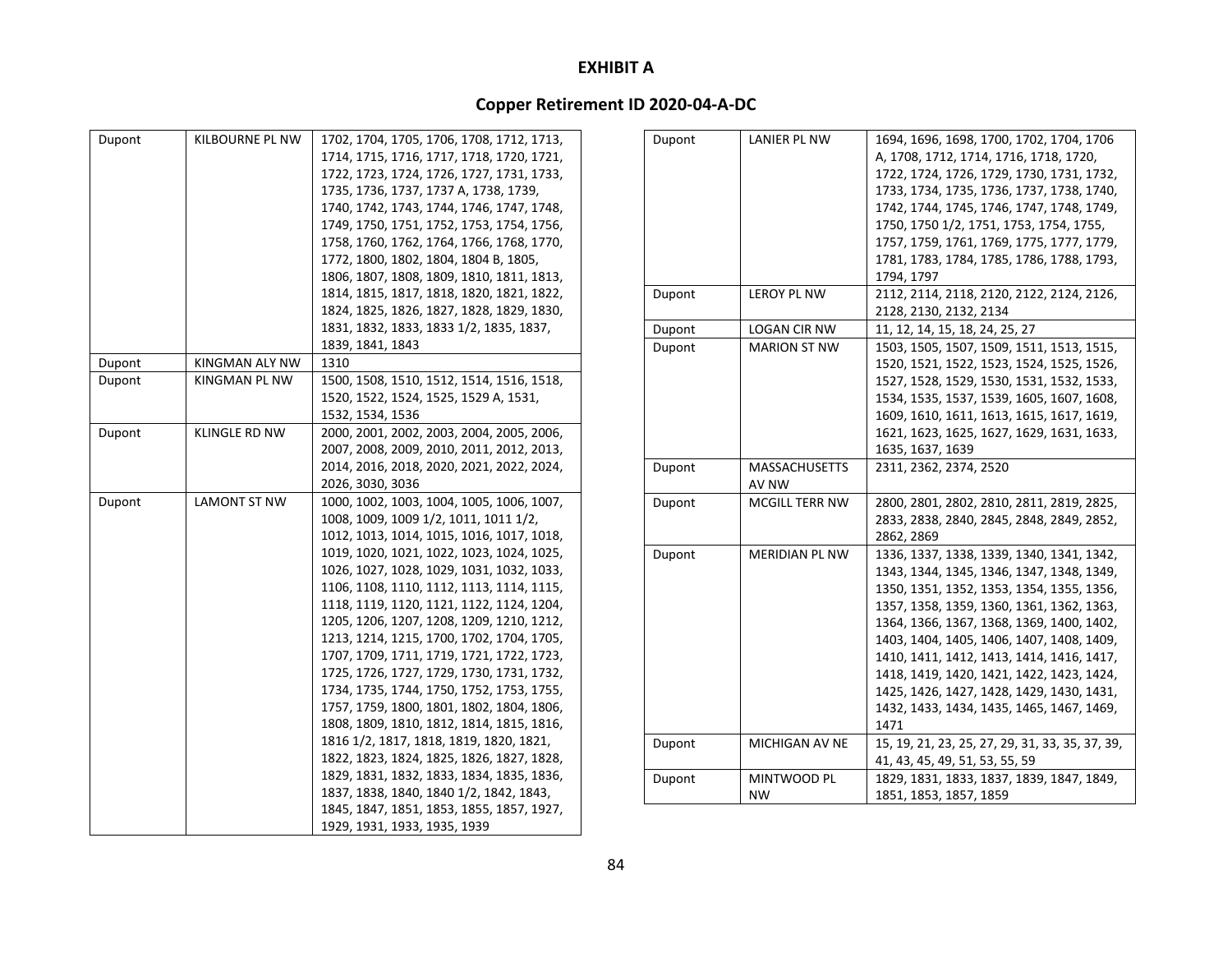| Dupont | MONROE ST NW          | 1000, 1001, 1002, 1004, 1006, 1009, 1102, | Dupont | $N$ :     |
|--------|-----------------------|-------------------------------------------|--------|-----------|
|        |                       | 1104, 1106, 1108, 1110, 1112, 1114, 1116, |        |           |
|        |                       | 1118, 1200, 1202, 1204, 1317, 1319, 1321, |        |           |
|        |                       | 1340, 1341, 1342, 1343, 1344, 1345, 1346, |        |           |
|        |                       | 1347, 1348, 1349, 1350, 1351, 1352, 1353, |        |           |
|        |                       | 1354, 1355, 1356, 1357, 1358, 1359, 1360, | Dupont | NA        |
|        |                       | 1361, 1362, 1363, 1364, 1365, 1366, 1367, |        |           |
|        |                       | 1368, 1369, 1370, 1371, 1372, 1373, 1375, | Dupont | <b>NE</b> |
|        |                       | 1405, 1407, 1409, 1411, 1413, 1415, 1418, |        | AV        |
|        |                       | 1419, 1420, 1421, 1422, 1423, 1424, 1425, |        |           |
|        |                       | 1426, 1427, 1429, 1430, 1431, 1433, 1434, |        |           |
|        |                       | 1435, 1436, 1437, 1438, 1439, 1441, 1442, |        |           |
|        |                       | 1443, 1445, 1447, 1448, 1449, 1450, 1452, |        |           |
|        |                       | 1453, 1454, 1455, 1456, 1457, 1458, 1459, |        |           |
|        |                       | 1460, 1461, 1463, 1465, 1467, 1469, 1471, |        |           |
|        |                       | 1473, 1475, 1477, 1479, 1479 B, 1481,     |        |           |
|        |                       | 1483, 1485, 1500, 1502, 1506, 1508, 1510, |        |           |
|        |                       | 1512, 1516, 1518, 1519, 1520, 1521, 1522, |        |           |
|        |                       | 1523, 1524, 1525, 1526, 1527, 1529, 1530, | Dupont | <b>NE</b> |
|        |                       | 1531, 1532, 1533, 1534, 1535, 1536, 1537, |        | <b>NV</b> |
|        |                       | 1538, 1539, 1611, 1613, 1615, 1617, 1621, |        |           |
|        |                       | 1623, 1625, 1627, 1629, 1631, 1633, 1635, |        |           |
|        |                       | 1636, 1637, 1638, 1639, 1640, 1641, 1642, |        |           |
|        |                       | 1643, 1644, 1646, 1650, 1654, 1656, 1658, |        |           |
|        |                       | 1660, 1803, 1805, 1806, 1807, 1809, 1812, |        |           |
|        |                       | 1813, 1814, 1815, 1816, 1817, 1819, 1821, |        |           |
|        |                       | 1822, 1823, 1824, 1825, 1827, 1829, 1833, |        |           |
|        |                       | 1835, 1837, 1838, 1839, 1840, 1841, 1842, |        |           |
|        |                       | 1843, 1845, 1847, 1849, 1850, 1851, 1852, |        |           |
|        |                       | 1853, 1855, 1857, 1859, 1861, 1863, 1864, |        |           |
|        |                       | 1866, 1867, 1868, 1869, 1871, 1872, 1873, |        |           |
|        |                       | 1875, 1876, 1877, 1878, 1879, 1880, 1881, |        |           |
|        |                       | 1882, 1883, 1884, 1885, 1886, 1886 1/2,   |        |           |
|        |                       | 1887, 1889, 903, 905, 907, 909, 911       |        |           |
| Dupont | <b>MOUNT PLEASANT</b> | 3121, 3145, 3243, 3245, 3247, 3249, 3316, |        |           |
|        | ST NW                 | 3318, 3320, 3403, 3403 A, 3403 B, 3407,   | Dupont | <b>NE</b> |
|        |                       | 3407 A, 3407 B, 3411, 3415, 3417, 3419,   |        |           |
|        |                       | 3421, 3423, 3425, 3435, 3437, 3439, 3445, |        |           |
|        |                       | 3451                                      |        |           |
| Dupont | MOZART PL NW          | 2602, 2604                                |        |           |
|        |                       |                                           |        |           |

| Dupont | N ST NW              | 1, 11, 1101, 1103, 1105, 1107, 1109, 1215,      |
|--------|----------------------|-------------------------------------------------|
|        |                      | 1221, 13, 1301, 15, 17, 19, 21, 23, 25, 27,     |
|        |                      | 29, 3, 31, 33, 35, 43, 5, 501, 513, 515, 57,    |
|        |                      | 59, 61, 63, 65, 67, 69, 7, 71, 73, 801, 9, 903, |
|        |                      | 905, 917, 925, 927                              |
| Dupont | NAYLOR CT NW         | 1312, 1315, 1316, 1317, 1319, 1321, 1326,       |
|        |                      | 1327, 1330, 1331                                |
| Dupont | <b>NEW HAMPSHIRE</b> | 1604, 1734, 1736, 1800, 1804, 1806, 1901,       |
|        | AV NW                | 1903, 1905, 1906, 1906 1/2, 1907, 1908,         |
|        |                      | 1908 1/2, 1909, 1910, 1910 1/2, 1911,           |
|        |                      | 1912, 1912 1/2, 1913, 1914, 1914 1/2,           |
|        |                      | 1915, 1916, 1916 1/2, 1918, 1918 1/2,           |
|        |                      | 1920, 1920 1/2, 1922, 1922 1/2, 1924, 1924      |
|        |                      | 1/2, 1926, 1936, 1938, 1940, 1944, 1946,        |
|        |                      | 3306, 3308, 3310, 3312, 3314, 3316, 3318,       |
|        |                      | 3320, 3322, 3500, 3506, 3510, 3512, 3514,       |
|        |                      | 3516, 3526, 3528, 3530, 3532, 3534, 3536,       |
|        |                      | 3538                                            |
| Dupont | <b>NEW JERSEY AV</b> | 1403, 1405, 1407, 1408, 1409, 1410, 1411,       |
|        | <b>NW</b>            | 1412, 1413, 1414, 1415, 1417, 1418, 1419,       |
|        |                      | 1421, 1422, 1423, 1424, 1425, 1426, 1427,       |
|        |                      | 1429, 1431, 1432, 1514, 1516, 1518, 1520,       |
|        |                      | 1522, 1524, 1526, 1528, 1530, 1534, 1536,       |
|        |                      | 1542, 1544, 1546, 1548, 1601, 1602, 1603,       |
|        |                      | 1604, 1605, 1606, 1607, 1608, 1609, 1610,       |
|        |                      | 1611, 1612, 1613, 1614, 1615, 1616, 1617,       |
|        |                      | 1618, 1619, 1620, 1621, 1623, 1625, 1626,       |
|        |                      | 1628, 1629, 1630, 1631, 1632, 1633, 1634,       |
|        |                      | 1636, 1638, 1640, 1640 1/2, 1641, 1642,         |
|        |                      | 1642 1/2, 1643, 1644, 1645, 1646, 1646          |
|        |                      | 1/2, 1647, 1649, 1651, 1653, 1700, 1701,        |
|        |                      | 1702, 1703, 1704, 1705, 1706, 1707, 1710,       |
|        |                      | 1711, 1712, 1713, 1714, 1715, 1716, 1717,       |
|        |                      | 1718, 1719, 1721, 1722, 1723, 1724, 1725,       |
|        |                      | 1727, 1729, 1739, 1800                          |
| Dupont | NEW YORK AV NW       | 1, 3, 35, 37, 39, 41, 43, 45, 47, 5, 7, 9       |
|        |                      |                                                 |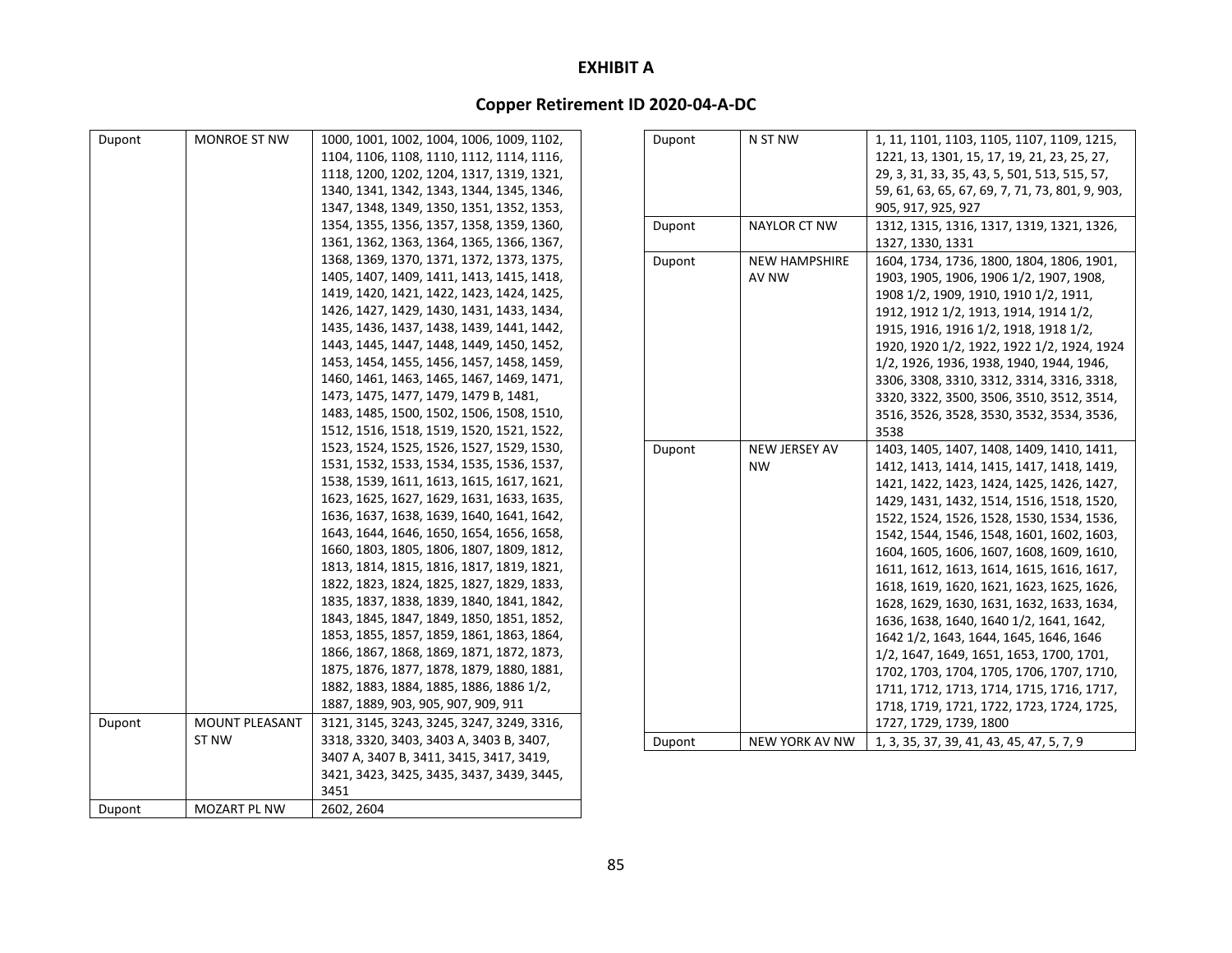# **Copper Retirement ID 2020‐04‐A‐DC**

| Dupont | NEWTON ST NW            | 1336, 1337, 1338, 1339, 1340, 1341, 1342, | Dupont | NORTH CAPITOL ST | 1300, 1304, 1306, 1308, 1310, 1332, 1334,     |
|--------|-------------------------|-------------------------------------------|--------|------------------|-----------------------------------------------|
|        |                         | 1343, 1344, 1345, 1346, 1347, 1348, 1349, |        | <b>NW</b>        | 1336, 1400, 1402, 1404, 1406, 1408, 1410,     |
|        |                         | 1350, 1351, 1352, 1353, 1354, 1355, 1356, |        |                  | 1414, 1416, 1418, 1420, 1424, 1426, 1428,     |
|        |                         | 1357, 1358, 1359, 1361, 1362, 1363, 1364, |        |                  | 1430, 1500, 1502, 1504, 1506, 1508, 1514,     |
|        |                         | 1365, 1366, 1367, 1368, 1369, 1408, 1410, |        |                  | 1516, 1518, 1532, 1538, 1540, 1542, 1626,     |
|        |                         | 1412, 1414, 1416, 1418, 1420, 1428, 1432, |        |                  | 1632, 1634, 1644, 1648, 1724, 1726, 1728,     |
|        |                         | 1438, 1444, 1450, 1452, 1454, 1456, 1460, |        |                  | 1730, 1732, 1734, 1736, 1738, 1740, 1742,     |
|        |                         | 1464, 1466, 1468, 1470, 1482, 1483, 1484, |        |                  | 1744, 1800, 1824, 1826, 1828, 1830, 1832,     |
|        |                         | 1486, 1488, 1492, 1514, 1518, 1522, 1524, |        |                  | 1834, 1836, 1838, 1840, 1842, 1844, 2000,     |
|        |                         | 1604, 1606, 1608, 1610, 1612, 1614, 1616, |        |                  | 2014, 2016, 2018, 2020, 2022, 2024, 2026,     |
|        |                         | 1618, 1620, 1626, 1632, 1640, 1641, 1643, |        |                  | 2028, 2030, 2032, 2034, 2100, 2112, 2114,     |
|        |                         | 1645, 1647, 1649, 1715, 1716, 1717, 1718, |        |                  | 2116, 2118, 2120, 2122, 2124, 2210, 2212,     |
|        |                         | 1719, 1720, 1721, 1722, 1723, 1724, 1725, |        |                  | 2214, 2216, 2218, 2220, 2304, 2306, 2308,     |
|        |                         | 1726, 1729, 1729 B, 1733, 1733 B, 1737 A, |        |                  | 2312, 2314, 2316, 2318, 2320, 2322, 2400,     |
|        |                         | 1803, 1805, 1809, 1810, 1811, 1813, 1814, |        |                  | 2402, 2404, 2406, 2408, 2410, 2412, 2414,     |
|        |                         | 1815, 1817, 1819, 1833, 1835, 1835 A,     |        |                  | 2416, 2418, 2420, 2422, 2424, 2426, 2428      |
|        |                         | 1837, 1839, 1841, 1843, 1849, 1851, 1853, | Dupont | O ST NW          | 1001, 1002, 1003, 1004, 1005, 1006, 1008,     |
|        |                         | 1855, 1857, 1859, 1861, 1863, 1865, 1867, |        |                  | 1011, 1013, 1015, 1201, 1211, 1213, 1215,     |
|        |                         | 1869, 1870, 1871, 1872, 1873, 1875, 1877, |        |                  | 1217, 1219, 1221, 1223, 1225, 1227, 1229,     |
|        |                         | 1879, 1881, 1882, 1884, 1886, 1887        |        |                  | 14, 1521, 1523, 1525, 1527, 1528, 1529,       |
| Dupont | NORMANSTONE             | 2901, 2907, 2913                          |        |                  | 1532, 16, 18, 20, 22, 24, 26, 28, 30, 301,    |
|        | DR NW                   |                                           |        |                  | 303, 32, 34, 36, 38, 40, 401, 403, 405, 407,  |
| Dupont | NORMANSTONE             | 2610                                      |        |                  | 409, 42, 46, 50, 501, 505, 506, 507, 509,     |
|        | LN NW                   |                                           |        |                  | 513, 61, 66, 68, 70, 72, 74, 76, 78, 80, 801, |
| Dupont | <b>NORTH CAPITOL ST</b> | 2311, 2313, 2315, 2317, 2319, 2401, 2405, |        |                  | 81, 810, 815, 82, 825, 86, 899, 90, 901, 903, |
|        | <b>NE</b>               | 2407, 2409, 2411, 2413, 2415, 2417, 2419, |        |                  | 904, 905, 906, 907, 908, 909, 910, 911, 913,  |
|        |                         | 2421, 2423, 2425, 2427, 2429, 2501, 2505, |        |                  | 915, 917, 918, 919, 920, 921, 922, 925, 926,  |
|        |                         | 2507, 2509, 2511, 2513, 2517, 2519, 2521, |        |                  | 927, 928, 929, 931, 932, 933, 934, 935, 936,  |
|        |                         | 2523, 2525, 2527, 2529, 2531, 2535, 2537, |        |                  | 938, 939, 940, 941, 942                       |
|        |                         | 2539, 2541, 2543, 2601, 2603, 2605, 2607, | Dupont | OAK ST NW        | 1336, 1337, 1338, 1339, 1340, 1341, 1342,     |
|        |                         | 2609, 2611, 2613, 2615, 2617, 2619, 2621, |        |                  | 1343, 1344, 1345, 1346, 1347, 1348, 1349,     |
|        |                         | 2701, 2703, 2705, 2707, 2709, 2711, 2713, |        |                  | 1350, 1351, 1352, 1353, 1353 B, 1354,         |
|        |                         | 2715, 2803, 2805, 2807, 2809, 2811, 2813, |        |                  | 1355, 1356, 1357, 1358, 1359, 1361, 1362,     |
|        |                         | 2815, 2817, 2901, 2905, 2907, 2909, 2911, |        |                  | 1363, 1364, 1365, 1410, 1412, 1414, 1416,     |
|        |                         | 2913, 2915, 2917, 2919                    |        |                  | 1418, 1420, 1422, 1424, 1426, 1428, 1430,     |
|        |                         |                                           |        |                  | 1432, 1434, 1436, 1438, 1440, 1442, 1444,     |

1446, 1448, 1513, 1519, 1521, 1610, 1612, 1614, 1616, 1618, 1620, 1622, 1624, 1626, 1628, 1630, 1632, 1666, 1668, 1670, 1672, 1674, 1678, 1680, 1682, 1684, 1686, 1688,

1690, 1692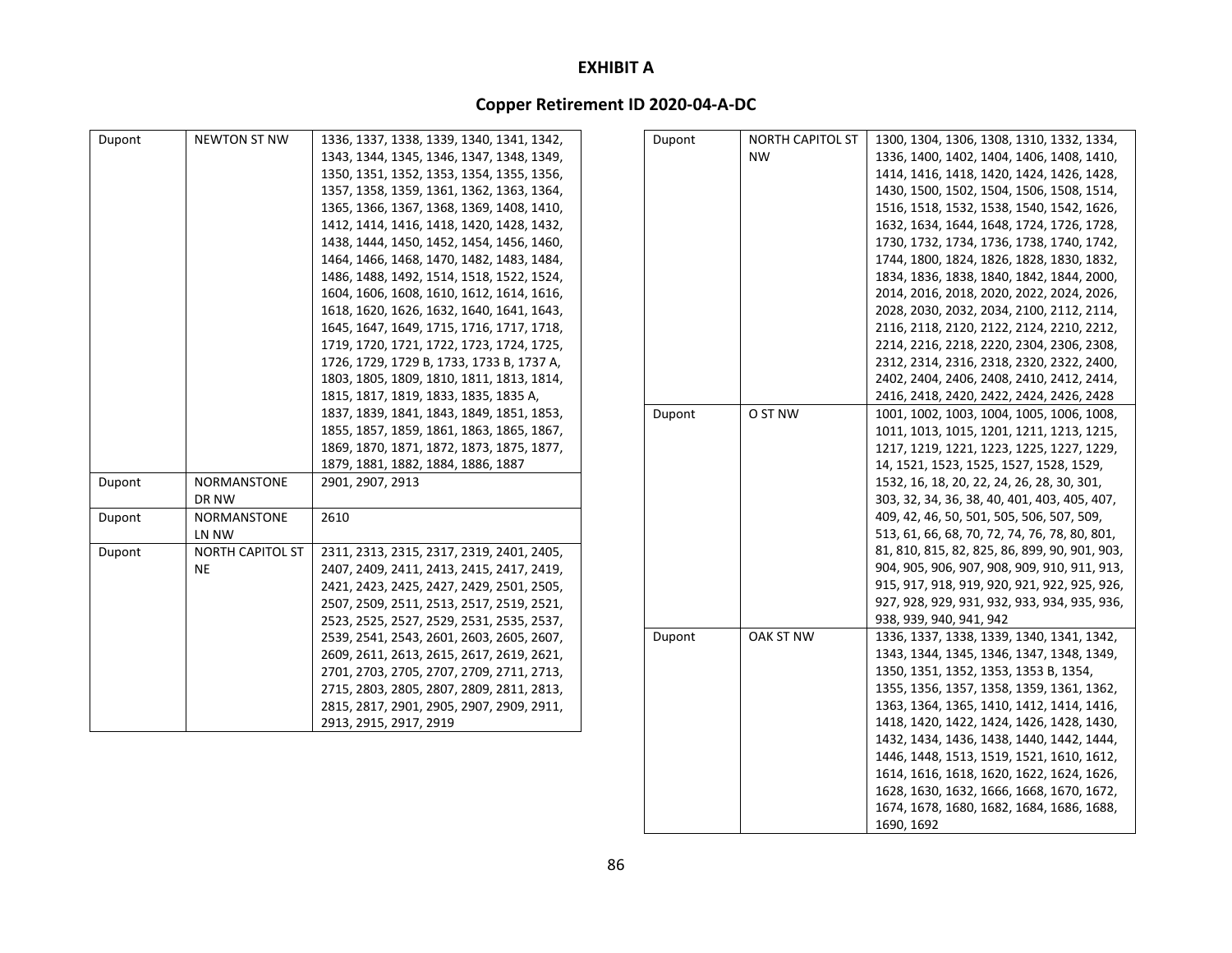| Dupont | OAKDALE PL NW | 330, 332, 334, 336, 337, 338, 340, 342, 408, |
|--------|---------------|----------------------------------------------|
|        |               | 410, 412, 414, 416, 418, 420, 422, 424, 426, |
|        |               |                                              |
|        |               | 428, 432, 434, 438, 442                      |
| Dupont | OAKWOOD TERR  | 3411, 3413, 3415, 3417, 3419, 3421, 3423,    |
|        | <b>NW</b>     | 3425, 3429, 3431, 3433, 3435, 3437, 3439,    |
|        |               | 3441, 3442, 3443, 3445, 3446, 3447           |
| Dupont | OGDEN ST NW   | 1402, 1404, 1450, 1452, 1454, 1456, 1458,    |
|        |               | 1460, 1462, 1464, 1466, 1468, 1470, 1472,    |
|        |               | 1500, 1522, 1524, 1526, 1530                 |
| Dupont | ONTARIO PL NW | 1808, 1810, 1811, 1812, 1814, 1816, 1817,    |
|        |               | 1818, 1819, 1820, 1821, 1823, 1824, 1825,    |
|        |               | 1826, 1827, 1828, 1829, 1830, 1831, 1832,    |
|        |               | 1833, 1834, 1835, 1836, 1837, 1838, 1838     |
|        |               | 1/2, 1839, 1840, 1840 B, 1841, 1842, 1843,   |
|        |               | 1844, 1845, 1846, 1847, 1847 1/2, 1848,      |
|        |               | 1849, 1852, 1853, 1854, 1855, 1856, 1857,    |
|        |               | 1858, 1878, 1880, 1882, 1884, 1886, 1886     |
|        |               | 1/2, 1888, 1890, 1892                        |
| Dupont | ONTARIO RD NW | 2240, 2242, 2246, 2250, 2252, 2254, 2300,    |
|        |               | 2301, 2302, 2303, 2304, 2306, 2308, 2309,    |
|        |               | 2310, 2311, 2312, 2313, 2314, 2315, 2316,    |
|        |               | 2317, 2318, 2319, 2320, 2321, 2322, 2323,    |
|        |               | 2324, 2326, 2328, 2332, 2334, 2336, 2338,    |
|        |               | 2427, 2431, 2433, 2434, 2435, 2437, 2439,    |
|        |               | 2440, 2441, 2442, 2443, 2444, 2446, 2448,    |
|        |               | 2450, 2452, 2452 1/2, 2454, 2456, 2458,      |
|        |               | 2460, 2462, 2464, 2466, 2468, 2468 1/2,      |
|        |               | 2472, 2476, 2478, 2480, 2480 1/2, 2599,      |
|        |               | 2702, 2704, 2708, 2710, 2712, 2714, 2716,    |
|        |               | 2718, 2720, 2722, 2724, 2805, 2807, 2809     |
| Dupont | OTIS PL NW    | 1003, 1004, 1005, 1006, 1007, 1008, 1009,    |
|        |               | 1010, 1011, 1013, 1015, 1017, 1019, 1021,    |
|        |               | 1023, 1025, 1209, 1211, 1213, 1215, 1217,    |
|        |               | 1219, 1221, 1300, 1302, 1317, 1321, 1323,    |
|        |               | 1324, 1325, 1326, 1327, 1330, 1336, 1337,    |
|        |               | 1338, 1339, 1340, 1341, 1342, 1343, 1344,    |
|        |               | 1345, 1346, 1347, 1348, 1349, 1350, 1352,    |
|        |               | 1353, 1354, 1355, 1356, 1357, 1358, 1359,    |
|        |               |                                              |
|        |               | 1360, 1361, 1362, 1363, 1364, 1366, 1417     |

| Dupont | P ST NW | 1, 1003, 1005, 1015, 1017, 1019, 105, 107,     |
|--------|---------|------------------------------------------------|
|        |         | 109, 1100, 1101, 1103, 1105, 1107, 1109,       |
|        |         | 111, 1110, 1111, 1113, 1115, 113, 115, 117,    |
|        |         | 119, 1204, 121, 123, 125, 127, 129, 1303,      |
|        |         | 1305, 1306, 1307, 1308, 131, 1310, 1312,       |
|        |         | 133, 135, 137, 139, 1511, 1512, 1519, 1523,    |
|        |         | 1527, 1529, 1709, 1713, 1721, 1723, 1731,      |
|        |         | 1736, 1739, 1751, 1753, 1755, 1761, 1763,      |
|        |         | 1765, 2, 201, 203, 205, 207, 209, 211, 212,    |
|        |         | 213, 214, 215, 216, 217, 218, 219, 220, 221,   |
|        |         | 223, 224, 225, 226, 227, 228, 229, 230, 231,   |
|        |         | 232, 234, 236, 238, 240, 242, 300, 303, 304,   |
|        |         | 306, 308, 309, 310, 311, 312, 314, 316, 318,   |
|        |         | 4, 401, 402, 403, 404, 405, 407, 407 1/2,      |
|        |         | 409, 411, 413, 49, 500, 501, 503, 505, 507,    |
|        |         | 508, 509, 51, 511, 52, 53, 54, 55, 57, 58, 59, |
|        |         | 60, 601, 603, 605, 607, 609, 61, 611, 613,     |
|        |         | 615, 617, 619, 62, 621, 63, 631, 65, 66, 67,   |
|        |         | 68, 69, 70, 71, 72, 73, 74, 75, 76, 77, 770,   |
|        |         | 78, 79, 79 1/2, 80, 800, 81, 82, 821, 83, 84,  |
|        |         | 85, 86, 87, 88, 880, 89, 90, 906, 908, 91,     |
|        |         | 910, 912, 914, 916, 918, 920, 922, 924, 926,   |
|        |         | 928, 930, 932, 934, 938, 940, 942              |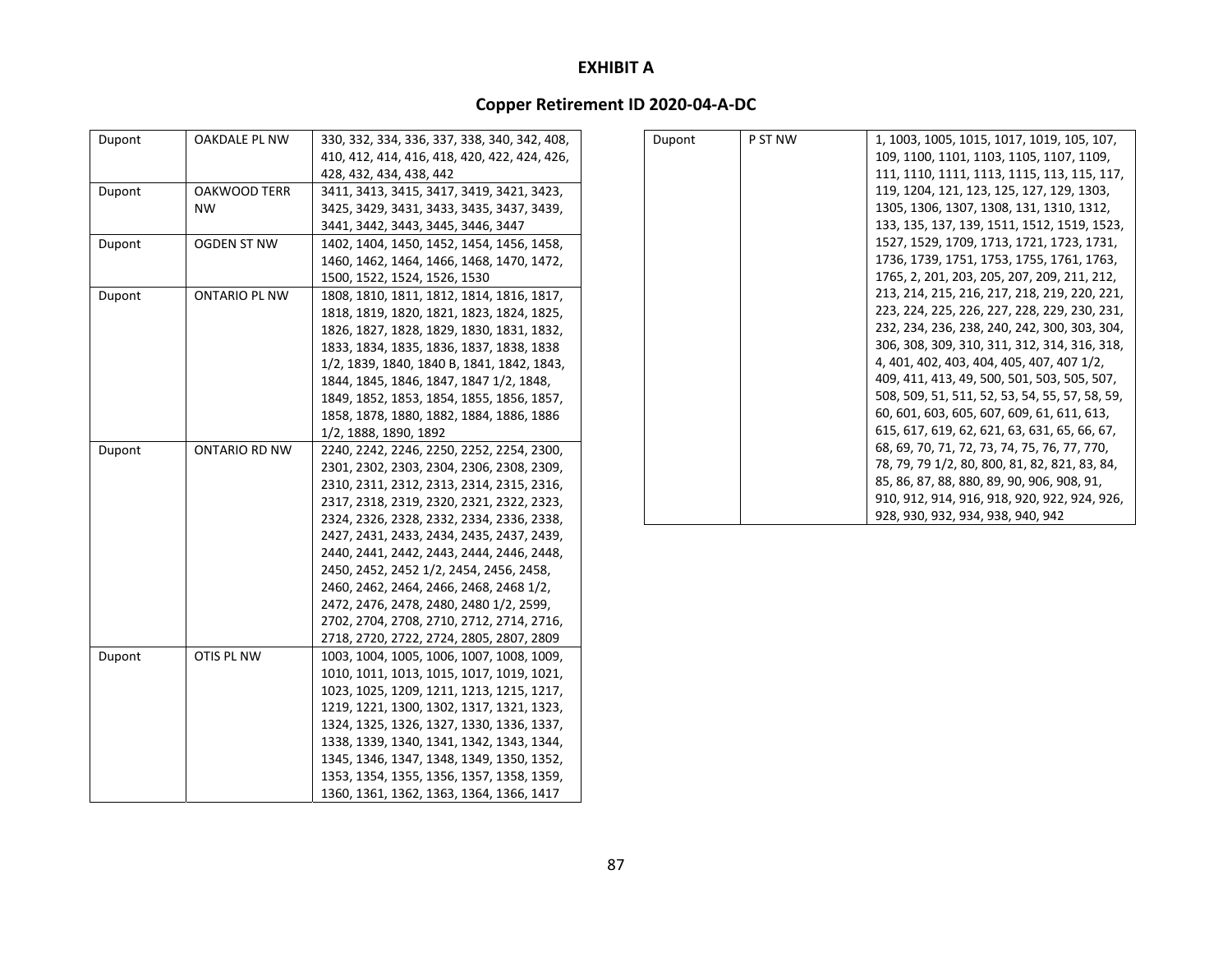| Dupont | PARK RD NW     | 1000, 1004, 1008, 1010, 1012, 1014, 1016,  | 1310, 1311, 1312, 1313, 1316, 1317, 132,      |
|--------|----------------|--------------------------------------------|-----------------------------------------------|
|        |                | 1018, 1019, 1020, 1022, 1024, 1026, 1027,  | 1320, 1321, 1322, 1323, 1324, 1325, 1327,     |
|        |                | 1028, 1029, 1030, 1031, 1032, 1034, 1036,  | 1329, 1331, 1333, 1334, 1335, 1336, 1338,     |
|        |                | 1108, 1110, 1112, 1114, 1116, 1118, 1120,  | 1339, 134, 1341, 1350, 1352, 136, 138, 140,   |
|        |                | 1122, 1124, 1126, 1128, 1130, 1209, 1211,  | 1412, 1413, 1414, 1415, 1415 1/2, 1416,       |
|        |                | 1212, 1213, 1214, 1215, 1217, 1219, 1221,  | 1417, 1417 1/2, 1418, 1419, 142, 1420,        |
|        |                | 1223, 1225, 1227, 1229, 1336, 1340, 1342,  | 1421, 1422, 1423, 1424, 1425, 1426, 1427,     |
|        |                | 1344, 1424, 1426, 1428, 1430, 1432, 1434,  | 1428, 1429, 1431, 1432, 1432 1/2, 1433,       |
|        |                | 1436, 1438, 1471, 1473, 1475, 1502, 1506,  | 1434, 1435, 1436, 1438, 1439, 1440, 1441,     |
|        |                | 1508, 1510, 1511, 1512, 1519, 1527, 1644,  | 1442, 1443, 1444, 1445, 1446, 1448, 1449,     |
|        |                | 1646, 1652, 1654, 1664, 1724, 1726, 1728,  | 1450, 1451, 1452, 1453, 1454, 1454 1/2,       |
|        |                | 1730, 1734, 1735, 1736, 1737, 1737 1/2,    | 1455, 15, 1502, 1503, 1504, 1505, 1506,       |
|        |                | 1738, 1740, 1741, 1742, 1743, 1745, 1745   | 1507, 1508, 1509, 1510, 1511, 1512, 1513,     |
|        |                | 1/2, 1747, 1749, 1750, 1751, 1752, 1753,   | 1514, 1515, 1516, 1517, 1519, 1527, 16,       |
|        |                | 1755, 1756, 1757, 1758, 1759, 1759 1/2,    | 1600, 1608, 1610, 1612, 1614, 1616, 1618,     |
|        |                | 1760, 1761, 1761 1/2, 1763, 1770, 1808,    | 1622, 1624, 17, 1702, 1703, 1704, 1705,       |
|        |                | 1812, 1814, 1816, 1820, 1822, 1824, 1826,  | 1706, 1707, 1708, 1709, 1710, 1711, 1712,     |
|        |                | 1827, 1828, 1830, 1832, 1833, 1834, 1836,  | 1713, 1715, 1716, 1717, 1719, 1720, 1722,     |
|        |                | 1838, 1840, 1841, 1842, 1843, 1844, 1848,  | 1723, 1724, 1726, 1726 1/2, 1727, 1728,       |
|        |                | 1850, 1852, 1854, 1857, 1858, 1860, 1862,  | 1730, 1731, 1732, 1733, 1734, 1735, 1737,     |
|        |                | 1864, 1865, 1867, 1869, 1901, 1903, 1907,  | 1738, 1739, 1740, 1741, 1742, 1743, 1744,     |
|        |                | 1909, 1910, 1911, 1912, 1913, 1914, 1916,  | 1746, 1748, 1755, 1759, 18, 18 1/2, 19, 20,   |
|        |                | 1918, 1919, 1920, 1921, 1922, 1923, 1924,  | 20 1/2, 200, 2009, 2011, 2013, 2015, 2019,    |
|        |                | 1924 B, 1925, 1927, 1929, 1931, 1933,      | 202, 2025, 2027, 2031, 204, 206, 208, 21,     |
|        |                | 1937, 2009, 2011, 2013, 2015, 2017, 2021,  | 210, 212, 214, 216, 218, 22, 22 1/2, 220,     |
|        |                | 2023, 2027, 2029, 2031, 2033, 2035, 2037,  | 222, 224, 226, 228, 23, 23 1/2, 230, 24, 24   |
|        |                | 2039, 2041, 2043, 2045, 2047, 2049, 2051,  | 1/2, 240, 25, 26, 27, 28, 29, 30, 304, 308,   |
|        |                | 2053, 2057, 2059, 2061, 2063, 2065, 2067,  | 31, 310, 32, 33, 34, 35, 36, 37, 38, 41, 413, |
|        |                | 2069, 2071                                 | 415, 417, 418, 419, 420, 421, 423, 424, 425,  |
| Dupont | PARKWOOD PL    | 1336, 1338, 1340, 1342, 1344, 1346, 1348,  | 426, 427, 428, 429, 43, 430, 431, 432, 433,   |
|        | <b>NW</b>      | 1350, 1352, 1354, 1356, 1358, 1360, 1362,  | 434, 435, 436, 437, 438, 439, 44, 440, 441,   |
|        |                | 1364, 1366, 1368, 1410, 1412, 1416, 1418,  | 442, 445, 446, 447, 448, 449, 450, 453, 455,  |
|        |                | 1420, 1422, 1424, 1426, 1428, 1430, 1432,  | 457, 47, 503, 505, 507, 509, 51, 517, 519,    |
|        |                | 1434, 1436, 1438, 1440, 1446               | 523, 55, 58, 60, 600, 601, 603, 604, 605,     |
| Dupont | PHELPS PL NW   | 1803, 1805, 1807, 1809                     | 606, 607, 608, 609, 610, 611, 612, 613, 614,  |
| Dupont | PIERCE MILL RD | 2010, 2012, 2012 1/2, 2014, 2016, 2018,    | 615, 616, 617, 618, 619, 62, 620, 622, 624,   |
|        | <b>NW</b>      | 2020, 2024, 2026, 2028, 2030, 2032, 2034,  | 625, 626, 627, 628, 629, 630, 631, 632, 633,  |
|        |                | 2036, 2038, 2040, 2040 1/2, 2042, 2044     | 634, 635, 636, 638, 639, 64, 640, 641, 642,   |
| Dupont | Q ST NW        | 10, 104, 106, 108, 11, 110, 1101, 1103,    | 643, 645, 66, 68, 70, 705, 706, 710, 712,     |
|        |                | 1106, 1107, 1108, 1109, 1110, 1112, 112,   | 714, 72, 74, 76, 78, 80, 82, 84, 906, 908     |
|        |                | 114, 116, 118, 12, 1209, 1211, 1213, 1215, |                                               |
|        |                | 1217, 1219, 1300, 1303, 1305, 1307, 1309,  |                                               |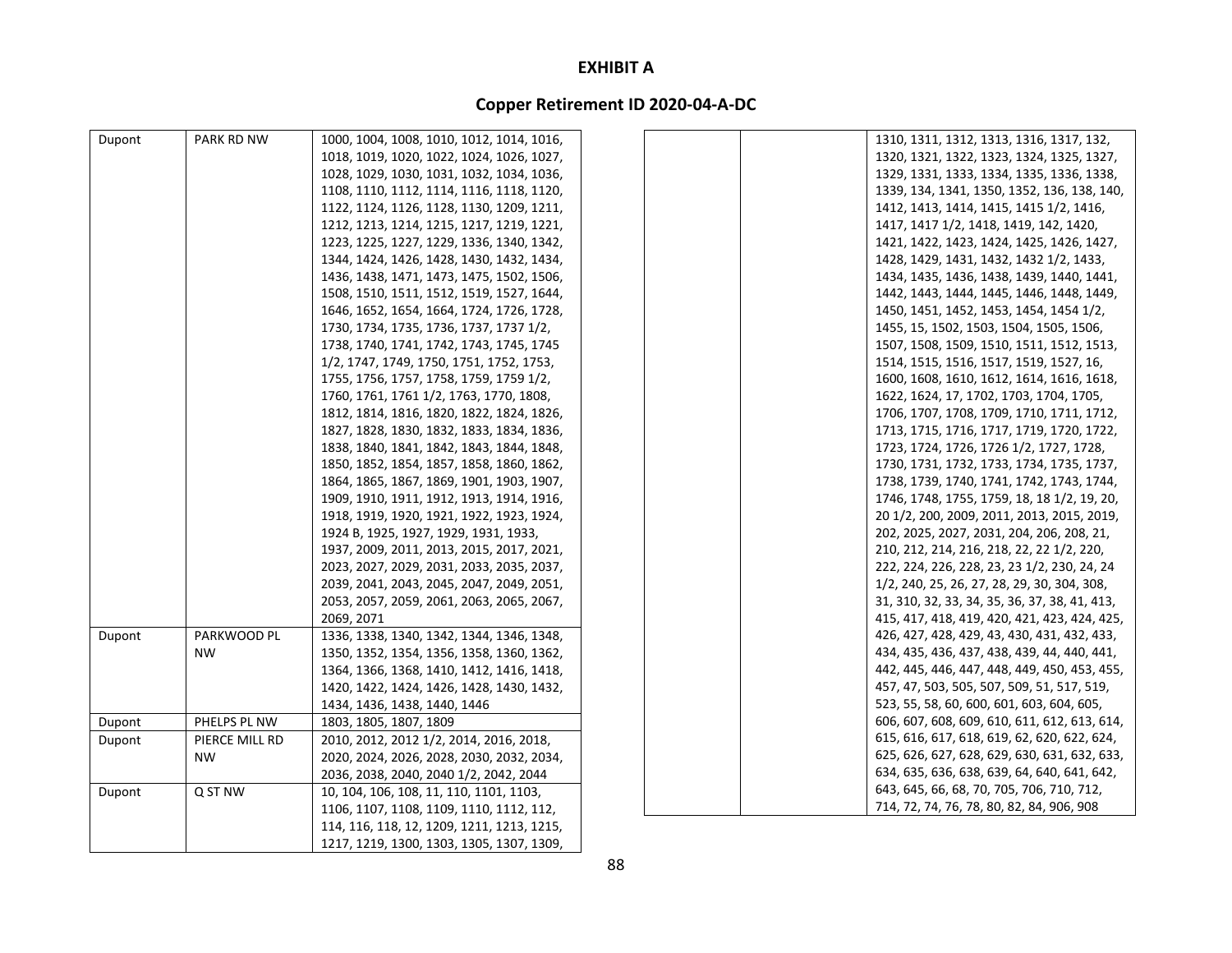| Dupont | <b>QUINCY PL NW</b> | 13, 15, 17, 19, 21, 23, 25, 27, 29, 31, 33, 35, | Du |
|--------|---------------------|-------------------------------------------------|----|
|        |                     | 37, 39, 41, 43, 45, 47, 49, 51, 53, 55, 57, 59, |    |
|        |                     | 61, 63, 65, 65 A, 67                            |    |
| Dupont | R ST NW             | 10, 105, 107, 109, 1103, 1105, 1107, 1109,      |    |
|        |                     | 111, 1111, 1113, 113, 115, 117, 119, 12,        |    |
|        |                     | 121, 1224, 1226, 123, 13, 1302, 1304, 1305,     |    |
|        |                     | 1306, 1307, 1308, 1309, 1310, 1310 A,           |    |
|        |                     | 1311, 1312, 1313, 1314, 1315, 1316, 1317,       |    |
|        |                     | 1318, 1319, 1323, 1325, 1326, 1327, 1328,       |    |
|        |                     | 1329, 1330, 1332, 1333, 1334, 1334 A,           |    |
|        |                     | 1335, 1350, 1357, 1367, 1377, 14, 1401,         | Du |
|        |                     | 1427, 1429, 1431, 1433, 1435, 1437, 15,         |    |
|        |                     | 1501, 1502, 1503, 1504, 1505, 1506, 1507,       |    |
|        |                     | 1508, 1509, 1510, 1512, 1514, 1516, 1518        |    |
|        |                     | B, 1520, 1520 1/2, 1522, 1530, 1530 1/2,        |    |
|        |                     | 16, 1608, 1634, 17, 1700, 1710, 1712, 1734,     |    |
|        |                     | 1736, 1738, 1740, 18, 19, 1912, 20, 2002,       |    |
|        |                     | 2006 1/2, 2008, 2008 1/2, 2010, 2012,           |    |
|        |                     | 2014, 2016, 2018, 2020, 2022, 2024, 21, 22,     |    |
|        |                     | 227, 23, 24, 25, 26, 27, 28, 29, 30, 301, 304,  |    |
|        |                     | 306, 307, 309, 31, 310, 311, 312, 313, 315,     |    |
|        |                     | 317, 319, 33, 34, 35, 36, 37, 38, 39, 4, 40,    |    |
|        |                     | 400, 401, 402, 403, 404, 405, 406, 407, 408,    |    |
|        |                     | 409, 41, 410, 411, 413, 415, 417, 42, 427,      |    |
|        |                     | 429, 43, 431, 431 1/2, 433, 435, 44, 443,       |    |
|        |                     | 446, 448, 45, 450, 46, 47, 48, 49, 50, 500,     |    |
|        |                     | 504, 506, 508, 51, 510, 512, 514, 516, 518,     |    |
|        |                     | 52, 520, 522, 53, 54, 55, 56, 57, 58, 59, 6,    |    |
|        |                     | 60, 600, 602, 604, 606, 608, 61, 610, 612,      | Du |
|        |                     | 614, 616, 618, 62, 620, 63, 64, 65, 66, 67,     |    |
|        |                     | 68, 69, 70, 71, 72, 73, 74, 75, 76, 77, 78, 79, | Du |
|        |                     | 8, 80, 81, 82, 83, 84, 85, 86, 88, 90, 901,     |    |
|        |                     | 903, 905, 907, 909, 911, 913, 915, 917, 919,    |    |
|        |                     | 92, 921, 923, 925, 927, 929, 931, 935, 937,     |    |
|        |                     | 939, 941                                        | Du |
|        |                     |                                                 |    |

| Dupont | RANDOLPH PL NW     | 10, 11, 12, 120, 122, 123, 124, 125, 126,       |
|--------|--------------------|-------------------------------------------------|
|        |                    | 127, 128, 129, 13, 130, 131, 132, 133, 134,     |
|        |                    | 135, 136, 137, 138, 139, 140, 141, 142, 143,    |
|        |                    | 144, 145, 146, 147, 149, 15, 151, 153, 155,     |
|        |                    | 157, 159, 161, 17, 18, 19, 20, 21, 22, 23, 24,  |
|        |                    | 25, 26, 27, 28, 29, 30, 31, 32, 33, 34, 35, 36, |
|        |                    | 37, 38, 40, 41, 42, 43, 44, 45, 46, 47, 48, 50, |
|        |                    | 52, 54, 55, 56, 57, 58, 59, 60, 61, 62, 63, 64, |
|        |                    | 65, 66, 67, 68, 69, 70, 71, 72, 73, 74, 75, 76, |
|        |                    | 77, 78, 9                                       |
| Dupont | RHODE ISLAND AV    | 10, 1008, 101, 1018, 103, 105, 107, 109,        |
|        | <b>NW</b>          | 1100, 1101, 1107, 1109, 111, 1110, 1111,        |
|        |                    | 1112, 1113, 1114, 1115, 1116, 1118, 113,        |
|        |                    | 115, 12, 1201, 1203, 1205, 1207, 1215,          |
|        |                    | 1304, 1305, 1307, 1311, 1320, 1320 1/2, 14,     |
|        |                    | 1427, 145, 147, 15, 151, 153, 16, 17, 18, 19,   |
|        |                    | 20, 200, 204, 206, 208, 21, 210, 212, 214,      |
|        |                    | 216, 218, 22, 220, 222, 224, 226, 228, 23,      |
|        |                    | 232, 234, 236, 25, 26, 27, 28, 29, 30, 301,     |
|        |                    | 31, 32, 33, 34, 35, 36, 37, 38, 389, 39, 40,    |
|        |                    | 402, 404, 406, 408, 41, 42, 420, 43, 43 A,      |
|        |                    | 435, 437, 44, 440, 441, 45, 46, 47, 48, 49,     |
|        |                    | 50, 503, 504, 505, 506, 507, 508, 51, 510,      |
|        |                    | 511, 511 B, 512, 513, 513 B, 515, 519, 52,      |
|        |                    | 53, 54, 55, 57, 58, 59, 60, 601, 605, 607 1/2,  |
|        |                    | 61, 611, 613, 615, 617, 62, 63, 637, 64, 65,    |
|        |                    | 66, 67, 69, 70, 704, 706, 708, 71, 710, 712,    |
|        |                    | 714, 716, 718, 73, 8, 80, 84, 925               |
| Dupont | RICHARDSON PL      | 402, 404, 405, 406, 407, 408, 409, 411, 413,    |
|        | NW                 | 415, 417, 419 A, 419 B                          |
| Dupont | RIGGS PL NW        | 1609, 1611, 1613, 1615, 1617, 1711, 1713,       |
|        |                    | 1715, 1717, 1721, 1723, 1725, 1727, 1729,       |
|        |                    | 1731, 1733, 1735, 1737, 1743, 1746, 1817,       |
|        |                    | 1819, 1825, 1827, 1829                          |
| Dupont | <b>RIGGS ST NW</b> | 1304, 1305, 1306, 1307, 1308, 1309, 1309        |
|        |                    | B, 1310, 1311, 1312, 1313, 1314, 1315,          |
|        |                    | 1316, 1317, 1318, 1319, 1320, 1321, 1322,       |
|        |                    | 1323, 1324, 1325, 1326, 1327, 1328, 1329,       |
|        |                    | 1330, 1331, 1332, 1333, 1334, 1335, 1336,       |
|        |                    | 1337, 1339, 1341, 1343, 1344, 1345, 1347,       |
|        |                    |                                                 |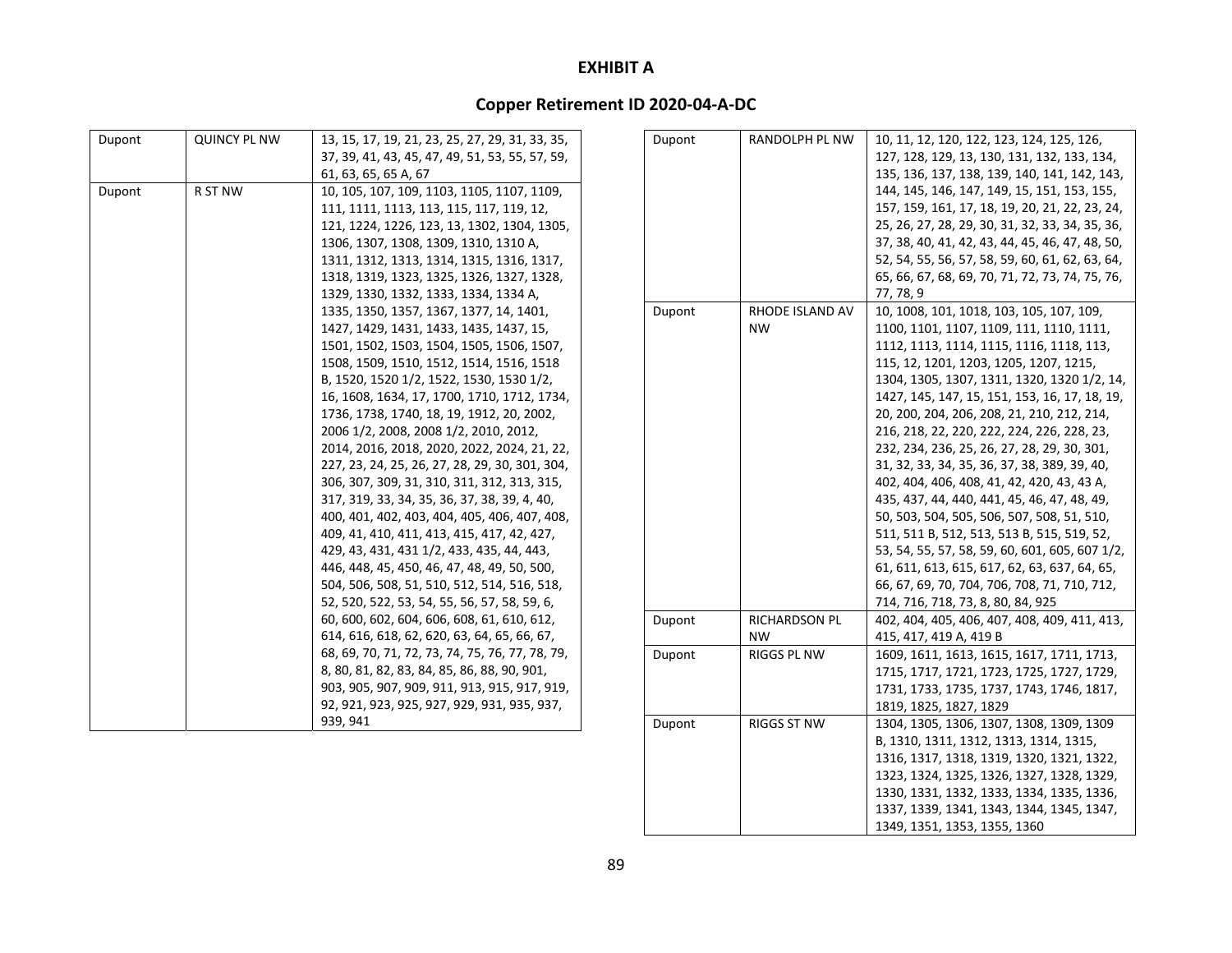| Dupont | <b>ROCK CREEK</b>    | 3540, 3544, 3546, 3548, 3550, 3552, 3600,    |        |                     | 207, 208, 209, 21, 210, 2103, 2103 1/2, 211,    |
|--------|----------------------|----------------------------------------------|--------|---------------------|-------------------------------------------------|
|        | CHURCH RD NW         | 3608, 3610, 3612, 3614, 3616, 3618, 3620,    |        |                     | 2111, 2113, 2113 1/2, 2115 1/2, 2119, 212,      |
|        |                      | 3622, 3624                                   |        |                     | 2121, 2129, 213, 2131, 214, 215, 216, 217,      |
| Dupont | <b>ROCK CREEK DR</b> | 2510, 2600, 2620, 2801, 2825                 |        |                     | 218, 219, 22, 220, 221, 223, 225, 227, 229,     |
|        | <b>NW</b>            |                                              |        |                     | 23, 231, 24, 25, 26, 27, 28, 29, 3, 30, 31, 33, |
| Dupont | ROSEMOUNT AV         | 2013, 2015, 2017, 2019, 2021, 2023, 2025,    |        |                     | 34, 35, 36, 37, 38, 39, 40, 41, 42, 43, 432,    |
|        | <b>NW</b>            | 2027, 2029, 2031, 2033, 2035, 2037, 2039,    |        |                     | 435, 437, 438, 439, 44, 441, 442, 443, 444,     |
|        |                      | 2041, 2043, 2045, 2047                       |        |                     | 446, 447, 449, 45, 451, 46, 47, 48, 49, 5,      |
| Dupont | S ST NW              | 10, 100, 1000, 1001, 1003, 1004, 1005,       |        |                     | 503, 505, 507, 509, 51, 511, 513, 515, 53,      |
|        |                      | 1005 1/2, 1006, 1007, 1008, 1009, 101,       |        |                     | 54, 55, 56, 57, 58, 59, 60, 606, 608, 61, 610,  |
|        |                      | 1010, 1011, 1012, 1013, 11, 110, 1101,       |        |                     | 611, 614, 615, 617, 618, 62, 620, 621, 622,     |
|        |                      | 1103, 1105, 1107, 1111, 1115, 1117, 1119,    |        |                     | 623, 625, 628, 64, 641, 65, 66, 67, 68, 69, 7,  |
|        |                      | 112, 1121, 1123, 114, 115, 116, 117, 118,    |        |                     | 70, 71, 711, 713, 715, 717, 719, 72, 73, 74,    |
|        |                      | 12, 120, 1201, 1203, 1205, 1209, 121, 1211,  |        |                     | 75, 76, 77, 78, 79, 80, 81, 813, 815, 817, 83,  |
|        |                      | 1213, 1215, 1217, 1219, 122, 1221, 1223,     |        |                     | 85, 87, 9, 900, 900 1/2, 902, 903, 904, 905,    |
|        |                      | 1225, 1227, 1229, 123, 1231, 1233, 1235,     |        |                     | 906, 907, 909, 910, 911, 912, 913, 914, 915,    |
|        |                      | 124, 125, 126, 127, 128, 129, 13, 130, 1302, |        |                     | 916, 917, 918, 919, 920, 921, 922, 923, 924,    |
|        |                      | 1304, 1305, 1306, 1307, 1308, 131, 1310,     |        |                     | 925, 926, 927, 928, 929, 930, 930 1/2, 931,     |
|        |                      | 1311, 1316, 132, 1326, 1328, 133, 1330,      |        |                     | 932, 933, 934, 935, 936, 937, 938, 939, 940,    |
|        |                      | 1332, 1334, 1336, 1338, 134, 1340, 1342,     |        |                     | 941, 942, 943, 944, 945, 946, 947, 948, 949,    |
|        |                      | 1344, 1346, 1348, 135, 1350, 1352, 1354,     |        |                     | 950                                             |
|        |                      | 136, 137, 138, 139, 14, 140, 1401, 1402,     | Dupont | <b>SEATON PL NW</b> | 10, 100, 11, 110, 112, 116, 118, 120, 122,      |
|        |                      | 1404, 1406, 1407, 1408, 141, 1410, 1412,     |        |                     | 124, 126, 128, 130, 132, 134, 14, 142, 144,     |
|        |                      | 1413, 1414, 1415, 1417, 1418, 1419, 1420,    |        |                     | 15, 16, 17, 18, 19, 20, 21, 22, 23, 24, 25, 26, |
|        |                      | 1422, 1423, 1424, 1425, 1426, 1427, 1428,    |        |                     | 27, 28, 29, 30, 31, 32, 33, 34, 35, 36, 37, 38, |
|        |                      | 1429, 143, 1430, 1431, 1432, 1433, 1434,     |        |                     | 39, 40, 41, 42, 43, 44, 45, 46, 47, 48, 49, 50, |
|        |                      | 1435, 1436, 1438, 1439, 1440, 1441, 1442,    |        |                     | 51, 52, 53, 54, 55, 56, 57, 58, 59, 60, 61, 62, |
|        |                      | 1443, 1444, 1445, 1447, 1449, 145, 1451,     |        |                     | 63, 64, 65, 66, 67, 68, 69, 70, 71, 72, 73, 74, |
|        |                      | 1453, 1455, 1457, 1459, 1461, 147, 149, 15,  |        |                     | 75, 77, 78, 79, 81, 82, 9                       |
|        |                      | 1503, 1505, 1507, 1507 1/2, 1509, 1511,      | Dupont | <b>SEATON ST NW</b> | 1700, 1701 1/2, 1702, 1703, 1704, 1705,         |
|        |                      | 1513, 1515, 1517, 1519, 1521, 1523, 1525,    |        |                     | 1706, 1707, 1709, 1711, 1712, 1713, 1714,       |
|        |                      | 1527, 1529, 1531, 16, 1603, 1605, 1607,      |        |                     | 1715, 1717, 1718, 1719, 1720, 1721, 1722,       |
|        |                      | 1609, 1611, 1612, 1613, 1614, 1615, 1616,    |        |                     | 1723, 1724, 1725, 1726, 1727, 1728, 1729,       |
|        |                      | 1617, 1619, 1620, 1622, 1623, 1626, 17,      |        |                     | 1730, 1732, 1733, 1734, 1735, 1736, 1737,       |
|        |                      | 1709, 1711, 1713, 1717, 1721, 1722, 1723,    |        |                     | 1738, 1739, 1740, 1741, 1742, 1743, 1744,       |
|        |                      | 1724, 1725, 1726, 1727, 1728, 1730, 1732,    |        |                     | 1745, 1746, 1747, 1748, 1749, 1750, 1751,       |
|        |                      | 1735, 1739, 1740, 1743, 1745, 1746, 1747,    |        |                     | 1752, 1753, 1754, 1755, 1756, 1757, 1758,       |
|        |                      | 1748, 1749, 1750, 1751, 1752, 1753, 18,      |        |                     | 1760                                            |
|        |                      | 1814, 1818, 1821, 1823, 1827, 1829, 1843,    |        |                     |                                                 |
|        |                      | 1843 1/2, 19, 1903, 1905, 1907, 1909, 1910,  |        |                     |                                                 |
|        |                      | 1911, 1913, 1914, 1915, 1916, 1917, 1918,    |        |                     |                                                 |
|        |                      | 1919, 1923, 1923 1/2, 1925, 1929, 1931, 20,  |        |                     |                                                 |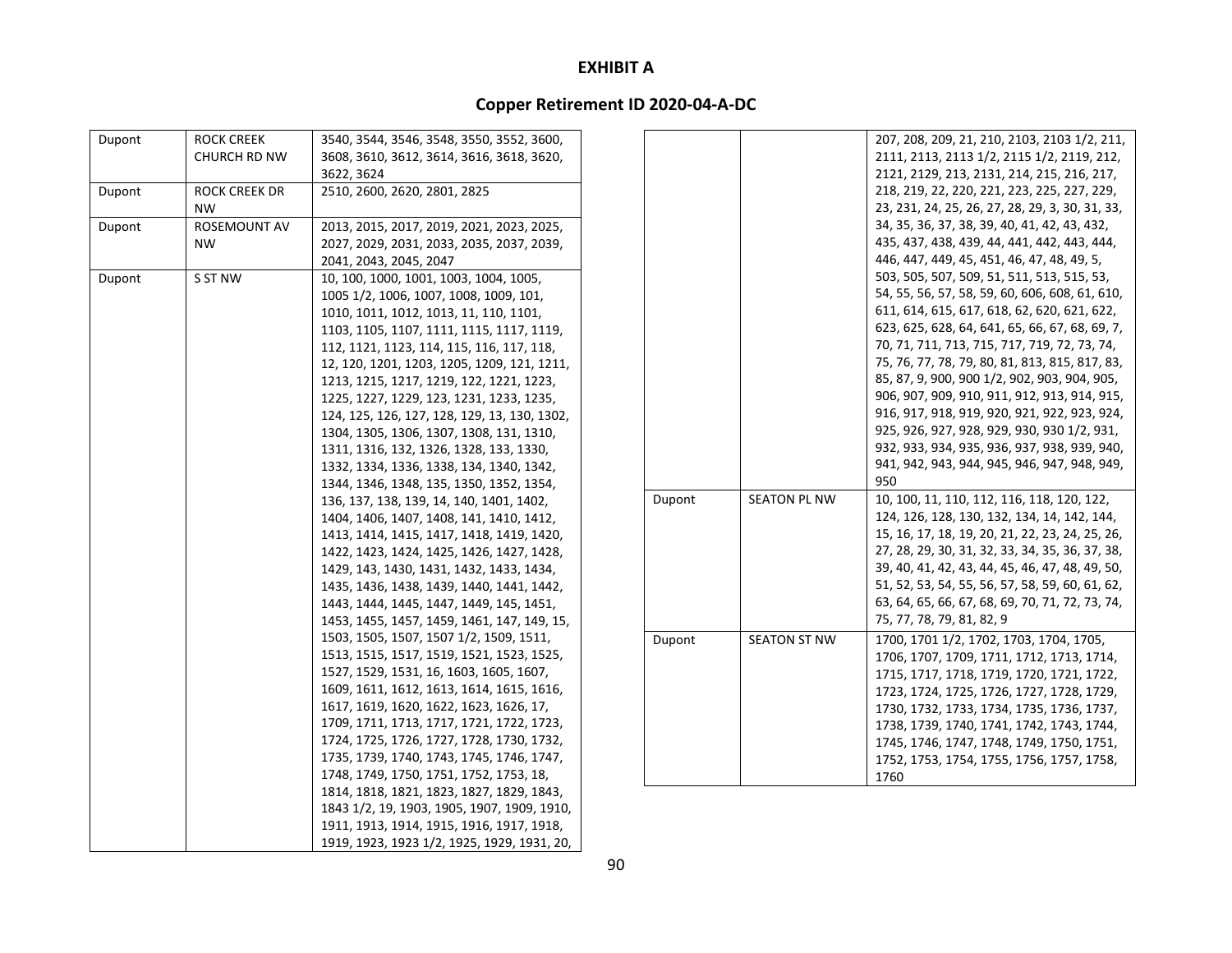## **Copper Retirement ID 2020‐04‐A‐DC**

| Dupont | SHERMAN AV NW | 2317, 2319, 2321, 2325, 2327, 2568, 2601,    | Dupont | <b>SWANN ST NW</b> | 1402, 1404, 1406, 1410, 1412, 1413, 1414, |
|--------|---------------|----------------------------------------------|--------|--------------------|-------------------------------------------|
|        |               | 2603, 2605, 2607, 2609, 2611, 2612, 2613,    |        |                    | 1415, 1416, 1417, 1418, 1419, 1420, 1421, |
|        |               | 2614, 2615, 2616, 2617, 2618, 2619, 2620,    |        |                    | 1422, 1423, 1424, 1425, 1426, 1427, 1428, |
|        |               | 2621, 2622, 2623, 2624, 2625, 2626, 2627,    |        |                    | 1429, 1430, 1431, 1432, 1433, 1434, 1435, |
|        |               | 2629, 2631, 2633, 2707, 2708, 2709, 2710,    |        |                    | 1436, 1437, 1438, 1439, 1439 1/2, 1440,   |
|        |               | 2711, 2712, 2713, 2715, 2716, 2717, 2719,    |        |                    | 1441, 1442, 1443, 1444, 1445, 1446, 1447, |
|        |               | 2720, 2721, 2722, 2723, 2724, 2726, 2727,    |        |                    | 1448, 1449, 1451, 1453, 1455, 1457, 1459, |
|        |               | 2728, 2729, 2730, 2731, 2732, 2734, 2737,    |        |                    | 1461, 1463, 1465, 1501, 1503, 1504, 1505, |
|        |               | 2800, 2801, 2802, 2803, 2804, 2806, 2807,    |        |                    | 1506, 1507, 1508, 1509, 1511, 1512, 1513, |
|        |               | 2809, 2810, 2811, 2812, 2814, 2816, 2821,    |        |                    | 1514, 1515, 1516, 1517, 1518, 1519, 1520, |
|        |               | 2822, 2823, 2824, 2825, 2901, 2903, 2905,    |        |                    | 1521, 1523, 1524, 1526, 1528, 1530, 1532, |
|        |               | 2907, 2909, 2911, 2913, 2915, 2917, 2918,    |        |                    | 1534, 1535, 1536, 1538, 1614, 1616, 1618, |
|        |               | 2919, 2920, 2921, 2923, 3012, 3014, 3018,    |        |                    | 1622, 1624, 1700, 1702, 1704, 1708, 1710, |
|        |               | 3020, 3022, 3024, 3026, 3028, 3030, 3032,    |        |                    | 1714, 1716, 1717, 1718, 1719, 1719 1/2,   |
|        |               | 3108, 3110, 3112, 3114, 3116, 3118, 3120,    |        |                    | 1720, 1721, 1723, 1724, 1725, 1726, 1727, |
|        |               | 3122, 3128, 3212, 3214, 3216, 3218, 3220,    |        |                    | 1729, 1731, 1733, 1734, 1735, 1736, 1737, |
|        |               | 3222, 3226, 3228, 3300, 3322, 3324, 3328,    |        |                    | 1738, 1739, 1741, 1742, 1743, 1744, 1745, |
|        |               | 3332, 3336, 3338, 3400, 3402, 3404, 3408     |        |                    | 1746, 1747, 1748, 1749, 1750, 1750 1/2,   |
| Dupont | SPRING RD NW  | 1008, 1010, 1012, 1014, 1016, 1018, 1020,    |        |                    | 1752, 1752 1/2, 1756, 1758, 1760, 1765,   |
|        |               | 1022, 1024, 1112, 1114, 1116, 1118, 1126,    |        |                    | 1769, 1771, 1771 1/2, 1773, 1773 1/2,     |
|        |               | 1300, 1302, 1308, 1310, 1312, 1318, 900,     |        |                    | 1799, 1800, 1802, 1804, 1806, 1808, 1808  |
|        |               | 902, 904, 906, 908, 910, 912, 914, 916, 918, |        |                    | A, 1810, 1812, 1814, 1816, 1817, 1821,    |
|        |               | 920, 922, 924, 926                           |        |                    | 1821 1/2, 1823, 1824, 1825, 1828, 1830,   |
|        |               |                                              |        |                    | 1831, 1832, 1834, 1836, 1837, 1839        |
|        |               |                                              | Dupont | T ST NW            | 10, 1015, 1016, 1114, 113, 115, 117, 119, |
|        |               |                                              |        |                    | 12, 1201, 1202, 1204, 1205, 1206, 1207,   |
|        |               |                                              |        |                    | 1208, 1209, 121, 1210, 1211, 1212, 1213,  |
|        |               |                                              |        |                    | 1214, 1215, 1217, 1218, 1219, 1221, 1223, |
|        |               |                                              |        |                    | 1225, 1227, 1229, 123, 1231, 1233, 125,   |
|        |               |                                              |        |                    | 127, 129, 1300, 1301, 1302, 1303, 1304,   |
|        |               |                                              |        |                    | 1306, 1307, 1308, 1309, 131, 1310, 1311,  |
|        |               |                                              |        |                    | 1312, 1313, 1315, 1316, 1317, 1318, 1319, |
|        |               |                                              |        |                    | 1320, 1321, 1322, 1323, 1324, 1325, 1326, |
|        |               |                                              |        |                    | 1327, 1328, 1329, 133, 1330, 1331, 1332,  |

1333, 1334, 1335, 1336, 1339, 1340, 1341, 1342, 1343, 1345, 1347, 135, 137, 139, 14, 1406, 141, 1410, 1412, 1413, 1414, 1416, 1418, 1420, 1422, 1424, 1426, 1428, 143, 1430, 1432, 1434, 1436, 1438, 1440, 1442, 1444, 1446, 1448, 145, 1450, 1452, 1454, 1456, 1458, 1460, 1462, 1464, 1466, 147, 149, 1500, 1503, 1505, 1507, 1509, 1512,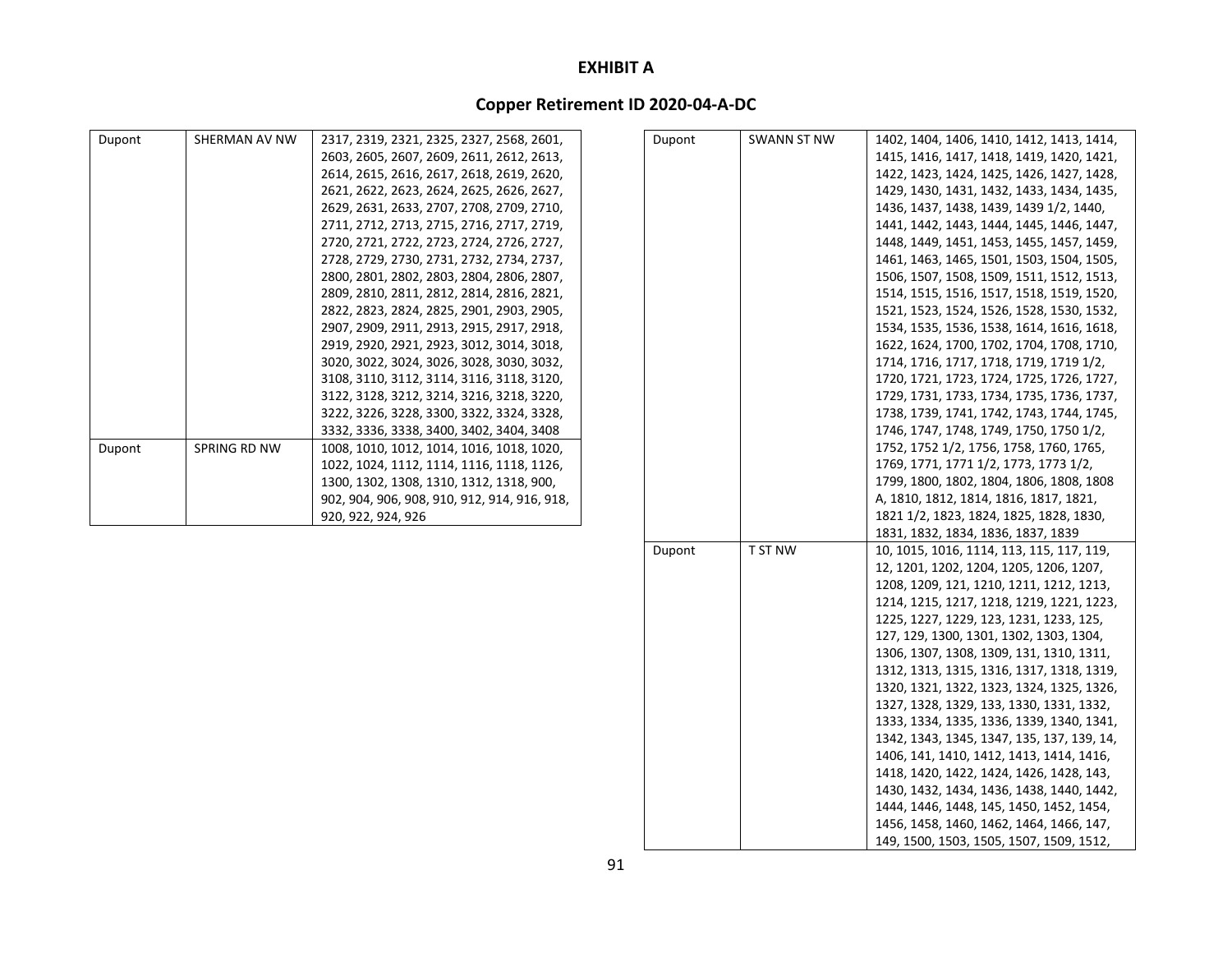|        |                    | 1513, 1514, 1515, 1516, 1517, 1518, 1519,     | Dupont | U ST NW | 1, 1003, 1005, 1007, 101, 1011, 1013, 1015,     |
|--------|--------------------|-----------------------------------------------|--------|---------|-------------------------------------------------|
|        |                    | 1520, 1521, 1522, 1523, 1524, 1525, 1527,     |        |         | 1017, 1019, 1020, 11, 1100, 1102, 1104,         |
|        |                    | 1528, 1529, 153, 1530, 1531, 1532, 1534,      |        |         | 1106, 1108, 1112, 1114, 1116, 112, 113,         |
|        |                    | 1535, 1536, 1537, 1538, 1539, 1540, 1541,     |        |         | 114, 115, 117, 118, 119, 120, 1207, 1208,       |
|        |                    | 1543, 16, 1605, 1607, 1612, 1614, 1616,       |        |         | 121, 1210, 1211, 1214, 122, 1225, 123,          |
|        |                    | 1618, 1620, 17, 1709, 1729, 1729 1/2, 1733,   |        |         | 1231, 1233, 1237, 124, 1241, 125, 127, 129,     |
|        |                    | 1733 1/2, 1734, 1735, 1735 1/2, 1740,         |        |         | 1306, 131, 1310, 1312, 1314, 1316, 1318,        |
|        |                    | 1742, 1744, 1746, 1746 1/2, 1747, 1748,       |        |         | 132, 1320, 1322, 1324, 133, 1334, 1336,         |
|        |                    | 1750, 1751, 1752, 1753, 1754, 1755, 1756,     |        |         | 134, 135, 1353, 1355, 1357, 1359, 136,          |
|        |                    | 1759, 1760, 1761, 1761 1/2, 1762, 1763,       |        |         | 1361, 138, 140, 1408, 1412, 1414, 1418,         |
|        |                    | 1764, 1765, 1766, 1767, 1768, 1770, 1772,     |        |         | 142, 1428, 144, 1441, 146, 148, 15, 1506,       |
|        |                    | 1773, 1774, 1776, 1777, 1778, 18, 1802,       |        |         | 1507, 1510, 1518, 152, 1530, 154, 156, 158,     |
|        |                    | 1806, 1808, 1810, 1812, 1814, 1816, 1817,     |        |         | 1602, 1604, 1606, 1608, 1610, 1626, 1628,       |
|        |                    | 1819, 1826, 1828, 1833, 1838, 19, 20, 201,    |        |         | 1630, 1632, 17, 1700, 1710, 1711, 1714,         |
|        |                    | 208, 21, 210, 211, 212, 213, 214, 215, 217,   |        |         | 1716, 1717, 1718, 1719, 1720, 1721, 1722,       |
|        |                    | 22, 23, 24, 25, 26, 27, 28, 29, 30, 300, 301, |        |         | 1723, 1725, 1727, 1729, 1731, 1732 1/2,         |
|        |                    | 302, 303, 305, 306, 307, 308, 309, 31, 310,   |        |         | 1733, 1734, 1735, 1736, 1737, 1738, 1739,       |
|        |                    | 311, 313, 314, 315, 316, 317, 318, 319, 32,   |        |         | 1741, 1743, 1745, 1746, 1747, 1748, 1749,       |
|        |                    | 320, 321, 322, 323, 325, 326, 327, 328, 329,  |        |         | 1751, 1753, 1754, 1755, 1756, 1757, 1758,       |
|        |                    | 33, 330, 331, 34, 35, 37, 38, 40, 400, 401,   |        |         | 1759, 1760, 1763, 1764, 1765, 1765 1/2,         |
|        |                    | 403, 405, 407, 408, 409, 41, 410, 411, 412,   |        |         | 1769, 1771, 1776, 1778, 19, 21, 23, 25, 27,     |
|        |                    | 413, 415, 416, 417, 418, 42, 420, 421, 43,    |        |         | 29, 3, 301, 309, 31, 311, 313, 315, 316, 317,   |
|        |                    | 45, 46, 48, 49, 50, 500, 501, 502, 503, 504,  |        |         | 318, 319, 32, 320, 321, 322, 323, 324, 325,     |
|        |                    | 505, 507, 509, 510, 512, 514, 516, 517, 518,  |        |         | 326, 327, 328, 329, 33, 330, 331, 332, 333,     |
|        |                    | 52, 520, 522, 524, 525, 54, 56, 58, 60, 600,  |        |         | 334, 335, 336, 338, 34, 340, 35, 36, 37, 38,    |
|        |                    | 608, 610, 612, 614, 616, 618, 62, 624, 631,   |        |         | 39, 40, 400, 401, 402, 403, 404, 405, 406,      |
|        |                    | 633, 64, 66, 68, 70, 715, 719, 721, 723, 725, |        |         | 407, 408, 409, 41, 410, 411, 412, 413, 414,     |
|        |                    | 727, 74, 76, 78, 80, 803, 805, 807, 809, 811, |        |         | 415, 416, 417, 418, 419, 42, 43, 44, 45, 46,    |
|        |                    | 813, 815, 817, 82, 84, 902, 903, 904, 905,    |        |         | 47, 48, 49, 5, 50, 501, 503, 505, 507, 509,     |
|        |                    | 906, 907, 908, 909, 910, 911, 912, 913, 914,  |        |         | 51, 511, 513, 515, 516, 517, 518, 519, 52,      |
|        |                    | 915, 916, 917, 918, 919, 920, 922, 923, 923   |        |         | 520, 521, 522, 523, 524, 525, 526, 527, 528,    |
|        |                    | A, 924, 925, 925 A, 926, 927, 928, 929, 929   |        |         | 529, 53, 530, 531, 533, 535, 54, 55, 56, 57,    |
|        |                    | A, 930, 932, 934, 935, 938, 939, 940, 941,    |        |         | 58, 59, 60, 600, 601, 602, 603, 604, 605,       |
|        |                    | 942, 943, 944, 945, 946, 949                  |        |         | 609, 61, 611, 613, 615, 617, 619, 62, 621, 63   |
| Dupont | THOMAS ST NW       | 111, 113, 115, 116, 117, 117 1/2, 118, 119,   |        |         | 1/2, 64, 65, 66, 67, 68, 69, 7, 70, 71, 72, 73, |
|        |                    | 119 1/2, 120, 121, 121 1/2, 122, 123, 124,    |        |         | 74, 75, 77, 78, 79, 80, 81, 84, 86, 9, 900,     |
|        |                    | 125, 126, 127, 128, 129, 129 1/2, 130, 131,   |        |         | 902, 903, 905, 907, 909, 910, 911, 913, 915,    |
|        |                    | 133, 134, 136, 137, 138, 139, 140, 141, 142,  |        |         | 917, 918, 919, 920, 921, 922, 923, 924, 925,    |
|        |                    | 143, 144, 145, 146, 147, 148, 149, 150, 151,  |        |         | 926, 928, 930                                   |
|        |                    | 152, 154                                      |        |         |                                                 |
| Dupont | <b>TRACY PL NW</b> | 2306, 2312, 2314, 2316, 2320, 2324            |        |         |                                                 |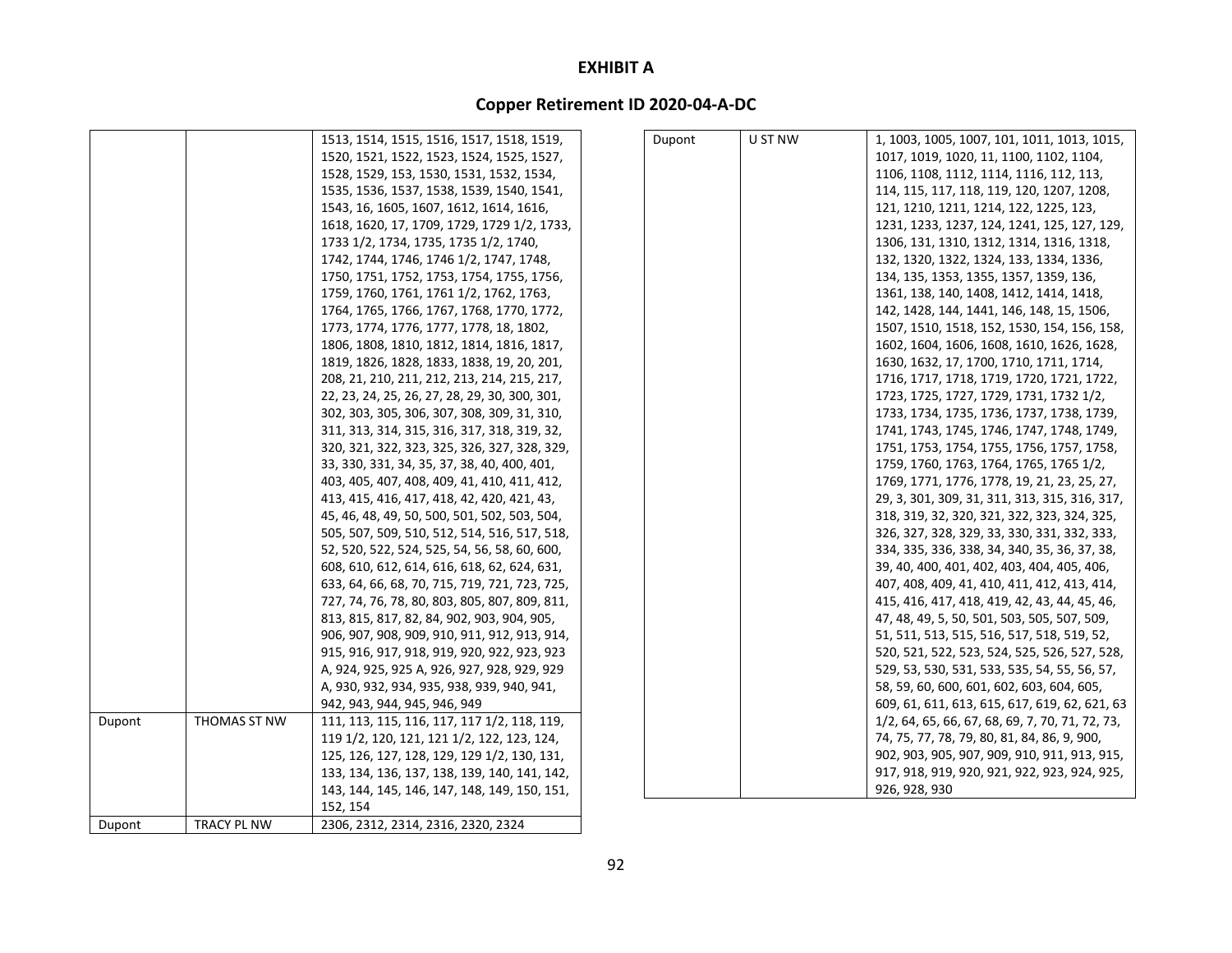| Dupont | UNIVERSITY PL NW     | 2515, 2517, 2517 1/2, 2519, 2521, 2523,         |        |                     | 2021, 2023, 2025, 2027, 2029, 2031, 2100,       |
|--------|----------------------|-------------------------------------------------|--------|---------------------|-------------------------------------------------|
|        |                      | 2550, 2556, 2558, 2560, 2562, 2564, 2566,       |        |                     | 2104, 2106, 2110, 2112                          |
|        |                      | 2568, 2572, 2600, 2602, 2604, 2606, 2608,       | Dupont | <b>VERNON ST NW</b> | 1773, 1815, 1817, 1817 B, 1819, 1821,           |
|        |                      | 2610, 2613, 2614, 2615, 2616, 2617, 2618,       |        |                     | 1831, 1833, 1835, 1837, 1839, 1841, 1843,       |
|        |                      | 2619, 2620, 2621, 2622                          |        |                     | 1845, 1847, 1849, 1851, 1853, 1855              |
| Dupont | V ST NW              | 1, 1000, 1001, 1003, 1005, 1007, 1009,          | Dupont | W ST NW             | 1, 10, 100, 1004, 1006, 1008, 1010, 1014,       |
|        |                      | 1011, 1013, 1015, 11, 1111, 1113, 1115,         |        |                     | 1016, 1018, 1020, 1022, 1024, 11, 1100,         |
|        |                      | 1119, 114, 115, 116, 117, 118, 119, 120,        |        |                     | 1106, 111, 113, 114, 115, 116, 117, 118,        |
|        |                      | 1201, 1203, 1204, 1205, 1206, 1207, 1208,       |        |                     | 119, 12, 120, 1202, 1203, 1204, 1205, 1206,     |
|        |                      | 1208 1/2, 1209, 121, 1210, 1211, 1213,          |        |                     | 1207, 1208, 1209, 1210, 1211, 1212, 1213,       |
|        |                      | 1215, 1217, 1219, 122, 1221, 1223, 1225,        |        |                     | 1214, 1215, 1216, 1217, 1218, 1219, 1220,       |
|        |                      | 1227, 123, 124, 125, 126, 127, 128, 129, 13,    |        |                     | 1221, 1222, 1223, 1224, 1225, 1226, 1227,       |
|        |                      | 130, 1300, 131, 1317, 1319, 132, 1321,          |        |                     | 1228, 1229, 123, 1233, 124, 125, 126, 127,      |
|        |                      | 1323, 1325, 1327, 1329, 133, 1330, 1331,        |        |                     | 128, 129, 13, 130, 1300, 1302, 1304, 1306,      |
|        |                      | 1333, 1335, 1337, 1339, 134, 1341, 1343,        |        |                     | 1307, 1308, 131, 1310, 1312, 1315, 1316,        |
|        |                      | 1345, 1347, 1349, 135, 136, 137, 138, 139,      |        |                     | 132, 1320, 1322, 1324, 1325, 1326, 1328,        |
|        |                      | 1440, 15, 151, 155, 159, 1608, 1610, 1612,      |        |                     | 133, 1330, 1332, 1334, 1336, 1338, 134,         |
|        |                      | 1613, 1614, 1615, 1616, 1617, 1618, 1619,       |        |                     | 1340, 1342, 135, 136, 137, 138, 139, 14,        |
|        |                      | 1621, 1623, 1623 A, 1625, 1627, 1627 1/2,       |        |                     | 1405, 1419, 1421, 1423, 1425, 1427, 1427        |
|        |                      | 1629, 1631, 1633, 1635, 1637, 1639, 1641,       |        |                     | 1/2, 1429, 1431, 1433, 1435, 1437, 1439,        |
|        |                      | 17, 1701, 1704, 1708, 1710, 1712, 1714,         |        |                     | 144, 1441, 1443, 1445, 1447, 1449, 1451,        |
|        |                      | 1716, 1718, 1720, 1722, 1724, 1726, 1728,       |        |                     | 1453, 1455, 146, 148, 15, 150, 152, 154,        |
|        |                      | 1730, 1732, 1734, 1736, 1738, 1740, 1742,       |        |                     | 156, 16, 17, 18, 2, 20, 21, 23, 25, 27, 28, 29, |
|        |                      | 1744, 1746, 1748, 19, 201, 22, 24, 26, 28, 3,   |        |                     | 3, 30, 31, 32, 33, 34, 35, 36, 37, 38, 39, 4,   |
|        |                      | 30, 32, 34, 348, 35, 350, 37, 38, 39, 40, 41,   |        |                     | 40, 41, 42, 43, 44, 45, 46, 47, 48, 49, 5, 50,  |
|        |                      | 42, 43, 44, 45, 46, 47, 49, 5, 50, 51, 52, 53,  |        |                     | 51, 52, 53, 54, 55, 56, 57, 58, 59, 6, 60, 61,  |
|        |                      | 54, 55, 56, 57, 58, 59, 60, 61, 62, 63, 64, 65, |        |                     | 62, 63, 64, 65, 66, 67, 68, 69, 7, 70, 71, 72,  |
|        |                      | 66, 67, 68, 69, 7, 70, 700, 71, 72, 73, 74, 75, |        |                     | 73, 74, 83, 9, 900, 901, 907, 909, 911, 913,    |
|        |                      | 76, 77, 78, 79, 80, 802, 804, 805, 806, 807,    |        |                     | 914, 915, 917, 919, 920, 921, 922, 923, 924,    |
|        |                      | 808, 82, 84, 86, 87, 88, 9, 911, 917, 923       |        |                     | 925, 927                                        |
| Dupont | <b>VERMONT AV NW</b> | 1320, 1322, 1325, 1328, 1333, 1334, 1335,       | Dupont | <b>WALBRIDGE PL</b> | 3171, 3209, 3211, 3213, 3215, 3216, 3217,       |
|        |                      | 1337, 1339, 1341, 1345, 1503, 1505, 1507,       |        | <b>NW</b>           | 3218, 3219, 3220, 3221, 3222, 3223, 3224,       |
|        |                      | 1509, 1511, 1513, 1515, 1515 1/2, 1517,         |        |                     | 3225, 3226, 3227, 3228, 3229, 3230, 3231,       |
|        |                      | 1519, 1523, 1531, 1602, 1604, 1606, 1633,       |        |                     | 3232, 3233, 3234, 3235, 3236                    |
|        |                      | 1703, 1705, 1707, 1709, 1711, 1713, 1801,       | Dupont | WALLACH PL NW       | 1303, 1305, 1307, 1308, 1309, 1310, 1311,       |
|        |                      | 1803, 1805, 1812, 1813, 1814, 1815, 1816,       |        |                     | 1312, 1313, 1314, 1314 1/2, 1315, 1316,         |
|        |                      | 1817, 1818, 1819, 1820, 1821, 1823, 1825,       |        |                     | 1317, 1318, 1319, 1320, 1321, 1322, 1323,       |
|        |                      | 1829, 1831, 1833, 1837, 1838, 1840, 1842,       |        |                     | 1324, 1326, 1328, 1329, 1330, 1331, 1332,       |
|        |                      | 1900, 1901, 1902, 1904, 1906, 1908, 1910,       |        |                     | 1333, 1334, 1335, 1335 B, 1336, 1337,           |
|        |                      | 1935, 1937, 1939, 1941, 1943, 1945, 1947,       |        |                     | 1338, 1339, 1340, 1342, 1344, 1345, 1346,       |
|        |                      | 1949, 2007, 2009, 2011, 2015, 2017, 2019,       |        |                     | 1347, 1348, 1349, 1350, 1351                    |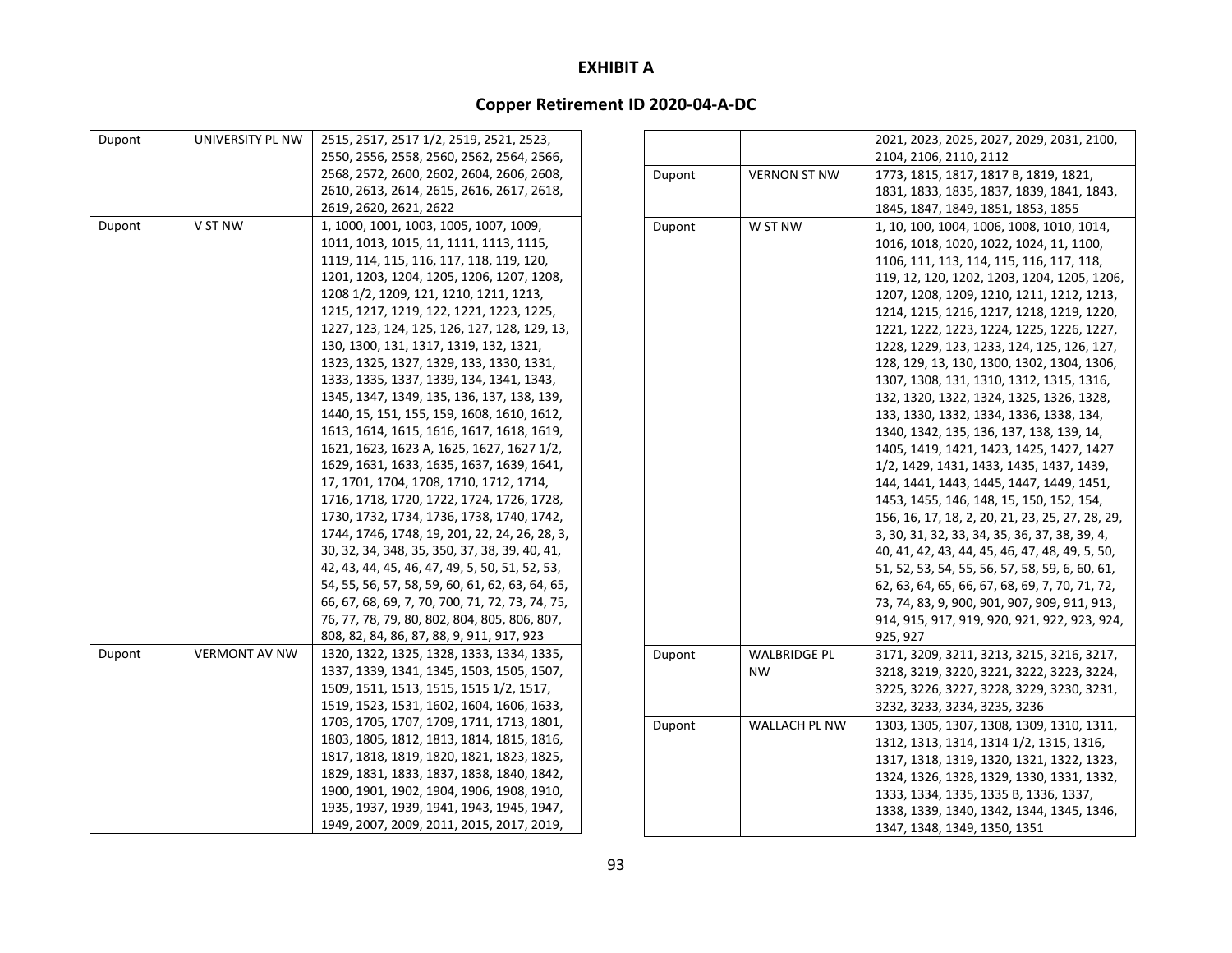## **Copper Retirement ID 2020‐04‐A‐DC**

| Dupont | WARNER ST NW          | 405, 407, 409, 411, 413, 415, 417, 418, 419, |
|--------|-----------------------|----------------------------------------------|
|        |                       | 420, 421, 422, 422 A, 423, 424, 424 A, 425,  |
|        |                       | 426, 428, 429, 430, 431, 432, 433, 434, 435, |
|        |                       | 436, 437, 438, 439, 440, 441, 449            |
| Dupont | <b>WATERSIDE DR</b>   | 2525, 2529, 2531, 2533, 2535, 2537, 2539,    |
|        | NW.                   | 2541                                         |
| Dupont | <b>WESTMINSTER ST</b> | 902, 904, 905, 906, 908, 910, 912, 914, 915, |
|        | <b>NW</b>             | 916, 917, 918, 919, 920, 921, 922, 923, 924, |
|        |                       | 925, 926, 927, 928, 929, 930, 931, 932, 933, |
|        |                       | 934, 935, 936, 937, 938, 939, 940, 941, 942, |
|        |                       | 943, 944, 946, 948, 950, 952                 |
| Dupont | WILLARD ST NW         | 1711, 1713, 1715, 1717, 1717 1/2, 1719,      |
|        |                       | 1720, 1721, 1722, 1722 1/2, 1723, 1725,      |
|        |                       | 1726, 1726 1/2, 1727, 1728, 1730, 1732,      |
|        |                       | 1732 1/2, 1733, 1735, 1737, 1744, 1745,      |
|        |                       | 1746, 1747, 1748, 1749, 1750, 1752, 1753,    |
|        |                       | 1754, 1755, 1756, 1757, 1759, 1760, 1760     |
|        |                       | 1/2, 1761, 1762, 1763, 1764, 1765, 1766,     |
|        |                       | 1767, 1768, 1769, 1770, 1771, 1772, 1773,    |
|        |                       | 1774, 1776, 1778, 1780, 1782                 |
| Dupont | WILTBERGER ST         | 1801, 1803, 1805, 1807, 1809, 1811, 1813,    |
|        | <b>NW</b>             | 1815, 1817, 1819, 1825, 1827, 1829, 1830,    |
|        |                       | 1833, 1835                                   |
| Dupont | <b>WOODLAND DR</b>    | 2804, 2808, 2812, 2815, 2817, 2829, 2839,    |
|        | <b>NW</b>             | 2850, 2855, 2860, 2861, 2871, 2875, 2903,    |
|        |                       | 2905, 2910, 2915, 2919, 2930, 2940, 2991,    |
|        |                       | 3025, 3029, 3033, 3036                       |
|        |                       |                                              |

|               | 2610, 2612, 2614, 2616, 2618, 2620, 2622, |
|---------------|-------------------------------------------|
|               | 2624, 2624 1/2, 2625, 2626, 2626 B, 2627, |
|               | 2628, 2629, 2630, 2631, 2632, 2633, 2635, |
|               | 2637, 2638, 2638 1/2, 2639, 2640, 2640    |
|               | 1/2, 2641, 2642, 2642 1/2, 2643, 2644,    |
|               | 2644 1/2, 2646, 2646 1/2, 2647, 2649,     |
|               | 2650, 2652, 2654, 2700, 2701, 2702, 2703, |
|               | 2704, 2705, 2706, 2707, 2708, 2709, 2710, |
|               | 2713, 2714, 2715, 2716, 2718, 2719, 2720, |
|               | 2721, 2722, 2723, 2724, 2725, 2726, 2727, |
|               | 2728, 2729, 2730, 2731, 2732, 2733, 2734, |
|               | 2735, 2736, 2737, 2738, 2739, 2740, 2741, |
|               | 2742, 2743, 2744, 2745, 2746, 2747, 2748, |
|               | 2749, 2750, 2751, 2752, 2753, 2754, 2755, |
|               | 2756, 2757, 2758, 2759, 2760, 2761, 2762, |
|               | 2763, 2765, 2769, 2771, 2773              |
| WOODLEY RD NW | 2506, 2511, 2515, 2520, 2647, 2649, 2651, |
|               | 2653, 2655, 2657, 2659, 2700, 2703, 2705, |
|               | 2707, 2709, 2711, 2803, 2805, 2809, 2811, |
|               | 2813, 2815, 2817, 2819, 3101, 3105, 3109, |
|               | 3113, 3117                                |
| WYOMING AV NW | 1800, 1802, 1804, 1806, 1808, 1818, 1819, |
|               | 1820, 1821, 1822, 1822 A, 1824, 1825,     |
|               | 1827, 1828, 1829, 1835, 1837, 1839, 1840, |
|               | 1841, 1852, 1854, 1862, 1866, 2126, 2128, |
|               | 2130, 2132, 2134, 2136, 2142, 2146, 2150, |
|               | 2152, 2154, 2200, 2201, 2202, 2203, 2204, |
|               | 2206, 2208, 2209, 2210, 2212, 2214, 2216, |
|               | 2220, 2222, 2323, 2325, 2419, 2425, 2445  |
|               | WOODLEY PL NW                             |

7. **The Copper facilities associated with the following addresses served by Verizon's Wire Center located at 1045 WISCONSIN AVE NW, WASHINGTON, DC 20007 CLLI: WASHDCGT (Georgetown)**

| <b>WC Name</b> | <b>Street</b> | <b>Building Number</b>                                                                                      |
|----------------|---------------|-------------------------------------------------------------------------------------------------------------|
| Georgetown     | 25TH ST NW    | 822, 824, 826, 828, 830, 900, 902, 904, 906,<br>908, 910, 912, 912 1/2, 914, 914 1/2, 916,<br>918, 920, 922 |
| Georgetown     | 26TH ST NW    | 1504, 1510, 1514, 1516, 1518, 1520, 1522,<br>1524, 1526, 1528, 1530                                         |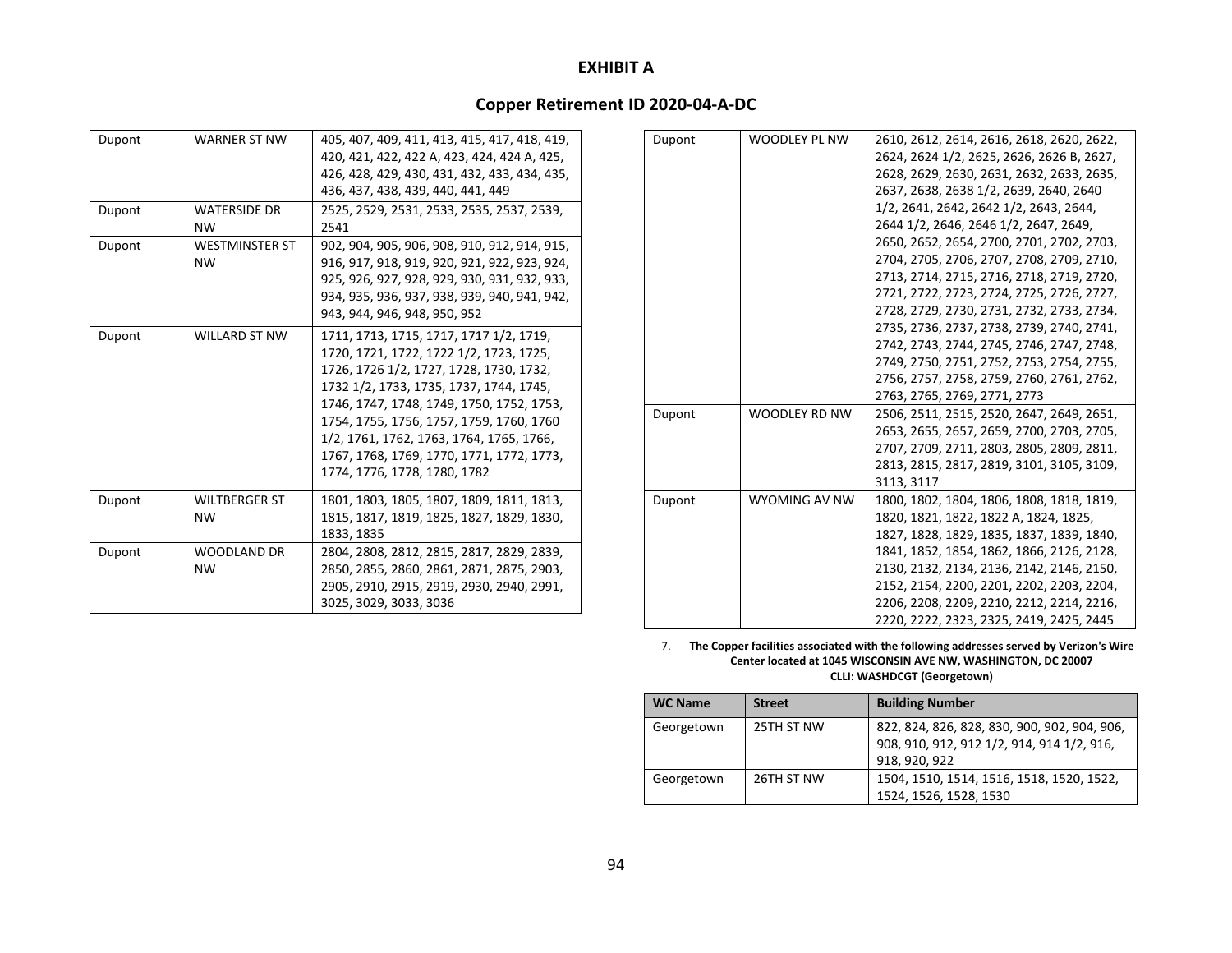|            | 27TH ST NW |                                           |
|------------|------------|-------------------------------------------|
| Georgetown |            | 1246, 1250, 1304, 1306, 1308, 1310, 1312, |
|            |            | 1316, 1320, 1321, 1322, 1324, 1333, 1337, |
|            |            | 1339, 1341, 1342, 1343, 1344, 1345, 1346, |
|            |            | 1354, 1404, 1406, 1408, 1412, 1414, 1422, |
|            |            | 1513, 1517, 1519, 1521, 1523, 1525, 1527, |
|            |            | 1529, 1531, 1539                          |
| Georgetown | 28TH ST NW | 1221, 1225, 1226, 1228, 1230, 1232, 1234, |
|            |            | 1236, 1333, 1335, 1337, 1339, 1341, 1343, |
|            |            | 1345, 1347, 1349, 1351, 1355, 1357, 1363, |
|            |            | 1402, 1405, 1406, 1407, 1408, 1409, 1412, |
|            |            | 1413, 1421, 1423, 1425, 1503, 1505, 1507, |
|            |            | 1509, 1511, 1515, 1517, 1519, 1521, 1523, |
|            |            | 1525, 1600, 1602, 1612                    |
| Georgetown | 29TH ST NW | 1016, 1018, 1020, 1022, 1024, 1026, 1028, |
|            |            | 1030, 1032, 1218, 1220, 1224, 1226, 1228, |
|            |            | 1230, 1234, 1236, 1238, 1240, 1242, 1308, |
|            |            | 1312, 1314, 1320, 1322, 1324, 1326, 1404, |
|            |            | 1405, 1409, 1410, 1411, 1412, 1413, 1414, |
|            |            | 1415, 1421, 1611, 1617, 1620, 1622, 1622  |
|            |            | 1/2, 1624, 1626, 1628, 1650, 1652, 1654,  |
|            |            | 1656, 1658                                |
| Georgetown | 30TH ST NW | 1208, 1212, 1213, 1214, 1215, 1216, 1217, |
|            |            | 1218, 1219, 1221, 1223, 1224, 1225, 1227, |
|            |            |                                           |
|            |            | 1229, 1231, 1233, 1237, 1239, 1241, 1243, |
|            |            | 1245, 1319, 1336, 1403, 1403 1/2, 1409,   |
|            |            | 1411, 1413, 1506, 1510, 1514, 1601, 1605, |
|            |            | 1620, 1624, 1626, 1636, 1638, 1640, 1642, |
|            |            | 1650, 2610                                |
| Georgetown | 31ST PL NW | 2710, 2715, 2720, 2721, 2731              |
| Georgetown | 31ST ST NW | 1025, 1027, 1029, 1031, 1033, 1035, 1039, |
|            |            | 1063, 1065, 1073, 1203, 1208, 1211, 1214, |
|            |            | 1218, 1227, 1231, 1236, 1237, 1238, 1239, |
|            |            | 1241, 1243, 1245, 1249, 1312, 1315, 1510, |
|            |            | 1514, 1516, 1518, 1522, 1671, 1675, 1677, |
|            |            | 1679, 1680, 1681, 1683, 1688, 1696, 1697, |
|            |            | 1698, 1699, 2601, 2604, 2605, 2607, 2610, |
|            |            | 2611, 2622, 2810, 2820                    |

| Georgetown | 32ND ST NW | 1525, 1600, 1602, 1604, 1606, 1608, 1610, |
|------------|------------|-------------------------------------------|
|            |            | 1614, 1618, 1622, 1624, 1626, 1628, 1632, |
|            |            | 1634, 1636, 1638, 1640, 1644, 1646, 1648, |
|            |            | 1654, 1661, 1663, 1665, 1667, 1669, 1669  |
|            |            | 1/2, 1671, 1675, 1677, 1679, 1681, 1683,  |
|            |            | 1684, 1685, 1686, 1687, 1688, 1690, 1691, |
|            |            | 1694, 1696, 2701, 2707, 2712, 2718, 2728, |
|            |            | 2740, 2750, 2760, 2903, 2905, 2908, 2912, |
|            |            | 2916, 3002, 3004, 3006, 3008, 3009, 3010, |
|            |            | 3014                                      |
| Georgetown | 33RD PL NW | 2911, 2914, 2918, 2924, 2926, 2928, 2930  |
| Georgetown | 33RD ST NW | 1214, 1216, 1218, 1222, 1231, 1233, 1234, |
|            |            | 1235, 1236, 1237, 1239, 1243, 1245, 1247, |
|            |            |                                           |
|            |            | 1249, 1310, 1312, 1316, 1318, 1319, 1321, |
|            |            | 1401, 1407, 1409, 1410, 1411, 1412, 1413, |
|            |            | 1415, 1416, 1417, 1418, 1419, 1422, 1423, |
|            |            | 1424, 1425, 1426, 1427, 1430, 1431, 1505, |
|            |            | 1507, 1509, 1511, 1513, 1515, 1517, 1519, |
|            |            | 1521, 1523, 1527, 1529, 1531, 1537, 1541, |
|            |            | 1544, 1545, 1546, 1551, 1552, 1553, 1555, |
|            |            | 1557, 1558, 1559, 1560, 1561, 1562, 1563, |
|            |            | 1564, 1565, 1566, 1568, 1572, 1574, 1619, |
|            |            | 1621, 1623, 1625, 1627, 1629, 1631, 1633, |
|            |            | 1640, 1642, 1644, 1646, 1648, 1650, 1652, |
|            |            | 1654, 1656, 1660, 1662, 1666              |
| Georgetown | 34TH PL NW | 2701, 2705, 2707, 2709, 2711, 2727, 2730, |
|            |            | 2734, 2740, 2801, 2804, 2808, 2809, 2811, |
|            |            | 2812, 2813, 2816, 2820                    |
| Georgetown | 34TH ST NW | 1238, 1242, 1244, 1306, 1310, 1314, 1316, |
|            |            | 1319, 1324, 1326, 1406, 1412, 1414, 1416, |
|            |            | 1554, 1556, 1558, 1570, 1600, 1606, 1608, |
|            |            | 1610, 1612, 1614, 1618, 1620, 1622, 1624, |
|            |            | 1626, 1647, 1649, 1653, 1657, 1659, 1661, |
|            |            | 1663, 1665, 1667, 1671, 1673, 1675, 1686, |
|            |            | 1710, 1712, 1714, 1716, 1717, 1718, 1720, |
|            |            | 1722, 1723, 1724, 1725, 1726, 1727, 1729, |
|            |            | 1731, 1733, 1735, 1737, 2724, 2728, 2732, |
|            |            | 2735, 2804, 2812, 2814, 2901, 2905, 2909, |
|            |            | 2915, 2921, 2923, 2929, 3001, 3003, 3005, |
|            |            | 3007, 3009, 3011                          |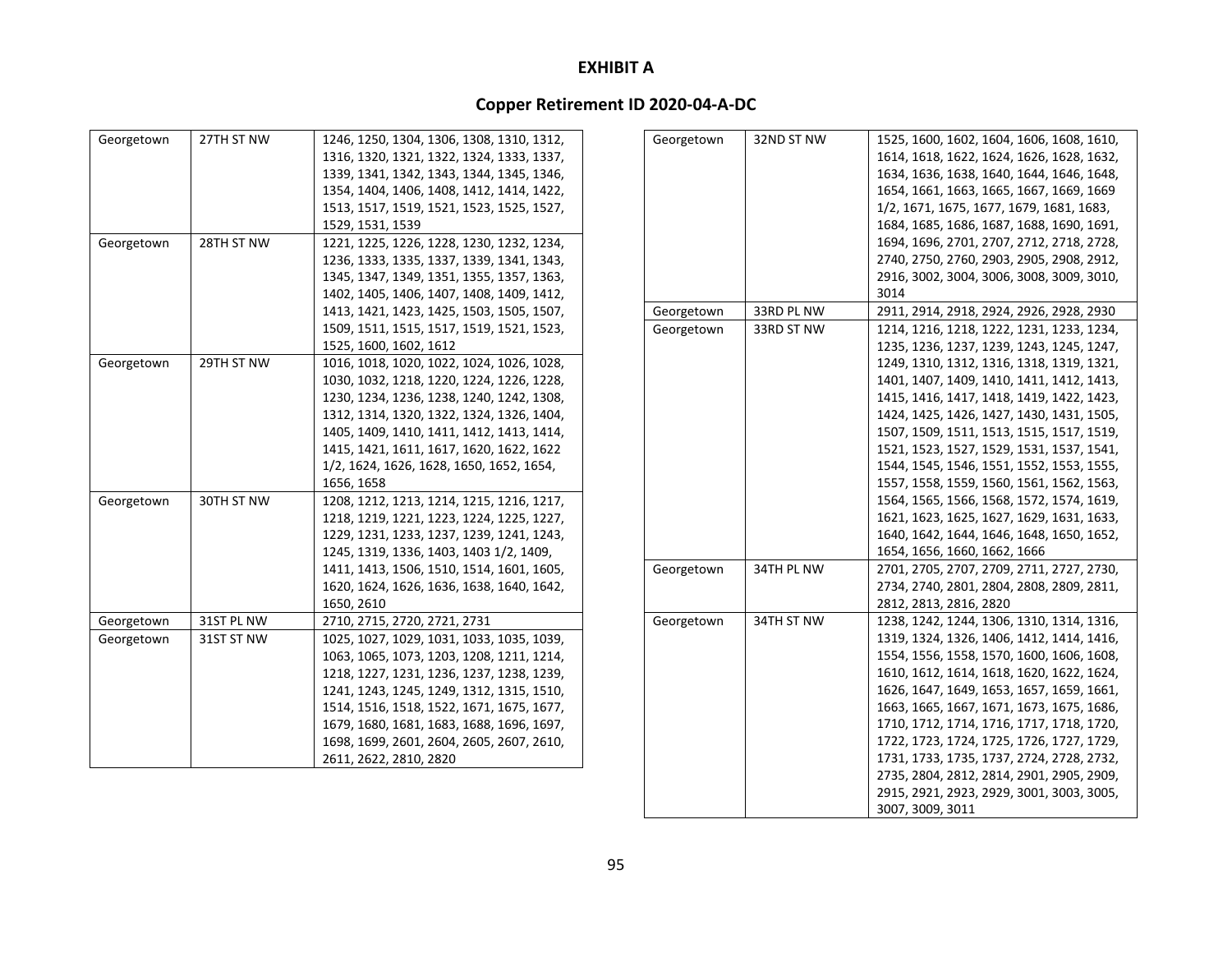# **Copper Retirement ID 2020‐04‐A‐DC**

| Georgetown | 35TH PL NW | 1906, 1907, 1908, 1909, 1910, 1911, 1912, | Georgetown | 37TH ST NW | 1225, 1227, 1229, 1233, 1237, 1239, 1251, |
|------------|------------|-------------------------------------------|------------|------------|-------------------------------------------|
|            |            | 1913, 1915, 1916, 1917, 1918, 1919, 1920, |            |            | 1253, 1255, 1600, 1702, 1703, 1704, 1705, |
|            |            | 1921, 1922, 1923, 1924, 1926, 1928, 1930, |            |            | 1706, 1708, 1709, 1710, 1711, 1712, 1713, |
|            |            | 1932, 1934, 2700, 2708, 2710, 2712, 2714, |            |            | 1714, 1715, 1716, 1717, 1718, 1719, 1720, |
|            |            | 2720                                      |            |            | 1721, 1802, 1803, 1804, 1806, 1807, 1808, |
| Georgetown | 35TH ST NW | 1245, 1247, 1249, 1251, 1253, 1255, 1257, |            |            | 1809, 1810, 1811, 1812, 1813, 1814, 1815, |
|            |            | 1259, 1261, 1263, 1301, 1303, 1305, 1307, |            |            | 1816, 1817, 1818, 1819, 1820, 1821, 1900, |
|            |            | 1309, 1311, 1313, 1315, 1317, 1319, 1320, |            |            | 1901, 1902, 1903, 1904, 1905, 1906, 1907, |
|            |            | 1321, 1322, 1324, 1326, 1327, 1327 1/2,   |            |            | 1908, 1909, 1910, 1911, 1912, 1913, 1914, |
|            |            | 1328, 1329, 1329 1/2, 1330, 1331, 1332,   |            |            | 1915, 1916, 1917, 1918, 1919, 1920, 1921, |
|            |            | 1400, 1404, 1405, 1407, 1408, 1409, 1410, |            |            | 1922, 1923, 1924, 1925, 1926, 1927, 1928, |
|            |            | 1411, 1412, 1413, 1414, 1416, 1419, 1420, |            |            | 1929, 1930, 1931, 1932, 1933, 1934, 1936, |
|            |            | 1422, 1423, 1424, 1425, 1426, 1427, 1601, |            |            | 2000, 2001, 2002, 2003, 2004, 2005, 2006, |
|            |            | 1603, 1605, 1609, 1611, 1613, 1617, 1619, |            |            | 2007, 2009, 2011, 2013, 2015, 2016, 2017, |
|            |            | 1621, 1623, 1627, 1665, 1671, 1675, 1679, |            |            | 2018, 2019, 2020, 2021, 2022, 2023, 2024, |
|            |            | 1681, 1683, 1685, 1687, 1689, 1691, 1693, |            |            | 2026, 2027, 2028, 2029, 2030, 2031, 2032, |
|            |            | 1695, 1704, 1710, 1718, 1724, 1800, 1802, |            |            | 2033, 2034, 2035, 2036, 2037, 2038, 2039, |
|            |            | 1806, 1810, 1812, 1813, 1814, 1818, 1820, |            |            | 2040, 2042, 2043, 2044, 2046, 2048, 2050, |
|            |            | 1822, 1824, 1826, 1900, 1906, 1908, 1912, |            |            | 2052, 2054, 2056, 2058, 2060, 2101, 2103, |
|            |            | 1914, 1920, 1922, 1924, 1932, 1934, 1936, |            |            | 2105, 2107, 2108, 2109, 2110, 2111, 2112, |
|            |            | 1938, 1940, 2733, 2805, 2807, 2809, 2810, |            |            | 2113, 2114, 2116, 2118, 2122, 2124, 2126, |
|            |            | 2811, 2812, 2814                          |            |            | 2130, 2132, 2134, 2136, 2138, 2301, 2303, |
| Georgetown | 36TH PL NW | 2602, 2603, 2604, 2605, 2606, 2607, 2608, |            |            | 2305, 2307, 2316, 2321, 2322, 2323, 2325, |
|            |            | 2609, 2715, 2717, 2721, 2723, 2725, 2806, |            |            | 2326, 2328, 2400, 2402, 2404, 2405, 2406, |
|            |            | 2810, 2812, 2818, 2820                    |            |            | 2407, 2408, 2409, 2410, 2412, 2414, 2416, |
| Georgetown | 36TH ST NW | 1401, 1408, 1409, 1410, 1411, 1412, 1413, |            |            | 2418                                      |
|            |            | 1414, 1415, 1416, 1417, 1418, 1419, 1420, | Georgetown | 38TH ST NW | 1601, 1800, 1811, 1917, 1918, 1919, 1920, |
|            |            | 1421, 1422, 1423, 1424, 1426, 1428, 1430, |            |            | 1921, 1922, 1923, 1924, 1925, 1926, 1927, |
|            |            | 1431, 1432, 1434, 1436, 1438, 1440, 1700, |            |            | 1928, 1929, 1930, 1931, 1932, 1933, 1934, |
|            |            | 1811, 2500, 2556, 2557, 2558, 2560, 2562, |            |            | 1935, 1936, 1937, 1938, 2208, 2210, 2211, |
|            |            | 2602, 2606, 2608, 2700, 2701, 2702, 2706, |            |            | 2212, 2213, 2215, 2216, 2217, 2218, 2219, |
|            |            | 2707, 2708, 2709, 2710, 2711, 2712, 2714, |            |            | 2220, 2221, 2222, 2223, 2224, 2225, 2300, |
|            |            | 2733, 2800                                |            |            | 2301, 2302, 2303, 2304, 2305, 2306, 2307, |
|            |            |                                           |            |            | 2308, 2309, 2716, 2718, 2801, 2807, 2809, |
|            |            |                                           |            |            | 2811, 2812, 2813, 2814, 2815, 2816, 2817, |

2818, 2819, 2821, 2823, 2905, 2912, 2914, 2915, 2918, 2924, 2925, 2926, 2929, 2935,

2965, 2975, 2995, 2999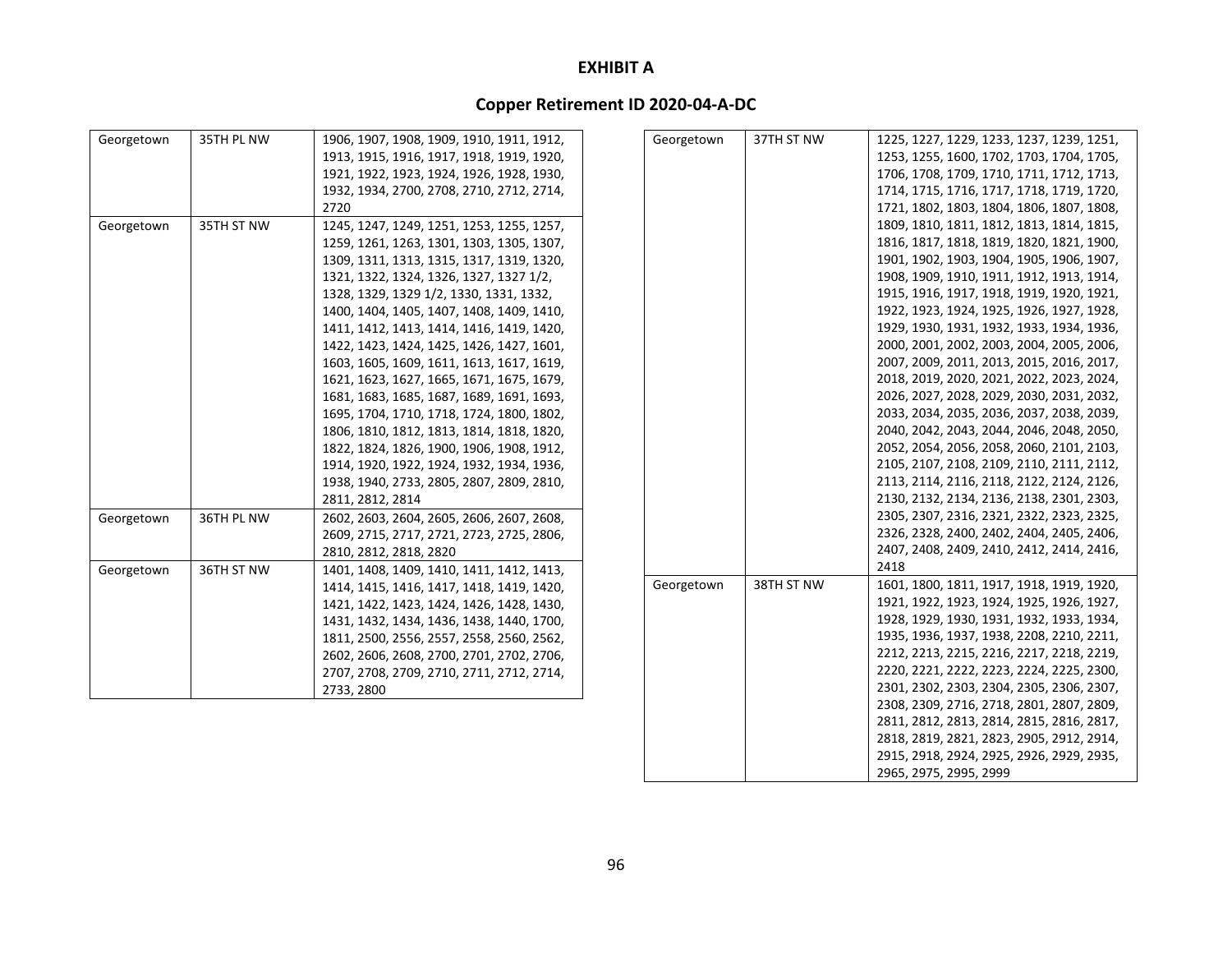# **Copper Retirement ID 2020‐04‐A‐DC**

| Georgetown | 39TH PL NW | 2209, 2210, 2211, 2212, 2213, 2214, 2215, | Georgetown | 44TH ST NW         | 1401, 1405, 1409, 1413, 1414, 1417, 1418, |
|------------|------------|-------------------------------------------|------------|--------------------|-------------------------------------------|
|            |            | 2216, 2217, 2219, 2220, 2221, 2222, 2223, |            |                    | 1421, 1422, 1424, 1425, 1429, 1433, 1437, |
|            |            | 2224, 2225, 2226, 2227, 2228, 2229, 2230, |            |                    | 1441, 1445, 1449, 1503, 1505, 1509, 1511, |
|            |            | 2231, 2232, 2233, 2234, 2235, 2236, 2237, |            |                    | 1513, 1515, 1519, 1521, 1523, 1525, 1527, |
|            |            | 2238, 2239, 2241, 2409, 2411, 2412, 2413, |            |                    | 1529, 1531, 1533, 1535, 1536, 1538, 1540, |
|            |            | 2414, 2415, 2416, 2417, 2418, 2419, 2420, |            |                    | 1542, 1544, 1546, 1548, 1550, 1552, 1554, |
|            |            | 2421, 2422, 2423, 2424, 2425, 2426, 2427, |            |                    | 1563, 1565, 1567, 1569, 1571, 1575, 1577, |
|            |            | 2428, 2429, 2430, 2431, 2432, 2433, 2434, |            |                    | 1579, 1601, 1603, 1607, 1609, 1611, 1613, |
|            |            | 2435, 2436, 2438, 2439, 2440, 2441, 2442, |            |                    | 1615, 1617, 1622, 1624, 1626, 1628, 1630, |
|            |            | 2443, 2444, 2445, 2446, 2447, 2448, 2449, |            |                    | 1632, 1636, 2306, 2310, 2314, 2318, 2400, |
|            |            | 2450, 2451, 2452, 2453, 2454, 2455, 2456, |            |                    | 2406, 2420, 2518, 2520, 2524, 2534, 2538, |
|            |            | 2457, 2458, 2459, 2460                    |            |                    | 2606, 2610, 2632, 2636, 2640, 2706, 2708  |
| Georgetown | 39TH ST NW | 1927, 2209, 2211, 2213, 2215, 2217, 2219, | Georgetown | 45TH ST NW         | 1600, 1605, 1607, 1610, 1611, 1615, 1619, |
|            |            | 2221, 2223, 2225, 2300, 2301, 2303, 2305, |            |                    | 1623, 1630, 1645, 1649, 1655, 1659, 1663, |
|            |            | 2307, 2308, 2309, 2310, 2312, 2314, 2316, |            |                    | 1801, 1804, 1809, 1815, 1820              |
|            |            | 2318, 2322, 2324, 2326, 2328, 2330, 2334, | Georgetown | 46TH ST NW         | 2200, 2201, 2208, 2209, 2213, 2216, 2217, |
|            |            | 2338, 2400, 2408, 2410, 2411, 2412, 2413, |            |                    | 2221, 2225, 2229, 2230, 2233, 2236, 2237, |
|            |            | 2415, 2416, 2417, 2418, 2419, 2420, 2422, |            |                    | 2241, 2242, 2245                          |
|            |            | 2424, 2426, 2428, 2430, 2432, 2434, 2436, | Georgetown | 47TH PL NW         | 1811, 1817, 1820, 1824, 1825, 1829, 1830, |
|            |            | 2440, 2441, 2442, 2443, 2444, 2445, 2446, |            |                    | 1831, 1833, 1840, 1843, 1844, 1845, 1847, |
|            |            | 2447, 2448, 2449, 2450, 2451, 2452, 2454, |            |                    | 1850                                      |
|            |            | 2503, 2505, 2507, 2509, 2511, 2513, 2515, | Georgetown | 47TH ST NW         | 1901, 1909, 1916, 1920, 1933, 2230, 2234, |
|            |            | 2804, 2806, 2810, 2812, 2813, 2814, 2815, |            |                    | 2238, 2240, 2243, 2247                    |
|            |            | 2816, 2817, 2818, 2820, 2822, 2825, 2911, | Georgetown | 48TH ST NW         | 2000, 2001, 2003, 2005, 2007, 2010, 2015, |
|            |            | 2913, 2917, 2919, 2923, 2925              |            |                    | 2032, 2034, 2100, 2104, 2108, 2112, 2222, |
| Georgetown | 40TH PL NW | 2200, 2201, 2204, 2205, 2208, 2209, 2212, |            |                    | 2226, 2231, 2234, 2237, 2238, 2241, 2245, |
|            |            | 2213, 2216, 2217, 2220, 2221, 2224, 2228, |            |                    | 2246, 2254, 2260, 2266, 2354              |
|            |            | 2229, 2232, 2233, 2236, 2237, 2241        | Georgetown | 49TH ST NW         | 2114, 2118, 2205, 2211, 2215, 2216, 2219, |
| Georgetown | 40TH ST NW | 2200, 2204, 2208, 2212, 2216, 2220, 2224, |            |                    | 2220, 2224, 2225, 2227, 2232, 2234, 2235, |
|            |            | 2228, 2232, 2236, 2240, 2243, 2300, 2301, |            |                    | 2236, 2238, 2242, 2243, 2246, 2248, 2301, |
|            |            | 2304, 2308, 2312, 2315, 2316, 2319, 2320, |            |                    | 2323, 2327, 2331, 2335, 2339, 2343, 2347, |
|            |            | 2323, 2328, 2331, 2335, 2346, 2441, 2443, |            |                    | 2351, 2355, 2361, 2367, 2405, 2501, 2715  |
|            |            | 2447, 2449                                | Georgetown | <b>ASHBY ST NW</b> | 4600, 4603, 4610, 4635, 4725, 4900, 4901, |
|            |            |                                           |            |                    | 4918, 4919, 4922, 4940, 4944, 4948, 4954, |

4958

Georgetown | AVON LN NW | 1625, 1641, 1655, 1665, 1675 Georgetown AVON PL NW 1600, 1625, 1641, 1665, 1675

Georgetown BANK ST NW 1218, 1220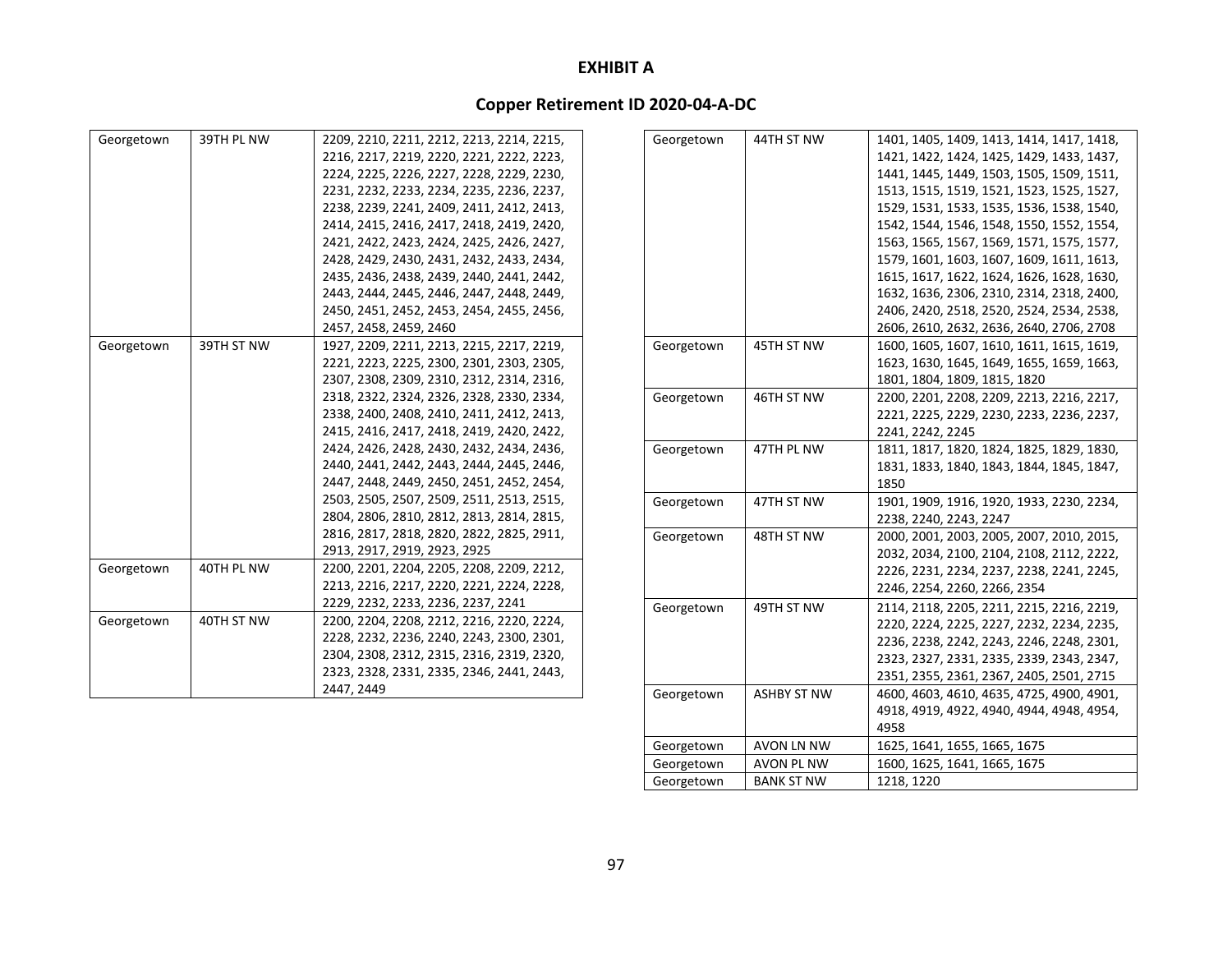| Georgetown | <b>BEECHER ST NW</b> | 3810, 3811, 3812, 3813, 3814, 3815, 3816, |
|------------|----------------------|-------------------------------------------|
|            |                      | 3817, 3818, 3820, 3821, 3822, 3823, 3824, |
|            |                      | 3825, 3826, 3827, 3828, 3829, 3830, 3831, |
|            |                      | 3832, 3833, 3834, 3835, 3836, 3837, 3838, |
|            |                      | 3839, 3840, 3841, 3842, 3843, 3844, 3845, |
|            |                      | 3846, 3847, 3848, 3849, 3850, 3851, 3852, |
|            |                      | 3853, 3854, 3855, 3856, 3857, 3859, 3861, |
|            |                      | 3863, 3865, 3867                          |
| Georgetown | <b>BELLEVUE TERR</b> | 2800, 2801, 2813, 2814, 2815, 2817, 2818, |
|            | <b>NW</b>            | 2819, 2820, 2824, 2825, 2900, 2917, 2919, |
|            |                      | 2921, 2923, 2927, 2934, 2936, 2940, 2942, |
|            |                      | 2944                                      |
|            |                      |                                           |
| Georgetown | BENDING LN NW        | 4801, 4805, 4809, 4813, 4817, 4821, 4825, |
|            |                      | 4829                                      |
| Georgetown | <b>BENTON ST NW</b>  | 3716, 3718, 3720, 3724, 3726, 3728, 3730, |
|            |                      | 3731, 3732, 3734, 3735, 3736, 3737, 3738, |
|            |                      | 3739, 3740, 3741, 3742, 3743, 3744, 3746, |
|            |                      | 3752, 3753, 3754, 3755, 3756, 3757, 3758, |
|            |                      | 3759, 3760, 3761, 3764, 3800, 3801, 3802, |
|            |                      | 3803, 3804, 3806, 3807, 3808, 3809, 3810, |
|            |                      | 3811, 3812, 3813, 3814, 3815, 3816, 3817, |
|            |                      | 3818, 3819, 3820, 3821, 3822, 3823, 3825, |
|            |                      | 3903, 3905, 3906, 3907, 3908, 3910, 3911, |
|            |                      | 3912, 3913, 3914, 3915, 3916, 3917, 3918, |
|            |                      | 3919, 3920, 3921, 3922, 3923, 3924, 3925, |
|            |                      | 3926, 3927, 3928, 3929, 3931, 4011        |
| Georgetown | BERKELEY TERR        | 4700, 4701, 4705, 4709, 4713, 4715, 4727, |
|            | NW                   | 4731, 4733, 4739, 4746, 4747, 4751, 4755, |
|            |                      | 4759, 4763, 4767, 4771                    |
| Georgetown | <b>CALVERT ST NW</b> | 3625, 3714, 3718, 3801, 3803, 3805, 3807, |
|            |                      | 3809, 3810, 3811, 3812, 3813, 3814, 3815, |
|            |                      | 3816, 3817, 3818, 3819, 3820, 3822, 3823, |
|            |                      | 3824, 3825, 3826, 3827, 3828, 3829, 3830, |
|            |                      | 3831, 3832, 3833, 3834, 3835, 3837, 3838, |
|            |                      | 3839, 3840, 3841, 3842, 3843, 3844, 3845, |
|            |                      | 3846, 3848, 3850, 3851, 3852, 3854, 3860, |
|            |                      | 3904, 4012, 4020, 4024, 4030, 4034, 4815, |
|            |                      | 4816, 4830, 4831                          |

| Georgetown | <b>CAMBRIDGE PL</b> | 3004, 3005, 3006, 3007, 3009, 3010, 3011, |
|------------|---------------------|-------------------------------------------|
|            | NW                  | 3012, 3013, 3014, 3015, 3016, 3017, 3018, |
|            |                     | 3019, 3020, 3021, 3022, 3024, 3025, 3026, |
|            |                     | 3027, 3028, 3029, 3031, 3032, 3033, 3034, |
|            |                     | 3035, 3036, 3038, 3040, 3042, 3044        |
| Georgetown | CANAL ST NW         | 3065, 3067, 3069, 3071, 3073, 3075        |
| Georgetown | CATHEDRAL AV        | 3100, 3101, 3102, 3103, 3104, 3105, 3106, |
|            | <b>NW</b>           | 3107, 3108, 3109, 3110, 3111, 3125, 3201, |
|            |                     | 3203, 3207, 3215, 3216, 3219, 3221, 3223, |
|            |                     | 3224, 3300, 3306, 3311, 3700, 3800, 3816, |
|            |                     | 3820, 3828, 3838, 3842, 3846              |
| Georgetown | <b>CATON PL NW</b>  | 1602                                      |
| Georgetown | CECIL PL NW         | 1021, 1023, 1025, 1027, 1029, 1031, 1033, |
|            |                     | 1035, 1037, 1039, 1041, 1043              |
| Georgetown | CHARLESTON          | 4600, 4605, 4606, 4609, 4613, 4618, 4619, |
|            | <b>TERR NW</b>      | 4620, 4625, 4626, 4632, 4634, 4635, 4640, |
|            |                     | 4654, 4658, 4662                          |
| Georgetown | CHERRY HILL LN      | 3217, 3219, 3221                          |
|            | <b>NW</b>           |                                           |
| Georgetown | <b>CLARK PL NW</b>  | 4509, 4513, 4517, 4521, 4525, 4605, 4607, |
|            |                     | 4609, 4611, 4613, 4621, 4625, 4629, 4633, |
|            |                     | 4635, 4641                                |
| Georgetown | CLEVELAND AV        | 3100, 3102, 3104, 3107, 3115, 3121, 3125, |
|            | <b>NW</b>           | 3131, 3148, 3202, 3203, 3205, 3207, 3208, |
|            |                     | 3209, 3216, 3220, 3224, 3226, 3228, 3245, |
|            |                     | 3300, 3302, 3303, 3304, 3305, 3306, 3307, |
|            |                     | 3311, 3313, 3315, 3317, 3319, 3321, 3323, |
|            |                     | 3325, 3327, 3333                          |
|            |                     |                                           |
| Georgetown | DAVIS PL NW         | 4017                                      |
| Georgetown | DAVIS ST NW         | 3501, 3515, 3517, 3521, 3525, 3540, 3604, |
|            |                     | 3612, 3615, 3616, 3624, 3626, 3628, 3643  |
| Georgetown | DEERFIELD RD NW     | 4450                                      |
| Georgetown | <b>DENT PL NW</b>   | 3006, 3008, 3011, 3015, 3017, 3019, 3021, |
|            |                     | 3023, 3025, 3027, 3028, 3029, 3032, 3033, |
|            |                     | 3034, 3035, 3036, 3037, 3038, 3040, 3042, |
|            |                     | 3301, 3303, 3305, 3315, 3319, 3321, 3323, |
|            |                     | 3327, 3331, 3333, 3335, 3341, 3343, 3345, |
|            |                     | 3400, 3402, 3404, 3406, 3408, 3410, 3412, |
|            |                     | 3420, 3422                                |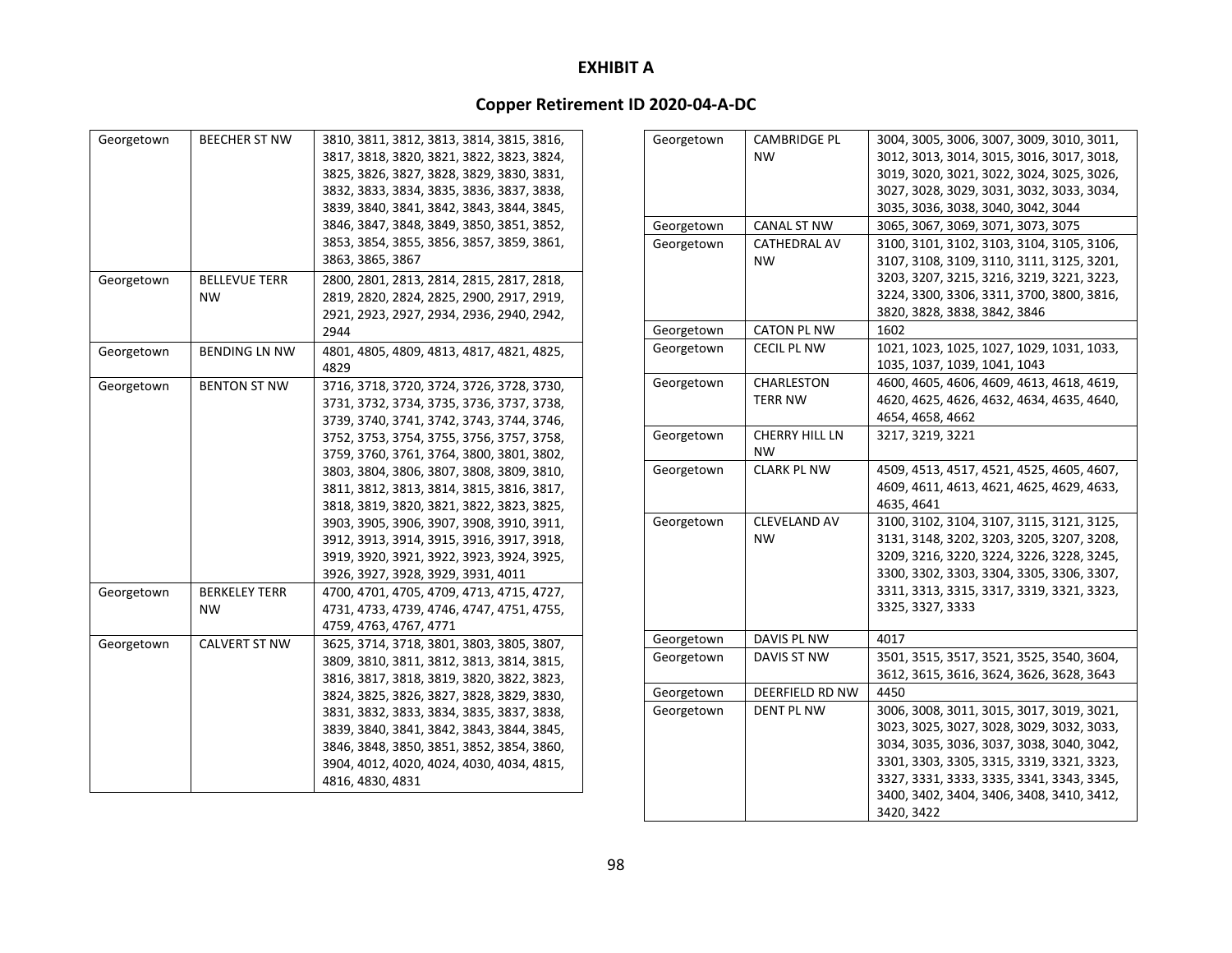| Georgetown | DEXTER ST NW          | 4400, 4401, 4409, 4410, 4415, 4420, 4450, |
|------------|-----------------------|-------------------------------------------|
|            |                       | 4460, 4470, 4480, 4500, 4501, 4505, 4509, |
|            |                       | 4510, 4520, 4521, 4530, 4531, 4540, 4545, |
|            |                       | 4555, 4635, 4641, 4720, 4725, 4750, 4770, |
|            |                       | 4773, 4774, 4777, 4780, 4801, 4814, 4815, |
|            |                       | 4821, 4831, 4840, 4848                    |
| Georgetown | DEXTER TERR NW        | 4801, 4811, 4816, 4824                    |
| Georgetown | <b>DUMBARTON ST</b>   | 2611, 2613, 2620, 2624, 2627, 2701, 2702, |
|            | ΝW                    | 2703, 2704, 2705, 2706, 2707, 2709, 2713, |
|            |                       | 2715, 2719, 2721, 2723, 2731, 2733, 2910, |
|            |                       | 2912, 2920, 3011, 3013, 3016, 3017, 3019, |
|            |                       | 3021, 3023, 3025, 3036, 3038, 3040, 3108, |
|            |                       | 3114, 3116, 3118, 3118 1/2, 3120, 3122,   |
|            |                       |                                           |
|            |                       | 3124, 3126, 3128, 3130, 3134, 3136, 3140, |
|            |                       | 3141, 3143, 3147                          |
| Georgetown | DUNMORE LN NW         | 2151, 2155, 2158, 2159, 2162, 2163, 2166, |
|            |                       | 2167, 2170, 2171, 2175                    |
| Georgetown | EDMUNDS ST NW         | 3520, 3523, 3524, 3525, 3526, 3528, 3530, |
|            |                       | 3532, 3534, 3536, 3537, 3539, 3600, 3620, |
|            |                       | 4400, 4408, 4412, 4416, 4420, 4424, 4428, |
|            |                       | 4432, 4500, 4506, 4512                    |
| Georgetown | ELLIOT PL NW          | 1415 B, 1517, 1519, 1521, 1523, 1525      |
| Georgetown | <b>FOXHALL CRES</b>   | 4821, 4823                                |
|            | <b>NW</b>             |                                           |
| Georgetown | <b>FOXHALL RD NW</b>  | 1400, 1401, 1402, 1403, 1404, 1405, 1406, |
|            |                       | 1407, 1408, 1409, 1411, 1412, 1413, 1414, |
|            |                       | 1415, 1416, 1417, 1418, 1419, 1421, 1422, |
|            |                       | 1423, 1425, 1426, 1427, 1428, 1429, 1430, |
|            |                       | 1431, 1433, 1435, 1436, 1437, 1439, 1440, |
|            |                       | 1442, 1450, 1452, 1504, 1505, 1507, 1508, |
|            |                       | 1511, 1512, 1513, 1516, 1521, 1522, 1533, |
|            |                       | 1535, 1537, 1539, 1541, 1543, 1600, 1605, |
|            |                       | 1607, 1609, 1610, 1613, 1646, 1648, 1650, |
|            |                       | 1656, 1660, 1699, 1709, 1717, 2101, 2105, |
|            |                       | 2107, 2109, 2203, 2207, 2350, 2400, 2401, |
|            |                       | 2425, 2440, 2501, 2507, 2509, 2510, 2601, |
|            |                       | 2700, 2701, 2710, 2811                    |
| Georgetown | <b>FOXVIEW CIR NW</b> | 1904, 1905, 1908, 1909, 1912, 1930, 1931, |
|            |                       | 1934, 1935, 1938, 1939, 1943, 1947, 1950, |
|            |                       | 1951, 1954, 1958, 1962                    |

| Georgetown | <b>FULTON ST NW</b>   | 3404, 3415, 3417, 3503, 3505, 3507, 3528, |
|------------|-----------------------|-------------------------------------------|
|            |                       | 3534, 3606, 3608, 3611, 3629, 3633, 3637, |
|            |                       | 3641, 3713, 3715, 3717, 3719, 3721, 3800, |
|            |                       | 3802, 3804, 3805, 3806, 3807, 3808, 3810, |
|            |                       | 3812, 3814, 3821, 3823, 3825, 3831, 3833  |
| Georgetown | <b>GARFIELD ST NW</b> | 3101, 3104, 3105, 3107, 3108, 3109, 3110, |
|            |                       | 3111, 3125, 3201, 3212, 3221, 3223, 3225, |
|            |                       | 3232, 3301, 3315, 3321, 3325, 3400, 3402, |
|            |                       | 3404, 3406, 3414, 3416, 3418, 3420, 3422, |
|            |                       | 3500, 3506, 3508, 3510, 3512, 3620, 3630, |
|            |                       | 3710, 3712, 3714, 3716, 3718, 3737, 3801, |
|            |                       | 3804, 3805, 3806, 3808, 3809, 3810, 3812, |
|            |                       | 3815, 3817, 3819, 3820, 3821, 3822, 3824, |
|            |                       | 3826, 3827, 3828, 3829, 3830, 3831, 3832, |
|            |                       | 3833, 3835, 3837, 3839, 3841              |
| Georgetown | <b>GREENE PL NW</b>   | 4606, 4607, 4610, 4614, 4615, 4619, 4620, |
|            |                       | 4622, 4625, 4626, 4629, 4630, 4634, 4638, |
|            |                       | 4641, 4642, 4645                          |
| Georgetown | <b>GREENWICH</b>      | 4401, 4403, 4404, 4405, 4406, 4407, 4408, |
|            | <b>PKWY NW</b>        | 4409, 4410, 4411, 4412, 4413, 4414, 4415, |
|            |                       | 4416, 4417, 4418, 4419, 4420, 4421, 4422, |
|            |                       | 4423, 4424, 4425, 4426, 4428, 4429, 4431, |
|            |                       | 4433, 4435, 4437, 4439, 4440, 4441, 4443, |
|            |                       | 4444, 4445, 4446, 4447, 4448, 4449, 4450, |
|            |                       | 4451, 4452, 4453, 4454, 4455, 4457, 4458, |
|            |                       | 4459, 4460, 4461, 4462, 4463, 4464, 4465  |
| Georgetown | HADFIELD LN NW        | 4407, 4411, 4420, 4426, 4430, 4444        |
| Georgetown | <b>HALL PL NW</b>     | 2209, 2213, 2215, 2216, 2217, 2218, 2219, |
|            |                       | 2220, 2221, 2222, 2223, 2224, 2225, 2227, |
|            |                       | 2228, 2229, 2231, 2233, 2235, 2237, 2239, |
|            |                       | 2242                                      |
| Georgetown | <b>HAWTHORNE ST</b>   | 3101, 3102, 3103, 3104, 3105, 3106, 3108, |
|            | <b>NW</b>             | 3109, 3110, 3117                          |
| Georgetown | HOBAN RD NW           | 1700, 1701, 1705, 1709, 1718, 1719, 1722, |
|            |                       | 1723, 1726, 1727, 1731, 1801, 1804, 1805, |
|            |                       | 1808, 1809, 1813, 1817, 1821, 4501, 4505, |
|            |                       | 4508, 4509, 4512, 4513, 4517, 4520        |
| Georgetown | <b>HUGHES MEWS ST</b> | 911, 913, 915, 917, 919, 921, 930         |
|            | <b>NW</b>             |                                           |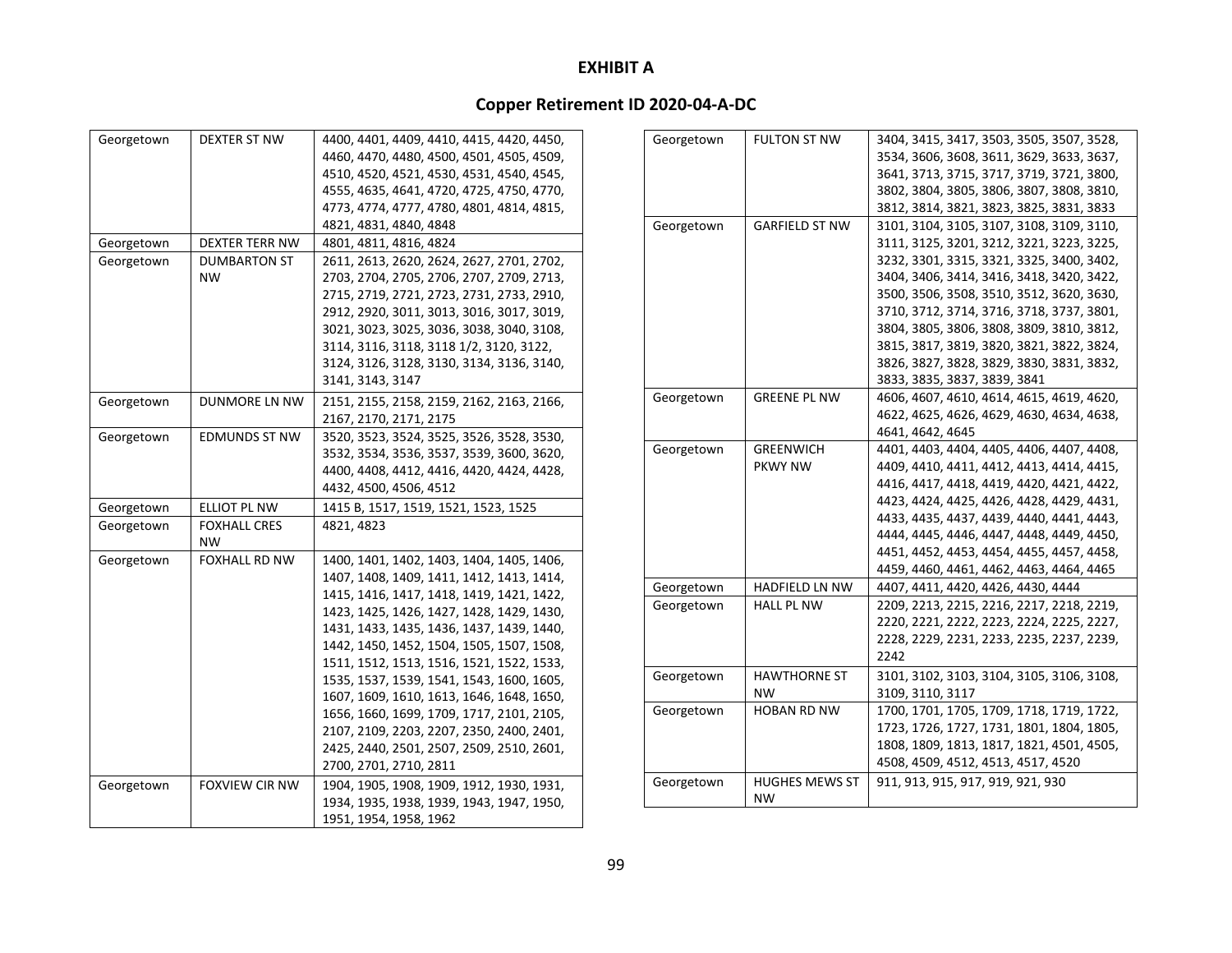### **Copper Retirement ID 2020‐04‐A‐DC**

| Georgetown | <b>HUIDEKOPER PL</b> | 2025, 2027, 2029, 2031, 2033, 2035, 2037, | Georgetown | <b>MACARTHUR</b>     | 4401, 4409, 4411, 4415, 4417, 4419, 4421, |
|------------|----------------------|-------------------------------------------|------------|----------------------|-------------------------------------------|
|            | <b>NW</b>            | 2039, 2041, 2100, 2101, 2102, 2103, 2104, |            | <b>BLVD NW</b>       | 4423, 4425, 4427, 4427 1/2, 4429, 4431,   |
|            |                      | 2106, 2107, 2108, 2109, 2110, 2111, 2112, |            |                      | 4433, 4435, 4437, 4439, 4441, 4447 1/2,   |
|            |                      | 2113, 2115, 2116, 2117, 2118, 2119, 2120, |            |                      | 4449, 4451, 4452, 4457, 4459, 4462, 4464, |
|            |                      | 2305, 2307, 2309, 2310, 2311, 2312, 2313, |            |                      | 4501, 4503, 4505, 4507, 4511, 4513, 4515, |
|            |                      | 2314, 2315, 2316, 2318, 2319, 2320, 2321, |            |                      | 4517, 4517 1/2, 4519, 4527, 4529, 4701,   |
|            |                      | 2322, 2323, 2324, 2325, 2326, 2327, 2328, |            |                      | 4705, 4707, 4711, 4715, 4717, 4721, 4725, |
|            |                      | 2329, 2330, 2331, 2332, 2333, 2334, 2335, |            |                      | 4727, 4729, 4733, 4737, 4741, 4753, 4757, |
|            |                      | 2336, 2337, 2403, 2405, 2407, 2409, 2411, |            |                      | 4761, 4826, 4883, 4887, 4888, 4889, 4890, |
|            |                      | 2413, 2415, 2417, 2419, 2421, 2440, 2442, |            |                      | 4891, 4892, 4895, 4901, 4905, 4913, 4914, |
|            |                      | 2444, 2448, 2450                          |            |                      | 4916, 4927, 4929, 4931, 4931 1/2, 4933,   |
| Georgetown | HUTCHINS PL NW       | 4806, 4811, 4812, 4816, 4819, 4820, 4827, |            |                      | 4937                                      |
|            |                      | 4831, 4832, 4839, 4840, 4841, 4845, 4848  | Georgetown | <b>MANOR PL NW</b>   | 3710, 3712, 3714, 3716                    |
| Georgetown | I ST NW              | 2502, 2503, 2504, 2506, 2507, 2508, 2509, | Georgetown | <b>MASSACHUSETTS</b> | 3411, 3421, 3512, 3516, 3520, 3526, 3532, |
|            |                      | 2511, 2512, 2513, 2514, 2515, 2516, 2517, |            | AV NW                | 3600, 3602, 3604, 3612                    |
|            |                      | 2518, 2520, 2522, 2524, 2526, 2528, 2530, | Georgetown | N ST NW              | 2700, 2701, 2702, 2704, 2706, 2707, 2710, |
|            |                      | 2532, 2635, 2637, 2639                    |            |                      | 2712, 2716, 2718, 2720, 2804, 2905, 2906, |
| Georgetown | <b>INDIAN ROCK</b>   | 4547, 4555, 4560, 4561, 4564, 4565, 4566, |            |                      | 2907, 2908, 2909, 2911, 2913, 2916, 2918, |
|            | <b>TERR NW</b>       | 4568, 4569, 4572, 4573, 4574, 4577, 4582, |            |                      | 2920, 2924, 3028, 3033, 3041, 3043, 3045, |
|            |                      | 4584                                      |            |                      | 3047, 3051, 3107, 3110, 3111, 3113, 3114, |
| Georgetown | <b>KENMORE DR NW</b> | 4600, 4602, 4603, 4604, 4606, 4607, 4608, |            |                      | 3117, 3119, 3121, 3122, 3123, 3126, 3128, |
|            |                      | 4610, 4611, 4615, 4617, 4623, 4627, 4628, |            |                      | 3137, 3139, 3144, 3223, 3225, 3227, 3233, |
|            |                      | 4630, 4631, 4632, 4634, 4635, 4636, 4638, |            |                      | 3234, 3236, 3258, 3262, 3263, 3264, 3265, |
|            |                      | 4639, 4640, 4643, 4647, 4651, 4655, 4659, |            |                      | 3280, 3282, 3284, 3286, 3288, 3301, 3302, |
|            |                      | 4660, 4661, 4663, 4665, 4667, 4669, 4675  |            |                      | 3304, 3307, 3310, 3311, 3312, 3313, 3315, |
| Georgetown | <b>KING PL NW</b>    | 2208, 2211, 2215, 2216, 2220, 2222, 2226, |            |                      | 3316, 3317, 3319, 3320, 3321, 3322, 3325, |
|            |                      | 2300, 2310, 2318, 2319, 2323, 2327, 2330, |            |                      | 3326, 3328, 3331, 3400, 3401, 3402, 3404, |
|            |                      | 2331, 2334, 2335, 2338, 2339, 2343, 2344, |            |                      | 3405, 3406, 3407, 3408, 3409, 3411, 3413, |
|            |                      | 2345, 2349, 2354, 2355, 2358, 2361, 2362, |            |                      | 3414, 3416, 3417, 3418, 3420, 3421, 3422, |
|            |                      | 2366, 2367                                |            |                      | 3608, 3610, 3612, 3616, 3624, 3626, 3628, |
| Georgetown | <b>KLINGLE RD NW</b> | 3202, 3204, 3206, 3210, 3212, 3214, 3215, |            |                      | 3630, 3632                                |
|            |                      | 3216, 3217, 3218, 3219, 3220, 3222, 3223, | Georgetown | NORMANSTONE          | 3005                                      |
|            |                      | 3224, 3225, 3226, 3227, 3229, 3230, 3231, |            | DR NW                |                                           |
|            |                      | 3232, 3233, 3237, 3239, 3241, 3243, 3245  | Georgetown | NORMANSTONE          | 3027, 3031, 3041, 3049, 3053, 3115        |
| Georgetown | L ST NW              | 2512, 2514, 2524, 2526                    |            | <b>TERR NW</b>       |                                           |
| Georgetown | M ST NW              | 2911, 2918, 2928, 2934, 3003, 3005, 3015, |            |                      |                                           |
|            |                      | 3025, 3029, 3039, 3056, 3057, 3058, 3059, |            |                      |                                           |
|            |                      | 3059 A, 3060, 3064, 3068, 3070, 3101,     |            |                      |                                           |
|            |                      | 3125, 3131, 3139, 3237, 3239, 3241, 3245, |            |                      |                                           |
|            |                      | 3249, 3261, 3267                          |            |                      |                                           |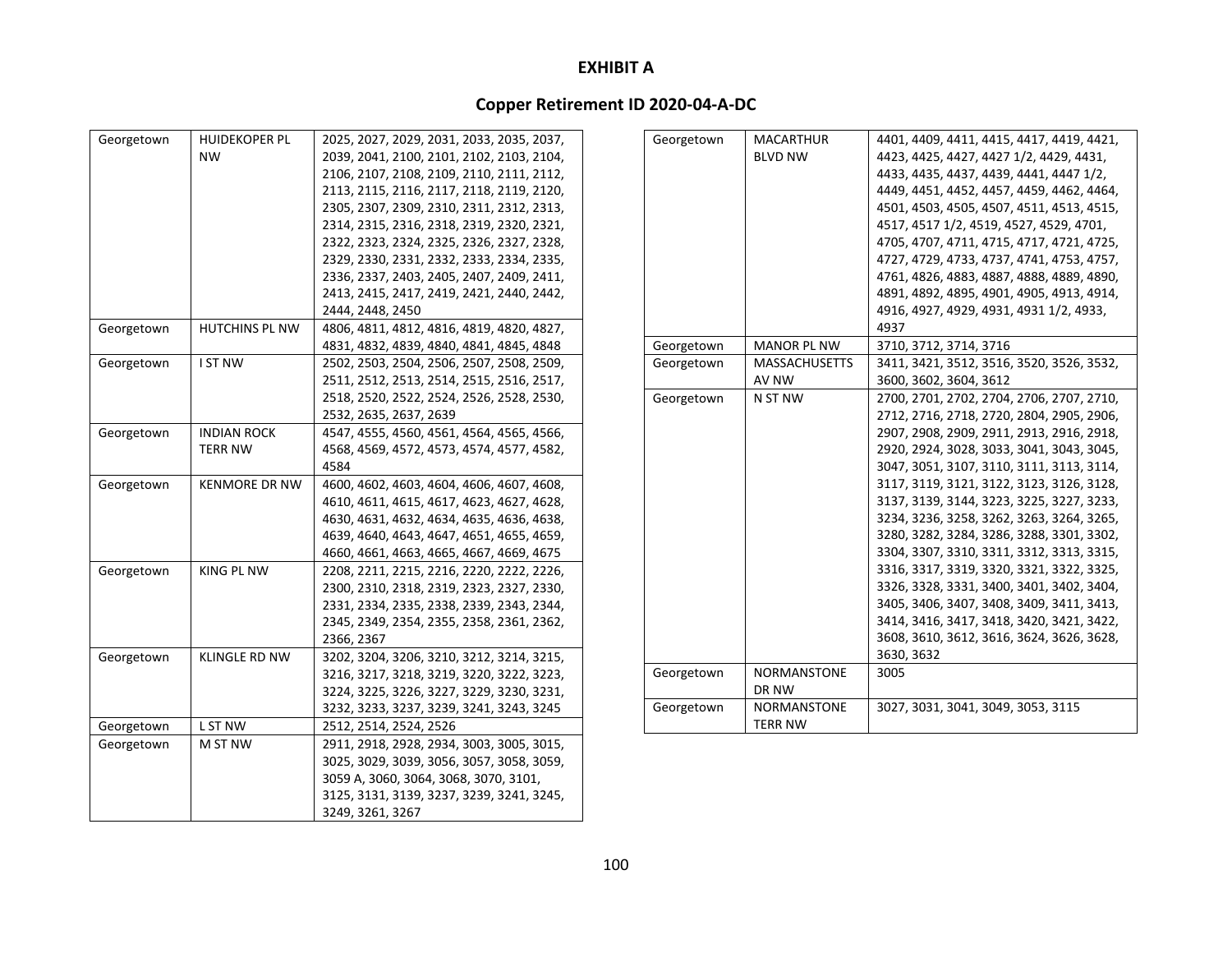## **Copper Retirement ID 2020‐04‐A‐DC**

| Georgetown | O ST NW                | 2700, 2701, 2703, 2704, 2708, 2709, 2710,  | Georgetown | P ST NW        | 2703, 2705, 2707, 2709, 2710, 2711, 2712, |
|------------|------------------------|--------------------------------------------|------------|----------------|-------------------------------------------|
|            |                        | 2712, 2713, 2715, 2716, 2717, 2719, 2721,  |            |                | 2713, 2714, 2715, 2716, 2717, 2718, 2721, |
|            |                        | 2722, 2723, 2726, 2728, 2730, 2737, 2805,  |            |                | 2722, 2724, 2725, 2726, 2727, 2728, 2729, |
|            |                        | 2807, 2809, 2811, 2911, 2915, 2917, 3012,  |            |                | 2730, 2731, 2732, 2733, 2734, 2735, 2736, |
|            |                        | 3014, 3016, 3018, 3020, 3022, 3024, 3026,  |            |                | 2739, 2800, 2802, 2804, 2806, 2812, 2816, |
|            |                        | 3028, 3030, 3032, 3034, 3036, 3040, 3136,  |            |                | 2900, 2902, 2904, 2906, 2914, 2926, 2928, |
|            |                        | 3138, 3138 1/2, 3140, 3140 1/2, 3142, 3142 |            |                | 3007, 3009, 3011, 3013, 3015, 3017, 3019, |
|            |                        | 1/2, 3144, 3144 1/2, 3146, 3146 1/2, 3148, |            |                | 3021, 3023, 3025, 3115, 3121, 3127, 3129, |
|            |                        | 3148 1/2, 3158, 3160, 3215, 3216, 3218,    |            |                | 3131, 3236, 3237, 3238, 3239, 3240, 3241, |
|            |                        | 3220, 3222, 3226, 3228, 3230, 3232, 3238,  |            |                | 3243, 3245, 3264, 3268, 3270, 3272, 3273, |
|            |                        | 3248, 3249, 3250, 3252, 3253, 3254, 3255,  |            |                | 3274, 3306, 3310, 3312, 3320, 3322, 3326, |
|            |                        | 3257, 3258, 3259, 3261, 3263, 3265, 3300,  |            |                | 3332, 3334, 3400, 3410, 3414, 3420, 3424, |
|            |                        | 3301, 3303, 3306, 3307, 3309, 3314, 3315,  |            |                | 3426, 3428, 3430, 3432, 3500, 3512, 3514, |
|            |                        | 3317, 3322, 3323, 3327, 3336, 3400, 3408,  |            |                | 3518, 3520, 3522, 3524, 3526, 3600, 4334, |
|            |                        | 3410, 3412, 3414, 3416, 3418, 3420, 3422,  |            |                | 4350, 4400, 4411, 4415, 4416, 4419, 4423, |
|            |                        | 3424, 3426, 3428, 3500, 3506, 3508, 3509,  |            |                | 4424, 4427, 4429, 4431, 4433, 4435, 4437, |
|            |                        | 3510, 3511, 3513, 3515, 3517, 3519, 3523,  |            |                | 4439, 4441, 4443, 4445, 4447              |
|            |                        | 3525, 3527, 3529, 3531, 3533, 3535, 3601,  | Georgetown | POPLAR ST NW   | 2704, 2705, 2710, 2712, 2714 1/2, 2716,   |
|            |                        | 3609, 3611, 3613, 3615, 3617, 3621, 3623   |            |                | 2718, 2719, 2720, 2721, 2722, 2724, 2725, |
| Georgetown | <b>OBSERVATORY CIR</b> | 47, 49, 53, 54, 55, 65, 67, 69, 75         |            |                | 2726                                      |
|            | <b>NW</b>              |                                            | Georgetown | POTOMAC AV NW  | 4501, 4503, 4509, 4511, 4513, 4515, 4517, |
| Georgetown | <b>OBSERVATORY PL</b>  | 2117, 2119, 2120, 2121, 2123, 2125, 2127,  |            |                | 4863, 4865, 4871, 4875, 4879, 4887, 4891, |
|            | <b>NW</b>              | 2129, 2201, 2203, 2205, 2207, 2209, 2211,  |            |                | 4895, 4897, 4899, 4903, 4905, 4907        |
|            |                        | 2214, 2215, 2216, 2217, 2218, 2219, 2220,  | Georgetown | POTOMAC ST NW  | 1217, 1230, 1232, 1234, 1237, 1241, 1242, |
|            |                        | 2221, 2222, 2223, 2224, 2225, 2226, 2227,  |            |                | 1244, 1313, 1316                          |
|            |                        | 2228, 2229, 2230, 2231, 2232, 2233, 2234,  | Georgetown | PROSPECT ST NW | 3222, 3224, 3228, 3244, 3248, 3250, 3252, |
|            |                        | 2235, 2236, 2237, 2239, 2240, 2241, 2242,  |            |                | 3254, 3255, 3265, 3267, 3271, 3275, 3277, |
|            |                        | 2243, 2245, 2411, 2412, 2413, 2414, 2415,  |            |                | 3300, 3301, 3302, 3303, 3304, 3306, 3308, |
|            |                        | 2416, 2417, 2418, 2420, 2421, 2424, 2426   |            |                | 3312, 3314, 3316, 3317, 3318, 3319, 3320, |
| Georgetown | <b>OLIVE ST NW</b>     | 2706, 2708, 2710, 2714, 2718, 2720, 2722,  |            |                | 3322, 3324, 3326, 3328, 3409, 3411, 3413, |
|            |                        | 2724, 2726, 2730, 2732, 2734, 2803, 2805,  |            |                | 3415, 3417, 3419, 3421, 3425, 3611, 3613, |
|            |                        | 2807, 2811, 2813, 2901, 2905, 2907, 2909,  |            |                | 3614, 3615, 3615 1/2, 3616, 3617, 3618,   |
|            |                        | 2910, 2911, 2912, 2913, 2914, 2915, 2916,  |            |                | 3619, 3621, 3623, 3625, 3627, 3629, 3630, |
|            |                        | 2917, 2918, 2919, 2920, 2921               |            |                | 3631, 3632                                |
|            |                        |                                            | Georgetown | Q LN NW        | 4500, 4501, 4508, 4512, 4515, 4516, 4519, |

4520, 4523, 4527

4522, 4526, 4527, 4530, 4531, 4534

Georgetown Q PL NW 4507, 4508, 4510, 4511, 4512, 4515, 4518,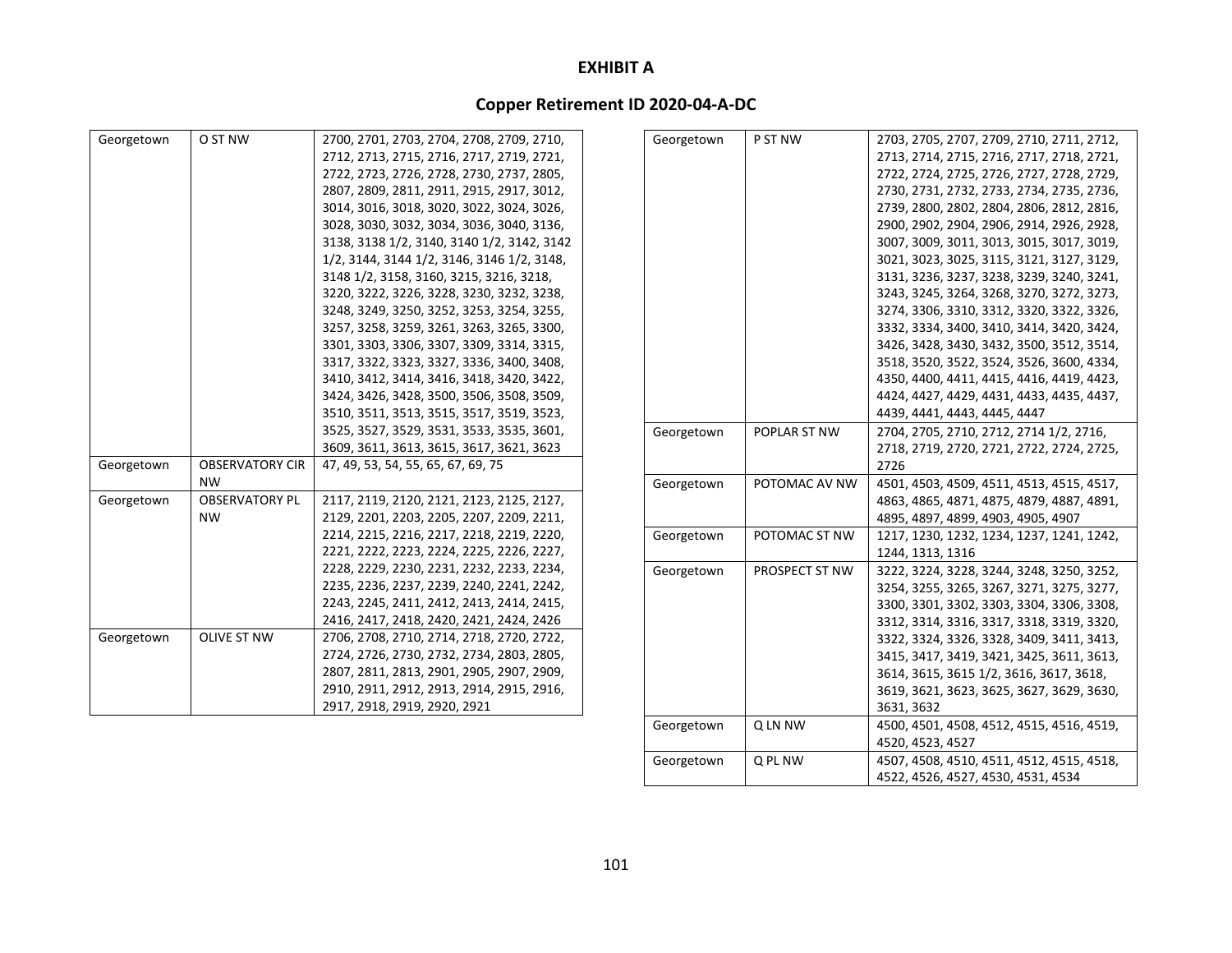# **Copper Retirement ID 2020‐04‐A‐DC**

| Georgetown | Q ST NW | 2512, 2803, 2805, 2807, 2815, 2817, 2901, | Georgetown | <b>RESERVOIR RD</b>         | 3217, 3219, 3223, 3225, 3229, 3231, 3234, |
|------------|---------|-------------------------------------------|------------|-----------------------------|-------------------------------------------|
|            |         | 2903, 2905, 2907, 2909, 2911, 2915, 2919, |            | <b>NW</b>                   | 3236, 3238, 3240, 3242, 3308, 3312, 3314, |
|            |         | 2921, 2923, 3007, 3012, 3013, 3015, 3021, |            |                             | 3316, 3318, 3320, 3324, 3326, 3328, 3330, |
|            |         | 3023, 3029, 3032, 3035, 3108, 3134, 3136, |            |                             | 3334, 3336, 3338, 3340, 3342, 3346, 3419, |
|            |         | 3140, 3142, 3144, 3146, 3148, 3244, 3246, |            |                             | 3703, 3705, 3707, 3709, 3711, 3713, 3715, |
|            |         | 3248, 3250, 3252, 3254, 3256, 3300, 3402, |            |                             | 3717, 3719, 3721, 3723, 3725, 3727, 3729, |
|            |         | 3403, 3405, 3406, 3407, 3409, 3411, 3412, |            |                             | 4402, 4404, 4412, 4414, 4416, 4418, 4420, |
|            |         | 3413, 3415, 3421, 3423, 3429, 4400, 4409, |            |                             | 4422, 4424, 4426, 4430, 4432, 4434, 4436, |
|            |         | 4411, 4413, 4414, 4415, 4416, 4417, 4418, |            |                             | 4438, 4440, 4442, 4444, 4446, 4448, 4450, |
|            |         | 4419, 4420, 4421, 4422, 4423, 4424, 4425, |            |                             | 4452, 4454, 4456, 4458, 4460, 4462, 4464, |
|            |         | 4426, 4427, 4428, 4430, 4431, 4432, 4433, |            |                             | 4466, 4468, 4470, 4472, 4474, 4476, 4478, |
|            |         | 4435, 4436, 4438, 4440, 4442, 4444, 4445, |            |                             | 4604, 4612, 4620, 4624, 4628, 4632, 4636, |
|            |         | 4446, 4447, 4448, 4449, 4451, 4452, 4453, |            |                             | 4640, 4644, 4660, 4664, 4700, 4702, 4707, |
|            |         | 4454, 4455, 4457, 4458, 4465, 4469, 4473, |            |                             | 4708, 4710, 4711, 4712, 4712 1/2, 4714,   |
|            |         | 4477, 4481, 4485, 4507, 4513, 4515, 4519, |            |                             | 4718, 4720, 4733, 4737, 4741, 4744, 4745, |
|            |         | 4523, 4527, 4531, 4535, 4617, 4620, 4621, |            |                             | 4748, 4752, 4756, 4760, 4764, 4770, 4815, |
|            |         | 4624, 4628, 4632, 4633, 4636, 4637, 4639, |            |                             | 4817, 4819, 4823, 4825, 4827, 4831, 4833, |
|            |         | 4640, 4643, 4645, 4649, 4651              |            |                             | 4835, 4837, 4839, 4840, 4841, 4843, 4844, |
| Georgetown | R ST NW | 2908, 2910, 3000, 3002, 3028, 3030, 3032, |            |                             | 4845, 4846, 4848, 4850, 4851, 4852, 4854, |
|            |         | 3046, 3048, 3056, 3058, 3102, 3114, 3317, |            |                             | 4855, 4862, 4866, 4870, 4872, 4928        |
|            |         | 3323, 3401, 3405, 3407, 3409, 3411, 3413, | Georgetown | S ST NW                     | 3509, 3511, 3513, 3515, 3516, 3517, 3518, |
|            |         | 3417, 3421, 3511, 3513, 3515, 3517, 3519, |            |                             | 3519, 3520, 3521, 3523, 3524, 3525, 3526, |
|            |         | 3521, 3523, 3525, 3527, 3529, 3531, 3533, |            |                             | 3530, 3532, 3534, 3536, 3537, 3538, 3540, |
|            |         | 3535, 3537, 3539, 3605, 3607, 3609, 3611, |            |                             | 3541, 3542, 3543, 3544, 3601, 3602, 3603, |
|            |         | 3623, 3627, 3629, 3631, 3633, 3635, 3641, |            |                             | 3604, 3605, 3606, 3607, 3608, 3609, 3610, |
|            |         | 3700, 3701, 3702, 3704, 3706, 3708, 3712, |            |                             | 3611, 3612, 3613, 3614, 3616, 3617, 3618, |
|            |         | 3713, 3714, 3715, 3716, 3717, 3718, 3719, |            |                             | 3619, 3620, 3621, 3622, 3623, 3624, 3625, |
|            |         | 3720, 3721, 3722, 3723, 3724, 3725, 3726, |            |                             | 3626, 3627, 3628, 3629, 3635, 3636, 3700, |
|            |         | 3728, 3729, 3730, 3731, 3732, 3733, 3734, |            |                             | 3701, 3703, 3704, 3705, 3706, 3707, 3708, |
|            |         | 3735                                      |            |                             | 3709, 3710, 3711, 3712, 3713, 3714, 3715, |
|            |         |                                           |            |                             | 3716, 3717, 3718, 3720, 3721, 3722, 3723, |
|            |         |                                           |            |                             | 3724, 3725, 3726, 3803, 3805, 3807, 3809, |
|            |         |                                           |            |                             | 3811, 3813, 3815, 3817, 3819, 3821, 3825, |
|            |         |                                           |            |                             | 3829, 3831, 3833, 3835                    |
|            |         |                                           | Georgetown | SAINT MARYS PL<br><b>NW</b> | 3643, 3645                                |
|            |         |                                           | Georgetown | SALEM LN NW                 | 4465, 4470, 4471, 4474, 4477, 4478, 4482, |
|            |         |                                           |            |                             | 4483, 4489, 4500, 4501, 4504, 4507, 4508, |
|            |         |                                           |            |                             | 4512, 4517, 4519, 4520, 4524              |

Georgetown SCOTT PL NW 3210, 3222

Georgetown SURREY LN NW 1700, 1701, 1703, 1704, 1705, 1707, 1708,

1709, 1710, 1711, 1712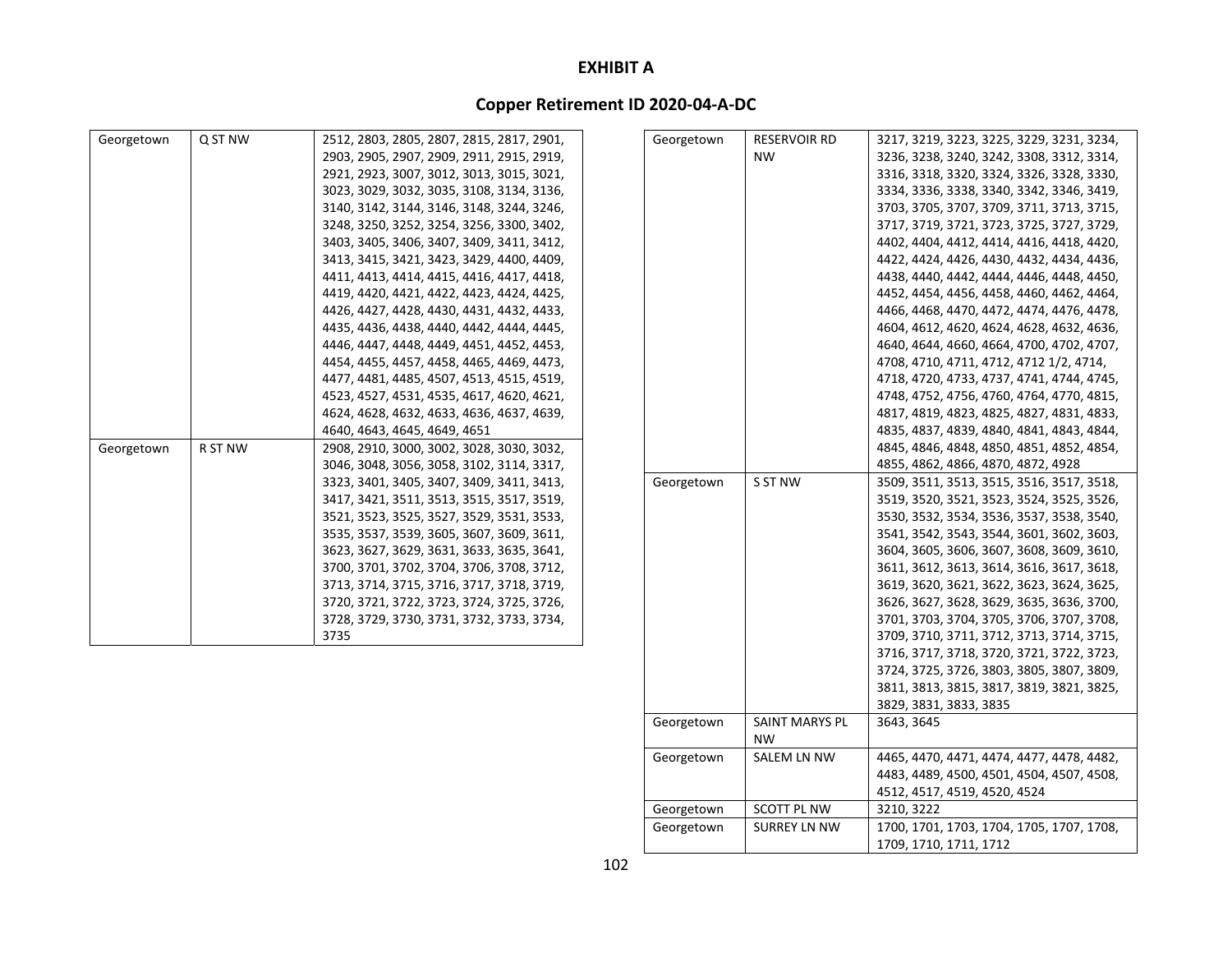| Georgetown | T ST NW         | 3500, 3502, 3504, 3505, 3506, 3507, 3508, | Georgetown | V ST NW               | 4800, 4808, 4809, 4812, 4813, 4815, 4817, |
|------------|-----------------|-------------------------------------------|------------|-----------------------|-------------------------------------------|
|            |                 | 3509, 3510, 3511, 3512, 3513, 3514, 3515, |            |                       | 4819, 4821, 4823, 4825, 4827, 4845, 4909, |
|            |                 | 3516, 3517, 3518, 3519, 3520, 3521, 3523, |            |                       | 4911, 5001, 5003, 5011, 5013, 5015, 5018, |
|            |                 | 3525, 3526, 3527, 3528, 3529, 3531, 3532, |            |                       | 5021, 5022, 5023, 5025, 5029, 5031, 5033  |
|            |                 | 3533, 3534, 3535, 3536, 3537, 3538, 3539, | Georgetown | <b>VIRGINIA AV NW</b> | 2601                                      |
|            |                 | 3540, 3541, 3542, 3546, 3548, 3550, 3552, | Georgetown | <b>VOLTA PL NW</b>    | 3210, 3212, 3213, 3214, 3215, 3216, 3217, |
|            |                 | 3554, 3600, 3601, 3602, 3603, 3604, 3605, |            |                       | 3218, 3219, 3221, 3223, 3225, 3227, 3229, |
|            |                 | 3606, 3607, 3608, 3609, 3610, 3611, 3612, |            |                       | 3231, 3303, 3411, 4411, 4412, 4413, 4414, |
|            |                 | 3613, 3614, 3615, 3616, 3617, 3618, 3619, |            |                       | 4416, 4417, 4418, 4419, 4420, 4421, 4422, |
|            |                 | 3620, 3621, 3622, 3623, 3624, 3625, 3626, |            |                       | 4423, 4424, 4425, 4426, 4427, 4428, 4429, |
|            |                 | 3627, 3628, 3629, 3636, 3700, 3712, 3713, |            |                       | 4430, 4431, 4432, 4433, 4434, 4435, 4437, |
|            |                 | 3714, 3715, 3716, 3717, 3718, 3719, 3720, |            |                       | 4438, 4439, 4441, 4443, 4445, 4447, 4449, |
|            |                 | 3721, 3722, 3723, 3724, 3725, 3726, 3727, |            |                       | 4451, 4452, 4453                          |
|            |                 | 3728, 3729, 3730, 3731, 3732, 3733, 3735, | Georgetown | W PL NW               | 3517, 3521                                |
|            |                 | 3800, 3801, 3802, 3803, 3804, 3805, 3806, | Georgetown | W ST NW               | 3713, 3715, 3717, 3719, 3723, 3725, 3727, |
|            |                 | 3807, 3808, 3809, 3810, 3811, 3812, 3813, |            |                       | 3729, 3731, 3733, 3735, 3736, 3737, 3738, |
|            |                 | 3814, 3815, 3816, 3817, 3818, 3819, 3820, |            |                       | 3739, 3740, 3741, 3742, 3743, 3744, 3745, |
|            |                 | 3821, 3822, 3823, 3824, 3825, 3826, 3827, |            |                       | 3746, 3747, 3748, 3749, 3750, 3751, 3752, |
|            |                 | 3828, 3829, 3830, 3831, 3832, 3834        |            |                       | 3753, 3754, 3755, 3756, 3757, 3758, 3759, |
| Georgetown | <b>THOMAS</b>   | 1060, 1062, 1064, 1066, 1068, 1072        |            |                       | 3760, 3761, 3762, 3764, 3766, 3768, 3770, |
|            | JEFFERSON ST NW |                                           |            |                       | 3772, 3774, 3800, 3801, 3802, 3803, 3804, |
| Georgetown | THOMPSON CIR    | $\overline{4}$                            |            |                       | 3805, 3806, 3808, 3809, 3810, 3811, 3812, |
|            | <b>NW</b>       |                                           |            |                       | 3813, 3814, 3815, 3816, 3817, 3818, 3819, |
| Georgetown | TUNLAW RD NW    | 2012, 2014, 2016, 2018, 2020, 2022, 2024, |            |                       | 3820, 3821, 3822, 3826, 3900, 3903, 3904, |
|            |                 | 2026, 2030, 2032, 2034, 2036, 2038, 2040, |            |                       | 3905, 3907, 3908, 3909, 4400, 4404, 4408, |
|            |                 | 2115, 2116, 2117, 2121, 2123, 2127, 2129, |            |                       | 4410, 4412, 4414, 4501, 4509, 4511, 4515, |
|            |                 | 2131, 2133, 2135, 2137, 2139, 2200, 2202, |            |                       | 4535, 4541, 4545, 4555, 4606, 4615, 4736, |
|            |                 | 2204, 2206, 2208, 2210, 2212, 2214, 2216, |            |                       | 4742, 4748, 4800, 4801, 4811, 4812, 4816, |
|            |                 | 2218, 2220, 2300, 2301, 2302, 2303, 2304, |            |                       | 4820, 4821, 4828, 4832, 4834, 4837, 4838, |
|            |                 | 2305, 2306, 2308, 2310, 2312, 2318, 2401, |            |                       | 4841, 4845, 4848, 4900, 4901, 4905, 4907, |
|            |                 | 2403, 2404, 2405, 2407, 2408, 2409, 2410, |            |                       | 4908, 4911, 4915, 4916, 4920, 4953        |
|            |                 | 2411, 2412, 2413, 2414, 2416, 2417, 2418, | Georgetown | <b>WATSON PL NW</b>   | 3909, 3911, 3913, 3915, 3917, 3921        |
|            |                 | 2419, 2420, 2422, 2423, 2424, 2426, 2426  | Georgetown | <b>WHITEHAVEN</b>     | 3500, 3504, 3508, 3510, 3526, 3528, 4751, |
|            |                 | 1/2, 2427, 2428, 2429, 2430, 2432, 2433,  |            | <b>PKWY NW</b>        | 4753                                      |
|            |                 | 2434, 2436, 2437, 2438, 2439, 2440, 2441, |            |                       |                                           |
|            |                 | 2442, 2443, 2444, 2445, 2446, 2447, 2448, |            |                       |                                           |
|            |                 | 2449, 2451, 2452, 2453, 2454, 2456, 2457, |            |                       |                                           |
|            |                 | 2458, 2459, 2460, 2462, 2464, 2466        |            |                       |                                           |
| Georgetown | U ST NW         | 4800, 4802, 4804, 4806                    |            |                       |                                           |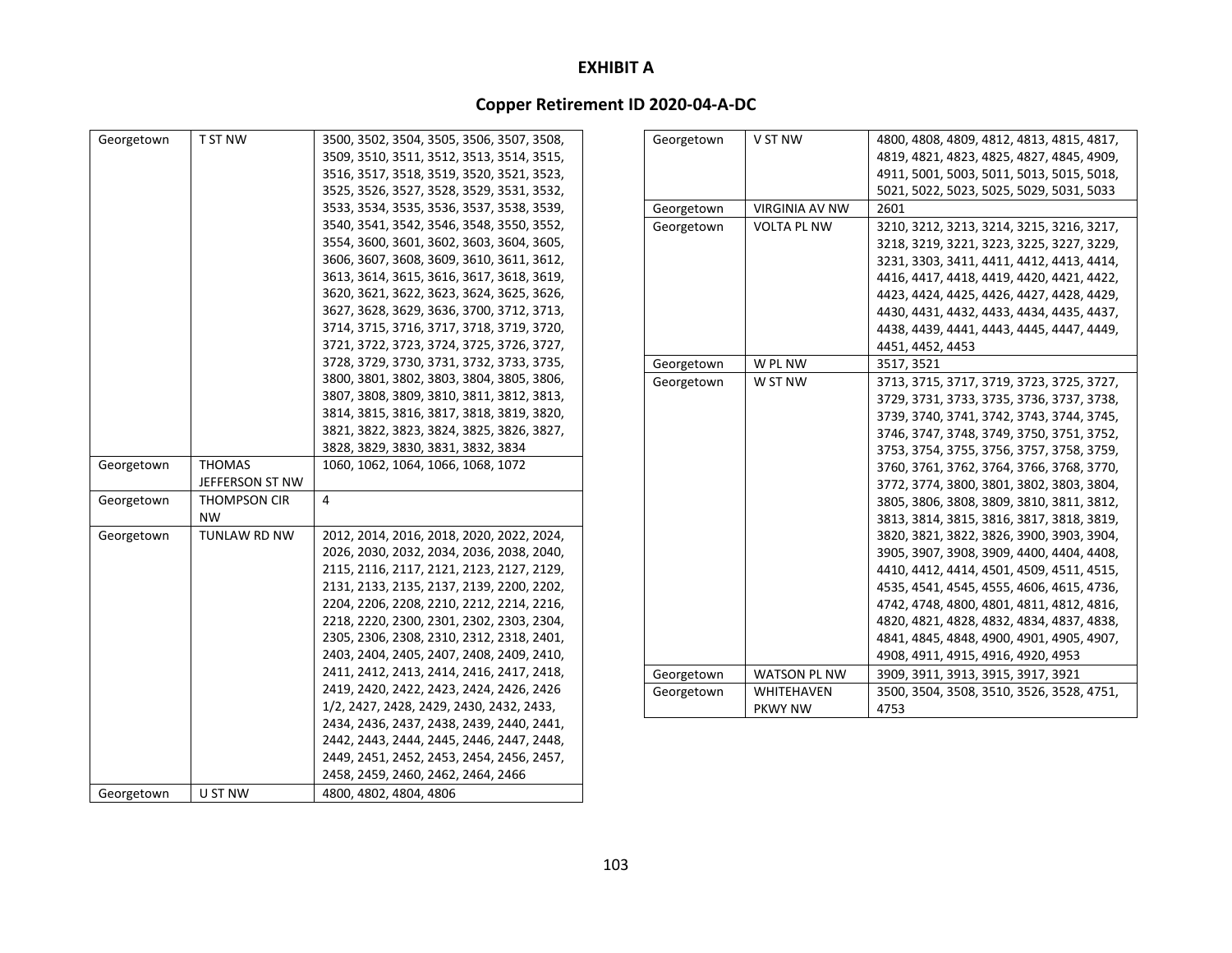# **Copper Retirement ID 2020‐04‐A‐DC**

| Georgetown | <b>WISCONSIN AV</b> | 1028, 1030, 1041, 1044, 1253 A, 1253 B,   |
|------------|---------------------|-------------------------------------------|
|            | NW                  | 1253 C, 1259, 1261, 1267, 1353, 1355,     |
|            |                     | 1361, 1363, 1426, 1432, 1434, 1436, 1438, |
|            |                     | 1506, 1508, 1514, 1516, 1518, 1520, 1556, |
|            |                     | 1614, 1616, 1620, 1621, 1622, 1624, 1625, |
|            |                     | 1626, 1629, 1631, 1632, 1633, 1635, 1637, |
|            |                     | 1643, 1645, 1651, 1653, 1655, 1661 1/2,   |
|            |                     | 1663, 1665, 1667, 1668, 1669, 1670, 1675, |
|            |                     | 1677, 1679, 1728, 1734, 1736, 1738, 1802, |
|            |                     | 1804, 1808, 2101, 2130, 2132, 2134, 2138, |
|            |                     | 2216, 2218, 2255, 2613, 2615, 2617, 2619, |
|            |                     | 2835                                      |
| Georgetown | WOODLAND DR         | 3000, 3010, 3014, 3100, 3107, 3110, 3111, |
|            | NW                  | 3116, 3120, 3200, 3201, 3222, 3224, 3230, |
|            |                     | 3242                                      |
| Georgetown | WOODLEY RD NW       | 3108, 3112, 3120, 3124, 3126, 3200, 3214, |
|            |                     | 3218, 3222, 3228, 3230, 3232, 3308, 3312, |
|            |                     | 3316                                      |

#### 8. **The Copper facilities associated with the following addresses served by Verizon's Wire Center located at 926 GALLATIN ST NW, WASHINGTON, DC 20011 CLLI: WASHDCGG (Georgia)**

| <b>WC Name</b> | <b>Street</b> | <b>Building Number</b>                    |
|----------------|---------------|-------------------------------------------|
| Georgia        | 10TH ST NW    | 3800, 3801, 3803, 3805, 3807, 3809, 3811, |
|                |               | 3812, 3813, 3814, 3815, 3816, 3818, 3819, |
|                |               | 3820, 3821, 3822, 3823, 3824, 3825, 3826, |
|                |               | 3827, 3828, 3829, 3830                    |
| Georgia        | 12TH ST NW    | 6200, 6201, 6202, 6203, 6204, 6205, 6206, |
|                |               | 6207, 6209, 6211, 6213, 6215, 6217, 6219, |
|                |               | 6221, 6223, 6225, 6227, 7306, 7311, 7315, |
|                |               | 7319, 7321, 7325, 7329, 7330, 7400, 7401, |
|                |               | 7405, 7409, 7413, 7419, 7420, 7423, 7427, |
|                |               | 7431, 7435, 7500, 7503, 7507, 7508, 7511, |
|                |               | 7515, 7519, 7520, 7522, 7523, 7526, 7527, |
|                |               | 7528, 7530, 7533, 7537, 7538, 7542, 7601, |
|                |               | 7603, 7607, 7611, 7617, 7619, 7703, 7704, |
|                |               | 7707, 7708, 7711, 7712, 7801, 7811, 7812, |
|                |               | 7815, 7816, 7819, 7820, 7823, 7826, 7829, |
|                |               | 7831, 7832, 7833                          |

| Georgia | 13TH PL NW | 6010, 6020, 6030, 6040, 6050, 6605, 6609, |
|---------|------------|-------------------------------------------|
|         |            | 6610, 6613, 6617, 6618, 6622, 6625, 6626, |
|         |            | 6629, 6630, 6705, 6709, 6713, 6716, 6717, |
|         |            | 6720, 6724, 6727, 6728, 6731, 6732, 6735, |
|         |            | 6739, 6740, 6743, 6744, 6747, 7144        |
| Georgia | 13TH ST NW | 3700, 3702, 3704, 3706, 3708, 3710, 3714, |
|         |            | 3716, 3718, 3720, 3722, 3724, 3801, 3803, |
|         |            | 3805, 3806, 3807, 3808, 3809, 3810, 3811, |
|         |            | 3812, 3813, 3814, 3815, 3817, 3819, 3821, |
|         |            | 3823, 3825, 3827, 3829, 3831, 3904, 3905, |
|         |            | 3906, 3907, 3908, 3909, 3911, 3912, 3913, |
|         |            | 3914, 3915, 3916, 3917, 3918, 3919, 3920, |
|         |            | 3922, 3923, 3925, 3927, 3929, 4000, 4004, |
|         |            | 4006, 4008, 4010, 4011, 4012, 4013, 4014, |
|         |            | 4015, 4016, 4017, 4018, 4019, 4020, 4021, |
|         |            | 4022, 4023, 4024, 4025, 4108, 4112, 4114, |
|         |            | 4116, 4118, 4120, 4122, 4126, 4500, 4502, |
|         |            | 4503, 4505, 4506, 4507, 4508, 4509, 4510, |
|         |            | 4512, 4514, 4515, 4516, 4518, 4520, 4601, |
|         |            | 4603, 4605, 4727, 4728, 4729, 4735, 4739, |
|         |            | 4820, 4901, 4910, 4911, 4913, 4915, 4917, |
|         |            | 5000, 5001, 5002, 5003, 5004, 5005, 5006, |
|         |            | 5007, 5008, 5009, 5010, 5011, 5015, 5017, |
|         |            | 5101, 5103, 5104, 5105, 5106, 5107, 5108, |
|         |            | 5109, 5110, 5111, 5112, 5113, 5200, 5202, |
|         |            | 5203, 5204, 5205, 5206, 5207, 5208, 5209, |
|         |            | 5210, 5211, 5212, 5213, 5301, 5302, 5303, |
|         |            | 5304, 5305, 5306, 5307, 5308, 5309, 5310, |
|         |            | 5311, 5315, 5317, 5319, 5321, 5323, 5325, |
|         |            | 5327, 5401, 5402, 5403, 5404, 5405, 5406, |
|         |            | 5407, 5408, 5409, 5410, 5411, 5412, 5413, |
|         |            | 5414, 5415, 5416, 5417, 5418, 5419, 5420, |
|         |            | 5421, 5422, 5423, 5425, 5427, 5429, 5500, |
|         |            | 5501, 5502, 5503, 5504, 5505, 5506, 5507, |
|         |            | 5508, 5509, 5510, 5511, 5512, 5513, 5514, |
|         |            | 5515, 5516, 5517, 5518, 5519, 5520, 5521, |
|         |            | 5522, 5523, 5525, 5526, 5527, 5528, 5529, |
|         |            | 5622, 5624, 5626, 5710, 5711, 5712, 5713, |
|         |            | 5714, 5715, 5716, 5718, 5719, 5720, 5721, |
|         |            | 5725, 5727, 5729, 5731, 5732, 5733, 5734, |
|         |            | 5735, 5737, 5739, 5741, 5743, 5745, 5747, |
|         |            | 5749, 5759, 5761, 6100, 6104, 6108, 6112, |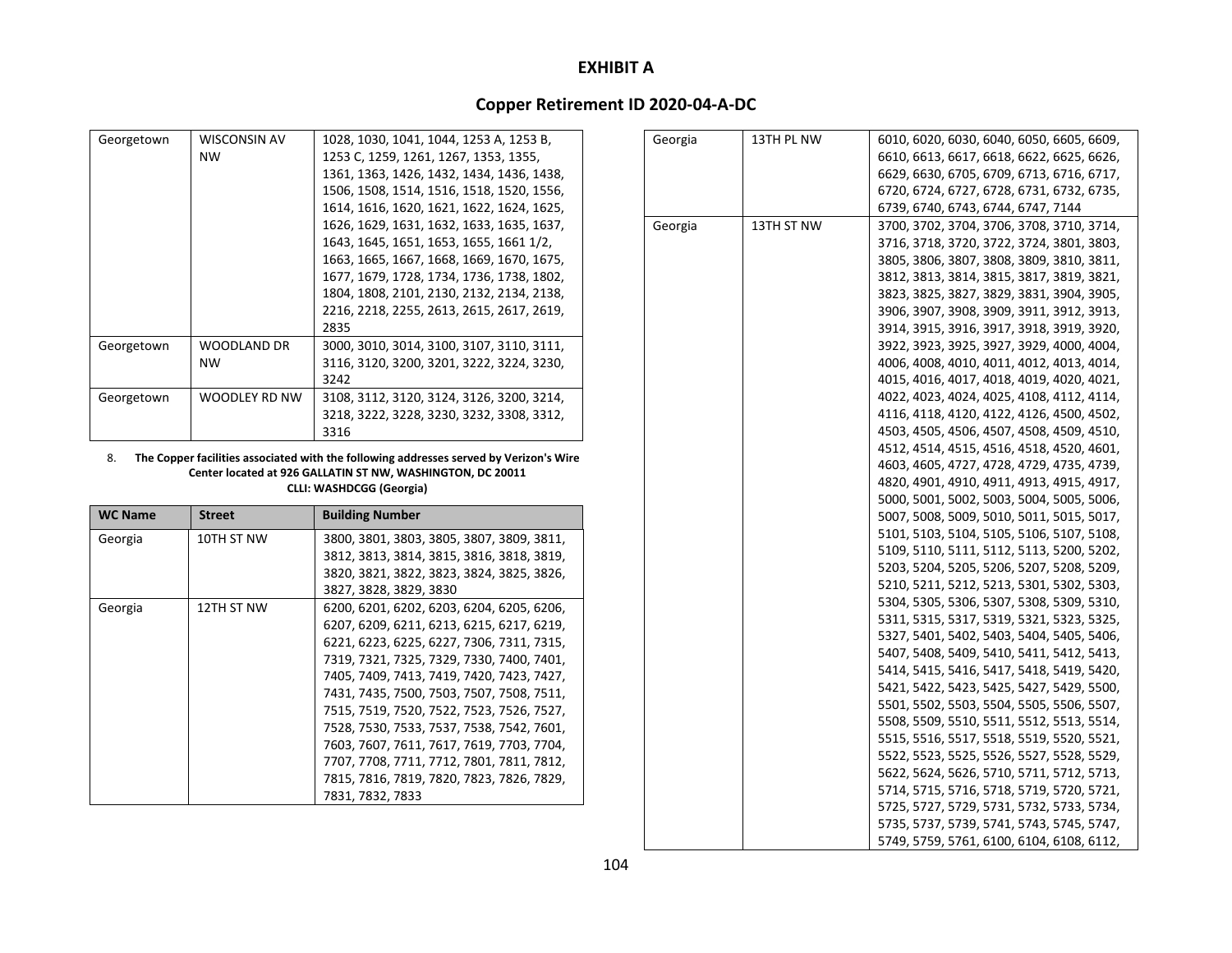|         |            | 6130, 6200, 6300, 6307, 6311, 6315, 6319, |         |            | 4730, 4801, 4804, 4805, 4806, 4808, 4901, |
|---------|------------|-------------------------------------------|---------|------------|-------------------------------------------|
|         |            | 6323, 6336, 6343, 6400, 6404, 6405, 6408, |         |            | 4907, 4909, 4911, 4913, 5011, 5013, 5015, |
|         |            | 6409, 6412, 6415, 6420, 6421, 6424, 6428, |         |            | 5100, 5101, 5102, 5104, 5105, 5106, 5107, |
|         |            | 6435, 6500, 6501, 6508, 6512, 6513, 6516, |         |            | 5109, 5110, 5113, 5201, 5203, 5204, 5205, |
|         |            | 6517, 6521, 6525, 6601, 6611, 6615, 6619, |         |            | 5206, 5207, 5208, 5209, 5210, 5211, 5213, |
|         |            | 6623, 6627, 6631, 6635, 6639, 6643, 6647, |         |            | 5214, 5215, 5302, 5303, 5305, 5306, 5307, |
|         |            | 6653, 6657, 6665, 6669, 7200, 7315, 7425, |         |            | 5309, 5310, 5311, 5313, 5409, 5425, 5427, |
|         |            | 7426, 7511, 7530, 7534, 7538, 7542, 7605, |         |            | 5504, 5506, 5508, 5514, 5516, 5603, 5604, |
|         |            | 7607, 7611, 7615, 7616, 7619, 7620, 7621, |         |            | 5605, 5608, 5610, 5611, 5612, 5613, 5614, |
|         |            | 7624, 7703, 7705, 7706, 7707, 7714, 7801, |         |            | 5703, 5704, 5705, 5706, 5707, 5708, 5709, |
|         |            | 7806, 7810, 7811, 7815, 7819, 7823, 7827, |         |            | 5725, 5735, 5804, 5807, 5809, 5811, 5813, |
|         |            | 7900, 7901, 7905, 7910, 7911, 7914, 7918, |         |            | 5815, 5817, 5819, 5821, 5823, 5825, 6101, |
|         |            | 7922                                      |         |            | 6103, 6105, 6107, 6109, 6111, 6113, 6115, |
| Georgia | 14TH PL NW | 6700, 6707, 6710, 6714, 6718, 6719, 6722, |         |            | 6117, 6119, 6121, 6123, 6127, 6129, 6131, |
|         |            | 6723, 6726                                |         |            | 6201, 6203, 6205, 6207, 6209, 6211, 6213, |
| Georgia | 14TH ST NW | 3519, 3521, 3525, 3527, 3529, 3531, 3533, |         |            | 6215, 6217, 6301, 6315, 6321, 7216, 7300, |
|         |            | 3535, 3537, 3539, 3541, 3548, 3550, 3552, |         |            | 7322, 7327, 7330, 7331, 7336, 7400, 7406, |
|         |            | 3560, 3564, 3566, 3600, 3601, 3602, 3603, |         |            | 7409, 7411, 7416, 7417, 7500, 7509, 7512, |
|         |            | 3604, 3605, 3606, 3607, 3608, 3610, 3611, |         |            | 7513, 7516, 7517, 7533, 7537, 7538, 7541, |
|         |            | 3612, 3612 1/2, 3613, 3614, 3615, 3616,   |         |            | 7542, 7604, 7605, 7611, 7612, 7615, 7616, |
|         |            | 3617, 3618, 3619, 3620, 3700, 3701, 3702, |         |            | 7620, 7700, 7705, 7706, 7709, 7712, 7713, |
|         |            | 3703, 3704, 3705, 3706, 3707, 3708, 3709, |         |            | 7716, 7717, 7720, 7721, 7801, 7809, 7810, |
|         |            | 3710, 3711, 3714, 3716, 3718, 3720, 3815, |         |            | 7820, 7901, 7915, 7919, 7923, 7929, 7930, |
|         |            | 3817, 3819, 3821, 3825, 3827, 3829, 3831, |         |            | 7934, 8001, 8015, 8030                    |
|         |            | 3833, 3901, 3903, 3904, 3905, 3906, 3907, | Georgia | 15TH PL NW | 7226, 7230, 7234, 7237, 7238, 7242, 7244, |
|         |            | 3908, 3909, 3910, 3911, 3912, 3913, 3914, |         |            | 7247, 7250, 7251, 7254, 7255, 7258, 7315  |
|         |            | 3915, 3916, 3917, 3918, 3919, 3920, 3921, | Georgia | 15TH ST NW | 4301, 4310, 4311, 4313, 4314, 4315, 4316, |
|         |            | 3922, 3923, 3924, 3925, 3926, 3927, 3928, |         |            | 4317, 4318, 4319, 4320, 4322, 4324, 4326, |
|         |            | 3929, 3930, 3931, 3932, 3933, 3934, 4000, |         |            | 4404, 4406, 4407, 4408, 4409, 4410, 4411, |
|         |            | 4001, 4002, 4003, 4004, 4005, 4006, 4007, |         |            | 4412, 4413, 4414, 4415, 4416, 4417, 4418, |
|         |            | 4008, 4009, 4010, 4011, 4012, 4013, 4014, |         |            | 4420, 4421, 4422, 4423, 4500, 4502, 4503, |
|         |            | 4015, 4016, 4017, 4018, 4019, 4020, 4022, |         |            | 4504, 4505, 4507, 4508, 4509, 4510, 4511, |
|         |            | 4024, 4025, 4100, 4102, 4104, 4106, 4108, |         |            | 4512, 4513, 4514, 4515, 4516, 4517, 4518, |
|         |            | 4110, 4200, 4202, 4204, 4206, 4208, 4210, |         |            | 4519, 4521, 4522, 4523, 4525, 4527, 4604, |
|         |            | 4212, 4214, 4216, 4312, 4314, 4316, 4318, |         |            | 4605, 4606, 4607, 4608, 4609, 4610, 4611, |
|         |            | 4320, 4322, 4324, 4326, 4406, 4412, 4414, |         |            | 4612, 4613, 4614, 4616, 4618, 4620, 4622, |
|         |            | 4416, 4418, 4420, 4500, 4502, 4504, 4508, |         |            | 4702, 4704, 4706, 4708, 4710, 4711, 4712, |
|         |            | 4510, 4512, 4514, 4516, 4518, 4520, 4522, |         |            | 4713, 4714, 4715, 4716, 4717, 4718, 4720, |
|         |            | 4600, 4602, 4604, 4608, 4610, 4612, 4614, |         |            | 4722, 4724, 4726                          |
|         |            | 4616, 4620, 4622, 4624, 4626, 4628, 4630, | Georgia | 16TH ST NW | 4001, 4002, 4003, 4004, 4005, 4006, 4007, |
|         |            | 4632, 4702, 4704, 4706, 4708, 4710, 4714, |         |            | 4008, 4009, 4010, 4011, 4013, 4015, 4017, |
|         |            | 4716, 4718, 4720, 4722, 4724, 4726, 4728, |         |            | 4100, 4115, 4122, 4125, 4130, 4200, 4201, |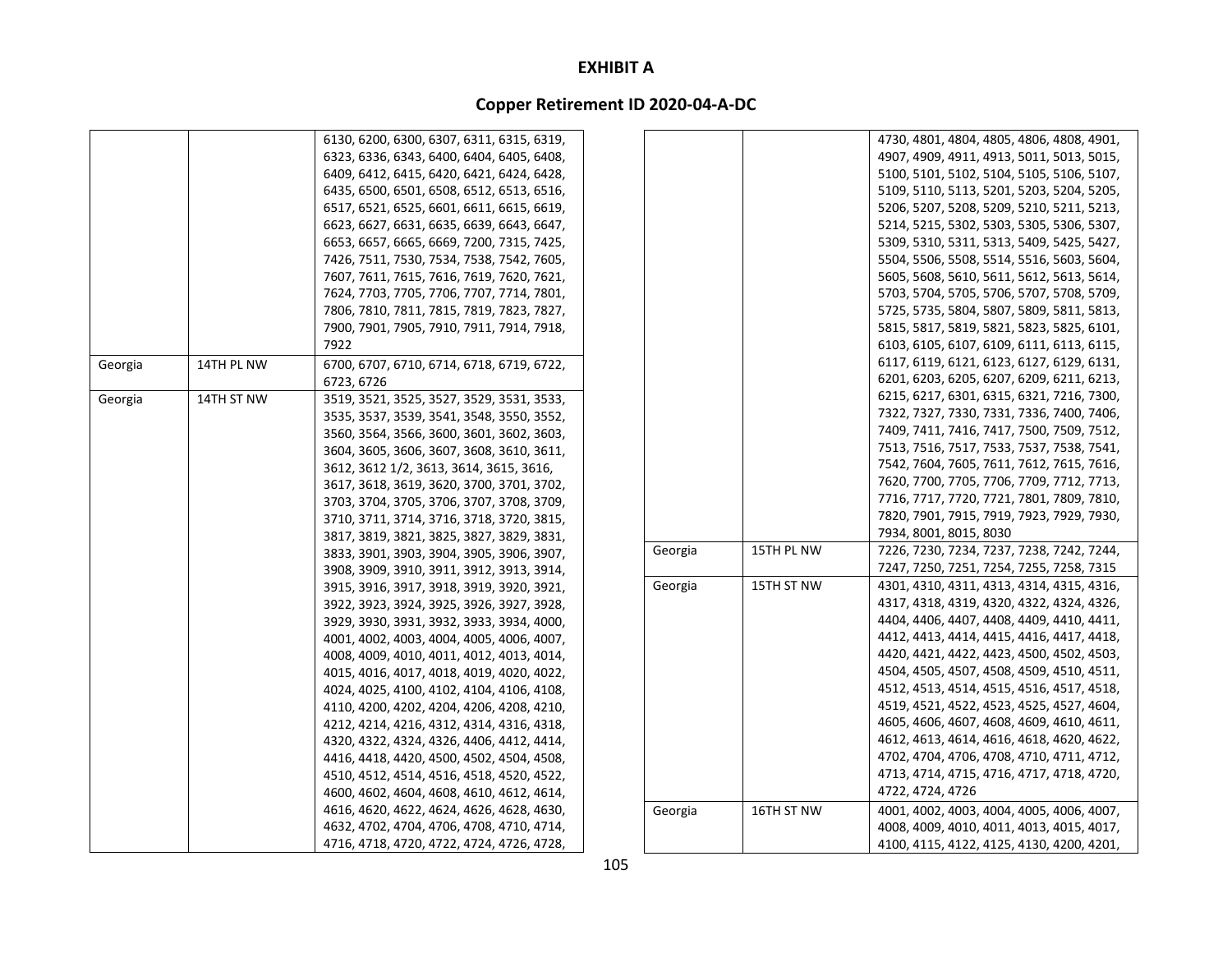| 4203, 4204, 4205, 4207, 4208, 4209, 4211, |
|-------------------------------------------|
| 4213, 4214, 4217, 4218, 4219, 4221, 4224, |
| 4300, 4301, 4303, 4311, 4326, 4335, 4400, |
| 4401, 4402, 4404, 4407, 4408, 4410, 4411, |
| 4500, 4501, 4521, 4530, 4600, 4601, 4606, |
| 4607, 4611, 4615, 4637, 4643, 4700, 4705, |
| 4707, 4709, 4711, 4800, 4808, 4821, 4823, |
| 4825, 4827, 4828, 4829, 4830, 4831, 4832, |
| 4834, 4834 1/2, 4900, 4919, 4923, 5000,   |
| 5011, 5015, 5016, 5017, 5018, 5019, 5101, |
| 5201, 5315, 5317, 5323, 5325, 5327, 5329, |
| 5331, 5333, 5335, 5401, 5405, 5413, 5419, |
| 5500, 5501, 5503, 5505, 5510, 5515, 5521, |
| 5525, 5600, 5601, 5603, 5604, 5605, 5607, |
| 5611, 5630, 5700, 5701, 5702, 5704, 5706, |
| 5709, 5710, 5711, 5713, 5714, 5715, 5716, |
| 5718, 5720, 5721, 5722, 5724, 5727, 5733, |
| 5801, 5808, 5810, 5811, 5820, 5900, 5908, |
| 5909, 5910, 5912, 5913, 5914, 5915, 5916, |
| 5917, 5920, 5921, 5924, 5925, 5929, 5933, |
| 5937, 6025, 6201, 6205, 6209, 6213, 6217, |
| 6304, 6308, 6310, 6320, 6326, 6327, 6330, |
| 6333, 6337, 6338, 6341, 6401, 6402, 6405, |
| 6408, 6409, 6411, 6415, 6417, 6419, 6420, |
| 6423, 6427, 6500, 6501, 6505, 6509, 6515, |
| 6517, 6524, 6600, 6605, 6607, 6609, 6611, |
| 6616, 6630, 6701, 6709, 6721, 6727, 6735, |
| 7017, 7023, 7031, 7111, 7115, 7119, 7125, |
| 7127, 7129, 7201, 7209, 7211, 7213, 7215, |
| 7223, 7229, 7301, 7325, 7409, 7417, 7419, |
| 7508, 7509, 7512, 7515, 7519, 7520, 7529, |
| 7530, 7533, 7534, 7541, 7600, 7603, 7606, |
| 7610, 7614, 7615, 7627, 7700, 7701, 7712, |
| 7721, 7725, 7729, 7733, 7737, 7739, 7742, |
| 7746, 7755, 7760, 7809, 7810, 7815, 7816, |
| 7822, 7827, 7828, 7831, 7832, 7835, 7836, |
| 7839, 7852, 7908, 7912, 7916, 7920, 7941, |
| 7945, 8000, 8001, 8003, 8004, 8008, 8009, |
| 8013, 8017, 8019, 8024, 8031, 8034, 8035, |
| 8038, 8200, 8204                          |

| Georgia | 17TH ST NW | 4000, 4001, 4020, 4031, 4105, 4108, 4109, |
|---------|------------|-------------------------------------------|
|         |            | 4112, 4115, 4116, 4120, 4140, 4201, 4220, |
|         |            | 4222, 4225, 4301, 4306, 4312, 4314, 4325, |
|         |            | 4400, 4403, 4405, 4407, 4409, 4411, 4413, |
|         |            | 4415, 4417, 4419, 4420, 4421, 4423, 4500, |
|         |            | 4502, 4503, 4505, 4506, 4508, 4511, 4520, |
|         |            | 4524, 4601, 4625, 4704, 4706, 4708, 4712, |
|         |            | 4715, 4724, 4735, 4807, 4808, 4811, 4815, |
|         |            | 5908, 5912, 5916, 7509, 7510, 7520, 7523, |
|         |            | 7527, 7531, 7535, 7539, 7600, 7610, 7628, |
|         |            | 7632, 7636, 7711, 7717, 7770, 7780        |
| Georgia | 18TH ST NW | 3800, 3904, 3910, 4000, 4001, 4007, 4010, |
|         |            | 4011, 4016, 4019, 4023, 4101, 4103, 4105, |
|         |            | 4107, 4109, 4110, 4116, 4120, 4122, 4200, |
|         |            | 4204, 4205, 4207, 4209, 4212, 4213, 4222, |
|         |            | 4224, 4226, 4304, 4310, 4311, 4314, 4316, |
|         |            | 4319, 4326, 4328, 4400, 4405, 4407, 4409, |
|         |            | 4420                                      |
| Georgia | 1ST PL NE  | 5332, 5335, 6104, 6106, 6108, 6110, 6112, |
|         |            | 6114, 6116, 6119, 6120, 6122, 6123, 6126, |
|         |            | 6128, 6129, 6131, 6132, 6135, 6137, 6138, |
|         |            | 6140, 6141, 6143, 6144, 6146, 6147, 6149, |
|         |            | 6150, 6152, 6153, 6155, 6156, 6158, 6159, |
|         |            | 6161, 6162, 6164                          |
| Georgia | 1ST PL NW  | 5400, 5404, 5414, 5422, 5610, 5611, 5614, |
|         |            | 5615, 5618, 5619, 5624                    |
| Georgia | 1ST ST NE  | 5401, 5405, 5408, 5409, 5416, 5418, 5422, |
|         |            | 5500, 5504, 5505, 5508, 5509, 5511, 5512, |
|         |            | 5516, 5520, 5522, 5601, 5607, 5608, 5609, |
|         |            | 5612, 5613, 5615, 5617, 5618, 5622        |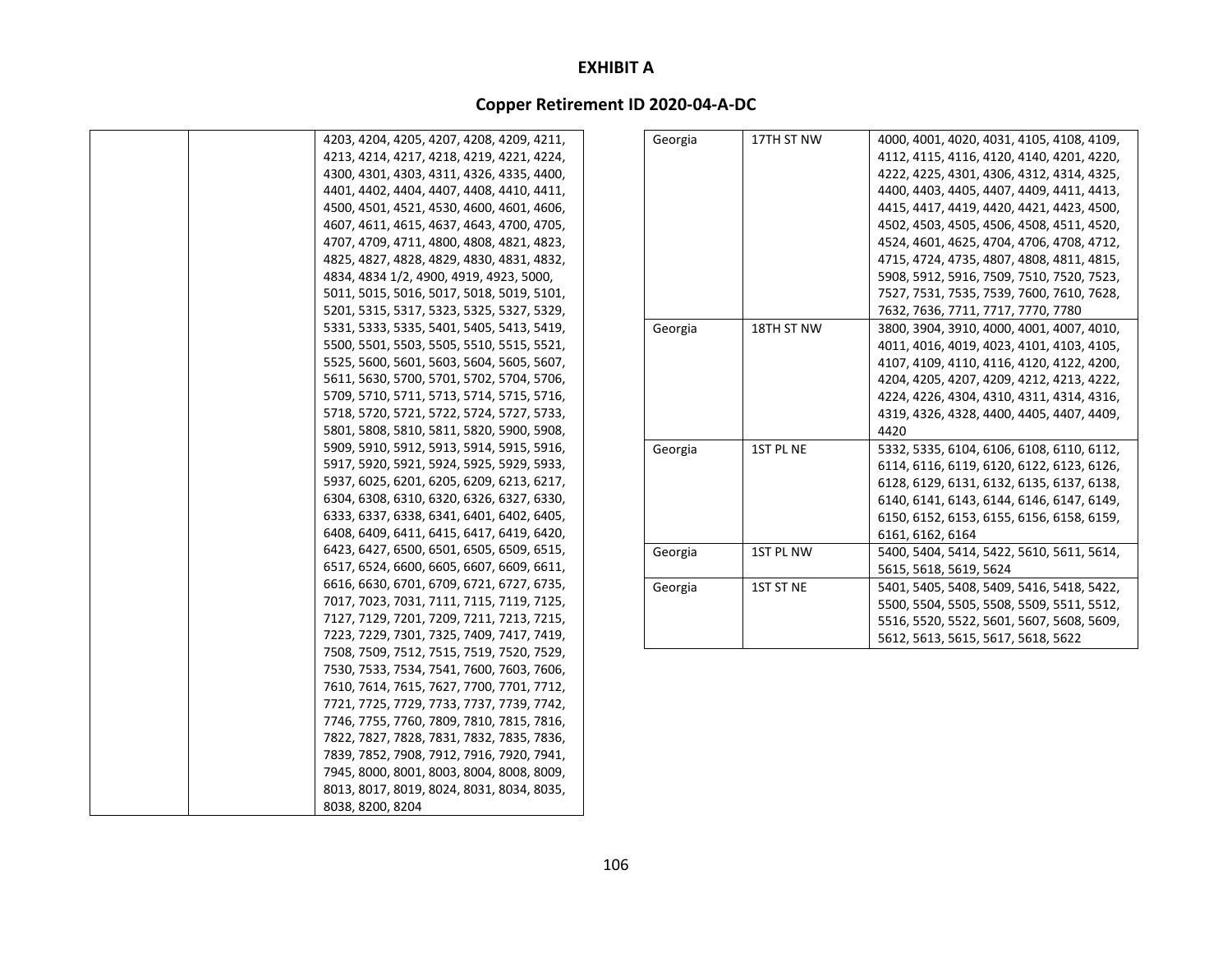### **Copper Retirement ID 2020‐04‐A‐DC**

| Georgia | 1ST ST NW | 4900, 4901, 4902, 4904, 4905, 4906, 4908, | Georgia | 2ND ST NW | 4210, 4215, 4217, 4309, 4310, 4311, 4312, |
|---------|-----------|-------------------------------------------|---------|-----------|-------------------------------------------|
|         |           | 4910, 4912, 4913, 4914, 4916, 4917, 4918, |         |           | 4313, 4314, 4315, 4316, 4317, 4319, 4321, |
|         |           | 4920, 4921, 4922, 4924, 4925, 4926, 4928, |         |           | 4323, 4325, 4327, 4329, 5004, 5006, 5008, |
|         |           | 4929, 4930, 4932, 4933, 4934, 4936, 4937, |         |           | 5012, 5016, 5020, 5024, 5100, 5101, 5104, |
|         |           | 4938, 5001, 5005, 5009, 5010, 5013, 5017, |         |           | 5105, 5108, 5109, 5112, 5113, 5116, 5119, |
|         |           | 5021, 5025, 5029, 5206, 5208, 5210, 5212, |         |           | 5120, 5123, 5124, 5128, 5131, 5201, 5203, |
|         |           | 5214, 5216, 5218, 5220, 5222, 5224, 5226, |         |           | 5205, 5207, 5209, 5211, 5215, 5217, 5219, |
|         |           | 5228, 5230, 5232, 5234, 5302, 5303, 5304, |         |           | 5221, 5223, 5225, 5227, 5229, 5231, 5233, |
|         |           | 5305, 5306, 5307, 5308, 5309, 5310, 5311, |         |           | 5235, 5237, 5300, 5301, 5302, 5303, 5304, |
|         |           | 5312, 5313, 5314, 5315, 5316, 5317, 5318, |         |           | 5305, 5306, 5307, 5308, 5309, 5310, 5311, |
|         |           | 5319, 5320, 5321, 5322, 5324, 5408, 5410, |         |           | 5312, 5313, 5314, 5315, 5316, 5317, 5318, |
|         |           | 5411, 5412, 5415, 5501, 5505, 5514, 5523, |         |           | 5319, 5320, 5321, 5322, 5323, 5324, 5325, |
|         |           | 5527, 5539, 5601, 5610, 5612, 5614, 5616, |         |           | 5326, 5327, 5328, 5329, 5330, 5331, 5401, |
|         |           | 5618, 5623, 5700, 5705, 5709, 5710, 5713, |         |           | 5403, 5405, 5407, 5409, 5411, 5412, 5414, |
|         |           | 5714, 5717, 5718, 5719, 5722, 5723, 5726, |         |           | 5416, 5418, 5420, 5422, 5424, 5426, 5504, |
|         |           | 5727, 5730, 5734, 6520, 6521, 6523, 6524, |         |           | 5506, 5508, 5510, 5511, 5512, 5514, 5515, |
|         |           | 6602, 6604, 6609, 6611, 6615, 6619, 6621, |         |           | 5516, 5518, 5519, 5520, 5521, 5523, 5525, |
|         |           | 6622, 6624, 6626, 6627, 6628, 6629, 6630  |         |           | 5527, 5529, 5601, 5603, 5605, 5607, 5609, |
| Georgia | 2ND PL NW | 5600, 5610, 5611, 5612, 5613, 5614, 5615, |         |           | 5613, 5615, 5617, 5619, 5621, 5914, 5916, |
|         |           | 5616, 5617, 5618, 5619, 5620, 5621, 5622, |         |           | 5920, 5922, 5926, 6000, 6001, 6010, 6014, |
|         |           | 5900, 5902, 5909, 5910, 5911, 5913, 5916, |         |           | 6015, 6018, 6019, 6115, 6215, 6217, 6219, |
|         |           | 5917, 5918, 5920, 5921, 5925, 5929, 6400, |         |           | 6221, 6312, 6313, 6314, 6315, 6316, 6317, |
|         |           | 6401, 6412, 6415, 6416, 6419, 6420, 6423, |         |           | 6318, 6600, 6601, 6604, 6605, 6606, 6607, |
|         |           | 6424, 6427, 6428, 6431, 6432, 6435, 6436, |         |           | 6608, 6611, 6612, 6614, 6615, 6616, 6621, |
|         |           | 6439, 6443                                |         |           | 6701, 6702, 6703, 6707, 6709, 6711, 6713, |
|         |           |                                           |         |           | 6715, 6723, 6724, 6725, 6728, 6729, 6731, |
|         |           |                                           |         |           | 6732, 6736, 6740, 6744, 6748, 6752        |
|         |           |                                           | Georgia | 3RD PL NW | 4708, 4712, 4713, 4716, 4717, 4720, 4721, |
|         |           |                                           |         |           | 4724, 4725, 5600, 5601, 5603, 5614, 5707, |
|         |           |                                           |         |           | 5709, 5710, 5711, 5712, 5714, 5715, 5716, |
|         |           |                                           |         |           | 5717, 5718, 5719, 5720, 5722, 5723, 5725, |
|         |           |                                           |         |           | 5726, 5727, 5728, 5730, 5731, 5733, 5802, |
|         |           |                                           |         |           | 5803, 5806, 5809, 5812, 5813, 5814, 5815, |
|         |           |                                           |         |           | 5818, 5819, 5820, 5821, 5825, 5827, 5831, |

5833 Georgia 3RD ST NW 3920, 3922, 4000, 4008, 4012, 4014, 4016,

4018, 4020, 4100, 4101, 4102, 4103, 4104, 4105, 4106, 4107, 4108, 4109, 4110, 4111, 4112, 4113, 4114, 4115, 4116, 4117, 4118, 4119, 4120, 4122, 4124, 4126, 4128, 4200, 4202, 4204, 4206, 4207, 4208, 4209, 4210, 4211, 4212, 4213, 4214, 4215, 4216, 4217,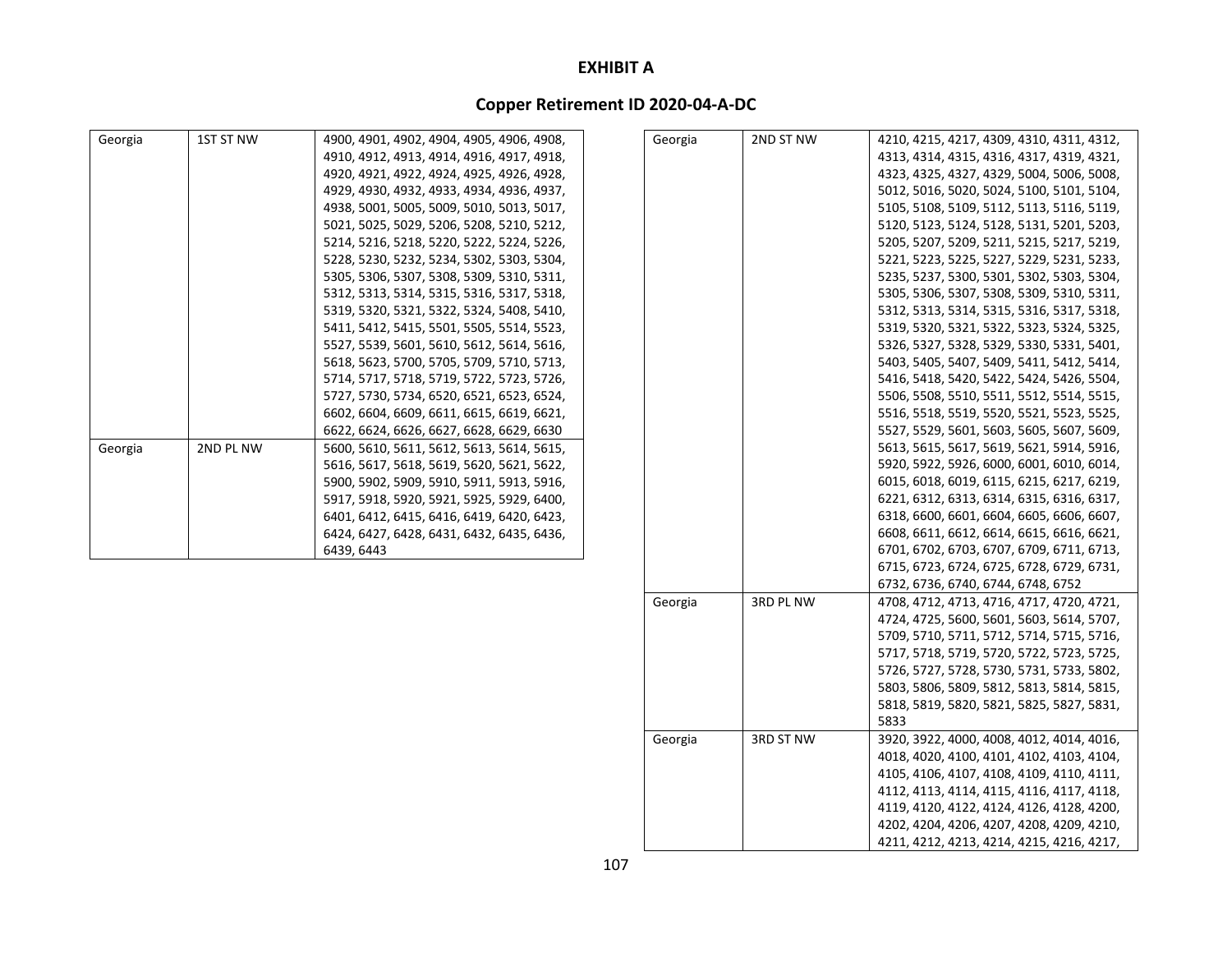| 4218, 4219, 4221, 4222, 4223, 4224, 4225, | Georgia | 4TH ST NW | 3800, 3802, 3804, 3806, 3808, 3810, 3812, |
|-------------------------------------------|---------|-----------|-------------------------------------------|
| 4226, 4227, 4228, 4229, 4230, 4231, 4232, |         |           | 3814, 3816, 3900, 3912, 3914, 3916, 4001, |
| 4300, 4301, 4302, 4304, 4305, 4306, 4307, |         |           | 4005, 4007, 4009, 4011, 4013, 4015, 4017, |
| 4308, 4309, 4310, 4311, 4312, 4313, 4314, |         |           | 4100, 4101, 4102, 4103, 4104, 4105, 4106, |
| 4315, 4316, 4318, 4319, 4320, 4321, 4322, |         |           | 4107, 4108, 4109, 4110, 4111, 4112, 4113, |
| 4323, 4324, 4325, 4326, 4327, 4328, 4329, |         |           | 4114, 4115, 4116, 4117, 4119, 4121, 4123, |
| 4330, 4331, 4332, 4333, 4409, 4411, 4412, |         |           | 4125, 4127, 4129, 4201, 4203, 4205, 4207, |
| 4413, 4414, 4415, 4416, 4417, 4418, 4419, |         |           | 4208, 4209, 4210, 4211, 4212, 4213, 4214, |
| 4420, 4421, 4422, 4423, 4424, 4425, 4427, |         |           | 4215, 4216, 4217, 4218, 4219, 4220, 4221, |
| 4429, 4431, 4718, 4722, 4726, 4730, 4800, |         |           | 4222, 4223, 4224, 4225, 4226, 4227, 4228, |
| 4801, 4804, 4808, 4809, 4812, 4816, 4817, |         |           | 4229, 4230, 4300, 4301, 4302, 4303, 4304, |
| 4821, 4825, 4829, 4833, 4837, 4900, 4902, |         |           | 4305, 4306, 4307, 4309, 4310, 4311, 4312, |
| 4904, 4906, 4908, 4910, 4912, 4914, 4916, |         |           | 4313, 4314, 4315, 4316, 4317, 4318, 4319, |
| 4918, 4920, 4924, 4926, 4928, 5000, 5002, |         |           | 4320, 4321, 4322, 4323, 4324, 4325, 4326, |
| 5003, 5004, 5005, 5006, 5007, 5008, 5009, |         |           | 4328, 4329, 4501, 4503, 4518, 4520, 4522, |
| 5010, 5011, 5012, 5013, 5014, 5015, 5016, |         |           | 4524, 4526, 4528, 4600, 4602, 4604, 4606, |
| 5017, 5018, 5019, 5020, 5021, 5022, 5023, |         |           | 4608, 4610, 4612, 4616, 4618, 4620, 4621, |
| 5024, 5025, 5026, 5027, 5028, 5029, 5102, |         |           | 4622, 4623, 4624, 4625, 4626, 4627, 4628, |
| 5103, 5104, 5105, 5107, 5108, 5109, 5110, |         |           | 4629, 4630, 4631, 4632, 4703, 4705, 4707, |
| 5111, 5112, 5113, 5114, 5115, 5116, 5117, |         |           | 4709, 4711, 4713, 4715, 4717, 4719, 4721, |
| 5118, 5120, 5121, 5122, 5123, 5124, 5125, |         |           | 4723, 4725, 4727, 4729, 4731, 4801, 4805, |
| 5126, 5127, 5128, 5301, 5303, 5305, 5307, |         |           | 4811, 4815, 4819, 4821, 4825, 4829, 4900, |
| 5309, 5311, 5313, 5315, 5317, 5319, 5402, |         |           | 4902, 4903, 4904, 4905, 4906, 4907, 4908, |
| 5406, 5410, 5414, 5418, 5424, 5506, 5513, |         |           | 4909, 4910, 4911, 4912, 4913, 4914, 4915, |
| 5515, 5517, 5519, 5521, 5600, 5601, 5611, |         |           | 4916, 4917, 4918, 4919, 4920, 4921, 4922, |
| 5613, 5614, 5615, 5617, 5619, 5621, 5623, |         |           | 4923, 4924, 4925, 4926, 4927, 4928, 4931, |
| 5631, 5716, 5718, 5722, 5724, 5728, 5730, |         |           | 5000, 5001, 5002, 5003, 5004, 5005, 5006, |
| 5734, 5736, 5740, 5802, 5806, 5808, 5812, |         |           | 5007, 5008, 5009, 5010, 5011, 5012, 5013, |
| 5814, 5816, 5818, 5820, 5822, 5826, 5900, |         |           | 5014, 5015, 5016, 5017, 5018, 5019, 5020, |
| 5904, 5907, 5910, 5914, 5915, 5918, 5919, |         |           | 5021, 5023, 5025, 5027, 5029, 5031, 5103, |
| 5920, 5924, 5925, 5927, 5928, 5929, 5932, |         |           | 5105, 5107, 5109, 5111, 5113, 5115, 5117, |
| 5935, 5936, 5940, 6000, 6001, 6002, 6004, |         |           | 5200, 5202, 5204, 5206, 5208, 5210, 5212, |
| 6005, 6006, 6009, 6016, 6018, 6021, 6029, |         |           | 5214, 5216, 5300, 5301, 5303, 5304, 5305, |
| 6031, 6100, 6102, 6104, 6105, 6109, 6110, |         |           | 5307, 5308, 5309, 5311, 5312, 5313, 5315, |
| 6111, 6112, 6112 A, 6115, 6119, 6123,     |         |           | 5316, 5317, 5319, 5320, 5321, 5324, 5328, |
| 6200, 6201, 6202, 6204, 6214, 6216, 6217, |         |           | 5331, 5400, 5401, 5402, 5404, 5405, 5407, |
| 6218, 6220, 6226, 6230, 6303, 6305, 6307, |         |           | 5408, 5409, 5411, 5412, 5413, 5415, 5417, |
| 6309, 6403, 6405, 6407, 6409, 6411, 6413, |         |           | 5419, 5423, 5425, 5426, 5427, 5434, 5438, |
| 6415, 6417, 6501, 6509, 6513, 6517, 6521, |         |           | 5500, 5501, 5502, 5503, 5504, 5505, 5506, |
| 6525, 6529, 6533, 6601, 6605, 6609, 6613, |         |           | 5507, 5508, 5509, 5510, 5511, 5512, 5513, |
| 6617, 6621, 6625                          |         |           | 5514, 5515, 5516, 5517, 5518, 5519, 5520, |
|                                           |         |           | 5521, 5522, 5523, 5524, 5525, 5526, 5527, |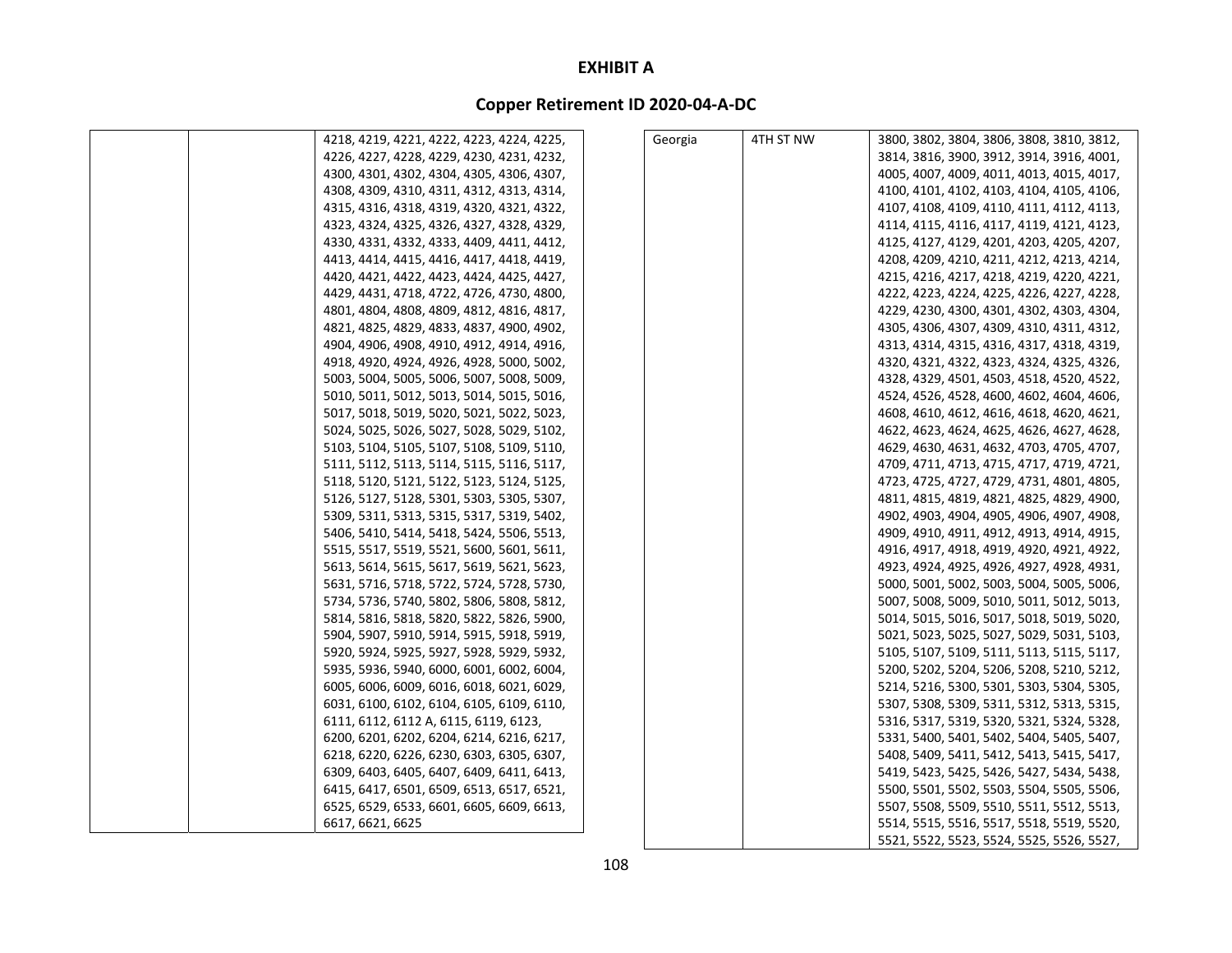| 5528, 5530, 5601, 5615, 5702, 5704, 5706, | Georgia | 5TH ST NW | 3809, 3810, 3811, 3812, 3813, 3814, 3815, |
|-------------------------------------------|---------|-----------|-------------------------------------------|
| 5708, 5710, 5711, 5712, 5713, 5715, 5717, |         |           | 3816, 3817, 3818, 3820, 3822, 3824, 3832, |
| 5719, 5720, 5721, 5722, 5723, 5724, 5725, |         |           | 3910, 3912, 3914, 3915, 3916, 3918, 3919, |
| 5726, 5728, 5729, 5731, 5732, 5733, 5735, |         |           | 3920, 3921, 3922, 3924, 3925, 3926, 3927, |
| 5801, 5803, 5804, 5807, 5809, 5810, 5812, |         |           | 4000, 4001, 4002, 4003, 4004, 4005, 4006, |
| 5813, 5814, 5815, 5816, 5817, 5819, 5820, |         |           | 4007, 4008, 4009, 4010, 4011, 4012, 4013, |
| 5821, 5822, 5824, 5826, 5900, 5903, 5904, |         |           | 4014, 4015, 4016, 4017, 4018, 4019, 4020, |
| 5905, 5906, 5907, 5908, 5909, 5910, 5911, |         |           | 4021, 4022, 4023, 4024, 4025, 4026, 4027, |
| 5913, 5914, 5917, 5918, 5919, 5920, 5923, |         |           | 4100, 4101, 4102, 4103, 4104, 4105, 4106, |
| 5924, 5925, 5926, 5929, 5930, 5931, 6000, |         |           | 4107, 4108, 4110, 4111, 4112, 4113, 4115, |
| 6001, 6004, 6005, 6006, 6007, 6010, 6011, |         |           | 4117, 4120, 4122, 4124, 4126, 4128, 4130, |
| 6012, 6013, 6016, 6017, 6018, 6019, 6022, |         |           | 4132, 4403, 4405, 4407, 4409, 4411, 4413, |
| 6100, 6101, 6103, 6104, 6105, 6106, 6107, |         |           | 4414, 4415, 4417, 4418, 4419, 4421, 4423, |
| 6109, 6111, 6207, 6209, 6211, 6215, 6217, |         |           | 4425, 4427, 4428, 4429, 4431, 4433, 4501, |
| 6219, 6219 A, 6221, 6223, 6225, 6227,     |         |           | 4503, 4505, 4507, 4509, 4510, 4511, 4512, |
| 6229, 6614, 6616, 6618, 6700, 6701, 6703, |         |           | 4514, 4515, 4516, 4517, 4518, 4519, 4520, |
| 6705, 6707, 6708, 6712, 6812, 6829, 6833, |         |           | 4521, 4535, 4536, 4601, 4602, 4603, 4604, |
| 6906, 6908, 6910, 6912, 6914, 6918        |         |           | 4605, 4606, 4607, 4608, 4609, 4610, 4611, |
|                                           |         |           | 4612, 4613, 4614, 4615, 4616, 4617, 4618, |
|                                           |         |           | 4619, 4620, 4621, 4622, 4623, 4624, 4625, |
|                                           |         |           | 4626, 4627, 4629, 4631, 4633, 4700, 4702, |
|                                           |         |           | 4704, 4706, 4708, 4710, 4712, 4714, 4716, |
|                                           |         |           | 4718, 4720, 4722, 4724, 4726, 4728, 4812, |
|                                           |         |           | 4814, 4816, 4818, 4820, 4822, 4826, 4901, |
|                                           |         |           | 4903, 4905, 4918, 4920, 4922, 4924, 4926, |
|                                           |         |           | 4928, 5000, 5001, 5003, 5004, 5006, 5007, |
|                                           |         |           | 5008, 5009, 5010, 5011, 5012, 5013, 5014, |
|                                           |         |           | 5015, 5016, 5017, 5018, 5019, 5020, 5021, |
|                                           |         |           | 5022, 5023, 5024, 5025, 5026, 5027, 5028, |
|                                           |         |           | 5029, 5030, 5031, 5032, 5100, 5101, 5102, |
|                                           |         |           | 5103, 5104, 5105, 5106, 5108, 5109, 5110, |
|                                           |         |           | 5111, 5112, 5113, 5114, 5115, 5116, 5117, |
|                                           |         |           | 5118, 5119, 5120, 5121, 5122, 5123, 5124, |
|                                           |         |           | 5125, 5126, 5127, 5128, 5129, 5130, 5131, |
|                                           |         |           | 5200, 5201, 5202, 5203, 5204, 5205, 5206, |
|                                           |         |           | 5207, 5208, 5209, 5210, 5211, 5212, 5214, |
|                                           |         |           | 5215, 5216, 5217, 5218, 5219, 5220, 5221, |
|                                           |         |           | 5222, 5223, 5224, 5225, 5226, 5227, 5228, |
|                                           |         |           | 5229, 5230, 5231, 5232, 5233, 5234, 5235, |
|                                           |         |           | 5236, 5237, 5238, 5239, 5240, 5241, 5300, |
|                                           |         |           | 5301, 5302, 5303, 5304, 5305, 5306, 5307, |
|                                           |         |           | 5308, 5309, 5310, 5311, 5312, 5313, 5314, |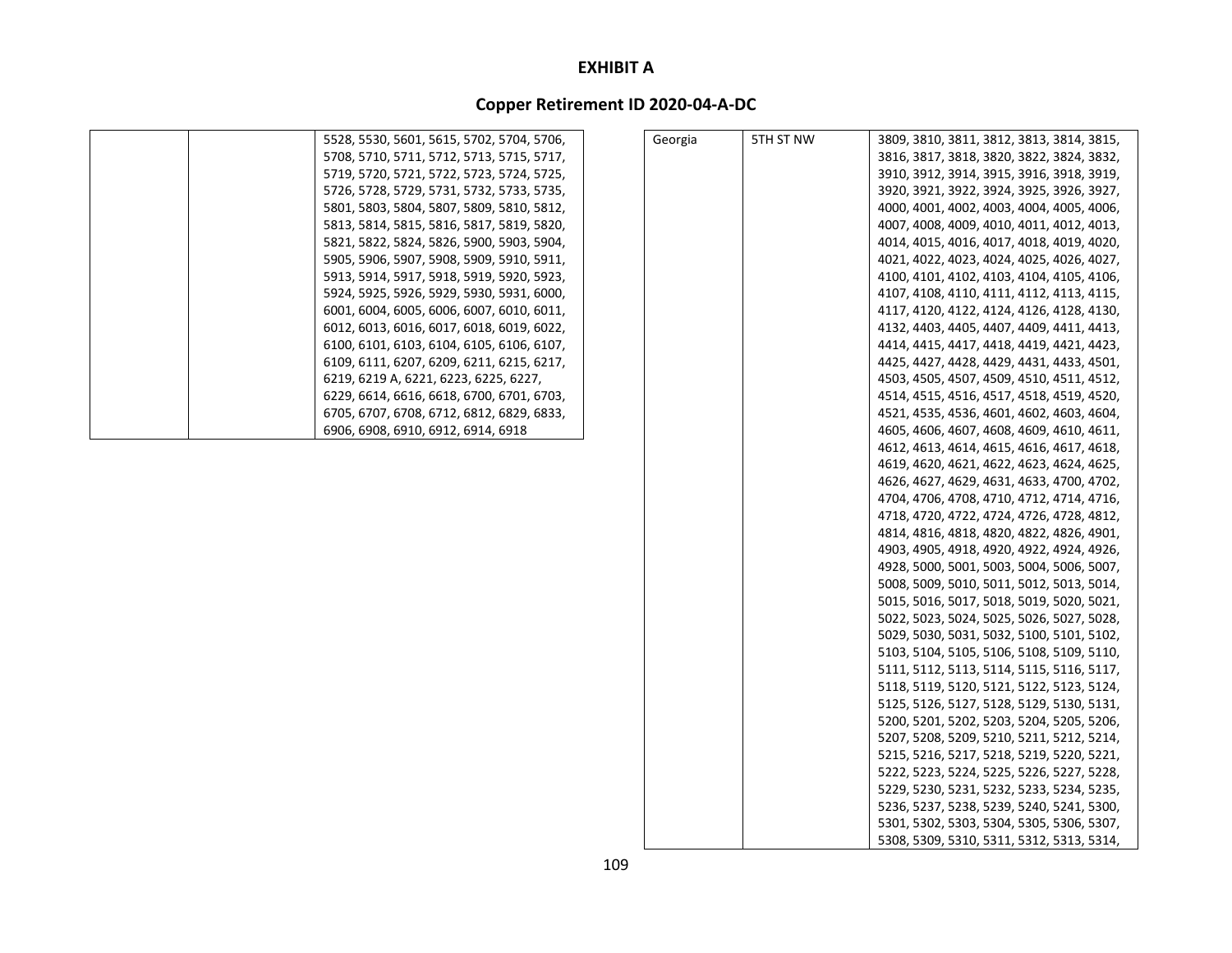|         |           | 5315, 5316, 5317, 5318, 5319, 5320, 5321, | Georgia | 7TH PL NW | 5002, 5003, 5004, 5005, 5006, 5007, 5008, |
|---------|-----------|-------------------------------------------|---------|-----------|-------------------------------------------|
|         |           | 5322, 5323, 5324, 5325, 5326, 5327, 5328, |         |           | 5009, 5010, 5011, 5012, 5013, 5014, 5015, |
|         |           | 5329, 5330, 5331, 5332, 5333, 5334, 5335, |         |           | 5016, 5017, 5018, 5019, 5020, 5021, 5022, |
|         |           | 5336, 5337, 5401, 5403, 5405, 5407, 5409, |         |           | 5023, 5024, 5025, 5026, 5027, 5028, 5029, |
|         |           | 5411, 5413, 5415, 5417, 5419, 5421, 5425, |         |           | 5030, 5031, 6000, 6001, 6002, 6003, 6006, |
|         |           | 5429, 5525, 5534, 5536, 5538, 5540, 5542, |         |           | 6007, 6008, 6012, 6013, 6014, 6015, 6018, |
|         |           | 5544, 5546, 5606, 5608, 5610, 5612, 5614, |         |           | 6019, 6020, 6021, 6107, 6109, 6110, 6112, |
|         |           | 5616, 5701, 5703, 5705, 5707, 5709, 5710, |         |           | 6113, 6115, 6118, 6119, 6121, 6507, 6510, |
|         |           | 5712, 5713, 5714, 5716, 5718, 5720, 5722, |         |           | 6511, 6513, 6514, 6518, 6519, 6522, 6523, |
|         |           | 5724, 5726, 5727, 5729, 5733, 5737, 5741, |         |           | 6611, 6613, 6614, 6617, 6618, 6621, 6622  |
|         |           | 5743, 5801, 5803, 5807, 5810, 5812, 5814, | Georgia | 7TH ST NW | 3801, 3809, 3810, 3813, 3815, 3816, 3817, |
|         |           | 5815, 5816, 5817, 5818, 5819, 5821, 5823, |         |           | 3818, 3819, 3820, 3925, 3927, 3935, 4002, |
|         |           | 5825, 6007, 6009, 6013, 6015, 6019, 6023, |         |           | 4004, 4006, 4008, 4010, 4012, 4014, 4016, |
|         |           | 6101, 6105, 6109, 6115, 6119, 6200, 6202, |         |           | 4018, 4105, 4107, 4109, 4111, 4113, 4114, |
|         |           | 6206, 6207, 6208, 6210, 6211, 6212, 6213, |         |           | 4115, 4117, 4118, 4119, 4120, 4121, 4122, |
|         |           | 6214, 6216, 6218, 6220, 6222, 6300, 6302, |         |           | 4123, 4124, 4125, 4126, 4128, 4130, 4132, |
|         |           | 6304, 6306, 6308, 6310, 6312, 6314, 6316, |         |           | 4134, 4136, 4138, 4140, 4142, 4207, 4208, |
|         |           | 6318, 6320, 6322, 6400, 6402, 6406, 6408, |         |           | 4209, 4210, 4211, 4212, 4213, 4214, 4215, |
|         |           | 6412, 6414, 6418, 6420, 6424, 6426, 6430, |         |           | 4216, 4217, 4218, 4219, 4220, 4221, 4222, |
|         |           | 6432, 6438, 6440, 6506, 6510, 6514, 6522, |         |           | 4223, 4315, 4317, 4319, 4320, 4321, 4322, |
|         |           | 6526, 6530, 6600, 6601, 6604, 6605, 6607, |         |           | 4323, 4324, 4325, 4326, 4328, 4330, 4401, |
|         |           | 6609, 6610, 6611, 6613, 6614, 6615, 6618, |         |           | 4403, 4409, 4411, 4413, 4415, 4417, 4419, |
|         |           | 6622, 6700, 6702, 6703, 6704, 6705, 6706, |         |           | 4509, 4511, 4513, 4515, 4517, 4519, 4521, |
|         |           | 6707, 6803, 6805, 6809, 6813, 6817, 6819, |         |           | 4801, 4808, 4812, 4814, 4816, 4818, 4820, |
|         |           | 6824, 6826, 6828, 6902, 6903, 6905, 6907, |         |           | 4822, 4824, 4826, 4828, 4830, 4832, 4834, |
|         |           | 6909, 6911, 6914, 7002, 7015, 7017        |         |           | 4836, 4838, 4840, 4901, 4903, 4904, 4905, |
| Georgia | 6TH ST NW | 3213, 3215, 3217, 3219, 3221, 3223, 3225, |         |           | 4906, 4907, 4908, 4909, 4910, 4911, 4912, |
|         |           | 3532, 3534, 3536, 3537, 3538, 3539, 3541, |         |           | 4914, 4915, 4916, 4917, 4918, 4919, 4920, |
|         |           | 3545, 3547, 3549, 3551, 3553, 3555, 3557, |         |           | 4921, 4922, 4923, 4924, 4925, 4926, 4927, |
|         |           | 3559, 3561, 3563, 3565, 5711, 5712, 5713, |         |           | 4928, 4929, 4930, 4931, 5002, 5003, 5004, |
|         |           | 5714, 5715, 5717, 5718, 5719, 5720, 5721, |         |           | 5005, 5006, 5007, 5008, 5009, 5010, 5011, |
|         |           | 5724, 5725, 5726, 5727, 5729, 5801, 5809, |         |           | 5012, 5013, 5014, 5015, 5017, 5019, 5020, |
|         |           | 5811, 5812, 5814, 5815, 5816, 5817, 6409, |         |           | 5021, 5022, 5023, 5024, 5025, 5026, 5027, |
|         |           | 6411, 6415, 6419, 6425, 6426, 6430, 6500, |         |           | 5028, 5029, 5030, 5031, 5033, 5100, 5101, |
|         |           | 6501, 6511, 6512, 6515, 6516, 6519, 6520, |         |           | 5102, 5103, 5104, 5105, 5106, 5107, 5108, |
|         |           | 6522, 6523, 6527, 6531, 6600, 6601, 6606, |         |           | 5110, 5111, 5112, 5113, 5114, 5115, 5116, |
|         |           | 6611, 6612, 6613, 6614, 6615, 6618, 6619, |         |           | 5117, 5118, 5120, 5121, 5122, 5123, 5124, |
|         |           | 6620, 6700, 6701, 6703, 6705, 6707, 6712, |         |           | 5125, 5126, 5127, 5128, 5129, 5130, 5131, |
|         |           | 6800, 6801, 6804, 6805, 6808, 6811, 6812, |         |           | 5132, 5133, 5134, 5135, 5224, 5225, 5227, |
|         |           | 6815, 6838, 6907, 6911, 6912, 6914, 6916, |         |           | 5228, 5229, 5231, 5232, 5233, 5234, 5235, |
|         |           | 6918, 6919                                |         |           | 5300, 5302, 5303, 5304, 5305, 5306, 5307, |
|         |           |                                           |         |           | 5308, 5309, 5310, 5311, 5312, 5313, 5314, |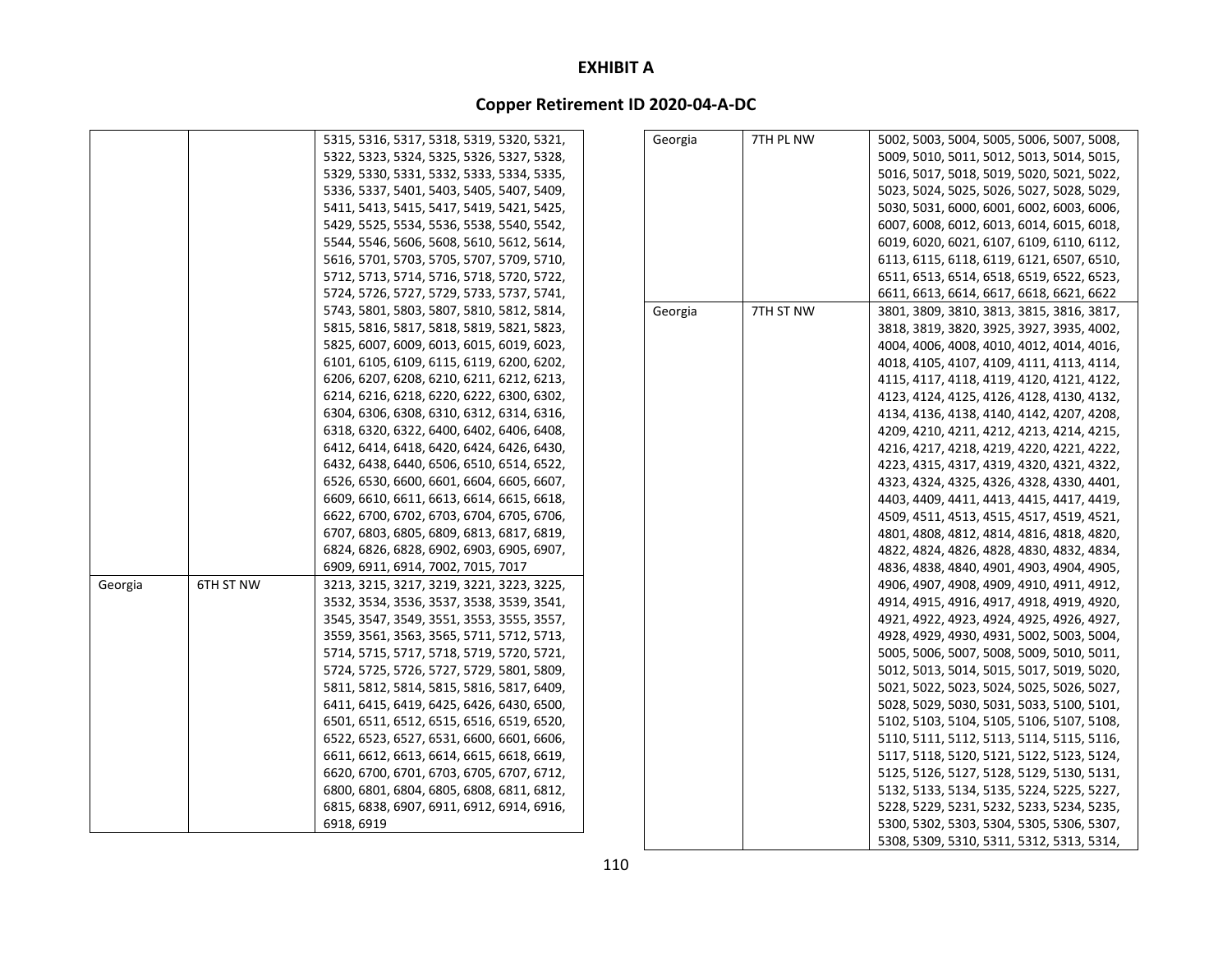| 5315, 5317, 5319, 5321, 5401, 5403, 5405, | Georgia | 8TH ST NW | 3810, 3812, 3814, 3816, 3820, 3822, 3900, |
|-------------------------------------------|---------|-----------|-------------------------------------------|
| 5407, 5409, 5411, 5413, 5414, 5415, 5416, |         |           | 3904, 3906, 3908, 3910, 3912, 3913, 3914, |
| 5417, 5419, 5421, 5424, 5501, 5503, 5505, |         |           | 3915, 3917, 3919, 3921, 3923, 4003, 4005, |
| 5507, 5509, 5511, 5513, 5514, 5515, 5516, |         |           | 4007, 4009, 4011, 4013, 4015, 4101, 4103, |
| 5517, 5519, 5521, 5523, 5527, 5529, 5531, |         |           | 4105, 4107, 4109, 4111, 4113, 4115, 4117, |
| 5611, 5613, 5614, 5615, 5616, 5627, 5706, |         |           | 4119, 4120, 4121, 4122, 4123, 4124, 4126, |
| 5710, 5738, 5802, 5811, 5812, 5813, 5816, |         |           | 4127, 4128, 4200, 4201, 4202, 4204, 4207, |
| 5817, 5819, 5820, 5828, 5830, 5901, 5903, |         |           | 4208, 4209, 4210, 4211, 4212, 4213, 4214, |
| 5907, 5909, 5911, 6000, 6002, 6006, 6008, |         |           | 4215, 4217, 4219, 4221, 4222, 4223, 4224, |
| 6012, 6014, 6020, 6110, 6112, 6116, 6118, |         |           | 4225, 4230, 4232, 4234, 4236, 4314, 4315, |
| 6122, 6124, 6200, 6201, 6202, 6203, 6204, |         |           | 4317, 4319, 4320, 4321, 4323, 4324, 4325, |
| 6205, 6206, 6207, 6208, 6209, 6210, 6211, |         |           | 4326, 4327, 4506, 4508, 4510, 4512, 4514, |
| 6212, 6213, 6214, 6215, 6216, 6217, 6218, |         |           | 4516, 4600, 4601, 4602, 4603, 4604, 4605, |
| 6219, 6220, 6222, 6223, 6300, 6301, 6302, |         |           | 4606, 4607, 4608, 4609, 4611, 4612, 4613, |
| 6303, 6304, 6305, 6306, 6307, 6308, 6309, |         |           | 4614, 4615, 4616, 4617, 4618, 4619, 4620, |
| 6310, 6311, 6312, 6313, 6314, 6315, 6316, |         |           | 4621, 4622, 4623, 4625, 4626, 4628, 4701, |
| 6317, 6318, 6319, 6320, 6321, 6322, 6323, |         |           | 4702, 4703, 4704, 4705, 4706, 4707, 4708, |
| 6400, 6401, 6402, 6403, 6405, 6406, 6407, |         |           | 4709, 4710, 4711, 4712, 4713, 4714, 4715, |
| 6408, 6409, 6411, 6412, 6414, 6418, 6420, |         |           | 4716, 4717, 4718, 4719, 4720, 4721, 4722, |
| 6422, 6424, 6426, 6430, 6500, 6504, 6506, |         |           | 4723, 4724, 4725, 4726, 4727, 4728, 4729, |
| 6511, 6512, 6515, 6518, 6519, 6522, 6523, |         |           | 4730, 4732, 4800, 4801, 4803, 4805, 4807, |
| 6527, 6528, 6531, 6532, 6535, 6600, 6601, |         |           | 4809, 4818, 4820, 4822, 4824, 4826, 4828, |
| 6611, 6612, 6615, 6616, 6619, 6620, 6622, |         |           | 4830, 4919, 4921, 4923, 4925, 5003, 5005, |
| 6623, 6626, 6630, 7101, 7106, 7108, 7110, |         |           | 5007, 5009, 5011, 5013, 5015, 5019, 5021, |
| 7112, 7114, 7116, 7125, 7133, 7135, 7137, |         |           | 5023, 5025, 5027, 5029, 5030, 5031, 5100, |
| 7141, 7143, 7200, 7201, 7204, 7205, 7208, |         |           | 5101, 5102, 5103, 5104, 5106, 5107, 5108, |
| 7209, 7212, 7213, 7216, 7217, 7400, 7401, |         |           | 5109, 5110, 5111, 5112, 5113, 5114, 5115, |
| 7408, 7409, 7416, 7417, 7424, 7425, 7432, |         |           | 5116, 5117, 5118, 5119, 5120, 5121, 5122, |
| 7433, 7440, 7441, 7448, 7449, 7456, 7457, |         |           | 5123, 5124, 5125, 5127, 5128, 5129, 5130, |
| 7465, 7472, 7473, 7480, 7481, 7489, 7497  |         |           | 5131, 5132, 5133, 5134, 5135, 5225, 5227, |
|                                           |         |           | 5229, 5231, 5233, 5235, 5300, 5301, 5302, |
|                                           |         |           | 5303, 5304, 5305, 5306, 5307, 5308, 5309, |
|                                           |         |           | 5310, 5311, 5312, 5314, 5315, 5401, 5403, |
|                                           |         |           | 5405, 5407, 5409, 5410, 5411, 5412, 5414, |
|                                           |         |           | 5416, 5417, 5418, 5419, 5421, 5422, 5423, |
|                                           |         |           | 5425, 5427, 5500, 5501, 5502, 5503, 5504, |
|                                           |         |           | 5505, 5506, 5507, 5508, 5509, 5510, 5511, |
|                                           |         |           | 5512, 5514, 5515, 5524, 5614, 5615, 5616, |
|                                           |         |           | 5617, 5618, 5619, 5620, 5621, 5623, 5625, |
|                                           |         |           | 5627, 5629, 5700, 5702, 5704, 5706, 5708, |
|                                           |         |           | 5710, 5712, 5714, 5716, 5718, 5720, 5722, |
|                                           |         |           | 5726, 5728, 5730, 5802, 5804, 5806, 5808, |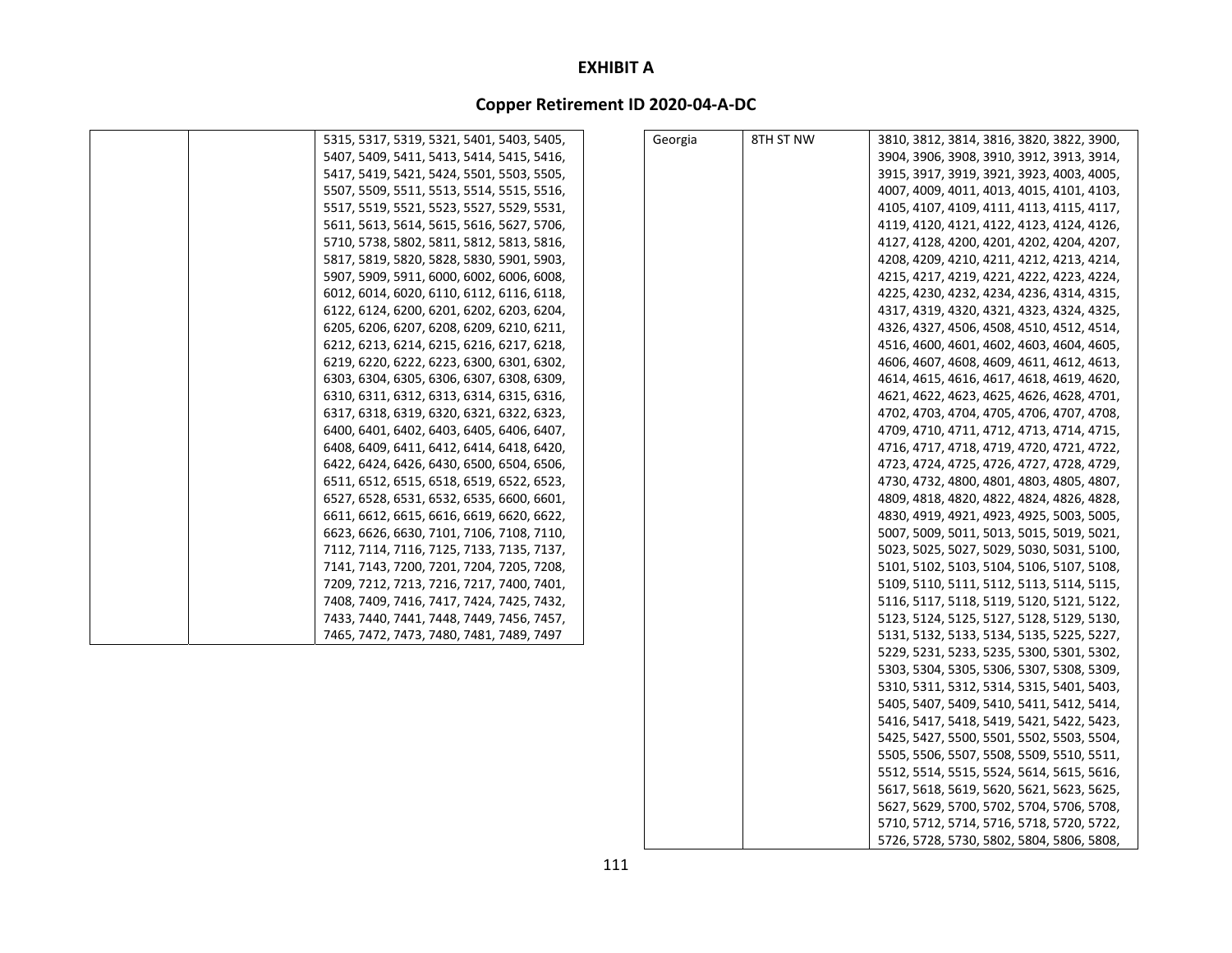# **Copper Retirement ID 2020‐04‐A‐DC**

| 5810, 6001, 6003, 6007, 6009, 6015, 6019, | Georgia | 9TH ST NW | 3706, 3708, 3710, 3712, 3714, 3715, 3716, |
|-------------------------------------------|---------|-----------|-------------------------------------------|
| 6021, 6023, 6025, 6030, 6114, 6121, 6123, |         |           | 3717, 3718, 3719, 3720, 3721, 3722, 3723, |
| 6125, 6127, 6201, 6203, 6205, 6206, 6207, |         |           | 3724, 3725, 3726, 3728, 3729, 3730, 3731, |
| 6208, 6210, 6211, 6212, 6213, 6214, 6215, |         |           | 3732, 3733, 3734, 3736, 3738, 3740, 3742, |
| 6216, 6217, 6219, 6221, 6223, 6300, 6301, |         |           | 3744, 3746, 4005, 4007, 4009, 4011, 4013, |
| 6305, 6306, 6307, 6308, 6309, 6310, 6311, |         |           | 4015, 4021, 4101, 4121, 4201, 4203, 4205, |
| 6312, 6313, 6314, 6315, 6316, 6317, 6318, |         |           | 4303, 4314, 4316, 4318, 4407, 4409, 4411, |
| 6319, 6320, 6321, 6323, 6400, 6401, 6402, |         |           | 4413, 4414, 4416, 4418, 4420, 4421, 4423, |
| 6403, 6406, 6407, 6408, 6409, 6412, 6413, |         |           | 4424, 4425, 4426, 4427, 4428, 4429, 4430, |
| 6414, 6415, 6418, 6419, 6420, 6421, 6422, |         |           | 4512, 4515, 4517, 4518, 4519, 4521, 4523, |
| 6423, 6424, 6425, 6426, 6427, 6428, 6430, |         |           | 4524, 4525, 4526, 4527, 4528, 4529, 4530, |
| 6432, 6433, 6435, 6503, 6508, 6510, 6512, |         |           | 4600, 4601, 4602, 4603, 4604, 4605, 4606, |
| 6514, 6515, 6516, 6517, 6520, 6524, 6601, |         |           | 4607, 4608, 4609, 4610, 4611, 4612, 4613, |
| 6602, 6605, 6609, 6615, 6621, 6623, 6801, |         |           | 4614, 4615, 4616, 4617, 4618, 4619, 4620, |
| 6810, 6811, 6812, 6814, 6815, 6819, 6823, |         |           | 4621, 4623, 4624, 4625, 4626, 4627, 4628, |
| 6831, 6906, 6907, 6908, 6911, 6912, 6915, |         |           | 4700, 4701, 4702, 4703, 4704, 4705, 4706, |
| 6916, 6920, 6924, 6928, 6932, 6936, 7005, |         |           | 4707, 4708, 4709, 4710, 4711, 4712, 4713, |
| 7011, 7012, 7015, 7100, 7101, 7103, 7111, |         |           | 4714, 4715, 4716, 4717, 4718, 4719, 4720, |
| 7115, 7120, 7121, 7130, 7131, 7135, 7141, |         |           | 4721, 4722, 4723, 4724, 4725, 4726, 4728, |
| 7200, 7201, 7204, 7205, 7208, 7209, 7213, |         |           | 4731, 4733, 4800, 4816, 4817, 4818, 4819, |
| 7217, 7321, 7323, 7327, 7329, 7333, 7335, |         |           | 4821, 4823, 4825, 4827, 4829, 4833, 4900, |
| 7337, 7339, 7343, 7400, 7404, 7405, 7408, |         |           | 4901, 4902, 4903, 4904, 4905, 4906, 4907, |
| 7409, 7412, 7413, 7416, 7417, 7420, 7421, |         |           | 4908, 4909, 4910, 4911, 4912, 4913, 4914, |
| 7424, 7425, 7426, 7428, 7429, 7430, 7432, |         |           | 4915, 4916, 4917, 4918, 4919, 4920, 4921, |
| 7434, 7435, 7437, 7438, 7439, 7441, 7443, |         |           | 4922, 4923, 4924, 4925, 4926, 4927, 4928, |
| 7501, 7503, 7507, 7509, 7513, 7515, 7519, |         |           | 4929, 5000, 5001, 5011, 5013, 5014, 5015, |
| 7520, 7521, 7522, 7525, 7526, 7527, 7528, |         |           | 5016, 5017, 5019, 5025, 5100, 5102, 5104, |
| 7532, 7534, 7538, 7540, 7544, 7546, 7550, |         |           | 5108, 5110, 5112, 5114, 5116, 5118, 5120, |
| 7552, 7556, 7558, 7562, 7564, 7566        |         |           | 5122, 5124, 5126, 5128, 5202, 5309, 5311, |
|                                           |         |           | 5313, 5315, 5318, 5320, 5322, 5324, 5326, |
|                                           |         |           | 5400, 5402, 5404, 5406, 5408, 5410, 5412, |
|                                           |         |           | 5413, 5414, 5415, 5416, 5417, 5418, 5420, |
|                                           |         |           | 5500, 5504, 5506, 5508, 5509, 5510, 5512, |
|                                           |         |           | 5517, 5519, 5522, 5524, 5526, 5527, 5615, |
|                                           |         |           | 5617, 5618, 5619, 5620, 5621, 5622, 5701, |
|                                           |         |           | 5703, 5705, 5707, 5709, 5711, 5713, 5715, |
|                                           |         |           | 5717, 5719, 5721, 5723, 5725, 5727, 5729, |
|                                           |         |           | 5731, 5733, 5735, 5737, 5739, 5741, 5743, |
|                                           |         |           | 5745, 5810, 5814, 5818, 5822, 5900, 5904, |
|                                           |         |           | 5912, 6102, 6106, 6108, 6214, 6216, 6224, |
|                                           |         |           | 6226, 6227, 6230, 6300, 6301, 6303, 6304, |

6305, 6307, 6308, 6309, 6311, 6312, 6313,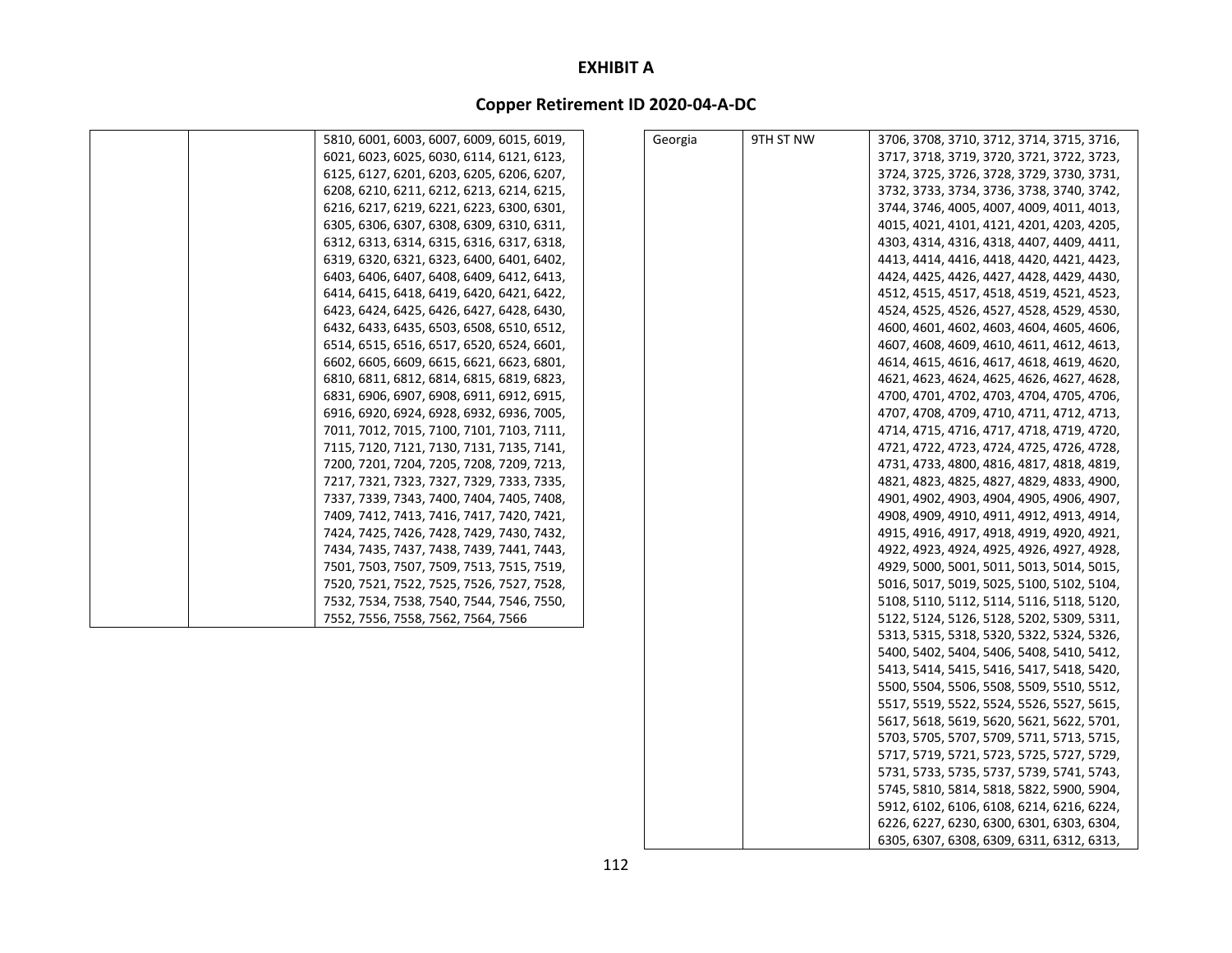# **Copper Retirement ID 2020‐04‐A‐DC**

|         |                     | 6315, 6316, 6317, 6319, 6320, 6321, 6323, | Georgia | <b>ALLISON ST NW</b>  | 1100, 1106, 1107, 1108, 1109, 1110, 1111,    |
|---------|---------------------|-------------------------------------------|---------|-----------------------|----------------------------------------------|
|         |                     | 6324, 6400, 6401, 6403, 6404, 6407, 6408, |         |                       | 1112, 1113, 1114, 1115, 1116, 1117, 1118,    |
|         |                     | 6409, 6412, 6413, 6415, 6416, 6419, 6423, |         |                       | 1119, 1121, 1123, 1125, 1129, 1131, 1133,    |
|         |                     | 6427, 6809, 6810, 6811, 6813, 6814, 6815, |         |                       | 1135, 1137, 1139, 1215, 1301, 1303, 1311,    |
|         |                     | 6818, 6820, 6922, 6923, 6924, 6925, 6926, |         |                       | 1315, 1317, 1319, 1323, 1325, 1327, 1329,    |
|         |                     | 6927, 6928, 6929, 6930, 6931, 6932, 6933, |         |                       | 1402, 1403, 1404, 1405, 1406, 1407, 1408,    |
|         |                     | 6934, 7003, 7004, 7007, 7008, 7011, 7012, |         |                       | 1409, 1410, 1411, 1412, 1413, 1414, 1415,    |
|         |                     | 7015, 7016, 7100, 7101, 7104, 7106, 7107, |         |                       | 1416, 1417, 1418, 1419, 1420, 1421, 1422,    |
|         |                     | 7110, 7114, 7115, 7118, 7119, 7120, 7121, |         |                       | 1423, 1425, 1500, 1506, 1508, 1510, 1512,    |
|         |                     | 7122, 7123, 7124, 7125, 7126, 7127, 7128, |         |                       | 1513, 1514, 1515, 1516, 1517, 1518, 1519,    |
|         |                     | 7129, 7130, 7131, 7400, 7402, 7404, 7406, |         |                       | 1521, 1522, 1523, 1524, 1602, 1603, 1604,    |
|         |                     | 7407, 7409, 7411, 7413, 7415, 7416, 7417, |         |                       | 1605, 1606, 1607, 1608, 1609, 1610, 1611,    |
|         |                     | 7418, 7420, 7422, 7424, 7425, 7426, 7427, |         |                       | 1612, 1613, 1614, 1615, 1616, 1617, 1618,    |
|         |                     | 7428, 7429, 7430, 7432, 7433, 7434, 7436, |         |                       | 1619, 1620, 1624, 1630, 1703, 1704, 1705,    |
|         |                     | 7437, 7438, 7439, 7440, 7441, 7442, 7443, |         |                       | 1707, 1708, 1712, 1716, 1722, 1724, 1734,    |
|         |                     | 7500, 7502, 7506, 7508, 7512, 7514, 7518, |         |                       | 1738, 1801, 1812, 1818, 1824, 210, 220,      |
|         |                     | 7520, 7521, 7523, 7524, 7526, 7527, 7529, |         |                       | 300, 301, 303, 305, 307, 308, 309, 310, 311, |
|         |                     | 7530, 7532, 7533, 7535, 7539, 7541, 7545, |         |                       | 312, 313, 314, 315, 317, 318, 319, 320, 321, |
|         |                     | 7547, 7551, 7553, 7619, 7621, 7622, 7624, |         |                       | 322, 323, 324, 325, 326, 327, 328, 330, 332, |
|         |                     | 7625, 7627, 7628, 7629, 7630              |         |                       | 334, 336, 401, 403, 409, 411, 415, 417, 418, |
| Georgia | <b>ALASKA AV NW</b> | 7024, 7032, 7100, 7110, 7114, 7116, 7130, |         |                       | 419, 420, 421, 422, 423, 424, 425, 426, 427, |
|         |                     | 7136, 7148, 7164, 7200, 7206, 7300, 7301, |         |                       | 501, 503, 504, 505, 506, 507, 511, 513, 515, |
|         |                     | 7303, 7305, 7308, 7310, 7312, 7316, 7317, |         |                       | 517, 618, 619, 621, 622, 623, 625, 626, 627, |
|         |                     | 7400, 7401, 7405, 7406, 7407, 7408, 7409, |         |                       | 629, 631, 633, 635, 637, 801, 803, 805, 807, |
|         |                     | 7410, 7412, 7413, 7415, 7416, 7500, 7502, |         |                       | 809, 811, 813, 815, 818, 819, 820, 821, 822, |
|         |                     | 7504, 7510, 7525, 7529, 7532, 7535, 7541, |         |                       | 823, 824, 825, 826, 827, 828, 829, 830, 831, |
|         |                     | 7542, 7545, 7546, 7553, 7556, 7559, 7563, |         |                       | 832, 833, 834, 835, 837, 901, 903, 905, 906, |
|         |                     | 7567, 7573, 7600, 7604, 7608, 7612, 7616, |         |                       | 907, 908, 909                                |
|         |                     | 7700, 7704, 7705, 7706, 7709, 7715, 7717, | Georgia | <b>ARGYLE TERR NW</b> | 3800, 3808, 3810, 3811, 3820, 3831, 3900,    |
|         |                     | 7731, 7733                                |         |                       | 3901, 3911, 3920, 3930, 4000, 4004, 4010,    |
|         |                     |                                           |         |                       | 4015, 4018, 4025, 4028, 4100, 4121, 4200,    |
|         |                     |                                           |         |                       | 4201, 4208, 4210, 4214, 4215, 4220, 4221,    |

4222, 4300, 4301, 4303, 4311, 4314, 4315, 4319, 4320, 4321, 4322, 4340, 4344, 4350, 4358, 4362, 4366, 4370, 4419, 4501, 4503, 4504, 4505, 4507, 4508, 4509, 4511, 4512, 4516, 4552, 4556, 4560, 4564, 4568, 4600,

4612, 4616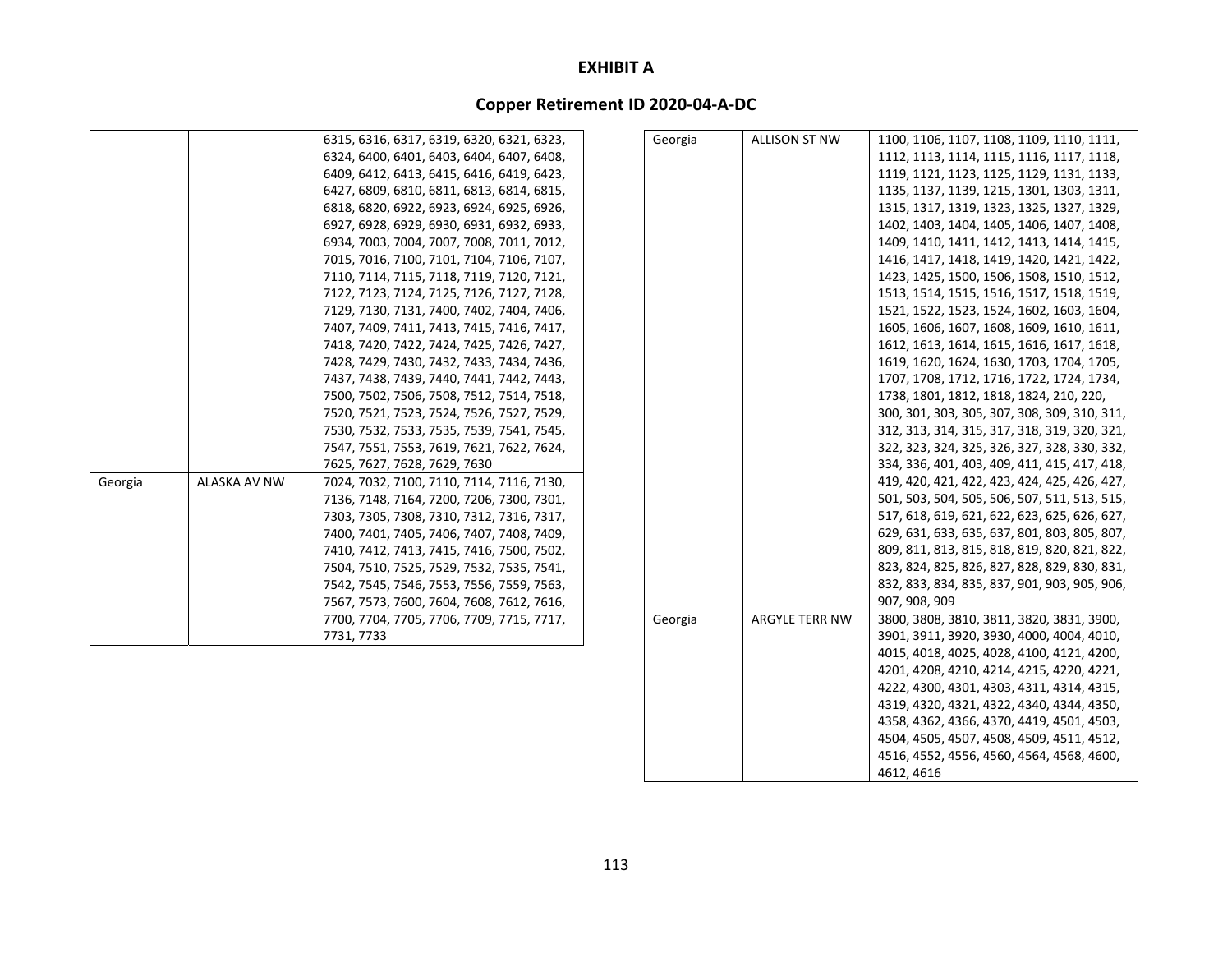| Georgia | ARKANSAS AV NW       | 4020, 4022, 4024, 4026, 4028, 4030, 4032,    |
|---------|----------------------|----------------------------------------------|
|         |                      | 4034, 4036, 4100, 4101, 4104, 4106, 4108,    |
|         |                      | 4110, 4112, 4114, 4115, 4116, 4117, 4118,    |
|         |                      | 4119, 4120, 4121, 4122, 4123, 4124, 4125,    |
|         |                      | 4126, 4127, 4128, 4129, 4130, 4131, 4132,    |
|         |                      | 4133, 4136, 4204, 4206, 4208, 4210, 4306,    |
|         |                      | 4408, 4505, 4507, 4509, 4511, 4513, 4515,    |
|         |                      | 4517, 4519, 4521, 4523, 4525, 4611, 4613,    |
|         |                      | 4615, 4617, 4800, 4803, 4805, 4807, 4902,    |
|         |                      | 4904, 4906, 4908, 4909, 4910, 4911, 4912,    |
|         |                      | 4913, 4914, 4915, 4916, 4917, 5000, 5002,    |
|         |                      | 5004, 5006, 5008, 5010, 5012, 5014           |
| Georgia | <b>ASPEN ST NW</b>   | 1110, 1220, 1224, 1230, 1234, 1238, 1242,    |
|         |                      | 1334, 1416, 1420, 1424, 1428, 1432, 1436,    |
|         |                      | 1440, 216, 220, 222, 308, 310, 311, 312,     |
|         |                      | 313, 315, 316, 317, 318, 319, 320, 322, 323, |
|         |                      | 324, 400, 401, 402, 403, 404, 405, 406, 407, |
|         |                      | 408, 409, 410, 411, 412, 414, 415, 501, 504, |
|         |                      | 510, 516, 517, 518, 520, 600, 602, 604, 606, |
|         |                      | 608, 610, 612, 613, 614, 616, 618, 736, 741, |
|         |                      | 745, 801, 803, 806, 808, 810, 818, 819, 820, |
|         |                      | 822, 823, 824, 826, 901, 902, 904, 905, 906, |
|         |                      | 909, 910, 912, 913, 917, 921                 |
| Georgia | BEACH DR NW          | 5701                                         |
| Georgia | BEACON PL NE         | 200, 202, 204, 205, 206, 207, 208, 209, 210, |
|         |                      | 211, 212, 213, 214, 215, 216, 217, 219, 221  |
| Georgia | <b>BIRCH DR NW</b>   | 1800                                         |
| Georgia | <b>BLAGDEN AV NW</b> | 4201, 4207, 4209, 4218, 4220, 4223, 4224,    |
|         |                      | 4227, 4228, 4231, 4232, 4235, 4239, 4240,    |
|         |                      | 4243, 4244, 4248, 4305, 4315, 4322, 4326,    |
|         |                      | 4329, 4330, 4331, 4334, 4335, 4336, 4340,    |
|         |                      | 4343, 4344, 4348, 4352, 4500, 4501, 4507,    |
|         |                      | 4508, 4512, 4513, 4516, 4519, 4520, 4524,    |
|         |                      | 4525, 4528, 4540, 4601, 4605, 4609, 4613,    |
|         |                      | 4617, 4621, 4625, 4629, 4640, 4700, 4704,    |
|         |                      | 4705, 4708, 4709, 4711, 4712, 4713, 4715,    |
|         |                      | 4716, 4800, 4801, 4805, 4811, 4813, 4814,    |
|         |                      | 4817, 4818, 4821, 4822, 4823, 4825, 4826,    |
|         |                      | 4830, 4834, 4838, 4850, 4861, 4866, 4870     |

| Georgia | <b>BLAGDEN TERR</b>  | 4600, 4601, 4602, 4603, 4604, 4605, 4606,    |
|---------|----------------------|----------------------------------------------|
|         | <b>NW</b>            | 4609, 4616, 4621, 4624, 4625, 4628, 4629,    |
|         |                      | 4641, 4700, 4701, 4704, 4705, 4708, 4709,    |
|         |                      | 4712, 4713, 4716, 4717, 4720, 4721           |
| Georgia | <b>BLAIR RD NE</b>   | 5301, 5315, 5401, 5418, 5421, 5422, 5425,    |
|         |                      | 5506, 5507, 5510, 5511, 5514, 5515, 5518,    |
|         |                      | 5522, 5701, 5703, 5705, 5709                 |
| Georgia | <b>BLAIR RD NW</b>   | 5724, 5730, 5913, 6100, 6101, 6110, 6114,    |
|         |                      | 6118, 6120, 6122, 6126, 6128, 6130, 6201,    |
|         |                      | 6222, 6408, 6412, 6416, 6420, 6424, 6428,    |
|         |                      | 6430, 6512, 6514, 6516, 6518, 6522, 6526,    |
|         |                      | 6600, 6602, 6606, 6608, 6612, 6614, 6618,    |
|         |                      | 6620, 6624, 6626, 6630, 6632, 6636, 6638,    |
|         |                      | 6642, 6644, 6648, 6650, 6820, 7100, 7201,    |
|         |                      | 7206, 7208, 7210, 7211, 7212, 7213, 7214,    |
|         |                      | 7215, 7217, 7218, 7219, 7220, 7221, 7222,    |
|         |                      | 7223, 7225, 7227, 7300, 7301, 7302, 7304,    |
|         |                      | 7306, 7308, 7309, 7310, 7313, 7314, 7325,    |
|         |                      | 7329, 7400, 7401, 7408, 7413, 7415, 7416,    |
|         |                      | 7419, 7421, 7423, 7424, 7425, 7425 1/2,      |
|         |                      | 7427, 7429, 7431, 7432, 7433, 7440, 7448,    |
|         |                      | 7456, 7464, 7472, 7480, 7488                 |
| Georgia | <b>BRUMMEL CT NW</b> | 500, 501, 502, 503, 504, 505, 506, 507, 508, |
|         |                      | 509, 510, 511, 512, 514, 515, 516, 517, 518, |
|         |                      | 519, 520, 521, 522, 523, 525, 526, 527, 528, |
|         |                      | 529, 530, 531, 532, 534, 535, 536, 537, 538, |
|         |                      | 539, 540, 541, 542, 543, 544, 545, 547, 549, |
|         |                      | 550, 551, 552, 554, 556, 558, 560, 562, 564, |
|         |                      | 566, 568, 570, 572, 574, 576, 578, 580, 582, |
|         |                      | 584, 586, 588, 590, 592, 594, 596, 598, 598  |
|         |                      | $\frac{1}{2}$                                |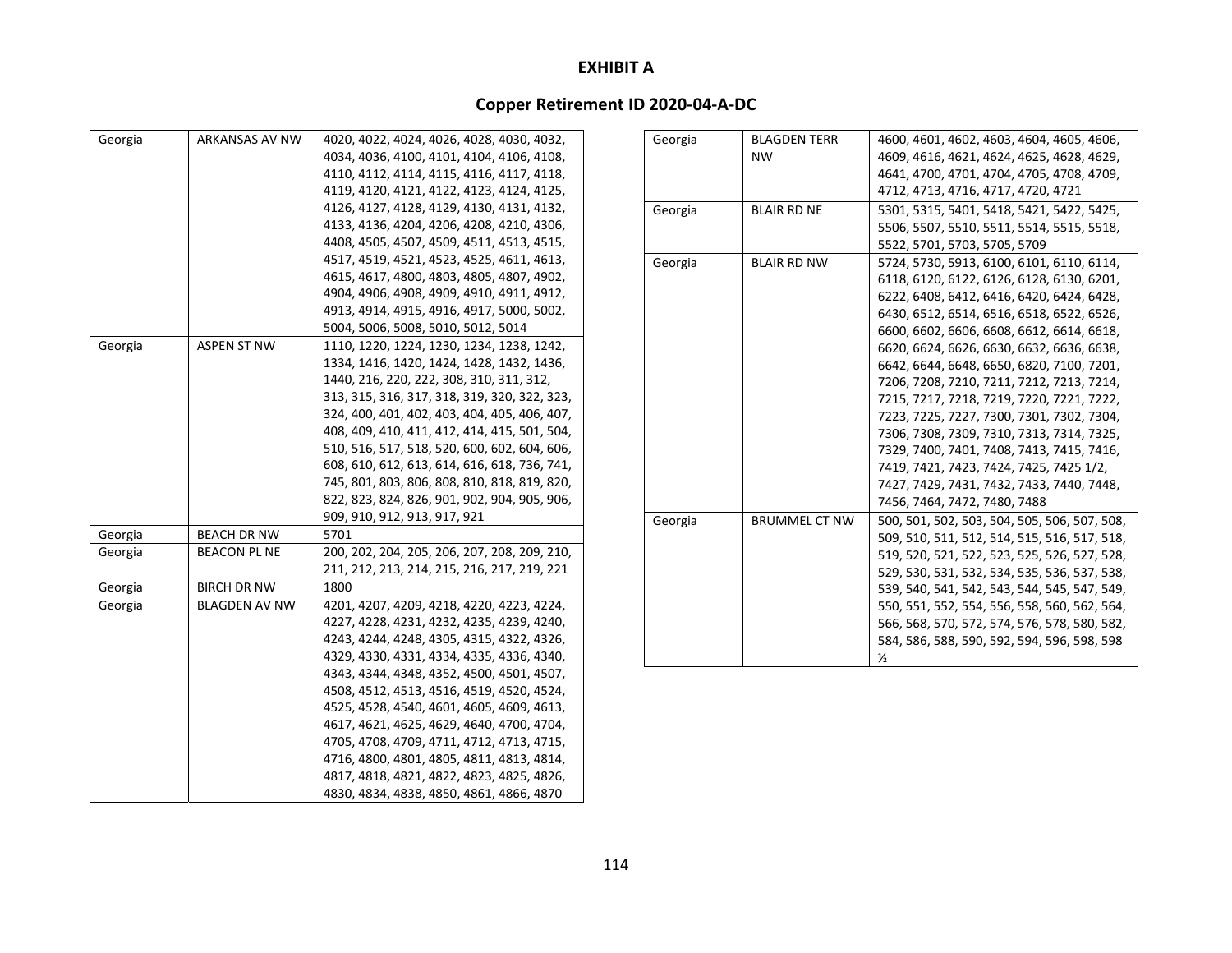| Georgia | <b>BUCHANAN ST NW</b> | 1102, 1104, 1105, 1106, 1107, 1108, 1109,    | Georgia | <b>COLORADO AV NW</b> | 4225, 4229, 4231, 4235, 4239, 4243, 4247,    |
|---------|-----------------------|----------------------------------------------|---------|-----------------------|----------------------------------------------|
|         |                       | 1111, 1112, 1113, 1114, 1115, 1116, 1117,    |         |                       | 4251, 4395, 4401, 4405, 4413, 4417, 4425,    |
|         |                       | 1118, 1119, 1120, 1122, 1123, 1125, 1126,    |         |                       | 4429, 4433, 4505, 4509, 4513, 4605, 4607,    |
|         |                       | 1127, 1128, 1129, 1130, 1132, 1134, 1136,    |         |                       | 4609, 4611, 4615, 4701, 4705, 4709, 4713,    |
|         |                       | 1138, 1140, 1142, 1301, 1303, 1305, 1307,    |         |                       | 4717, 4721, 4725, 4801, 4807, 4809, 4821,    |
|         |                       | 1308, 1309, 1310, 1311, 1312, 1313, 1314,    |         |                       | 4839, 4845, 4857, 4863, 4869, 4875, 4881,    |
|         |                       | 1315, 1317, 1318, 1319, 1320, 1322, 1323,    |         |                       | 4891, 5201, 5205, 5207, 5240, 5242, 5244,    |
|         |                       | 1324, 1326, 1401, 1403, 1404, 1406, 1407,    |         |                       | 5246, 5248, 5302, 5303, 5308, 5309, 5315,    |
|         |                       | 1408, 1409, 1410, 1411, 1414, 1415, 1418,    |         |                       | 5320, 5321, 5322, 5324, 5331, 5404, 5406,    |
|         |                       | 1419, 1420, 1421, 1422, 1423, 1424, 1425,    |         |                       | 5408, 5412, 5420, 5600, 5605, 5609, 5617,    |
|         |                       | 1426, 1427, 1428, 1501, 1505, 1507, 1508,    |         |                       | 5619, 5621, 5623, 5631, 5700, 5702, 5703,    |
|         |                       | 1509, 1510, 1511, 1512, 1513, 1514, 1515,    |         |                       | 5704, 5705, 5706, 5707, 5708, 5709, 5710,    |
|         |                       | 1516, 1517, 1518, 1519, 1520, 1521, 1522,    |         |                       | 5711, 5712, 5713, 5714, 5715, 5716, 5717,    |
|         |                       | 1523, 1524, 1525, 1526, 1527, 1600, 1601,    |         |                       | 5718, 5723, 5725, 5727, 5729, 5731, 5733,    |
|         |                       | 1603, 1604, 1605, 1608, 1609, 1610, 1612,    |         |                       | 5735, 5746, 5754, 5817, 5819, 5821, 5823,    |
|         |                       | 1613, 1614, 1615, 1616, 1617, 1620, 308,     |         |                       | 5825, 5827, 5829, 5831, 5833, 5835           |
|         |                       | 310, 312, 314, 316, 318, 409, 410, 411, 412, | Georgia | <b>COLUMBIA RD NW</b> | 403, 405, 407, 409, 411, 413, 415, 417, 419, |
|         |                       | 413, 414, 415, 416, 417, 418, 419, 420, 421, |         |                       | 421, 423, 501, 502, 503, 504, 505, 506, 507, |
|         |                       | 422, 423, 424, 425, 426, 427, 428, 429, 430, |         |                       | 508, 509, 510, 511, 512, 513, 514, 515, 516, |
|         |                       | 431, 432, 433, 434, 435, 436, 437, 438, 439, |         |                       | 517, 518, 519, 520, 521, 522, 524, 526, 528, |
|         |                       | 440, 442, 444, 446, 448, 502, 504, 506, 508, |         |                       | 530, 532, 534, 536, 538, 540, 591, 593, 595, |
|         |                       | 510, 511, 512, 513, 514, 515, 516, 517, 518, |         |                       | 597, 600, 601, 602, 603, 604, 605, 606, 607, |
|         |                       | 519, 520, 522, 523, 524, 525, 526, 527, 529, |         |                       | 608, 609, 610, 611, 612, 613, 614, 615, 616, |
|         |                       | 531, 533, 535, 539, 541, 543, 545, 805, 807, |         |                       | 617, 618, 619, 620, 621, 622, 623, 624, 625, |
|         |                       | 809, 811, 812, 813, 814, 816, 817, 818, 819, |         |                       | 626, 627, 628, 629, 630, 631, 632, 633, 634, |
|         |                       | 820, 821, 823, 901, 903, 905, 907, 918       |         |                       | 635, 636, 637, 638, 639, 640, 641, 642, 643, |
| Georgia | <b>BUTTERNUT ST</b>   | 400, 405, 415, 421, 425, 426, 429, 437, 500, |         |                       | 644, 649, 651, 655, 660, 662, 664, 753, 755, |
|         | <b>NW</b>             | 516, 519, 520, 521, 522, 600, 602, 604, 606, |         |                       | 757, 759, 761, 763, 765, 767, 769, 771, 773, |
|         |                       | 612, 700, 702, 704, 708, 710, 712, 727, 731, |         |                       | 775, 779, 779 1/2, 781, 781 1/2, 783         |
|         |                       | 734, 735, 739, 743, 749, 800, 804, 807, 808, | Georgia | CONCORD PL NE         | 160, 161, 162, 163, 164, 165, 166, 167, 168, |
|         |                       | 809, 811, 818, 822, 900, 901, 902, 903, 904, |         |                       | 169, 171, 201, 203, 205, 207, 209, 211       |
|         |                       | 905, 911, 915, 921                           | Georgia | CRESTWOOD DR          | 1700, 1706, 1709, 1712, 1715, 1718, 1719,    |
| Georgia | <b>CARROLL ST NW</b>  | 235, 254, 255, 256, 264, 272, 300, 304, 306, |         | <b>NW</b>             | 1724, 1730, 1731, 1735, 1739, 1745, 1747,    |
|         |                       | 308                                          |         |                       | 1751, 1755, 1758, 1761                       |
| Georgia | <b>CEDAR ST NW</b>    | 202, 218, 341, 343, 517, 519, 528, 529, 530, |         |                       |                                              |
|         |                       | 532, 535, 600                                |         |                       |                                              |
| Georgia | <b>CHESTNUT ST NW</b> | 7100, 7101, 7104, 7108, 7109, 7112, 7119,    |         |                       |                                              |
|         |                       | 7123, 7124, 7126, 7127, 7130, 7131           |         |                       |                                              |
| Georgia | CHILLUM PL NE         | 5930, 5998, 6000, 6001, 6003, 6007, 6009,    |         |                       |                                              |
|         |                       | 6115, 6119, 6139                             |         |                       |                                              |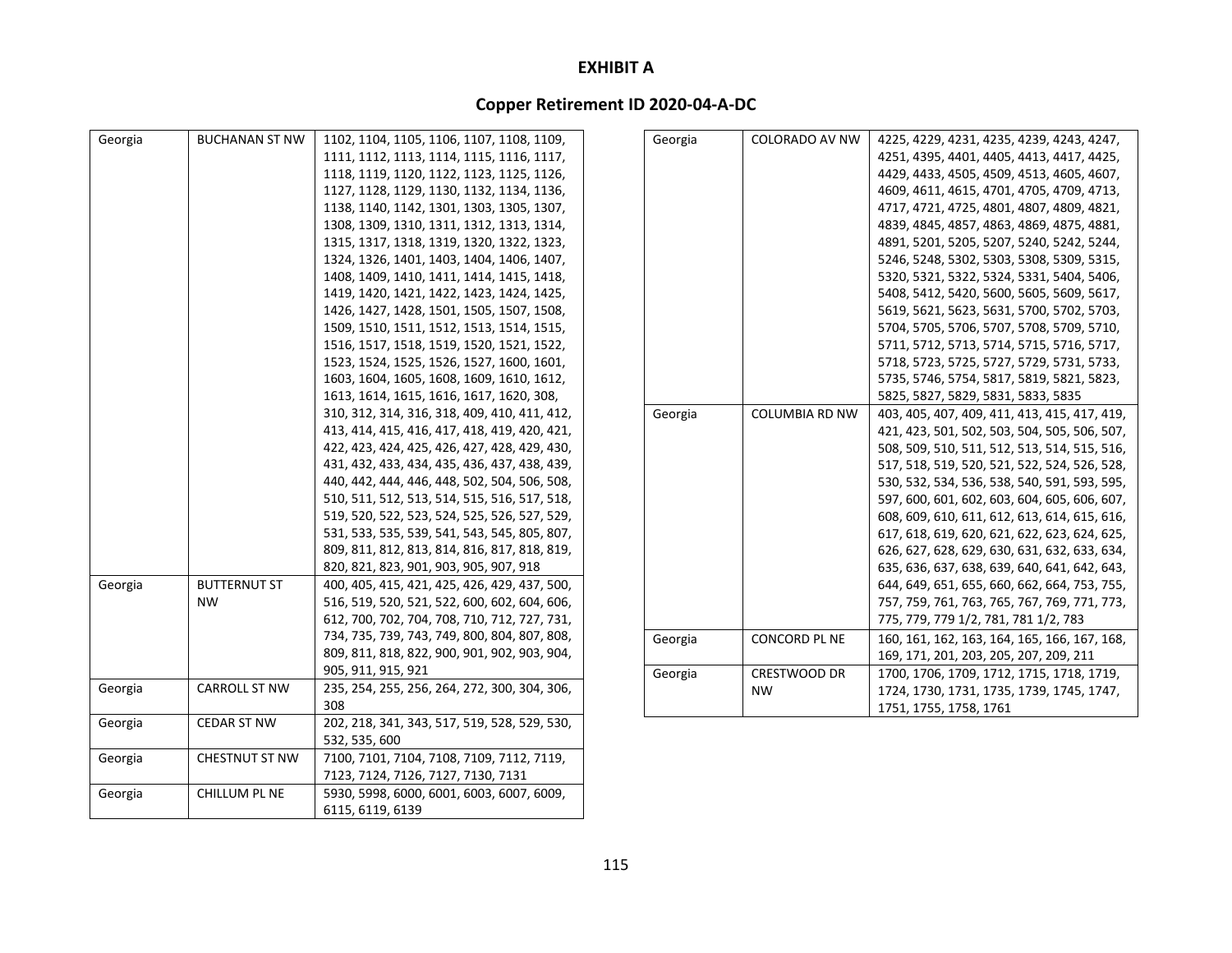| Georgia | <b>CRITTENDEN ST</b> | 1205, 1206, 1207, 1209, 1210, 1213, 1215,    | Georgia | <b>DECATUR ST NW</b> | 1202, 1203, 1204, 1205, 1206, 1207, 1208,    |
|---------|----------------------|----------------------------------------------|---------|----------------------|----------------------------------------------|
|         | <b>NW</b>            | 1220, 1221, 1224, 1225, 1226, 1228, 1229,    |         |                      | 1209, 1210, 1211, 1212, 1213, 1215, 1216,    |
|         |                      | 1230, 1232, 1233, 1234, 1236, 1237, 1238,    |         |                      | 1217, 1218, 1219, 1220, 1221, 1222, 1223,    |
|         |                      | 1245, 1403, 1404, 1405, 1406, 1408, 1409,    |         |                      | 1224, 1225, 1227, 1230, 1303, 1305, 1307,    |
|         |                      | 1410, 1411, 1412, 1413, 1414, 1415, 1416,    |         |                      | 1308, 1309, 1310, 1311, 1312, 1314, 1317,    |
|         |                      | 1417, 1418, 1419, 1420, 1421, 1422, 1423,    |         |                      | 1319, 1400, 1402, 1404, 1406, 1409, 1410,    |
|         |                      | 1424, 1425, 1426, 1427, 1428, 1429, 1430,    |         |                      | 1411, 1412, 1414, 1415, 1416, 1418, 1419,    |
|         |                      | 1431, 1432, 1500, 1501, 1502, 1503, 1504,    |         |                      | 1420, 1422, 1423, 1424, 1426, 1427, 1428,    |
|         |                      | 1505, 1506, 1507, 1508, 1509, 1510, 1511,    |         |                      | 1430, 1431, 1433, 1500, 1501, 1502, 1503,    |
|         |                      | 1512, 1515, 1516, 1521, 1602, 1603, 1604,    |         |                      | 1505, 1507, 1614, 1615, 1616, 1618, 1619,    |
|         |                      | 1605, 1606, 1607, 1608, 1610, 1611, 1612,    |         |                      | 1620, 1626, 1630, 1700, 305, 306, 307, 310,  |
|         |                      | 1614, 1615, 307, 311, 317, 339, 408, 410,    |         |                      | 311, 316, 320, 321, 325, 340, 401, 403, 407, |
|         |                      | 412, 414, 416, 418, 420, 422, 424, 426, 428, |         |                      | 409, 411, 413, 415, 417, 421, 425, 427, 429, |
|         |                      | 430, 432, 434, 436, 438, 508, 509, 510, 511, |         |                      | 431, 433, 435, 437, 439, 441, 443, 445, 447, |
|         |                      | 512, 513, 514, 515, 516, 517, 518, 519, 520, |         |                      | 449, 501, 503, 505, 507, 508, 509, 510, 511, |
|         |                      | 521, 522, 523, 524, 525, 526, 527, 534, 715, |         |                      | 512, 513, 514, 515, 516, 517, 518, 519, 520, |
|         |                      | 742, 800, 801, 810, 811, 812, 813, 814, 815, |         |                      | 521, 522, 523, 524, 525, 526, 603, 605, 607, |
|         |                      | 816, 817, 818, 819, 820, 821, 822, 823, 824, |         |                      | 609, 611, 701, 710, 712, 714, 716, 718, 720, |
|         |                      | 825, 826, 827, 828, 830, 831, 900, 902, 904, |         |                      | 721, 800, 802, 803, 804, 805, 806, 807, 808, |
|         |                      | 906, 907, 909, 911, 913, 915, 925            |         |                      | 809, 810, 811, 812, 813, 814, 815, 816, 817, |
| Georgia | DAHLIA ST NW         | 500, 502, 505, 617, 625, 627, 635, 637, 701, |         |                      | 818, 819, 820, 821, 822, 823, 825, 827, 829, |
|         |                      | 703, 705, 709, 715, 717, 728, 802, 804, 805, |         |                      | 831, 835, 837, 839, 841, 843, 903, 905, 906, |
|         |                      | 808, 809, 814                                |         |                      | 907, 908, 909, 910, 911, 912, 913, 914, 915, |
|         |                      |                                              |         |                      | 916, 917, 919, 921, 923, 925, 927            |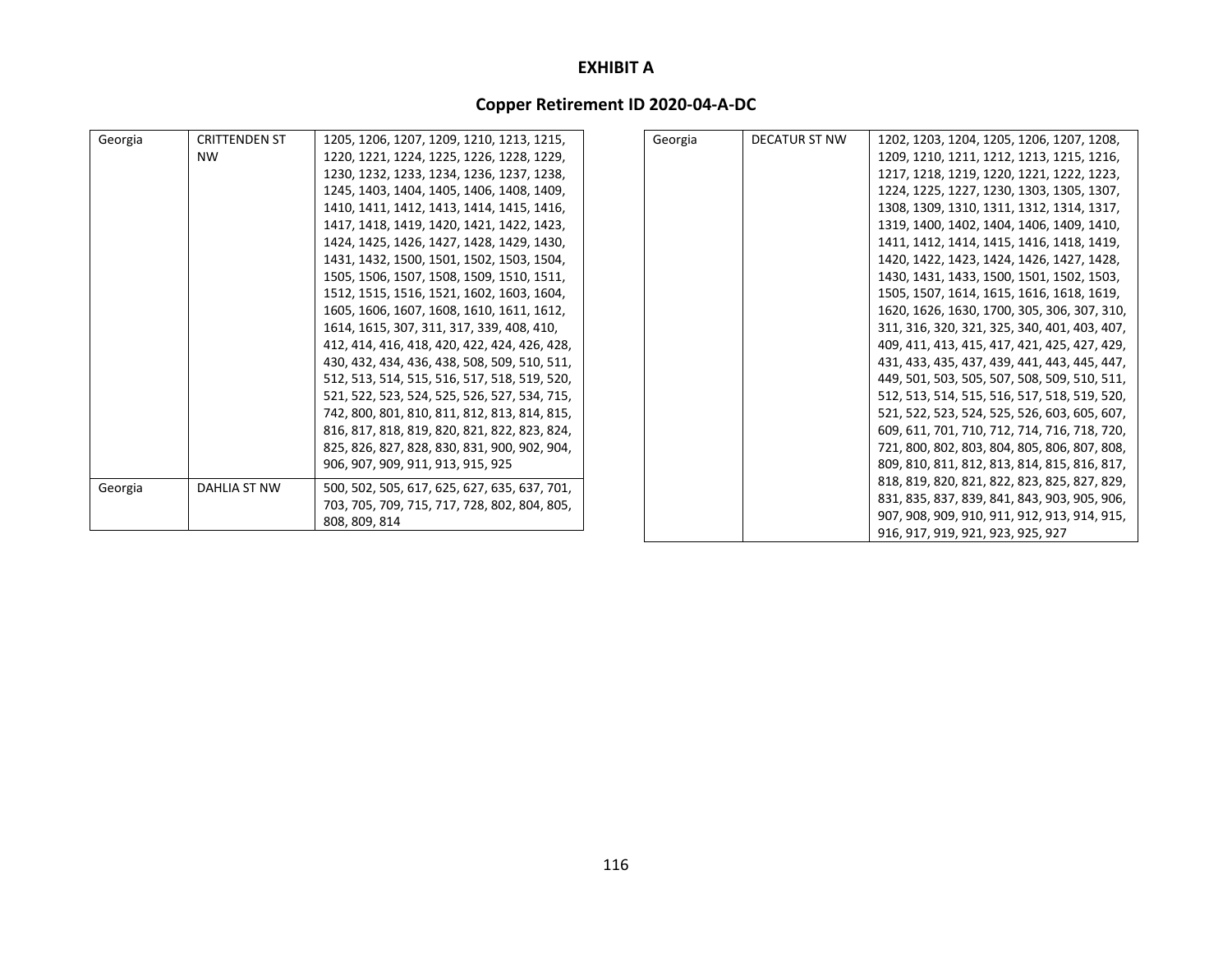# **Copper Retirement ID 2020‐04‐A‐DC**

| Georgia | <b>DELAFIELD PL NW</b> | 1200, 1202, 1204, 1205, 1206, 1207, 1209,    | Georgia | EASTERN AV NW        | 6610, 6614, 6618, 6622, 6630, 6634, 6638,    |
|---------|------------------------|----------------------------------------------|---------|----------------------|----------------------------------------------|
|         |                        | 1210, 1211, 1212, 1213, 1214, 1216, 1217,    |         |                      | 6644, 6648, 6716, 6738, 6742, 6746, 6750,    |
|         |                        | 1218, 1219, 1220, 1230, 1300, 1302, 1303,    |         |                      | 6754, 6758, 7044, 7054, 7058, 7408, 7410,    |
|         |                        | 1304, 1305, 1306, 1307, 1308, 1309, 1310,    |         |                      | 7420, 7422, 7500, 7502, 7506, 7508, 7512,    |
|         |                        | 1311, 1312, 1313, 1314, 1315, 1316, 1317,    |         |                      | 7514, 7518, 7520, 7524, 7526, 7530, 7532,    |
|         |                        | 1318, 1319, 1320, 1321, 1323, 1325, 1327,    |         |                      | 7536, 7540, 7700, 7710, 7720, 7730, 7900,    |
|         |                        | 1329, 1333, 1401, 1402, 1403, 1404, 1405,    |         |                      | 7930, 8008, 8024, 8026, 8028, 8030, 8100,    |
|         |                        | 1406, 1407, 1408, 1409, 1410, 1411, 1412,    |         |                      | 8104, 8108, 8112, 8116, 8120, 8128, 8132,    |
|         |                        | 1413, 1414, 1500, 1501, 1504, 1505, 310,     |         |                      | 8136, 8140, 8142, 8144, 8148, 8152, 8156,    |
|         |                        | 314, 317, 318, 321, 322, 325, 326, 329, 330, |         |                      | 8160, 8212, 8216, 8220, 8224, 8228           |
|         |                        | 333, 337, 400, 401, 402, 403, 404, 405, 406, | Georgia | <b>ELDER ST NW</b>   | 703, 710, 711, 714, 800, 804, 808, 813, 817, |
|         |                        | 407, 408, 409, 410, 411, 412, 413, 414, 415, |         |                      | 821, 901, 905, 909, 911, 913, 915            |
|         |                        | 416, 417, 418, 419, 421, 422, 423, 424, 425, | Georgia | <b>EMERSON ST NW</b> | 100, 104, 108, 112, 116, 1205, 1207, 1208,   |
|         |                        | 426, 427, 428, 429, 430, 431, 432, 433, 434, |         |                      | 1209, 1210, 1211, 1212, 1213, 1215, 1216,    |
|         |                        | 435, 436, 437, 438, 440, 441, 442, 443, 444, |         |                      | 1217, 1220, 1224, 1228, 1232, 1236, 1300,    |
|         |                        | 445, 446, 448, 449, 450, 451, 452, 453, 454, |         |                      | 1301, 1302, 1303, 1304, 1305, 1306, 1307,    |
|         |                        | 455, 456, 457, 458, 459, 461, 605, 607, 609, |         |                      | 1308, 1309, 1310, 1311, 1312, 1313, 1314,    |
|         |                        | 611, 612, 613, 614, 615, 616, 617, 618, 619, |         |                      | 1315, 1316, 1317, 1318, 1319, 1320, 1321,    |
|         |                        | 620, 621, 622, 623, 624, 625, 627, 629, 631, |         |                      | 1322, 1324, 1326, 1329, 1333, 1400, 1401,    |
|         |                        | 800, 801, 802, 804, 806, 808, 809, 810, 811, |         |                      | 1402, 1404, 1405, 1406, 1407, 1408, 1409,    |
|         |                        | 812, 813, 814, 815, 816, 817, 818, 819, 820, |         |                      | 1500, 1502, 1505, 1510, 1512, 1514, 1516,    |
|         |                        | 821, 822, 823, 824, 825, 826, 827, 828, 829, |         |                      | 206, 208, 210, 212, 214, 215, 216, 218, 220, |
|         |                        | 830, 831, 832, 834, 836, 838, 840, 842, 844, |         |                      | 222, 225, 226, 228, 230, 234, 235, 236, 238, |
|         |                        | 846, 848, 902, 903, 905, 906, 907, 908, 909, |         |                      | 240, 242, 244, 300, 304, 306, 308, 310, 311, |
|         |                        | 910, 911, 912, 913, 914, 915, 916, 918, 919, |         |                      | 312, 313, 314, 315, 316, 317, 318, 319, 320, |
|         |                        | 920, 921, 922, 923, 924, 925, 926, 927       |         |                      | 321, 322, 323, 324, 325, 326, 327, 328, 329, |
| Georgia | DOGWOOD ST NW          | 810, 811, 820, 821                           |         |                      | 330, 331, 334, 336, 338, 340, 342, 400, 401, |
| Georgia | E BEACH DR NW          | 1815, 7901, 8111, 8115, 8141, 8145, 8149,    |         |                      | 402, 404, 406, 408, 409, 410, 411, 412, 413, |
|         |                        | 8153, 8157, 8161, 8165, 8169, 8175, 8177,    |         |                      | 414, 415, 416, 417, 418, 419, 420, 421, 422, |
|         |                        | 8301, 8315, 8339, 8345, 8355, 8361, 8365,    |         |                      | 423, 424, 425, 426, 427, 428, 429, 430, 431, |
|         |                        | 8425, 8435, 8500                             |         |                      | 432, 433, 434, 435, 436, 437, 438, 440, 442, |
| Georgia | <b>EASTERN AV NE</b>   | 6228, 6232, 6236, 6240, 6244, 6316, 6328,    |         |                      | 444, 446, 448, 600, 601, 602, 603, 604, 605, |
|         |                        | 6400, 6404, 6408, 6416, 6420, 6424, 6428,    |         |                      | 606, 607, 608, 610, 611, 612, 613, 614, 615, |
|         |                        | 6432, 6500, 6502, 6504, 6506, 6508, 6512,    |         |                      | 616, 617, 618, 619, 620, 621, 622, 623, 625, |
|         |                        | 6516, 6520, 6524, 6528, 6532, 6536, 6540,    |         |                      | 626, 627, 628, 629, 630, 631, 633, 635, 700, |
|         |                        | 6544, 6548, 6552                             |         |                      | 703, 709, 710, 711, 712, 715, 717, 719, 721, |
|         |                        |                                              |         |                      | 723, 725, 727, 800, 801, 803, 805, 807, 809, |
|         |                        |                                              |         |                      | 810, 812, 813, 814, 815, 816, 817, 818, 819, |
|         |                        |                                              |         |                      | 820, 821, 822, 823, 824, 825, 826, 827, 828, |
|         |                        |                                              |         |                      | 829, 902, 904, 905, 906, 907, 908, 909, 910, |

911, 912, 913, 914, 915, 917, 918, 919, 920,

921, 922, 924, 925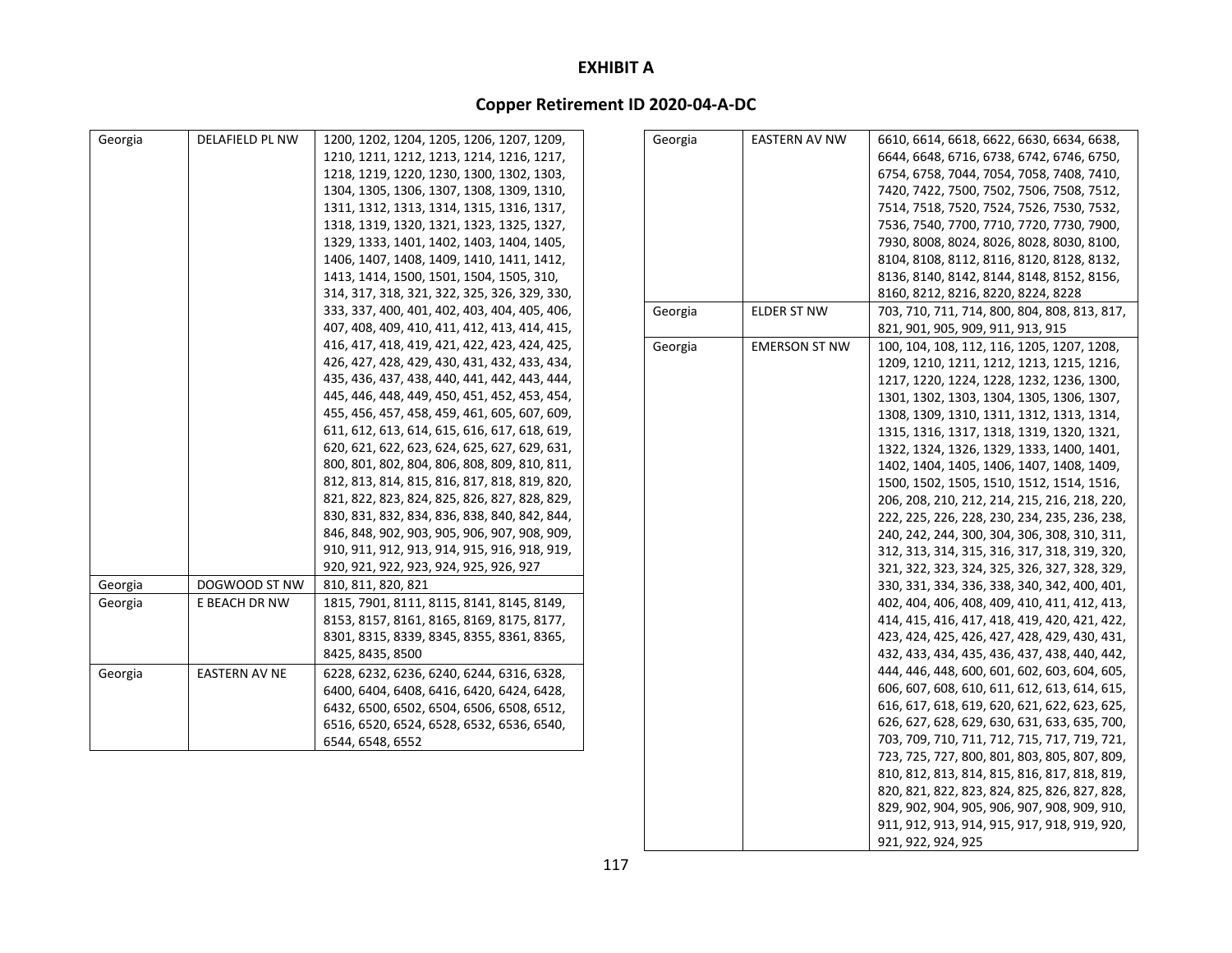| Georgia | <b>FARRAGUT PL NW</b> | 10, 12, 14, 16, 18, 2, 20, 22, 24, 26, 28, 30, | Georgia | <b>FLORAL PL NW</b>    | 800, 801, 802, 803, 804, 805, 806, 807, 809,   |
|---------|-----------------------|------------------------------------------------|---------|------------------------|------------------------------------------------|
|         |                       | 32, 34, 36, 38, 4, 40, 42, 44, 46, 48, 50, 51, |         |                        | 811, 813, 815, 817                             |
|         |                       | 52, 53, 54, 55, 56, 57, 58, 59, 6, 60, 62, 64, | Georgia | <b>FLORAL ST NW</b>    | 1201, 1203, 1205, 1206, 1207, 1208, 1209,      |
|         |                       | 66, 68, 70, 8                                  |         |                        | 1210, 1212, 1214, 1216, 1218, 1219, 1220,      |
| Georgia | <b>FARRAGUT ST NW</b> | 1205, 1207, 1209, 1210, 1211, 1213, 1215,      |         |                        | 1221, 1223, 1300, 1301, 1302, 1303, 1304,      |
|         |                       | 1302, 1304, 1305, 1306, 1307, 1308, 1309,      |         |                        | 1305, 1306, 1307, 1308, 1309, 1310, 1311,      |
|         |                       | 1310, 1311, 1312, 1313, 1314, 1315, 1316,      |         |                        | 1312, 1314, 1316, 1317, 1318, 1319, 1330,      |
|         |                       | 1318, 1320, 1322, 1324, 1326, 1328, 1328       |         |                        | 1401, 1412, 1413, 1418, 1421, 1422, 1428,      |
|         |                       | 1/2, 1330, 1330 1/2, 1332, 1334, 1520,         |         |                        | 1429, 1430, 1433, 1435, 1447, 1500             |
|         |                       | 1527, 208, 211, 213, 215, 217, 219, 221,       | Georgia | <b>FORT STEVENS DR</b> | 1307.1344                                      |
|         |                       | 222, 223, 225, 227, 229, 231, 233, 235, 236,   |         | <b>NW</b>              |                                                |
|         |                       | 237, 239, 241, 243, 247, 249, 250, 251, 253,   | Georgia | <b>GALLATIN ST NW</b>  | 1205, 1206, 1207, 1208, 1209, 1210, 1211,      |
|         |                       | 255, 308, 310, 311, 312, 313, 314, 315, 316,   |         |                        | 1212, 1213, 1214, 1215, 1216, 1217, 1218,      |
|         |                       | 318, 319, 320, 321, 322, 323, 324, 325, 326,   |         |                        | 1219, 1220, 1221, 1223, 1300, 1301, 1302,      |
|         |                       | 327, 328, 329, 338, 400, 409, 410, 411, 412,   |         |                        | 1305, 1306, 1307, 1309, 1310, 1311, 1312,      |
|         |                       | 413, 415, 416, 417, 418, 420, 421, 422, 423,   |         |                        | 1313, 1314, 1316, 1317, 1319, 1321, 1323,      |
|         |                       | 424, 425, 426, 428, 600, 601, 602, 603, 605,   |         |                        | 1325, 1327, 1329, 1331, 1335, 1337, 1339,      |
|         |                       | 606, 607, 608, 609, 610, 611, 612, 613, 614,   |         |                        | 1341, 135, 14, 1419, 15, 1501, 1503, 1505,     |
|         |                       | 615, 616, 617, 618, 619, 620, 621, 622, 623,   |         |                        | 1507, 1508, 1509, 1515, 16, 17, 18, 19, 20,    |
|         |                       | 624, 625, 626, 627, 628, 629, 630, 631, 632,   |         |                        | 209, 21, 210, 211, 212, 213, 214, 215, 216,    |
|         |                       | 633, 634, 635, 636, 637, 638, 639, 640, 641,   |         |                        | 217, 218, 219, 220, 221, 222, 223, 224, 225,   |
|         |                       | 657, 658, 702, 704, 708, 710, 712, 714, 715,   |         |                        | 226, 227, 228, 23, 231, 232, 233, 234, 235,    |
|         |                       | 716, 718, 720, 722, 724, 725, 726, 728, 730,   |         |                        | 236, 237, 238, 239, 24, 240, 241, 242, 243,    |
|         |                       | 733, 738, 802, 804, 806, 808, 810, 811, 812,   |         |                        | 244, 245, 246, 247, 248, 249, 25, 250, 251,    |
|         |                       | 813, 814, 816, 817, 818, 819, 903, 904, 905,   |         |                        | 252, 26, 260, 27, 28, 29, 30, 300, 301, 310,   |
|         |                       | 907, 908, 910, 911, 912, 913, 914, 915, 916,   |         |                        | 311, 312, 313, 314, 315, 316, 317, 318, 319,   |
|         |                       | 917, 918, 919, 920, 921, 922, 923, 925, 927,   |         |                        | 320, 321, 322, 323, 324, 325, 326, 327, 329,   |
|         |                       | 929.931                                        |         |                        | 33, 341, 35, 37, 39, 400, 402, 404, 406, 41,   |
| Georgia | FERN PL NW            | 504, 506, 508, 509, 510, 511, 512, 513, 514,   |         |                        | 410, 413, 414, 415, 416, 417, 419, 420, 421,   |
|         |                       | 515, 516, 517, 519, 520, 521, 523, 524, 531,   |         |                        | 423, 43, 47, 49, 51, 53, 55, 57, 59, 600, 602, |
|         |                       | 611, 612, 613, 615, 617, 618, 622, 700, 704,   |         |                        | 603, 604, 605, 606, 607, 608, 61, 610, 611,    |
|         |                       | 705, 713, 717, 719, 721, 723, 724, 725, 726,   |         |                        | 612, 613, 614, 615, 616, 617, 618, 619, 620,   |
|         |                       | 727, 728, 729, 730, 731, 732, 800, 802, 804,   |         |                        | 621, 622, 623, 624, 625, 626, 627, 628, 629,   |
|         |                       | 806, 807, 808, 810, 812, 814, 815, 816, 818,   |         |                        | 63, 630, 631, 632, 633, 634, 636, 637, 639,    |
|         |                       | 820, 823, 825                                  |         |                        | 640, 641, 642, 65, 67, 69, 700, 709, 71, 711,  |
| Georgia | FERN ST NW            | 1101, 1103, 1107, 1109, 1113, 1117, 1119,      |         |                        | 713, 715, 716, 717, 719, 721, 723, 725, 726,   |
|         |                       | 1123, 1125, 1129, 1131, 1201, 1205, 1209,      |         |                        | 727, 729, 734, 816, 818, 820, 822, 901, 926    |
|         |                       | 1211, 1213, 1215, 1219, 1305, 1307, 1311,      |         |                        |                                                |
|         |                       | 1313, 1315, 1317, 1319, 1321, 1325             |         |                        |                                                |
| Georgia | FERNWAY RD NW         | 1315, 1317, 1326, 1330                         |         |                        |                                                |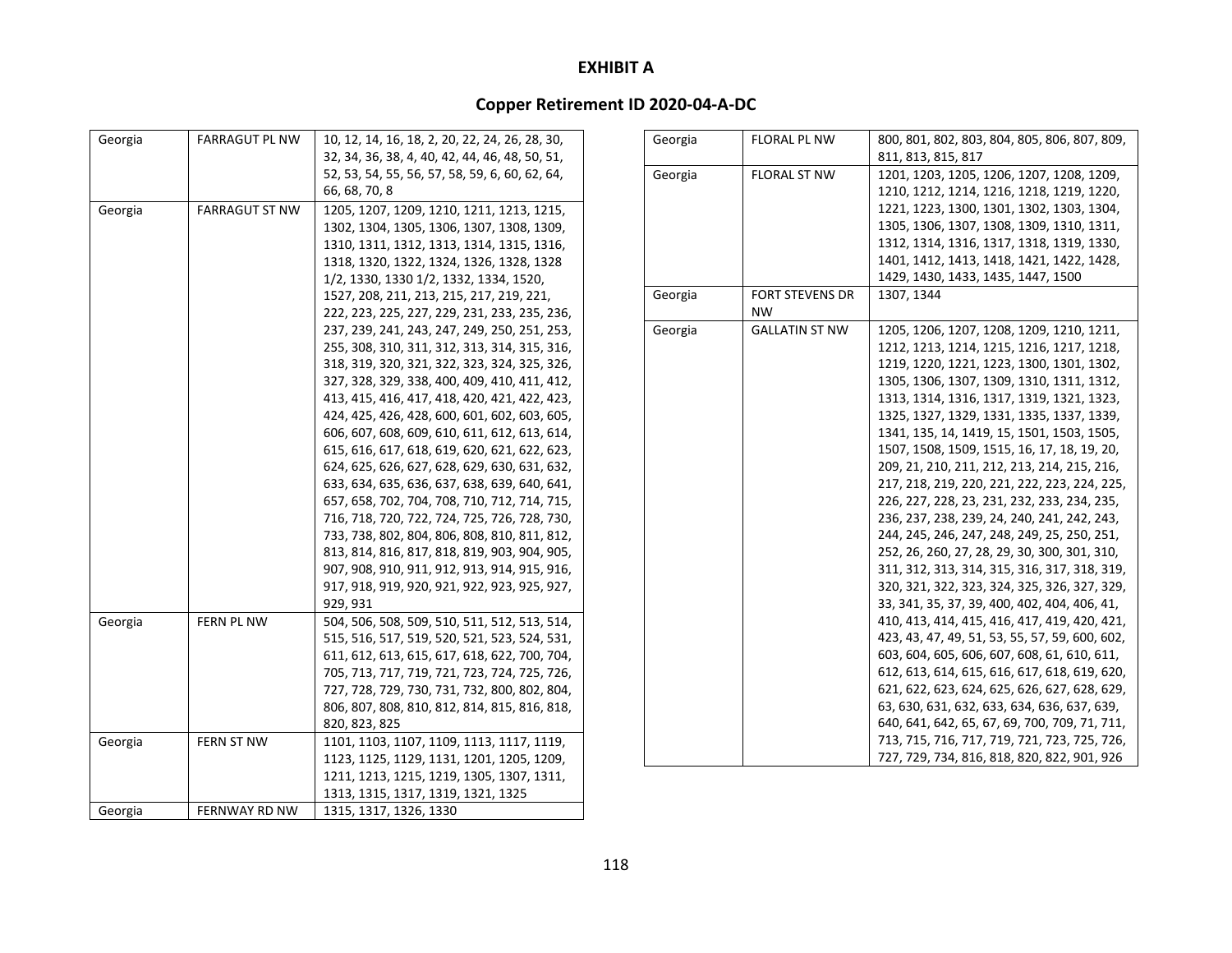| Georgia | <b>GEORGIA AV NW</b> | 2921, 3001, 3003, 3005, 3007, 3009, 3011, |         |                       | 5415, 5416, 5417, 5419, 5421, 5422, 5423,         |
|---------|----------------------|-------------------------------------------|---------|-----------------------|---------------------------------------------------|
|         |                      | 3013, 3015, 3017, 3019, 3021, 3100, 3102, |         |                       | 5425, 5427, 5429, 5500, 5501, 5522, 5524,         |
|         |                      | 3104, 3106, 3107, 3108, 3111, 3112, 3113, |         |                       | 5530, 5700, 5702, 5704, 5706, 5708, 5710,         |
|         |                      | 3114, 3118, 3120, 3124, 3128, 3200, 3203, |         |                       | 5714, 5720, 5758, 5764, 5766, 5768, 5804,         |
|         |                      | 3205, 3207, 3209, 3210, 3211, 3212, 3213, |         |                       | 5804 A, 5804 B, 5806, 5808, 5810, 5812,           |
|         |                      | 3215, 3218, 3220, 3222, 3223, 3223 1/2,   |         |                       | 5816, 5822, 5824, 5828, 5830, 5929, 5931,         |
|         |                      | 3224, 3225, 3226, 3227, 3228, 3232, 3234, |         |                       | 5933, 5935, 6100, 6101, 6110, 6111, 6113,         |
|         |                      | 3300, 3301, 3302, 3303, 3304, 3305, 3306, |         |                       | 6115, 6117, 6120, 6122, 6123, 6124, 6125,         |
|         |                      | 3308, 3310, 3320, 3322, 3324, 3326, 3328, |         |                       | 6126, 6127, 6128, 6129, 6133, 6135, 6137,         |
|         |                      | 3400, 3411, 3412, 3413, 3418, 3420, 3426, |         |                       | 6139, 6143, 6200, 6202, 6204, 6206, 6208,         |
|         |                      | 3501, 3503, 3504, 3505, 3506, 3509, 3510, |         |                       | 6210, 6214, 6216, 6218, 6220, 6222, 6224,         |
|         |                      | 3512, 3532, 3534, 3539, 3543, 3545, 3547, |         |                       | 6226, 6228, 6230, 6232, 6234, 6301, 6303,         |
|         |                      | 3549, 3551, 3551 A, 3553, 3555, 3601,     |         |                       | 6309, 6315, 6605, 6609, 6615, 6617, 6640,         |
|         |                      | 3605, 3607, 3609, 3613, 3614, 3619, 3624, |         |                       | 6660, 6670, 6701, 6925, 6931, 6931 1/2,           |
|         |                      | 3626, 3628, 3630, 3632, 3634, 3641, 3646, |         |                       | 6933, 6933 1/2, 6935, 6935 1/2, 6937, 6937        |
|         |                      | 3653, 3659, 3715, 3717, 3721, 3723, 3801, |         |                       | 1/2, 7101, 7103, 7105, 7107, 7109, 7111,          |
|         |                      | 3811, 3813, 3815, 3817, 3819, 3825, 3828, |         |                       | 7113, 7115, 7117, 7119, 7121, 7123, 7125,         |
|         |                      | 3830, 3831, 3901, 3903, 3905, 3907, 3909, |         |                       | 7127, 7129, 7131, 7133, 7135, 7137, 7139,         |
|         |                      | 3910, 3911, 3917, 3919, 3921, 3923, 3925, |         |                       | 7141, 7143, 7201, 7203, 7205, 7207, 7209,         |
|         |                      | 3927, 3930, 3931, 4000, 4009, 4010, 4016, |         |                       | 7211, 7213, 7215, 7217, 7219, 7221, 7223,         |
|         |                      | 4020, 4022, 4034, 4036, 4308, 4315, 4317, |         |                       | 7225, 7227, 7229, 7301, 7303, 7305, 7307,         |
|         |                      | 4319, 4321, 4326, 4328, 4400, 4408, 4408  |         |                       | 7308, 7309, 7311, 7312, 7313, 7315, 7317,         |
|         |                      | 1/2, 4412, 4413, 4414, 4415, 4416, 4417,  |         |                       | 7319, 7321, 7323, 7325, 7325 A, 7327,             |
|         |                      | 4418, 4419, 4421, 4422, 4423, 4424, 4429, |         |                       | 7329, 7331, 7344, 7348, 7350, 7421, 7425,         |
|         |                      | 4512, 4514, 4516, 4517, 4518, 4519, 4521, |         |                       | 7435, 7445, 7530, 7605, 7611, 7612, 7614,         |
|         |                      | 4521 1/2, 4523, 4526, 4527, 4528, 4529,   |         |                       | 7616, 7618, 7618 A, 7701, 7704, 7708,             |
|         |                      | 4530, 4531, 4532, 4601, 4603, 4604, 4605, |         |                       | 7711, 7713, 7717, 7719, 7730                      |
|         |                      | 4606, 4607, 4608, 4609, 4611, 4612, 4613, | Georgia | <b>GERANIUM ST NW</b> | 1111, 1115, 1119, 1120, 1124, 1128, 1132,         |
|         |                      | 4615, 4617, 4619, 4621, 4623, 4625, 4627, |         |                       | 1202, 1203, 1205, 1206, 1207, 1208, 1209,         |
|         |                      | 4700, 4701, 4702, 4703, 4704, 4705, 4706, |         |                       | 1210, 1212, 1214, 1215, 1219, 1241, 1300,         |
|         |                      | 4707, 4708, 4709, 4710, 4711, 4713, 4715, |         |                       | 1301, 1302, 1304, 1306, 1309, 1312, 1313,         |
|         |                      | 4717, 4721, 4723, 4725, 4729, 4731, 4803, |         |                       | 1316, 1319, 1321, 1325, 1330, 1331, 1338,         |
|         |                      | 4804, 4805, 4807, 4811, 4813, 4815, 4815  |         |                       | 1362, 1365, 1401, 1412, 1415, 1416, 1419,         |
|         |                      | A, 4817, 4819, 4821, 4825, 4900, 4901,    |         |                       | 1422, 1423, 1428, 1429, 1431, 1433, 1434,         |
|         |                      | 4903, 4904, 4908, 4910, 4911, 4913, 4914, |         |                       | 1435, 1437, 1438, 1444, 1540, 1545, 600,          |
|         |                      | 4915, 4917, 5100, 5111, 5113, 5115, 5117, |         |                       | 614, 616, 618, 622, 624, 626, 700, 702, 704,      |
|         |                      | 5119, 5120, 5121, 5123, 5125, 5200, 5201, |         |                       | 706, 759, 800, 802, 804, 806, 808, 810, 812,      |
|         |                      | 5205, 5207, 5211, 5213, 5215, 5217, 5219, |         |                       | 814, 816, 818                                     |
|         |                      | 5221, 5223, 5230, 5303, 5304, 5305, 5307, | Georgia | <b>GRANT CIR NW</b>   | 10, 12, 13, 14, 15, 16, 29, 31, 32, 4, 5, 7, 8, 9 |
|         |                      | 5309, 5311, 5313, 5314, 5320, 5322, 5326, | Georgia | <b>HAMILTON ST NE</b> | 10, 12, 16, 18, 22, 24                            |
|         |                      | 5327, 5329, 5331, 5332, 5333, 5335, 5401, |         |                       |                                                   |
|         |                      | 5403, 5405, 5407, 5409, 5410, 5411, 5413, |         |                       |                                                   |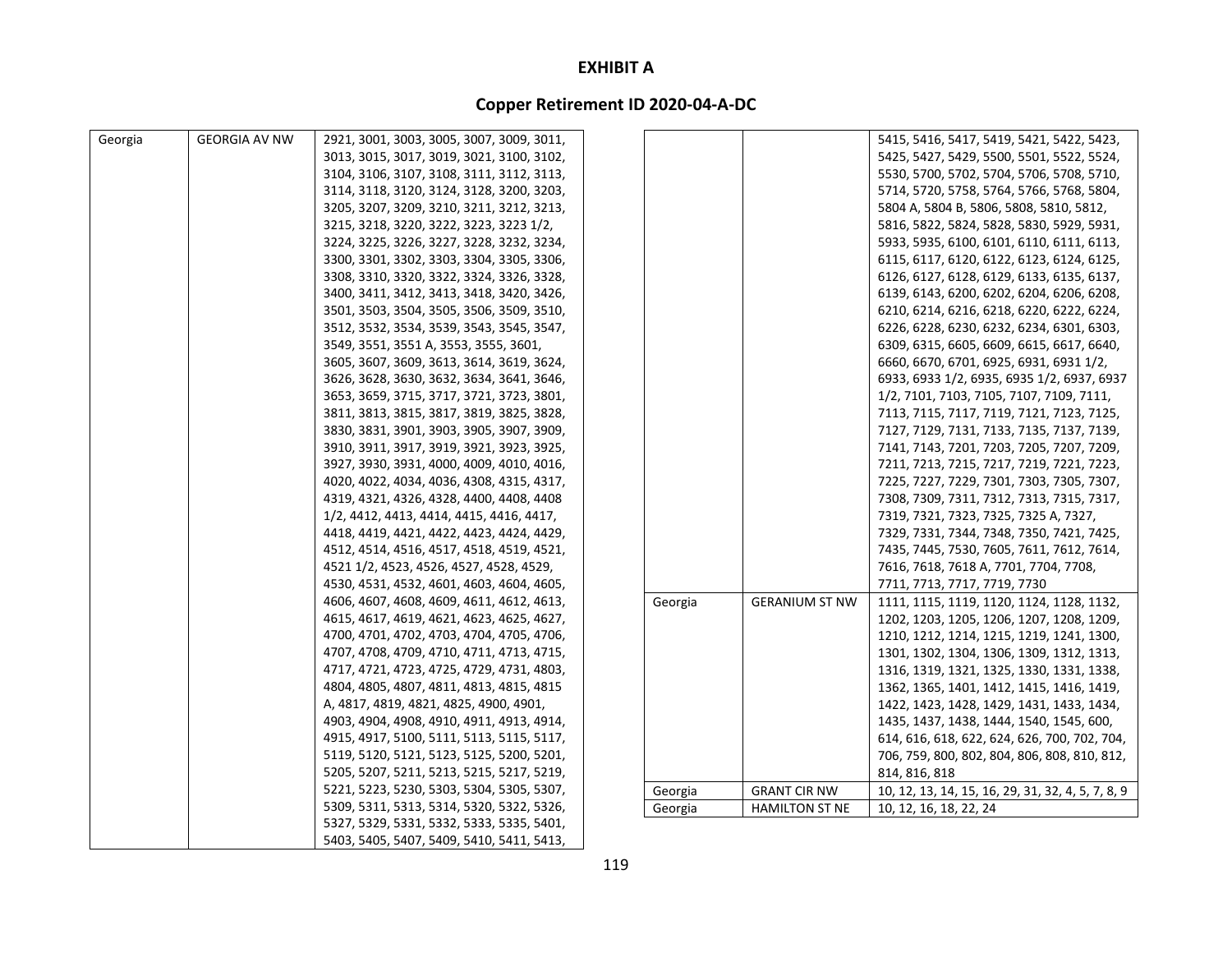| Georgia | <b>HAMILTON ST NW</b> | 111, 113, 115, 117, 119, 120, 1202, 1204,      |
|---------|-----------------------|------------------------------------------------|
|         |                       | 1207, 121, 1211, 1213, 1215, 1217, 1219,       |
|         |                       | 122, 1221, 1222, 1223, 1224, 1226, 1227,       |
|         |                       | 1228, 123, 1230, 1232, 1234, 1236, 124,        |
|         |                       | 125, 126, 127, 128, 129, 1305, 1309, 131,      |
|         |                       | 1313, 1317, 1321, 1325, 1329, 133, 1333,       |
|         |                       | 1337, 1340, 1341, 1345, 1349, 135, 1353,       |
|         |                       | 1357, 1360, 1361, 1362, 1363, 1364, 1365,      |
|         |                       | 1366, 1367, 1368, 1369, 1370, 1371, 1400,      |
|         |                       | 1401, 1406, 1407, 1408, 1410, 1411, 1413,      |
|         |                       | 1415, 1424, 1501, 1503, 1506, 1514, 1516,      |
|         |                       | 18, 20, 22, 228, 232, 236, 24, 240, 244, 248,  |
|         |                       | 25, 254, 26, 27, 28, 29, 30, 300, 31, 32, 33,  |
|         |                       | 34, 35, 36, 37, 38, 39, 40, 41, 413, 415, 416, |
|         |                       | 417, 418, 419, 42, 420, 421, 422, 423, 424,    |
|         |                       | 425, 426, 427, 428, 429, 43, 430, 431, 432,    |
|         |                       | 433, 435, 437, 439, 44, 45, 46, 47, 48, 49,    |
|         |                       | 50, 51, 52, 53, 54, 55, 56, 58, 600, 601, 602, |
|         |                       | 603, 604, 605, 606, 607, 608, 609, 611, 612,   |
|         |                       | 613, 614, 615, 616, 617, 618, 619, 620, 621,   |
|         |                       | 622, 623, 625, 626, 627, 629, 630, 631, 632,   |
|         |                       | 633, 634, 635, 636, 637, 638, 639, 640, 641,   |
|         |                       | 642, 643, 644, 645, 646, 647, 649, 651, 653,   |
|         |                       | 655, 657, 659, 701, 703, 705, 707, 709, 711,   |
|         |                       | 713, 714, 715, 716, 717, 718, 719, 720, 721,   |
|         |                       | 722, 723, 724, 725, 726, 727, 728, 729, 730,   |
|         |                       | 731, 732, 733, 734, 735, 736, 737, 739, 741,   |
|         |                       | 743, 745, 747, 749, 808, 810, 812, 814, 901,   |
|         |                       | 903, 904, 906, 908, 910, 912, 913, 914, 915,   |
|         |                       | 916, 917, 918, 919, 920, 921, 922, 923, 924,   |
|         |                       | 925, 926, 927, 928, 929, 930, 931              |
| Georgia | HARLAN PL NW          | 6600, 6614, 6615, 6618, 6622, 6625, 6627,      |
|         |                       | 6628, 6629, 6632, 6635                         |
| Georgia | <b>HEMLOCK ST NW</b>  | 1200, 1202, 1204, 1206, 1208, 1210, 1212,      |
|         |                       | 1213, 1214, 1216, 1218, 1220, 1222, 1228,      |
|         |                       | 1305, 1314, 1316, 1318, 1320, 1323, 1324,      |
|         |                       | 1325, 1326, 1327, 1328, 1329, 1330, 1331,      |
|         |                       | 1332, 1333, 1335, 1336, 1338, 1340, 1341,      |
|         |                       | 1346, 1400, 1401, 1414, 1415, 1419, 1423,      |
|         |                       | 1427, 1436, 1440, 1444, 1531, 1535, 1539,      |
|         |                       | 1540, 1543, 1546, 1550, 1551, 1554, 705,       |
|         |                       | 707, 711, 800                                  |
|         |                       |                                                |

| Georgia | <b>HIGHLAND AV NW</b> | 614, 618, 622, 626, 700, 708, 712, 716    |
|---------|-----------------------|-------------------------------------------|
| Georgia | <b>HOBART PL NW</b>   | 411, 413, 415, 417, 419, 421, 423         |
| Georgia | <b>HOLLY ST NW</b>    | 1202, 1203, 1204, 1205, 1206, 1207, 1208, |
|         |                       | 1209, 1210, 1211, 1212, 1213, 1214, 1215, |
|         |                       | 1216, 1217, 1303, 1305, 1306, 1307, 1311, |
|         |                       | 1312, 1314, 1315, 1321, 1322, 1323, 1325, |
|         |                       | 1327, 1328, 1330, 1332, 1335, 1338, 1400, |
|         |                       | 1410, 1415, 1416, 1417, 1420, 1421, 1424, |
|         |                       | 1429, 1430, 1431, 1434, 1435, 1436, 1439, |
|         |                       | 1440, 1443, 1461, 1601, 1615, 1701, 1707, |
|         |                       | 1711, 1715, 1716, 1735, 1736, 1741, 1742  |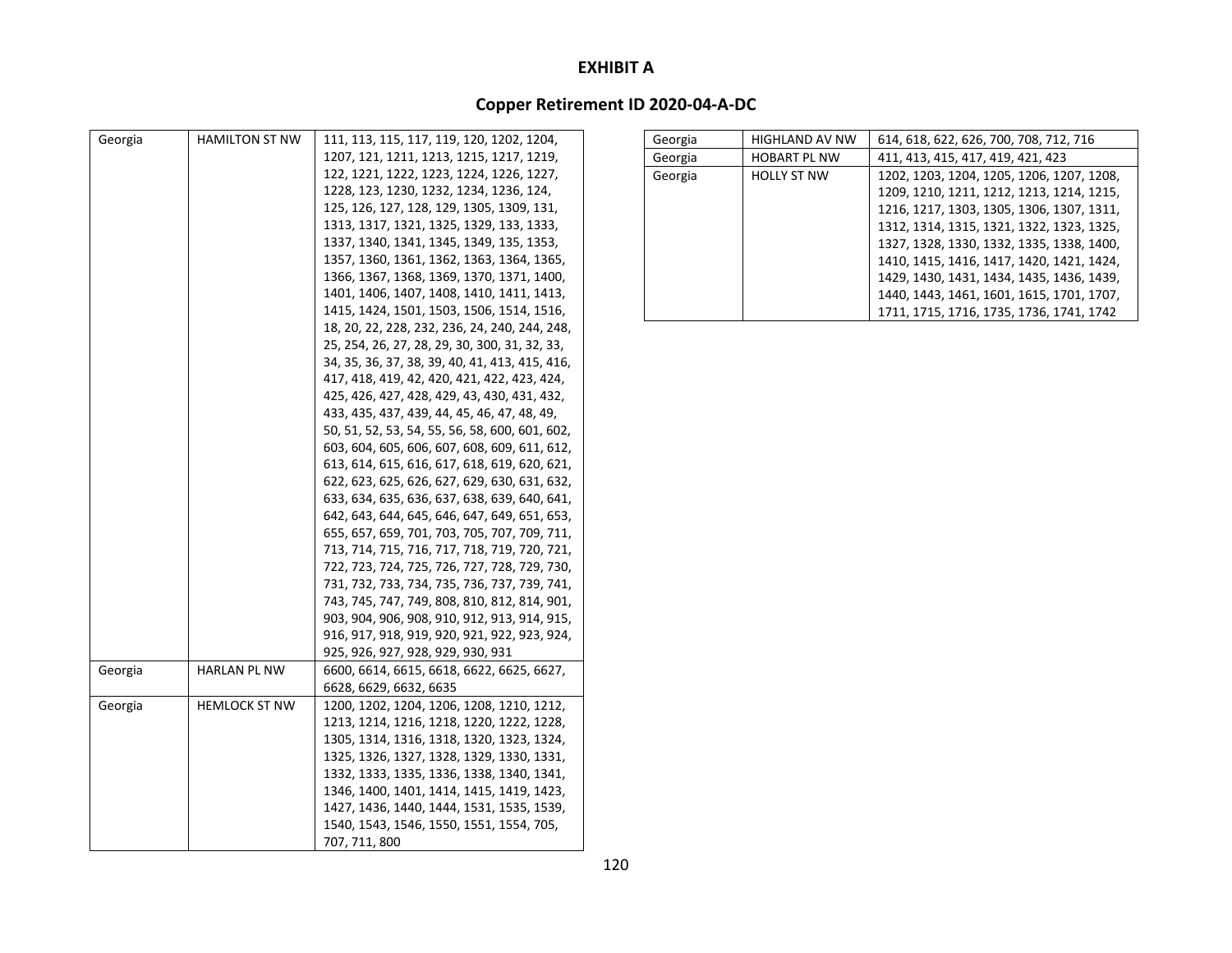| Georgia | <b>ILLINOIS AV NW</b> | 3901, 3905, 3909, 3911, 3913, 3915, 3917, | Georgia | <b>INGRAHAM ST NW</b> | 10, 101, 110, 111, 112, 113, 114, 115, 116,  |
|---------|-----------------------|-------------------------------------------|---------|-----------------------|----------------------------------------------|
|         |                       | 3918, 3919, 3920, 3921, 3922, 3923, 3924, |         |                       | 117, 119, 12, 120, 1201, 1203, 1204, 1205,   |
|         |                       | 3925, 3926, 3927, 3928, 3932, 4000, 4002, |         |                       | 1206, 1207, 1208, 1209, 121, 1210, 1211,     |
|         |                       | 4004, 4006, 4007, 4008, 4009, 4010, 4011, |         |                       | 1212, 1213, 1214, 1215, 1216, 1217, 1218,    |
|         |                       | 4012, 4013, 4014, 4015, 4016, 4017, 4018, |         |                       | 1219, 122, 1220, 1221, 1222, 1223, 1224,     |
|         |                       | 4019, 4020, 4021, 4022, 4023, 4024, 4026, |         |                       | 1225, 1226, 1227, 1228, 1229, 123, 1230,     |
|         |                       | 4100, 4101, 4102, 4103, 4104, 4105, 4106, |         |                       | 1231, 1232, 1233, 1234, 1235, 1236, 1238,    |
|         |                       | 4107, 4108, 4109, 4110, 4111, 4112, 4113, |         |                       | 124, 125, 126, 127, 128, 129, 130, 1300,     |
|         |                       | 4114, 4115, 4116, 4117, 4118, 4119, 4120, |         |                       | 1301, 131, 1318, 1319, 132, 1321, 1322,      |
|         |                       | 4121, 4122, 4125, 4127, 4129, 4131, 4201, |         |                       | 1323, 1324, 1325, 1326, 1327, 1328, 133,     |
|         |                       | 4203, 4205, 4207, 4209, 4211, 4213, 4215, |         |                       | 1330, 1331, 1332, 1333, 1334, 1335, 1336,    |
|         |                       | 4400, 4402, 4404, 4406, 4408, 4409, 4410, |         |                       | 1338, 1339, 134, 1340, 1341, 1342, 1343,     |
|         |                       | 4411, 4412, 4413, 4414, 4415, 4416, 4417, |         |                       | 1344, 1345, 1346, 1347, 1348, 1349, 135,     |
|         |                       | 4419, 4501, 4503, 4505, 4507, 4509, 4511, |         |                       | 1350, 1351, 1352, 1353, 1354, 1355, 1358,    |
|         |                       | 4512, 4514, 4515, 4516, 4517, 4519, 4520, |         |                       | 1359, 136, 137, 14, 1400, 1400 A, 1401,      |
|         |                       | 4521, 4522, 4523, 4525, 4527, 4529, 4531, |         |                       | 1406, 1407, 1409, 1410, 1412, 1414, 1416,    |
|         |                       | 4603, 4730, 4800, 4802, 4803, 4804, 4805, |         |                       | 1420, 16, 18, 20, 211, 213, 215, 217, 219,   |
|         |                       | 4806, 4807, 4808, 4809, 4810, 4811, 4812, |         |                       | 22, 221, 223, 225, 227, 229, 231, 233, 235,  |
|         |                       | 4813, 4814, 4815, 4816, 4817, 4818, 4819, |         |                       | 237, 239, 241, 243, 245, 247, 249, 300, 315, |
|         |                       | 4820, 4821, 4822, 4823, 4825, 4826, 4827, |         |                       | 317, 319, 321, 338, 406, 408, 410, 412, 413, |
|         |                       | 4828, 4829, 4830, 4831, 4832, 4833, 4834, |         |                       | 414, 415, 416, 417, 418, 419, 420, 421, 422, |
|         |                       | 4835, 4837, 4839, 4841, 4843, 4845, 4847, |         |                       | 423, 424, 425, 426, 427, 428, 429, 431, 432, |
|         |                       | 4901, 4903, 4905, 4907, 4908, 4909, 4910, |         |                       | 434, 435, 436, 437, 438, 439, 440, 441, 508, |
|         |                       | 4911, 4912, 4913, 4914, 4915, 4916, 4917, |         |                       | 509, 511, 512, 513, 514, 515, 516, 517, 518, |
|         |                       | 4918, 4920, 4930, 5000, 5002, 5004, 5005, |         |                       | 519, 520, 521, 522, 523, 524, 525, 526, 527, |
|         |                       | 5006, 5007, 5008, 5010, 5011, 5012, 5014, |         |                       | 528, 529, 530, 532, 534, 536, 538, 606, 608, |
|         |                       | 5015, 5016, 5017, 5018, 5019, 5020, 5022, |         |                       | 610, 612, 614, 616, 618, 620, 622, 624, 626, |
|         |                       | 5023, 5024, 5025, 5026, 5027, 5028, 5029, |         |                       | 627, 629, 63, 631, 633, 635, 637, 639, 641,  |
|         |                       | 5101, 5103, 5105, 5107, 5109, 5111, 5113, |         |                       | 643, 645, 647, 700, 702, 704, 706, 707, 708, |
|         |                       | 5115, 5119, 5121, 5123, 5125, 5127, 5129, |         |                       | 709, 710, 712, 713, 714, 715, 716, 717, 718, |
|         |                       | 5202, 5204, 5206, 5208, 5210, 5212, 5214, |         |                       | 719, 720, 721, 722, 723, 724, 725, 726, 728, |
|         |                       | 5216, 5218, 5222, 5224, 5226, 5228, 5230, |         |                       | 730, 732, 734, 736, 738, 740, 742, 744, 811, |
|         |                       | 5232, 5234, 5236, 5300, 5302, 5304, 5306, |         |                       | 813, 815, 817, 819, 821, 823, 825, 827, 829, |
|         |                       | 5308, 5310, 5311, 5312, 5313, 5314, 5316, |         |                       | 831, 833, 835, 837, 839, 841, 915, 917, 920, |
|         |                       | 5317, 5318, 5320, 5321, 5322, 5323, 5324, |         |                       | 921, 922, 923, 924, 925, 926, 928, 930, 932  |
|         |                       | 5326, 5327, 5329, 5332, 5400, 5401, 5402, |         |                       |                                              |
|         |                       | 5403, 5404, 5405, 5406, 5407, 5408, 5409, |         |                       |                                              |
|         |                       | 5410, 5411, 5413, 5415, 5417, 5419, 5421, |         |                       |                                              |
|         |                       | 5423, 5425, 5509, 5511, 5513, 5515, 5517, |         |                       |                                              |
|         |                       |                                           |         |                       |                                              |
|         |                       | 5519, 5521, 5525, 5527, 5529, 5531, 5533, |         |                       |                                              |
|         |                       | 5535, 5537, 5539                          |         |                       |                                              |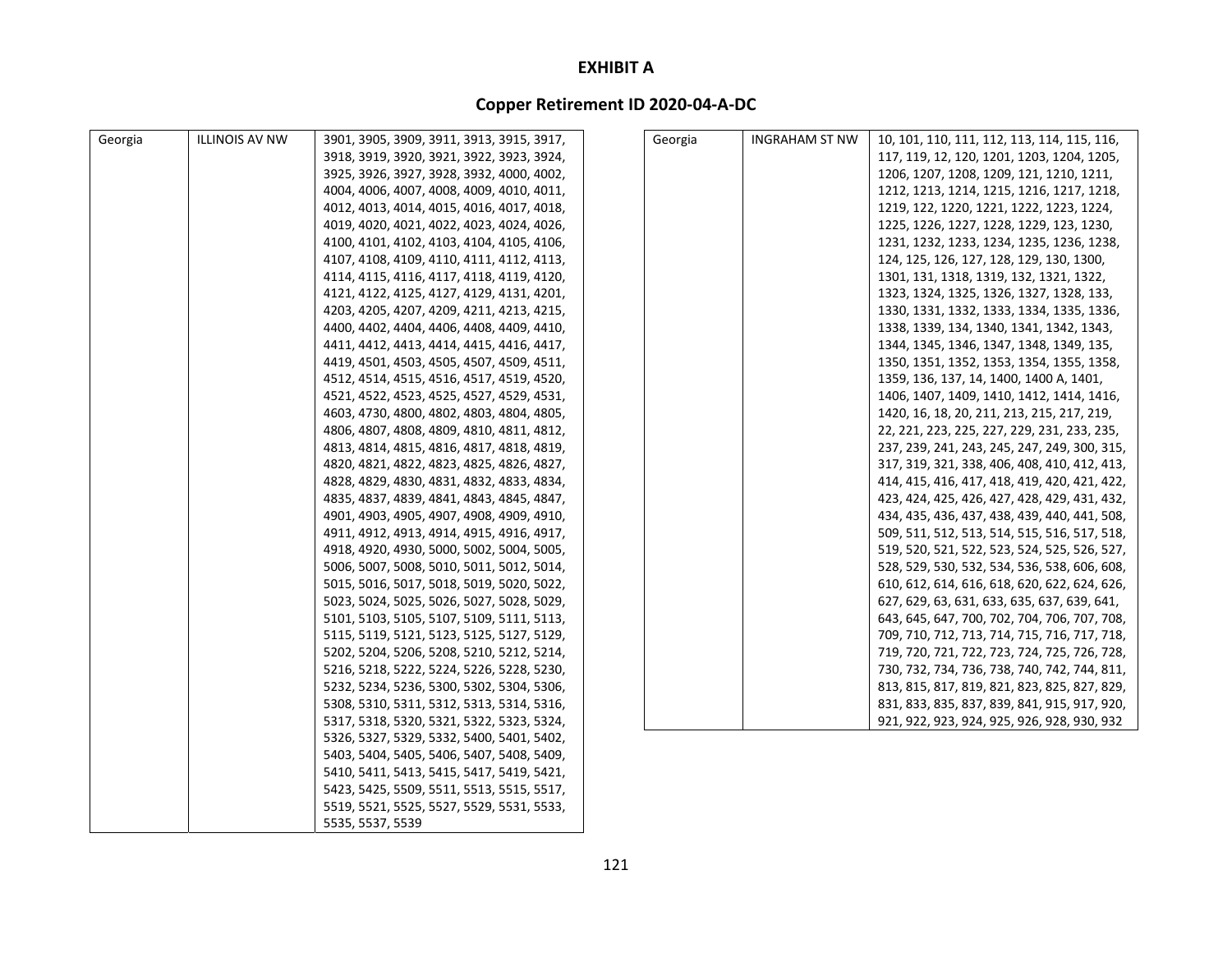| Georgia | <b>IOWA AV NW</b>   | 4315, 4317, 4319, 4321, 4323, 4325, 4327,    | Georgia | JEFFERSON ST NW | 100, 110, 1101, 1102, 1104, 1105, 1106,      |
|---------|---------------------|----------------------------------------------|---------|-----------------|----------------------------------------------|
|         |                     | 4401, 4403, 4405, 4407, 4409, 4411, 4413,    |         |                 | 1108, 1110, 112, 1130, 1132, 1134, 1136,     |
|         |                     | 4415, 4417, 4419, 4421, 4423, 4425, 4427,    |         |                 | 114, 116, 118, 120, 1202, 1204, 1206, 1208,  |
|         |                     | 4429, 4431, 4433, 4501, 4502, 4503, 4504,    |         |                 | 121, 1210, 1211, 1212, 1213, 1214, 1215,     |
|         |                     | 4505, 4506, 4507, 4508, 4509, 4510, 4511,    |         |                 | 1216, 1217, 1218, 1219, 122, 1220, 1221,     |
|         |                     | 4512, 4513, 4515, 4517, 4521, 4523, 4524,    |         |                 | 1222, 1223, 1224, 1225, 1226, 1227, 1228,    |
|         |                     | 4525, 4527, 4529, 4531, 4533, 4535, 4604,    |         |                 | 1229, 1230, 1231, 124, 125, 126, 127, 128,   |
|         |                     | 4606, 4608, 4610, 4701, 4800, 4805, 4807,    |         |                 | 129, 130, 1300, 1301, 131, 132, 1324, 1325,  |
|         |                     | 4809, 4812, 4815, 4816, 4817, 4819, 4820,    |         |                 | 1326, 1327, 1328, 1329, 1330, 1331, 1332,    |
|         |                     | 5014, 5022                                   |         |                 | 1333, 1334, 1335, 1336, 1337, 1338, 1339,    |
| Georgia | <b>IRIS ST NW</b>   | 1300, 1301, 1312, 1316, 1317, 1321, 1325,    |         |                 | 134, 1340, 1341, 1342, 1343, 1344, 1345,     |
|         |                     | 1344, 1348, 1349, 1352, 1353, 1356, 1357,    |         |                 | 1346, 1347, 1348, 1349, 1350, 1351, 1352,    |
|         |                     | 1360, 1361, 1364, 1365, 1368, 1400, 1401,    |         |                 | 1353, 1354, 1355, 1356, 1357, 1358, 1359,    |
|         |                     | 1416, 1423, 1424, 1429, 1431, 1432, 1433,    |         |                 | 136, 1360, 1373, 201, 212, 214, 215, 216,    |
|         |                     | 1436, 1437, 1438, 1442, 1520, 1525           |         |                 | 217, 218, 219, 220, 221, 222, 223, 224, 225, |
| Georgia | <b>IRVING ST NW</b> | 104, 415, 416, 417, 418, 419, 420, 421, 422, |         |                 | 226, 227, 228, 229, 230, 231, 232, 233, 234, |
|         |                     | 423, 424, 425, 426, 427, 429, 431, 433, 434, |         |                 | 236, 240, 242, 244, 301, 310, 311, 312, 313, |
|         |                     | 435, 437, 438, 439, 440, 441, 442, 443, 444, |         |                 | 314, 315, 316, 317, 318, 319, 320, 321, 322, |
|         |                     | 445, 446, 447, 448, 449, 450, 451, 453, 500, |         |                 | 323, 325, 327, 329, 412, 414, 415, 416, 417, |
|         |                     | 504, 506, 508, 510, 511, 512, 513, 514, 515, |         |                 | 418, 419, 420, 421, 422, 423, 424, 425, 426, |
|         |                     | 517, 518, 519, 520, 521, 522, 523, 524, 525, |         |                 | 427, 428, 429, 430, 431, 433, 434, 435, 436, |
|         |                     | 526, 527, 528, 529, 530, 531, 532, 533, 534, |         |                 | 437, 438, 439, 440, 441, 442, 443, 445, 509, |
|         |                     | 535, 536, 537, 538, 539, 540, 541, 542, 544, |         |                 | 510, 511, 512, 513, 514, 515, 516, 517, 518, |
|         |                     | 600, 601, 602, 603, 604, 605, 606, 607, 608, |         |                 | 520, 522, 524, 601, 603, 605, 607, 609, 611, |
|         |                     | 609, 610, 613, 615, 616, 617, 618, 619, 620, |         |                 | 612, 614, 616, 618, 619, 620, 621, 622, 623, |
|         |                     | 621, 622, 623, 624, 626, 628, 629, 630, 632, |         |                 | 624, 625, 626, 627, 628, 629, 632, 702, 704, |
|         |                     | 633, 634, 635, 636, 637, 638, 639, 640, 641, |         |                 | 707, 709, 711, 712, 713, 714, 716, 717, 718, |
|         |                     | 642, 643, 644, 645, 647, 649, 651, 653, 662, |         |                 | 719, 720, 722, 727, 729, 731, 744, 801, 803, |
|         |                     | 664, 666, 701, 703, 705, 709, 711, 713, 715, |         |                 | 805, 807, 809, 813, 815, 817, 819, 821, 823, |
|         |                     | 717, 719, 721, 723, 725, 727, 729, 731, 733, |         |                 | 825, 830, 832, 834, 836, 838, 840, 842, 844, |
|         |                     | 735, 737, 739, 740, 741, 742, 743, 744, 745, |         |                 | 902, 907, 911, 913                           |
|         |                     | 746, 747, 748, 749, 750, 751, 752, 753, 754, | Georgia | JONQUIL ST NW   | 1300, 1317, 1320, 1321, 1324, 1325, 1328,    |
|         |                     | 755, 756, 757, 758, 759, 760, 761, 762, 763, |         |                 | 1329, 1332, 1333, 1336, 1337, 1341, 1345,    |
|         |                     | 764, 766, 768, 770, 772, 774, 776, 780, 782, |         |                 | 1354, 1355, 1358, 1359, 1406, 1414, 1418,    |
|         |                     | 783, 784, 786, 787, 788, 790                 |         |                 | 1422, 1426, 1430, 1434, 1438, 1442, 1446,    |
| Georgia | JEFFERSON ST NE     | 10, 11, 14, 15, 19, 20, 22, 23, 32, 35       |         |                 | 1451, 1601, 1605, 1619, 1623, 1624, 1627,    |
|         |                     |                                              |         |                 | 1630, 1631, 1635, 1642, 1645                 |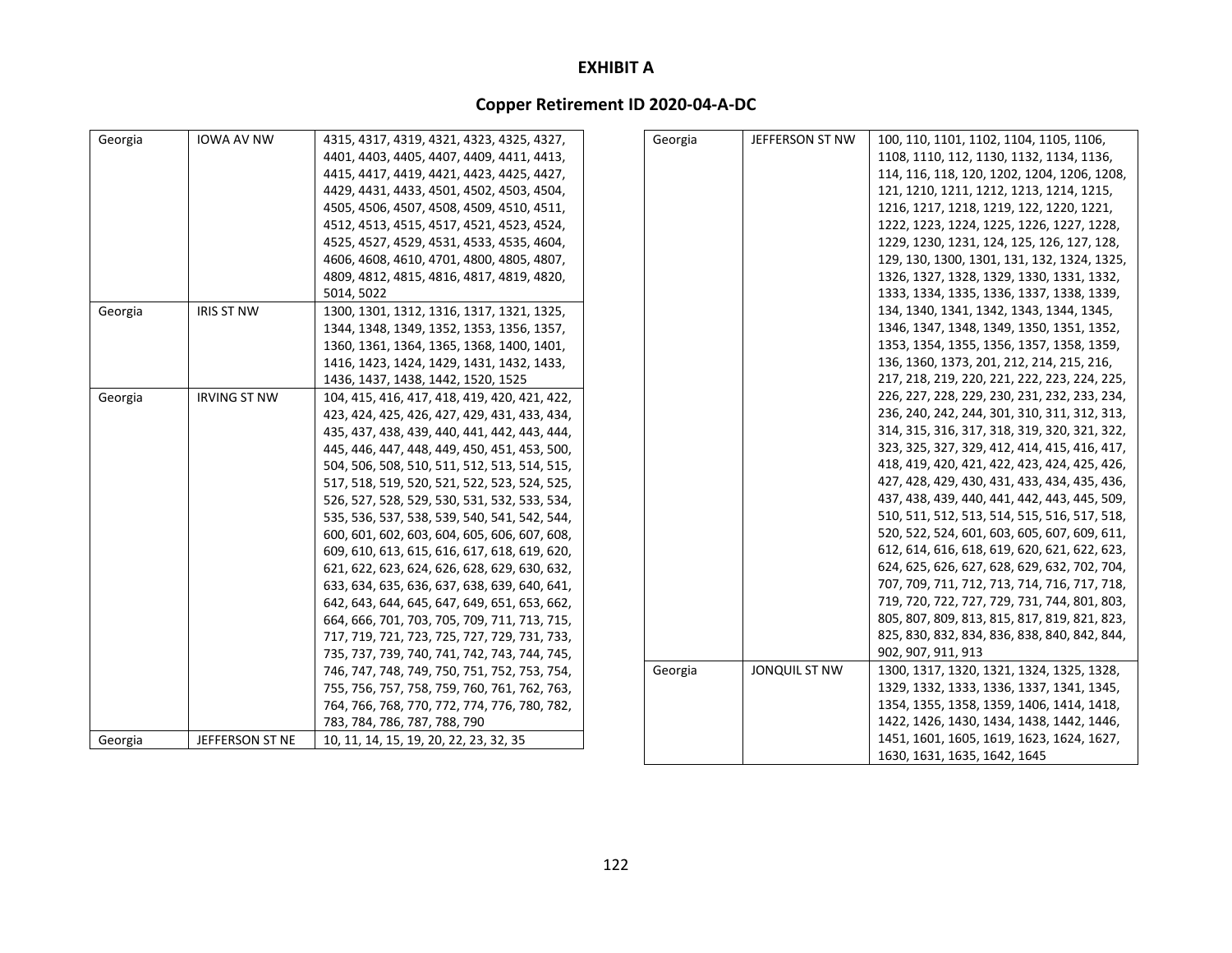| Georgia | JUNIPER ST NW       | 1200, 1201, 1206, 1208, 1219, 1301, 1305, |         |                      | 4839, 4840, 4841, 4842, 4843, 4849, 4900,    |
|---------|---------------------|-------------------------------------------|---------|----------------------|----------------------------------------------|
|         |                     | 1309, 1311, 1312, 1313, 1316, 1317, 1320, |         |                      | 4902, 4904, 4906, 4907, 4908, 4909, 4910,    |
|         |                     | 1324, 1328, 1350, 1351, 1354, 1357, 1358, |         |                      | 4911, 4912, 4913, 4914, 4915, 4916, 4917,    |
|         |                     | 1365, 1366, 1407, 1415, 1418, 1421, 1423, |         |                      | 4919, 4921, 4923, 4925, 4927, 4929, 5014,    |
|         |                     | 1424, 1425, 1428, 1429, 1432, 1433, 1439, |         |                      | 5025, 5027, 5029, 5031, 5033, 5035, 5037,    |
|         |                     | 1443, 1444, 1448, 1452, 1600, 1610, 1614, |         |                      | 5039, 5100, 5102, 5104, 5106, 5108, 5110,    |
|         |                     | 1615, 1618, 1619, 1622, 1623, 1630, 1660, |         |                      | 5112, 5114, 5116, 5118, 5120, 5122, 5124,    |
|         |                     | 1701, 1717, 1721, 1725, 1729, 1730, 1733, |         |                      | 5126, 5128, 5130, 5200, 5201, 5202, 5203,    |
|         |                     | 1737, 815, 825, 835                       |         |                      | 5204, 5205, 5206, 5207, 5208, 5209, 5210,    |
| Georgia | KALMIA RD NW        | 1121, 1123, 1124, 1125, 1129, 1130, 1133, |         |                      | 5211, 5212, 5213, 5214, 5215, 5216, 5217,    |
|         |                     | 1150, 1201, 1204, 1205, 1211, 1290, 1296, |         |                      | 5218, 5219, 5220, 5221, 5223, 5225, 5227,    |
|         |                     | 1300, 1301, 1312, 1314, 1315, 1319, 1323, |         |                      | 5229, 5231, 5233, 5235, 5237, 5239, 5300,    |
|         |                     | 1326, 1327, 1330, 1331, 1334, 1335, 1338, |         |                      | 5302, 5304, 5306, 5308, 5310, 5312, 5314,    |
|         |                     | 1339, 1342, 1343, 1346, 1347, 1351, 1355, |         |                      | 5316, 5318, 5320, 5321, 5322, 5323, 5324,    |
|         |                     | 1359, 1360, 1363, 1364, 1371, 1401, 1405, |         |                      | 5325, 5326, 5327, 5328, 5329, 5331, 5400,    |
|         |                     | 1409, 1413, 1417, 1421, 1501, 1505, 1509, |         |                      | 5401, 5402, 5403, 5404, 5405, 5406, 5407,    |
|         |                     | 1515, 1520, 1521, 1618, 1622, 1625, 1626, |         |                      | 5408, 5409, 5410, 5411, 5412, 5413, 5414,    |
|         |                     | 1629, 1630, 1633, 1636, 1639, 1655, 1701, |         |                      | 5415, 5416, 5417, 5418, 5419, 5420, 5421,    |
|         |                     | 1702, 1704, 1709, 1711, 1727, 1733        |         |                      | 5423, 5425, 5427, 5429, 5431, 5433, 5435,    |
| Georgia | KANSAS AV NE        | 6135, 6203, 6205, 6209, 6211, 6213, 6215, |         |                      | 5508, 5510, 5512, 5513, 5514, 5515, 5517,    |
|         |                     | 6217, 6219, 6221, 6223, 6301, 6303, 6304, |         |                      | 5518, 5519, 5520, 5521, 5522, 5523, 5525,    |
|         |                     | 6305, 6306, 6307, 6310, 6311, 6312, 6320, |         |                      | 5527, 5529, 5600, 5602, 5604, 5606, 5608,    |
|         |                     | 6321, 6325, 6329, 6401, 6405, 6409, 6413, |         |                      | 5610, 5612, 5614, 5616, 5618, 5620, 5622,    |
|         |                     | 6417, 6420, 6421, 6422, 6425              |         |                      | 5623, 5624, 5625, 5626, 5627, 5628, 5629,    |
| Georgia | <b>KANSAS AV NW</b> | 3711, 3713, 3715, 3717, 3719, 3721, 3723, |         |                      | 5630, 5632, 5634, 5701, 5707, 5711, 5715,    |
|         |                     | 3725, 3727, 3800, 3801, 3802, 3803, 3804, |         |                      | 5719, 5723, 5727, 5731, 5735, 6120, 6129     |
|         |                     | 3805, 3806, 3807, 3808, 3809, 3810, 3811, | Georgia | <b>KEEFER PL NW</b>  | 600, 602, 604, 605, 606, 607, 608, 609, 610, |
|         |                     | 3812, 3813, 3814, 3815, 3817, 3819, 3821, |         |                      | 611, 612, 613, 614, 615, 616, 617, 618, 619, |
|         |                     | 3823, 3825, 3827, 3829, 3831, 3900, 3902, |         |                      | 620, 621, 622, 623, 624, 625, 626, 627, 628, |
|         |                     | 3904, 3905, 3906, 3907, 3908, 3909, 3910, |         |                      | 629, 630, 631, 633, 634, 635, 636, 637, 638, |
|         |                     | 3911, 3913, 3914, 3915, 3916, 3917, 3918, |         |                      | 639, 640, 641, 642, 643, 644, 645, 646, 647, |
|         |                     | 3919, 3920, 4000, 4012, 4016, 4018, 4027, |         |                      | 648, 649, 651, 654                           |
|         |                     | 4300, 4301, 4313, 4320, 4322, 4331, 4400, | Georgia | <b>KENNEDY PL NW</b> | 1605, 1609, 1611, 1615, 1619, 1623, 1627     |
|         |                     | 4402, 4403, 4404, 4405, 4406, 4408, 4409, | Georgia | <b>KENNEDY ST NE</b> | 101, 11, 13, 25, 26, 30, 34, 35, 37, 38, 39, |
|         |                     | 4410, 4411, 4412, 4415, 4426, 4428, 4430, |         |                      | 40, 41, 43, 44, 48, 49, 5, 51                |
|         |                     | 4432, 4434, 4436, 4438, 4440, 4442, 4600, |         |                      |                                              |
|         |                     | 4602, 4604, 4606, 4610, 4612, 4614, 4616, |         |                      |                                              |
|         |                     | 4618, 4701, 4703, 4705, 4707, 4709, 4711, |         |                      |                                              |
|         |                     | 4713, 4804, 4806, 4808, 4810, 4814, 4815, |         |                      |                                              |
|         |                     | 4816, 4817, 4818, 4819, 4821, 4823, 4824, |         |                      |                                              |
|         |                     | 4825, 4826, 4827, 4828, 4829, 4830, 4831, |         |                      |                                              |
|         |                     | 4832, 4833, 4834, 4835, 4836, 4837, 4838, |         |                      |                                              |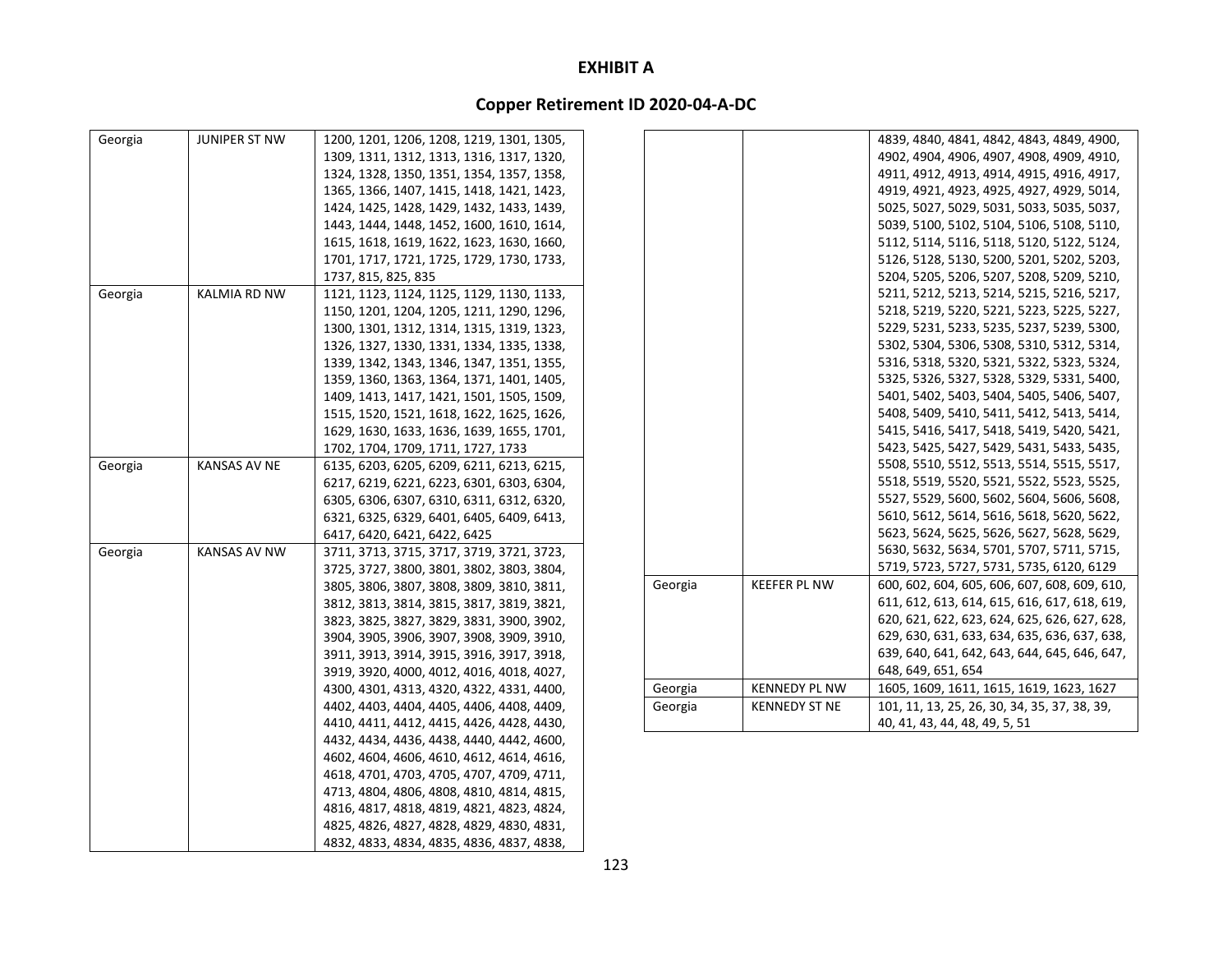### **Copper Retirement ID 2020‐04‐A‐DC**

| Georgia | <b>KENNEDY ST NW</b> | 1, 100, 104, 106, 108, 110, 116, 119, 12,    | Georgia | <b>KENYON ST NW</b> | 416, 418, 420, 422, 424, 426, 428, 430, 431, |
|---------|----------------------|----------------------------------------------|---------|---------------------|----------------------------------------------|
|         |                      | 120, 1200, 1201, 1203, 1205, 1206, 1207,     |         |                     | 432, 433, 434, 435, 436, 437, 438, 439, 440, |
|         |                      | 1208, 1209, 1210, 1211, 1212, 1213, 1214,    |         |                     | 441, 442, 443, 444, 445, 446, 447, 500, 500  |
|         |                      | 1215, 1216, 1218, 1219, 122, 1220, 1221,     |         |                     | B, 502, 504, 506, 507, 508, 509, 510, 511,   |
|         |                      | 1222, 1223, 1224, 1226, 123, 124, 125, 127,  |         |                     | 512, 513, 514, 515, 516, 517, 518, 519, 520, |
|         |                      | 129, 1301, 1303, 1305, 1307, 1309, 1310,     |         |                     | 522, 531, 533, 535, 537, 539, 541, 543, 601, |
|         |                      | 1311, 1313, 1315, 1317, 1318, 1321, 1322,    |         |                     | 602, 603, 604, 605, 606, 607, 608, 609, 610, |
|         |                      | 1323, 1326, 1330, 1332, 1334, 1335, 1336,    |         |                     | 611, 612, 613, 614, 615, 616, 617, 618, 619, |
|         |                      | 1337, 1338, 1339, 1340, 1341, 1342, 1343,    |         |                     | 620, 621, 622, 623, 624, 625, 626, 627, 628, |
|         |                      | 1344, 1345, 1346, 1347, 1348, 1349, 1350,    |         |                     | 629, 630, 631, 633, 634, 635, 636, 637, 638, |
|         |                      | 1351, 1352, 1353, 1354, 1355, 1356, 1357,    |         |                     | 639, 640, 641, 642, 645, 646, 647, 648, 649, |
|         |                      | 1358, 1401, 1405, 1407, 1408, 1409, 1410,    |         |                     | 650, 660, 705, 707, 710, 712, 714, 715, 716, |
|         |                      | 1411, 1412, 1414, 1434, 1435, 1436, 1437,    |         |                     | 718, 720, 721, 722, 723, 723 1/2, 724, 725,  |
|         |                      | 1438, 1439, 1440, 1443, 15, 20, 203, 207,    |         |                     | 726, 727, 728, 729, 730, 731, 732, 734, 735, |
|         |                      | 209, 211, 215, 217, 219, 22, 250, 300, 304,  |         |                     | 736, 737, 738, 739, 740, 741, 745, 747, 749, |
|         |                      | 306, 313, 315, 317, 319, 321, 323, 328, 330, |         |                     | 751, 753, 755, 757, 759, 761, 763, 767, 769, |
|         |                      | 332, 400, 411, 413, 440, 500, 501, 502, 503, |         |                     | 771, 773, 775, 777, 779                      |
|         |                      | 505, 507, 509, 511, 513, 514, 515, 516, 518, | Georgia | <b>LAMONT ST NW</b> | 422, 424, 426, 428, 430, 432, 434, 436, 438, |
|         |                      | 521, 523, 525, 527, 528, 529, 531, 601, 603, |         |                     | 440, 441, 442, 443, 444, 445, 446, 447, 448, |
|         |                      | 605, 607, 608, 609, 611, 613, 614, 615, 616, |         |                     | 449, 450, 451, 453, 507, 509, 510, 511, 512, |
|         |                      | 617, 618, 619, 620, 621, 622, 623, 624, 626, |         |                     | 513, 514, 516, 517, 518, 519, 520, 521, 522, |
|         |                      | 628, 631, 69, 700, 702, 704, 706, 708, 71,   |         |                     | 523, 524, 525, 526, 601, 603, 604, 605, 606, |
|         |                      | 711, 712, 713, 714, 715, 721, 723, 725, 727, |         |                     | 607, 608, 609, 610, 611, 612, 613, 614, 615, |
|         |                      | 729, 730, 731, 731 1/2, 732, 800, 802, 804,  |         |                     | 616, 617, 618, 619, 620, 621, 622, 623, 624, |
|         |                      | 805, 806, 815, 816, 817, 818, 819, 822, 823, |         |                     | 625, 626, 627, 628, 629, 630, 631, 632, 633, |
|         |                      | 824, 825, 826, 827, 828, 829, 831, 833, 900, |         |                     | 634, 635, 636, 637, 638, 639, 640, 641, 642, |
|         |                      | 912, 914, 915, 916, 917, 918, 919, 921, 923, |         |                     | 643, 644, 645, 646, 647, 648, 649, 650, 713, |
|         |                      | 925, 927, 929                                |         |                     | 714, 716, 732, 735, 736, 738, 740, 742, 744, |
|         |                      |                                              |         |                     | 746, 748, 750, 752, 754, 756, 758, 760, 762, |
|         |                      |                                              |         |                     | 764, 766, 768, 770, 772, 774, 776, 778, 780, |
|         |                      |                                              |         |                     | 782, 784, 785, 786, 830, 832, 834, 836       |

Georgia | LAUREL ST NW | 6801, 6803, 6804, 6805, 6806, 6807, 6808,

Georgia LEEGATE RD NW 1300, 1308, 1312, 1315, 1316, 1320, 1323,

6819, 6821, 6825

1455, 1456, 1461, 1467

6809, 6810, 6811, 6812, 6813, 6815, 6817,

1327, 1330, 1331, 1334, 1338, 1342, 1346, 1350, 1358, 1366, 1404, 1407, 1409, 1412, 1413, 1416, 1417, 1422, 1425, 1426, 1431, 1432, 1436, 1437, 1440, 1443, 1448, 1449,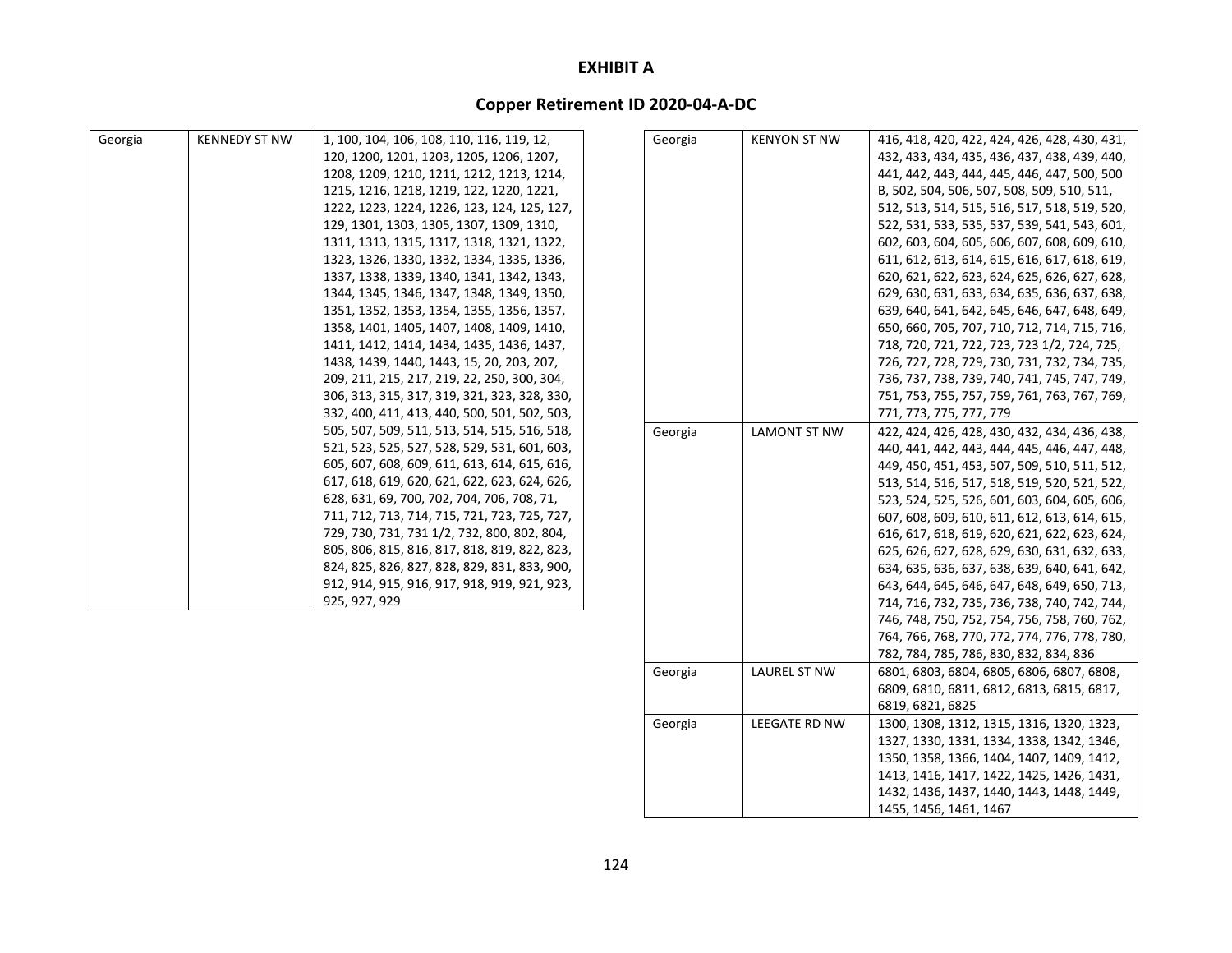| Georgia | <b>LOCUST RD NW</b>  | 1300, 1305, 1309, 1310, 1320, 1325, 1330,       |
|---------|----------------------|-------------------------------------------------|
|         |                      | 1331, 1332, 1334, 1336, 1337, 1340, 1343,       |
|         |                      | 1344, 1349, 1352, 1355, 1358, 1361, 1364,       |
|         |                      | 1365, 1370, 1371, 1373, 1375, 1376, 1387,       |
|         |                      | 1401, 1410, 1411, 1421, 1425, 1429, 1430,       |
|         |                      | 1433, 1440, 1443, 1460, 1500, 1510, 1520,       |
|         |                      | 1526, 1530, 1539, 1561                          |
| Georgia | <b>LONGFELLOW ST</b> | 15, 17, 21, 22, 23, 25, 26, 30, 34, 36, 40, 44, |
|         | ΝE                   |                                                 |

| Georgia | LONGFELLOW ST | 100, 102, 103, 104, 105, 106, 107, 108, 109,   |
|---------|---------------|------------------------------------------------|
|         | <b>NW</b>     | 11, 110, 111, 112, 113, 114, 115, 116, 117,    |
|         |               | 118, 119, 120, 1202, 1204, 1206, 1208, 121,    |
|         |               | 1210, 1212, 1214, 1216, 1218, 122, 1220,       |
|         |               | 1222, 123, 124, 125, 126, 127, 128, 129,       |
|         |               | 130, 1300, 1302, 1304, 1306, 1308, 1309,       |
|         |               | 131, 1310, 1311, 1312, 1314, 1315, 1316,       |
|         |               | 1318, 1319, 132, 1320, 1321, 1322, 1323,       |
|         |               | 1324, 1325, 1326, 1328, 1329, 133, 1330,       |
|         |               | 1332, 1334, 1336, 1338, 1340, 1342, 1344,      |
|         |               | 1346, 135, 1353, 1355, 136, 138, 14, 140,      |
|         |               | 1401, 1405, 1409, 1411, 1415, 1416, 1417,      |
|         |               | 1418, 142, 1420, 1422, 1424, 1426, 1427,       |
|         |               | 1428, 1429, 1430, 1431, 1433, 1434, 1436,      |
|         |               | 144, 15, 16, 1604, 1606, 1608, 1610, 1613,     |
|         |               | 1614, 1615, 1616, 1617, 1619, 17, 18, 19,      |
|         |               | 200, 204, 217, 219, 220, 221, 222, 223, 224,   |
|         |               | 225, 226, 227, 228, 229, 230, 232, 233, 234,   |
|         |               | 235, 236, 237, 238, 239, 241, 243, 245, 247,   |
|         |               | 249, 25, 29, 300, 302, 303, 304, 305, 306,     |
|         |               | 308, 309, 311, 315, 317, 32, 323, 325, 327,    |
|         |               | 329, 33, 331, 35, 36, 37, 38, 40, 410, 411,    |
|         |               | 412, 413, 414, 415, 416, 417, 418, 419, 420,   |
|         |               | 421, 422, 423, 424, 426, 428, 430, 432, 433,   |
|         |               | 434, 436, 438, 440, 442, 450, 500, 501, 503,   |
|         |               | 504, 505, 507, 511, 513, 515, 517, 519, 521,   |
|         |               | 523, 525, 53, 54, 55, 56, 57, 58, 59, 60, 601, |
|         |               | 603, 605, 607, 609, 61, 611, 613, 614, 615,    |
|         |               | 617, 619, 62, 621, 623, 625, 627, 629, 631,    |
|         |               | 633, 635, 637, 639, 64, 700, 701, 702, 703,    |
|         |               | 704, 705, 706, 707, 708, 709, 710, 711, 712,   |
|         |               | 713, 714, 715, 717, 725, 727, 729, 738, 8,     |
|         |               | 801, 803, 807, 809, 811, 812, 813, 814, 815,   |
|         |               | 816, 817, 818, 819, 820, 821, 822, 823, 824,   |
|         |               | 825, 826, 827, 828, 829, 830, 831, 832, 833,   |
|         |               | 835, 837, 839, 841, 843, 900, 901, 902, 903,   |
|         |               | 904, 906, 908, 910, 912, 914, 916, 918, 920,   |
|         |               | 922, 924, 926, 928, 930, 932, 934, 936, 938,   |
|         |               | 945                                            |
| Georgia | LURAY PL NW   | 414, 416, 418, 420, 422, 424, 426, 428, 430,   |
|         |               | 432, 434, 436, 437, 438, 439, 440, 441, 442,   |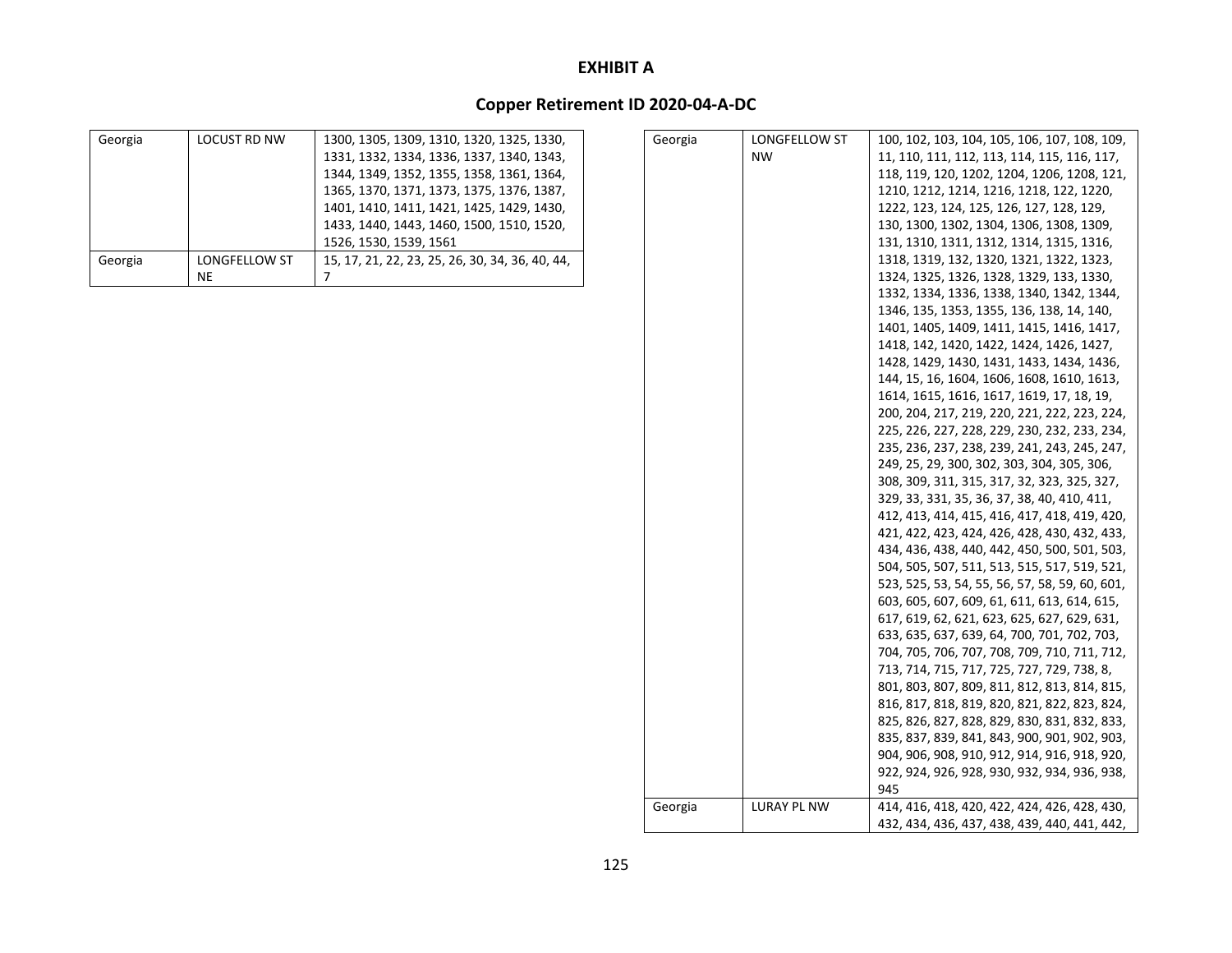|         |                      | 443, 445, 447, 449, 451, 453, 455, 457, 459,  |
|---------|----------------------|-----------------------------------------------|
|         |                      | 461, 463, 465, 467, 469, 471                  |
| Georgia | LUZON AV NW          | 6400, 6404, 6408, 6412, 6416, 6420, 6424,     |
|         |                      | 6428, 6432, 6500, 6506, 6510, 6514, 6700,     |
|         |                      | 6701, 6708, 6716, 6720, 6724, 6728            |
| Georgia | <b>MADISON ST NE</b> | 1, 18, 24, 25, 29, 30, 32, 33, 34, 36, 44     |
| Georgia | MADISON ST NW        | 100, 102, 103, 104, 105, 106, 107, 108, 109,  |
|         |                      | 110, 111, 112, 113, 114, 115, 116, 117, 118,  |
|         |                      | 120, 1206, 1208, 121, 1210, 1212, 1214,       |
|         |                      | 1216, 1227, 1229, 123, 1231, 1233, 125,       |
|         |                      | 128, 13, 130, 1300, 1302, 1303, 1314, 1316,   |
|         |                      | 1318, 132, 1320, 1322, 1323, 1325, 1333,      |
|         |                      | 1335, 1337, 1339, 134, 1341, 1343, 1345,      |
|         |                      | 1346, 1347, 1348, 1352, 1354, 1356, 1358,     |
|         |                      | 1360, 14, 1400, 1401, 1414, 1416, 1420,       |
|         |                      | 1421, 1422, 1423, 1424, 1425, 1427, 1428,     |
|         |                      | 1429, 1432, 1434, 1437, 1439, 1441, 1445,     |
|         |                      | 15, 16, 1604, 1605, 1608, 1609, 1613, 1617,   |
|         |                      | 1631, 1633, 1635, 1637, 1639, 1641, 1671,     |
|         |                      | 17, 2, 20, 212, 214, 216, 218, 22, 220, 222,  |
|         |                      | 226, 228, 23, 230, 232, 234, 236, 238, 240,   |
|         |                      | 242, 244, 246, 248, 252, 26, 27, 30, 301,     |
|         |                      | 302, 303, 304, 305, 306, 307, 308, 309, 310,  |
|         |                      | 311, 312, 314, 315, 316, 317, 319, 321, 323,  |
|         |                      | 325, 326, 327, 328, 329, 33, 331, 332, 334,   |
|         |                      | 336, 338, 34, 340, 35, 38, 411, 413, 415,     |
|         |                      | 417, 419, 42, 421, 423, 425, 427, 43, 45, 48, |
|         |                      | 501, 503, 505, 507, 509, 52, 522, 524, 526,   |
|         |                      | 528, 530, 534, 536, 538, 540, 56, 606, 608,   |
|         |                      | 610, 612, 614, 616, 618, 620, 622, 624, 626,  |
|         |                      | 628, 708, 710, 712, 714, 715, 717, 719, 721,  |
|         |                      | 723, 725, 727, 729, 731, 733, 735, 737, 739,  |
|         |                      | 743, 745, 800, 802, 804, 806, 808, 810, 811,  |
|         |                      | 812, 813, 814, 815, 816, 817, 819, 820, 821,  |
|         |                      | 822, 823, 824, 825, 826, 827, 828, 830, 832,  |
|         |                      | 834, 836, 838, 840, 842, 900, 902, 904, 906,  |
|         |                      | 908, 910, 912, 914, 918, 924, 928, 930        |
| Georgia | <b>MANCHESTER LN</b> | 1383, 1385, 1406, 1408, 1409, 1410, 1412,     |
|         | NW                   | 1414, 1423, 1425, 1431, 1433, 1441, 1445,     |
|         |                      | 1608, 1610, 1612, 1614, 1615, 1616, 1620,     |
|         |                      | 1622, 1624, 1626                              |

| Georgia | <b>MANCHESTER PL</b><br><b>NW</b> | 5800, 5801, 5802, 5803, 5804, 5805                                                                                                                                                                                                                                                                                                                                                                                                                                                                                                                                   |
|---------|-----------------------------------|----------------------------------------------------------------------------------------------------------------------------------------------------------------------------------------------------------------------------------------------------------------------------------------------------------------------------------------------------------------------------------------------------------------------------------------------------------------------------------------------------------------------------------------------------------------------|
| Georgia | <b>MANOR PL NW</b>                | 423, 425, 426, 427, 428, 429, 430, 431, 432,<br>433, 434, 435, 436, 438, 440, 442, 444                                                                                                                                                                                                                                                                                                                                                                                                                                                                               |
| Georgia | <b>MAPLE ST NW</b>                | 6901, 6903, 6907, 6909, 6915, 6917, 6921,<br>6923, 6925, 6949, 6950, 6952, 6953                                                                                                                                                                                                                                                                                                                                                                                                                                                                                      |
| Georgia | <b>MARIETTA PL NW</b>             | 410, 411, 412, 413, 414, 415, 417, 418, 419,<br>420, 421, 422, 423, 424, 425, 426, 427, 714,<br>716, 718, 720, 722, 724, 726, 728, 730, 732,<br>734, 736, 808, 810, 811, 812, 813, 814, 816,<br>817, 818, 820, 821, 822, 823, 824, 825, 826,<br>827, 829, 831, 833                                                                                                                                                                                                                                                                                                   |
| Georgia | <b>MARLBORO PL NW</b>             | 4000, 4001, 4008, 4009, 4010, 4011, 4013,<br>4014, 4015, 4016, 4017, 4018, 4021                                                                                                                                                                                                                                                                                                                                                                                                                                                                                      |
| Georgia | <b>MATHEWSON DR</b><br><b>NW</b>  | 4210, 4211, 4216, 4221, 4222, 4226, 4230,<br>4231, 4235, 4236, 4241, 4242, 4245                                                                                                                                                                                                                                                                                                                                                                                                                                                                                      |
| Georgia | <b>MCDONALD PL NE</b>             | 10, 13, 14, 15, 21, 29, 31, 5                                                                                                                                                                                                                                                                                                                                                                                                                                                                                                                                        |
| Georgia | MCLEAN PL NE                      | 6000, 6001, 6002, 6003, 6004, 6005, 6006,<br>6007                                                                                                                                                                                                                                                                                                                                                                                                                                                                                                                    |
| Georgia | MILMARSON PL<br><b>NW</b>         | 1, 10, 11, 14, 15, 18, 22, 23, 26, 27, 31, 32,<br>35, 36, 37, 38, 40, 41, 5, 52                                                                                                                                                                                                                                                                                                                                                                                                                                                                                      |
| Georgia | <b>MISSOURI AV NW</b>             | 1, 105, 123, 124, 125, 1329, 1410, 1414,<br>1416, 1418, 1506, 1508, 1524, 1608, 1612,<br>1612 A, 1616, 1620, 1630, 1640, 218, 220,<br>221, 222, 223, 224, 225, 226, 227, 229, 231,<br>233, 235, 237, 239, 241, 243, 245, 247, 249,<br>265, 300, 310, 312, 314, 316, 318, 320, 322,<br>324, 326, 328, 330, 335, 337, 39, 401, 403,<br>405, 407, 409, 411, 413, 415, 417, 419, 421,<br>423, 43, 45, 49, 5, 500, 508, 51, 510, 512,<br>514, 516, 518, 53, 704, 706, 810, 812, 814,<br>816, 818, 820, 822, 824, 826, 828, 830, 832,<br>834, 838, 901, 903, 907, 911, 915 |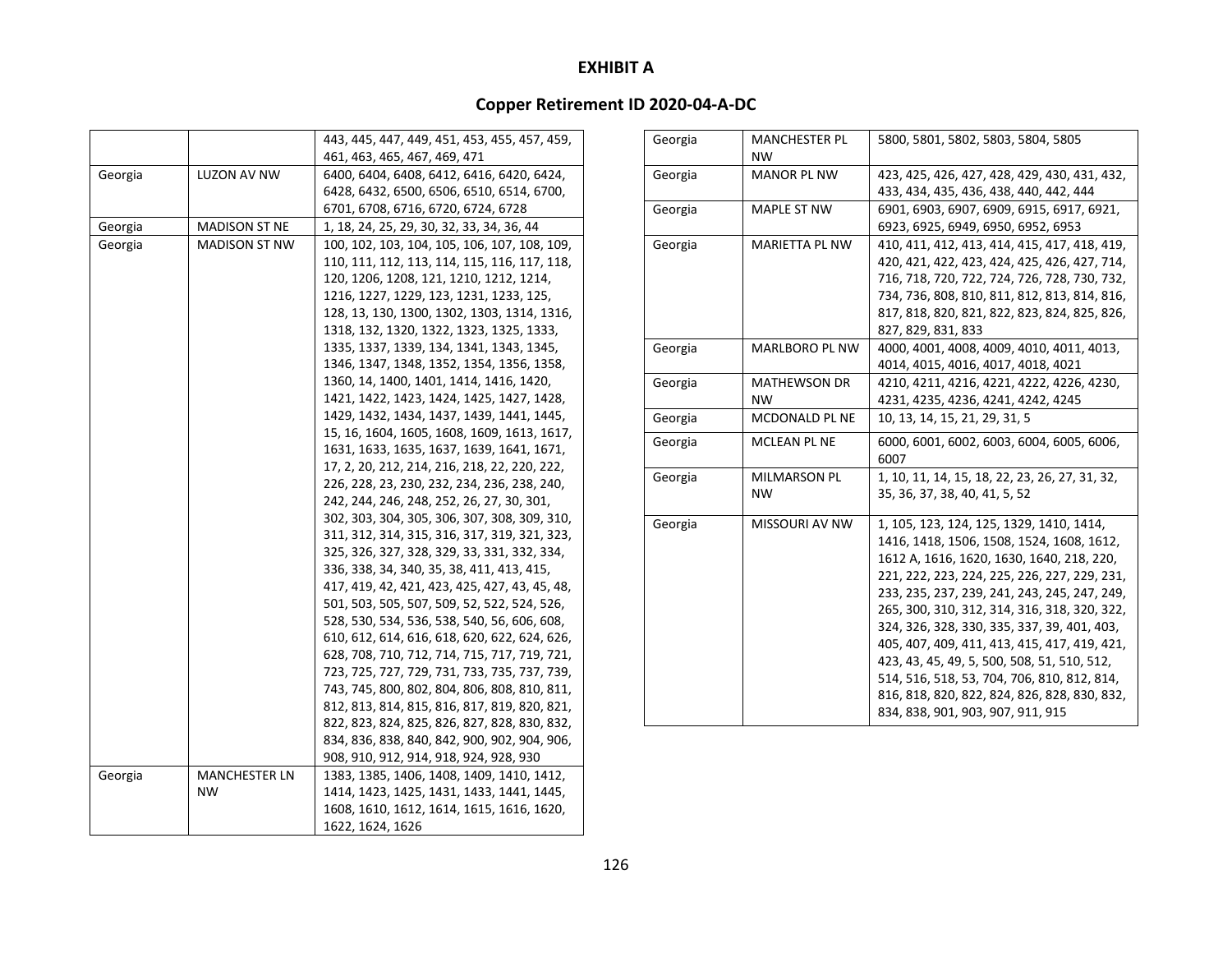| Georgia | MONTAGUE ST           | 1320, 1322, 1324, 1326, 1328, 1330, 1332,    | 3713, 3715, 3719, 3720, 3722, 3723, 3724, |
|---------|-----------------------|----------------------------------------------|-------------------------------------------|
|         | <b>NW</b>             | 1334, 1337, 1339, 1340, 1341, 1342, 1343,    | 3725, 3727, 3729, 3731, 3801, 3805, 3807, |
|         |                       | 1344, 1346, 1347, 1349, 1351, 1353, 1354,    | 3809, 3811, 3813, 3815, 3817, 3819, 3821, |
|         |                       | 1355, 1357, 1400, 1401, 1403, 1407, 1408,    | 3823, 3910, 3912, 3914, 3916, 3918, 3920, |
|         |                       | 1409, 1411, 1412, 1415, 1416, 1418, 1421,    | 3922, 3924, 3926, 3928, 3930, 3930 1/2,   |
|         |                       | 1423, 1425, 1426, 1427, 1428, 1429, 1430,    | 3932, 3934, 4000, 4001, 4002, 4003, 4004, |
|         |                       | 1431, 1432, 1436, 1438, 1608, 1612, 1614,    | 4005, 4006, 4007, 4009, 4011, 4015, 4017, |
|         |                       | 1616, 1619, 1621, 1622, 1623, 1625, 1626,    | 4023, 4025, 4027, 4029, 4031, 4033, 4035, |
|         |                       | 1627, 1629, 1631, 1632, 1633, 1634, 1635,    | 4037, 4101, 4103, 4104, 4105, 4106, 4107, |
|         |                       | 1637                                         | 4108, 4112, 4114, 4116, 4118, 4120, 4121, |
| Georgia | <b>MORNINGSIDE DR</b> | 7500, 7511, 7515, 7516, 7521, 7524, 7525,    | 4122, 4123, 4124, 4125, 4126, 4127, 4128, |
|         | <b>NW</b>             | 7528, 7529, 7533, 7538, 7600, 7601, 7604,    | 4129, 4130, 4131, 4132, 4133, 4134, 4135, |
|         |                       | 7605, 7609, 7610, 7613, 7614, 7617, 7620,    | 4137, 4139, 4141, 4143, 4200, 4202, 4203, |
|         |                       | 7705, 7708, 7709, 7712, 7800, 7801, 7804,    | 4204, 4205, 4206, 4207, 4208, 4209, 4210, |
|         |                       | 7805, 7808, 7809, 7812, 7816, 7821           | 4306, 4308, 4310, 4311, 4312, 4313, 4314, |
| Georgia | <b>MORTON ST NW</b>   | 639, 640, 641, 642, 643, 644, 645, 646, 647, | 4315, 4317, 4319, 4321, 4323, 4325, 4400, |
|         |                       | 648, 649, 650, 708, 710, 712, 714, 716, 718, | 4401, 4402, 4403, 4404, 4405, 4406, 4408, |
|         |                       | 720, 721, 723, 727, 729, 731, 733, 734, 735, | 4410, 4412, 4414, 4415, 4416, 4418, 4419, |
|         |                       | 736, 737, 738, 739, 740, 741, 742, 743, 744, | 4420, 4422, 4423, 4424, 4425, 4426, 4428, |
|         |                       | 745, 746, 747, 748, 749, 750, 751, 752, 753, | 4429, 4431, 4433, 4500, 4502, 4504, 4505, |
|         |                       | 754, 755, 756, 757, 758, 759, 760, 761, 762, | 4506, 4507, 4508, 4509, 4510, 4511, 4512, |
|         |                       | 763, 764, 765, 767, 769, 777, 779, 781, 783  | 4513, 4514, 4515, 4516, 4517, 4519, 4521, |
| Georgia | <b>MYRTLE ST NW</b>   | 1601, 1610, 1611, 1614, 1615, 1618, 1622,    | 4523, 4525, 4527, 4529, 4531, 4600, 4602, |
|         |                       | 1626, 1627, 1631, 1634, 1638, 1639, 1642,    | 4604, 4606, 4608, 4610, 4612, 4614, 4616, |
|         |                       | 1645, 1646, 1673, 1675, 1685                 | 4618, 4620, 4622, 4624, 4626, 4630, 4634, |
| Georgia | N PORTAL DR NW        | 1601, 1605, 1615, 1639, 1645, 1651, 1653,    | 4710, 4714, 4812, 4816, 4820, 4824, 4832, |
|         |                       | 1655, 1665, 1715, 1725, 1735, 1745, 1749,    | 4835, 4836, 4839, 4840, 4843, 4901, 4903, |
|         |                       | 1755, 1765, 1769, 1775                       | 4905, 4907, 4909, 4911, 4912, 4913, 4915, |
| Georgia | <b>NEW HAMPSHIRE</b>  | 5517, 5521, 5525, 5600, 5601, 5607, 5609,    | 4917, 4919, 4921, 4923, 4925, 4927, 4929, |
|         | AV NE                 | 5610, 5611, 5613, 5614, 5617, 5618, 5621,    | 4931, 4933, 4935, 4937, 4939, 5101, 5102, |
|         |                       | 5625, 5700, 5704, 5708, 5714, 5715, 5716,    | 5103, 5104, 5105, 5106, 5107, 5108, 5109, |
|         |                       | 5719, 6002, 6004, 6006, 6008, 6010, 6012,    | 5110, 5111, 5112, 5113, 5114, 5115, 5116, |
|         |                       | 6014, 6100, 6102, 6104, 6132, 6134, 6136,    | 5117, 5118, 5119, 5120, 5121, 5122, 5123, |
|         |                       | 6200, 6204, 6208, 6212, 6216                 | 5124, 5125, 5126, 5127, 5128, 5129, 5130, |
| Georgia | <b>NEW HAMPSHIRE</b>  | 3501, 3505, 3507, 3509, 3511, 3513, 3515,    | 5131, 5132, 5200, 5201, 5202, 5203, 5204, |
|         | AV NW                 | 3517, 3519, 3521, 3523, 3525, 3527, 3529,    | 5205, 5207, 5209, 5211, 5213, 5215, 5217, |
|         |                       | 3531, 3531 A, 3533, 3535, 3537, 3601,        | 5219, 5221, 5223, 5225, 5227, 5229, 5231, |
|         |                       | 3603, 3605, 3607, 3609, 3611, 3613, 3615,    | 5233, 5235, 5237, 5239, 5300, 5302, 5304, |
|         |                       | 3617, 3619, 3621, 3623, 3625, 3627, 3629,    | 5306, 5308, 5310, 5312, 5314, 5401, 5405, |
|         |                       | 3631, 3633, 3635, 3637, 3639, 3647, 3649,    | 5420, 5500                                |
|         |                       | 3651, 3654, 3660, 3662, 3664, 3666, 3711,    |                                           |
|         |                       |                                              |                                           |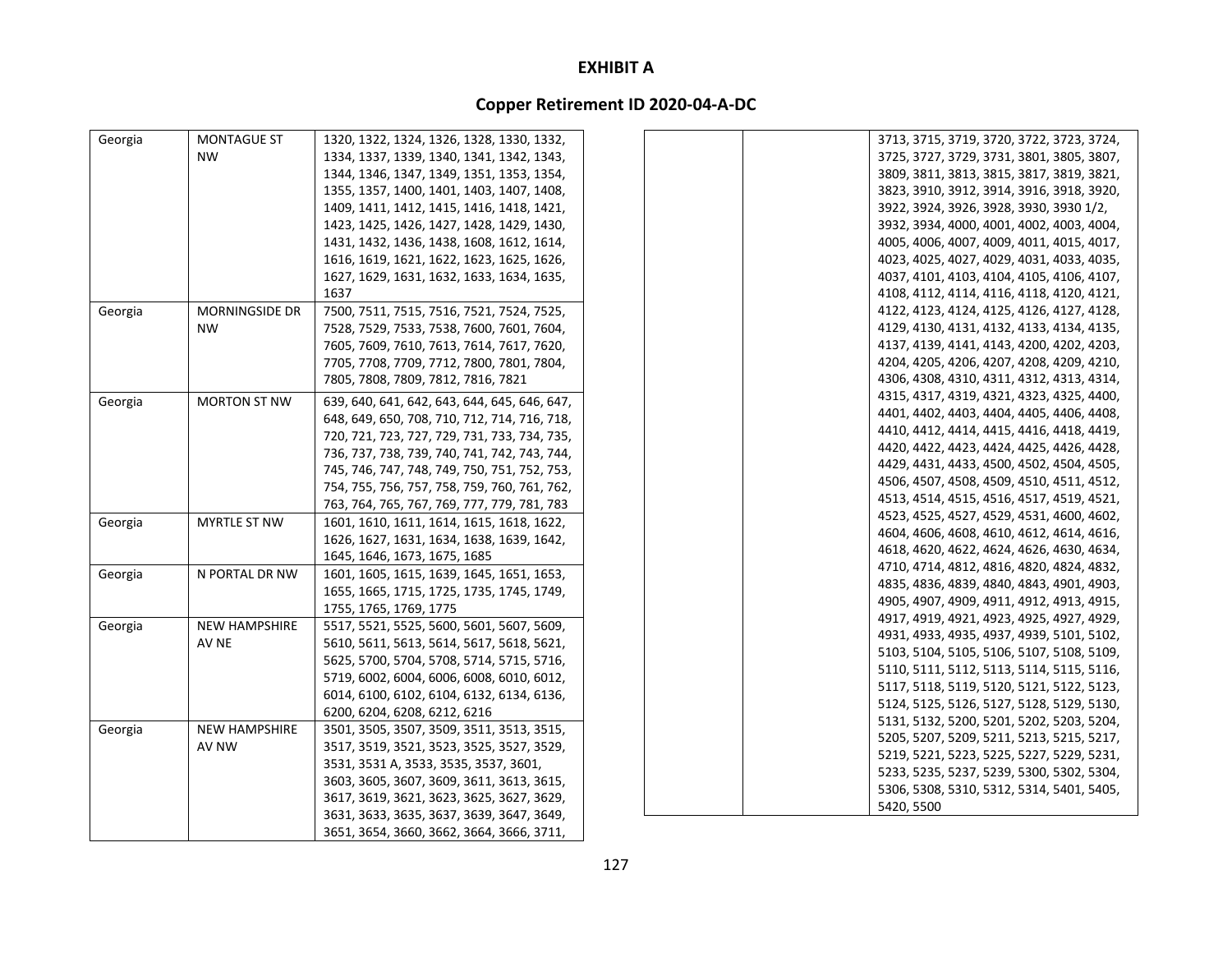| Georgia | <b>NEWTON PL NW</b>     | 419, 421, 422, 423, 424, 425, 426, 427, 428,  | Georgia | <b>NORTH CAPITOL ST</b> | 4918, 4920, 4922, 5000, 5002, 5008, 5010,    |
|---------|-------------------------|-----------------------------------------------|---------|-------------------------|----------------------------------------------|
|         |                         | 430, 431, 432, 433, 434, 435, 436, 437, 438,  |         | <b>NW</b>               | 5012, 5014, 5016, 5018, 5020, 5022, 5024,    |
|         |                         | 439, 440, 441, 442, 443, 444, 445, 446, 447,  |         |                         | 5026, 5028, 5030, 5032, 5100, 5102, 5104,    |
|         |                         | 448, 449, 450, 451, 453, 510, 512, 514, 516,  |         |                         | 5106, 5108, 5110, 5112, 5114, 5116, 5118,    |
|         |                         | 518, 520, 526, 529, 532, 533, 534, 536, 538,  |         |                         | 5120, 5122, 5124, 5126, 5128, 5130, 5308,    |
|         |                         | 540, 542, 544, 546, 600, 602, 604, 606, 608,  |         |                         | 5312, 5416, 5430, 5432, 5506, 5508, 5516,    |
|         |                         | 609, 611, 613, 617, 619, 621, 623, 625, 627,  |         |                         | 5520, 5600, 5604, 5608, 5612, 5614, 5618,    |
|         |                         | 629, 631, 638, 646, 652, 701, 705, 707, 709,  |         |                         | 5700, 5704, 5708, 5712, 5716, 6302, 6304,    |
|         |                         | 711, 713, 715, 717, 719, 721, 728, 730, 732,  |         |                         | 6306, 6308, 6320, 6322, 6326, 6328, 6332,    |
|         |                         | 734, 736, 738, 740, 741, 742, 743, 744, 745,  |         |                         | 6334, 6400, 6402, 6406, 6408, 6414, 6418,    |
|         |                         | 746, 747, 748, 749, 750, 751, 752, 753, 754,  |         |                         | 6420, 6424, 6426, 6428, 6500, 6502, 6504,    |
|         |                         | 755, 756, 758, 760, 764, 766                  |         |                         | 6508, 6510, 6512, 6516, 6518, 6522, 6524,    |
| Georgia | NICHOLSON ST NW         | 100, 12, 1336, 1338, 1340, 1342, 1344,        |         |                         | 6526, 6532, 6534, 6538, 6540, 6544, 6546,    |
|         |                         | 1346, 1348, 1350, 1357, 1386, 1390, 14,       |         |                         | 6550, 6552, 6556, 6558                       |
|         |                         | 1407, 1409, 1412, 1413, 1415, 1416, 1417,     | Georgia | <b>NORTH DAKOTA</b>     | 6000, 6004, 6007, 6011, 6012, 6015, 6016,    |
|         |                         | 1418, 1421, 1424, 1427, 1428, 1606, 1625,     |         | AV NW                   | 6020, 6024, 6025, 6026, 6032, 6101, 6105,    |
|         |                         | 1626, 1627, 1628, 1629, 1630, 1632, 1634,     |         |                         | 6109, 6111, 6115, 6119, 6120, 6123, 6124,    |
|         |                         | 1636, 1638, 18, 22, 25, 26, 29, 30, 300, 314, |         |                         | 6128, 6132, 6136, 6140, 6222, 6231, 6235     |
|         |                         | 315, 320, 321, 33, 34, 37, 401, 409, 41, 410, | Georgia | <b>NORTHGATE RD</b>     | 1400, 1412, 1416, 1420, 1439, 1441, 1443,    |
|         |                         | 412, 414, 415, 416, 417, 418, 420, 421, 422,  |         | <b>NW</b>               | 1445, 1449, 1457, 1461, 1465, 1469, 1500,    |
|         |                         | 423, 424, 426, 427, 429, 45, 49, 50, 500,     |         |                         | 1505, 1540, 1544, 1548                       |
|         |                         | 501, 503, 504, 505, 506, 507, 508, 510, 511,  | Georgia | OGDEN ST NW             | 1529, 1531, 1533, 1535                       |
|         |                         | 513, 514, 515, 517, 518, 524, 53, 54, 600,    |         | <b>OGLETHORPE ST</b>    |                                              |
|         |                         | 601, 604, 605, 606, 608, 609, 613, 614, 616,  | Georgia |                         | 1410, 1416, 1419, 1423, 1424, 1427, 1428,    |
|         |                         | 620, 621, 622, 625, 701, 704, 706, 708, 710,  |         | <b>NW</b>               | 1430, 1434, 1435, 1436, 1439, 1443, 1444,    |
|         |                         | 711, 713, 716, 718, 719, 723, 725, 729, 731,  |         |                         | 1445, 1448, 1469, 201, 205, 211, 217, 221,   |
|         |                         | 8,801                                         |         |                         | 231, 235, 239, 245, 249, 300, 322, 323, 324, |
| Georgia | <b>NORTH CAPITOL ST</b> | 5301, 5401, 5405, 5407, 5411, 5415, 5419,     |         |                         | 325, 326, 327, 329, 331, 410, 411, 412, 413, |
|         | <b>NE</b>               | 5501, 5603, 5609, 5611, 5613, 5615, 5621,     |         |                         | 414, 415, 417, 418, 419, 420, 421, 422, 423, |
|         |                         | 5721, 5725, 5729, 6301, 6303, 6307, 6309,     |         |                         | 425, 426, 427, 428, 429, 430, 431, 433, 500, |
|         |                         | 6311, 6321, 6323, 6327, 6329, 6333, 6335,     |         |                         | 501, 502, 503, 504, 505, 507, 508, 509, 510, |
|         |                         | 6401, 6403, 6407, 6409, 6410, 6413, 6415,     |         |                         | 511, 513, 514, 515, 516, 517, 518, 519, 521, |
|         |                         | 6419, 6421, 6425, 6427, 6429, 6501, 6503,     |         |                         | 522, 523, 524, 525, 526, 527, 529, 604, 607, |
|         |                         | 6507, 6509, 6513, 6515, 6519, 6521, 6525,     |         |                         | 608, 611, 612, 615, 616, 620, 624, 700, 705, |
|         |                         | 6527, 6531, 6533, 6537, 6539, 6543, 6545,     |         |                         | 710, 712, 714, 715, 717, 718, 720, 721, 723, |
|         |                         | 6549, 6551, 6555, 6557, 6561, 6563            |         |                         | 724, 725, 726, 730                           |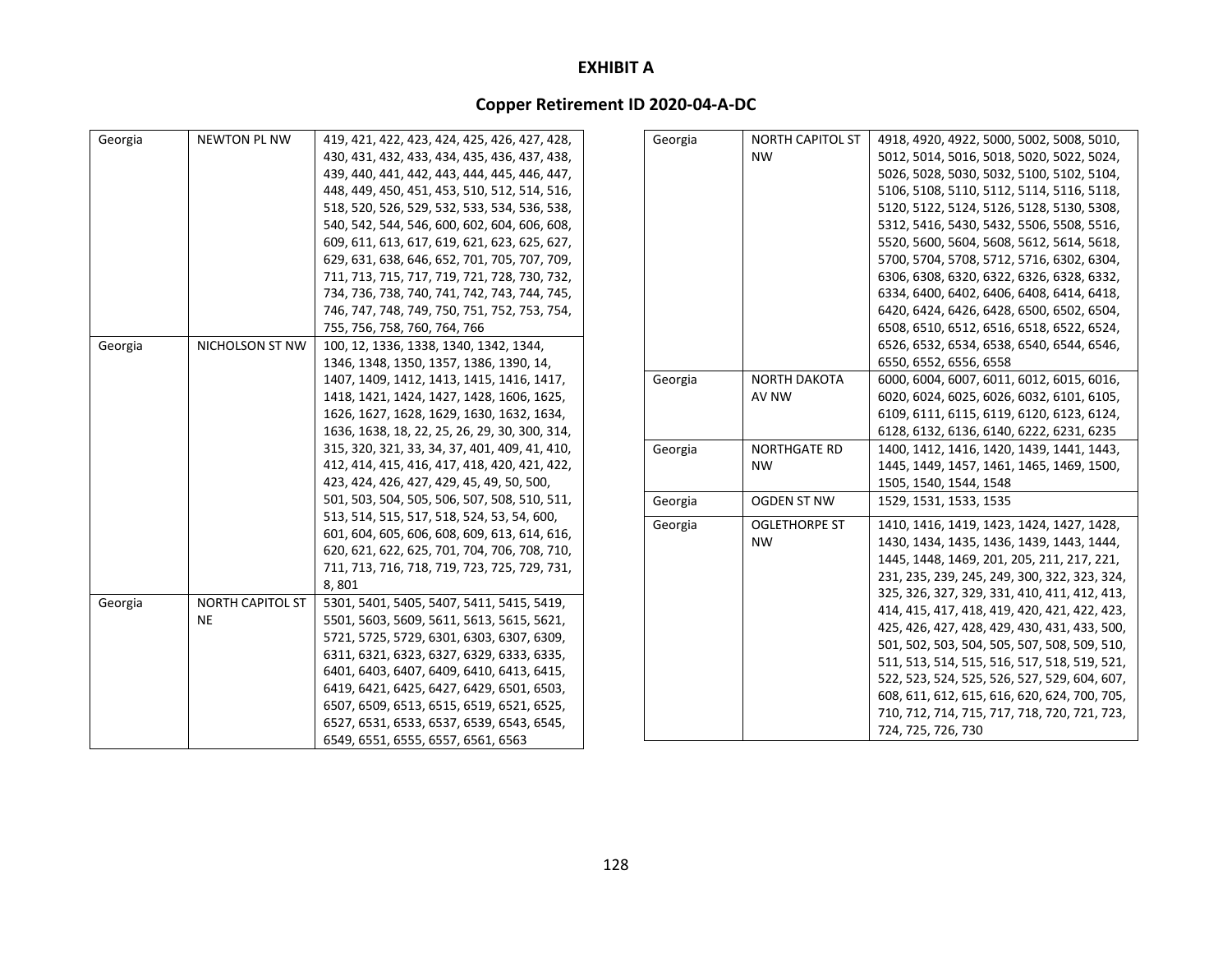| Georgia | <b>ONEIDA PL NW</b> | 410, 411, 412, 414, 415, 416, 418, 419, 420, | G |
|---------|---------------------|----------------------------------------------|---|
|         |                     | 422, 423, 424, 427, 430, 431, 432, 434, 435, |   |
|         |                     | 436, 439, 500, 501, 502, 503, 504, 505, 507, |   |
|         |                     | 509, 511, 512, 513, 514, 515, 517, 518, 519, |   |
|         |                     | 520, 521, 524, 526, 530, 532, 536, 538, 601, |   |
|         |                     | 603, 605, 607, 609, 611, 612, 613, 614, 615, |   |
|         |                     | 617, 618, 619, 620, 621, 623, 701, 703, 705, |   |
|         |                     | 707, 709, 710, 711, 712, 713, 715, 716, 717, |   |
|         |                     | 718, 719, 721, 722, 723, 724, 725, 727, 728, |   |
|         |                     | 729, 730, 731                                |   |
| Georgia | ORCHID ST NW        | 7800, 7808, 7815, 7826, 7828, 7835, 7841,    |   |
|         |                     | 7901, 7905, 7908, 7913, 7914, 7920, 7923,    |   |
|         |                     | 7924, 7925, 7927, 7928, 7931, 7932, 7935,    |   |
|         |                     | 7936, 7940, 7943, 7944, 7947, 7951, 7952,    | G |
|         |                     | 7965                                         |   |
| Georgia | OTIS PL NW          | 605, 607, 608, 609, 610, 611, 612, 613, 614, | G |
|         |                     | 615, 616, 617, 618, 619, 620, 621, 622, 623, |   |
|         |                     | 624, 625, 626, 627, 628, 629, 630, 631, 632, | G |
|         |                     | 633, 634, 635, 636, 637, 638, 700, 702, 704, |   |
|         |                     | 705, 706, 707, 708, 709, 711, 712, 713, 714, |   |
|         |                     | 715, 716, 717, 718, 719, 720, 721, 722, 723, |   |
|         |                     | 724, 725, 726, 727, 728, 729, 730, 731, 732, |   |
|         |                     | 733, 735, 736, 737, 739, 808, 814, 815, 816, | G |
|         |                     | 817, 818, 819, 820, 821, 822, 824, 826, 828, |   |
|         |                     | 830, 832, 834                                | G |
| Georgia | PARK PL NW          | 3012, 3014, 3016, 3018, 3020, 3022, 3024,    |   |
|         |                     | 3026, 3028, 3030, 3032, 3034, 3036, 3106,    |   |
|         |                     | 3108, 3110, 3112, 3114, 3116, 3118, 3120,    |   |
|         |                     | 3200, 3202, 3204, 3206, 3208, 3210, 3212,    |   |
|         |                     | 3218, 3220, 3222, 3224, 3226, 3228, 3230,    |   |
|         |                     | 3232, 3300, 3302, 3304, 3306, 3308, 3310,    |   |
|         |                     | 3416, 3514, 3516, 3518, 3520, 3522, 3524,    |   |
|         |                     | 3526, 3532, 3534, 3536, 3538, 3540, 3542,    |   |
|         |                     | 3544, 3546, 3600, 3602, 3604, 3606, 3608,    |   |
|         |                     | 3610, 3612, 3614, 3616, 3618, 3624, 3626,    |   |
|         |                     | 3634, 3636, 3638, 3642, 3644, 3648, 3650,    |   |
|         |                     | 3652, 3654, 3656, 3658, 3660, 3664, 3666,    |   |
|         |                     | 3668, 3670, 3672, 3674                       |   |
|         |                     |                                              |   |

| Georgia | PARK RD NW               | 433, 434, 435, 436, 437, 438, 439, 440, 441,<br>442, 443, 444, 445, 446, 447, 448, 449, 450,<br>451, 452, 453, 454, 455, 456, 457, 500, 502,<br>504, 505, 506, 508, 510, 512, 514, 516, 518,<br>520, 522, 524, 539, 545, 547, 549, 551, 553,<br>592, 594, 596, 598, 600, 611, 611 1/2, 613,<br>613 1/2, 615, 615 1/2, 617, 617 1/2, 619,<br>619 1/2, 621, 621 1/2, 625, 633, 635, 637,<br>639, 641, 643, 645, 646, 647, 648, 649, 650,<br>719, 720, 721, 723, 725, 727, 728, 729, 731,<br>733, 734, 735, 737, 739, 741, 743, 743 B,<br>744, 745, 746, 747, 748, 751, 752, 753, 755,<br>756, 757, 764, 766 |
|---------|--------------------------|-----------------------------------------------------------------------------------------------------------------------------------------------------------------------------------------------------------------------------------------------------------------------------------------------------------------------------------------------------------------------------------------------------------------------------------------------------------------------------------------------------------------------------------------------------------------------------------------------------------|
| Georgia | PARKSIDE DR NW           | 1801, 1805, 1809, 1817, 1821, 1825, 1829,                                                                                                                                                                                                                                                                                                                                                                                                                                                                                                                                                                 |
|         |                          | 1901, 1911, 1921, 1941, 2035, 2055                                                                                                                                                                                                                                                                                                                                                                                                                                                                                                                                                                        |
| Georgia | PARKSIDE LN NW           | 8001, 8003, 8050, 8051                                                                                                                                                                                                                                                                                                                                                                                                                                                                                                                                                                                    |
| Georgia | PARKWOOD PL<br><b>NW</b> | 1337, 1339, 1341, 1343, 1347, 1349, 1351,<br>1353, 1357, 1359, 1361, 1363, 1365, 1367,<br>1369, 1409, 1415, 1417, 1419, 1423, 1425,<br>1427, 1429, 1431, 1433, 1435, 1437, 1439,<br>1441, 1443, 1445, 1447, 1449, 1451                                                                                                                                                                                                                                                                                                                                                                                    |
| Georgia | PEABODY ST NE            | 100, 101, 102, 104, 105, 106, 108, 109, 39,<br>47, 51, 94, 96, 98                                                                                                                                                                                                                                                                                                                                                                                                                                                                                                                                         |
| Georgia | PEABODY ST NW            | 119, 121, 123, 125, 205, 207, 209, 210, 211,<br>214, 215, 217, 218, 219, 220, 221, 223, 228,<br>232, 236, 240, 242, 244, 245, 311, 312, 314,<br>315, 316, 317, 318, 320, 322, 323, 324, 325,<br>329, 330, 331, 400, 409, 410, 411, 412, 415,<br>416, 417, 418, 421, 422, 423, 424, 427, 428,<br>429, 430, 433, 434, 435, 436, 439, 440, 441,<br>442, 500, 501, 502, 504, 505, 506, 509, 510,<br>512, 513, 517, 518, 520, 521, 524, 525, 526,<br>530, 532, 533, 536, 537, 538, 542, 544, 548,<br>550, 554, 556, 560, 562, 700, 704, 706, 708,<br>709, 710, 711, 712, 714, 716, 718, 720, 722               |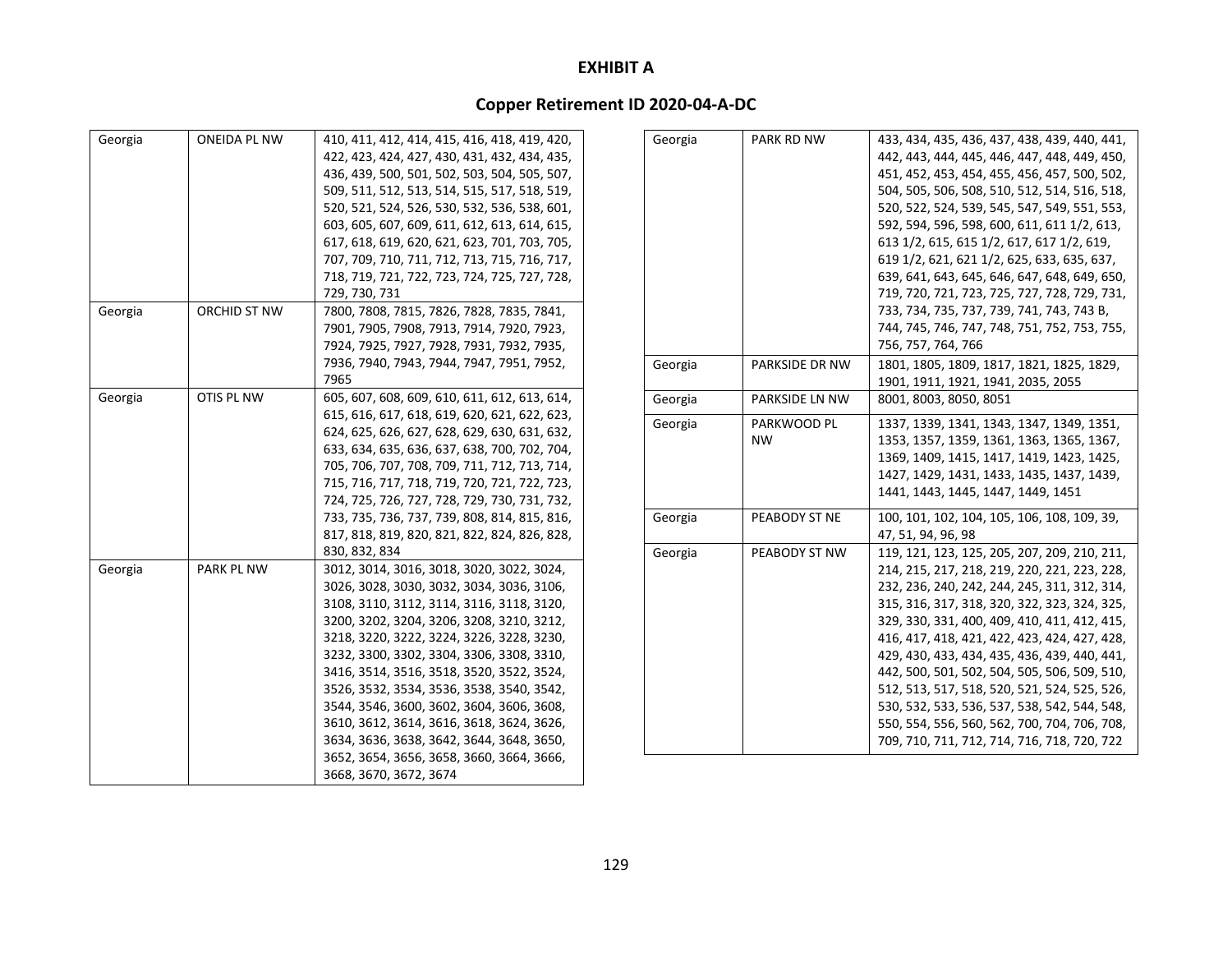| Georgia | PERRY PL NW     | 1337, 1338, 1339, 1340, 1341, 1342, 1343,    |
|---------|-----------------|----------------------------------------------|
|         |                 | 1344, 1345, 1346, 1347, 1348, 1349, 1350,    |
|         |                 | 1351, 1352, 1354, 1355, 1356, 1357, 1358,    |
|         |                 | 1359, 1360, 1361, 1362, 1363, 1364, 1365,    |
|         |                 | 1366, 1367, 1368, 1369, 1370, 1371, 1402,    |
|         |                 | 1403, 1404, 1405, 1406, 1407, 1408, 1409,    |
|         |                 | 1410, 1411, 1412, 1413, 1414, 1415, 1416,    |
|         |                 | 1417, 1419, 1420, 1422, 1424, 1426, 1427,    |
|         |                 | 1428, 1429, 1430, 1431, 1432, 1433, 1434,    |
|         |                 | 1435                                         |
| Georgia | PINEY BRANCH RD | 4704, 4707, 4708, 4709, 4711, 4712, 4713,    |
|         | <b>NW</b>       | 4715, 4717, 4822, 4825, 4920, 5000, 5006,    |
|         |                 | 5940, 5950, 6203, 6207, 6211, 6215, 6219,    |
|         |                 | 6220, 6223, 6224, 6227, 6228, 6231, 6300,    |
|         |                 | 6304, 6310, 6401, 6411, 6501, 6509, 6511,    |
|         |                 | 6517, 6519, 6525, 6527, 6600, 6601, 6604,    |
|         |                 | 6605, 6608, 6609, 6612, 6613, 6616, 6621,    |
|         |                 | 6622, 6623, 6625, 6626, 6627, 6629, 6640,    |
|         |                 | 6700, 6701, 6704, 6709, 6710, 6713, 6714,    |
|         |                 | 6717, 6721, 6725, 6726, 6729, 6802, 6804,    |
|         |                 | 6808, 6811, 6812, 6816, 6818, 6820, 6825,    |
|         |                 | 6829, 6833, 6902, 6920, 6930, 7003, 7005,    |
|         |                 | 7106, 7120, 7124, 7125, 7135                 |
|         |                 |                                              |
| Georgia | PLYMOUTH CIR    | 2100, 2107, 2119                             |
|         | NW              |                                              |
| Georgia | PLYMOUTH ST NW  | 1800, 1810, 1817, 1820, 1825, 1830, 1837,    |
|         |                 | 1847, 1855, 1856, 1859, 1875, 1885, 1900,    |
|         |                 | 1920, 2001, 2006, 2007, 2010, 2015, 2020,    |
|         |                 | 2021, 2030                                   |
| Georgia | POPLAR LN NW    | 1700, 1701, 1716, 1717, 1722, 1725, 1728,    |
|         |                 | 1734, 1740, 1750                             |
| Georgia | PORTAL DR NW    | 1500, 1504, 1508, 1512, 1516, 1520, 1600,    |
|         |                 | 1606, 1610, 1612, 1614, 1616, 1620, 1624,    |
|         |                 | 1630, 1636, 1640, 1650, 1700, 1708, 1716,    |
|         |                 | 1724, 1732, 1740, 1748, 1756                 |
| Georgia | POWHATAN PL     | 500, 501, 502, 503, 506, 507, 508, 509, 512, |
|         | NW              | 513, 514, 515, 518, 519, 520, 521, 524, 526, |
|         |                 | 527, 530, 531, 532, 533, 600, 601, 602, 603, |
|         |                 | 604, 605, 606, 607, 608, 609, 610, 611, 612, |
|         |                 | 614, 617, 618, 620, 621, 623, 624, 626, 627, |
|         |                 | 629, 633, 635                                |
|         |                 |                                              |

| Georgia | PRIMROSE RD NW                    | 1404, 1405, 1408, 1412, 1413, 1416, 1420,<br>1421, 1425, 1428, 1429, 1432, 1433, 1437,<br>1440, 1441, 1444, 1445, 1448, 1449, 1452,<br>1453, 1456, 1457, 1463, 1621, 1625, 1626,<br>1629, 1631, 1632, 1638, 1639, 1642, 1643,<br>1646, 1647, 1650, 1651, 1654, 1655, 1658,<br>1659, 1662, 1663, 1666, 1670, 1671, 1674,<br>1675, 1678, 1800, 1801, 1805, 1833, 1839,<br>1840                                                                                                                                                                                                                                                                                                                                                                                  |
|---------|-----------------------------------|---------------------------------------------------------------------------------------------------------------------------------------------------------------------------------------------------------------------------------------------------------------------------------------------------------------------------------------------------------------------------------------------------------------------------------------------------------------------------------------------------------------------------------------------------------------------------------------------------------------------------------------------------------------------------------------------------------------------------------------------------------------|
| Georgia | PRINCETON PL NW                   | 609, 610, 611, 612, 614, 615, 616, 617, 618,<br>619, 620, 621, 622, 623, 624, 625, 625 B,<br>626, 627, 628, 629, 630, 631, 632, 633, 634,<br>635, 636, 638, 640, 709, 711, 713, 715, 717,<br>719, 721, 723, 725, 727, 729, 731, 733, 735,<br>737, 739, 740, 741, 742, 743, 744, 745, 746,<br>747, 748, 749, 750, 751, 752, 753, 754, 755,<br>756, 757, 758, 759, 760, 761, 762, 763, 764,<br>765, 766, 767, 768, 770, 820, 822                                                                                                                                                                                                                                                                                                                                |
| Georgia | <b>QUACKENBOS ST</b><br><b>NW</b> | 111, 113, 115, 117, 119, 124, 125, 126, 128,<br>200, 201, 202, 203, 204, 205, 207, 210, 211,<br>216, 217, 220, 224, 225, 228, 229, 232, 235,<br>241, 247, 248, 250, 300, 302, 304, 306, 307,<br>308, 311, 312, 315, 316, 319, 320, 323, 329,<br>331, 338, 340, 404, 405, 408, 409, 412, 415,<br>416, 419, 420, 421, 423, 426, 429, 430, 434,<br>438, 500, 502, 503, 505, 508, 509, 511, 512,<br>519, 521, 522, 523, 524, 525, 528, 601, 604,<br>606, 607, 609, 610, 612, 613, 615, 616, 618,<br>619, 621, 700, 701, 702, 703, 705, 706, 707,<br>708, 709, 711, 714, 716, 717, 719, 720, 722,<br>723, 725, 726, 728, 729, 731, 732, 736, 801,<br>803, 804, 805, 808, 809, 811, 812, 813, 815,<br>817, 819, 821, 823, 825, 827, 829, 831, 901,<br>903, 905, 907 |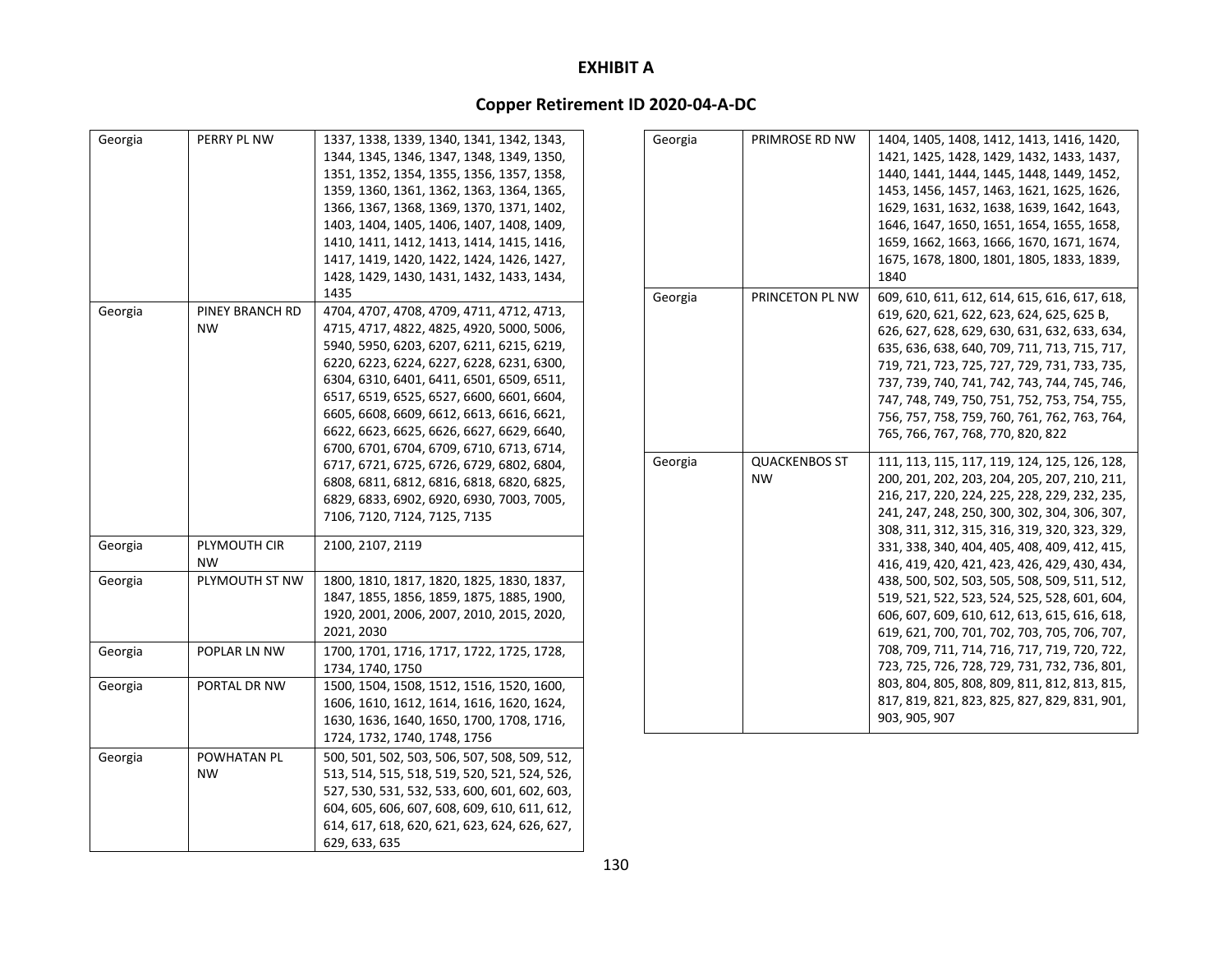| Georgia | <b>QUEBEC PL NW</b> | 1000, 1001, 1002, 1003, 1004, 1005, 1006,    | Georgia | <b>QUINCY ST NW</b>   | 1200, 1201, 1202, 1204, 1205, 1206, 1207,    |
|---------|---------------------|----------------------------------------------|---------|-----------------------|----------------------------------------------|
|         |                     | 1007, 1008, 1009, 1010, 1011, 1012, 1013,    |         |                       | 1208, 1210, 1211, 1212, 1213, 1215, 1216,    |
|         |                     | 1014, 1015, 1016, 1017, 1018, 1019, 1020,    |         |                       | 1217, 1218, 1219, 1220, 1221, 1222, 1223,    |
|         |                     | 1021, 1022, 1023, 1026, 1027, 1028, 1029,    |         |                       | 1224, 1226, 1228, 1230, 1232, 1234, 1236,    |
|         |                     | 1030, 1031, 1032, 1033, 1034, 1035, 1036,    |         |                       | 1238, 1240, 1242, 1301, 1303, 1305, 1307,    |
|         |                     | 1037, 1038, 1039, 1040, 1041, 1042, 1043,    |         |                       | 1309, 1311, 1313, 1318, 1319, 1320, 1321,    |
|         |                     | 1044, 1046, 1047, 1048, 1049, 1052, 1054,    |         |                       | 1322, 1323, 1324, 1325, 1326, 1327, 1328,    |
|         |                     | 1056, 1058, 615, 616, 617, 618, 619, 620,    |         |                       | 1329, 1330, 1331, 1332, 1333, 1334, 1335,    |
|         |                     | 621, 622, 623, 624, 625, 626, 627, 628, 629, |         |                       | 1336, 1337, 1338, 1339, 1340, 1341, 1342,    |
|         |                     | 630, 631, 632, 633, 634, 635, 636, 637, 638, |         |                       | 1343, 1345, 1346, 1347, 1348, 1349, 1350,    |
|         |                     | 639, 641, 715, 717, 719, 720, 721, 722, 723, |         |                       | 1352, 1354, 1356, 1358, 1360, 1362, 1364,    |
|         |                     | 724, 725, 726, 727, 728, 729, 730, 731, 732, |         |                       | 1365, 1366, 1367, 1368, 1369, 1373, 1375,    |
|         |                     | 733, 734, 735, 736, 737, 738, 739, 740, 741, |         |                       | 1377, 1379, 1380, 1381, 1383, 1385, 1387,    |
|         |                     | 742, 743, 744, 745, 746, 747, 748, 749, 750, |         |                       | 1389, 1402, 1404, 1406, 1408, 1410, 1412,    |
|         |                     | 751, 752, 753, 754, 755, 756, 757, 758, 759, |         |                       | 1414, 1416, 1801, 1805, 1811, 1815, 1819,    |
|         |                     | 760, 761, 762, 764, 765, 766, 768            |         |                       | 1823, 1900, 1901, 1907, 1908, 1920, 411,     |
|         |                     |                                              |         |                       | 413, 415, 417, 419, 421, 423, 425, 427, 429, |
|         |                     |                                              |         |                       | 431, 433, 435, 437, 439, 441, 443, 445, 501, |
|         |                     |                                              |         |                       | 503, 505, 507, 509, 510, 512, 514, 515, 516, |
|         |                     |                                              |         |                       | 517, 518, 519, 520, 521, 525, 527, 529, 531, |
|         |                     |                                              |         |                       | 533, 535, 537, 539, 541, 600, 602, 604, 605, |
|         |                     |                                              |         |                       | 606, 607, 608, 609, 610, 611, 612, 613, 614, |
|         |                     |                                              |         |                       | 615, 616, 617, 618, 619, 620, 621, 622, 623, |
|         |                     |                                              |         |                       | 624, 625, 627, 629, 701, 702, 703, 704, 705, |
|         |                     |                                              |         |                       | 706, 707, 708, 709, 710, 711, 712, 713, 714, |
|         |                     |                                              |         |                       | 715, 716, 717, 718, 719, 720, 721, 722, 723, |
|         |                     |                                              |         |                       | 724, 725, 726, 727, 728, 729, 730, 732, 734, |
|         |                     |                                              |         |                       | 736, 738, 900, 902, 903, 904, 906, 908, 910, |
|         |                     |                                              |         |                       | 912, 913, 914, 915, 916, 917, 918, 919, 921, |
|         |                     |                                              |         |                       | 923, 925, 927, 929, 931, 935, 937            |
|         |                     |                                              | Georgia | <b>QUINTANA PL NW</b> | 500, 501, 502, 506, 507, 508, 509, 512, 513, |
|         |                     |                                              |         |                       | 514, 515, 518, 519, 520, 521, 524, 525, 526, |
|         |                     |                                              |         |                       | 527, 530, 531, 532, 533, 536, 537, 538, 539, |
|         |                     |                                              |         |                       | 601, 602, 603, 604, 605, 606, 607, 608, 609, |
|         |                     |                                              |         |                       | 610, 611, 612, 613, 614, 615, 616, 617, 618, |
|         |                     |                                              |         |                       | 619, 620, 621, 622, 623, 800, 802, 803, 804, |
|         |                     |                                              |         |                       | 805, 806, 807, 808, 811, 812, 813, 814, 815, |
|         |                     |                                              |         |                       | 816, 817, 818, 819                           |
|         |                     |                                              |         |                       |                                              |
|         |                     |                                              |         |                       |                                              |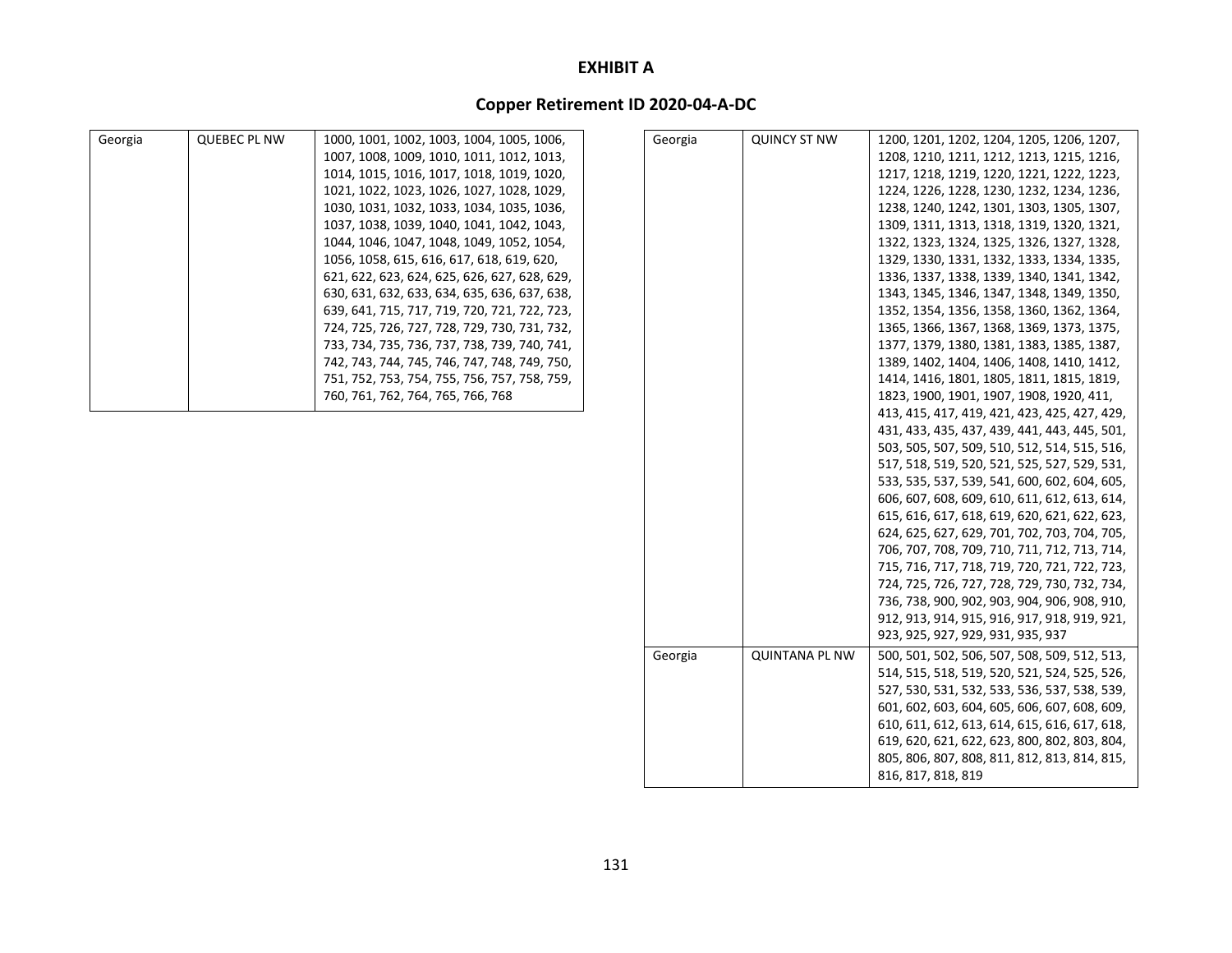| Georgia | <b>RANDOLPH ST NW</b>       | 1010, 1221, 1223, 1225, 1227, 1229, 1235,      | Georgia | <b>RITTENHOUSE ST</b> | 100, 1000, 1008, 1011, 104, 106, 108, 109,                                                   |
|---------|-----------------------------|------------------------------------------------|---------|-----------------------|----------------------------------------------------------------------------------------------|
|         |                             | 1300, 1302, 1304, 1306, 1307, 1308, 1309,      |         | NW                    | 110, 111, 112, 113, 115, 117, 119, 121,                                                      |
|         |                             | 1310, 1311, 1312, 1313, 1314, 1315, 1317,      |         |                       | 1302, 1303, 1304, 1305, 1306, 1307, 1308,                                                    |
|         |                             | 1319, 1320, 1321, 1322, 1323, 1324, 1325,      |         |                       | 1309, 1310, 1311, 1312, 1314, 1315, 1316,                                                    |
|         |                             | 1326, 1327, 1328, 1329, 1330, 1331, 1332,      |         |                       | 1317, 1319, 1320, 1321, 1322, 1323, 1324,                                                    |
|         |                             | 1333, 1334, 1335, 1336, 1337, 1338, 1339,      |         |                       | 1325, 1326, 1327, 1328, 1329, 1330, 1331,                                                    |
|         |                             | 1340, 1341, 1342, 1343, 1344, 1345, 1346,      |         |                       | 1332, 1333, 1334, 1335, 1336, 1337, 1338,                                                    |
|         |                             | 1347, 1348, 1349, 1350, 1351, 1352, 1353,      |         |                       | 1339, 1340, 1341, 1342, 1343, 1344, 1345,                                                    |
|         |                             | 1355, 1356, 1362, 1364, 1366, 1368, 1370,      |         |                       | 1346, 1347, 1348, 1350, 1351, 1352, 1353,                                                    |
|         |                             | 1372, 1805, 1810, 1815, 1820, 1821, 1824,      |         |                       | 1354, 1355, 1356, 1357, 1358, 1359, 1360,                                                    |
|         |                             | 1827, 1829, 1836, 1838, 1844, 337, 339,        |         |                       | 1362, 1363, 1364, 1365, 1366, 1367, 1368,                                                    |
|         |                             | 407, 409, 411, 413, 415, 417, 418, 419, 420,   |         |                       | 1369, 1370, 1371, 1372, 1373, 1374, 1375,                                                    |
|         |                             | 421, 422, 423, 424, 425, 426, 427, 428, 429,   |         |                       | 1376, 1377, 1378, 1380, 1381, 1382, 1383,                                                    |
|         |                             | 430, 431, 432, 434, 436, 438, 440, 442, 443,   |         |                       | 1384, 1385, 1387, 1388, 1390, 1401, 1403,                                                    |
|         |                             | 444, 445, 446, 447, 448, 450, 451, 452, 454,   |         |                       | 1405, 1407, 1411, 1415, 1417, 1419, 1421,                                                    |
|         |                             | 456, 502, 503, 504, 505, 506, 507, 509, 510,   |         |                       | 1423, 1425, 1427, 1429, 1431, 1433, 1435,                                                    |
|         |                             | 512, 514, 516, 518, 520, 521, 522, 523, 524,   |         |                       | 1437, 1439, 1441, 1443, 1445, 1447, 200,                                                     |
|         |                             | 525, 527, 529, 531, 533, 537, 539, 541, 543,   |         |                       | 212, 214, 216, 217, 219, 220, 221, 223, 224,                                                 |
|         |                             | 547, 549, 551, 553, 555, 557, 610, 612, 614,   |         |                       | 300, 302, 304, 307, 309, 310, 311, 312, 314,                                                 |
|         |                             | 616, 618, 622, 624, 626, 630, 632, 700, 702,   |         |                       | 315, 319, 322, 323, 324, 327, 402, 404, 406,                                                 |
|         |                             | 704, 706, 708, 710, 810, 812, 813, 814, 815,   |         |                       | 408, 408 A, 409, 410, 411, 412, 413, 414,                                                    |
|         |                             | 816, 818, 819, 820, 821, 823, 827, 829, 960    |         |                       | 415, 416, 418, 419, 420, 423, 426, 429, 430,                                                 |
| Georgia | <b>REDBUD LN NW</b>         | 1810. 1815. 1820. 1821                         |         |                       | 431, 500, 502, 504, 506, 507, 508, 509, 510,                                                 |
| Georgia | <b>REDWOOD TERR</b>         | 1700, 1701, 1720, 1725, 1755, 1758, 1762,      |         |                       | 511, 512, 513, 514, 515, 516, 517, 518, 519,                                                 |
|         | <b>NW</b>                   | 1765, 1770, 1775, 1780, 1785, 1800, 1809,      |         |                       | 520, 522, 523, 525, 527, 529, 600, 602, 603,                                                 |
|         |                             | 1816, 1821, 1830, 1837, 1840, 1845, 1846,      |         |                       | 604, 605, 606, 608, 609, 610, 612, 613, 614,                                                 |
|         |                             | 1850, 1851, 1859, 1860                         |         |                       | 615, 617, 618, 619, 620, 622, 702, 707, 708,                                                 |
| Georgia | <b>RIGGS RD NE</b>          | 110, 149, 151, 28, 32, 38, 42, 54, 64, 66      |         |                       | 709, 710, 711, 713, 714, 715, 716, 717, 718,                                                 |
|         |                             |                                                |         |                       | 719, 721, 723, 725, 727, 730, 732, 734, 736,                                                 |
| Georgia | RITTENHOUSE ST<br><b>NE</b> | 100, 101, 103, 105, 108, 112, 116, 120, 124,   |         |                       | 738, 740, 800, 801, 802, 803, 805, 806, 807,                                                 |
|         |                             | 129, 201, 205, 209, 213, 214, 217, 218, 221,   |         |                       | 808, 810, 812, 831, 832, 834, 835, 836, 839,<br>841, 900, 901, 902, 904, 906, 907, 910, 911, |
|         |                             | 222, 225, 226, 25, 27, 31, 33, 60, 66, 72, 78, |         |                       |                                                                                              |
|         |                             | 84, 90, 96                                     |         |                       | 916, 920                                                                                     |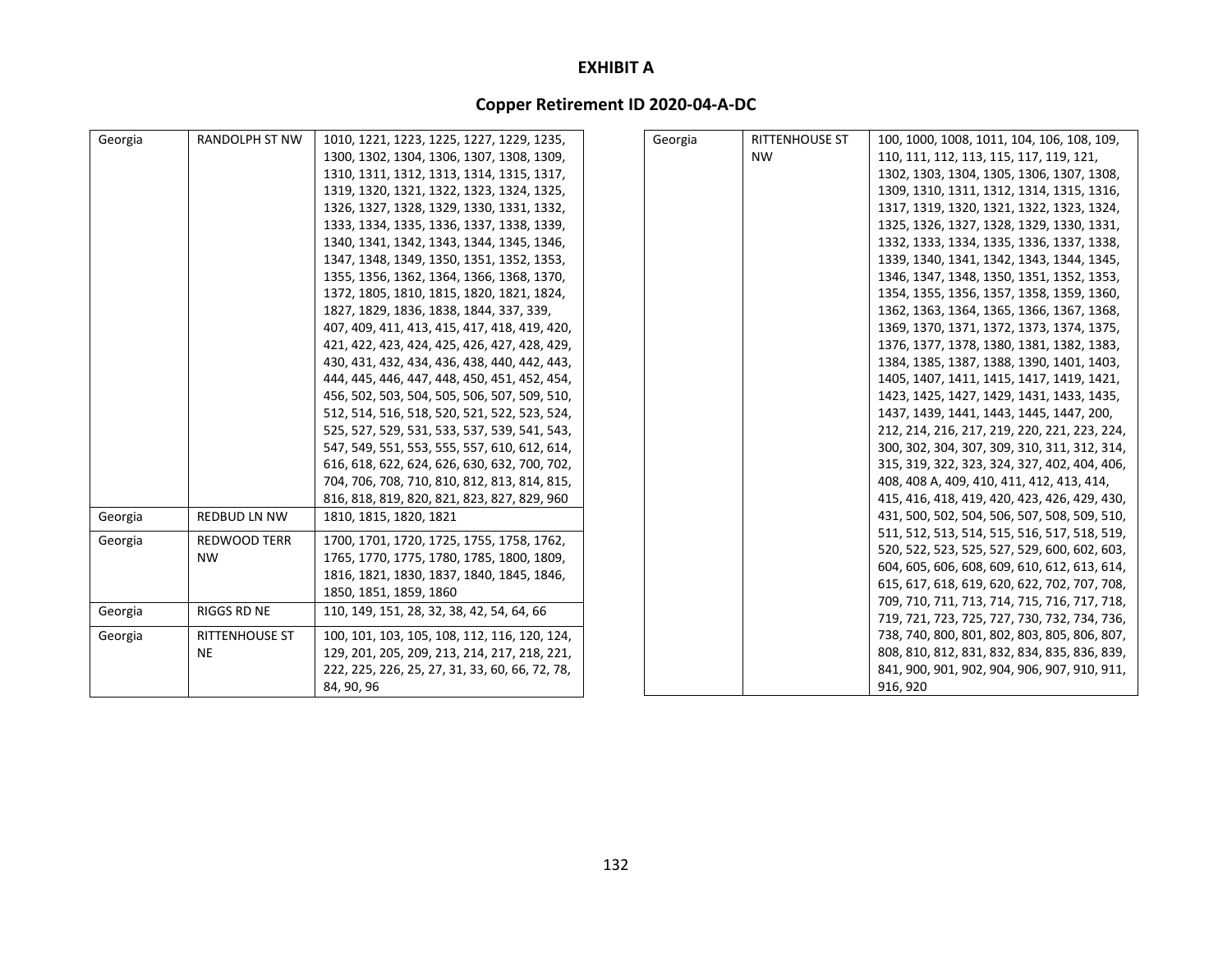| Georgia | <b>ROCK CREEK</b>   | 1, 103, 105, 107, 109, 11, 111, 113, 115,     | Georgia | <b>SANDY SPRING RD</b> | 6600, 6701, 6703, 6825, 6827                                                                 |
|---------|---------------------|-----------------------------------------------|---------|------------------------|----------------------------------------------------------------------------------------------|
|         | <b>CHURCH RD NW</b> | 117, 119, 121, 123, 125, 127, 129, 13, 15,    |         | <b>NW</b>              |                                                                                              |
|         |                     | 17, 19, 201, 203, 205, 207, 209, 21, 211,     | Georgia | SHEPHERD RD NW         | 1124, 1126, 1128, 1130                                                                       |
|         |                     | 213, 215, 217, 219, 221, 223, 225 1/2, 227,   | Georgia | SHEPHERD ST NW         | 1200, 1202, 1204, 1205, 1206, 1207, 1208,                                                    |
|         |                     | 229, 23, 231, 233, 235, 237, 241, 245, 247,   |         |                        | 1209, 1210, 1211, 1212, 1213, 1214, 1215,                                                    |
|         |                     | 249, 25, 251, 253, 255, 257, 259, 261, 27,    |         |                        | 1216, 1217, 1218, 1219, 1220, 1221, 1223,                                                    |
|         |                     | 29, 3, 303, 305, 307, 309, 31, 311, 313, 315, |         |                        | 1224, 1225, 1226, 1227, 1228, 1229, 1230,                                                    |
|         |                     | 317, 319, 321, 323, 335, 401, 403, 405, 407,  |         |                        | 1231, 1233, 1235, 1237, 1239, 1241, 1243,                                                    |
|         |                     | 409, 5, 503, 509, 511, 515, 517, 519, 521,    |         |                        | 1245, 1247, 1300, 1301, 1302, 1304, 1305,                                                    |
|         |                     | 601, 603, 605, 607, 608, 609, 610, 611, 612,  |         |                        | 1306, 1307, 1308, 1309, 1310, 1311, 1312,                                                    |
|         |                     | 613, 614, 615, 616, 617, 618, 619, 620, 621,  |         |                        | 1313, 1314, 1315, 1316, 1316 1/2, 1317,                                                      |
|         |                     | 622, 623, 624, 625, 626, 628, 630, 632, 636,  |         |                        | 1318, 1320, 1321, 1322, 1323, 1324, 1325,                                                    |
|         |                     | 638, 640, 642, 644, 646, 7, 701, 703, 705,    |         |                        | 1326, 1327, 1328, 1329, 1330, 1331, 1332,                                                    |
|         |                     | 706, 707, 708, 709, 710, 711, 712, 714, 716,  |         |                        | 1333, 1334, 1335, 1336, 1337, 1338, 1339,                                                    |
|         |                     | 717, 718, 719, 721, 722, 723, 724, 725, 726,  |         |                        | 1341, 1343, 1344, 1345, 1346, 1347, 1348,                                                    |
|         |                     | 727, 728, 730, 731, 732, 733, 734, 735, 736,  |         |                        | 1349, 1350, 1351, 1352, 1353, 1354, 1355,                                                    |
|         |                     | 737, 738, 739, 740, 742, 744, 746, 748, 750,  |         |                        | 1356, 1358, 1360, 1362, 1364, 1366, 1406,                                                    |
|         |                     | 752, 754, 756, 758, 760, 762, 764, 766, 801,  |         |                        | 1407, 1408, 1409, 1410, 1411, 1412, 1413,                                                    |
|         |                     | 805, 807, 811, 9                              |         |                        | 1414, 1415, 1416, 1417, 1418, 1419, 1420,                                                    |
| Georgia | ROCK CREEK FORD     | 1221, 1223, 1225, 1227, 1229, 1231, 1233,     |         |                        | 1421, 1422, 1424, 1425, 1426, 1427, 1428,                                                    |
|         | <b>RD NW</b>        | 1235, 1237, 1239, 1241, 1243, 1441, 1443,     |         |                        | 1429, 1430, 1431, 1432, 1433, 1434, 1435,                                                    |
|         |                     | 1445, 1447                                    |         |                        | 1437, 1601, 1611, 1613, 1700, 1702, 1711,                                                    |
| Georgia | ROXANNA RD NW       | 1306, 1309, 1310, 1313, 1314, 1317, 1322,     |         |                        | 1715, 1719, 1727, 1728, 1731, 1732, 1735,                                                    |
|         |                     | 1400, 1407, 1415, 1418, 1419, 1422, 1423,     |         |                        | 1736, 1739, 1743, 1747, 1752, 1755, 1757,                                                    |
|         |                     | 1426, 1427, 1430, 1431, 1435, 1436, 1439,     |         |                        | 1758, 1761, 1765, 1800, 1801, 1809, 1810,                                                    |
|         |                     | 1440, 1441, 1442, 1445, 1446, 1449, 1450,     |         |                        | 1813, 1818, 1819, 1825, 1834, 1835, 1855,                                                    |
|         |                     | 1454, 1455, 1459, 1460, 1463, 1464, 1467,     |         |                        | 1909, 1913, 1921, 1923, 1925, 1939, 1982,                                                    |
|         |                     | 1470, 1471, 1501, 1505, 1511, 1528, 1529,     |         |                        | 1990, 303, 305, 307, 308, 309, 310, 311,                                                     |
|         |                     | 1533, 1534, 1536, 1539, 1540, 1600, 1602,     |         |                        | 312, 313, 314, 316, 317, 318, 319, 320, 321,                                                 |
|         |                     | 1608, 1612, 1615, 1616, 1619, 1620, 1623,     |         |                        | 322, 323, 324, 325, 326, 327, 328, 329, 331,                                                 |
|         |                     | 1628, 1631, 1636, 1639, 1640, 1643, 1644,     |         |                        | 400, 401, 402, 404, 406, 408, 412, 414, 415,                                                 |
|         |                     | 1648, 1652, 1656, 1660                        |         |                        | 417, 418, 419, 420, 421, 422, 423, 424, 425,                                                 |
| Georgia | ROXBORO PL NW       | 507, 509, 510, 511, 512, 513, 515, 516, 517,  |         |                        | 426, 427, 428, 429, 430, 432, 434, 513, 514,                                                 |
|         |                     | 518, 519, 520, 521, 522, 523, 524, 525, 526,  |         |                        | 515, 516, 517, 518, 519, 520, 521, 522, 523,                                                 |
|         |                     | 527, 528, 529, 530, 532, 600, 601, 603, 604,  |         |                        |                                                                                              |
|         |                     | 605, 606, 608, 609, 610, 611, 612, 613, 614,  |         |                        | 524, 525, 527, 528, 529, 530, 531, 532, 533,<br>534, 535, 536, 537, 538, 539, 540, 541, 543, |
|         |                     | 615, 616, 617, 618, 619, 707, 709, 710, 711,  |         |                        |                                                                                              |
|         |                     | 712, 713, 714, 715, 716, 717, 718, 719, 721,  |         |                        | 544, 545, 546, 548, 550, 554, 701, 703, 705,                                                 |
|         |                     | 722, 723, 724, 725, 726, 727, 728, 729, 730,  |         |                        | 707, 708, 709, 711, 713, 715, 716, 717, 718,                                                 |
|         |                     | 732                                           |         |                        | 719, 720, 721, 722, 723, 724, 725, 726, 727,                                                 |
|         |                     |                                               |         |                        | 728, 729, 730, 731, 733, 810, 814, 816, 818,                                                 |
|         |                     |                                               |         |                        | 820, 822, 824, 826, 830, 832, 837, 841, 908,                                                 |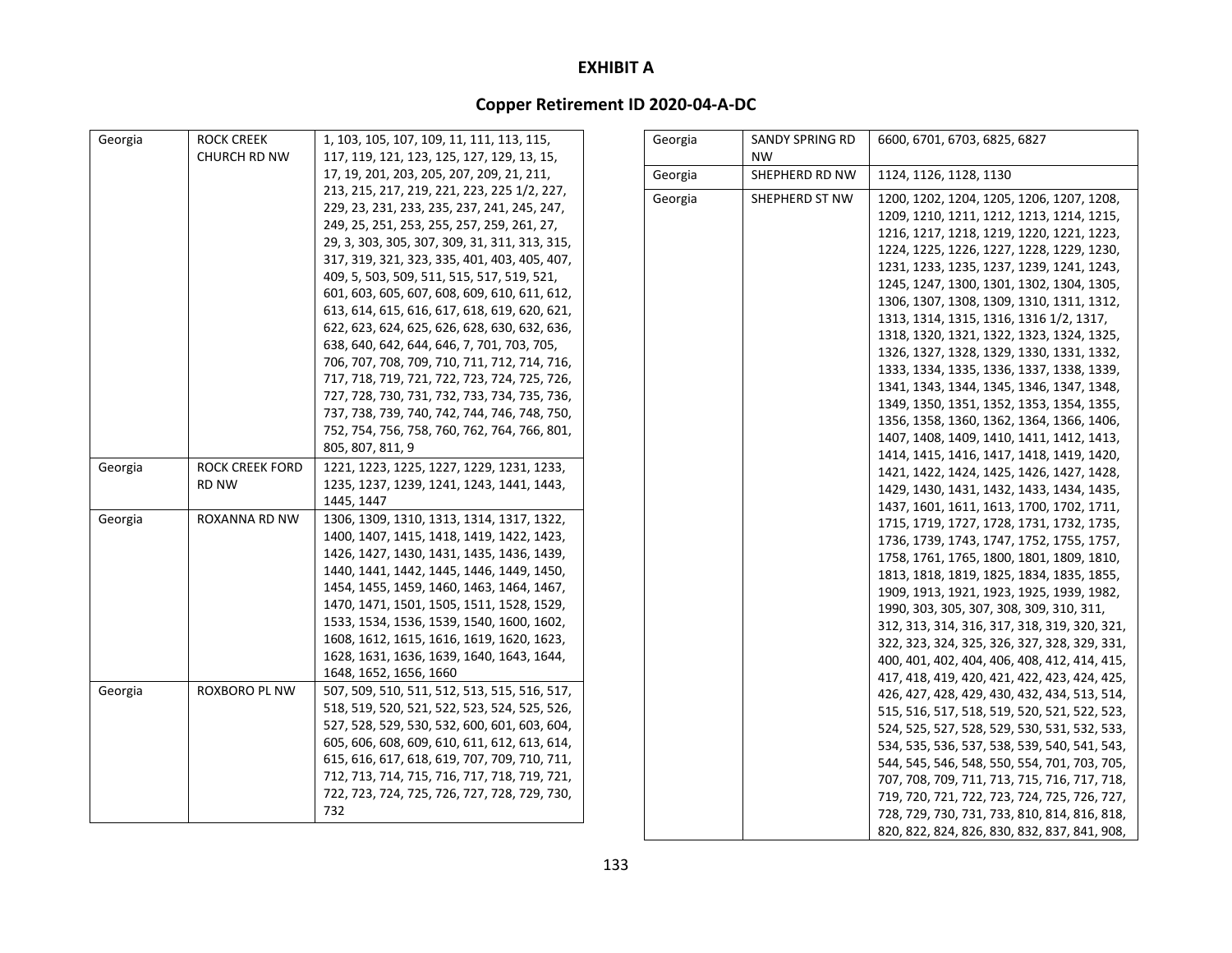|  | 914, 915, 916, 917, 918, 919, 920, 921, 923,<br>925, 926, 927, 928, 929, 930, 931, 932, 933,<br>934, 935, 936, 937, 938, 939, 940, 941, 942,<br>943, 944, 945, 946, 947, 948, 949, 950, 951,<br>952, 953, 954, 956, 958, 960, 962 | Georgia | SHERIDAN ST NE | 100, 101, 103, 105, 107, 132, 136, 18, 20,<br>235, 24, 26, 27, 30, 31, 32, 34, 35, 38, 39,<br>40, 43, 44, 47, 48, 51, 52, 55, 56, 59, 60, 63,<br>64, 67, 68, 71, 72, 75, 79, 80, 83, 84, 87, 88,<br>91, 92, 95, 96                                                                                                                                                                                                                                                                                                                                                                                                                                                                                                                                                                                                                                                                                                                                                                                                                                                                                                                                                                                                                                                                                                                                         |
|--|-----------------------------------------------------------------------------------------------------------------------------------------------------------------------------------------------------------------------------------|---------|----------------|------------------------------------------------------------------------------------------------------------------------------------------------------------------------------------------------------------------------------------------------------------------------------------------------------------------------------------------------------------------------------------------------------------------------------------------------------------------------------------------------------------------------------------------------------------------------------------------------------------------------------------------------------------------------------------------------------------------------------------------------------------------------------------------------------------------------------------------------------------------------------------------------------------------------------------------------------------------------------------------------------------------------------------------------------------------------------------------------------------------------------------------------------------------------------------------------------------------------------------------------------------------------------------------------------------------------------------------------------------|
|  |                                                                                                                                                                                                                                   | Georgia | SHERIDAN ST NW | 11, 114, 1201, 1207, 121, 1211, 13, 1300,<br>1302, 1304, 1305, 1306, 1307, 1308, 1309,<br>1310, 1311, 1312, 1313, 1314, 1315, 1316,<br>1317, 1318, 1319, 1320, 1321, 1322, 1323,<br>1324, 1325, 1326, 1328, 1329, 1334, 1336,<br>1338, 1339, 1341, 1342, 1343, 1344, 1345,<br>1346, 1347, 1348, 1349, 1351, 1353, 1355,<br>1356, 1357, 1358, 1359, 1360, 1361, 1362,<br>1363, 1364, 1365, 1366, 1367, 1368, 1369,<br>1370, 1371, 1372, 1373, 1374, 1375, 1376,<br>1377, 1378, 1379, 1381, 1383, 1385, 1387,<br>1391, 1393, 1395, 1397, 1400, 1402, 1406,<br>1408, 1412, 1414, 1418, 1420, 1424, 1426,<br>1430, 1432, 1436, 1438, 1442, 1444, 1448,<br>1450, 1454, 1456, 1460, 1462, 1466, 1468,<br>15, 17, 19, 201, 203, 205, 207, 209, 21, 211,<br>213, 215, 217, 221, 223, 225, 228, 230, 234,<br>25, 27, 308, 310, 312, 318, 320, 322, 324,<br>326, 328, 507, 509, 510, 511, 512, 513, 514,<br>515, 516, 517, 518, 519, 520, 521, 523, 524,<br>525, 526, 527, 528, 529, 530, 532, 600, 601,<br>602, 603, 605, 606, 607, 608, 609, 610, 611,<br>612, 613, 614, 615, 616, 617, 618, 619, 707,<br>709, 710, 711, 712, 713, 714, 715, 716, 718,<br>719, 720, 721, 722, 723, 724, 725, 726, 727,<br>728, 729, 730, 732, 809, 810, 811, 812, 813,<br>814, 815, 816, 817, 818, 819, 820, 821, 822,<br>823, 824, 825, 827, 829, 908, 914, 915, 920,<br>922, 929 |
|  |                                                                                                                                                                                                                                   |         |                |                                                                                                                                                                                                                                                                                                                                                                                                                                                                                                                                                                                                                                                                                                                                                                                                                                                                                                                                                                                                                                                                                                                                                                                                                                                                                                                                                            |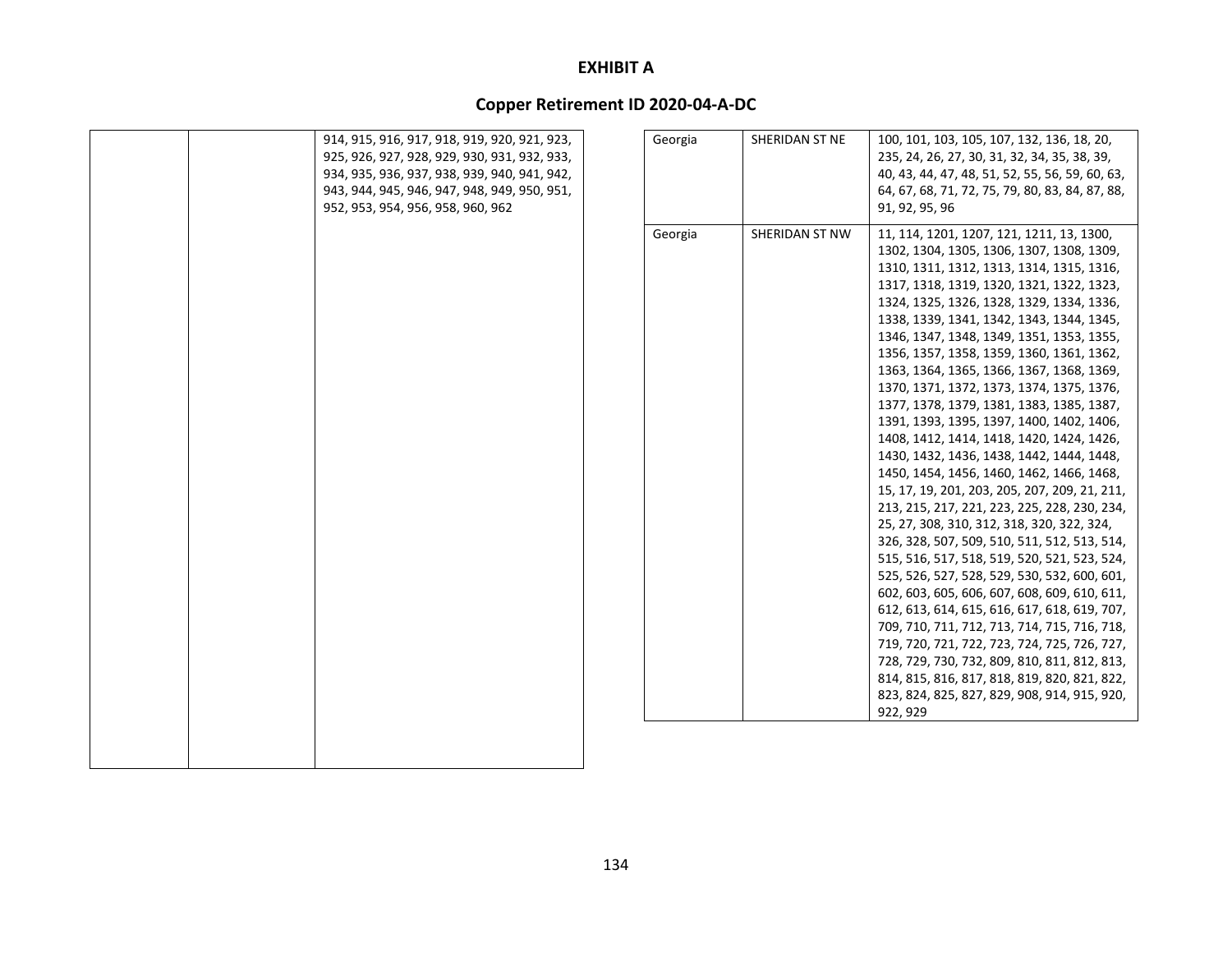| Georgia | SHERMAN AV NW                | 3001, 3003, 3005, 3005 1/2, 3007, 3007<br>1/2, 3009, 3009 1/2, 3011, 3011 1/2, 3013,<br>3013 1/2, 3017, 3019, 3021, 3023, 3025,<br>3027, 3033, 3035, 3037, 3039, 3041, 3101,<br>3115, 3117, 3119, 3121, 3123, 3207, 3209,<br>3211, 3213, 3213 1/2, 3215, 3215 1/2,<br>3217, 3219, 3221, 3223, 3225, 3227, 3229,<br>3301, 3303, 3307, 3309, 3311, 3313, 3315,<br>3317, 3319, 3321, 3323, 3335, 3401, 3403,<br>3405, 3407, 3409, 3411, 3413, 3415, 3417                                                                                                                                                                                                                                                            |
|---------|------------------------------|------------------------------------------------------------------------------------------------------------------------------------------------------------------------------------------------------------------------------------------------------------------------------------------------------------------------------------------------------------------------------------------------------------------------------------------------------------------------------------------------------------------------------------------------------------------------------------------------------------------------------------------------------------------------------------------------------------------|
| Georgia | SHERMAN CIR NW               | 1, 14, 15, 16, 17, 18, 19, 2, 20, 26, 27, 28,<br>29, 3, 30, 31, 32, 34, 35, 36, 37, 38, 39, 4,<br>40, 41, 5, 6, 7, 8, 9                                                                                                                                                                                                                                                                                                                                                                                                                                                                                                                                                                                          |
| Georgia | SLIGO MILL RD NE             | 5980, 5990, 6000, 6006, 6008, 6012, 6014,<br>6018, 6020, 6024, 6026, 6030, 6032, 6036,<br>6038, 6101, 6110, 6114, 6118, 6122, 6126,<br>6130, 6131, 6133, 6134, 6135, 6137, 6139,<br>6141, 6142, 6155, 6159, 6163, 6167, 6200,<br>6204, 6208, 6210, 6215                                                                                                                                                                                                                                                                                                                                                                                                                                                          |
| Georgia | SOLENT PL NE                 | 6101, 6103, 6105, 6107, 6109, 6115, 6117,<br>6119, 6120, 6121, 6122, 6123, 6124, 6126,<br>6128                                                                                                                                                                                                                                                                                                                                                                                                                                                                                                                                                                                                                   |
| Georgia | SOMERSET PL NW               | 1301, 1304, 1305, 1308, 1309, 1312, 1315,<br>1316, 1317, 1320, 1322, 1323, 1326, 1330,<br>1334, 1338, 1339, 1342, 1343, 1346, 1347,<br>1350, 1351, 1354, 1355, 1358, 1359, 1362,<br>1363, 1366, 1367, 1370, 1371, 1374, 1375,<br>1379, 1383, 1387, 507, 509, 510, 511, 512,<br>513, 514, 515, 516, 517, 518, 519, 520, 521,<br>522, 523, 524, 525, 526, 527, 528, 529, 530,<br>532, 600, 601, 602, 603, 604, 605, 606, 607,<br>608, 609, 610, 611, 612, 613, 614, 615, 616,<br>617, 618, 619, 707, 709, 710, 711, 712, 713,<br>715, 716, 717, 718, 719, 720, 721, 722, 723,<br>724, 725, 726, 727, 728, 729, 730, 732, 802,<br>804, 807, 808, 809, 810, 811, 813, 814, 816,<br>818, 819, 820, 821, 822, 823, 825 |
| Georgia | <b>SOUTH DAKOTA</b><br>AV NE | 5720, 5730                                                                                                                                                                                                                                                                                                                                                                                                                                                                                                                                                                                                                                                                                                       |

| Georgia | SPRING PL NW          | 1498, 1500, 1501, 1502, 1503, 1504, 1505, |
|---------|-----------------------|-------------------------------------------|
|         |                       | 1506, 1507, 1508, 1509, 1510, 1511, 1512, |
|         |                       | 1513, 1514, 1515, 1516, 1517, 1518, 1519, |
|         |                       | 1520, 1521, 1522, 1523, 1524, 1525, 1526, |
|         |                       | 1527, 1528, 1529, 1530, 1531, 1532, 1533, |
|         |                       | 1535, 7058                                |
| Georgia | SPRING RD NW          | 1301, 1303, 1305, 1307, 1309, 1311, 1313, |
|         |                       | 1315, 1317, 1319, 1321, 1323, 1325, 1327, |
|         |                       | 1329, 1331, 1333, 1335, 1336, 1337, 1338, |
|         |                       | 1340, 1342, 1344, 1346, 1348, 1349, 1350, |
|         |                       | 1351, 1352, 1353, 1354, 1355, 1356, 1357, |
|         |                       | 1358, 1359, 1360, 1361, 1362, 1363, 1364, |
|         |                       | 1365, 1366, 1367, 1368, 1369, 1370, 1371, |
|         |                       | 1402, 1404, 1405, 1406, 1407, 1408, 1410, |
|         |                       | 1411, 1412, 1413, 1414 1/2, 1415, 1417,   |
|         |                       | 1418, 1419, 1420, 1421, 1422, 1424, 1426, |
|         |                       | 1428, 1430, 1432, 1434, 1435, 1436, 1438, |
|         |                       | 1440, 1442, 1444, 1446, 1448, 1450, 1452, |
|         |                       | 1454, 1456, 1458, 1460, 1462, 1464        |
| Georgia | SPRUCE DR NW          | 1900, 1901, 1904, 1908, 1912, 1915, 1916, |
|         |                       | 1921, 1925, 2001, 2010, 2011, 2017, 2023, |
|         |                       | 2101, 2105, 2106, 2109                    |
| Georgia | <b>SUDBURY LN NW</b>  | 1801, 1807, 1821, 1825, 1831, 1841, 1843, |
|         |                       | 8001, 8114                                |
| Georgia | SUDBURY PL NW         | 2101, 2110, 2111, 2115, 2130, 2131        |
| Georgia | SUDBURY RD NW         | 1800, 1806, 1810, 1811, 1815, 1816, 1901, |
|         |                       | 1909, 1910, 1913, 2210, 2225, 2231, 2237, |
|         |                       | 2246, 2250, 2254, 2257, 2263, 2264        |
| Georgia | <b>SYCAMORE ST NW</b> | 1701, 1751, 1752, 1757, 1758, 1763, 1764, |
|         |                       | 1769, 1771, 1776, 1777, 1781, 1784, 1785, |
|         |                       | 1789, 1790, 1796, 1799, 1800              |
| Georgia | <b>TAMARACK ST NW</b> | 1614, 1668, 1674, 1679, 1680, 1691, 1697, |
|         |                       | 1701, 1703, 1705, 1706, 1707, 1709, 1711, |
|         |                       | 1714, 1715, 1718, 1719, 1723, 1724, 1727, |
|         |                       | 1730, 1734, 1735, 1808, 1814              |
|         |                       |                                           |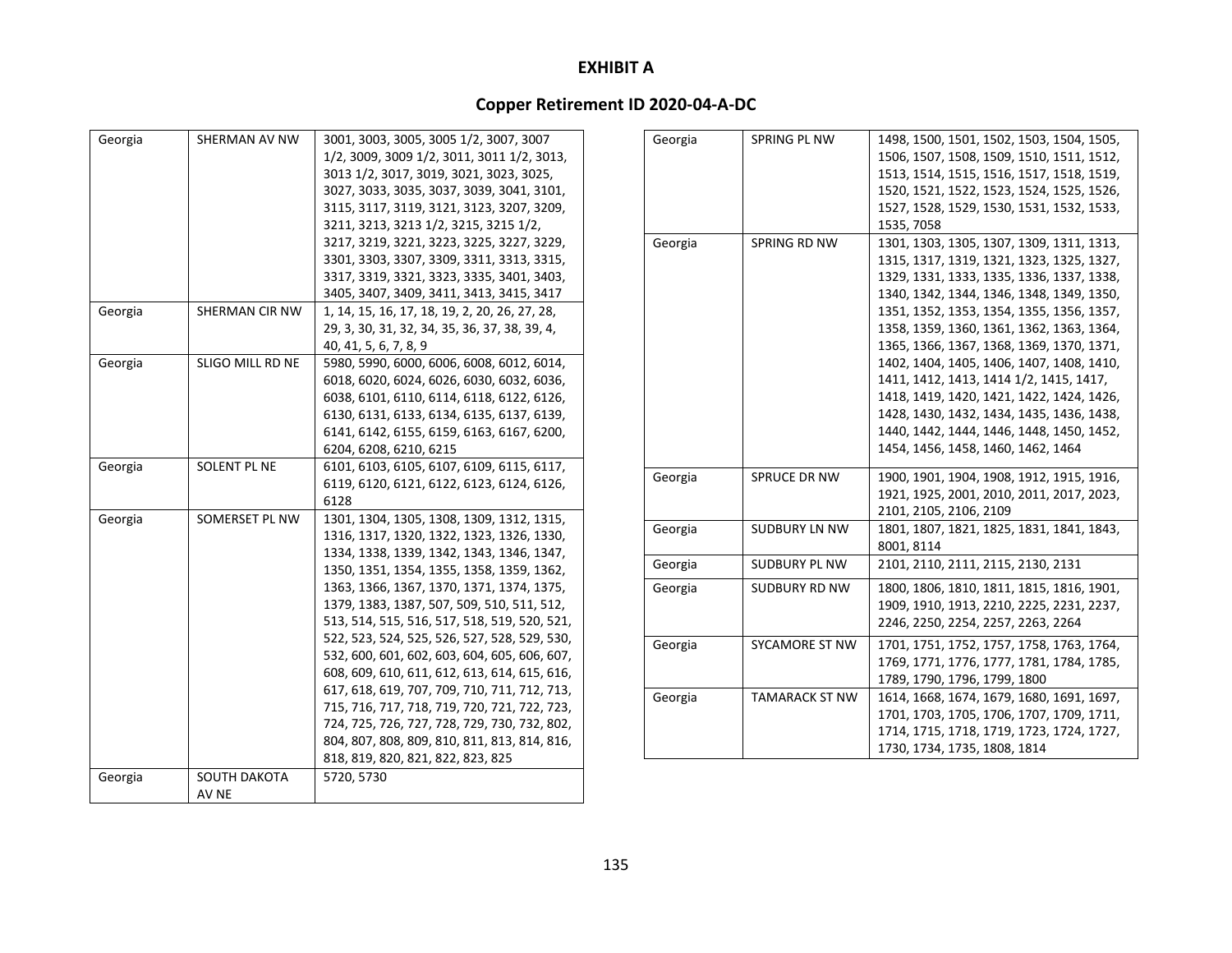| Georgia | <b>TAYLOR ST NW</b>  | 1250, 1303, 1305, 1307, 1309, 1311, 1313,    |         |                        | 817, 818, 819, 820, 821, 823, 824, 826, 828,    |
|---------|----------------------|----------------------------------------------|---------|------------------------|-------------------------------------------------|
|         |                      | 1315, 1317, 1319, 1321, 1323, 1325, 1327,    |         |                        | 830.832                                         |
|         |                      | 1329, 1331, 1333, 1335, 1336, 1337, 1338,    | Georgia | <b>TRUMBULL TERR</b>   | 2000, 2007, 2025, 2027, 2029, 2035, 2040,       |
|         |                      | 1339, 1340, 1341, 1342, 1343, 1344, 1345,    |         | <b>NW</b>              | 2044, 2055                                      |
|         |                      | 1346, 1347, 1348, 1349, 1350, 1351, 1352,    | Georgia | <b>TUCKERMAN ST NE</b> | 105, 106, 109, 110, 113, 114, 117, 118, 121,    |
|         |                      | 1353, 1354, 1355, 1356, 1357, 1358, 1359,    |         |                        | 122, 125, 126, 129, 133, 137, 141, 145, 149,    |
|         |                      | 1360, 1361, 1362, 1364, 1366, 1370, 1372,    |         |                        | 15, 151, 19, 23, 27, 31                         |
|         |                      | 1374, 1376, 1378, 1410, 1411, 1412, 1413,    | Georgia | <b>TUCKERMAN ST</b>    | 100, 102, 106, 108, 11, 12, 1217, 1221,         |
|         |                      | 1414, 1415, 1416, 1417, 1418, 1419, 1420,    |         | <b>NW</b>              | 1225, 13, 1304, 1308, 1312, 1315, 1317,         |
|         |                      | 1421, 1422, 1423, 1425, 1426, 1427, 1428,    |         |                        | 1320, 1321, 1324, 1325, 1328, 1329, 1333,       |
|         |                      | 1429, 1430, 1431, 1432, 1433, 1434, 1435,    |         |                        | 1337, 1341, 1342, 1345, 1346, 1350, 1353,       |
|         |                      | 1436, 1437, 1439, 1440, 1442, 1444, 1605,    |         |                        | 1354, 1357, 1358, 1361, 1362, 1365, 1366,       |
|         |                      | 1608, 1609, 1612, 1613, 1616, 1617, 1618,    |         |                        | 1369, 1370, 1373, 1374, 1380, 14, 1401,         |
|         |                      | 1624, 1700, 1701, 1703, 1707, 1708, 1712,    |         |                        | 1610, 1611, 1614, 1617, 17, 18, 19, 20, 200,    |
|         |                      | 1716, 1719, 1720, 1723, 1724, 1725, 1727,    |         |                        | 211, 215, 219, 228, 23, 230, 232, 234, 236,     |
|         |                      | 1731, 1732, 1733, 1734, 1735, 1737, 1740,    |         |                        | 238, 24, 240, 242, 243, 247, 248, 25, 29, 30,   |
|         |                      | 1744, 1745, 1748, 1761, 1801, 1803, 1808,    |         |                        | 31, 32, 35, 36, 37, 38, 41, 42, 43, 44, 45, 48, |
|         |                      | 1810, 1824, 1828, 1832, 1833, 1835, 1845,    |         |                        | 49, 50, 501, 51, 510, 512, 513, 514, 515,       |
|         |                      | 1855, 1875, 201, 203, 205, 207, 209, 210,    |         |                        | 516, 517, 518, 519, 52, 520, 521, 522, 523,     |
|         |                      | 212, 214, 300, 301, 302, 303, 304, 305, 306, |         |                        | 524, 525, 526, 527, 528, 530, 532, 55, 56,      |
|         |                      | 307, 308, 309, 310, 311, 312, 313, 314, 315, |         |                        | 57, 58, 600, 601, 602, 603, 604, 605, 606,      |
|         |                      | 316, 317, 318, 320, 322, 324, 326, 328, 330, |         |                        | 607, 608, 609, 61, 610, 611, 612, 613, 614,     |
|         |                      | 424, 426, 428, 430, 432, 511, 512, 513, 514, |         |                        | 615, 616, 617, 618, 619, 62, 63, 64, 67, 68,    |
|         |                      | 515, 516, 517, 518, 520, 522, 524, 526, 528, |         |                        | 69, 70, 707, 709, 710, 711, 712, 713, 714,      |
|         |                      | 530, 532, 534, 536, 601, 603, 605, 607, 609, |         |                        | 716, 717, 718, 719, 720, 721, 722, 723, 724,    |
|         |                      | 701, 703, 705, 706, 708, 709, 710, 711, 712, |         |                        | 725, 726, 728, 729, 73, 730, 732, 74, 75, 76,   |
|         |                      | 713, 714, 715, 716, 717, 718, 719, 720, 721, |         |                        | 80, 804, 806, 807, 808, 809, 810, 811, 812,     |
|         |                      | 722, 723, 724, 725, 727, 728, 729, 730, 731, |         |                        | 813, 814, 815, 816, 817, 818, 819, 82, 821,     |
|         |                      | 732, 733, 734, 808, 810, 812, 814, 816, 916  |         |                        | 822, 823, 825, 827, 86, 88, 905, 907, 92, 94    |
| Georgia | <b>TEWKESBURY PL</b> | 1121, 1125, 1129, 1133, 1201, 1202, 1203,    | Georgia | TULIP ST NW            | 1600, 1610, 1700, 1805, 1813, 1817, 1821,       |
|         | <b>NW</b>            | 1204, 1207, 1208, 1210, 1211, 1214, 1215,    |         |                        | 1825, 1829, 1835, 1839, 1900, 1904, 1905,       |
|         |                      | 1304, 1314, 1315, 1318, 1319, 1322, 1323,    |         |                        | 1908, 1909, 1912, 1913, 1917, 1920, 1921,       |
|         |                      | 1326, 1330, 1331, 1334, 1335, 1338, 1339,    |         |                        | 1924, 1925, 1929, 1930, 1933, 1936, 1937,       |
|         |                      | 1342, 1343, 1346, 1347, 1350, 1351, 1354,    |         |                        | 1939, 1943                                      |
|         |                      | 1355, 1358, 1359, 1361, 1362, 1365, 1366,    | Georgia | UNDERWOOD PL           | 10, 11, 12, 14, 15, 16, 17, 19, 20, 21, 22, 23, |
|         |                      | 1370, 1371, 1374, 1378, 1379, 1382, 600,     |         | NE.                    | 24, 26, 28, 30, 32, 6                           |
|         |                      | 602, 604, 605, 606, 608, 609, 612, 614, 616, | Georgia | UNDERWOOD PL           | 11, 12, 13, 14, 17, 18, 19, 20, 23, 24, 25, 26, |
|         |                      | 617, 621, 623, 625, 707, 709, 710, 711, 712, |         | <b>NW</b>              | 29, 30, 31, 32, 35, 36, 37, 38, 41, 42, 43, 44, |
|         |                      | 713, 714, 715, 716, 717, 718, 719, 720, 721, |         |                        | 47, 48, 49, 5, 50, 53, 54, 55, 56, 59, 60, 61,  |
|         |                      | 722, 723, 724, 725, 726, 727, 728, 729, 732, |         |                        | 62, 65, 66, 67, 68, 7, 71, 72, 73, 74, 78, 80,  |
|         |                      | 807, 809, 810, 811, 812, 813, 814, 815, 816, |         |                        | 84.86                                           |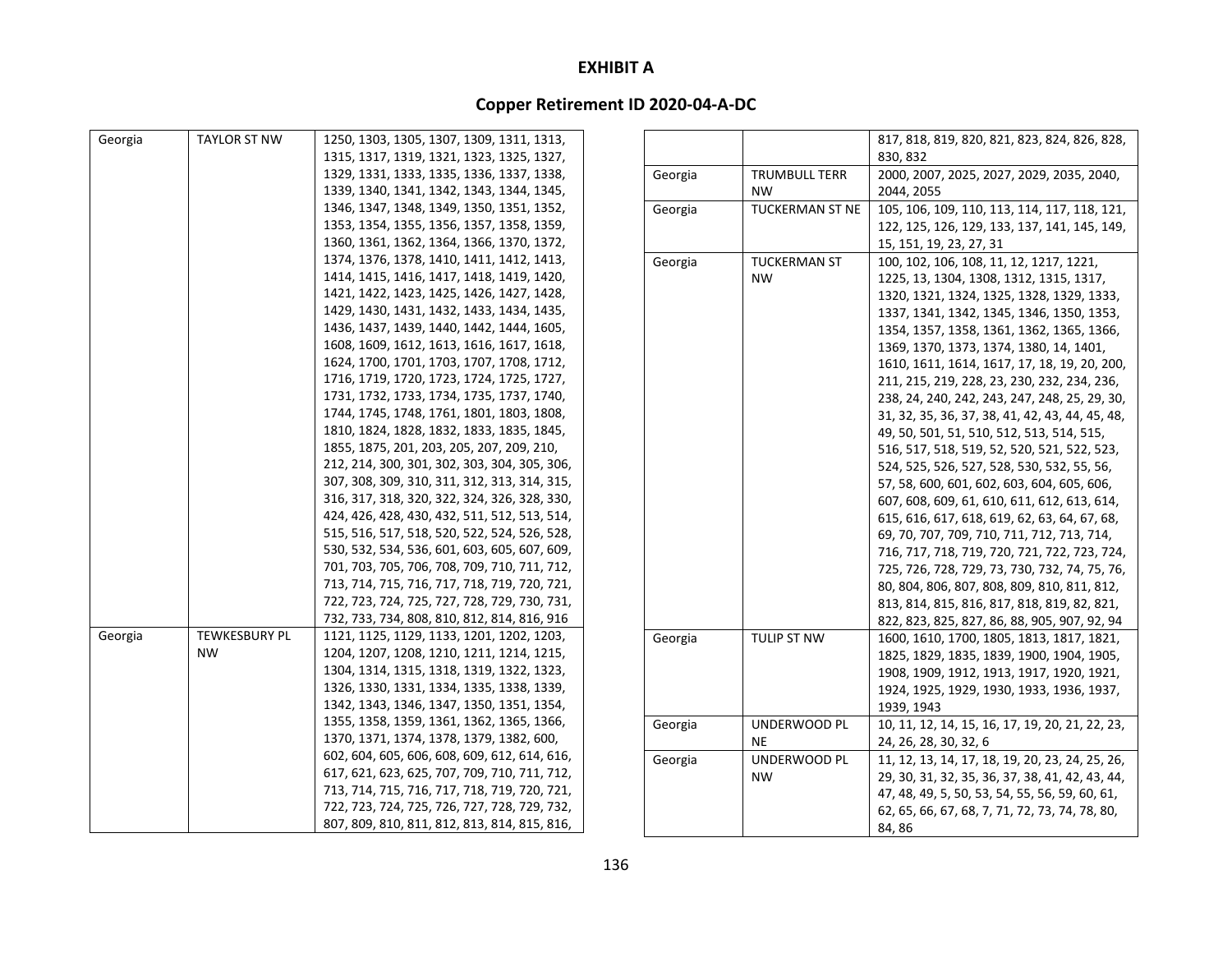# **Copper Retirement ID 2020‐04‐A‐DC**

| Georgia | UNDERWOOD ST | 10, 12, 14                                      | Georgia | <b>UPSHUR ST NW</b> | 1312, 1314, 1316, 1318, 1320, 1322, 1324,    |
|---------|--------------|-------------------------------------------------|---------|---------------------|----------------------------------------------|
|         | NE.          |                                                 |         |                     | 1419, 1421, 1423, 1425, 1427, 1500, 1504,    |
|         | UNDERWOOD ST |                                                 |         |                     | 1506, 1508, 1509, 1510, 1511, 1512, 1513,    |
| Georgia | <b>NW</b>    | 11, 1211, 1212, 1213, 1215, 1216, 1219,         |         |                     | 1514, 1515, 1516, 1517, 1518, 1519, 1520,    |
|         |              | 1220, 1223, 1224, 1227, 1228, 1231, 1232,       |         |                     |                                              |
|         |              | 1235, 1236, 1239, 1243, 1247, 13, 1300,         |         |                     | 1521, 1522, 1523, 1524, 1525, 1526, 1527,    |
|         |              | 1311, 1312, 1315, 1316, 1319, 1320, 1323,       |         |                     | 1528, 1529, 1530, 1531, 1532, 1533, 1534,    |
|         |              | 1324, 1327, 1328, 1332, 1335, 1336, 1339,       |         |                     | 1535, 1537, 1539, 1543, 1545, 1601, 1604,    |
|         |              | 1340, 1343, 1344, 1347, 1348, 1351, 1352,       |         |                     | 1608, 1615, 1622, 1624, 1625, 1630, 1640,    |
|         |              | 1355, 1356, 1359, 1360, 1363, 1364, 1367,       |         |                     | 1701, 1705, 1706, 1707, 1709, 1712, 1714,    |
|         |              | 1368, 1372, 1375, 1376, 14, 1411, 1412,         |         |                     | 1715, 1716, 1717, 1718, 1719, 1720, 1722,    |
|         |              | 1414, 1415, 1416, 1419, 1500, 1501, 1503,       |         |                     | 1724, 1726, 1727, 1729, 1730, 1731, 1733,    |
|         |              | 1504, 1507, 1508, 1511, 1512, 1515, 1516,       |         |                     | 1734, 1735, 1736, 1738, 1743, 1745, 1800,    |
|         |              | 1519, 1523, 1600, 1605, 1619, 1620, 1624,       |         |                     | 1811, 1812, 1815, 1816, 1818, 1824, 1829,    |
|         |              | 1630, 17, 18, 19, 20, 200, 207, 209, 211,       |         |                     | 1835, 1846, 1855, 1856, 1860, 1900, 1901,    |
|         |              | 213, 215, 217, 219, 222, 23, 230, 24, 25, 26,   |         |                     | 1905, 1909, 1929, 1930, 1940, 1950, 1962,    |
|         |              | 29, 30, 31, 32, 35, 36, 37, 38, 41, 42, 43, 44, |         |                     | 1970, 1971, 1975, 1981, 1984, 200, 206,      |
|         |              | 47, 48, 49, 50, 500, 501, 510, 511, 514, 515,   |         |                     | 208, 210, 211, 212, 213, 214, 214 A, 216,    |
|         |              | 518, 519, 526, 527, 53, 55, 604, 605, 608,      |         |                     | 218, 221, 223, 224, 226, 227, 228, 229, 230, |
|         |              | 61, 611, 615, 617, 620, 623, 624, 627, 65,      |         |                     | 231, 232, 233, 234, 302, 304, 306, 308, 310, |
|         |              | 67, 704, 708, 709, 71, 712, 715, 718, 722,      |         |                     | 312, 313, 314, 315, 316, 317, 318, 319, 320, |
|         |              | 723, 724, 725, 726, 728, 73, 730, 732, 77,      |         |                     | 321, 323, 325, 327, 329, 331, 401, 403, 405, |
|         |              | 79, 807, 809, 810, 812, 814, 816, 818, 819,     |         |                     | 407, 409, 411, 413, 415, 417, 419, 421, 423, |
|         |              | 820, 822, 823, 824, 825, 826, 827, 828, 83,     |         |                     | 430, 432, 501, 603, 605, 607, 609, 610, 611, |
|         |              | 830, 836, 85, 89, 91                            |         |                     | 612, 613, 614, 615, 616, 617, 618, 619, 621, |
|         |              |                                                 |         |                     | 623, 625, 627, 629, 700, 701, 703, 705, 707, |
|         |              |                                                 |         |                     | 709, 711, 712, 713, 714, 716, 717, 718, 719, |
|         |              |                                                 |         |                     | 720, 721, 722, 723, 724, 725, 726, 727, 728, |
|         |              |                                                 |         |                     | 729, 730, 800, 806, 808, 809, 810, 812, 815, |
|         |              |                                                 |         |                     | 816, 818, 819, 820, 821, 823, 824, 825, 826, |
|         |              |                                                 |         |                     |                                              |
|         |              |                                                 |         |                     | 827, 828, 829, 830, 832, 834, 843, 845, 847, |

849, 851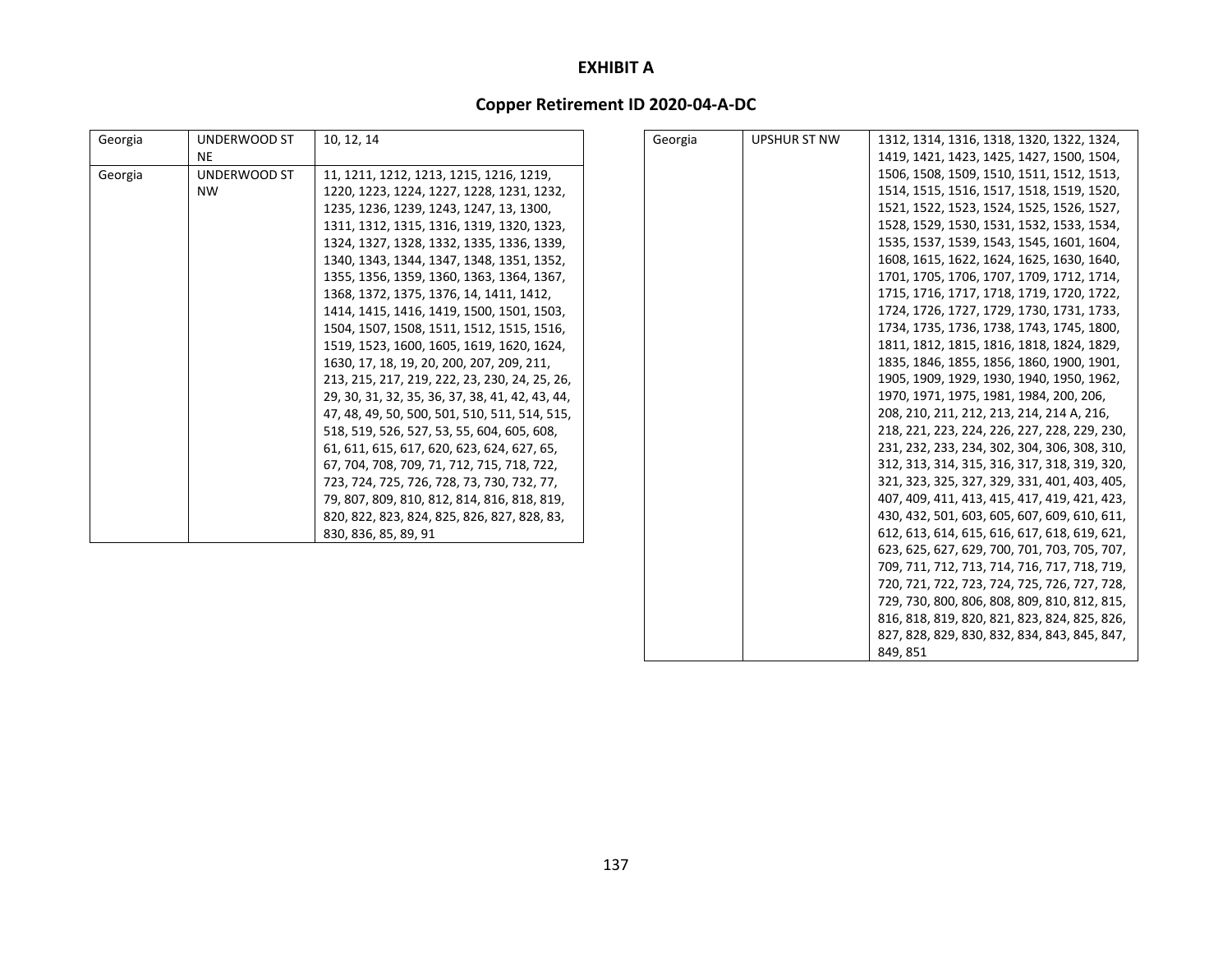| Georgia | VAN BUREN ST NW | 109, 110, 111, 118, 12, 120, 122, 1230,       | Georgia | <b>VARNUM ST NW</b>  | 102, 104, 106, 108, 109, 110, 111, 112, 113, |
|---------|-----------------|-----------------------------------------------|---------|----------------------|----------------------------------------------|
|         |                 | 1234, 1235, 1238, 1242, 1246, 1247, 1250,     |         |                      | 114, 115, 116, 117, 118, 119, 120, 127, 129, |
|         |                 | 1251, 1254, 1255, 1259, 126, 1263, 1300,      |         |                      | 131, 133, 135, 137, 139, 1401, 1402, 1403,   |
|         |                 | 1304, 1312, 1316, 1320, 1324, 1328, 1332,     |         |                      | 1404, 1405, 1406, 1407, 1408, 1409, 1410,    |
|         |                 |                                               |         |                      |                                              |
|         |                 | 1336, 1340, 1352, 1356, 1360, 1364, 1368,     |         |                      | 1411, 1412, 1413, 1415, 1416, 1417, 1418,    |
|         |                 | 14, 1415, 1416, 1417, 1419, 1420, 1421,       |         |                      | 1419, 1421, 1422, 1423, 1424, 1425, 1426,    |
|         |                 | 1422, 1423, 1424, 1425, 1427, 1429, 15,       |         |                      | 1427, 1428, 1429, 1430, 1431, 1500, 1501,    |
|         |                 | 1500, 1501, 1503, 1504, 1505, 1506, 1507,     |         |                      | 1502, 1503, 1504, 1505, 1506, 1508, 1509,    |
|         |                 | 1508, 1509, 1510, 1511, 1512, 1513, 1514,     |         |                      | 1510, 1511, 1512, 1513, 1514, 1515, 1516,    |
|         |                 | 1515, 1517, 1518, 1601, 1603, 1612, 1616,     |         |                      | 1517, 1518, 1519, 1520, 1521, 1522, 1524,    |
|         |                 | 1620, 1624, 1629, 1630, 1633, 18, 20, 200,    |         |                      | 1526, 1529, 1530, 1532, 1602, 1603, 1604,    |
|         |                 | 202, 204, 206, 208, 210, 213, 221, 233, 236,  |         |                      | 1605, 1606, 1607, 1608, 1609, 1610, 1611,    |
|         |                 | 24, 240, 244, 248, 25, 251, 255, 26, 30, 301, |         |                      | 1612, 1613, 1614, 1615, 1616, 1617, 1619,    |
|         |                 | 32, 35, 36, 38, 405, 409, 413, 417, 42, 421,  |         |                      | 1621, 1623, 1625, 1700, 1701, 1710, 1714,    |
|         |                 | 44, 48, 5, 50, 508, 51, 512, 515, 516, 517,   |         |                      | 1715, 1716, 1717, 1718, 1719, 1720, 1721,    |
|         |                 | 524, 525, 529, 55, 600, 604, 605, 608, 609,   |         |                      | 1722, 1723, 1724, 1725, 1726, 1727, 1728,    |
|         |                 | 612, 615, 616, 618, 703, 706, 707, 710, 711,  |         |                      | 1729, 1737, 1740, 1741, 1800, 1807, 1809,    |
|         |                 | 713, 715, 717, 719, 730, 734, 738, 742, 748,  |         |                      | 1811, 1815, 1817, 1818, 1826, 1830, 200,     |
|         |                 | 801, 804, 806, 812, 851, 855, 857, 859, 861,  |         |                      | 202, 203, 204, 205, 206, 207, 208, 209, 210, |
|         |                 | 863, 865, 867                                 |         |                      | 211, 212, 213, 214, 215, 216, 218, 219, 220, |
|         |                 |                                               |         |                      | 222, 224, 308, 309, 310, 311, 312, 313, 314, |
|         |                 |                                               |         |                      | 315, 316, 317, 318, 319, 320, 321, 322, 323, |
|         |                 |                                               |         |                      | 324, 325, 408, 409, 410, 411, 412, 413, 414, |
|         |                 |                                               |         |                      | 508, 510, 512, 514, 516, 518, 520, 522, 524, |
|         |                 |                                               |         |                      | 556, 615, 617, 619, 621, 623, 701, 703, 705, |
|         |                 |                                               |         |                      | 707, 709, 710, 711, 712, 713, 714, 715, 716, |
|         |                 |                                               |         |                      | 717, 718, 719, 720, 721, 722, 723, 724, 732, |
|         |                 |                                               |         |                      | 734, 741, 743, 745, 747, 749, 801, 809, 815, |
|         |                 |                                               |         |                      | 817, 820, 822, 824, 826, 828, 830, 832, 834, |
|         |                 |                                               |         |                      | 836, 838, 901, 905, 907                      |
|         |                 |                                               | Georgia | <b>VENABLE PL NW</b> | 847, 849, 851, 853, 854, 855, 856, 857, 858, |
|         |                 |                                               |         |                      | 859, 860, 861, 862                           |
|         |                 |                                               | Georgia | <b>VERBENA ST NW</b> | 1700, 1704, 1709, 1712, 1713, 1716, 1717,    |
|         |                 |                                               |         |                      | 1720, 1721, 1724, 1725, 1729, 1732, 1733,    |
|         |                 |                                               |         |                      | 1736, 1737, 1745, 1749, 1753, 1754, 1757,    |
|         |                 |                                               |         |                      | 1758, 1761, 1762, 1765, 1766, 1769, 1770,    |
|         |                 |                                               |         |                      | 1773, 1776, 1777, 1778, 1781, 1782, 1785,    |
|         |                 |                                               |         |                      | 1786, 1789, 1790, 1791, 1794, 1795, 1799     |
|         |                 |                                               | Georgia | VINE ST NW           | 221, 225, 300, 330                           |
|         |                 |                                               |         |                      |                                              |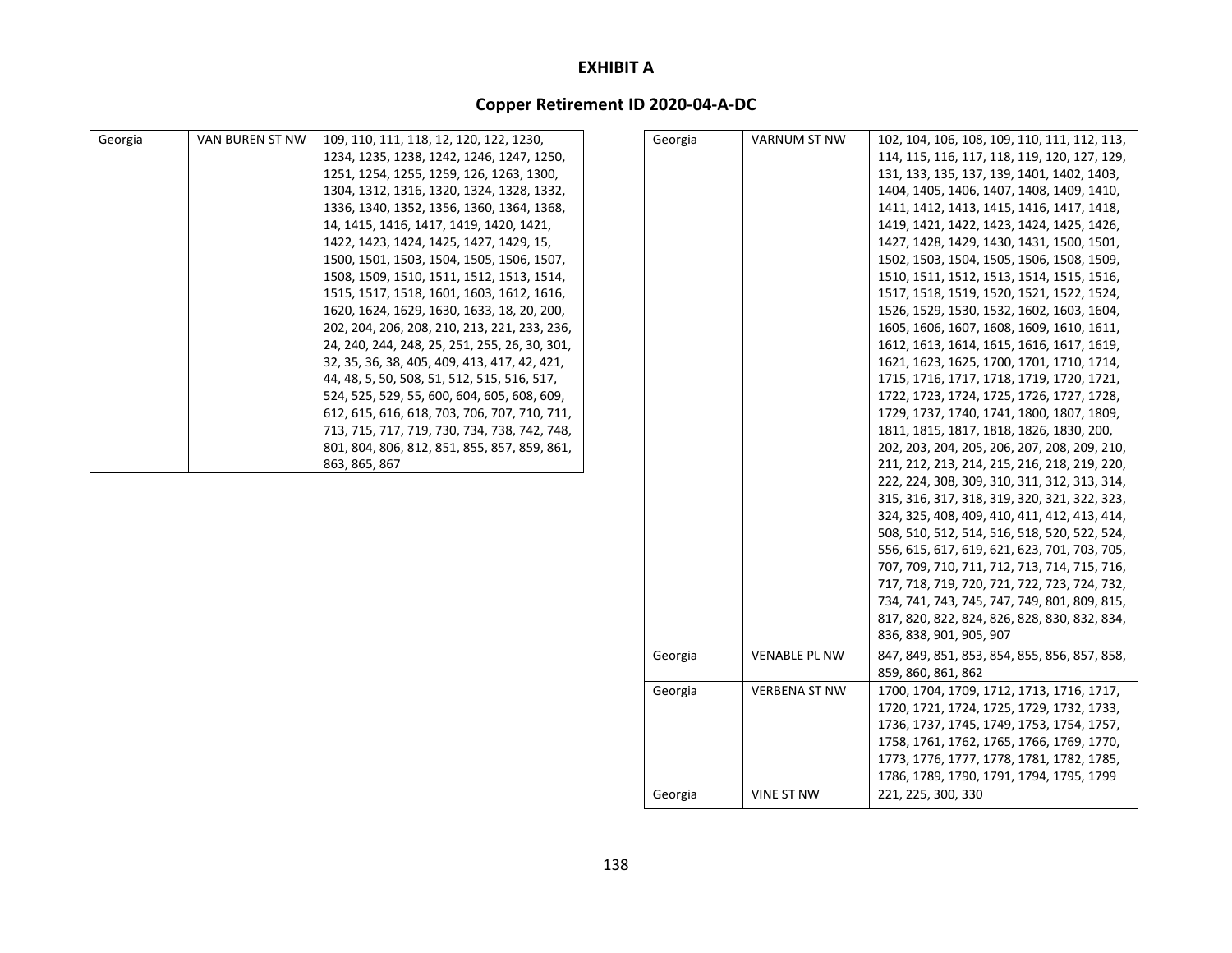# **Copper Retirement ID 2020‐04‐A‐DC**

| Georgia | W BEACH DR NW        | 7912, 7926, 7932, 7938, 7944, 7950, 7960,     | Georgia | <b>WEBSTER ST NW</b> | 1006, 1009, 1011, 1013, 1015, 1017, 1019,    |
|---------|----------------------|-----------------------------------------------|---------|----------------------|----------------------------------------------|
|         |                      | 7966, 8000, 8020, 8104, 8108, 8112, 8114,     |         |                      | 109, 111, 113, 117, 119, 121, 122, 123, 124, |
|         |                      | 8120, 8126, 8132, 8138, 8140, 8142, 8210,     |         |                      | 125, 126, 130, 1401, 1403, 1405, 1406,       |
|         |                      | 8216, 8220, 8226, 8300                        |         |                      | 1407, 1408, 1409, 1410, 1411, 1412, 1413,    |
| Georgia | <b>W BEACH TERR</b>  | 8215, 8218, 8221, 8224, 8227, 8230, 8233,     |         |                      | 1415, 1416, 1417, 1418, 1419, 1420, 1421,    |
|         | <b>NW</b>            | 8240                                          |         |                      | 1422, 1423, 1424, 1425, 1426, 1427, 1428,    |
| Georgia | <b>WALNUT ST NW</b>  | 1, 106, 108, 110, 115, 119, 12, 121, 123,     |         |                      | 1429, 1430, 1434, 1500, 1501, 1508, 1510,    |
|         |                      | 125, 16, 2, 20, 200, 202, 212, 213, 216, 217, |         |                      | 1511, 1512, 1513, 1514, 1515, 1516, 1517,    |
|         |                      | 230, 236, 24, 240, 244, 248, 28, 32, 8        |         |                      | 1518, 1519, 1520, 1521, 1602, 1604, 1608,    |
| Georgia | <b>WALTMAN PL NE</b> | 101, 103, 105, 107, 109, 115, 117, 119, 121,  |         |                      | 1610, 1611, 1612, 1613, 1616, 1617, 1618,    |
|         |                      | 123, 130, 131, 132, 133, 134, 135, 136, 137,  |         |                      | 1619, 1621, 1622, 1623, 1624, 1625, 1626,    |
|         |                      | 139, 140, 142, 144, 95, 97, 99                |         |                      | 1627, 1628, 1629, 1630, 1631, 1632, 1633,    |
| Georgia | <b>WARDER ST NW</b>  | 3009, 3011, 3012, 3013, 3014, 3015, 3016,     |         |                      | 1634, 1637, 1700, 1702, 1705, 1708, 1710,    |
|         |                      | 3017, 3018, 3020, 3022, 3024, 3111, 3112,     |         |                      | 1715, 1718, 1719, 1723, 1724, 1725, 1727,    |
|         |                      | 3113, 3114, 3115, 3116, 3117, 3118, 3119,     |         |                      | 1728, 1729, 1731, 1732, 1733, 1734, 1735,    |
|         |                      | 3120, 3121, 3122, 3123, 3125, 3127, 3129,     |         |                      | 1736, 1737, 1740, 1743, 200, 201, 202, 203,  |
|         |                      | 3131, 3133, 3200, 3201, 3202, 3203, 3204,     |         |                      | 204, 205, 206, 207, 209, 210, 211, 212, 213, |
|         |                      | 3205, 3206, 3207, 3208, 3209, 3210, 3212,     |         |                      | 215, 217, 223, 225, 227, 229, 301, 303, 305, |
|         |                      | 3213, 3214, 3215, 3217, 3219, 3220, 3221,     |         |                      | 307, 308, 309, 310, 311, 312, 313, 314, 315, |
|         |                      | 3222, 3223, 3224, 3225, 3226, 3227, 3228,     |         |                      | 316, 317, 318, 319, 320, 321, 322, 323, 324, |
|         |                      | 3230, 3232, 3234, 3300, 3301, 3302, 3304,     |         |                      | 325, 327, 329, 331, 333, 335, 337, 401, 405, |
|         |                      | 3306, 3308, 3310, 3312, 3314, 3316, 3318,     |         |                      | 410, 412, 414, 416, 418, 501, 503, 505, 507, |
|         |                      | 3400, 3402, 3404, 3406, 3408, 3410, 3412,     |         |                      | 509, 510, 511, 513, 515, 615, 617, 628, 630, |
|         |                      | 3414, 3416, 3523, 3525, 3527, 3529, 3531,     |         |                      | 632, 634, 636, 712, 714, 716, 718, 720, 724, |
|         |                      | 3532, 3533, 3534, 3536, 3538, 3542, 3544,     |         |                      | 726, 728, 730, 732, 801, 811, 813, 815, 817, |
|         |                      | 3546, 3548, 3550, 3552, 3554, 3556, 3558,     |         |                      | 819, 821, 900, 902, 903, 904, 905, 906, 907, |
|         |                      | 3567, 3569, 3601, 3603, 3605, 3607, 3609,     |         |                      | 908, 909, 910                                |
|         |                      | 3611, 3615, 3626, 3628, 3629, 3630, 3631,     | Georgia | WHITTIER PL NW       | 1301, 1305, 1308, 1309, 1312, 1313, 1316,    |
|         |                      | 3632, 3633, 3634, 3635, 3636, 3637, 3638,     |         |                      | 1317, 1320, 1321, 1324, 1325, 1328, 1329,    |
|         |                      | 3639, 3640, 3641, 3643, 3644, 3645, 3646,     |         |                      | 1411, 1412, 1415, 1416, 1419, 1420, 1423,    |
|         |                      | 3647, 3648, 3649, 3650, 3651, 3652, 3654,     |         |                      | 1424, 1427, 1428, 1431, 1432, 1435, 1436,    |
|         |                      | 3656, 3658                                    |         |                      | 1439, 1440, 1443, 1444, 1445, 1448, 1453,    |
|         |                      |                                               |         |                      | 800, 802, 803, 806, 807, 808, 810, 811, 812, |
|         |                      |                                               |         |                      | 813, 814, 815, 816, 817, 818, 819, 820, 821, |

827, 829, 831, 835, 837, 854, 856, 860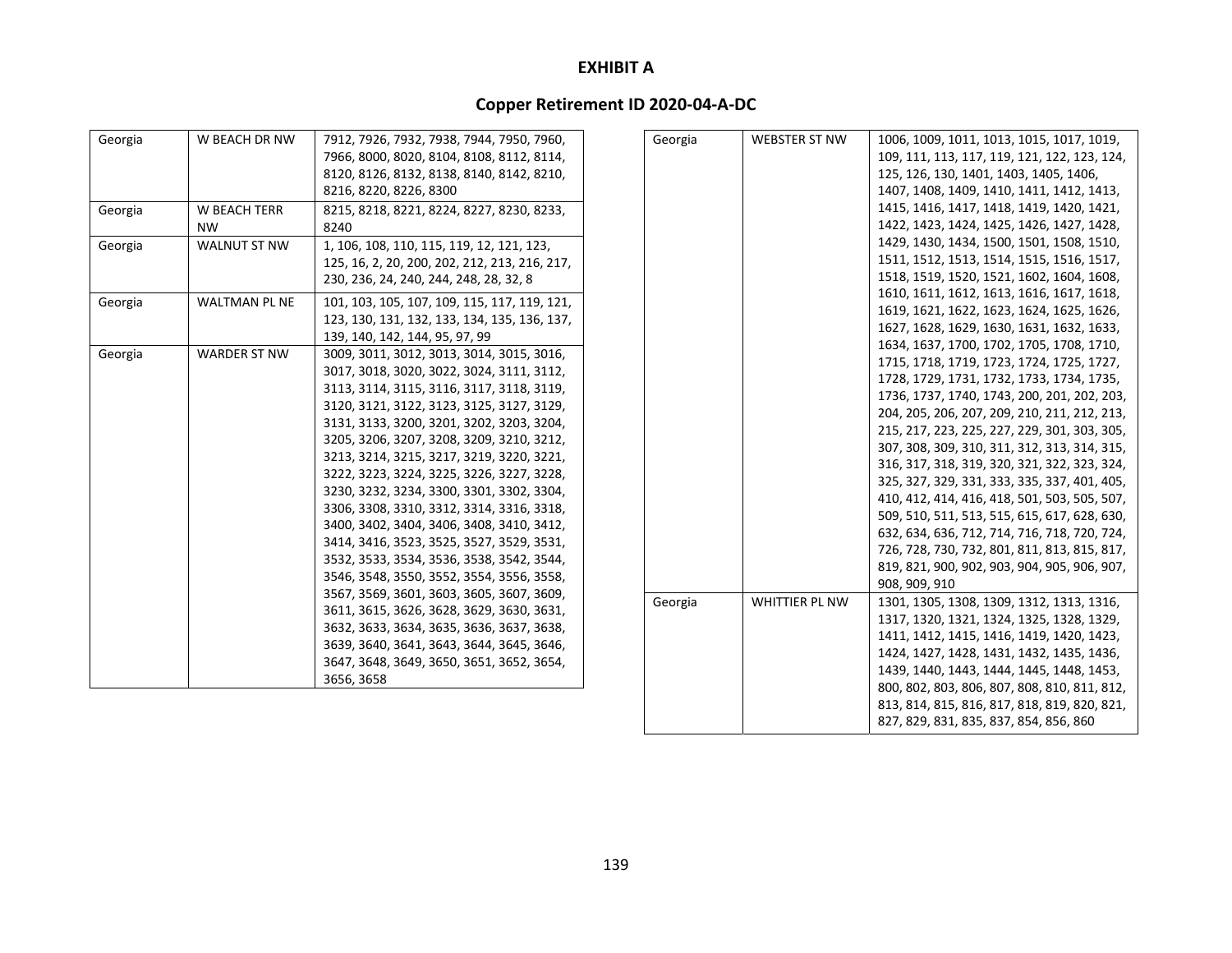### **Copper Retirement ID 2020‐04‐A‐DC**

| Georgia | WHITTIER ST NW | 1, 101, 105, 109, 120, 13, 1401, 1405, 1410, |
|---------|----------------|----------------------------------------------|
|         |                | 1411, 1412, 1413, 1414, 1415, 1416, 1417,    |
|         |                | 1418, 1419, 1420, 1421, 1422, 1423, 1424,    |
|         |                | 1425, 1426, 1427, 1429, 1430, 1431, 1432,    |
|         |                | 1433, 1434, 1435, 1436, 1437, 1439, 1440,    |
|         |                | 1441, 17, 19, 20, 200, 201, 203, 21, 212,    |
|         |                | 214, 215, 216, 218, 219, 220, 221, 225, 229, |
|         |                | 233, 3, 309, 311, 313, 315, 317, 323, 325,   |
|         |                | 400, 404, 407, 416, 417, 420, 421, 424, 425, |
|         |                | 427, 428, 429, 5, 50, 500, 504, 508, 511,    |
|         |                | 512, 513, 518, 520, 524, 530, 600, 604, 608, |
|         |                | 611, 612, 615, 616, 619, 623, 627, 700, 701, |
|         |                | 706, 710, 713, 714, 719, 720, 723, 724, 727, |
|         |                | 728, 732, 737, 9                             |
| Georgia | WILLOW ST NW   | 6900, 6902, 6905, 6906, 6908, 6910, 6912,    |
|         |                | 6914, 6918, 6920, 6924, 6925, 6925 A, 6925   |
|         |                | B, 6925 C, 6925 D, 6925 E, 6925 F, 6925 G,   |
|         |                | 6926                                         |
| Georgia | YORKTOWN RD    | 1901, 1913, 1919, 1925, 2010, 2016, 2022,    |
|         | <b>NW</b>      | 2035, 2100, 2101, 2110, 2115, 2120, 2131,    |
|         |                | 2132, 2135, 2139                             |

#### 9. **The Copper facilities associated with the following addresses served by Verizon's Wire Center located at 120 7TH ST NE, WASHINGTON, DC 20002 CLLI: WASHDCLC (Lincoln)**

| <b>WC Name</b> | <b>Street</b> | <b>Building Number</b>                       |
|----------------|---------------|----------------------------------------------|
| Lincoln        | 10TH ST NE    | 10, 107, 107 1/2, 109, 111, 113 A, 115, 117, |
|                |               | 118, 119, 12, 120, 121, 121 1/2, 122, 123,   |
|                |               | 124, 126, 127, 128, 129, 130, 131, 132, 133, |
|                |               | 134, 14, 16, 18, 202, 203, 204, 205, 206,    |
|                |               | 207, 208, 209, 210, 211, 212, 213, 214, 215, |
|                |               | 216, 217, 218, 220, 221, 222, 223, 225, 227, |
|                |               | 229, 231, 233, 234, 235, 236, 237, 238, 239, |
|                |               | 240, 241, 242, 243, 244, 245, 246, 247, 248, |
|                |               | 249, 250, 251, 251 1/2, 252, 253, 255, 300,  |
|                |               | 305, 308, 310, 311, 312, 313, 314, 316, 318, |
|                |               | 320, 321, 322, 323, 324, 325, 326, 327, 328, |
|                |               | 329, 330, 331, 332, 333, 334, 335, 336, 337, |
|                |               | 338, 340, 342, 402, 404, 404 1/2, 406, 406   |
|                |               | 1/2, 408, 410, 410 1/2, 411, 412, 413, 414,  |
|                |               | 415, 416, 417, 419, 419 A, 420, 421, 422,    |
|                |               | 423, 424, 425, 426, 427, 428, 429, 430, 431, |
|                |               | 432, 433, 434, 435, 436, 437, 438, 439, 440, |
|                |               | 441, 443, 515, 517, 518, 520, 524, 526, 528, |
|                |               | 530, 601, 603, 607, 609, 611, 613, 615, 617, |
|                |               | 619, 623, 625, 627, 629, 631, 633, 635, 637, |
|                |               | 639, 641, 800                                |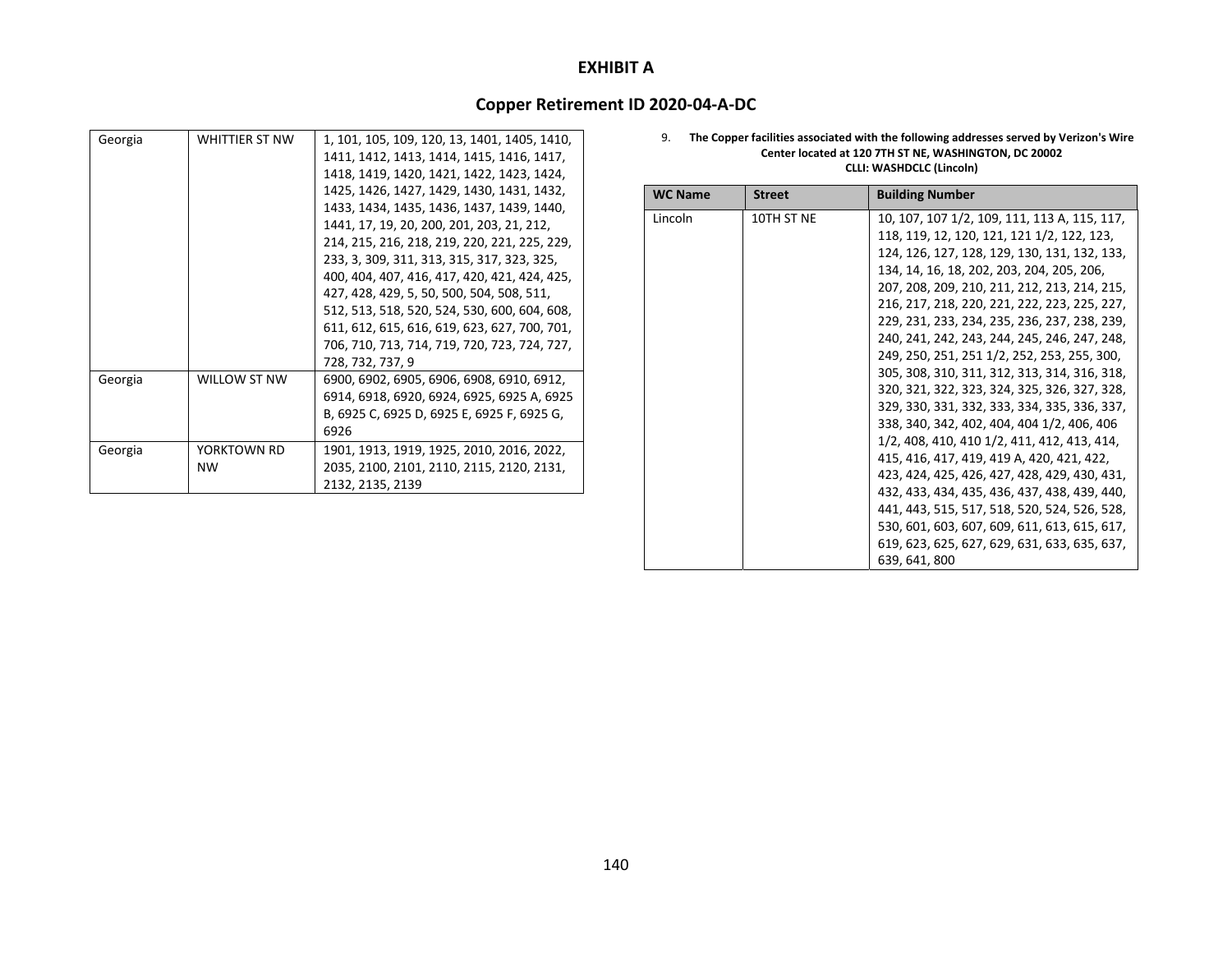# **Copper Retirement ID 2020‐04‐A‐DC**

| Lincoln | 10TH ST SE | 100, 102, 104, 106, 108, 109, 110, 111, 112, | Lincoln | 11TH ST SE | 106, 111, 114, 115, 116, 117, 118, 120, 121, |
|---------|------------|----------------------------------------------|---------|------------|----------------------------------------------|
|         |            | 114, 115, 115 1/2, 116, 117, 118, 119, 120,  |         |            | 123, 124, 125, 125 1/2, 126, 128, 130, 131,  |
|         |            | 121, 122, 123, 124, 125, 126, 127, 128, 13,  |         |            | 131 B, 132, 133, 133 1/2, 134, 135, 136,     |
|         |            | 130, 132, 15, 200, 201, 202, 204, 205, 206,  |         |            | 137, 139, 140, 141, 142, 143, 144, 145, 148, |
|         |            | 207, 207 1/2, 208, 209 1/2, 210, 211, 212,   |         |            | 150, 151, 152, 154, 200, 204, 206, 208, 209, |
|         |            | 213, 214, 216, 217 A, 218, 219, 220, 221,    |         |            | 210, 211, 212, 213, 214, 216, 216 1/2, 217,  |
|         |            | 225, 227, 228, 229, 230, 231, 232, 233, 234, |         |            | 219, 220, 221, 222, 223, 224, 225, 226, 228, |
|         |            | 235, 237, 238, 239, 240, 242, 243, 244, 246, |         |            | 230, 233, 235, 236, 237, 238, 239, 241, 242, |
|         |            | 248, 250, 252, 254, 302, 304, 308, 310, 312, |         |            | 243, 245, 246, 247, 248, 249, 250, 251, 252, |
|         |            | 314, 316, 318, 320, 322, 324, 326, 400, 402, |         |            | 252 1/2, 253, 254, 255, 301, 303, 305, 306,  |
|         |            | 403, 404, 405, 408 1/2, 410, 410 1/2, 412,   |         |            | 307, 308, 309, 310, 311, 312, 313, 313 A,    |
|         |            | 414, 416, 418, 503, 504, 505, 507, 508, 509, |         |            | 314, 315, 317, 318, 319, 320, 322, 324, 326, |
|         |            | 510, 511, 512, 513, 514, 515, 517, 517 1/2,  |         |            | 327, 328, 330, 332, 334, 336, 338, 340, 342  |
|         |            | 518, 519, 520, 521, 522, 523, 524, 525, 526, |         |            | 1/2, 346, 348, 350, 400, 401, 402, 403, 404, |
|         |            | 527, 528, 529, 530, 531, 532, 535, 536, 537, |         |            | 405, 406, 408, 410, 411, 412, 413, 414, 415, |
|         |            | 707, 709, 711, 713, 715, 717, 723, 727, 729, |         |            | 417, 419, 420, 421, 422, 424, 426, 428, 430, |
|         |            | 731, 733, 735, 737, 739, 741, 743, 745, 747, |         |            | 432, 501, 505, 507, 509, 510, 511, 512, 513, |
|         |            | 747 B, 751, 753, 755, 757, 763, 765, 767,    |         |            | 514, 515, 516, 517, 518, 519, 520, 521, 522, |
|         |            | 769, 771, 9                                  |         |            | 523, 524, 525, 526, 527, 529, 530, 531, 532, |
| Lincoln | 11TH ST NE | 113, 114, 115, 116, 117, 118, 120, 121, 122, |         |            | 533, 534, 535, 536, 537, 538, 539, 540, 543, |
|         |            | 123, 124, 125, 126, 127, 128, 129, 130, 131, |         |            | 545, 547, 549, 706, 708, 710, 712, 714, 722, |
|         |            | 134, 136, 136 1/2, 137, 138, 139, 141, 142,  |         |            | 724, 726, 726 1/2, 730, 732, 754, 756, 758,  |
|         |            | 143, 144, 145, 146, 147, 148, 149, 150, 151, |         |            | 760, 762, 764, 766, 768, 770, 772, 900, 901, |
|         |            | 152, 153, 153 A, 154, 155, 156, 200, 202,    |         |            | 903, 905, 907, 909, 911, 914, 920            |
|         |            | 204, 206, 207, 208, 209, 211, 213, 214, 216, | Lincoln | 12TH PL NE | 212, 214, 218, 220, 220 1/2, 222, 224, 226,  |
|         |            | 218, 222, 224, 226, 228, 230, 232, 234, 236, |         |            | 226 1/2, 228, 230, 232, 232 1/2, 234, 236,   |
|         |            | 238, 239, 240, 242, 244, 245, 246, 249, 250, |         |            | 238, 240, 242                                |
|         |            | 300, 301, 303, 305, 306, 307, 308, 309, 310, | Lincoln | 12TH ST NE | 107, 109, 110, 111, 114, 116, 117, 119, 121, |
|         |            | 311, 313, 314, 316, 317, 319, 320, 322, 323, |         |            | 122, 123, 124, 125, 126, 127, 128, 128 B,    |
|         |            | 324, 325, 326, 327, 328, 329, 330, 331, 332, |         |            | 129, 131, 132, 133, 134, 135, 137, 138, 139, |
|         |            | 334, 336, 338, 400, 401, 403, 405, 406, 407, |         |            | 140, 142, 144, 150, 201, 205, 207, 209, 211, |
|         |            | 408, 409, 411, 413, 415, 417, 419, 421, 424, |         |            | 213, 215, 217, 219, 221, 223, 225, 227, 229, |
|         |            | 426, 427, 428, 429, 430, 431, 433, 435, 437, |         |            | 231, 233, 237, 239, 241, 243, 245, 248, 304, |
|         |            | 439, 441, 443, 447, 502, 600, 611, 612, 613, |         |            | 306, 309, 310, 312, 314, 316, 318, 320, 321, |
|         |            | 614, 615, 616, 618, 619, 620, 621, 623, 624, |         |            | 322, 324, 326, 326 B, 333, 403, 405, 407,    |
|         |            | 625, 627, 629, 631, 632, 633, 635, 637, 639, |         |            | 409, 411, 413, 415, 417, 419, 421, 423, 425, |
|         |            | 640, 641, 642, 643, 644, 645, 646, 647, 648, |         |            | 427, 439, 441, 443, 445, 447, 500, 502, 504, |
|         |            | 651, 652, 653, 658                           |         |            | 506, 508, 510, 512, 514, 518, 519, 520, 521, |

522, 523, 524, 525, 526, 527, 528, 529, 530,

531, 533, 606, 656, 658, 660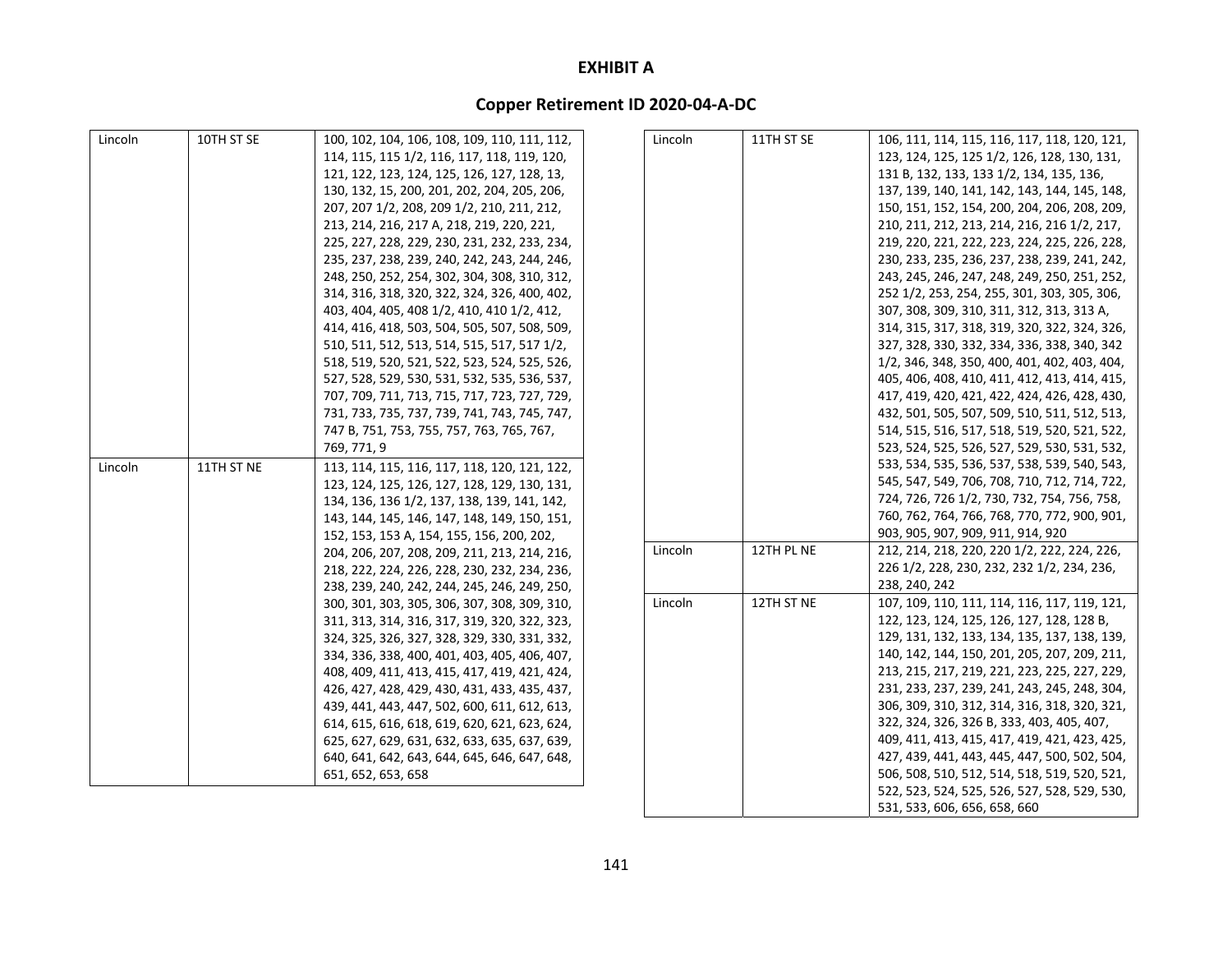# **Copper Retirement ID 2020‐04‐A‐DC**

| Lincoln | 12TH ST SE | 100, 112, 114, 116, 118, 120, 122, 127, 129, | Lincoln | 13TH ST SE | 1000, 1002, 1002 A, 1004, 1006, 1008,         |
|---------|------------|----------------------------------------------|---------|------------|-----------------------------------------------|
|         |            | 130, 131, 132, 133, 134, 135, 136, 138, 139, |         |            | 1010, 1012, 1014, 1016, 1018, 1020, 1022,     |
|         |            | 140, 141, 143, 145, 147, 148, 150, 152, 154, |         |            | 104, 105, 106, 107, 108, 109, 110, 111, 113,  |
|         |            | 156, 158, 160, 200, 201, 202, 202 1/2, 204,  |         |            | 117, 119, 120, 121, 122, 123, 124, 126, 126   |
|         |            | 208, 215, 216, 217, 218, 219, 220, 221, 222, |         |            | B, 128, 130, 132, 134, 134 1/2, 134 A, 136,   |
|         |            | 223, 224, 225, 226, 228, 228 1/2, 229, 230,  |         |            | 136 A, 140, 142, 144, 146, 148, 152, 152 A,   |
|         |            | 232, 233, 234, 235, 236, 237, 238, 239, 240, |         |            | 156, 201, 205, 207, 211, 213, 215, 217, 219,  |
|         |            | 241, 242, 243, 244, 244 1/2, 245, 247, 249,  |         |            | 221, 229, 231, 301, 307, 308, 309, 310, 311,  |
|         |            | 250, 251, 255, 300, 301, 302, 303, 304, 305, |         |            | 312, 313, 314, 315, 317, 319, 323, 325, 327,  |
|         |            | 307, 309, 311, 313, 315, 316, 318, 320, 322, |         |            | 328, 329, 330, 331, 332, 333, 335, 337, 339,  |
|         |            | 324, 326, 328, 330, 332, 334, 336, 338, 340, |         |            | 341, 400, 402, 404, 406, 408, 410, 412, 414,  |
|         |            | 342, 344, 346, 401, 403, 405, 407, 409, 411, |         |            | 416, 418, 420, 422, 500, 502, 504, 505, 506,  |
|         |            | 413, 415, 419, 421, 425, 427, 429, 431, 433, |         |            | 507, 508, 509, 510, 512, 513, 514, 515, 516,  |
|         |            | 435, 439, 505, 507, 513, 515, 517, 519, 523, |         |            | 518, 519, 520, 522, 524, 526, 528, 530, 532,  |
|         |            | 525, 527, 529, 531, 721, 729, 731, 735, 737, |         |            | 536, 538, 716, 718, 720, 722, 724, 726, 728,  |
|         |            | 739, 741, 743, 745, 747, 749, 751, 753, 900, |         |            | 730, 732, 734, 736, 738, 740, 742, 744, 746,  |
|         |            | 903, 905, 906, 907, 908, 909, 910, 911, 913, |         |            | 748, 750, 752, 756, 758, 762, 764, 766, 768,  |
|         |            | 915, 917, 919, 921, 923, 925                 |         |            | 904, 906, 908                                 |
| Lincoln | 13TH ST NE | 1, 102, 104, 106, 108, 110, 112, 114, 116,   | Lincoln | 14TH PL NE | 207, 208, 209, 210, 211, 212, 213, 214, 216,  |
|         |            | 118, 122, 125, 129, 131, 133, 135, 137, 139, |         |            | 217, 219, 220, 221, 222, 223, 224, 225, 226,  |
|         |            | 141, 143, 145, 147, 149, 201, 203, 205, 207, |         |            | 227, 228, 229, 230, 231, 232, 233, 235, 237,  |
|         |            | 209, 211, 252, 254, 256, 309, 310, 311, 312, |         |            | 238, 239, 240, 241, 242, 243, 244, 245, 246,  |
|         |            | 313, 314, 315, 316, 317, 318, 319, 320, 321, |         |            | 247, 248, 249, 251, 253, 255, 257, 259, 261   |
|         |            | 323, 325, 327, 328, 328 1/2, 329, 330, 331,  | Lincoln | 14TH ST NE | 101, 103, 105, 107, 111, 14, 16, 18, 20, 201, |
|         |            | 332, 334, 336, 338, 340, 400, 404, 408, 410, |         |            | 202, 204, 206, 208, 209, 210, 211, 212, 213,  |
|         |            | 412, 423, 425, 426, 427, 428, 429, 430, 431, |         |            | 214, 215, 216, 217, 218, 219, 22, 220, 221,   |
|         |            | 432, 432 1/2, 434, 436, 516, 518, 520, 532,  |         |            | 222, 223, 224, 225, 226, 227, 228, 231, 232,  |
|         |            | 534, 536, 538, 540                           |         |            | 233, 234, 235, 236, 237, 238, 239, 24, 240,   |
|         |            |                                              |         |            | 242, 243, 244, 244 1/2, 245, 246, 247, 250,   |
|         |            |                                              |         |            | 252, 254, 256, 258, 26, 28, 30, 310, 312,     |

314, 316, 318, 32, 320, 322, 324, 326, 330,

332, 334, 336, 338, 34, 340, 6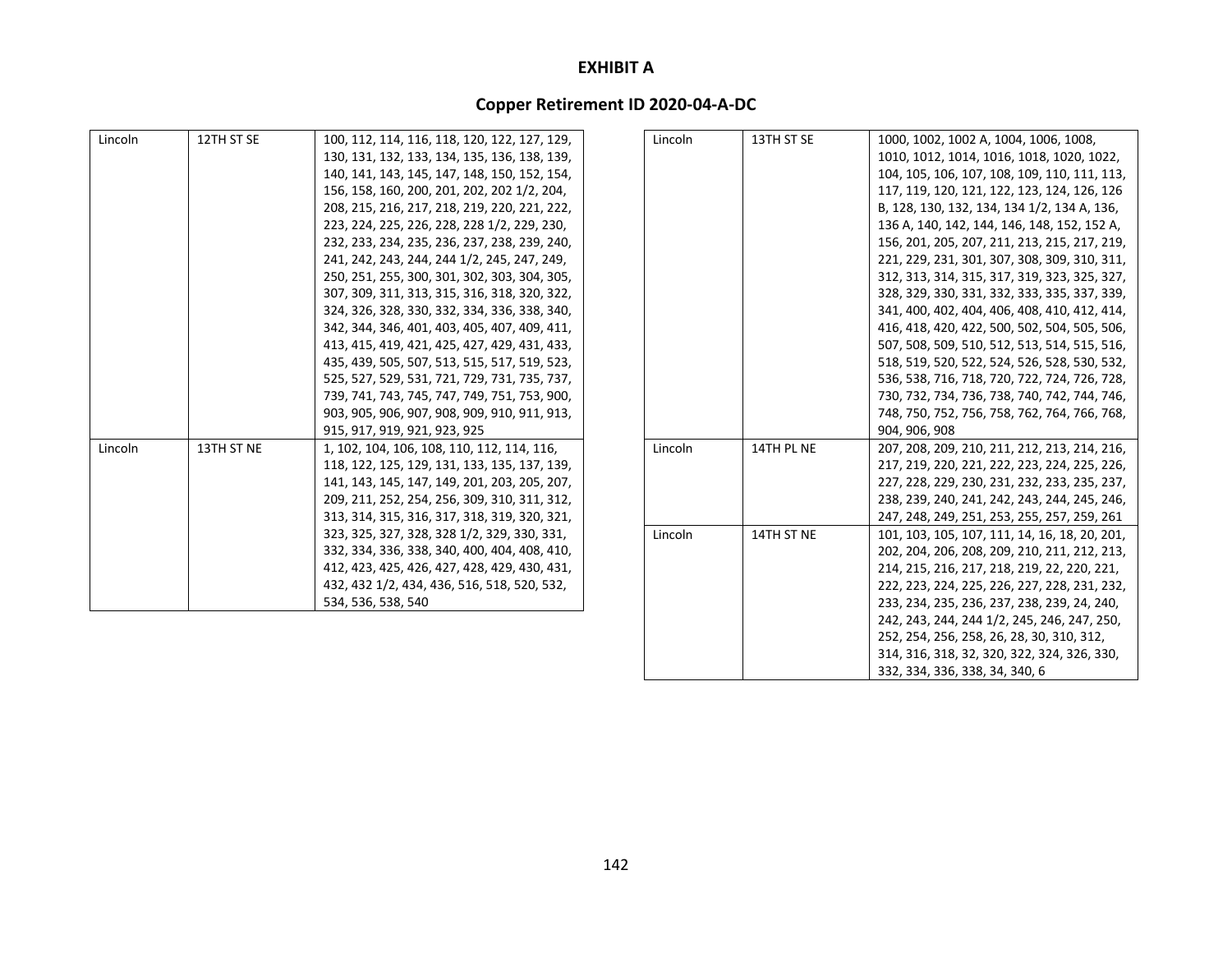| Lincoln | 14TH ST SE | 10, 1008, 1010, 106, 108, 114, 116, 118, 14,                                               |         |            | 930, 935, 937, 939, 941, 943, 945, 947, 949,   |
|---------|------------|--------------------------------------------------------------------------------------------|---------|------------|------------------------------------------------|
|         |            | 15, 16, 17, 18, 19, 2, 20, 228, 229, 230, 231,                                             |         |            | 951, 953                                       |
|         |            | 232, 233, 234, 235, 236, 237, 238, 239, 240,                                               | Lincoln | 16TH ST NE | 1, 11, 112, 114, 115, 116, 117, 118, 119, 12,  |
|         |            | 241, 242, 242 1/2, 243, 244, 246, 252, 255,                                                |         |            | 120, 121, 122, 123, 124, 125, 126, 127, 128,   |
|         |            | 259, 301, 336, 338, 340, 342, 344, 4, 415,                                                 |         |            | 129, 13, 130, 131, 132, 134, 136, 14, 15, 16,  |
|         |            | 425, 507, 509, 511, 513, 514, 515, 516, 517,                                               |         |            | 17, 18, 19, 20, 200, 204, 208, 21, 217, 22,    |
|         |            | 518, 519, 520, 521, 522, 523, 525, 527, 528,                                               |         |            | 23, 24, 25, 27, 29, 3, 31, 33, 35, 37, 5, 7, 9 |
|         |            | 528 1/2, 529, 531, 532, 534, 536, 538, 540,                                                | Lincoln | 16TH ST SE | 106, 107, 109, 11, 110, 111, 113, 115, 116,    |
|         |            | 541, 542, 543, 544, 546, 547, 548, 549, 550,                                               |         |            | 117, 119, 121, 122, 123, 124, 125, 126, 127,   |
|         |            | 551, 552, 553, 554, 555, 556, 557, 558, 560,                                               |         |            | 13, 14, 16, 17, 19, 20, 201, 202, 203, 204,    |
|         |            | 6, 701, 703, 707, 709, 711, 713, 715, 8, 901,                                              |         |            | 205, 206, 207, 208, 209, 21, 210, 211, 214,    |
|         |            | 903, 907, 909, 911, 913, 915, 917, 918, 920,                                               |         |            | 216, 218, 22, 220, 23, 231, 233, 235, 237,     |
|         |            | 922, 924, 926, 928, 932, 936, 940, 942, 944,                                               |         |            | 239, 24, 240, 241, 242, 243, 244, 245, 247,    |
|         |            | 946, 947, 949, 951, 953, 955, 961, 963                                                     |         |            | 249, 25, 251, 253, 257, 258, 26, 260, 262,     |
| Lincoln | 15TH ST NE | 100, 101, 102, 103, 104, 105, 106, 107, 108,                                               |         |            | 264, 27, 28, 30, 304, 306, 309, 310, 311,      |
|         |            | 109, 11, 110, 111, 112, 113, 114, 115, 116,                                                |         |            | 312, 314, 315, 317, 318, 319, 32, 320, 321,    |
|         |            | 118, 119, 120, 121, 122, 123, 125, 127, 17,                                                |         |            | 322, 323, 324, 325, 326, 327, 328, 329, 330,   |
|         |            | 19, 201, 203, 205, 209, 21, 210, 211, 212,                                                 |         |            | 331, 333, 335, 337, 34, 36, 38, 401, 402,      |
|         |            | 213, 214, 215, 216, 217, 218, 219, 220, 221,                                               |         |            | 404, 405, 408, 410, 412, 414, 415, 417, 419,   |
|         |            | 222, 224, 226, 228, 23, 232, 234, 25, 27, 29,                                              |         |            | 421, 423, 425, 427, 431, 434, 436, 438, 511,   |
|         |            | 31, 9                                                                                      |         |            | 515, 517, 519, 521, 534, 536, 712, 714, 9      |
| Lincoln | 15TH ST SE | 100, 1000, 1001, 1002, 1003, 1005, 1006,                                                   | Lincoln | 17TH PL NE | 208, 210, 214, 216, 218, 220, 222, 224         |
|         |            | 1007, 1008, 1009, 1010, 1011, 1013, 1015,                                                  | Lincoln | 17TH ST NE | 108, 110, 112, 114, 116, 120, 122, 124, 126,   |
|         |            | 1017, 1019, 102, 1021, 1023, 1025, 1027,                                                   |         |            | 128, 200, 202, 204, 206, 211, 212, 213, 214,   |
|         |            | 103, 104, 105, 106, 107, 108, 109, 11, 110,                                                |         |            | 215, 216, 217, 218, 219, 220, 221, 222, 224,   |
|         |            | 111, 112, 113, 115, 116, 117 B, 118, 119,                                                  |         |            | 225, 226, 227, 228                             |
|         |            | 121, 123, 124, 125, 127, 13, 15, 17, 19, 201,                                              | Lincoln | 17TH ST SE | 100, 102, 103, 104, 106, 108, 109, 110, 111,   |
|         |            | 21, 211, 215, 217, 219, 221, 223, 225, 235,                                                |         |            | 112, 113, 114, 115, 116, 117, 118, 119, 121,   |
|         |            | 237, 239, 241, 244, 247, 248, 249, 25, 250,                                                |         |            | 17, 19, 2, 201, 203, 205, 207, 209, 21, 210,   |
|         |            | 251, 253, 254, 255, 256, 258, 259, 260, 262,                                               |         |            | 211, 212, 213, 215, 217, 219, 22, 223, 229,    |
|         |            | 264, 266, 268, 27, 270, 272, 274, 276, 278,                                                |         |            | 23, 231, 233, 235, 237, 239, 24, 24 A, 24 B,   |
|         |            | 280, 300, 326, 328, 328 B, 330, 332, 334,                                                  |         |            | 241, 243, 245, 247, 25, 26, 27, 28, 29, 30,    |
|         |            | 336, 338, 340, 342, 400, 406, 408, 410, 412,                                               |         |            | 301, 303, 305, 307, 309, 31, 311, 312, 313,    |
|         |            | 413, 414, 415, 416, 417, 418, 419, 420, 421,                                               |         |            | 314, 315, 316, 318, 319, 32, 320, 321, 322,    |
|         |            | 422, 423, 424, 425, 426, 427, 428, 429, 430,                                               |         |            | 323, 324, 325, 327, 329, 33, 331, 333, 335,    |
|         |            | 431, 432, 433, 434, 435, 436, 437, 438, 440,                                               |         |            | 337, 35, 37, 418, 419, 420, 421, 422, 423,     |
|         |            | 506, 508, 510, 512, 514, 516, 518, 520, 522,                                               |         |            | 424, 425, 427, 429, 431, 433, 435, 437, 439,   |
|         |            | 553, 555, 557, 559, 561, 563, 565, 7, 700,<br>702, 704, 706, 708, 710, 712, 714, 716, 717, |         |            | 441, 443, 447, 449, 451, 453, 501, 503, 505,   |
|         |            | 718, 719, 720, 721, 722, 724, 726, 728, 730,                                               |         |            | 507, 511, 513, 519, 521, 701, 703, 705, 707,   |
|         |            |                                                                                            |         |            | 709, 711, 713, 715, 801, 803, 805, 807, 809,   |
|         |            | 912, 914, 916, 918, 920, 922, 924, 926, 928,                                               |         |            | 811                                            |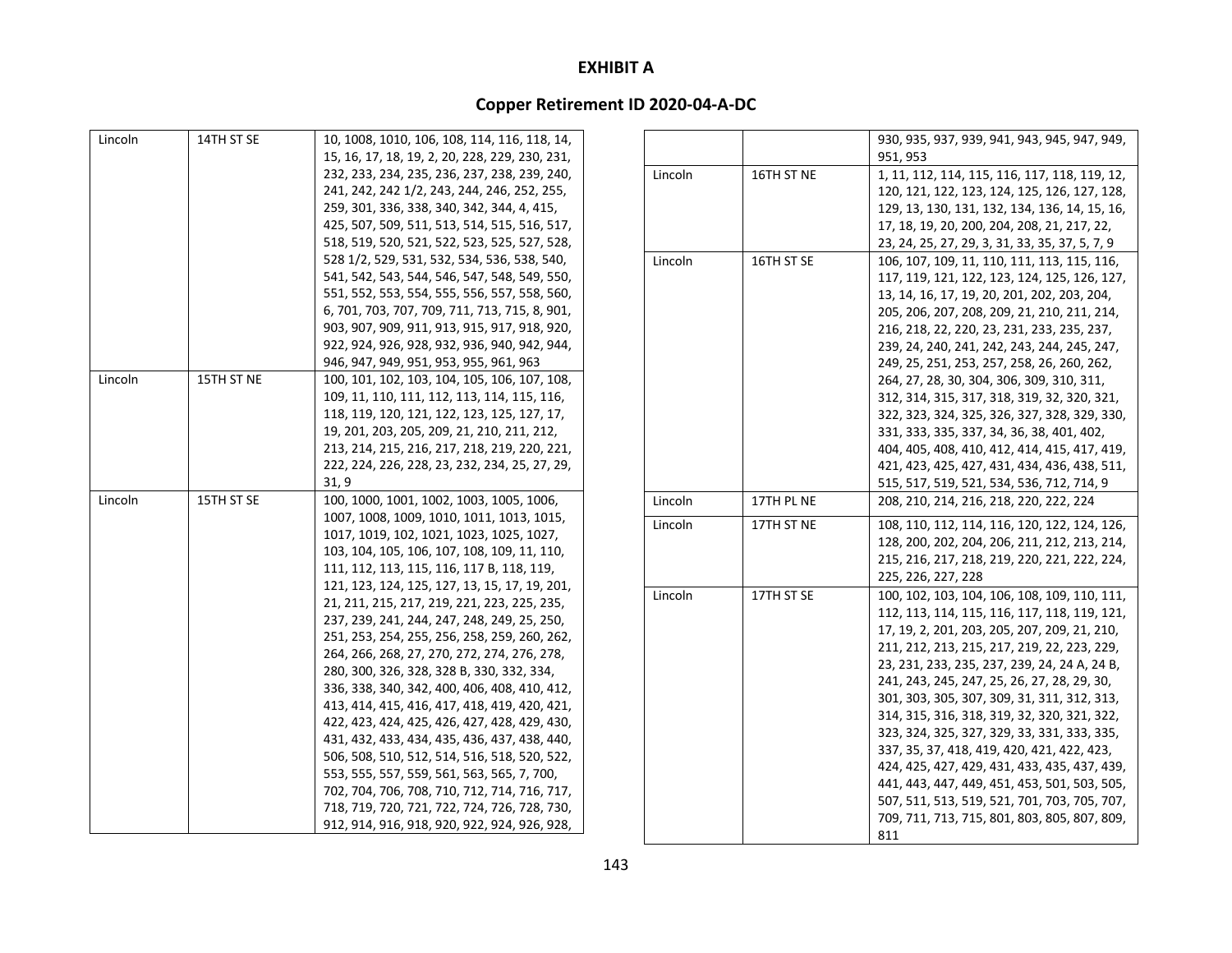| Lincoln | 18TH ST SE | 109, 110, 111, 112, 113, 114, 115, 116, 117,  | Lincoln | 3RD ST NE        | 10, 103, 106, 108, 11, 110, 1106, 1108, 111,  |
|---------|------------|-----------------------------------------------|---------|------------------|-----------------------------------------------|
|         |            | 118, 119, 120, 121, 122, 123, 124, 125, 126,  |         |                  | 1110, 1111, 1112, 1113, 1114, 1115, 1116,     |
|         |            | 127, 129, 14, 16, 18, 20, 205, 22, 223, 225,  |         |                  | 1117, 1118, 1119, 112, 1121, 1123, 1125,      |
|         |            | 227, 229, 231, 24, 256, 26, 28, 30, 315, 317, |         |                  | 1127, 1129, 113, 1131, 1133, 1135, 1137,      |
|         |            | 32, 34, 36, 411, 413, 415, 417, 419, 421      |         |                  | 1139, 114, 1141, 1143, 1145, 1147, 1149,      |
| Lincoln | 19TH ST SE | 105, 109, 111, 113, 15, 17, 19, 21, 23, 25    |         |                  | 115, 1151, 1153, 1155, 1157, 1159, 116,       |
| Lincoln | 1ST ST SE  | 502, 504, 504 1/2, 506, 510, 512, 514, 516,   |         |                  | 1163, 1165, 1167, 1169, 117, 1171, 1173,      |
|         |            | 516 1/2, 518, 522, 524, 526, 528, 530, 530    |         |                  | 1175, 1177, 1179, 118, 119, 12, 120, 121,     |
|         |            | 1/2, 532, 534, 536, 538                       |         |                  | 122, 124, 125, 127, 129, 13, 131, 15, 17, 18, |
| Lincoln | 20TH ST NE | 201, 203, 209, 217, 221, 225                  |         |                  | 20, 21, 215, 219, 22, 23, 24, 25, 27, 27 A,   |
| Lincoln | 21ST ST NE | 204, 208, 212, 216, 220, 224                  |         |                  | 310, 312, 314, 315, 316, 318, 320, 320 A,     |
| Lincoln | 2ND ST NE  | 103, 105, 107, 109, 117, 15, 17, 19, 245,     |         |                  | 407, 411, 412, 413, 415, 419, 421, 423, 424,  |
|         |            | 313, 503, 505, 513, 515, 517, 521, 521 A,     |         |                  | 425, 427, 429, 431, 432, 433, 436, 438, 440,  |
|         |            | 523, 523 1/2, 525, 527, 527 A, 601, 603,      |         |                  | 442, 506, 507, 508, 509, 510, 511, 512, 513,  |
|         |            | 605, 607, 609, 613, 701, 901, 903, 905, 911,  |         |                  | 514, 516, 517, 518, 519, 520, 521, 522, 523,  |
|         |            | 917, 919, 921, 923, 929                       |         |                  | 524, 525, 526, 527, 528, 529, 530, 531, 532,  |
| Lincoln | 2ND ST SE  | 228, 230, 230 1/2, 232, 300, 302, 304, 306,   |         |                  | 533, 534, 535, 536, 537, 538, 539, 601, 603,  |
|         |            | 308, 310, 312, 313, 314, 318, 320, 321, 322,  |         |                  | 605, 607, 608, 609, 610, 611, 612, 613, 614,  |
|         |            | 323, 324, 325, 326, 433, 435, 437, 439, 441,  |         |                  | 616, 618, 620, 622, 624, 626, 627, 629, 631,  |
|         |            | 441 1/2, 441 A, 443, 445, 445 1/2, 502, 502   |         |                  | 639, 641, 643, 701, 706, 708, 709, 710, 711,  |
|         |            | 1/2, 503, 504, 505, 506, 507, 509, 511, 512   |         |                  | 712, 714, 715, 716, 717, 718, 719, 720, 721,  |
|         |            | 1/2, 512 B, 513, 514, 515, 516, 517, 518,     |         |                  | 722, 723, 724, 726, 728, 730, 732, 734, 829,  |
|         |            | 520, 521, 523, 525, 525 1/2, 527, 531, 535,   |         |                  | 831, 835, 837, 9, 908, 909, 910, 911, 912,    |
|         |            | 537                                           |         |                  | 914, 915, 916, 918, 920, 922                  |
|         |            |                                               | Lincoln | <b>2DD CT CE</b> | 114 119 120 122 126 14 19 20 20 1             |

|         |           | 639, 641, 643, 701, 706, 708, 709, 710, 711, |
|---------|-----------|----------------------------------------------|
|         |           | 712, 714, 715, 716, 717, 718, 719, 720, 721, |
|         |           | 722, 723, 724, 726, 728, 730, 732, 734, 829, |
|         |           | 831, 835, 837, 9, 908, 909, 910, 911, 912,   |
|         |           | 914, 915, 916, 918, 920, 922                 |
| Lincoln | 3RD ST SE | 114, 118, 120, 122, 126, 14, 18, 20, 205,    |
|         |           | 207, 209, 213, 215, 216, 218, 22, 220, 221,  |
|         |           | 222, 223, 224, 301, 305, 307, 309, 311, 502, |
|         |           | 503, 504, 505, 506, 507, 508, 509, 510, 511, |
|         |           | 515, 517, 517 1/2, 604, 606, 612             |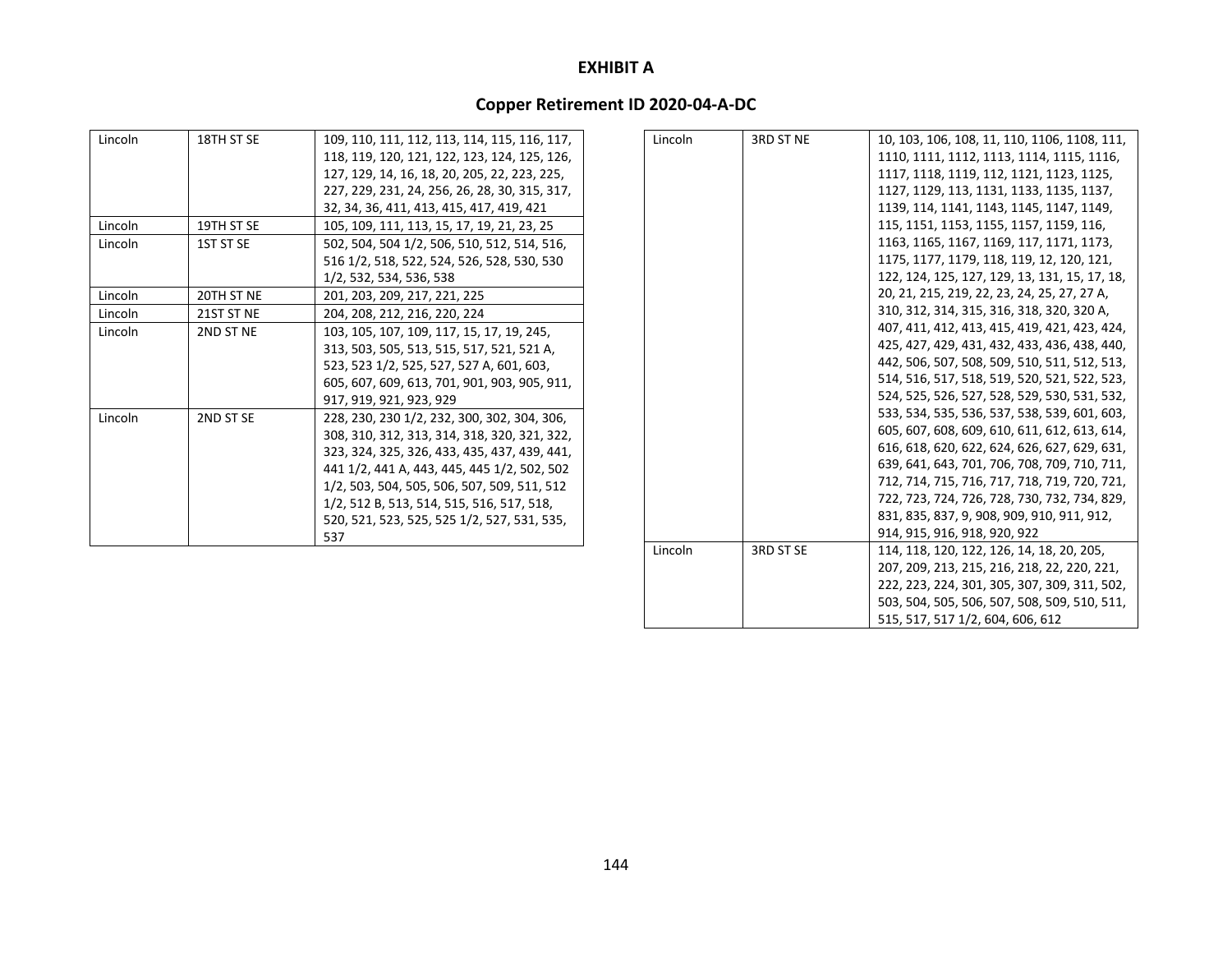| Lincoln | 4TH ST NE | 10, 100, 1002, 1004, 1005, 1006, 1007,       | Lincoln | 4TH ST SE | 100, 1008, 1010, 1012, 1014, 1016, 1018,      |
|---------|-----------|----------------------------------------------|---------|-----------|-----------------------------------------------|
|         |           | 1008, 1009, 101, 1010, 1011, 1012, 1013,     |         |           | 102, 1020, 1022, 1024, 104, 106, 108, 110,    |
|         |           | 1014, 1015, 1016, 1017, 1019, 1020, 1022,    |         |           | 111, 113, 114, 115, 116, 117, 118, 119, 120,  |
|         |           | 1023, 1024, 1025, 1026, 1027, 1028, 1029,    |         |           | 121, 122, 123, 125, 127, 129, 13, 15, 15 1/2, |
|         |           | 103, 1030, 107, 108, 109, 11, 110, 1100,     |         |           | 17, 19, 500, 501, 502, 503, 504, 505, 506,    |
|         |           | 1101, 1102, 1104, 1105, 1106, 1107, 1108,    |         |           | 507, 508, 509, 511, 513, 514, 515, 517, 518,  |
|         |           | 1109, 111, 1110, 1111, 1112, 1113, 1114,     |         |           | 519, 520, 521, 522, 524, 525, 526, 528, 529,  |
|         |           | 1115, 1116, 1117, 1118, 1119, 112, 1120,     |         |           | 529 A, 531, 531 1/2, 533, 535, 537, 539,      |
|         |           | 1121, 1122, 1123, 1124, 1125, 1126, 1127,    |         |           | 541, 543, 545, 547, 549, 549 B, 9, 908, 910,  |
|         |           | 1128, 1129, 1130, 1131, 1132, 1133, 1134,    |         |           | 912, 914, 916, 918, 920, 922, 924, 926, 928,  |
|         |           | 1135, 1136, 1137, 1138, 1139, 114, 1140,     |         |           | 930, 932, 934, 936, 938, 940, 942, 944, 946,  |
|         |           | 1141, 1142, 1143, 1144, 1145, 1146, 1147,    |         |           | 948, 950, 952                                 |
|         |           | 1148, 1149, 115, 1150, 1152, 1153, 1154,     |         |           |                                               |
|         |           | 1155, 1156, 1157, 1158, 1159, 116, 1160,     |         |           |                                               |
|         |           | 1162, 117, 118, 119, 12, 120, 121, 1211,     |         |           |                                               |
|         |           | 123, 124, 1240, 125, 1256, 1258, 1260,       |         |           |                                               |
|         |           | 1262, 1268, 1270, 1280, 13, 1304, 1308,      |         |           |                                               |
|         |           | 1320, 1324, 1328, 14, 15, 17, 18, 19, 21,    |         |           |                                               |
|         |           | 214, 216, 226, 307, 309, 311, 313, 315, 401, |         |           |                                               |
|         |           | 402, 403, 404, 405, 406, 407, 408, 409, 410, |         |           |                                               |
|         |           | 411, 412, 413, 414, 415, 416, 417, 418, 419, |         |           |                                               |
|         |           | 420, 421, 421 1/2, 422, 423, 424, 425, 426,  |         |           |                                               |
|         |           | 428, 429, 430, 431, 432, 433, 434, 436, 438, |         |           |                                               |
|         |           | 439, 440, 441, 443, 445, 5, 516, 518, 520,   |         |           |                                               |
|         |           | 522, 524, 526, 528, 530, 532, 534, 607, 609, |         |           |                                               |
|         |           | 610, 611, 612, 613, 614, 615, 616, 617, 618, |         |           |                                               |
|         |           | 619, 620, 621, 622, 623, 624, 624 1/2, 625,  |         |           |                                               |
|         |           | 626, 629, 630, 631, 633, 635, 637, 639, 640, |         |           |                                               |
|         |           | 641, 643, 650, 660, 680, 682, 684, 686, 688, |         |           |                                               |
|         |           | 692, 694, 696, 7 A, 700, 702, 704, 706, 708, |         |           |                                               |
|         |           | 709, 710, 712, 714, 715, 716, 717, 718, 719, |         |           |                                               |
|         |           | 720, 721, 722, 723, 724, 725, 726, 728, 729, |         |           |                                               |
|         |           | 730, 731, 732, 733, 808, 810, 812, 815, 816, |         |           |                                               |
|         |           | 817, 818, 819, 820, 821, 822, 823, 825, 827, |         |           |                                               |
|         |           | 829, 831, 833, 835, 837, 9, 909, 911, 913,   |         |           |                                               |
|         |           | 915, 917, 919, 921, 925, 927, 934, 936, 938  |         |           |                                               |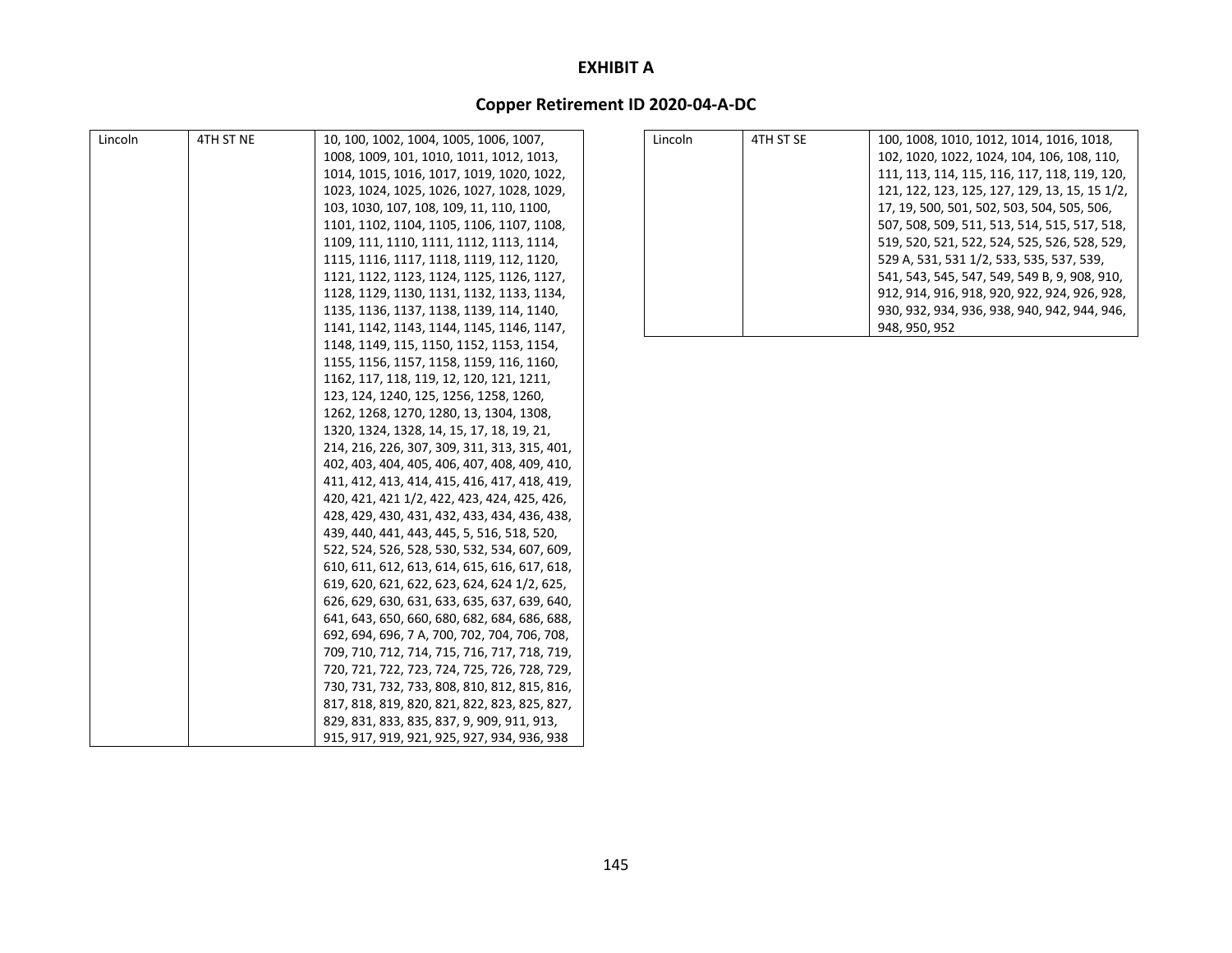| Lincoln | 5TH ST NE | 10, 100, 1002, 1010, 1012, 1014, 1016,        | Lincoln | 5TH ST SE | 100, 1001, 1003, 1005, 1007, 1009, 1011,     |
|---------|-----------|-----------------------------------------------|---------|-----------|----------------------------------------------|
|         |           | 1018, 1020, 1022, 1024, 1026, 1028, 103,      |         |           | 1013, 1015, 1017, 1019, 1021, 1023, 1027,    |
|         |           | 1030, 1031, 1032, 1033, 1034, 1036, 1037,     |         |           | 1029, 1033, 1035, 1037, 1039, 1041, 1043,    |
|         |           | 1038, 1039, 104, 105, 106, 107, 108, 109,     |         |           | 1045, 1047, 1051, 1053, 1055, 1057, 112,     |
|         |           | 109 1/2, 110, 1100, 1101, 1102, 1104, 1106,   |         |           | 112 B, 113, 114, 115, 116, 117, 118, 119,    |
|         |           | 1108, 111, 1110, 1112, 1114, 1117, 1118,      |         |           | 120, 121, 122, 124, 16, 18, 20, 306, 308,    |
|         |           | 1119, 1120, 1121, 1122, 1123, 1124, 1125,     |         |           | 310, 314, 318, 320, 322, 324, 326, 328, 406, |
|         |           | 1126, 1127, 1128, 1129, 113, 1130, 1132,      |         |           | 408 1/2, 410, 414, 414 1/2, 416, 418, 422,   |
|         |           | 1133, 1133 1, 1135, 1136, 1137, 1138, 114,    |         |           | 509, 511, 512, 513, 514, 515, 516, 517, 518, |
|         |           | 1140, 1141, 1142, 1143, 1144, 1145, 1146,     |         |           | 519, 520, 521, 522, 523, 525, 527, 529, 530, |
|         |           | 1147, 1148, 1149, 115, 1150, 1151, 1152,      |         |           | 531, 532, 533, 534, 535, 536, 537, 538, 543, |
|         |           | 1154, 1156, 1158, 1159, 116, 1160, 1161,      |         |           | 545, 547, 704, 706, 708, 710, 712, 714, 718, |
|         |           | 1162, 1164, 1166, 1167, 117, 118, 119, 12,    |         |           | 720, 722, 724, 724 B, 726, 728, 732, 901,    |
|         |           | 120, 1200, 1201, 1202, 1204, 1206, 1208,      |         |           | 903, 905, 907, 909, 911, 913, 915, 919, 921, |
|         |           | 1209, 121, 1210, 1211, 1212, 1213, 1214,      |         |           | 923, 925, 927, 929, 931, 933                 |
|         |           | 1215, 1216, 1218, 122 1/2, 1220, 1222,        |         |           |                                              |
|         |           | 1224, 1225, 123, 124, 124 1/2, 125, 1325,     |         |           |                                              |
|         |           | 14, 16, 18, 20, 211, 212, 213, 215, 216, 217, |         |           |                                              |
|         |           | 218, 219, 22, 221, 24, 26, 307 1/2, 310, 312, |         |           |                                              |
|         |           | 313, 314, 315, 316, 317, 318, 319, 400, 407,  |         |           |                                              |
|         |           | 409, 411, 411 1/2, 413, 413 1/2, 415, 417,    |         |           |                                              |
|         |           | 418, 420, 421, 422, 423, 424, 425, 426, 427,  |         |           |                                              |
|         |           | 429, 433, 435, 437, 441, 443, 445, 448, 505,  |         |           |                                              |
|         |           | 507, 509, 513, 515, 517, 519, 521, 523, 525,  |         |           |                                              |
|         |           | 533, 535, 604, 608, 612, 613, 614, 615, 616,  |         |           |                                              |
|         |           | 617, 618, 619, 620, 621, 622, 623, 626, 628,  |         |           |                                              |
|         |           | 629, 630, 631, 632, 633, 634, 635, 637, 638,  |         |           |                                              |
|         |           | 639, 640, 641, 642, 643, 644, 645, 646, 647,  |         |           |                                              |
|         |           | 658, 700, 708, 710, 711, 712, 713, 714, 715,  |         |           |                                              |
|         |           | 716, 717, 718, 720, 722, 723, 724, 726, 727,  |         |           |                                              |
|         |           | 728, 728 1/2, 729, 730, 731, 732, 734, 736,   |         |           |                                              |
|         |           | 736 A, 738, 740, 808, 810, 812, 814, 815,     |         |           |                                              |
|         |           | 816, 817, 818, 819, 820, 821, 822, 823, 824,  |         |           |                                              |
|         |           | 825, 826, 828, 829, 830, 831, 832, 833, 834,  |         |           |                                              |
|         |           | 836, 900, 901, 903, 905, 907, 909, 912, 913,  |         |           |                                              |
|         |           | 914, 915, 916, 920, 923, 924, 925, 927, 931,  |         |           |                                              |
|         |           | 933, 935, 937, 939, 941                       |         |           |                                              |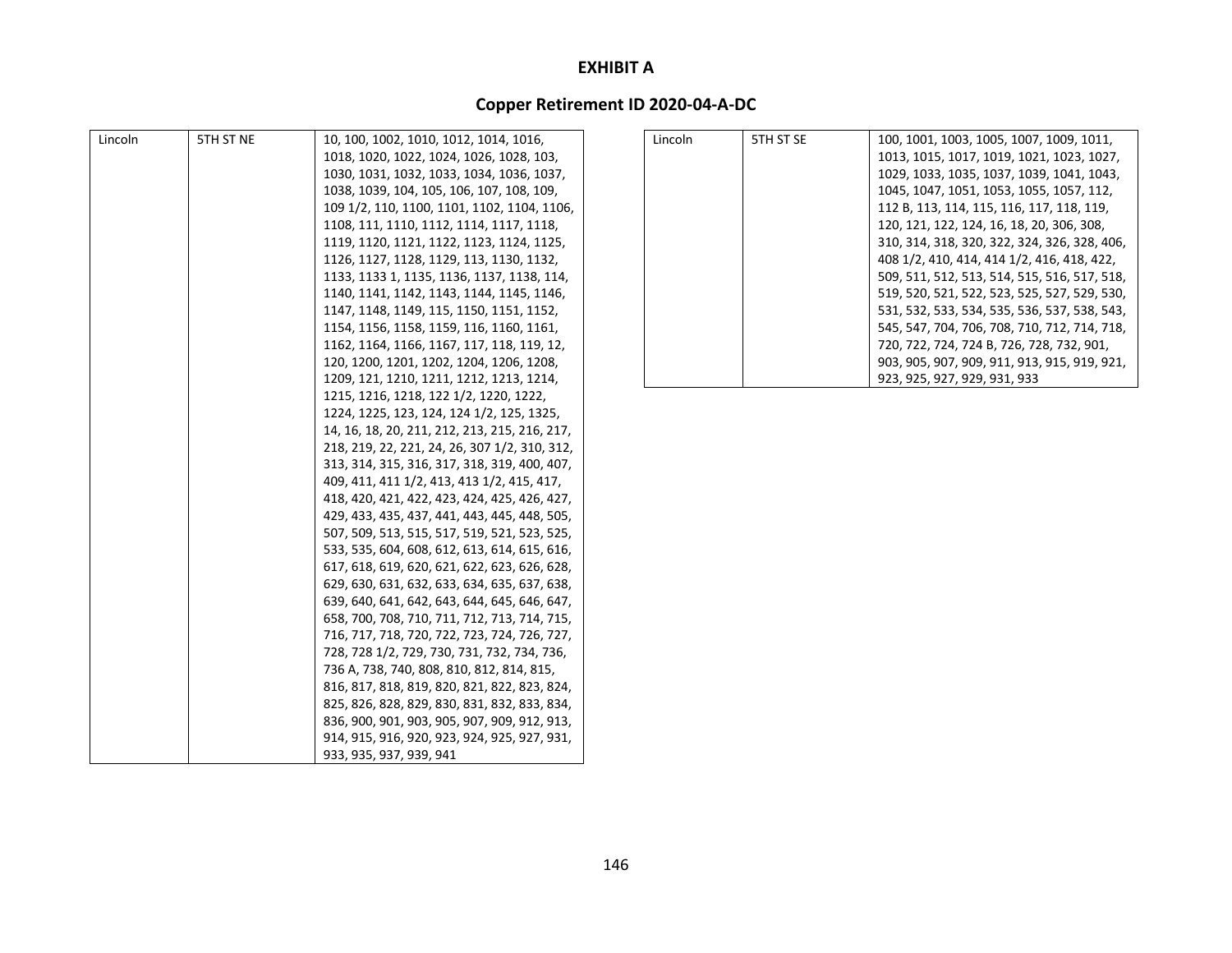| Lincoln | 6TH ST NE | 101, 1010, 1010 1/2, 1012, 1012 1/2, 1014,   | Lincoln | 6TH ST SE | 100, 102, 104, 106, 11, 11 1/2, 11 B, 112,    |
|---------|-----------|----------------------------------------------|---------|-----------|-----------------------------------------------|
|         |           | 1014 1/2, 1016, 1016 1/2, 1018, 1018 1/2,    |         |           | 114, 115, 116, 118, 119, 120, 121, 121 A,     |
|         |           | 1020, 1021, 1022, 1022 1/2, 1023, 1025,      |         |           | 121 B, 123, 124, 125, 131, 15 B, 17, 214, 22, |
|         |           | 1027, 1029, 103, 103 1/2, 1031, 1032, 1033,  |         |           | 26, 28, 30, 309, 311, 313, 321, 325, 327,     |
|         |           | 1034, 1036, 1038, 1040, 107, 108, 109,       |         |           | 328, 329, 329 1/2, 330, 330 1/2, 331, 332,    |
|         |           | 1101, 1103, 1105, 1107, 1109, 1110, 1110     |         |           | 333, 334, 335, 336, 337, 401, 402, 404, 407,  |
|         |           | A, 1111, 1113, 1114, 1115, 1116, 1117,       |         |           | 408, 409, 409 1/2, 411, 413, 413 1/2, 415,    |
|         |           | 1117 1/2, 1119, 1119 1/2, 1120, 1122,        |         |           | 416, 417, 419, 421, 421 1/2, 423, 5, 501,     |
|         |           | 1124, 1125, 1126, 1127, 1128, 1129, 1130,    |         |           | 501 A, 503, 504, 505, 509, 509 B, 510, 511,   |
|         |           | 1131, 1132, 1133, 1134, 1135, 1136, 1137,    |         |           | 511 1/2, 512, 512 A, 513, 514, 514 A, 515,    |
|         |           | 1138, 1139, 1140, 1141, 1143, 1145, 1147,    |         |           | 515 1/2, 516, 517, 518, 519, 520, 521, 522,   |
|         |           | 1149, 1151, 1161, 1163, 1165, 1167, 1169,    |         |           | 523, 524, 525, 526, 526 A, 527, 528, 529,     |
|         |           | 119, 119 1/2, 120, 120 B, 1200, 1201, 1203,  |         |           | 531, 532, 533, 535, 536, 537, 700, 704, 704   |
|         |           | 1205, 1207, 1208, 1209, 121, 1212, 122,      |         |           | 1/2, 706, 706 1/2, 708, 710, 715, 717, 717    |
|         |           | 123 1/2, 124, 125, 126, 127, 129, 13, 134,   |         |           | A, 719, 721, 723, 724, 725, 726, 727, 728,    |
|         |           | 136, 138, 15, 17, 17 B, 201, 203, 205, 206,  |         |           | 730, 731                                      |
|         |           | 207, 209, 211, 213, 23, 27, 312, 314, 316,   |         |           |                                               |
|         |           | 318, 320, 400, 401, 403, 407, 409, 410, 411, |         |           |                                               |
|         |           | 413, 414, 415, 416, 418, 420, 421, 423, 425, |         |           |                                               |
|         |           | 427, 428, 429, 430, 431, 433, 434, 436, 501, |         |           |                                               |
|         |           | 505, 506, 507, 508, 510, 511, 512, 513, 514, |         |           |                                               |
|         |           | 515, 516, 517, 518, 519, 520, 522, 560, 607, |         |           |                                               |
|         |           | 608, 609, 610, 611, 612, 613, 614, 615, 616, |         |           |                                               |
|         |           | 617, 618, 619, 620, 621, 623, 624, 626, 628, |         |           |                                               |
|         |           | 638, 638 1/2, 640, 644, 646, 648, 650, 652,  |         |           |                                               |
|         |           | 654, 656, 7, 700, 701, 703, 705, 707, 709,   |         |           |                                               |
|         |           | 711, 712, 713, 714, 715, 716, 717, 718, 719, |         |           |                                               |
|         |           | 720, 721, 722, 723, 724, 725, 726, 727, 728, |         |           |                                               |
|         |           | 729, 730, 731, 732, 735, 812, 814, 816, 818, |         |           |                                               |
|         |           | 820, 9, 910, 911, 912, 913, 914, 915, 916,   |         |           |                                               |
|         |           | 917, 918, 919, 920, 922, 923, 924, 926       |         |           |                                               |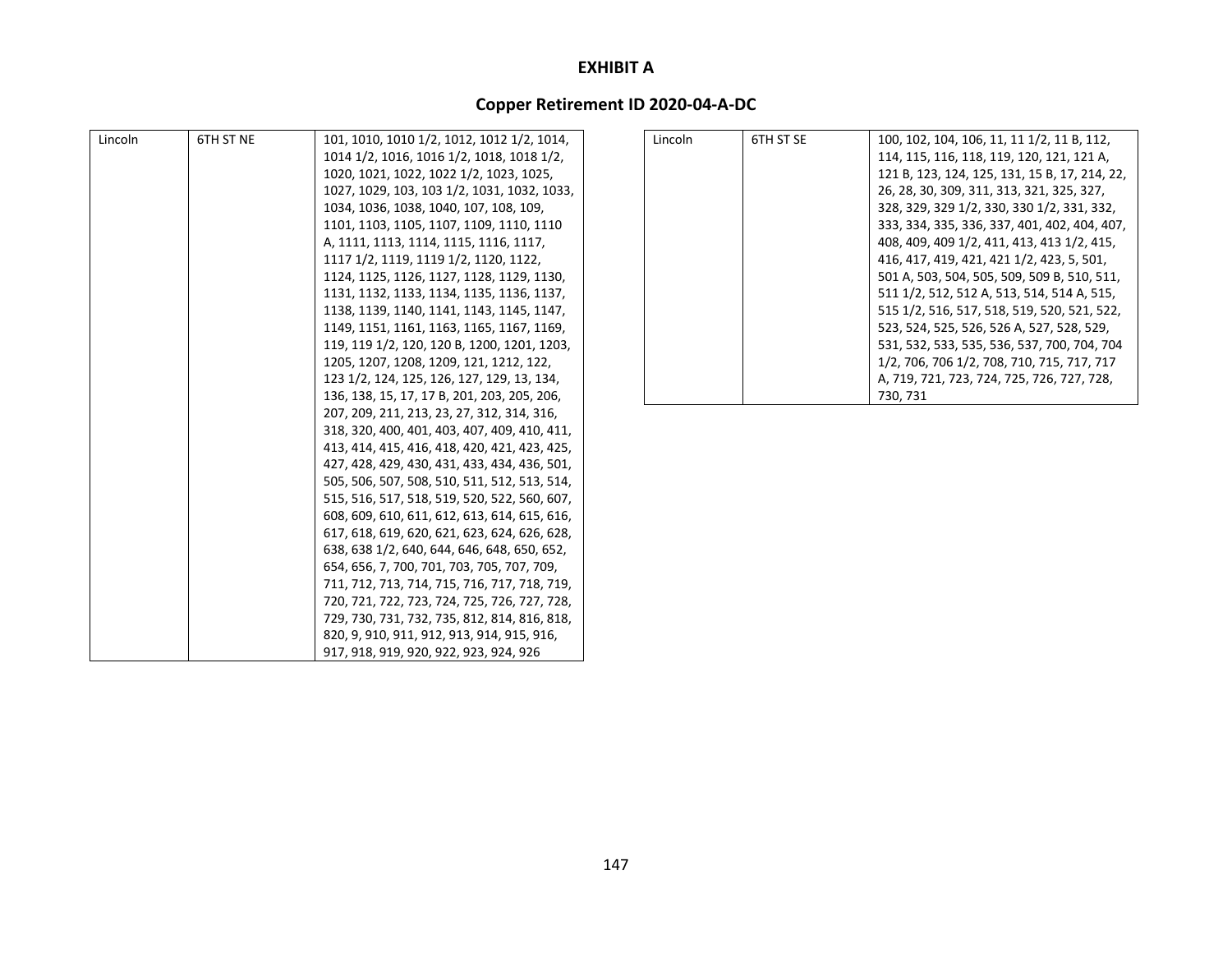| Lincoln | 7TH ST NE | 10, 100, 1009, 1011, 1013, 1015, 1017,          | Lincoln | 8TH ST NE | 100, 1003, 1005, 1007, 1008, 1009, 1010,      |
|---------|-----------|-------------------------------------------------|---------|-----------|-----------------------------------------------|
|         |           | 1019, 102, 1020, 1021, 1022, 1024, 1025,        |         |           | 1011, 1012, 1013, 1015, 1016, 1017, 1018,     |
|         |           | 1026, 1027, 1028, 1029, 1031, 1033, 1035,       |         |           | 1019, 102, 1021, 1022, 1024, 1026, 104,       |
|         |           | 1037, 1039, 106, 107, 109, 1100, 1101,          |         |           | 106, 108, 110, 1100, 1102, 1104, 1106,        |
|         |           | 1102, 1103, 1104, 1105, 1106, 1106 B,           |         |           | 1110, 1112, 1114, 1115, 1116, 1117, 1118,     |
|         |           | 1107, 1108, 1109, 111, 1111, 1112, 1113,        |         |           | 1119, 1121, 1122, 1123, 1124, 1125, 1126,     |
|         |           | 1114, 1115, 1116, 1117, 1118, 1119, 1121,       |         |           | 1127, 1128, 1129, 1130, 1131, 114, 116, 12,   |
|         |           | 1123, 1124, 1125, 1126, 1127, 1128, 1129,       |         |           | 14, 15, 16, 17, 18, 19, 2, 20, 207, 209, 21,  |
|         |           | 1130, 1131, 1132, 1133, 1134, 1135, 1136,       |         |           | 211, 211 1/2, 213, 215, 216, 219, 22, 221,    |
|         |           | 1137, 1138, 1140, 1142, 115, 117, 119, 12,      |         |           | 222, 223, 227, 229, 23, 231, 233, 235, 237,   |
|         |           | 121, 123, 13, 15, 16, 17, 18, 19, 20, 21, 216,  |         |           | 239 A, 24, 241, 243, 25, 251, 27, 28, 29, 30, |
|         |           | 218, 22, 220, 222, 224, 226, 228, 23, 230,      |         |           | 300, 301, 305, 307, 309, 31, 311, 313, 315,   |
|         |           | 232, 25, 26, 27, 28, 29, 30, 300, 301, 303,     |         |           | 317, 32, 32 1/2, 323, 329, 33, 330, 331, 332, |
|         |           | 305, 306, 307, 308, 31, 310, 312, 314, 315,     |         |           | 333, 334, 335, 336, 337, 338, 339, 34, 340,   |
|         |           | 318, 319, 321, 323, 325, 327, 329, 331, 333,    |         |           | 342 1/2, 344, 35, 401, 403, 418, 422, 424,    |
|         |           | 402, 404, 406, 411, 412, 414, 416, 417, 419,    |         |           | 426, 504, 506, 508, 512, 513, 514, 515, 516,  |
|         |           | 420, 421, 422, 423, 424, 506, 507, 508, 509,    |         |           | 517, 518, 519, 520, 521, 522, 524, 526, 528,  |
|         |           | 510, 511, 512, 513, 514, 515, 516, 517, 518,    |         |           | 530, 531, 533, 603, 605, 608, 609, 610, 611,  |
|         |           | 519, 520, 521, 522, 523, 524, 526, 528, 529,    |         |           | 612, 613, 614, 615, 616, 617, 618, 619, 621,  |
|         |           | 531, 602, 604, 606, 608, 609, 611, 613, 614,    |         |           | 622, 623, 625, 627, 629, 631, 633, 634, 635,  |
|         |           | 614 1/2, 616, 617, 618, 619, 620, 621, 622,     |         |           | 636, 637, 638, 639, 640, 641, 642, 643, 645,  |
|         |           | 623, 624, 624 1/2, 625, 627, 629, 631, 633,     |         |           | 647, 651, 653, 700, 702, 704, 706, 708, 710,  |
|         |           | 635, 637, 647 B, 701, 702, 704, 705, 706,       |         |           | 712, 714, 716, 718, 719, 720, 722, 724, 726,  |
|         |           | 707, 708, 709, 710, 711, 712, 713, 714, 715,    |         |           | 800, 804, 810, 811, 811 1/2, 812, 813, 813    |
|         |           | 716, 717, 718, 720, 721, 722, 723, 724, 725,    |         |           | 1/2, 814, 815, 816, 817, 818, 819, 820, 821,  |
|         |           | 727, 8 A, 803, 805, 807, 809, 811, 813, 815,    |         |           | 823, 825, 827, 829, 831, 833, 900, 902, 903,  |
|         |           | 823, 902, 904, 906, 908, 910, 911, 912, 913,    |         |           | 904, 905, 906, 907, 908, 909, 910, 911, 912,  |
|         |           | 914, 915, 916, 917, 918, 919, 920, 923, 929,    |         |           | 913, 914, 915, 916, 917, 918, 919, 920, 922,  |
|         |           | 931                                             |         |           | 923, 924, 925, 926, 927, 929, 931, 933, 935,  |
| Lincoln | 7TH ST SE | 10, 101, 103, 105, 107, 109, 11, 111, 113,      |         |           | 937                                           |
|         |           | 119, 12, 12 1/2, 121, 123, 123 1/2, 125, 127,   | Lincoln | 8TH ST SE | 10, 11, 12, 15, 16, 17, 19, 2, 20, 201, 209,  |
|         |           | 13, 14, 15, 16, 17, 18, 20, 20 A, 21, 214, 216, |         |           | 21, 210, 211, 212, 213, 214, 215, 216, 217,   |
|         |           | 22, 240, 25, 250, 26, 27, 300, 330, 350, 380,   |         |           | 218, 22, 220, 220 1/2, 221, 222, 224, 226,    |
|         |           | 400, 408, 411, 412, 413, 414, 415, 416, 417,    |         |           | 227, 229, 23, 230, 231, 232, 233, 234, 235,   |
|         |           | 418, 419, 423, 425, 427, 429, 431, 433, 435,    |         |           | 237, 239, 240, 242, 244, 246, 248, 25, 250,   |
|         |           | 502, 504, 506, 507, 507 1/2, 508, 509, 511,     |         |           | 252, 254, 256, 258, 27, 310, 312, 314, 318,   |
|         |           | 511 1/2, 513, 515, 517, 521, 523, 525, 533,     |         |           | 320, 322, 324, 326, 328, 332, 333, 334, 336,  |
|         |           | 533 1/2, 536, 537, 538, 539, 540, 541, 542,     |         |           | 4, 414, 420, 420 A, 422, 424 A, 430, 5, 500,  |
|         |           | 542 A, 544, 545, 548, 550, 552, 6, 700, 701,    |         |           | 501, 504, 506, 508, 517, 520, 522, 523, 524,  |
|         |           | 703, 705, 706, 707, 708, 709, 710, 711, 712,    |         |           | 525, 527, 529, 530, 531, 532, 534, 535, 536,  |
|         |           | 714, 718, 718 1/2, 720, 722, 724, 726, 734,     |         |           | 539, 6, 701, 703, 705, 707, 709, 711, 713,    |
|         |           | 736, 738, 740, 742, 744, 746, 748, 760, 8, 9    |         |           |                                               |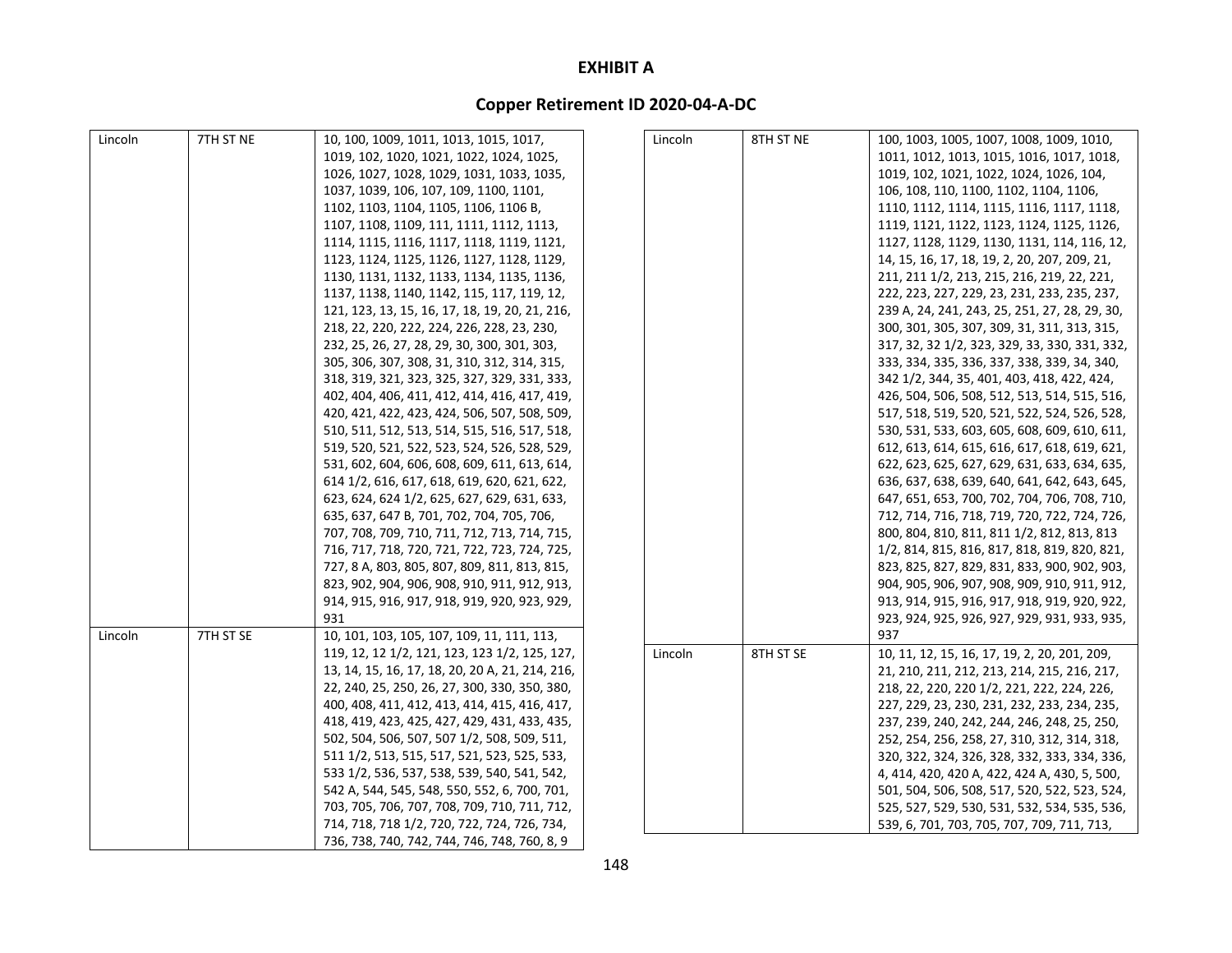| 1337, 1339, 1343, 1345, 1347, 1349, 1351,<br>1353, 1355, 1357, 1359, 1361, 1363, 1367,<br>1371, 1373, 1375, 1410, 1412, 1414, 1416, |
|-------------------------------------------------------------------------------------------------------------------------------------|
|                                                                                                                                     |
|                                                                                                                                     |
| 1418, 1420, 1422, 1424, 1428, 1432, 1434,                                                                                           |
| 1436, 1438, 1440, 1504, 1505, 1507, 1509,                                                                                           |
|                                                                                                                                     |
| 1511, 1512, 1514, 1516, 1517, 1518, 1519,                                                                                           |
| 1520, 1521, 1522, 1523, 1524, 1525, 1526,                                                                                           |
| 1527, 1528, 1529, 1530, 1531, 1532, 1533,                                                                                           |
| 1534, 1536, 1538, 1600, 1602, 1604, 1606,                                                                                           |
| 1607, 1608, 1609, 1610, 1611, 1612, 1613,                                                                                           |
| 1614, 1615, 1616, 1618, 1619, 1620, 1621,                                                                                           |
| 1624, 1626, 1627, 1628, 1629, 1630, 1631,                                                                                           |
| 1632, 1633, 1634, 1635, 1636, 1637, 1638,                                                                                           |
| 207, 208, 209, 210, 211, 212, 213, 214, 215,                                                                                        |
| 217, 218, 219, 221, 227, 300, 307, 308, 309,                                                                                        |
| 310, 311, 312, 314, 315, 317, 319, 319 1/2,                                                                                         |
| 320, 321, 323, 324, 325, 326, 328, 329, 330,                                                                                        |
| 333, 407, 408, 409, 410, 411, 413, 415, 417,                                                                                        |
| 419, 421, 506, 508, 510, 600, 602, 604, 606,                                                                                        |
| 608, 610, 612, 613, 614, 615, 616, 617, 618,                                                                                        |
| 619, 620, 621, 622, 623, 624, 625, 626, 628,                                                                                        |
| 629, 630, 633, 634, 635, 636, 637, 638, 639,                                                                                        |
| 640, 641, 641 1/2, 642, 645, 647, 648, 649,                                                                                         |
| 650, 651, 653, 700, 701, 704, 705, 706, 708,                                                                                        |
| 709, 710, 711, 712, 713, 714, 715, 716, 719,                                                                                        |
|                                                                                                                                     |
|                                                                                                                                     |
|                                                                                                                                     |
|                                                                                                                                     |
|                                                                                                                                     |
|                                                                                                                                     |
|                                                                                                                                     |
|                                                                                                                                     |
|                                                                                                                                     |
|                                                                                                                                     |
|                                                                                                                                     |
|                                                                                                                                     |
|                                                                                                                                     |
|                                                                                                                                     |
|                                                                                                                                     |
|                                                                                                                                     |
|                                                                                                                                     |
|                                                                                                                                     |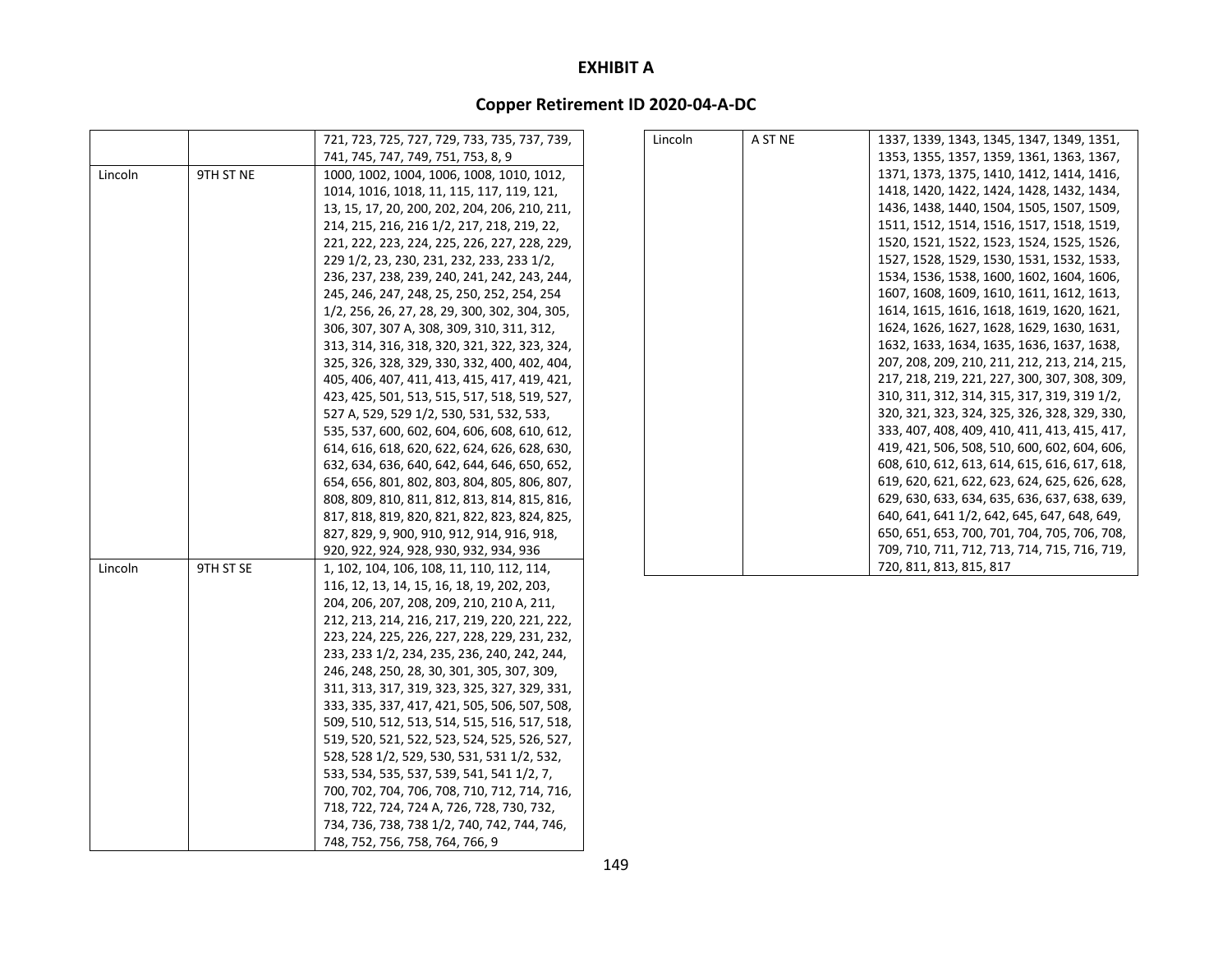# **Copper Retirement ID 2020‐04‐A‐DC**

| Lincoln | A ST SE | 1302, 1304, 1306, 1308, 1310, 1312, 1318,    | Lincoln | ABBEY PL NE            | 1101, 1103, 1105, 1107, 1109, 1110, 1112,     |
|---------|---------|----------------------------------------------|---------|------------------------|-----------------------------------------------|
|         |         | 1320, 1322, 1322 1/2, 1324, 1326, 1328,      |         |                        | 1113, 1114, 1115, 1116, 1117, 1118, 1119,     |
|         |         | 1332, 1334, 1336, 1338, 1340, 1342, 1344,    |         |                        | 1120, 1121, 1122, 1124, 1126, 1127, 1128,     |
|         |         | 1346, 1348, 1350, 1401, 1403, 1405, 1407,    |         |                        | 1129, 1132, 1133, 1134, 1135, 1136, 1137,     |
|         |         | 1409, 1412, 1413, 1414, 1415, 1416, 1417,    |         |                        | 1138, 1139, 1140, 1141, 1142, 1143, 1144,     |
|         |         | 1418, 1419, 1420, 1421, 1422, 1423, 1424,    |         |                        | 1145, 1146, 1147, 1148, 1149, 1150, 1151,     |
|         |         | 1425, 1427, 1428, 1429, 1430, 1431, 1432,    |         |                        | 1152, 1153, 1154, 1155, 1156, 1157, 1158,     |
|         |         | 1433, 1434, 1435, 1436, 1437, 1439, 1441,    |         |                        | 1159, 1160, 1161, 1162, 1163, 1164, 1165,     |
|         |         | 1443, 1501, 1505, 1507, 1509, 1511, 1515,    |         |                        | 1166, 1167, 1168, 1169, 1170, 1171, 1173,     |
|         |         | 1517, 1518, 1519, 1520, 1521, 1523, 1525,    |         |                        | 1175                                          |
|         |         | 1531, 1533, 1535, 1537, 1539, 1541, 1600,    | Lincoln | <b>ACKER PL NE</b>     | 600, 602, 603, 604, 605, 606, 607, 608, 608   |
|         |         | 1601, 1602, 1603, 1604, 1605, 1606, 1608,    |         |                        | 1/2, 609, 611, 613, 615, 617, 621, 623, 625,  |
|         |         | 1609, 1610, 1611, 1612, 1613, 1614, 1615,    |         |                        | 626, 627, 628, 629, 630, 631, 632, 633, 634,  |
|         |         | 1617, 1618, 1619, 1620, 1621, 1623, 1625,    |         |                        | 635, 636, 637, 638, 639, 640, 641, 642, 643,  |
|         |         | 1631, 1700, 1702, 1704, 1706, 1708, 1710,    |         |                        | 644, 645, 646, 647, 648, 649, 650, 651, 652,  |
|         |         | 1711, 1712, 1713, 1714, 1714 1/2, 1715,      |         |                        | 653, 654, 655, 656, 658, 660, 662, 664        |
|         |         | 1716, 1716 1/2, 1717, 1718, 1720, 1724,      | Lincoln | ADOLF CLUSS CT         | 322, 324, 330                                 |
|         |         | 1728, 1730, 1731, 1732, 1733, 1734, 1735,    |         | <b>SE</b>              |                                               |
|         |         | 1736, 1737, 1738, 1739, 1741, 1743, 1745,    | Lincoln | AMES PL NE             | 1407, 1409, 1411, 1413, 1415, 1418, 1419,     |
|         |         | 1747, 1751, 1753, 1755, 1757, 1801, 1803,    |         |                        | 1420, 1421, 1422, 1423, 1424, 1426, 1427,     |
|         |         | 1805, 1807, 1808, 1809, 1810, 1811, 1813,    |         |                        | 1428, 1429, 1430, 1431, 1432, 1433, 1434,     |
|         |         | 1814, 1815, 1816, 1818, 1819, 1820, 1821,    |         |                        | 1435, 1437, 1438                              |
|         |         | 1822, 1823, 1824, 1825, 1826, 1827, 1828,    | Lincoln | <b>ARCHIBALD WK SE</b> | 514, 516, 518, 520, 647                       |
|         |         | 1830, 1832, 1834, 1835, 1836, 1837, 1839,    | Lincoln | <b>BARNEY CIR SE</b>   | 5, 6, 7, 8                                    |
|         |         | 1841, 1843, 1845, 304, 306, 314, 315, 316,   | Lincoln | <b>BAY ST SE</b>       | 1700, 1701, 1702, 1703, 1704, 1705, 1706,     |
|         |         | 317, 318, 320, 321, 322, 322 1/2, 325, 326,  |         |                        | 1707, 1708, 1709, 1710, 1711, 1712, 1713,     |
|         |         | 327, 329, 330, 405, 407, 409, 413, 415, 417, |         |                        | 1714, 1715, 1716, 1717, 1718, 1719, 1720,     |
|         |         | 500, 502, 503, 506, 507, 508, 509, 511, 512, |         |                        | 1721, 1722, 1723, 1724, 1725, 1726, 1727,     |
|         |         | 514, 515, 517, 518 1/2, 600, 601, 602, 603,  |         |                        | 1728, 1729, 1730, 1731, 1732, 1733, 1734,     |
|         |         | 604, 605, 606, 607, 609, 610, 610 1/2, 611,  |         |                        | 1735, 1736, 1737, 1738, 1740, 1800, 1802,     |
|         |         | 613, 614, 615, 616, 616 1/2, 617, 619, 621,  |         |                        | 1803, 1804, 1805, 1806, 1807, 1808, 1809,     |
|         |         | 625, 626, 627, 628, 629, 630, 631, 632, 633, |         |                        | 1810, 1811, 1812, 1813, 1814, 1815, 1816,     |
|         |         | 634, 634 1/2, 635, 636, 637, 638, 639, 640,  |         |                        | 1817, 1818, 1819, 1820, 1821, 1822, 1823,     |
|         |         | 643, 645, 647, 649, 651, 653, 655, 700, 704, |         |                        | 1824, 1825, 1826, 1827, 1828, 1829, 1830,     |
|         |         | 708, 708 1/2, 710, 712, 712 1/2, 722, 800,   |         |                        | 1831, 1832, 1833, 1835, 1836, 1837, 1838,     |
|         |         | 804, 806, 808, 810, 812, 814, 820, 904       |         |                        | 1839, 1840, 1841, 1842, 1843, 1844, 1845      |
|         |         |                                              | Lincoln | <b>BROWNS CT SE</b>    | 10, 11, 12, 15, 2, 3, 4, 5, 6, 601, 603, 605, |

Lincoln

607, 628, 630, 632, 632 1/2, 634, 636, 7, 8,

9

1, 2, 3, 4

BRUCE ROBEY CT

NE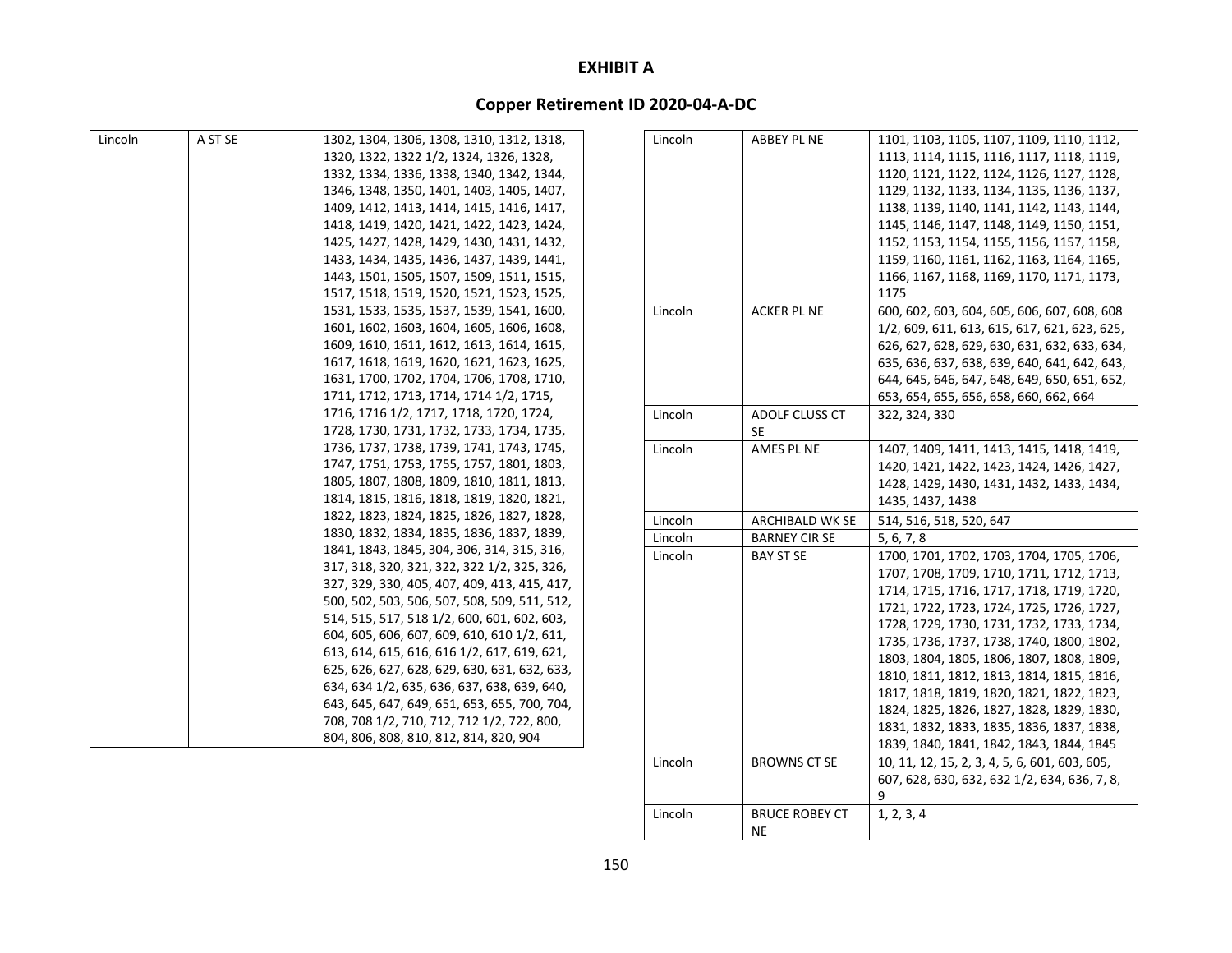| Lincoln | <b>BURKE ST SE</b> | 1800, 1801, 1802, 1803, 1804, 1805, 1806, |
|---------|--------------------|-------------------------------------------|
|         |                    | 1807, 1808, 1809, 1810, 1811, 1812, 1813, |
|         |                    | 1814, 1815, 1816, 1817, 1818, 1819, 1820, |
|         |                    | 1822, 1823, 1824, 1825, 1826, 1827, 1828, |
|         |                    | 1829, 1830, 1831, 1832, 1833, 1834, 1835, |
|         |                    | 1837, 1838, 1839, 1840, 1841, 1842, 1843, |
|         |                    | 1845                                      |

| Lincoln | C ST NE | 1000, 1002, 1004, 1006, 1007, 1008, 1010,    |
|---------|---------|----------------------------------------------|
|         |         | 1011, 1012, 1014, 1014 1/2, 1016, 1018,      |
|         |         | 1020, 1101, 1103, 1105, 1107, 1109, 1113,    |
|         |         | 1115, 1116, 1118, 1119, 1120, 1120 1/2,      |
|         |         | 1121, 1122, 1123, 1124, 1126, 1127, 1128,    |
|         |         | 1129, 1130, 1132, 1133, 1134, 1135, 1137,    |
|         |         | 1200, 1201, 1202, 1203, 1204, 1205, 1206,    |
|         |         | 1207, 1208, 1209, 1210, 1211, 1212, 1214,    |
|         |         | 1215, 1215 1/2, 1216, 1217, 1218, 1219,      |
|         |         | 1220, 1221, 1221 1/2, 1224, 1231, 1232,      |
|         |         | 1234, 1236, 1238, 1240, 1242, 1244, 1246,    |
|         |         | 1248, 1250, 1300, 1301, 1302, 1303, 1304,    |
|         |         | 1305, 1306, 1307, 1308, 1309, 1310, 1311,    |
|         |         | 1312, 1313, 1315, 1316, 1317, 1318, 1319,    |
|         |         | 1320, 1322, 1327, 1329, 1331, 1333, 1335,    |
|         |         | 1337, 1339, 1341, 1343, 1345, 1347, 1348,    |
|         |         | 1349, 1350, 1351, 1352, 1353, 1354, 1355,    |
|         |         | 1356, 1357, 1358, 1359, 1360, 1361, 1362,    |
|         |         | 1363, 1364, 1365, 1366, 1367, 1368, 1369,    |
|         |         | 1370, 1372, 1374, 1378, 1423, 1425, 1427,    |
|         |         | 1429, 1431, 1433, 1645, 1647, 1649, 1651,    |
|         |         | 1653, 1655, 1657, 1659, 1661, 1701, 1703,    |
|         |         | 1705, 1707, 1709, 1711, 1713, 1715, 1717,    |
|         |         | 1911, 1913, 1915, 1917, 1919, 203, 205,      |
|         |         | 207, 211, 213, 215, 217, 219, 220, 224, 226, |
|         |         | 300, 302, 304, 306, 308, 313, 315, 319, 321, |
|         |         | 327, 329, 422, 424, 507, 510, 511, 512, 513, |
|         |         | 515, 518, 519, 602, 604, 606, 608, 610, 612, |
|         |         | 614, 616, 617, 618, 620, 621, 622, 623, 624, |
|         |         | 625, 627, 628, 630, 631, 632, 633, 633 1/2,  |
|         |         | 634, 636, 637, 638, 639, 640, 640 R, 641,    |
|         |         | 642, 643, 644, 645, 646, 647, 648, 651, 652, |
|         |         | 706, 708, 710, 712, 716, 718, 720, 722, 724, |
|         |         | 800, 801, 803, 804, 805, 807, 809, 810, 812, |
|         |         | 814, 815, 816, 817, 817 1/2, 818, 900, 901,  |
|         |         | 902, 903, 903 1/2, 904, 906, 907, 908, 909,  |
|         |         | 911, 913, 914, 915, 917, 917 1/2, 918, 919,  |
|         |         | 920, 922, 924, 926                           |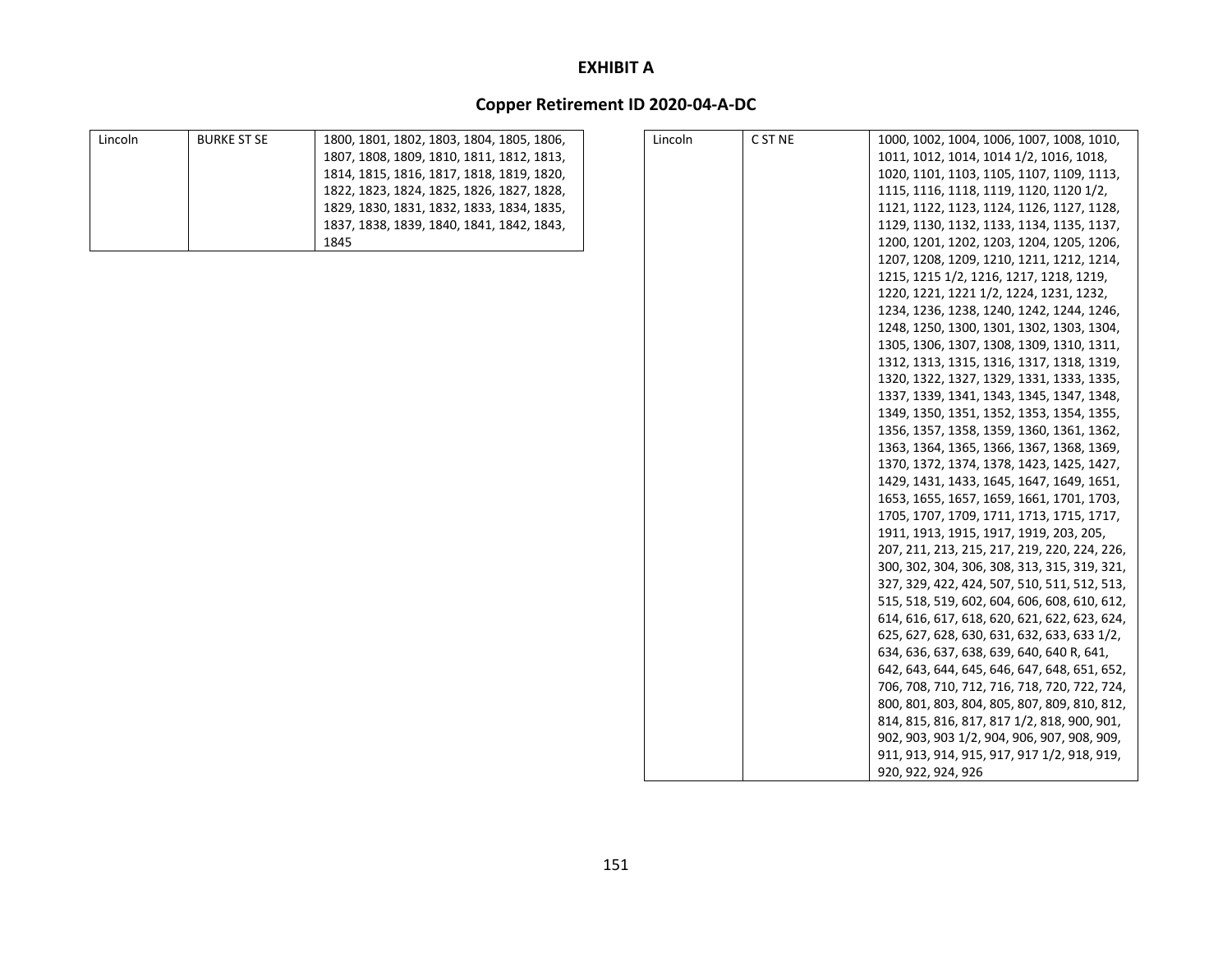# **Copper Retirement ID 2020‐04‐A‐DC**

| Lincoln | C ST SE              | 1001, 1010, 1012, 1013, 1014, 1015, 1016,    | Lincoln | <b>CONSTITUTION AV</b> | 1000, 1001, 1002, 1004, 1006, 1007, 1008,    |
|---------|----------------------|----------------------------------------------|---------|------------------------|----------------------------------------------|
|         |                      | 1017, 109, 109 1/2, 1102, 1104, 1108, 1109,  |         | <b>NE</b>              | 1009, 1010, 1011, 1013, 1014, 1016, 1018,    |
|         |                      | 111, 111 1/2, 1110, 1111, 1112, 1113, 1114,  |         |                        | 1019, 1020, 1100, 1102, 1104, 1106, 1108,    |
|         |                      | 1115, 1116, 1117, 1118, 1119, 1120, 1121,    |         |                        | 1109, 1110, 1112, 1113, 1114, 1116, 1117,    |
|         |                      | 1123, 1127, 113, 115, 117, 1203, 1205,       |         |                        | 1118, 1119, 1120, 1121, 1122, 1123, 1124,    |
|         |                      | 1207, 1208, 1209, 121, 1210, 1211, 1212,     |         |                        | 1126, 1128, 1130, 1207, 1208, 1210, 1212,    |
|         |                      | 1213, 1214, 1215, 1216, 1217, 1218, 1219,    |         |                        | 1214, 1216, 1218, 1219, 1220, 1221, 1222,    |
|         |                      | 1220, 1221, 1222, 1223, 1224, 1225, 1226,    |         |                        | 1223, 1225, 1227, 1229, 1308, 1310, 1311,    |
|         |                      | 1227, 1228, 123, 1230, 1232, 1233, 1234,     |         |                        | 1312, 1313, 1314, 1315, 1316, 1317, 1318,    |
|         |                      | 1235, 1236, 1239, 1240, 1241, 1244, 1245,    |         |                        | 1318 1/2, 1319, 1319 A, 1320, 1321, 1322,    |
|         |                      | 1246, 1247, 1248, 1249, 1249 1/2, 125,       |         |                        | 1324, 1326, 1328, 1329, 1330, 1331, 1332,    |
|         |                      | 1250, 1251, 1251 1/2, 1253, 1255, 1257,      |         |                        | 1333, 1334, 1335, 1338, 1340, 1342, 1343,    |
|         |                      | 1259, 127, 129, 1302, 1304, 1306, 1308,      |         |                        | 1345, 1346, 1347, 1348, 1349, 1350, 1351,    |
|         |                      | 131, 131 B, 1310, 1312, 1314, 1316, 1320,    |         |                        | 1352, 1353, 1354, 1355, 1356, 1357, 1358,    |
|         |                      | 133, 1353, 1359, 137, 139, 1402, 1404,       |         |                        | 1361, 1363, 1400, 1404, 1406, 1408, 1429,    |
|         |                      | 1406, 1408, 1410, 1412, 1414, 1416, 1420,    |         |                        | 1431, 1433, 1439, 1441, 1443, 1501, 1503,    |
|         |                      | 1424, 1426, 1428, 1430, 1434, 1436, 1438,    |         |                        | 1505, 1507, 1513, 1514, 1515, 1516, 1518,    |
|         |                      | 1440, 1442, 1444, 1446, 1448, 1503, 1505,    |         |                        | 1520, 1521, 1522, 1523, 1524, 1525, 1527,    |
|         |                      | 1507, 1509, 1511, 1513, 1515, 1517, 1519,    |         |                        | 1528, 1529, 1530, 1531, 1532, 1533, 1534,    |
|         |                      | 1521, 1523, 1527, 1529, 1531, 1533, 1535,    |         |                        | 1535, 1536, 1538, 1615, 1618, 1619, 1620,    |
|         |                      | 1537, 1539, 1541, 1603, 1615, 1617, 1619,    |         |                        | 1621, 1623, 1625, 1627, 1700, 1702, 1704,    |
|         |                      | 1621, 1623, 1625, 1629, 1631, 1633, 1635,    |         |                        | 1706, 1708, 1710, 1712, 1714, 1716, 207,     |
|         |                      | 1701, 1703, 1707, 1709, 1711, 1713, 1715,    |         |                        | 207 A, 209, 211, 223, 225, 227, 229, 233,    |
|         |                      | 1717, 1719, 1838, 1901, 203, 205, 207, 209,  |         |                        | 305, 307, 309, 311, 313, 315, 316, 317, 317  |
|         |                      | 219, 221, 225, 227, 305, 306, 308, 310, 312, |         |                        | 1/2, 318, 319, 319 1/2, 321, 323, 325, 327,  |
|         |                      | 314, 316, 318, 318 A, 320, 320 A, 320 C,     |         |                        | 329, 329 1/2, 330, 331, 332, 334, 336, 400,  |
|         |                      | 322, 610, 610 A, 612, 614, 616, 616 B, 618,  |         |                        | 401, 402, 403, 404, 404 1/2, 405, 406, 406   |
|         |                      | 622, 624, 626, 628, 630, 632, 707, 710, 720, |         |                        | 1/2, 407, 408, 409, 410, 411, 412, 413, 414, |
|         |                      | 727, 730, 740, 747, 750, 760, 770, 777, 800, |         |                        | 415, 416, 417, 418, 419, 420, 421, 500, 501, |
|         |                      | 804, 806, 808, 810, 812, 816, 816 1/2, 818,  |         |                        | 502, 503, 504, 506, 507, 508, 509, 510, 511, |
|         |                      | 820, 821, 822, 823, 900, 910, 912, 914, 916, |         |                        | 512, 514, 516, 518, 520, 523, 600, 601, 602, |
|         |                      | 920, 922                                     |         |                        | 604, 605, 606, 606 1/2, 607, 608, 609, 610,  |
| Lincoln | CAPITOL CT NE        | 500, 501, 507, 509, 513                      |         |                        | 611, 612, 613, 613 1/2, 614, 616, 618, 619,  |
| Lincoln | <b>CARBERY PL NE</b> | 444                                          |         |                        | 620, 621, 622, 623, 624, 624 1/2, 626, 628,  |
|         |                      |                                              |         |                        | 630, 630 1/2, 632, 633, 634, 635, 636, 637,  |
|         |                      |                                              |         |                        | 639, 641, 643, 645, 647, 649, 651, 653, 655, |
|         |                      |                                              |         |                        | 806, 808, 810, 812, 814, 816, 818, 820, 822, |
|         |                      |                                              |         |                        | 824, 826, 900, 901, 902, 903, 904, 905, 906, |
|         |                      |                                              |         |                        | 907, 908, 910, 915, 917, 918, 919, 920, 922, |

928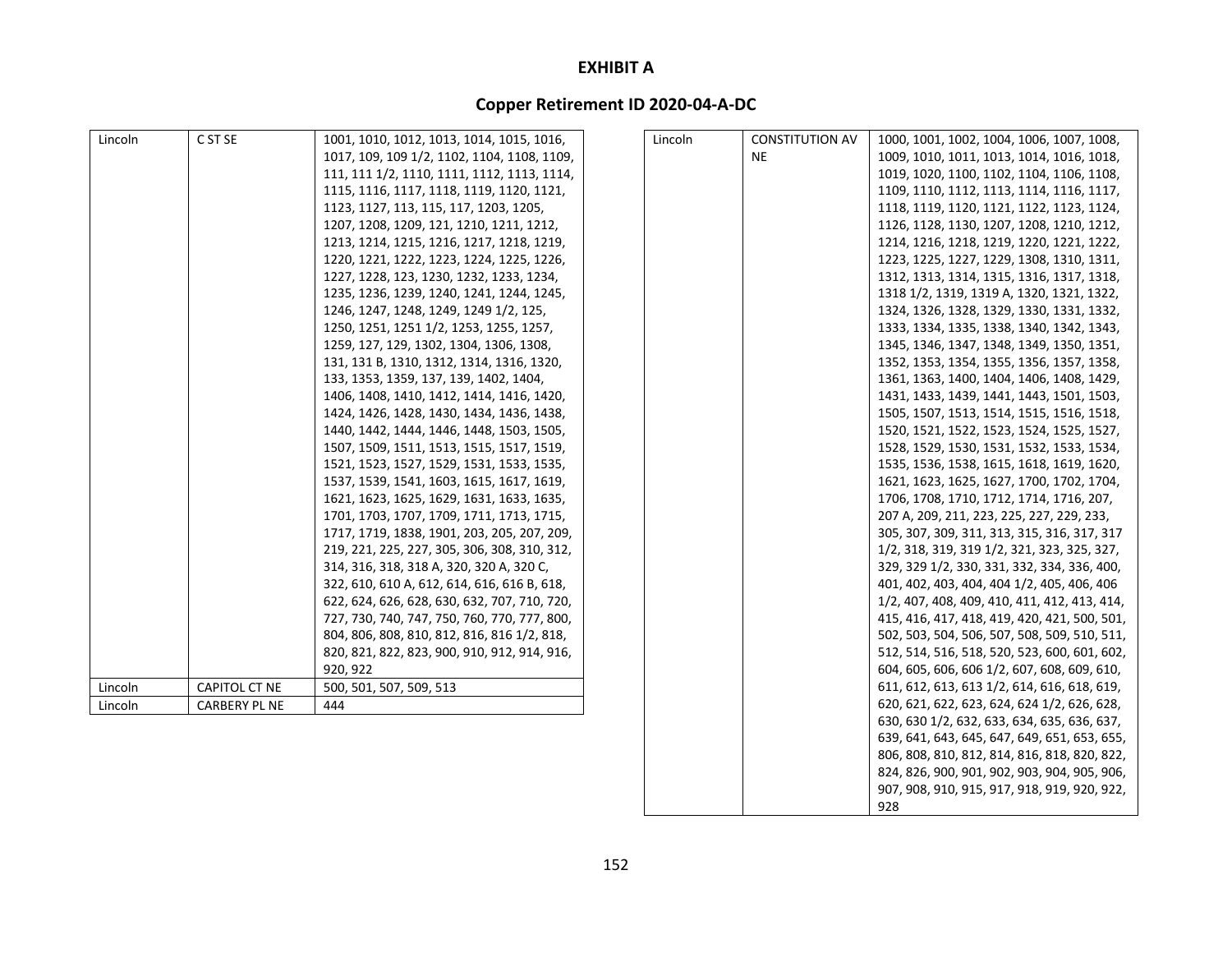| Lincoln | <b>CORBIN PL NE</b> | 1306, 1307, 1308, 1309, 1310, 1311, 1312,    |         |                      | 1360, 137, 138, 139, 140, 1401, 1408, 141,   |
|---------|---------------------|----------------------------------------------|---------|----------------------|----------------------------------------------|
|         |                     | 1314, 1315, 1316, 1317, 1318, 1319, 1320,    |         |                      | 1410, 1412, 1414, 1419, 142, 1421, 1423,     |
|         |                     | 1321, 1322, 1323, 1324, 1326, 1328, 1330,    |         |                      | 1425, 1427, 1429, 1431, 1433, 1435, 1437,    |
|         |                     | 1332, 1334, 1336, 1338                       |         |                      | 1439, 144, 1441, 145, 146, 147, 148, 149,    |
| Lincoln | D ST NE             | 1007, 1009, 1011, 1014, 1015, 1016, 1018,    |         |                      | 150, 1500, 1502, 1504, 1506, 1507, 1508,     |
|         |                     | 1026, 1028, 1030, 1032, 1101, 1103, 1105,    |         |                      | 1509, 151, 1510, 1511, 1512, 1513, 1514,     |
|         |                     | 1108, 1110, 1112, 1114, 1117, 1119, 1121,    |         |                      | 1515, 1516, 1517, 1518, 1519, 152, 1521,     |
|         |                     | 1123, 1125, 1125 1/2, 1131, 1133, 1200,      |         |                      | 1522, 1523, 1524, 1525, 1526, 1527, 1528,    |
|         |                     | 1201, 1203, 1205, 1206, 1207, 1208, 1209,    |         |                      | 1529, 1530, 1531, 1532, 1534, 1536, 1538,    |
|         |                     | 1210, 1211, 1212, 1213, 1214, 1216, 1217,    |         |                      | 154, 1540, 1542, 1544, 1546, 1602, 1603,     |
|         |                     | 1218, 1219, 1220, 1221, 1222, 1223, 1224,    |         |                      | 1604, 1605, 1606, 1607, 1608, 1609, 1610,    |
|         |                     | 1226, 1228, 1229, 1230, 1231, 1232, 1233,    |         |                      | 1611, 1612, 1613, 1614, 1615, 1616, 1617,    |
|         |                     | 1234, 1235, 1237, 1238, 1239, 1240, 1241,    |         |                      | 1618, 1619, 1619 1/2, 1620, 1621, 1621       |
|         |                     | 1242, 1243, 1244, 1246, 1248, 1307, 1309,    |         |                      | 1/2, 1622, 1623, 1623 1/2, 1624, 1628,       |
|         |                     | 1311, 1313, 1315, 1317, 1319, 1321, 1323,    |         |                      | 1629, 1630, 1633, 1700, 1701, 1702, 1703,    |
|         |                     | 1325, 1327, 1329, 1331, 1332, 1333, 1334,    |         |                      | 1704, 1705, 1706, 1707, 1708, 1709, 1711,    |
|         |                     | 1335, 1336, 1337, 1338, 1340, 1342, 1344,    |         |                      | 1712, 1713, 1714, 1715, 1716, 1717, 1718,    |
|         |                     | 1346, 1348, 1350, 1352, 1354, 1389, 1391,    |         |                      | 1719, 1720, 1721, 1722, 1723, 1724, 1725,    |
|         |                     | 300, 302, 304, 306, 308, 310, 314, 316, 320, |         |                      | 1726, 1727, 1728, 1729, 1730, 1731, 1732,    |
|         |                     | 322, 322 A, 324, 328, 401, 403, 405, 407,    |         |                      | 1733, 1734, 1735, 1736, 1737, 1738, 1739,    |
|         |                     | 408, 409, 410, 411, 412, 413, 414, 415, 416, |         |                      | 1741, 1742, 1743, 1744, 1745, 1747, 1749,    |
|         |                     | 417, 418, 419, 420, 501, 502, 504, 506, 508, |         |                      | 1800, 1801, 1803, 1804, 1805, 1806, 1807,    |
|         |                     | 509, 510, 512, 514, 516, 518, 520, 522, 524, |         |                      | 1808, 1809, 1810, 1811, 1812, 1814, 1815,    |
|         |                     | 612, 614, 616, 618, 620, 622, 624, 626, 628, |         |                      | 1816, 1817, 1818, 1820, 208, 214, 500, 501,  |
|         |                     | 630, 632, 634, 636, 638, 640, 642, 644, 646, |         |                      | 501 1/2, 502, 503, 504, 506, 507, 508, 509,  |
|         |                     | 703, 705, 707, 709, 711, 713, 715, 721, 800, |         |                      | 510, 511, 512, 512 1/2, 513, 514, 516, 600,  |
|         |                     | 801, 802, 803, 804, 807, 808, 809, 810, 811, |         |                      | 601, 608, 612, 614, 616, 618, 620, 622, 624, |
|         |                     | 812, 813, 814, 816, 818, 819, 820, 822, 824, |         |                      | 626, 628, 630, 631, 632, 634, 635, 636, 638, |
|         |                     | 901, 906, 906 1/2, 910, 912, 914, 915, 916,  |         |                      | 639, 641, 643, 645, 705, 707, 709, 800, 802, |
|         |                     | 917, 920, 920 A                              |         |                      | 806, 808, 810, 820, 824, 826, 828, 830, 832, |
| Lincoln | D ST SE             | 1009, 1102, 1104, 1105, 1107, 1109, 1111,    |         |                      | 900, 902, 904, 915, 915 1/2                  |
|         |                     | 1112, 1113, 1114, 1116, 1118, 1119, 1119     | Lincoln | <b>DERBY LN SE</b>   | 1                                            |
|         |                     | 1/2, 1120, 1121, 1122, 1124, 1126, 119,      | Lincoln | <b>DUDDINGTON PL</b> | 101, 110, 111, 112, 114, 115, 116, 117, 118, |
|         |                     | 1202, 1202 1/2, 1204, 1208, 1216, 1218,      |         | <b>SE</b>            | 119, 120, 121, 122, 123, 124, 126, 127, 128, |
|         |                     | 1220, 123, 1232, 1234, 1236, 1238, 124,      |         |                      | 129, 130, 131, 132, 133, 134, 135, 136, 137, |
|         |                     | 1240, 1242, 1244, 125, 1250, 126, 127, 128,  |         |                      | 138, 139, 140, 141, 142, 143, 144, 145, 146, |
|         |                     | 129, 130, 1301, 1303, 1303 1/2, 1305, 1305   |         |                      | 147, 148, 149, 151, 152, 153, 154, 155, 156, |
|         |                     | 1/2, 1307, 1307 1/2, 1309, 1309 1/2, 131,    |         |                      | 157, 158, 159, 160, 161, 162, 163, 168, 170  |
|         |                     | 1310, 1311, 1312, 1313, 1314, 1315, 1316,    |         |                      |                                              |
|         |                     | 1317, 1318, 1319, 132, 1320, 1321, 1322,     |         |                      |                                              |
|         |                     | 1323, 1324, 1325, 1327, 133, 1331, 134,      |         |                      |                                              |
|         |                     | 135, 1350, 1352, 1354, 1356, 1358, 136,      |         |                      |                                              |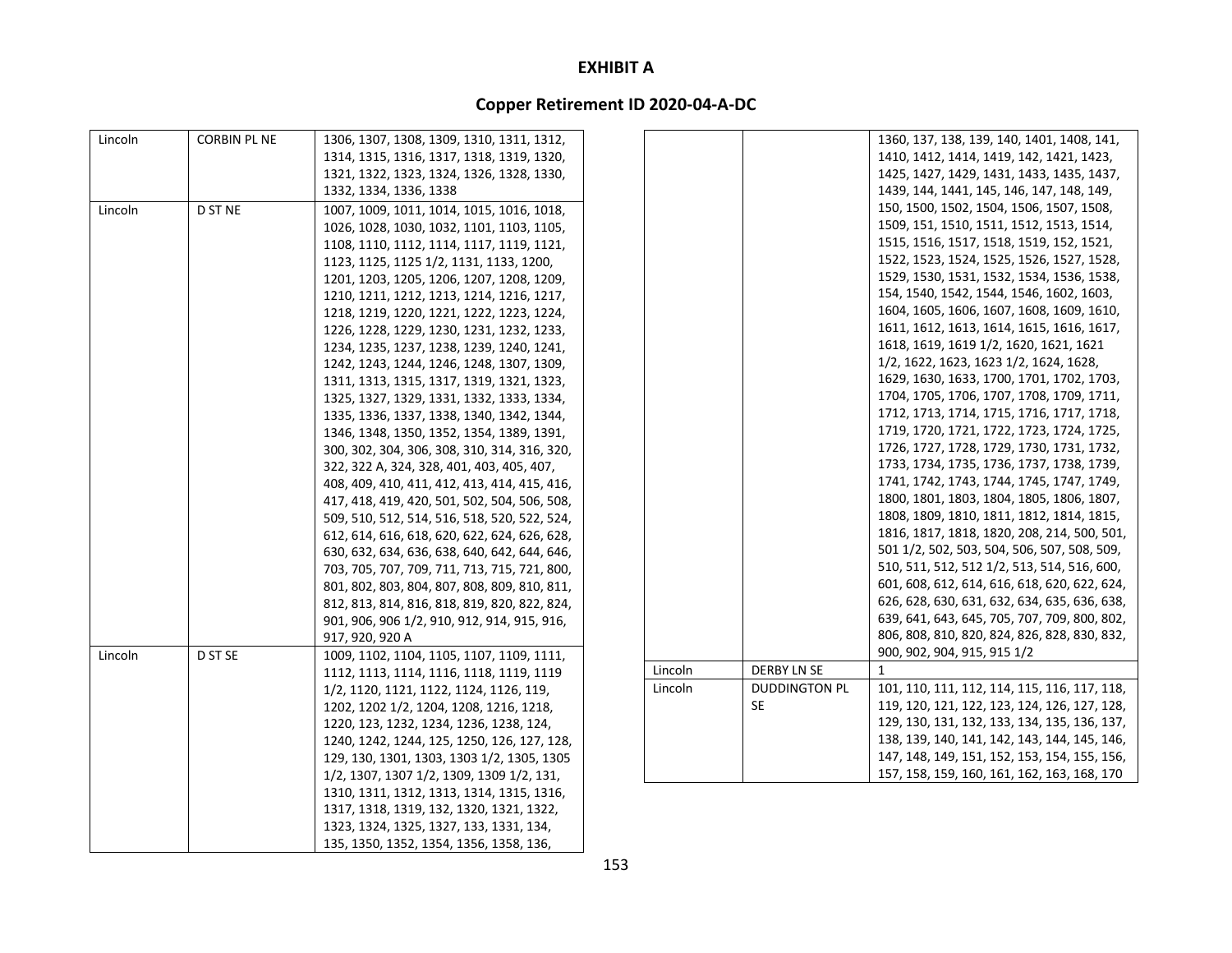| Lincoln | DUNCAN PL NE | 1211, 1211 1/2, 1213, 1214, 1215, 1216,      | 1241, 1243, 1245, 1247, 126, 127, 128, 129,  |
|---------|--------------|----------------------------------------------|----------------------------------------------|
|         |              | 1217, 1218, 1219, 1221, 1222, 1223, 1224,    | 130, 1307, 1309, 131, 1311, 132, 1323,       |
|         |              | 1225, 1226, 1227, 1228, 1229, 1230, 1231,    | 1324, 1326, 1327, 1328, 1329, 133, 1330,     |
|         |              | 1232, 1233, 1234, 1235, 1236, 1237, 1237     | 1331, 1332, 1333, 1334, 1335, 1336, 1337,    |
|         |              | 1/2, 1238, 1239, 1240, 1241, 1242, 1243,     | 1339, 134, 1340, 1349, 135, 1350, 1355,      |
|         |              | 1244, 1245, 1245 1/2, 1246                   | 1357, 136, 1361, 1363, 1365, 1367, 1369,     |
| Lincoln | DUVALL CT SE | 461, 471                                     | 137, 1371, 1373, 1375, 138, 139, 140, 1400,  |
| Lincoln | E ST NE      | 1001, 1003, 1005, 1007, 1009, 1011, 1013,    | 1403, 1404, 1405, 1406, 1407, 1408, 1409,    |
|         |              | 1017, 1019, 1021, 1100, 1101, 1102, 1104,    | 1410, 1411, 1412, 1413, 1414, 1415, 1417,    |
|         |              | 1106, 1108, 1110, 1112, 1114, 1116, 1124,    | 142, 143, 1434, 1436, 1438, 144, 1440,       |
|         |              | 1201, 1203, 1205, 1207, 1208, 1209, 1211,    | 1442, 1444, 1446, 1448, 145, 148, 149,       |
|         |              | 1212, 1213, 1214, 1215, 1216, 1217, 1218,    | 1501, 1502, 1503, 1504, 1505, 1506, 1507,    |
|         |              | 1223, 1225, 1227, 1229, 1231, 1232, 1233,    | 1508, 1509, 151, 1510, 1511, 1512, 1513,     |
|         |              | 1234, 1236, 1236 1/2, 1237, 1238, 1239,      | 1514, 1515, 1516, 1517, 1518, 1519, 1520,    |
|         |              | 1240, 1241, 1242, 1243, 1244, 1245, 1248,    | 1522, 1524, 1525, 1526, 1527, 1528, 1529     |
|         |              | 1250, 1252, 1301, 1303, 1305, 1307, 1309,    | A, 1529 B, 153, 1530, 1532, 1533, 1534,      |
|         |              | 1311, 1313, 1315, 1317, 1319, 1321, 1323,    | 1535, 1537, 1539, 1543, 155, 155 1/2, 1600,  |
|         |              | 1325, 1327, 1329, 1333, 204, 206, 208, 210,  | 1601, 1602, 1603, 1604, 1605, 1606, 1607,    |
|         |              | 212, 213 1/2, 213 A, 214, 215, 215 1/2, 216, | 1609, 1610, 1611, 1612, 1613, 1614, 1615,    |
|         |              | 219, 220, 221, 223, 224, 226, 227, 228, 229, | 1616, 1617, 1618, 1619, 1620, 1621, 1622,    |
|         |              | 230, 232, 234, 301, 302, 303, 304, 305, 306, | 1624, 1625, 1626, 1627, 1629, 1630, 1631,    |
|         |              | 307, 308, 309, 310, 311, 313, 315, 316, 317, | 1632, 1634, 1636, 1700, 1702, 1704, 1706,    |
|         |              | 318, 319, 320, 321, 322, 323, 324, 325, 326, | 1708, 1710, 1712, 1714, 1716, 1718, 1720,    |
|         |              | 328, 329, 330, 331, 333, 334, 334 1/2, 401,  | 1722, 201, 215, 217, 219, 221, 223, 225,     |
|         |              | 403, 405, 407, 409, 411, 413, 415, 417, 421, | 311, 313, 315, 317, 319, 321, 323, 325, 329, |
|         |              | 423, 500, 501, 502, 504, 507, 508, 509, 510, | 333, 501, 508, 510, 511, 512, 513, 514, 515, |
|         |              | 513, 514, 515, 516, 517, 518, 519, 521, 600, | 516, 517, 518, 600, 602, 603, 604, 605, 606, |
|         |              | 602, 604, 606, 608, 610, 611, 612, 613, 615, | 607, 608, 609, 612, 613, 614, 615, 616, 617, |
|         |              | 616, 617, 618, 619, 620, 621, 623, 625, 627, | 618, 620, 621, 623, 625, 626, 627, 629, 632, |
|         |              | 628, 629, 630, 631, 632, 633, 634, 635, 636, | 633, 635, 636, 637, 638, 639, 640, 641, 642, |
|         |              | 637, 638, 639, 640, 641, 642, 643, 645, 646, | 644, 645, 647, 648, 648 1/2, 649, 650, 651,  |
|         |              | 647, 648, 649, 650, 651, 652, 654, 656, 658, | 652, 654, 655, 657, 658, 660, 701, 717, 719, |
|         |              | 660, 662, 664, 666, 668, 700, 701, 702, 703, | 800, 804, 804 B, 806, 806 1/2, 807, 808,     |
|         |              | 704, 705, 706, 708, 709, 710, 711, 712, 713, | 809, 810, 811, 812, 812 B, 813, 814, 815,    |
|         |              | 714, 716, 720, 722, 800, 802, 804, 806, 808, | 816, 817, 819, 820, 821, 823, 825, 827, 903, |
|         |              | 810, 925, 927, 929                           | 907, 915, 917, 919, 921, 923                 |
| Lincoln | E ST SE      | 1000, 1001, 1003, 1005, 1007, 1009, 101,     |                                              |
|         |              | 1011, 1013, 1015, 1023, 103, 105, 109,       |                                              |
|         |              | 1102, 1104, 1106, 1108, 1110, 1112, 1114,    |                                              |
|         |              | 1116, 1118, 1120, 1122, 118, 120, 1209,      |                                              |
|         |              | 1211, 1213, 122, 1221, 1223, 1225, 1227,     |                                              |
|         |              | 1229, 123, 1231, 1233, 1235, 1237, 1239,     |                                              |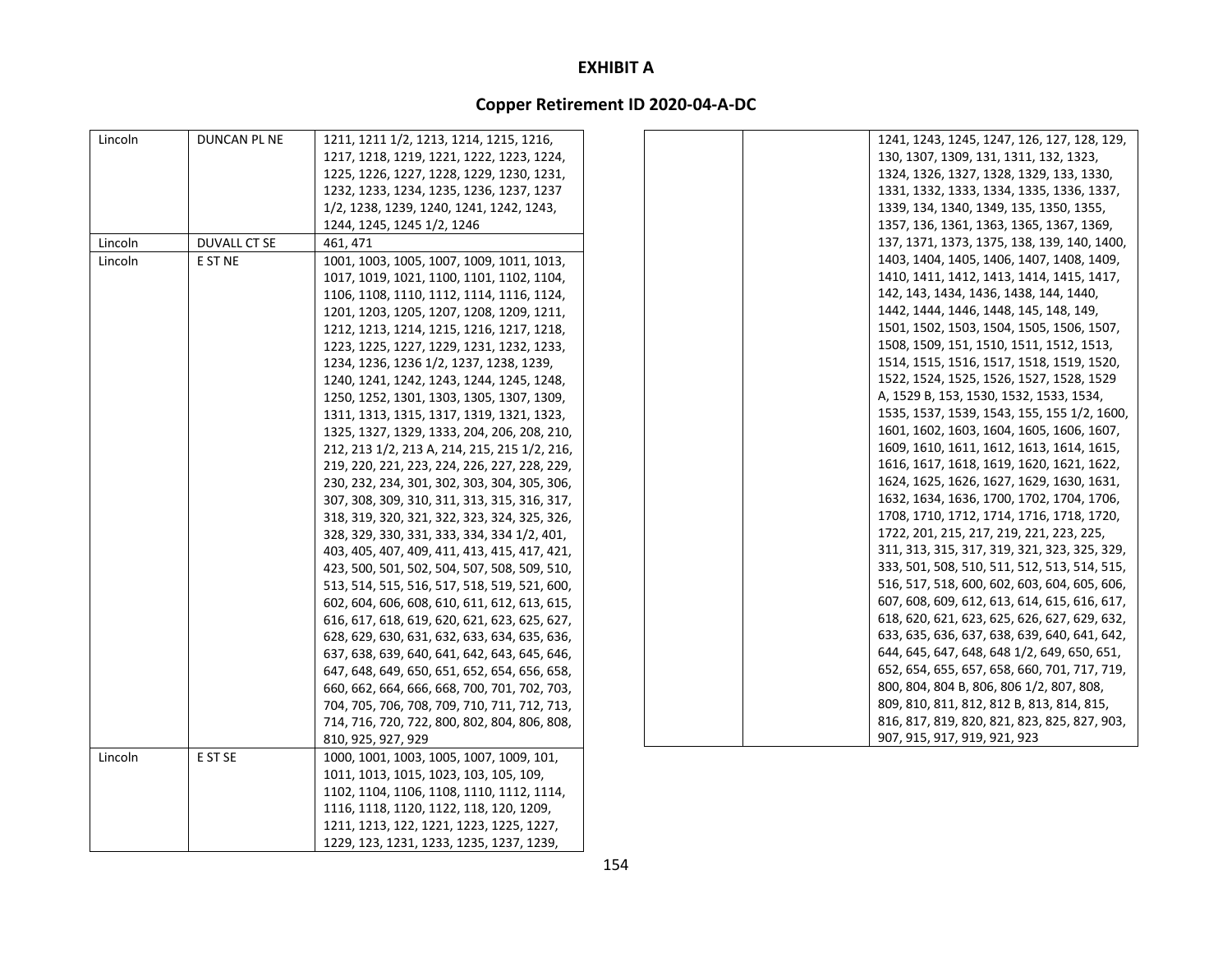# **Copper Retirement ID 2020‐04‐A‐DC**

| Lincoln | <b>EAST CAPITOL ST</b> | 1020, 1102, 1104, 1108, 1110, 1112, 1114,                                                    | Lincoln | F ST NE                 | 1001, 1002, 1003, 1005, 1006, 1007, 1008,                                                |
|---------|------------------------|----------------------------------------------------------------------------------------------|---------|-------------------------|------------------------------------------------------------------------------------------|
|         | <b>NE</b>              | 1116, 1118, 1120, 1122, 1126, 1206, 1208,                                                    |         |                         | 1010, 1012, 1014, 1016, 1018, 1020, 1116,                                                |
|         |                        | 1210, 1212, 1214, 1216, 1302, 1304, 1308,                                                    |         |                         | 1118, 1122, 1124, 1126, 1201, 1203, 1205,                                                |
|         |                        | 1312, 1314, 1316, 1324, 1328, 1330, 1332,                                                    |         |                         | 1207, 1209, 1211, 1213, 1215, 1217, 1219,                                                |
|         |                        |                                                                                              |         |                         |                                                                                          |
|         |                        | 1334, 1338, 1340, 1344, 1346, 1348, 1350,                                                    |         |                         | 1221, 1223, 1225, 1227, 1229, 1231, 1233,                                                |
|         |                        | 1354, 1356, 1360, 1362, 1364, 1366, 1368,<br>1370, 1372, 1374, 1376, 1378, 1380, 1382,       |         |                         | 1247, 1251, 1253, 1255, 1257, 1259, 202,<br>204, 205, 206, 207, 208, 209, 210, 211, 212, |
|         |                        | 1500, 1504, 1506, 1512, 1514, 1516, 1522,                                                    |         |                         | 213, 214, 215, 216, 217, 218, 219, 220, 221,                                             |
|         |                        |                                                                                              |         |                         |                                                                                          |
|         |                        | 1524, 1526, 1528, 1530, 1532, 1534, 1536,                                                    |         |                         | 222, 224, 225, 226, 227, 228, 229, 230, 231,                                             |
|         |                        | 1600, 1606, 1608, 1610, 1612, 1614, 1616,                                                    |         |                         | 232, 234, 236, 300, 300 1/2, 307, 308, 309,                                              |
|         |                        | 1636, 202, 204, 220, 222, 224, 226, 228,                                                     |         |                         | 310, 311, 312, 315, 317, 319, 320, 321, 323,                                             |
|         |                        | 230, 318, 320, 322, 322 1/2, 400, 404, 406,                                                  |         |                         | 324, 325, 326, 328, 329, 330, 331, 332, 333,                                             |
|         |                        | 408, 410, 412, 414, 416, 418, 420, 600, 604,                                                 |         |                         | 334, 335, 336, 337, 402, 404, 406, 408, 408                                              |
|         |                        | 606, 610, 612, 616, 620, 626, 628, 630, 634,                                                 |         |                         | 1/2, 412, 414, 416, 418, 420, 503, 504, 505,                                             |
|         |                        | 636, 638, 640, 642, 644, 646, 648, 650, 652,                                                 |         |                         | 506, 507, 508, 509, 510, 511, 512, 513, 514,                                             |
|         |                        | 654, 656, 700, 702, 704, 706, 708, 710, 712,<br>716, 720, 724, 800, 804, 808, 812, 822, 900, |         |                         | 515, 516, 516 1/2, 517, 518, 519, 520, 521,                                              |
|         |                        |                                                                                              |         |                         | 522, 523, 525, 527, 600, 601, 602, 603, 604,                                             |
|         |                        | 904, 906, 908, 910, 912, 914, 916, 918, 920,                                                 |         |                         | 606, 607, 608, 609, 610, 611, 612, 613, 614,                                             |
|         |                        | 922                                                                                          |         |                         | 615, 617, 619, 620, 621, 622, 623, 624, 625,                                             |
| Lincoln | <b>EAST CAPITOL ST</b> | 1107, 1111, 1113, 1115, 1117, 1119, 1121,                                                    |         |                         | 626, 627, 628, 629, 630, 631, 632, 633, 634,                                             |
|         | SE.                    | 1123, 1127, 1201, 1203, 1209, 1213, 1215,                                                    |         |                         | 635, 636, 637, 639, 641, 642, 643, 644, 645,                                             |
|         |                        | 1307, 1309, 1311, 1315, 1317, 1319, 1321,                                                    |         |                         | 646, 647, 648, 649, 650, 651, 652, 653, 654,                                             |
|         |                        | 1323, 1325, 1327, 1331, 1333, 1335, 1337,                                                    |         |                         | 655, 657, 658, 659, 659 B, 661, 663, 667,                                                |
|         |                        | 1339, 1349, 1351, 1353, 1405, 1407, 1409,                                                    |         |                         | 702, 704, 706, 708, 710, 711, 712, 713, 715,                                             |
|         |                        | 1413, 1415, 1417, 1419, 1421, 1423, 1427,                                                    |         |                         | 717, 718, 719, 720, 721, 722, 723, 724, 726,                                             |
|         |                        | 1429, 1431, 1433, 1435, 1437, 1439, 1441,                                                    |         |                         | 728, 800, 806, 807, 809, 810, 811, 812, 813,                                             |
|         |                        | 1443, 1445, 1447, 1519, 1521, 1523, 1525,                                                    |         |                         | 815, 817, 819, 825, 901, 903, 905, 907, 909,                                             |
|         |                        | 1527, 1529, 1531, 1533, 1601, 1603, 1605,                                                    |         |                         | 911, 915, 917, 919, 921                                                                  |
|         |                        | 1607, 1609, 1613, 1615, 1617, 1717, 1811,                                                    | Lincoln | F ST SE                 | 110, 112, 112 1/2, 114, 114 1/2, 116, 118,                                               |
|         |                        | 1813, 1815, 1815 1/2, 1817, 305, 307, 313,                                                   |         |                         | 118 1/2, 120, 122, 124, 124 1/2, 126, 128,                                               |
|         |                        | 317, 317 1/2, 319, 321 1/2, 323, 325, 327,                                                   |         |                         | 130, 132 B, 134, 136, 136 B, 138, 140, 142,                                              |
|         |                        | 329, 501, 505, 509, 511, 513, 515, 517, 519,                                                 |         |                         | 144, 144 1/2, 146, 148, 150, 152, 154, 156,                                              |
|         |                        | 623, 625, 627, 629, 631, 633, 637, 641, 641                                                  |         |                         | 158, 160 B, 198, 198 1/2, 198 B                                                          |
|         |                        | 1/2, 643, 701, 703, 705, 707, 711, 713, 715,                                                 | Lincoln | <b>F STREET TERR SE</b> | 512, 514, 528, 530, 532                                                                  |
|         |                        | 717, 721, 723, 725, 801, 803, 807, 809, 811,                                                 | Lincoln | <b>FLORIDA AV NE</b>    | 320, 350, 423, 505, 507, 509, 511, 513, 515,                                             |
|         |                        | 813, 815, 821, 901, 903, 907, 909, 915, 917,                                                 |         |                         | 517, 519, 521, 523, 617, 619, 633, 635, 701,                                             |
|         |                        | 921, 923                                                                                     |         |                         | 703, 705, 707, 709, 711, 713, 715, 717, 719,                                             |
|         |                        |                                                                                              |         |                         | 721, 723, 725, 821, 823, 825, 827, 829, 831,                                             |

Lincoln

Lincoln

 FREDERICK DOUGLAS CT NE

FREEDOM WAY SE

833, 835, 837, 839

1501, 1503, 1505, 1507, 1509, 1511

2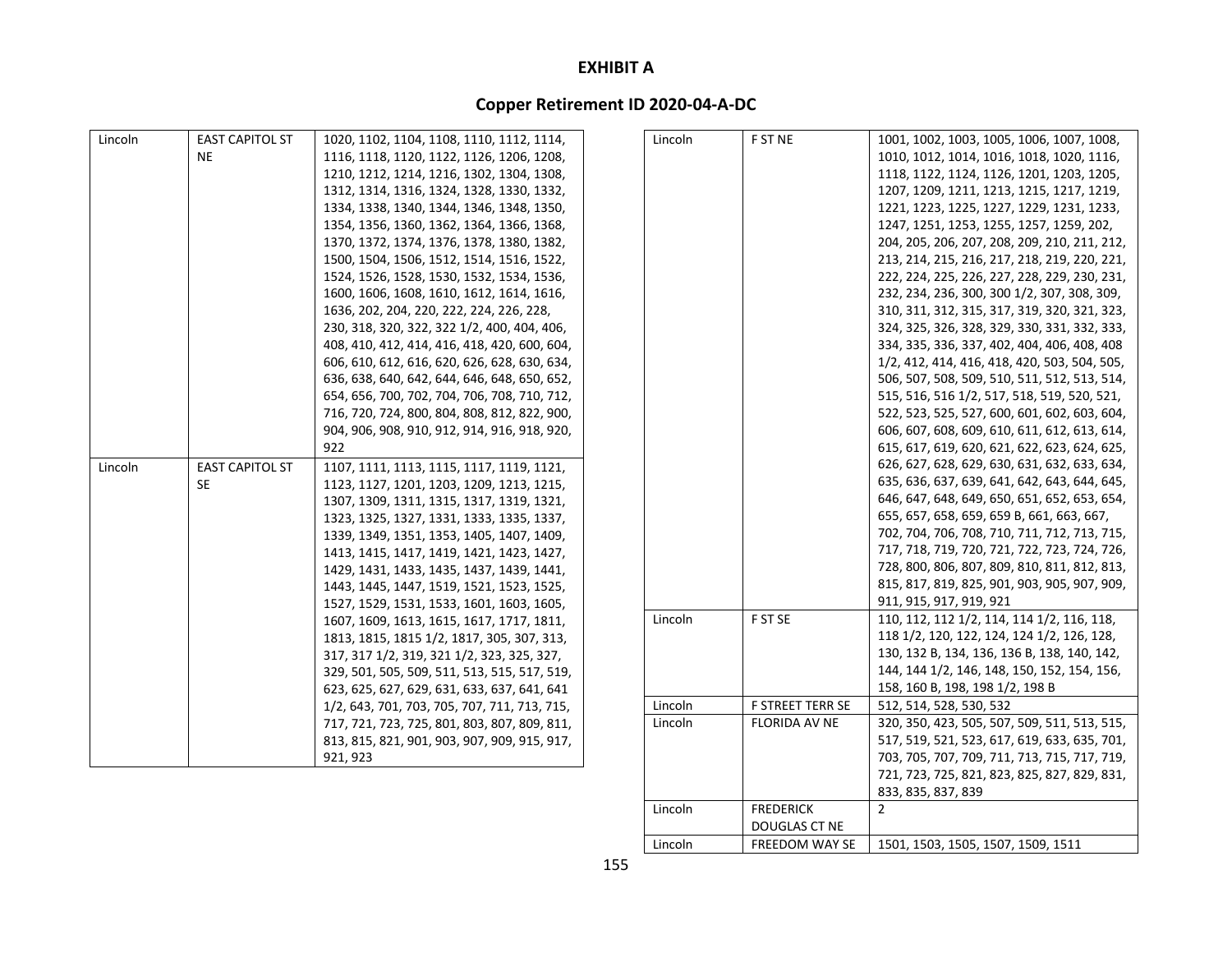| Lincoln | <b>G ST NE</b> | 1025, 1027, 1029, 1115, 1117, 1119, 1121,    | Lincoln | G ST SE               | 1000, 1002, 1004, 1006, 1010, 1014, 1016,    |
|---------|----------------|----------------------------------------------|---------|-----------------------|----------------------------------------------|
|         |                | 1125, 1127, 1129, 1131, 1133, 222, 224,      |         |                       | 1018, 1020, 1105, 1107, 1109, 1111, 1113,    |
|         |                | 226, 228, 230, 232, 234, 236, 238, 302, 304, |         |                       | 1114, 1115, 1116, 1117, 1118, 1119, 1122,    |
|         |                | 306, 308, 310, 312, 314, 316, 317, 318, 319, |         |                       | 1200, 1202, 1204, 1206, 1208, 1210, 1212,    |
|         |                | 320, 321, 322, 323, 324, 325, 326, 327, 328, |         |                       | 1214, 1218, 1220, 1320, 1322, 1324, 1326,    |
|         |                | 330, 335, 338, 400, 402, 403, 404, 405, 406, |         |                       | 1328, 1332, 1336, 1340, 1342, 1343, 1344,    |
|         |                | 407, 408, 409, 410, 411, 412, 413, 415, 416, |         |                       | 1345, 1346, 1347, 1348, 1349, 1350, 1351,    |
|         |                | 417, 419, 421, 500, 502, 503, 504, 505, 507, |         |                       | 1352, 1354, 1358, 1362, 1364, 1366, 1368,    |
|         |                | 508, 509, 510, 511, 512, 513, 514, 515, 516, |         |                       | 1370, 1372, 1374, 1408, 1410, 1412, 1414,    |
|         |                | 517, 518, 520, 600, 608, 610, 612, 614, 616, |         |                       | 1415, 1416, 1418, 1420, 1426, 1426 REAR,     |
|         |                | 618, 620, 622, 624, 626, 628, 630, 632, 638, |         |                       | 1428, 1430, 1432, 1432 1/2, 1434, 1440,      |
|         |                | 640, 642, 644, 646, 648, 650, 652, 654, 656, |         |                       | 1442, 1601, 1605, 1606, 1607, 1608, 1609,    |
|         |                | 658, 660, 662, 664, 666, 668, 702, 704, 708, |         |                       | 1610, 1611, 1612, 1613, 1614, 1615, 1616,    |
|         |                | 710, 711, 712, 714, 715, 716, 717, 718, 719, |         |                       | 1617, 1618, 1619, 1620, 1621, 1622, 1623,    |
|         |                | 720, 721, 722, 723, 724, 725, 726, 807, 809, |         |                       | 1624, 1625, 1626, 1627, 1628, 1629, 1630,    |
|         |                | 811, 813, 815                                |         |                       | 1631, 1632, 1634, 1638, 300, 302, 304, 306,  |
|         |                |                                              |         |                       | 308, 310, 312, 314, 314 1/2, 316, 318, 320,  |
|         |                |                                              |         |                       | 322, 326, 330, 332, 336, 400, 402, 404, 406, |
|         |                |                                              |         |                       | 408, 410, 412, 500, 501, 502, 503, 504, 505, |
|         |                |                                              |         |                       | 506, 507, 508, 512, 512 1/2, 514, 516, 518,  |
|         |                |                                              |         |                       | 518 1/2, 520, 520 1/2, 522, 600, 603, 604,   |
|         |                |                                              |         |                       | 605, 607, 608, 608 1/2, 609, 610, 611, 613,  |
|         |                |                                              |         |                       | 614, 615, 616, 617, 618, 619, 621, 629 1/2,  |
|         |                |                                              |         |                       | 631, 634, 635, 636, 637, 638, 639, 639 A,    |
|         |                |                                              |         |                       | 640, 641, 642, 642 A, 643, 644, 645, 646,    |
|         |                |                                              |         |                       | 648, 649, 651, 653, 701, 703, 705, 706, 707, |
|         |                |                                              |         |                       | 708, 709, 710, 711, 712, 713, 719, 800, 806, |
|         |                |                                              |         |                       | 810, 812, 814, 816, 818, 822, 903, 905, 906, |
|         |                |                                              |         |                       | 907, 908, 909, 910, 911, 912, 914, 915, 916, |
|         |                |                                              |         |                       | 917, 918, 919, 920, 921, 922, 923, 924, 925, |
|         |                |                                              |         |                       | 927                                          |
|         |                |                                              | Lincoln | <b>GESSFORD CT SE</b> | 1, 13, 15, 16, 17, 18, 19, 21, 3, 5, 7, 9    |
|         |                |                                              | Lincoln | <b>GROFF CT NE</b>    | 500, 501, 502, 503, 506, 512, 514, 516, 518, |
|         |                |                                              |         |                       | 520                                          |
|         |                |                                              | Lincoln | <b>GUETLER WAY SE</b> | 401, 403, 405, 407, 409, 411, 413, 415, 417, |
|         |                |                                              |         |                       | 419, 421                                     |
|         |                |                                              |         |                       |                                              |
|         |                |                                              |         |                       |                                              |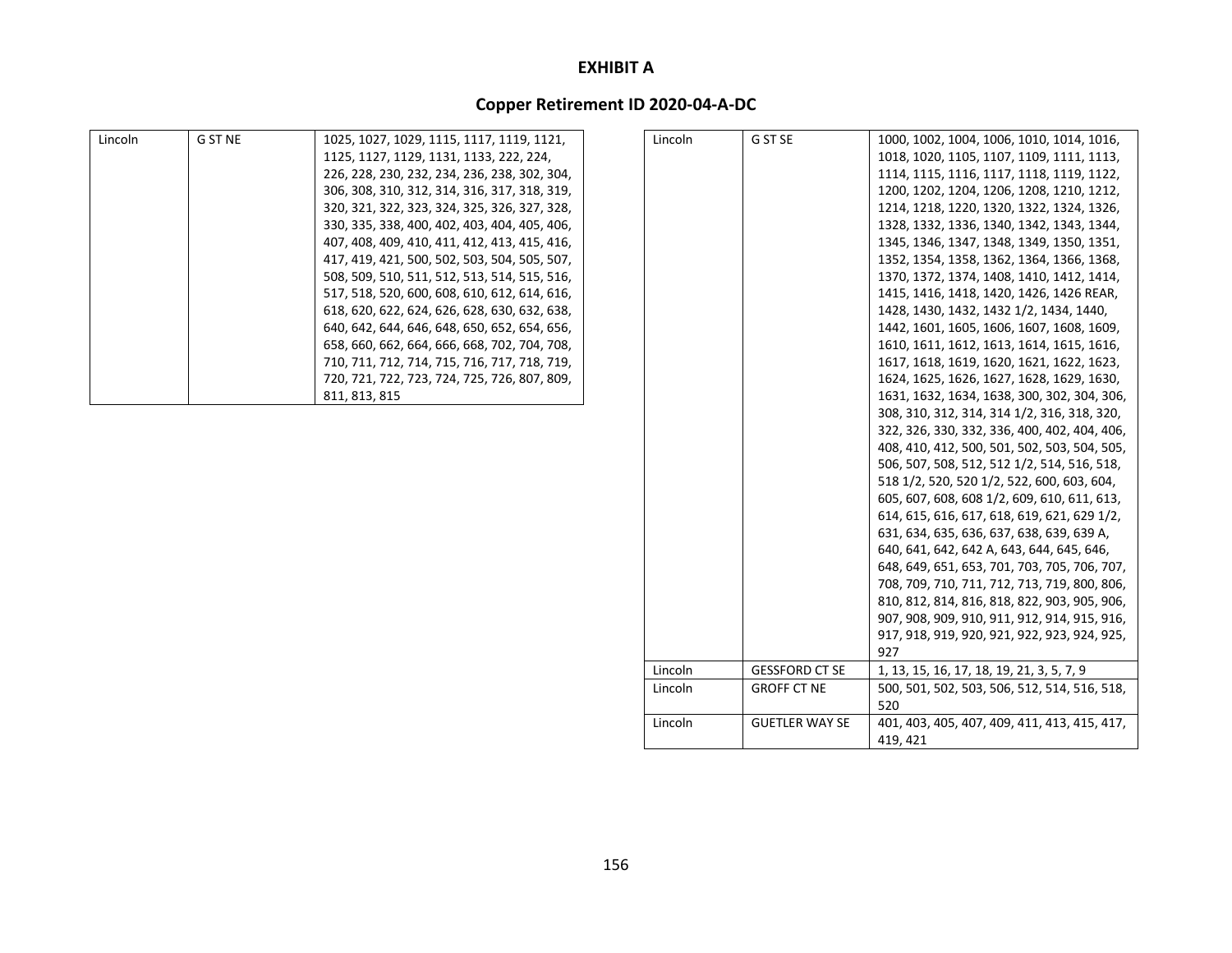| Lincoln | H ST NE | 301, 315, 331, 333, 337, 360, 380, 400, 402, | Lincoln | <b>INDEPENDENCE AV</b> | 1000, 1002, 1004, 1006, 1008, 1009, 1010,    |
|---------|---------|----------------------------------------------|---------|------------------------|----------------------------------------------|
|         |         | 403, 405, 407, 409, 410, 411, 413, 414, 415, |         | <b>SE</b>              | 1011, 1012, 1013, 1014, 1015, 1016, 1017,    |
|         |         | 416, 417, 418, 421, 500, 501, 502, 504, 506, |         |                        | 1018, 1019, 1021, 1025, 1027, 1107, 1111,    |
|         |         | 508, 510, 512, 514, 516, 517, 519, 523, 526, |         |                        | 1113, 1115, 1117, 1119, 1121, 1123, 1127,    |
|         |         | 644, 646, 648, 650, 652, 654, 701, 703, 705, |         |                        | 1209, 1210, 1211, 1212, 1214, 1215, 1216,    |
|         |         | 709, 711, 775, 777, 822, 901, 906, 908, 910, |         |                        | 1217, 1218, 1219, 1220, 1222, 1223, 1224,    |
|         |         | 914, 916, 918, 924                           |         |                        | 1225, 1226, 1227, 1228, 1230, 1231, 1233,    |
| Lincoln | H ST SE | 1600, 1601, 1602, 1603, 1604, 1605, 1606,    |         |                        | 1235, 1236, 1237, 1239, 1241, 1245, 1249,    |
|         |         | 1607, 1608, 1609, 1610, 1611, 1612, 1613,    |         |                        | 1303, 1305, 1307, 1309, 1311, 1312, 1312     |
|         |         | 1614, 1615, 1616, 1617, 1618, 1619, 1621,    |         |                        | A, 1314, 1316, 1318, 1320, 1322 1/2, 1323,   |
|         |         | 1622, 1623, 1624, 1625, 1626                 |         |                        | 1324, 1326, 1328, 1330, 1332, 1334, 1336,    |
| Lincoln | I ST NE | 208, 210, 211, 220, 307, 309, 311, 313, 315, |         |                        | 1338, 1340, 1342, 1344, 1348, 1352, 1354,    |
|         |         | 317, 318, 319, 321, 323, 327, 409, 411, 412, |         |                        | 1356, 1358, 1362, 1364, 1366, 1401, 1403,    |
|         |         | 413, 415, 416, 417, 501, 503, 505, 507, 509, |         |                        | 1426, 1428, 1430, 1432, 1434, 1436, 1440,    |
|         |         | 600, 604, 608, 614, 618, 620, 622, 624, 626, |         |                        | 1442, 1444, 1500, 1511, 1513, 1515, 1517,    |
|         |         | 628, 630, 632, 636, 638, 640, 642, 644, 646, |         |                        | 1519, 1521, 1523, 1525, 1527, 1530, 1531,    |
|         |         | 648, 650, 700, 701, 709, 711, 712, 714, 715, |         |                        | 1534, 1611, 1615, 1617, 1619, 1621, 1623,    |
|         |         | 716, 718, 800, 802, 804, 806, 808, 810, 812, |         |                        | 1625, 1626, 1628, 1631, 1633, 1636, 1638,    |
|         |         | 813, 814, 815, 816, 817, 818, 819, 819 1/2,  |         |                        | 1640, 1642, 1644, 1700, 1701, 1702, 1703,    |
|         |         | 820, 821, 822, 824, 909, 911, 913, 917, 919  |         |                        | 1704, 1705, 1706, 1707, 1709, 1711, 1712,    |
| Lincoln | I ST SE | 1003, 1005, 1007, 1009, 1011, 1011 B,        |         |                        | 1713, 1714, 1715, 1716, 1717, 1718, 1719,    |
|         |         | 1013, 1017, 1106, 1108, 1110, 1112, 1113,    |         |                        | 1720, 1721, 1722, 1723, 1724, 1725, 1726,    |
|         |         | 1114, 1115, 1116, 1118, 1120, 1122, 1124,    |         |                        | 1727, 1728, 1729, 1730, 1731, 1732, 1733,    |
|         |         | 1126, 1127, 1203, 1205, 1207, 1209, 1211,    |         |                        | 1734, 1735, 1736, 1737, 1739, 1741, 1743,    |
|         |         | 1215, 1217, 1219, 1221, 1223, 1225, 1227,    |         |                        | 1744, 1801, 1803, 1804, 1805, 1807, 1809,    |
|         |         | 401, 409, 411, 413, 415, 417, 419, 421, 702, |         |                        | 1810, 1811, 1812, 1813, 1814, 1815, 1816,    |
|         |         | 704, 708, 710, 712, 714, 716, 718, 720, 722, |         |                        | 1817, 1819, 1820, 1821, 1823, 1825, 1826,    |
|         |         | 724, 726, 900, 900 1/2, 902, 904, 906, 908,  |         |                        | 1827, 1829, 1830, 1831, 1832, 1833, 1834,    |
|         |         | 910, 912, 914, 916, 918, 920, 922            |         |                        | 1835, 1836, 1837, 1839, 1841, 1843, 1844,    |
|         |         |                                              |         |                        | 1845, 308, 312, 314, 318, 320, 322, 324,     |
|         |         |                                              |         |                        | 326, 400, 402, 404, 412, 418, 420, 422, 504, |
|         |         |                                              |         |                        | 506, 508, 510, 512, 514, 600, 602, 604, 606, |
|         |         |                                              |         |                        | 608, 610, 612, 614, 616, 630, 632, 634, 636, |
|         |         |                                              |         |                        | 642, 646, 648, 652, 654, 656, 658, 660, 662, |
|         |         |                                              |         |                        | 664, 801, 803, 805, 807, 809, 811, 813, 815, |
|         |         |                                              |         |                        | 817, 819, 821, 823, 901, 903, 904, 905, 906, |
|         |         |                                              |         |                        | 908, 910, 911, 914, 918, 920                 |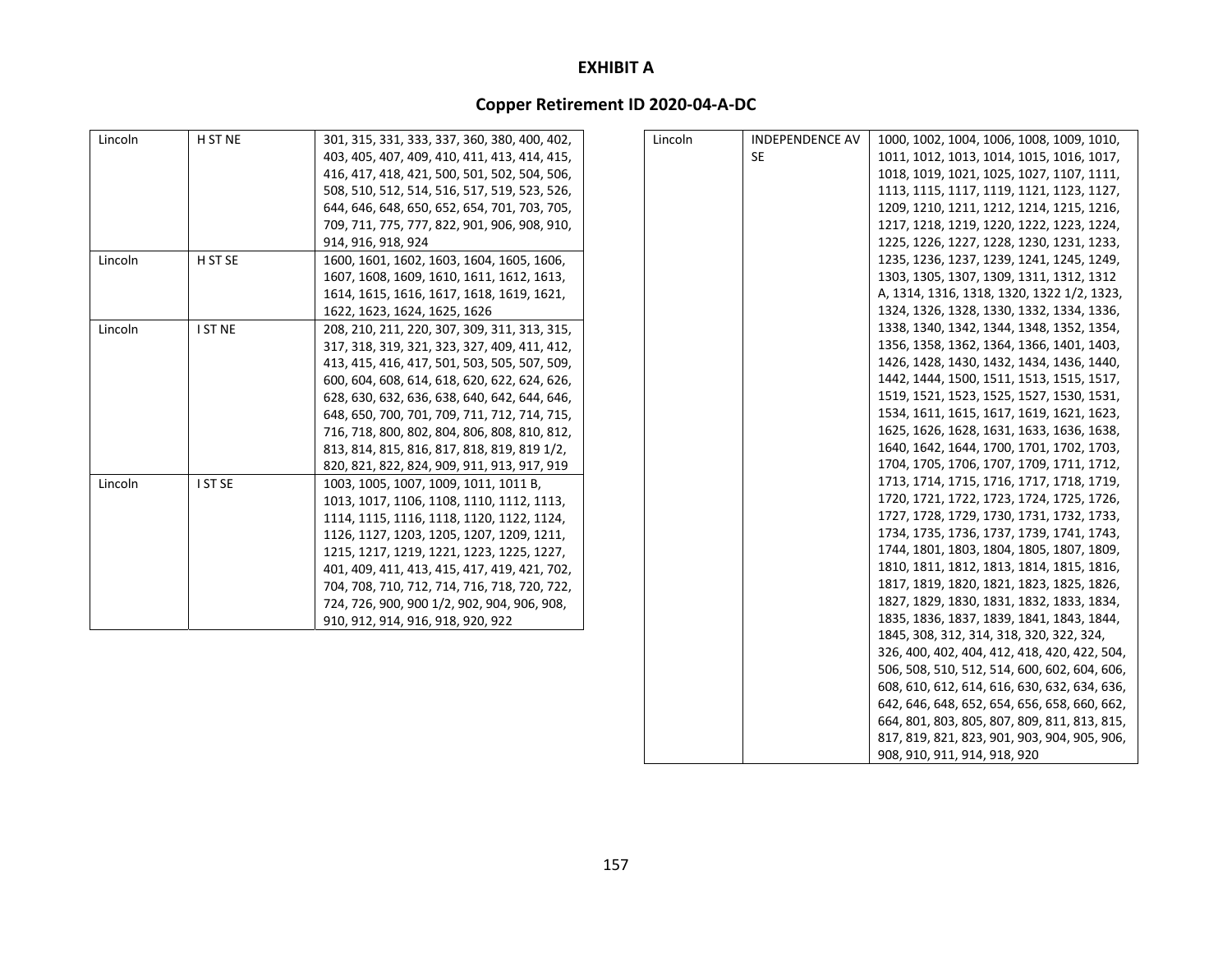| Lincoln | <b>IVES PL SE</b>    | 1329, 1331, 1333, 1335, 1337, 1339, 1341,<br>1343, 1347, 1349, 1351, 1353, 1355, 1357,<br>1359, 1361, 1415, 1417, 1419, 1420, 1421,<br>1422, 1423, 1424, 1425, 1426, 1427, 1429,<br>1430, 1431, 1433, 1435, 1436, 1437, 1439,<br>1440, 1441, 1442                                                                                                                                                                                                                                                                                                                                                                                                                                                                                                                                                        |
|---------|----------------------|----------------------------------------------------------------------------------------------------------------------------------------------------------------------------------------------------------------------------------------------------------------------------------------------------------------------------------------------------------------------------------------------------------------------------------------------------------------------------------------------------------------------------------------------------------------------------------------------------------------------------------------------------------------------------------------------------------------------------------------------------------------------------------------------------------|
| Lincoln | <b>JUSTICE CT NE</b> | 234                                                                                                                                                                                                                                                                                                                                                                                                                                                                                                                                                                                                                                                                                                                                                                                                      |
| Lincoln | <b>K ST NE</b>       | 200, 203, 205, 207, 209, 211, 213, 215, 217,<br>219, 221, 223, 227, 229, 231, 233, 235, 237,<br>239, 241, 301, 303, 305, 306, 307, 308, 309,<br>310, 310 A, 312, 313, 314, 315, 316, 317,<br>319, 320, 321, 325, 327, 329, 331, 333, 335,<br>337, 400, 401, 402, 403, 404, 405, 406, 407,<br>408, 410, 411, 412, 413, 414, 415, 416, 417,<br>418, 419, 420, 421, 423, 425, 426, 505, 507,<br>509, 511, 514, 515, 516, 517, 518, 518 1/2,<br>519, 520, 521, 522, 522 1/2, 523, 601, 603,<br>605, 607, 609, 611, 613, 615, 617, 619, 621,<br>623, 631, 635, 637, 639, 641, 643, 645, 647,<br>649, 653, 655, 657, 659, 661, 663, 700, 702,<br>704, 706, 708, 710, 715, 716, 717, 718, 719,<br>720, 721, 722, 723, 725, 727, 729, 800, 802,<br>804, 806, 807, 808, 810, 811, 812, 814, 815,<br>818, 820, 822 |

| Lincoln | K ST SE               | 1100, 1104, 1106, 1110 A, 1112, 1114,        |
|---------|-----------------------|----------------------------------------------|
|         |                       | 1116, 1118, 1120, 1122, 1124, 1126, 1128,    |
|         |                       | 1130, 1227, 1229, 1231, 1233, 1235, 1237,    |
|         |                       | 1238, 1239, 1240, 1242, 1243, 1244, 1245,    |
|         |                       | 1246, 1247, 1249, 1251, 1253, 1255, 1259,    |
|         |                       | 1300, 1309, 1310, 1311, 1313, 1315, 1320,    |
|         |                       | 1328, 1329, 1330, 1334, 1336, 1338, 1340,    |
|         |                       | 1341, 1342, 1345, 1346, 1347, 1348, 1349,    |
|         |                       | 1350, 1351, 1352, 1353, 1354, 1356, 1358,    |
|         |                       | 1360, 1361, 1362, 1371, 1373, 1374, 1375,    |
|         |                       | 1376, 1377, 1378, 1382, 1401, 1403, 1405,    |
|         |                       | 1407, 1409, 1411, 1412, 1413, 1414, 1415,    |
|         |                       | 1416, 1417, 1418, 1419, 1420, 1421, 1423,    |
|         |                       | 1424, 1425, 1426, 1427, 1428, 1429, 1430,    |
|         |                       | 1432, 1433, 1434, 1436, 1438, 1503, 1505,    |
|         |                       | 1507, 1509, 1511, 1513, 1515, 1517, 1519,    |
|         |                       | 1521, 1523, 1525, 1527, 1529, 1531, 1533,    |
|         |                       | 1535, 1537, 401, 403, 405, 407, 408, 409,    |
|         |                       | 410, 411, 412, 413, 414, 415, 416, 417, 418, |
|         |                       | 419                                          |
| Lincoln | <b>KENTUCKY AV SE</b> | 103, 105, 107, 109, 112, 114, 115, 117, 118, |
|         |                       | 119, 120, 121, 122, 124, 125, 126, 127, 128, |
|         |                       | 129, 130, 131, 132, 133, 134, 135, 136, 138, |
|         |                       | 140, 140 A, 141, 142, 147, 149, 153, 155,    |
|         |                       | 157, 159, 161, 202, 204, 206, 208, 210, 212, |
|         |                       | 214, 218, 222, 226, 230, 232, 234, 236, 238, |
|         |                       | 240, 242, 253, 255, 257, 258, 259, 260, 261, |
|         |                       | 262, 263, 265, 300, 301, 302, 303, 304, 305, |
|         |                       | 306, 307, 308, 309, 310, 311, 314, 315, 316, |
|         |                       | 317, 318, 319, 320, 321, 322, 323, 324, 325, |
|         |                       | 326, 327, 328, 329, 331, 335, 337, 339, 341, |
|         |                       | 343, 345, 347, 349, 401, 403, 404, 405, 406, |
|         |                       | 407, 408, 409, 410, 411, 412, 413, 414, 415, |
|         |                       | 416, 417, 418, 420, 422, 424, 426, 428, 430, |
|         |                       | 432, 434, 436, 438, 440, 442, 444, 446, 448, |
|         |                       | 450, 501, 503, 505, 507, 509, 510, 511, 513, |
|         |                       | 515, 517, 523, 527, 537, 539, 541, 543, 701, |
|         |                       | 703, 705, 707, 709, 713, 715, 717, 719, 721, |
|         |                       | 723, 725, 727, 731, 733, 735, 737, 739, 741, |
|         |                       | 743, 745, 747, 801, 803, 805, 807, 809, 810, |
|         |                       | 811, 812, 813, 815, 816, 817, 818, 819, 821, |
|         |                       | 822, 823, 824, 825, 827, 829, 831, 833       |
|         |                       |                                              |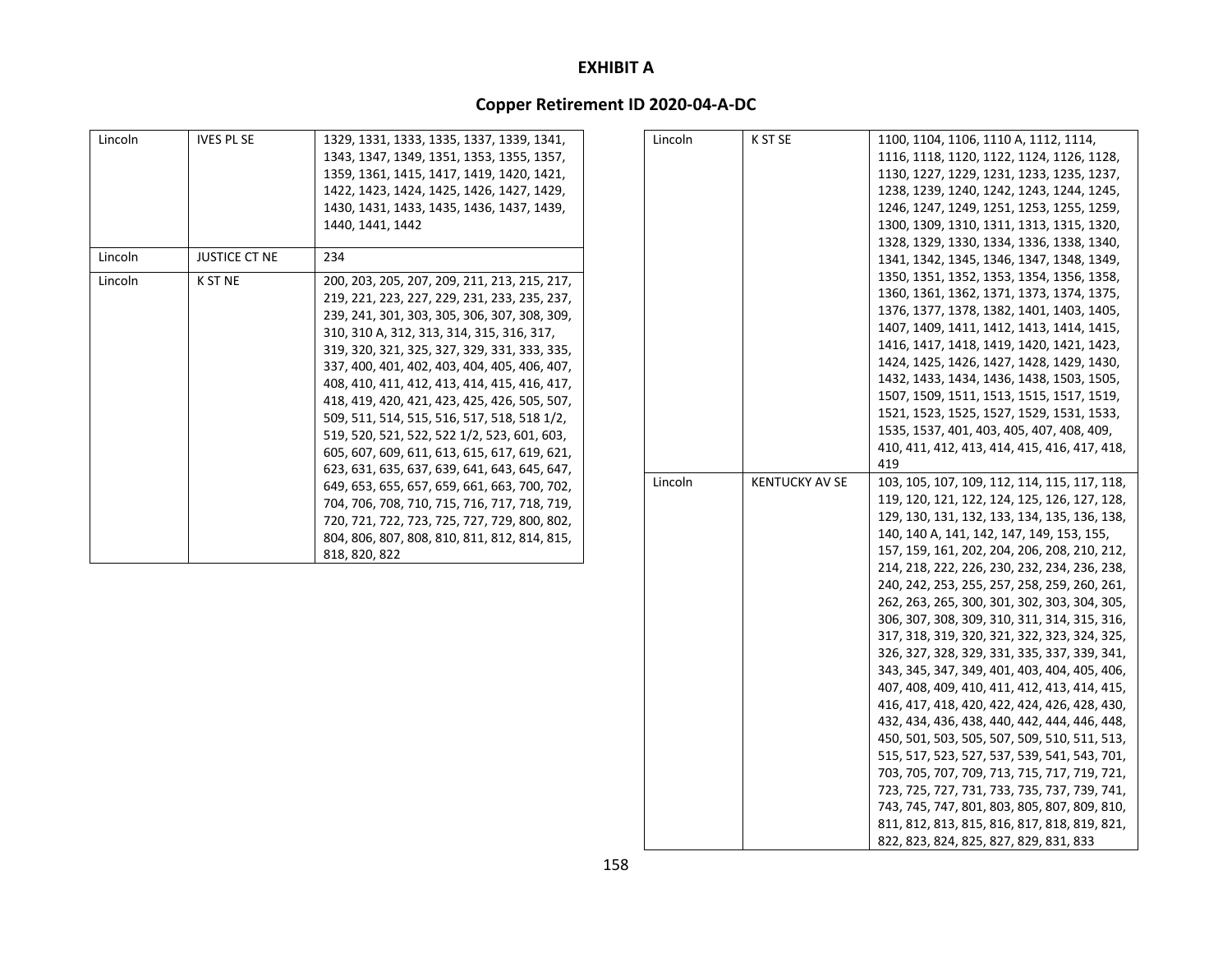| Lincoln | L ST NE                | 315, 317, 319, 321, 323, 325, 327, 329, 331, |
|---------|------------------------|----------------------------------------------|
|         |                        | 333, 335, 500, 501, 502, 504, 505, 506, 508, |
|         |                        | 510, 512, 514, 516, 518, 520, 601, 603, 604, |
|         |                        | 605, 606, 607, 608, 609, 610, 611, 611 1/2,  |
|         |                        | 612, 613, 613 1/2, 615, 616, 617 1/2, 618,   |
|         |                        | 619, 620, 621, 622, 623, 624, 625, 626, 627, |
|         |                        | 628, 629, 630, 631, 632, 633, 634, 635, 636, |
|         |                        | 637, 638, 639, 640, 641, 642, 644, 645, 646, |
|         |                        | 647, 648, 650, 652, 654, 656, 658, 712, 714, |
|         |                        | 716, 717, 718, 719, 720, 721, 722, 723, 725, |
|         |                        | 727, 800, 802, 804, 808, 809, 810, 811, 812, |
|         |                        | 813, 814, 815, 817, 818, 819, 820, 821, 822, |
|         |                        | 823, 824, 825, 826, 827, 829, 831, 833       |
| Lincoln | L ST SE                | 1302, 1304, 1306, 1308, 1310, 1312, 1314,    |
|         |                        | 1316, 1318, 1320, 1322, 1324, 1326, 1328,    |
|         |                        | 1330, 1332, 1340, 1342, 1344, 1346, 1350,    |
|         |                        | 1352, 1354, 1356, 1360, 1362, 1364, 1366,    |
|         |                        | 1368, 1428, 400, 401, 403, 404, 405, 406,    |
|         |                        | 407, 408, 409, 410, 411, 412, 413, 414, 415, |
|         |                        | 416, 417, 418, 419, 421, 423, 601            |
| Lincoln | <b>LEXINGTON PL NE</b> | 611, 613, 614, 615, 616, 617, 618, 619, 620, |
|         |                        | 621, 622, 623, 624, 625, 626, 627, 629, 630, |
|         |                        | 631, 632, 633, 634, 635, 636, 637, 639, 640, |
|         |                        | 641, 642, 643, 644, 645, 646, 647, 648, 649, |
|         |                        | 650, 651                                     |
| Lincoln | <b>LIBRARY CT SE</b>   | 2, 3, 4, 6                                   |
| Lincoln | M ST NE                | 307, 400, 401, 402, 403, 404, 405, 406, 407, |
|         |                        | 408, 409, 411, 413, 414, 415, 417, 419, 421, |
|         |                        | 423, 425, 501, 503, 504, 505, 506, 507, 508, |
|         |                        | 509, 512 1/2, 513, 514, 515, 516, 519, 520,  |
|         |                        | 521, 523, 605, 606, 610, 611, 612, 614, 615, |
|         |                        | 616, 617, 619, 621, 623, 625, 627, 629, 631, |
|         |                        | 633, 635, 637, 639, 641                      |

| Lincoln | <b>MARYLAND AV NE</b> | 1004, 1006, 1007, 1008, 1010, 1011, 1013,    |
|---------|-----------------------|----------------------------------------------|
|         |                       | 1015, 1017, 1101, 1103, 1105, 1107, 1109,    |
|         |                       | 1111, 1113, 1115, 1115 A, 1127, 1128,        |
|         |                       | 1219, 1223, 203, 218, 220, 302, 304, 308,    |
|         |                       | 310, 314, 316, 318, 318 1/2, 320, 321, 322,  |
|         |                       | 323, 324, 325, 327, 328, 329, 330, 331, 332, |
|         |                       | 333, 334, 335, 336, 336 1/2, 338, 609, 611,  |
|         |                       | 615, 617, 619, 621, 623, 625, 627, 631, 633, |
|         |                       | 635, 637, 639, 641, 643, 645, 649, 651, 653, |
|         |                       | 655, 658, 659, 660, 661, 662, 663, 664, 666, |
|         |                       | 668, 670, 670 1/2, 672, 702, 704, 706, 708,  |
|         |                       | 710, 716, 718, 720, 722, 724, 726, 728, 730, |
|         |                       | 732, 803, 805, 807, 809, 811, 813, 900, 902, |
|         |                       | 904, 910, 911, 912, 913, 914, 915, 916, 917, |
|         |                       | 919, 920, 924, 926, 928                      |
| Lincoln | <b>MASSACHUSETTS</b>  | 1000, 1002, 1006, 1010, 1012, 1012 1/2,      |
|         | AV NE                 | 1014, 1016, 1018, 1020, 1023, 200, 233,      |
|         |                       | 235, 237, 239, 241, 301, 303, 305, 307, 309, |
|         |                       | 311, 313, 603, 605, 605 B, 607, 609, 611,    |
|         |                       | 614, 616, 617, 619, 620, 622, 625, 626, 627, |
|         |                       | 628, 629, 630, 631, 632, 633, 635, 636, 637, |
|         |                       | 638, 639, 640, 641, 643, 645, 647, 648, 649, |
|         |                       | 654, 656, 658, 701, 703, 707, 711, 715, 717, |
|         |                       | 721, 723, 725, 727, 729, 802, 804, 806, 808, |
|         |                       | 810, 812, 812 1/2, 814, 900, 902, 903, 904,  |
|         |                       | 905, 906, 908, 910, 911, 912, 913, 915       |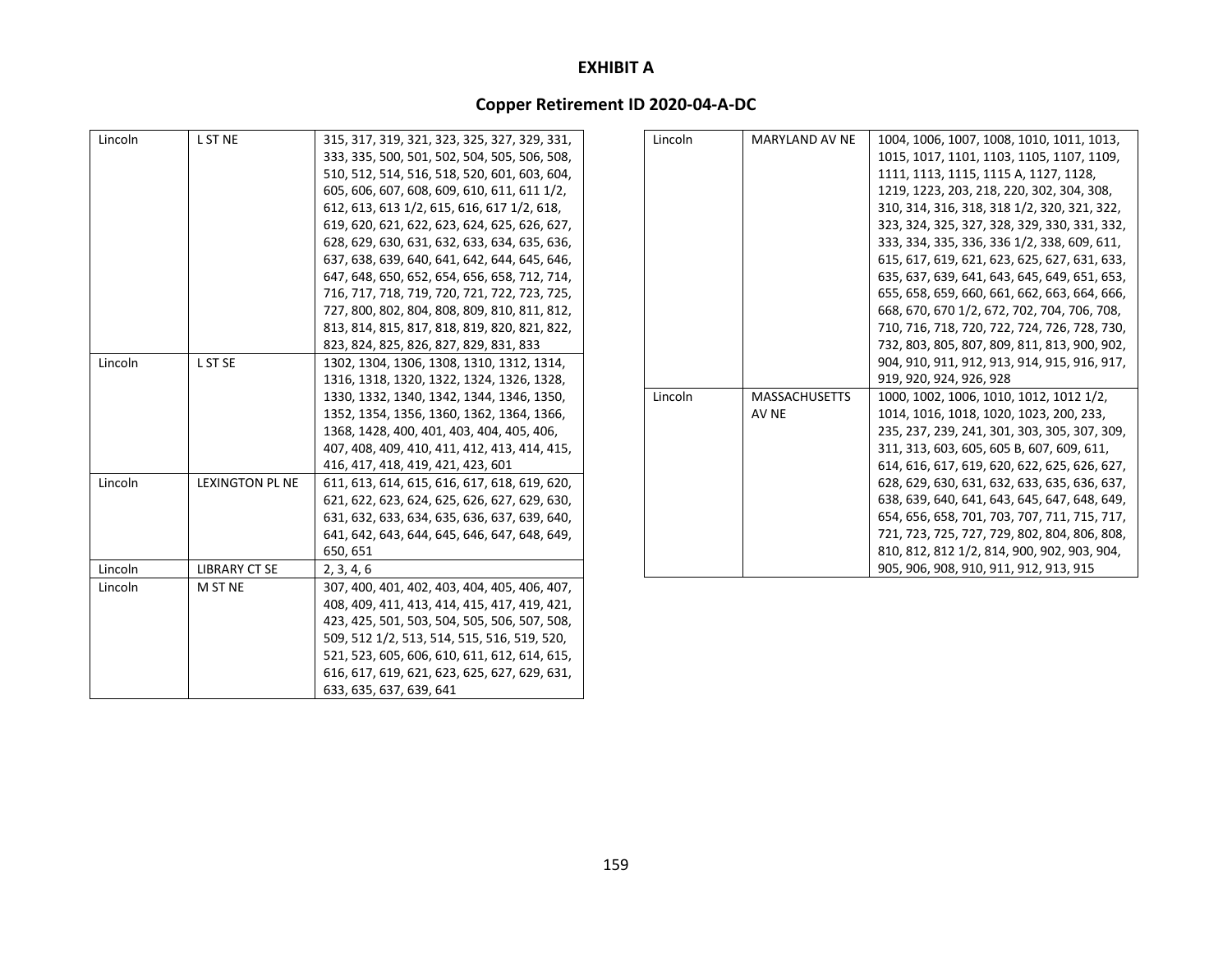# **Copper Retirement ID 2020‐04‐A‐DC**

| Lincoln | <b>MASSACHUSETTS</b> | 1217, 1221, 1223, 1225, 1227, 1229, 1231,    | Lincoln | <b>NORTH CAROLINA</b> | 1218, 1220, 1222, 1224, 1226, 1228, 1230,    |
|---------|----------------------|----------------------------------------------|---------|-----------------------|----------------------------------------------|
|         | AV SE                | 1233, 1302, 1304, 1306, 1308, 1310, 1312,    |         | AV NE                 | 1232, 1234, 1301, 1306, 1308, 1309, 1310,    |
|         |                      | 1314, 1315, 1316, 1317, 1318, 1319, 1320,    |         |                       | 1311, 1312, 1313, 1314, 1315, 1316, 1317,    |
|         |                      | 1321, 1322, 1323, 1324, 1325, 1326, 1327,    |         |                       | 1318, 1319, 1320, 1321, 1322, 1323, 1324,    |
|         |                      | 1328, 1329, 1330, 1331, 1332, 1333, 1335,    |         |                       | 1325, 1326, 1327, 1328, 1329, 1330, 1331,    |
|         |                      | 1337, 1339, 1341, 1343, 1343 A, 1345,        |         |                       | 1332, 1333, 1336, 1337, 1338, 1340, 1342,    |
|         |                      | 1349, 1363, 1367, 1371, 1373, 1375, 1377,    |         |                       | 1344, 1346, 1348, 1352, 1354, 1356, 1358,    |
|         |                      | 1401, 1402, 1404, 1405, 1406, 1408, 1410,    |         |                       | 1360, 1362, 1364, 1405, 1409, 1410, 1411,    |
|         |                      | 1412, 1414, 1416, 1418, 1420, 1422, 1424,    |         |                       | 1412, 1414, 1415, 1416, 1417, 1418, 1419,    |
|         |                      | 1426, 1500, 1501, 1502, 1503, 1504, 1505,    |         |                       | 1421, 1425, 1427, 1432, 1434, 1436, 1500,    |
|         |                      | 1506, 1507, 1508, 1509, 1510, 1511, 1512,    |         |                       | 1507, 1509, 1511, 1515, 1516, 1518, 1519,    |
|         |                      | 1513, 1514, 1515, 1516, 1517, 1518, 1519,    |         |                       | 1520, 1521, 1522, 1523, 1524, 1525, 1526,    |
|         |                      | 1520, 1522, 1523, 1525, 1526, 1527, 1528,    |         |                       | 1527, 1529, 1530, 1532, 1534, 1535, 1537,    |
|         |                      | 1529, 1530, 1531, 1532, 1533, 1535, 1536,    |         |                       | 1539, 1541, 1543, 1547, 1549                 |
|         |                      | 1537, 1538, 1600, 1603, 1604, 1605, 1606,    | Lincoln | NORTH CAROLINA        | 1001, 1003, 1005, 1007, 1009, 1011, 1013,    |
|         |                      | 1607, 1608, 1609, 1610, 1611, 1612, 1613,    |         | AV SE                 | 118, 120, 122, 123, 124, 125, 126, 127, 128, |
|         |                      | 1614, 1615, 1620, 1622, 1624, 1626, 1628,    |         |                       | 129, 131, 132, 133, 134, 135, 136, 137, 139, |
|         |                      | 1632, 1634, 1636, 1638, 1640, 1704, 1706,    |         |                       | 140, 141, 142, 143, 145, 146, 149, 150, 152, |
|         |                      | 1708, 1710, 1714, 1716, 1718, 1720, 1722,    |         |                       | 153, 154, 155, 156, 158, 160, 170, 172, 174, |
|         |                      | 1724, 1726, 1727, 1728, 1729, 1730, 1731,    |         |                       | 609, 613, 615, 617, 619, 621, 625, 630, 631, |
|         |                      | 1732, 1733, 1734, 1735, 1736, 1737, 1738,    |         |                       | 634, 701, 707, 711, 713, 715, 717, 719, 901, |
|         |                      | 1739, 1740, 1741, 1742, 1743, 1745, 1801,    |         |                       | 903, 903 A, 905 B, 909, 911, 913, 913 1/2,   |
|         |                      | 1803, 1807, 1809, 1813, 1815, 1817, 1819,    |         |                       | 914, 915, 916, 917, 918, 918 B, 921, 921 B,  |
|         |                      | 1821, 1823, 1825, 1827, 1829, 1831, 1833,    |         |                       | 922, 923, 924, 925, 926, 928, 932            |
|         |                      | 1835, 1837, 1839, 1841, 1843                 | Lincoln | ORLEANS PL NE         | 604, 606, 607, 608, 609, 610, 612, 613, 614, |
| Lincoln | MILLERS CT NE        | 308, 310, 312                                |         |                       | 615, 616, 617, 618, 619, 620, 621, 622, 623, |
| Lincoln | <b>MORRIS PL NE</b>  | 609, 611, 613, 615, 617, 619, 621, 623, 625, |         |                       | 624, 625, 626, 627, 628, 629, 630, 631, 631  |
|         |                      | 627, 629, 631, 633, 635, 637, 639, 641, 643, |         |                       | 1/2, 633, 633 1/2, 634, 634 1/2, 635, 636,   |
|         |                      | 645, 647, 649, 651, 653, 655, 661            |         |                       | 637, 638, 639, 640, 641, 642, 643, 644, 645, |
| Lincoln | MORSE ST NE          | 371, 381, 387, 391, 395, 399, 416            |         |                       | 646, 647, 648, 649, 650, 651, 652, 652 A,    |
| Lincoln | <b>MORTON PL NE</b>  | 608, 609, 609 1/2, 610, 611, 612, 613, 614,  |         |                       | 653, 654, 656                                |
|         |                      | 615, 619, 621, 622, 623, 624, 625, 626, 627, | Lincoln | <b>PARK ST NE</b>     | 1100, 1101, 1102, 1103, 1104, 1105, 1106,    |
|         |                      | 629, 630, 632, 632 1/2, 633, 634, 635, 636,  |         |                       | 1107, 1108, 1111, 1112, 1113, 1114, 1115,    |
|         |                      | 637, 638, 639, 640, 641, 642, 642 1/2, 643,  |         |                       | 1117, 1119, 1120, 1121, 1122, 1123, 1124,    |
|         |                      | 644, 645, 646, 647, 648, 648 1/2, 649, 650,  |         |                       | 1125, 1127, 1128, 1129, 1130, 1131, 1132,    |
|         |                      | 651, 652, 653, 654, 656, 658                 |         |                       | 1133, 1134, 1135                             |
|         |                      |                                              | Lincoln | <b>PARKER ST NE</b>   | 210, 212, 216, 218, 219, 220, 221, 222, 223, |

Lincoln

PENN ST NE

224, 225, 226, 227, 228, 229, 230, 231, 232,

238, 240, 242

N ST NE  $\vert$  500, 530, 540, 550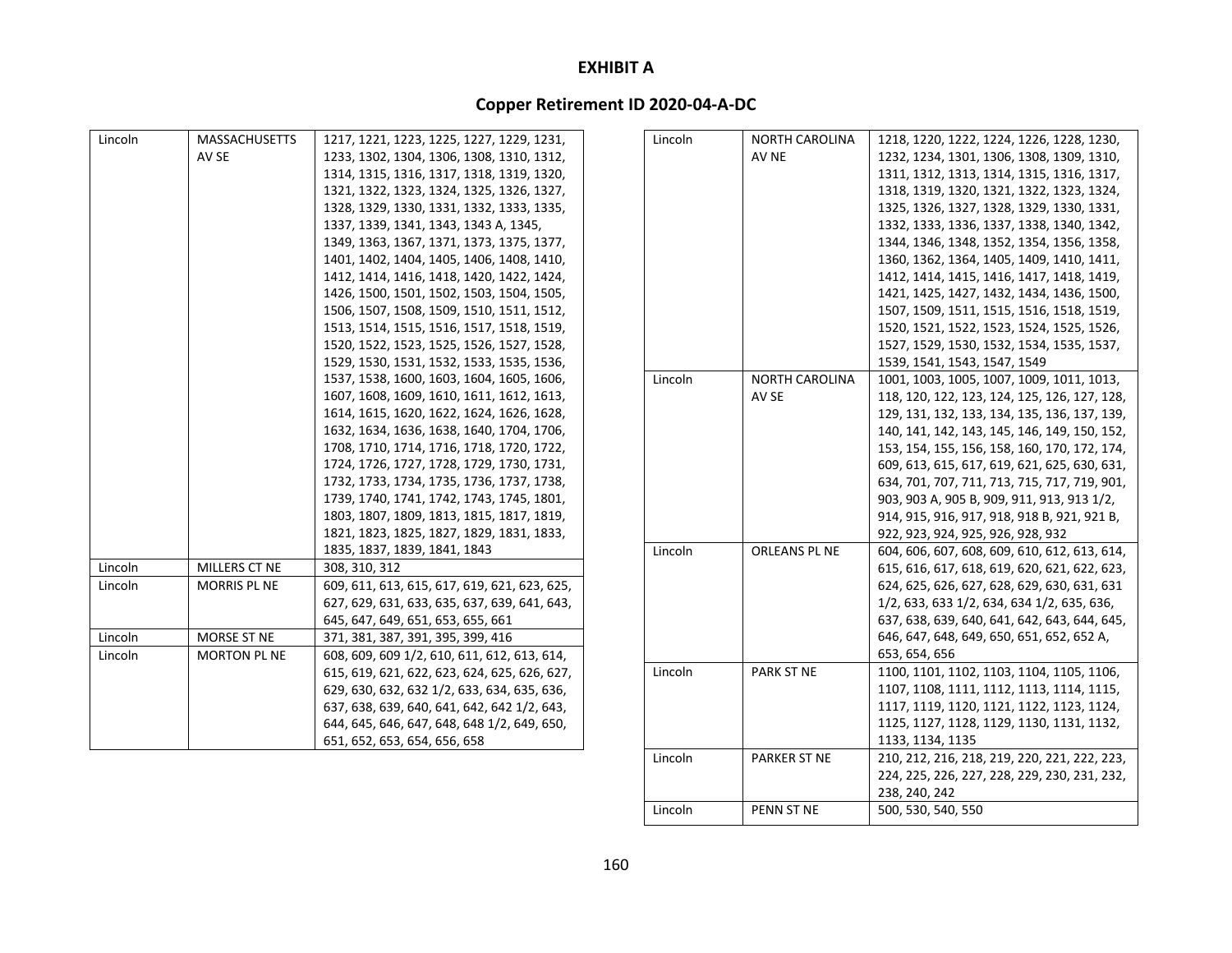## **Copper Retirement ID 2020‐04‐A‐DC**

| Lincoln | PENNSYLVANIA AV | 1000, 1002, 1008, 1010, 1012, 1101, 1103,    | Lincoln | SOUTH CAROLINA         | 1000, 1002, 1006, 1008, 1010, 1012, 1014,    |
|---------|-----------------|----------------------------------------------|---------|------------------------|----------------------------------------------|
|         | <b>SE</b>       | 1105, 1107, 1111, 1123, 1129, 1201, 1206,    |         | AV SE                  | 1016, 1018, 1020, 1022, 1024, 1101, 1101     |
|         |                 | 1208, 1210, 1212, 1220, 1225, 1227, 1229,    |         |                        | 1/2, 1103, 1105, 1107, 1108, 1110, 1111,     |
|         |                 | 1230, 1232, 1236, 1238, 1240, 1242, 1248,    |         |                        | 1112, 1113, 1114, 1115, 1117, 1118, 1119,    |
|         |                 | 1315, 1316, 1317, 1318, 1319, 1323, 1323     |         |                        | 1120, 1121, 1122, 1126, 1300, 1302, 1304,    |
|         |                 | A, 1330, 1332, 1334, 1335, 1336, 1338,       |         |                        | 1306, 1307, 1307 B, 1308, 1309, 1310, 1311   |
|         |                 | 1339, 1340, 1342, 1344, 1346, 1348, 1352,    |         |                        | 1/2, 1312, 1314, 1315, 1317, 1319, 1321,     |
|         |                 | 1352 B, 1354, 1401, 1412, 1414, 1417,        |         |                        | 1323, 1324, 1326, 1327, 1329, 1330, 1331,    |
|         |                 | 1418, 1419, 1420, 1421, 1423, 1424, 1425,    |         |                        | 1335, 1337, 1339, 1341, 1343, 1344, 1345,    |
|         |                 | 1426, 1428, 1430, 1432, 1433, 1435, 1437,    |         |                        | 1347, 1349, 1351, 1353, 1355, 1357, 1363,    |
|         |                 | 1439, 1443, 1447, 1453, 1506, 1507, 1508,    |         |                        | 1401, 1403, 1405, 1406, 1407, 1408, 1409,    |
|         |                 | 1512 R, 1514 R, 1526, 1530, 1600, 221, 225,  |         |                        | 1411, 1413, 1415, 1416, 1418, 1420, 1421,    |
|         |                 | 235, 305, 307, 311, 313, 315, 319, 327, 329, |         |                        | 1425, 1429, 1431, 1433, 1435, 1437, 1439,    |
|         |                 | 331, 331 1/2, 333, 335, 615 A, 617, 619,     |         |                        | 1441, 1443, 1445, 1447, 1449, 1451, 214,     |
|         |                 | 621, 623, 625, 629, 633, 635, 639, 643, 700, |         |                        | 216, 218, 222, 224, 226, 228, 230, 232, 300, |
|         |                 | 750, 770, 780, 910, 912, 914, 918, 920       |         |                        | 301, 302, 303, 305, 306, 307, 308, 309, 309  |
| Lincoln | PICKFORD PL NE  | 616, 617, 618, 619, 622, 623, 624, 625, 628, |         |                        | A, 310, 311, 312, 313, 314, 315, 316, 318,   |
|         |                 | 629, 630, 631, 634, 635, 636, 637, 640, 641, |         |                        | 319, 320, 321, 322, 323, 324, 325, 326, 328, |
|         |                 | 642, 643, 646, 647, 648, 649                 |         |                        | 330, 332, 334, 336, 407, 409, 603, 604, 605, |
| Lincoln | POTOMAC AV SE   | 1208, 1210, 1216, 1218, 1303, 1305, 1307,    |         |                        | 606, 607, 608, 610, 613, 617, 619, 621, 623, |
|         |                 | 1309, 1311, 1313, 1315, 1317, 1319, 1321,    |         |                        | 625, 627, 631, 633, 634, 635, 636, 637, 637  |
|         |                 | 1323, 1325, 1327, 1329, 1331, 1369, 1371,    |         |                        | 1/2, 638, 639, 640, 641, 642, 643, 644, 645, |
|         |                 | 1373, 1375, 1377, 1379, 1381, 1383, 1385,    |         |                        | 645 A, 646, 646 B, 647, 648 1/2, 649, 655,   |
|         |                 | 1401, 1409, 1411, 1412, 1413, 1414, 1415,    |         |                        | 657, 659, 661, 663, 665, 667                 |
|         |                 | 1418, 1419, 1421, 1424, 1426, 1427, 1429,    | Lincoln | <b>TENNESSEE AV NE</b> | 110, 111, 111 B, 113, 114, 115, 116, 117,    |
|         |                 | 1431, 1435, 1437, 1439, 1500, 1502, 1504,    |         |                        | 118, 119, 121, 122, 123, 124, 125, 127, 128, |
|         |                 | 1506, 1508, 1510, 1512, 1514, 1516, 1518,    |         |                        | 131, 132, 133, 134, 135, 136, 137, 138, 139, |
|         |                 | 1520, 1522, 1524, 1526, 1600, 1602, 1604,    |         |                        | 140, 144, 145, 146, 147, 148, 152, 156, 158, |
|         |                 | 1606, 1608, 1610, 1612, 1614, 1615, 1616,    |         |                        | 160 A, 162, 164, 212, 214, 216, 217, 218,    |
|         |                 | 1617, 1618, 1619, 1620, 1621, 1622, 1623,    |         |                        | 219, 220, 221, 222, 224, 225, 226, 227, 228, |
|         |                 | 1624, 1625, 1626, 1627, 1628, 1629, 1630,    |         |                        | 229, 230, 231, 232, 233, 234, 235, 245, 247, |
|         |                 | 1631, 1632, 1633, 1634, 1635, 1637, 1639,    |         |                        | 249, 251, 253, 257, 259, 261, 263, 300, 301, |
|         |                 | 1641, 1643, 1724, 1726, 1730, 1732, 1736,    |         |                        | 302, 303, 304, 305, 306, 307, 308, 309, 310, |
|         |                 | 1738, 1740, 1801, 1802, 1804, 1805, 1806,    |         |                        | 311, 312, 315, 316, 317, 318, 319, 320, 321, |
|         |                 | 1807, 1808, 1809, 1810, 1811, 1812, 1814,    |         |                        | 322, 323, 324, 325, 326, 327, 328, 329, 330, |
|         |                 | 1816, 1817, 1818, 1820, 1821, 1822, 1824,    |         |                        | 333, 343, 345, 347, 349, 351, 402, 404, 406, |
|         |                 | 1826, 1828, 1830, 1832, 1834, 1836, 1838,    |         |                        | 408, 410, 412, 414                           |
|         |                 | 1840, 1842, 1844, 1846, 1848, 1850, 816      | Lincoln | <b>TERRACE CT NE</b>   | 1, 2, 3, 4, 5, 6, 7, 8                       |
| Lincoln | RUMSEY CT SE    | 115, 116, 118, 120, 120 1/2, 122, 124        | Lincoln | <b>VIRGINIA AV SE</b>  | 801                                          |
| Lincoln | SEWARD SQ SE    | 503, 505, 509, 511, 515, 517                 | Lincoln | WALKER CT SE           | 410, 412, 415, 415 B                         |
|         |                 |                                              | Lincoln | <b>WALTER HOUP CT</b>  | 1, 3, 5, 7                                   |

NE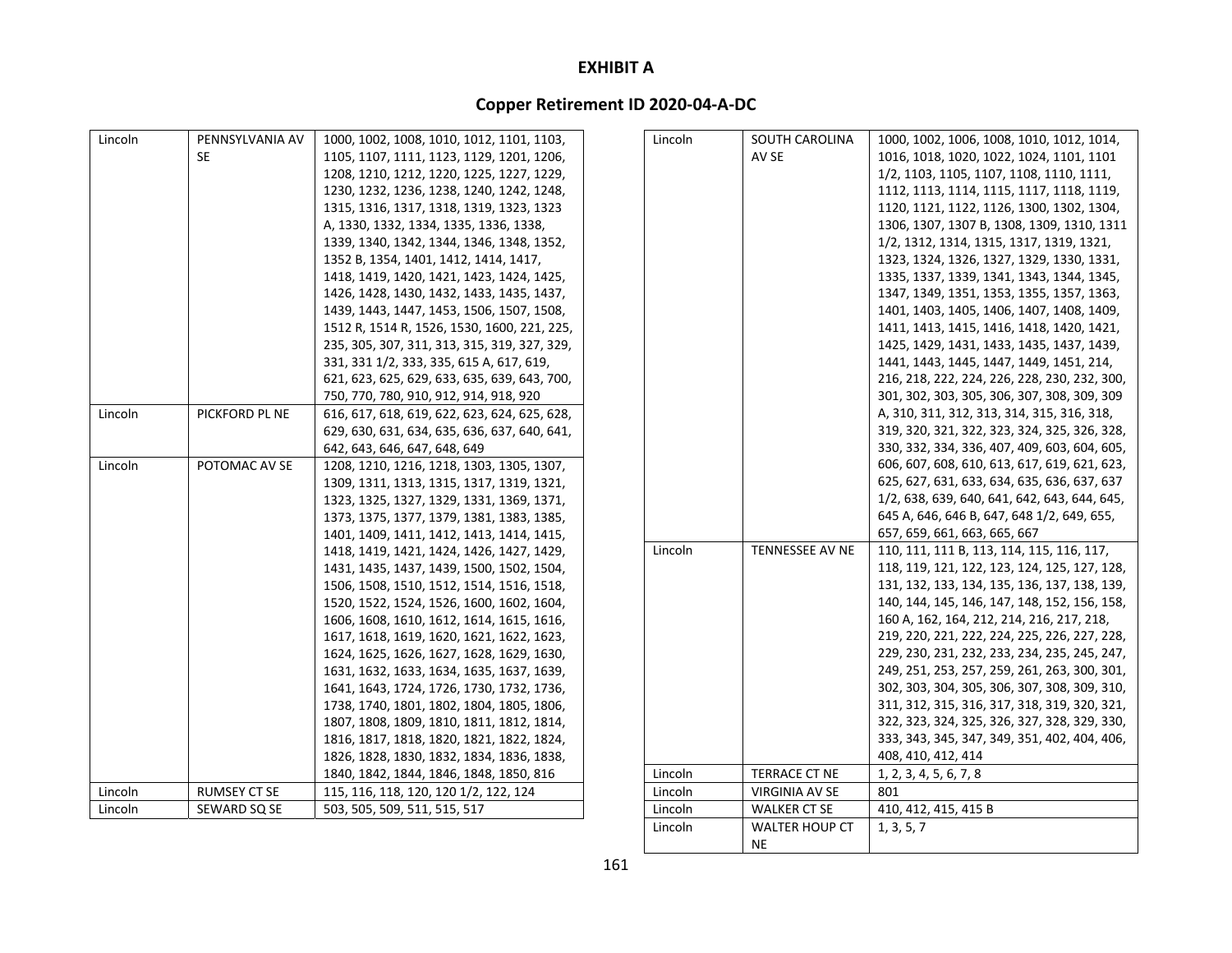## **Copper Retirement ID 2020‐04‐A‐DC**

| Lincoln | <b>WALTER ST SE</b>     | 1200, 1201, 1202, 1203, 1205, 1206, 1207,    |
|---------|-------------------------|----------------------------------------------|
|         |                         | 1208, 1209, 1210, 1211, 1212, 1213, 1214,    |
|         |                         | 1215, 1216, 1217, 1218, 1219, 1220, 1221,    |
|         |                         | 1222, 1223, 1224, 1225, 1226, 1227, 1228,    |
|         |                         | 1229, 1230, 1231, 1232, 1233, 1234, 1235,    |
|         |                         | 1236, 1237, 1238, 1239, 1243, 1245, 1249,    |
|         |                         | 1251, 1253                                   |
| Lincoln | <b>WARREN ST NE</b>     | 201, 202, 203, 205, 207, 209, 211, 213, 214, |
|         |                         | 215, 216, 222, 226, 228, 230, 231, 232, 233, |
|         |                         | 234, 236, 237, 238, 239, 240, 241, 242, 243, |
|         |                         | 244, 245, 246, 247, 248, 249, 250, 251, 252, |
|         |                         | 253, 254, 255, 256, 258, 260, 262            |
| Lincoln | <b>WEST VIRGINIA AV</b> | 724, 811, 813, 815, 817, 819, 821            |
|         | ΝE                      |                                              |
| Lincoln | WINDY CT SE             |                                              |

#### 10. **The Copper facilities associated with the following addresses served by Verizon's Wire Center located at 1200 H ST NW, WASHINGTON, DC 20005 CLLI: WASHDCMO (Metro)**

| <b>WC Name</b> | <b>Street</b>    | <b>Building Number</b>                          |
|----------------|------------------|-------------------------------------------------|
| Metro          | 10TH ST NW       | 1207, 1209, 1211, 1215, 1217, 1219, 1220, 1221, |
|                |                  | 1222, 1223, 1225, 1227, 1229, 1231, 1233, 1237, |
|                |                  | 1239, 1240, 1241, 1242, 1243, 1244, 1248, 1250, |
|                |                  | 1254, 1256, 1258, 800, 825, 875                 |
| Metro          | 11TH ST NW       | 1205, 1211, 1212, 1215, 1217, 1218, 1219, 1220, |
|                |                  | 1222, 1223, 1224, 1225, 1226, 1230, 1231, 1240, |
|                |                  | 1242, 1244, 1246, 1248                          |
| Metro          | 12TH ST NW       | 1209, 1211, 1213, 1217, 1219, 1233, 1235, 1237, |
|                |                  | 1239                                            |
| Metro          | 17TH ST NW       | 725                                             |
| Metro          | <b>1ST ST NF</b> | 1215, 1225, 1275                                |
| Metro          | 1ST ST NW        | 1140, 1142, 1144, 1146, 1148, 1150, 1152, 1154, |
|                |                  | 1156, 1158, 1160, 1162, 1164, 1166, 1168        |
| Metro          | 3RD ST NW        | 1204, 1226, 1228, 1230, 1232, 1234, 1236, 1238, |
|                |                  | 1240, 1242, 1244, 1246, 1248, 1250, 1252, 1254, |
|                |                  | 1256, 750                                       |
| Metro          | 4TH ST NW        | 1035, 1201, 1203, 1205, 1206, 1207, 1209, 1211, |
|                |                  | 1213, 1215, 1216, 1217, 1219, 1221, 1223, 1225, |

|       |                        | 1229, 1231, 1232, 1233, 1234, 1235, 1236, 1238,<br>901 |
|-------|------------------------|--------------------------------------------------------|
|       |                        |                                                        |
| Metro | 5TH ST NW              | 1102, 1103, 1105, 1106, 1107, 1108, 1109, 1110,        |
|       |                        | 1111, 1113, 1115, 1115 1/2, 1116, 1117, 1118,          |
|       |                        | 1120, 1122, 1123, 1124, 1125, 1127, 1129, 1131,        |
|       |                        | 1132, 1133, 1134, 1135, 1137, 1139, 1141, 1143,        |
|       |                        | 1198, 1201, 1223, 1225, 1227, 1239, 1241, 1243,        |
|       |                        | 1245, 808                                              |
| Metro | 6TH ST NW              | 1103, 1105, 1107, 1108, 1109, 1110, 1111, 1112,        |
|       |                        | 1113, 1114, 1115, 1120, 1121, 1122, 1123, 1124,        |
|       |                        | 1125, 1126, 1127, 1128, 1130, 1131, 1133, 1134,        |
|       |                        | 1135, 1136, 1138, 1140, 1142, 803, 805, 807, 808,      |
|       |                        | 815, 817                                               |
| Metro | 9TH ST NW              | 1218, 1222, 1226, 1230, 1232, 1234, 1240, 1248,        |
|       |                        | 1250, 310, 824                                         |
| Metro | <b>BLAGDEN ALY NW</b>  | 1219, 38, 42                                           |
| Metro | <b>CONSTITUTION AV</b> | 101, 1210, 1220                                        |
|       | <b>NW</b>              |                                                        |
| Metro | FLORIDA AV NE          | 100                                                    |
| Metro | H ST NW                | 1001, 1031, 1051, 1071, 1099, 501, 503, 509, 511,      |
|       |                        | 513, 515, 517, 521, 77, 85, 89, 901, 909, 91, 913,     |
|       |                        | 925, 929, 931, 941, 949, 957, 975, 99, 995             |
| Metro | <b>I ST NW</b>         | 1000, 1050, 1090, 443, 455, 500, 502, 504, 611,        |
|       |                        | 902, 906, 910, 920, 950, 955, 956, 960, 965, 970,      |
|       |                        | 975, 978, 984, 985, 990, 996                           |
| Metro | K ST NE                | 100                                                    |
| Metro | K ST NW                | 20, 22, 24, 28, 30, 307, 32, 34, 36, 38, 40, 400, 42,  |
|       |                        | 420, 43, 44, 440, 450, 46, 48, 50, 60, 62, 64, 66, 70  |
| Metro | <b>KIRBY ST NW</b>     | 1200, 1202, 1206, 1208, 1212, 1214, 1216, 1218,        |
|       |                        | 1220, 1222, 1224, 1226                                 |
| Metro | L ST NE                | 45, 60                                                 |
| Metro | L ST NW                | 415, 425, 901, 915                                     |
| Metro | M ST NE                | 130, 140, 2, 51, 55                                    |
| Metro | M ST NW                | 1011, 1111, 1113, 1212, 1228, 1230, 221, 301,          |
|       |                        | 303, 305, 307, 309, 311, 313, 400, 401, 402, 403,      |
|       |                        | 404, 405, 406, 407, 408, 411, 412, 412 1/2, 414,       |
|       |                        | 415, 416, 418, 419, 421, 429, 431, 432, 433, 437,      |
|       |                        | 439, 441, 443, 446, 447, 448, 449, 450, 451, 452,      |
|       |                        | 453, 455, 456, 457, 458, 459, 463, 465, 467, 469,      |
|       |                        | 471, 473, 477, 502, 504, 506, 508, 510, 512, 514,      |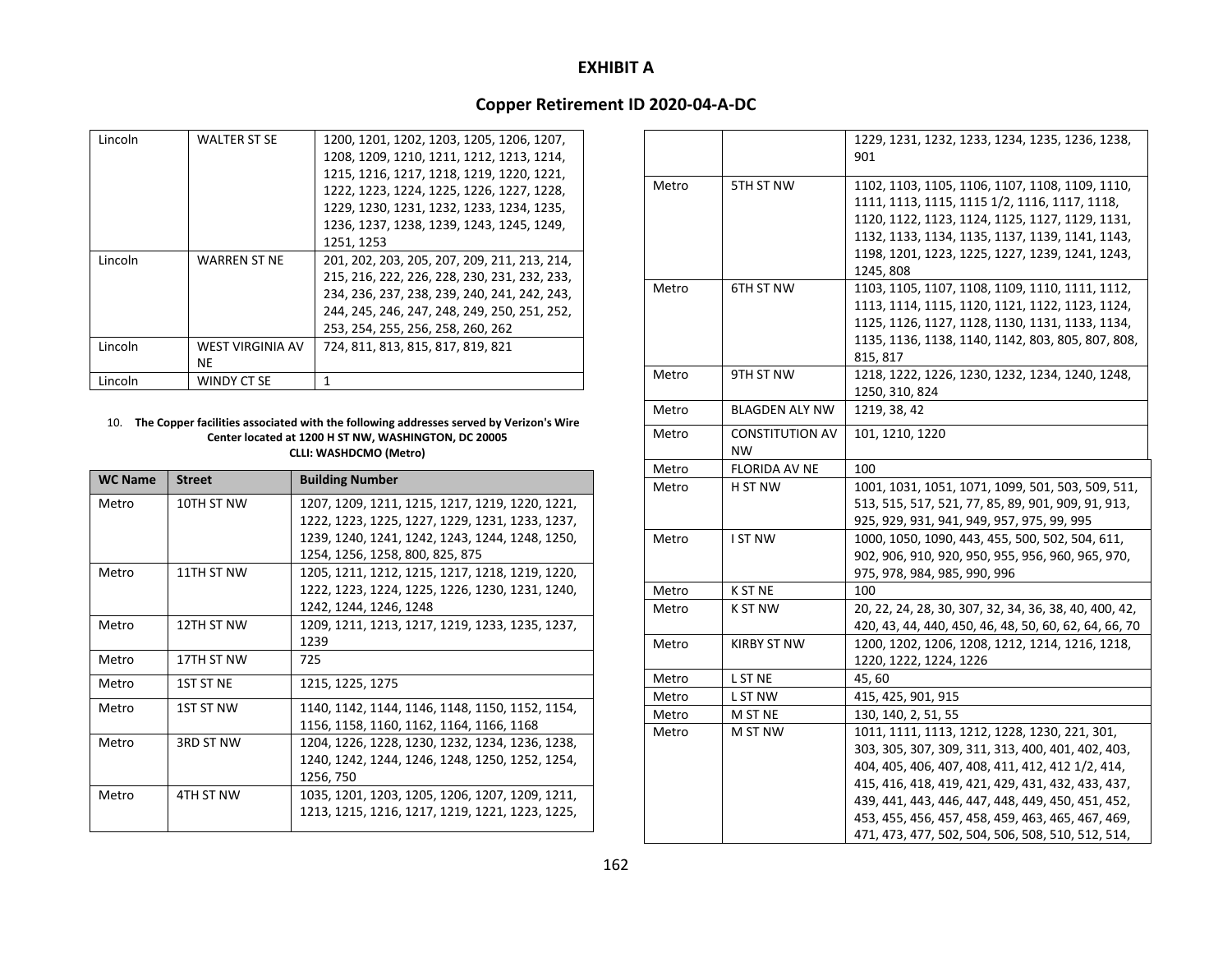## **Copper Retirement ID 2020‐04‐A‐DC**

|       |                                 | 516, 518, 600, 602, 604, 606, 610, 612, 903, 905,<br>907, 909, 911, 913, 915, 917, 925, 929, 931, 933,<br>941, 943                                                                                                                    |
|-------|---------------------------------|---------------------------------------------------------------------------------------------------------------------------------------------------------------------------------------------------------------------------------------|
| Metro | <b>MADISON DR NW</b>            | 1200                                                                                                                                                                                                                                  |
| Metro | <b>MASSACHUSETTS</b><br>AV NW   | 1215, 25, 250, 454, 600                                                                                                                                                                                                               |
| Metro | <b>MORGAN ST NW</b>             | 200, 201, 202, 203, 205, 208, 209, 210, 211, 212,<br>213, 214, 216, 217, 217 A, 218, 219, 221, 228, 233                                                                                                                               |
| Metro | N ST NE                         | 175, 33, 35                                                                                                                                                                                                                           |
| Metro | N ST NW                         | 1000, 1002, 1112, 400, 402, 404, 406, 408, 410,<br>412, 414, 416, 418, 420, 422, 426, 428, 430, 432,<br>434, 438, 440, 444, 446, 448, 450, 452, 454, 456,<br>458, 902, 914, 916, 918, 920, 922, 926, 926 R, 938,<br>940, 942          |
| Metro | <b>NEW JERSEY AV</b><br>NW      | 1201, 1203, 1205, 1207, 1209, 1211, 1215, 1217,<br>1219, 1223, 1225, 1227, 1229, 1231, 1239, 1241,<br>810                                                                                                                             |
| Metro | <b>NEW YORK AV</b><br><b>NW</b> | 117, 119, 121, 123, 125, 26, 28, 30, 32, 34, 36, 38,<br>40, 42, 44, 44 1/2, 46, 460, 48, 48 1/2, 50, 52, 54,<br>56, 58, 60, 655, 940, 950, 960                                                                                        |
| Metro | <b>NORTH CAPITOL</b><br>ST NE   | 1005                                                                                                                                                                                                                                  |
| Metro | <b>NORTH CAPITOL</b><br>ST NW   | 660                                                                                                                                                                                                                                   |
| Metro | PALMER ALY NW                   | 1003, 1004, 1024, 1034, 1054, 1093, 1094, 903,<br>904, 913, 914, 924, 933, 934, 943, 944, 963, 973,<br>974, 983, 984, 993, 994                                                                                                        |
| Metro | PENNSYLVANIA<br>AV NW           | 501                                                                                                                                                                                                                                   |
| Metro | PIERCE ST NE                    | 61                                                                                                                                                                                                                                    |
| Metro | PIERCE ST NW                    | 101, 105, 107, 109, 111, 113, 115, 117, 119, 121,<br>125, 127                                                                                                                                                                         |
| Metro | <b>RIDGE ST NW</b>              | 408, 410, 412, 416, 418, 420, 425, 426, 427, 427<br>1/2, 428, 429, 430, 431, 432, 433, 435, 437, 438,<br>439, 440, 441, 442, 443, 444, 445, 448, 449, 450,<br>451, 456, 457, 460, 468, 469, 470, 472, 473, 474,<br>475, 477, 479, 481 |

#### 11. **The Copper facilities associated with the following addresses served by Verizon's Wire Center located at 2055 L ST NW, WASHINGTON, DC 20036 CLLI: WASHDCMT (Midtown)**

| <b>WC Name</b> | <b>Street</b>                               | <b>Building Number</b>                                                                                                                                                                         |
|----------------|---------------------------------------------|------------------------------------------------------------------------------------------------------------------------------------------------------------------------------------------------|
| Midtown        | 16TH ST NW                                  | 1108                                                                                                                                                                                           |
| Midtown        | 19TH ST NW                                  | 1112                                                                                                                                                                                           |
| Midtown        | 21ST ST NW                                  | 1261, 1263, 1279, 1301, 1314, 1317, 1319,<br>1321, 1323, 1323 A, 1325, 1327 1/2, 1329, 1330,<br>1331, 1333, 1335, 1337                                                                         |
| Midtown        | 22ND ST NW                                  | 1255, 1309, 1311, 1313, 1315, 1317, 1326,<br>1328, 1330, 1331, 1333, 1335, 1336, 1337, 1338                                                                                                    |
| Midtown        | 23RD ST NW                                  | 1002, 1004, 1006, 1008, 1100, 1110, 1118,<br>1124, 1134, 1201, 1211, 1213                                                                                                                      |
| Midtown        | 24TH ST NW                                  | 1011, 1013, 1015, 1111, 1113, 936, 938, 940,<br>942                                                                                                                                            |
| Midtown        | 25TH ST NW                                  | 1132, 1134, 1136, 1150, 1152, 909, 911, 913,<br>915, 917, 933, 935, 937, 939 A, 939 B, 941 A,<br>941 B, 943, 945, 945 A, 945 B, 947, 949, 951,<br>953, 955, 957, 961, 963                      |
| Midtown        | <b>IST NW</b>                               | 2400, 2402, 2403, 2404, 2406, 2407, 2408,<br>2409, 2410, 2411, 2412, 2413, 2414, 2415,<br>2416, 2417, 2418, 2419, 2420, 2422, 2423,<br>2424, 2425, 2426, 2427, 2428, 2429, 2431,<br>2433, 2435 |
| Midtown        | <b>K ST NW</b>                              | 2420                                                                                                                                                                                           |
| Midtown        | L ST NW                                     | 2055, 2308, 2310, 2314, 2316, 2318, 2324, 2326                                                                                                                                                 |
| Midtown        | <b>LINCOLN</b><br><b>MEMORIAL CIR</b><br>SW | 2                                                                                                                                                                                              |
| Midtown        | M ST NW                                     | 2050, 2525                                                                                                                                                                                     |
| Midtown        | <b>MAURY CIR</b><br><b>NW</b>               | 395, 397, 398                                                                                                                                                                                  |
| Midtown        | N ST NW                                     | 1745, 1900, 2013, 2015, 2017, 2019, 2021,<br>2023, 2025, 2105, 2107, 2109, 2111, 2122,<br>2123, 2123 1/2, 2125, 2127, 2131, 2137, 2139,<br>2141                                                |
| Midtown        | NEW<br><b>HAMPSHIRE</b><br>AV NW            | 1190, 1262, 1264, 1266, 1270, 828, 830, 832,<br>834, 836, 838, 840, 842, 844, 900, 902, 904, 906,<br>910, 912                                                                                  |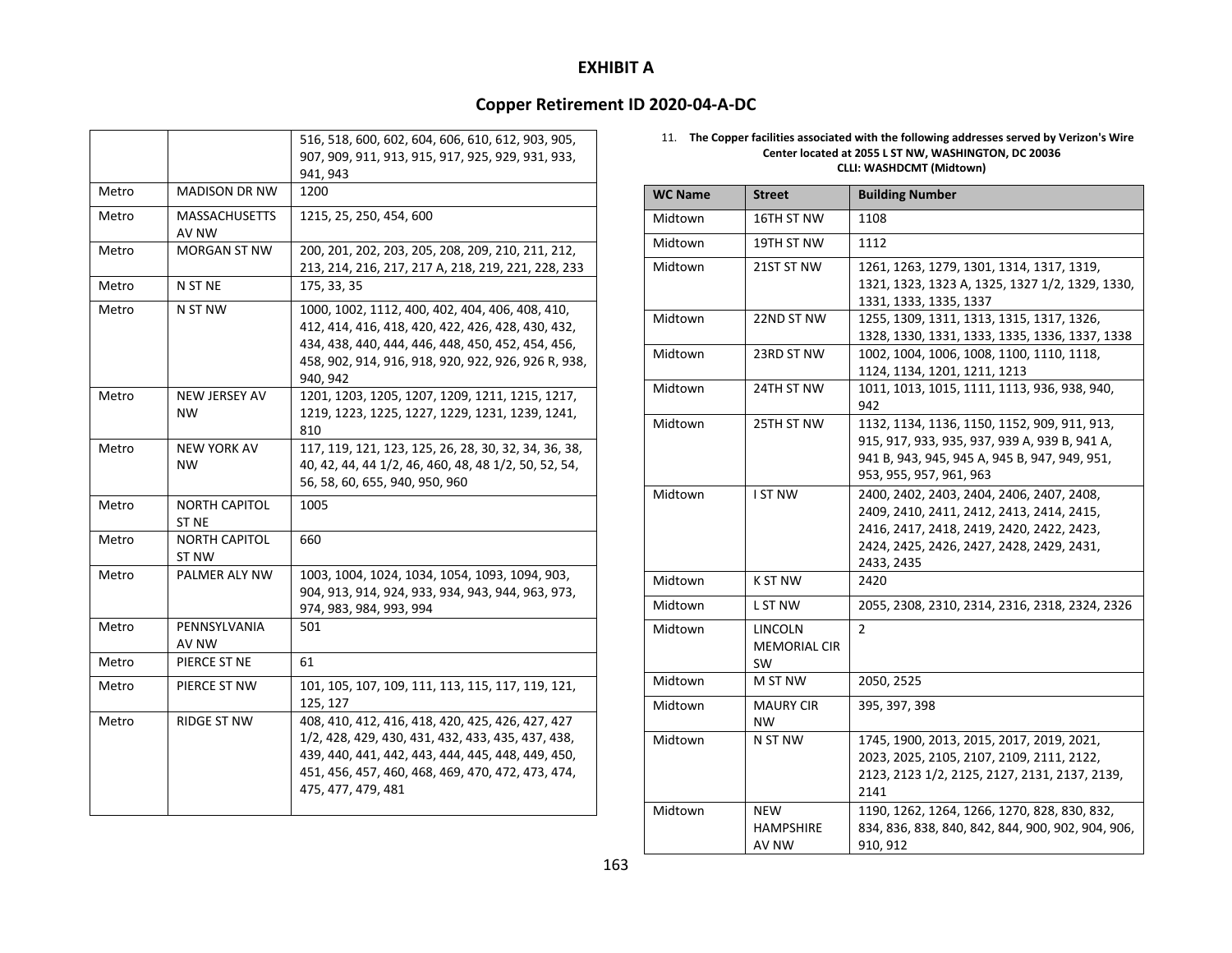# **Copper Retirement ID 2020‐04‐A‐DC**

| <b>NEWPORT PL</b> | 2100, 2104, 2115, 2117, 2119, 2120, 2121,             |
|-------------------|-------------------------------------------------------|
| <b>NW</b>         | 2122, 2123, 2126, 2127, 2128, 2129, 2130,             |
|                   | 2131, 2132, 2134, 2135, 2136, 2138, 2140,             |
|                   | 2142, 2144, 2145, 2146, 2147, 2148, 2149,             |
|                   | 2150, 2151, 2152, 2153, 2154                          |
| O ST NW           | 2014, 2016, 2018, 2020, 2024, 2026, 2034,             |
|                   | 2036, 2040, 2104, 2106, 2108, 2114, 2116,             |
|                   | 2118, 2120, 2122, 2124, 2126, 2128, 2130,             |
|                   | 2132, 2134, 2136, 2138                                |
| PENNSYLVANIA      | 2519, 2521, 2525                                      |
| AV NW             |                                                       |
| SNOWS CT NW       | 1, 10, 11, 12, 13, 14, 15, 16, 17, 18, 2, 20, 21, 22, |
|                   | 23, 3, 4, 5, 6, 7, 8, 9                               |
|                   |                                                       |

#### 12. **The Copper facilities associated with the following addresses served by Verizon's Wire Center located at 1325 GOOD HOPE RD SE, WASHINGTON, DC 20020 CLLI: WASHDCSE (Southeast)**

| <b>WC Name</b> | <b>Street</b> | <b>Building Number</b>                                                                                                                                                                                                                                                                                           |
|----------------|---------------|------------------------------------------------------------------------------------------------------------------------------------------------------------------------------------------------------------------------------------------------------------------------------------------------------------------|
| Southeast      | 12TH PL SE    | 2525, 2603, 2605, 2607                                                                                                                                                                                                                                                                                           |
| Southeast      | 13TH ST SE    | 1726, 1804, 1810, 1916, 1918, 1919, 2015,<br>2101, 2103, 2105, 2107, 2111, 2113, 2115,<br>2116, 2118, 2120, 2122, 2124, 2126, 2128,                                                                                                                                                                              |
|                |               | 2130, 2218, 2220, 2224, 2226                                                                                                                                                                                                                                                                                     |
| Southeast      | 14TH PL SE    | 2320, 2321, 2322, 2323, 2324, 2325, 2326,<br>2327, 2328, 2329, 2330, 2331, 2332, 2333                                                                                                                                                                                                                            |
| Southeast      | 14TH ST SE    | 1714, 1715, 1801, 1802, 1804, 1806, 1808,<br>1810, 1812, 1814, 1900, 1901, 1902, 1904,<br>1906, 1908, 1909, 1910, 2001, 2002, 2004,<br>2006, 2010, 2014, 2016, 2018, 2020, 2022,<br>2024, 2114, 2116, 2118, 2120, 2124, 2215,<br>2217, 2219, 2223, 2225, 2227, 2229, 2233,<br>2235, 2237, 2241, 2243, 2245, 2249 |
| Southeast      | 15TH PL SE    | 2320, 2321, 2322, 2324, 2325, 2326, 2327,<br>2329, 2421, 2423, 2425, 2427, 2429, 2431,<br>2433, 2435                                                                                                                                                                                                             |
| Southeast      | 15TH ST SE    | 1920, 1922, 1924, 1926, 2101, 2103, 2105,<br>2107, 2109, 2116, 2118, 2121, 2123, 2125,<br>2126, 2127                                                                                                                                                                                                             |

| Southeast | 16TH ST SE | 1504, 1506, 1508, 1510, 1512, 1514, 1600,  |
|-----------|------------|--------------------------------------------|
|           |            | 1602, 1606, 1608, 1610, 1612, 1614, 1616,  |
|           |            | 1618, 1620, 1622, 1624, 1626, 1630, 1634,  |
|           |            | 1638, 1642, 1700, 1702, 1704, 1706, 1708,  |
|           |            | 1716, 1718, 1720, 1722, 1724, 1725, 1726,  |
|           |            | 1727, 1728, 1801, 1803, 1805, 1915, 1917,  |
|           |            | 1918, 1919, 1920, 1921, 1922, 1923, 1924,  |
|           |            | 1925, 1927, 1941, 2011, 2016, 2020, 2102,  |
|           |            | 2104, 2106, 2108, 2110, 2111, 2114, 2116,  |
|           |            | 2118, 2120, 2200, 2201 A, 2201 B, 2201 C,  |
|           |            | 2201 D, 2202, 2204, 2205, 2206, 2207,      |
|           |            | 2208, 2209, 2210, 2212, 2215, 2216 A, 2216 |
|           |            | B, 2216 C, 2216 D, 2224, 2300, 2303, 2304, |
|           |            | 2305, 2306, 2307, 2308, 2309, 2411, 2550,  |
|           |            | 2552, 2554, 2556, 2558, 2560, 2562         |
| Southeast | 17TH PL SE | 1601, 1605, 1606, 1608, 1609, 1612, 1613,  |
|           |            | 1616, 1617, 1620, 1621, 1624, 1625, 1629,  |
|           |            | 2406, 2407, 2408, 2409, 2410, 2411, 2412,  |
|           |            | 2413, 2414, 2416                           |
| Southeast | 17TH ST SE | 1501, 1503, 1507, 1511, 1515, 1519, 1523,  |
|           |            | 1527, 1535, 1600, 1601, 1602, 1605, 1606,  |
|           |            | 1609, 1610, 1614, 1618, 1622, 1626, 1700,  |
|           |            | 1702, 1706, 1713, 1717, 1719, 1730, 1810,  |
|           |            | 1814, 1816, 1818, 1900, 1901, 1903, 1904,  |
|           |            | 1905, 1906, 1907, 1908, 1909, 1910, 1911,  |
|           |            | 1912, 1913, 1914, 1917, 1918, 1920, 1921,  |
|           |            | 1924, 1926, 1928, 1930, 2402, 2410, 2412,  |
|           |            | 2414, 2415, 2416, 2417, 2418, 2419, 2421,  |
|           |            | 2423, 2425                                 |
| Southeast | 18TH PL SE | 1400, 1401, 1402, 1403, 1404, 1405, 1406,  |
|           |            | 1407, 1408, 1409, 1410, 1411, 1412, 1413,  |
|           |            | 1414, 1415, 1416, 1417, 1418, 1419, 1420,  |
|           |            | 1421, 1422, 1424, 1426, 1428, 1430, 1432,  |
|           |            | 1436, 1438, 1440, 2409, 2411, 2413, 2415,  |
|           |            | 2417, 2419, 2421, 2423, 2425, 2429, 2431,  |
|           |            | 2433, 2435, 3300, 3315, 3317, 3319, 3321   |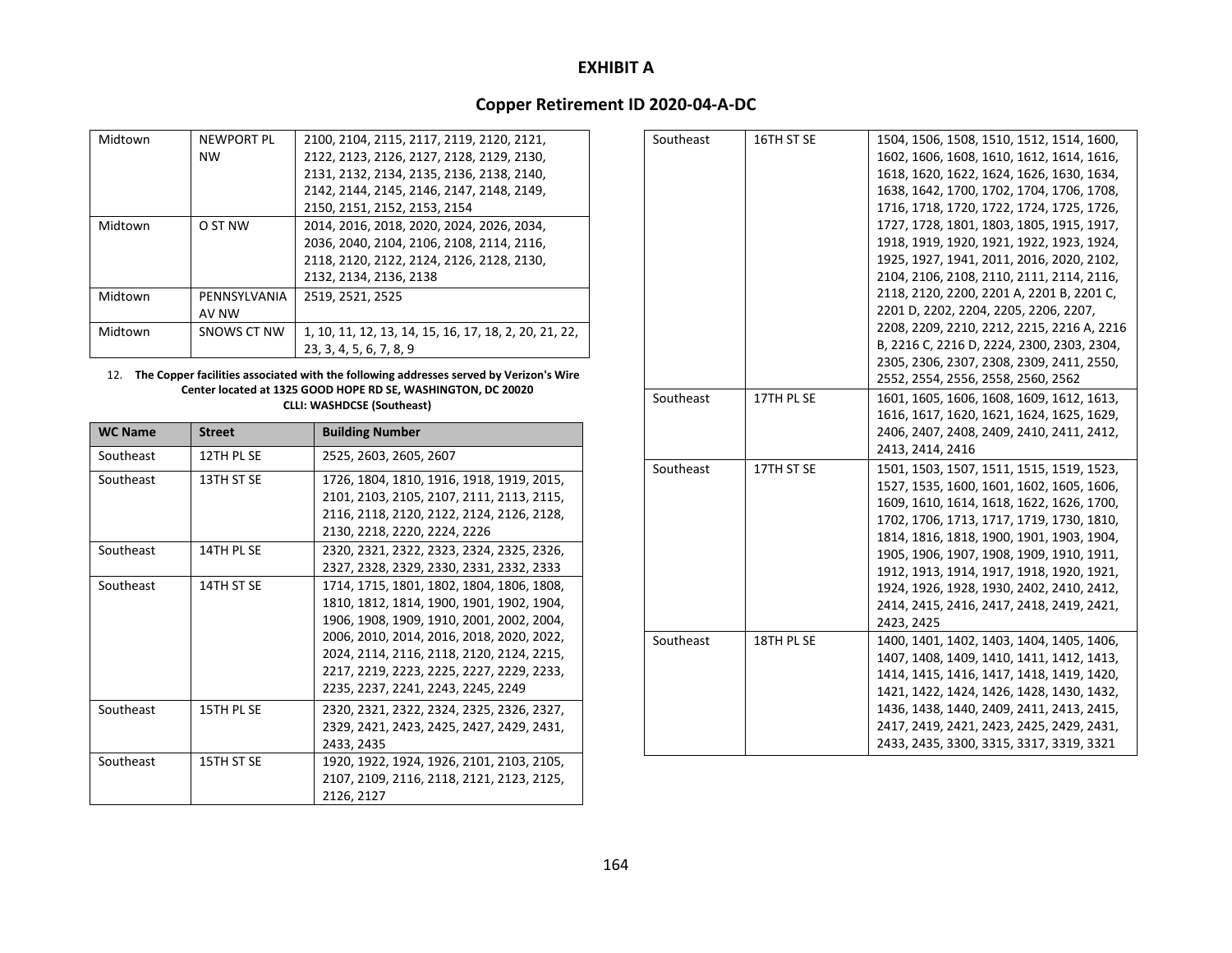| Southeast              | 18TH ST SE               | 1401, 1403, 1405, 1407, 1409, 1411, 1413,<br>1415, 1417, 1419, 1420, 1421, 1422, 1424,<br>1426, 1428, 1430, 1432, 1434, 1436, 1438,<br>1440, 1442, 1444, 1446, 1448, 1500, 1504,<br>1508, 1512, 1516, 1520, 1600, 1601, 1603,<br>1604, 1605, 1607, 1608, 1609, 1611, 1612,<br>1613, 1616, 1617, 1618, 1622, 1626, 1722,<br>1724, 1728, 1730, 1800, 1801, 1802, 1803,<br>1805, 1806, 1808, 1809, 1811, 1812, 1813,<br>1814, 1816, 1817, 1819, 1821, 1822, 1826,<br>1828, 1900, 1902, 1906, 1908, 1912, 1914,<br>1918, 1920, 2009, 2405, 2407, 2409, 2410, | Southeast | 21ST ST SE | 3208, 3212, 3400, 3401, 3402, 3403, 3404,<br>3405, 3406, 3407, 3408, 3409, 3410, 3411,<br>3412, 3413, 3414, 3415, 3416, 3417, 3418,<br>3419, 3420, 3422, 3424, 3426, 3428, 3430,<br>3432, 3434, 3438, 3440, 3442, 3444, 3446,<br>3448, 3450, 3452, 3454, 3456, 3458, 3500,<br>3501, 3502, 3503, 3504, 3505, 3506, 3507,<br>3508, 3509, 3510, 3511, 3512, 3513, 3514,<br>3517, 3518, 3519, 3520, 3521, 3522, 3523,<br>3524, 3525, 3526, 3527, 3528, 3529, 3530,<br>3531, 3533, 3534, 3535, 3536, 3537, 3538,<br>3540 |
|------------------------|--------------------------|----------------------------------------------------------------------------------------------------------------------------------------------------------------------------------------------------------------------------------------------------------------------------------------------------------------------------------------------------------------------------------------------------------------------------------------------------------------------------------------------------------------------------------------------------------|-----------|------------|---------------------------------------------------------------------------------------------------------------------------------------------------------------------------------------------------------------------------------------------------------------------------------------------------------------------------------------------------------------------------------------------------------------------------------------------------------------------------------------------------------------------|
|                        |                          | 2411, 2412, 2413, 2414, 2415, 2416, 2418,<br>2420, 2422, 2424, 2426, 2428, 2500, 2502,<br>2515, 2520, 2521, 2523, 2529, 2537, 2539,<br>2545                                                                                                                                                                                                                                                                                                                                                                                                              | Southeast | 22ND ST SE | 1607, 1609, 1613, 1617, 1621, 1625, 1629,<br>3010, 3012, 3014, 3016, 3018, 3020, 3105,<br>3301, 3303, 3307, 3309, 3313, 3315, 3319,<br>3321                                                                                                                                                                                                                                                                                                                                                                         |
| Southeast<br>Southeast | 19TH ST SE<br>20TH ST SE | 1408, 1409, 1410, 1411, 1412, 1413, 1414,<br>1415, 1416, 1417, 1419, 1421, 1423, 1425,<br>1427, 1429, 1431, 1433, 1500, 1501, 1502,<br>1503, 1504, 1505, 1506, 1508, 1510, 1512,<br>1514, 1516, 1520, 1522, 1524, 1601, 1603,<br>1605, 1607, 1609, 1611, 1613, 1620, 1622,<br>3118, 3400, 3402, 3404, 3406, 3408, 3500,<br>3502, 3504, 3506, 3508, 3510, 3512, 3514,<br>3516, 3518, 3520, 3522, 3524, 3526, 3528<br>3103, 3105, 3110, 3111, 3112, 3113, 3120,                                                                                            | Southeast | 23RD ST SE | 3011, 3013, 3015, 3017, 3019, 3022, 3402,<br>3404, 3406, 3408, 3410, 3412, 3414, 3416,<br>3418, 3420, 3422, 3424, 3425, 3426, 3428,<br>3430, 3431, 3432, 3434, 3436, 3437, 3438,<br>3439, 3441, 3442, 3443, 3444, 3445, 3446,<br>3447, 3448, 3449, 3450, 3451, 3452, 3453,<br>3454, 3455, 3456, 3457, 3458, 3459, 3460,<br>3461, 3462, 3463, 3464, 3465, 3466, 3467,<br>3468, 3469, 3470, 3471, 3473, 3474, 3475,                                                                                                   |
|                        |                          | 3121, 3125, 3127                                                                                                                                                                                                                                                                                                                                                                                                                                                                                                                                         |           |            | 3476, 3477, 3478, 3479, 3480, 3481, 3482,<br>3483, 3484, 3485, 3486, 3487, 3489, 3491                                                                                                                                                                                                                                                                                                                                                                                                                               |
| Southeast              | 21ST PL SE               | 1604, 1609, 1610, 1614, 1617, 1618, 1619,<br>1620, 1621, 1622, 1625, 1626, 1627, 1629,<br>1630, 1908, 1910, 1911, 1912, 1913, 1915,<br>1916, 1918, 1919, 1920, 1921, 1924, 1925,                                                                                                                                                                                                                                                                                                                                                                         | Southeast | 24TH PL SE | 3000, 3002, 3004, 3006, 3008, 3010, 3012,<br>3014, 3016, 3018, 3020, 3022, 3024, 3026,<br>3028                                                                                                                                                                                                                                                                                                                                                                                                                      |
|                        |                          | 1926, 1927, 1930, 1932, 1934                                                                                                                                                                                                                                                                                                                                                                                                                                                                                                                             |           |            |                                                                                                                                                                                                                                                                                                                                                                                                                                                                                                                     |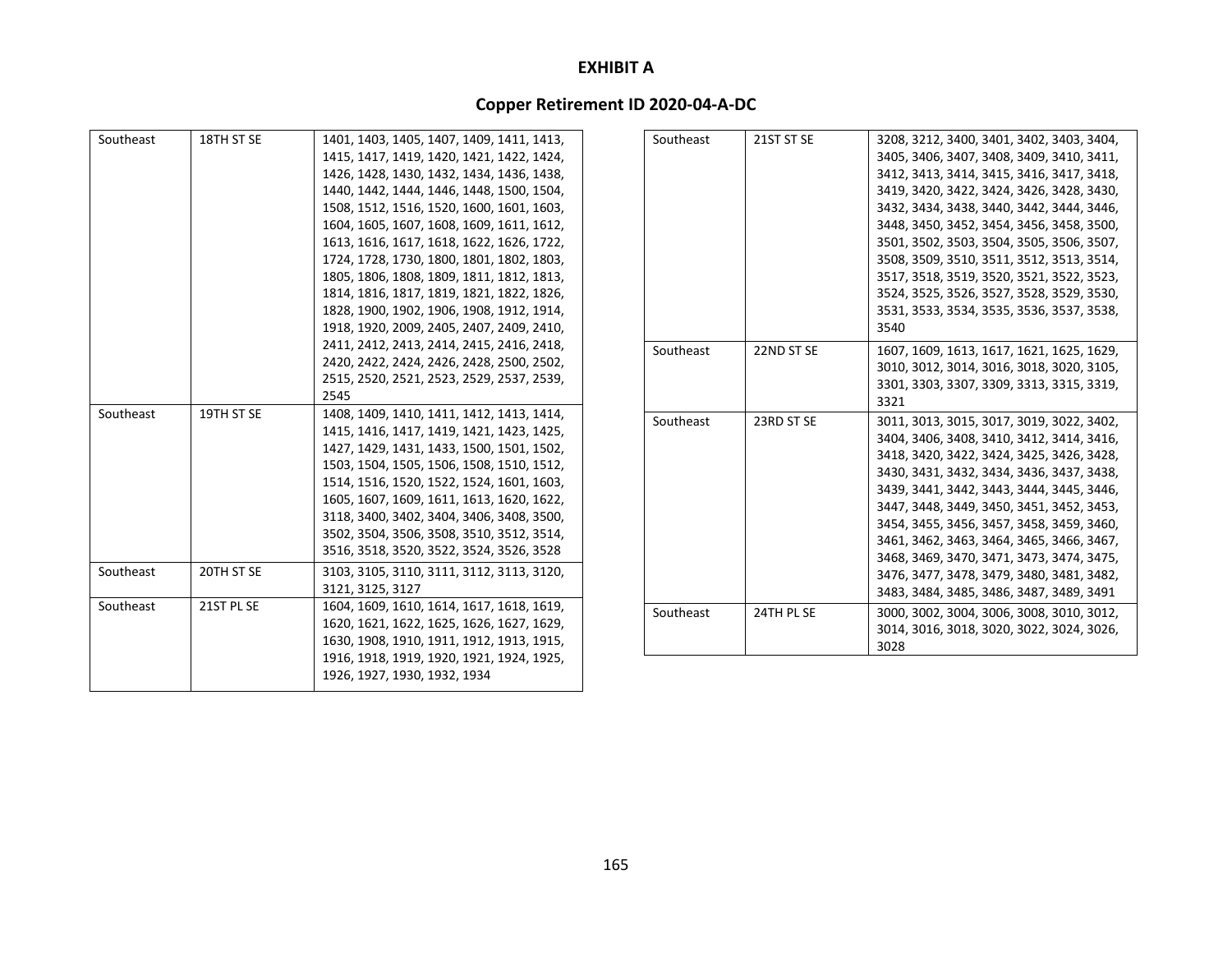# **Copper Retirement ID 2020‐04‐A‐DC**

| Southeast | 24TH ST SE    | 2401, 2402, 2403, 2404, 2405, 2405 1/2,<br>2406, 2407, 2408, 2409, 2411, 3100, 3101,<br>3102, 3103, 3105, 3106, 3108, 3109, 3109<br>B, 3111, 3112, 3113, 3114, 3115, 3116,<br>3118, 3119, 3120, 3121, 3123, 3124, 3126,<br>3127, 3128, 3214, 3402, 3403, 3404, 3405,<br>3406, 3407, 3408, 3409, 3410, 3411, 3412,<br>3413, 3414, 3415, 3416, 3417, 3418, 3419,<br>3420, 3421, 3422, 3423, 3424, 3425, 3426, | Southeast | <b>BANGOR ST SE</b>                  | 1412, 1414, 1415, 1416, 1417, 1418, 1419,<br>1420, 1421, 1422, 1423, 1424, 1425, 1426,<br>1428, 1429, 1430, 1431, 1432, 1433, 1434,<br>1435, 1436, 1437, 1438, 1439, 1440, 1441,<br>1442, 1443, 1444, 1445, 1446, 1449, 1451,<br>1453, 1455, 1462 1/2, 1464, 1466, 1468,<br>1470, 1471, 1472, 1474, 1475, 1478, 1479,<br>1480, 1482, 1483, 1484, 1486, 1487, 1488,<br>1490, 1491, 1492, 1494, 1495, 1496 |
|-----------|---------------|-------------------------------------------------------------------------------------------------------------------------------------------------------------------------------------------------------------------------------------------------------------------------------------------------------------------------------------------------------------------------------------------------------------|-----------|--------------------------------------|----------------------------------------------------------------------------------------------------------------------------------------------------------------------------------------------------------------------------------------------------------------------------------------------------------------------------------------------------------------------------------------------------------|
|           |               | 3427, 3428, 3429, 3430, 3431, 3432, 3433,                                                                                                                                                                                                                                                                                                                                                                   | Southeast | <b>BARRY RD SE</b>                   | 2600                                                                                                                                                                                                                                                                                                                                                                                                     |
|           |               | 3434, 3435, 3436, 3437, 3438, 3439, 3440,<br>3441, 3442, 3443, 3444, 3445, 3446, 3447,<br>3448, 3449, 3450, 3451, 3452, 3453, 3454,<br>3455, 3456, 3457, 3458, 3459, 3460, 3461,                                                                                                                                                                                                                            | Southeast | <b>BOWEN RD SE</b>                   | 2504, 2505, 2506, 2507, 2508, 2509, 2510,<br>2511, 2513, 2606, 2608, 2610, 2612, 2620,<br>2639, 2641, 2643 A, 2643 B, 2645, 2649                                                                                                                                                                                                                                                                         |
|           |               | 3462, 3463, 3464, 3465, 3466, 3467, 3468,                                                                                                                                                                                                                                                                                                                                                                   | Southeast | <b>BRUCE PL SE</b>                   | 2800, 2802, 2806, 2812, 2818, 2822                                                                                                                                                                                                                                                                                                                                                                       |
|           |               | 3469, 3470, 3471, 3472, 3473, 3475, 3477,<br>3479                                                                                                                                                                                                                                                                                                                                                           | Southeast | <b>BRYAN PL SE</b>                   | 2206, 2210, 2212, 2401, 2403, 2405, 2407,<br>2409                                                                                                                                                                                                                                                                                                                                                        |
| Southeast | 25TH ST SE    | 2351, 2357, 2361, 2431, 2435, 2439, 2443,<br>3403, 3405, 3409, 3411, 3413, 3415, 3417,<br>3419, 3421, 3423, 3425, 3427, 3429, 3431,                                                                                                                                                                                                                                                                         | Southeast | <b>BUENA VISTA</b><br><b>TERR SE</b> | 3200, 3201, 3202, 3204, 3205, 3206, 3208,<br>3209, 3210, 3212, 3213, 3217, 3223, 3229                                                                                                                                                                                                                                                                                                                    |
|           |               | 3433, 3435, 3437, 3439, 3441, 3443, 3445,<br>3447, 3449, 3451, 3453, 3455, 3457, 3459,                                                                                                                                                                                                                                                                                                                      | Southeast | <b>BUTLER ST SE</b>                  | 1615, 1617, 1617 1/2, 1619, 1621, 1623,<br>1625                                                                                                                                                                                                                                                                                                                                                          |
| Southeast | 28TH ST SE    | 3463, 3465<br>3100, 3101, 3102, 3104, 3105, 3106, 3107,<br>3108, 3109, 3110, 3111, 3204, 3205, 3208,<br>3209, 3212, 3213, 3216, 3220                                                                                                                                                                                                                                                                        | Southeast | <b>CHESTER ST SE</b>                 | 2213, 2215, 2217, 2218, 2219, 2220, 2221,<br>2222, 2224, 2225, 2226, 2228, 2231, 2232,<br>2233, 2235, 2236, 2237, 2238, 2239, 2240,<br>2241, 2243, 2245, 2246, 2247, 2248, 2249,                                                                                                                                                                                                                         |
| Southeast | AINGER PL SE  | 2302, 2306, 2308, 2401, 2409, 2411, 2412,<br>2419, 2430, 2439, 2443, 2449, 2451                                                                                                                                                                                                                                                                                                                             |           |                                      | 2305, 2314, 2315, 2316, 2317, 2319, 2321,<br>2323, 2325, 2326, 2327, 2329, 2331, 2333,<br>2337                                                                                                                                                                                                                                                                                                           |
| Southeast | ALABAMA AV SE | 1841, 1847, 1849, 1853, 1855, 1861, 1865,<br>1867, 1871, 1873, 1877, 1879, 1883, 1885,<br>1889, 1891, 1895, 1897, 1901, 1903, 1907,<br>1909, 1915, 1919, 1921, 1925, 1927, 1931,<br>1933, 1937, 1939, 1943, 1945, 1949, 1951,<br>2001, 2003, 2007, 2009, 2013, 2015, 2019,                                                                                                                                  | Southeast | CHICAGO ST SE                        | 1101, 1103, 1105, 1107, 1109, 1110, 1111,<br>1112, 1113, 1114, 1115, 1116, 1117, 1118,<br>1119, 1120, 1121, 1122, 1123, 1124, 1125,<br>1126, 1127, 1128, 1129, 1130, 1131, 1132,<br>1133, 1134, 1135, 1137                                                                                                                                                                                               |
|           |               | 2021, 2025, 2027, 2031, 2033, 2101, 2103,<br>2105, 2107, 2118, 2125, 2401, 2405, 2410,<br>2420, 2422, 2424, 2426, 2428, 2430, 2448,<br>2452, 2456, 2460, 2465, 2478, 2493, 2498,<br>2513, 2515, 2549, 2551, 2553, 2709                                                                                                                                                                                      | Southeast | <b>DEXTER TERR SE</b>                | 1300, 1302, 1304, 1306, 1308, 1310, 1311,<br>1312, 1313, 1314, 1315, 1316, 1317, 1318,<br>1319, 1320, 1321, 1322, 1323, 1324, 1326,<br>1327, 1328, 1329, 1330, 1331, 1332, 1333,<br>1334, 1335, 1336, 1337, 1338, 1339, 1340,                                                                                                                                                                            |

1341, 1342, 1343, 1344, 1345, 1346, 1348,

1350, 1352, 1354, 1356, 1358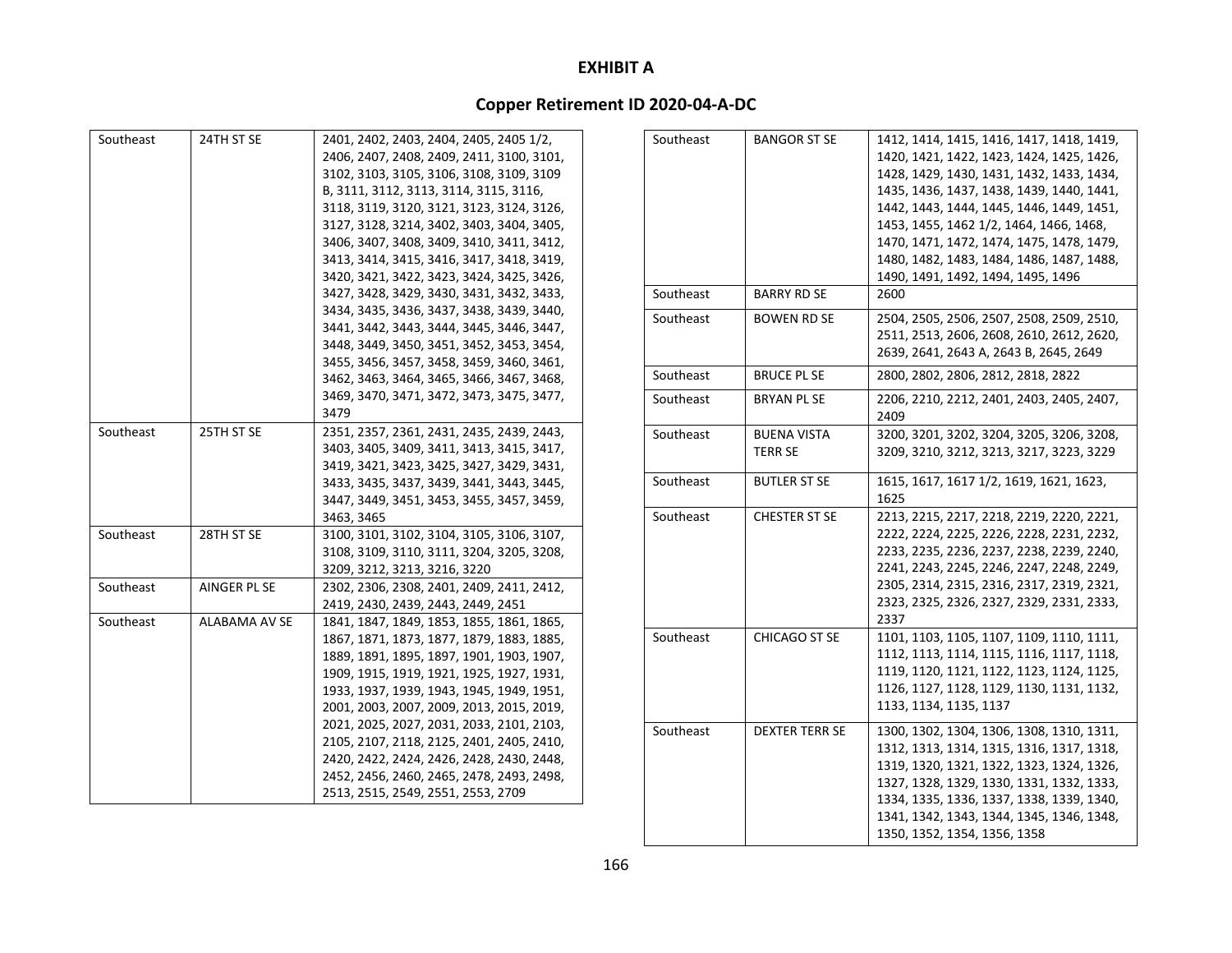| Southeast | <b>DOUGLAS PL SE</b>     | 2668, 2850                                                                                                                                                                                                                                                                                           |
|-----------|--------------------------|------------------------------------------------------------------------------------------------------------------------------------------------------------------------------------------------------------------------------------------------------------------------------------------------------|
| Southeast | <b>DOUGLASS RD SE</b>    | 2603, 2605, 2607, 2609, 2617, 2619, 2751,<br>2753, 2755, 2757, 2759, 2761, 2763, 2767,<br>2769, 2771, 2773, 2775, 2777, 2779, 2781,<br>2783, 2785, 2787, 2789, 2791, 2793, 2795,<br>2797, 2799                                                                                                       |
| Southeast | <b>ELVANS RD SE</b>      | 2311, 2315, 2330, 2332, 2334, 2336, 2338,<br>2340, 2342, 2344, 2375, 2380, 2382, 2384,<br>2386, 2388, 2390, 2392, 2394, 2396, 2398,<br>2409, 2426, 2428, 2441, 2455, 2460, 2463,<br>2469, 2501, 2502, 2504, 2506, 2508, 2510,<br>2513, 2519, 2524, 2528, 2529, 2530, 2531,<br>2532, 2533, 2534, 2536 |
| Southeast | <b>ERIE ST SE</b>        | 1501, 1509, 1713, 1715, 1717, 1719, 1723,<br>1725, 1727, 1729, 1801, 1803, 1805, 1807,<br>1809, 1811, 1813, 1815                                                                                                                                                                                     |
| Southeast | <b>FAIRLAWN AV SE</b>    | 1601, 1603, 1605, 1607, 1609, 1611, 1613,<br>1615, 1617, 1619, 1621, 1623, 1627, 1629                                                                                                                                                                                                                |
| Southeast | <b>FENDALL ST SE</b>     | 1956, 1958, 1960, 1964, 1966, 1968, 1972,<br>1974, 1976, 2010, 2012, 2016, 2016 C,<br>2020, 2025                                                                                                                                                                                                     |
| Southeast | <b>FRANKFORD ST SE</b>   | 1601, 1603, 1605, 1619, 1703, 1704, 1705,<br>1706, 1707, 1710, 1711, 1712, 1713, 1716,<br>1717, 1718, 1719, 1722, 1724, 1729, 1733,<br>1815                                                                                                                                                          |
| Southeast | <b>GAINESVILLE ST SE</b> | 1600, 1602, 1604, 1606, 1608, 1610, 1612,<br>1614, 1616, 1618, 1620, 1622, 1700, 1702,<br>1704, 1706, 1708, 1710, 1712, 1714, 1716,<br>1718, 1720, 1722, 1724, 1734, 1736, 1738,<br>1740, 1800, 1802, 1806, 1808, 1812, 1814,<br>1816, 1824, 1829, 2310, 2312, 2314, 2316,<br>2318, 2320, 2901       |
| Southeast | <b>GALEN ST SE</b>       | 1500, 1614, 1616, 1700, 1702, 1706, 1710,<br>1714, 1718, 1722, 1726, 1728, 1730, 1732,<br>1734, 1736, 1738, 1740, 1742, 1744, 1746,<br>1748, 1750                                                                                                                                                    |
| Southeast | <b>GOOD HOPE CT SE</b>   | 2301, 2303, 2305, 2307, 2309, 2311, 2313,<br>2315, 2317, 2319, 2321, 2323                                                                                                                                                                                                                            |

| Southeast | <b>GOOD HOPE RD</b>    | 1104, 1107, 1108, 1115, 1117, 1205, 1209, |
|-----------|------------------------|-------------------------------------------|
|           | <b>SE</b>              | 1213, 1215, 1223, 1225, 1227, 1231, 1239, |
|           |                        | 1241, 1241 A, 1300, 1301, 1303, 1304,     |
|           |                        | 1305, 1306, 1319, 1320, 1325 B, 1325 C,   |
|           |                        | 1325 D, 1337, 1343, 1346, 1348, 1357,     |
|           |                        | 1400, 1406, 1410, 1412, 1433, 1435, 1506, |
|           |                        | 1508, 1511, 1512, 1515, 1516, 1517, 1520, |
|           |                        | 1521, 1522, 1524, 1525, 1526, 1528, 1529, |
|           |                        | 1533, 1537, 1600, 1603, 1614, 1616, 1618, |
|           |                        | 1620, 1622, 1624, 1626, 1628, 1638, 1649  |
|           |                        | A, 1649 B, 1655, 1661, 1700, 1708, 1710,  |
|           |                        | 1736, 1801, 1805, 1809, 1815, 1817, 1900, |
|           |                        | 1902, 1904, 1908, 1910, 1912, 1916, 1918, |
|           |                        | 1920, 1924, 1926, 1928, 1932, 1934, 1938, |
|           |                        | 1940, 1942, 1946, 1948, 1950, 2200, 2202, |
|           |                        | 2204, 2208, 2210, 2212, 2216, 2218, 2220, |
|           |                        | 2226                                      |
| Southeast | <b>GREEN ST SE</b>     | 2315, 2316, 2318, 2319, 2320, 2322, 2323, |
|           |                        | 2324, 2326, 2327, 2331, 2335, 2336, 2340, |
|           |                        | 2344, 2346, 2348, 2350, 2352, 2354, 2356  |
| Southeast | <b>HARTFORD ST SE</b>  | 2201, 2203, 2205, 2207, 2209, 2213, 2215, |
|           |                        | 2217, 2219, 2221, 2705, 2707, 2709, 2711, |
|           |                        | 2713, 2715, 2717, 2719, 2721, 2838, 2844, |
|           |                        | 2850                                      |
| Southeast | <b>HIGH ST SE</b>      | 2256, 2260, 2262, 2264, 2310, 2316, 2318, |
|           |                        | 2319, 2320, 2321, 2322, 2326, 2330, 2331, |
|           |                        | 2334, 2336, 2340, 2511, 2513, 2515, 2517, |
|           |                        | 2518, 2519, 2520, 2521, 2522, 2523, 2525, |
|           |                        | 2529, 2531, 2533, 2535, 2537, 2539        |
| Southeast | <b>HILLSDALE PL SE</b> | 2409, 2410, 2411, 2412, 2413, 2414, 2415, |
|           |                        | 2416, 2418, 2420, 2422                    |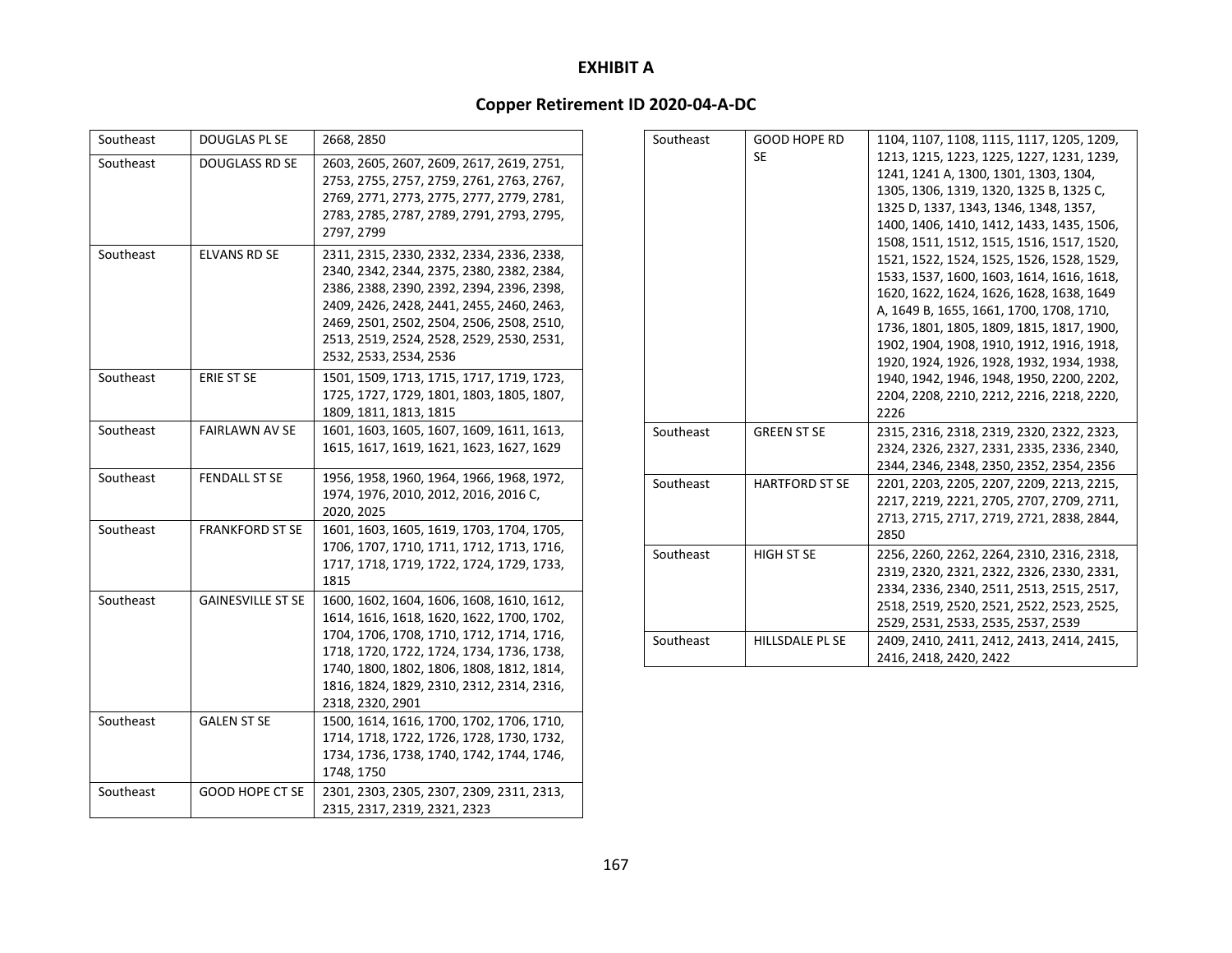| Southeast<br>1401, 1403, 1405, 1407, 1413, 1414, 1415,<br>HOWARD RD SE<br>1417, 1419, 1420, 1421, 1422, 1423, 1424,<br>1425, 1426, 1427, 1428, 1429, 1430, 1431,<br>1432, 1433, 1434, 1435, 1436, 1437, 1438,<br>1440, 1442, 1444, 1446, 1448, 1450, 1452,<br>1454, 1456, 1458, 1460, 1464, 1467, 1469,<br>1471, 1473, 1475, 1477, 1479, 1481, 1483,<br>1485, 1487, 1489, 1491, 1493, 1495, 1500,<br>1501, 1502, 1503, 1504, 1505, 1506, 1507,<br>1508, 1510, 1511, 1512, 1513, 1514, 1516,<br>1518, 1520, 1522, 1524, 1526, 1528, 1530,<br>1532, 632, 633, 809, 811, 813<br>Southeast<br>HUNTER PL SE<br>2200, 2200 1/2, 2202, 2202 1/2, 2204, 2204<br>1/2, 2206, 2206 1/2, 2208, 2210, 2212,<br>2214, 2216, 2218, 2220, 2222, 2224, 2226,<br>2228, 2230, 2231, 2232, 2233, 2234, 2248,<br>2257, 2258, 2340, 2341, 2342, 2343, 2344,<br>2345, 2347, 2348, 2349, 2350, 2351 |
|-----------------------------------------------------------------------------------------------------------------------------------------------------------------------------------------------------------------------------------------------------------------------------------------------------------------------------------------------------------------------------------------------------------------------------------------------------------------------------------------------------------------------------------------------------------------------------------------------------------------------------------------------------------------------------------------------------------------------------------------------------------------------------------------------------------------------------------------------------------------------------|
|                                                                                                                                                                                                                                                                                                                                                                                                                                                                                                                                                                                                                                                                                                                                                                                                                                                                             |
|                                                                                                                                                                                                                                                                                                                                                                                                                                                                                                                                                                                                                                                                                                                                                                                                                                                                             |
|                                                                                                                                                                                                                                                                                                                                                                                                                                                                                                                                                                                                                                                                                                                                                                                                                                                                             |
|                                                                                                                                                                                                                                                                                                                                                                                                                                                                                                                                                                                                                                                                                                                                                                                                                                                                             |
|                                                                                                                                                                                                                                                                                                                                                                                                                                                                                                                                                                                                                                                                                                                                                                                                                                                                             |
|                                                                                                                                                                                                                                                                                                                                                                                                                                                                                                                                                                                                                                                                                                                                                                                                                                                                             |
|                                                                                                                                                                                                                                                                                                                                                                                                                                                                                                                                                                                                                                                                                                                                                                                                                                                                             |
|                                                                                                                                                                                                                                                                                                                                                                                                                                                                                                                                                                                                                                                                                                                                                                                                                                                                             |
|                                                                                                                                                                                                                                                                                                                                                                                                                                                                                                                                                                                                                                                                                                                                                                                                                                                                             |
|                                                                                                                                                                                                                                                                                                                                                                                                                                                                                                                                                                                                                                                                                                                                                                                                                                                                             |
|                                                                                                                                                                                                                                                                                                                                                                                                                                                                                                                                                                                                                                                                                                                                                                                                                                                                             |
|                                                                                                                                                                                                                                                                                                                                                                                                                                                                                                                                                                                                                                                                                                                                                                                                                                                                             |
|                                                                                                                                                                                                                                                                                                                                                                                                                                                                                                                                                                                                                                                                                                                                                                                                                                                                             |
|                                                                                                                                                                                                                                                                                                                                                                                                                                                                                                                                                                                                                                                                                                                                                                                                                                                                             |
|                                                                                                                                                                                                                                                                                                                                                                                                                                                                                                                                                                                                                                                                                                                                                                                                                                                                             |
|                                                                                                                                                                                                                                                                                                                                                                                                                                                                                                                                                                                                                                                                                                                                                                                                                                                                             |
|                                                                                                                                                                                                                                                                                                                                                                                                                                                                                                                                                                                                                                                                                                                                                                                                                                                                             |
|                                                                                                                                                                                                                                                                                                                                                                                                                                                                                                                                                                                                                                                                                                                                                                                                                                                                             |
| Southeast<br><b>IRVING PL SE</b><br>2401, 2403, 2405, 2409, 2411                                                                                                                                                                                                                                                                                                                                                                                                                                                                                                                                                                                                                                                                                                                                                                                                            |
| Southeast<br>2200, 2202, 2204, 2206, 2208, 2212, 2214,<br><b>IRVING ST SE</b>                                                                                                                                                                                                                                                                                                                                                                                                                                                                                                                                                                                                                                                                                                                                                                                               |
| 2216, 2300, 2301, 2302, 2303, 2309, 2422,                                                                                                                                                                                                                                                                                                                                                                                                                                                                                                                                                                                                                                                                                                                                                                                                                                   |
| 2424, 2427, 2429, 2430, 2431, 2432, 2433                                                                                                                                                                                                                                                                                                                                                                                                                                                                                                                                                                                                                                                                                                                                                                                                                                    |
| Southeast<br>2700, 2701, 2702, 2703, 2704, 2705, 2706,<br><b>JAMES M MCGEE</b>                                                                                                                                                                                                                                                                                                                                                                                                                                                                                                                                                                                                                                                                                                                                                                                              |
| JR ST SE<br>2707, 2708, 2710, 2712, 2714, 2716, 2718                                                                                                                                                                                                                                                                                                                                                                                                                                                                                                                                                                                                                                                                                                                                                                                                                        |
| Southeast<br>JASPER PL SE<br>1350, 1354                                                                                                                                                                                                                                                                                                                                                                                                                                                                                                                                                                                                                                                                                                                                                                                                                                     |
| Southeast<br><b>JASPER ST SE</b><br>2000, 2004, 2010, 2016, 2719, 2723, 2727,                                                                                                                                                                                                                                                                                                                                                                                                                                                                                                                                                                                                                                                                                                                                                                                               |
| 2800, 2801, 2802, 2804, 2805, 2806, 2808,                                                                                                                                                                                                                                                                                                                                                                                                                                                                                                                                                                                                                                                                                                                                                                                                                                   |
| 2809, 2810, 2812                                                                                                                                                                                                                                                                                                                                                                                                                                                                                                                                                                                                                                                                                                                                                                                                                                                            |
| Southeast<br><b>KNOX CIR SE</b><br>10, 12, 14, 16, 2, 4, 6, 8                                                                                                                                                                                                                                                                                                                                                                                                                                                                                                                                                                                                                                                                                                                                                                                                               |
| 2702, 2704, 2706, 2708, 2710, 2712, 2800,<br>Southeast<br><b>KNOX ST SE</b>                                                                                                                                                                                                                                                                                                                                                                                                                                                                                                                                                                                                                                                                                                                                                                                                 |
| 2801, 2802, 2804, 2805, 2806, 2807, 2809                                                                                                                                                                                                                                                                                                                                                                                                                                                                                                                                                                                                                                                                                                                                                                                                                                    |
| Southeast<br>KNOX TERR SE<br>2701, 2703, 2704, 2706, 2707, 2708, 2709,                                                                                                                                                                                                                                                                                                                                                                                                                                                                                                                                                                                                                                                                                                                                                                                                      |
| 2710, 2712, 2713, 2715, 2717, 2718, 2719,                                                                                                                                                                                                                                                                                                                                                                                                                                                                                                                                                                                                                                                                                                                                                                                                                                   |
| 2721, 2722, 2723, 2724, 2725, 2726, 2727,                                                                                                                                                                                                                                                                                                                                                                                                                                                                                                                                                                                                                                                                                                                                                                                                                                   |
| 2728, 2729, 2730, 2731, 2732, 2733, 2734,                                                                                                                                                                                                                                                                                                                                                                                                                                                                                                                                                                                                                                                                                                                                                                                                                                   |
| 2735, 2737, 2738, 2739, 2740, 2742, 2744,                                                                                                                                                                                                                                                                                                                                                                                                                                                                                                                                                                                                                                                                                                                                                                                                                                   |
| 3116                                                                                                                                                                                                                                                                                                                                                                                                                                                                                                                                                                                                                                                                                                                                                                                                                                                                        |
| Southeast<br><b>LANGSTON PL SE</b><br>2900, 2904                                                                                                                                                                                                                                                                                                                                                                                                                                                                                                                                                                                                                                                                                                                                                                                                                            |

| Southeast | <b>MAPLE VIEW PL</b><br><b>SE</b>     | 1208, 1225, 1227, 1303, 1305, 1309, 1311,<br>1317, 1319, 1320, 1322, 1323, 1324, 1326,<br>1327, 1332, 1333, 1335, 1337, 1340, 1344,<br>1347, 1348, 1349, 1350, 1351, 1352, 1353,<br>1354, 1357, 1358                                                                                                                                                                                                                                                                                                                                                                           |
|-----------|---------------------------------------|--------------------------------------------------------------------------------------------------------------------------------------------------------------------------------------------------------------------------------------------------------------------------------------------------------------------------------------------------------------------------------------------------------------------------------------------------------------------------------------------------------------------------------------------------------------------------------|
| Southeast | <b>MARTIN LUTHER</b><br>KING JR AV SE | 1801, 1807, 1809, 1916, 1918, 1920, 1922,<br>1924, 1926, 1928, 1932, 2001, 2004, 2005,<br>2006, 2007, 2008, 2010, 2011, 2015, 2019,<br>2022, 2025, 2026, 2027, 2028, 2122, 2200,<br>2202, 2202 1/2, 2204, 2208, 2214, 2218,<br>2220, 2220 B, 2224, 2226, 2228, 2228 A,<br>2232, 2234, 2238, 2252, 2301, 2303, 2305,<br>2307, 2310, 2311, 2313, 2315, 2323, 2345,<br>2400, 2401, 2403, 2406, 2408, 2410, 2412,<br>2418, 2420, 2424, 2562, 2568, 2601, 2605,<br>2607, 2620, 2624, 2627, 2628, 2629, 2632,<br>2634, 2635, 2636, 2638, 2640, 2642, 2666,<br>2670, 2672, 2674, 2676 |
| Southeast | MINNESOTA AV<br><b>SE</b>             | 1408, 1420, 1421, 1423, 1424, 1425, 1426,<br>1430, 1444, 1448, 1452, 1460, 1601, 1605,<br>1607, 1609, 1617, 1620, 1621, 1622, 1623,<br>1624, 1625, 1627, 1628, 1629, 1630, 1633,<br>1703, 1704, 1706, 1707, 1708, 1711, 1713,<br>1721, 1724, 1725, 1726, 1728, 1729, 1733,<br>1737, 1816, 1818, 1820, 1822, 1824, 1826,<br>1828, 1830, 1844, 1846, 1864, 1903, 1905,<br>1907, 1909, 1911, 1913, 1915, 2100, 2102,<br>2104, 2106, 2108, 2110, 2112, 2114, 2116,<br>2118, 2120, 2122, 2124, 2126, 2128, 2130                                                                     |
| Southeast | MISSISSIPPI AV SE                     | 1801, 1900, 1901, 1902, 1906, 1908, 1910,<br>1912, 1914, 1916, 2000, 2002, 2004, 2006,<br>2008, 2010, 2012, 2014, 2016                                                                                                                                                                                                                                                                                                                                                                                                                                                         |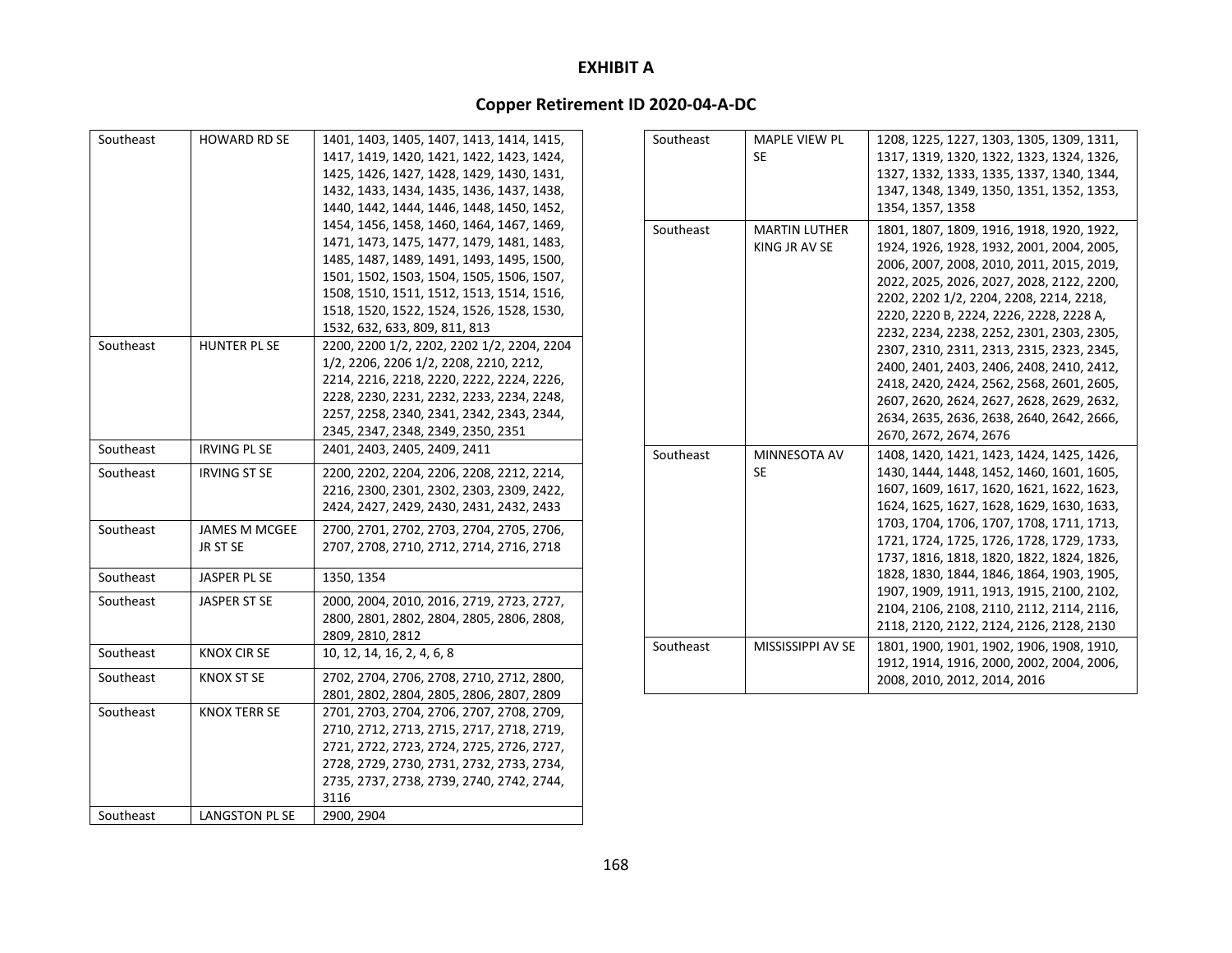| Southeast | <b>MORRIS RD SE</b>  | 1213, 1215, 1320, 1322, 1324, 1326, 1328, |
|-----------|----------------------|-------------------------------------------|
|           |                      | 1332, 1338, 1340, 1345, 1347, 1349, 1351, |
|           |                      | 1353, 1355, 1357, 1359, 1361, 1363, 1365, |
|           |                      | 1367, 1369, 1371, 1373, 1375, 1377, 1379, |
|           |                      | 1382, 1384, 1385, 1386, 1387, 1388, 1390, |
|           |                      | 1394, 1395, 1396, 1397, 1398, 1407, 1409, |
|           |                      | 1410, 1411, 1412, 1413, 1414, 1415, 1416, |
|           |                      | 1417, 1418, 1419, 1420, 1421, 1422, 1424, |
|           |                      | 1426, 1427, 1431, 1435, 1438, 1439, 1440, |
|           |                      | 1442, 1444, 1453, 1455, 1457, 1459, 1461, |
|           |                      | 1463, 1464, 1465, 1466, 1467, 1468, 1469, |
|           |                      | 1470, 1471, 1472, 1473, 1474, 1475, 1476, |
|           |                      | 1477, 1479, 1481, 1483, 1485, 1487, 1488, |
|           |                      | 1489, 1490, 1491, 1493, 1495, 1497, 1499, |
|           |                      | 1501, 1503, 1505, 1507, 1509, 1511, 1513, |
|           |                      | 1515, 1517, 1519, 1521, 1523, 1525, 1527, |
|           |                      | 1600, 1602, 1604, 1800, 1802, 1806, 1808, |
|           |                      | 1812, 1814, 1821, 1823                    |
| Southeast | <b>MOUNT VIEW PL</b> | 2230, 2231, 2232, 2233, 2237, 2238, 2239, |
|           | <b>SE</b>            | 2242, 2245, 2246, 2248, 2249, 2250, 2251, |
|           |                      | 2252, 2253, 2254, 2256, 2258, 2260, 2262, |
|           |                      | 2263, 2264, 2266, 2268, 2270, 2284, 2301, |
|           |                      | 2305                                      |
| Southeast | <b>NAYLOR RD SE</b>  | 1903, 1905, 1907, 1909, 1911, 1915, 1917, |
|           |                      | 1919, 2003, 2005, 2007, 2009, 2011, 2013, |
|           |                      | 2015, 2017, 2019                          |
| Southeast | P ST SE              | 1907, 1909, 1911, 1913, 1915, 1917, 1919, |
|           |                      | 1921, 1923, 1925, 1927, 1931, 1933        |
| Southeast | <b>PAYNE TERR SE</b> | 2215, 2217, 2219, 2221, 2223, 2225, 2320, |
|           |                      | 2322, 2324, 2326, 2328, 2330, 2332, 2336  |
| Southeast | PITTS PL SE          | 2304, 2308, 2312, 2316, 2320              |
| Southeast | PLEASANT ST SE       | 1217, 1219, 1220, 1221, 1222, 1223, 1226, |
|           |                      | 1228, 1230, 1232, 1234, 1236, 1254, 1256, |
|           |                      | 1258, 1260                                |

| Southeast | POMEROY RD SE          | 2321, 2323, 2325, 2327, 2329, 2335, 2337,<br>2341, 2343, 2345, 2347, 2349, 2351, 2353,<br>2407, 2611, 2615, 2617, 2619, 2621, 2623,<br>2627, 2629, 2631, 2633, 2635, 2637, 2651,<br>2653, 2655, 2657, 2659, 2800, 2801, 2802,<br>2803, 2805, 2806, 2807, 2808, 2809, 2811,<br>2812, 2813, 2814, 2815, 2817, 2818, 2819,<br>2820 |
|-----------|------------------------|---------------------------------------------------------------------------------------------------------------------------------------------------------------------------------------------------------------------------------------------------------------------------------------------------------------------------------|
| Southeast | Q ST SE                | 1610, 1611, 1612, 1613, 1614, 1615, 1616,<br>1617, 1618, 1619, 1620, 1621, 1622, 1623,<br>1624, 1626, 1628, 1630, 1632, 1721, 1723,<br>1725, 1802, 1804, 1806, 1810, 1811, 1815,<br>1819, 1823, 1827, 1900, 1902, 1904, 1906,<br>1908, 1910, 1912, 1914, 1916, 1918, 1920,<br>1922, 2101                                        |
| Southeast | R ST SE                | 1611, 1613, 1614, 1615, 1617, 1618, 1619,<br>1621, 1622, 1623, 1625, 1626, 1627, 1629,<br>1630, 1631, 1633, 1635, 1637, 1700, 1708,<br>1712, 1716, 1720, 1724, 1726, 1728, 1900,<br>1901, 1902, 1904, 1905, 1907, 1909, 1912,<br>1913, 1915, 1916, 1919, 1920, 1921, 2027,<br>2029, 2031, 2033                                  |
| Southeast | RAYNOLDS PL SE         | 2335, 2351                                                                                                                                                                                                                                                                                                                      |
| Southeast | RETTA GILLIAM CT<br>SE | 1978, 1980, 1982, 1983, 1984, 1986, 1988,<br>1990, 1992, 1994, 1996, 1998, 2203, 2207,<br>2209, 2211, 2213, 2214, 2215                                                                                                                                                                                                          |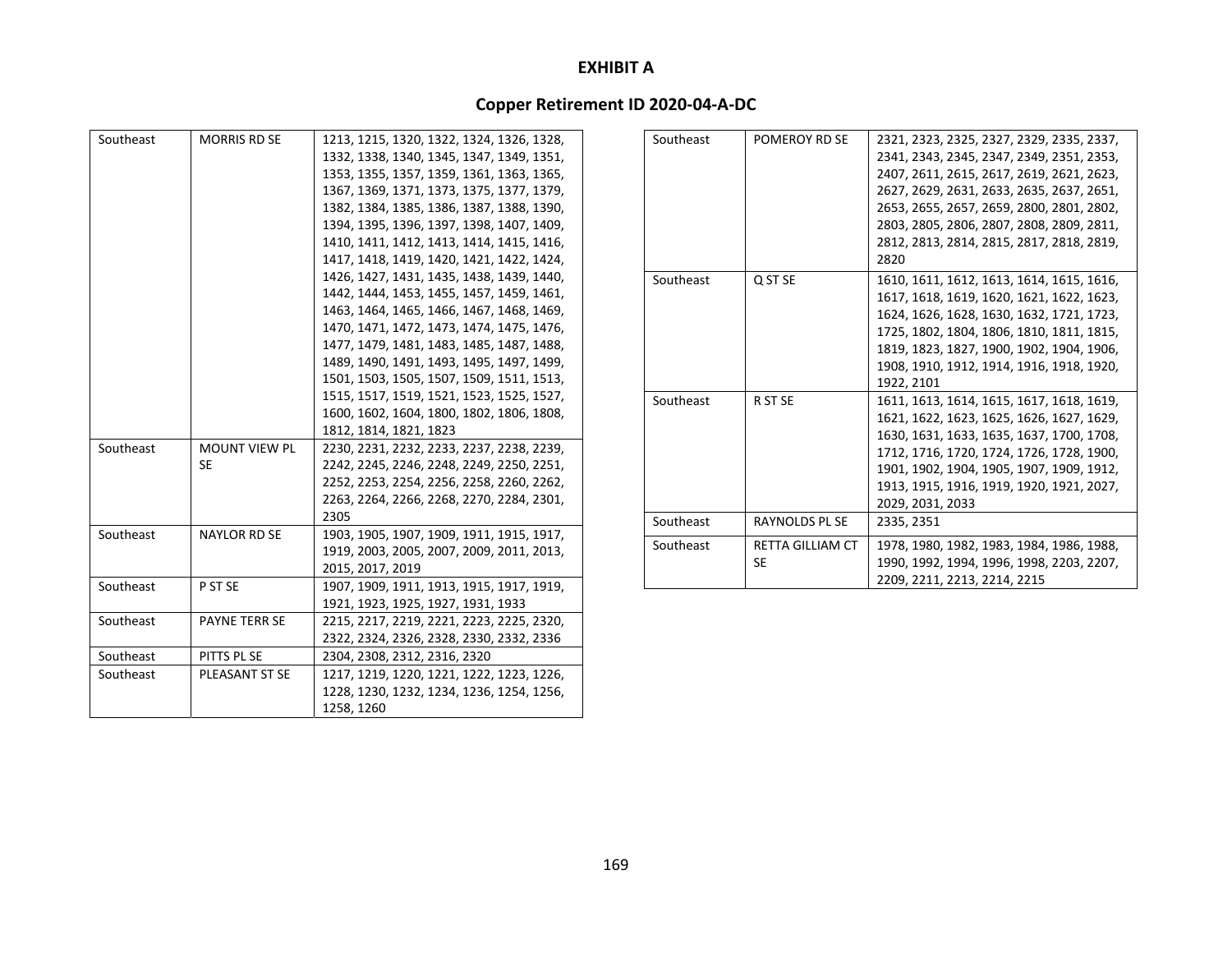## **Copper Retirement ID 2020‐04‐A‐DC**

| Southeast | RIDGE PL SE           | 1310 A, 1310 B, 1316, 1318, 1320, 1322,   | Southeast | S ST SE        | 1303, 1304, 1305, 1306, 1306 1/2, 1307,   |
|-----------|-----------------------|-------------------------------------------|-----------|----------------|-------------------------------------------|
|           |                       | 1323, 1324, 1325, 1326, 1327, 1328, 1329, |           |                | 1308, 1309, 1310, 1311, 1312, 1313, 1314, |
|           |                       | 1330, 1331, 1332, 1333, 1334, 1335, 1336, |           |                | 1315, 1316, 1317, 1319, 1320, 1321, 1323, |
|           |                       | 1337, 1338, 1339, 1340, 1341, 1342, 1343, |           |                | 1324, 1326, 1327, 1328, 1329, 1330, 1332, |
|           |                       | 1347, 1349, 1351, 1353, 1401, 1402, 1403, |           |                | 1333, 1339, 1341, 1400, 1404, 1406, 1408, |
|           |                       | 1404, 1405, 1406, 1407, 1408, 1409, 1410, |           |                | 1409, 1410, 1411, 1413, 1415, 1416, 1417, |
|           |                       | 1411, 1412, 1413, 1415, 1416, 1418, 1420, |           |                | 1418, 1419, 1420, 1421, 1422, 1423, 1424, |
|           |                       | 1421, 1422, 1423, 1424, 1425, 1426, 1427, |           |                | 1425, 1426, 1427, 1428, 1429, 1430, 1431, |
|           |                       | 1428, 1429, 1430, 1431, 1432, 1433, 1434, |           |                | 1432, 1433, 1435, 1501, 1502, 1506, 1507, |
|           |                       | 1435, 1436, 1437, 1438, 1439, 1441, 1443, |           |                | 1510, 1511, 1512, 1513, 1515, 1516, 1519, |
|           |                       | 1445, 1447, 1449, 1451, 1455, 1457, 1459, |           |                | 1520, 1521, 1523, 1524, 1525, 1528, 1529, |
|           |                       | 1461, 1465, 1467, 1469, 1471, 1473, 1500, |           |                | 1532, 1612, 1614, 1616, 1635, 1719, 1721, |
|           |                       | 1502, 1504, 1506, 1508, 1510, 1512, 1514, |           |                | 1723, 1724, 1725, 1727, 1728, 1729, 1731, |
|           |                       | 1516, 1518, 1520, 1522, 1523, 1524, 1525, |           |                | 1732, 1736, 1740, 1812, 1814, 1815, 1816, |
|           |                       | 1526, 1527, 1528, 1530, 1532, 1534, 1536, |           |                | 1817, 1819, 1820, 1822, 1823, 1824, 1825, |
|           |                       | 1538, 1540, 1610, 1611, 1612, 1613, 1614, |           |                | 1827, 1828, 1830, 1831, 1832, 1833, 1835, |
|           |                       | 1615, 1616, 1617, 1618, 1619, 1620, 1621, |           |                | 1836, 1838, 1839, 1840, 1841, 1843, 1847, |
|           |                       | 1622, 1623, 1624, 1625, 1626, 1630, 1632, |           |                | 1849, 1900, 1901, 1902, 1903, 1905, 1906, |
|           |                       | 1634, 1636, 1900, 1901, 1902, 1903, 1906, |           |                | 1908, 1909, 1910, 1911, 1914, 1915, 1916, |
|           |                       | 1907, 1908, 1909, 1912, 1913, 1914, 1915, |           |                | 1917, 1919, 1920, 1922, 1923, 1925, 1926, |
|           |                       | 1918, 1919, 1920, 1921, 2000, 2001, 2002, |           |                | 1927, 1928, 1931, 1932, 1933, 1934, 1935, |
|           |                       | 2003, 2006, 2007, 2008, 2009, 2012, 2013, |           |                | 1938, 1939, 1940, 1943, 1944, 1946, 1947, |
|           |                       | 2014, 2018, 2019, 2020, 2021              |           |                | 1949, 1950, 1951, 1952, 1955, 1957, 1959, |
| Southeast | <b>ROBINSON PL SE</b> | 2851                                      |           |                | 1963, 1965                                |
|           |                       |                                           | Southeast | SAVANNAH PL SE | 1870, 1872, 1874, 1875, 1877, 1878, 1879, |
|           |                       |                                           |           |                | 1880, 1881, 1882, 1883, 1885, 1886, 1887, |

Southeast

Southeast

SAVANNAH ST SE

t | SAYLES PL SE

1888, 1890, 1891, 1893, 1894, 1895, 1896, 1897, 1898, 1900, 1901, 1902, 1903, 1904, 1905, 1907, 1908, 1909, 1910, 1911, 1912, 1913, 1915, 1916, 1918, 1920, 1924, 1926, 1928, 1932, 1934, 1936, 1938, 1940, 1942, 2000, 2002, 2004, 2006, 2007, 2008, 2009, 2010, 2011, 2012, 2013, 2014, 2015, 2016, 2017, 2018, 2019, 2020, 2021, 2022, 2023,

 ST SE 2100, 2102, 2104, 2106, 2275, 2277, 2279, 2281, 2283, 2301, 2303, 2305, 2309, 2311, 2315, 2317, 2319, 2401, 2403, 2405, 2409,

2024, 2025, 2026, 2027, 2029

2411, 2415, 2417, 2419

2500, 2501, 2517, 2518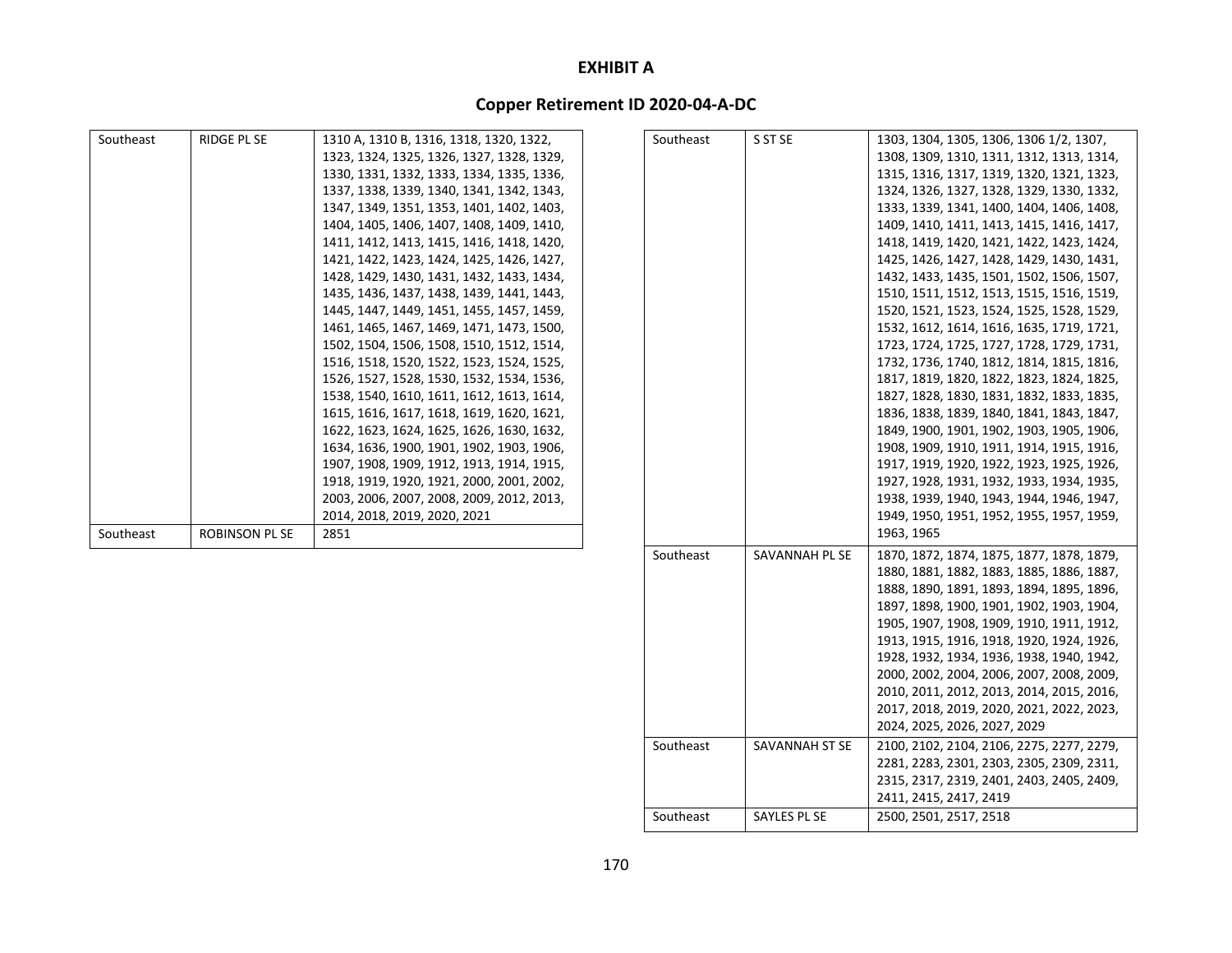| Southeast | SHANNON PL SE          | 2008, 2012, 2016, 2020, 2021, 2030, 2201,                                              | Southeast | T PL SE                | 1809, 1811, 1815, 1817, 1821, 1823, 1825,  |
|-----------|------------------------|----------------------------------------------------------------------------------------|-----------|------------------------|--------------------------------------------|
|           |                        | 2207, 2235, 2243, 2244, 2245, 2246, 2247,                                              |           |                        | 1829, 1830, 1831, 1834, 1836, 1839, 1841,  |
|           |                        | 2248, 2249, 2250, 2251, 2308, 2309, 2311,                                              |           |                        | 1900, 1901, 1902, 1903, 1905, 1906, 1908,  |
|           |                        | 2312, 2314, 2316, 2317, 2318, 2320, 2321,                                              |           |                        | 1909, 1910, 1911, 1913, 1917, 1919, 1921,  |
|           |                        | 2322, 2401, 2405, 2407, 2409, 2415, 2417,                                              |           |                        | 1925, 1927, 1929, 1933, 1935, 1940, 1941,  |
|           |                        | 2419, 2421, 2425, 2431                                                                 |           |                        | 1942, 1945, 1949, 1951, 1953, 2200, 2201,  |
| Southeast | SHERIDAN RD SE         | 2512, 2516, 2524, 2526, 2528, 2530, 2532,                                              |           |                        | 2202, 2203, 2204, 2205, 2206, 2209, 2211,  |
|           |                        | 2534, 2536, 2538, 2604, 2606, 2608, 2610,                                              |           |                        | 2213, 2219                                 |
|           |                        | 2620, 2622, 2626, 2628, 2630, 2632, 2634,                                              | Southeast | T ST SE                | 1302, 1304, 1306, 1309, 1310, 1311, 1313,  |
|           |                        | 2636, 2640, 2642, 2644, 2646, 2648, 2650,                                              |           |                        | 1314, 1315, 1316, 1319, 1320, 1321, 1322,  |
|           |                        | 2652, 2656, 2658, 2660, 2662, 2664, 2666,                                              |           |                        | 1323, 1324, 1325, 1327, 1328, 1329, 1330,  |
|           |                        | 2668, 2672, 2674, 2676, 2678, 2680, 2682,                                              |           |                        | 1331, 1333, 1334, 1335, 1337, 1339, 1341,  |
|           |                        | 2684, 2686, 2688, 2690, 2692, 2694, 2696,                                              |           |                        | 1404, 1406, 1408, 1413, 1414, 1415, 1416,  |
|           |                        | 2698, 2700, 2702, 2704, 2706, 2708, 2710,                                              |           |                        | 1417, 1419, 1421, 1422, 1424, 1428, 1430,  |
|           |                        | 2712, 2716, 2718, 2720, 2722, 2724, 2726,                                              |           |                        | 1432, 1434, 1436, 1438, 1440, 1444, 1448,  |
|           |                        | 2728, 2732, 2734, 2736, 2738, 2740, 2742,                                              |           |                        | 1450, 1452, 1454, 1609, 1610, 1611, 1613,  |
|           |                        | 2744, 2748, 2750                                                                       |           |                        | 1616, 1617, 1618, 1620, 1621, 1628, 1630,  |
| Southeast | SHIPLEY TERR SE        | 2800, 2810, 2820                                                                       |           |                        | 1632, 1700, 1706, 1708, 1710, 1718, 1720,  |
| Southeast | SKYLAND PL SE          |                                                                                        |           |                        | 1722, 1729, 1741, 1745, 1814, 1816, 1818,  |
|           |                        | 2401, 2405, 2409, 2412, 2413, 2416, 2417,                                              |           |                        | 1822, 1824, 1826, 1830, 1831, 1832, 1834,  |
|           |                        | 2420, 2421, 2424, 2425, 2428, 2429, 2432,<br>2433, 2436, 2437, 2441, 2443, 2445, 2447, |           |                        | 1835, 1837, 1838, 1840, 1844, 1846, 1848,  |
|           |                        | 2448, 2452, 2456, 2460, 2462, 2464, 2466,                                              |           |                        | 1900, 1901, 1902, 1903, 1904, 1905, 1908,  |
|           |                        | 2468, 2470, 2472                                                                       |           |                        | 1909, 1910, 1911, 1912, 1913, 1916, 1917,  |
| Southeast | <b>SKYLAND TERR SE</b> | 2343, 2345, 2347, 2349, 2351, 2353, 2355,                                              |           |                        | 1918, 1919, 1920, 2000, 2001, 2002, 2003,  |
|           |                        | 2357, 2359                                                                             |           |                        | 2006, 2008, 2009, 2010, 2011, 2013, 2014,  |
| Southeast | SOUTHERN AV SE         | 2246, 2248, 2250, 2300, 2302, 2304, 2308,                                              |           |                        | 2016, 2018, 2100, 2101, 2102, 2104, 2107,  |
|           |                        | 2310, 2314, 2316, 2320, 2322, 2400, 2402,                                              |           |                        | 2108, 2109, 2110, 2114, 2115, 2116, 2117,  |
|           |                        | 2404, 2408, 2410, 2414, 2416, 2418                                                     |           |                        | 2118                                       |
| Southeast | <b>STANTON RD SE</b>   | 2502, 2511, 2513, 2515, 2517, 2519, 2521,                                              | Southeast | <b>TALBERT ST SE</b>   | 1205, 1207, 1213, 1215, 1217, 1222, 1224,  |
|           |                        | 2600, 2601, 2602, 2603, 2604, 2605, 2606,                                              |           |                        | 1225, 1227, 1231, 1232, 1241, 1245, 1249,  |
|           |                        | 2607, 2608, 2615, 2617, 2638, 2640, 2702,                                              |           |                        | 1252, 1256, 1258, 1260, 1262               |
|           |                        | 2704, 2706, 2708, 2710, 2712, 2714, 2716,                                              | Southeast | <b>TALBERT TERR SE</b> | 1321, 1322, 1323, 1324, 1325, 1326, 1327,  |
|           |                        | 2718, 2720, 2722, 2724, 2726, 2728, 2732,                                              |           |                        | 1328, 1329, 1330, 1331, 1332, 1333, 1334,  |
|           |                        | 2734, 2736, 2738, 2740, 2742, 2744, 2801,                                              |           |                        | 1335, 1336, 1337, 1338, 1339, 1340, 1341,  |
|           |                        | 2815, 2921, 2923, 2925, 2927, 2929, 2931,                                              |           |                        | 1342, 1343, 1344, 1345, 1346, 1347, 1348,  |
|           |                        | 2933, 3000, 3002, 3004, 3006, 3008, 3010,                                              |           |                        | 1349, 1350, 1351, 1352, 1353, 1354, 1355,  |
|           |                        | 3012, 3014, 3016, 3018 A, 3018 B, 3020,                                                |           |                        | 1357, 1360, 1360 A, 1361, 1363, 1365, 1367 |
|           |                        | 3024, 3026, 3030, 3032, 3034, 3036, 3038                                               |           |                        |                                            |
| Southeast | SUMNER RD SE           | 1253, 1263, 1265, 1269                                                                 |           |                        |                                            |
|           |                        |                                                                                        |           |                        |                                            |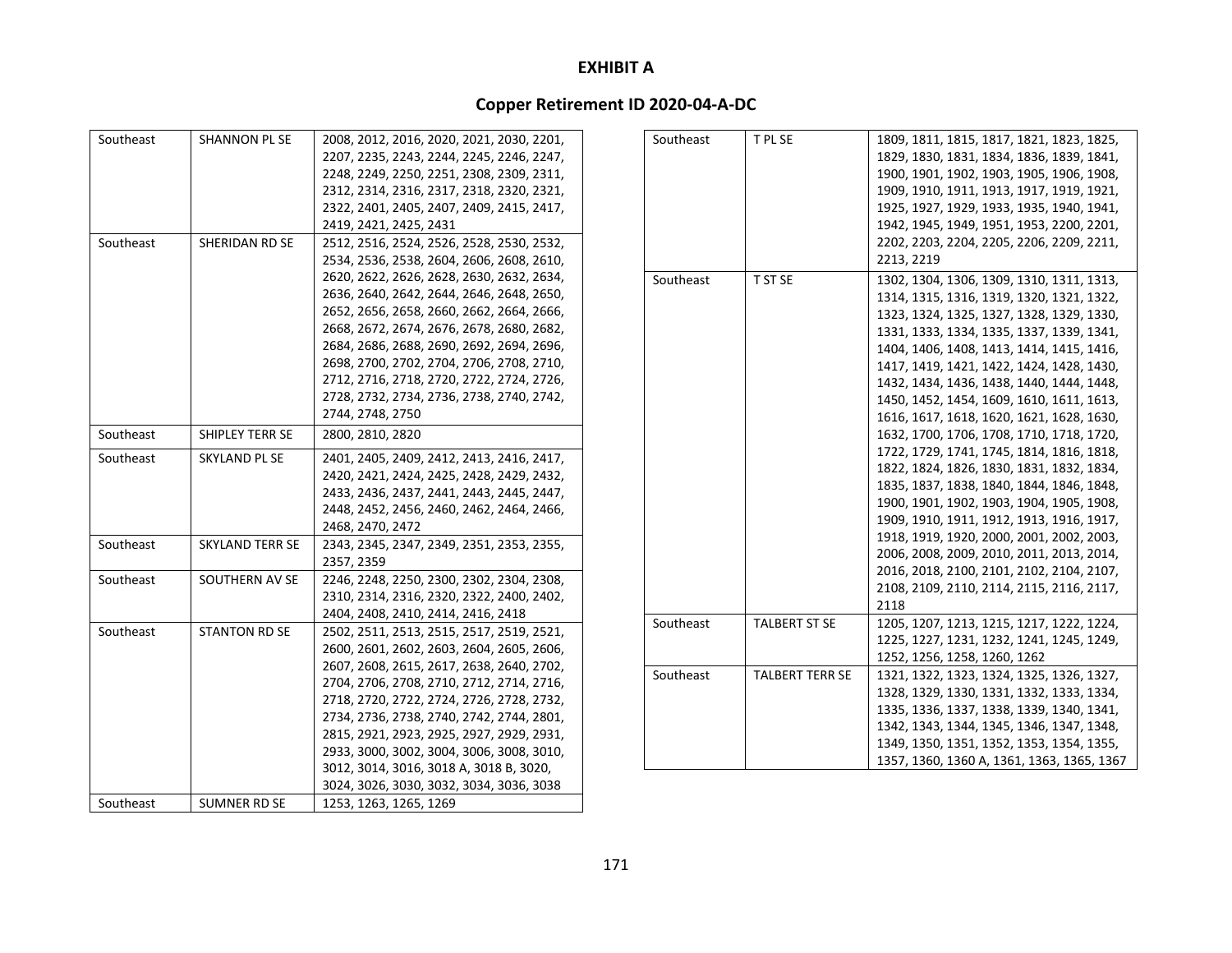| Southeast | TREMONT ST SE | 1900, 1901, 1902, 1903, 1904, 1905, 1906, |
|-----------|---------------|-------------------------------------------|
|           |               | 1907, 1908, 1909, 1910, 1911, 1912, 1913, |
|           |               | 1914, 1915, 1916, 1917, 1918, 1919, 1921, |
|           |               | 1923, 1925, 2000, 2001, 2002, 2003, 2004, |
|           |               | 2005, 2006, 2007, 2008, 2009, 2010, 2011, |
|           |               | 2012, 2013, 2014, 2015, 2016, 2017, 2018, |
|           |               | 2019, 2020, 2021, 2022, 2023              |
| Southeast | TRENTON PL SE | 1900, 1901, 1902, 1904, 1906, 1907, 1908, |
|           |               | 1909, 1910, 1911, 1912, 1913, 1914, 1915, |
|           |               | 1916, 1918, 1920, 1922, 1924, 2000, 2001, |
|           |               | 2002, 2003, 2004, 2005, 2006, 2007, 2008, |
|           |               | 2010, 2011, 2012, 2013, 2014, 2015, 2016, |
|           |               | 2018, 2020, 2022                          |
| Southeast | U PL SE       | 1810, 1812, 1816, 1818, 1822, 1824, 1826, |
|           |               | 1830, 1832, 1834, 1900, 1901, 1902, 1903, |
|           |               | 1904, 1905, 1908, 1909, 1910, 1913, 1916, |
|           |               | 1917, 1918, 1919, 1920, 1921, 1924, 1925, |
|           |               | 1926, 1927, 1928, 1929, 1932, 1933, 1934, |
|           |               | 1935, 1936, 1937, 1940, 1941, 1942, 1943, |
|           |               | 1944, 1945, 1948, 1949, 1950, 1951, 1952, |
|           |               | 1953, 2200, 2201, 2202, 2203, 2204, 2205, |
|           |               | 2208, 2210, 2211, 2212, 2215, 2216, 2217, |
|           |               | 2218, 2219, 2220, 2223, 2225              |
| Southeast | U ST SE       | 1110, 1200, 1214, 1222, 1226, 1228, 1232, |
|           |               | 1233, 1234, 1235, 1237, 1238, 1239, 1240, |
|           |               | 1241, 1242, 1243, 1244, 1245, 1246, 1247, |
|           |               | 1248, 1249, 1250, 1251, 1253, 1255, 1257, |
|           |               | 1259, 1261, 1263, 1312, 1313, 1317, 1319, |
|           |               | 1320, 1322, 1323, 1325, 1327, 1329, 1334, |
|           |               | 1337, 1339, 1342, 1345, 1350, 1352, 1501, |
|           |               | 1509, 1512, 1514, 1515, 1517, 1520, 1522, |
|           |               | 1523, 1524, 1526, 1530, 1531, 1533, 1534, |
|           |               | 1535, 1601, 1602, 1603, 1604, 1605, 1606, |
|           |               | 1607, 1609, 1610, 1611, 1612, 1616, 1618, |
|           |               | 1620, 1621, 1622, 1623, 1624, 1625, 1626, |
|           |               | 1627, 1630, 1631, 1632, 1633, 1634, 1635, |
|           |               | 1636, 1637, 1638, 1640, 1642, 1643, 1644, |
|           |               | 1645, 1646, 1648, 1649, 1650, 1652, 1655, |
|           |               | 1656, 1657, 1658, 1659, 1661, 1663, 1710, |
|           |               | 1712, 1718, 1850                          |

| Southeast | V ST SE               | 1214, 1226, 1228, 1229, 1231, 1232, 1234, |
|-----------|-----------------------|-------------------------------------------|
|           |                       | 1239, 1241, 1242, 1243, 1244, 1245, 1301, |
|           |                       | 1308, 1312, 1320, 1322, 1328, 1332, 1340, |
|           |                       | 1342, 1401, 1410, 1414, 1420, 1422, 1424, |
|           |                       | 1430, 1432, 1434, 1436, 1438, 1442, 1444, |
|           |                       | 1446, 1448, 1450, 1452, 1454, 1500, 1504, |
|           |                       | 1507, 1508, 1509, 1512, 1513, 1514, 1515, |
|           |                       | 1516, 1517, 1518, 1519, 1522, 1525, 1526, |
|           |                       | 1532, 1604, 1608, 1610, 1612, 1614, 1620, |
|           |                       | 1620 C, 1624, 1625, 1626, 1628, 1630,     |
|           |                       | 1632, 1634, 1638, 1640, 1641, 1642, 1643, |
|           |                       | 1644, 1645, 1646, 1647, 1648, 1716        |
| Southeast | <b>VALLEY PL SE</b>   | 1312, 1317, 1320, 1321, 1323, 1325, 1326, |
|           |                       | 1327, 1329, 1330, 1331, 1333, 1334, 1337, |
|           |                       | 1340, 1342, 1344, 1345, 1346, 1348, 1356, |
|           |                       | 1358, 1361, 1362, 1364, 1366              |
| Southeast | <b>VALLEY TERR SE</b> | 1800, 1801, 1802, 1803, 1804, 1805, 1806, |
|           |                       | 1807, 1808, 1809, 1810, 1811, 1812, 1813, |
|           |                       | 1814, 1815, 1816, 1817, 1818, 1819, 1820, |
|           |                       | 1821, 1822, 1824, 1826, 1828, 1830, 1832, |
|           |                       | 1834, 1836, 1838, 1840, 1842, 1844, 1846, |
|           |                       | 1900, 1901, 1902, 1903, 1904, 1905, 1906, |
|           |                       | 1907, 1908, 1909, 1910, 1911, 1912, 1913, |
|           |                       | 1914, 1915, 1916, 1917, 1918, 1919, 1920, |
|           |                       | 1921, 1922, 1923, 1924, 1925, 1926, 1927, |
|           |                       | 1928, 1929, 1930, 1931, 1932, 1933, 1934, |
|           |                       | 1935, 1936, 1937, 1938, 1939, 1940, 1941, |
|           |                       | 1942, 1943, 1944, 1945, 1946, 1947, 1948, |
|           |                       | 1949, 1950, 1951, 1952, 1953, 1954, 1955, |
|           |                       | 1956, 1957, 1958, 1959, 1960, 1961, 1962, |
|           |                       | 1963                                      |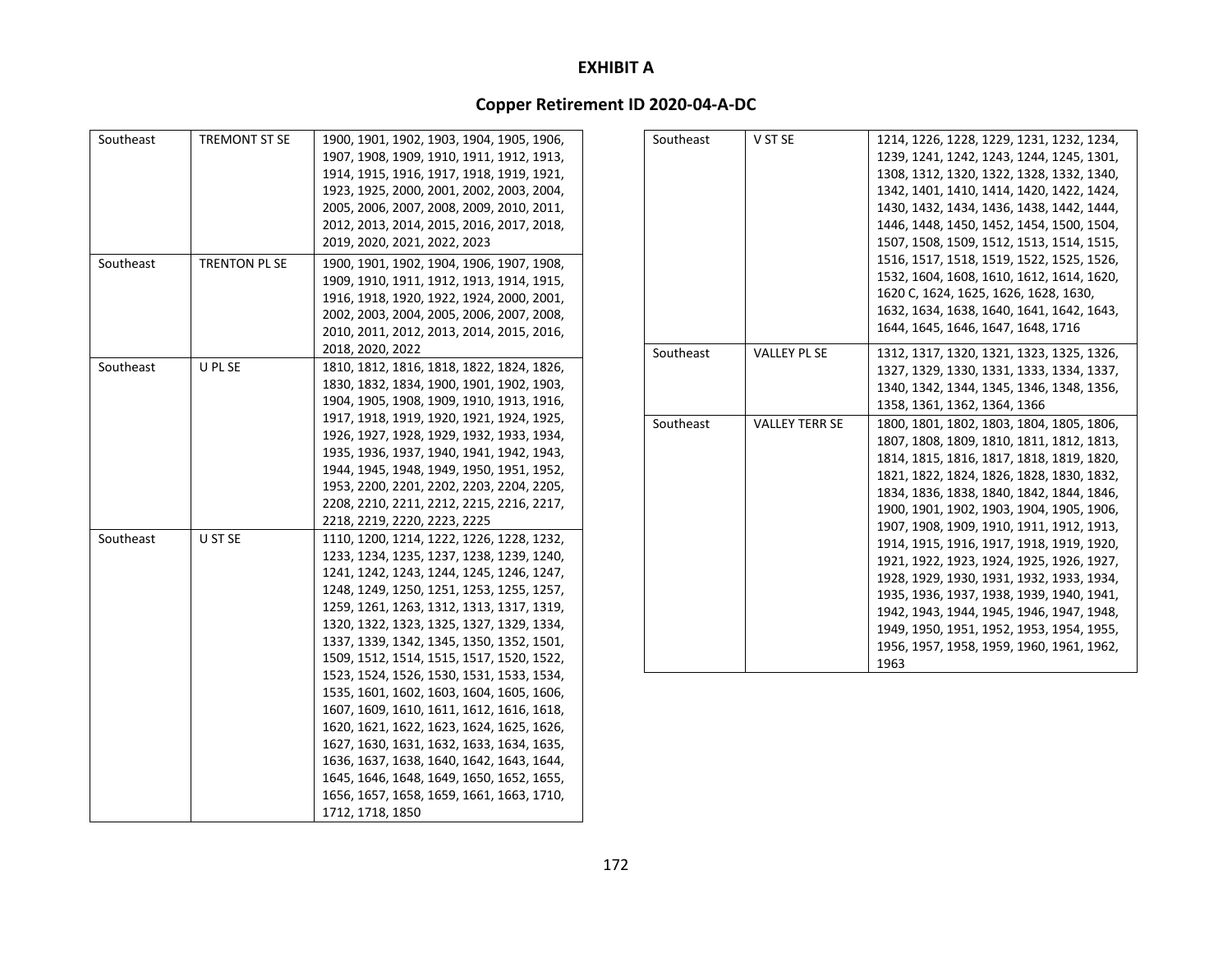# **Copper Retirement ID 2020‐04‐A‐DC**

| Southeast | W ST SE             | 1216, 1217, 1224, 1225, 1227, 1245, 1247, |
|-----------|---------------------|-------------------------------------------|
|           |                     | 1249, 1251, 1255, 1301, 1310, 1312, 1316, |
|           |                     | 1317, 1319, 1321, 1323, 1325, 1327, 1337, |
|           |                     | 1338, 1339, 1340, 1341, 1347, 1348, 1349, |
|           |                     | 1350, 1352, 1354, 1414, 1416, 1420, 1422, |
|           |                     | 1424, 1426, 1428, 1430, 1432, 1434, 1436, |
|           |                     | 1440, 1442, 1444, 1452, 1501, 1503, 1505, |
|           |                     | 1507, 1508, 1509, 1510, 1511, 1514, 1515, |
|           |                     | 1516, 1518, 1519, 1520, 1522, 1524, 1526, |
|           |                     | 1606, 1608, 1610, 1612, 1614, 1616, 1617, |
|           |                     | 1620, 1621, 1622, 1624, 1625, 1626, 1627, |
|           |                     | 1628, 1630, 1633, 1673, 1675, 1679, 1705, |
|           |                     | 1707, 1724, 1740, 1741, 1742, 1743, 1745, |
|           |                     | 1747, 1748, 1750, 1751, 1753, 1755, 1756, |
|           |                     | 1757, 1758, 1759, 1760, 1762, 1763, 1764, |
|           |                     | 1766, 1768, 1771, 1773, 1774, 1775, 1777, |
|           |                     | 1779, 1821, 1825, 1829                    |
| Southeast | <b>WADE RD SE</b>   | 2605, 2609, 2613, 2617, 2621, 2625, 2629, |
|           |                     | 2633, 2637, 2641, 2645, 2715, 2717, 2812, |
|           |                     | 2814, 2816, 2818, 2820                    |
| Southeast | <b>WAGNER ST SE</b> | 2301, 2303, 2305, 2307, 2309, 2311, 2401, |
|           |                     | 2403, 2405, 2407, 2409, 2411, 2413, 2415, |
|           |                     | 2425, 2429, 2431, 2435, 2437              |
| Southeast | <b>WEST ST SE</b>   | 2501, 2503, 2508, 2509, 2511, 2513, 2514, |
|           |                     | 2515, 2517, 2518, 2520, 2522              |
| Southeast | <b>WOODMONT PL</b>  | 1830, 1832, 1834, 1836, 1838, 1839, 1840, |
|           | <b>SE</b>           | 1841, 1842, 1843, 1845, 1847, 1848, 1849, |
|           |                     | 1850, 1851, 1852, 1853, 1856, 1858        |
|           |                     |                                           |

#### 13. **The Copper facilities associated with the following addresses served by Verizon's Wire Center located at 30 E ST SW, WASHINGTON, DC 20053 CLLI: WASHDCSW (Southwest)**

| <b>WC Name</b> | <b>Street</b> | <b>Building Number</b>                    |
|----------------|---------------|-------------------------------------------|
| Southwest      | 1ST ST SE     | 1000, 1011, 1025, 1100, 1233, 1237, 1239, |
|                |               | 1241, 1243, 1245, 1247, 1251, 1255, 1257, |
|                |               | 1259, 1263, 1277                          |
| Southwest      | 1ST ST SW     | 1400, 1402, 1404, 1501, 1503, 1505, 1507, |
|                |               | 1509, 1511, 1513, 1515, 1517, 1519, 1521, |
|                |               | 1523, 1525, 1529, 1531, 1533, 1535, 1537, |
|                |               | 1539, 1541, 1543, 1545, 1547, 2121        |
| Southwest      | 2ND PL SE     | 1100                                      |

| Southwest | 2ND ST SE          | 801, 811, 821, 831, 841, 851, 861, 871       |
|-----------|--------------------|----------------------------------------------|
| Southwest | 2ND ST SW          | 1524, 1526, 1528, 1530, 1532, 1534, 1536,    |
|           |                    | 1538, 1540, 1542, 2200                       |
| Southwest | 3RD PL SE          | 1005, 1006, 1007, 1008, 1009, 1010, 1011,    |
|           |                    | 1012, 1013, 1014, 1015, 1016, 1017, 1018,    |
|           |                    | 1019, 1020, 1021, 1022, 1024, 906, 907,      |
|           |                    | 908, 909, 910, 911, 912, 913, 914, 915, 916, |
|           |                    | 917, 918, 919, 920, 922, 924                 |
| Southwest | 3RD ST SE          | 1000, 1002, 1004, 1008, 1010, 1012, 1014,    |
|           |                    | 1016, 1018, 1020, 1026, 1100, 1102, 1104,    |
|           |                    | 1106, 1108, 1110, 1112, 1114, 800, 802,      |
|           |                    | 804, 806, 808, 810, 812, 814, 816, 818, 820, |
|           |                    | 822, 900, 902, 904, 906, 908, 910, 912, 914, |
|           |                    | 916, 918, 920, 922, 924, 926                 |
| Southwest | 3RD ST SW          | 602, 604, 606, 608, 610, 612, 614, 616, 618, |
|           |                    | 620, 622, 624, 626, 628, 700, 701, 702, 703, |
|           |                    | 704, 705, 708, 709, 710, 711, 712, 713, 714, |
|           |                    | 715, 716, 717, 720, 721, 722, 723, 724, 725, |
|           |                    | 726, 727, 728, 729, 730, 732, 735, 739, 741, |
|           |                    | 743, 745, 747, 749, 751, 753, 755, 757, 761, |
|           |                    | 801, 802, 803, 804, 806, 807, 808, 810, 812, |
|           |                    | 814, 816, 817, 819, 820, 821, 827, 829, 831, |
|           |                    | 833, 839, 841, 843, 845, 847, 849, 851, 855, |
|           |                    | 857, 859, 861                                |
| Southwest | 4TH ST SE          | 1001, 1003, 1005, 1007, 1009, 1011, 1013,    |
|           |                    | 1015, 1017, 1019, 1021, 1023, 1025, 1027,    |
|           |                    | 1101, 1103, 1105, 1107, 1109, 1111, 1113,    |
|           |                    | 1115, 1212, 1300, 1331, 1346, 801, 803,      |
|           |                    | 901, 903, 905, 907, 909, 911, 913, 915, 917, |
|           |                    | 919, 921, 923, 925                           |
| Southwest | 4TH ST SW          | 1001, 1150, 1151, 1224, 1230, 1234, 1236,    |
|           |                    | 600                                          |
| Southwest | 6TH ST SW          | 909, 911, 913, 915, 917, 919, 921, 923, 925, |
|           |                    | 929, 931, 933, 935, 937, 939, 941, 943, 945, |
|           |                    | 947                                          |
| Southwest | 7TH ST SW          | 301, 601, 603, 605, 607, 609, 613, 615, 617, |
|           |                    | 619, 900, 925, 955, 975                      |
| Southwest | 9TH ST SW          | 610, 620, 630, 640, 650, 660, 670, 680, 690  |
| Southwest | BLAIR ALY SW       | 99                                           |
| Southwest | <b>CANAL ST SW</b> | 1400                                         |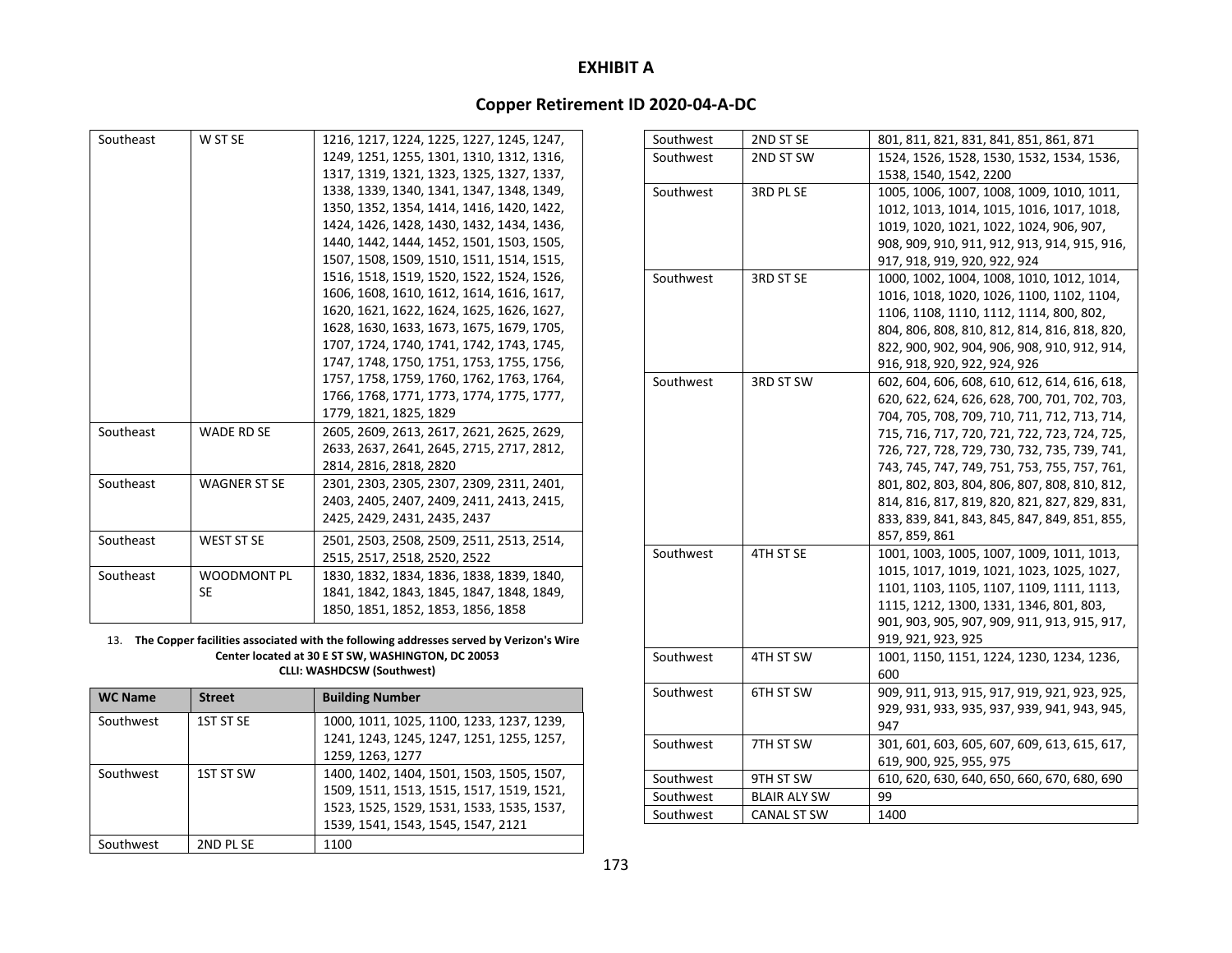## **Copper Retirement ID 2020‐04‐A‐DC**

| Southwest | <b>CAPITOL SQUARE</b>  | 700, 702, 703, 704, 705, 706, 707, 708, 709,    | Southwest | G ST SW           | 100, 102, 104, 106, 108, 110, 112, 114, 116,    |
|-----------|------------------------|-------------------------------------------------|-----------|-------------------|-------------------------------------------------|
|           | PL SW                  | 710, 711, 712, 713, 714, 715, 716, 717, 718,    |           |                   | 118, 120, 122, 124, 126, 128, 130, 132, 134,    |
|           |                        | 719, 720, 721, 722, 723, 724, 725, 727, 800,    |           |                   | 136, 138, 142, 144, 146, 148, 150, 152, 154,    |
|           |                        | 801, 802, 804, 806, 807, 808, 809, 810, 812,    |           |                   | 156, 158, 160, 162, 164, 200, 201, 202, 203,    |
|           |                        | 813, 814, 815, 816, 817, 818, 819, 820, 821,    |           |                   | 204, 205, 206, 207, 208, 209, 210, 211, 212,    |
|           |                        | 822, 823, 824, 825, 827                         |           |                   | 213, 214, 215, 216, 217, 218, 219, 220, 221,    |
| Southwest | <b>CARROLLSBURG PL</b> | 1203, 1203 A, 1204, 1204 A, 1205, 1206,         |           |                   | 222, 223, 224, 225, 226, 227, 228, 229, 230,    |
|           | SW                     | 1208, 1209, 1210, 1211, 1212, 1213, 1213        |           |                   | 231, 232, 233, 234, 235, 237, 238, 239, 240,    |
|           |                        | A, 1214, 1215, 1216, 1216 A, 1217, 1218,        |           |                   | 241, 242, 243, 244, 245, 246, 247, 248, 249,    |
|           |                        | 1219, 1220, 1220 A, 1221, 1222, 1222 A,         |           |                   | 250, 251, 252, 253, 254, 255, 256, 257, 258,    |
|           |                        | 1223, 1224, 1225, 1226, 1227, 1228, 1229,       |           |                   | 259, 260, 261, 262, 263, 264, 265, 266, 267,    |
|           |                        | 1230, 1230 A, 1231, 1232, 1233, 1234,           |           |                   | 268, 269, 270, 271, 272, 273, 279, 281, 285,    |
|           |                        | 1235, 1236, 1238, 1239, 1240 A, 1240 B,         |           |                   | 287, 289, 291, 293, 30, 32, 320, 322, 324,      |
|           |                        | 1241, 1241 A, 1242, 1243, 1244, 1245, 1245      |           |                   | 326, 328, 330, 332, 334, 34, 36, 38, 40, 42,    |
|           |                        | A, 1246, 1246 A, 1247, 1247 A, 1248, 1248       |           |                   | 44, 46, 48, 50, 51, 52, 53, 54, 56, 57, 58, 59, |
|           |                        | A, 1249, 1250, 1251, 1252, 1253, 1254,          |           |                   | 60, 61, 62, 63, 64, 65, 66, 67, 69, 703, 705,   |
|           |                        | 1255, 1255 A, 1255 B, 1256, 1257, 1400,         |           |                   | 707, 709, 71, 711, 713, 715, 717, 719, 721,     |
|           |                        | 1401, 1402, 1403, 1404, 1405, 1406, 1407,       |           |                   | 73, 75, 77, 801, 803, 809, 811, 813, 815,       |
|           |                        | 1408, 1409, 1410, 1411, 1412, 1413, 1414,       |           |                   | 817, 819                                        |
|           |                        | 1415, 1416, 1417, 1418, 1419, 1420, 1421,       | Southwest | <b>HALF ST SE</b> | 1010, 1201, 1205, 1250, 905, 915, 925, 935      |
|           |                        | 1422, 1423, 1424, 1425, 1426, 1427              | Southwest | <b>HALF ST SW</b> | 1202, 1204, 1206, 1208, 1208 A, 1210,           |
| Southwest | DELAWARE AV SW         | 1235, 1237, 1239, 1241, 1243, 1245, 1247,       |           |                   | 1212, 1214, 1216, 1216 A, 1218, 1220,           |
|           |                        | 1249, 1251, 1253, 1257, 1261, 1263, 1265,       |           |                   | 1222, 1224, 1224 A, 1226, 1226 A, 1228,         |
|           |                        | 1267, 1269, 1271, 1273, 1275, 1277, 1279,       |           |                   | 1230, 1232, 1232 A, 1232 B, 1234, 1236,         |
|           |                        | 1283, 1285, 1287, 1289, 1291, 1293, 1295,       |           |                   | 1237 A, 1238, 1240, 1242, 1242 A, 1244,         |
|           |                        | 1297, 1299, 701, 703, 707, 709, 711, 715,       |           |                   | 1246, 1248, 1250, 1252, 1252 A, 1254,           |
|           |                        | 717, 719, 721, 723, 725, 727, 729, 731, 733,    |           |                   | 1256, 1256 A, 1326, 1328, 1330, 1332,           |
|           |                        | 735, 737, 739, 741, 743, 745, 747, 749, 751,    |           |                   | 1334, 1336, 1338, 1342, 1344, 1346, 1348,       |
|           |                        | 753, 755, 759, 761, 765, 767, 769, 771, 773,    |           |                   | 1350, 1402, 1404, 1406, 1408, 1410, 1412,       |
|           |                        | 775, 801, 803, 805, 807, 809, 811, 813, 815,    |           |                   | 1413, 1414, 1416, 1417, 1418, 1420, 1421,       |
|           |                        | 817, 819, 821, 825                              |           |                   | 1422, 1424, 1426, 1428, 1900                    |
| Southwest | <b>DISTRICT SQ SW</b>  | 10, 11, 12, 20, 33, 40, 49, 51, 60, 70, 75, 85, | Southwest | I ST SE           | 100, 15, 150, 2, 25, 304, 305, 306, 307, 308,   |
|           |                        | 88, 98, 99                                      |           |                   | 309, 310, 311, 312, 313, 314, 315, 316, 317,    |
| Southwest | E ST SW                | 555                                             |           |                   | 318, 320, 322, 324, 328, 330, 331, 332, 333,    |
|           |                        |                                                 |           |                   | 334, 335, 336, 337, 338, 339, 35, 4, 70, 82     |
|           |                        |                                                 | Southwest | <b>IST SW</b>     | 301, 321, 323, 327, 329, 331, 333               |

t | INDEPENDENCE AV SWJAMES CREEK

PKWY SW

540

1415

Southwest

Southwest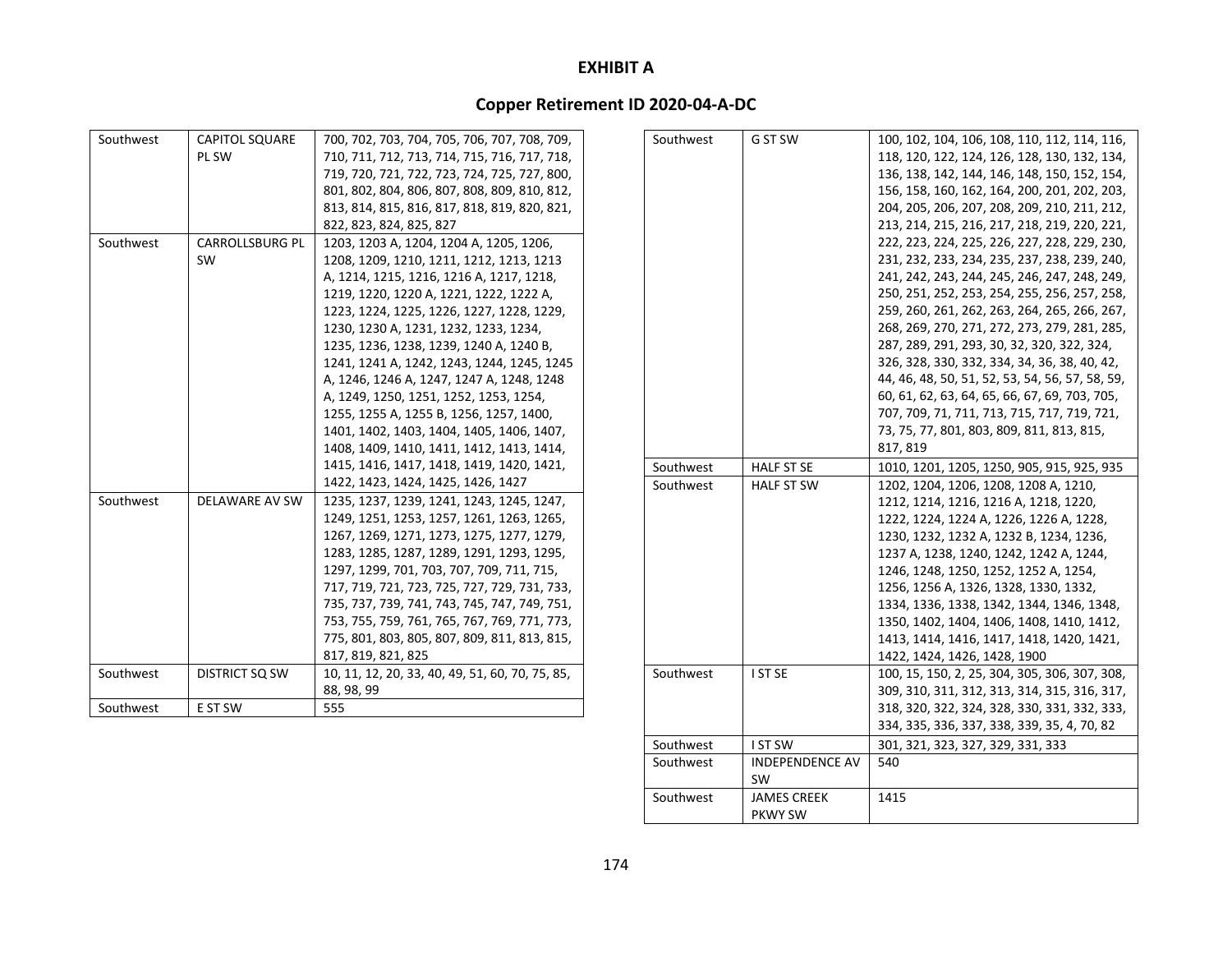## **Copper Retirement ID 2020‐04‐A‐DC**

| Southwest | K ST SE               | 10, 28, 301, 303, 304, 305, 306, 307, 308,<br>309, 310, 311, 312, 314, 325, 327, 328, 329,<br>330, 331, 332, 333, 334, 335, 336, 338, 340,<br>342, 38                                                                                                                   |
|-----------|-----------------------|-------------------------------------------------------------------------------------------------------------------------------------------------------------------------------------------------------------------------------------------------------------------------|
| Southwest | K ST SW               | 480                                                                                                                                                                                                                                                                     |
| Southwest | L ST SE               | 302, 304, 305, 306, 307, 309, 310, 311, 312,<br>313, 315, 317, 319, 321, 323, 325, 326, 327,<br>328, 329, 330, 331, 332, 333, 334, 335, 337,<br>339, 341, 343, 345, 347, 349, 351, 353, 355,<br>357, 359, 361, 363, 37                                                  |
| Southwest | L'ENFANT PLZ SW       | 500                                                                                                                                                                                                                                                                     |
| Southwest | M ST SE               | 1, 100, 110, 120, 130, 200, 404, 50, 99                                                                                                                                                                                                                                 |
| Southwest | M ST SW               | 200, 202, 208, 210, 212, 218, 220, 222, 224,<br>226, 228, 230, 232, 234, 236, 250, 252, 254,<br>256, 258, 260, 262, 264, 270, 272, 274, 276,<br>278, 280, 282, 284, 286, 288, 290, 292, 294,<br>301, 324, 326, 328, 330, 334, 336, 338, 342,<br>350, 352, 354, 356, 465 |
| Southwest | MAINE AV SW           | 1000, 1100, 1110, 1120, 1130, 1140, 1142,<br>1150, 1160, 1162, 1200, 699, 730, 760, 764,<br>770, 780, 790, 798, 800, 804, 950, 980, 990,<br>998                                                                                                                         |
| Southwest | <b>MARYLAND AV SW</b> | 1331                                                                                                                                                                                                                                                                    |
| Southwest | N ST SE               | 70                                                                                                                                                                                                                                                                      |
| Southwest | N ST SW               | 10, 14, 16, 18, 20, 22, 24, 26, 28, 301, 303,<br>305, 307, 309, 313, 315, 321, 325, 327, 329,<br>331, 333, 335, 337, 339, 341, 343, 347, 349,<br>351, 353, 355, 357, 359, 361, 363, 365, 377,<br>379, 381, 385, 387, 389, 393, 395, 4, 4 A, 6,<br>6 A, 8, 8 A           |
| Southwest | NEW JERSEY AV SE      | 1111, 800, 880                                                                                                                                                                                                                                                          |
| Southwest | O ST SW               | 100, 102, 104, 106, 108, 110, 112, 114, 116,<br>118, 120, 122, 124, 126, 128, 15, 17, 19, 2,<br>204, 21, 216, 217, 220, 221, 223, 227, 23,<br>25, 27, 29, 31, 33, 38, 4, 6, 8                                                                                           |
| Southwest | P ST SW               | 1, 101, 103, 105, 107, 109, 110, 111, 112,<br>113, 114, 115, 115 1/2, 116, 117, 117 1/2,<br>118, 119, 119 1/2, 121, 201, 205, 209, 213,<br>3, 5, 7                                                                                                                      |
| Southwest | PEARL ST SW           | 10, 11, 20, 33, 40, 49                                                                                                                                                                                                                                                  |

| Southwest | POTOMAC AV SE           | 25, 71, 79                                   |
|-----------|-------------------------|----------------------------------------------|
| Southwest | POTOMAC AV SW           | 100                                          |
| Southwest | Q ST SW                 | 129, 73, 75, 77, 81                          |
| Southwest | SCHOOL ST SW            | 550                                          |
| Southwest | <b>SOUTH CAPITOL ST</b> | 1201, 1215, 1215 A, 1215 B, 1225, 1225 A,    |
|           | <b>SW</b>               | 1301, 1307, 1309, 1311, 1313, 1315, 1317,    |
|           |                         | 1345, 1405, 1407, 1409, 1411, 1415, 1417,    |
|           |                         | 1419                                         |
| Southwest | SUTTON SQ SW            | 25, 35                                       |
| Southwest | TINGEY ST SE            | 300, 301                                     |
| Southwest | V ST SW                 | 88                                           |
| Southwest | VAN ST SE               | 1211, 1221                                   |
| Southwest | <b>VIRGINIA AV SE</b>   | 309, 311, 313, 315, 317, 319, 321, 323, 325, |
|           |                         | 327, 329, 331, 333, 335, 337, 339            |
| Southwest | <b>WATER ST SE</b>      | 220, 301, 385                                |
| Southwest | <b>WATER ST SW</b>      | 525, 555, 740, 785, 825, 835                 |
| Southwest | <b>WEST BASIN DR</b>    | 201                                          |
|           | <b>SW</b>               |                                              |
| Southwest | <b>WHARF ST SW</b>      | 701, 705, 709, 715, 725, 749, 751, 771, 791, |
|           |                         | 799, 800, 801, 901, 949, 960, 975            |

14. **The Copper facilities associated with the following addresses served by Verizon's Wire Center located at 4268 WISCONSIN AVE NW, WASHINGTON, DC 20016 CLLI: WASHDCWL (Woodley)**

| <b>WC Name</b> | <b>Street</b> | <b>Building Number</b>                    |
|----------------|---------------|-------------------------------------------|
| Woodley        | 26TH ST NW    | 5700, 5701, 5706, 5709, 5712, 5715, 5718, |
|                |               | 5724, 5725, 5730, 5731, 5736, 5737, 5748, |
|                |               | 5749, 5755                                |
| Woodley        | 27TH ST NW    | 5198, 5200, 5300, 5310, 5362, 5366, 5368, |
|                |               | 5370, 5420, 5426, 5444, 5452, 5460, 5500, |
|                |               | 5524, 5705, 5711, 5712, 5717, 5718, 5723, |
|                |               | 5724, 5729, 5730, 5735, 5736, 5741, 5742, |
|                |               | 5747, 5750                                |
| Woodley        | 28TH PL NW    | 4010, 4015, 6314, 6315                    |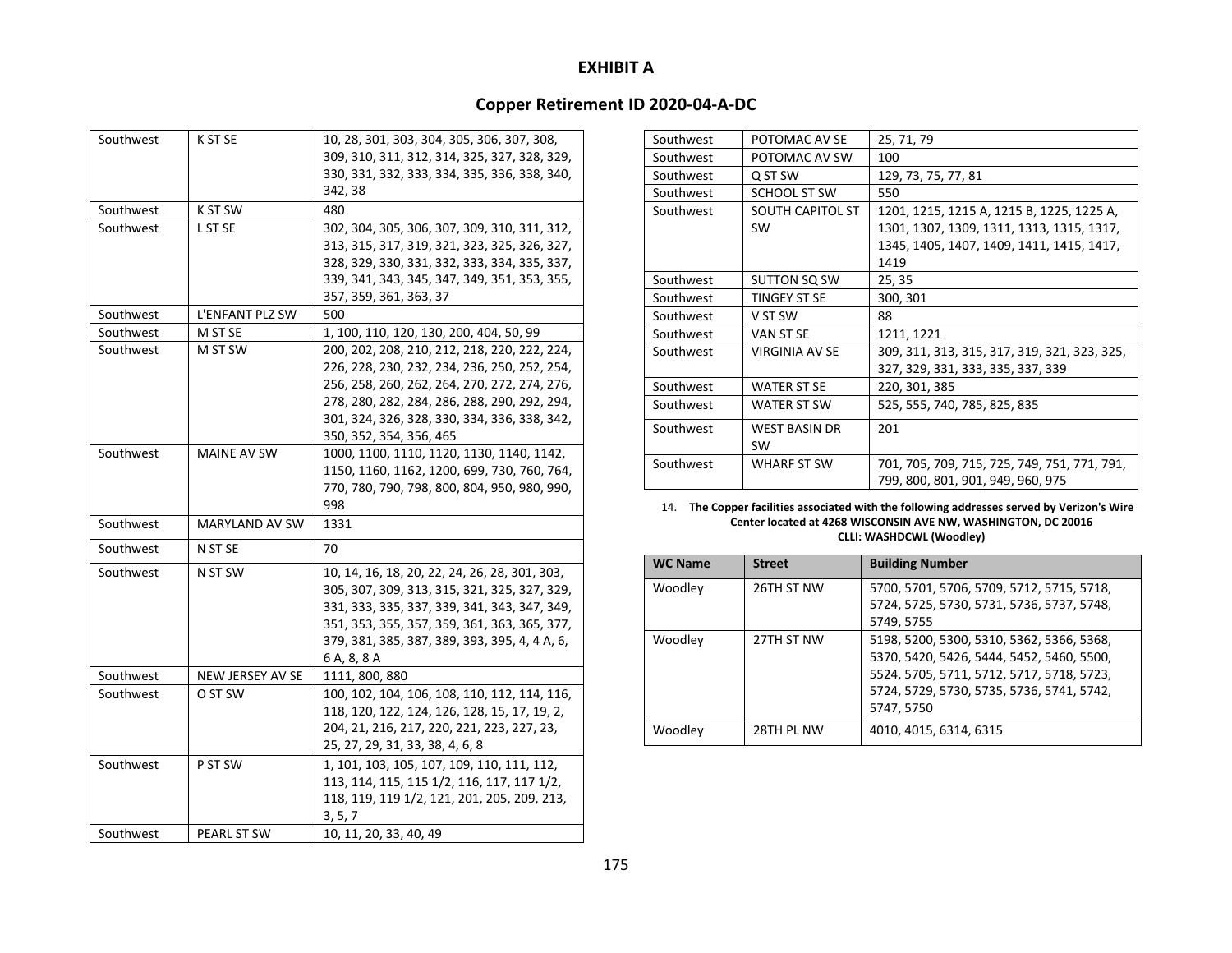| Woodley | 28TH ST NW | 4500, 4505, 4508, 4511, 4512, 4517, 4525, | Woodley | 30TH ST NW | 3409, 3410, 3412, 3416, 3419, 3422, 3424, |
|---------|------------|-------------------------------------------|---------|------------|-------------------------------------------|
|         |            | 4528, 4540, 4542, 4545, 5300, 5305, 5308, |         |            | 3434, 3500, 3501, 3502, 3503, 3505, 3511, |
|         |            | 5312, 5316, 5319, 5320, 5323, 5324, 5327, |         |            | 3512, 3513, 3514, 3516, 3518, 3519, 3520, |
|         |            | 5328, 5332, 5333, 5337, 5340, 5341, 5342, |         |            | 3525, 4501, 4512, 4515, 4516, 4518, 4522, |
|         |            | 5345, 5347, 5358, 5362, 5365, 5367, 5370, |         |            | 4526, 4527, 4544, 4550, 4604, 4605, 4609, |
|         |            | 5371, 5376, 5415, 5423, 5435, 5445, 6004, |         |            | 4610, 4614, 4616, 4620, 4625, 4627, 4629, |
|         |            | 6005, 6006, 6007, 6012, 6020              |         |            | 4630, 4631, 4634, 4636, 4638, 4714, 4719, |
| Woodley | 29TH PL NW | 4611, 4612, 4615, 4616, 4619, 4620, 4700, |         |            | 4727, 4731, 4807, 4812, 4915, 4920, 4926, |
|         |            | 4701, 4704, 6301, 6310, 6311, 6315, 6320  |         |            | 4928, 4930, 4935, 5400, 5410, 5414, 5418, |
| Woodley | 29TH ST NW | 3414, 3418, 3420, 4015, 4404, 4408, 4414, |         |            | 5426, 5430, 5434, 5442, 5445, 5446, 5454, |
|         |            | 4420, 4435, 4445, 4451, 4453, 4455, 4501, |         |            | 5455, 5458, 5462, 5466, 5470, 5479, 5483, |
|         |            | 4515, 4521, 4526, 4527, 4530, 4534, 4535, |         |            | 5501, 5504, 5505, 5508, 5511, 5512, 5513, |
|         |            | 4545, 5301, 5303, 5305, 5307, 5311, 5314, |         |            | 5515, 5516, 5519, 5520, 5524, 5525, 5528, |
|         |            | 5314 1/2, 5315, 5316, 5319, 5320, 5324,   |         |            | 5529, 5534, 5540, 5601, 5605, 5609, 5613, |
|         |            | 5327, 5328, 5332, 5336, 5340, 5341, 5344, |         |            | 5617, 6118, 6120, 6123, 6124, 6130, 6132, |
|         |            | 5345, 5348, 5349, 5351, 5352, 5353, 5355, |         |            | 6134, 6135, 6136, 6138, 6139, 6142, 6143, |
|         |            | 5356, 5357, 5359, 5360, 5361, 5501, 5528, |         |            | 6146, 6147, 6150, 6151, 6157, 6161, 6201, |
|         |            | 5542, 5543, 5544, 5546, 5547, 5548, 5551, |         |            | 6205, 6208, 6209, 6212, 6213, 6217, 6218, |
|         |            | 5600, 5604, 6100, 6101, 6104, 6105, 6108, |         |            | 6220, 6223, 6224, 6225, 6227, 6228, 6229, |
|         |            | 6109, 6112, 6120, 6124, 6125, 6128, 6200, |         |            | 6232, 6233, 6237, 6241, 6245, 6249, 6300, |
|         |            | 6205, 6210, 6214, 6217, 6218, 6220, 6221, |         |            | 6302, 6304, 6306, 6308                    |
|         |            | 6225, 6226, 6229, 6230, 6234, 6235, 6238, | Woodley | 31ST PL NW | 5900, 5901, 5910, 5911, 5916, 5920, 5921, |
|         |            | 6242, 6243, 6247, 6251, 6255, 6256, 6260, |         |            | 5924, 5928, 5931, 5936, 6132, 6134, 6135, |
|         |            | 6262, 6263, 6263 MH, 6266, 6270, 6274,    |         |            | 6138, 6139, 6140, 6141, 6142, 6145, 6147, |
|         |            | 6278, 6282, 6286, 6294                    |         |            | 6151, 6153, 6154, 6155, 6158, 6159, 6162, |
|         |            |                                           |         |            | 6304, 6308, 6312, 6316, 6319, 6323, 6327, |
| Woodley | 30TH PL NW | 4914, 4921, 4924, 4927, 4933, 4936, 4939, |         |            | 6331, 6332, 6335, 6336, 6339, 6340, 6341, |
|         |            | 4950, 5401, 5405, 5408, 5409, 5410, 5412, |         |            | 6344, 6345, 6348, 6349, 6351, 6352, 6353, |
|         |            | 5416, 5420, 5421, 5425, 5429, 5431, 5432, |         |            | 6357, 6360, 6361, 6364, 6367, 6369, 6370, |
|         |            | 5435, 5436, 5440, 5445, 5447, 5448, 5449, |         |            | 6372, 6376, 6377, 6380, 6400, 6401, 6404, |
|         |            | 5450, 5453, 5456, 5461, 5463, 5464, 5504, |         |            | 6405, 6408, 6409, 6412, 6413, 6416, 6417, |
|         |            | 5505, 5508, 5509, 5513, 5516, 5519, 5520, |         |            | 6420, 6421, 6424, 6425, 6428, 6429, 6432, |
|         |            | 5524, 5528, 5531, 5532, 5535, 5536, 5539, |         |            | 6433, 6605, 6606, 6609, 6612, 6613, 6616, |
|         |            | 5540, 5543, 5544, 5549                    |         |            | 6620, 6621, 6623, 6625, 6626, 6630, 6631, |
|         |            |                                           |         |            | 6634, 6636                                |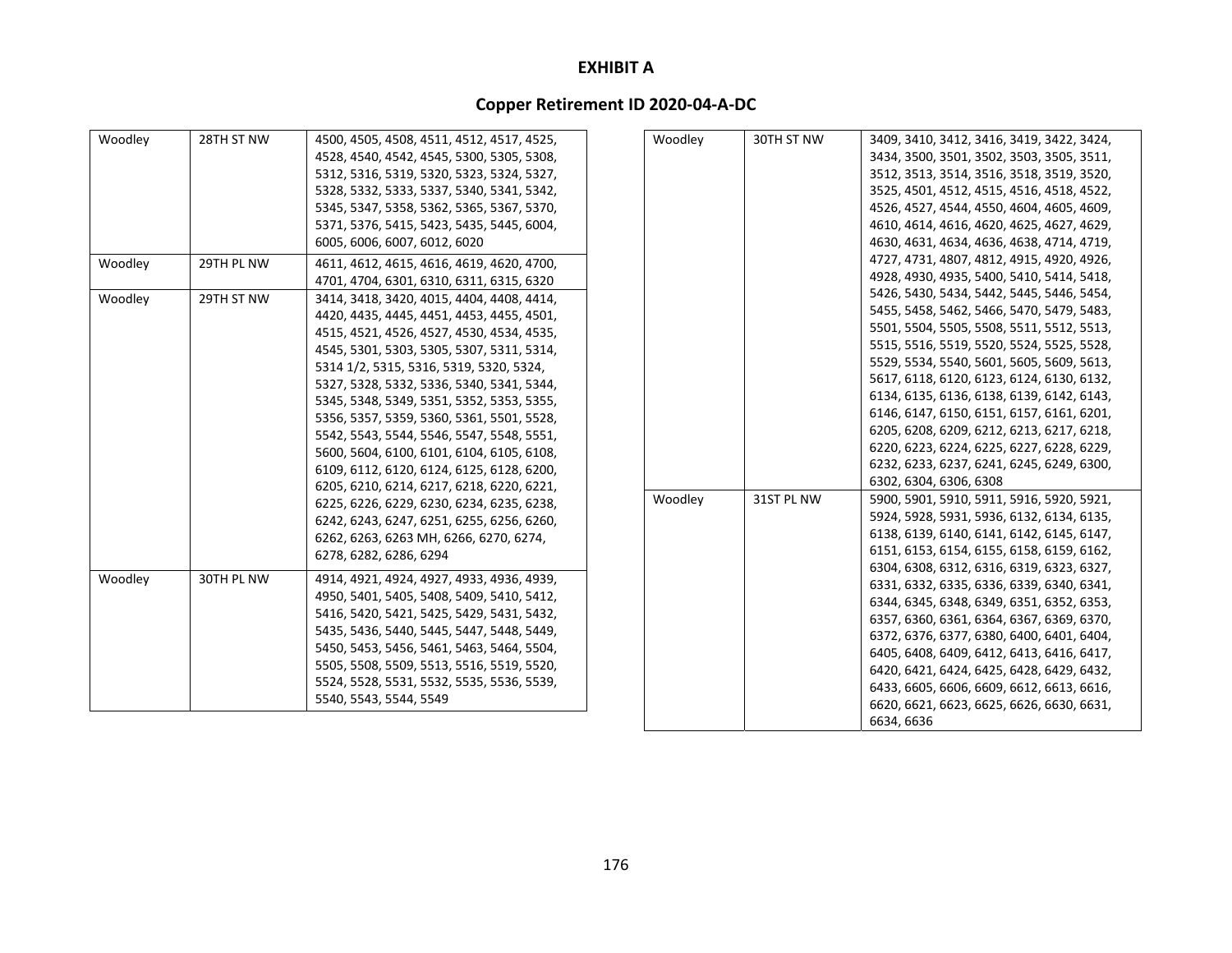| Woodley | 31ST ST NW | 4500, 4525, 4535, 4601, 5400, 5405, 5409,   | Woodley | 32ND ST NW | 4535, 4700, 4701, 4711, 4715, 4716, 4724, |
|---------|------------|---------------------------------------------|---------|------------|-------------------------------------------|
|         |            | 5413, 5416, 5417, 5420, 5421, 5424, 5425,   |         |            | 4802, 4804, 4806, 4808, 4810, 4812, 4821, |
|         |            | 5428, 5429, 5432, 5433, 5439, 5440, 5442,   |         |            | 4825, 4900, 4910, 5312, 5314, 5318, 5330, |
|         |            | 5443, 5451, 5456, 5459, 5460, 5464, 5467,   |         |            | 5334, 5335, 5338, 5339, 5342, 5343, 5346, |
|         |            | 5468, 5469, 5470, 5474, 5475, 5479, 5481,   |         |            | 5347, 5350, 5351, 5355, 5359, 5400, 5401, |
|         |            | 6129, 6130, 6133, 6135, 6136, 6139, 6140,   |         |            | 5404, 5407, 5411, 5412, 5415, 5416, 5419, |
|         |            | 6143, 6144, 6145, 6147, 6148, 6149, 6151,   |         |            | 5420, 5423, 5424, 5427, 5431, 5432, 5435, |
|         |            | 6152, 6155, 6156, 6160, 6164, 6200, 6208,   |         |            | 5436, 5439, 5440, 5441, 5444, 5461, 5504, |
|         |            | 6211, 6212, 6213, 6217, 6219, 6220, 6226,   |         |            | 5536, 5540, 5555, 5600, 5601, 5604, 5605, |
|         |            | 6233, 6235, 6300, 6305, 6312, 6318, 6322,   |         |            | 5609, 5610, 5613, 5614, 5617, 5618, 5622, |
|         |            | 6326, 6327, 6330, 6331, 6335, 6338, 6339,   |         |            | 5701, 5704, 5707, 5708, 5711, 5712, 5716, |
|         |            | 6340, 6342, 6343, 6346, 6347, 6350, 6351,   |         |            | 5717, 5721, 5800, 5801, 5803, 5805, 5807, |
|         |            | 6355, 6356, 6358, 6359, 6400, 6401, 6406,   |         |            | 5809, 5810, 5811, 5812, 5814, 5901, 5902, |
|         |            | 6407, 6411, 6412, 6415, 6416, 6419, 6420,   |         |            | 5904, 5905, 5906, 5908, 5909, 5910, 5912, |
|         |            | 6423, 6424, 6425, 6428, 6429, 6432, 6433,   |         |            | 5913, 5925, 6000, 6001, 6002, 6005, 6006, |
|         |            | 6436, 6437, 6443, 6444, 6451, 6455, 6459,   |         |            | 6010, 6014, 6100, 6106, 6109, 6112, 6113, |
|         |            | 6601, 6604, 6605, 6608, 6609, 6613, 6614,   |         |            | 6116, 6120, 6121, 6124, 6125, 6130, 6136, |
|         |            | 6617, 6618, 6621, 6622, 6626, 6629, 6630,   |         |            | 6204, 6208, 6228, 6232, 6300, 6306, 6309, |
|         |            | 6633, 7000, 7001, 7007, 7008, 7008 A, 7011, |         |            | 6310, 6313, 6314, 6317, 6318, 6321, 6322, |
|         |            | 7014, 7016, 7019, 7020, 7023, 7024, 7025,   |         |            | 6325, 6326, 6330, 6334, 6338, 6342, 6346, |
|         |            | 7028, 7032, 7033, 7037, 7040, 7041, 7045,   |         |            | 6350, 6354, 6401, 6407, 6413, 6419, 6458, |
|         |            | 7046, 7049, 7052, 7055, 7057, 7060, 7061,   |         |            | 6460, 6517, 6521, 6525, 6600, 6601, 6609, |
|         |            | 7064, 7069, 7070, 7080                      |         |            | 6613, 6614, 6617, 6621, 6622, 6623, 6628, |
| Woodley | 32ND PL NW | 6108, 6109, 6113, 6116, 6117, 6120, 6121,   |         |            | 6629, 6632, 6633, 6636, 6637, 6640, 6641, |
|         |            | 6124, 6125, 6128, 6132, 6136, 6200, 6201,   |         |            | 6644, 6645, 6648, 6649, 6652, 6656, 6660, |
|         |            | 6208, 6210, 6215, 6216, 6220, 6221, 6224,   |         |            | 6666, 6667, 6671, 6674, 6677, 6682, 6683, |
|         |            | 6225, 6229, 6232, 6234, 6600, 6608, 6609,   |         |            | 6686, 6687, 6690, 6691, 6694, 6801, 6804, |
|         |            | 6616, 6617, 6624, 6625, 6632, 6633, 6638,   |         |            | 6808, 6812, 6815, 6816, 6820, 6824, 6827, |
|         |            | 6639, 6646, 6647, 6650, 6655, 6660, 6665,   |         |            | 6901, 6904, 6908, 6911, 6912, 6915, 6916, |
|         |            | 6666, 6669, 6672, 6675, 6676, 6679, 6680,   |         |            | 6920, 6924, 6928, 6932, 6934, 6940, 6941, |
|         |            | 6683, 6684, 6687, 6688, 6691, 6692, 6695,   |         |            | 6949, 6950, 6971, 6981, 6991              |
|         |            | 6696, 6699                                  | Woodley | 33RD PL NW | 3100, 3102, 3104, 3105, 3106, 3108, 3110, |
|         |            |                                             |         |            | 3121, 3205, 3225, 3227, 3411, 3433, 3700, |
|         |            |                                             |         |            | 3701, 3703, 3704, 3705, 3706, 3707, 3708  |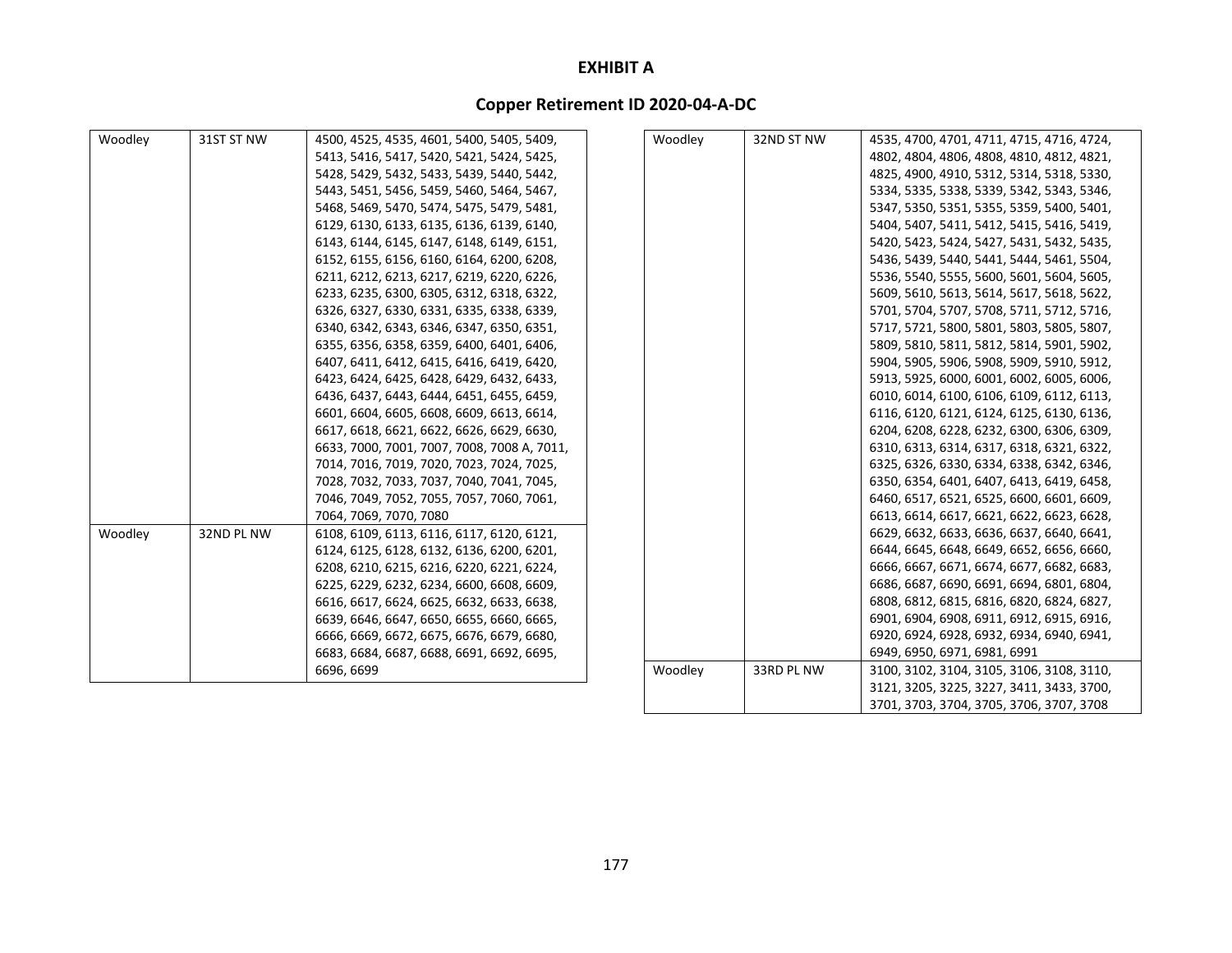| Woodley | 33RD ST NW | 5100, 5108, 5109, 5112, 5115, 5116, 5120,   |
|---------|------------|---------------------------------------------|
|         |            | 5121, 5124, 5127, 5128, 5133, 5139, 5145,   |
|         |            | 5151, 5157, 5423, 5425, 5433, 5437, 5440,   |
|         |            | 5441, 5444, 5445, 5448, 5449, 5450, 5453,   |
|         |            | 5466, 5503, 5504, 5505, 5507, 5509, 5510,   |
|         |            | 5514, 5516, 5520, 5531, 5535, 5537, 5543,   |
|         |            | 5600, 5601, 5604, 5605, 5608, 5609, 5612,   |
|         |            | 5615, 5619, 5620, 5704, 5707, 5708, 5709,   |
|         |            | 5712, 5713, 5717, 5721, 5801, 5809, 5811,   |
|         |            | 5905, 5911, 5917, 5921, 5923, 6000, 6001,   |
|         |            | 6005, 6007, 6010, 6011, 6015, 6100, 6109,   |
|         |            | 6115, 6116, 6120, 6124, 6125, 6129, 6137,   |
|         |            | 6141, 6205, 6211, 6219, 6220 A, 6221, 6223, |
|         |            | 6230, 6233, 6234, 6235, 6238, 6239, 6300,   |
|         |            | 6306, 6307, 6309, 6310, 6311, 6314, 6315,   |
|         |            | 6318, 6319, 6321, 6400, 6401, 6402, 6409,   |
|         |            | 6410, 6411, 6414, 6415, 6417, 6418, 6419,   |
|         |            | 6421, 6424, 6425, 6900, 6910, 6915, 6916,   |
|         |            | 6922, 6928, 6931, 6934, 6935, 6938, 6939,   |
|         |            | 6943, 6946, 6947, 6948, 6950, 6951, 6952,   |
|         |            | 6955, 6956, 6959, 6960                      |
| Woodley | 34TH PL NW | 3401, 3403, 3405, 3407, 3408, 3411, 3415,   |
|         |            | 3421, 3427, 3429, 3430, 3434, 3435, 3438,   |
|         |            | 3440, 6000, 6001, 6003, 6005, 6006, 6007,   |
|         |            | 6008, 6009, 6010                            |
| Woodley | 34TH ST NW | 3101, 3105, 3106, 3107, 3109, 3110, 3111,   |
|         |            | 3115, 3141, 3210, 3416, 3418, 3420, 3428,   |
|         |            | 3429, 3430, 3431, 3432, 3433, 3500, 3501,   |
|         |            | 3505, 3506, 3509, 3512, 3513, 3514, 3516,   |
|         |            | 3520, 3601, 3602, 3603, 3604, 3605, 3607,   |
|         |            | 3609, 3612, 3614, 3616, 3618, 3703, 3707,   |
|         |            | 5000, 5011, 5021, 5101, 5104, 5105, 5108,   |
|         |            | 5109, 5113, 5129, 5135, 5141, 5147, 5153,   |
|         |            | 5154, 5158, 5159, 5162, 5166, 5174, 5180    |

| Woodley | 35TH ST NW | 3100, 3101, 3117, 3119, 3308, 3309, 3310, |
|---------|------------|-------------------------------------------|
|         |            | 3333, 3500, 3506, 3509, 3512, 3514, 3515, |
|         |            | 3518, 3519, 3520, 3521, 3601, 3606, 3607, |
|         |            | 3608, 3609, 3610, 3611, 3612, 3703, 3704, |
|         |            | 3705, 3706, 3707, 3708, 3709, 3711, 3712, |
|         |            | 3714, 3718, 3720, 3722, 4400, 4405, 4406, |
|         |            | 4409, 4410, 4411, 4413, 4414, 4415, 4418, |
|         |            | 4419, 4421, 4422, 4423, 4425, 4427, 4429, |
|         |            | 4431, 4433, 4435                          |
| Woodley | 36TH ST NW | 3105, 3201, 3301, 3320, 3323, 3332, 3403, |
|         |            | 3411, 3419, 3420, 3422, 3500, 3501, 3502, |
|         |            | 3504, 3506, 3508, 3510, 3512, 3515, 3521, |
|         |            | 4310, 4314, 4318, 4326, 4330, 4334, 4338, |
|         |            | 4411, 4417, 4420, 4421, 4424, 4516, 4519, |
|         |            | 4520, 4521, 4526, 4600, 4617, 4620, 4625, |
|         |            | 4717, 4726, 4737, 4816                    |
| Woodley | 37TH ST NW | 3520, 3619, 4019, 4112, 4116, 4117, 4200, |
|         |            | 4201, 4202, 4203, 4206, 4207, 4209, 4212, |
|         |            | 4213, 4214, 4215, 4216, 4217, 4218, 4219, |
|         |            | 4220, 4221, 4222, 4223, 4224, 4225, 4226, |
|         |            | 4227, 4300, 4301, 4304, 4305, 4306, 4308, |
|         |            | 4309, 4310, 4311, 4312, 4321, 4330, 4335  |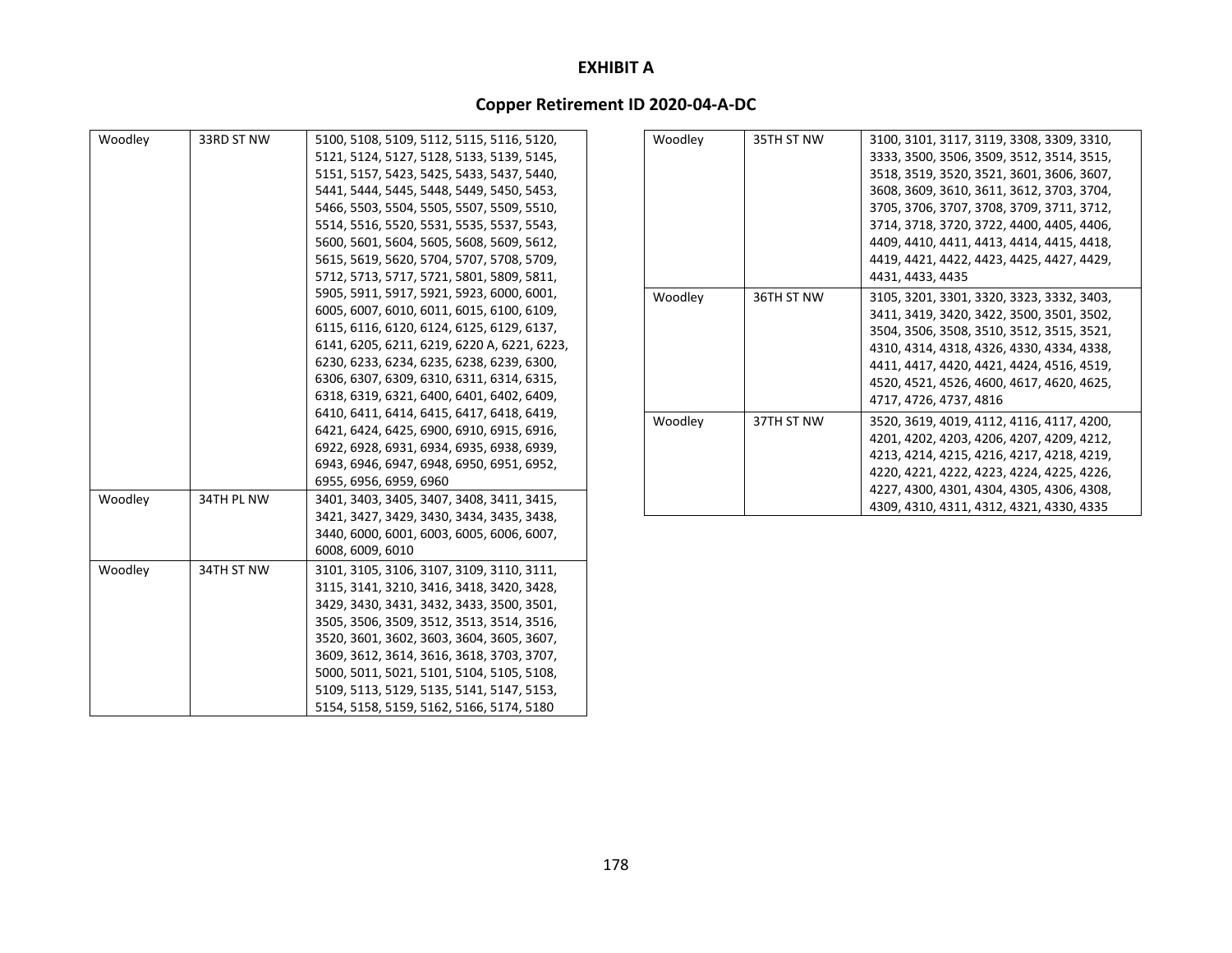| Woodley | 38TH ST NW | 3105, 3108, 3109, 3110, 3112, 3113, 3114, | Woodley | 41ST PL NW | 5430, 5431, 5434, 5435, 5439, 5440, 5443  |
|---------|------------|-------------------------------------------|---------|------------|-------------------------------------------|
|         |            | 3116, 3117, 3119, 3120, 3121, 3122, 3123, | Woodley | 41ST ST NW | 4205, 4225, 4801, 4802, 4803, 4804, 4805, |
|         |            | 3124, 3125, 3126, 3127, 3129, 3130, 3131, |         |            | 4806, 4807, 4808, 4809, 4810, 4811, 4812, |
|         |            | 3134, 3135, 3138, 3141, 3145, 3200, 3202, |         |            | 4813, 4814, 4815, 4817, 4818, 4819, 4820, |
|         |            | 3203, 3204, 3206, 3207, 3208, 3210, 3212, |         |            | 4822, 4823, 4824, 4825, 4827, 4829, 4831, |
|         |            | 3214, 3233, 3234, 3235, 3236, 3238, 3239, |         |            | 4900, 4901, 4903, 4905, 4906, 4907, 4908, |
|         |            | 3240, 3241, 3242, 3243, 3244, 3245, 3247, |         |            | 4909, 4911, 4912, 4914, 4915, 4916, 4917, |
|         |            | 3249, 3410, 3420, 3430, 3440, 3450, 3600, |         |            | 4925, 4931, 5015, 5017, 5019, 5024, 5027, |
|         |            | 3610, 3620, 3640, 3660, 3680, 3690, 4100, |         |            | 5028, 5030, 5031, 5032, 5034, 5035, 5106, |
|         |            | 4101, 4102, 4105, 4106, 4108, 4109, 4111, |         |            | 5107, 5108, 5110, 5111, 5113, 5114, 5115, |
|         |            | 4112, 4114, 4115, 4116, 4117, 4118, 4200, |         |            | 5120, 5204, 5206, 5208, 5220, 5222, 5240, |
|         |            | 4202, 4203, 4204, 4205, 4206, 4207, 4208, |         |            | 5300, 5301, 5302, 5303, 5304, 5305, 5306, |
|         |            | 4210, 4214, 4215, 4216, 4217, 4218, 4219, |         |            | 5308, 5310, 5312, 5314, 5316, 5318, 5320, |
|         |            | 4220, 4221, 4222, 4224, 4225, 4301, 4303, |         |            | 5322, 5323, 5324, 5326, 5327, 5328, 5330, |
|         |            | 4305, 4307, 4401, 4403, 4405, 4407, 4409, |         |            | 5332, 5334, 5336, 5338, 5340, 5342, 5344, |
|         |            | 4411, 4415, 4435, 4500, 4504, 4507, 4508, |         |            | 5346, 5400, 5403, 5405, 5406, 5408, 5409, |
|         |            | 4512, 4515, 4516, 4520, 4521, 4522, 4525, |         |            | 5410, 5411, 5412, 5414, 5419, 5423, 5426, |
|         |            | 4529, 4530, 4533, 4537, 4540, 4609, 4612, |         |            | 5428, 5429, 5433, 5435, 5437, 5439, 5517, |
|         |            | 4613, 4614, 4617, 4618, 4621, 4622, 4626, |         |            | 5535.5545                                 |
|         |            | 5000, 5001, 5005, 5015, 5100, 5101, 5107, |         |            |                                           |
|         |            | 5112, 5115, 5119, 5201, 5204, 5207, 5208, | Woodley | 42ND PL NW | 5310, 5311, 5314, 5315, 5317, 5318, 5319, |
|         |            | 5209, 5306, 5311, 5312, 5313, 5317, 5325  |         |            | 5321, 5322, 5325, 5326, 5327, 5330, 5331, |
| Woodley | 39TH ST NW | 3200, 3214, 3218, 3303, 3305, 3307, 3400, |         |            | 5334, 5335, 5338, 5339, 5342, 5346, 5358, |
|         |            | 3410, 3420, 3430, 3450, 3470, 3500, 3510, |         |            | 5360                                      |
|         |            | 3511, 3520, 3521, 3530, 3531, 3540, 3541, | Woodley | 42ND ST NW | 4106, 4120, 4200, 4210, 4222, 4231, 4233, |
|         |            | 3561, 3601, 3611, 3620, 3621, 3630, 3640, |         |            | 4234, 4300, 4310, 4322, 4326, 4330, 4410, |
|         |            | 3641, 3650, 3700, 3701, 3710, 3720, 3721, |         |            | 4411, 4414, 4418, 4419, 4422, 4426, 4430, |
|         |            | 3730, 3731, 3741, 3750, 3770, 3800, 3801, |         |            | 4438, 4614, 4615, 4617, 4619, 4621, 4911, |
|         |            | 3810, 3811, 3820, 3821, 3831, 3850, 4215, |         |            | 4913, 4915, 4917, 5010, 5012, 5013, 5015, |
|         |            | 4217, 4221, 4240, 4242, 4301, 4315, 4343, |         |            | 5016, 5018, 5019, 5020, 5023, 5025, 5109, |
|         |            | 4404, 4408, 4409, 4411, 4412, 4413, 4415, |         |            | 5111, 5113, 5115, 5121, 5212, 5214, 5217, |
|         |            | 4419, 4423, 5001, 5009, 5010, 5020, 5100, |         |            | 5219, 5220, 5221, 5222, 5224, 5232, 5234, |
|         |            | 5101, 5105, 5109, 5120, 5130, 5211, 5226, |         |            | 5236, 5238, 5241, 5242, 5243, 5245, 5246, |
|         |            | 5308, 5320, 5330, 5401, 5404, 5405, 5406, |         |            | 5249, 5307, 5310, 5311, 5312, 5315, 5316, |
|         |            | 5410, 5411, 5422, 5425, 5426, 5427, 5430, |         |            | 5318, 5320, 5321, 5323, 5325, 5327, 5329, |
|         |            | 5431, 5432, 5434, 5436, 5460, 5500, 5508, |         |            | 5330, 5331, 5332, 5333, 5334, 5335, 5336, |
|         |            | 5509, 5510, 5511, 5513, 5515, 5516, 5517, |         |            | 5337, 5338, 5339, 5340, 5341, 5342, 5344, |
|         |            | 5520, 5524, 5525, 5526, 5527, 5529, 5600, |         |            | 5346, 5411, 5415, 5417, 5439, 5443, 5447, |
|         |            | 5604, 5606, 5608                          |         |            | 5451                                      |
| Woodley | 40TH ST NW | 4224, 4226, 4228, 4230, 4232, 4234, 4236, |         |            |                                           |
|         |            | 4238                                      |         |            |                                           |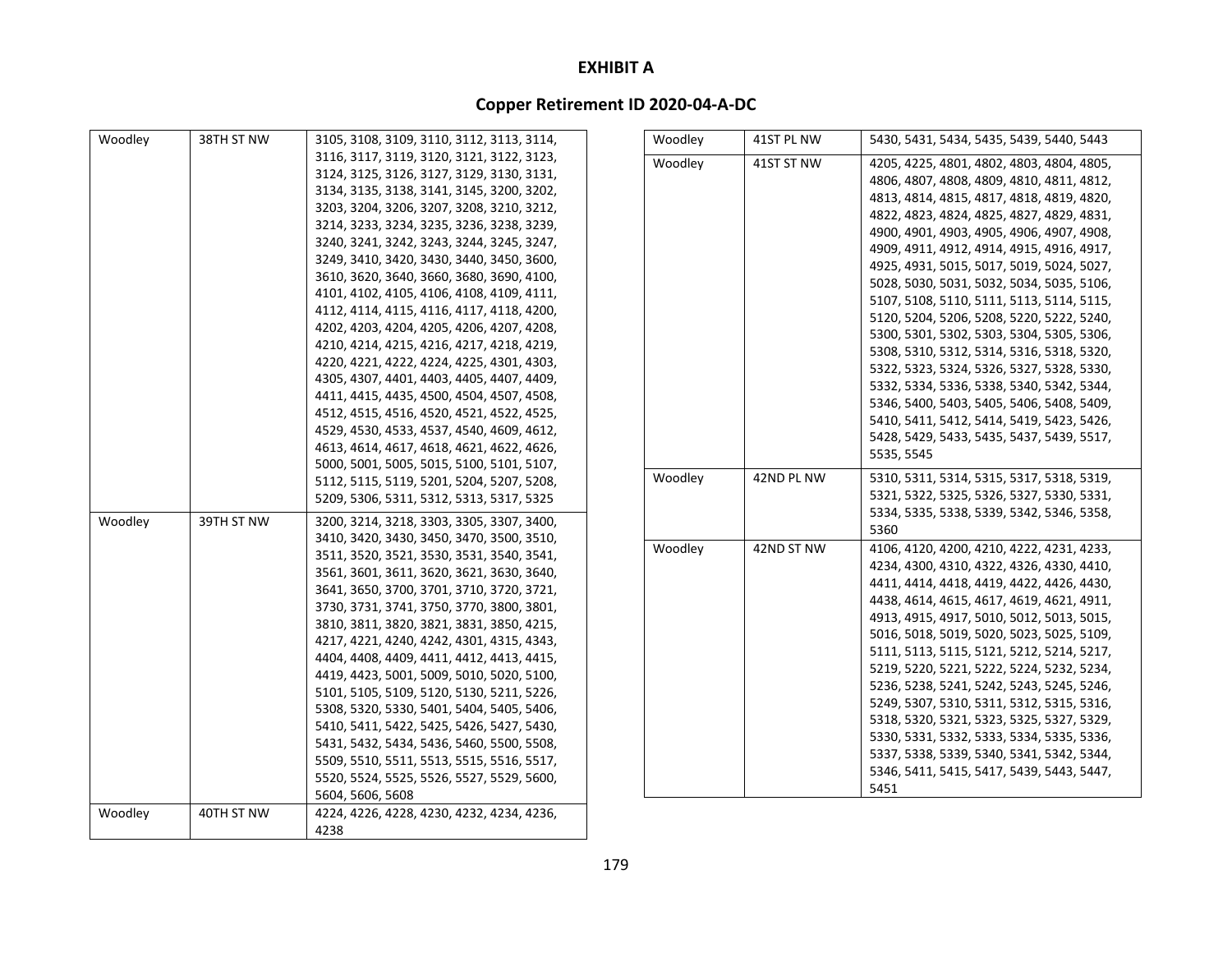| Woodley | 43RD PL NW | 4500, 4501, 4509, 4511, 4515, 4517, 4520,   |
|---------|------------|---------------------------------------------|
|         |            | 4521, 4522, 4526, 4528, 4532, 4534, 4535,   |
|         |            | 4538, 4539, 4542, 4544, 4600, 4610, 4612,   |
|         |            | 4618, 4619, 4620, 4621, 4622, 4623, 4624,   |
|         |            | 4625, 4627, 4628, 4629, 4807, 4808, 4811,   |
|         |            | 4812, 4815, 4819, 4823, 4827, 4840, 4900,   |
|         |            | 4901, 4910, 4911, 4912, 4916, 4917, 4919,   |
|         |            | 4920, 4923, 4926                            |
| Woodley | 43RD ST NW | 2901, 2919, 2925, 3008, 3012, 3020, 4200,   |
|         |            | 4201, 4210, 4211, 4217, 4220, 4221, 4225,   |
|         |            | 4232, 4238, 4301, 4312, 4315, 4321, 4324,   |
|         |            | 4327, 4330, 4331, 4401, 4515, 4516, 4519,   |
|         |            | 4520, 4524, 4528, 4531, 4532, 4536, 4539,   |
|         |            | 4540, 4600, 4602, 4604, 4606, 4610, 4611,   |
|         |            | 4613, 4615, 4617, 4622, 4815, 4816, 4817,   |
|         |            | 4818, 4819, 4820, 4821, 4823, 4825, 4901,   |
|         |            | 4910, 4911, 4913, 4914, 4915, 4916, 4917,   |
|         |            | 4918, 5225, 5227, 5229, 5233, 5235, 5243,   |
|         |            | 5245, 5249, 5251, 5253, 5311, 5312, 5313,   |
|         |            | 5314, 5316, 5318, 5320, 5322, 5324, 5326,   |
|         |            | 5327, 5331, 5332, 5334, 5335, 5336, 5338,   |
|         |            | 5339, 5340, 5342, 5343, 5346, 5347, 5348,   |
|         |            | 5350, 5352, 5354, 5356, 5358, 5358 A, 5360, |
|         |            | 5362, 5364, 5366                            |
| Woodley | 44TH PL NW | 2910, 2920, 2921, 2927, 2928, 3000, 3001,   |
|         |            | 3009, 3010, 3013, 3017, 3018, 3021, 3022,   |
|         |            | 3026                                        |

| Woodley | 44TH ST NW | 2818, 2831, 2900, 2903, 2909, 2915, 2927, |
|---------|------------|-------------------------------------------|
|         |            | 3000, 3012, 3015, 3019, 3023, 3024, 3030, |
|         |            | 3036, 3039, 3100, 3107, 3109, 3110, 3111, |
|         |            | 3113, 3114, 3115, 3200, 3201, 3208, 3211, |
|         |            | 3212, 3216, 3910, 3916, 3922, 4201, 4300, |
|         |            | 4310, 4311, 4315, 4319, 4320, 4323, 4327, |
|         |            | 4331, 4400, 4402, 4404, 4420, 4501, 4504, |
|         |            | 4511, 4512, 4514, 4515, 4518, 4522, 4526, |
|         |            | 4527, 4529, 4531, 4535, 4537, 4541, 4543, |
|         |            | 4547, 4549, 4611, 4615, 4619, 4627, 4704, |
|         |            | 4708, 4711, 4712, 4715, 4720, 4804, 4808, |
|         |            | 4812, 4901, 4907, 4911, 4912, 4913, 4914, |
|         |            | 4915, 4916, 4917, 4919, 4921, 5003, 5007, |
|         |            | 5008, 5011, 5012, 5015, 5101, 5104, 5105, |
|         |            | 5108, 5109, 5112, 5113, 5121, 5123, 5124  |
| Woodley | 45TH ST NW | 2819, 2900, 2908, 2911, 2914, 2917, 2922, |
|         |            | 2923, 2930, 3005, 3006, 3008, 3009, 3010, |
|         |            | 3011, 3014, 3019, 3021, 3024, 3028, 3100, |
|         |            | 3110, 3113, 3114, 3117, 3118, 3121, 3211, |
|         |            | 3215, 3218, 3221, 3224, 3227, 3230, 3310, |
|         |            | 3314, 3318, 3322, 3825, 3901, 4115, 4119, |
|         |            | 4123, 4127, 4131, 4204, 4207, 4208, 4220, |
|         |            | 4221, 4224, 4225, 4228, 4236, 4301, 4308, |
|         |            | 4309, 4320, 4336, 4419, 4421, 4424, 4425, |
|         |            | 4427, 4428, 4431, 4432, 4436, 4437, 4500, |
|         |            | 4501, 4504, 4508, 4509, 4512, 4513, 4516, |
|         |            | 4517, 4521, 4522, 4526, 4527, 4540, 4541, |
|         |            | 4600, 4601, 4610, 4620, 4621, 4701, 4704, |
|         |            | 4708, 4709, 4712, 4713, 4717, 4720, 4721, |
|         |            | 4804, 4805, 4808, 4809, 4812, 4813, 4816, |
|         |            | 4817, 4820, 4821, 4824, 4825, 4904, 4905, |
|         |            | 4908, 4909, 4915, 4916, 4920, 5012, 5016, |
|         |            | 5020, 5021, 5101, 5103, 5105, 5107, 5108, |
|         |            | 5109, 5111, 5112, 5113, 5116, 5117, 5119, |
|         |            | 5120, 5121, 5123, 5124, 5204, 5208, 5212  |
|         |            |                                           |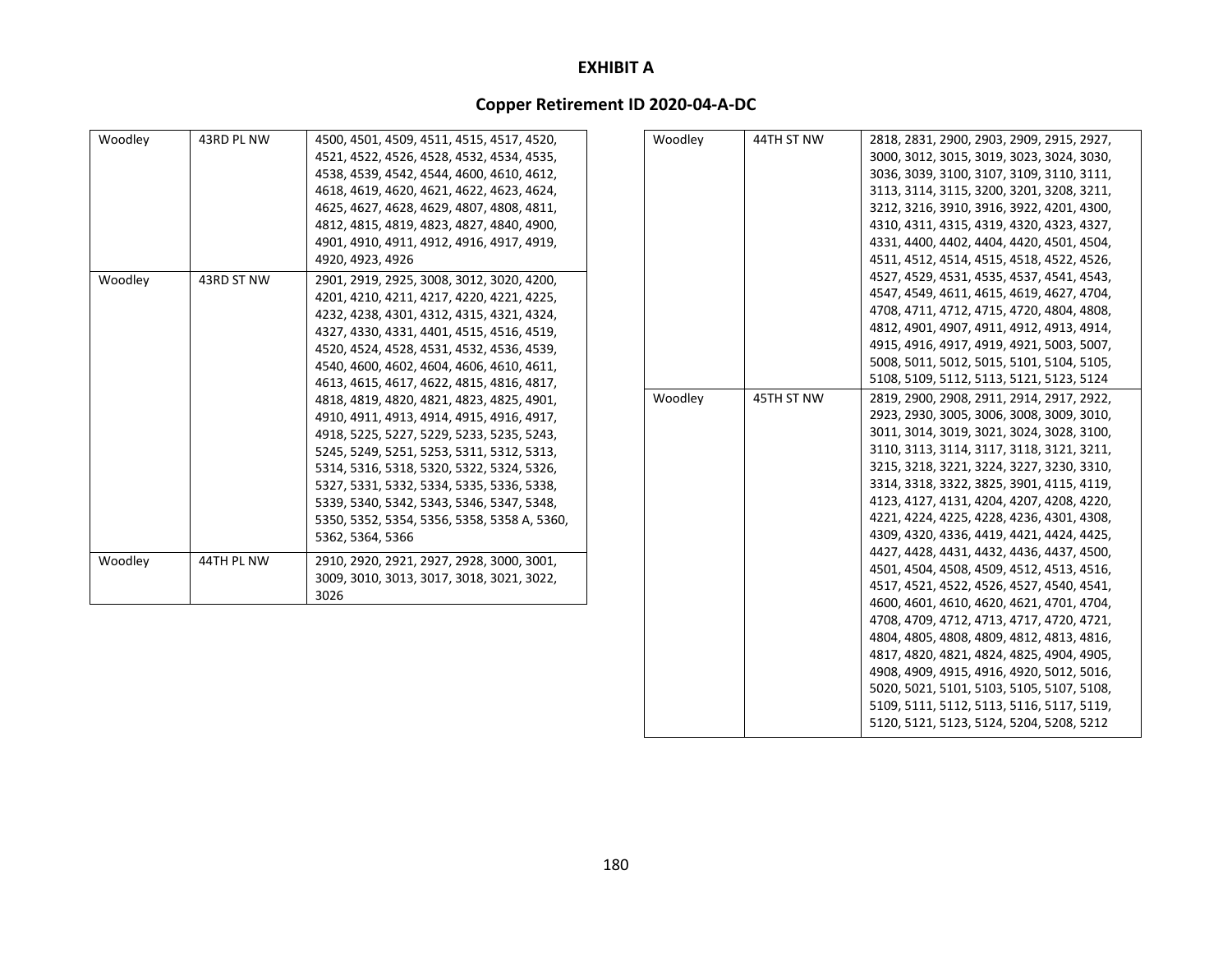| Woodley | 46TH ST NW | 4102, 4104, 4105, 4106, 4115, 4125, 4150,                                 | Woodley | 48TH ST NW | 3709, 3712, 3715, 3722, 3723, 3730, 3731,                           |
|---------|------------|---------------------------------------------------------------------------|---------|------------|---------------------------------------------------------------------|
|         |            | 4200, 4204, 4208, 4209, 4212, 4213, 4216,                                 |         |            | 3807, 3812, 3813, 3816, 3819, 3900, 3908,                           |
|         |            | 4222, 4223, 4227, 4229, 4230, 4237, 4305,                                 |         |            | 3909, 3915, 3916, 4004, 4009, 4010, 4016,                           |
|         |            | 4308, 4309, 4311, 4312, 4316, 4320, 4324,                                 |         |            | 4017, 4021, 4108, 4117, 4120, 4121, 4301,                           |
|         |            | 4329, 4330, 4332, 4333, 4404, 4408, 4409,                                 |         |            | 4406, 4417, 4420, 4421, 4436, 4437, 4500,                           |
|         |            | 4411, 4412, 4413, 4417, 4418, 4425, 4431,                                 |         |            | 4501, 4510, 4520, 4521, 4535, 4603, 4604,                           |
|         |            | 4500, 4505, 4509, 4513, 4530, 4531, 4535,                                 |         |            | 4605, 4607, 4608, 4612, 4616, 4619, 4620,                           |
|         |            | 4536, 4540, 4541, 4604, 4605, 4608, 4609,                                 |         |            | 4624, 4625, 4627, 4628, 4630, 4631, 4635,                           |
|         |            | 4612, 4616, 4620, 4621, 4625, 4704, 4705,                                 |         |            | 4704, 4705, 4708, 4711, 4714, 4715, 4716,                           |
|         |            | 4708, 4709, 4712, 4713, 4717, 4718, 4722,                                 |         |            | 4719, 4722, 4723, 4727, 4801, 4803, 4805,                           |
|         |            | 4728, 4805, 4806, 4808, 4809, 4812, 4813,                                 |         |            | 4807, 4810, 4817, 4818, 4821, 4824, 4825,                           |
|         |            | 4816, 4817, 4821, 4824, 4827, 4828, 4831,                                 |         |            | 4907, 4913, 4917                                                    |
|         |            | 4832, 4901, 4906, 4907, 4908, 4911, 4912,                                 | Woodley | 49TH ST NW | 2825, 2831, 2837, 2845, 2901, 2929, 2935,                           |
|         |            | 4915, 4916, 4920, 4921, 4924, 4925, 4928,                                 |         |            | 2939, 3601, 3615, 3625, 3637, 3641, 3645,                           |
|         |            | 4931, 4934, 4935, 4941, 5011, 5015                                        |         |            | 3715, 3721, 3806, 3809, 3810, 3815, 3816,                           |
| Woodley | 47TH ST NW | 3806, 3809, 3810, 3812, 3813, 3814, 3817,                                 |         |            | 3819, 3900, 3908, 3913, 3914, 3915, 3920,                           |
|         |            | 3818, 3901, 3905, 3906, 3910, 3911, 3915,                                 |         |            | 3921, 4004, 4007, 4014, 4015, 4020, 4100,                           |
|         |            | 3916, 3919, 3920, 4000, 4001, 4004, 4005,                                 |         |            | 4105, 4109, 4113, 4118, 4200, 4205, 4208,                           |
|         |            | 4008, 4009, 4012, 4013, 4016, 4201, 4213,                                 |         |            | 4211, 4212, 4215, 4219, 4225, 4410, 4413,                           |
|         |            | 4218, 4222, 4227, 4230, 4231, 4234, 4235,                                 |         |            | 4415, 4416, 4417, 4420, 4425, 4429, 4436,                           |
|         |            | 4236, 4302, 4303, 4304, 4308, 4325, 4331,                                 |         |            | 4440, 4506, 4509, 4512, 4513, 4518, 4521,                           |
|         |            | 4400, 4401, 4419, 4420, 4441, 4444, 4500,                                 |         |            | 4522, 4525, 4527, 4528, 4532, 4533, 4536,                           |
|         |            | 4501, 4511, 4516, 4532, 4534, 4535, 4541,                                 |         |            | 4537, 4540, 4600, 4604, 4608, 4610, 4611,                           |
|         |            | 4601, 4605, 4606, 4610, 4611, 4615, 4616,                                 |         |            | 4612, 4619, 4624, 4625, 4627, 4628, 4631,                           |
|         |            | 4619, 4620, 4623, 4626, 4627, 4633, 4634,                                 |         |            | 4632, 4635, 4701, 4705, 4706, 4709, 4710,                           |
|         |            | 4700, 4704, 4706, 4707, 4711, 4715, 4716,                                 |         |            | 4717                                                                |
|         |            | 4720, 4721, 4722, 4729, 4803, 4804, 4807,                                 | Woodley | 50TH PL NW | 5002, 5004, 5005, 5006                                              |
|         |            | 4810, 4811, 4815, 4816, 4819, 4821, 4822,                                 | Woodley | 50TH ST NW | 4208, 4209, 4214, 4219, 4220, 4225, 4226,                           |
|         |            | 4823, 4826, 4828, 4830, 4900, 4906, 4912,                                 |         |            | 4232, 4238, 4244, 4248, 4306, 4330, 4350,                           |
|         |            | 4913, 4916, 4917, 4920, 4921, 4926, 4927,                                 |         |            | 4400, 4416, 4420                                                    |
|         | 48TH PL NW | 4930, 4934, 4935, 4938, 4939                                              | Woodley | 51ST PL NW | 3114, 3119, 3120, 3124, 3127                                        |
| Woodley |            | 4200, 4201, 4202, 4203, 4204, 4205, 4206,<br>4207, 4208, 4209, 4211, 4212 | Woodley | 51ST ST NW | 4010, 4015, 4020, 4030, 4040                                        |
|         |            |                                                                           |         |            |                                                                     |
|         |            |                                                                           | Woodley | 52ND CT NW | 5102, 5103, 5104, 5105, 5106, 5107, 5108,<br>5109, 5110, 5111, 5112 |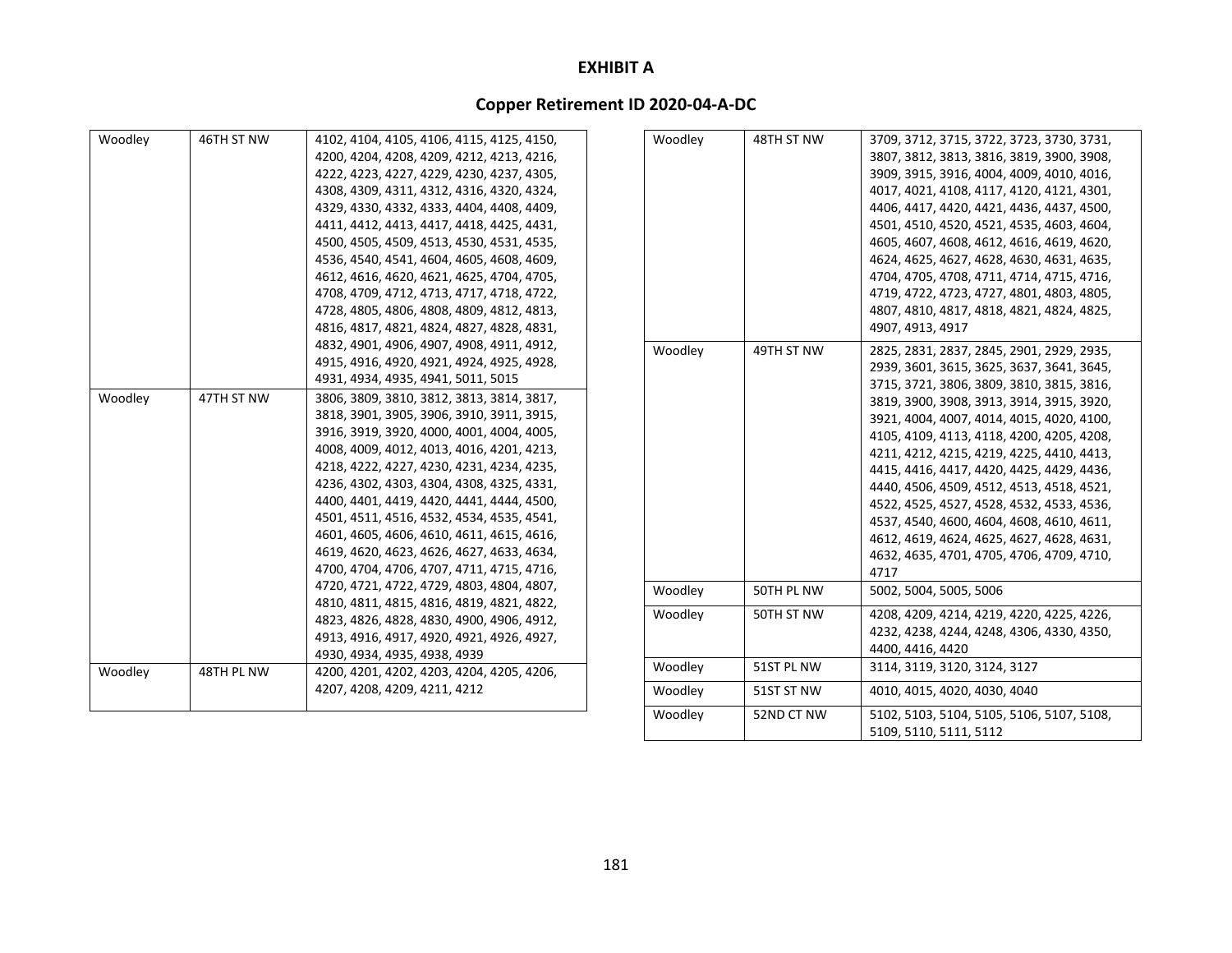| Woodley | 52ND ST NW                       | 3800, 3801, 3803, 3810, 3815, 3820, 3825,<br>3828, 3838, 3901, 3945, 3949, 3953, 4000,<br>4005, 4015, 4040, 4070, 4100, 4125, 5102,<br>5103, 5104, 5105, 5106, 5107, 5108, 5109,<br>5110, 5111, 5112, 5114, 5115, 5116, 5117,<br>5118, 5119, 5120, 5121, 5122, 5123, 5124,<br>5125, 5127, 5129, 5131, 5133, 5135, 5137 |
|---------|----------------------------------|------------------------------------------------------------------------------------------------------------------------------------------------------------------------------------------------------------------------------------------------------------------------------------------------------------------------|
| Woodley | 52ND TERR NW                     | 4050, 4054, 4055, 4060                                                                                                                                                                                                                                                                                                 |
| Woodley | <b>ABERFOYLE PL</b><br><b>NW</b> | 3033, 3045, 3100, 3101, 3110, 3111, 3121,<br>3125, 3131, 3137, 3140, 3141, 3145, 3201,<br>3217, 3221, 3225, 3229, 3233, 3237, 3244,<br>3246, 3252, 3258, 3262, 3266, 3270, 3272,<br>3274, 3276, 3278, 3280, 3284, 3286, 3288,<br>3290, 3292, 3298                                                                      |

| Woodley | ALBEMARLE ST              | 2811, 2813, 2815, 2820, 2825, 2836, 2844, |
|---------|---------------------------|-------------------------------------------|
|         | <b>NW</b>                 | 2860, 2900, 2901, 2902, 2908, 2911, 2912, |
|         |                           | 2915, 2916, 2920, 2930, 2931, 2932, 2935, |
|         |                           | 2936, 2938, 2939, 2940, 2943, 2945, 2947, |
|         |                           | 2948, 2949, 2951, 2963, 2965, 3000, 3001, |
|         |                           | 3002, 3005, 3006, 3007, 3009, 3010, 3011, |
|         |                           | 3015, 3020, 3033, 3039, 3051, 3101, 3424, |
|         |                           | 3500, 3504, 3505, 3507, 3508, 3511, 3512, |
|         |                           | 3515, 3516, 3519, 3520, 3523, 3524, 3527, |
|         |                           | 3528, 3532, 3535, 3538, 3542, 3545, 3546, |
|         |                           | 3550, 3554, 3558, 3566, 3600, 3600 1/2,   |
|         |                           | 3601, 3602, 3605, 3609, 3610, 3611, 3612, |
|         |                           | 3614, 3615, 3616, 3618, 3621, 3623, 3625, |
|         |                           | 3626, 3629, 3630, 3633, 3634, 3700, 3701, |
|         |                           | 3703, 3704, 3705, 3707, 3708, 3709, 3711, |
|         |                           | 3712, 3713, 3714, 3715, 3717, 3719, 3720, |
|         |                           | 3722, 3723, 3726, 3727, 3728, 3731, 3732, |
|         |                           | 3733, 3734, 3738, 3800, 3802, 3804, 3806, |
|         |                           | 3808, 3810, 3812, 3814, 3815, 3816, 3818, |
|         |                           | 3820, 3823, 3827, 3831, 3835, 3837, 3841, |
|         |                           | 4101, 4220, 4221, 4224, 4225, 4228, 4229, |
|         |                           | 4300, 4301, 4304, 4307, 4308, 4311, 4312, |
|         |                           | 4316, 4319, 4320, 4323, 4324, 4327, 4328, |
|         |                           | 4331, 4332, 4336, 4340, 4344, 4348, 4352, |
|         |                           | 4400, 4401, 4404, 4410, 4411, 4414, 4417, |
|         |                           | 4418, 4423, 4424, 4428, 4431, 4432, 4435, |
|         |                           | 4436, 4440, 4444, 4447, 4451, 4504, 4514, |
|         |                           | 4518, 4521, 4522, 4526, 4529, 4530, 4533, |
|         |                           | 4534, 4537, 4538, 4539, 4600, 4604, 4605, |
|         |                           | 4608, 4609, 4612, 4613, 4616, 4619, 4620, |
|         |                           | 4621, 4624, 4625, 4704, 4705, 4708, 4709, |
|         |                           | 4711, 4714, 4717, 4718, 4721, 4722, 4725, |
|         |                           | 4726, 4806, 4811, 4815, 4817, 4827, 4828, |
|         |                           | 4830, 4836, 4840, 4841, 4842, 4844, 4846, |
|         |                           | 4847, 4848, 4851, 4858, 4900, 4901, 4910, |
|         |                           | 4911, 4914, 4915, 4918, 4919, 4922, 4923, |
|         |                           | 4924, 4926, 4931, 4935, 4939, 4943, 4947, |
|         |                           | 4951, 5009, 5040, 5106, 5111, 5112, 5117, |
|         |                           | 5118, 5126                                |
| Woodley | ALLENDALE PL<br><b>NW</b> | 2800, 2801, 2830, 2833, 2836, 2839, 2843, |
|         |                           | 2847, 2850, 2853                          |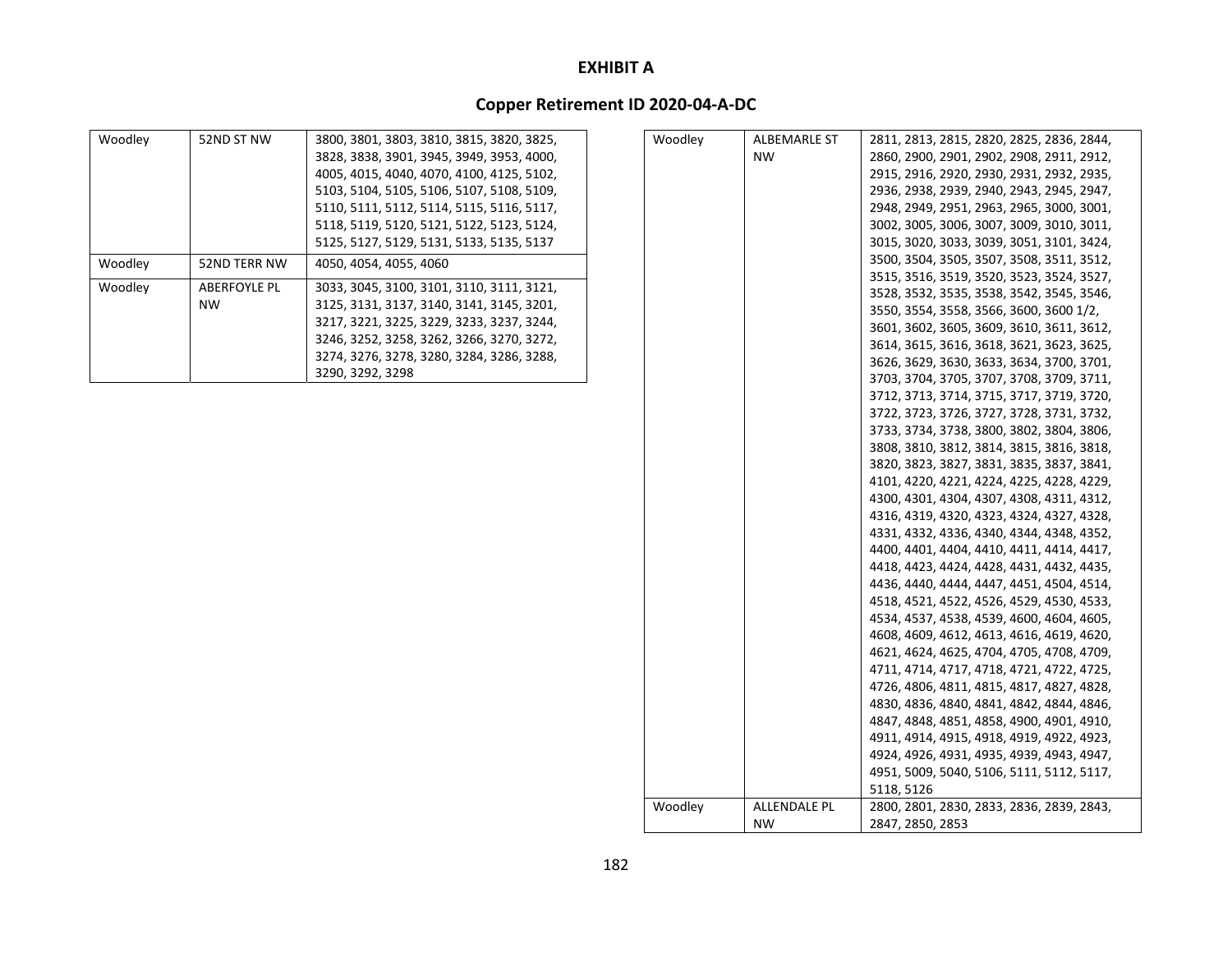| Woodley | <b>ALTON PL NW</b> | 3501, 3502, 3503, 3504, 3505, 3507, 3509, | Woodley | <b>ARCADIA PL NW</b>  | 3233, 3237, 3238, 3241, 3245, 3246, 3249, |
|---------|--------------------|-------------------------------------------|---------|-----------------------|-------------------------------------------|
|         |                    | 3512, 3513, 3515, 3517, 3518, 3519, 3521, |         |                       | 3250, 3253, 3254, 3257, 3260, 3261, 3265, |
|         |                    | 3523, 3525, 3535, 3537, 3537 1/2, 3538,   |         |                       | 3268, 3272, 3275, 3276, 3279, 3280, 3283, |
|         |                    | 3539, 3543, 3546, 3552, 3560, 3562, 3564, |         |                       | 3286, 3290, 3295, 3298, 3299              |
|         |                    | 3611, 3615, 3619, 3623, 3627, 3631, 3634, |         |                       |                                           |
|         |                    | 3635, 3636, 3638, 3639, 3640, 3642, 3643, | Woodley | ARIZONA AV NW         | 2718, 2745, 2749, 2802, 2804, 2806, 2820, |
|         |                    | 3644, 3646, 3647, 3648, 3650, 3651, 3652, |         |                       | 2825, 2826, 2827, 2830, 2836, 2838, 2840, |
|         |                    | 3655, 3700, 3704, 3706, 3708, 3709, 3710, |         |                       | 2844, 2848, 2852, 2856, 2901, 2903, 2905, |
|         |                    |                                           |         |                       | 2911, 2915, 2921, 2927, 2930, 2933, 2939, |
|         |                    | 3711, 3712, 3713, 3715, 3716, 3717, 3719, |         |                       | 2943, 2947, 2950, 2951, 2953, 2989, 3006, |
|         |                    | 3720, 3721, 3723, 3724, 3725, 3732, 3736, |         |                       | 3012, 3018, 3019, 3024, 3025, 3027, 3030, |
|         |                    | 3800, 3801, 3802, 3803, 3804, 3805, 3806, |         |                       | 3036, 3117, 3118, 3119, 3121, 3122, 3126  |
|         |                    | 3807, 3808, 3809, 3810, 3811, 3812, 3813, | Woodley | <b>ARIZONA TERR</b>   | 2800, 2803, 2808, 2815, 2816, 2821, 2822, |
|         |                    | 3814, 3817, 3900, 3901, 3903, 3905, 3920, |         | <b>NW</b>             | 2830, 2833, 2836, 2837, 2840, 2841, 2845, |
|         |                    | 4210, 4211, 4214, 4215, 4219, 4220, 4223, |         |                       | 2846, 2850, 2851, 2854, 2855, 2860, 2861, |
|         |                    | 4224, 4228, 4231, 4232, 4235, 4240, 4244, |         |                       | 2865, 2866, 2870, 2877, 2888              |
|         |                    | 4248, 4300, 4301, 4306, 4307, 4310, 4311, | Woodley | <b>ASBURY PL NW</b>   | 4600, 4607, 4611, 4612, 4616, 4619, 4621, |
|         |                    | 4315, 4318, 4322, 4323, 4326, 4327, 4330, |         |                       | 4622, 4624, 4625, 4628, 4629, 4633, 4700, |
|         |                    | 4331, 4334, 4335, 4338, 4339, 4342, 4343, |         |                       | 4705, 4709, 4712, 4713, 4716, 4717, 4718  |
|         |                    | 4346, 4347, 4350, 4351, 4356, 4357, 4412, |         | <b>ASHLEY TERR NW</b> |                                           |
|         |                    | 4413, 4416, 4420, 4421, 4423, 4424, 4425, | Woodley |                       | 3405, 3409, 3411, 3415, 3428, 3432, 3434  |
|         |                    | 4428, 4429, 4430, 4436, 4437, 4439, 4443, | Woodley | <b>AUDUBON TERR</b>   | 2871, 2877, 2883, 2891, 2899, 2901, 2915, |
|         |                    | 4444, 4445, 4450, 4500, 4504, 4505, 4508, |         | <b>NW</b>             | 2991, 3001, 3003                          |
|         |                    | 4512, 4515, 4516, 4519, 4520, 4523, 4524, | Woodley | <b>BARNABY ST NW</b>  | 6411, 6412, 6415, 6416, 6419, 6420, 6423, |
|         |                    | 4527, 4528, 4531, 4532, 4535, 4539, 4543, |         |                       | 6424, 6427, 6428, 6431, 6432, 6435, 6436, |
|         |                    | 4600, 4605, 4610, 4611, 4614, 4615, 4618, |         |                       | 6439, 6440, 6443, 6447, 6451, 6455, 6501, |
|         |                    | 4619, 4622, 4623, 4626, 4627, 4630, 4631, |         |                       | 6504, 6508, 6509, 6512, 6513, 6517, 6520, |
|         |                    | 4645, 4701, 4704, 4705, 4708, 4709, 4712, |         |                       | 6600, 6606, 6609, 6612, 6616, 6617, 6620, |
|         |                    | 4713, 4716, 4717, 4720, 4721, 4724, 4725, |         |                       | 6624, 6625, 6633, 6634, 6637, 6638, 6642, |
|         |                    | 4801, 4804, 4805, 4808, 4811, 4812, 4815, |         |                       | 6645, 6646, 6650, 6653, 6654, 6658, 6661, |
|         |                    | 4816, 4819, 4820, 4823, 4824, 4827, 4828, |         |                       | 6669, 6677, 6685, 6693                    |
|         |                    | 4831, 4832, 4833, 4836, 4837, 4840, 4841  | Woodley | <b>BATTERY PL NW</b>  | 2800, 2801, 2802, 2803, 2804, 2805, 2806, |
| Woodley | <b>APPLETON ST</b> | 3115, 3120, 3121, 3127, 3536, 3541, 3544, |         |                       | 2807, 2808, 2809, 2810, 2811, 2812, 2814, |
|         | <b>NW</b>          | 3548, 3554, 3555, 3556, 3559, 3560, 3567, |         |                       | 2816                                      |
|         |                    | 3568, 3571, 3572, 3575, 3576, 3601, 3606, | Woodley | <b>BEECH ST NW</b>    | 3001, 3013, 3015, 3025, 3031, 3035, 3039, |
|         |                    | 3609, 3613, 3617, 3620, 3621, 3624, 3625, |         |                       | 3101, 3109, 3125, 3129, 3139, 3145, 3201, |
|         |                    | 3628, 3632, 3633, 3636, 3637, 3640, 3650, |         |                       | 3205, 3207, 3209, 3211, 3215, 3219, 3223, |
|         |                    | 3701, 3706, 3711, 3714, 3715, 3718, 3719, |         |                       | 3227, 3231, 3235, 3239, 3245, 3251, 3257, |
|         |                    | 3722, 3723, 3724, 3727, 3730, 3731, 3734, |         |                       | 3263, 3269, 3275, 3287                    |
|         |                    | 3735, 3738, 3739, 3740, 3742, 3743        |         |                       |                                           |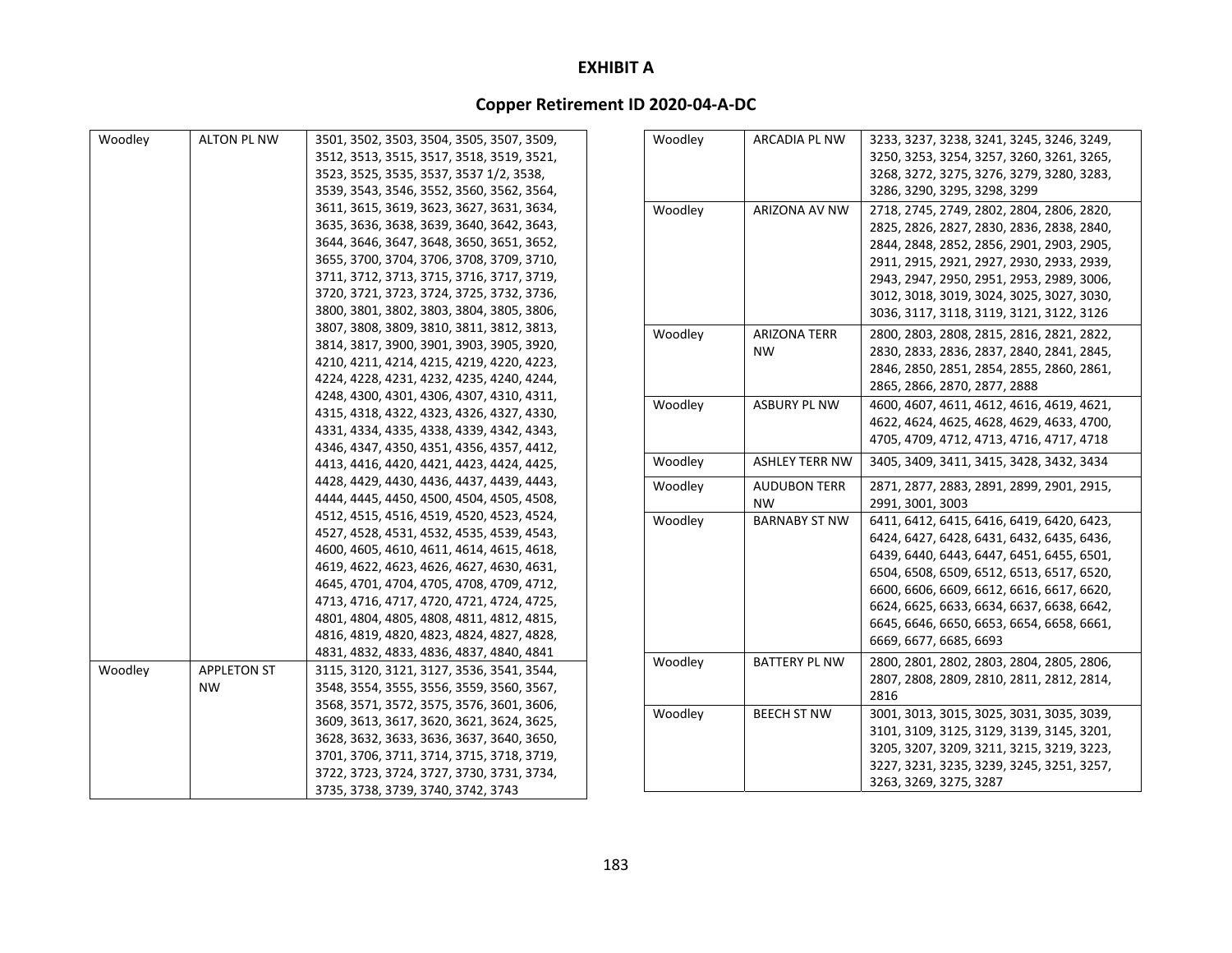| Woodley | <b>BELT RD NW</b>    | 4824, 4902, 4904, 4914, 4916, 4918, 4920, |
|---------|----------------------|-------------------------------------------|
|         |                      | 5003, 5005, 5009, 5011, 5013, 5020, 5024, |
|         |                      | 5028, 5032, 5103, 5304, 5306, 5310, 5318, |
|         |                      | 5320, 5325, 5327, 5329, 5330, 5331, 5332, |
|         |                      | 5334, 5336, 5338, 5340, 5615              |
| Woodley | <b>BIRCH ST NW</b>   | 3000, 3021, 3025, 3050, 3056, 3060, 3100, |
|         |                      | 3109, 3110, 3113, 3117, 3121, 3122, 3125, |
|         |                      | 3126, 3128, 3130, 3132, 3139, 3145        |
| Woodley | <b>BRANDYWINE ST</b> | 2700, 2710, 2719, 2720, 2726, 2738, 2741, |
|         | <b>NW</b>            | 2744, 2745, 2747, 2750, 2753, 2757, 2801, |
|         |                      | 2809, 2810, 2815, 2819, 2820, 2828, 2840, |
|         |                      | 2853, 2861, 2900, 2908, 2910, 2913, 2915, |
|         |                      |                                           |
|         |                      | 2928, 2930, 2936, 2940, 2941, 2944, 2945, |
|         |                      | 2948, 2949, 2955, 2965, 3020, 3033, 3110, |
|         |                      | 3120, 3541, 3544, 3546, 3547, 3552, 3556, |
|         |                      | 3559, 3560, 3564, 3565, 3568, 3571, 3600, |
|         |                      | 3606, 3611, 3612, 3624, 3625, 3626, 3631, |
|         |                      | 3636, 3637, 3640, 3643, 3704, 3705, 3709, |
|         |                      | 3711, 3712, 3715, 3718, 3719, 3722, 3723, |
|         |                      | 3726, 3727, 3730, 3734, 3743, 3745, 3806, |
|         |                      | 3812, 3816, 4000, 4117, 4119, 4121, 4211, |
|         |                      | 4213, 4214, 4215, 4217, 4218, 4219, 4221, |
|         |                      | 4222, 4223, 4225, 4226, 4227, 4229, 4230, |
|         |                      | 4300, 4301, 4302, 4304, 4305, 4306, 4307, |
|         |                      | 4308, 4310, 4311, 4312, 4313, 4315, 4317, |
|         |                      | 4324, 4327, 4328, 4331, 4332, 4335, 4339, |
|         |                      | 4343, 4346, 4347, 4348, 4400, 4401, 4404, |
|         |                      | 4405, 4409, 4413, 4416, 4417, 4421, 4424, |
|         |                      | 4425, 4428, 4429, 4432, 4433, 4436, 4437, |
|         |                      | 4440, 4441, 4444, 4505, 4506, 4509, 4510, |
|         |                      | 4513, 4514, 4517, 4518, 4521, 4522, 4525, |
|         |                      | 4526, 4530, 4550, 4601, 4606, 4607, 4612, |
|         |                      | 4615, 4619, 4620, 4624, 4628, 4631, 4635, |
|         |                      | 4636, 4640, 4644, 4700, 4701, 4702, 4703, |
|         |                      | 4711, 4714, 4715, 4716, 4717, 4718, 4719, |
|         |                      | 4720, 4722, 4725, 4726, 4730, 4800, 4801, |
|         |                      | 4804, 4808, 4811, 4812, 4815, 4816, 4820, |
|         |                      | 4826, 4830, 4832, 4836, 4848, 4849, 4851, |
|         |                      | 4910, 4911, 4912, 4915, 4916, 4919, 4922, |
|         |                      | 4923, 4927, 4931, 4932, 4936, 4940, 4943, |
|         |                      | 4944, 4945, 4949, 4950, 4953, 4954, 4958, |
|         |                      | 4960, 4962, 4964, 4966                    |

| Woodley | <b>BROAD BRANCH</b>  | 4530, 4532, 4534, 4536, 4538, 4540, 4550, |
|---------|----------------------|-------------------------------------------|
|         | RD NW                | 4600, 4622, 4630, 4636, 4650, 4660, 4664, |
|         |                      | 4668, 4830, 4838, 5111, 5131, 5300, 5301, |
|         |                      | 5304, 5305, 5306, 5309, 5310, 5313, 5314, |
|         |                      | 5317, 5321, 5322, 5326, 5330, 5334, 5337, |
|         |                      | 5338, 5341, 5343, 5344, 5345, 5349, 5350, |
|         |                      | 5353, 5357, 5361, 5404, 5414, 5422, 5430, |
|         |                      | 5434, 5438, 5442, 5446, 5451, 5455, 5500, |
|         |                      | 5501, 5503, 5507, 5508, 5509, 5510, 5511, |
|         |                      | 5513, 5515, 5516, 5517, 5524, 5526, 5528, |
|         |                      | 5600, 5601, 5604, 5606, 5608, 5609, 5700, |
|         |                      | 5706, 5708, 5710, 5712, 5800, 5804, 5808, |
|         |                      | 5814, 5820, 5904, 5914, 5918, 5922, 5928, |
|         |                      | 6001, 6006, 6007, 6010, 6011, 6014, 6015, |
|         |                      | 6101, 6110, 6111, 6117, 6123, 6129, 6132, |
|         |                      | 6200, 6206, 6207, 6210, 6211              |
| Woodley | <b>BROAD BRANCH</b>  | 3201, 3209, 3222, 3226, 3230, 3336, 3400, |
|         | <b>TERR NW</b>       | 3401, 3409, 3410                          |
| Woodley | <b>BURLINGTON PL</b> | 4400, 4401, 4404, 4405, 4408, 4409, 4415, |
|         | <b>NW</b>            | 4421, 4424, 4425, 4428, 4429, 4432, 4433, |
|         |                      | 4436, 4437, 4440, 4441, 4444, 4448, 4452, |
|         |                      | 4504, 4505, 4508, 4509, 4512, 4515, 4520, |
|         |                      | 4521, 4524, 4525, 4528, 4529, 4534, 4541  |
| Woodley | <b>BUTTERWORTH</b>   | 4228, 4404, 4405, 4408, 4409, 4412, 4413, |
|         | PL NW                | 4414, 4416, 4417, 4420, 4421, 4424, 4425, |
|         |                      | 4428, 4432, 4433, 4436, 4437, 4440, 4441, |
|         |                      | 4445, 4506, 4509, 4510, 4513, 4517, 4520, |
|         |                      | 4521, 4525, 4529, 4530, 4534, 4540, 4601, |
|         |                      | 4604, 4608, 4611, 4612, 4615, 4616, 4619, |
|         |                      | 4620, 4623, 4624, 4627, 4628, 4631, 4635, |
|         |                      | 4701, 4704, 4705, 4708, 4711, 4712, 4715, |
|         |                      | 4716, 4719, 4720, 4724, 4731, 4735, 4801, |
|         |                      | 4803, 4804, 4807, 4811, 4812, 4816, 4817, |
|         |                      | 4820, 4825, 4826, 4829, 4830, 4834, 4837, |
|         |                      | 4838, 4842, 4910, 4916, 4917, 4920, 4921, |
|         |                      | 4924, 4925, 4927, 4930, 4931, 4933, 4936, |
|         |                      | 4940, 4941, 4943, 4946, 4952, 4955, 4958, |
|         |                      | 4959, 4960, 4963, 4967, 4969, 4973        |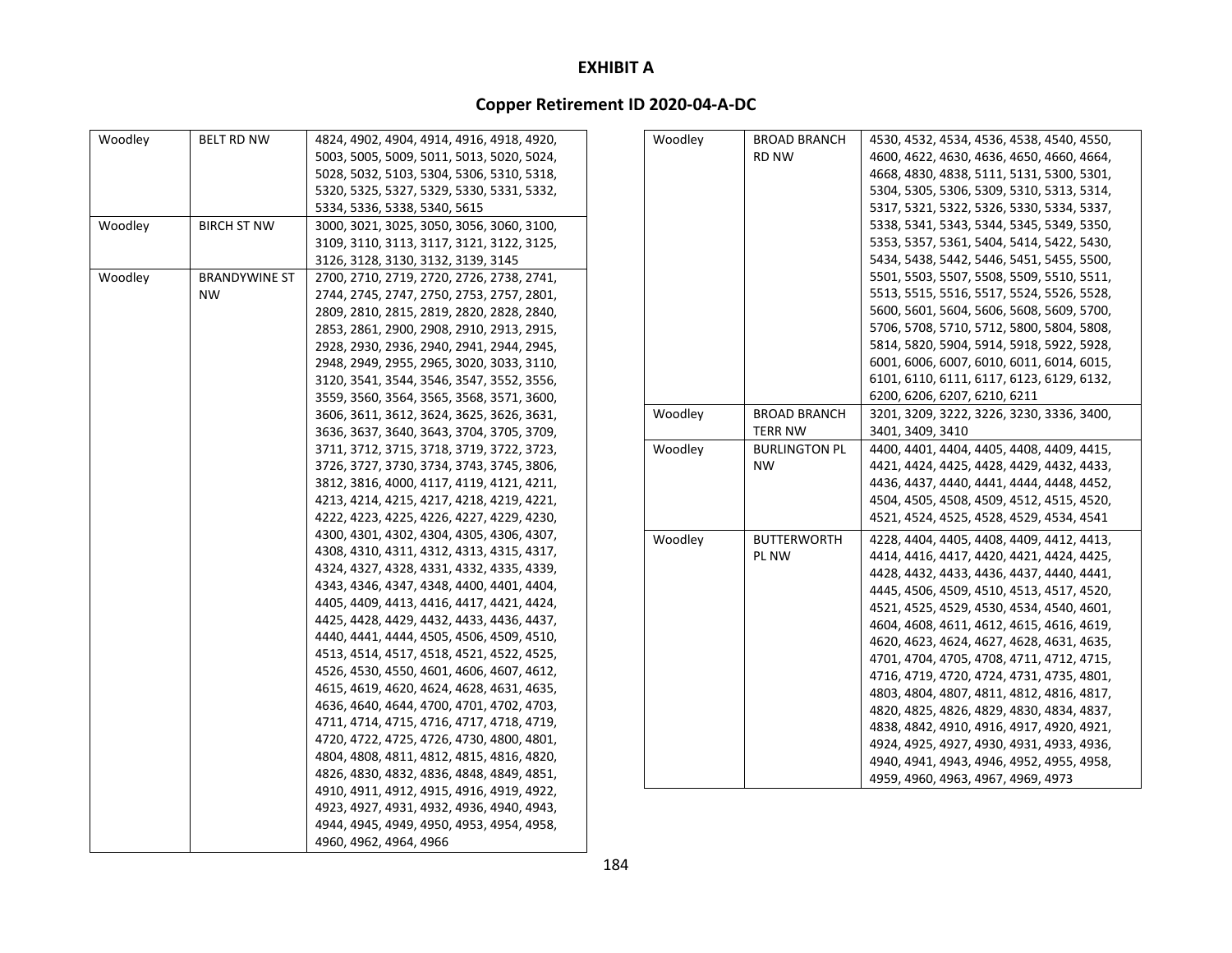# **Copper Retirement ID 2020‐04‐A‐DC**

| Woodley<br>Woodley<br><b>CAROLINA PL</b><br><b>CHESAPEAKE ST</b><br>5310, 5312, 5320, 5328, 5330, 5332, 5332<br>2700, 2701, 2717, 2724, 2727, 2730, 2739,<br><b>NW</b><br>1/2, 5334, 5401, 5403, 5404, 5405, 5406,<br>2745, 2801, 2803, 2836, 2837, 2840, 2841,<br><b>NW</b><br>5407, 5410, 5411, 5421, 5426, 5427, 5430,<br>2900, 2916, 2930, 2934, 2935, 2941, 2944,<br>5432, 5434, 5507, 5510, 5511, 5512, 5514,<br>2964, 3000, 3100, 3101, 3105, 3120, 3150,<br>3215, 3219, 3525, 3532, 3535, 3536, 3539,<br>5515, 5516, 5517, 5519, 5520, 5521, 5522<br>Woodley<br>3540, 3543, 3546, 3550, 3600, 3601, 3606,<br><b>CATHEDRAL AV</b><br>3815, 3817, 3819, 3821, 3823, 3825, 3827,<br>3607, 3611, 3615, 3618, 3619, 3623, 3627,<br><b>NW</b><br>3829, 3831, 3833, 3835, 3841, 4101, 4300,<br>3630, 3701, 3710, 3713, 3714, 3718, 3719,<br>4310, 4311, 4314, 4319, 4320, 4323, 4331,<br>3722, 3723, 3724, 3728, 3731, 3732, 3734,<br>4340, 4343, 4401, 4411, 4433, 4437, 4439,<br>3737, 3738, 3743, 3755, 3761, 4112, 4114,<br>4500, 4501, 4511, 4512, 4515, 4519, 4524,<br>4116, 4118, 4120, 4122, 4200, 4207, 4208,<br>4525, 4530, 4538, 4546, 4555, 4561, 4600,<br>4211, 4215, 4219, 4230, 4300, 4302, 4304,<br>4601, 4610, 4615, 4620, 4934, 5000, 5001,<br>4306, 4307, 4308, 4309, 4310, 4311, 4313,<br>5004, 5006, 5008, 5009, 5010, 5012, 5014,<br>4315, 4317, 4326, 4328, 4330, 4332, 4334,<br>5015, 5016, 5018, 5020, 5021, 5022, 5024,<br>4335, 4336, 4337, 4338, 4340, 4341, 4342,<br>5027, 5028, 5037, 5039, 5041, 5043, 5045,<br>4400, 4401, 4402, 4404, 4406, 4410, 4411,<br>5045 1/2, 5047, 5049, 5100, 5101, 5102,<br>4412, 4414, 4415, 4416, 4418, 4419, 4420,<br>5103, 5106, 5107, 5108, 5110, 5111, 5114,<br>4424, 4427, 4428, 4431, 4432, 4435, 4436,<br>5115, 5118, 5119, 5121, 5122, 5123, 5125,<br>4439, 4440, 4444, 4500, 4501, 4504, 4508,<br>5126, 5127, 5129, 5130, 5131, 5134, 5138,<br>4511, 4512, 4515, 4516, 4519, 4520, 4523,<br>5143, 5144, 5147, 5201, 5205, 5209, 5213,<br>4524, 4527, 4540, 4541, 4600, 4601, 4610,<br>5310, 5311, 5315, 5400, 5404, 5408, 5409,<br>4613, 4616, 4620, 4621, 4624, 4629, 4630,<br>5410, 5411, 5415, 5422, 5423, 5429<br>4631, 4632, 4640, 4645, 4711, 4712, 4714,<br>Woodley<br><b>CHAIN BRIDGE</b><br>2300, 2301, 2302, 2303, 2304, 2305, 2306,<br>4715, 4717, 4718, 4719, 4722, 4800, 4801,<br><b>RD NW</b><br>2307, 2309, 2315, 2402, 2404, 2406, 2408,<br>4815, 4820, 4848, 4900, 4901, 4904, 4908,<br>2412, 2415, 2416, 2419, 2420, 2423, 2428,<br>4914, 4950<br>2500, 2502, 2503, 2505, 2616, 2650, 2666,<br>Woodley<br><b>CHESTERFIELD PL</b><br>2800, 2801, 2804, 2805, 2806, 2807, 2808,<br>2680, 2700, 2710, 2720, 2722, 2724, 2726,<br>2809, 2811, 2812, 2821, 2830, 2831, 2838,<br>2728, 2728 1/2, 2730, 2738, 2740, 2762,<br>NW<br>2839, 2842, 2845, 2846, 2851<br>2800, 2824, 2828, 2832, 2838, 2930, 2940,<br>2946, 2950, 2960, 2962, 2970, 3000, 3020,<br>Woodley<br><b>CHESTNUT ST</b><br>3001, 3010, 3016, 3019, 3022, 3027, 3030,<br>3030, 3035, 3045, 3100, 3101, 3106, 3110,<br><b>NW</b><br>3031, 3034, 3035, 3038, 3041, 3045, 3049,<br>3111, 3115, 3117, 3121, 3125, 3131<br>3050, 3053, 3054, 3056, 3057, 3060, 3061,<br>3065, 3069, 3073, 3077, 3104, 3110, 3200, |  |  |                                           |
|------------------------------------------------------------------------------------------------------------------------------------------------------------------------------------------------------------------------------------------------------------------------------------------------------------------------------------------------------------------------------------------------------------------------------------------------------------------------------------------------------------------------------------------------------------------------------------------------------------------------------------------------------------------------------------------------------------------------------------------------------------------------------------------------------------------------------------------------------------------------------------------------------------------------------------------------------------------------------------------------------------------------------------------------------------------------------------------------------------------------------------------------------------------------------------------------------------------------------------------------------------------------------------------------------------------------------------------------------------------------------------------------------------------------------------------------------------------------------------------------------------------------------------------------------------------------------------------------------------------------------------------------------------------------------------------------------------------------------------------------------------------------------------------------------------------------------------------------------------------------------------------------------------------------------------------------------------------------------------------------------------------------------------------------------------------------------------------------------------------------------------------------------------------------------------------------------------------------------------------------------------------------------------------------------------------------------------------------------------------------------------------------------------------------------------------------------------------------------------------------------------------------------------------------------------------------------------------------------------------------------------------------------------------------------------------------------------------------------------------------------------------------------------------------------------------------------------------------------------------------------------------------------------------------------------------------------------------------------------------------------------------------------------------------------------------------------------------------------------------------------------------------------------------------------------------------------------------------------------------------------------------|--|--|-------------------------------------------|
|                                                                                                                                                                                                                                                                                                                                                                                                                                                                                                                                                                                                                                                                                                                                                                                                                                                                                                                                                                                                                                                                                                                                                                                                                                                                                                                                                                                                                                                                                                                                                                                                                                                                                                                                                                                                                                                                                                                                                                                                                                                                                                                                                                                                                                                                                                                                                                                                                                                                                                                                                                                                                                                                                                                                                                                                                                                                                                                                                                                                                                                                                                                                                                                                                                                                  |  |  |                                           |
|                                                                                                                                                                                                                                                                                                                                                                                                                                                                                                                                                                                                                                                                                                                                                                                                                                                                                                                                                                                                                                                                                                                                                                                                                                                                                                                                                                                                                                                                                                                                                                                                                                                                                                                                                                                                                                                                                                                                                                                                                                                                                                                                                                                                                                                                                                                                                                                                                                                                                                                                                                                                                                                                                                                                                                                                                                                                                                                                                                                                                                                                                                                                                                                                                                                                  |  |  |                                           |
|                                                                                                                                                                                                                                                                                                                                                                                                                                                                                                                                                                                                                                                                                                                                                                                                                                                                                                                                                                                                                                                                                                                                                                                                                                                                                                                                                                                                                                                                                                                                                                                                                                                                                                                                                                                                                                                                                                                                                                                                                                                                                                                                                                                                                                                                                                                                                                                                                                                                                                                                                                                                                                                                                                                                                                                                                                                                                                                                                                                                                                                                                                                                                                                                                                                                  |  |  |                                           |
|                                                                                                                                                                                                                                                                                                                                                                                                                                                                                                                                                                                                                                                                                                                                                                                                                                                                                                                                                                                                                                                                                                                                                                                                                                                                                                                                                                                                                                                                                                                                                                                                                                                                                                                                                                                                                                                                                                                                                                                                                                                                                                                                                                                                                                                                                                                                                                                                                                                                                                                                                                                                                                                                                                                                                                                                                                                                                                                                                                                                                                                                                                                                                                                                                                                                  |  |  |                                           |
|                                                                                                                                                                                                                                                                                                                                                                                                                                                                                                                                                                                                                                                                                                                                                                                                                                                                                                                                                                                                                                                                                                                                                                                                                                                                                                                                                                                                                                                                                                                                                                                                                                                                                                                                                                                                                                                                                                                                                                                                                                                                                                                                                                                                                                                                                                                                                                                                                                                                                                                                                                                                                                                                                                                                                                                                                                                                                                                                                                                                                                                                                                                                                                                                                                                                  |  |  |                                           |
|                                                                                                                                                                                                                                                                                                                                                                                                                                                                                                                                                                                                                                                                                                                                                                                                                                                                                                                                                                                                                                                                                                                                                                                                                                                                                                                                                                                                                                                                                                                                                                                                                                                                                                                                                                                                                                                                                                                                                                                                                                                                                                                                                                                                                                                                                                                                                                                                                                                                                                                                                                                                                                                                                                                                                                                                                                                                                                                                                                                                                                                                                                                                                                                                                                                                  |  |  |                                           |
|                                                                                                                                                                                                                                                                                                                                                                                                                                                                                                                                                                                                                                                                                                                                                                                                                                                                                                                                                                                                                                                                                                                                                                                                                                                                                                                                                                                                                                                                                                                                                                                                                                                                                                                                                                                                                                                                                                                                                                                                                                                                                                                                                                                                                                                                                                                                                                                                                                                                                                                                                                                                                                                                                                                                                                                                                                                                                                                                                                                                                                                                                                                                                                                                                                                                  |  |  |                                           |
|                                                                                                                                                                                                                                                                                                                                                                                                                                                                                                                                                                                                                                                                                                                                                                                                                                                                                                                                                                                                                                                                                                                                                                                                                                                                                                                                                                                                                                                                                                                                                                                                                                                                                                                                                                                                                                                                                                                                                                                                                                                                                                                                                                                                                                                                                                                                                                                                                                                                                                                                                                                                                                                                                                                                                                                                                                                                                                                                                                                                                                                                                                                                                                                                                                                                  |  |  |                                           |
|                                                                                                                                                                                                                                                                                                                                                                                                                                                                                                                                                                                                                                                                                                                                                                                                                                                                                                                                                                                                                                                                                                                                                                                                                                                                                                                                                                                                                                                                                                                                                                                                                                                                                                                                                                                                                                                                                                                                                                                                                                                                                                                                                                                                                                                                                                                                                                                                                                                                                                                                                                                                                                                                                                                                                                                                                                                                                                                                                                                                                                                                                                                                                                                                                                                                  |  |  |                                           |
|                                                                                                                                                                                                                                                                                                                                                                                                                                                                                                                                                                                                                                                                                                                                                                                                                                                                                                                                                                                                                                                                                                                                                                                                                                                                                                                                                                                                                                                                                                                                                                                                                                                                                                                                                                                                                                                                                                                                                                                                                                                                                                                                                                                                                                                                                                                                                                                                                                                                                                                                                                                                                                                                                                                                                                                                                                                                                                                                                                                                                                                                                                                                                                                                                                                                  |  |  |                                           |
|                                                                                                                                                                                                                                                                                                                                                                                                                                                                                                                                                                                                                                                                                                                                                                                                                                                                                                                                                                                                                                                                                                                                                                                                                                                                                                                                                                                                                                                                                                                                                                                                                                                                                                                                                                                                                                                                                                                                                                                                                                                                                                                                                                                                                                                                                                                                                                                                                                                                                                                                                                                                                                                                                                                                                                                                                                                                                                                                                                                                                                                                                                                                                                                                                                                                  |  |  |                                           |
|                                                                                                                                                                                                                                                                                                                                                                                                                                                                                                                                                                                                                                                                                                                                                                                                                                                                                                                                                                                                                                                                                                                                                                                                                                                                                                                                                                                                                                                                                                                                                                                                                                                                                                                                                                                                                                                                                                                                                                                                                                                                                                                                                                                                                                                                                                                                                                                                                                                                                                                                                                                                                                                                                                                                                                                                                                                                                                                                                                                                                                                                                                                                                                                                                                                                  |  |  |                                           |
|                                                                                                                                                                                                                                                                                                                                                                                                                                                                                                                                                                                                                                                                                                                                                                                                                                                                                                                                                                                                                                                                                                                                                                                                                                                                                                                                                                                                                                                                                                                                                                                                                                                                                                                                                                                                                                                                                                                                                                                                                                                                                                                                                                                                                                                                                                                                                                                                                                                                                                                                                                                                                                                                                                                                                                                                                                                                                                                                                                                                                                                                                                                                                                                                                                                                  |  |  |                                           |
|                                                                                                                                                                                                                                                                                                                                                                                                                                                                                                                                                                                                                                                                                                                                                                                                                                                                                                                                                                                                                                                                                                                                                                                                                                                                                                                                                                                                                                                                                                                                                                                                                                                                                                                                                                                                                                                                                                                                                                                                                                                                                                                                                                                                                                                                                                                                                                                                                                                                                                                                                                                                                                                                                                                                                                                                                                                                                                                                                                                                                                                                                                                                                                                                                                                                  |  |  |                                           |
|                                                                                                                                                                                                                                                                                                                                                                                                                                                                                                                                                                                                                                                                                                                                                                                                                                                                                                                                                                                                                                                                                                                                                                                                                                                                                                                                                                                                                                                                                                                                                                                                                                                                                                                                                                                                                                                                                                                                                                                                                                                                                                                                                                                                                                                                                                                                                                                                                                                                                                                                                                                                                                                                                                                                                                                                                                                                                                                                                                                                                                                                                                                                                                                                                                                                  |  |  |                                           |
|                                                                                                                                                                                                                                                                                                                                                                                                                                                                                                                                                                                                                                                                                                                                                                                                                                                                                                                                                                                                                                                                                                                                                                                                                                                                                                                                                                                                                                                                                                                                                                                                                                                                                                                                                                                                                                                                                                                                                                                                                                                                                                                                                                                                                                                                                                                                                                                                                                                                                                                                                                                                                                                                                                                                                                                                                                                                                                                                                                                                                                                                                                                                                                                                                                                                  |  |  |                                           |
|                                                                                                                                                                                                                                                                                                                                                                                                                                                                                                                                                                                                                                                                                                                                                                                                                                                                                                                                                                                                                                                                                                                                                                                                                                                                                                                                                                                                                                                                                                                                                                                                                                                                                                                                                                                                                                                                                                                                                                                                                                                                                                                                                                                                                                                                                                                                                                                                                                                                                                                                                                                                                                                                                                                                                                                                                                                                                                                                                                                                                                                                                                                                                                                                                                                                  |  |  |                                           |
|                                                                                                                                                                                                                                                                                                                                                                                                                                                                                                                                                                                                                                                                                                                                                                                                                                                                                                                                                                                                                                                                                                                                                                                                                                                                                                                                                                                                                                                                                                                                                                                                                                                                                                                                                                                                                                                                                                                                                                                                                                                                                                                                                                                                                                                                                                                                                                                                                                                                                                                                                                                                                                                                                                                                                                                                                                                                                                                                                                                                                                                                                                                                                                                                                                                                  |  |  |                                           |
|                                                                                                                                                                                                                                                                                                                                                                                                                                                                                                                                                                                                                                                                                                                                                                                                                                                                                                                                                                                                                                                                                                                                                                                                                                                                                                                                                                                                                                                                                                                                                                                                                                                                                                                                                                                                                                                                                                                                                                                                                                                                                                                                                                                                                                                                                                                                                                                                                                                                                                                                                                                                                                                                                                                                                                                                                                                                                                                                                                                                                                                                                                                                                                                                                                                                  |  |  |                                           |
|                                                                                                                                                                                                                                                                                                                                                                                                                                                                                                                                                                                                                                                                                                                                                                                                                                                                                                                                                                                                                                                                                                                                                                                                                                                                                                                                                                                                                                                                                                                                                                                                                                                                                                                                                                                                                                                                                                                                                                                                                                                                                                                                                                                                                                                                                                                                                                                                                                                                                                                                                                                                                                                                                                                                                                                                                                                                                                                                                                                                                                                                                                                                                                                                                                                                  |  |  |                                           |
|                                                                                                                                                                                                                                                                                                                                                                                                                                                                                                                                                                                                                                                                                                                                                                                                                                                                                                                                                                                                                                                                                                                                                                                                                                                                                                                                                                                                                                                                                                                                                                                                                                                                                                                                                                                                                                                                                                                                                                                                                                                                                                                                                                                                                                                                                                                                                                                                                                                                                                                                                                                                                                                                                                                                                                                                                                                                                                                                                                                                                                                                                                                                                                                                                                                                  |  |  |                                           |
|                                                                                                                                                                                                                                                                                                                                                                                                                                                                                                                                                                                                                                                                                                                                                                                                                                                                                                                                                                                                                                                                                                                                                                                                                                                                                                                                                                                                                                                                                                                                                                                                                                                                                                                                                                                                                                                                                                                                                                                                                                                                                                                                                                                                                                                                                                                                                                                                                                                                                                                                                                                                                                                                                                                                                                                                                                                                                                                                                                                                                                                                                                                                                                                                                                                                  |  |  |                                           |
|                                                                                                                                                                                                                                                                                                                                                                                                                                                                                                                                                                                                                                                                                                                                                                                                                                                                                                                                                                                                                                                                                                                                                                                                                                                                                                                                                                                                                                                                                                                                                                                                                                                                                                                                                                                                                                                                                                                                                                                                                                                                                                                                                                                                                                                                                                                                                                                                                                                                                                                                                                                                                                                                                                                                                                                                                                                                                                                                                                                                                                                                                                                                                                                                                                                                  |  |  |                                           |
|                                                                                                                                                                                                                                                                                                                                                                                                                                                                                                                                                                                                                                                                                                                                                                                                                                                                                                                                                                                                                                                                                                                                                                                                                                                                                                                                                                                                                                                                                                                                                                                                                                                                                                                                                                                                                                                                                                                                                                                                                                                                                                                                                                                                                                                                                                                                                                                                                                                                                                                                                                                                                                                                                                                                                                                                                                                                                                                                                                                                                                                                                                                                                                                                                                                                  |  |  |                                           |
|                                                                                                                                                                                                                                                                                                                                                                                                                                                                                                                                                                                                                                                                                                                                                                                                                                                                                                                                                                                                                                                                                                                                                                                                                                                                                                                                                                                                                                                                                                                                                                                                                                                                                                                                                                                                                                                                                                                                                                                                                                                                                                                                                                                                                                                                                                                                                                                                                                                                                                                                                                                                                                                                                                                                                                                                                                                                                                                                                                                                                                                                                                                                                                                                                                                                  |  |  |                                           |
|                                                                                                                                                                                                                                                                                                                                                                                                                                                                                                                                                                                                                                                                                                                                                                                                                                                                                                                                                                                                                                                                                                                                                                                                                                                                                                                                                                                                                                                                                                                                                                                                                                                                                                                                                                                                                                                                                                                                                                                                                                                                                                                                                                                                                                                                                                                                                                                                                                                                                                                                                                                                                                                                                                                                                                                                                                                                                                                                                                                                                                                                                                                                                                                                                                                                  |  |  |                                           |
|                                                                                                                                                                                                                                                                                                                                                                                                                                                                                                                                                                                                                                                                                                                                                                                                                                                                                                                                                                                                                                                                                                                                                                                                                                                                                                                                                                                                                                                                                                                                                                                                                                                                                                                                                                                                                                                                                                                                                                                                                                                                                                                                                                                                                                                                                                                                                                                                                                                                                                                                                                                                                                                                                                                                                                                                                                                                                                                                                                                                                                                                                                                                                                                                                                                                  |  |  |                                           |
|                                                                                                                                                                                                                                                                                                                                                                                                                                                                                                                                                                                                                                                                                                                                                                                                                                                                                                                                                                                                                                                                                                                                                                                                                                                                                                                                                                                                                                                                                                                                                                                                                                                                                                                                                                                                                                                                                                                                                                                                                                                                                                                                                                                                                                                                                                                                                                                                                                                                                                                                                                                                                                                                                                                                                                                                                                                                                                                                                                                                                                                                                                                                                                                                                                                                  |  |  |                                           |
|                                                                                                                                                                                                                                                                                                                                                                                                                                                                                                                                                                                                                                                                                                                                                                                                                                                                                                                                                                                                                                                                                                                                                                                                                                                                                                                                                                                                                                                                                                                                                                                                                                                                                                                                                                                                                                                                                                                                                                                                                                                                                                                                                                                                                                                                                                                                                                                                                                                                                                                                                                                                                                                                                                                                                                                                                                                                                                                                                                                                                                                                                                                                                                                                                                                                  |  |  |                                           |
|                                                                                                                                                                                                                                                                                                                                                                                                                                                                                                                                                                                                                                                                                                                                                                                                                                                                                                                                                                                                                                                                                                                                                                                                                                                                                                                                                                                                                                                                                                                                                                                                                                                                                                                                                                                                                                                                                                                                                                                                                                                                                                                                                                                                                                                                                                                                                                                                                                                                                                                                                                                                                                                                                                                                                                                                                                                                                                                                                                                                                                                                                                                                                                                                                                                                  |  |  |                                           |
|                                                                                                                                                                                                                                                                                                                                                                                                                                                                                                                                                                                                                                                                                                                                                                                                                                                                                                                                                                                                                                                                                                                                                                                                                                                                                                                                                                                                                                                                                                                                                                                                                                                                                                                                                                                                                                                                                                                                                                                                                                                                                                                                                                                                                                                                                                                                                                                                                                                                                                                                                                                                                                                                                                                                                                                                                                                                                                                                                                                                                                                                                                                                                                                                                                                                  |  |  |                                           |
|                                                                                                                                                                                                                                                                                                                                                                                                                                                                                                                                                                                                                                                                                                                                                                                                                                                                                                                                                                                                                                                                                                                                                                                                                                                                                                                                                                                                                                                                                                                                                                                                                                                                                                                                                                                                                                                                                                                                                                                                                                                                                                                                                                                                                                                                                                                                                                                                                                                                                                                                                                                                                                                                                                                                                                                                                                                                                                                                                                                                                                                                                                                                                                                                                                                                  |  |  |                                           |
|                                                                                                                                                                                                                                                                                                                                                                                                                                                                                                                                                                                                                                                                                                                                                                                                                                                                                                                                                                                                                                                                                                                                                                                                                                                                                                                                                                                                                                                                                                                                                                                                                                                                                                                                                                                                                                                                                                                                                                                                                                                                                                                                                                                                                                                                                                                                                                                                                                                                                                                                                                                                                                                                                                                                                                                                                                                                                                                                                                                                                                                                                                                                                                                                                                                                  |  |  |                                           |
|                                                                                                                                                                                                                                                                                                                                                                                                                                                                                                                                                                                                                                                                                                                                                                                                                                                                                                                                                                                                                                                                                                                                                                                                                                                                                                                                                                                                                                                                                                                                                                                                                                                                                                                                                                                                                                                                                                                                                                                                                                                                                                                                                                                                                                                                                                                                                                                                                                                                                                                                                                                                                                                                                                                                                                                                                                                                                                                                                                                                                                                                                                                                                                                                                                                                  |  |  | 3201, 3206, 3208, 3210, 3212, 3214, 3226, |

Woodley CHEVY CHASE

CIR NW

30

3229, 3232, 3235, 3237, 3238, 3239, 3243, 3244, 3247, 3250, 3256, 3262, 3268, 3274, 3280, 3286, 3292, 3298, 3301, 3305, 3309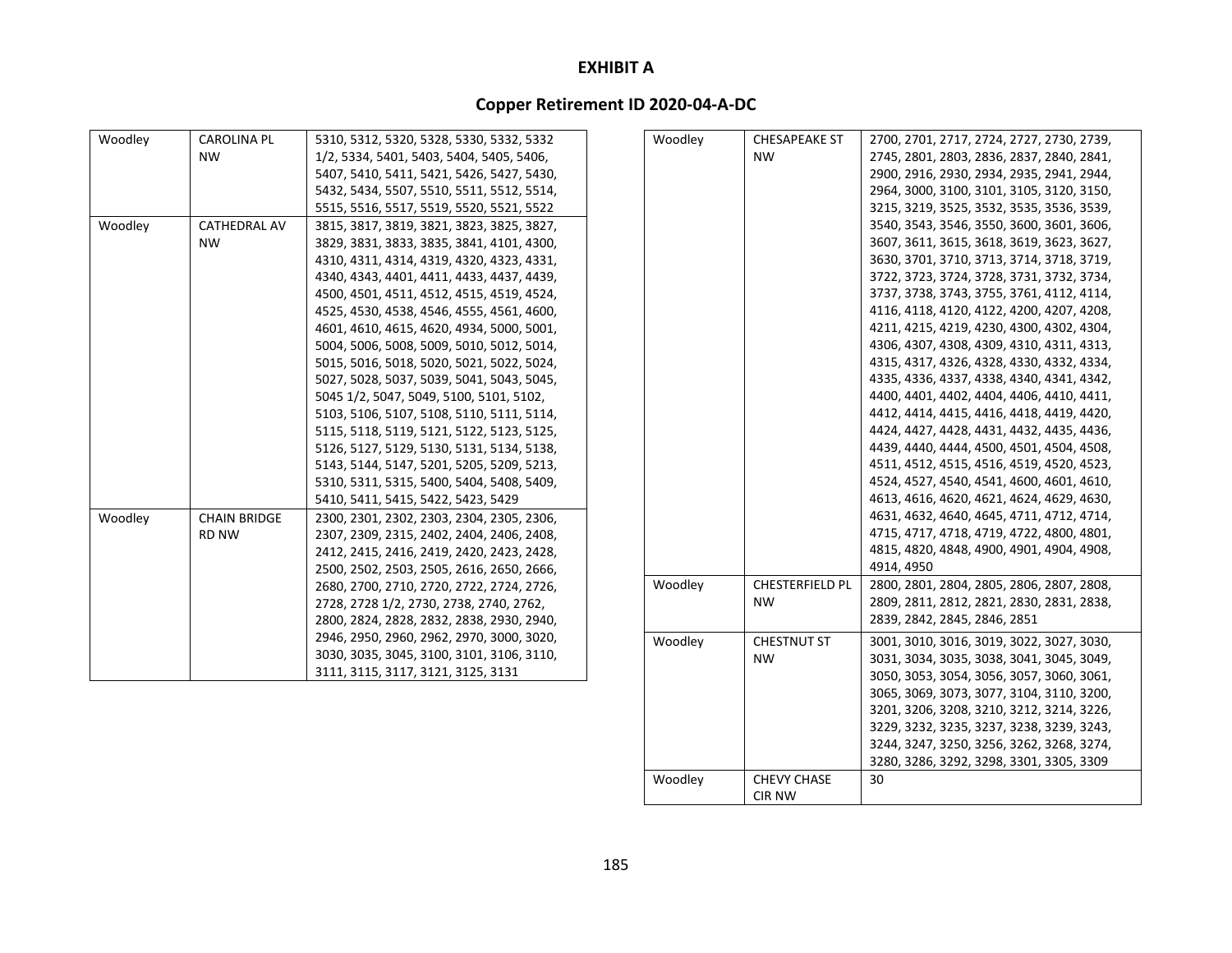| Woodley | <b>CHEVY CHASE</b>   | 5000, 5011, 5100, 5101, 5103, 5105, 5109,   | Woodley | DANA PL NW          | 5026, 5028, 5032, 5032 1/2, 5034, 5034 1/2, |
|---------|----------------------|---------------------------------------------|---------|---------------------|---------------------------------------------|
|         | <b>PKWY NW</b>       | 5115, 5116, 5117, 5118, 5120, 5121, 5124,   |         |                     | 5036, 5036 1/2, 5038, 5038 1/2, 5040, 5041, |
|         |                      | 5125, 5126, 5129, 5130, 5207, 5209, 5211,   |         |                     | 5043, 5044                                  |
|         |                      | 5213, 5215, 5217, 5218, 5219, 5220, 5221,   | Woodley | DANIEL LN NW        | 3009, 3010, 3018, 3019, 3022, 3025, 3026    |
|         |                      | 5222, 5223, 5224, 5225, 5226, 5227, 5228,   | Woodley | <b>DAVENPORT ST</b> | 2800, 2801, 2820, 2840, 2846, 2848, 2850,   |
|         |                      | 5229, 5230, 5231, 5232, 5233, 5309, 5314,   |         | <b>NW</b>           | 2851, 2855, 2856, 2905, 2909, 2932, 2936,   |
|         |                      | 5325, 5333, 5336, 5345, 5410, 5415, 5420,   |         |                     | 2944, 2947, 2950, 2956, 2959, 3000, 3001,   |
|         |                      | 5430, 5437, 5441, 5442, 5445, 5447, 5448,   |         |                     | 3021, 3027, 3033, 3039, 3040, 3044, 3045,   |
|         |                      | 5500, 5503, 5504, 5505, 5507, 5509, 5517,   |         |                     | 3048, 3054, 3060, 3101, 3116, 3121, 3122,   |
|         |                      | 5518, 5519, 5521, 5531, 5535, 5601, 5603,   |         |                     | 3131, 3140, 3201, 3203, 3205, 3207, 3210,   |
|         |                      | 5604, 5605, 5606, 5607, 5608, 5609, 5611,   |         |                     | 3218, 3222, 3224, 3239, 3520, 3522, 3524,   |
|         |                      | 5700, 5705, 5714, 5717, 5719, 5720, 5721,   |         |                     | 3528, 3616, 3622, 3630, 3700, 3710, 3724,   |
|         |                      | 5724, 5801, 5803, 5805, 5807, 5810, 5811,   |         |                     | 3730, 4101, 4203, 4322, 4326, 4330, 4340,   |
|         |                      | 5812, 5815, 5816, 5817, 5818, 5819, 5820,   |         |                     | 4343, 4400, 4401, 4410, 4411, 4414, 4415,   |
|         |                      | 5824, 5829                                  |         |                     | 4418, 4419, 4422, 4423, 4426, 4427, 4430,   |
| Woodley | CONNECTICUT          | 3309, 3311, 3313, 3317, 3319, 3321, 3323,   |         |                     | 4431, 4434, 4435, 4438, 4439, 4444, 4447,   |
|         | AV NW                | 3325, 3331, 3333 B, 3335, 3337, 3405, 3407, |         |                     | 4500, 4501, 4501 A, 4510, 4511, 4512, 4513, |
|         |                      | 3409, 3411, 3413, 3415, 3417, 3419, 3421,   |         |                     | 4514, 4515, 4516, 4517, 4518, 4528, 4529,   |
|         |                      | 3423, 3425, 3427, 3500, 3502, 3504, 3506,   |         |                     | 4601, 4607, 4608, 4613, 4622, 4623, 4627,   |
|         |                      | 3510, 3512, 3514, 3518, 3526, 3616, 3700,   |         |                     | 4630, 4639, 4700, 4701, 4704, 4711, 4715,   |
|         |                      | 4025, 4029, 4031, 4033, 4035, 4111, 4113,   |         |                     | 4716, 4719, 4720, 4721, 4722, 4800, 4807,   |
|         |                      | 4115, 4117, 4123, 4200, 4418, 4420, 4432,   |         |                     | 4809, 4811, 4812, 4813, 4816, 4817, 4820,   |
|         |                      | 4434, 4455, 4481, 4483, 4940, 5001, 5002,   |         |                     | 4826, 4827, 4830, 4831, 4834, 4835, 4838,   |
|         |                      | 5010, 5012, 5014, 5015, 5016, 5018, 5021,   |         |                     | 4842                                        |
|         |                      | 5025, 5027, 5029, 5030, 5031, 5035, 5037,   | Woodley | DOGWOOD ST          | 3008, 3012, 3015, 3024, 3028, 3029, 3034,   |
|         |                      | 5101, 5103, 5105, 5107, 5109, 5231, 5235,   |         | NW.                 | 3035, 3040, 3041, 3048, 3100, 3106, 3107,   |
|         |                      | 5301, 5303, 5305, 5309, 5311, 5315, 5320,   |         |                     | 3112, 3113, 3118                            |
|         |                      | 5326, 5330, 5333, 5502, 5504, 5510, 5512,   | Woodley | DORSETT PL NW       | 5300, 5301, 5303, 5304, 5305, 5307, 5308,   |
|         |                      | 5514, 5516, 5521, 5532, 5534, 5536, 5538,   |         |                     | 5309, 5310, 5314, 5316, 5327                |
|         |                      | 5540, 5540 1/2, 5542, 5544, 5600, 5606,     |         |                     |                                             |
|         |                      | 5608, 5612 B, 5616, 5618, 5626, 5634        | Woodley | <b>EDMUNDS PL</b>   | 5312, 5315, 5316, 5317                      |
| Woodley | <b>COREY PL NW</b>   | 3701, 3702, 3705, 3706, 3709, 3710, 3713,   |         | <b>NW</b>           |                                             |
|         |                      | 3714, 3717, 3729                            |         |                     |                                             |
| Woodley | <b>CUMBERLAND ST</b> | 3520, 3522 MH, 3526, 3527, 3530, 3533,      |         |                     |                                             |
|         | <b>NW</b>            | 3534, 3540, 3600, 3601, 3609, 3610, 3615,   |         |                     |                                             |
|         |                      | 3620, 3621, 3627, 3638, 3646, 3700, 3701,   |         |                     |                                             |
|         |                      | 3711, 3712, 3718, 3719, 3723, 3724, 3729,   |         |                     |                                             |
|         |                      | 3730, 3736, 3739, 3742, 3745, 3752          |         |                     |                                             |
|         | <b>CUSHING PL NW</b> |                                             |         |                     |                                             |
| Woodley |                      | 5300, 5305, 5309                            |         |                     |                                             |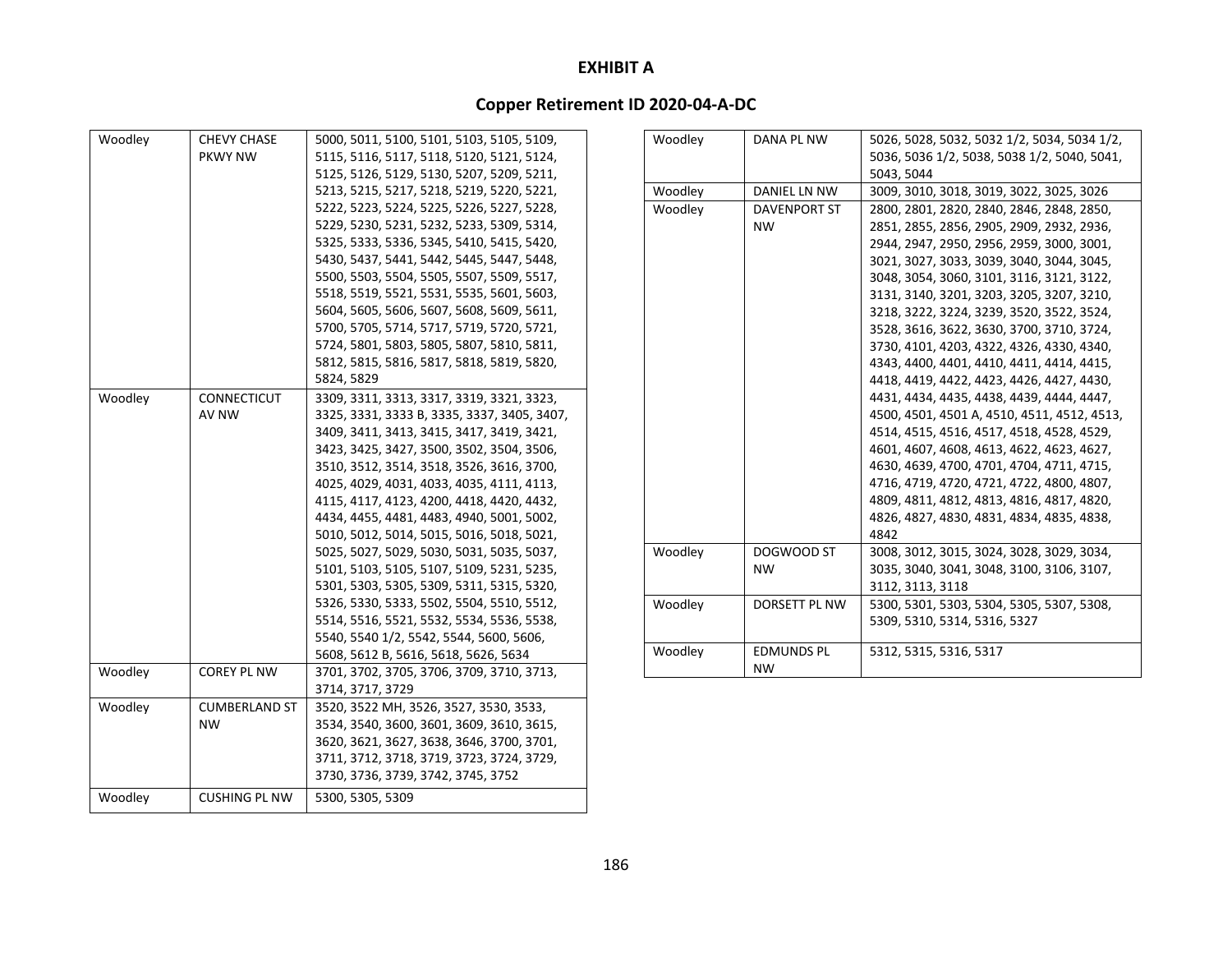| Woodley | ELLICOTT ST NW       | 2800, 2801, 2804, 2805, 2807, 2809, 2810,   | Woodley | <b>FESSENDEN ST</b>  | 2900, 2910, 2914, 2915, 2916, 2918, 2922, |
|---------|----------------------|---------------------------------------------|---------|----------------------|-------------------------------------------|
|         |                      | 2811, 2815, 2816, 2819, 2820, 2823, 2824,   |         | <b>NW</b>            | 2926, 2930, 2934, 3104, 3107, 3108, 3116, |
|         |                      | 2827, 2831, 2832, 2836, 2900, 2901, 2903,   |         |                      | 3201, 3240, 3250, 3300, 3301, 3303, 3306, |
|         |                      | 2905, 2907, 2908, 2909, 2915, 2919, 2928,   |         |                      | 3307, 3309, 3311, 3312, 3315, 3318, 3319, |
|         |                      | 2929, 2930, 3000, 3001, 3010, 3015, 3019,   |         |                      | 3403, 3405, 3407, 3409, 3411, 3413, 3415, |
|         |                      | 3033, 3056, 3060, 3100, 3101, 3102, 3105,   |         |                      | 3419, 3612, 3614, 3615, 3616, 3617, 3620, |
|         |                      | 3126, 3134, 3135, 3145, 3200, 3201, 3202,   |         |                      | 3622, 3626, 3628, 3630, 3634, 3636, 3640, |
|         |                      | 3204, 3206, 3208, 3210, 3212, 3214, 3215,   |         |                      | 3711, 3715, 3725, 3731, 3737, 3743, 3811, |
|         |                      | 3216, 3218, 3225, 3229, 3231, 3232, 3233,   |         |                      | 3817, 3823, 3835, 3841, 3847, 3901, 3911, |
|         |                      | 3235, 3237, 3239, 3241, 3242, 3245, 3625,   |         |                      | 3917, 3957, 3959, 3961, 3963, 3969, 4005, |
|         |                      | 3629, 3633, 4000, 4002, 4004, 4040, 4102,   |         |                      | 4007, 4009, 4011, 4040, 4042, 4044, 4050, |
|         |                      | 4104, 4105, 4106, 4107, 4108, 4110, 4112,   |         |                      | 4052, 4100, 4101, 4104, 4105, 4107, 4108, |
|         |                      | 4114, 4116, 4118, 4118 B, 4120, 4207, 4209, |         |                      | 4110, 4111, 4112, 4113, 4114, 4115, 4116, |
|         |                      | 4211, 4213, 4215, 4226, 4228, 4301, 4304,   |         |                      | 4117, 4118, 4120, 4122, 4124, 4125, 4220, |
|         |                      | 4307, 4308, 4311, 4312, 4315, 4316, 4319,   |         |                      | 4222, 4224, 4226, 4228, 4300, 4302, 4304, |
|         |                      | 4320, 4333, 4336, 4337, 4340, 4341, 4344,   |         |                      | 4305, 4306, 4307, 4308, 4310, 4312, 4315, |
|         |                      | 4345, 4348, 4401, 4407, 4418, 4422, 4426,   |         |                      | 4316, 4317, 4318, 4319, 4319 1/2, 4320,   |
|         |                      | 4430, 4431, 4434, 4435, 4438, 4439, 4442,   |         |                      | 4321, 4321 1/2, 4322, 4323, 4347, 4351,   |
|         |                      | 4443, 4446, 4447, 4500, 4501, 4505, 4509,   |         |                      | 4355, 4400, 4401, 4402, 4403, 4404, 4405, |
|         |                      | 4510, 4514, 4515, 4518, 4528, 4532, 4601,   |         |                      | 4406, 4407, 4409, 4410, 4411, 4412, 4413, |
|         |                      | 4610, 4611, 4615, 4616, 4618, 4619, 4622,   |         |                      | 4414, 4415, 4416, 4417, 4418, 4419, 4420, |
|         |                      | 4623, 4626, 4627, 4630, 4633, 4700, 4711,   |         |                      | 4421, 4423, 4424, 4425, 4427, 4429, 4431, |
|         |                      | 4712, 4716, 4717, 4720, 4721, 4724, 4725,   |         |                      | 4433, 4435, 4437, 4439, 4441, 4443, 4508, |
|         |                      | 4728, 4731, 4732, 4804, 4808, 4812          |         |                      | 4523, 4525, 4527, 4528, 4529, 4533, 4534, |
| Woodley | <b>ELLICOTT TERR</b> | 2901, 2907, 2912, 2916, 2922, 2928, 2934    |         |                      | 4536, 4540, 4602, 4606, 4608, 4612, 4616, |
|         | <b>NW</b>            |                                             |         |                      | 4630, 4701, 4712, 4716                    |
| Woodley | <b>EMERY PL NW</b>   | 4109, 4110, 4112, 4113, 4115, 4116, 4117,   | Woodley | <b>FORDHAM RD</b>    | 3601, 3619, 3630, 3650, 3700, 3701, 3706, |
|         |                      | 4118                                        |         | <b>NW</b>            | 3711, 3712, 3717, 3720, 3729, 3730, 3735, |
| Woodley | <b>ESKRIDGE TERR</b> | 4922, 4923, 4926, 4927, 4930, 4931, 4934,   |         |                      | 3740, 3750, 3800, 3807, 3808, 3812, 3822, |
|         | <b>NW</b>            | 4935, 4938, 4939, 4943, 4947, 4948, 4951,   |         |                      | 3823, 3901, 3919, 3933, 3939, 3940, 4000, |
|         |                      | 4952, 4956, 4960, 4964, 5018, 5019, 5022,   |         |                      | 4020, 4101, 4107, 4150, 4200, 4201, 4210, |
|         |                      | 5023, 5026, 5027, 5030, 5031, 5033, 5034,   |         |                      | 4220, 4221, 4227, 4230, 4235, 4240, 4250, |
|         |                      | 5037                                        |         |                      | 4251, 4253, 4255, 4257, 4259              |
| Woodley | <b>EVERETT ST NW</b> | 3617, 3619, 3621, 3623, 3625, 3626, 3627,   | Woodley | <b>FOREST LN NW</b>  | 4301, 4304, 4317, 4320, 4326, 4331, 4338, |
|         |                      | 3628, 3629, 3630, 3631, 3632, 3633, 3634,   |         |                      | 4341, 4344, 4347, 4352, 4355              |
|         |                      | 3636, 3640                                  | Woodley | <b>FOXHALL RD NW</b> | 2800, 2830, 2834, 2909, 2915, 2923, 2930, |
| Woodley | <b>FARADAY PL NW</b> | 4404, 4405, 4408, 4409, 4412, 4413, 4416,   |         |                      | 2931, 3001, 3010, 3019, 3020, 3027, 3040, |
|         |                      | 4417, 4420, 4421, 4424, 4425, 4428, 4429,   |         |                      | 3045, 3049, 3050, 3055, 3070, 3100, 3106, |
|         |                      | 4432, 4433, 4436, 4437, 4440, 4441, 4444,   |         |                      | 3111, 3115, 3207, 3211, 3213, 3217        |
|         |                      | 4445, 4448, 4449, 4452, 4453, 4456, 4457    |         |                      |                                           |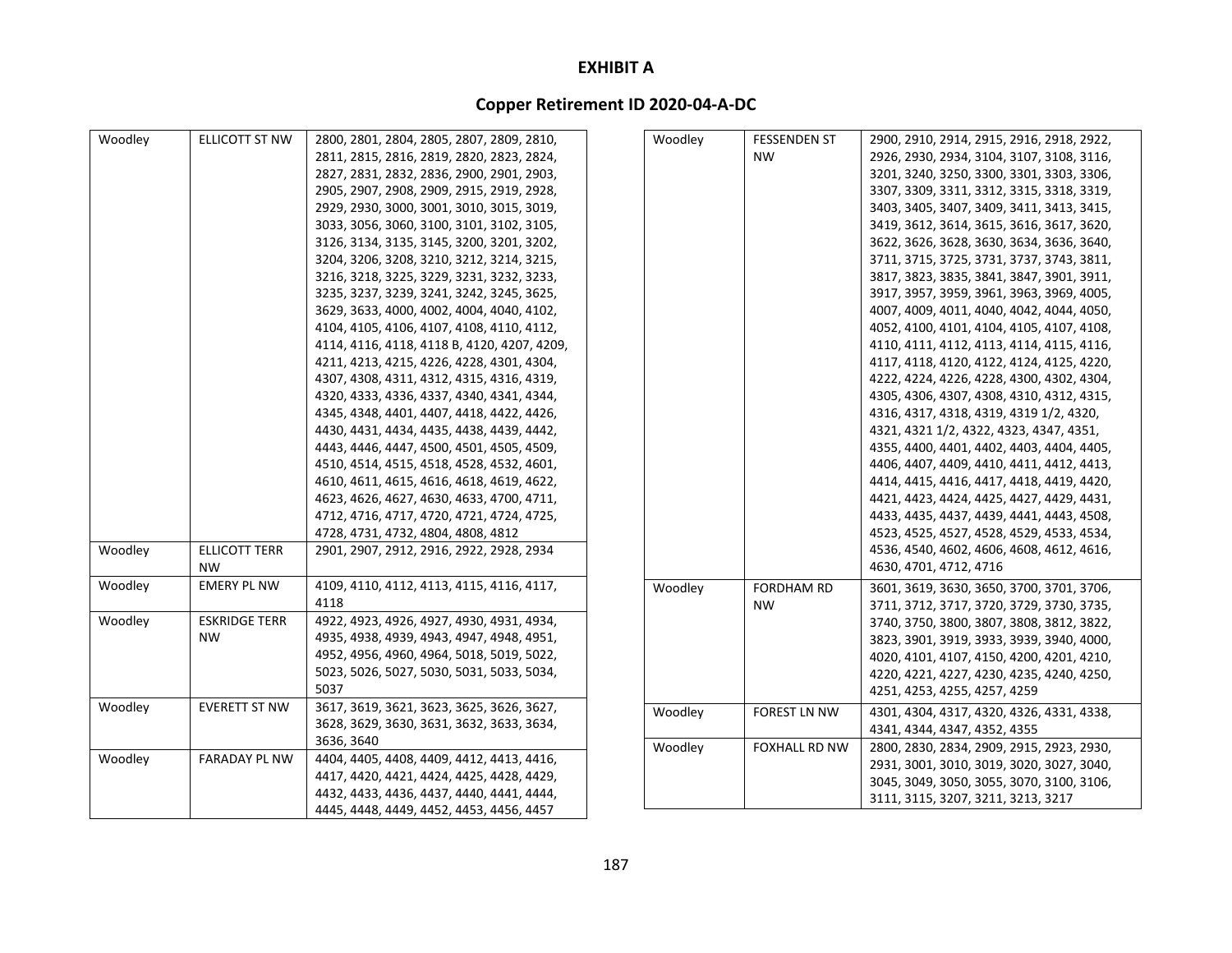| Woodley | <b>FULTON ST NW</b>   | 4615, 4701, 4707, 4711, 4715, 4717, 4721, |
|---------|-----------------------|-------------------------------------------|
|         |                       | 4727, 4731, 4737, 4747, 5000, 5001, 5004, |
|         |                       | 5007, 5008, 5011, 5012, 5015, 5016, 5019, |
|         |                       | 5020, 5023, 5024, 5027, 5028, 5031, 5032, |
|         |                       | 5035, 5036, 5039, 5040, 5043, 5044, 5050, |
|         |                       | 5054, 5062, 5066, 5070, 5078, 5082, 5100, |
|         |                       | 5102, 5104, 5114, 5116, 5120, 5122, 5126, |
|         |                       | 5128, 5132, 5134, 5138, 5140, 5144, 5146, |
|         |                       | 5150, 5156, 5158, 5159, 5162, 5163, 5164, |
|         |                       | 5167, 5168, 5170, 5173, 5174, 5176, 5177, |
|         |                       | 5180, 5181, 5182, 5186, 5188              |
| Woodley | <b>GALENA PL NW</b>   | 5400, 5401, 5403, 5404, 5407, 5408, 5411, |
|         |                       | 5414, 5415, 5416, 5420, 5424, 5425        |
| Woodley | <b>GARFIELD ST NW</b> | 4237, 4241, 4320, 4323, 4331, 4332, 4339, |
|         |                       | 4340, 4343, 4348, 4400, 4411, 4417, 4422, |
|         |                       | 4426, 4434, 4435, 4440, 4500, 4516, 4517, |
|         |                       | 4521, 4524, 4525, 4616, 4625, 4626, 4640, |
|         |                       | 4641, 4645, 4649, 4650, 4655, 4656, 4661, |
|         |                       | 4664, 4668, 4674, 5000, 5005, 5010, 5011, |
|         |                       | 5015, 5025, 5029, 5030, 5031, 5033, 5035, |
|         |                       | 5037, 5045, 5049, 5050, 5054              |
| Woodley | <b>GARRISON ST</b>    | 3000, 3040, 3052, 3060, 3065, 3400, 3404, |
|         | <b>NW</b>             | 3405, 3408, 3416, 3419, 3420, 3421, 3424, |
|         |                       | 3425, 3800, 3808, 3812, 3813, 3818, 3819, |
|         |                       | 3825, 3830, 3831, 3834, 3837, 3838, 3842, |
|         |                       | 3843, 3910, 3911, 3916, 3925, 3929, 3932, |
|         |                       | 3933, 3936, 3937, 3940, 3941, 3944, 3945, |
|         |                       | 3948, 3949, 3952, 3956, 4001, 4003, 4005, |
|         |                       | 4006, 4007, 4020, 4101, 4102, 4104, 4106, |
|         |                       | 4108, 4109, 4110, 4111, 4112, 4114, 4115, |
|         |                       | 4116, 4117, 4118, 4119, 4120, 4124, 4125, |
|         |                       | 4130, 4202, 4312, 4316, 4320, 4324, 4328, |
|         |                       | 4336, 4340, 4348, 4400, 4401, 4403, 4404, |
|         |                       | 4405, 4407, 4408, 4409, 4410, 4412, 4414, |
|         |                       | 4418, 4421, 4423, 4425, 4427, 4429, 4430, |
|         |                       | 4431, 4433, 4434, 4435, 4437, 4438, 4442, |
|         |                       | 4501, 4506, 4511, 4514, 4515, 4518, 4522, |
|         |                       | 4523, 4525, 4527, 4535                    |
| Woodley | <b>GATES RD NW</b>    | 3011, 3017, 3025, 3031                    |

| Woodley | <b>GLENBROOK RD</b> | 4810, 4820, 4825, 4830, 4835, 4840, 4845, |
|---------|---------------------|-------------------------------------------|
|         | <b>NW</b>           | 4846, 4850, 4855, 4867, 4869, 4871, 4880, |
|         |                     | 4900, 4901, 4914, 4915, 4926, 4929, 4965, |
|         |                     | 4977, 4994, 4995, 5000, 5001, 5008, 5014, |
|         |                     | 5015, 5021, 5027, 5031, 5035              |
| Woodley | <b>GLENBROOK</b>    | 5005, 5014, 5020, 5021, 5025, 5032, 5033, |
|         | <b>TERR NW</b>      | 5036, 5040, 5041, 5047, 5053, 5059        |
|         |                     |                                           |
| Woodley | <b>GLOVER DR NW</b> | 2900, 2910, 2913, 2914, 2917, 2918, 2922, |
|         |                     | 2925, 2934                                |
| Woodley | <b>GRAMERCY ST</b>  | 3801, 3802, 3803, 3805, 3806, 3807, 3810, |
|         | <b>NW</b>           | 3811, 3815, 3816, 3821, 3822, 3823, 3832, |
|         |                     | 3859                                      |
| Woodley | <b>GRANT RD NW</b>  | 3060, 3701, 4426, 4430, 4434, 4525, 4537, |
|         |                     | 4541, 4543, 4547, 4551, 4555, 4561, 4565, |
|         |                     | 4601, 4605                                |
| Woodley | <b>GREENVALE ST</b> | 6901, 6905, 6912, 6916, 6920, 6925, 6930, |
|         | <b>NW</b>           | 6931, 6934, 6939, 6944, 6946, 6949, 6950, |
|         |                     | 6955, 6960, 6961, 6969                    |
| Woodley | <b>HARRISON ST</b>  | 3050, 3051, 3054, 3055, 3058, 3059, 3063, |
|         | <b>NW</b>           | 3067, 3700, 3702, 3703, 3704, 3705, 3706, |
|         |                     | 3707, 3708, 3710, 3712, 3713, 3715, 3717, |
|         |                     | 3718, 3719, 3721, 3722, 3723, 3723 1/2,   |
|         |                     | 3725, 3726, 3728, 3729, 3731, 3800, 3812, |
|         |                     | 3817, 3818, 3824, 3825, 3830, 3840, 3841, |
|         |                     | 3845, 3848, 3901, 3907, 3908, 3909, 3911, |
|         |                     | 3912, 3914, 3916, 3917, 3920, 3921, 3930, |
|         |                     | 3934, 3938, 3942, 3947, 3951, 3971, 3973, |
|         |                     | 4000, 4001, 4101, 4102, 4104, 4105, 4116, |
|         |                     | 4118, 4120, 4121, 4123, 4125, 4127, 4129, |
|         |                     | 4131, 4139, 4201, 4203, 4207, 4209, 4211, |
|         |                     | 4213, 4335, 4339, 4348, 4400, 4401, 4402, |
|         |                     | 4403, 4404, 4405, 4406, 4407, 4409, 4410, |
|         |                     | 4411, 4412, 4413, 4414, 4415, 4416, 4417, |
|         |                     | 4418, 4419, 4420, 4421, 4422, 4423, 4424, |
|         |                     | 4425, 4426, 4427, 4428, 4429, 4430, 4431, |
|         |                     | 4432, 4433, 4435, 4437, 4439, 4441, 4443, |
|         |                     | 4445, 4447, 4501, 4505, 4506, 4509, 4510, |
|         |                     | 4513, 4514, 4517, 4518, 4521, 4522, 4523, |
|         |                     | 4526, 4527, 4530, 4531, 4534, 4535, 4542, |
|         |                     | 4546                                      |
|         |                     |                                           |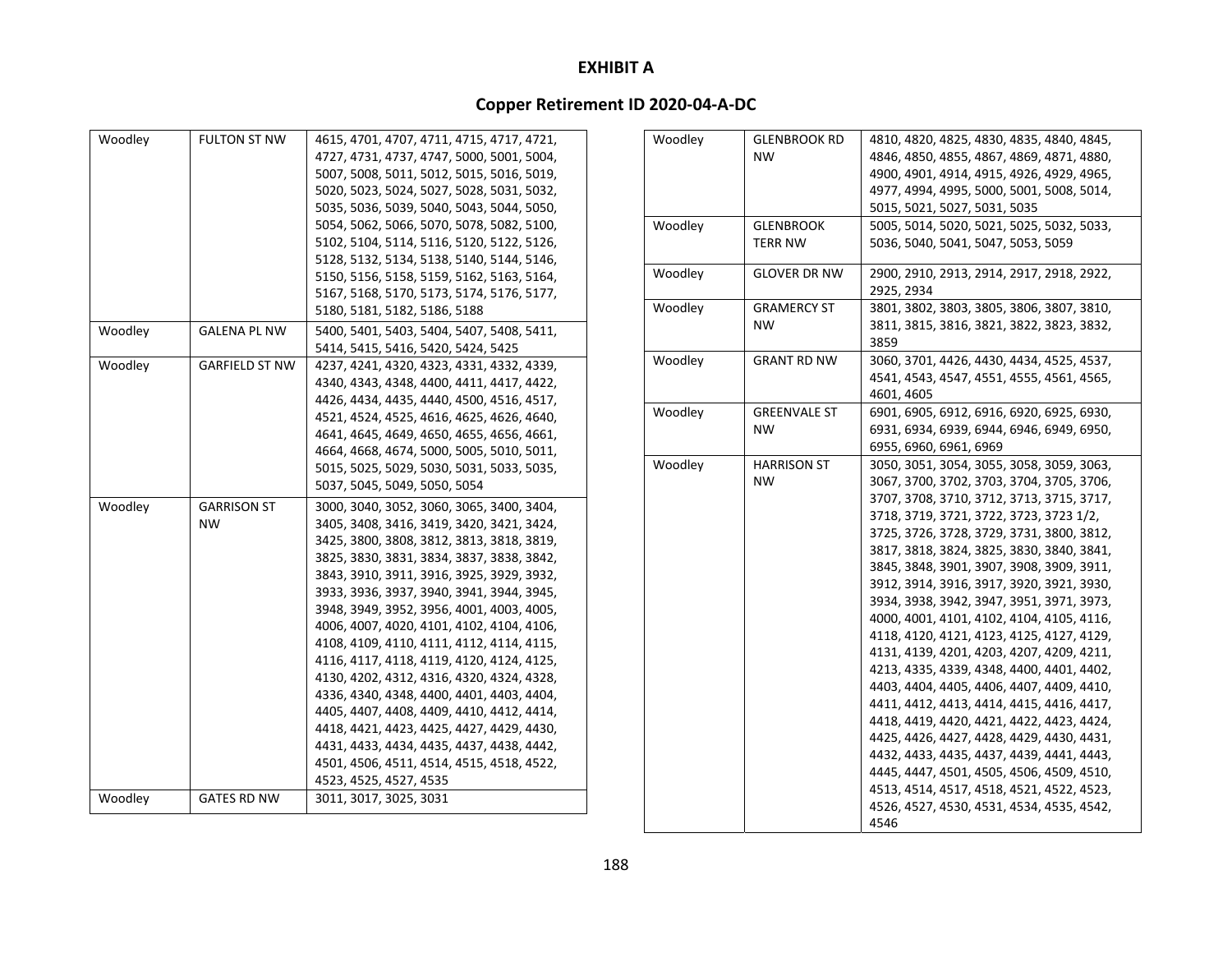| Woodley | <b>HAWTHORNE LN</b>  | 4601, 4611, 4617, 4630, 4636, 4638, 4640, |
|---------|----------------------|-------------------------------------------|
|         | <b>NW</b>            | 4645, 4646, 4661                          |
| Woodley | <b>HAWTHORNE PL</b>  | 5005, 5009, 5011, 5015, 5016, 5020, 5025, |
|         | <b>NW</b>            | 5401, 5403, 5407, 5410, 5411, 5414, 5415, |
|         |                      | 5418, 5419, 5422, 5423, 5425, 5428, 5429, |
|         |                      | 5433, 5439, 5501, 5511, 5515, 5520, 5521, |
|         |                      | 5524, 5525, 5528, 5529, 5532, 5533, 5538  |
| Woodley | <b>HAWTHORNE ST</b>  | 4241, 4300, 4301, 4315, 4323, 4327, 4329, |
|         | <b>NW</b>            | 4331, 4332, 4344, 4345, 4347, 4400, 4420, |
|         |                      | 4426, 4434, 4441, 4442, 4447, 4503, 4514, |
|         |                      | 4517, 4520, 4523, 4526, 4529, 4534, 4535  |
| Woodley | <b>HIGHLAND PL</b>   | 3100, 3101, 3135, 3138, 3140, 3141, 3150, |
|         | <b>NW</b>            | 3154, 3200, 3204, 3207, 3208, 3209, 3220, |
|         |                      | 3224, 3225, 3250, 3301, 3303, 3306, 3307, |
|         |                      | 3309, 3311, 3312, 3315, 3324              |
| Woodley | <b>HILLBROOK LN</b>  | 4900, 4910, 4915, 4918, 4923, 4926, 4929, |
|         | <b>NW</b>            | 4935, 4940, 4943, 4949, 4950, 4959, 4960, |
|         |                      | 4969, 4971, 4973, 4975, 4980              |
| Woodley | <b>HUNTINGTON ST</b> | 3701, 3703, 3705, 3706, 3707, 3708, 3709, |
|         | <b>NW</b>            | 3710, 3711, 3712, 3713, 3717, 3718, 3721, |
|         |                      | 3725, 3736, 3737, 3738, 3744, 3745, 3747, |
|         |                      | 3748, 3803, 3805, 3808, 3815, 3816, 3818, |
|         |                      | 3818 1/2, 3820, 3825, 3902, 3904, 3905,   |
|         |                      | 3906, 3907, 3908, 3909, 3913, 3914, 3915, |
|         |                      | 3916, 3918, 3921, 3925, 3928, 3929, 3930, |
|         |                      | 3931, 3932, 3937                          |
| Woodley | <b>HURST TERR NW</b> | 2820, 2824, 2827, 2828, 2831, 2832, 2835, |
|         |                      | 2836, 2839, 2840, 2843, 2847, 5000, 5001, |
|         |                      | 5002, 5004                                |
| Woodley | <b>IDAHO AV NW</b>   | 3200, 3201, 3215, 3220, 3225, 3229, 3238, |
|         |                      | 3304, 3307, 3308, 3310, 3311, 3315, 3319, |
|         |                      | 3321, 3325, 3327, 3329, 3331, 3333, 3335, |
|         |                      | 3337, 3339, 3401, 3500, 3502, 3506, 3509, |
|         |                      | 3511, 3513, 3515, 3600, 3601, 3610, 3611, |
|         |                      | 3614, 3615, 3617, 3711, 3715, 3921, 3927, |
|         |                      | 3933                                      |
| Woodley | <b>INDIAN LN NW</b>  | 4801, 4819, 4839, 4842, 4851, 4852, 4861, |
|         |                      | 4900, 4901, 4916, 4920, 4928, 4934, 4940  |
| Woodley | <b>INGOMAR PL NW</b> | 3608, 3610, 3611, 3612, 3613, 3614, 3615, |
|         |                      | 3616, 3618, 3619, 3620, 3621, 3622, 3625, |
|         |                      | 3627, 3631, 3633, 3635, 3637, 3639        |

| Woodley | <b>INGOMAR ST NW</b> | 3700, 3702, 3703, 3704, 3705, 3706, 3707, |
|---------|----------------------|-------------------------------------------|
|         |                      | 3708, 3709, 3710, 3711, 3712, 3713, 3714, |
|         |                      | 3715, 3716, 3717, 3718, 3719, 3720, 3721, |
|         |                      | 3722, 3724, 3725, 3726, 3801, 3802, 3803, |
|         |                      | 3804, 3805, 3809, 3813, 3815, 3818, 3819, |
|         |                      | 3820, 3822, 3825, 3900, 3902, 3903, 3904, |
|         |                      | 3905, 3906, 3908, 3909, 3910, 3911, 3912, |
|         |                      | 3913, 3914, 3915, 3917, 3918, 3919, 3920, |
|         |                      | 3921, 3922, 3924, 4100, 4101, 4106, 4107, |
|         |                      | 4108, 4109, 4110, 4111, 4112, 4113, 4114, |
|         |                      | 4121, 4203, 4206, 4207, 4208, 4210, 4211, |
|         |                      | 4212, 4213, 4217, 4227, 4232              |
| Woodley | JENIFER ST NW        | 2711, 2715, 2742, 2746, 2750, 2804, 2805, |
|         |                      | 3605, 3609, 3611, 3614, 3615, 3616, 3620, |
|         |                      | 3621, 3622, 3623, 3624, 3625, 3626, 3627, |
|         |                      | 3628, 3629, 3630, 3631, 3632, 3633, 3637, |
|         |                      | 3638, 3639, 3640, 3643, 3700, 3701, 3702, |
|         |                      | 3703, 3704, 3705, 3706, 3708, 3709, 3710, |
|         |                      | 3711, 3712, 3713, 3714, 3716, 3717, 3718, |
|         |                      | 3719, 3721, 3722, 3723, 3724, 3725, 3726, |
|         |                      | 3727, 3728, 3729, 3730, 3731, 3734, 3738, |
|         |                      | 3740, 3748, 3749, 3751, 3753, 3754, 3755, |
|         |                      | 3757, 3800, 3801, 3803, 3806, 3808, 3809, |
|         |                      | 3810, 3811, 3812, 3814, 3815, 3816, 3817, |
|         |                      | 3818, 3819, 3821, 3901, 3903, 3905, 3908, |
|         |                      | 3910, 3912, 3914, 3916, 3920, 3922, 3923, |
|         |                      | 3927, 3929, 3931, 4100, 4104, 4105, 4106, |
|         |                      | 4108, 4109, 4110, 4112, 4113, 4114, 4116, |
|         |                      | 4117, 4118, 4121, 4122, 4124, 4125, 4129, |
|         |                      | 4133, 4201, 4203, 4205, 4207, 4209, 4210, |
|         |                      | 4211, 4213, 4214, 4215, 4216, 4218, 4220, |
|         |                      | 4221, 4223, 4225, 4227, 4229, 4231, 4233, |
|         |                      | 4235                                      |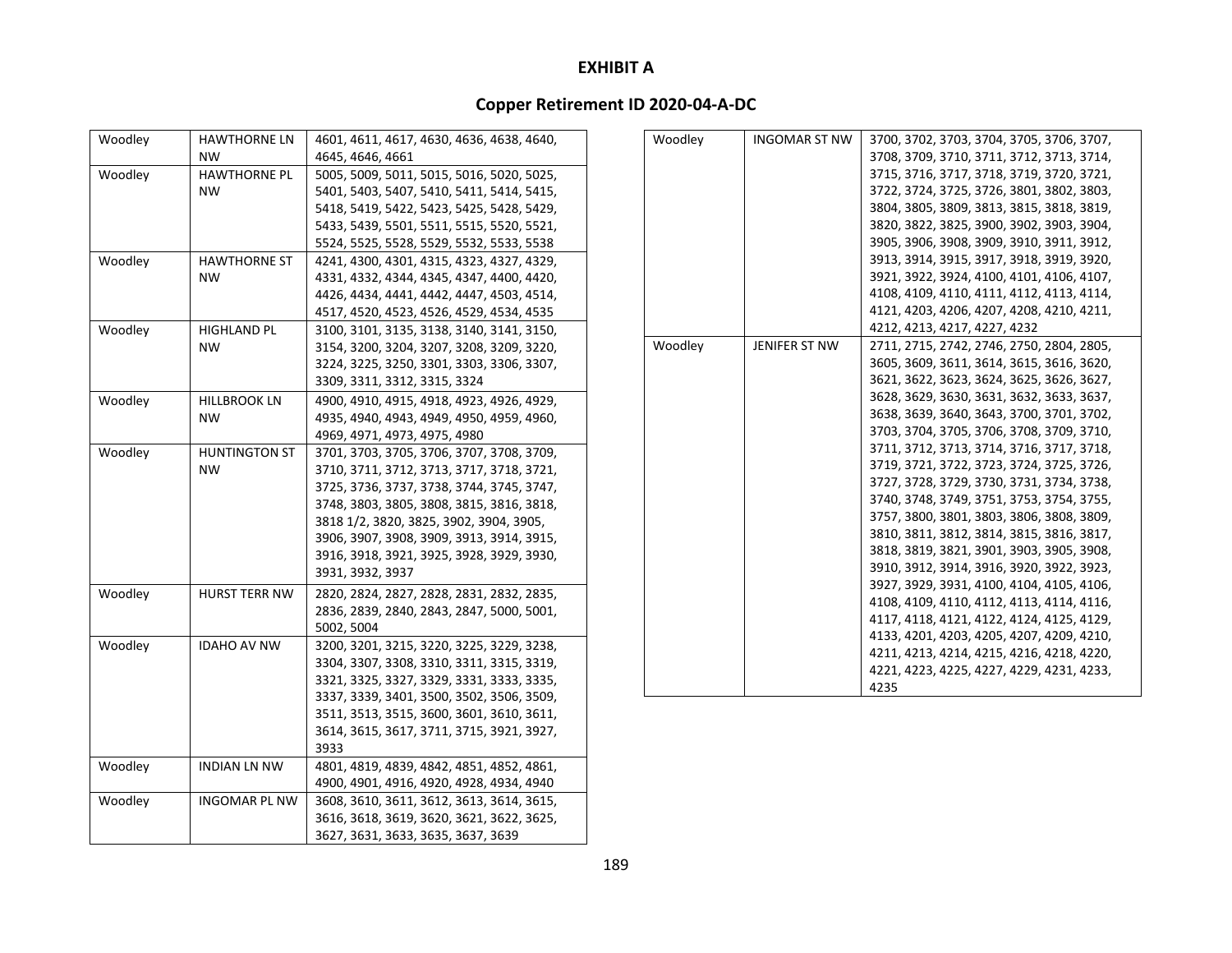# **Copper Retirement ID 2020‐04‐A‐DC**

| Woodley | JOCELYN ST NW        | 3151, 3155, 3200, 3201, 3204, 3205, 3208,    | Woodley | <b>KLINGLE ST NW</b>  | 4314, 4320, 4326, 4334, 4349, 4351, 4355,    |
|---------|----------------------|----------------------------------------------|---------|-----------------------|----------------------------------------------|
|         |                      | 3209, 3213, 3217, 3221, 3604, 3606, 3610,    |         |                       | 4400, 4403, 4404, 4405, 4407, 4408, 4411,    |
|         |                      | 3611, 3613, 3614, 3615, 3617, 3618, 3621,    |         |                       | 4413, 4414, 4416, 4420, 4426, 4431, 4432,    |
|         |                      | 3622, 3626, 3629, 3633, 3634, 3638, 3642,    |         |                       | 4433, 4436, 4437, 4441, 4500, 4507, 4511,    |
|         |                      | 3701, 3704, 3706, 3708, 3709, 3710, 3712,    |         |                       | 4515, 4518, 4519, 4523, 4525, 4530, 4534,    |
|         |                      | 3713, 3714, 3715, 3716, 3717, 3718, 3719,    |         |                       | 4535, 4540, 4545, 4550, 4554, 4901, 4905,    |
|         |                      | 3720, 3721, 3722, 3723, 3724, 3725, 3726,    |         |                       | 4910, 4945, 5000, 5004, 5006, 5008, 5010,    |
|         |                      | 3727, 3728, 3729, 3730, 3731, 3732, 3733,    |         |                       | 5014, 5016, 5017, 5019, 5020, 5022, 5023,    |
|         |                      | 3734, 3735, 3737, 3739, 3740, 3741, 3742,    |         |                       | 5024, 5026, 5027, 5028, 5031, 5036, 5040,    |
|         |                      | 3743, 3744, 3746, 3748, 3749, 3750, 3751,    |         |                       | 5044, 5045, 5047, 5048, 5049, 5051, 5053,    |
|         |                      | 3752, 3754, 3755, 3801, 3802, 3803, 3805,    |         |                       | 5055, 5100, 5104, 5106, 5107, 5109, 5110,    |
|         |                      | 3806, 3808, 3809, 3810, 3812, 3813, 3814,    |         |                       | 5112, 5114, 5116, 5120, 5121, 5134, 5135,    |
|         |                      | 3815, 3816, 3817, 3820, 3901, 3902, 3903,    |         |                       | 5137, 5138, 5139, 5142, 5146, 5150, 5200,    |
|         |                      | 3904, 3905, 3906, 3907, 3908, 3909, 3911,    |         |                       | 5201, 5205, 5210, 5220, 5220 1/2, 5222, 5226 |
|         |                      | 3913                                         | Woodley | <b>LANGLEY CT NW</b>  | 3901, 3911, 3921, 3930, 3931, 3940, 3941,    |
| Woodley | <b>KANAWHA ST</b>    | 2801, 2807, 2810, 2811, 2814, 2815, 2818,    |         |                       | 3943, 3950, 3960, 3970, 3990                 |
|         | <b>NW</b>            | 2819, 2826, 2900, 2901, 2906, 2909, 2914,    | Woodley | <b>LEGATION ST NW</b> | 2901, 2908, 2914, 2917, 2921, 2922, 2925,    |
|         |                      | 2915, 2920, 2921, 2925, 2926, 2931, 2932,    |         |                       | 2926, 2930, 2931, 2934, 2935, 2938, 2942,    |
|         |                      | 2935, 2938, 3601, 3606, 3610, 3611, 3614,    |         |                       | 2946, 2950, 3000, 3001, 3004, 3010, 3011,    |
|         |                      | 3615, 3620, 3640, 3641, 3644, 3645, 3648,    |         |                       | 3015, 3020, 3026, 3039, 3040, 3045, 3051,    |
|         |                      | 3700, 3726, 3727, 3728, 3729, 3730, 3731,    |         |                       | 3101, 3105, 3112, 3114, 3117, 3118, 3122,    |
|         |                      | 3732, 3733, 3734, 3735, 3736, 3737, 3738,    |         |                       | 3308, 3311, 3312, 3316, 3319, 3323, 3327,    |
|         |                      | 3740, 3745 1/2, 3747, 3747 1/2, 3749, 3749   |         |                       | 3331, 3335, 3339, 3343, 3404, 3408, 3412,    |
|         |                      | 1/2, 3750, 3751, 3751 1/2, 3752, 3753, 3754, |         |                       | 3416, 3420, 3502, 3505, 3506, 3507, 3510,    |
|         |                      | 3755, 3801, 3804, 3805, 3806, 3807, 3808,    |         |                       | 3511, 3515, 3520, 3600, 3604, 3607, 3611,    |
|         |                      | 3809, 3811, 3812, 3814, 3815, 3817, 3819,    |         |                       | 3612, 3616, 3617, 3619, 3622, 3629, 3701,    |
|         |                      | 3821                                         |         |                       | 3703, 3709, 3713, 3717, 3721, 3728, 3803,    |
| Woodley | <b>KLINGLE PL NW</b> | 3802, 3804, 3806, 3808, 3810, 3812, 3814,    |         |                       | 3804, 3805, 3806, 3807, 3808, 3809, 3810,    |
|         |                      | 3816, 3818, 3820, 3822, 3824, 3828           |         |                       | 3811, 3813, 3814, 3815, 3817, 3819, 3821,    |
| Woodley | <b>KLINGLE RD NW</b> | 2601, 2603, 2605, 2607, 2609, 2611           |         |                       | 3823, 3824, 3826, 3828, 3829, 3830, 3831,    |
|         |                      |                                              |         |                       | 3833, 3834, 3838, 3840, 3844, 3900, 3901,    |
|         |                      |                                              |         |                       | 3903, 3904, 3906, 3911, 3914, 3915, 3916,    |
|         |                      |                                              |         |                       | 3920, 3924, 3925, 3928, 3929, 3931, 3932,    |
|         |                      |                                              |         |                       | 3933, 3934, 3935, 3936, 3937, 3939, 3941,    |
|         |                      |                                              |         |                       | 3946, 3970, 4101, 4103, 4104, 4105, 4106,    |
|         |                      |                                              |         |                       | 4107, 4108, 4109, 4111, 4112, 4115, 4116,    |
|         |                      |                                              |         |                       | 4118, 4130                                   |

Woodley LENORE LN NW 4201, 4205, 4213, 4214, 4217, 4218, 4221,

4225, 4229, 4231, 4237, 4243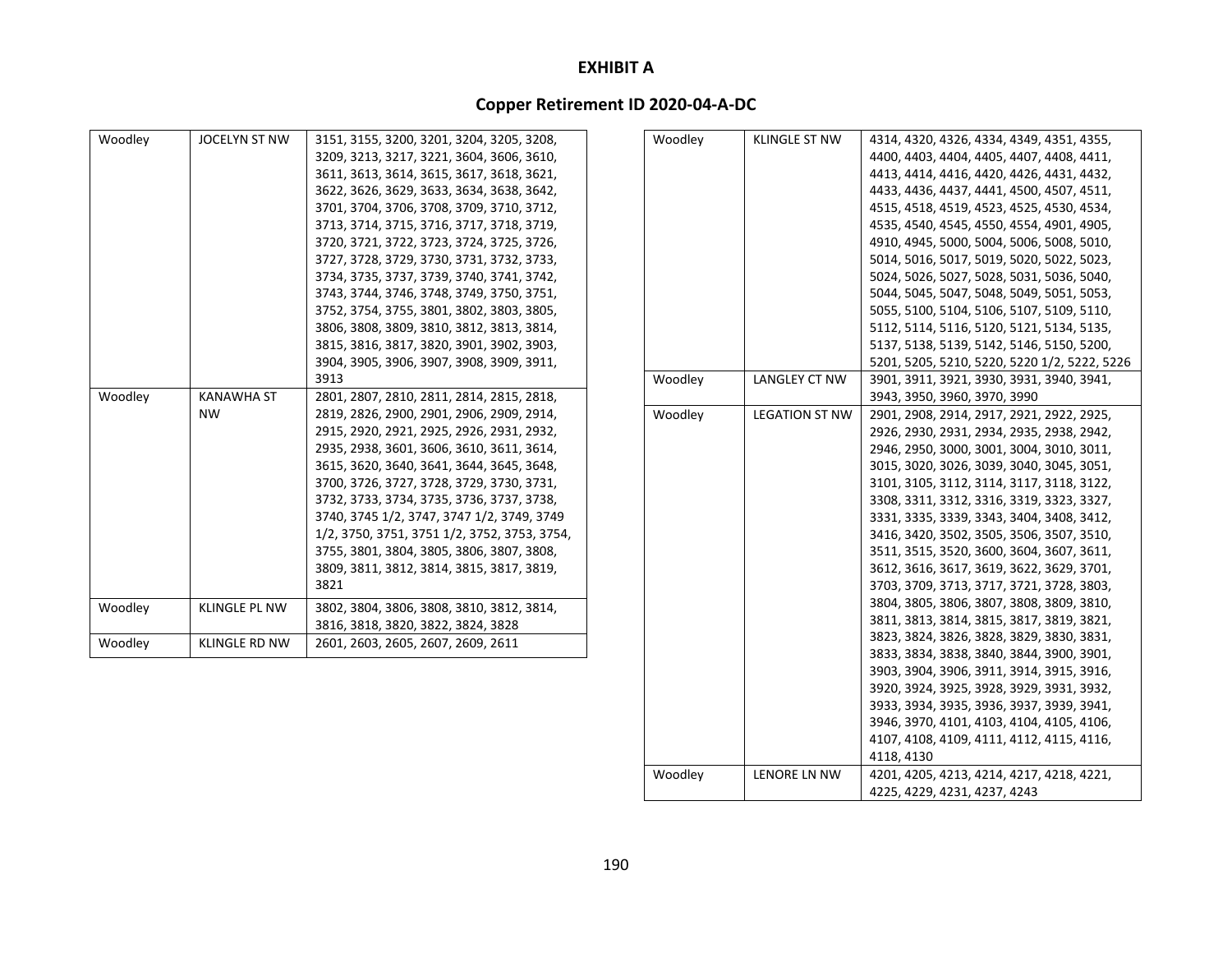| Woodley | LINNEAN AV NW        | 4001, 4010, 4020, 4022, 4024, 4101, 4110, | Woodley | LOWELL LN NW     | 5100, 5105, 5111, 5112, 5115, 5116, 5118                                               |
|---------|----------------------|-------------------------------------------|---------|------------------|----------------------------------------------------------------------------------------|
|         |                      | 4120, 4140, 4150, 4158, 4201, 4205, 4207, | Woodley | LOWELL ST NW     | 3300, 3312, 3400, 3401, 3403, 3405, 3406,                                              |
|         |                      | 4209, 4421, 4427, 4430, 4435, 4501, 4515, |         |                  | 3407, 3408, 3409, 3410, 3411, 3412, 3414,                                              |
|         |                      | 4542, 4545, 4548, 4555, 4600, 4601, 4615, |         |                  | 3415, 3417, 3419, 3421, 3432, 3461, 3500,                                              |
|         |                      | 4700, 4701, 4704, 4708, 4714, 4717, 4720, |         |                  | 3501, 3503, 3504, 3506, 3508, 3509, 3511,                                              |
|         |                      | 4721, 4725, 4726, 4815, 4817, 4820, 4821, |         |                  | 3512, 3515, 3516, 3519, 3601, 3605, 3607,                                              |
|         |                      | 4824, 4828, 4831, 4843, 4845, 4850, 4909, |         |                  | 3611, 4300, 4355, 4400, 4409, 4412, 4413,                                              |
|         |                      | 4915, 4921, 4935, 4949, 4955, 4970, 5005, |         |                  | 4414, 4417, 4418, 4421, 4422, 4426, 4429,                                              |
|         |                      | 5019, 5020, 5025, 5030, 5060, 5070, 5105, |         |                  | 4430, 4433, 4434, 4437, 4438, 4440, 4441,                                              |
|         |                      | 5111, 5117, 5123, 5129, 5135, 5141, 5207, |         |                  | 4445, 4500, 4501, 4505, 4509, 4512, 4519,                                              |
|         |                      | 5208, 5213, 5250                          |         |                  | 4521, 4522, 4529, 4530, 4531, 4533, 4536,                                              |
| Woodley | LINNEAN TERR         | 5116, 5120, 5124, 5128, 5131, 5132, 5136, |         |                  | 4537, 4540, 4547, 4554, 4925, 4929, 4940,                                              |
|         | <b>NW</b>            | 5140, 5144, 5148, 5149, 5152, 5155, 5156, |         |                  | 4944, 4948, 5000, 5004, 5008, 5011, 5012,                                              |
|         |                      | 5160, 5161, 5164, 5167, 5168, 5172, 5173, |         |                  | 5016, 5019, 5020, 5024, 5025, 5028, 5031,                                              |
|         |                      | 5176, 5179, 5180, 5183, 5184, 5190, 5191, |         |                  | 5032, 5035, 5039, 5040, 5042, 5043, 5047,                                              |
|         |                      | 5195                                      |         |                  | 5050, 5064, 5070, 5073, 5074, 5077, 5080,                                              |
| Woodley | <b>LIVINGSTON ST</b> | 3221, 3227, 3229, 3236, 3237, 3240, 3241, |         |                  | 5081, 5082, 5084, 5085                                                                 |
|         | <b>NW</b>            | 3244, 3245, 3249, 3400, 3404, 3408, 3412, | Woodley | <b>MACARTHUR</b> | 4966, 5000, 5024, 5025, 5027, 5029, 5031,                                              |
|         |                      | 3416, 3420, 3424, 3428, 3501, 3503, 3505, |         | <b>BLVD NW</b>   | 5035, 5038, 5039, 5042, 5043, 5046, 5050,                                              |
|         |                      | 3506, 3507, 3510, 3511, 3513, 3514, 3515, |         |                  | 5051, 5055, 5056, 5059, 5060, 5061, 5065,                                              |
|         |                      | 3517, 3600, 3601, 3604, 3605, 3609, 3610, |         |                  |                                                                                        |
|         |                      | 3614, 3618, 3702, 3704, 3706, 3708, 3709, |         |                  | 5066, 5067, 5070, 5071, 5104, 5105, 5107,<br>5115, 5117, 5118, 5120, 5122, 5135, 5138, |
|         |                      | 3710, 3711, 3712, 3713, 3714, 3715, 3716, |         |                  | 5139, 5140, 5141, 5147, 5149, 5151, 5155,                                              |
|         |                      | 3717, 3718, 3719, 3720, 3721, 3722, 3723, |         |                  | 5169, 5171, 5200, 5204, 5208, 5212, 5222,                                              |
|         |                      | 3726, 3810, 3812, 3813, 3814, 3815, 3817, |         |                  | 5226, 5230, 5248, 5301, 5315, 5321, 5325,                                              |
|         |                      |                                           |         |                  |                                                                                        |
|         |                      | 3818, 3819, 3821, 3822, 3824, 3825, 3827, |         |                  | 5335, 5341, 5343, 5345, 5347, 5348, 5349,                                              |
|         |                      | 3828, 3830, 3831, 3835, 3839, 3843, 3903, |         |                  | 5350, 5351, 5353, 5354, 5355, 5357, 5358,                                              |
|         |                      | 3910, 3911, 3915, 3916, 3917, 3918, 3919, |         |                  | 5359, 5360, 5361, 5403, 5409, 5410, 5411,                                              |
|         |                      | 3920, 3921, 3922, 3924, 3925, 3927, 3929, |         |                  | 5412, 5413, 5416, 5417, 5421, 5424, 5425,                                              |
|         |                      | 3930, 3931, 3932, 3933, 3934, 3935, 3936, |         |                  | 5426, 5426 1/2, 5427, 5429, 5431, 5435,                                                |
|         |                      | 3937, 3938, 3939, 3940, 3941, 3942, 3943, |         |                  | 5439, 5443, 5500, 5501, 5505, 5507, 5510,                                              |
|         |                      | 3944, 4100                                |         |                  | 5517, 5518, 5519, 5520, 5521, 5522, 5524,                                              |
| Woodley | LOUGHBORO RD         | 4801, 4829, 4830, 4836, 4837, 4840, 4845, |         |                  | 5524 1/2, 5526, 5528, 5530, 5604, 5615,                                                |
|         | <b>NW</b>            | 4852, 4853, 4854, 4856, 4858, 4875, 4900, |         |                  | 5618, 5620, 5621, 5622, 5624, 5626, 5627,                                              |
|         |                      | 4901, 4910, 4911, 4915, 4920, 4935, 4936, |         |                  | 5631, 5632, 5700, 5705, 5706, 5709, 5712,                                              |
|         |                      | 5001, 5004, 5009, 5016, 5017, 5018, 5020, |         |                  | 5713, 5714, 5716, 5720, 5721, 5725, 5729,                                              |
|         |                      | 5021, 5030, 5037, 5040, 5045, 5047, 5050, |         |                  | 5730, 5733, 5734, 5737, 5741, 5742, 5745,                                              |
|         |                      | 5053, 5063, 5120, 5124, 5128, 5132, 5215, |         |                  | 5750, 5752, 5754, 5758, 5800, 5804, 5805,                                              |
|         |                      | 5218, 5220, 5222, 5224, 5226, 5228, 5230, |         |                  | 5809, 5810, 5813, 5814, 5816, 5817, 5821,                                              |
|         |                      | 5232, 5236, 5240, 5246, 5248, 5254, 5258, |         |                  | 5822, 5836, 5840                                                                       |
|         |                      | 5264, 5266, 5270, 5274, 5282              |         |                  |                                                                                        |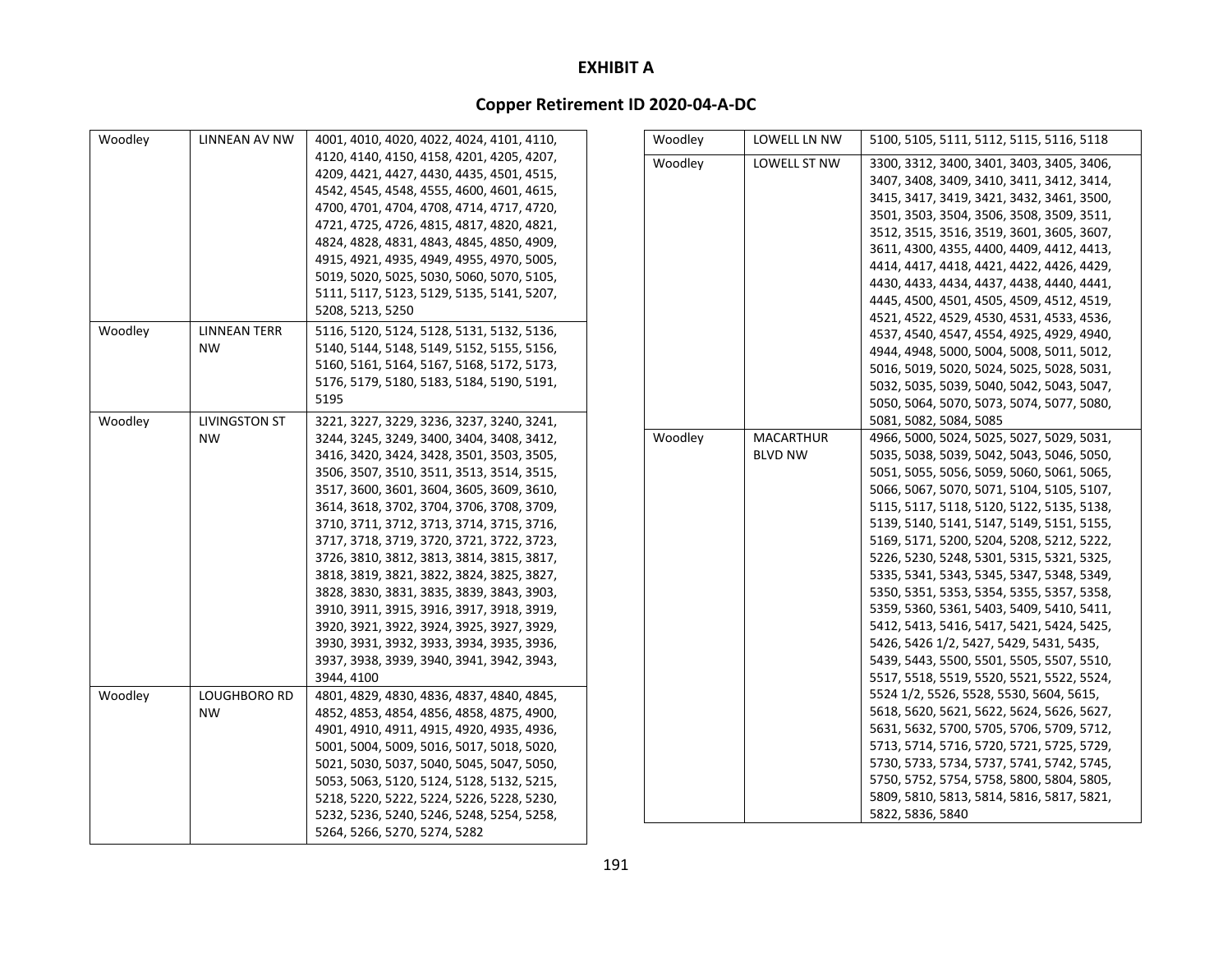| Woodley | <b>MACARTHUR CT</b><br><b>NW</b> | 5000, 5002, 5003, 5004, 5005, 5006, 5007,<br>5008, 5009, 5010 |
|---------|----------------------------------|---------------------------------------------------------------|
|         |                                  |                                                               |
| Woodley | MACARTHUR<br>TERR NW             | 5201, 5203, 5205, 5207, 5208, 5209, 5210,<br>5211             |
|         |                                  |                                                               |
| Woodley | <b>MACOMB ST NW</b>              | 2735, 2737, 2739, 2745, 2747, 2749, 2751,                     |
|         |                                  | 2753, 2756, 2923, 2924, 2927, 2928, 2929,                     |
|         |                                  | 2930, 2932, 2934, 2935, 2936, 2937, 2939,                     |
|         |                                  | 2941, 2942, 2943, 2944, 2945, 2946, 2947,                     |
|         |                                  | 2948, 2949, 2950, 2952, 2954, 3019, 3020,                     |
|         |                                  | 3021, 3022, 3024, 3025, 3030, 3031, 3038,                     |
|         |                                  | 3101, 3103, 3105, 3107, 3109, 3111, 3113,                     |
|         |                                  | 3203, 3207, 3209, 3210, 3211, 3212, 3213,                     |
|         |                                  | 3214, 3215, 3216, 3218, 3219, 3221, 3223,                     |
|         |                                  | 3235, 3301, 3305, 3307, 3309, 3311, 3400,                     |
|         |                                  | 3401, 3402, 3403, 3404, 3406, 3410, 3426,                     |
|         |                                  | 3454, 3456, 3458, 3459, 3461, 3462, 3463,                     |
|         |                                  | 3464, 3465, 3500, 3501, 3502, 3504, 3505,                     |
|         |                                  | 3506, 3508, 3509, 3510, 3511, 3512, 3513,                     |
|         |                                  | 3514, 3515, 3517, 3562, 3600, 3601, 3602,                     |
|         |                                  | 3604, 3610, 3612, 3614, 3615, 3710, 3712,                     |
|         |                                  | 3714, 3716, 3800, 3801, 3810, 3821, 3830,                     |
|         |                                  | 3831, 3834, 3835, 3841, 3842, 3843, 3845,                     |
|         |                                  | 3846, 3847, 3849, 3850, 3900, 3908, 3918,                     |
|         |                                  | 3922, 3924, 4406, 4410, 4414, 4422, 4426,                     |
|         |                                  | 4430, 4433, 4434, 4501, 4504, 4505, 4508,                     |
|         |                                  | 4512, 4525, 4527, 4528, 4532, 4536, 5001,                     |
|         |                                  | 5011, 5015, 5020, 5021, 5024, 5025, 5028,                     |
|         |                                  | 5029, 5035, 5041, 5044, 5049, 5052, 5056,                     |
|         |                                  | 5063, 5065, 5070, 5100, 5101, 5108, 5111,                     |
|         |                                  | 5116, 5117, 5123, 5129, 5136, 5137, 5143,                     |
|         |                                  | 5144, 5147, 5150, 5154, 5155, 5161, 5171,                     |
|         |                                  | 5175, 5177, 5179, 5232, 5236, 5244, 5248,                     |
|         |                                  | 5260, 5301, 5304, 5305, 5315, 5320, 5321,                     |
|         |                                  | 5323, 5400, 5401, 5404, 5407, 5410, 5414,                     |
|         |                                  | 5425                                                          |
| Woodley | <b>MANNING PL</b>                | 5100, 5101, 5109, 5110, 5114, 5150, 5152,                     |
|         | <b>NW</b>                        | 5160, 5171, 5181, 5200, 5201, 5203, 5206,                     |
|         |                                  | 5212, 5218, 5224, 5225, 5230, 5310, 5315,                     |
|         |                                  | 5318, 5319, 5322, 5325, 5410, 5415                            |
|         |                                  |                                                               |

| Woodley | <b>MASSACHUSETTS</b> | 3706, 3708, 3710, 3712, 3714, 3716, 3718, |
|---------|----------------------|-------------------------------------------|
|         | AV NW                | 3721, 3725, 3729, 3733, 3737, 3801, 3811, |
|         |                      | 3819, 3823, 3827, 3835, 3839, 3839 1/2,   |
|         |                      | 3843, 3915, 3917, 3923, 3927, 3931, 3935, |
|         |                      | 3939, 3943, 3951, 3955, 4280, 4282, 4284, |
|         |                      | 4286, 4288, 4290, 4292, 4294, 4296, 4300, |
|         |                      | 4601, 4605, 4608, 4616, 4631, 4635, 4643, |
|         |                      | 4647, 4651, 4655, 4659, 4700, 4701, 4707, |
|         |                      | 4715, 4716, 4721, 4724, 4725, 4726, 4728, |
|         |                      | 4730, 4731, 4732, 4734, 4738, 4739, 4741, |
|         |                      | 4743, 4745, 4901, 4911, 4915, 4919, 4923, |
|         |                      | 4927, 4931, 4935, 4943, 5000, 5001, 5002, |
|         |                      | 5006, 5010, 5012, 5028, 5032, 5036, 5038, |
|         |                      | 5047, 5053, 5100, 5101, 5106, 5107, 5111, |
|         |                      | 5112                                      |
| Woodley | MAUD ST NW           | 3308, 3311, 3315, 3342, 3355              |
| Woodley | <b>MCKINLEY PL</b>   | 2800, 2801, 2804, 2805, 2808, 2809, 2812, |
|         | <b>NW</b>            | 2816, 2817, 2820, 2821, 2824, 2825, 2827, |
|         |                      | 2828, 2832                                |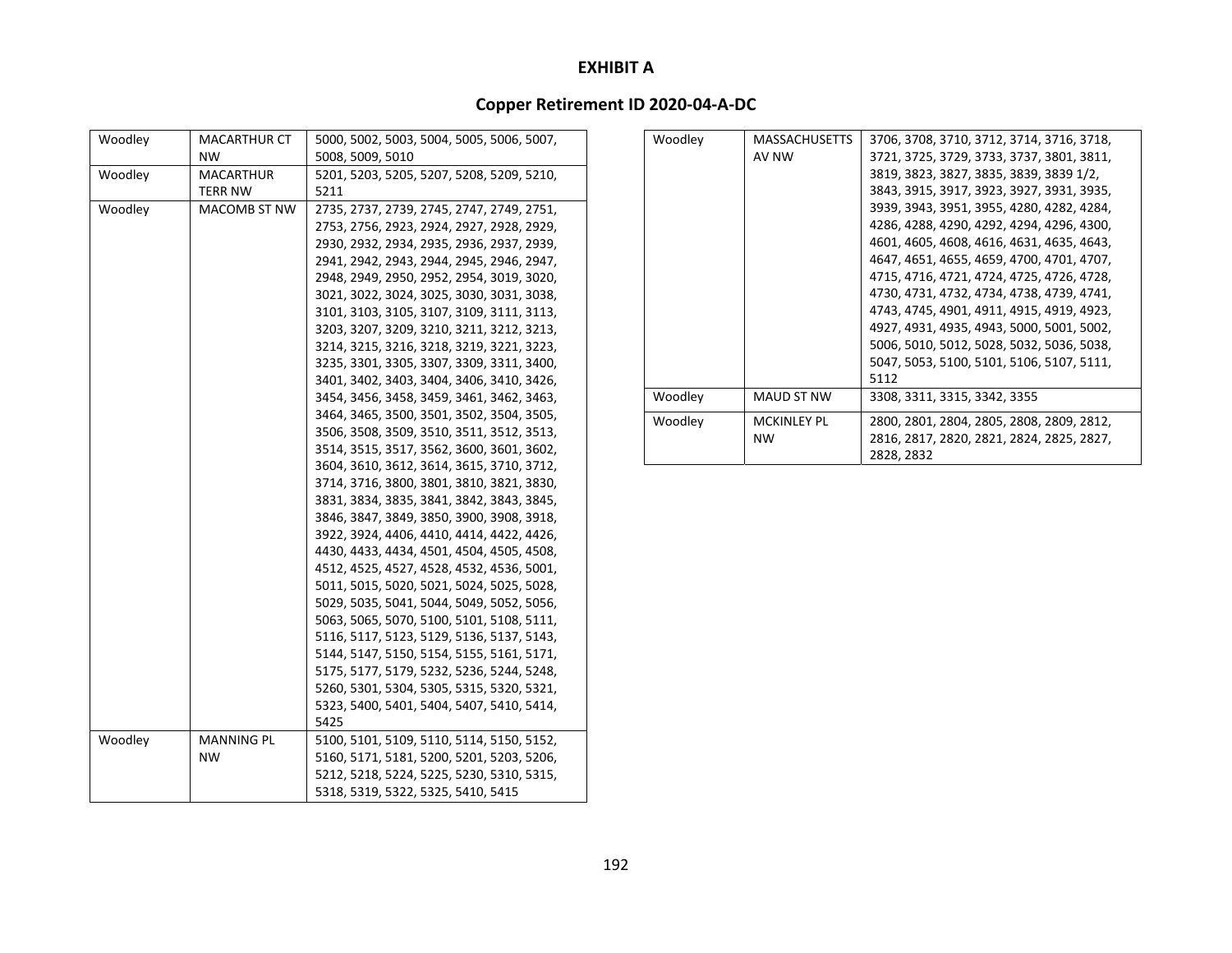### **Copper Retirement ID 2020‐04‐A‐DC**

| Woodley | <b>MCKINLEY ST</b> | 2709, 2728, 2732, 2735, 2738, 2739, 2743, | Woodley | MILITARY RD NW | 2607, 2706, 2712, 2714, 2782, 2784, 2804, |
|---------|--------------------|-------------------------------------------|---------|----------------|-------------------------------------------|
|         | <b>NW</b>          | 2800, 2804, 2808, 2810, 2900, 2915, 2919, |         |                | 2810, 2812, 2816, 2900, 2914, 2920, 3005, |
|         |                    | 2920, 2924, 2927, 2928, 2930, 2931, 2932, |         |                | 3006, 3009, 3012, 3013, 3014, 3017, 3020, |
|         |                    | 2934, 2935, 2938, 2939, 2942, 2943, 2946, |         |                | 3024, 3031, 3035, 3039, 3043, 3105, 3109, |
|         |                    | 2947, 2950, 2951, 2955, 2959, 2963, 2967, |         |                | 3121, 3125, 3131, 3138, 3142, 3200, 3202, |
|         |                    | 2971, 2975, 3001, 3004, 3008, 3009, 3012, |         |                | 3204, 3205, 3209, 3213, 3214, 3216, 3221, |
|         |                    | 3016, 3020, 3200, 3202, 3205, 3207, 3209, |         |                | 3223, 3224, 3225, 3226, 3228, 3229, 3230, |
|         |                    | 3211, 3212, 3215, 3216, 3219, 3220, 3224, |         |                | 3232, 3239, 3243, 3301, 3307, 3311, 3314, |
|         |                    | 3225, 3228, 3229, 3232, 3234, 3235, 3236, |         |                | 3315, 3318, 3321, 3322, 3324, 3327, 3328, |
|         |                    | 3244, 3300, 3302, 3304, 3306, 3308, 3317, |         |                | 3332, 3335, 3336, 3337, 3338, 3339, 3344, |
|         |                    | 3321, 3322, 3333, 3400, 3412, 3415, 3416, |         |                | 3345, 3349, 3355, 3361, 3373, 3600, 3609, |
|         |                    | 3419, 3420, 3500, 3501, 3502, 3505, 3506, |         |                | 3611, 3613, 3614, 3615, 3622, 3624, 3700, |
|         |                    | 3509, 3510, 3513, 3600, 3601, 3606, 3607, |         |                | 3701, 3702, 3704, 3705, 3706, 3707, 3708, |
|         |                    | 3611, 3667, 3700, 3701, 3705, 3710, 3711, |         |                | 3709, 3710, 3711, 3713, 3715, 3717, 3726, |
|         |                    | 3720, 3722, 3724, 3727, 3729, 3730, 3734, |         |                | 3728, 3732, 3735, 3736, 3737, 3738, 3739, |
|         |                    | 3740, 3741, 3743, 3745, 3746, 3748, 3749, |         |                | 3740, 3741, 3743, 3800, 3801, 3802, 3803, |
|         |                    | 3752, 3753, 3754, 3755, 3756, 3759, 3768, |         |                | 3805, 3806, 3807, 3808, 3809, 3810, 3811, |
|         |                    | 3770, 3811, 3832, 3834, 3836, 3900, 3902, |         |                | 3812, 3813, 3814, 3815, 3816, 3817, 3818, |
|         |                    | 3904, 3906, 3907, 3908, 3909, 3910, 3911, |         |                | 3819, 3820, 3821, 3831, 3833, 3835, 3837, |
|         |                    | 3912, 3913, 3914, 3915, 3916, 3917, 3918, |         |                | 3900, 3901, 3903, 3905, 3911, 3912, 3913, |
|         |                    | 3919, 3920, 3921, 3923, 3924, 3925, 3926, |         |                | 3914, 3915, 3916, 3917, 3920, 3921, 3926, |
|         |                    | 3928, 3930, 3932, 3934, 3936, 3938, 3939, |         |                | 3928, 3929, 3930, 3931, 3932, 3933, 3934, |
|         |                    | 3940                                      |         |                | 3935, 3937, 3941, 3943, 3945, 4100, 4102, |
|         |                    |                                           |         |                | 4103, 4104, 4106, 4108, 4112, 4114, 4115, |
|         |                    |                                           |         |                | 4116, 4118, 4119, 4120, 4121, 4122, 4123, |
|         |                    |                                           |         |                | 4125, 4126, 4128, 4130, 4132, 4200, 4201, |
|         |                    |                                           |         |                | 4205.4208.4211.4224.4228                  |

Woodley MILLWOOD LN NW

Woodley MORELAND PL NWWoodley MORELAND ST

NW

5000, 5001, 5010, 5020, 5021, 5029, 5037, 5040, 5044, 5045, 5050, 5054, 5060, 5063,

2611, 2612, 2615, 2616, 2619, 2620, 2623, 2624, 2627, 2628, 2631, 2632, 2636

5645, 5649, 5651, 5653, 5655, 5701, 5712, 5715, 5718, 5721, 5724, 5727, 5733, 5739,

5070

5745, 5900, 5910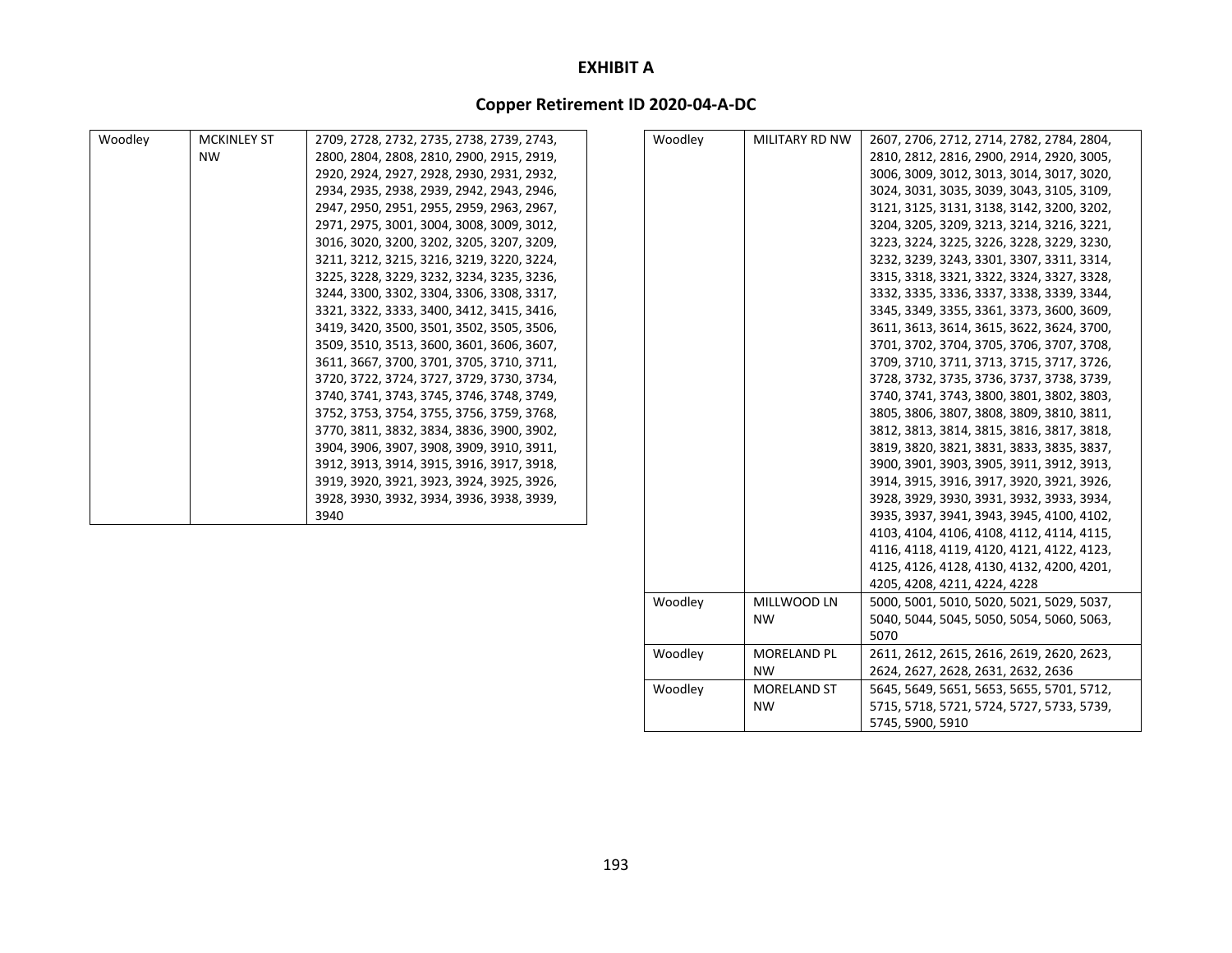| Woodley | <b>MORRISON ST</b>  | 3200, 3204, 3205, 3206, 3207, 3209, 3211, | Woodley | NEBRASKA AV | 2318, 2319, 2320, 2323, 2324, 2327, 2328, |
|---------|---------------------|-------------------------------------------|---------|-------------|-------------------------------------------|
|         | <b>NW</b>           | 3212, 3213, 3215, 3216, 3217, 3218, 3219, |         | <b>NW</b>   | 2329, 2332, 2336, 2339, 2344, 2345, 2348, |
|         |                     | 3220, 3223, 3224, 3226, 3229, 3307, 3309, |         |             | 2352, 2355, 2357, 3115, 3220, 3244, 3245, |
|         |                     | 3315, 3322, 3323, 3400, 3401, 3403, 3404, |         |             | 3301, 3311, 3323, 3700, 3850, 3900, 4100, |
|         |                     | 3408, 3410, 3412, 3412 1/2, 3414, 3415,   |         |             | 4220, 4233, 4237, 4240, 4256, 4333, 4337, |
|         |                     | 3416, 3417, 3419, 3421, 3500, 3501, 3503, |         |             | 4341, 4347, 4427, 4501, 4515, 4519, 4523, |
|         |                     | 3504, 3505, 3507, 3508, 3509, 3510, 3600, |         |             | 4527, 4531, 4535, 4539, 4543, 4547, 4715, |
|         |                     | 3602, 3604, 3605, 3609, 3661, 3700, 3701, |         |             | 4735, 4745, 4800, 4801, 4802, 4811, 4814, |
|         |                     | 3703, 3704, 3705, 3706, 3707, 3708, 3711, |         |             | 4814 1/2, 4816, 4818, 4820, 4821, 4822,   |
|         |                     | 3712, 3714, 3715, 3716, 3717, 3718, 3719, |         |             | 4824, 4827, 4831, 4919, 4923, 4927, 5000, |
|         |                     | 3720, 3723, 3726, 3818, 3819, 3820, 3821, |         |             | 5001, 5007, 5008, 5009, 5010, 5011, 5012, |
|         |                     | 3823, 3825, 3901, 3903, 3905, 3906, 3908, |         |             | 5016, 5018, 5020, 5024, 5026, 5028, 5032, |
|         |                     | 3909, 3912, 3913, 3914, 3916, 3918, 3921, |         |             | 5034, 5036, 5040, 5042, 5044, 5120, 5121, |
|         |                     | 3922, 3923, 3924, 3925, 3926, 3927, 3928, |         |             | 5122, 5124, 5125, 5126, 5127, 5128, 5130, |
|         |                     | 3929, 3930, 3931, 3932, 3933, 3934, 3935, |         |             | 5131, 5132, 5133, 5134, 5136, 5137, 5138, |
|         |                     | 3936, 3939, 3940, 3944, 3948, 4001        |         |             | 5139, 5140, 5142, 5143, 5144, 5145, 5146, |
| Woodley | <b>MURDOCK MILL</b> | 4305, 4319, 4323                          |         |             | 5149, 5151, 5155, 5157, 5201, 5203, 5205, |
|         | <b>RD NW</b>        |                                           |         |             | 5209, 5211, 5213, 5217, 5219, 5221, 5222, |
|         |                     |                                           |         |             | 5224, 5225, 5227, 5228, 5229, 5230, 5233, |
|         |                     |                                           |         |             | 5234, 5235, 5236, 5237, 5238, 5240, 5242, |
|         |                     |                                           |         |             | 5243, 5244, 5245, 5249, 5251, 5253, 5257, |
|         |                     |                                           |         |             | 5259, 5261, 5265, 5267, 5269, 5273, 5275, |
|         |                     |                                           |         |             | 5277, 5300, 5301, 5304, 5311, 5315, 5318, |
|         |                     |                                           |         |             | 5319, 5322, 5323, 5326, 5327, 5330, 5331, |
|         |                     |                                           |         |             | 5334, 5335, 5339, 5342, 5346, 5400, 5403, |
|         |                     |                                           |         |             | 5404, 5407, 5408, 5411, 5412, 5415, 5416, |
|         |                     |                                           |         |             | 5417, 5420, 5421, 5422, 5424, 5425, 5428, |
|         |                     |                                           |         |             | 5429, 5432, 5436, 5437, 5440, 5441, 5444, |
|         |                     |                                           |         |             | 5448, 5449, 5452, 5453, 5456, 5457, 5459, |
|         |                     |                                           |         |             | 5460, 5461, 5465, 5467, 5500, 5502, 5504, |
|         |                     |                                           |         |             | 5506, 5509, 5513, 5516, 5517, 5520, 5521, |
|         |                     |                                           |         |             | 5524, 5525, 5529, 5535, 5556, 5600, 5601, |
|         |                     |                                           |         |             | 5606, 5610, 5615, 5616, 5618, 5622, 5700, |
|         |                     |                                           |         |             | 5701, 5704, 5708, 5711, 5712, 5715, 5719, |
|         |                     |                                           |         |             | 5720, 5723, 5724, 5727, 5733, 5800, 5801, |
|         |                     |                                           |         |             | 5804, 5829, 5833, 5837, 5841, 5845, 5849, |
|         |                     |                                           |         |             | 5857, 5860, 5861, 5864, 5865, 5869, 5873, |
|         |                     |                                           |         |             | 5877, 5881, 5907, 5911, 5915, 5990, 6000, |
|         |                     |                                           |         |             | 6001, 6012, 6016, 6100, 6104, 6110, 6201, |
|         |                     |                                           |         |             | 6205, 6209, 6213, 6217                    |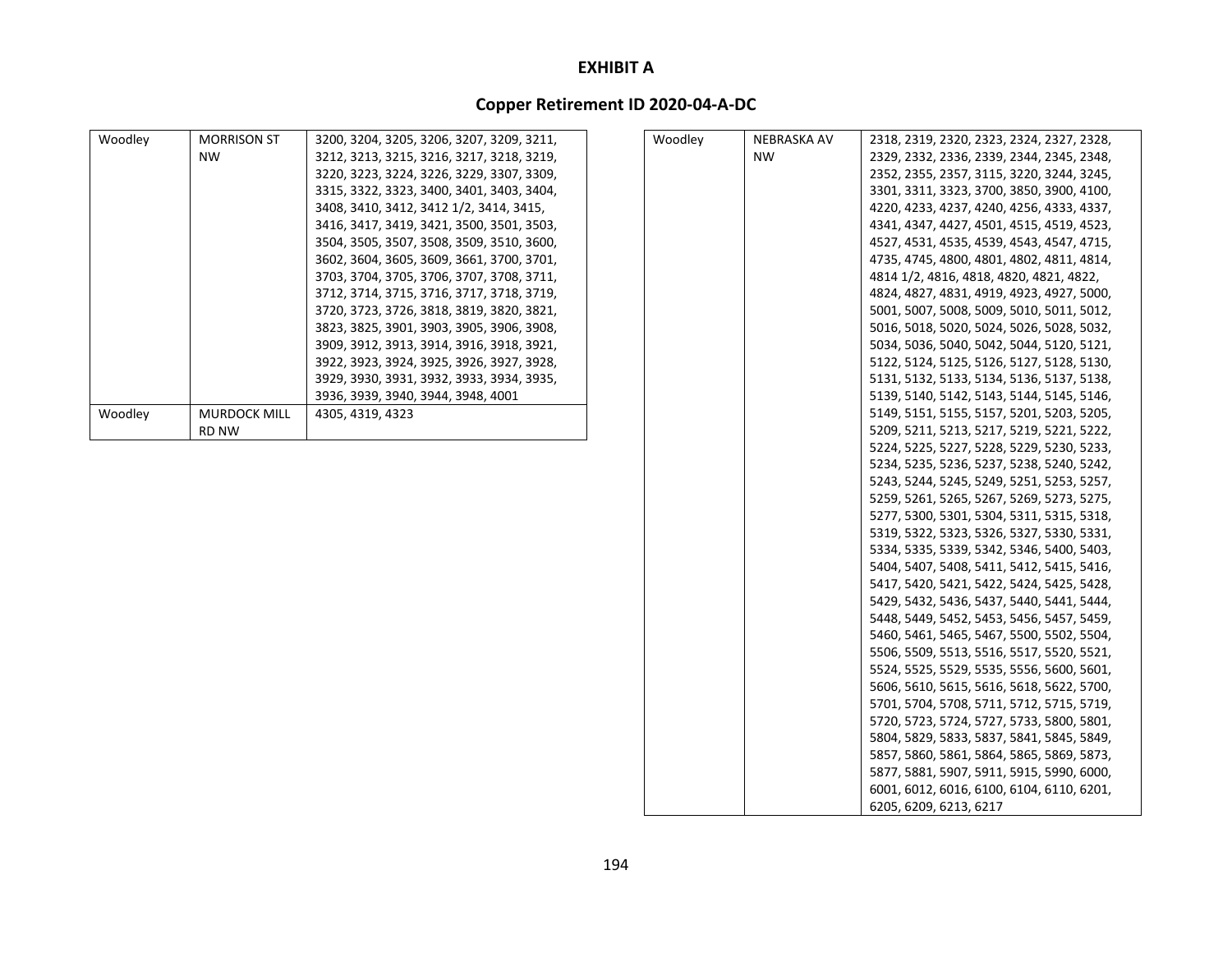# **Copper Retirement ID 2020‐04‐A‐DC**

|         |                       |                                             |         |                     | 3744, 3745, 3746, 3749, 3750, 3752, 3753, |
|---------|-----------------------|---------------------------------------------|---------|---------------------|-------------------------------------------|
|         |                       | 2813, 2816, 2817, 2818, 2818 A, 2819, 2821  |         |                     | 3726, 3728, 3730, 3733, 3734, 3735, 3740, |
|         | NW.                   | A, 2810, 2810 1/2, 2812, 2812 1/2, 2812 B,  |         |                     | 3428, 3431, 3433, 3439, 3700, 3701, 3708, |
| Woodley | <b>NORTH GLADE ST</b> | 2801, 2805, 2805 A, 2807, 2808, 2809, 2809  |         |                     | 3412, 3416, 3418, 3419, 3422, 3424, 3427, |
|         | <b>NW</b>             | 2737, 2830, 2840                            |         |                     | 3221, 3222, 3224, 3225, 3400, 3403, 3408, |
| Woodley | <b>NEWLANDS ST</b>    | 2700, 2707, 2716, 2719, 2724, 2725, 2731,   |         |                     | 3213, 3215, 3216, 3217, 3218, 3219, 3220, |
|         |                       | 3861, 3871, 3881, 4500, 5420                |         |                     | 3206, 3207, 3208, 3209, 3210, 3211, 3212, |
|         |                       | 3701, 3703, 3705, 3707, 3710, 3811, 3851,   |         |                     | 3133, 3136, 3139, 3143, 3144, 3200, 3205, |
|         |                       | 3607, 3612, 3614, 3615, 3617, 3621, 3700,   |         |                     | 3120, 3123, 3124, 3127, 3128, 3129, 3132, |
|         |                       | 3512, 3518, 3530, 3542, 3601, 3602, 3606,   |         |                     | 3103, 3107, 3110, 3111, 3114, 3115, 3119, |
|         |                       | 3420, 3445, 3451, 3453, 3500, 3501, 3503,   |         |                     | 3048, 3050, 3051, 3055, 3059, 3060, 3063, |
|         |                       | 3322, 3324, 3401, 3409, 3411, 3414, 3418,   |         |                     | 3035, 3036, 3039, 3040, 3043, 3044, 3047, |
|         |                       | 3307, 3311, 3312, 3314, 3316, 3317, 3319,   |         |                     | 3020, 3023, 3024, 3027, 3028, 3031, 3032, |
|         |                       | 3211, 3214, 3215, 3218, 3249, 3300, 3301,   | Woodley | OLIVER ST NW        | 3004, 3007, 3011, 3012, 3015, 3016, 3019, |
|         |                       | 3121, 3122, 3125, 3127, 3136, 3149, 3210,   | Woodley | <b>NORTON ST NW</b> | 5404                                      |
|         |                       | 3031, 3034, 3035, 3038, 3042, 3046, 3100,   |         |                     | 3622, 3624, 3626                          |
|         |                       | 3023, 3025, 3026, 3026 A, 3027, 3028, 3030, | Woodley | <b>NORTON PL NW</b> | 3603, 3606, 3608, 3609, 3611, 3613, 3620, |
|         |                       | 2952, 2955, 2957, 2960, 2964, 2968, 3021,   |         |                     | 3918, 3920                                |
|         |                       | 2940, 2941, 2942, 2945, 2946, 2949, 2950,   |         |                     | 3907, 3908, 3909, 3910, 3911, 3915, 3916, |
| Woodley | <b>NEWARK ST NW</b>   | 2922, 2924, 2926, 2930, 2934, 2938, 2939,   |         |                     | 3808, 3810, 3812, 3838, 3900, 3901, 3904, |
|         | <b>NW</b>             | 3028, 3032, 3033, 3036, 3112, 3118, 3200    |         |                     | 3736, 3750, 3751, 3753, 3755, 3759, 3765, |
| Woodley | NEW MEXICO AV         | 2908, 2916, 2932, 3010, 3014, 3018, 3020,   |         |                     | 3727, 3728, 3729, 3730, 3731, 3733, 3734, |
|         |                       | 6001, 6004, 6011, 6109, 6114, 6121          |         |                     | 3702, 3703, 3709, 3711, 3720, 3724, 3726, |
|         |                       | 5908, 5909, 5912, 5915, 5918, 5921, 6000,   |         |                     | 3514, 3518, 3520, 3522, 3528, 3700, 3701, |
|         |                       | 5816, 5818, 5821, 5822, 5826, 5900, 5901,   |         |                     | 3503, 3505, 3508, 3509, 3510, 3512, 3513, |
|         |                       | 5800, 5806, 5808, 5810, 5813, 5814, 5815,   |         |                     | 3324, 3328, 3340, 3409, 3413, 3417, 3421, |
|         |                       | 5708, 5709, 5710, 5712, 5717, 5721, 5722,   |         |                     | 3227, 3301, 3302, 3307, 3312, 3316, 3320, |
|         |                       | 5618, 5620, 5700, 5702, 5704, 5705, 5706,   |         |                     | 3215, 3217, 3219, 3220, 3222, 3224, 3226, |
|         |                       | 5540, 5542, 5601, 5604, 5611, 5615, 5616,   |         |                     | 3129, 3206, 3207, 3210, 3211, 3212, 3214, |
|         |                       | 5519, 5525, 5527, 5530, 5534, 5535, 5538,   |         |                     | 3105, 3109, 3112, 3117, 3121, 3122, 3125, |
|         |                       | 5501, 5509, 5510, 5511, 5514, 5515, 5518,   |         |                     | 2950, 2954, 2958, 2962, 2966, 2974, 3101, |
|         |                       | 5439, 5440, 5444, 5448, 5457, 5461, 5467,   |         |                     | 2937, 2939, 2940, 2941, 2946, 2948, 2949, |
|         |                       | 5421, 5422, 5424, 5427, 5428, 5431, 5435,   |         |                     | 2920, 2923, 2927, 2928, 2930, 2935, 2936, |
|         |                       | 5401, 5410, 5411, 5412, 5415, 5416, 5417,   |         |                     | 2841, 2844, 2845, 2848, 2849, 2852, 2916, |
|         |                       | 5371, 5374, 5375, 5376, 5379, 5382, 5400,   |         |                     | 2828, 2829, 2832, 2833, 2836, 2837, 2840, |
|         |                       | 5332, 5339, 5343, 5347, 5351, 5355, 5359,   |         |                     | 2813, 2816, 2817, 2820, 2821, 2824, 2825, |
|         |                       | 5319, 5322, 5323, 5327, 5327 1/2, 5331,     |         | ST NW               | 2618, 2622, 2701, 2805, 2808, 2809, 2812, |
| Woodley | NEVADA AV NW          | 5306, 5307, 5309, 5310, 5311, 5315, 5316,   | Woodley | <b>NORTHAMPTON</b>  | 2501, 2605, 2606, 2608, 2610, 2612, 2614, |

3761, 3767, 3769, 3775, 3777, 3851, 3853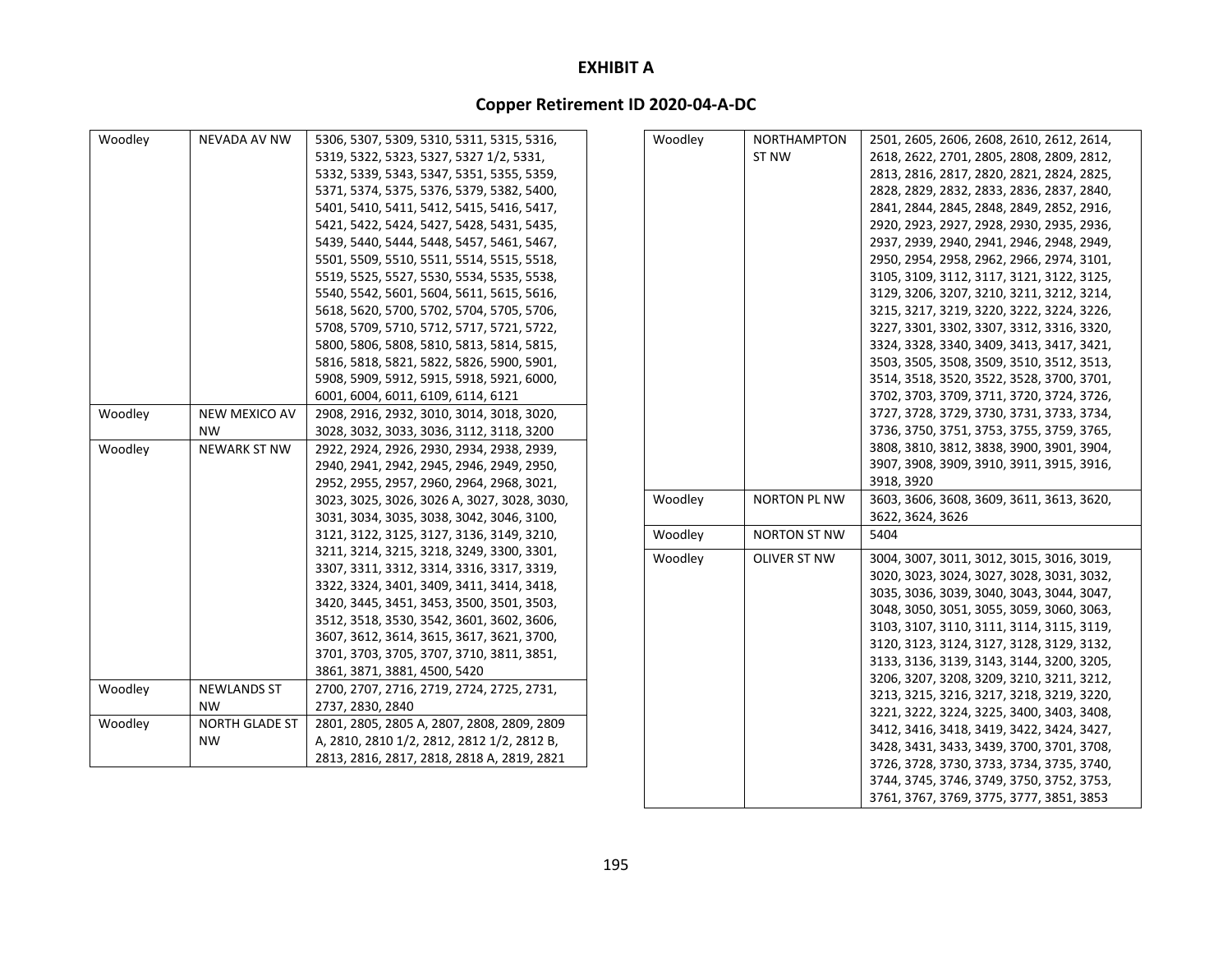| Woodley | ORDWAY ST NW         | 2744, 2808, 2812, 2814, 2815, 2817, 2819,   | Woodley | PATTERSON ST  | 3105, 3121, 3122, 3126, 3129, 3130, 3133, |
|---------|----------------------|---------------------------------------------|---------|---------------|-------------------------------------------|
|         |                      | 2819 A, 2820, 2821, 2904, 2906, 2908, 2910, |         | <b>NW</b>     | 3137, 3142, 3146, 3150, 3154, 3200, 3210, |
|         |                      | 2915, 2917, 2919, 2921, 2923, 2927, 2929,   |         |               | 3213, 3216, 3217, 3220, 3221, 3225, 3231, |
|         |                      | 2933, 2937, 2942, 3002, 3005, 3006, 3007,   |         |               | 3235, 3237, 3240, 3244, 3245, 3247, 3248, |
|         |                      | 3008, 3009, 3010, 3011, 3013, 3015, 3019,   |         |               | 3252, 3254, 3255, 3400, 3401, 3408, 3409, |
|         |                      | 3029, 3033, 3037, 3041, 3045, 3049, 3053,   |         |               | 3412, 3416, 3420, 3421, 3425, 3428, 3429, |
|         |                      | 3057, 3063, 3067, 3071, 3075, 3079, 3083,   |         |               | 3432, 3501, 3502, 3503, 3505, 3506, 3509, |
|         |                      | 3085, 3087, 3091, 3093, 3095, 3097, 3122,   |         |               | 3510, 3511, 3519, 3521, 3600, 3605, 3609, |
|         |                      | 3126, 3130, 3134, 3220, 3306, 3310, 3314,   |         |               | 3610, 3611, 3614, 3615, 3617, 3618, 3619, |
|         |                      | 3400, 3403, 3405, 3407, 3409, 3411, 3413,   |         |               | 3621, 3622, 3623, 3630, 3637              |
|         |                      | 3423, 3425, 3429, 3431, 3445, 3450, 3460,   | Woodley | PINEHURST CIR | 10, 2                                     |
|         |                      | 3470, 3500, 3501, 3510, 3511, 3513, 3517,   |         | <b>NW</b>     |                                           |
|         |                      | 3520, 3521, 3524, 3525, 3526, 3529, 3530,   | Woodley | PORTER ST NW  | 2323, 2325, 2329, 2331, 2909, 2911, 2913, |
|         |                      | 3533, 3537, 3540, 3541, 3600, 3602, 3606,   |         |               | 2915, 2916, 2918, 2920, 2926, 2928, 2930, |
|         |                      | 3608, 3610, 3612, 3614, 3615, 3616, 3617,   |         |               | 2932, 2934, 2936, 3000, 3001, 3002, 3006, |
|         |                      | 3618, 3619, 3621, 3622, 3625, 3627, 3629,   |         |               | 3007, 3009, 3010, 3011, 3012, 3013, 3015, |
|         |                      | 3631, 3635                                  |         |               | 3025, 3031, 3035, 3040, 3045, 3047, 3049, |
| Woodley | OREGON AV NW         | 5704, 5708, 5720, 5724, 5728, 5738, 5742,   |         |               | 3051, 3053, 3055, 3056, 3057, 3058, 3059, |
|         |                      | 5750, 5800, 5810, 5826, 5830, 5834, 5842,   |         |               | 3060, 3061, 3062, 3065, 3066, 3069, 3070, |
|         |                      | 5850, 5860, 6120, 6200, 6300, 6310, 6700,   |         |               | 3171, 3173, 3175, 3177, 3179, 3181, 3193, |
|         |                      | 6702, 6704, 6706, 6814, 6818, 6820, 6830,   |         |               | 3195, 3197, 3200, 3201, 3203, 3204, 3205, |
|         |                      | 6840, 6850, 6870, 6880, 6900, 6940, 6950,   |         |               | 3207, 3208, 3209, 3212, 3214, 3301, 3303, |
|         |                      | 6960, 6966, 6972, 6990, 7000, 7010, 7014,   |         |               | 3306, 3307, 3309, 3310, 3311, 3313, 3314, |
|         |                      | 7022, 7030, 7034, 7070, 7080                |         |               | 3400, 3401, 3412, 3414, 3415, 3416, 3417, |
| Woodley | <b>OREGON KNOLLS</b> | 3000, 3001, 3002, 3003, 3004, 3005, 3006,   |         |               | 3418, 3419, 3420, 3421, 3422, 3423, 3425, |
|         | DR NW                | 3009, 3011, 3013, 3015, 3017, 3019, 3021,   |         |               | 3427, 3428, 3430, 3431, 3433, 3434, 3510, |
|         |                      | 3023, 3025, 3027, 3029, 3031                |         |               | 3512, 3513, 3515, 3517, 3518, 3519, 3522, |
| Woodley | <b>OVERLOOK LN</b>   | 3500, 3509, 3510, 3514, 3519, 3520          |         |               | 3523, 3525, 3526, 3527, 3529, 3530, 3531, |
|         | <b>NW</b>            |                                             |         |               | 3533, 3534, 3538, 3539, 3542, 3545, 3600, |
| Woodley | <b>OVERLOOK RD</b>   | 5000, 5010, 5011, 5015, 5020, 5028, 5031,   |         |               | 3601, 3602, 3604, 3605, 3606, 3607, 3618, |
|         | <b>NW</b>            | 5034, 5039, 5042, 5051, 5057, 5063, 5068,   |         |               | 3624, 3701, 3703, 3704, 3705, 3715, 3717, |
|         |                      | 5069                                        |         |               | 3721, 3811, 3816, 3824, 3832, 3840, 3848, |
| Woodley | PALISADE LN NW       | 4900, 4901, 4902, 4911, 4920, 5000, 5001,   |         |               | 3851, 3861, 3864, 3871, 3872, 3880, 3888, |
|         |                      | 5020, 5100, 5101, 5108, 5115, 5116, 5126,   |         |               | 3891, 3896                                |
|         |                      | 5127, 5136, 5141, 5146, 5151, 5160, 5161,   |         |               |                                           |
|         |                      | 5171, 5184, 5188                            |         |               |                                           |
| Woodley | PARTRIDGE LN         | 5200, 5211, 5216, 5220, 5225, 5230, 5233,   |         |               |                                           |
|         | NW.                  | 5241, 5255, 5260, 5275, 5280, 5285, 5291,   |         |               |                                           |
|         |                      | 5295                                        |         |               |                                           |
| Woodley | PATTERSON PL         | 3104, 3107, 3111, 3112, 3114, 3115, 3116,   |         |               |                                           |
|         | <b>NW</b>            | 3119, 3120, 3123, 3124, 3127, 3128          |         |               |                                           |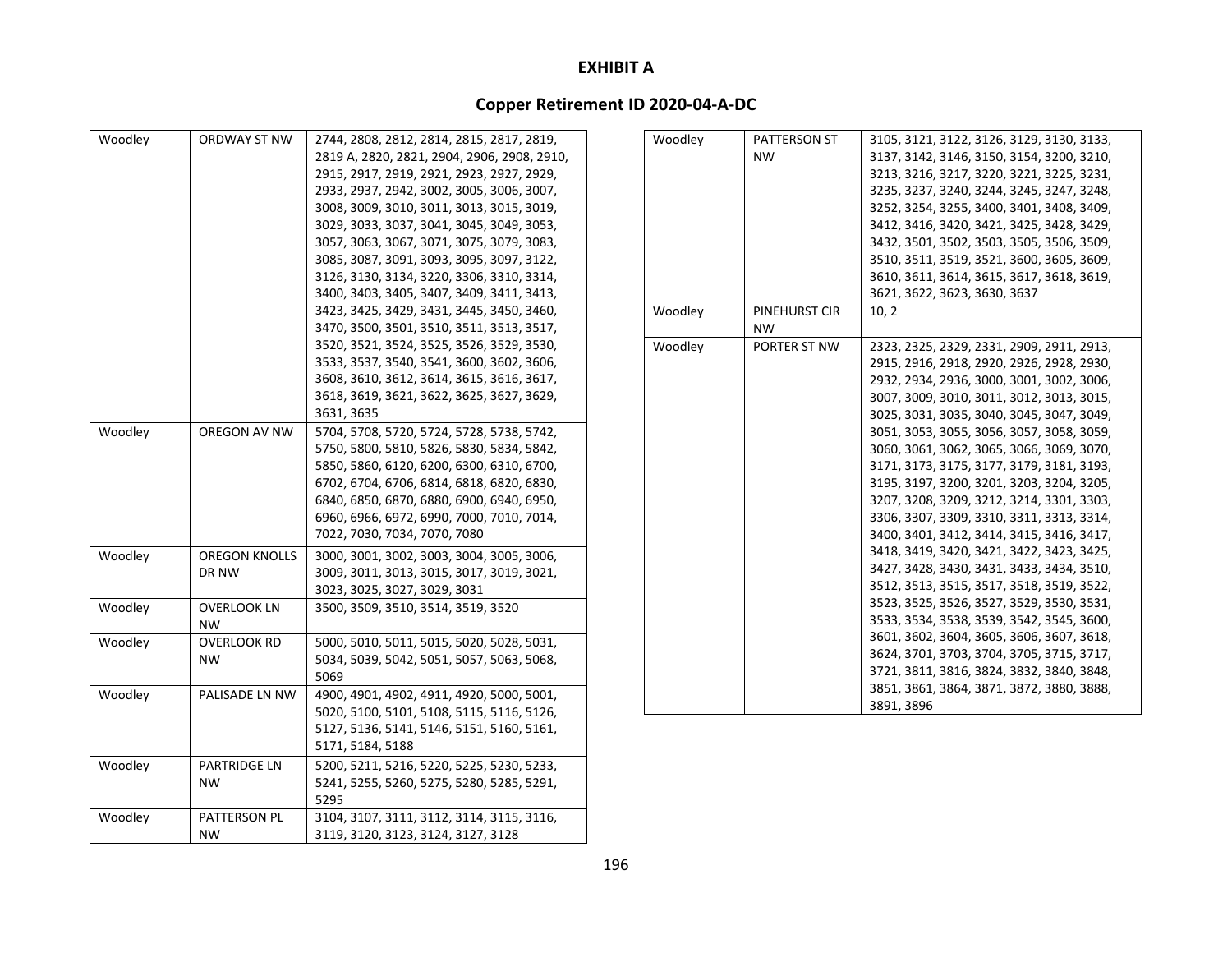| Woodley | POTOMAC AV           | 5301, 5307, 5311, 5317, 5319, 5323, 5325, | Woodley | <b>RENO RD NW</b>     | 3701, 3702, 3703, 3704, 3706, 3708, 3710, |
|---------|----------------------|-------------------------------------------|---------|-----------------------|-------------------------------------------|
|         | <b>NW</b>            | 5333, 5401, 5405, 5411, 5415, 5427, 5431, |         |                       | 3711, 3800, 3808, 3810, 3820, 3822, 3830, |
|         |                      | 5437, 5441, 5445, 5501, 5505, 5509, 5515, |         |                       | 3910, 4010, 4020, 4218, 4220, 4224, 4228, |
|         |                      | 5517, 5521, 5525, 5529, 5533, 5545, 5601, |         |                       | 4232, 4236, 4300, 4303, 4304, 4305, 4309, |
|         |                      | 5603, 5607, 5609, 5619, 5623, 5627, 5631, |         |                       | 4312, 4313, 4316, 4319, 4320, 4323, 4327, |
|         |                      | 5707, 5709, 5711, 5713, 5717, 5721, 5727, |         |                       | 4330, 4334, 4335, 4338, 4339, 4342, 4400, |
|         |                      | 5729, 5731, 5735, 5737, 5743, 5747, 5801, |         |                       | 4411, 4416, 4420, 4425, 4428, 4512, 4516, |
|         |                      | 5805, 5811, 5815, 5819, 5823, 5827, 5831, |         |                       | 4520, 4532, 4534, 4535, 4538, 4545, 4551, |
|         |                      | 5833, 5843, 5847, 5851, 5855              |         |                       | 4600, 4601, 4605, 4610, 4614, 4617, 4618, |
| Woodley | <b>QUEBEC PL NW</b>  | 3101, 3110, 3113, 3114, 3115, 3118, 3121, |         |                       | 4625, 4708, 4726, 4727, 4820, 4824, 4828, |
|         |                      | 3125, 3320, 3325                          |         |                       | 4832, 4901, 4905, 5010, 5016, 5019, 5022, |
| Woodley | <b>QUEBEC ST NW</b>  | 2620, 2700, 2710, 2714, 2726, 3401, 3407, |         |                       | 5023, 5026, 5027, 5031, 5034, 5035, 5038, |
|         |                      | 3408, 3409, 3410, 3411, 3412, 3413, 3415, |         |                       | 5039, 5044, 5045, 5050, 5200, 5217, 5240, |
|         |                      | 3417, 3419, 3420, 3421, 3422, 3423, 3424, |         |                       | 5301, 5302, 5303, 5304, 5306, 5308, 5310, |
|         |                      | 3425, 3428, 3430, 3435, 3500, 3501, 3503, |         |                       | 5312, 5316, 5318, 5323, 5325, 5327, 5329, |
|         |                      | 3510, 3513, 3514, 3517, 3519, 3520, 3521, |         |                       | 5353, 5357                                |
|         |                      | 3522, 3523, 3524, 3525, 3526, 3527, 3528, | Woodley | <b>RITTENHOUSE ST</b> | 2575, 2601, 2608, 2701, 2705, 2709, 2713, |
|         |                      | 3529, 3530, 3532, 3533, 3534, 3539, 3541, |         | <b>NW</b>             | 2717, 2721, 2725, 2733, 2736, 2737, 2740, |
|         |                      | 3543, 3545, 3546, 3547, 3548, 3552, 3554, |         |                       | 2744, 2750, 2800, 2801, 2805, 2809, 2810, |
|         |                      | 3610, 3700, 3704, 4700, 4705, 4710, 4711, |         |                       | 2814, 2815, 2818, 2821, 2822, 2825, 2826, |
|         |                      | 4717, 4720, 4725, 4730, 4740, 4800, 4801, |         |                       | 2830, 2832, 2836, 2900, 2901, 2904, 2905, |
|         |                      | 4807, 4810, 4813, 4816, 4822, 4825, 4828, |         |                       | 2907, 2908, 2909, 2912, 2915, 2916, 2920, |
|         |                      | 4831, 4834, 4840, 4844, 4849, 4900, 4901, |         |                       | 2924, 2925, 2929, 3100, 3101, 3102, 3105, |
|         |                      | 4911, 4912, 4921, 4930, 4935, 4938, 4939, |         |                       | 3106, 3109, 3110, 3111, 3114, 3115, 3118, |
|         |                      | 4943, 4944, 4949, 4950, 4955, 4956, 4961, |         |                       | 3119, 3122, 3123, 3127, 3131, 3200, 3205, |
|         |                      | 4962, 4968, 4974, 4980                    |         |                       | 3207, 3208, 3210, 3211, 3215, 3216, 3220, |
| Woodley | <b>QUESADA ST NW</b> | 3106, 3110, 3114, 3115, 3116, 3119, 3120, |         |                       | 3223, 3224, 3228, 3231, 3232, 3235, 3239, |
|         |                      | 3124, 3125, 3131, 3135, 3138, 3141, 3150, |         |                       | 3248, 3300, 3302, 3304, 3306, 3307, 3308, |
|         |                      | 3211, 3214, 3215, 3218, 3219, 3222, 3223, |         |                       | 3310, 3316, 3321, 3327, 3333, 3341, 3353, |
|         |                      | 3226, 3227, 3230, 3231, 3234, 3235, 3238, |         |                       | 3355, 3357, 3361, 3365, 3369, 3373, 3408, |
|         |                      | 3239, 3242, 3243, 3246, 3247, 3250, 3305, |         |                       | 3412, 3416, 3500, 3501, 3503, 3505, 3507, |
|         |                      | 3306, 3307, 3309, 3310, 3311, 3312, 3313, |         |                       | 3508, 3509, 3511, 3512, 3513, 3515, 3516, |
|         |                      | 3314, 3315, 3319, 3323, 3327, 3331, 3332, |         |                       | 3517, 3518, 3519, 3520, 3521, 3522, 3524, |
|         |                      | 3335, 3336, 3339, 3342, 3343, 3347, 3351, |         |                       | 3600, 3601, 3608, 3620                    |
|         |                      | 3355, 3359, 3401, 3404, 3410, 3411, 3412, |         |                       |                                           |
|         |                      | 3414, 3417, 3418, 3500, 3502, 3506, 3510, |         |                       |                                           |
|         |                      | 3514, 3518, 3519, 3520, 3522, 3523, 3525, |         |                       |                                           |
|         |                      | 3526, 3527, 3529, 3530, 3534, 3545, 3547, |         |                       |                                           |
|         |                      | 3549, 3551, 3600, 3602, 3603, 3604, 3605, |         |                       |                                           |
|         |                      | 3606, 3608, 3609, 3610, 3611, 3612, 3613, |         |                       |                                           |
|         |                      | 3614, 3615, 3616, 3617, 3619, 3620, 3626  |         |                       |                                           |
|         |                      |                                           |         |                       |                                           |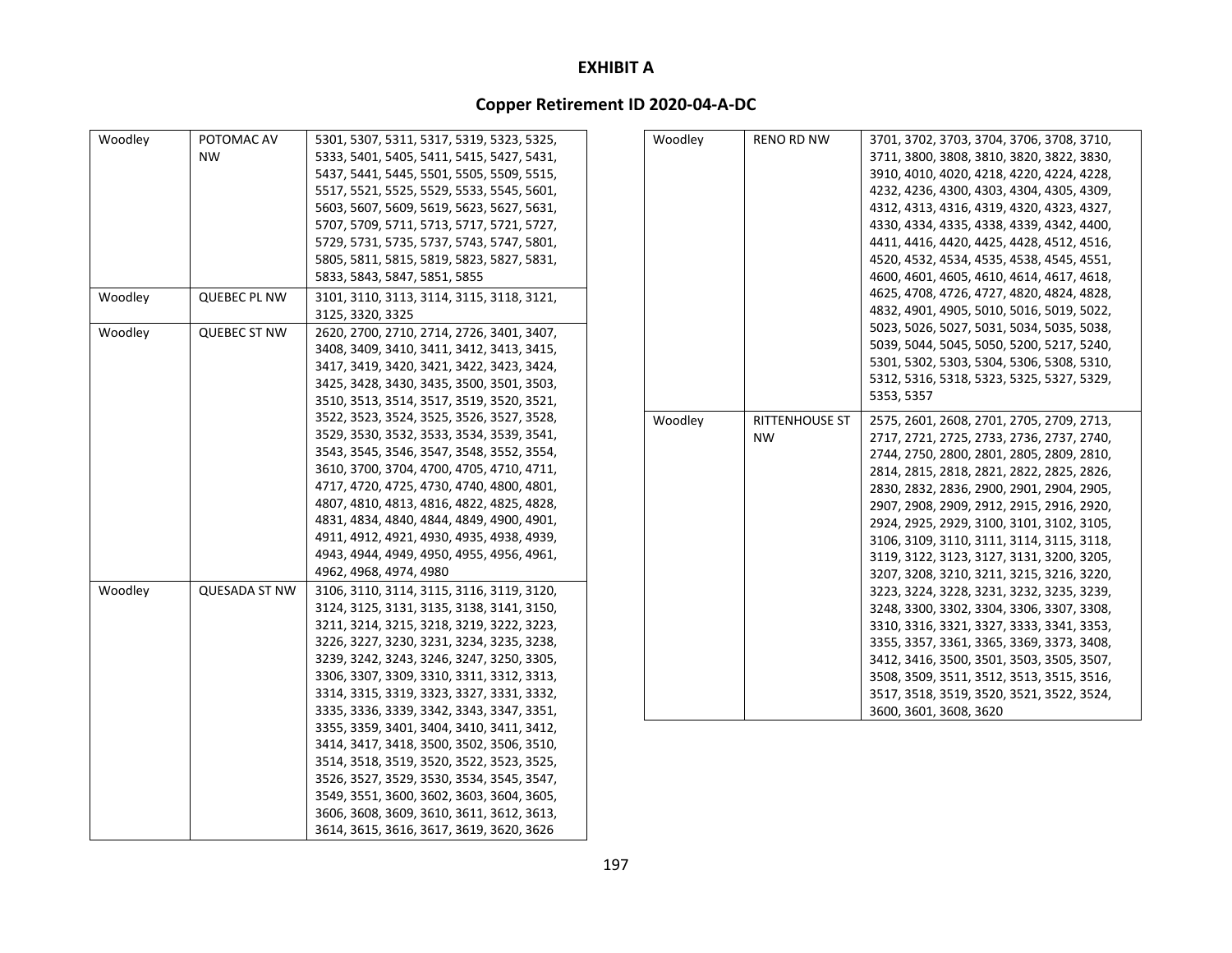| Woodley | <b>RIVER RD NW</b>  | 4101, 4123, 4125, 4127, 4200, 4201, 4202,   | Woodley | RUNNYMEDE PL       | 3305, 3308, 3309, 3312, 3313, 3316, 3317, |
|---------|---------------------|---------------------------------------------|---------|--------------------|-------------------------------------------|
|         |                     | 4204, 4206, 4208, 4210, 4211, 4212, 4214,   |         | <b>NW</b>          | 3320, 3321, 3324, 3328, 3329, 3330, 3332, |
|         |                     | 4215, 4216, 4217, 4217 1/2, 4218, 4220,     |         |                    | 3333, 3336, 3337, 3340, 3341, 3344, 3345, |
|         |                     | 4222, 4224, 4224 1/2, 4226, 4226 1/2, 4228, |         |                    | 3346, 3348, 3349, 3350, 3353, 3356, 3357, |
|         |                     | 4228 1/2, 4230, 4230 1/2, 4232, 4236, 4240, |         |                    | 3360, 3361, 3365, 3369, 3373, 3502, 3504, |
|         |                     | 4300, 4302, 4304, 4312, 4314, 4315, 4317,   |         |                    | 3505, 3506, 3509, 3510, 3512, 3514, 3515, |
|         |                     | 4318, 4319, 4320, 4321, 4323, 4326, 4330,   |         |                    | 3516, 3519, 3523, 3527                    |
|         |                     | 4332, 4336, 4338, 4342, 4344, 4348, 4350,   | Woodley | <b>SEDGWICK ST</b> | 4401, 4405, 4409, 4412, 4416, 4420, 4424, |
|         |                     | 4401, 4406, 4409, 4410, 4413, 4417, 4420,   |         | <b>NW</b>          | 4428, 4432, 4436, 4437, 4440, 4441, 4444, |
|         |                     | 4421, 4425, 4429, 4501, 4505, 4509, 4513,   |         |                    | 4445, 4448, 4449, 4452, 4453, 4456, 4457, |
|         |                     | 4517, 4519, 4520, 4525, 4529, 4533, 4601,   |         |                    | 4460, 4461, 4464, 4465, 4468, 4469, 4473, |
|         |                     | 4607, 4611, 4615                            |         |                    | 4477, 4485, 4612, 4615, 4616, 4619, 4620, |
| Woodley | <b>ROCKWOOD</b>     | 4604, 4608, 4621, 4625, 4629, 4633, 4637,   |         |                    | 4624, 4625, 4628, 4700, 4701, 4708, 4714, |
|         | <b>PKWY NW</b>      | 4641, 4808, 4810, 4830, 4833, 4838, 4844,   |         |                    | 4715, 4719, 4720, 4721, 4725, 4726, 4732, |
|         |                     | 4847, 4848, 4850, 4853, 4856, 4860, 4903,   |         |                    | 4800, 4805, 4810, 4811, 4814, 4823, 4826, |
|         |                     | 4907, 4916, 4917, 4920, 4921, 4926, 4929,   |         |                    | 4827, 4831, 4834, 4835, 4840, 4841, 4847, |
|         |                     | 4934, 4951, 4960, 4975, 4984, 4985, 5000,   |         |                    | 4850, 4853, 4856, 4900, 4910, 4914, 4915, |
|         |                     | 5001, 5015, 5025, 5035, 5104, 5110, 5115,   |         |                    | 4919, 4922, 4923, 4924, 4926, 4927, 4930, |
|         |                     | 5116, 5120, 5124, 5132, 5135, 5140, 5150,   |         |                    | 5001, 5010, 5011, 5019, 5020, 5024, 5027, |
|         |                     | 5155, 5165                                  |         |                    | 5030, 5036, 5041, 5046, 5047, 5053, 5054, |
| Woodley | <b>RODMAN ST NW</b> | 3009, 3011, 3012, 3014, 3015, 3016, 3018,   |         |                    | 5058, 5059, 5064, 5065, 5068, 5071, 5074  |
|         |                     | 3019, 3020, 3021, 3022, 3023, 3024, 3025,   |         |                    |                                           |
|         |                     | 3026, 3027, 3028, 3029, 3031, 3034, 3035,   |         |                    |                                           |
|         |                     | 3036, 3038, 3040, 3042, 3044, 3046, 3048,   |         |                    |                                           |
|         |                     | 3100, 3104, 3106, 3110, 3112, 3116, 3118,   |         |                    |                                           |
|         |                     | 3200, 3210, 3238, 3400, 3403, 3405, 3406,   |         |                    |                                           |
|         |                     | 3407, 3408, 3409, 3410, 3412, 3414, 3415,   |         |                    |                                           |
|         |                     | 3416, 3418, 3500, 3501, 3502, 3503, 3504,   |         |                    |                                           |
|         |                     | 3505, 3507, 3510, 3511, 3512, 3513, 3514,   |         |                    |                                           |
|         |                     | 3517, 3519, 3520, 3801, 3807, 3815, 3823,   |         |                    |                                           |
|         |                     | 3831, 3839, 3847, 3850, 3855, 3860, 3863,   |         |                    |                                           |
|         |                     | 3870, 3871, 3880, 3887, 4601, 4614, 4615,   |         |                    |                                           |
|         |                     | 4700, 4701, 4711, 4721, 4722, 4725, 4735,   |         |                    |                                           |
|         |                     | 4801, 4810, 4816, 4817, 4821, 4822, 4825,   |         |                    |                                           |
|         |                     | 4828, 4833, 4834, 4838, 4840, 4841, 4848,   |         |                    |                                           |
|         |                     | 4849, 4900, 4901, 4905, 4909, 4913, 4917,   |         |                    |                                           |
|         |                     | 4920, 4925, 4950                            |         |                    |                                           |
| Woodley | ROSS PL NW          | 3306, 3310, 3313, 3314                      |         |                    |                                           |
| Woodley | ROWLAND PL          | 3200, 3201, 3202, 3204, 3206, 3211, 3215,   |         |                    |                                           |
|         | <b>NW</b>           | 3307, 3308, 3310, 3311, 3312, 3315, 3316,   |         |                    |                                           |
|         |                     | 3318, 3319, 3320, 3325                      |         |                    |                                           |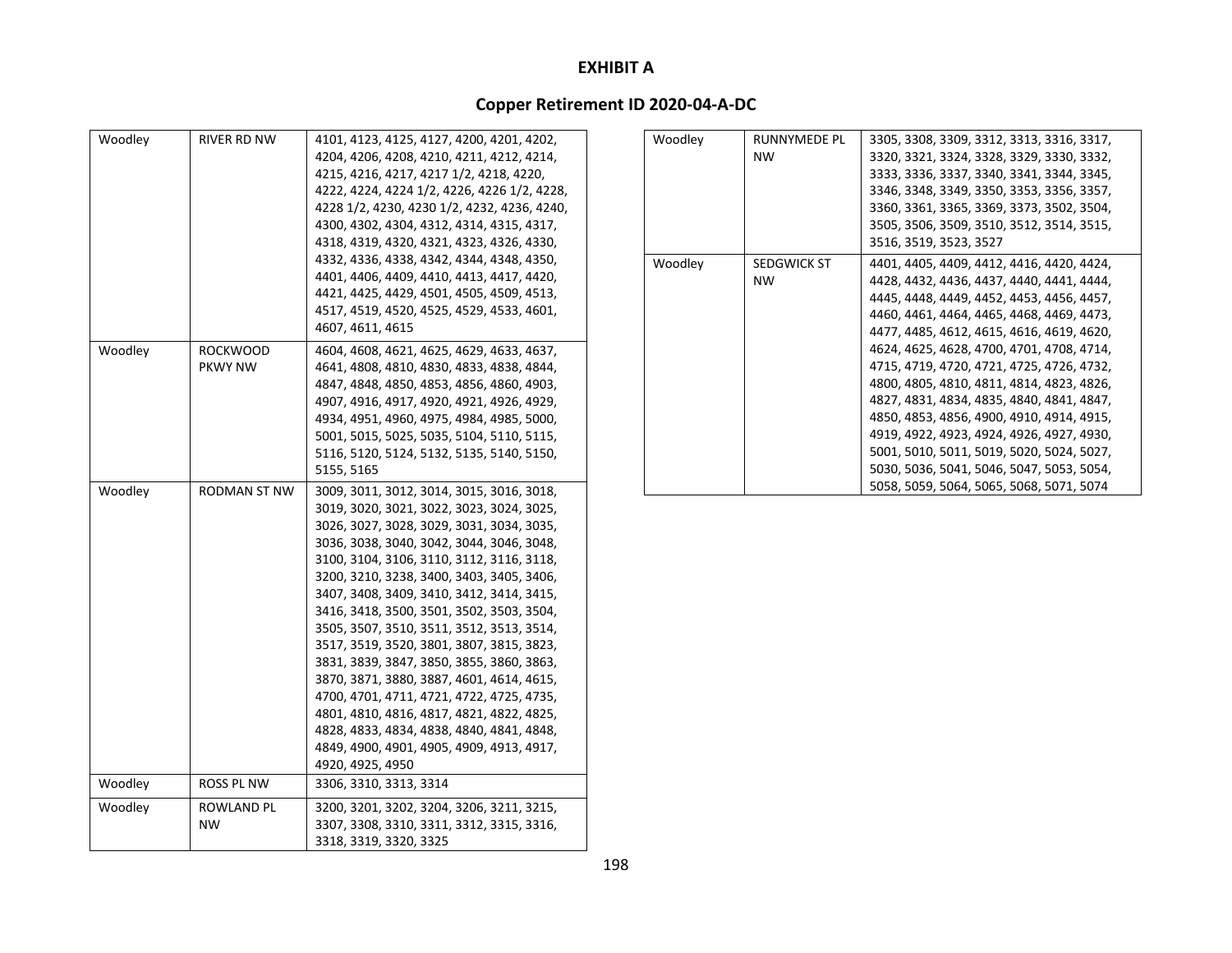| Woodley | SHERIER PL NW        | 4900, 4907, 4911, 4912, 4913, 4917, 4918, | Woodley | STEPHENSON PL      | 2911, 2912, 2916, 2939, 3001, 3005, 3009, |
|---------|----------------------|-------------------------------------------|---------|--------------------|-------------------------------------------|
|         |                      | 4921, 4924, 4925, 4929, 4930, 4933, 4949, |         | <b>NW</b>          | 3013, 3015, 3017, 3032, 3201, 3202, 3204, |
|         |                      | 4951, 4953, 4955, 5005, 5006, 5009, 5013, |         |                    | 3205, 3206, 3209, 3210, 3212, 3213, 3214, |
|         |                      | 5018, 5022, 5023, 5025, 5026, 5030, 5034, |         |                    | 3215, 3222, 3227, 3231, 3233, 3306, 3309, |
|         |                      | 5038, 5040, 5054, 5058, 5059, 5060, 5061, |         |                    | 3310, 3314, 3315, 3318, 3321, 3322, 3326, |
|         |                      | 5062, 5063, 5065, 5066, 5068, 5072, 5078, |         |                    | 3327, 3330, 3333, 3334, 3338, 3339, 3342, |
|         |                      | 5100, 5101, 5102, 5103, 5104, 5107, 5109, |         |                    | 3345, 3346, 3350, 3351, 3354, 3357, 3361, |
|         |                      | 5110, 5111, 5112, 5113, 5115, 5116, 5131, |         |                    | 3367, 3375, 3377, 3378, 3379, 3380, 3381, |
|         |                      | 5133, 5135, 5137, 5138, 5139, 5140, 5142, |         |                    | 3382, 3383, 3384, 3385, 3386, 3388, 3389, |
|         |                      | 5143, 5149, 5153, 5200, 5201, 5202, 5204, |         |                    | 3393, 3395                                |
|         |                      | 5205, 5206, 5207, 5210, 5216, 5217, 5219, | Woodley | STUYVESANT PL      | 3300, 3323, 3326, 3327, 3331, 3334, 3338, |
|         |                      | 5220, 5224, 5225, 5227, 5230, 5231, 5232, |         | <b>NW</b>          | 3339, 3342, 3343, 3346, 3347, 3350, 3354, |
|         |                      | 5234, 5235, 5236, 5238, 5239, 5240, 5243, |         |                    | 3357, 3358, 3361, 3364, 3365, 3368, 3369, |
|         |                      | 5300, 5302, 5304, 5313, 5317, 5326, 5330, |         |                    | 3372, 3373, 3375, 3376, 3379, 3380, 3383, |
|         |                      | 5332, 5333, 5335, 5341, 5357, 5361, 5401, |         |                    | 3384, 3387, 3388, 3390, 3391, 3392, 3394, |
|         |                      | 5405, 5416, 5417, 5419, 5420, 5421, 5424, |         |                    | 3396                                      |
|         |                      | 5425, 5435, 5439, 5500, 5504, 5508, 5510, | Woodley | <b>TENNYSON ST</b> | 2715, 2717, 2801, 2825, 2901, 2907, 2910, |
|         |                      | 5514, 5515, 5518, 5519, 5520, 5523, 5524, |         | NW.                | 2911, 2914, 2915, 2918, 2919, 2922, 2926, |
|         |                      | 5525, 5529, 5531, 5533, 5607, 5609, 5610, |         |                    | 2930, 2935, 2943, 3000, 3001, 3005, 3008, |
|         |                      | 5617, 5620, 5621, 5622, 5623, 5624, 5632, |         |                    | 3009, 3012, 3015, 3018, 3019, 3022, 3023, |
|         |                      | 5700, 5705, 5708, 5710, 5710 1/2, 5711,   |         |                    | 3026, 3027, 3030, 3031, 3103, 3109, 3113, |
|         |                      | 5712, 5713, 5717, 5721, 5725, 5729, 5735, |         |                    | 3114, 3117, 3118, 3121, 3122, 3130, 3131, |
|         |                      | 5736, 5737, 5738, 5741, 5745, 5747, 5751, |         |                    | 3135, 3139, 3143, 3147, 3150, 3151, 3154, |
|         |                      | 5752, 5757, 5766, 5800, 5801, 5804, 5805, |         |                    | 3155, 3158, 3159, 3162, 3170, 3200, 3201, |
|         |                      | 5809, 5814, 5815, 5818, 5819, 5822, 5823, |         |                    | 3206, 3209, 3210, 3211, 3212, 3213, 3215, |
|         |                      | 5831, 5832, 5833, 5834, 5835, 5837, 5839, |         |                    | 3219, 3223, 3227, 3250, 3314, 3317, 3318, |
|         |                      | 5842, 5844, 5846                          |         |                    | 3319, 3322, 3326, 3330, 3331, 3332, 3333, |
| Woodley | SPRINGDALE ST        | 4400, 4404, 4408, 4412, 4415, 4418, 4419, |         |                    | 3335, 3336, 3337, 3339, 3342, 3343, 3345, |
|         | <b>NW</b>            | 4422, 4423, 4426, 4427, 4430, 4431, 4434, |         |                    | 3346, 3347, 3348, 3349, 3350, 3351, 3352, |
|         |                      | 4435, 4438, 4439, 4440, 4443, 4444, 4447, |         |                    | 3354, 3355, 3356, 3358, 3360, 3362, 3364  |
|         |                      | 4448, 4451, 4452, 4455, 4456              | Woodley | TILDEN PL NW       | 2600, 2604                                |
| Woodley | SPRINGLAND LN        | 3500, 3501, 3502, 3503, 3504, 3505, 3506, |         |                    |                                           |
|         | <b>NW</b>            | 3507, 3508, 3512, 3517, 3520, 3530, 3535, |         |                    |                                           |
|         |                      | 3536, 3540, 3545, 3549, 3550, 3551, 3555  |         |                    |                                           |
| Woodley | <b>STEPHENSON LN</b> | 2718, 2724, 2730, 2736, 2742, 2748, 2756  |         |                    |                                           |
|         | <b>NW</b>            |                                           |         |                    |                                           |
|         |                      |                                           |         |                    |                                           |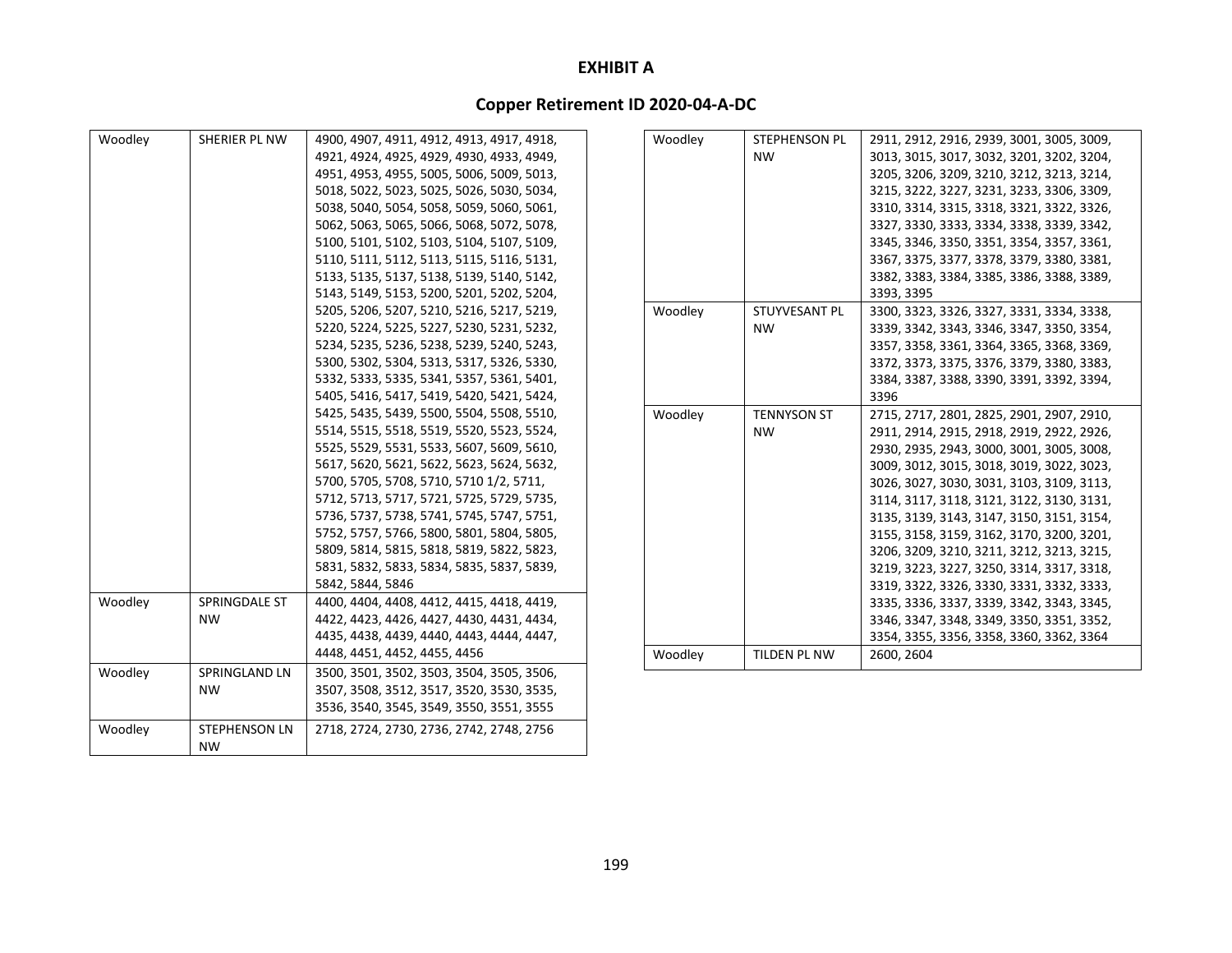| 2903, 2905, 2907, 2909, 2911, 2921, 2923,<br><b>TERR NW</b><br>2818, 2826, 2830, 2834, 2841, 2847, 2851,<br>2855, 2860, 2895, 2901, 2905, 2908, 2911,<br>2925, 2927, 2931, 2933, 2935, 2941, 2943,<br>2913, 2915, 2927, 2929, 2931, 2933, 2937,<br>2945, 2947, 2949, 2951, 2953, 2955, 2955<br>1/2, 2957, 2959, 2961, 2963, 3007, 3020,<br>2946, 2948, 2950, 2964, 2970, 3000, 3001,<br>3501, 3505, 3509, 3517, 3520, 3523, 3529,<br>3022, 3025, 3027, 3030, 3033, 3040, 3045,<br>3530, 3551, 3601, 3605, 3619, 3625, 3631,<br>3048, 3050, 3051, 3056, 3059, 3060, 3062,<br>3065, 3069<br>3637, 3643, 4620, 4624, 4625, 4628, 4629,<br>4632, 4636, 4640, 4700, 4710, 4711, 4721,<br>Woodley<br><b>UPLAND TERR</b><br>3139, 3143, 3147, 3151, 3155, 3156, 3160,<br>4722, 4728, 4735, 4738, 4739, 4800, 4801,<br>3164, 3168, 3172, 3176, 3300, 3303, 3307,<br><b>NW</b><br>4812, 4815, 4816, 4822, 4823, 4830, 4831,<br>3308, 3318, 3323, 3330, 3334, 3338<br>4837, 4838, 4841, 4851, 4901, 4906, 4907,<br>Woodley<br><b>UPTON ST NW</b><br>2506, 2510, 2600, 2610, 2700, 2814, 2828,<br>4911, 4912, 4918, 4921, 4924, 4929, 4930,<br>2830, 2870, 2900, 2902, 2904, 2906, 2910,<br>4936, 4937, 4941, 5006, 5009, 5012, 5017,<br>2912, 2914, 2916, 2918, 2920, 2922, 2924,<br>5018, 5025, 5026, 5032, 5033, 5100, 5121,<br>2926, 2928, 2930, 2932, 2934, 2936, 2938,<br>5123, 5126, 5127, 5132, 5135, 5140, 5141,<br>2940, 2941, 2942, 2943, 2944, 2945, 2946,<br>5142, 5145, 5148, 5149, 5153, 5154, 5160,<br>2947, 2948, 2949, 2954, 3610, 3615, 3619,<br>5163, 5166, 5169, 5170, 5175<br>3620, 3625, 3630, 3631, 3634, 3637, 3638,<br>Woodley<br><b>TINDALL ST NW</b><br>4430, 4434, 4438, 4442, 4446, 4450, 4454,<br>3642, 3643, 3646, 3649, 3650, 3653, 3654,<br>4458, 4462, 4466<br>3658, 3662, 3665, 3669, 3670, 3673, 3677,<br>UNICORN LN NW<br>Woodley<br>2700, 2701, 2702, 2703, 2704, 2705, 2706,<br>3681, 3685, 3701, 3711, 3715, 3721, 3725,<br>2707, 2708, 2709, 2710, 2711, 2712, 2713,<br>3743, 3749, 3811, 3813, 3815, 3817, 3819,<br>2714, 2715, 2716, 2717, 2718, 2719, 2720,<br>3821, 4425, 4470, 4472, 4478, 4484, 4490,<br>2721, 2722, 2723, 2724, 2725, 2727, 2728,<br>4652, 4654, 4658, 4700, 4701, 4705, 4710,<br>2729, 2730, 2731, 2732, 2733, 2734, 2735,<br>4714, 4715, 4718, 4719, 4722, 4723, 4728,<br>2736, 2737, 2738, 2739, 2740, 2741, 2742,<br>4747, 4801, 4809, 4810, 4815, 4816, 4820,<br>2743, 2744, 2745, 2746, 2747, 2748, 2749,<br>4821, 4822, 4824, 4828, 4829, 4833, 4839,<br>2750, 2751, 2752, 2753, 2754, 2755, 2756,<br>4848, 4849, 4907, 4908, 4913, 4914, 4920,<br>2757, 2759, 2760, 2761, 2762, 2763, 2764,<br>4925, 4926, 4931, 4934, 5001, 5009, 5016,<br>2765, 2766, 2767, 2768, 2769, 2770, 2771,<br>5017, 5024, 5025, 5032, 5033, 5040, 5041, | Woodley | TILDEN ST NW | 2801, 2829, 2841, 2855, 2867, 2871, 2901, | Woodley | <b>UNIVERSITY</b> | 2800, 2805, 2806, 2809, 2810, 2812, 2814, |
|--------------------------------------------------------------------------------------------------------------------------------------------------------------------------------------------------------------------------------------------------------------------------------------------------------------------------------------------------------------------------------------------------------------------------------------------------------------------------------------------------------------------------------------------------------------------------------------------------------------------------------------------------------------------------------------------------------------------------------------------------------------------------------------------------------------------------------------------------------------------------------------------------------------------------------------------------------------------------------------------------------------------------------------------------------------------------------------------------------------------------------------------------------------------------------------------------------------------------------------------------------------------------------------------------------------------------------------------------------------------------------------------------------------------------------------------------------------------------------------------------------------------------------------------------------------------------------------------------------------------------------------------------------------------------------------------------------------------------------------------------------------------------------------------------------------------------------------------------------------------------------------------------------------------------------------------------------------------------------------------------------------------------------------------------------------------------------------------------------------------------------------------------------------------------------------------------------------------------------------------------------------------------------------------------------------------------------------------------------------------------------------------------------------------------------------------------------------------------------------------------------------------------------------------------------------------------------------------------------------------------------------------------------------------------------------------------------------------------------------------------------------------------------------------------|---------|--------------|-------------------------------------------|---------|-------------------|-------------------------------------------|
|                                                                                                                                                                                                                                                                                                                                                                                                                                                                                                                                                                                                                                                                                                                                                                                                                                                                                                                                                                                                                                                                                                                                                                                                                                                                                                                                                                                                                                                                                                                                                                                                                                                                                                                                                                                                                                                                                                                                                                                                                                                                                                                                                                                                                                                                                                                                                                                                                                                                                                                                                                                                                                                                                                                                                                                                  |         |              |                                           |         |                   |                                           |
|                                                                                                                                                                                                                                                                                                                                                                                                                                                                                                                                                                                                                                                                                                                                                                                                                                                                                                                                                                                                                                                                                                                                                                                                                                                                                                                                                                                                                                                                                                                                                                                                                                                                                                                                                                                                                                                                                                                                                                                                                                                                                                                                                                                                                                                                                                                                                                                                                                                                                                                                                                                                                                                                                                                                                                                                  |         |              |                                           |         |                   |                                           |
|                                                                                                                                                                                                                                                                                                                                                                                                                                                                                                                                                                                                                                                                                                                                                                                                                                                                                                                                                                                                                                                                                                                                                                                                                                                                                                                                                                                                                                                                                                                                                                                                                                                                                                                                                                                                                                                                                                                                                                                                                                                                                                                                                                                                                                                                                                                                                                                                                                                                                                                                                                                                                                                                                                                                                                                                  |         |              |                                           |         |                   |                                           |
|                                                                                                                                                                                                                                                                                                                                                                                                                                                                                                                                                                                                                                                                                                                                                                                                                                                                                                                                                                                                                                                                                                                                                                                                                                                                                                                                                                                                                                                                                                                                                                                                                                                                                                                                                                                                                                                                                                                                                                                                                                                                                                                                                                                                                                                                                                                                                                                                                                                                                                                                                                                                                                                                                                                                                                                                  |         |              |                                           |         |                   |                                           |
|                                                                                                                                                                                                                                                                                                                                                                                                                                                                                                                                                                                                                                                                                                                                                                                                                                                                                                                                                                                                                                                                                                                                                                                                                                                                                                                                                                                                                                                                                                                                                                                                                                                                                                                                                                                                                                                                                                                                                                                                                                                                                                                                                                                                                                                                                                                                                                                                                                                                                                                                                                                                                                                                                                                                                                                                  |         |              |                                           |         |                   |                                           |
|                                                                                                                                                                                                                                                                                                                                                                                                                                                                                                                                                                                                                                                                                                                                                                                                                                                                                                                                                                                                                                                                                                                                                                                                                                                                                                                                                                                                                                                                                                                                                                                                                                                                                                                                                                                                                                                                                                                                                                                                                                                                                                                                                                                                                                                                                                                                                                                                                                                                                                                                                                                                                                                                                                                                                                                                  |         |              |                                           |         |                   |                                           |
|                                                                                                                                                                                                                                                                                                                                                                                                                                                                                                                                                                                                                                                                                                                                                                                                                                                                                                                                                                                                                                                                                                                                                                                                                                                                                                                                                                                                                                                                                                                                                                                                                                                                                                                                                                                                                                                                                                                                                                                                                                                                                                                                                                                                                                                                                                                                                                                                                                                                                                                                                                                                                                                                                                                                                                                                  |         |              |                                           |         |                   |                                           |
|                                                                                                                                                                                                                                                                                                                                                                                                                                                                                                                                                                                                                                                                                                                                                                                                                                                                                                                                                                                                                                                                                                                                                                                                                                                                                                                                                                                                                                                                                                                                                                                                                                                                                                                                                                                                                                                                                                                                                                                                                                                                                                                                                                                                                                                                                                                                                                                                                                                                                                                                                                                                                                                                                                                                                                                                  |         |              |                                           |         |                   |                                           |
|                                                                                                                                                                                                                                                                                                                                                                                                                                                                                                                                                                                                                                                                                                                                                                                                                                                                                                                                                                                                                                                                                                                                                                                                                                                                                                                                                                                                                                                                                                                                                                                                                                                                                                                                                                                                                                                                                                                                                                                                                                                                                                                                                                                                                                                                                                                                                                                                                                                                                                                                                                                                                                                                                                                                                                                                  |         |              |                                           |         |                   |                                           |
|                                                                                                                                                                                                                                                                                                                                                                                                                                                                                                                                                                                                                                                                                                                                                                                                                                                                                                                                                                                                                                                                                                                                                                                                                                                                                                                                                                                                                                                                                                                                                                                                                                                                                                                                                                                                                                                                                                                                                                                                                                                                                                                                                                                                                                                                                                                                                                                                                                                                                                                                                                                                                                                                                                                                                                                                  |         |              |                                           |         |                   |                                           |
|                                                                                                                                                                                                                                                                                                                                                                                                                                                                                                                                                                                                                                                                                                                                                                                                                                                                                                                                                                                                                                                                                                                                                                                                                                                                                                                                                                                                                                                                                                                                                                                                                                                                                                                                                                                                                                                                                                                                                                                                                                                                                                                                                                                                                                                                                                                                                                                                                                                                                                                                                                                                                                                                                                                                                                                                  |         |              |                                           |         |                   |                                           |
|                                                                                                                                                                                                                                                                                                                                                                                                                                                                                                                                                                                                                                                                                                                                                                                                                                                                                                                                                                                                                                                                                                                                                                                                                                                                                                                                                                                                                                                                                                                                                                                                                                                                                                                                                                                                                                                                                                                                                                                                                                                                                                                                                                                                                                                                                                                                                                                                                                                                                                                                                                                                                                                                                                                                                                                                  |         |              |                                           |         |                   |                                           |
|                                                                                                                                                                                                                                                                                                                                                                                                                                                                                                                                                                                                                                                                                                                                                                                                                                                                                                                                                                                                                                                                                                                                                                                                                                                                                                                                                                                                                                                                                                                                                                                                                                                                                                                                                                                                                                                                                                                                                                                                                                                                                                                                                                                                                                                                                                                                                                                                                                                                                                                                                                                                                                                                                                                                                                                                  |         |              |                                           |         |                   |                                           |
|                                                                                                                                                                                                                                                                                                                                                                                                                                                                                                                                                                                                                                                                                                                                                                                                                                                                                                                                                                                                                                                                                                                                                                                                                                                                                                                                                                                                                                                                                                                                                                                                                                                                                                                                                                                                                                                                                                                                                                                                                                                                                                                                                                                                                                                                                                                                                                                                                                                                                                                                                                                                                                                                                                                                                                                                  |         |              |                                           |         |                   |                                           |
|                                                                                                                                                                                                                                                                                                                                                                                                                                                                                                                                                                                                                                                                                                                                                                                                                                                                                                                                                                                                                                                                                                                                                                                                                                                                                                                                                                                                                                                                                                                                                                                                                                                                                                                                                                                                                                                                                                                                                                                                                                                                                                                                                                                                                                                                                                                                                                                                                                                                                                                                                                                                                                                                                                                                                                                                  |         |              |                                           |         |                   |                                           |
|                                                                                                                                                                                                                                                                                                                                                                                                                                                                                                                                                                                                                                                                                                                                                                                                                                                                                                                                                                                                                                                                                                                                                                                                                                                                                                                                                                                                                                                                                                                                                                                                                                                                                                                                                                                                                                                                                                                                                                                                                                                                                                                                                                                                                                                                                                                                                                                                                                                                                                                                                                                                                                                                                                                                                                                                  |         |              |                                           |         |                   |                                           |
|                                                                                                                                                                                                                                                                                                                                                                                                                                                                                                                                                                                                                                                                                                                                                                                                                                                                                                                                                                                                                                                                                                                                                                                                                                                                                                                                                                                                                                                                                                                                                                                                                                                                                                                                                                                                                                                                                                                                                                                                                                                                                                                                                                                                                                                                                                                                                                                                                                                                                                                                                                                                                                                                                                                                                                                                  |         |              |                                           |         |                   |                                           |
|                                                                                                                                                                                                                                                                                                                                                                                                                                                                                                                                                                                                                                                                                                                                                                                                                                                                                                                                                                                                                                                                                                                                                                                                                                                                                                                                                                                                                                                                                                                                                                                                                                                                                                                                                                                                                                                                                                                                                                                                                                                                                                                                                                                                                                                                                                                                                                                                                                                                                                                                                                                                                                                                                                                                                                                                  |         |              |                                           |         |                   |                                           |
|                                                                                                                                                                                                                                                                                                                                                                                                                                                                                                                                                                                                                                                                                                                                                                                                                                                                                                                                                                                                                                                                                                                                                                                                                                                                                                                                                                                                                                                                                                                                                                                                                                                                                                                                                                                                                                                                                                                                                                                                                                                                                                                                                                                                                                                                                                                                                                                                                                                                                                                                                                                                                                                                                                                                                                                                  |         |              |                                           |         |                   |                                           |
|                                                                                                                                                                                                                                                                                                                                                                                                                                                                                                                                                                                                                                                                                                                                                                                                                                                                                                                                                                                                                                                                                                                                                                                                                                                                                                                                                                                                                                                                                                                                                                                                                                                                                                                                                                                                                                                                                                                                                                                                                                                                                                                                                                                                                                                                                                                                                                                                                                                                                                                                                                                                                                                                                                                                                                                                  |         |              |                                           |         |                   |                                           |
|                                                                                                                                                                                                                                                                                                                                                                                                                                                                                                                                                                                                                                                                                                                                                                                                                                                                                                                                                                                                                                                                                                                                                                                                                                                                                                                                                                                                                                                                                                                                                                                                                                                                                                                                                                                                                                                                                                                                                                                                                                                                                                                                                                                                                                                                                                                                                                                                                                                                                                                                                                                                                                                                                                                                                                                                  |         |              |                                           |         |                   |                                           |
|                                                                                                                                                                                                                                                                                                                                                                                                                                                                                                                                                                                                                                                                                                                                                                                                                                                                                                                                                                                                                                                                                                                                                                                                                                                                                                                                                                                                                                                                                                                                                                                                                                                                                                                                                                                                                                                                                                                                                                                                                                                                                                                                                                                                                                                                                                                                                                                                                                                                                                                                                                                                                                                                                                                                                                                                  |         |              |                                           |         |                   |                                           |
|                                                                                                                                                                                                                                                                                                                                                                                                                                                                                                                                                                                                                                                                                                                                                                                                                                                                                                                                                                                                                                                                                                                                                                                                                                                                                                                                                                                                                                                                                                                                                                                                                                                                                                                                                                                                                                                                                                                                                                                                                                                                                                                                                                                                                                                                                                                                                                                                                                                                                                                                                                                                                                                                                                                                                                                                  |         |              |                                           |         |                   |                                           |
|                                                                                                                                                                                                                                                                                                                                                                                                                                                                                                                                                                                                                                                                                                                                                                                                                                                                                                                                                                                                                                                                                                                                                                                                                                                                                                                                                                                                                                                                                                                                                                                                                                                                                                                                                                                                                                                                                                                                                                                                                                                                                                                                                                                                                                                                                                                                                                                                                                                                                                                                                                                                                                                                                                                                                                                                  |         |              |                                           |         |                   |                                           |
|                                                                                                                                                                                                                                                                                                                                                                                                                                                                                                                                                                                                                                                                                                                                                                                                                                                                                                                                                                                                                                                                                                                                                                                                                                                                                                                                                                                                                                                                                                                                                                                                                                                                                                                                                                                                                                                                                                                                                                                                                                                                                                                                                                                                                                                                                                                                                                                                                                                                                                                                                                                                                                                                                                                                                                                                  |         |              |                                           |         |                   |                                           |
|                                                                                                                                                                                                                                                                                                                                                                                                                                                                                                                                                                                                                                                                                                                                                                                                                                                                                                                                                                                                                                                                                                                                                                                                                                                                                                                                                                                                                                                                                                                                                                                                                                                                                                                                                                                                                                                                                                                                                                                                                                                                                                                                                                                                                                                                                                                                                                                                                                                                                                                                                                                                                                                                                                                                                                                                  |         |              |                                           |         |                   |                                           |
|                                                                                                                                                                                                                                                                                                                                                                                                                                                                                                                                                                                                                                                                                                                                                                                                                                                                                                                                                                                                                                                                                                                                                                                                                                                                                                                                                                                                                                                                                                                                                                                                                                                                                                                                                                                                                                                                                                                                                                                                                                                                                                                                                                                                                                                                                                                                                                                                                                                                                                                                                                                                                                                                                                                                                                                                  |         |              |                                           |         |                   |                                           |
|                                                                                                                                                                                                                                                                                                                                                                                                                                                                                                                                                                                                                                                                                                                                                                                                                                                                                                                                                                                                                                                                                                                                                                                                                                                                                                                                                                                                                                                                                                                                                                                                                                                                                                                                                                                                                                                                                                                                                                                                                                                                                                                                                                                                                                                                                                                                                                                                                                                                                                                                                                                                                                                                                                                                                                                                  |         |              |                                           |         |                   |                                           |
|                                                                                                                                                                                                                                                                                                                                                                                                                                                                                                                                                                                                                                                                                                                                                                                                                                                                                                                                                                                                                                                                                                                                                                                                                                                                                                                                                                                                                                                                                                                                                                                                                                                                                                                                                                                                                                                                                                                                                                                                                                                                                                                                                                                                                                                                                                                                                                                                                                                                                                                                                                                                                                                                                                                                                                                                  |         |              |                                           |         |                   |                                           |
|                                                                                                                                                                                                                                                                                                                                                                                                                                                                                                                                                                                                                                                                                                                                                                                                                                                                                                                                                                                                                                                                                                                                                                                                                                                                                                                                                                                                                                                                                                                                                                                                                                                                                                                                                                                                                                                                                                                                                                                                                                                                                                                                                                                                                                                                                                                                                                                                                                                                                                                                                                                                                                                                                                                                                                                                  |         |              | 2772, 2773, 2774, 2775, 2776, 2777, 2778, |         |                   | 5100, 5101, 5109, 5117, 5120, 5125        |
| 2780<br>Woodley<br><b>UPTON TERR NW</b><br>5201, 5208, 5209, 5212                                                                                                                                                                                                                                                                                                                                                                                                                                                                                                                                                                                                                                                                                                                                                                                                                                                                                                                                                                                                                                                                                                                                                                                                                                                                                                                                                                                                                                                                                                                                                                                                                                                                                                                                                                                                                                                                                                                                                                                                                                                                                                                                                                                                                                                                                                                                                                                                                                                                                                                                                                                                                                                                                                                                |         |              |                                           |         |                   |                                           |
| Woodley<br>UNIVERSITY AV<br>3710, 3714, 3718, 3724, 3808, 3825, 3880,                                                                                                                                                                                                                                                                                                                                                                                                                                                                                                                                                                                                                                                                                                                                                                                                                                                                                                                                                                                                                                                                                                                                                                                                                                                                                                                                                                                                                                                                                                                                                                                                                                                                                                                                                                                                                                                                                                                                                                                                                                                                                                                                                                                                                                                                                                                                                                                                                                                                                                                                                                                                                                                                                                                            |         |              |                                           |         |                   |                                           |
| 3900<br><b>NW</b>                                                                                                                                                                                                                                                                                                                                                                                                                                                                                                                                                                                                                                                                                                                                                                                                                                                                                                                                                                                                                                                                                                                                                                                                                                                                                                                                                                                                                                                                                                                                                                                                                                                                                                                                                                                                                                                                                                                                                                                                                                                                                                                                                                                                                                                                                                                                                                                                                                                                                                                                                                                                                                                                                                                                                                                |         |              |                                           |         |                   |                                           |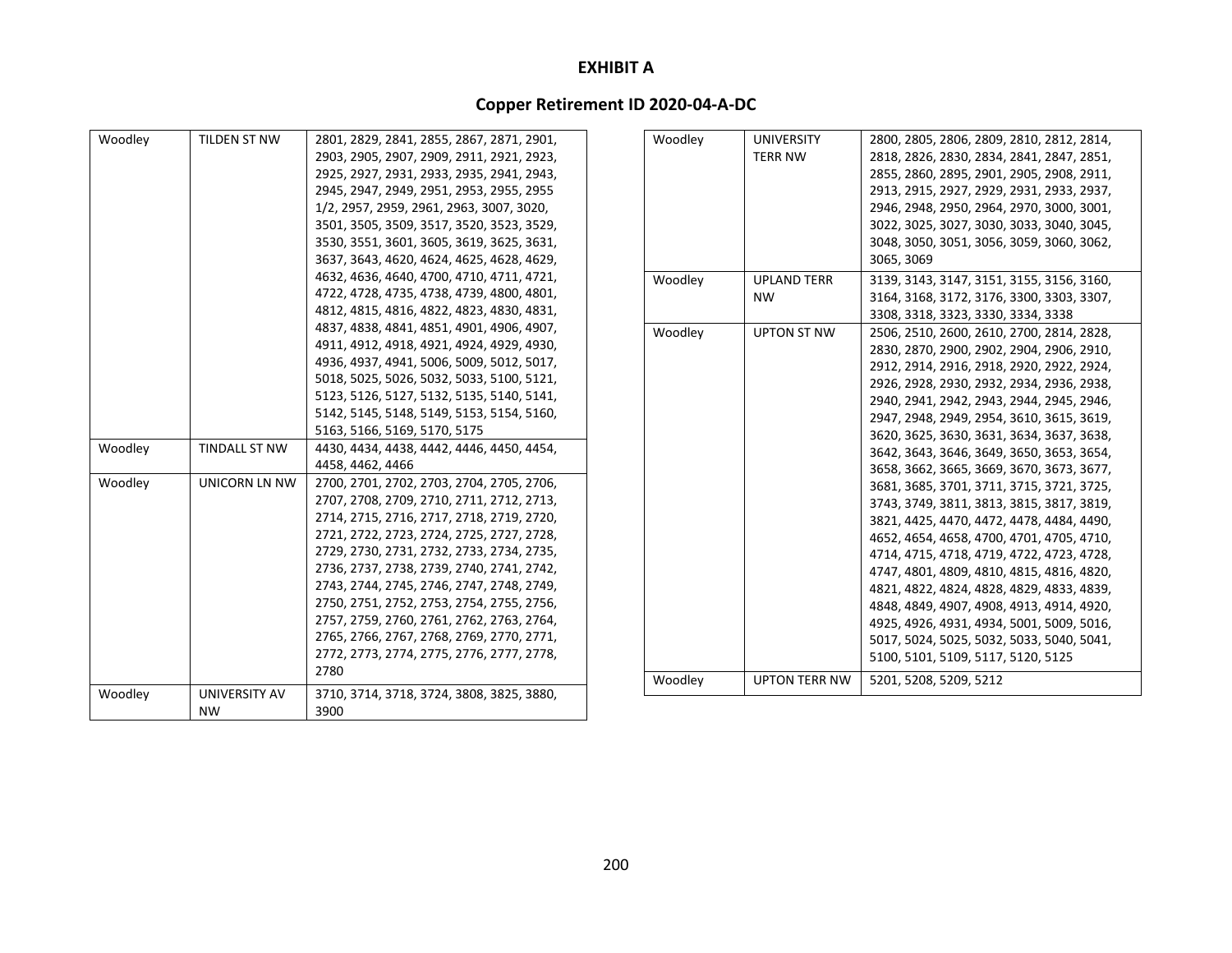### **Copper Retirement ID 2020‐04‐A‐DC**

| Woodley | UTAH AV NW          | 5500, 5501, 5505, 5506, 5507, 5511, 5512, | Woodley | VAN NESS ST NW      | 3373, 3520, 3530, 3540, 3600, 3601, 3602, |
|---------|---------------------|-------------------------------------------|---------|---------------------|-------------------------------------------|
|         |                     | 5520, 5524, 5601, 5604, 5621, 5631, 5635, |         |                     | 3604, 3605, 3606, 3607, 3608, 3609, 3610, |
|         |                     | 5638, 5701, 5711, 5721, 5724, 5730, 5801, |         |                     | 3611, 3612, 3613, 3614, 3615, 3616, 3618, |
|         |                     | 5827, 5900, 5914, 5918, 5931, 5932, 5935, |         |                     | 3619, 3621, 3622, 3624, 3625, 3626, 3627, |
|         |                     | 5939, 6001, 6007, 6008, 6011, 6015, 6018, |         |                     | 3628, 3630, 3631, 3632, 3633, 3634, 3637, |
|         |                     | 6019, 6022, 6026, 6031, 6107, 6111, 6112, |         |                     | 3638, 3641, 3643, 3645, 3647, 3700, 3710, |
|         |                     | 6115, 6116, 6119, 6120, 6123, 6127, 6128, |         |                     | 3714, 3715, 3718, 3719, 3720, 3722, 3723, |
|         |                     | 6131, 6134, 6135, 6139, 6140, 6143, 6144, |         |                     | 3724, 3725, 3726, 3727, 3728, 3730, 3731, |
|         |                     | 6148, 6149, 6200, 6201, 6204, 6208, 6210, |         |                     | 3732, 3733, 3737, 3803, 3805, 3807, 3809, |
|         |                     | 6211, 6217, 6223, 6229, 6233, 6236, 6240, |         |                     | 3811, 3812, 3813, 3814, 3815, 3816, 3817, |
|         |                     | 6244, 6301, 6307, 6311, 6315, 6318, 6319, |         |                     | 3818, 3819, 3820, 3821, 3822, 3823, 3824, |
|         |                     | 6322, 6323, 6328, 6330, 6331, 6336, 6339, |         |                     | 3826, 3828, 3939, 3941, 4001, 4005, 4009, |
|         |                     | 6340, 6343, 6347, 6351, 6355, 6400, 6408, |         |                     | 4010, 4013, 4017, 4021, 4205, 4214, 4216, |
|         |                     | 6412, 6416, 6420, 6427, 6431, 6500, 6501, |         |                     | 4217, 4220, 4221, 4224, 4300, 4304, 4305, |
|         |                     | 6509, 6515                                |         |                     | 4308, 4309, 4312, 4315, 4319, 4320, 4321, |
| Woodley | <b>VAN HAZEN ST</b> | 3205, 3207, 3215, 3251, 3252, 3255, 3256, |         |                     | 4324, 4325, 4328, 4329, 4333, 4335, 4400, |
|         | <b>NW</b>           | 3259, 3260, 3263, 3264, 3267, 3269, 3271, |         |                     | 4410, 4420, 4430, 4440, 4450, 4501, 4507, |
|         |                     | 3275, 3279                                |         |                     | 4508, 4511, 4512, 4515, 4516, 4520, 4524, |
|         |                     |                                           |         |                     | 4528, 4531, 4532, 4534, 4535, 4600, 4602, |
|         |                     |                                           |         |                     | 4607, 4611, 4615, 4616, 4619, 4620, 4624, |
|         |                     |                                           |         |                     | 4631, 4639, 4643, 4724, 4728, 4801, 4803, |
|         |                     |                                           |         |                     | 4805, 4807, 4809, 4813, 4815, 4821, 4832, |
|         |                     |                                           |         |                     | 4834, 4835, 4836, 4838, 4840, 4842, 4846, |
|         |                     |                                           |         |                     | 4848, 4911, 4912, 4915, 4916, 4920, 4924, |
|         |                     |                                           |         |                     | 5001, 5010, 5015, 5021, 5024, 5027, 5030, |
|         |                     |                                           |         |                     | 5035, 5038, 5044, 5045, 5050, 5100, 5101, |
|         |                     |                                           |         |                     | 5120, 5137                                |
|         |                     |                                           | Woodley | <b>VEAZEY ST NW</b> | 3606, 3608, 3610, 3612, 3614, 3616, 3620, |
|         |                     |                                           |         |                     | 3622, 3626, 3628, 3629, 3630, 3631, 3632, |
|         |                     |                                           |         |                     | 3633, 3634, 3635, 3636, 3637, 3638, 3639, |
|         |                     |                                           |         |                     | 3640, 3641, 3643, 3647, 3649, 3651, 3714, |
|         |                     |                                           |         |                     | 3715, 3718, 3719, 3720, 3721, 3723, 3724, |
|         |                     |                                           |         |                     | 3725, 3726, 3727, 3728, 3730, 3731, 3732, |
|         |                     |                                           |         |                     | 3733, 3738, 3800, 3802, 3804, 3806, 3808, |

3809, 3810, 3811, 3812, 3813, 3815, 3817, 3819, 3820, 3821, 3822, 3823, 3824, 3825, 3826, 3827, 3829, 4000, 4010, 4011, 4015,

4018, 4019, 4022, 4027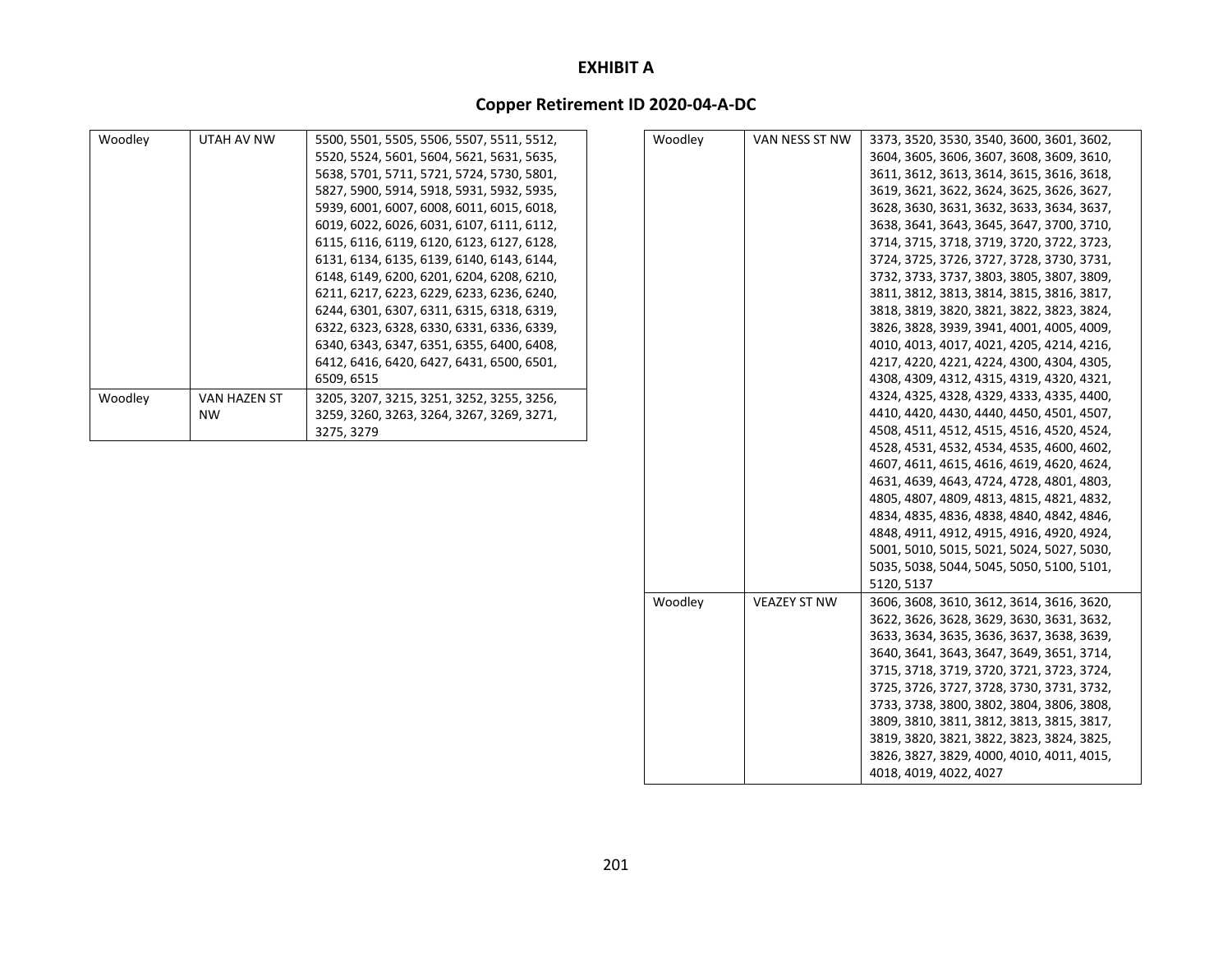| Woodley                                                                                                                      | <b>VERPLANCK PL</b> | 4301, 4320, 4321, 4324, 4325, 4328, 4329, |  | Woodley                                   | <b>WEAVER TERR</b>                        | 4916, 4920, 4925, 4929, 5006, 5009, 5012, |
|------------------------------------------------------------------------------------------------------------------------------|---------------------|-------------------------------------------|--|-------------------------------------------|-------------------------------------------|-------------------------------------------|
|                                                                                                                              | <b>NW</b>           | 4332, 4337, 4340, 4341, 4344, 4345, 4348, |  |                                           | <b>NW</b>                                 | 5015, 5018, 5024, 5025, 5030, 5036, 5039, |
|                                                                                                                              |                     | 4349, 4352, 4353, 4441, 4450, 4500, 4506, |  |                                           |                                           | 5042                                      |
|                                                                                                                              |                     | 4507, 4511, 4512, 4515, 4516, 4520, 4521, |  | Woodley                                   | <b>WESLEY CIR NW</b>                      | 6                                         |
|                                                                                                                              |                     | 4525, 4526, 4529, 4533, 4605, 4606, 4611, |  | Woodley                                   | <b>WESTERN AV</b>                         | 4501, 4509, 4513, 4517, 4601, 4603, 4607, |
|                                                                                                                              |                     | 4615, 4618, 4619, 4623, 4624, 4627, 4631, |  |                                           | <b>NW</b>                                 | 4611, 4615, 4619, 4627, 4701, 4711, 4725, |
|                                                                                                                              |                     | 4640, 4644                                |  |                                           |                                           | 4811, 4815, 4819, 4823, 4827, 4831, 4833, |
| Woodley                                                                                                                      | <b>WARREN PL NW</b> | 5100, 5102, 5103, 5104, 5105, 5106, 5107, |  |                                           |                                           | 4837, 4839, 4915, 4921, 4925, 4929, 4933, |
|                                                                                                                              |                     | 5108, 5109, 5110, 5111, 5112, 5114, 5116, |  |                                           |                                           | 4937, 5105, 5109, 5113, 5117, 5211, 5215, |
|                                                                                                                              |                     | 5118, 5119, 5120, 5121, 5122, 5123, 5124, |  |                                           |                                           | 5219, 5223, 5227, 5231, 5235, 5239, 5601, |
|                                                                                                                              |                     | 5125, 5126, 5127, 5129, 5131, 5133        |  |                                           |                                           | 5619, 5625, 5637, 5643, 5649, 5721, 5725, |
| Woodley                                                                                                                      | <b>WARREN ST NW</b> | 3601, 3606, 3610, 3614, 3618, 3620, 3624, |  |                                           |                                           | 5727, 5729, 6015, 6017, 6019, 6021, 6025, |
|                                                                                                                              |                     | 3626, 3630, 3632, 3635, 3637, 3639, 3641, |  |                                           |                                           | 6101, 6111, 6115, 6119, 6121, 6125, 6129, |
|                                                                                                                              |                     | 3643, 3645, 3649, 3710, 3711, 3712, 3713, |  |                                           |                                           | 6209, 6215, 6217, 6221, 6225, 6319, 6323, |
|                                                                                                                              |                     | 3714, 3716, 3717, 3718, 3719, 3720, 3721, |  |                                           |                                           | 6327, 6331, 6345, 6401, 6409, 6413, 6417, |
|                                                                                                                              |                     | 3722, 3723, 3724, 3726, 3727, 3729, 3731, |  |                                           |                                           | 6425, 6431, 6439, 6443, 6611, 6615, 6619, |
|                                                                                                                              |                     | 3733, 3801, 3803, 3805, 3807, 3808, 3809, |  |                                           |                                           | 6623, 6631, 6635, 6639, 6643, 6647, 6901, |
|                                                                                                                              |                     | 3811, 3812, 3813, 3815, 3816, 3817, 3818, |  |                                           |                                           | 6911, 6917, 6923, 6931, 7011, 7015, 7019, |
|                                                                                                                              |                     | 3820, 3822, 3824, 3825, 3826, 3829, 3830, |  |                                           |                                           | 7027, 7035, 7041, 7045, 7049, 7053, 7055, |
|                                                                                                                              |                     | 3833, 3837, 3841, 4000, 4001, 4007, 4010, |  |                                           |                                           | 7057, 7061, 7071, 7075, 7101, 7111, 7201, |
|                                                                                                                              |                     | 4014, 4022, 4120, 4124, 4201, 4205, 4246, |  |                                           |                                           | 7219, 7225, 7301, 7401                    |
|                                                                                                                              |                     | 4256, 4300, 4301, 4305, 4311, 4312, 4317, |  | Woodley                                   | <b>WESTOVER PL</b>                        | 4301, 4302, 4303, 4304, 4305, 4306, 4307, |
|                                                                                                                              |                     | 4318, 4323, 4324, 4329, 4330, 4335, 4336, |  |                                           | <b>NW</b>                                 | 4308, 4309, 4310, 4311, 4312, 4313, 4314, |
|                                                                                                                              |                     | 4341, 4342, 4347, 4353, 4354, 4405, 4409, |  |                                           |                                           | 4315, 4316, 4317, 4318, 4319, 4320, 4321, |
|                                                                                                                              |                     | 4417, 4421, 4425, 4429, 4433, 4437, 4441, |  |                                           |                                           | 4322, 4323, 4324, 4325, 4326, 4327, 4328, |
|                                                                                                                              |                     | 4445, 4449, 4453, 4501, 4504, 4505, 4509, |  |                                           |                                           | 4329, 4330, 4331, 4332, 4333, 4334, 4335, |
|                                                                                                                              |                     | 4513, 4518, 4522, 4523, 4526, 4527, 4530, |  |                                           |                                           | 4337, 4339, 4340, 4341, 4342, 4343, 4344, |
|                                                                                                                              |                     | 4531, 4534, 4535, 4538, 4540, 4541, 4600, |  |                                           |                                           | 4345, 4346, 4347, 4348, 4349, 4351, 4352, |
|                                                                                                                              |                     | 4601, 4605, 4610, 4611, 4614, 4615, 4618, |  |                                           |                                           |                                           |
|                                                                                                                              |                     | 4622, 4626, 4627, 4631, 4635, 4639, 4642, |  |                                           |                                           | 4353, 4354, 4355, 4356, 4357, 4358, 4359, |
|                                                                                                                              |                     | 4646, 4650, 4700, 4702, 4703, 4704, 4705, |  |                                           |                                           | 4360, 4361, 4362, 4363, 4364, 4365, 4366, |
|                                                                                                                              |                     | 4706, 4707, 4709, 4710, 4711, 4988, 4990, |  |                                           |                                           | 4367, 4368, 4369, 4370, 4371, 4372, 4373, |
|                                                                                                                              |                     | 4992, 4994, 4996, 4998, 5000, 5001, 5002, |  |                                           |                                           | 4374, 4376, 4377, 4379, 4383, 4400, 4401, |
| 5003, 5004, 5005, 5006, 5007, 5008, 5010,<br>5011, 5012, 5013, 5015, 5016, 5018, 5019,<br>5020, 5021, 5022, 5023, 5026, 5028 |                     |                                           |  | 4402, 4403, 4404, 4405, 4406, 4407, 4408, |                                           |                                           |
|                                                                                                                              |                     |                                           |  | 4409, 4410, 4411, 4412, 4413, 4414, 4415, |                                           |                                           |
|                                                                                                                              |                     |                                           |  |                                           | 4417, 4419, 4420, 4421, 4422, 4423, 4424, |                                           |
| Woodley                                                                                                                      | WATSON ST NW        | 5100, 5101, 5111, 5112, 5117, 5120, 5123, |  |                                           |                                           | 4426, 4427, 4428, 4429, 4430, 4431, 4432, |
|                                                                                                                              |                     | 5126, 5129, 5161, 5169, 5174, 5175, 5181, |  |                                           |                                           | 4433, 4435, 4436, 4439, 4440, 4441, 4442, |
|                                                                                                                              |                     | 5186, 5187, 5190, 5193, 5197, 5200, 5201, |  |                                           |                                           | 4443, 4444, 4446, 4447, 4448, 4449, 4450, |
|                                                                                                                              |                     | 5220, 5223, 5230, 5231, 5250, 5253, 5257, |  |                                           |                                           | 4451, 4452, 4453, 4454, 4457, 4459        |
|                                                                                                                              |                     | 5265, 5269, 5274                          |  | Woodley                                   | WILLIAMSBURG                              | 3501, 3514, 3517, 3518, 3525, 3529, 3535, |
|                                                                                                                              |                     |                                           |  |                                           | LN NW                                     | 3539, 3540, 3544                          |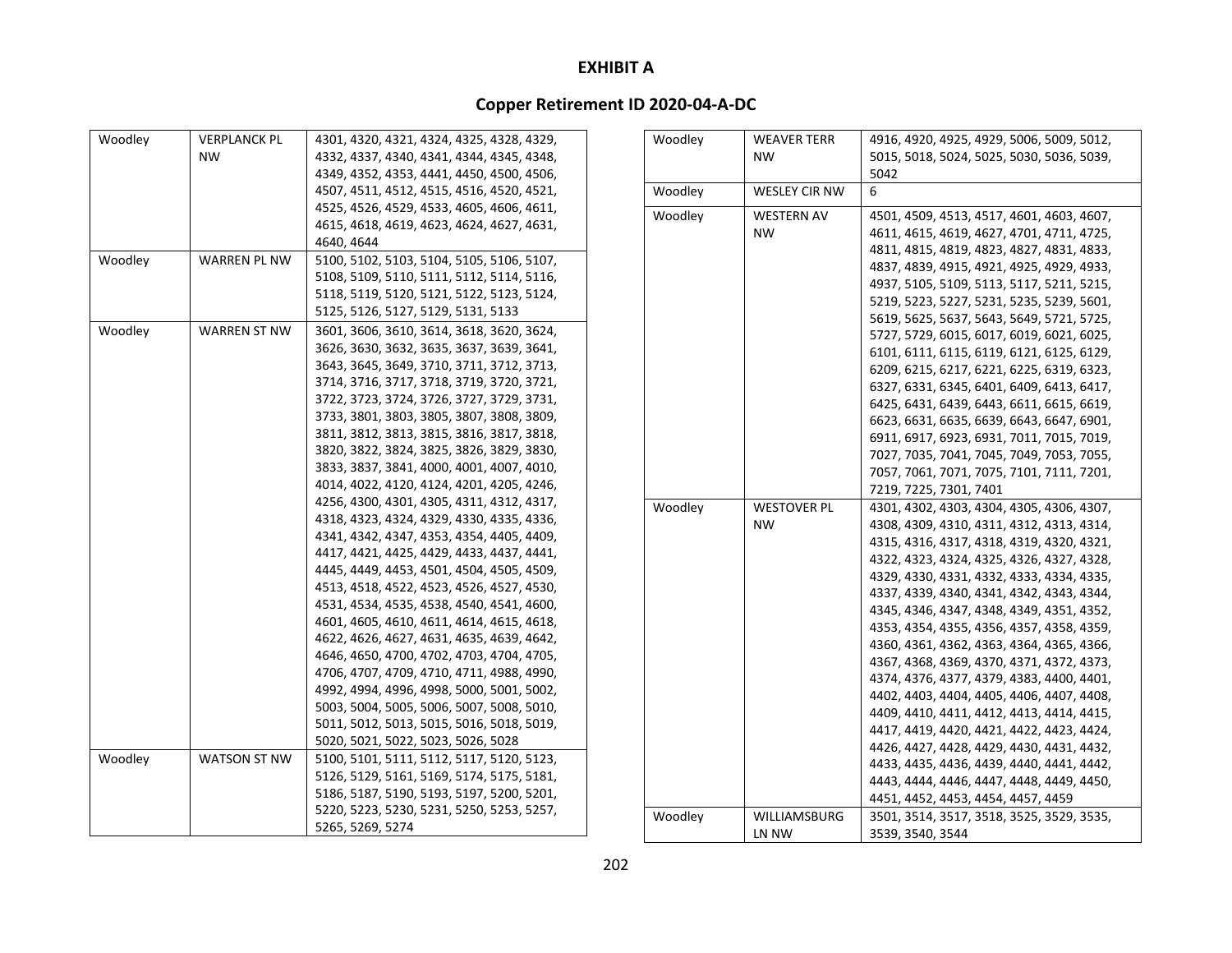| Woodley | WINDOM PL NW        | 3624, 3626, 3628, 3629, 3630, 3632, 3634,   |
|---------|---------------------|---------------------------------------------|
|         |                     | 3635, 3639, 3703, 3705, 3707, 3709, 3711,   |
|         |                     | 3712, 3713, 3714, 3715, 3716, 3717, 3718,   |
|         |                     | 3719, 3720, 3721, 3722, 3723, 3724, 3725,   |
|         |                     | 3726, 3728, 3732, 3734, 3800, 3801, 3804,   |
|         |                     | 3805, 3808, 3809, 3812, 3813, 3816, 3820,   |
|         |                     | 3821, 3825, 3826, 3829, 3830, 3833, 3834,   |
|         |                     | 3838, 3842, 3900, 3901, 3902, 3903, 3905,   |
|         |                     | 3907, 3908, 3909, 3911, 3913, 3915, 3921,   |
|         |                     | 4310, 4311, 4316, 4317, 4322, 4323, 4328,   |
|         |                     | 4334, 4335, 4339, 4340, 4343, 4346, 4347,   |
|         |                     | 4352, 4358, 4401, 4404, 4405, 4408, 4409,   |
|         |                     | 4413, 4416, 4417, 4420, 4421, 4424, 4425,   |
|         |                     | 4426, 4428, 4429, 4432, 4433, 4436, 4437,   |
|         |                     | 4440, 4504, 4505, 4508, 4509, 4512, 4513,   |
|         |                     | 4516, 4517, 4520, 4521, 4523, 4524, 4525,   |
|         |                     | 4527, 4528, 4532, 4535, 4540, 4606, 4612,   |
|         |                     | 4613, 4616, 4617, 4620, 4621, 4624, 4625,   |
|         |                     | 4628, 4629, 4632, 4633, 4636, 4637, 4640,   |
|         |                     | 4641, 4702, 4703, 4705, 4706, 4707, 4708,   |
|         |                     | 4709, 4710, 4711, 4712, 4713                |
| Woodley | <b>WISCONSIN AV</b> | 3010, 3022, 3026, 3030, 3100, 3101, 3211,   |
|         | <b>NW</b>           | 3219, 3226, 3228, 3308, 3310, 3312, 3314,   |
|         |                     | 3316, 3318, 3320, 3333, 3336, 3402, 3404,   |
|         |                     | 3406, 3408, 3409, 3410, 3411, 3412, 3413,   |
|         |                     | 3414, 3415, 3416, 3417, 3418, 3419, 3421,   |
|         |                     | 3433, 3939, 4115, 4123, 4231, 4233, 4235,   |
|         |                     | 4237, 4237 1/2, 4239, 4241, 4268, 4326,     |
|         |                     | 4328, 4335, 4345, 4439, 4600, 4632, 4652,   |
|         |                     | 4654, 4656, 4700, 4702, 4704, 4706, 4712,   |
|         |                     | 4716, 4725, 4729, 4748, 4750, 4835, 4900,   |
|         |                     | 4901, 4903, 4905, 4908, 4909, 4910, 4912,   |
|         |                     | 4912 A, 4914, 4916, 4918, 4930, 4932, 4936, |
|         |                     | 4938, 4940, 5000, 5023, 5201 B, 5223        |
| Woodley | <b>WOODLEY RD</b>   | 3303, 3305, 3307, 3309, 3401, 3403, 3405,   |
|         | <b>NW</b>           | 3409, 3411, 3415, 3503, 3505, 3507, 3509,   |
|         |                     | 3511, 3515, 3525, 3712, 3713, 3714, 3715,   |
|         |                     | 3716, 3717, 3808, 3812, 3814, 3815, 3817,   |
|         |                     | 3819, 3819 1/2, 3820, 3821, 3825, 3829,     |
|         |                     | 3836, 3838, 3844, 3846                      |

| Woodley | WOODWAY LN           | 4701, 4703, 4707, 4710, 4720, 4727, 4733, |
|---------|----------------------|-------------------------------------------|
|         | <b>NW</b>            | 4735, 4800, 4809, 4813, 4814, 4817, 4818, |
|         |                      | 4821, 4822, 4828, 4842, 4843              |
| Woodley | <b>WORTHINGTON</b>   | 3100, 3101, 3104, 3108, 3115, 3125, 3129, |
|         | ST NW                | 3130, 3131, 3135, 3200, 3211, 3220, 3228, |
|         |                      | 3231, 3237, 3241, 3245, 3250, 3253, 3254, |
|         |                      | 3257, 3258, 3261, 3262, 3265, 3269, 3270, |
|         |                      | 3273, 3274, 3277, 3278, 3281, 3282, 3285, |
|         |                      | 3286, 3290, 3293, 3297                    |
| Woodley | <b>WYNDALE ST NW</b> | 7000, 7007, 7010, 7013, 7020, 7025, 7026, |
|         |                      | 7032, 7037, 7041, 7047, 7054, 7055, 7059, |
|         |                      | 7060, 7063, 7066, 7067, 7072, 7075        |
| Woodley | YUMA CT NW           | 5101, 5103, 5105                          |
| Woodley | YUMA PL NW           | 5101, 5102, 5105, 5107, 5109, 5111        |